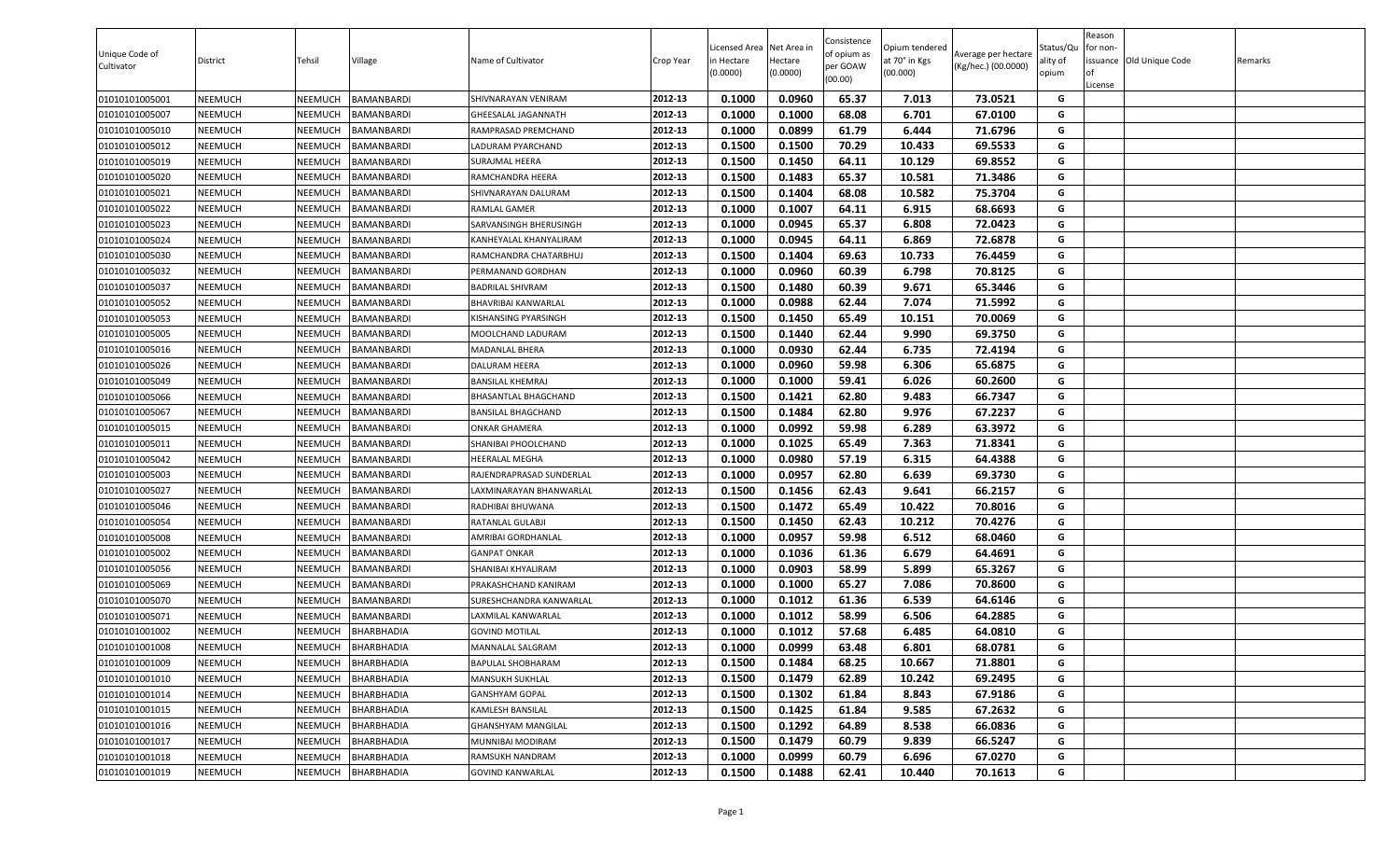| Unique Code of<br>Cultivator | District       | Tehsil         | Village           | Name of Cultivator           | Crop Year | Licensed Area Net Area in<br>in Hectare<br>(0.0000) | Hectare<br>(0.0000) | Consistence<br>of opium as<br>per GOAW<br>(00.00) | Opium tendered<br>at 70° in Kgs<br>(00.000) | Average per hectare<br>(Kg/hec.) (00.0000) | Status/Qu<br>ality of<br>opium | Reason<br>for non-<br>l of<br>License | issuance Old Unique Code | Remarks |
|------------------------------|----------------|----------------|-------------------|------------------------------|-----------|-----------------------------------------------------|---------------------|---------------------------------------------------|---------------------------------------------|--------------------------------------------|--------------------------------|---------------------------------------|--------------------------|---------|
| 01010101001020               | <b>NEEMUCH</b> | NEEMUCH        | BHARBHADIA        | MUKESH RAMKISHAN             | 2012-13   | 0.1000                                              | 0.1050              | 66.23                                             | 7.418                                       | 70.6476                                    | G                              |                                       |                          |         |
| 01010101001021               | NEEMUCH        | NEEMUCH        | BHARBHADIA        | SHIVRATAN MOOLCHAND          | 2012-13   | 0.1500                                              | 0.1482              | 57.68                                             | 8.932                                       | 60.2699                                    | G                              |                                       |                          |         |
| 01010101001025               | NEEMUCH        | NEEMUCH        | BHARBHADIA        | MANGILAL SHREERAM            | 2012-13   | 0.1500                                              | 0.1309              | 66.23                                             | 9.348                                       | 71.4133                                    | G                              |                                       |                          |         |
| 01010101001027               | NEEMUCH        | NEEMUCH        | BHARBHADIA        | ABDULAZIZ RAHIMBAKSH         | 2012-13   | 0.1500                                              | 0.1548              | 64.89                                             | 11.309                                      | 73.0556                                    | G                              |                                       |                          |         |
| 01010101001028               | <b>NEEMUCH</b> | NEEMUCH        | BHARBHADIA        | NIRMLABAI RAJARAM            | 2012-13   | 0.1500                                              | 0.1512              | 68.37                                             | 10.382                                      | 68.6640                                    | G                              |                                       |                          |         |
| 01010101001030               | <b>NEEMUCH</b> | <b>NEEMUCH</b> | BHARBHADIA        | CHINRAM KANWARLAL            | 2012-13   | 0.1500                                              | 0.1500              | 62.90                                             | 10.154                                      | 67.6933                                    | G                              |                                       |                          |         |
| 01010101001034               | <b>NEEMUCH</b> | NEEMUCH        | <b>BHARBHADIA</b> | KARULAL BADRILAL             | 2012-13   | 0.1000                                              | 0.1000              | 62.90                                             | 6.865                                       | 68.6500                                    | G                              |                                       |                          |         |
| 01010101001038               | <b>NEEMUCH</b> | NEEMUCH        | BHARBHADIA        | PRAKA SHAMBALAL              | 2012-13   | 0.1500                                              | 0.1400              | 64.13                                             | 9.656                                       | 68.9714                                    | G                              |                                       |                          |         |
| 01010101001040               | <b>NEEMUCH</b> | NEEMUCH        | BHARBHADIA        | SATAYNARAYAN MOOLCHAND       | 2012-13   | 0.1500                                              | 0.1536              | 57.95                                             | 8.949                                       | 58.2617                                    | G                              |                                       |                          |         |
| 01010101001041               | <b>NEEMUCH</b> | NEEMUCH        | BHARBHADIA        | SAJJANBAI PREMSUKH           | 2012-13   | 0.1000                                              | 0.1012              | 68.37                                             | 7.257                                       | 71.7095                                    | G                              |                                       |                          |         |
| 01010101001045               | NEEMUCH        | NEEMUCH        | BHARBHADIA        | BAPULAL KHANYLIRAM           | 2012-13   | 0.1000                                              | 0.1020              | 60.07                                             | 6.556                                       | 64.2745                                    | G                              |                                       |                          |         |
| 01010101001046               | <b>NEEMUCH</b> | NEEMUCH        | BHARBHADIA        | <b>QBAL ABDULAZIZ</b>        | 2012-13   | 0.1500                                              | 0.1548              | 64.13                                             | 11.149                                      | 72.0220                                    | G                              |                                       |                          |         |
| 01010101001048               | NEEMUCH        | NEEMUCH        | BHARBHADIA        | RAMLAL VARDICHAND            | 2012-13   | 0.1500                                              | 0.1519              | 62.41                                             | 10.226                                      | 67.3206                                    | G                              |                                       |                          |         |
| 01010101001050               | <b>NEEMUCH</b> | NEEMUCH        | BHARBHADIA        | KAMALKUMAR BAPULAL           | 2012-13   | 0.1500                                              | 0.1496              | 63.44                                             | 10.205                                      | 68.2152                                    | G                              |                                       |                          |         |
| 01010101001052               | <b>NEEMUCH</b> | NEEMUCH        | BHARBHADIA        | SATAYNARAYAN KACHRULAL       | 2012-13   | 0.1000                                              | 0.0918              | 60.07                                             | 6.016                                       | 65.5338                                    | G                              |                                       |                          |         |
| 01010101001054               | <b>NEEMUCH</b> | NEEMUCH        | BHARBHADIA        | <b>GOPALAM BALAL</b>         | 2012-13   | 0.1500                                              | 0.1512              | 63.44                                             | 10.014                                      | 66.2302                                    | G                              |                                       |                          |         |
| 01010101001057               | <b>NEEMUCH</b> | NEEMUCH        | BHARBHADIA        | GOPILAL KESHURAM             | 2012-13   | 0.1500                                              | 0.1484              | 58.56                                             | 8.909                                       | 60.0337                                    | G                              |                                       |                          |         |
| 01010101001060               | <b>NEEMUCH</b> | NEEMUCH        | BHARBHADIA        | BHANWARIBAI MOOLCHAND        | 2012-13   | 0.1000                                              | 0.1000              | 58.56                                             | 5.831                                       | 58.3100                                    | G                              |                                       |                          |         |
| 01010101001061               | <b>NEEMUCH</b> | NEEMUCH        | BHARBHADIA        | MODIRAM MANGILAL             | 2012-13   | 0.1500                                              | 0.1485              | 72.46                                             | 11.138                                      | 75.0034                                    | G                              |                                       |                          |         |
| 01010101001062               | NEEMUCH        | NEEMUCH        | BHARBHADIA        | AMBALAL JAYKISHAN            | 2012-13   | 0.1500                                              | 0.1496              | 62.51                                             | 9.582                                       | 64.0508                                    | G                              |                                       |                          |         |
| 01010101001063               | NEEMUCH        | NEEMUCH        | BHARBHADIA        | RAJKUNWARBAI PANNALAL        | 2012-13   | 0.1500                                              | 0.1431              | 62.51                                             | 9.957                                       | 69.5807                                    | G                              |                                       |                          |         |
| 01010101001065               | <b>NEEMUCH</b> | NEEMUCH        | BHARBHADIA        | JASKUNWAR CHATARBHUJ         | 2012-13   | 0.1500                                              | 0.1450              | 65.46                                             | 10.015                                      | 69.0690                                    | G                              |                                       |                          |         |
| 01010101001067               | <b>NEEMUCH</b> | NEEMUCH        | BHARBHADIA        | MANGILAL PANNALAL            | 2012-13   | 0.1500                                              | 0.1472              | 69.47                                             | 11.076                                      | 75.2446                                    | G                              |                                       |                          |         |
| 01010101001068               | <b>NEEMUCH</b> | NEEMUCH        | BHARBHADIA        | MEGRAJ PANNALAL              | 2012-13   | 0.1500                                              | 0.1490              | 63.17                                             | 10.558                                      | 70.8591                                    | G                              |                                       |                          |         |
| 01010101001072               | <b>NEEMUCH</b> | NEEMUCH        | BHARBHADIA        | RAMPAYRIBAI MANGILAL         | 2012-13   | 0.1000                                              | 0.0994              | 65.46                                             | 7.032                                       | 70.7445                                    | G                              |                                       |                          |         |
| 01010101001081               | <b>NEEMUCH</b> | NEEMUCH        | BHARBHADIA        | SATAYANARAYAN SALAGRAM       | 2012-13   | 0.1000                                              | 0.1000              | 58.80                                             | 6.535                                       | 65.3500                                    | G                              |                                       |                          |         |
| 01010101001082               | <b>NEEMUCH</b> | NEEMUCH        | BHARBHADIA        | VISHULAL MANGILAL            | 2012-13   | 0.1500                                              | 0.1450              | 58.80                                             | 9.215                                       | 63.5517                                    | G                              |                                       |                          |         |
| 01010101001083               | <b>NEEMUCH</b> | NEEMUCH        | BHARBHADIA        | KHUSALAYBAI GHEESHU          | 2012-13   | 0.1000                                              | 0.1050              | 64.76                                             | 6.929                                       | 65.9905                                    | G                              |                                       |                          |         |
| 01010101001085               | <b>NEEMUCH</b> | <b>NEEMUCH</b> | BHARBHADIA        | SUNDERBAI BHANWARLAL         | 2012-13   | 0.1500                                              | 0.1024              | 69.47                                             | 8.088                                       | 78.9844                                    | G                              |                                       |                          |         |
| 01010101001086               | NEEMUCH        | NEEMUCH        | BHARBHADIA        | BAGDIRAM GHEESHULAL          | 2012-13   | 0.1500                                              | 0.1480              | 61.20                                             | 10.220                                      | 69.0541                                    | G                              |                                       |                          |         |
| 01010101001089               | <b>NEEMUCH</b> | NEEMUCH        | BHARBHADIA        | CHAGANLAL DHANRAJ            | 2012-13   | 0.1000                                              | 0.1012              | 59.25                                             | 6.450                                       | 63.7352                                    | G                              |                                       |                          |         |
| 01010101001091               | <b>NEEMUCH</b> | NEEMUCH        | BHARBHADIA        | HAZARILAL MOHANLAL           | 2012-13   | 0.1500                                              | 0.1488              | 67.21                                             | 10.139                                      | 68.1384                                    | G                              |                                       |                          |         |
| 01010101001093               | <b>NEEMUCH</b> | NEEMUCH        | BHARBHADIA        | BHANWARLAL BHAWANIRAM        | 2012-13   | 0.1000                                              | 0.1008              | 67.21                                             | 7.230                                       | 71.7262                                    | G                              |                                       |                          |         |
| 01010101001094               | <b>NEEMUCH</b> | NEEMUCH        | BHARBHADIA        | SUNIL JAGDISH                | 2012-13   | 0.1500                                              | 0.1540              | 67.69                                             | 11.208                                      | 72.7792                                    | G                              |                                       |                          |         |
| 01010101001095               | <b>NEEMUCH</b> | NEEMUCH        | BHARBHADIA        | KANWARLAL MANGILAL           | 2012-13   | 0.1500                                              | 0.1460              | 61.20                                             | 9.486                                       | 64.9726                                    | G                              |                                       |                          |         |
| 01010101001096               | <b>NEEMUCH</b> | <b>NEEMUCH</b> | <b>BHARBHADIA</b> | <b>MANGILAL KACHRU</b>       | 2012-13   | 0.1500                                              | 0.1536              | 62.34                                             | 9.876                                       | 64.2969                                    | G                              |                                       |                          |         |
| 01010101001097               | <b>NEEMUCH</b> | NEEMUCH        | BHARBHADIA        | MOTILAL KACHRU               | 2012-13   | 0.1000                                              | 0.1008              | 59.25                                             | 6.450                                       | 63.9881                                    | G                              |                                       |                          |         |
| 01010101001109               | NEEMUCH        | NEEMUCH        | BHARBHADIA        | OMPRAKASH RAMGOPAL           | 2012-13   | 0.1000                                              | 0.0962              | 56.16                                             | 5.945                                       | 61.7983                                    | G                              |                                       |                          |         |
| 01010101001100               | <b>NEEMUCH</b> | NEEMUCH        | <b>BHARBHADIA</b> | RAMPARSAD MANGILAL           | 2012-13   | 0.1000                                              | 0.0986              | 63.55                                             | 6.346                                       | 64.3611                                    | G                              |                                       |                          |         |
| 01010101001102               | <b>NEEMUCH</b> | NEEMUCH        | <b>BHARBHADIA</b> | RADHESHYAM BHEEMA            | 2012-13   | 0.1000                                              | 0.0980              | 64.76                                             | 6.680                                       | 68.1633                                    | G                              |                                       |                          |         |
| 01010101001104               | <b>NEEMUCH</b> | NEEMUCH        | <b>BHARBHADIA</b> | RADHESHYAM KHANYALI          | 2012-13   | 0.1000                                              | 0.0864              | 65.78                                             | 5.948                                       | 68.8426                                    | G                              |                                       |                          |         |
| 01010101001105               | <b>NEEMUCH</b> | NEEMUCH        | BHARBHADIA        | BAPULAL KANWARLAL            | 2012-13   | 0.1500                                              | 0.1512              | 67.69                                             | 10.898                                      | 72.0767                                    | G                              |                                       |                          |         |
| 01010101001108               | <b>NEEMUCH</b> | NEEMUCH        | <b>BHARBHADIA</b> | <b>BANSI LALGHASHI</b>       | 2012-13   | 0.1500                                              | 0.1470              | 62.34                                             | 9.957                                       | 67.7347                                    | G                              |                                       |                          |         |
| 01010101001111               | <b>NEEMUCH</b> | <b>NEEMUCH</b> | <b>BHARBHADIA</b> | <b>BASANTIBAI VARDICHAND</b> | 2012-13   | 0.1500                                              | 0.1421              | 65.78                                             | 10.064                                      | 70.8234                                    | G                              |                                       |                          |         |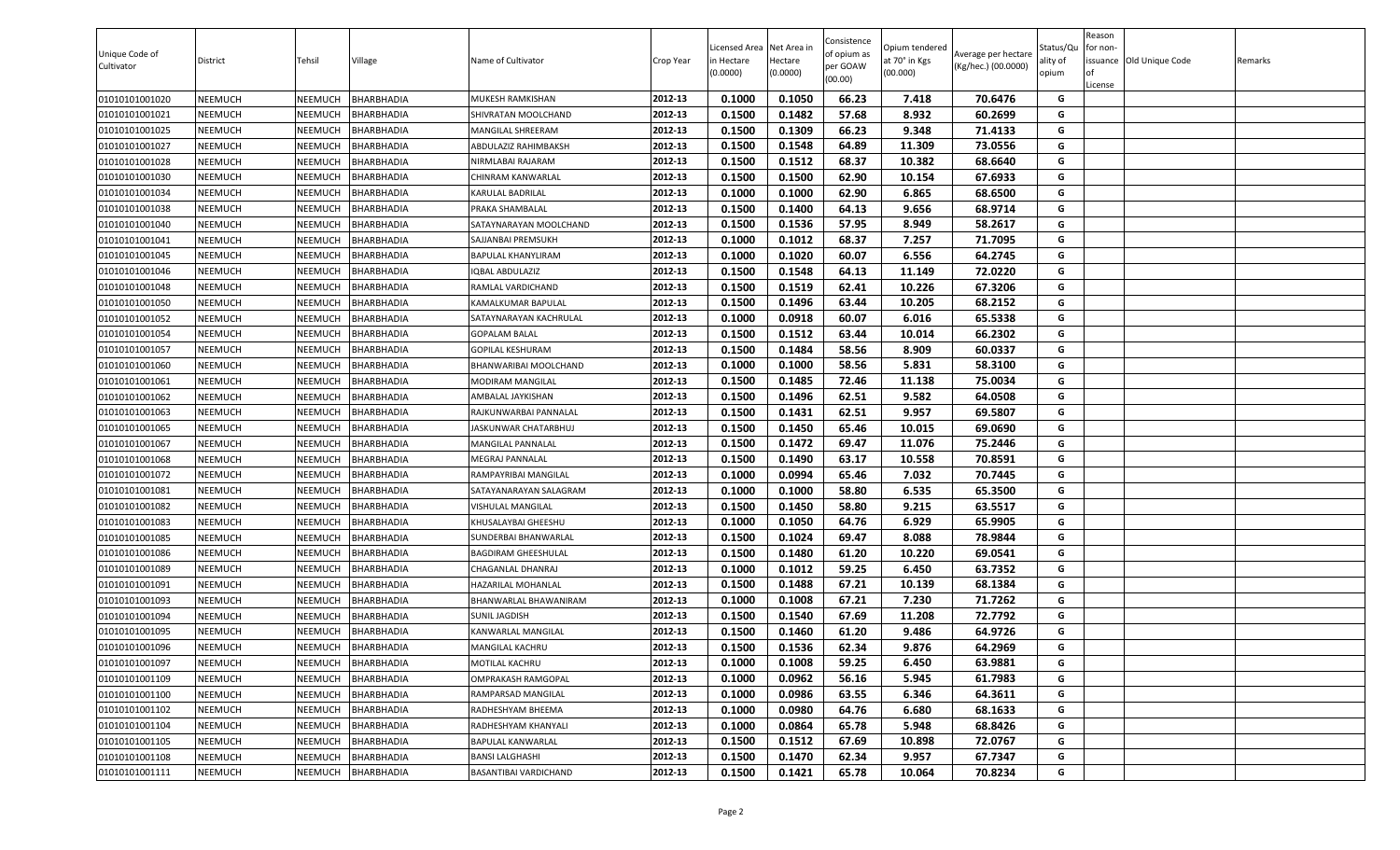| Unique Code of<br>Cultivator | District       | Tehsil         | Village           | Name of Cultivator        | Crop Year | Licensed Area Net Area in<br>in Hectare<br>(0.0000) | Hectare<br>(0.0000) | Consistence<br>of opium as<br>per GOAW<br>(00.00) | Opium tendered<br>at 70° in Kgs<br>(00.000) | Average per hectare<br>(Kg/hec.) (00.0000) | Status/Qu<br>ality of<br>opium | Reason<br>for non-<br>l of<br>License | issuance Old Unique Code | Remarks            |
|------------------------------|----------------|----------------|-------------------|---------------------------|-----------|-----------------------------------------------------|---------------------|---------------------------------------------------|---------------------------------------------|--------------------------------------------|--------------------------------|---------------------------------------|--------------------------|--------------------|
| 01010101001112               | <b>NEEMUCH</b> | NEEMUCH        | BHARBHADIA        | CHENRAM BADRILAL          | 2012-13   | 0.1500                                              | 0.1540              | 63.34                                             | 10.198                                      | 66.2208                                    | G                              |                                       |                          |                    |
| 01010101001114               | NEEMUCH        | NEEMUCH        | BHARBHADIA        | NIRBHYRAM SITARAM         | 2012-13   | 0.1500                                              | 0.1482              | 68.11                                             | 11.034                                      | 74.4534                                    | G                              |                                       |                          |                    |
| 01010101001115               | NEEMUCH        | NEEMUCH        | BHARBHADIA        | BHANWARLAL PRABHULAL      | 2012-13   | 0.1000                                              | 0.1000              | 63.30                                             | 6.927                                       | 69.2700                                    | G                              |                                       |                          |                    |
| 01010101001116               | NEEMUCH        | NEEMUCH        | BHARBHADIA        | MANGILAL KESHURAM         | 2012-13   | 0.1000                                              | 0.1023              | 68.11                                             | 7.093                                       | 69.3353                                    | G                              |                                       |                          |                    |
| 01010101001118               | <b>NEEMUCH</b> | NEEMUCH        | BHARBHADIA        | ISHWARLAL PRABHULAL       | 2012-13   | 0.1500                                              | 0.1500              | 63.30                                             | 9.974                                       | 66.4933                                    | G                              |                                       |                          |                    |
| 01010101001123               | <b>NEEMUCH</b> | <b>NEEMUCH</b> | BHARBHADIA        | MANGILAL CHOKHILAL        | 2012-13   | 0.1000                                              | 0.1000              | 66.38                                             | 7.283                                       | 72.8300                                    | G                              |                                       |                          |                    |
| 01010101001126               | <b>NEEMUCH</b> | NEEMUCH        | BHARBHADIA        | RAMESHWAR DHANRAJ         | 2012-13   | 0.1500                                              | 0.1500              | 67.68                                             | 10.287                                      | 68.5800                                    | G                              |                                       |                          |                    |
| 01010101001128               | <b>NEEMUCH</b> | NEEMUCH        | BHARBHADIA        | SAMPATBAI GANPAT          | 2012-13   | 0.1000                                              | 0.1032              | 63.55                                             | 6.682                                       | 64.7481                                    | G                              |                                       |                          |                    |
| 01010101001129               | <b>NEEMUCH</b> | NEEMUCH        | BHARBHADIA        | BHAGCHAND RAMPRATHAP      | 2012-13   | 0.1500                                              | 0.1485              | 63.34                                             | 9.682                                       | 65.1987                                    | G                              |                                       |                          |                    |
| 01010101001132               | <b>NEEMUCH</b> | NEEMUCH        | BHARBHADIA        | BADAMBAI HAZARILAL        | 2012-13   | 0.1500                                              | 0.1450              | 67.24                                             | 10.365                                      | 71.4828                                    | G                              |                                       |                          |                    |
| 01010101001133               | <b>NEEMUCH</b> | NEEMUCH        | BHARBHADIA        | JAMNALAL JITMAL           | 2012-13   | 0.1500                                              | 0.1434              | 64.66                                             | 9.865                                       | 68.7936                                    | G                              |                                       |                          |                    |
| 01010101001134               | <b>NEEMUCH</b> | NEEMUCH        | BHARBHADIA        | SHAMBHULAL RADHU          | 2012-13   | 0.1500                                              | 0.1500              | 64.66                                             | 10.807                                      | 72.0467                                    | G                              |                                       |                          |                    |
| 01010101001138               | <b>NEEMUCH</b> | NEEMUCH        | BHARBHADIA        | BHAPULAL CHATARBHUJ       | 2012-13   | 0.1000                                              | 0.0960              | 67.24                                             | 6.743                                       | 70.2396                                    | G                              |                                       |                          |                    |
| 01010101001139               | <b>NEEMUCH</b> | NEEMUCH        | BHARBHADIA        | SHALIGRAM GANESH          | 2012-13   | 0.1500                                              | 0.1419              | 67.24                                             | 10.086                                      | 71.0782                                    | G                              |                                       |                          |                    |
| 01010101001140               | <b>NEEMUCH</b> | NEEMUCH        | BHARBHADIA        | <b>GOPAL MANGILAL</b>     | 2012-13   | 0.1500                                              | 0.1144              | 54.51                                             | 6.751                                       | 59.0122                                    | G                              | 5                                     |                          |                    |
| 01010101001141               | <b>NEEMUCH</b> | NEEMUCH        | BHARBHADIA        | KACHRULAL SHOBHARAM       | 2012-13   | 0.1500                                              | 0.1476              | 58.74                                             | 9.852                                       | 66.7480                                    | G                              |                                       |                          |                    |
| 01010101001142               | <b>NEEMUCH</b> | NEEMUCH        | BHARBHADIA        | RAMNIVASH RAMPRATAP       | 2012-13   | 0.1500                                              | 0.1524              | 61.75                                             | 10.171                                      | 66.7388                                    | G                              |                                       |                          |                    |
| 01010101001144               | <b>NEEMUCH</b> | NEEMUCH        | BHARBHADIA        | NATHULAL MANGILAL         | 2012-13   | 0.1500                                              | 0.1363              | 58.74                                             | 8.266                                       | 60.6456                                    | G                              |                                       |                          |                    |
| 01010101001146               | <b>NEEMUCH</b> | NEEMUCH        | <b>BHARBHADIA</b> | MANGILAL SITARAM          | 2012-13   | 0.1500                                              | 0.1440              | 61.75                                             | 9.157                                       | 63.5903                                    | G                              |                                       |                          |                    |
| 01010101001147               | <b>NEEMUCH</b> | NEEMUCH        | BHARBHADIA        | BHULIBAI KANHEIALAL       | 2012-13   | 0.1000                                              | 0.1008              | 63.69                                             | 6.360                                       | 63.0952                                    | G                              |                                       |                          |                    |
| 01010101001149               | NEEMUCH        | NEEMUCH        | BHARBHADIA        | KACHRULAL BHANWARLAL      | 2012-13   | 0.1500                                              | 0.1456              | 65.65                                             | 11.076                                      | 76.0714                                    | G                              |                                       |                          |                    |
| 01010101001150               | <b>NEEMUCH</b> | NEEMUCH        | BHARBHADIA        | BANSILAL JAYKISHAN        | 2012-13   | 0.1500                                              | 0.1152              | 64.96                                             | 7.934                                       | 68.8715                                    | G                              |                                       |                          |                    |
| 01010101001151               | <b>NEEMUCH</b> | NEEMUCH        | BHARBHADIA        | SITABAI KISHANLAL         | 2012-13   | 0.1500                                              | 0.1500              | 61.56                                             | 9.938                                       | 66.2533                                    | G                              |                                       |                          |                    |
| 01010101001152               | <b>NEEMUCH</b> | NEEMUCH        | BHARBHADIA        | MADANLAL MOHANLAL         | 2012-13   | 0.1500                                              | 0.1380              | 58.29                                             | 9.201                                       | 66.6739                                    | G                              |                                       |                          |                    |
| 01010101001154               | <b>NEEMUCH</b> | NEEMUCH        | BHARBHADIA        | NANDLAL KANWARLAL         | 2012-13   | 0.1000                                              | 0.0960              | 65.65                                             | 6.950                                       | 72.3958                                    | G                              |                                       |                          |                    |
| 01010101001158               | <b>NEEMUCH</b> | NEEMUCH        | BHARBHADIA        | SANTHOSBAI BHANWARLAL     | 2012-13   | 0.1500                                              | 0.1480              | 61.56                                             | 9.445                                       | 63.8176                                    | G                              |                                       |                          |                    |
| 01010101001160               | NEEMUCH        | NEEMUCH        | BHARBHADIA        | <b>GULABBAI BALU</b>      | 2012-13   | 0.1000                                              | 0.1000              | 61.56                                             | 6.279                                       | 62.7900                                    | G                              |                                       |                          |                    |
| 01010101001161               | <b>NEEMUCH</b> | NEEMUCH        | BHARBHADIA        | NANDLAL DHANRAJ           | 2012-13   | 0.1000                                              | 0.1012              | 60.32                                             | 6.618                                       | 65.3953                                    | G                              |                                       |                          |                    |
| 01010101001162               | <b>NEEMUCH</b> | NEEMUCH        | BHARBHADIA        | BANSILAL ONKAR            | 2012-13   | 0.1500                                              | 0.1484              | 65.65                                             | 10.748                                      | 72.4259                                    | G                              |                                       |                          | <b>NAME CHANGE</b> |
| 01010101001163               | NEEMUCH        | NEEMUCH        | BHARBHADIA        | RAMNIVASH MANGILAL        | 2012-13   | 0.1500                                              | 0.1500              | 67.27                                             | 10.869                                      | 72.4600                                    | G                              |                                       |                          |                    |
| 01010101001164               | <b>NEEMUCH</b> | NEEMUCH        | BHARBHADIA        | MAZIDKHA NANHEKHA         | 2012-13   | 0.1500                                              | 0.1512              | 58.59                                             | 10.094                                      | 66.7593                                    | G                              |                                       |                          |                    |
| 01010101001165               | <b>NEEMUCH</b> | NEEMUCH        | BHARBHADIA        | RAMNIVAS KISHANLAL        | 2012-13   | 0.1500                                              | 0.1521              | 60.32                                             | 10.065                                      | 66.1736                                    | G                              |                                       |                          |                    |
| 01010101001166               | <b>NEEMUCH</b> | NEEMUCH        | BHARBHADIA        | BHANWARIBAI ONKARLAL      | 2012-13   | 0.1000                                              | 0.1035              | 65.10                                             | 6.882                                       | 66.4928                                    | G                              |                                       |                          |                    |
| 01010101001167               | <b>NEEMUCH</b> | NEEMUCH        | BHARBHADIA        | GOPAL MOHANLAL            | 2012-13   | 0.1500                                              | 0.1394              | 65.10                                             | 9.979                                       | 71.5854                                    | G                              |                                       |                          |                    |
| 01010101001168               | <b>NEEMUCH</b> | NEEMUCH        | BHARBHADIA        | PARVTIBAI BHAGATRAM       | 2012-13   | 0.1500                                              | 0.1419              | 60.32                                             | 10.048                                      | 70.8104                                    | G                              |                                       |                          |                    |
| 01010101001169               | <b>NEEMUCH</b> | <b>NEEMUCH</b> | <b>BHARBHADIA</b> | KANWARLAL PRABHULAL       | 2012-13   | 0.1500                                              | 0.1494              | 62.41                                             | 9.816                                       | 65.7028                                    | G                              |                                       |                          |                    |
| 01010101001172               | <b>NEEMUCH</b> | NEEMUCH        | BHARBHADIA        | SURATRAM NANALAL          | 2012-13   | 0.1500                                              | 0.1500              | 58.29                                             | 9.218                                       | 61.4533                                    | G                              |                                       |                          |                    |
| 01010101001173               | NEEMUCH        | NEEMUCH        | BHARBHADIA        | SHAMBHURAM NANALAL        | 2012-13   | 0.1500                                              | 0.1470              | 62.41                                             | 10.378                                      | 70.5986                                    | G                              |                                       |                          |                    |
| 01010101001175               | <b>NEEMUCH</b> | NEEMUCH        | <b>BHARBHADIA</b> | SUNDERLAL SHANKARLAL      | 2012-13   | 0.1000                                              | 0.0972              | 62.41                                             | 6.731                                       | 69.2490                                    | G                              |                                       |                          |                    |
| 01010101001176               | <b>NEEMUCH</b> | NEEMUCH        | <b>BHARBHADIA</b> | SHOKINGIR SHIVNARAYAN     | 2012-13   | 0.1500                                              | 0.1440              | 67.27                                             | 10.850                                      | 75.3472                                    | G                              |                                       |                          |                    |
| 01010101001177               | <b>NEEMUCH</b> | NEEMUCH        | <b>BHARBHADIA</b> | <b>GOPAL SHRIRAM</b>      | 2012-13   | 0.1500                                              | 0.1170              | 67.27                                             | 8.024                                       | 68.5812                                    | G                              |                                       |                          |                    |
| 01010101001180               | <b>NEEMUCH</b> | NEEMUCH        | BHARBHADIA        | SHAMBHUBAI BANSIDAS       | 2012-13   | 0.1000                                              | 0.1040              | 65.67                                             | 6.698                                       | 64.4038                                    | G                              |                                       |                          |                    |
| 01010101001181               | <b>NEEMUCH</b> | NEEMUCH        | BHARBHADIA        | <b>BABULAL SHANKARLAL</b> | 2012-13   | 0.1000                                              | 0.1020              | 62.25                                             | 6.358                                       | 62.3333                                    | G                              |                                       |                          |                    |
| 01010101001182               | <b>NEEMUCH</b> | <b>NEEMUCH</b> | <b>BHARBHADIA</b> | KISHANLAL DEVA            | 2012-13   | 0.1500                                              | 0.1323              | 58.29                                             | 7.919                                       | 59.8564                                    | G                              |                                       |                          |                    |
|                              |                |                |                   |                           |           |                                                     |                     |                                                   |                                             |                                            |                                |                                       |                          |                    |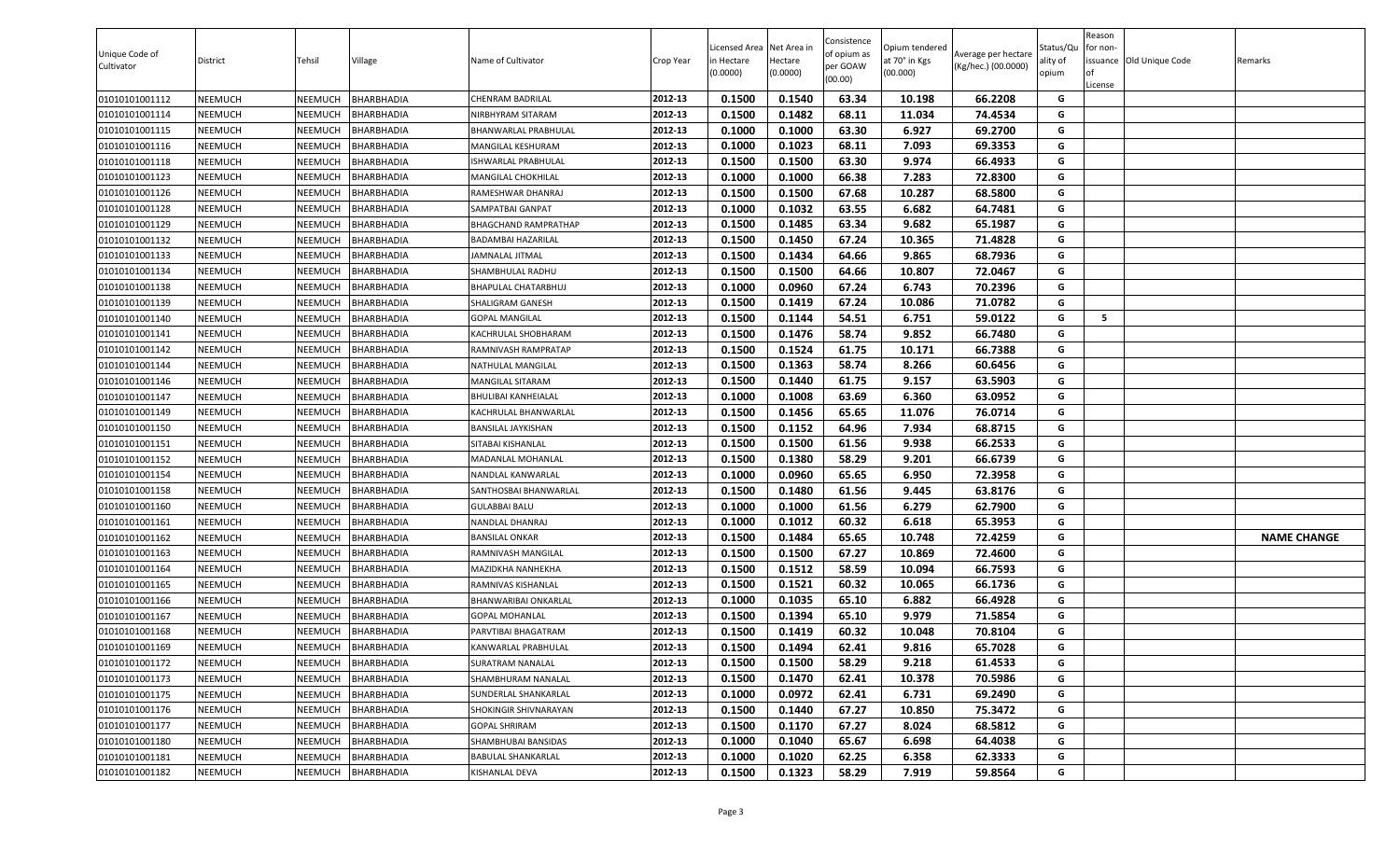| Unique Code of<br>Cultivator | District       | Tehsil         | Village           | Name of Cultivator       | Crop Year | Licensed Area Net Area in<br>in Hectare<br>(0.0000) | Hectare<br>(0.0000) | Consistence<br>of opium as<br>per GOAW<br>(00.00) | Opium tendered<br>at 70° in Kgs<br>(00.000) | Average per hectare<br>(Kg/hec.) (00.0000) | Status/Qu<br>ality of<br>opium | Reason<br>for non-<br>l of<br>License | issuance Old Unique Code | Remarks            |
|------------------------------|----------------|----------------|-------------------|--------------------------|-----------|-----------------------------------------------------|---------------------|---------------------------------------------------|---------------------------------------------|--------------------------------------------|--------------------------------|---------------------------------------|--------------------------|--------------------|
| 01010101001185               | <b>NEEMUCH</b> | NEEMUCH        | BHARBHADIA        | <b>BADRILAL NARULAL</b>  | 2012-13   | 0.1500                                              | 0.1462              | 65.10                                             | 10.193                                      | 69.7196                                    | G                              |                                       |                          |                    |
| 01010101001186               | NEEMUCH        | NEEMUCH        | BHARBHADIA        | RAMNIVAS CHOKILAL        | 2012-13   | 0.1500                                              | 0.1500              | 66.77                                             | 10.311                                      | 68.7400                                    | G                              |                                       |                          |                    |
| 01010101001188               | NEEMUCH        | NEEMUCH        | BHARBHADIA        | SUNDERLAL HAZARILAL      | 2012-13   | 0.1500                                              | 0.1500              | 65.67                                             | 10.366                                      | 69.1067                                    | G                              |                                       |                          |                    |
| 01010101001189               | NEEMUCH        | NEEMUCH        | BHARBHADIA        | SITABAI KANWARLAL        | 2012-13   | 0.1500                                              | 0.1512              | 62.90                                             | 10.163                                      | 67.2156                                    | G                              |                                       |                          |                    |
| 01010101001190               | <b>NEEMUCH</b> | NEEMUCH        | BHARBHADIA        | KARULAL VARDICHAND       | 2012-13   | 0.1500                                              | 0.1448              | 59.96                                             | 9.242                                       | 63.8260                                    | G                              |                                       |                          |                    |
| 01010101001195               | <b>NEEMUCH</b> | <b>NEEMUCH</b> | BHARBHADIA        | RAJUBAI RAMKARAN         | 2012-13   | 0.1500                                              | 0.1440              | 65.67                                             | 10.029                                      | 69.6458                                    | G                              |                                       |                          |                    |
| 01010101001196               | <b>NEEMUCH</b> | NEEMUCH        | <b>BHARBHADIA</b> | RAMESHWAR CHOKILAL       | 2012-13   | 0.1500                                              | 0.1470              | 66.77                                             | 10.111                                      | 68.7823                                    | G                              |                                       |                          |                    |
| 01010101001198               | <b>NEEMUCH</b> | NEEMUCH        | BHARBHADIA        | MANGILAL NATHULAL        | 2012-13   | 0.1500                                              | 0.1400              | 59.96                                             | 9.037                                       | 64.5500                                    | G                              |                                       |                          |                    |
| 01010101001199               | <b>NEEMUCH</b> | NEEMUCH        | BHARBHADIA        | RAMKAILASH CHOUKILAL     | 2012-13   | 0.1500                                              | 0.1488              | 64.96                                             | 10.412                                      | 69.9731                                    | G                              |                                       |                          |                    |
| 01010101001200               | <b>NEEMUCH</b> | NEEMUCH        | BHARBHADIA        | PANNALAL NARU            | 2012-13   | 0.1000                                              | 0.1015              | 59.96                                             | 6.895                                       | 67.9310                                    | G                              |                                       |                          |                    |
| 01010101001202               | <b>NEEMUCH</b> | NEEMUCH        | BHARBHADIA        | MANGILAL BALMUKAND       | 2012-13   | 0.1500                                              | 0.1476              | 58.92                                             | 9.377                                       | 63.5298                                    | G                              |                                       |                          |                    |
| 01010101001204               | <b>NEEMUCH</b> | NEEMUCH        | BHARBHADIA        | BAGATRAM MOTI            | 2012-13   | 0.1500                                              | 0.1442              | 62.90                                             | 9.516                                       | 65.9917                                    | G                              |                                       |                          |                    |
| 01010101001210               | <b>NEEMUCH</b> | NEEMUCH        | BHARBHADIA        | RAMSUKH MOOLCHAND        | 2012-13   | 0.1500                                              | 0.1443              | 62.90                                             | 9.785                                       | 67.8101                                    | G                              |                                       |                          |                    |
| 01010101001211               | <b>NEEMUCH</b> | NEEMUCH        | BHARBHADIA        | RAMESHCHAND ONKARLAL     | 2012-13   | 0.1000                                              | 0.1000              | 61.88                                             | 6.939                                       | 69.3900                                    | G                              |                                       |                          |                    |
| 01010101001212               | <b>NEEMUCH</b> | NEEMUCH        | BHARBHADIA        | KARULAL BHERULAL         | 2012-13   | 0.1500                                              | 0.1400              | 58.92                                             | 9.015                                       | 64.3929                                    | G                              |                                       |                          |                    |
| 01010101001216               | <b>NEEMUCH</b> | NEEMUCH        | BHARBHADIA        | BHANWARBAI KANHEYLAL     | 2012-13   | 0.1000                                              | 0.0990              | 64.96                                             | 6.923                                       | 69.9293                                    | G                              |                                       |                          |                    |
| 01010101001155               | <b>NEEMUCH</b> | NEEMUCH        | BHARBHADIA        | SAMANBAI MANGILAL        | 2012-13   | 0.1500                                              | 0.1521              | 65.11                                             | 10.557                                      | 69.4083                                    | G                              |                                       |                          |                    |
| 01010101001222               | <b>NEEMUCH</b> | NEEMUCH        | BHARBHADIA        | SHIVRATAN KANHEYALAL     | 2012-13   | 0.1000                                              | 0.0974              | 67.89                                             | 7.235                                       | 74.2813                                    | G                              |                                       |                          |                    |
| 01010101001225               | NEEMUCH        | NEEMUCH        | <b>BHARBHADIA</b> | JAMNABAI RADHESHYAM      | 2012-13   | 0.1000                                              | 0.1000              | 56.41                                             | 5.939                                       | 59.3900                                    | G                              |                                       |                          |                    |
| 01010101001201               | NEEMUCH        | NEEMUCH        | BHARBHADIA        | RAMNARAYAN KHYALIRAM     | 2012-13   | 0.1500                                              | 0.1500              | 58.92                                             | 9.495                                       | 63.3000                                    | G                              |                                       |                          |                    |
| 01010101001036               | NEEMUCH        | NEEMUCH        | BHARBHADIA        | BHANWARLAL MOTILAL       | 2012-13   | 0.1500                                              | 0.1475              | 51.02                                             | 8.732                                       | 59.2000                                    | G                              | 5                                     |                          |                    |
| 01010101001143               | <b>NEEMUCH</b> | NEEMUCH        | BHARBHADIA        | NANDLAL RATANLAL         | 2012-13   | 0.1500                                              | 0.1462              | 59.50                                             | 9.648                                       | 65.9918                                    | G                              |                                       |                          |                    |
| 01010101001004               | <b>NEEMUCH</b> | NEEMUCH        | BHARBHADIA        | GHEESALAL MAGNIRAM       | 2012-13   | 0.1000                                              | 0.0993              | 59.50                                             | 6.673                                       | 67.2004                                    | G                              |                                       |                          |                    |
| 01010101001122               | <b>NEEMUCH</b> | NEEMUCH        | BHARBHADIA        | AZIMUDHIN KHANZU         | 2012-13   | 0.1000                                              | 0.0992              | 65.11                                             | 7.357                                       | 74.1633                                    | G                              |                                       |                          |                    |
| 01010101001088               | <b>NEEMUCH</b> | NEEMUCH        | BHARBHADIA        | GHISIBAI BADRILAL        | 2012-13   | 0.1000                                              | 0.1050              | 59.50                                             | 6.741                                       | 64.2000                                    | G                              |                                       |                          |                    |
| 01010101001233               | <b>NEEMUCH</b> | NEEMUCH        | BHARBHADIA        | AMRATRAM CHAGANLAL       | 2012-13   | 0.1500                                              | 0.1505              | 57.38                                             | 9.304                                       | 61.8206                                    | G                              |                                       |                          |                    |
| 01010101001110               | NEEMUCH        | NEEMUCH        | BHARBHADIA        | <b>BRAHIM FAKHIRA</b>    | 2012-13   | 0.1500                                              | 0.1470              | 59.58                                             | 9.822                                       | 66.8163                                    | G                              |                                       |                          |                    |
| 01010101001058               | <b>NEEMUCH</b> | NEEMUCH        | BHARBHADIA        | MANGILAL RATANLAL        | 2012-13   | 0.1000                                              | 0.0992              | 67.40                                             | 6.952                                       | 70.0806                                    | G                              |                                       |                          |                    |
| 01010101001071               | <b>NEEMUCH</b> | NEEMUCH        | BHARBHADIA        | JAGDISH BHANWARLAL       | 2012-13   | 0.1500                                              | 0.1440              | 65.11                                             | 10.408                                      | 72.2778                                    | G                              |                                       |                          |                    |
| 01010101001234               | NEEMUCH        | NEEMUCH        | BHARBHADIA        | SAMANDBAI RATANLAL       | 2012-13   | 0.1000                                              | 0.0990              | 56.48                                             | 6.350                                       | 64.1414                                    | G                              |                                       |                          |                    |
| 01010101001235               | <b>NEEMUCH</b> | NEEMUCH        | BHARBHADIA        | MOTILAL MOLCHAND         | 2012-13   | 0.1500                                              | 0.1520              | 65.64                                             | 10.296                                      | 67.7368                                    | G                              |                                       |                          |                    |
| 01010101001119               | <b>NEEMUCH</b> | NEEMUCH        | BHARBHADIA        | INDRABAI RAMNARAYAN      | 2012-13   | 0.1500                                              | 0.1480              | 69.43                                             | 10.851                                      | 73.3176                                    | G                              |                                       |                          |                    |
| 01010101001207               | <b>NEEMUCH</b> | NEEMUCH        | BHARBHADIA        | KAMLABAI RATANLAL        | 2012-13   | 0.1500                                              | 0.1476              | 65.64                                             | 10.034                                      | 67.9810                                    | G                              |                                       |                          |                    |
| 01010101001178               | <b>NEEMUCH</b> | NEEMUCH        | BHARBHADIA        | DINESHCHANDRA BHERULAL   | 2012-13   | 0.1500                                              | 0.1104              | 65.64                                             | 7.699                                       | 69.7373                                    | G                              |                                       |                          |                    |
| 01010101001037               | <b>NEEMUCH</b> | NEEMUCH        | BHARBHADIA        | SHOBHARAM HAZARILAL      | 2012-13   | 0.1500                                              | 0.1440              | 65.48                                             | 9.972                                       | 69.2500                                    | G                              |                                       |                          |                    |
| 01010101001005               | <b>NEEMUCH</b> | <b>NEEMUCH</b> | <b>BHARBHADIA</b> | <b>UDAILAL MANGILAL</b>  | 2012-13   | 0.1500                                              | 0.1482              | 61.88                                             | 10.555                                      | 71.2213                                    | G                              |                                       |                          |                    |
| 01010101001013               | <b>NEEMUCH</b> | NEEMUCH        | BHARBHADIA        | RAGUVEER BANSILAL        | 2012-13   | 0.1500                                              | 0.1000              | 65.48                                             | 7.034                                       | 70.3400                                    | G                              |                                       |                          |                    |
| 01010101001084               | NEEMUCH        | NEEMUCH        | BHARBHADIA        | RAMNARAYAN BHEEMA        | 2012-13   | 0.1500                                              | 0.1472              | 59.58                                             | 9.448                                       | 64.1848                                    | G                              |                                       |                          | <b>NAME CHANGE</b> |
| 01010101001103               | <b>NEEMUCH</b> | NEEMUCH        | <b>BHARBHADIA</b> | YASHODABAI MATHURALAL    | 2012-13   | 0.1000                                              | 0.1000              | 59.58                                             | 6.418                                       | 64.1800                                    | G                              |                                       |                          |                    |
| 01010101001124               | <b>NEEMUCH</b> | NEEMUCH        | <b>BHARBHADIA</b> | RATANLAL GHEESALAL       | 2012-13   | 0.1500                                              | 0.1426              | 71.64                                             | 10.449                                      | 73.2749                                    | G                              |                                       |                          |                    |
| 01010101001130               | <b>NEEMUCH</b> | NEEMUCH        | <b>BHARBHADIA</b> | HAZARILAL KACHRU         | 2012-13   | 0.1500                                              | 0.1240              | 59.99                                             | 7.696                                       | 62.0645                                    | G                              |                                       |                          |                    |
| 01010101001208               | <b>NEEMUCH</b> | NEEMUCH        | BHARBHADIA        | SURAJIBAIKA CHRULAL      | 2012-13   | 0.1500                                              | 0.1435              | 61.88                                             | 9.565                                       | 66.6551                                    | G                              |                                       |                          |                    |
| 01010101001221               | <b>NEEMUCH</b> | NEEMUCH        | BHARBHADIA        | <b>BALARAM RAMPRATAP</b> | 2012-13   | 0.1500                                              | 0.1500              | 61.74                                             | 9.834                                       | 65.5600                                    | G                              |                                       |                          |                    |
| 01010101001145               | <b>NEEMUCH</b> | <b>NEEMUCH</b> | <b>BHARBHADIA</b> | RADHESHYAM NANURAM       | 2012-13   | 0.1000                                              | 0.1022              | 61.74                                             | 6.774                                       | 66.2818                                    | G                              |                                       |                          |                    |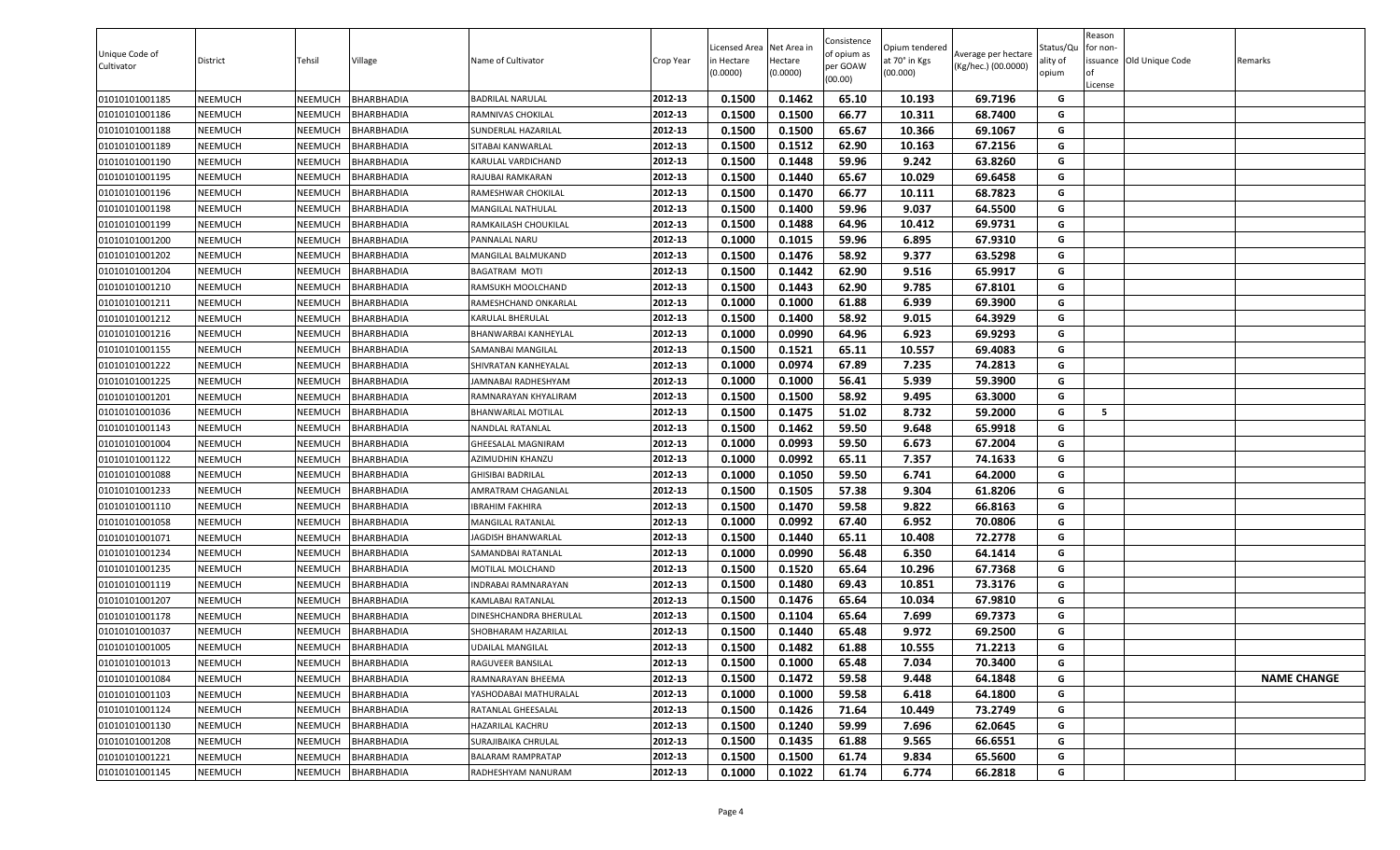| Unique Code of<br>Cultivator | District | Tehsil         | Village              | Name of Cultivator          | Crop Year | icensed Area.<br>in Hectare<br>(0.0000) | Net Area in<br>Hectare<br>(0.0000) | Consistence<br>of opium as<br>per GOAW<br>(00.00) | Opium tendered<br>at 70° in Kgs<br>(00.000) | Average per hectare<br>(Kg/hec.) (00.0000) | Status/Qu<br>ality of<br>opium | Reason<br>for non-<br><b>of</b><br>License | issuance Old Unique Code | Remarks            |
|------------------------------|----------|----------------|----------------------|-----------------------------|-----------|-----------------------------------------|------------------------------------|---------------------------------------------------|---------------------------------------------|--------------------------------------------|--------------------------------|--------------------------------------------|--------------------------|--------------------|
| 01010101001157               | NEEMUCH  | NEEMUCH        | <b>BHARBHADIA</b>    | KANWARLAL PANNALAL          | 2012-13   | 0.1000                                  | 0.0936                             | 61.20                                             | 6.207                                       | 66.3141                                    | G                              |                                            |                          |                    |
| 01010101001031               | NEEMUCH  | NEEMUCH        | <b>BHARBHADIA</b>    | BANSILAL PRABHULAL          | 2012-13   | 0.1500                                  | 0.1530                             | 61.74                                             | 10.205                                      | 66.6993                                    | G                              |                                            |                          |                    |
| 01010101001174               | NEEMUCH  | NEEMUCH        | <b>BHARBHADIA</b>    | NARAYAN NATHU               | 2012-13   | 0.1500                                  | 0.1480                             | 61.91                                             | 10.357                                      | 69.9797                                    | G                              |                                            |                          |                    |
| 01010101001055               | NEEMUCH  | <b>NEEMUCH</b> | 3HARBHADIA           | ILADHAR BALURAM.            | 2012-13   | 0.1000                                  | 0.0992                             | 67.25                                             | 7.570                                       | 76.3105                                    | G                              |                                            |                          |                    |
| 01010101001187               | NEEMUCH  | NEEMUCH        | <b>BHARBHADIA</b>    | BABULAL RATANLAL            | 2012-13   | 0.1000                                  | 0.1025                             | 61.91                                             | 7.182                                       | 70.0683                                    | G                              |                                            |                          |                    |
| 01010101001236               | NEEMUCH  | NEEMUCH        | <b>BHARBHADIA</b>    | BABUPARASAD DEVILAL PATIDAR | 2012-13   | 0.1500                                  | 0.1520                             | 61.91                                             | 9.941                                       | 65.4013                                    | G                              |                                            |                          |                    |
| 01010101001237               | NEEMUCH  | NEEMUCH        | BHARBHADIA           | <b>GOPAL NATHULAL</b>       | 2012-13   | 0.1500                                  | 0.1410                             | 59.99                                             | 9.564                                       | 67.8298                                    | G                              |                                            | 01010101042077           |                    |
| 01010101008015               | NEEMUCH  | NEEMUCH        | BHOLIWASH            | BABRIBAI PRABHULAL          | 2012-13   | 0.1000                                  | 0.1000                             | 65.24                                             | 6.813                                       | 68.1300                                    | G                              |                                            |                          |                    |
| 01010101008017               | NEEMUCH  | NEEMUCH        | <b>BHOLIWASH</b>     | MOHANLAL MATHURALAL         | 2012-13   | 0.1000                                  | 0.1040                             | 61.32                                             | 6.377                                       | 61.3173                                    | G                              |                                            |                          | <b>NAME CHANGE</b> |
| 01010101008018               | NEEMUCH  | NEEMUCH        | 3HOLIWASH            | <b>GOPAL NANLAL</b>         | 2012-13   | 0.1000                                  | 0.0999                             | 65.24                                             | 6.636                                       | 66.4264                                    | G                              |                                            |                          |                    |
| 01010101008019               | NEEMUCH  | NEEMUCH        | BHOLIWASH            | MATHRIBAI DEVILAL           | 2012-13   | 0.1000                                  | 0.1025                             | 65.24                                             | 7.046                                       | 68.7415                                    | G                              |                                            |                          |                    |
| 01010101008030               | NEEMUCH  | NEEMUCH        | BHOLIWASH            | DHAPUBAI HEERALAL           | 2012-13   | 0.1000                                  | 0.1000                             | 61.41                                             | 6.536                                       | 65.3600                                    | G                              |                                            |                          |                    |
| 01010101008005               | NEEMUCH  | NEEMUCH        | BHOLIWASH            | GANGARAM KANIRAM            | 2012-13   | 0.1500                                  | 0.1470                             | 59.74                                             | 9.482                                       | 64.5034                                    | G                              |                                            |                          |                    |
| 01010101008020               | NEEMUCH  | NEEMUCH        | BHOLIWASH            | HUKMICHAND NANURAM          | 2012-13   | 0.1500                                  | 0.1482                             | 66.92                                             | 10.755                                      | 72.5709                                    | G                              |                                            |                          |                    |
| 01010101008027               | NEEMUCH  | NEEMUCH        | BHOLIWASH            | NANURAM MANGILAL            | 2012-13   | 0.1000                                  | 0.0980                             | 64.94                                             | 6.893                                       | 70.3367                                    | G                              |                                            |                          |                    |
| 01010101024002               | NEEMUCH  | NEEMUCH        | BISALWASKALAN        | HARISHKUMAR JANKILAL        | 2012-13   | 0.1000                                  | 0.1020                             | 71.76                                             | 6.950                                       | 68.1373                                    | G                              |                                            |                          |                    |
| 01010101024004               | NEEMUCH  | NEEMUCH        | <b>BISALWASKALAN</b> | PHOOLCHAND BHUWANIRAM       | 2012-13   | 0.1000                                  | 0.1050                             | 70.34                                             | 7.617                                       | 72.5429                                    | G                              |                                            |                          |                    |
| 01010101024005               | NEEMUCH  | NEEMUCH        | <b>BISALWASKALAN</b> | VISHNUPRASHAD AMRATLAL      | 2012-13   | 0.1000                                  | 0.0992                             | 69.43                                             | 7.578                                       | 76.3911                                    | G                              |                                            |                          |                    |
| 01010101024007               | NEEMUCH  | NEEMUCH        | <b>BISALWASKALAN</b> | BAPULAL UDAIRAM             | 2012-13   | 0.1500                                  | 0.1496                             | 66.53                                             | 9.447                                       | 63.1484                                    | G                              |                                            |                          |                    |
| 01010101024011               | NEEMUCH  | NEEMUCH        | 3ISALWASKALAN        | BHUWANIRAM HAZARILAL        | 2012-13   | 0.1500                                  | 0.1107                             | 65.05                                             | 7.425                                       | 67.0732                                    | G                              |                                            |                          |                    |
| 01010101024012               | NEEMUCH  | NEEMUCH        | 3ISALWASKALAN        | RAMPRASAD VIJAYRAM          | 2012-13   | 0.1000                                  | 0.1014                             | 63.19                                             | 6.472                                       | 63.8264                                    | G                              |                                            |                          |                    |
| 01010101024014               | NEEMUCH  | NEEMUCH        | BISALWASKALAN        | KAMLABAI NATHULAL           | 2012-13   | 0.1500                                  | 0.1440                             | 69.43                                             | 10.484                                      | 72.8056                                    | G                              |                                            |                          |                    |
| 01010101024015               | NEEMUCH  | NEEMUCH        | <b>BISALWASKALAN</b> | RAMLAL TORIRAM              | 2012-13   | 0.1500                                  | 0.1495                             | 72.86                                             | 10.991                                      | 73.5184                                    | G                              |                                            |                          |                    |
| 01010101024019               | NEEMUCH  | NEEMUCH        | <b>BISALWASKALAN</b> | HEERALAL BHUWANIRAM         | 2012-13   | 0.1500                                  | 0.1550                             | 63.19                                             | 10.101                                      | 65.1677                                    | G                              |                                            |                          | <b>NAME CHANGE</b> |
| 01010101024023               | NEEMUCH  | NEEMUCH        | 3ISALWASKALAN        | KALURAM MANGILAL            | 2012-13   | 0.1000                                  | 0.1010                             | 64.11                                             | 6.548                                       | 64.8317                                    | G                              |                                            |                          |                    |
| 01010101024025               | NEEMUCH  | NEEMUCH        | <b>BISALWASKALAN</b> | RAMNIVASH RAMESHWAR         | 2012-13   | 0.1500                                  | 0.1452                             | 65.05                                             | 10.129                                      | 69.7590                                    | G                              |                                            |                          |                    |
| 01010101024032               | NEEMUCH  | NEEMUCH        | <b>BISALWASKALAN</b> | AGDISHCHANDRA KESHURAM      | 2012-13   | 0.1000                                  | 0.0984                             | 72.86                                             | 7.505                                       | 76.2703                                    | G                              |                                            |                          |                    |
| 01010101024033               | NEEMUCH  | NEEMUCH        | 3ISALWASKALAN        | BADRILAL MODA               | 2012-13   | 0.1000                                  | 0.1020                             | 68.23                                             | 6.930                                       | 67.9412                                    | G                              |                                            |                          |                    |
| 01010101024036               | NEEMUCH  | NEEMUCH        | 3ISALWASKALAN        | SAVITRIBAI MOTILAL          | 2012-13   | 0.1000                                  | 0.0995                             | 69.63                                             | 7.043                                       | 70.7839                                    | G                              |                                            |                          |                    |
| 01010101024040               | NEEMUCH  | NEEMUCH        | BISALWASKALAN        | GANPATLAL TULSIRAM          | 2012-13   | 0.1000                                  | 0.1008                             | 59.72                                             | 6.160                                       | 61.1111                                    | G                              |                                            |                          |                    |
| 01010101024045               | NEEMUCH  | NEEMUCH        | BISALWASKALAN        | KANWARLALSHAN KARLAL        | 2012-13   | 0.1000                                  | 0.1000                             | 77.24                                             | 8.033                                       | 80.3300                                    | G                              |                                            |                          |                    |
| 01010101024042               | NEEMUCH  | NEEMUCH        | BISALWASKALAN        | BHERULAL SHOBHARAM          | 2012-13   | 0.1000                                  | 0.0918                             | 58.93                                             | 5.809                                       | 63.2789                                    | G                              |                                            |                          |                    |
| 01010101024051               | NEEMUCH  | NEEMUCH        | 3ISALWASKALAN        | SURAJMAL ONKARLAL           | 2012-13   | 0.1500                                  | 0.1551                             | 68.23                                             | 10.088                                      | 65.0419                                    | G                              |                                            |                          |                    |
| 01010101024055               | NEEMUCH  | NEEMUCH        | <b>BISALWASKALAN</b> | MANGILAL MODIRAM            | 2012-13   | 0.1000                                  | 0.1015                             | 63.51                                             | 6.378                                       | 62.8374                                    | G                              |                                            |                          |                    |
| 01010101024056               | NEEMUCH  | NEEMUCH        | BISALWASKALAN        | MANGILAL KANHEYALAL         | 2012-13   | 0.1000                                  | 0.1040                             | 64.32                                             | 6.386                                       | 61.4038                                    | G                              |                                            |                          |                    |
| 01010101024059               | NEEMUCH  | NEEMUCH        | BISALWASKALAN        | BHANWARLAL BHAGATRAM        | 2012-13   | 0.1500                                  | 0.1480                             | 63.51                                             | 9.599                                       | 64.8581                                    | G                              |                                            |                          |                    |
| 01010101024060               | NEEMUCH  | NEEMUCH        | BISALWASKALAN        | GHEESALAL NANURAM           | 2012-13   | 0.1000                                  | 0.1040                             | 68.76                                             | 7.338                                       | 70.5577                                    | G                              |                                            |                          |                    |
| 01010101024063               | NEEMUCH  | NEEMUCH        | BISALWASKALAN        | JANKILAL SALGRAM            | 2012-13   | 0.1500                                  | 0.1517                             | 71.76                                             | 10.426                                      | 68.7278                                    | G                              |                                            |                          |                    |
| 01010101024064               | NEEMUCH  | NEEMUCH        | BISALWASKALAN        | LAXMINARAYAN UDAIRAM        | 2012-13   | 0.1000                                  | 0.0986                             | 61.34                                             | 6.204                                       | 62.9209                                    | G                              |                                            |                          |                    |
| 01010101024069               | NEEMUCH  | NEEMUCH        | BISALWASKALAN        | DAMARLAL GANPAT             | 2012-13   | 0.1000                                  | 0.1014                             | 63.72                                             | 6.891                                       | 67.9586                                    | G                              |                                            |                          |                    |
| 01010101024076               | NEEMUCH  | NEEMUCH        | BISALWASKALAN        | NEHRULAL BHANWARLAL         | 2012-13   | 0.1000                                  | 0.1000                             | 70.28                                             | 7.510                                       | 75.1000                                    | G                              |                                            |                          |                    |
| 01010101024077               | NEEMUCH  | NEEMUCH        | BISALWASKALAN        | <b>BHERULAL SHAVRAM</b>     | 2012-13   | 0.1500                                  | 0.1530                             | 68.76                                             | 10.540                                      | 68.8889                                    | G                              |                                            |                          |                    |
| 01010101024078               | NEEMUCH  | NEEMUCH        | BISALWASKALAN        | RAMPRAHALAD MATHURALAL      | 2012-13   | 0.1000                                  | 0.1020                             | 64.32                                             | 6.625                                       | 64.9510                                    | G                              |                                            |                          |                    |
| 01010101024079               | NEEMUCH  | NEEMUCH        | BISALWASKALAN        | GANGARAM SALIGRAM           | 2012-13   | 0.1000                                  | 0.1023                             | 66.28                                             | 6.761                                       | 66.0899                                    | G                              |                                            |                          |                    |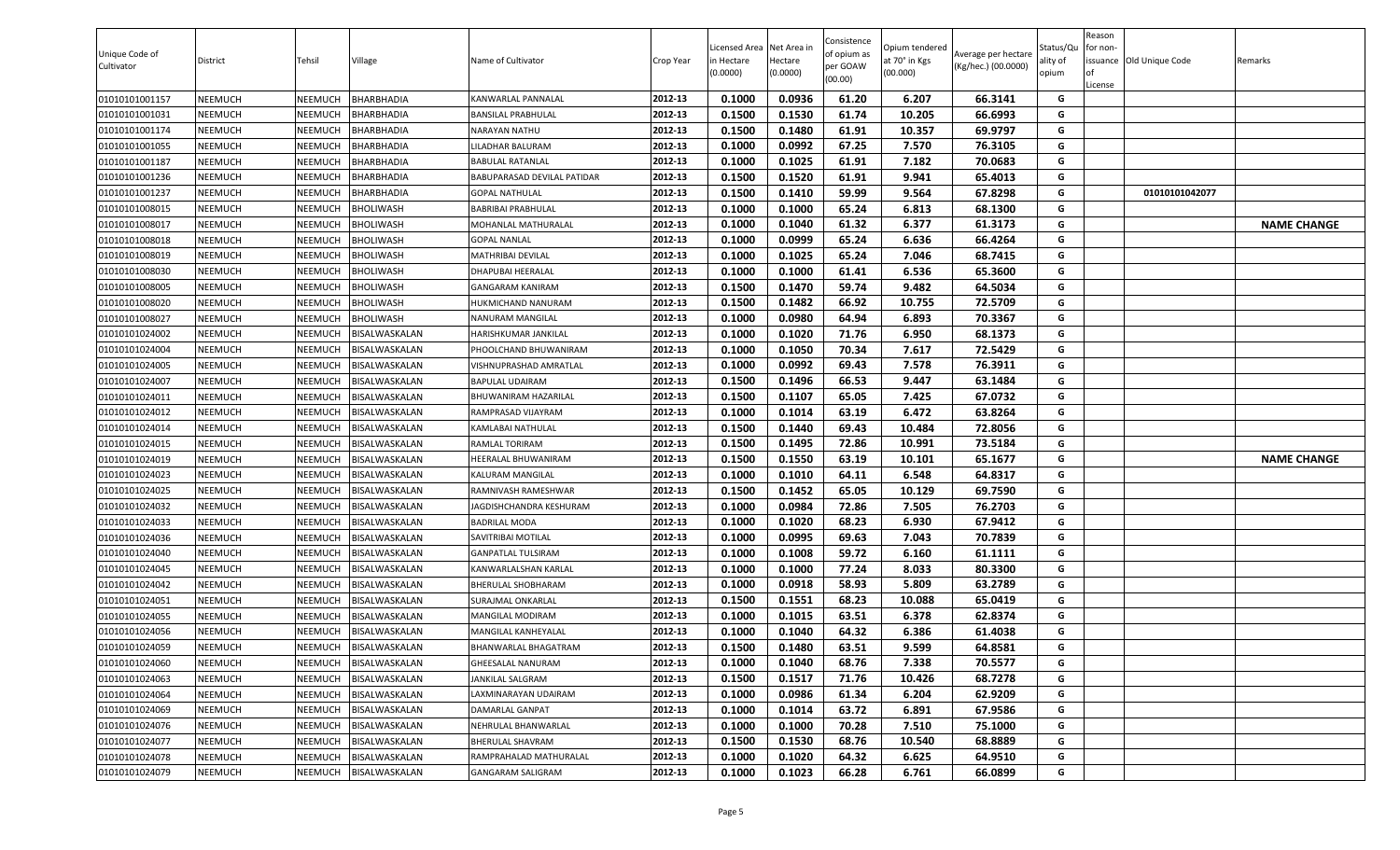| 0.1463<br>71.22<br>01010101024083<br><b>NEEMUCH</b><br>NEEMUCH<br>BISALWASKALAN<br>2012-13<br>0.1500<br>11.456<br>78.3049<br>G<br>MANGILAL BAGDIRAM<br>01010101024084<br>NEEMUCH<br>0.1000<br>0.1024<br>73.10<br>7.790<br>76.0742<br>G<br>NEEMUCH<br>BISALWASKALAN<br>2012-13<br>TULSIRAM ONKARLAL<br>0.1500<br>66.28<br>9.933<br>66.2200<br>01010101024085<br>NEEMUCH<br>NEEMUCH<br>BISALWASKALAN<br>2012-13<br>0.1500<br>G<br>JAMNIBAI PRABHULAL<br>0.1000<br>61.52<br>6.767<br>65.3185<br>2012-13<br>0.1036<br>G<br>01010101024086<br>NEEMUCH<br>NEEMUCH<br>BISALWASKALAN<br>RAMCHANDRA MATHURALAL<br>0.1500<br>0.1014<br>60.93<br>5.980<br>58.9744<br>01010101024087<br><b>NEEMUCH</b><br>NEEMUCH<br>2012-13<br>G<br>BISALWASKALAN<br>RAMLAL DURGASHANKER<br>2012-13<br>68.01<br>G<br>0.1000<br>0.1000<br>7.063<br>70.6300<br>01010101024088<br><b>NEEMUCH</b><br>NEEMUCH<br>BISALWASKALAN<br>SOBHARAM ONKAR<br>01010101024081<br><b>NEEMUCH</b><br>NEEMUCH<br>2012-13<br>0.1500<br>0.1407<br>61.52<br>9.158<br>65.0888<br>G<br>BISALWASKALAN<br>MODIRAM DEVRAM<br>0.0975<br>64.33<br>6.948<br>G<br>01010101024089<br><b>NEEMUCH</b><br>NEEMUCH<br>BISALWASKALAN<br>KANHAIYALAL BHERULAL<br>2012-13<br>0.1000<br>71.2615<br>2012-13<br>0.1000<br>0.1000<br>71.20<br>7.354<br>73.5400<br>G<br>01010101024090<br><b>NEEMUCH</b><br>NEEMUCH<br>BANSILAL PRITHIVIRAJ<br>BISALWASKALAN<br>01010101024047<br>0.1000<br>0.1007<br>59.85<br>6.242<br><b>NEEMUCH</b><br>NEEMUCH<br>BISALWASKALAN<br>2012-13<br>61.9861<br>G<br>SURAJBAI GUMANIRAM<br>01010101024041<br>2012-13<br>0.1000<br>0.1012<br>59.85<br>6.182<br>61.0870<br>NEEMUCH<br>NEEMUCH<br>BISALWASKALAN<br>G<br>SOBHA RAMRAMLAL<br>61.67<br>01010101024049<br><b>NEEMUCH</b><br>NEEMUCH<br>2012-13<br>0.1500<br>0.1485<br>9.145<br>61.5825<br>G<br>BISALWASKALAN<br>BANSILAL DHANRAJ<br>0.1000<br>0.1025<br>61.67<br>6.167<br>60.1659<br>01010101024073<br>NEEMUCH<br>2012-13<br>G<br><b>NEEMUCH</b><br>BISALWASKALAN<br>PRITHIVIRAJ MODA<br>0.0999<br>62.59<br>6.250<br>62.5626<br>01010101024057<br><b>NEEMUCH</b><br>NEEMUCH<br>BISALWASKALAN<br>2012-13<br>0.1000<br>G<br>BHANWARLAL MULCHAND<br>01010101024092<br><b>NEEMUCH</b><br>NEEMUCH<br>2012-13<br>0.1500<br>0.1440<br>62.59<br>9.415<br>65.3819<br>G<br>BISALWASKALAN<br>KISHANLAL BHERULAL<br>0.1500<br>0.1524<br>62.37<br>9.436<br>01010101024093<br><b>NEEMUCH</b><br>NEEMUCH<br>BISALWASKALAN<br>2012-13<br>61.9160<br>G<br>RAMKUNWARBAI RAMNARAYAN<br>0.1000<br>0.1000<br>68.01<br>7.102<br>71.0200<br>G<br>2012-13<br>01010101024094<br><b>NEEMUCH</b><br>NEEMUCH<br>KANHAIYALAL UDAIRAM<br>BISALWASKALAN<br>01010101022004<br>2012-13<br>0.1000<br>0.1000<br>63.54<br>6.363<br>63.6300<br>G<br><b>NEEMUCH</b><br>NEEMUCH<br>BISALWASKHURD<br>BHIMSHANKAR GANPATLAL<br>2012-13<br>G<br>01010101022009<br>NEEMUCH<br>0.1500<br>0.1512<br>65.71<br>10.701<br>70.7738<br>NEEMUCH<br>BISALWASKHURD<br>UMASHANKAR PARTHVIRAJ<br>2012-13<br>0.1000<br>0.0990<br>59.10<br>6.417<br>64.8182<br>G<br>01010101022012<br>NEEMUCH<br>NEEMUCH<br>BISALWASKHURD<br>NIRESHCHANDRAn PRABHULAL<br>0.1000<br>0.0990<br>62.10<br>01010101022013<br>NEEMUCH<br>6.618<br>66.8485<br>G<br>NEEMUCH<br>BISALWASKHURD<br>BANSILAL MANGILAL<br>2012-13<br>0.1000<br>0.0992<br>66.18<br>6.609<br>66.6230<br>01010101022018<br><b>NEEMUCH</b><br>NEEMUCH<br>BISALWASKHURD<br>2012-13<br>G<br>MUKESH VARDICHAND<br>0.1502<br>66.18<br>68.2956<br>01010101022026<br><b>NEEMUCH</b><br>NEEMUCH<br>2012-13<br>0.1500<br>10.258<br>G<br>BISALWASKHURD<br>KANHAIYLAL BHANWARLAL<br>0.1500<br>0.1422<br>68.51<br>10.433<br>73.3685<br>01010101022028<br><b>NEEMUCH</b><br>NEEMUCH<br>BISALWASKHURD<br>2012-13<br>G<br>BHANWARLAL BHUWANIRAM<br>0.1500<br>0.1500<br>61.91<br>9.640<br>64.2667<br>G<br>01010101022030<br><b>NEEMUCH</b><br>NEEMUCH<br>2012-13<br>BISALWASKHURD<br><b>INDERMAL GOPILAL</b><br>01010101022032<br>0.1500<br>0.1420<br>61.91<br>9.348<br>65.8310<br><b>NEEMUCH</b><br>NEEMUCH<br>BISALWASKHURD<br>2012-13<br>G<br>KAILASHCHANDRA DHANRAJ<br>01010101022034<br>0.1000<br>0.1025<br>63.24<br>7.173<br>69.9805<br>G<br>NEEMUCH<br>NEEMUCH<br>BISALWASKHURD<br>2012-13<br>NARAYANPRASHAD LALITSHANKAR<br>01010101022035<br>0.1015<br>65.04<br>7.108<br>70.0296<br><b>NEEMUCH</b><br>NEEMUCH<br>BISALWASKHURD<br>2012-13<br>0.1000<br>G<br>KAMLASHANKAR GOPILAL<br>G<br>01010101022037<br><b>NEEMUCH</b><br>NEEMUCH<br>SUNDERLAL INDERMAL<br>2012-13<br>0.1000<br>0.1000<br>63.24<br>6.830<br>68.3000<br>BISALWASKHURD<br>2012-13<br>0.1000<br>0.0992<br>59.10<br>6.315<br>63.6593<br>G<br>01010101022039<br>NEEMUCH<br>NEEMUCH<br>BISALWASKHURD<br>SHINILAL NANDRAM<br>65.04<br>G<br>2012-13<br>0.1482<br>10.453<br>70.5331<br>01010101022040<br><b>NEEMUCH</b><br>NEEMUCH<br>BISALWASKHURD<br>KANHAIYLAL NANDRAM<br>0.1500<br>01010101022044<br>2012-13<br>0.1000<br>0.1050<br>66.86<br>7.116<br>67.7714<br>G<br><b>NEEMUCH</b><br>NEEMUCH<br>BISALWASKHURD<br>YASHWANTLAL DHANRAJ<br>72.58<br>01010101022045<br><b>NEEMUCH</b><br>NEEMUCH<br>BISALWASKHURD<br>2012-13<br>0.1500<br>0.1495<br>11.499<br>76.9164<br>G<br>SHANTILAL TULSIRAM<br>0.0990<br>63.86<br>6.313<br>63.7677<br><b>NAME CHANGE</b><br>01010101022050<br><b>NEEMUCH</b><br>NEEMUCH<br>2012-13<br>0.1000<br>G<br>BISALWASKHURD<br>GANPATLAL TULSIRAM<br>0.1000<br>0.1012<br>66.86<br>7.211<br>71.2549<br>01010101022060<br><b>NEEMUCH</b><br>NEEMUCH<br>BISALWASKHURD<br>2012-13<br>G<br><b>DURGABAI DASRATH</b><br>01010101022062<br><b>NEEMUCH</b><br><b>NEEMUCH</b><br>BISALWASKHURD<br>2012-13<br>0.1000<br>0.0950<br>60.43<br>6.630<br>69.7895<br>G<br>BHANWANIBAI NANDRAM<br>2012-13<br>0.1375<br>01010101022065<br><b>NEEMUCH</b><br>NEEMUCH<br>BISALWASKHURD<br>0.1500<br>65.49<br>9.973<br>72.5309<br>G<br>PARMANAND DHANRAJ<br>2012-13<br>0.1000<br>0.0990<br>70.01<br>7.281<br>73.5455<br>G<br>01010101022067<br><b>NEEMUCH</b><br>NEEMUCH<br>BISALWASKHURD<br>RANGLAL PARTHVIRAJ<br>65.49<br>7.569<br>01010101022017<br>0.1000<br>0.1008<br>75.0893<br>G<br><b>NEEMUCH</b><br>NEEMUCH<br>BISALWASKHURD<br>KAMLASHANKAR GOPILAL<br>2012-13<br>62.83<br>01010101022056<br><b>NEEMUCH</b><br>NEEMUCH<br>BISALWASKHURD<br>2012-13<br>0.1000<br>0.1008<br>6.822<br>67.6786<br>G<br>KAMLASHANKAR JAMNALAL<br>G<br>01010101022027<br>2012-13<br>0.1400<br>70.01<br>10.441<br>74.5786<br><b>NEEMUCH</b><br>NEEMUCH<br>BISALWASKHURD<br>HEERALAL BHUWANIRAM<br>0.1500<br>2012-13<br>G<br>01010101022069<br>0.0989<br>59.68<br>6.420<br><b>NEEMUCH</b><br>NEEMUCH<br>BISALWASKHURD<br>DHYASHANKAR CHANDMAL<br>0.1000<br>64.9141<br>G<br>01010101017005<br>BORKHEDIKALAN<br>BHANWARLAL MOOLCHAND<br>2012-13<br>0.1500<br>0.1500<br>68.22<br>10.574<br>70.4933<br><b>NEEMUCH</b><br>NEEMUCH<br>2012-13<br>9.440<br>64.9243<br>G<br>01010101017010<br><b>NEEMUCH</b><br>NEEMUCH<br>BORKHEDIKALAN<br>0.1500<br>0.1454<br>56.43<br>RAMNARAYAN GABRULAL | Unique Code of<br>Cultivator | District | Tehsil | Village | Name of Cultivator | Crop Year | Licensed Area Net Area in<br>in Hectare<br>(0.0000) | Hectare<br>(0.0000) | Consistence<br>of opium as<br>per GOAW<br>(00.00) | Opium tendered<br>at 70° in Kgs<br>(00.000) | Average per hectare<br>(Kg/hec.) (00.0000) | Status/Qu<br>ality of<br>opium | Reason<br>for non-<br>l of<br>License | issuance <b>Old Unique Code</b> | Remarks |
|-----------------------------------------------------------------------------------------------------------------------------------------------------------------------------------------------------------------------------------------------------------------------------------------------------------------------------------------------------------------------------------------------------------------------------------------------------------------------------------------------------------------------------------------------------------------------------------------------------------------------------------------------------------------------------------------------------------------------------------------------------------------------------------------------------------------------------------------------------------------------------------------------------------------------------------------------------------------------------------------------------------------------------------------------------------------------------------------------------------------------------------------------------------------------------------------------------------------------------------------------------------------------------------------------------------------------------------------------------------------------------------------------------------------------------------------------------------------------------------------------------------------------------------------------------------------------------------------------------------------------------------------------------------------------------------------------------------------------------------------------------------------------------------------------------------------------------------------------------------------------------------------------------------------------------------------------------------------------------------------------------------------------------------------------------------------------------------------------------------------------------------------------------------------------------------------------------------------------------------------------------------------------------------------------------------------------------------------------------------------------------------------------------------------------------------------------------------------------------------------------------------------------------------------------------------------------------------------------------------------------------------------------------------------------------------------------------------------------------------------------------------------------------------------------------------------------------------------------------------------------------------------------------------------------------------------------------------------------------------------------------------------------------------------------------------------------------------------------------------------------------------------------------------------------------------------------------------------------------------------------------------------------------------------------------------------------------------------------------------------------------------------------------------------------------------------------------------------------------------------------------------------------------------------------------------------------------------------------------------------------------------------------------------------------------------------------------------------------------------------------------------------------------------------------------------------------------------------------------------------------------------------------------------------------------------------------------------------------------------------------------------------------------------------------------------------------------------------------------------------------------------------------------------------------------------------------------------------------------------------------------------------------------------------------------------------------------------------------------------------------------------------------------------------------------------------------------------------------------------------------------------------------------------------------------------------------------------------------------------------------------------------------------------------------------------------------------------------------------------------------------------------------------------------------------------------------------------------------------------------------------------------------------------------------------------------------------------------------------------------------------------------------------------------------------------------------------------------------------------------------------------------------------------------------------------------------------------------------------------------------------------------------------------------------------------------------------------------------------------------------------------------------------------------------------------------------------------------------------------------------------------------------------------------------------------------------------------------------------------------------------------------------------------------------------------------------------------------------------------------------------------------------------------------------------------------------------------------------------------------------------------------------------------------------------------------------------------------------------------------------------------------------------------------------------------------------------------------------------------------------------------------------------------------------------------------------------------------------------------------------------------------------------------------------------------------------------------------------------------------------------------------------------------------------------------------------------------------------------------------------------------------------------------------------------------------------------------------------------------------------------------------------------------------------------------------------------------------------------------------------------------------------------------------------------------------------------------------------------------------------------------------------------------------------------------------|------------------------------|----------|--------|---------|--------------------|-----------|-----------------------------------------------------|---------------------|---------------------------------------------------|---------------------------------------------|--------------------------------------------|--------------------------------|---------------------------------------|---------------------------------|---------|
|                                                                                                                                                                                                                                                                                                                                                                                                                                                                                                                                                                                                                                                                                                                                                                                                                                                                                                                                                                                                                                                                                                                                                                                                                                                                                                                                                                                                                                                                                                                                                                                                                                                                                                                                                                                                                                                                                                                                                                                                                                                                                                                                                                                                                                                                                                                                                                                                                                                                                                                                                                                                                                                                                                                                                                                                                                                                                                                                                                                                                                                                                                                                                                                                                                                                                                                                                                                                                                                                                                                                                                                                                                                                                                                                                                                                                                                                                                                                                                                                                                                                                                                                                                                                                                                                                                                                                                                                                                                                                                                                                                                                                                                                                                                                                                                                                                                                                                                                                                                                                                                                                                                                                                                                                                                                                                                                                                                                                                                                                                                                                                                                                                                                                                                                                                                                                                                                                                                                                                                                                                                                                                                                                                                                                                                                                                                                                                                                                                                                                                                                                                                                                                                                                                                                                                                                                                                                                                                                         |                              |          |        |         |                    |           |                                                     |                     |                                                   |                                             |                                            |                                |                                       |                                 |         |
|                                                                                                                                                                                                                                                                                                                                                                                                                                                                                                                                                                                                                                                                                                                                                                                                                                                                                                                                                                                                                                                                                                                                                                                                                                                                                                                                                                                                                                                                                                                                                                                                                                                                                                                                                                                                                                                                                                                                                                                                                                                                                                                                                                                                                                                                                                                                                                                                                                                                                                                                                                                                                                                                                                                                                                                                                                                                                                                                                                                                                                                                                                                                                                                                                                                                                                                                                                                                                                                                                                                                                                                                                                                                                                                                                                                                                                                                                                                                                                                                                                                                                                                                                                                                                                                                                                                                                                                                                                                                                                                                                                                                                                                                                                                                                                                                                                                                                                                                                                                                                                                                                                                                                                                                                                                                                                                                                                                                                                                                                                                                                                                                                                                                                                                                                                                                                                                                                                                                                                                                                                                                                                                                                                                                                                                                                                                                                                                                                                                                                                                                                                                                                                                                                                                                                                                                                                                                                                                                         |                              |          |        |         |                    |           |                                                     |                     |                                                   |                                             |                                            |                                |                                       |                                 |         |
|                                                                                                                                                                                                                                                                                                                                                                                                                                                                                                                                                                                                                                                                                                                                                                                                                                                                                                                                                                                                                                                                                                                                                                                                                                                                                                                                                                                                                                                                                                                                                                                                                                                                                                                                                                                                                                                                                                                                                                                                                                                                                                                                                                                                                                                                                                                                                                                                                                                                                                                                                                                                                                                                                                                                                                                                                                                                                                                                                                                                                                                                                                                                                                                                                                                                                                                                                                                                                                                                                                                                                                                                                                                                                                                                                                                                                                                                                                                                                                                                                                                                                                                                                                                                                                                                                                                                                                                                                                                                                                                                                                                                                                                                                                                                                                                                                                                                                                                                                                                                                                                                                                                                                                                                                                                                                                                                                                                                                                                                                                                                                                                                                                                                                                                                                                                                                                                                                                                                                                                                                                                                                                                                                                                                                                                                                                                                                                                                                                                                                                                                                                                                                                                                                                                                                                                                                                                                                                                                         |                              |          |        |         |                    |           |                                                     |                     |                                                   |                                             |                                            |                                |                                       |                                 |         |
|                                                                                                                                                                                                                                                                                                                                                                                                                                                                                                                                                                                                                                                                                                                                                                                                                                                                                                                                                                                                                                                                                                                                                                                                                                                                                                                                                                                                                                                                                                                                                                                                                                                                                                                                                                                                                                                                                                                                                                                                                                                                                                                                                                                                                                                                                                                                                                                                                                                                                                                                                                                                                                                                                                                                                                                                                                                                                                                                                                                                                                                                                                                                                                                                                                                                                                                                                                                                                                                                                                                                                                                                                                                                                                                                                                                                                                                                                                                                                                                                                                                                                                                                                                                                                                                                                                                                                                                                                                                                                                                                                                                                                                                                                                                                                                                                                                                                                                                                                                                                                                                                                                                                                                                                                                                                                                                                                                                                                                                                                                                                                                                                                                                                                                                                                                                                                                                                                                                                                                                                                                                                                                                                                                                                                                                                                                                                                                                                                                                                                                                                                                                                                                                                                                                                                                                                                                                                                                                                         |                              |          |        |         |                    |           |                                                     |                     |                                                   |                                             |                                            |                                |                                       |                                 |         |
|                                                                                                                                                                                                                                                                                                                                                                                                                                                                                                                                                                                                                                                                                                                                                                                                                                                                                                                                                                                                                                                                                                                                                                                                                                                                                                                                                                                                                                                                                                                                                                                                                                                                                                                                                                                                                                                                                                                                                                                                                                                                                                                                                                                                                                                                                                                                                                                                                                                                                                                                                                                                                                                                                                                                                                                                                                                                                                                                                                                                                                                                                                                                                                                                                                                                                                                                                                                                                                                                                                                                                                                                                                                                                                                                                                                                                                                                                                                                                                                                                                                                                                                                                                                                                                                                                                                                                                                                                                                                                                                                                                                                                                                                                                                                                                                                                                                                                                                                                                                                                                                                                                                                                                                                                                                                                                                                                                                                                                                                                                                                                                                                                                                                                                                                                                                                                                                                                                                                                                                                                                                                                                                                                                                                                                                                                                                                                                                                                                                                                                                                                                                                                                                                                                                                                                                                                                                                                                                                         |                              |          |        |         |                    |           |                                                     |                     |                                                   |                                             |                                            |                                |                                       |                                 |         |
|                                                                                                                                                                                                                                                                                                                                                                                                                                                                                                                                                                                                                                                                                                                                                                                                                                                                                                                                                                                                                                                                                                                                                                                                                                                                                                                                                                                                                                                                                                                                                                                                                                                                                                                                                                                                                                                                                                                                                                                                                                                                                                                                                                                                                                                                                                                                                                                                                                                                                                                                                                                                                                                                                                                                                                                                                                                                                                                                                                                                                                                                                                                                                                                                                                                                                                                                                                                                                                                                                                                                                                                                                                                                                                                                                                                                                                                                                                                                                                                                                                                                                                                                                                                                                                                                                                                                                                                                                                                                                                                                                                                                                                                                                                                                                                                                                                                                                                                                                                                                                                                                                                                                                                                                                                                                                                                                                                                                                                                                                                                                                                                                                                                                                                                                                                                                                                                                                                                                                                                                                                                                                                                                                                                                                                                                                                                                                                                                                                                                                                                                                                                                                                                                                                                                                                                                                                                                                                                                         |                              |          |        |         |                    |           |                                                     |                     |                                                   |                                             |                                            |                                |                                       |                                 |         |
|                                                                                                                                                                                                                                                                                                                                                                                                                                                                                                                                                                                                                                                                                                                                                                                                                                                                                                                                                                                                                                                                                                                                                                                                                                                                                                                                                                                                                                                                                                                                                                                                                                                                                                                                                                                                                                                                                                                                                                                                                                                                                                                                                                                                                                                                                                                                                                                                                                                                                                                                                                                                                                                                                                                                                                                                                                                                                                                                                                                                                                                                                                                                                                                                                                                                                                                                                                                                                                                                                                                                                                                                                                                                                                                                                                                                                                                                                                                                                                                                                                                                                                                                                                                                                                                                                                                                                                                                                                                                                                                                                                                                                                                                                                                                                                                                                                                                                                                                                                                                                                                                                                                                                                                                                                                                                                                                                                                                                                                                                                                                                                                                                                                                                                                                                                                                                                                                                                                                                                                                                                                                                                                                                                                                                                                                                                                                                                                                                                                                                                                                                                                                                                                                                                                                                                                                                                                                                                                                         |                              |          |        |         |                    |           |                                                     |                     |                                                   |                                             |                                            |                                |                                       |                                 |         |
|                                                                                                                                                                                                                                                                                                                                                                                                                                                                                                                                                                                                                                                                                                                                                                                                                                                                                                                                                                                                                                                                                                                                                                                                                                                                                                                                                                                                                                                                                                                                                                                                                                                                                                                                                                                                                                                                                                                                                                                                                                                                                                                                                                                                                                                                                                                                                                                                                                                                                                                                                                                                                                                                                                                                                                                                                                                                                                                                                                                                                                                                                                                                                                                                                                                                                                                                                                                                                                                                                                                                                                                                                                                                                                                                                                                                                                                                                                                                                                                                                                                                                                                                                                                                                                                                                                                                                                                                                                                                                                                                                                                                                                                                                                                                                                                                                                                                                                                                                                                                                                                                                                                                                                                                                                                                                                                                                                                                                                                                                                                                                                                                                                                                                                                                                                                                                                                                                                                                                                                                                                                                                                                                                                                                                                                                                                                                                                                                                                                                                                                                                                                                                                                                                                                                                                                                                                                                                                                                         |                              |          |        |         |                    |           |                                                     |                     |                                                   |                                             |                                            |                                |                                       |                                 |         |
|                                                                                                                                                                                                                                                                                                                                                                                                                                                                                                                                                                                                                                                                                                                                                                                                                                                                                                                                                                                                                                                                                                                                                                                                                                                                                                                                                                                                                                                                                                                                                                                                                                                                                                                                                                                                                                                                                                                                                                                                                                                                                                                                                                                                                                                                                                                                                                                                                                                                                                                                                                                                                                                                                                                                                                                                                                                                                                                                                                                                                                                                                                                                                                                                                                                                                                                                                                                                                                                                                                                                                                                                                                                                                                                                                                                                                                                                                                                                                                                                                                                                                                                                                                                                                                                                                                                                                                                                                                                                                                                                                                                                                                                                                                                                                                                                                                                                                                                                                                                                                                                                                                                                                                                                                                                                                                                                                                                                                                                                                                                                                                                                                                                                                                                                                                                                                                                                                                                                                                                                                                                                                                                                                                                                                                                                                                                                                                                                                                                                                                                                                                                                                                                                                                                                                                                                                                                                                                                                         |                              |          |        |         |                    |           |                                                     |                     |                                                   |                                             |                                            |                                |                                       |                                 |         |
|                                                                                                                                                                                                                                                                                                                                                                                                                                                                                                                                                                                                                                                                                                                                                                                                                                                                                                                                                                                                                                                                                                                                                                                                                                                                                                                                                                                                                                                                                                                                                                                                                                                                                                                                                                                                                                                                                                                                                                                                                                                                                                                                                                                                                                                                                                                                                                                                                                                                                                                                                                                                                                                                                                                                                                                                                                                                                                                                                                                                                                                                                                                                                                                                                                                                                                                                                                                                                                                                                                                                                                                                                                                                                                                                                                                                                                                                                                                                                                                                                                                                                                                                                                                                                                                                                                                                                                                                                                                                                                                                                                                                                                                                                                                                                                                                                                                                                                                                                                                                                                                                                                                                                                                                                                                                                                                                                                                                                                                                                                                                                                                                                                                                                                                                                                                                                                                                                                                                                                                                                                                                                                                                                                                                                                                                                                                                                                                                                                                                                                                                                                                                                                                                                                                                                                                                                                                                                                                                         |                              |          |        |         |                    |           |                                                     |                     |                                                   |                                             |                                            |                                |                                       |                                 |         |
|                                                                                                                                                                                                                                                                                                                                                                                                                                                                                                                                                                                                                                                                                                                                                                                                                                                                                                                                                                                                                                                                                                                                                                                                                                                                                                                                                                                                                                                                                                                                                                                                                                                                                                                                                                                                                                                                                                                                                                                                                                                                                                                                                                                                                                                                                                                                                                                                                                                                                                                                                                                                                                                                                                                                                                                                                                                                                                                                                                                                                                                                                                                                                                                                                                                                                                                                                                                                                                                                                                                                                                                                                                                                                                                                                                                                                                                                                                                                                                                                                                                                                                                                                                                                                                                                                                                                                                                                                                                                                                                                                                                                                                                                                                                                                                                                                                                                                                                                                                                                                                                                                                                                                                                                                                                                                                                                                                                                                                                                                                                                                                                                                                                                                                                                                                                                                                                                                                                                                                                                                                                                                                                                                                                                                                                                                                                                                                                                                                                                                                                                                                                                                                                                                                                                                                                                                                                                                                                                         |                              |          |        |         |                    |           |                                                     |                     |                                                   |                                             |                                            |                                |                                       |                                 |         |
|                                                                                                                                                                                                                                                                                                                                                                                                                                                                                                                                                                                                                                                                                                                                                                                                                                                                                                                                                                                                                                                                                                                                                                                                                                                                                                                                                                                                                                                                                                                                                                                                                                                                                                                                                                                                                                                                                                                                                                                                                                                                                                                                                                                                                                                                                                                                                                                                                                                                                                                                                                                                                                                                                                                                                                                                                                                                                                                                                                                                                                                                                                                                                                                                                                                                                                                                                                                                                                                                                                                                                                                                                                                                                                                                                                                                                                                                                                                                                                                                                                                                                                                                                                                                                                                                                                                                                                                                                                                                                                                                                                                                                                                                                                                                                                                                                                                                                                                                                                                                                                                                                                                                                                                                                                                                                                                                                                                                                                                                                                                                                                                                                                                                                                                                                                                                                                                                                                                                                                                                                                                                                                                                                                                                                                                                                                                                                                                                                                                                                                                                                                                                                                                                                                                                                                                                                                                                                                                                         |                              |          |        |         |                    |           |                                                     |                     |                                                   |                                             |                                            |                                |                                       |                                 |         |
|                                                                                                                                                                                                                                                                                                                                                                                                                                                                                                                                                                                                                                                                                                                                                                                                                                                                                                                                                                                                                                                                                                                                                                                                                                                                                                                                                                                                                                                                                                                                                                                                                                                                                                                                                                                                                                                                                                                                                                                                                                                                                                                                                                                                                                                                                                                                                                                                                                                                                                                                                                                                                                                                                                                                                                                                                                                                                                                                                                                                                                                                                                                                                                                                                                                                                                                                                                                                                                                                                                                                                                                                                                                                                                                                                                                                                                                                                                                                                                                                                                                                                                                                                                                                                                                                                                                                                                                                                                                                                                                                                                                                                                                                                                                                                                                                                                                                                                                                                                                                                                                                                                                                                                                                                                                                                                                                                                                                                                                                                                                                                                                                                                                                                                                                                                                                                                                                                                                                                                                                                                                                                                                                                                                                                                                                                                                                                                                                                                                                                                                                                                                                                                                                                                                                                                                                                                                                                                                                         |                              |          |        |         |                    |           |                                                     |                     |                                                   |                                             |                                            |                                |                                       |                                 |         |
|                                                                                                                                                                                                                                                                                                                                                                                                                                                                                                                                                                                                                                                                                                                                                                                                                                                                                                                                                                                                                                                                                                                                                                                                                                                                                                                                                                                                                                                                                                                                                                                                                                                                                                                                                                                                                                                                                                                                                                                                                                                                                                                                                                                                                                                                                                                                                                                                                                                                                                                                                                                                                                                                                                                                                                                                                                                                                                                                                                                                                                                                                                                                                                                                                                                                                                                                                                                                                                                                                                                                                                                                                                                                                                                                                                                                                                                                                                                                                                                                                                                                                                                                                                                                                                                                                                                                                                                                                                                                                                                                                                                                                                                                                                                                                                                                                                                                                                                                                                                                                                                                                                                                                                                                                                                                                                                                                                                                                                                                                                                                                                                                                                                                                                                                                                                                                                                                                                                                                                                                                                                                                                                                                                                                                                                                                                                                                                                                                                                                                                                                                                                                                                                                                                                                                                                                                                                                                                                                         |                              |          |        |         |                    |           |                                                     |                     |                                                   |                                             |                                            |                                |                                       |                                 |         |
|                                                                                                                                                                                                                                                                                                                                                                                                                                                                                                                                                                                                                                                                                                                                                                                                                                                                                                                                                                                                                                                                                                                                                                                                                                                                                                                                                                                                                                                                                                                                                                                                                                                                                                                                                                                                                                                                                                                                                                                                                                                                                                                                                                                                                                                                                                                                                                                                                                                                                                                                                                                                                                                                                                                                                                                                                                                                                                                                                                                                                                                                                                                                                                                                                                                                                                                                                                                                                                                                                                                                                                                                                                                                                                                                                                                                                                                                                                                                                                                                                                                                                                                                                                                                                                                                                                                                                                                                                                                                                                                                                                                                                                                                                                                                                                                                                                                                                                                                                                                                                                                                                                                                                                                                                                                                                                                                                                                                                                                                                                                                                                                                                                                                                                                                                                                                                                                                                                                                                                                                                                                                                                                                                                                                                                                                                                                                                                                                                                                                                                                                                                                                                                                                                                                                                                                                                                                                                                                                         |                              |          |        |         |                    |           |                                                     |                     |                                                   |                                             |                                            |                                |                                       |                                 |         |
|                                                                                                                                                                                                                                                                                                                                                                                                                                                                                                                                                                                                                                                                                                                                                                                                                                                                                                                                                                                                                                                                                                                                                                                                                                                                                                                                                                                                                                                                                                                                                                                                                                                                                                                                                                                                                                                                                                                                                                                                                                                                                                                                                                                                                                                                                                                                                                                                                                                                                                                                                                                                                                                                                                                                                                                                                                                                                                                                                                                                                                                                                                                                                                                                                                                                                                                                                                                                                                                                                                                                                                                                                                                                                                                                                                                                                                                                                                                                                                                                                                                                                                                                                                                                                                                                                                                                                                                                                                                                                                                                                                                                                                                                                                                                                                                                                                                                                                                                                                                                                                                                                                                                                                                                                                                                                                                                                                                                                                                                                                                                                                                                                                                                                                                                                                                                                                                                                                                                                                                                                                                                                                                                                                                                                                                                                                                                                                                                                                                                                                                                                                                                                                                                                                                                                                                                                                                                                                                                         |                              |          |        |         |                    |           |                                                     |                     |                                                   |                                             |                                            |                                |                                       |                                 |         |
|                                                                                                                                                                                                                                                                                                                                                                                                                                                                                                                                                                                                                                                                                                                                                                                                                                                                                                                                                                                                                                                                                                                                                                                                                                                                                                                                                                                                                                                                                                                                                                                                                                                                                                                                                                                                                                                                                                                                                                                                                                                                                                                                                                                                                                                                                                                                                                                                                                                                                                                                                                                                                                                                                                                                                                                                                                                                                                                                                                                                                                                                                                                                                                                                                                                                                                                                                                                                                                                                                                                                                                                                                                                                                                                                                                                                                                                                                                                                                                                                                                                                                                                                                                                                                                                                                                                                                                                                                                                                                                                                                                                                                                                                                                                                                                                                                                                                                                                                                                                                                                                                                                                                                                                                                                                                                                                                                                                                                                                                                                                                                                                                                                                                                                                                                                                                                                                                                                                                                                                                                                                                                                                                                                                                                                                                                                                                                                                                                                                                                                                                                                                                                                                                                                                                                                                                                                                                                                                                         |                              |          |        |         |                    |           |                                                     |                     |                                                   |                                             |                                            |                                |                                       |                                 |         |
|                                                                                                                                                                                                                                                                                                                                                                                                                                                                                                                                                                                                                                                                                                                                                                                                                                                                                                                                                                                                                                                                                                                                                                                                                                                                                                                                                                                                                                                                                                                                                                                                                                                                                                                                                                                                                                                                                                                                                                                                                                                                                                                                                                                                                                                                                                                                                                                                                                                                                                                                                                                                                                                                                                                                                                                                                                                                                                                                                                                                                                                                                                                                                                                                                                                                                                                                                                                                                                                                                                                                                                                                                                                                                                                                                                                                                                                                                                                                                                                                                                                                                                                                                                                                                                                                                                                                                                                                                                                                                                                                                                                                                                                                                                                                                                                                                                                                                                                                                                                                                                                                                                                                                                                                                                                                                                                                                                                                                                                                                                                                                                                                                                                                                                                                                                                                                                                                                                                                                                                                                                                                                                                                                                                                                                                                                                                                                                                                                                                                                                                                                                                                                                                                                                                                                                                                                                                                                                                                         |                              |          |        |         |                    |           |                                                     |                     |                                                   |                                             |                                            |                                |                                       |                                 |         |
|                                                                                                                                                                                                                                                                                                                                                                                                                                                                                                                                                                                                                                                                                                                                                                                                                                                                                                                                                                                                                                                                                                                                                                                                                                                                                                                                                                                                                                                                                                                                                                                                                                                                                                                                                                                                                                                                                                                                                                                                                                                                                                                                                                                                                                                                                                                                                                                                                                                                                                                                                                                                                                                                                                                                                                                                                                                                                                                                                                                                                                                                                                                                                                                                                                                                                                                                                                                                                                                                                                                                                                                                                                                                                                                                                                                                                                                                                                                                                                                                                                                                                                                                                                                                                                                                                                                                                                                                                                                                                                                                                                                                                                                                                                                                                                                                                                                                                                                                                                                                                                                                                                                                                                                                                                                                                                                                                                                                                                                                                                                                                                                                                                                                                                                                                                                                                                                                                                                                                                                                                                                                                                                                                                                                                                                                                                                                                                                                                                                                                                                                                                                                                                                                                                                                                                                                                                                                                                                                         |                              |          |        |         |                    |           |                                                     |                     |                                                   |                                             |                                            |                                |                                       |                                 |         |
|                                                                                                                                                                                                                                                                                                                                                                                                                                                                                                                                                                                                                                                                                                                                                                                                                                                                                                                                                                                                                                                                                                                                                                                                                                                                                                                                                                                                                                                                                                                                                                                                                                                                                                                                                                                                                                                                                                                                                                                                                                                                                                                                                                                                                                                                                                                                                                                                                                                                                                                                                                                                                                                                                                                                                                                                                                                                                                                                                                                                                                                                                                                                                                                                                                                                                                                                                                                                                                                                                                                                                                                                                                                                                                                                                                                                                                                                                                                                                                                                                                                                                                                                                                                                                                                                                                                                                                                                                                                                                                                                                                                                                                                                                                                                                                                                                                                                                                                                                                                                                                                                                                                                                                                                                                                                                                                                                                                                                                                                                                                                                                                                                                                                                                                                                                                                                                                                                                                                                                                                                                                                                                                                                                                                                                                                                                                                                                                                                                                                                                                                                                                                                                                                                                                                                                                                                                                                                                                                         |                              |          |        |         |                    |           |                                                     |                     |                                                   |                                             |                                            |                                |                                       |                                 |         |
|                                                                                                                                                                                                                                                                                                                                                                                                                                                                                                                                                                                                                                                                                                                                                                                                                                                                                                                                                                                                                                                                                                                                                                                                                                                                                                                                                                                                                                                                                                                                                                                                                                                                                                                                                                                                                                                                                                                                                                                                                                                                                                                                                                                                                                                                                                                                                                                                                                                                                                                                                                                                                                                                                                                                                                                                                                                                                                                                                                                                                                                                                                                                                                                                                                                                                                                                                                                                                                                                                                                                                                                                                                                                                                                                                                                                                                                                                                                                                                                                                                                                                                                                                                                                                                                                                                                                                                                                                                                                                                                                                                                                                                                                                                                                                                                                                                                                                                                                                                                                                                                                                                                                                                                                                                                                                                                                                                                                                                                                                                                                                                                                                                                                                                                                                                                                                                                                                                                                                                                                                                                                                                                                                                                                                                                                                                                                                                                                                                                                                                                                                                                                                                                                                                                                                                                                                                                                                                                                         |                              |          |        |         |                    |           |                                                     |                     |                                                   |                                             |                                            |                                |                                       |                                 |         |
|                                                                                                                                                                                                                                                                                                                                                                                                                                                                                                                                                                                                                                                                                                                                                                                                                                                                                                                                                                                                                                                                                                                                                                                                                                                                                                                                                                                                                                                                                                                                                                                                                                                                                                                                                                                                                                                                                                                                                                                                                                                                                                                                                                                                                                                                                                                                                                                                                                                                                                                                                                                                                                                                                                                                                                                                                                                                                                                                                                                                                                                                                                                                                                                                                                                                                                                                                                                                                                                                                                                                                                                                                                                                                                                                                                                                                                                                                                                                                                                                                                                                                                                                                                                                                                                                                                                                                                                                                                                                                                                                                                                                                                                                                                                                                                                                                                                                                                                                                                                                                                                                                                                                                                                                                                                                                                                                                                                                                                                                                                                                                                                                                                                                                                                                                                                                                                                                                                                                                                                                                                                                                                                                                                                                                                                                                                                                                                                                                                                                                                                                                                                                                                                                                                                                                                                                                                                                                                                                         |                              |          |        |         |                    |           |                                                     |                     |                                                   |                                             |                                            |                                |                                       |                                 |         |
|                                                                                                                                                                                                                                                                                                                                                                                                                                                                                                                                                                                                                                                                                                                                                                                                                                                                                                                                                                                                                                                                                                                                                                                                                                                                                                                                                                                                                                                                                                                                                                                                                                                                                                                                                                                                                                                                                                                                                                                                                                                                                                                                                                                                                                                                                                                                                                                                                                                                                                                                                                                                                                                                                                                                                                                                                                                                                                                                                                                                                                                                                                                                                                                                                                                                                                                                                                                                                                                                                                                                                                                                                                                                                                                                                                                                                                                                                                                                                                                                                                                                                                                                                                                                                                                                                                                                                                                                                                                                                                                                                                                                                                                                                                                                                                                                                                                                                                                                                                                                                                                                                                                                                                                                                                                                                                                                                                                                                                                                                                                                                                                                                                                                                                                                                                                                                                                                                                                                                                                                                                                                                                                                                                                                                                                                                                                                                                                                                                                                                                                                                                                                                                                                                                                                                                                                                                                                                                                                         |                              |          |        |         |                    |           |                                                     |                     |                                                   |                                             |                                            |                                |                                       |                                 |         |
|                                                                                                                                                                                                                                                                                                                                                                                                                                                                                                                                                                                                                                                                                                                                                                                                                                                                                                                                                                                                                                                                                                                                                                                                                                                                                                                                                                                                                                                                                                                                                                                                                                                                                                                                                                                                                                                                                                                                                                                                                                                                                                                                                                                                                                                                                                                                                                                                                                                                                                                                                                                                                                                                                                                                                                                                                                                                                                                                                                                                                                                                                                                                                                                                                                                                                                                                                                                                                                                                                                                                                                                                                                                                                                                                                                                                                                                                                                                                                                                                                                                                                                                                                                                                                                                                                                                                                                                                                                                                                                                                                                                                                                                                                                                                                                                                                                                                                                                                                                                                                                                                                                                                                                                                                                                                                                                                                                                                                                                                                                                                                                                                                                                                                                                                                                                                                                                                                                                                                                                                                                                                                                                                                                                                                                                                                                                                                                                                                                                                                                                                                                                                                                                                                                                                                                                                                                                                                                                                         |                              |          |        |         |                    |           |                                                     |                     |                                                   |                                             |                                            |                                |                                       |                                 |         |
|                                                                                                                                                                                                                                                                                                                                                                                                                                                                                                                                                                                                                                                                                                                                                                                                                                                                                                                                                                                                                                                                                                                                                                                                                                                                                                                                                                                                                                                                                                                                                                                                                                                                                                                                                                                                                                                                                                                                                                                                                                                                                                                                                                                                                                                                                                                                                                                                                                                                                                                                                                                                                                                                                                                                                                                                                                                                                                                                                                                                                                                                                                                                                                                                                                                                                                                                                                                                                                                                                                                                                                                                                                                                                                                                                                                                                                                                                                                                                                                                                                                                                                                                                                                                                                                                                                                                                                                                                                                                                                                                                                                                                                                                                                                                                                                                                                                                                                                                                                                                                                                                                                                                                                                                                                                                                                                                                                                                                                                                                                                                                                                                                                                                                                                                                                                                                                                                                                                                                                                                                                                                                                                                                                                                                                                                                                                                                                                                                                                                                                                                                                                                                                                                                                                                                                                                                                                                                                                                         |                              |          |        |         |                    |           |                                                     |                     |                                                   |                                             |                                            |                                |                                       |                                 |         |
|                                                                                                                                                                                                                                                                                                                                                                                                                                                                                                                                                                                                                                                                                                                                                                                                                                                                                                                                                                                                                                                                                                                                                                                                                                                                                                                                                                                                                                                                                                                                                                                                                                                                                                                                                                                                                                                                                                                                                                                                                                                                                                                                                                                                                                                                                                                                                                                                                                                                                                                                                                                                                                                                                                                                                                                                                                                                                                                                                                                                                                                                                                                                                                                                                                                                                                                                                                                                                                                                                                                                                                                                                                                                                                                                                                                                                                                                                                                                                                                                                                                                                                                                                                                                                                                                                                                                                                                                                                                                                                                                                                                                                                                                                                                                                                                                                                                                                                                                                                                                                                                                                                                                                                                                                                                                                                                                                                                                                                                                                                                                                                                                                                                                                                                                                                                                                                                                                                                                                                                                                                                                                                                                                                                                                                                                                                                                                                                                                                                                                                                                                                                                                                                                                                                                                                                                                                                                                                                                         |                              |          |        |         |                    |           |                                                     |                     |                                                   |                                             |                                            |                                |                                       |                                 |         |
|                                                                                                                                                                                                                                                                                                                                                                                                                                                                                                                                                                                                                                                                                                                                                                                                                                                                                                                                                                                                                                                                                                                                                                                                                                                                                                                                                                                                                                                                                                                                                                                                                                                                                                                                                                                                                                                                                                                                                                                                                                                                                                                                                                                                                                                                                                                                                                                                                                                                                                                                                                                                                                                                                                                                                                                                                                                                                                                                                                                                                                                                                                                                                                                                                                                                                                                                                                                                                                                                                                                                                                                                                                                                                                                                                                                                                                                                                                                                                                                                                                                                                                                                                                                                                                                                                                                                                                                                                                                                                                                                                                                                                                                                                                                                                                                                                                                                                                                                                                                                                                                                                                                                                                                                                                                                                                                                                                                                                                                                                                                                                                                                                                                                                                                                                                                                                                                                                                                                                                                                                                                                                                                                                                                                                                                                                                                                                                                                                                                                                                                                                                                                                                                                                                                                                                                                                                                                                                                                         |                              |          |        |         |                    |           |                                                     |                     |                                                   |                                             |                                            |                                |                                       |                                 |         |
|                                                                                                                                                                                                                                                                                                                                                                                                                                                                                                                                                                                                                                                                                                                                                                                                                                                                                                                                                                                                                                                                                                                                                                                                                                                                                                                                                                                                                                                                                                                                                                                                                                                                                                                                                                                                                                                                                                                                                                                                                                                                                                                                                                                                                                                                                                                                                                                                                                                                                                                                                                                                                                                                                                                                                                                                                                                                                                                                                                                                                                                                                                                                                                                                                                                                                                                                                                                                                                                                                                                                                                                                                                                                                                                                                                                                                                                                                                                                                                                                                                                                                                                                                                                                                                                                                                                                                                                                                                                                                                                                                                                                                                                                                                                                                                                                                                                                                                                                                                                                                                                                                                                                                                                                                                                                                                                                                                                                                                                                                                                                                                                                                                                                                                                                                                                                                                                                                                                                                                                                                                                                                                                                                                                                                                                                                                                                                                                                                                                                                                                                                                                                                                                                                                                                                                                                                                                                                                                                         |                              |          |        |         |                    |           |                                                     |                     |                                                   |                                             |                                            |                                |                                       |                                 |         |
|                                                                                                                                                                                                                                                                                                                                                                                                                                                                                                                                                                                                                                                                                                                                                                                                                                                                                                                                                                                                                                                                                                                                                                                                                                                                                                                                                                                                                                                                                                                                                                                                                                                                                                                                                                                                                                                                                                                                                                                                                                                                                                                                                                                                                                                                                                                                                                                                                                                                                                                                                                                                                                                                                                                                                                                                                                                                                                                                                                                                                                                                                                                                                                                                                                                                                                                                                                                                                                                                                                                                                                                                                                                                                                                                                                                                                                                                                                                                                                                                                                                                                                                                                                                                                                                                                                                                                                                                                                                                                                                                                                                                                                                                                                                                                                                                                                                                                                                                                                                                                                                                                                                                                                                                                                                                                                                                                                                                                                                                                                                                                                                                                                                                                                                                                                                                                                                                                                                                                                                                                                                                                                                                                                                                                                                                                                                                                                                                                                                                                                                                                                                                                                                                                                                                                                                                                                                                                                                                         |                              |          |        |         |                    |           |                                                     |                     |                                                   |                                             |                                            |                                |                                       |                                 |         |
|                                                                                                                                                                                                                                                                                                                                                                                                                                                                                                                                                                                                                                                                                                                                                                                                                                                                                                                                                                                                                                                                                                                                                                                                                                                                                                                                                                                                                                                                                                                                                                                                                                                                                                                                                                                                                                                                                                                                                                                                                                                                                                                                                                                                                                                                                                                                                                                                                                                                                                                                                                                                                                                                                                                                                                                                                                                                                                                                                                                                                                                                                                                                                                                                                                                                                                                                                                                                                                                                                                                                                                                                                                                                                                                                                                                                                                                                                                                                                                                                                                                                                                                                                                                                                                                                                                                                                                                                                                                                                                                                                                                                                                                                                                                                                                                                                                                                                                                                                                                                                                                                                                                                                                                                                                                                                                                                                                                                                                                                                                                                                                                                                                                                                                                                                                                                                                                                                                                                                                                                                                                                                                                                                                                                                                                                                                                                                                                                                                                                                                                                                                                                                                                                                                                                                                                                                                                                                                                                         |                              |          |        |         |                    |           |                                                     |                     |                                                   |                                             |                                            |                                |                                       |                                 |         |
|                                                                                                                                                                                                                                                                                                                                                                                                                                                                                                                                                                                                                                                                                                                                                                                                                                                                                                                                                                                                                                                                                                                                                                                                                                                                                                                                                                                                                                                                                                                                                                                                                                                                                                                                                                                                                                                                                                                                                                                                                                                                                                                                                                                                                                                                                                                                                                                                                                                                                                                                                                                                                                                                                                                                                                                                                                                                                                                                                                                                                                                                                                                                                                                                                                                                                                                                                                                                                                                                                                                                                                                                                                                                                                                                                                                                                                                                                                                                                                                                                                                                                                                                                                                                                                                                                                                                                                                                                                                                                                                                                                                                                                                                                                                                                                                                                                                                                                                                                                                                                                                                                                                                                                                                                                                                                                                                                                                                                                                                                                                                                                                                                                                                                                                                                                                                                                                                                                                                                                                                                                                                                                                                                                                                                                                                                                                                                                                                                                                                                                                                                                                                                                                                                                                                                                                                                                                                                                                                         |                              |          |        |         |                    |           |                                                     |                     |                                                   |                                             |                                            |                                |                                       |                                 |         |
|                                                                                                                                                                                                                                                                                                                                                                                                                                                                                                                                                                                                                                                                                                                                                                                                                                                                                                                                                                                                                                                                                                                                                                                                                                                                                                                                                                                                                                                                                                                                                                                                                                                                                                                                                                                                                                                                                                                                                                                                                                                                                                                                                                                                                                                                                                                                                                                                                                                                                                                                                                                                                                                                                                                                                                                                                                                                                                                                                                                                                                                                                                                                                                                                                                                                                                                                                                                                                                                                                                                                                                                                                                                                                                                                                                                                                                                                                                                                                                                                                                                                                                                                                                                                                                                                                                                                                                                                                                                                                                                                                                                                                                                                                                                                                                                                                                                                                                                                                                                                                                                                                                                                                                                                                                                                                                                                                                                                                                                                                                                                                                                                                                                                                                                                                                                                                                                                                                                                                                                                                                                                                                                                                                                                                                                                                                                                                                                                                                                                                                                                                                                                                                                                                                                                                                                                                                                                                                                                         |                              |          |        |         |                    |           |                                                     |                     |                                                   |                                             |                                            |                                |                                       |                                 |         |
|                                                                                                                                                                                                                                                                                                                                                                                                                                                                                                                                                                                                                                                                                                                                                                                                                                                                                                                                                                                                                                                                                                                                                                                                                                                                                                                                                                                                                                                                                                                                                                                                                                                                                                                                                                                                                                                                                                                                                                                                                                                                                                                                                                                                                                                                                                                                                                                                                                                                                                                                                                                                                                                                                                                                                                                                                                                                                                                                                                                                                                                                                                                                                                                                                                                                                                                                                                                                                                                                                                                                                                                                                                                                                                                                                                                                                                                                                                                                                                                                                                                                                                                                                                                                                                                                                                                                                                                                                                                                                                                                                                                                                                                                                                                                                                                                                                                                                                                                                                                                                                                                                                                                                                                                                                                                                                                                                                                                                                                                                                                                                                                                                                                                                                                                                                                                                                                                                                                                                                                                                                                                                                                                                                                                                                                                                                                                                                                                                                                                                                                                                                                                                                                                                                                                                                                                                                                                                                                                         |                              |          |        |         |                    |           |                                                     |                     |                                                   |                                             |                                            |                                |                                       |                                 |         |
|                                                                                                                                                                                                                                                                                                                                                                                                                                                                                                                                                                                                                                                                                                                                                                                                                                                                                                                                                                                                                                                                                                                                                                                                                                                                                                                                                                                                                                                                                                                                                                                                                                                                                                                                                                                                                                                                                                                                                                                                                                                                                                                                                                                                                                                                                                                                                                                                                                                                                                                                                                                                                                                                                                                                                                                                                                                                                                                                                                                                                                                                                                                                                                                                                                                                                                                                                                                                                                                                                                                                                                                                                                                                                                                                                                                                                                                                                                                                                                                                                                                                                                                                                                                                                                                                                                                                                                                                                                                                                                                                                                                                                                                                                                                                                                                                                                                                                                                                                                                                                                                                                                                                                                                                                                                                                                                                                                                                                                                                                                                                                                                                                                                                                                                                                                                                                                                                                                                                                                                                                                                                                                                                                                                                                                                                                                                                                                                                                                                                                                                                                                                                                                                                                                                                                                                                                                                                                                                                         |                              |          |        |         |                    |           |                                                     |                     |                                                   |                                             |                                            |                                |                                       |                                 |         |
|                                                                                                                                                                                                                                                                                                                                                                                                                                                                                                                                                                                                                                                                                                                                                                                                                                                                                                                                                                                                                                                                                                                                                                                                                                                                                                                                                                                                                                                                                                                                                                                                                                                                                                                                                                                                                                                                                                                                                                                                                                                                                                                                                                                                                                                                                                                                                                                                                                                                                                                                                                                                                                                                                                                                                                                                                                                                                                                                                                                                                                                                                                                                                                                                                                                                                                                                                                                                                                                                                                                                                                                                                                                                                                                                                                                                                                                                                                                                                                                                                                                                                                                                                                                                                                                                                                                                                                                                                                                                                                                                                                                                                                                                                                                                                                                                                                                                                                                                                                                                                                                                                                                                                                                                                                                                                                                                                                                                                                                                                                                                                                                                                                                                                                                                                                                                                                                                                                                                                                                                                                                                                                                                                                                                                                                                                                                                                                                                                                                                                                                                                                                                                                                                                                                                                                                                                                                                                                                                         |                              |          |        |         |                    |           |                                                     |                     |                                                   |                                             |                                            |                                |                                       |                                 |         |
|                                                                                                                                                                                                                                                                                                                                                                                                                                                                                                                                                                                                                                                                                                                                                                                                                                                                                                                                                                                                                                                                                                                                                                                                                                                                                                                                                                                                                                                                                                                                                                                                                                                                                                                                                                                                                                                                                                                                                                                                                                                                                                                                                                                                                                                                                                                                                                                                                                                                                                                                                                                                                                                                                                                                                                                                                                                                                                                                                                                                                                                                                                                                                                                                                                                                                                                                                                                                                                                                                                                                                                                                                                                                                                                                                                                                                                                                                                                                                                                                                                                                                                                                                                                                                                                                                                                                                                                                                                                                                                                                                                                                                                                                                                                                                                                                                                                                                                                                                                                                                                                                                                                                                                                                                                                                                                                                                                                                                                                                                                                                                                                                                                                                                                                                                                                                                                                                                                                                                                                                                                                                                                                                                                                                                                                                                                                                                                                                                                                                                                                                                                                                                                                                                                                                                                                                                                                                                                                                         |                              |          |        |         |                    |           |                                                     |                     |                                                   |                                             |                                            |                                |                                       |                                 |         |
|                                                                                                                                                                                                                                                                                                                                                                                                                                                                                                                                                                                                                                                                                                                                                                                                                                                                                                                                                                                                                                                                                                                                                                                                                                                                                                                                                                                                                                                                                                                                                                                                                                                                                                                                                                                                                                                                                                                                                                                                                                                                                                                                                                                                                                                                                                                                                                                                                                                                                                                                                                                                                                                                                                                                                                                                                                                                                                                                                                                                                                                                                                                                                                                                                                                                                                                                                                                                                                                                                                                                                                                                                                                                                                                                                                                                                                                                                                                                                                                                                                                                                                                                                                                                                                                                                                                                                                                                                                                                                                                                                                                                                                                                                                                                                                                                                                                                                                                                                                                                                                                                                                                                                                                                                                                                                                                                                                                                                                                                                                                                                                                                                                                                                                                                                                                                                                                                                                                                                                                                                                                                                                                                                                                                                                                                                                                                                                                                                                                                                                                                                                                                                                                                                                                                                                                                                                                                                                                                         |                              |          |        |         |                    |           |                                                     |                     |                                                   |                                             |                                            |                                |                                       |                                 |         |
|                                                                                                                                                                                                                                                                                                                                                                                                                                                                                                                                                                                                                                                                                                                                                                                                                                                                                                                                                                                                                                                                                                                                                                                                                                                                                                                                                                                                                                                                                                                                                                                                                                                                                                                                                                                                                                                                                                                                                                                                                                                                                                                                                                                                                                                                                                                                                                                                                                                                                                                                                                                                                                                                                                                                                                                                                                                                                                                                                                                                                                                                                                                                                                                                                                                                                                                                                                                                                                                                                                                                                                                                                                                                                                                                                                                                                                                                                                                                                                                                                                                                                                                                                                                                                                                                                                                                                                                                                                                                                                                                                                                                                                                                                                                                                                                                                                                                                                                                                                                                                                                                                                                                                                                                                                                                                                                                                                                                                                                                                                                                                                                                                                                                                                                                                                                                                                                                                                                                                                                                                                                                                                                                                                                                                                                                                                                                                                                                                                                                                                                                                                                                                                                                                                                                                                                                                                                                                                                                         |                              |          |        |         |                    |           |                                                     |                     |                                                   |                                             |                                            |                                |                                       |                                 |         |
|                                                                                                                                                                                                                                                                                                                                                                                                                                                                                                                                                                                                                                                                                                                                                                                                                                                                                                                                                                                                                                                                                                                                                                                                                                                                                                                                                                                                                                                                                                                                                                                                                                                                                                                                                                                                                                                                                                                                                                                                                                                                                                                                                                                                                                                                                                                                                                                                                                                                                                                                                                                                                                                                                                                                                                                                                                                                                                                                                                                                                                                                                                                                                                                                                                                                                                                                                                                                                                                                                                                                                                                                                                                                                                                                                                                                                                                                                                                                                                                                                                                                                                                                                                                                                                                                                                                                                                                                                                                                                                                                                                                                                                                                                                                                                                                                                                                                                                                                                                                                                                                                                                                                                                                                                                                                                                                                                                                                                                                                                                                                                                                                                                                                                                                                                                                                                                                                                                                                                                                                                                                                                                                                                                                                                                                                                                                                                                                                                                                                                                                                                                                                                                                                                                                                                                                                                                                                                                                                         |                              |          |        |         |                    |           |                                                     |                     |                                                   |                                             |                                            |                                |                                       |                                 |         |
|                                                                                                                                                                                                                                                                                                                                                                                                                                                                                                                                                                                                                                                                                                                                                                                                                                                                                                                                                                                                                                                                                                                                                                                                                                                                                                                                                                                                                                                                                                                                                                                                                                                                                                                                                                                                                                                                                                                                                                                                                                                                                                                                                                                                                                                                                                                                                                                                                                                                                                                                                                                                                                                                                                                                                                                                                                                                                                                                                                                                                                                                                                                                                                                                                                                                                                                                                                                                                                                                                                                                                                                                                                                                                                                                                                                                                                                                                                                                                                                                                                                                                                                                                                                                                                                                                                                                                                                                                                                                                                                                                                                                                                                                                                                                                                                                                                                                                                                                                                                                                                                                                                                                                                                                                                                                                                                                                                                                                                                                                                                                                                                                                                                                                                                                                                                                                                                                                                                                                                                                                                                                                                                                                                                                                                                                                                                                                                                                                                                                                                                                                                                                                                                                                                                                                                                                                                                                                                                                         |                              |          |        |         |                    |           |                                                     |                     |                                                   |                                             |                                            |                                |                                       |                                 |         |
|                                                                                                                                                                                                                                                                                                                                                                                                                                                                                                                                                                                                                                                                                                                                                                                                                                                                                                                                                                                                                                                                                                                                                                                                                                                                                                                                                                                                                                                                                                                                                                                                                                                                                                                                                                                                                                                                                                                                                                                                                                                                                                                                                                                                                                                                                                                                                                                                                                                                                                                                                                                                                                                                                                                                                                                                                                                                                                                                                                                                                                                                                                                                                                                                                                                                                                                                                                                                                                                                                                                                                                                                                                                                                                                                                                                                                                                                                                                                                                                                                                                                                                                                                                                                                                                                                                                                                                                                                                                                                                                                                                                                                                                                                                                                                                                                                                                                                                                                                                                                                                                                                                                                                                                                                                                                                                                                                                                                                                                                                                                                                                                                                                                                                                                                                                                                                                                                                                                                                                                                                                                                                                                                                                                                                                                                                                                                                                                                                                                                                                                                                                                                                                                                                                                                                                                                                                                                                                                                         |                              |          |        |         |                    |           |                                                     |                     |                                                   |                                             |                                            |                                |                                       |                                 |         |
|                                                                                                                                                                                                                                                                                                                                                                                                                                                                                                                                                                                                                                                                                                                                                                                                                                                                                                                                                                                                                                                                                                                                                                                                                                                                                                                                                                                                                                                                                                                                                                                                                                                                                                                                                                                                                                                                                                                                                                                                                                                                                                                                                                                                                                                                                                                                                                                                                                                                                                                                                                                                                                                                                                                                                                                                                                                                                                                                                                                                                                                                                                                                                                                                                                                                                                                                                                                                                                                                                                                                                                                                                                                                                                                                                                                                                                                                                                                                                                                                                                                                                                                                                                                                                                                                                                                                                                                                                                                                                                                                                                                                                                                                                                                                                                                                                                                                                                                                                                                                                                                                                                                                                                                                                                                                                                                                                                                                                                                                                                                                                                                                                                                                                                                                                                                                                                                                                                                                                                                                                                                                                                                                                                                                                                                                                                                                                                                                                                                                                                                                                                                                                                                                                                                                                                                                                                                                                                                                         |                              |          |        |         |                    |           |                                                     |                     |                                                   |                                             |                                            |                                |                                       |                                 |         |
|                                                                                                                                                                                                                                                                                                                                                                                                                                                                                                                                                                                                                                                                                                                                                                                                                                                                                                                                                                                                                                                                                                                                                                                                                                                                                                                                                                                                                                                                                                                                                                                                                                                                                                                                                                                                                                                                                                                                                                                                                                                                                                                                                                                                                                                                                                                                                                                                                                                                                                                                                                                                                                                                                                                                                                                                                                                                                                                                                                                                                                                                                                                                                                                                                                                                                                                                                                                                                                                                                                                                                                                                                                                                                                                                                                                                                                                                                                                                                                                                                                                                                                                                                                                                                                                                                                                                                                                                                                                                                                                                                                                                                                                                                                                                                                                                                                                                                                                                                                                                                                                                                                                                                                                                                                                                                                                                                                                                                                                                                                                                                                                                                                                                                                                                                                                                                                                                                                                                                                                                                                                                                                                                                                                                                                                                                                                                                                                                                                                                                                                                                                                                                                                                                                                                                                                                                                                                                                                                         |                              |          |        |         |                    |           |                                                     |                     |                                                   |                                             |                                            |                                |                                       |                                 |         |
|                                                                                                                                                                                                                                                                                                                                                                                                                                                                                                                                                                                                                                                                                                                                                                                                                                                                                                                                                                                                                                                                                                                                                                                                                                                                                                                                                                                                                                                                                                                                                                                                                                                                                                                                                                                                                                                                                                                                                                                                                                                                                                                                                                                                                                                                                                                                                                                                                                                                                                                                                                                                                                                                                                                                                                                                                                                                                                                                                                                                                                                                                                                                                                                                                                                                                                                                                                                                                                                                                                                                                                                                                                                                                                                                                                                                                                                                                                                                                                                                                                                                                                                                                                                                                                                                                                                                                                                                                                                                                                                                                                                                                                                                                                                                                                                                                                                                                                                                                                                                                                                                                                                                                                                                                                                                                                                                                                                                                                                                                                                                                                                                                                                                                                                                                                                                                                                                                                                                                                                                                                                                                                                                                                                                                                                                                                                                                                                                                                                                                                                                                                                                                                                                                                                                                                                                                                                                                                                                         |                              |          |        |         |                    |           |                                                     |                     |                                                   |                                             |                                            |                                |                                       |                                 |         |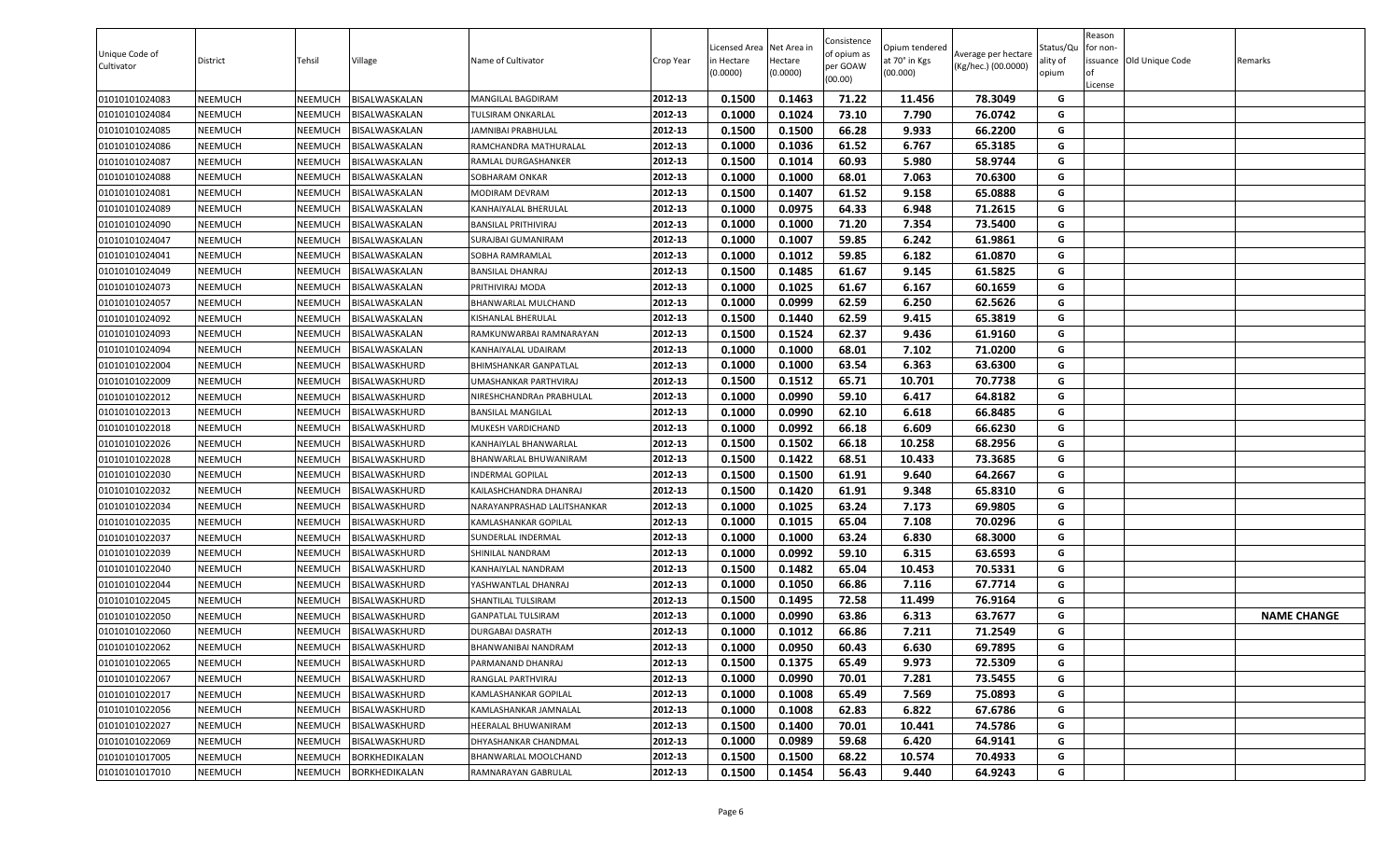| 0.1480<br>60.17<br>01010101017020<br>NEEMUCH<br>NEEMUCH<br><b>BORKHEDIKALAN</b><br>2012-13<br>0.1500<br>9.481<br>64.0608<br>G<br>RUGNATH MODIRAM<br>0.1532<br>0.1500<br>64.42<br>9.718<br>63.4334<br>G<br>01010101017040<br>NEEMUCH<br>NEEMUCH<br><b>BORKHEDIKALAN</b><br>2012-13<br>KAMLIBAI BHAGWAN<br>0.1000<br>68.96<br>7.615<br>76.1500<br>01010101017003<br>NEEMUCH<br>NEEMUCH<br>3ORKHEDIKALAN<br>2012-13<br>0.1000<br>G<br>PRABHULAL MOOLCHAND<br>0.1000<br>73.43<br>7.878<br>78.7800<br>G<br>0.1000<br>01010101017054<br>NEEMUCH<br>NEEMUCH<br>3ORKHEDIKALAN<br>2012-13<br>RAMBILASH MOOLCHAND<br>0.1000<br>0.1020<br>69.86<br>7.635<br>74.8529<br>01010101017013<br>NEEMUCH<br>2012-13<br>G<br>NEEMUCH<br>3ORKHEDIKALAN<br>RADHESHYAM MOOLCHAND |  |
|-----------------------------------------------------------------------------------------------------------------------------------------------------------------------------------------------------------------------------------------------------------------------------------------------------------------------------------------------------------------------------------------------------------------------------------------------------------------------------------------------------------------------------------------------------------------------------------------------------------------------------------------------------------------------------------------------------------------------------------------------------------|--|
|                                                                                                                                                                                                                                                                                                                                                                                                                                                                                                                                                                                                                                                                                                                                                           |  |
|                                                                                                                                                                                                                                                                                                                                                                                                                                                                                                                                                                                                                                                                                                                                                           |  |
|                                                                                                                                                                                                                                                                                                                                                                                                                                                                                                                                                                                                                                                                                                                                                           |  |
|                                                                                                                                                                                                                                                                                                                                                                                                                                                                                                                                                                                                                                                                                                                                                           |  |
|                                                                                                                                                                                                                                                                                                                                                                                                                                                                                                                                                                                                                                                                                                                                                           |  |
| 2012-13<br>68.96<br>G<br>0.1000<br>0.1035<br>7.586<br>73.2947<br>01010101017048<br>NEEMUCH<br>NEEMUCH<br>BORKHEDIKALAN<br>GODAVARIBAI BHERULAL                                                                                                                                                                                                                                                                                                                                                                                                                                                                                                                                                                                                            |  |
| 01010101017026<br>NEEMUCH<br>NEEMUCH<br>2012-13<br>0.1500<br>0.1540<br>60.17<br>9.644<br>62.6234<br>G<br><b>BORKHEDIKALAN</b><br>MUNNALAL MOHANLAL                                                                                                                                                                                                                                                                                                                                                                                                                                                                                                                                                                                                        |  |
| 68.73<br>7.138<br>G<br>01010101017055<br>NEEMUCH<br>NEEMUCH<br>BORKHEDIKALAN<br>SHANKARLAL KANHEYALAL<br>2012-13<br>0.1000<br>0.1000<br>71.3800                                                                                                                                                                                                                                                                                                                                                                                                                                                                                                                                                                                                           |  |
| 2012-13<br>0.1000<br>0.1016<br>69.79<br>7.497<br>73.7894<br>G<br>01010101017056<br>NEEMUCH<br>GISALAL RATANLAL<br>NEEMUCH<br>3ORKHEDIKALAN                                                                                                                                                                                                                                                                                                                                                                                                                                                                                                                                                                                                                |  |
| 0.1500<br>0.1479<br>62.85<br>68.1136<br>01010101017028<br>NEEMUCH<br>NEEMUCH<br>3ORKHEDIKALAN<br>2012-13<br>10.074<br>G<br>PRABHULAL RAMA                                                                                                                                                                                                                                                                                                                                                                                                                                                                                                                                                                                                                 |  |
| 0.1000<br>0.0990<br>60.17<br>6.430<br>64.9495<br>01010101017049<br>NEEMUCH<br>NEEMUCH<br>3ORKHEDIKALAN<br>2012-13<br>G<br>KANCHANBAI RAMESHWER                                                                                                                                                                                                                                                                                                                                                                                                                                                                                                                                                                                                            |  |
| 64.42<br>01010101017059<br>NEEMUCH<br>2012-13<br>0.1000<br>0.1000<br>6.985<br>69.8500<br>G<br>NEEMUCH<br>BORKHEDIKALAN<br>NONDRAM ONKAR                                                                                                                                                                                                                                                                                                                                                                                                                                                                                                                                                                                                                   |  |
| 0.1500<br>0.1504<br>68.73<br>10.722<br>71.2899<br>NEEMUCH<br>2012-13<br>G<br>01010101017016<br>NEEMUCH<br>3ORKHEDIKALAN<br>FULSIRAM ONKAR                                                                                                                                                                                                                                                                                                                                                                                                                                                                                                                                                                                                                 |  |
| 0.1518<br>64.42<br>69.9012<br>G<br>01010101017023<br>NEEMUCH<br>NEEMUCH<br><b>BORKHEDIKALAN</b><br>2012-13<br>0.1500<br>10.611<br>KARULAL RAMA                                                                                                                                                                                                                                                                                                                                                                                                                                                                                                                                                                                                            |  |
| 69.9271<br>2012-13<br>0.1500<br>0.1508<br>63.69<br>10.545<br>G<br>01010101017057<br>NEEMUCH<br>NEEMUCH<br>BORKHEDIKALAN<br>KANKUBAI CHAGANLAL                                                                                                                                                                                                                                                                                                                                                                                                                                                                                                                                                                                                             |  |
| 0.1500<br>0.1504<br>69.78<br>73.0386<br>01010101017063<br>NEEMUCH<br>NEEMUCH<br>BORKHEDIKALAN<br>2012-13<br>10.985<br>G<br>RAJARAM ONKAR                                                                                                                                                                                                                                                                                                                                                                                                                                                                                                                                                                                                                  |  |
| 0.1000<br>0.1000<br>73.75<br>8.028<br>80.2800<br>G<br>2012-13<br>NEEMUCH<br>01010101017064<br>NEEMUCH<br>3ORKHEDIKALAN<br>JAGDISH MULCHAND                                                                                                                                                                                                                                                                                                                                                                                                                                                                                                                                                                                                                |  |
| 2012-13<br>0.1000<br>0.1008<br>62.85<br>7.228<br>71.7063<br>G<br>01010101017062<br>NEEMUCH<br>NEEMUCH<br><b>BORKHEDIKALAN</b><br>BHANWARLAL SHIVELAL                                                                                                                                                                                                                                                                                                                                                                                                                                                                                                                                                                                                      |  |
| 2012-13<br>67.6511<br>NEEMUCH<br>0.1000<br>0.1026<br>66.92<br>6.941<br>G<br>01010101031004<br>NEEMUCH<br><b>HANGERA</b><br>RAMKUNWARBAI PRABHULAL                                                                                                                                                                                                                                                                                                                                                                                                                                                                                                                                                                                                         |  |
| 2012-13<br>0.1000<br>0.0992<br>64.15<br>6.736<br>67.9032<br>G<br>01010101031005<br>NEEMUCH<br>NEEMUCH<br>CHANGERA<br><b>BHANWARSINGH KARNSINGH</b>                                                                                                                                                                                                                                                                                                                                                                                                                                                                                                                                                                                                        |  |
| 66.25<br>0.1000<br>65.8674<br>G<br>2012-13<br>0.1026<br>6.758<br>01010101031006<br>NEEMUCH<br>NEEMUCH<br>CHANGERA<br>TULSIRAM RAMLAL                                                                                                                                                                                                                                                                                                                                                                                                                                                                                                                                                                                                                      |  |
| 0.1000<br>0.1020<br>66.25<br>6.985<br>68.4804<br>01010101031007<br>NEEMUCH<br>NEEMUCH<br><b>HANGERA</b><br>2012-13<br>G<br>/ISHNUDAS RAJARAM                                                                                                                                                                                                                                                                                                                                                                                                                                                                                                                                                                                                              |  |
| 58.61<br>9.453<br>62.5198<br>2012-13<br>0.1500<br>0.1512<br>G<br>01010101031015<br>NEEMUCH<br>NEEMUCH<br>CHANGERA<br>JMRAVSINGH MADHOSINGH                                                                                                                                                                                                                                                                                                                                                                                                                                                                                                                                                                                                                |  |
| 0.1000<br>0.1020<br>64.15<br>6.562<br>64.3333<br>G<br>01010101031017<br>NEEMUCH<br>NEEMUCH<br>CHANGERA<br>2012-13<br>BHANWARSINGH CHATARSINGH                                                                                                                                                                                                                                                                                                                                                                                                                                                                                                                                                                                                             |  |
| 0.1000<br>0.0972<br>64.49<br>6.431<br>66.1626<br>G<br>01010101031018<br>NEEMUCH<br>NEEMUCH<br>CHANGERA<br>2012-13<br>DHAPUBAI MOHANLAL                                                                                                                                                                                                                                                                                                                                                                                                                                                                                                                                                                                                                    |  |
| 0.1500<br>0.1520<br>9.849<br>64.7961<br>01010101031002<br>NEEMUCH<br>NEEMUCH<br><b>HANGERA</b><br>2012-13<br>64.49<br>G<br>ISHWERSINGH CHATARSINGH                                                                                                                                                                                                                                                                                                                                                                                                                                                                                                                                                                                                        |  |
| NEEMUCH<br>0.1000<br>0.1000<br>64.49<br>6.578<br>65.7800<br>G<br>01010101031021<br>NEEMUCH<br>CHANGERA<br>2012-13<br>MOHANKUNWAR KISHORESINGH                                                                                                                                                                                                                                                                                                                                                                                                                                                                                                                                                                                                             |  |
| 0.1500<br>0.1485<br>64.69<br>67.6431<br>01010101031023<br>NEEMUCH<br>NEEMUCH<br>CHANGERA<br>2012-13<br>10.045<br>G<br>SHYAMLAL TAKECHANDRA                                                                                                                                                                                                                                                                                                                                                                                                                                                                                                                                                                                                                |  |
| G<br>2012-13<br>59.25<br>62.0733<br>01010101023002<br>NEEMUCH<br>NEEMUCH<br>CHOUTHKHEDA<br>CHOTURAM ASHARAM<br>0.1500<br>0.1500<br>9.311                                                                                                                                                                                                                                                                                                                                                                                                                                                                                                                                                                                                                  |  |
| 2012-13<br>0.1000<br>0.0992<br>63.85<br>6.832<br>68.8710<br>G<br>NEEMUCH<br>01010101023008<br>NEEMUCH<br>CHOUTHKHEDA<br>MANGILAL JIVAN                                                                                                                                                                                                                                                                                                                                                                                                                                                                                                                                                                                                                    |  |
| G<br>2012-13<br>0.1023<br>57.95<br>6.557<br>64.0958<br>01010101023013<br>NEEMUCH<br>NEEMUCH<br>СНОИТНКНЕDА<br><b>HARISINGH HARDEV</b><br>0.1000                                                                                                                                                                                                                                                                                                                                                                                                                                                                                                                                                                                                           |  |
| 2012-13<br>0.1000<br>0.1025<br>63.13<br>6.953<br>67.8341<br>G<br>01010101023015<br>NEEMUCH<br>NEEMUCH<br>CHOUTHKHEDA<br>HARISINGH BHAGCHAND                                                                                                                                                                                                                                                                                                                                                                                                                                                                                                                                                                                                               |  |
| 0.0961<br>01010101023020<br>NEEMUCH<br>NEEMUCH<br>СНОИТНКНЕDА<br>2012-13<br>0.1000<br>50.13<br>5.643<br>58.7201<br>G<br>- 5<br>RAJARAM CHOTU                                                                                                                                                                                                                                                                                                                                                                                                                                                                                                                                                                                                              |  |
| 59.93<br>6.678<br>01010101023006<br>NEEMUCH<br>NEEMUCH<br><b>CHOUTHKHEDA</b><br>0.1000<br>0.1012<br>65.9881<br>G<br>2012-13<br>BANSILAL SURAJMAL                                                                                                                                                                                                                                                                                                                                                                                                                                                                                                                                                                                                          |  |
| 0.1000<br>0.0961<br>56.28<br>6.143<br>63.9230<br>01010101023042<br>NEEMUCH<br>NEEMUCH<br>CHOUTHKHEDA<br>2012-13<br>G<br>RAMESHCHANDRA RAMRATAN                                                                                                                                                                                                                                                                                                                                                                                                                                                                                                                                                                                                            |  |
| 0.1378<br>9.671<br>01010101023017<br>NEEMUCH<br>NEEMUCH<br>СНОИТНКНЕДА<br>2012-13<br>0.1500<br>59.96<br>70.1814<br>G<br><b>BHIMSINGH KISHANSINGH</b>                                                                                                                                                                                                                                                                                                                                                                                                                                                                                                                                                                                                      |  |
| 0.0945<br>01010101023033<br>NEEMUCH<br>NEEMUCH<br>CHOUTHKHEDA<br>2012-13<br>0.1000<br>59.59<br>5.882<br>62.2434<br>G<br>MADANSINGH KHUMANSINGH                                                                                                                                                                                                                                                                                                                                                                                                                                                                                                                                                                                                            |  |
| 2012-13<br>0.0961<br>64.38<br>6.622<br>68.9074<br>01010101023054<br>NEEMUCH<br>CHOUTHKHEDA<br>0.1000<br>G<br>NEEMUCH<br><b>FEJKUNWAR BHAWANISINGH</b>                                                                                                                                                                                                                                                                                                                                                                                                                                                                                                                                                                                                     |  |
| 59.93<br>0.1000<br>0.1025<br>6.455<br>62.9756<br>01010101023047<br>NEEMUCH<br>NEEMUCH<br>СНОИТНКНЕДА<br>2012-13<br>G<br><b>CHOTU PANNA</b>                                                                                                                                                                                                                                                                                                                                                                                                                                                                                                                                                                                                                |  |
| 01010101023045<br>NEEMUCH<br>NEEMUCH<br>СНОИТНКНЕДА<br>2012-13<br>0.1500<br>0.1470<br>63.13<br>10.407<br>70.7959<br>G<br>RADHAKISHAN GIRDHARI                                                                                                                                                                                                                                                                                                                                                                                                                                                                                                                                                                                                             |  |
| 01010101023046<br>2012-13<br>0.1000<br>56.03<br>6.123<br>61.2300<br>G<br>NEEMUCH<br>NEEMUCH<br>CHOUTHKHEDA<br>DEVRAM UMRAVSINGH<br>0.1000                                                                                                                                                                                                                                                                                                                                                                                                                                                                                                                                                                                                                 |  |
| 2012-13<br>01010101023038<br>0.0992<br>61.87<br>G<br>NEEMUCH<br>NEEMUCH<br>CHOUTHKHEDA<br>BANSATIBAI GYANSINGH<br>0.1000<br>6.700<br>67.5403                                                                                                                                                                                                                                                                                                                                                                                                                                                                                                                                                                                                              |  |
| 01010101023011<br>CHOUTHKHEDA<br>MOHANLAL BHANWARLAL<br>2012-13<br>0.0999<br>59.93<br>6.866<br>68.7287<br>G<br>NEEMUCH<br>NEEMUCH<br>0.1000                                                                                                                                                                                                                                                                                                                                                                                                                                                                                                                                                                                                               |  |
| 2012-13<br>0.0920<br>G<br>5<br>01010101023043<br>NEEMUCH<br>СНОИТНКНЕДА<br>RAMSINGH RAMCHANDRA<br>0.1000<br>54.76<br>5.703<br>61.9891<br>NEEMUCH                                                                                                                                                                                                                                                                                                                                                                                                                                                                                                                                                                                                          |  |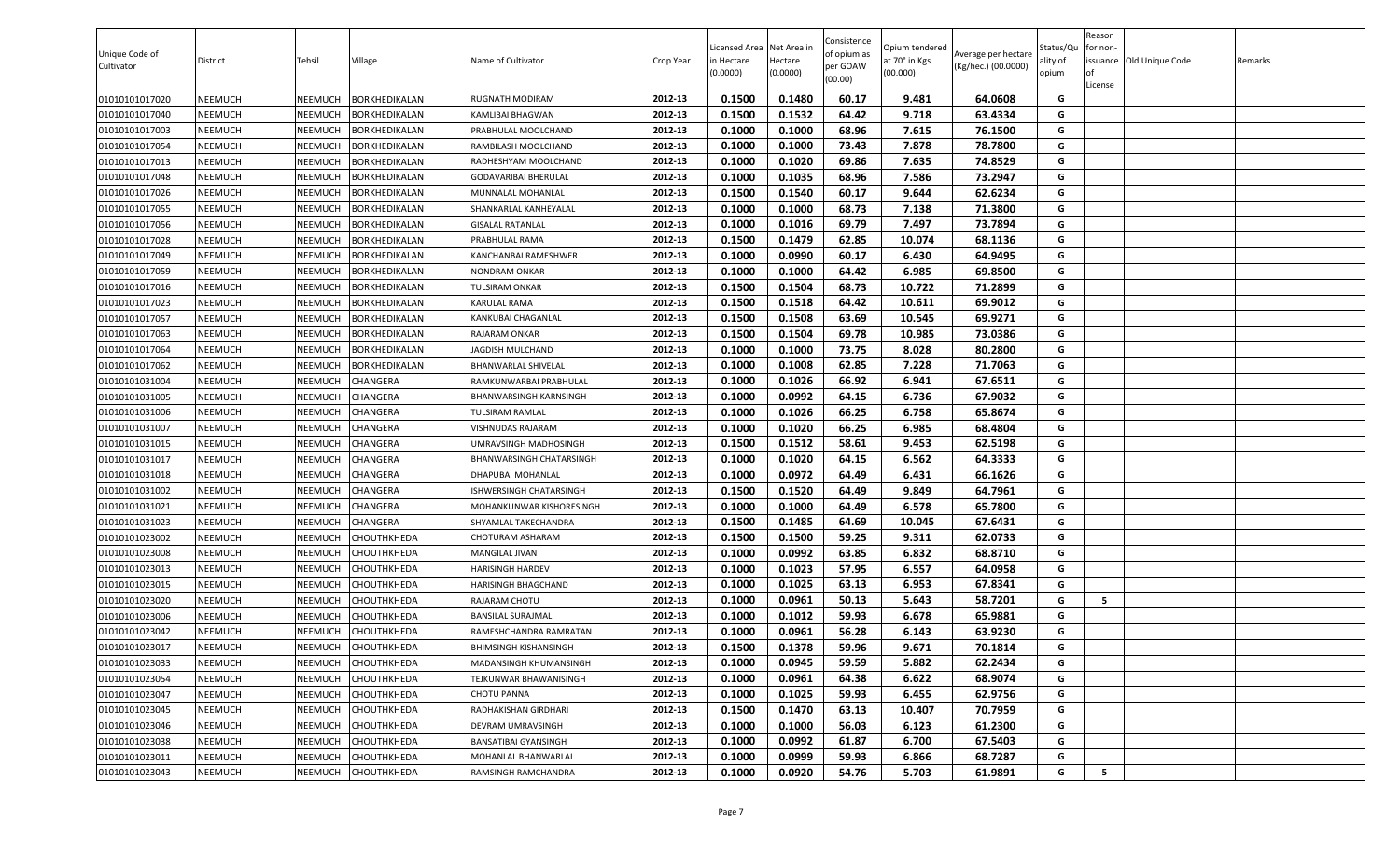| Unique Code of<br>Cultivator | District       | Tehsil         | Village        | Name of Cultivator           | Crop Year | Licensed Area Net Area in<br>in Hectare<br>0.0000) | Hectare<br>(0.0000) | Consistence<br>of opium as<br>per GOAW<br>(00.00) | Opium tendered<br>at 70° in Kgs<br>(00.000) | Average per hectare<br>(Kg/hec.) (00.0000) | Status/Qu<br>ality of<br>opium | Reason<br>for non-<br>l of<br>License | issuance <b>Old Unique Code</b> | Remarks            |
|------------------------------|----------------|----------------|----------------|------------------------------|-----------|----------------------------------------------------|---------------------|---------------------------------------------------|---------------------------------------------|--------------------------------------------|--------------------------------|---------------------------------------|---------------------------------|--------------------|
| 01010101023063               | <b>NEEMUCH</b> | NEEMUCH        | CHOUTHKHEDA    | RAMSINGH ONKARLAL            | 2012-13   | 0.1000                                             | 0.0992              | 56.98                                             | 6.374                                       | 64.2540                                    | G                              |                                       | 01010103312040                  |                    |
| 01010101014001               | NEEMUCH        | NEEMUCH        | DARU           | HAJARILAL MODIRAM            | 2012-13   | 0.1500                                             | 0.1480              | 71.96                                             | 12.295                                      | 83.0743                                    | G                              |                                       |                                 |                    |
| 01010101014004               | NEEMUCH        | NEEMUCH        | DARU           | GISALAL DHANNAJI             | 2012-13   | 0.1500                                             | 0.1485              | 61.99                                             | 10.485                                      | 70.6061                                    | G                              |                                       |                                 | <b>NAME CHANGE</b> |
| 01010101014007               | <b>NEEMUCH</b> | NEEMUCH        | DARU           | KANWARLAL DHULA              | 2012-13   | 0.1500                                             | 0.1500              | 68.36                                             | 11.602                                      | 77.3467                                    | G                              |                                       |                                 |                    |
| 01010101014012               | <b>NEEMUCH</b> | NEEMUCH        | DARU           | DOULATRAM CHOTELAL           | 2012-13   | 0.1500                                             | 0.1504              | 59.24                                             | 9.944                                       | 66.1170                                    | G                              |                                       |                                 |                    |
| 01010101014014               | <b>NEEMUCH</b> | NEEMUCH        | DARU           | MODIRAM BHERULAL             | 2012-13   | 0.1500                                             | 0.1512              | 65.67                                             | 11.211                                      | 74.1468                                    | G                              |                                       |                                 |                    |
| 01010101014017               | <b>NEEMUCH</b> | NEEMUCH        | DARU           | SOHANBAI RAMCHAND            | 2012-13   | 0.1000                                             | 0.1008              | 65.38                                             | 7.752                                       | 76.9048                                    | G                              |                                       |                                 |                    |
| 01010101014020               | <b>NEEMUCH</b> | NEEMUCH        | DARU           | MANGILAL KISHANLAL           | 2012-13   | 0.1500                                             | 0.1457              | 65.38                                             | 10.629                                      | 72.9513                                    | G                              |                                       |                                 |                    |
| 01010101014023               | <b>NEEMUCH</b> | NEEMUCH        | DARU           | <b>GANGABAI KISHANLAL</b>    | 2012-13   | 0.1000                                             | 0.1024              | 65.38                                             | 7.033                                       | 68.6816                                    | G                              |                                       |                                 |                    |
| 01010101014036               | <b>NEEMUCH</b> | NEEMUCH        | DARU           | SHAMBHUSINGH MANRUPSINGH     | 2012-13   | 0.1500                                             | 0.1500              | 61.99                                             | 10.326                                      | 68.8400                                    | G                              |                                       |                                 |                    |
| 01010101014055               | NEEMUCH        | NEEMUCH        | DARU           | SHAMBHUSINGH CHATARBHUJSINGH | 2012-13   | 0.1500                                             | 0.1500              | 64.90                                             | 10.634                                      | 70.8933                                    | G                              |                                       |                                 |                    |
| 01010101014016               | <b>NEEMUCH</b> | NEEMUCH        | DARU           | MOHANLAL LADURAM             | 2012-13   | 0.1500                                             | 0.1440              | 55.74                                             | 8.950                                       | 62.1528                                    | G                              |                                       |                                 |                    |
| 01010101014058               | NEEMUCH        | NEEMUCH        | DARU           | JAGGU .JAGGU                 | 2012-13   | 0.1500                                             | 0.1377              | 61.33                                             | 9.708                                       | 70.5011                                    | G                              |                                       |                                 |                    |
| 01010101014062               | <b>NEEMUCH</b> | NEEMUCH        | DARU           | <b>GANPATLAL HUKMICHAND</b>  | 2012-13   | 0.1500                                             | 0.1470              | 64.90                                             | 10.959                                      | 74.5510                                    | G                              |                                       |                                 |                    |
| 01010101014064               | <b>NEEMUCH</b> | NEEMUCH        | DARU           | VISHNULAL RAMCHANDRA         | 2012-13   | 0.1500                                             | 0.1496              | 68.25                                             | 11.564                                      | 77.2995                                    | G                              |                                       |                                 |                    |
| 01010101014079               | <b>NEEMUCH</b> | NEEMUCH        | DARU           | BABULAL JAGANNATH            | 2012-13   | 0.1000                                             | 0.1000              | 64.90                                             | 7.000                                       | 70.0000                                    | G                              |                                       |                                 |                    |
| 01010101014085               | <b>NEEMUCH</b> | NEEMUCH        | DARU           | OMPRAKASH BANSILAL           | 2012-13   | 0.1000                                             | 0.0984              | 61.99                                             | 6.757                                       | 68.6687                                    | G                              |                                       |                                 |                    |
| 01010101014095               | <b>NEEMUCH</b> | NEEMUCH        | DARU           | RUGNATHGIR CHETANGIR         | 2012-13   | 0.1000                                             | 0.1000              | 56.42                                             | 6.029                                       | 60.2900                                    | G                              |                                       |                                 |                    |
| 01010101014107               | NEEMUCH        | NEEMUCH        | DARU           | <b>BHAGCHAND KANWARLAL</b>   | 2012-13   | 0.1500                                             | 0.1500              | 68.66                                             | 12.055                                      | 80.3667                                    | G                              |                                       |                                 |                    |
| 01010101014015               | NEEMUCH        | NEEMUCH        | DARU           | <b>GANPATLAL CHOTELAL</b>    | 2012-13   | 0.1500                                             | 0.1469              | 64.10                                             | 11.236                                      | 76.4874                                    | G                              |                                       |                                 |                    |
| 01010101014116               | NEEMUCH        | NEEMUCH        | DARU           | AYODHYABAI BRIJLAL           | 2012-13   | 0.1000                                             | 0.1020              | 59.24                                             | 6.711                                       | 65.7941                                    | G                              |                                       |                                 |                    |
| 01010101014057               | <b>NEEMUCH</b> | NEEMUCH        | DARU           | GORDHANBAI ASHARAM           | 2012-13   | 0.1000                                             | 0.0990              | 64.10                                             | 6.996                                       | 70.6667                                    | G                              |                                       |                                 |                    |
| 01010101014126               | <b>NEEMUCH</b> | NEEMUCH        | DARU           | MOHANLAL JAGANNATH           | 2012-13   | 0.1000                                             | 0.0990              | 75.03                                             | 8.168                                       | 82.5051                                    | G                              |                                       |                                 |                    |
| 01010101014065               | <b>NEEMUCH</b> | NEEMUCH        | <b>DARU</b>    | MANGIBAI RAMCHANDRA          | 2012-13   | 0.1500                                             | 0.1500              | 68.66                                             | 11.574                                      | 77.1600                                    | G                              |                                       |                                 |                    |
| 01010101014067               | <b>NEEMUCH</b> | NEEMUCH        | DARU           | KALUSINGH GOVINDSING         | 2012-13   | 0.1500                                             | 0.1496              | 59.24                                             | 9.859                                       | 65.9024                                    | G                              |                                       |                                 | <b>NAME CHANGE</b> |
| 01010101014082               | <b>NEEMUCH</b> | NEEMUCH        | DARU           | RADHESHYAM RAMCHANDRA        | 2012-13   | 0.1000                                             | 0.0990              | 58.90                                             | 6.588                                       | 66.5455                                    | G                              |                                       |                                 |                    |
| 01010101014098               | NEEMUCH        | NEEMUCH        | DARU           | <b>GISALAL VARDICHAND</b>    | 2012-13   | 0.1000                                             | 0.0990              | 67.64                                             | 7.605                                       | 76.8182                                    | G                              |                                       |                                 |                    |
| 01010101014075               | <b>NEEMUCH</b> | NEEMUCH        | <b>DARU</b>    | PYARIBAI BHAGATRAM           | 2012-13   | 0.1500                                             | 0.1517              | 58.90                                             | 9.963                                       | 65.6757                                    | G                              |                                       |                                 |                    |
| 01010101014044               | <b>NEEMUCH</b> | NEEMUCH        | DARU           | BHAGWAN CHITARLAL            | 2012-13   | 0.1000                                             | 0.0924              | 67.64                                             | 7.276                                       | 78.7446                                    | G                              |                                       |                                 |                    |
| 01010101014051               | NEEMUCH        | NEEMUCH        | DARU           | HUKUMICHANDR KUKAJI          | 2012-13   | 0.1500                                             | 0.1450              | 58.90                                             | 9.651                                       | 66.5586                                    | G                              |                                       |                                 |                    |
| 01010101014066               | <b>NEEMUCH</b> | NEEMUCH        | DARU           | MOHANLAL BHAGWAN             | 2012-13   | 0.1500                                             | 0.1440              | 64.10                                             | 10.265                                      | 71.2847                                    | G                              |                                       |                                 |                    |
| 01010101014006               | <b>NEEMUCH</b> | NEEMUCH        | <b>DARU</b>    | SHAMBHULAL HIRALAL           | 2012-13   | 0.1500                                             | 0.1512              | 64.49                                             | 10.862                                      | 71.8386                                    | G                              |                                       |                                 |                    |
| 01010101014008               | <b>NEEMUCH</b> | NEEMUCH        | DARU           | CHAGNIBAI JAGANNATH          | 2012-13   | 0.1500                                             | 0.1500              | 61.33                                             | 10.426                                      | 69.5067                                    | G                              |                                       |                                 | <b>NAME CHANGE</b> |
| 01010101014032               | <b>NEEMUCH</b> | NEEMUCH        | DARU           | PURANBAI RAMNARAYAN          | 2012-13   | 0.1500                                             | 0.1500              | 60.39                                             | 9.964                                       | 66.4267                                    | G                              |                                       |                                 |                    |
| 01010101014042               | <b>NEEMUCH</b> | NEEMUCH        | DARU           | BABULAL RATANLAL             | 2012-13   | 0.1500                                             | 0.1485              | 64.49                                             | 10.715                                      | 72.1549                                    | G                              |                                       |                                 |                    |
| 01010101014091               | <b>NEEMUCH</b> | <b>NEEMUCH</b> | <b>DARU</b>    | GOPAL SATYANARAYAN           | 2012-13   | 0.1500                                             | 0.1500              | 61.33                                             | 10.181                                      | 67.8733                                    | G                              |                                       |                                 |                    |
| 01010101014108               | <b>NEEMUCH</b> | NEEMUCH        | <b>DARU</b>    | SHIVENARAYAN RATANLAL        | 2012-13   | 0.1500                                             | 0.1517              | 68.38                                             | 11.566                                      | 76.2426                                    | G                              |                                       |                                 |                    |
| 01010101014113               | NEEMUCH        | NEEMUCH        | DARU           | KAMLABAI TULSIBAI            | 2012-13   | 0.1500                                             | 0.1530              | 64.49                                             | 10.641                                      | 69.5490                                    | G                              |                                       |                                 |                    |
| 01010101014114               | <b>NEEMUCH</b> | NEEMUCH        | <b>DARU</b>    | <b>FULIBAI GASI</b>          | 2012-13   | 0.1000                                             | 0.1000              | 68.38                                             | 7.512                                       | 75.1200                                    | G                              |                                       |                                 |                    |
| 01010101014097               | <b>NEEMUCH</b> | NEEMUCH        | <b>DARU</b>    | RAMGIR CHATANGIR             | 2012-13   | 0.1500                                             | 0.1500              | 61.79                                             | 9.374                                       | 62.4933                                    | G                              |                                       |                                 |                    |
| 01010101014128               | <b>NEEMUCH</b> | NEEMUCH        | <b>DARU</b>    | PRABHULAL HIRALAL            | 2012-13   | 0.1500                                             | 0.1518              | 61.79                                             | 10.619                                      | 69.9539                                    | G                              |                                       |                                 |                    |
| 01010101014019               | <b>NEEMUCH</b> | NEEMUCH        | <b>DARU</b>    | PUSHPABAI CHAGANLAL          | 2012-13   | 0.1500                                             | 0.1500              | 64.55                                             | 10.826                                      | 72.1733                                    | G                              |                                       |                                 |                    |
| 01010101027001               | <b>NEEMUCH</b> | NEEMUCH        | DHANERIYAKALAN | RAMCHANDRIBAI RATANLAL       | 2012-13   | 0.1500                                             | 0.1513              | 61.08                                             | 9.101                                       | 60.1520                                    | G                              |                                       |                                 |                    |
| 01010101027002               | <b>NEEMUCH</b> | NEEMUCH        | DHANERIYAKALAN | DILIPKUMAR RATANLAL          | 2012-13   | 0.1000                                             | 0.1020              | 64.98                                             | 6.554                                       | 64.2549                                    | G                              |                                       |                                 |                    |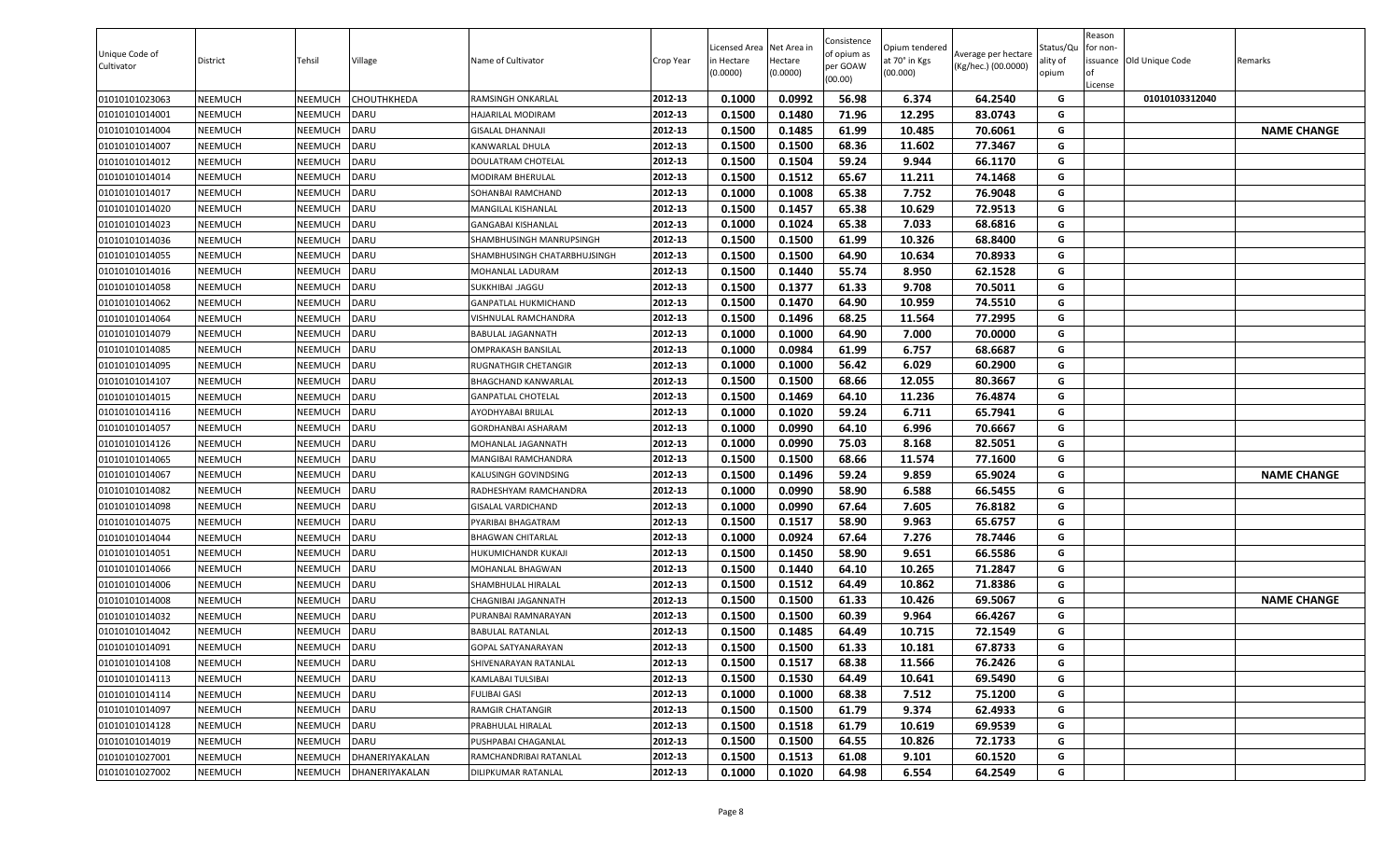| 0.1000<br>0.0175<br>56.67<br>72.1714<br>01010101027006<br>NEEMUCH<br>NEEMUCH<br>DHANERIYAKALAN<br>2012-13<br>1.263<br>G<br>SIVENARAYAN RATANLAL<br>0.0990<br>0.1000<br>66.14<br>6.690<br>67.5758<br>G<br>01010101027014<br>NEEMUCH<br>NEEMUCH<br>DHANERIYAKALAN<br>2012-13<br>RAMCHANDRA PRABHULAL<br>0.1000<br>0.1007<br>64.0318<br>01010101027015<br>NEEMUCH<br>NEEMUCH<br>DHANERIYAKALAN<br>2012-13<br>59.47<br>6.448<br>G<br>VARDIBAI KASHIRAM<br>0.1500<br>0.1495<br>59.47<br>61.5987<br>G<br>9.209<br>01010101027017<br>NEEMUCH<br>NEEMUCH<br>DHANERIYAKALAN<br>RAMCHANDRIBAI MAGNIRAM<br>2012-13<br>0.1000<br>61.08<br>63.8302<br>01010101027021<br>NEEMUCH<br>2012-13<br>0.1013<br>6.466<br>G<br>NEEMUCH<br>DHANERIYAKALAN<br>BHANWARLAL DHANNAJI<br>55.40<br>G<br>2012-13<br>0.1000<br>0.1000<br>5.516<br>55.1600<br>01010101027027<br>NEEMUCH<br>NEEMUCH<br>KASHIRAM NANURAM<br>4<br>DHANERIYAKALAN<br>01010101027029<br>NEEMUCH<br>NEEMUCH<br>2012-13<br>0.1500<br>0.1495<br>59.47<br>8.742<br>58.4749<br>G<br>DHANERIYAKALAN<br>PANIBAI CHAGANLAL<br>2012-13<br>0.1500<br>0.1520<br>G<br>01010101027031<br>NEEMUCH<br>NEEMUCH<br>LABHCHAND RATANLAL<br>61.08<br>9.450<br>62.1711<br>DHANERIYAKALAN<br>2012-13<br>0.1015<br>58.70<br>6.717<br>66.1773<br>G<br>01010101027032<br>NEEMUCH<br>NEEMUCH<br>HULASIBAI CHAMPALAL<br>0.1000<br>DHANERIYAKALAN<br>0.1500<br>0.1400<br>56.07<br>01010101027035<br>NEEMUCH<br>NEEMUCH<br>DHANERIYAKALAN<br>2012-13<br>8.106<br>57.9000<br>G<br>CHANDIBAI MANGILAL<br>01010101027037<br>0.1000<br>0.1020<br>61.59<br>6.880<br>67.4510<br>NEEMUCH<br>NEEMUCH<br>DHANERIYAKALAN<br>2012-13<br>G<br>CHANDMAL BHUWANIRAM<br>0.1520<br>58.70<br>01010101027042<br>NEEMUCH<br>2012-13<br>0.1500<br>9.006<br>59.2500<br>G<br>NEEMUCH<br>DHANERIYAKALAN<br>KAILASHCHANDRA PRABHULAL<br>0.1000<br>0.1020<br>61.59<br>61.3333<br>6.256<br>G<br>01010101027045<br>NEEMUCH<br>NEEMUCH<br>DHANERIYAKALAN<br>2012-13<br>RADHESHYAM GANESH<br>68.81<br>6.901<br>G<br>01010101027052<br>NEEMUCH<br>NEEMUCH<br>2012-13<br>0.1000<br>0.1000<br>69.0100<br>DHANERIYAKALAN<br><b>BANSHILAL RAMLAL</b><br>2012-13<br>0.1000<br>0.1020<br>61.59<br>6.537<br>64.0882<br>01010101027053<br>NEEMUCH<br>NEEMUCH<br>DHANERIYAKALAN<br>G<br>OMPRAKASH PRABHULAL<br>0.1000<br>64.98<br>6.730<br>01010101027054<br>NEEMUCH<br>NEEMUCH<br>2012-13<br>0.1000<br>67.3000<br>G<br>DHANERIYAKALAN<br>KANWARLAL RAMLAL<br>0.1023<br>58.70<br>59.3451<br>G<br>2012-13<br>0.1000<br>6.071<br>NEEMUCH<br>PRABHULAL BHAVANIRAM<br>01010101027047<br>NEEMUCH<br>DHANERIYAKALAN<br>2012-13<br>0.1000<br>0.0896<br>55.34<br>5.368<br>59.9107<br>G<br>01010101027041<br>NEEMUCH<br>NEEMUCH<br>DHANERIYAKALAN<br>RANGLAL BABRU<br>NEEMUCH<br>2012-13<br>0.1000<br>0.1050<br>60.21<br>6.614<br>62.9905<br>G<br>01010101027028<br>NEEMUCH<br>DHANERIYAKALAN<br>MULCHAND BABRU<br>2012-13<br>0.1500<br>0.1521<br>65.21<br>10.527<br>69.2110<br>G<br>01010101026004<br>NEEMUCH<br>NEEMUCH<br>DHOLPURA<br>SHANKARLAL SITARAM<br>0.1500<br>0.1530<br>60.52<br>G<br>10.548<br>68.9412<br>01010101026001<br>NEEMUCH<br>NEEMUCH<br>DHOLPURA<br>HAYAMIBAI HIRALAL<br>2012-13<br>0.1500<br>0.1500<br>59.94<br>67.2467<br>01010101026007<br>NEEMUCH<br>NEEMUCH<br>DHOLPURA<br>2012-13<br>10.087<br>G<br>JANIBAI KANHEYALAL<br>59.94<br>69.9391<br>DHOLPURA<br>2012-13<br>0.1500<br>0.1479<br>10.344<br>G<br>01010101026003<br>NEEMUCH<br>NEEMUCH<br>KAILASH HIRALAL<br>0.1000<br>0.1000<br>60.51<br>6.760<br>67.6000<br>01010101026025<br>NEEMUCH<br>NEEMUCH<br>DHOLPURA<br>2012-13<br>G<br>KRISHNABAI RAGUNATH<br>0.1040<br>65.21<br>7.909<br>G<br>01010101026005<br>NEEMUCH<br>NEEMUCH<br>DHOLPURA<br>2012-13<br>0.1000<br>76.0481<br>JAMNALAL RATANLAL<br>0.1500<br>0.1500<br>64.94<br>10.734<br>71.5600<br>01010101020001<br>NEEMUCH<br>NEEMUCH<br><b>DOORDARSHI</b><br>2012-13<br>G<br>HAJARILAL LAKHMICHAND<br>0.0990<br>NEEMUCH<br>0.1000<br>69.21<br>7.465<br>75.4040<br>G<br>01010101020002<br>NEEMUCH<br><b>DOORDARSHI</b><br>2012-13<br>KARULAL CHUNNILAL<br>0.1000<br>0.0990<br>69.21<br>7.494<br>75.6970<br>01010101020003<br>NEEMUCH<br>NEEMUCH<br>DOORDARSHI<br>2012-13<br>G<br><b>BHAGATRAM GISALAL</b><br>G<br>0.1020<br>01010101020004<br>NEEMUCH<br>NEEMUCH<br>DOORDARSHI<br>2012-13<br>0.1000<br>64.94<br>7.014<br>68.7647<br>CHAGANBAI MULCHAND<br>2012-13<br>0.1000<br>59.68<br>66.5294<br>G<br>NEEMUCH<br><b>DOORDARSHI</b><br>0.1020<br>6.786<br>01010101020007<br>NEEMUCH<br>SHIVENARAYAN RAMLAL<br>G<br>2012-13<br>0.1000<br>62.83<br>6.651<br>66.5100<br>01010101020012<br>NEEMUCH<br>NEEMUCH<br><b>DOORDARSHI</b><br><b>BHWANIRAM BABRU</b><br>0.1000<br>2012-13<br>0.1000<br>0.0986<br>63.32<br>6.947<br>70.4564<br>G<br>01010101020014<br>NEEMUCH<br>NEEMUCH<br>DOORDARSHI<br><b>GULABCHAND RARAMLAL</b><br>0.0957<br>63.32<br>01010101020018<br>NEEMUCH<br>NEEMUCH<br><b>DOORDARSHI</b><br>2012-13<br>0.1000<br>6.667<br>69.6656<br>G<br><b>HUDIBAI SHRILAL</b><br>0.0990<br>63.98<br>67.7677<br>NEEMUCH<br>NEEMUCH<br><b>DOORDARSHI</b><br>2012-13<br>0.1000<br>6.709<br>G<br>01010101020019<br>DHAPUBAI NANURAM<br>0.1500<br>0.1480<br>71.22<br>11.894<br>80.3649<br>01010101020020<br>NEEMUCH<br>NEEMUCH<br>DOORDARSHI<br>2012-13<br>G<br>PHOOLCHAND HAJARILAL<br>01010101020021<br>NEEMUCH<br>NEEMUCH<br><b>DOORDARSHI</b><br>2012-13<br>0.1000<br>0.1000<br>63.98<br>6.617<br>66.1700<br>G<br>NANDLAL MULCHAND<br>0.1000<br>65.99<br>01010101020022<br>NEEMUCH<br>NEEMUCH<br>DOORDARSHI<br>2012-13<br>0.1000<br>7.344<br>73.4400<br>G<br>KANWARLAL BHAGIRATH<br>2012-13<br>0.1500<br>0.1500<br>65.99<br>10.624<br>70.8267<br>G<br>01010101020028<br>NEEMUCH<br><b>DOORDARSHI</b><br>NEEMUCH<br>DEVILAL HIRALAL<br>65.18<br>7.617<br>0.1000<br>0.0990<br>76.9394<br>G<br>01010101020033<br>NEEMUCH<br>NEEMUCH<br>DOORDARSHI<br>RAMNARAYAN BHANWARLAL<br>2012-13<br>59.72<br>01010101020034<br>NEEMUCH<br>NEEMUCH<br><b>DOORDARSHI</b><br>2012-13<br>0.1000<br>0.1008<br>6.748<br>66.9444<br>G<br>LAXMINARAYAN GANESHRAM<br>NEEMUCH<br>2012-13<br>0.1000<br>0.0990<br>59.72<br>6.416<br>64.8081<br>G<br>01010101020039<br>NEEMUCH<br><b>DOORDARSHI</b><br>KANWARLAL TARACHAND<br>01010101020046<br>2012-13<br>0.1495<br>65.18<br>10.345<br>G<br>NEEMUCH<br>NEEMUCH<br>DOORDARSHI<br><b>GULABCHAND VARDA</b><br>0.1500<br>69.1973<br>66.55<br>01010101020052<br>NEEMUCH<br><b>DOORDARSHI</b><br>SOHANLAL LAXMINARAYAN<br>2012-13<br>0.1000<br>0.0987<br>7.301<br>73.9716<br>G<br>NEEMUCH<br>2012-13<br>0.1500<br>0.1512<br>10.221<br>G<br>01010101020063<br>NEEMUCH<br><b>DOORDARSHI</b><br><b>BHONIRAM RAMPRASAD</b><br>65.88<br>67.5992<br>NEEMUCH | Unique Code of<br>Cultivator | District | Tehsil | Village | Name of Cultivator | Crop Year | Licensed Area Net Area in<br>in Hectare<br>(0.0000) | Hectare<br>(0.0000) | Consistence<br>of opium as<br>per GOAW<br>(00.00) | Opium tendered<br>at 70° in Kgs<br>(00.000) | Average per hectare<br>(Kg/hec.) (00.0000) | Status/Qu<br>ality of<br>opium | Reason<br>for non-<br>of<br>License | issuance Old Unique Code | Remarks |
|-----------------------------------------------------------------------------------------------------------------------------------------------------------------------------------------------------------------------------------------------------------------------------------------------------------------------------------------------------------------------------------------------------------------------------------------------------------------------------------------------------------------------------------------------------------------------------------------------------------------------------------------------------------------------------------------------------------------------------------------------------------------------------------------------------------------------------------------------------------------------------------------------------------------------------------------------------------------------------------------------------------------------------------------------------------------------------------------------------------------------------------------------------------------------------------------------------------------------------------------------------------------------------------------------------------------------------------------------------------------------------------------------------------------------------------------------------------------------------------------------------------------------------------------------------------------------------------------------------------------------------------------------------------------------------------------------------------------------------------------------------------------------------------------------------------------------------------------------------------------------------------------------------------------------------------------------------------------------------------------------------------------------------------------------------------------------------------------------------------------------------------------------------------------------------------------------------------------------------------------------------------------------------------------------------------------------------------------------------------------------------------------------------------------------------------------------------------------------------------------------------------------------------------------------------------------------------------------------------------------------------------------------------------------------------------------------------------------------------------------------------------------------------------------------------------------------------------------------------------------------------------------------------------------------------------------------------------------------------------------------------------------------------------------------------------------------------------------------------------------------------------------------------------------------------------------------------------------------------------------------------------------------------------------------------------------------------------------------------------------------------------------------------------------------------------------------------------------------------------------------------------------------------------------------------------------------------------------------------------------------------------------------------------------------------------------------------------------------------------------------------------------------------------------------------------------------------------------------------------------------------------------------------------------------------------------------------------------------------------------------------------------------------------------------------------------------------------------------------------------------------------------------------------------------------------------------------------------------------------------------------------------------------------------------------------------------------------------------------------------------------------------------------------------------------------------------------------------------------------------------------------------------------------------------------------------------------------------------------------------------------------------------------------------------------------------------------------------------------------------------------------------------------------------------------------------------------------------------------------------------------------------------------------------------------------------------------------------------------------------------------------------------------------------------------------------------------------------------------------------------------------------------------------------------------------------------------------------------------------------------------------------------------------------------------------------------------------------------------------------------------------------------------------------------------------------------------------------------------------------------------------------------------------------------------------------------------------------------------------------------------------------------------------------------------------------------------------------------------------------------------------------------------------------------------------------------------------------------------------------------------------------------------------------------------------------------------------------------------------------------------------------------------------------------------------------------------------------------------------------------------------------------------------------------------------------------------------------------------------------------------------------------------------------------------------------------------------------------------------------------------------------------------------------------------------------------------------------------------------------------------------------------------------------------------------------------------------------------------------------------------------------------------------------------------|------------------------------|----------|--------|---------|--------------------|-----------|-----------------------------------------------------|---------------------|---------------------------------------------------|---------------------------------------------|--------------------------------------------|--------------------------------|-------------------------------------|--------------------------|---------|
|                                                                                                                                                                                                                                                                                                                                                                                                                                                                                                                                                                                                                                                                                                                                                                                                                                                                                                                                                                                                                                                                                                                                                                                                                                                                                                                                                                                                                                                                                                                                                                                                                                                                                                                                                                                                                                                                                                                                                                                                                                                                                                                                                                                                                                                                                                                                                                                                                                                                                                                                                                                                                                                                                                                                                                                                                                                                                                                                                                                                                                                                                                                                                                                                                                                                                                                                                                                                                                                                                                                                                                                                                                                                                                                                                                                                                                                                                                                                                                                                                                                                                                                                                                                                                                                                                                                                                                                                                                                                                                                                                                                                                                                                                                                                                                                                                                                                                                                                                                                                                                                                                                                                                                                                                                                                                                                                                                                                                                                                                                                                                                                                                                                                                                                                                                                                                                                                                                                                                                                                                                                                                                                                                                                                                                                                                                                                                                                                                                                                                                                                                                                                                                                                             |                              |          |        |         |                    |           |                                                     |                     |                                                   |                                             |                                            |                                |                                     |                          |         |
|                                                                                                                                                                                                                                                                                                                                                                                                                                                                                                                                                                                                                                                                                                                                                                                                                                                                                                                                                                                                                                                                                                                                                                                                                                                                                                                                                                                                                                                                                                                                                                                                                                                                                                                                                                                                                                                                                                                                                                                                                                                                                                                                                                                                                                                                                                                                                                                                                                                                                                                                                                                                                                                                                                                                                                                                                                                                                                                                                                                                                                                                                                                                                                                                                                                                                                                                                                                                                                                                                                                                                                                                                                                                                                                                                                                                                                                                                                                                                                                                                                                                                                                                                                                                                                                                                                                                                                                                                                                                                                                                                                                                                                                                                                                                                                                                                                                                                                                                                                                                                                                                                                                                                                                                                                                                                                                                                                                                                                                                                                                                                                                                                                                                                                                                                                                                                                                                                                                                                                                                                                                                                                                                                                                                                                                                                                                                                                                                                                                                                                                                                                                                                                                                             |                              |          |        |         |                    |           |                                                     |                     |                                                   |                                             |                                            |                                |                                     |                          |         |
|                                                                                                                                                                                                                                                                                                                                                                                                                                                                                                                                                                                                                                                                                                                                                                                                                                                                                                                                                                                                                                                                                                                                                                                                                                                                                                                                                                                                                                                                                                                                                                                                                                                                                                                                                                                                                                                                                                                                                                                                                                                                                                                                                                                                                                                                                                                                                                                                                                                                                                                                                                                                                                                                                                                                                                                                                                                                                                                                                                                                                                                                                                                                                                                                                                                                                                                                                                                                                                                                                                                                                                                                                                                                                                                                                                                                                                                                                                                                                                                                                                                                                                                                                                                                                                                                                                                                                                                                                                                                                                                                                                                                                                                                                                                                                                                                                                                                                                                                                                                                                                                                                                                                                                                                                                                                                                                                                                                                                                                                                                                                                                                                                                                                                                                                                                                                                                                                                                                                                                                                                                                                                                                                                                                                                                                                                                                                                                                                                                                                                                                                                                                                                                                                             |                              |          |        |         |                    |           |                                                     |                     |                                                   |                                             |                                            |                                |                                     |                          |         |
|                                                                                                                                                                                                                                                                                                                                                                                                                                                                                                                                                                                                                                                                                                                                                                                                                                                                                                                                                                                                                                                                                                                                                                                                                                                                                                                                                                                                                                                                                                                                                                                                                                                                                                                                                                                                                                                                                                                                                                                                                                                                                                                                                                                                                                                                                                                                                                                                                                                                                                                                                                                                                                                                                                                                                                                                                                                                                                                                                                                                                                                                                                                                                                                                                                                                                                                                                                                                                                                                                                                                                                                                                                                                                                                                                                                                                                                                                                                                                                                                                                                                                                                                                                                                                                                                                                                                                                                                                                                                                                                                                                                                                                                                                                                                                                                                                                                                                                                                                                                                                                                                                                                                                                                                                                                                                                                                                                                                                                                                                                                                                                                                                                                                                                                                                                                                                                                                                                                                                                                                                                                                                                                                                                                                                                                                                                                                                                                                                                                                                                                                                                                                                                                                             |                              |          |        |         |                    |           |                                                     |                     |                                                   |                                             |                                            |                                |                                     |                          |         |
|                                                                                                                                                                                                                                                                                                                                                                                                                                                                                                                                                                                                                                                                                                                                                                                                                                                                                                                                                                                                                                                                                                                                                                                                                                                                                                                                                                                                                                                                                                                                                                                                                                                                                                                                                                                                                                                                                                                                                                                                                                                                                                                                                                                                                                                                                                                                                                                                                                                                                                                                                                                                                                                                                                                                                                                                                                                                                                                                                                                                                                                                                                                                                                                                                                                                                                                                                                                                                                                                                                                                                                                                                                                                                                                                                                                                                                                                                                                                                                                                                                                                                                                                                                                                                                                                                                                                                                                                                                                                                                                                                                                                                                                                                                                                                                                                                                                                                                                                                                                                                                                                                                                                                                                                                                                                                                                                                                                                                                                                                                                                                                                                                                                                                                                                                                                                                                                                                                                                                                                                                                                                                                                                                                                                                                                                                                                                                                                                                                                                                                                                                                                                                                                                             |                              |          |        |         |                    |           |                                                     |                     |                                                   |                                             |                                            |                                |                                     |                          |         |
|                                                                                                                                                                                                                                                                                                                                                                                                                                                                                                                                                                                                                                                                                                                                                                                                                                                                                                                                                                                                                                                                                                                                                                                                                                                                                                                                                                                                                                                                                                                                                                                                                                                                                                                                                                                                                                                                                                                                                                                                                                                                                                                                                                                                                                                                                                                                                                                                                                                                                                                                                                                                                                                                                                                                                                                                                                                                                                                                                                                                                                                                                                                                                                                                                                                                                                                                                                                                                                                                                                                                                                                                                                                                                                                                                                                                                                                                                                                                                                                                                                                                                                                                                                                                                                                                                                                                                                                                                                                                                                                                                                                                                                                                                                                                                                                                                                                                                                                                                                                                                                                                                                                                                                                                                                                                                                                                                                                                                                                                                                                                                                                                                                                                                                                                                                                                                                                                                                                                                                                                                                                                                                                                                                                                                                                                                                                                                                                                                                                                                                                                                                                                                                                                             |                              |          |        |         |                    |           |                                                     |                     |                                                   |                                             |                                            |                                |                                     |                          |         |
|                                                                                                                                                                                                                                                                                                                                                                                                                                                                                                                                                                                                                                                                                                                                                                                                                                                                                                                                                                                                                                                                                                                                                                                                                                                                                                                                                                                                                                                                                                                                                                                                                                                                                                                                                                                                                                                                                                                                                                                                                                                                                                                                                                                                                                                                                                                                                                                                                                                                                                                                                                                                                                                                                                                                                                                                                                                                                                                                                                                                                                                                                                                                                                                                                                                                                                                                                                                                                                                                                                                                                                                                                                                                                                                                                                                                                                                                                                                                                                                                                                                                                                                                                                                                                                                                                                                                                                                                                                                                                                                                                                                                                                                                                                                                                                                                                                                                                                                                                                                                                                                                                                                                                                                                                                                                                                                                                                                                                                                                                                                                                                                                                                                                                                                                                                                                                                                                                                                                                                                                                                                                                                                                                                                                                                                                                                                                                                                                                                                                                                                                                                                                                                                                             |                              |          |        |         |                    |           |                                                     |                     |                                                   |                                             |                                            |                                |                                     |                          |         |
|                                                                                                                                                                                                                                                                                                                                                                                                                                                                                                                                                                                                                                                                                                                                                                                                                                                                                                                                                                                                                                                                                                                                                                                                                                                                                                                                                                                                                                                                                                                                                                                                                                                                                                                                                                                                                                                                                                                                                                                                                                                                                                                                                                                                                                                                                                                                                                                                                                                                                                                                                                                                                                                                                                                                                                                                                                                                                                                                                                                                                                                                                                                                                                                                                                                                                                                                                                                                                                                                                                                                                                                                                                                                                                                                                                                                                                                                                                                                                                                                                                                                                                                                                                                                                                                                                                                                                                                                                                                                                                                                                                                                                                                                                                                                                                                                                                                                                                                                                                                                                                                                                                                                                                                                                                                                                                                                                                                                                                                                                                                                                                                                                                                                                                                                                                                                                                                                                                                                                                                                                                                                                                                                                                                                                                                                                                                                                                                                                                                                                                                                                                                                                                                                             |                              |          |        |         |                    |           |                                                     |                     |                                                   |                                             |                                            |                                |                                     |                          |         |
|                                                                                                                                                                                                                                                                                                                                                                                                                                                                                                                                                                                                                                                                                                                                                                                                                                                                                                                                                                                                                                                                                                                                                                                                                                                                                                                                                                                                                                                                                                                                                                                                                                                                                                                                                                                                                                                                                                                                                                                                                                                                                                                                                                                                                                                                                                                                                                                                                                                                                                                                                                                                                                                                                                                                                                                                                                                                                                                                                                                                                                                                                                                                                                                                                                                                                                                                                                                                                                                                                                                                                                                                                                                                                                                                                                                                                                                                                                                                                                                                                                                                                                                                                                                                                                                                                                                                                                                                                                                                                                                                                                                                                                                                                                                                                                                                                                                                                                                                                                                                                                                                                                                                                                                                                                                                                                                                                                                                                                                                                                                                                                                                                                                                                                                                                                                                                                                                                                                                                                                                                                                                                                                                                                                                                                                                                                                                                                                                                                                                                                                                                                                                                                                                             |                              |          |        |         |                    |           |                                                     |                     |                                                   |                                             |                                            |                                |                                     |                          |         |
|                                                                                                                                                                                                                                                                                                                                                                                                                                                                                                                                                                                                                                                                                                                                                                                                                                                                                                                                                                                                                                                                                                                                                                                                                                                                                                                                                                                                                                                                                                                                                                                                                                                                                                                                                                                                                                                                                                                                                                                                                                                                                                                                                                                                                                                                                                                                                                                                                                                                                                                                                                                                                                                                                                                                                                                                                                                                                                                                                                                                                                                                                                                                                                                                                                                                                                                                                                                                                                                                                                                                                                                                                                                                                                                                                                                                                                                                                                                                                                                                                                                                                                                                                                                                                                                                                                                                                                                                                                                                                                                                                                                                                                                                                                                                                                                                                                                                                                                                                                                                                                                                                                                                                                                                                                                                                                                                                                                                                                                                                                                                                                                                                                                                                                                                                                                                                                                                                                                                                                                                                                                                                                                                                                                                                                                                                                                                                                                                                                                                                                                                                                                                                                                                             |                              |          |        |         |                    |           |                                                     |                     |                                                   |                                             |                                            |                                |                                     |                          |         |
|                                                                                                                                                                                                                                                                                                                                                                                                                                                                                                                                                                                                                                                                                                                                                                                                                                                                                                                                                                                                                                                                                                                                                                                                                                                                                                                                                                                                                                                                                                                                                                                                                                                                                                                                                                                                                                                                                                                                                                                                                                                                                                                                                                                                                                                                                                                                                                                                                                                                                                                                                                                                                                                                                                                                                                                                                                                                                                                                                                                                                                                                                                                                                                                                                                                                                                                                                                                                                                                                                                                                                                                                                                                                                                                                                                                                                                                                                                                                                                                                                                                                                                                                                                                                                                                                                                                                                                                                                                                                                                                                                                                                                                                                                                                                                                                                                                                                                                                                                                                                                                                                                                                                                                                                                                                                                                                                                                                                                                                                                                                                                                                                                                                                                                                                                                                                                                                                                                                                                                                                                                                                                                                                                                                                                                                                                                                                                                                                                                                                                                                                                                                                                                                                             |                              |          |        |         |                    |           |                                                     |                     |                                                   |                                             |                                            |                                |                                     |                          |         |
|                                                                                                                                                                                                                                                                                                                                                                                                                                                                                                                                                                                                                                                                                                                                                                                                                                                                                                                                                                                                                                                                                                                                                                                                                                                                                                                                                                                                                                                                                                                                                                                                                                                                                                                                                                                                                                                                                                                                                                                                                                                                                                                                                                                                                                                                                                                                                                                                                                                                                                                                                                                                                                                                                                                                                                                                                                                                                                                                                                                                                                                                                                                                                                                                                                                                                                                                                                                                                                                                                                                                                                                                                                                                                                                                                                                                                                                                                                                                                                                                                                                                                                                                                                                                                                                                                                                                                                                                                                                                                                                                                                                                                                                                                                                                                                                                                                                                                                                                                                                                                                                                                                                                                                                                                                                                                                                                                                                                                                                                                                                                                                                                                                                                                                                                                                                                                                                                                                                                                                                                                                                                                                                                                                                                                                                                                                                                                                                                                                                                                                                                                                                                                                                                             |                              |          |        |         |                    |           |                                                     |                     |                                                   |                                             |                                            |                                |                                     |                          |         |
|                                                                                                                                                                                                                                                                                                                                                                                                                                                                                                                                                                                                                                                                                                                                                                                                                                                                                                                                                                                                                                                                                                                                                                                                                                                                                                                                                                                                                                                                                                                                                                                                                                                                                                                                                                                                                                                                                                                                                                                                                                                                                                                                                                                                                                                                                                                                                                                                                                                                                                                                                                                                                                                                                                                                                                                                                                                                                                                                                                                                                                                                                                                                                                                                                                                                                                                                                                                                                                                                                                                                                                                                                                                                                                                                                                                                                                                                                                                                                                                                                                                                                                                                                                                                                                                                                                                                                                                                                                                                                                                                                                                                                                                                                                                                                                                                                                                                                                                                                                                                                                                                                                                                                                                                                                                                                                                                                                                                                                                                                                                                                                                                                                                                                                                                                                                                                                                                                                                                                                                                                                                                                                                                                                                                                                                                                                                                                                                                                                                                                                                                                                                                                                                                             |                              |          |        |         |                    |           |                                                     |                     |                                                   |                                             |                                            |                                |                                     |                          |         |
|                                                                                                                                                                                                                                                                                                                                                                                                                                                                                                                                                                                                                                                                                                                                                                                                                                                                                                                                                                                                                                                                                                                                                                                                                                                                                                                                                                                                                                                                                                                                                                                                                                                                                                                                                                                                                                                                                                                                                                                                                                                                                                                                                                                                                                                                                                                                                                                                                                                                                                                                                                                                                                                                                                                                                                                                                                                                                                                                                                                                                                                                                                                                                                                                                                                                                                                                                                                                                                                                                                                                                                                                                                                                                                                                                                                                                                                                                                                                                                                                                                                                                                                                                                                                                                                                                                                                                                                                                                                                                                                                                                                                                                                                                                                                                                                                                                                                                                                                                                                                                                                                                                                                                                                                                                                                                                                                                                                                                                                                                                                                                                                                                                                                                                                                                                                                                                                                                                                                                                                                                                                                                                                                                                                                                                                                                                                                                                                                                                                                                                                                                                                                                                                                             |                              |          |        |         |                    |           |                                                     |                     |                                                   |                                             |                                            |                                |                                     |                          |         |
|                                                                                                                                                                                                                                                                                                                                                                                                                                                                                                                                                                                                                                                                                                                                                                                                                                                                                                                                                                                                                                                                                                                                                                                                                                                                                                                                                                                                                                                                                                                                                                                                                                                                                                                                                                                                                                                                                                                                                                                                                                                                                                                                                                                                                                                                                                                                                                                                                                                                                                                                                                                                                                                                                                                                                                                                                                                                                                                                                                                                                                                                                                                                                                                                                                                                                                                                                                                                                                                                                                                                                                                                                                                                                                                                                                                                                                                                                                                                                                                                                                                                                                                                                                                                                                                                                                                                                                                                                                                                                                                                                                                                                                                                                                                                                                                                                                                                                                                                                                                                                                                                                                                                                                                                                                                                                                                                                                                                                                                                                                                                                                                                                                                                                                                                                                                                                                                                                                                                                                                                                                                                                                                                                                                                                                                                                                                                                                                                                                                                                                                                                                                                                                                                             |                              |          |        |         |                    |           |                                                     |                     |                                                   |                                             |                                            |                                |                                     |                          |         |
|                                                                                                                                                                                                                                                                                                                                                                                                                                                                                                                                                                                                                                                                                                                                                                                                                                                                                                                                                                                                                                                                                                                                                                                                                                                                                                                                                                                                                                                                                                                                                                                                                                                                                                                                                                                                                                                                                                                                                                                                                                                                                                                                                                                                                                                                                                                                                                                                                                                                                                                                                                                                                                                                                                                                                                                                                                                                                                                                                                                                                                                                                                                                                                                                                                                                                                                                                                                                                                                                                                                                                                                                                                                                                                                                                                                                                                                                                                                                                                                                                                                                                                                                                                                                                                                                                                                                                                                                                                                                                                                                                                                                                                                                                                                                                                                                                                                                                                                                                                                                                                                                                                                                                                                                                                                                                                                                                                                                                                                                                                                                                                                                                                                                                                                                                                                                                                                                                                                                                                                                                                                                                                                                                                                                                                                                                                                                                                                                                                                                                                                                                                                                                                                                             |                              |          |        |         |                    |           |                                                     |                     |                                                   |                                             |                                            |                                |                                     |                          |         |
|                                                                                                                                                                                                                                                                                                                                                                                                                                                                                                                                                                                                                                                                                                                                                                                                                                                                                                                                                                                                                                                                                                                                                                                                                                                                                                                                                                                                                                                                                                                                                                                                                                                                                                                                                                                                                                                                                                                                                                                                                                                                                                                                                                                                                                                                                                                                                                                                                                                                                                                                                                                                                                                                                                                                                                                                                                                                                                                                                                                                                                                                                                                                                                                                                                                                                                                                                                                                                                                                                                                                                                                                                                                                                                                                                                                                                                                                                                                                                                                                                                                                                                                                                                                                                                                                                                                                                                                                                                                                                                                                                                                                                                                                                                                                                                                                                                                                                                                                                                                                                                                                                                                                                                                                                                                                                                                                                                                                                                                                                                                                                                                                                                                                                                                                                                                                                                                                                                                                                                                                                                                                                                                                                                                                                                                                                                                                                                                                                                                                                                                                                                                                                                                                             |                              |          |        |         |                    |           |                                                     |                     |                                                   |                                             |                                            |                                |                                     |                          |         |
|                                                                                                                                                                                                                                                                                                                                                                                                                                                                                                                                                                                                                                                                                                                                                                                                                                                                                                                                                                                                                                                                                                                                                                                                                                                                                                                                                                                                                                                                                                                                                                                                                                                                                                                                                                                                                                                                                                                                                                                                                                                                                                                                                                                                                                                                                                                                                                                                                                                                                                                                                                                                                                                                                                                                                                                                                                                                                                                                                                                                                                                                                                                                                                                                                                                                                                                                                                                                                                                                                                                                                                                                                                                                                                                                                                                                                                                                                                                                                                                                                                                                                                                                                                                                                                                                                                                                                                                                                                                                                                                                                                                                                                                                                                                                                                                                                                                                                                                                                                                                                                                                                                                                                                                                                                                                                                                                                                                                                                                                                                                                                                                                                                                                                                                                                                                                                                                                                                                                                                                                                                                                                                                                                                                                                                                                                                                                                                                                                                                                                                                                                                                                                                                                             |                              |          |        |         |                    |           |                                                     |                     |                                                   |                                             |                                            |                                |                                     |                          |         |
|                                                                                                                                                                                                                                                                                                                                                                                                                                                                                                                                                                                                                                                                                                                                                                                                                                                                                                                                                                                                                                                                                                                                                                                                                                                                                                                                                                                                                                                                                                                                                                                                                                                                                                                                                                                                                                                                                                                                                                                                                                                                                                                                                                                                                                                                                                                                                                                                                                                                                                                                                                                                                                                                                                                                                                                                                                                                                                                                                                                                                                                                                                                                                                                                                                                                                                                                                                                                                                                                                                                                                                                                                                                                                                                                                                                                                                                                                                                                                                                                                                                                                                                                                                                                                                                                                                                                                                                                                                                                                                                                                                                                                                                                                                                                                                                                                                                                                                                                                                                                                                                                                                                                                                                                                                                                                                                                                                                                                                                                                                                                                                                                                                                                                                                                                                                                                                                                                                                                                                                                                                                                                                                                                                                                                                                                                                                                                                                                                                                                                                                                                                                                                                                                             |                              |          |        |         |                    |           |                                                     |                     |                                                   |                                             |                                            |                                |                                     |                          |         |
|                                                                                                                                                                                                                                                                                                                                                                                                                                                                                                                                                                                                                                                                                                                                                                                                                                                                                                                                                                                                                                                                                                                                                                                                                                                                                                                                                                                                                                                                                                                                                                                                                                                                                                                                                                                                                                                                                                                                                                                                                                                                                                                                                                                                                                                                                                                                                                                                                                                                                                                                                                                                                                                                                                                                                                                                                                                                                                                                                                                                                                                                                                                                                                                                                                                                                                                                                                                                                                                                                                                                                                                                                                                                                                                                                                                                                                                                                                                                                                                                                                                                                                                                                                                                                                                                                                                                                                                                                                                                                                                                                                                                                                                                                                                                                                                                                                                                                                                                                                                                                                                                                                                                                                                                                                                                                                                                                                                                                                                                                                                                                                                                                                                                                                                                                                                                                                                                                                                                                                                                                                                                                                                                                                                                                                                                                                                                                                                                                                                                                                                                                                                                                                                                             |                              |          |        |         |                    |           |                                                     |                     |                                                   |                                             |                                            |                                |                                     |                          |         |
|                                                                                                                                                                                                                                                                                                                                                                                                                                                                                                                                                                                                                                                                                                                                                                                                                                                                                                                                                                                                                                                                                                                                                                                                                                                                                                                                                                                                                                                                                                                                                                                                                                                                                                                                                                                                                                                                                                                                                                                                                                                                                                                                                                                                                                                                                                                                                                                                                                                                                                                                                                                                                                                                                                                                                                                                                                                                                                                                                                                                                                                                                                                                                                                                                                                                                                                                                                                                                                                                                                                                                                                                                                                                                                                                                                                                                                                                                                                                                                                                                                                                                                                                                                                                                                                                                                                                                                                                                                                                                                                                                                                                                                                                                                                                                                                                                                                                                                                                                                                                                                                                                                                                                                                                                                                                                                                                                                                                                                                                                                                                                                                                                                                                                                                                                                                                                                                                                                                                                                                                                                                                                                                                                                                                                                                                                                                                                                                                                                                                                                                                                                                                                                                                             |                              |          |        |         |                    |           |                                                     |                     |                                                   |                                             |                                            |                                |                                     |                          |         |
|                                                                                                                                                                                                                                                                                                                                                                                                                                                                                                                                                                                                                                                                                                                                                                                                                                                                                                                                                                                                                                                                                                                                                                                                                                                                                                                                                                                                                                                                                                                                                                                                                                                                                                                                                                                                                                                                                                                                                                                                                                                                                                                                                                                                                                                                                                                                                                                                                                                                                                                                                                                                                                                                                                                                                                                                                                                                                                                                                                                                                                                                                                                                                                                                                                                                                                                                                                                                                                                                                                                                                                                                                                                                                                                                                                                                                                                                                                                                                                                                                                                                                                                                                                                                                                                                                                                                                                                                                                                                                                                                                                                                                                                                                                                                                                                                                                                                                                                                                                                                                                                                                                                                                                                                                                                                                                                                                                                                                                                                                                                                                                                                                                                                                                                                                                                                                                                                                                                                                                                                                                                                                                                                                                                                                                                                                                                                                                                                                                                                                                                                                                                                                                                                             |                              |          |        |         |                    |           |                                                     |                     |                                                   |                                             |                                            |                                |                                     |                          |         |
|                                                                                                                                                                                                                                                                                                                                                                                                                                                                                                                                                                                                                                                                                                                                                                                                                                                                                                                                                                                                                                                                                                                                                                                                                                                                                                                                                                                                                                                                                                                                                                                                                                                                                                                                                                                                                                                                                                                                                                                                                                                                                                                                                                                                                                                                                                                                                                                                                                                                                                                                                                                                                                                                                                                                                                                                                                                                                                                                                                                                                                                                                                                                                                                                                                                                                                                                                                                                                                                                                                                                                                                                                                                                                                                                                                                                                                                                                                                                                                                                                                                                                                                                                                                                                                                                                                                                                                                                                                                                                                                                                                                                                                                                                                                                                                                                                                                                                                                                                                                                                                                                                                                                                                                                                                                                                                                                                                                                                                                                                                                                                                                                                                                                                                                                                                                                                                                                                                                                                                                                                                                                                                                                                                                                                                                                                                                                                                                                                                                                                                                                                                                                                                                                             |                              |          |        |         |                    |           |                                                     |                     |                                                   |                                             |                                            |                                |                                     |                          |         |
|                                                                                                                                                                                                                                                                                                                                                                                                                                                                                                                                                                                                                                                                                                                                                                                                                                                                                                                                                                                                                                                                                                                                                                                                                                                                                                                                                                                                                                                                                                                                                                                                                                                                                                                                                                                                                                                                                                                                                                                                                                                                                                                                                                                                                                                                                                                                                                                                                                                                                                                                                                                                                                                                                                                                                                                                                                                                                                                                                                                                                                                                                                                                                                                                                                                                                                                                                                                                                                                                                                                                                                                                                                                                                                                                                                                                                                                                                                                                                                                                                                                                                                                                                                                                                                                                                                                                                                                                                                                                                                                                                                                                                                                                                                                                                                                                                                                                                                                                                                                                                                                                                                                                                                                                                                                                                                                                                                                                                                                                                                                                                                                                                                                                                                                                                                                                                                                                                                                                                                                                                                                                                                                                                                                                                                                                                                                                                                                                                                                                                                                                                                                                                                                                             |                              |          |        |         |                    |           |                                                     |                     |                                                   |                                             |                                            |                                |                                     |                          |         |
|                                                                                                                                                                                                                                                                                                                                                                                                                                                                                                                                                                                                                                                                                                                                                                                                                                                                                                                                                                                                                                                                                                                                                                                                                                                                                                                                                                                                                                                                                                                                                                                                                                                                                                                                                                                                                                                                                                                                                                                                                                                                                                                                                                                                                                                                                                                                                                                                                                                                                                                                                                                                                                                                                                                                                                                                                                                                                                                                                                                                                                                                                                                                                                                                                                                                                                                                                                                                                                                                                                                                                                                                                                                                                                                                                                                                                                                                                                                                                                                                                                                                                                                                                                                                                                                                                                                                                                                                                                                                                                                                                                                                                                                                                                                                                                                                                                                                                                                                                                                                                                                                                                                                                                                                                                                                                                                                                                                                                                                                                                                                                                                                                                                                                                                                                                                                                                                                                                                                                                                                                                                                                                                                                                                                                                                                                                                                                                                                                                                                                                                                                                                                                                                                             |                              |          |        |         |                    |           |                                                     |                     |                                                   |                                             |                                            |                                |                                     |                          |         |
|                                                                                                                                                                                                                                                                                                                                                                                                                                                                                                                                                                                                                                                                                                                                                                                                                                                                                                                                                                                                                                                                                                                                                                                                                                                                                                                                                                                                                                                                                                                                                                                                                                                                                                                                                                                                                                                                                                                                                                                                                                                                                                                                                                                                                                                                                                                                                                                                                                                                                                                                                                                                                                                                                                                                                                                                                                                                                                                                                                                                                                                                                                                                                                                                                                                                                                                                                                                                                                                                                                                                                                                                                                                                                                                                                                                                                                                                                                                                                                                                                                                                                                                                                                                                                                                                                                                                                                                                                                                                                                                                                                                                                                                                                                                                                                                                                                                                                                                                                                                                                                                                                                                                                                                                                                                                                                                                                                                                                                                                                                                                                                                                                                                                                                                                                                                                                                                                                                                                                                                                                                                                                                                                                                                                                                                                                                                                                                                                                                                                                                                                                                                                                                                                             |                              |          |        |         |                    |           |                                                     |                     |                                                   |                                             |                                            |                                |                                     |                          |         |
|                                                                                                                                                                                                                                                                                                                                                                                                                                                                                                                                                                                                                                                                                                                                                                                                                                                                                                                                                                                                                                                                                                                                                                                                                                                                                                                                                                                                                                                                                                                                                                                                                                                                                                                                                                                                                                                                                                                                                                                                                                                                                                                                                                                                                                                                                                                                                                                                                                                                                                                                                                                                                                                                                                                                                                                                                                                                                                                                                                                                                                                                                                                                                                                                                                                                                                                                                                                                                                                                                                                                                                                                                                                                                                                                                                                                                                                                                                                                                                                                                                                                                                                                                                                                                                                                                                                                                                                                                                                                                                                                                                                                                                                                                                                                                                                                                                                                                                                                                                                                                                                                                                                                                                                                                                                                                                                                                                                                                                                                                                                                                                                                                                                                                                                                                                                                                                                                                                                                                                                                                                                                                                                                                                                                                                                                                                                                                                                                                                                                                                                                                                                                                                                                             |                              |          |        |         |                    |           |                                                     |                     |                                                   |                                             |                                            |                                |                                     |                          |         |
|                                                                                                                                                                                                                                                                                                                                                                                                                                                                                                                                                                                                                                                                                                                                                                                                                                                                                                                                                                                                                                                                                                                                                                                                                                                                                                                                                                                                                                                                                                                                                                                                                                                                                                                                                                                                                                                                                                                                                                                                                                                                                                                                                                                                                                                                                                                                                                                                                                                                                                                                                                                                                                                                                                                                                                                                                                                                                                                                                                                                                                                                                                                                                                                                                                                                                                                                                                                                                                                                                                                                                                                                                                                                                                                                                                                                                                                                                                                                                                                                                                                                                                                                                                                                                                                                                                                                                                                                                                                                                                                                                                                                                                                                                                                                                                                                                                                                                                                                                                                                                                                                                                                                                                                                                                                                                                                                                                                                                                                                                                                                                                                                                                                                                                                                                                                                                                                                                                                                                                                                                                                                                                                                                                                                                                                                                                                                                                                                                                                                                                                                                                                                                                                                             |                              |          |        |         |                    |           |                                                     |                     |                                                   |                                             |                                            |                                |                                     |                          |         |
|                                                                                                                                                                                                                                                                                                                                                                                                                                                                                                                                                                                                                                                                                                                                                                                                                                                                                                                                                                                                                                                                                                                                                                                                                                                                                                                                                                                                                                                                                                                                                                                                                                                                                                                                                                                                                                                                                                                                                                                                                                                                                                                                                                                                                                                                                                                                                                                                                                                                                                                                                                                                                                                                                                                                                                                                                                                                                                                                                                                                                                                                                                                                                                                                                                                                                                                                                                                                                                                                                                                                                                                                                                                                                                                                                                                                                                                                                                                                                                                                                                                                                                                                                                                                                                                                                                                                                                                                                                                                                                                                                                                                                                                                                                                                                                                                                                                                                                                                                                                                                                                                                                                                                                                                                                                                                                                                                                                                                                                                                                                                                                                                                                                                                                                                                                                                                                                                                                                                                                                                                                                                                                                                                                                                                                                                                                                                                                                                                                                                                                                                                                                                                                                                             |                              |          |        |         |                    |           |                                                     |                     |                                                   |                                             |                                            |                                |                                     |                          |         |
|                                                                                                                                                                                                                                                                                                                                                                                                                                                                                                                                                                                                                                                                                                                                                                                                                                                                                                                                                                                                                                                                                                                                                                                                                                                                                                                                                                                                                                                                                                                                                                                                                                                                                                                                                                                                                                                                                                                                                                                                                                                                                                                                                                                                                                                                                                                                                                                                                                                                                                                                                                                                                                                                                                                                                                                                                                                                                                                                                                                                                                                                                                                                                                                                                                                                                                                                                                                                                                                                                                                                                                                                                                                                                                                                                                                                                                                                                                                                                                                                                                                                                                                                                                                                                                                                                                                                                                                                                                                                                                                                                                                                                                                                                                                                                                                                                                                                                                                                                                                                                                                                                                                                                                                                                                                                                                                                                                                                                                                                                                                                                                                                                                                                                                                                                                                                                                                                                                                                                                                                                                                                                                                                                                                                                                                                                                                                                                                                                                                                                                                                                                                                                                                                             |                              |          |        |         |                    |           |                                                     |                     |                                                   |                                             |                                            |                                |                                     |                          |         |
|                                                                                                                                                                                                                                                                                                                                                                                                                                                                                                                                                                                                                                                                                                                                                                                                                                                                                                                                                                                                                                                                                                                                                                                                                                                                                                                                                                                                                                                                                                                                                                                                                                                                                                                                                                                                                                                                                                                                                                                                                                                                                                                                                                                                                                                                                                                                                                                                                                                                                                                                                                                                                                                                                                                                                                                                                                                                                                                                                                                                                                                                                                                                                                                                                                                                                                                                                                                                                                                                                                                                                                                                                                                                                                                                                                                                                                                                                                                                                                                                                                                                                                                                                                                                                                                                                                                                                                                                                                                                                                                                                                                                                                                                                                                                                                                                                                                                                                                                                                                                                                                                                                                                                                                                                                                                                                                                                                                                                                                                                                                                                                                                                                                                                                                                                                                                                                                                                                                                                                                                                                                                                                                                                                                                                                                                                                                                                                                                                                                                                                                                                                                                                                                                             |                              |          |        |         |                    |           |                                                     |                     |                                                   |                                             |                                            |                                |                                     |                          |         |
|                                                                                                                                                                                                                                                                                                                                                                                                                                                                                                                                                                                                                                                                                                                                                                                                                                                                                                                                                                                                                                                                                                                                                                                                                                                                                                                                                                                                                                                                                                                                                                                                                                                                                                                                                                                                                                                                                                                                                                                                                                                                                                                                                                                                                                                                                                                                                                                                                                                                                                                                                                                                                                                                                                                                                                                                                                                                                                                                                                                                                                                                                                                                                                                                                                                                                                                                                                                                                                                                                                                                                                                                                                                                                                                                                                                                                                                                                                                                                                                                                                                                                                                                                                                                                                                                                                                                                                                                                                                                                                                                                                                                                                                                                                                                                                                                                                                                                                                                                                                                                                                                                                                                                                                                                                                                                                                                                                                                                                                                                                                                                                                                                                                                                                                                                                                                                                                                                                                                                                                                                                                                                                                                                                                                                                                                                                                                                                                                                                                                                                                                                                                                                                                                             |                              |          |        |         |                    |           |                                                     |                     |                                                   |                                             |                                            |                                |                                     |                          |         |
|                                                                                                                                                                                                                                                                                                                                                                                                                                                                                                                                                                                                                                                                                                                                                                                                                                                                                                                                                                                                                                                                                                                                                                                                                                                                                                                                                                                                                                                                                                                                                                                                                                                                                                                                                                                                                                                                                                                                                                                                                                                                                                                                                                                                                                                                                                                                                                                                                                                                                                                                                                                                                                                                                                                                                                                                                                                                                                                                                                                                                                                                                                                                                                                                                                                                                                                                                                                                                                                                                                                                                                                                                                                                                                                                                                                                                                                                                                                                                                                                                                                                                                                                                                                                                                                                                                                                                                                                                                                                                                                                                                                                                                                                                                                                                                                                                                                                                                                                                                                                                                                                                                                                                                                                                                                                                                                                                                                                                                                                                                                                                                                                                                                                                                                                                                                                                                                                                                                                                                                                                                                                                                                                                                                                                                                                                                                                                                                                                                                                                                                                                                                                                                                                             |                              |          |        |         |                    |           |                                                     |                     |                                                   |                                             |                                            |                                |                                     |                          |         |
|                                                                                                                                                                                                                                                                                                                                                                                                                                                                                                                                                                                                                                                                                                                                                                                                                                                                                                                                                                                                                                                                                                                                                                                                                                                                                                                                                                                                                                                                                                                                                                                                                                                                                                                                                                                                                                                                                                                                                                                                                                                                                                                                                                                                                                                                                                                                                                                                                                                                                                                                                                                                                                                                                                                                                                                                                                                                                                                                                                                                                                                                                                                                                                                                                                                                                                                                                                                                                                                                                                                                                                                                                                                                                                                                                                                                                                                                                                                                                                                                                                                                                                                                                                                                                                                                                                                                                                                                                                                                                                                                                                                                                                                                                                                                                                                                                                                                                                                                                                                                                                                                                                                                                                                                                                                                                                                                                                                                                                                                                                                                                                                                                                                                                                                                                                                                                                                                                                                                                                                                                                                                                                                                                                                                                                                                                                                                                                                                                                                                                                                                                                                                                                                                             |                              |          |        |         |                    |           |                                                     |                     |                                                   |                                             |                                            |                                |                                     |                          |         |
|                                                                                                                                                                                                                                                                                                                                                                                                                                                                                                                                                                                                                                                                                                                                                                                                                                                                                                                                                                                                                                                                                                                                                                                                                                                                                                                                                                                                                                                                                                                                                                                                                                                                                                                                                                                                                                                                                                                                                                                                                                                                                                                                                                                                                                                                                                                                                                                                                                                                                                                                                                                                                                                                                                                                                                                                                                                                                                                                                                                                                                                                                                                                                                                                                                                                                                                                                                                                                                                                                                                                                                                                                                                                                                                                                                                                                                                                                                                                                                                                                                                                                                                                                                                                                                                                                                                                                                                                                                                                                                                                                                                                                                                                                                                                                                                                                                                                                                                                                                                                                                                                                                                                                                                                                                                                                                                                                                                                                                                                                                                                                                                                                                                                                                                                                                                                                                                                                                                                                                                                                                                                                                                                                                                                                                                                                                                                                                                                                                                                                                                                                                                                                                                                             |                              |          |        |         |                    |           |                                                     |                     |                                                   |                                             |                                            |                                |                                     |                          |         |
|                                                                                                                                                                                                                                                                                                                                                                                                                                                                                                                                                                                                                                                                                                                                                                                                                                                                                                                                                                                                                                                                                                                                                                                                                                                                                                                                                                                                                                                                                                                                                                                                                                                                                                                                                                                                                                                                                                                                                                                                                                                                                                                                                                                                                                                                                                                                                                                                                                                                                                                                                                                                                                                                                                                                                                                                                                                                                                                                                                                                                                                                                                                                                                                                                                                                                                                                                                                                                                                                                                                                                                                                                                                                                                                                                                                                                                                                                                                                                                                                                                                                                                                                                                                                                                                                                                                                                                                                                                                                                                                                                                                                                                                                                                                                                                                                                                                                                                                                                                                                                                                                                                                                                                                                                                                                                                                                                                                                                                                                                                                                                                                                                                                                                                                                                                                                                                                                                                                                                                                                                                                                                                                                                                                                                                                                                                                                                                                                                                                                                                                                                                                                                                                                             |                              |          |        |         |                    |           |                                                     |                     |                                                   |                                             |                                            |                                |                                     |                          |         |
|                                                                                                                                                                                                                                                                                                                                                                                                                                                                                                                                                                                                                                                                                                                                                                                                                                                                                                                                                                                                                                                                                                                                                                                                                                                                                                                                                                                                                                                                                                                                                                                                                                                                                                                                                                                                                                                                                                                                                                                                                                                                                                                                                                                                                                                                                                                                                                                                                                                                                                                                                                                                                                                                                                                                                                                                                                                                                                                                                                                                                                                                                                                                                                                                                                                                                                                                                                                                                                                                                                                                                                                                                                                                                                                                                                                                                                                                                                                                                                                                                                                                                                                                                                                                                                                                                                                                                                                                                                                                                                                                                                                                                                                                                                                                                                                                                                                                                                                                                                                                                                                                                                                                                                                                                                                                                                                                                                                                                                                                                                                                                                                                                                                                                                                                                                                                                                                                                                                                                                                                                                                                                                                                                                                                                                                                                                                                                                                                                                                                                                                                                                                                                                                                             |                              |          |        |         |                    |           |                                                     |                     |                                                   |                                             |                                            |                                |                                     |                          |         |
|                                                                                                                                                                                                                                                                                                                                                                                                                                                                                                                                                                                                                                                                                                                                                                                                                                                                                                                                                                                                                                                                                                                                                                                                                                                                                                                                                                                                                                                                                                                                                                                                                                                                                                                                                                                                                                                                                                                                                                                                                                                                                                                                                                                                                                                                                                                                                                                                                                                                                                                                                                                                                                                                                                                                                                                                                                                                                                                                                                                                                                                                                                                                                                                                                                                                                                                                                                                                                                                                                                                                                                                                                                                                                                                                                                                                                                                                                                                                                                                                                                                                                                                                                                                                                                                                                                                                                                                                                                                                                                                                                                                                                                                                                                                                                                                                                                                                                                                                                                                                                                                                                                                                                                                                                                                                                                                                                                                                                                                                                                                                                                                                                                                                                                                                                                                                                                                                                                                                                                                                                                                                                                                                                                                                                                                                                                                                                                                                                                                                                                                                                                                                                                                                             |                              |          |        |         |                    |           |                                                     |                     |                                                   |                                             |                                            |                                |                                     |                          |         |
|                                                                                                                                                                                                                                                                                                                                                                                                                                                                                                                                                                                                                                                                                                                                                                                                                                                                                                                                                                                                                                                                                                                                                                                                                                                                                                                                                                                                                                                                                                                                                                                                                                                                                                                                                                                                                                                                                                                                                                                                                                                                                                                                                                                                                                                                                                                                                                                                                                                                                                                                                                                                                                                                                                                                                                                                                                                                                                                                                                                                                                                                                                                                                                                                                                                                                                                                                                                                                                                                                                                                                                                                                                                                                                                                                                                                                                                                                                                                                                                                                                                                                                                                                                                                                                                                                                                                                                                                                                                                                                                                                                                                                                                                                                                                                                                                                                                                                                                                                                                                                                                                                                                                                                                                                                                                                                                                                                                                                                                                                                                                                                                                                                                                                                                                                                                                                                                                                                                                                                                                                                                                                                                                                                                                                                                                                                                                                                                                                                                                                                                                                                                                                                                                             |                              |          |        |         |                    |           |                                                     |                     |                                                   |                                             |                                            |                                |                                     |                          |         |
|                                                                                                                                                                                                                                                                                                                                                                                                                                                                                                                                                                                                                                                                                                                                                                                                                                                                                                                                                                                                                                                                                                                                                                                                                                                                                                                                                                                                                                                                                                                                                                                                                                                                                                                                                                                                                                                                                                                                                                                                                                                                                                                                                                                                                                                                                                                                                                                                                                                                                                                                                                                                                                                                                                                                                                                                                                                                                                                                                                                                                                                                                                                                                                                                                                                                                                                                                                                                                                                                                                                                                                                                                                                                                                                                                                                                                                                                                                                                                                                                                                                                                                                                                                                                                                                                                                                                                                                                                                                                                                                                                                                                                                                                                                                                                                                                                                                                                                                                                                                                                                                                                                                                                                                                                                                                                                                                                                                                                                                                                                                                                                                                                                                                                                                                                                                                                                                                                                                                                                                                                                                                                                                                                                                                                                                                                                                                                                                                                                                                                                                                                                                                                                                                             |                              |          |        |         |                    |           |                                                     |                     |                                                   |                                             |                                            |                                |                                     |                          |         |
|                                                                                                                                                                                                                                                                                                                                                                                                                                                                                                                                                                                                                                                                                                                                                                                                                                                                                                                                                                                                                                                                                                                                                                                                                                                                                                                                                                                                                                                                                                                                                                                                                                                                                                                                                                                                                                                                                                                                                                                                                                                                                                                                                                                                                                                                                                                                                                                                                                                                                                                                                                                                                                                                                                                                                                                                                                                                                                                                                                                                                                                                                                                                                                                                                                                                                                                                                                                                                                                                                                                                                                                                                                                                                                                                                                                                                                                                                                                                                                                                                                                                                                                                                                                                                                                                                                                                                                                                                                                                                                                                                                                                                                                                                                                                                                                                                                                                                                                                                                                                                                                                                                                                                                                                                                                                                                                                                                                                                                                                                                                                                                                                                                                                                                                                                                                                                                                                                                                                                                                                                                                                                                                                                                                                                                                                                                                                                                                                                                                                                                                                                                                                                                                                             |                              |          |        |         |                    |           |                                                     |                     |                                                   |                                             |                                            |                                |                                     |                          |         |
|                                                                                                                                                                                                                                                                                                                                                                                                                                                                                                                                                                                                                                                                                                                                                                                                                                                                                                                                                                                                                                                                                                                                                                                                                                                                                                                                                                                                                                                                                                                                                                                                                                                                                                                                                                                                                                                                                                                                                                                                                                                                                                                                                                                                                                                                                                                                                                                                                                                                                                                                                                                                                                                                                                                                                                                                                                                                                                                                                                                                                                                                                                                                                                                                                                                                                                                                                                                                                                                                                                                                                                                                                                                                                                                                                                                                                                                                                                                                                                                                                                                                                                                                                                                                                                                                                                                                                                                                                                                                                                                                                                                                                                                                                                                                                                                                                                                                                                                                                                                                                                                                                                                                                                                                                                                                                                                                                                                                                                                                                                                                                                                                                                                                                                                                                                                                                                                                                                                                                                                                                                                                                                                                                                                                                                                                                                                                                                                                                                                                                                                                                                                                                                                                             |                              |          |        |         |                    |           |                                                     |                     |                                                   |                                             |                                            |                                |                                     |                          |         |
|                                                                                                                                                                                                                                                                                                                                                                                                                                                                                                                                                                                                                                                                                                                                                                                                                                                                                                                                                                                                                                                                                                                                                                                                                                                                                                                                                                                                                                                                                                                                                                                                                                                                                                                                                                                                                                                                                                                                                                                                                                                                                                                                                                                                                                                                                                                                                                                                                                                                                                                                                                                                                                                                                                                                                                                                                                                                                                                                                                                                                                                                                                                                                                                                                                                                                                                                                                                                                                                                                                                                                                                                                                                                                                                                                                                                                                                                                                                                                                                                                                                                                                                                                                                                                                                                                                                                                                                                                                                                                                                                                                                                                                                                                                                                                                                                                                                                                                                                                                                                                                                                                                                                                                                                                                                                                                                                                                                                                                                                                                                                                                                                                                                                                                                                                                                                                                                                                                                                                                                                                                                                                                                                                                                                                                                                                                                                                                                                                                                                                                                                                                                                                                                                             |                              |          |        |         |                    |           |                                                     |                     |                                                   |                                             |                                            |                                |                                     |                          |         |
|                                                                                                                                                                                                                                                                                                                                                                                                                                                                                                                                                                                                                                                                                                                                                                                                                                                                                                                                                                                                                                                                                                                                                                                                                                                                                                                                                                                                                                                                                                                                                                                                                                                                                                                                                                                                                                                                                                                                                                                                                                                                                                                                                                                                                                                                                                                                                                                                                                                                                                                                                                                                                                                                                                                                                                                                                                                                                                                                                                                                                                                                                                                                                                                                                                                                                                                                                                                                                                                                                                                                                                                                                                                                                                                                                                                                                                                                                                                                                                                                                                                                                                                                                                                                                                                                                                                                                                                                                                                                                                                                                                                                                                                                                                                                                                                                                                                                                                                                                                                                                                                                                                                                                                                                                                                                                                                                                                                                                                                                                                                                                                                                                                                                                                                                                                                                                                                                                                                                                                                                                                                                                                                                                                                                                                                                                                                                                                                                                                                                                                                                                                                                                                                                             |                              |          |        |         |                    |           |                                                     |                     |                                                   |                                             |                                            |                                |                                     |                          |         |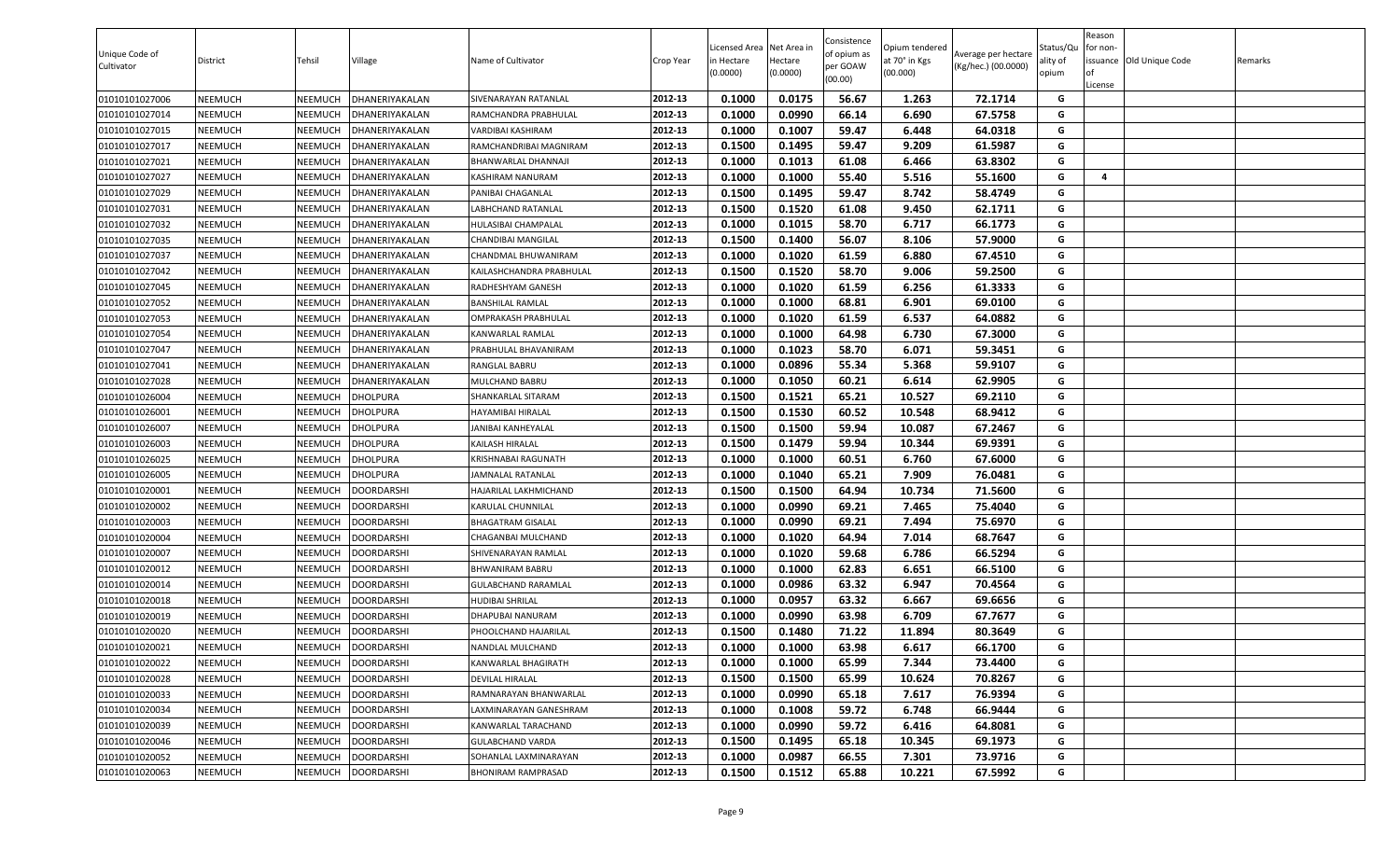| Unique Code of<br>Cultivator | District       | Tehsil         | Village               | Name of Cultivator          | Crop Year | icensed Area<br>n Hectare<br>(0.0000) | Net Area in<br>Hectare<br>(0.0000) | Consistence<br>of opium as<br>per GOAW<br>(00.00) | Opium tendered<br>at 70° in Kgs<br>(00.000) | Average per hectare<br>(Kg/hec.) (00.0000) | Status/Qu<br>ality of<br>opium | Reason<br>or non-<br>of<br>License | issuance Old Unique Code | Remarks |
|------------------------------|----------------|----------------|-----------------------|-----------------------------|-----------|---------------------------------------|------------------------------------|---------------------------------------------------|---------------------------------------------|--------------------------------------------|--------------------------------|------------------------------------|--------------------------|---------|
| 01010101020066               | NEEMUCH        | NEEMUCH        | <b>DOORDARSHI</b>     | SATYANARAYAN HAJARILAL      | 2012-13   | 0.1500                                | 0.1404                             | 62.60                                             | 9.962                                       | 70.9544                                    | G                              |                                    |                          |         |
| 01010101020056               | NEEMUCH        | NEEMUCH        | <b>DOORDARSHI</b>     | ONKARLAL NANDRAM            | 2012-13   | 0.1000                                | 0.0980                             | 62.60                                             | 6.653                                       | 67.8878                                    | G                              |                                    |                          |         |
| 01010101020051               | NEEMUCH        | NEEMUCH        | <b>DOORDARSHI</b>     | PRABHULAL VAJERAM           | 2012-13   | 0.1000                                | 0.1000                             | 54.55                                             | 5.852                                       | 58.5200                                    | G                              | 5                                  |                          |         |
| 01010101020029               | NEEMUCH        | NEEMUCH        | <b>DOORDARSHI</b>     | LABHCHAND PRABHULAL         | 2012-13   | 0.1000                                | 0.0990                             | 63.30                                             | 6.737                                       | 68.0505                                    | G                              |                                    |                          |         |
| 01010101020059               | NEEMUCH        | NEEMUCH        | <b>DOORDARSHI</b>     | <b>GOPAL AMBALAL</b>        | 2012-13   | 0.1000                                | 0.0969                             | 56.74                                             | 6.331                                       | 65.3354                                    | G                              |                                    |                          |         |
| 01010101020009               | NEEMUCH        | NEEMUCH        | <b>DOORDARSHI</b>     | SHANKARLAL HUKMIJI          | 2012-13   | 0.1000                                | 0.0990                             | 63.30                                             | 7.072                                       | 71.4343                                    | G                              |                                    |                          |         |
| 01010101020050               | NEEMUCH        | NEEMUCH        | <b>DOORDARSHI</b>     | KANHEYALAL UNKARLAL         | 2012-13   | 0.1000                                | 0.0936                             | 63.85                                             | 6.850                                       | 73.1838                                    | G                              |                                    |                          |         |
| 01010101020057               | NEEMUCH        | NEEMUCH        | <b>DOORDARSHI</b>     | PHOOLKUNWAR PRATAPSINGH     | 2012-13   | 0.1000                                | 0.0950                             | 63.85                                             | 6.960                                       | 73.2632                                    | G                              |                                    |                          |         |
| 01010101043006               | NEEMUCH        | NEEMUCH        | <b>DULAKHEDA</b>      | SALAGRAM MANGILAL           | 2012-13   | 0.1500                                | 0.1504                             | 60.58                                             | 9.537                                       | 63.4109                                    | G                              |                                    |                          |         |
| 01010101043009               | NEEMUCH        | NEEMUCH        | DULAKHEDA             | <b>DEUBAI GIRDHARI</b>      | 2012-13   | 0.1500                                | 0.1505                             | 65.13                                             | 9.881                                       | 65.6545                                    | G                              |                                    |                          |         |
| 01010101043018               | NEEMUCH        | NEEMUCH        | <b>DULAKHEDA</b>      | RAMESHCHANDRA SHANKARLAL    | 2012-13   | 0.1500                                | 0.1520                             | 64.71                                             | 9.928                                       | 65.3158                                    | G                              |                                    |                          |         |
| 01010101043028               | NEEMUCH        | NEEMUCH        | <b>DULAKHEDA</b>      | JAGDISHCHANDRA LAXMINARAYAN | 2012-13   | 0.1500                                | 0.1517                             | 64.71                                             | 10.030                                      | 66.1173                                    | G                              |                                    |                          |         |
| 01010101043029               | NEEMUCH        | NEEMUCH        | DULAKHEDA             | SURAJMAL KARULAL            | 2012-13   | 0.1500                                | 0.1520                             | 63.81                                             | 10.428                                      | 68.6053                                    | G                              |                                    |                          |         |
| 01010101043033               | NEEMUCH        | NEEMUCH        | DULAKHEDA             | <b>KALABAI UDARAM</b>       | 2012-13   | 0.1500                                | 0.1431                             | 56.95                                             | 8.429                                       | 58.9029                                    | G                              |                                    |                          |         |
| 01010101043034               | <b>NEEMUCH</b> | NEEMUCH        | <b>DULAKHEDA</b>      | NANDUBAI RAMA               | 2012-13   | 0.1000                                | 0.1024                             | 63.81                                             | 6.828                                       | 66.6797                                    | G                              |                                    |                          |         |
| 01010101019001               | NEEMUCH        | NEEMUCH        | <b>GHASUNDI BAMNI</b> | <b>BAGADIRAM TORIRAM</b>    | 2012-13   | 0.1500                                | 0.1500                             | 70.64                                             | 11.646                                      | 77.6400                                    | G                              |                                    |                          |         |
| 01010101019002               | NEEMUCH        | NEEMUCH        | <b>GHASUNDI BAMNI</b> | CHAMPALAL BHANWARLAL        | 2012-13   | 0.1500                                | 0.1500                             | 64.33                                             | 10.578                                      | 70.5200                                    | G                              |                                    |                          |         |
| 01010101019003               | NEEMUCH        | NEEMUCH        | GHASUNDI BAMNI        | SHAMBHULAL RAMCHAND         | 2012-13   | 0.1500                                | 0.1500                             | 59.84                                             | 9.609                                       | 64.0600                                    | G                              |                                    |                          |         |
| 01010101019004               | NEEMUCH        | NEEMUCH        | <b>GHASUNDI BAMNI</b> | DINESHCHANDRA NANDLAL       | 2012-13   | 0.1500                                | 0.1508                             | 70.64                                             | 11.706                                      | 77.6260                                    | G                              |                                    |                          |         |
| 01010101019005               | NEEMUCH        | NEEMUCH        | <b>GHASUNDI BAMNI</b> | NANDLAL RAMCHANDRA          | 2012-13   | 0.1500                                | 0.1500                             | 62.37                                             | 10.015                                      | 66.7667                                    | G                              |                                    |                          |         |
| 01010101019006               | NEEMUCH        | NEEMUCH        | GHASUNDI BAMNI        | RAMESHCHANDRA BHANWARLAL    | 2012-13   | 0.1500                                | 0.1444                             | 61.92                                             | 9.934                                       | 68.7950                                    | G                              |                                    |                          |         |
| 01010101019007               | NEEMUCH        | NEEMUCH        | <b>GHASUNDI BAMNI</b> | MADHULAL NANURAM            | 2012-13   | 0.1500                                | 0.1512                             | 64.99                                             | 10.974                                      | 72.5794                                    | G                              |                                    |                          |         |
| 01010101019009               | NEEMUCH        | NEEMUCH        | <b>GHASUNDI BAMNI</b> | JAGDISHCHANDRA BHANWARLAL   | 2012-13   | 0.1500                                | 0.1450                             | 61.92                                             | 10.155                                      | 70.0345                                    | G                              |                                    |                          |         |
| 01010101019010               | NEEMUCH        | NEEMUCH        | <b>GHASUNDI BAMNI</b> | LAXMAN BOTALLAL             | 2012-13   | 0.1500                                | 0.1426                             | 67.96                                             | 10.679                                      | 74.8878                                    | G                              |                                    |                          |         |
| 01010101019012               | NEEMUCH        | NEEMUCH        | <b>GHASUNDI BAMNI</b> | KANHEYALAL KHYALIRAM        | 2012-13   | 0.1000                                | 0.0986                             | 62.68                                             | 6.975                                       | 70.7404                                    | G                              |                                    |                          |         |
| 01010101019013               | NEEMUCH        | NEEMUCH        | <b>GHASUNDI BAMNI</b> | <b>BABULAL SITARAM</b>      | 2012-13   | 0.1000                                | 0.0990                             | 64.99                                             | 7.149                                       | 72.2121                                    | G                              |                                    |                          |         |
| 01010101019014               | NEEMUCH        | NEEMUCH        | GHASUNDI BAMNI        | <b>BABULAL UDAYRAM</b>      | 2012-13   | 0.1500                                | 0.1456                             | 67.96                                             | 11.223                                      | 77.0810                                    | G                              |                                    |                          |         |
| 01010101019015               | NEEMUCH        | NEEMUCH        | <b>GHASUNDI BAMNI</b> | MADANLAL UDAYRAM            | 2012-13   | 0.1500                                | 0.1500                             | 67.03                                             | 11.472                                      | 76.4800                                    | G                              |                                    |                          |         |
| 01010101019016               | NEEMUCH        | NEEMUCH        | <b>GHASUNDI BAMNI</b> | RAJMAL JANKILAL             | 2012-13   | 0.1500                                | 0.1470                             | 66.05                                             | 10.596                                      | 72.0816                                    | G                              |                                    |                          |         |
| 01010101019017               | NEEMUCH        | NEEMUCH        | <b>GHASUNDI BAMNI</b> | SHIVENARAYAN MANGILAL       | 2012-13   | 0.1500                                | 0.1518                             | 71.54                                             | 11.896                                      | 78.3663                                    | G                              |                                    |                          |         |
| 01010101019018               | NEEMUCH        | NEEMUCH        | <b>GHASUNDI BAMNI</b> | NARAYAN JAMNALAL            | 2012-13   | 0.1500                                | 0.1500                             | 66.05                                             | 10.728                                      | 71.5200                                    | G                              |                                    |                          |         |
| 01010101019019               | <b>NEEMUCH</b> | NEEMUCH        | <b>GHASUNDI BAMNI</b> | <b>GYARSILAL NARAYAN</b>    | 2012-13   | 0.1000                                | 0.0990                             | 62.68                                             | 7.020                                       | 70.9091                                    | G                              |                                    |                          |         |
| 01010101019020               | NEEMUCH        | NEEMUCH        | GHASUNDI BAMNI        | <b>BANSHILAL DHANNALAL</b>  | 2012-13   | 0.1000                                | 0.1022                             | 67.03                                             | 7.306                                       | 71.4873                                    | G                              |                                    |                          |         |
| 01010101019022               | NEEMUCH        | NEEMUCH        | <b>GHASUNDI BAMNI</b> | CHANDRALA LDAMARLAL         | 2012-13   | 0.1500                                | 0.1488                             | 71.54                                             | 11.927                                      | 80.1546                                    | G                              |                                    |                          |         |
| 01010101019023               | NEEMUCH        | NEEMUCH        | <b>GHASUNDI BAMNI</b> | SHAMBHULAL SURAJMAL         | 2012-13   | 0.1500                                | 0.1496                             | 62.15                                             | 10.352                                      | 69.1979                                    | G                              |                                    |                          |         |
| 01010101019027               | NEEMUCH        | <b>NEEMUCH</b> | <b>GHASUNDI BAMNI</b> | <b>MOTILAL MANGILAL</b>     | 2012-13   | 0.1500                                | 0.1452                             | 62.15                                             | 10.281                                      | 70.8058                                    | G                              |                                    |                          |         |
| 01010101019028               | NEEMUCH        | NEEMUCH        | <b>GHASUNDI BAMNI</b> | KAILASH MANGILAL            | 2012-13   | 0.1000                                | 0.0966                             | 59.84                                             | 6.634                                       | 68.6749                                    | G                              |                                    |                          |         |
| 01010101019031               | NEEMUCH        | NEEMUCH        | <b>GHASUNDI BAMNI</b> | PRAVIN SHYAMLAL             | 2012-13   | 0.1000                                | 0.0966                             | 65.92                                             | 7.110                                       | 73.6025                                    | G                              |                                    |                          |         |
| 01010101019033               | <b>NEEMUCH</b> | NEEMUCH        | <b>GHASUNDI BAMNI</b> | VINODKUMAR FATEHLAL         | 2012-13   | 0.1500                                | 0.1480                             | 65.92                                             | 10.839                                      | 73.2365                                    | G                              |                                    |                          |         |
| 01010101019038               | <b>NEEMUCH</b> | NEEMUCH        | <b>GHASUNDI BAMNI</b> | SHAMBHULAL SESHMAL          | 2012-13   | 0.1000                                | 0.1000                             | 59.67                                             | 6.572                                       | 65.7200                                    | G                              |                                    |                          |         |
| 01010101019041               | <b>NEEMUCH</b> | NEEMUCH        | <b>GHASUNDI BAMNI</b> | RATANLAL SHRILAL            | 2012-13   | 0.1500                                | 0.1530                             | 68.21                                             | 11.489                                      | 75.0915                                    | G                              |                                    |                          |         |
| 01010101019043               | NEEMUCH        | NEEMUCH        | <b>GHASUNDI BAMNI</b> | VISHNUPRASAD RAMCHANDRA     | 2012-13   | 0.1000                                | 0.1024                             | 59.67                                             | 6.640                                       | 64.8438                                    | G                              |                                    |                          |         |
| 01010101019046               | <b>NEEMUCH</b> | NEEMUCH        | <b>GHASUNDI BAMNI</b> | PRAKASH BHABHUTIYA          | 2012-13   | 0.1500                                | 0.1485                             | 66.05                                             | 10.983                                      | 73.9596                                    | G                              |                                    |                          |         |
| 01010101019047               | <b>NEEMUCH</b> | <b>NEEMUCH</b> | <b>GHASUNDI BAMNI</b> | SATYANARAYAN RAMLAL         | 2012-13   | 0.1500                                | 0.1500                             | 62.36                                             | 10.289                                      | 68.5933                                    | G                              |                                    |                          |         |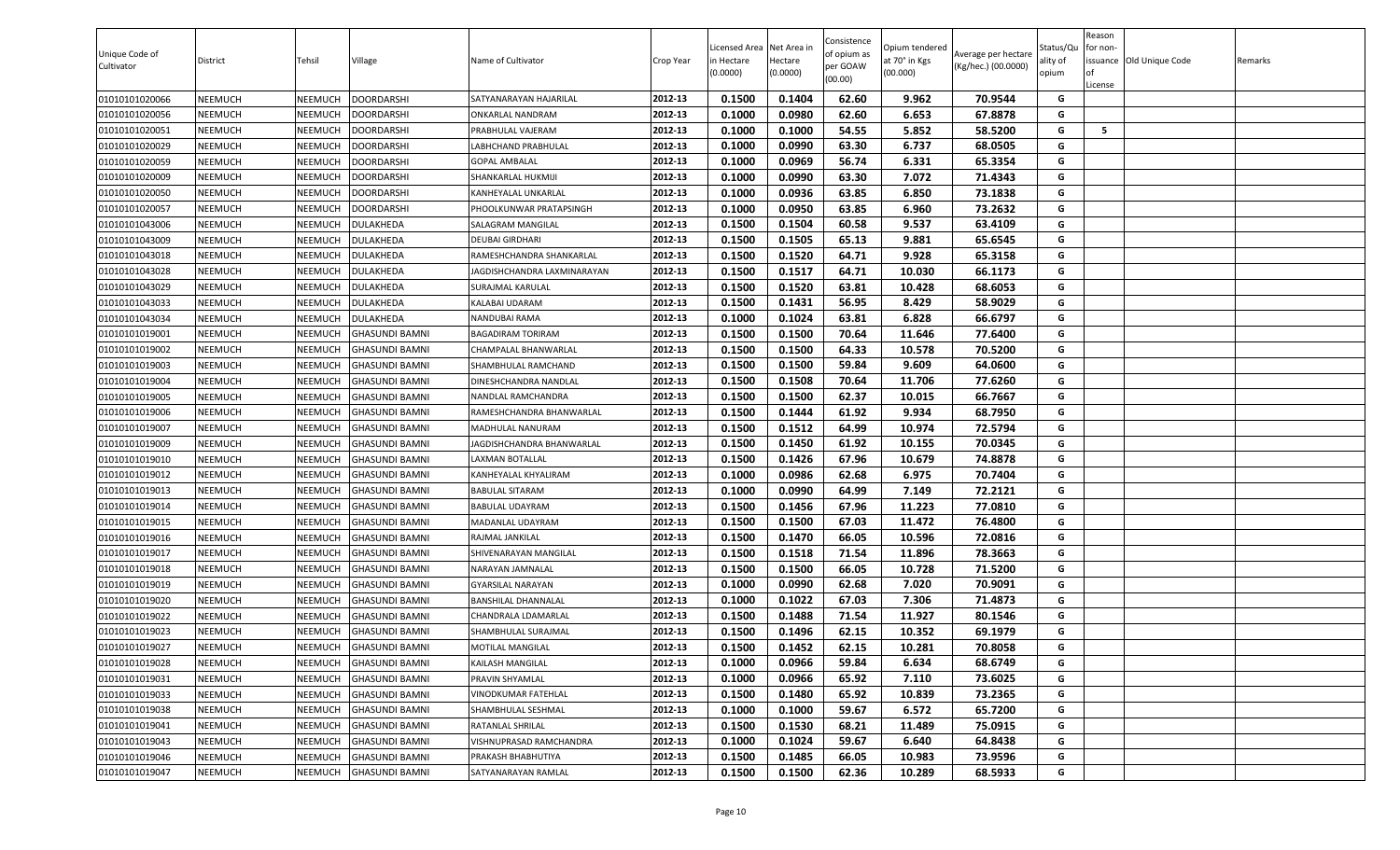| 0.1540<br>66.05<br>71.5000<br>01010101019048<br>NEEMUCH<br>NEEMUCH<br>GHASUNDI BAMNI<br>2012-13<br>0.1500<br>11.011<br>G<br>MANGILAL VARDICHAND<br>0.0984<br>73.5874<br>0.1000<br>67.05<br>7.241<br>G<br>01010101019049<br>NEEMUCH<br>NEEMUCH<br>GHASUNDI BAMNI<br>2012-13<br>CHANDRAKAILASH KESHURAM<br>0.1020<br>62.36<br>7.483<br>73.3627<br>01010101019052<br>NEEMUCH<br>NEEMUCH<br>GHASUNDI BAMNI<br>2012-13<br>0.1000<br>G<br>DEVILAL GANGARAM<br>0.1000<br>62.12<br>6.931<br>68.7599<br>G<br>2012-13<br>0.1008<br>01010101019037<br>NEEMUCH<br>NEEMUCH<br>GHASUNDI BAMNI<br>GANSHYAM SESHMAL<br>0.1500<br>0.1457<br>65.31<br>10.188<br>69.9245<br>NEEMUCH<br>NEEMUCH<br>2012-13<br>G<br>01010101019054<br>GHASUNDI BAMNI<br>BABULAL PARASRAM<br>2012-13<br>64.32<br>G<br>0.1500<br>0.1500<br>10.457<br>69.7133<br>01010101019055<br>NEEMUCH<br>NEEMUCH<br>NARMDASHANKAR PURCHAND<br>GHASUNDI BAMNI<br>01010101019056<br>NEEMUCH<br>NEEMUCH<br>2012-13<br>0.1500<br>0.1456<br>64.32<br>10.218<br>70.1786<br>G<br>GHASUNDI BAMNI<br>RATANLAL MANGILAL<br>62.12<br>67.3274<br>G<br>01010101019057<br>NEEMUCH<br>NEEMUCH<br><b>GHASUNDI BAMNI</b><br>KAILASHCHANDRA MANGILAL<br>2012-13<br>0.1500<br>0.1463<br>9.850<br>2012-13<br>0.1000<br>0.1008<br>65.07<br>7.000<br>69.4444<br>G<br>01010101019060<br>NEEMUCH<br>NEEMUCH<br>DINESH CHETRAM<br>GHASUNDI BAMNI<br>0.1000<br>0.1008<br>68.21<br>74.5337<br>01010101019062<br>NEEMUCH<br>NEEMUCH<br>GHASUNDI BAMNI<br>2012-13<br>7.513<br>G<br><b>GANGARAM PANNALAL</b><br>2012-13<br>0.1500<br>0.1504<br>65.07<br>11.173<br>74.2886<br>01010101019067<br>NEEMUCH<br>NEEMUCH<br>GHASUNDI BAMNI<br>G<br>JAGDISH KHYALIRAM<br>01010101019069<br>NEEMUCH<br>2012-13<br>0.1500<br>0.1504<br>64.13<br>10.664<br>70.9043<br>G<br>NEEMUCH<br>GHASUNDI BAMNI<br>MOTILAL GANESHRAM<br>0.1500<br>0.1485<br>64.13<br>74.0337<br>NEEMUCH<br>2012-13<br>10.994<br>G<br>01010101019074<br>NEEMUCH<br>GHASUNDI BAMNI<br>CHANDMAL GANESHRAM<br>0.1008<br>72.43<br>79.5536<br>G<br>01010101019075<br>NEEMUCH<br>NEEMUCH<br>2012-13<br>0.1000<br>8.019<br>GHASUNDI BAMNI<br>MANGILAL DHANNA<br>70.9804<br>2012-13<br>0.1000<br>0.1020<br>65.14<br>7.240<br>G<br>01010101019076<br>NEEMUCH<br>NEEMUCH<br>GHASUNDI BAMNI<br>SURAJMAL MATHRALAL<br>0.1000<br>0.1024<br>65.14<br>7.528<br>73.5156<br>01010101019077<br>NEEMUCH<br>NEEMUCH<br><b>GHASUNDI BAMNI</b><br>2012-13<br>G<br><b>BADRILAL MTHURALAL</b><br>0.1500<br>0.1444<br>66.35<br>10.806<br>74.8338<br>G<br>2012-13<br>NEEMUCH<br>01010101019078<br>NEEMUCH<br>GHASUNDI BAMNI<br>FATEHLAL BHAWANISHANKAR<br>2012-13<br>0.1500<br>0.1472<br>67.20<br>11.376<br>77.2826<br>G<br>01010101019080<br>NEEMUCH<br>NEEMUCH<br>GHASUNDI BAMNI<br>SOHANLAL NANURAM<br>2012-13<br>0.0990<br>73.5051<br>NEEMUCH<br>BHANWARLAL CHATURBHUJ<br>0.1000<br>67.20<br>7.277<br>G<br>01010101019081<br>NEEMUCH<br><b>GHASUNDI BAMNI</b><br>2012-13<br>0.1000<br>0.1020<br>67.20<br>7.642<br>74.9216<br>G<br>01010101019083<br>NEEMUCH<br>NEEMUCH<br>GHASUNDI BAMNI<br>BHANWARLAL BOTHLAL<br>66.35<br>0.1500<br>76.6622<br>G<br>NEEMUCH<br>2012-13<br>0.1480<br>11.346<br>01010101019084<br>NEEMUCH<br>GHASUNDI BAMNI<br>NANURAM GANESHRAM<br>0.1500<br>0.1470<br>74.26<br>12.539<br>85.2993<br>G<br>01010101019085<br>NEEMUCH<br>NEEMUCH<br><b>GHASUNDI BAMNI</b><br>2012-13<br>JMASHANKAR CHATURBHUJ<br>72.24<br>11.579<br>78.7687<br>NEEMUCH<br>2012-13<br>0.1500<br>0.1470<br>G<br>01010101019086<br>NEEMUCH<br>GHASUNDI BAMNI<br>SURESHCHAND RARUPLAL<br>0.1500<br>0.1450<br>65.95<br>10.627<br>73.2897<br>G<br>01010101019089<br>NEEMUCH<br>NEEMUCH<br>GHASUNDI BAMNI<br>2012-13<br>RUPLAL CHAMPALAL<br>0.1500<br>0.1500<br>70.32<br>11.593<br>77.2867<br>G<br>01010101019092<br>NEEMUCH<br>NEEMUCH<br>2012-13<br>GHASUNDI BAMNI<br>GENDIBAI GOVINDRAM<br>0.1000<br>0.1020<br>63.32<br>6.965<br>68.2843<br>01010101019093<br>NEEMUCH<br>NEEMUCH<br>GHASUNDI BAMNI<br>2012-13<br>G<br>NAROTTAM LADURAM<br>63.32<br>NEEMUCH<br>0.1500<br>0.1470<br>10.493<br>71.3810<br>G<br>01010101019094<br>NEEMUCH<br>GHASUNDI BAMNI<br>2012-13<br>CHETRAM PURCHAND<br>0.1500<br>0.1485<br>65.95<br>10.929<br>73.5960<br>01010101019097<br>NEEMUCH<br>NEEMUCH<br>GHASUNDI BAMNI<br>2012-13<br>G<br>DAMARLAL BHUWANISHANKAR<br>G<br>2012-13<br>0.1000<br>60.72<br>01010101019099<br>NEEMUCH<br>NEEMUCH<br>GHASUNDI BAMNI<br>0.1500<br>6.306<br>63.0600<br>CHATARBHUJ NANDLAL<br>2012-13<br>0.1500<br>0.1504<br>60.83<br>10.263<br>68.2380<br>G<br>NEEMUCH<br>01010101019101<br>NEEMUCH<br>GHASUNDI BAMNI<br>GANSHYAM KESHRIMAL<br>G<br>2012-13<br>0.1500<br>0.1508<br>69.20<br>76.0411<br>01010101019102<br>NEEMUCH<br>NEEMUCH<br>BASANTILAL NANDLAL<br>11.467<br><b>GHASUNDI BAMNI</b><br>2012-13<br>0.1000<br>0.1023<br>63.78<br>7.052<br>68.9345<br>G<br>01010101019105<br>NEEMUCH<br>NEEMUCH<br><b>GHASUNDI BAMNI</b><br>PRAHALAD NAROTTAM<br>69.20<br>7.612<br>74.6275<br>01010101019106<br>NEEMUCH<br>NEEMUCH<br>GHASUNDI BAMNI<br>2012-13<br>0.1000<br>0.1020<br>G<br>RAMESHCHANDRA NANURAM<br>0.0975<br>7.858<br>80.5949<br>NEEMUCH<br>NEEMUCH<br>0.1000<br>71.90<br>G<br>01010101019107<br>GHASUNDI BAMNI<br>2012-13<br>VISHNUPRASAD MADANLAL<br>0.1500<br>0.1500<br>60.72<br>10.045<br>66.9667<br>01010101019109<br>NEEMUCH<br>NEEMUCH<br><b>GHASUNDI BAMNI</b><br>2012-13<br>G<br>GOPAL KESHRIMALNAGDA<br>01010101019110<br>NEEMUCH<br>NEEMUCH<br>2012-13<br>0.1500<br>0.1519<br>71.01<br>11.747<br>77.3338<br>G<br><b>GHASUNDI BAMNI</b><br>KANHEYALAL GANPATLAL<br>0.0990<br>01010101019065<br>NEEMUCH<br>NEEMUCH<br>GHASUNDI BAMNI<br>2012-13<br>0.1000<br>58.34<br>6.417<br>64.8182<br>G<br>VISHNUPRAS ADAMBALAL<br>0.1000<br>65.95<br>7.028<br>68.9020<br>01010101019090<br>NEEMUCH<br>2012-13<br>0.1020<br>G<br>NEEMUCH<br>GHASUNDI BAMNI<br>KESHRIMAL LADURAM<br>58.34<br>6.367<br>0.1000<br>0.0990<br>64.3131<br>G<br>01010101019051<br>NEEMUCH<br>NEEMUCH<br><b>GHASUNDI BAMNI</b><br>PARASMAL GANGARAM<br>2012-13<br>01010101019124<br>NEEMUCH<br>NEEMUCH<br><b>GHASUNDI BAMNI</b><br>2012-13<br>0.1500<br>0.1500<br>69.20<br>11.339<br>75.5933<br>G<br>LALITABAI JAGDISH<br>01010101019132<br>2012-13<br>0.1433<br>63.78<br>11.034<br>76.9993<br>G<br>NEEMUCH<br>NEEMUCH<br><b>GHASUNDI BAMNI</b><br>BIHARILAL NATHULAL<br>0.1500<br>01010101019133<br>KESHARBAI RANVIR<br>2012-13<br>67.12<br>G<br>NEEMUCH<br>NEEMUCH<br>GHASUNDI BAMNI<br>0.1500<br>0.1450<br>11.171<br>77.0414<br>01010101042001<br>RAJENDRA JAYNARAYAN<br>2012-13<br>0.0936<br>63.05<br>6.287<br>67.1688<br>G<br>NEEMUCH<br>NEEMUCH<br>GIRDODA<br>0.1000<br>2012-13<br>G<br>01010101042010<br>NEEMUCH<br>SHYAMLAL GISALAL<br>0.1000<br>0.1020<br>61.94<br>6.716<br>65.8431<br>NEEMUCH<br><b>GIRDODA</b> | Unique Code of<br>Cultivator | District | Tehsil | Village | Name of Cultivator | Crop Year | Licensed Area Net Area in<br>in Hectare<br>(0.0000) | Hectare<br>(0.0000) | Consistence<br>of opium as<br>per GOAW<br>(00.00) | Opium tendered<br>at 70° in Kgs<br>(00.000) | Average per hectare<br>(Kg/hec.) (00.0000) | Status/Qu<br>ality of<br>opium | Reason<br>for non-<br>License | issuance Old Unique Code | Remarks |
|-----------------------------------------------------------------------------------------------------------------------------------------------------------------------------------------------------------------------------------------------------------------------------------------------------------------------------------------------------------------------------------------------------------------------------------------------------------------------------------------------------------------------------------------------------------------------------------------------------------------------------------------------------------------------------------------------------------------------------------------------------------------------------------------------------------------------------------------------------------------------------------------------------------------------------------------------------------------------------------------------------------------------------------------------------------------------------------------------------------------------------------------------------------------------------------------------------------------------------------------------------------------------------------------------------------------------------------------------------------------------------------------------------------------------------------------------------------------------------------------------------------------------------------------------------------------------------------------------------------------------------------------------------------------------------------------------------------------------------------------------------------------------------------------------------------------------------------------------------------------------------------------------------------------------------------------------------------------------------------------------------------------------------------------------------------------------------------------------------------------------------------------------------------------------------------------------------------------------------------------------------------------------------------------------------------------------------------------------------------------------------------------------------------------------------------------------------------------------------------------------------------------------------------------------------------------------------------------------------------------------------------------------------------------------------------------------------------------------------------------------------------------------------------------------------------------------------------------------------------------------------------------------------------------------------------------------------------------------------------------------------------------------------------------------------------------------------------------------------------------------------------------------------------------------------------------------------------------------------------------------------------------------------------------------------------------------------------------------------------------------------------------------------------------------------------------------------------------------------------------------------------------------------------------------------------------------------------------------------------------------------------------------------------------------------------------------------------------------------------------------------------------------------------------------------------------------------------------------------------------------------------------------------------------------------------------------------------------------------------------------------------------------------------------------------------------------------------------------------------------------------------------------------------------------------------------------------------------------------------------------------------------------------------------------------------------------------------------------------------------------------------------------------------------------------------------------------------------------------------------------------------------------------------------------------------------------------------------------------------------------------------------------------------------------------------------------------------------------------------------------------------------------------------------------------------------------------------------------------------------------------------------------------------------------------------------------------------------------------------------------------------------------------------------------------------------------------------------------------------------------------------------------------------------------------------------------------------------------------------------------------------------------------------------------------------------------------------------------------------------------------------------------------------------------------------------------------------------------------------------------------------------------------------------------------------------------------------------------------------------------------------------------------------------------------------------------------------------------------------------------------------------------------------------------------------------------------------------------------------------------------------------------------------------------------------------------------------------------------------------------------------------------------------------------------------------------------------------------------------------------------------------------------------------------------------------------------------------------------------------------------------------------------------------------------------------------------------------------------------------------------------------------------------------------------------------------------------------------------------------------------------------------------------------------------------------------------------------------------------------------------------------------------------------------------------------------------------------------------------------------------------------|------------------------------|----------|--------|---------|--------------------|-----------|-----------------------------------------------------|---------------------|---------------------------------------------------|---------------------------------------------|--------------------------------------------|--------------------------------|-------------------------------|--------------------------|---------|
|                                                                                                                                                                                                                                                                                                                                                                                                                                                                                                                                                                                                                                                                                                                                                                                                                                                                                                                                                                                                                                                                                                                                                                                                                                                                                                                                                                                                                                                                                                                                                                                                                                                                                                                                                                                                                                                                                                                                                                                                                                                                                                                                                                                                                                                                                                                                                                                                                                                                                                                                                                                                                                                                                                                                                                                                                                                                                                                                                                                                                                                                                                                                                                                                                                                                                                                                                                                                                                                                                                                                                                                                                                                                                                                                                                                                                                                                                                                                                                                                                                                                                                                                                                                                                                                                                                                                                                                                                                                                                                                                                                                                                                                                                                                                                                                                                                                                                                                                                                                                                                                                                                                                                                                                                                                                                                                                                                                                                                                                                                                                                                                                                                                                                                                                                                                                                                                                                                                                                                                                                                                                                                                                                                                                                                                                                                                                                                                                                                                                                                                                                                                                                                                                                                                                                                 |                              |          |        |         |                    |           |                                                     |                     |                                                   |                                             |                                            |                                |                               |                          |         |
|                                                                                                                                                                                                                                                                                                                                                                                                                                                                                                                                                                                                                                                                                                                                                                                                                                                                                                                                                                                                                                                                                                                                                                                                                                                                                                                                                                                                                                                                                                                                                                                                                                                                                                                                                                                                                                                                                                                                                                                                                                                                                                                                                                                                                                                                                                                                                                                                                                                                                                                                                                                                                                                                                                                                                                                                                                                                                                                                                                                                                                                                                                                                                                                                                                                                                                                                                                                                                                                                                                                                                                                                                                                                                                                                                                                                                                                                                                                                                                                                                                                                                                                                                                                                                                                                                                                                                                                                                                                                                                                                                                                                                                                                                                                                                                                                                                                                                                                                                                                                                                                                                                                                                                                                                                                                                                                                                                                                                                                                                                                                                                                                                                                                                                                                                                                                                                                                                                                                                                                                                                                                                                                                                                                                                                                                                                                                                                                                                                                                                                                                                                                                                                                                                                                                                                 |                              |          |        |         |                    |           |                                                     |                     |                                                   |                                             |                                            |                                |                               |                          |         |
|                                                                                                                                                                                                                                                                                                                                                                                                                                                                                                                                                                                                                                                                                                                                                                                                                                                                                                                                                                                                                                                                                                                                                                                                                                                                                                                                                                                                                                                                                                                                                                                                                                                                                                                                                                                                                                                                                                                                                                                                                                                                                                                                                                                                                                                                                                                                                                                                                                                                                                                                                                                                                                                                                                                                                                                                                                                                                                                                                                                                                                                                                                                                                                                                                                                                                                                                                                                                                                                                                                                                                                                                                                                                                                                                                                                                                                                                                                                                                                                                                                                                                                                                                                                                                                                                                                                                                                                                                                                                                                                                                                                                                                                                                                                                                                                                                                                                                                                                                                                                                                                                                                                                                                                                                                                                                                                                                                                                                                                                                                                                                                                                                                                                                                                                                                                                                                                                                                                                                                                                                                                                                                                                                                                                                                                                                                                                                                                                                                                                                                                                                                                                                                                                                                                                                                 |                              |          |        |         |                    |           |                                                     |                     |                                                   |                                             |                                            |                                |                               |                          |         |
|                                                                                                                                                                                                                                                                                                                                                                                                                                                                                                                                                                                                                                                                                                                                                                                                                                                                                                                                                                                                                                                                                                                                                                                                                                                                                                                                                                                                                                                                                                                                                                                                                                                                                                                                                                                                                                                                                                                                                                                                                                                                                                                                                                                                                                                                                                                                                                                                                                                                                                                                                                                                                                                                                                                                                                                                                                                                                                                                                                                                                                                                                                                                                                                                                                                                                                                                                                                                                                                                                                                                                                                                                                                                                                                                                                                                                                                                                                                                                                                                                                                                                                                                                                                                                                                                                                                                                                                                                                                                                                                                                                                                                                                                                                                                                                                                                                                                                                                                                                                                                                                                                                                                                                                                                                                                                                                                                                                                                                                                                                                                                                                                                                                                                                                                                                                                                                                                                                                                                                                                                                                                                                                                                                                                                                                                                                                                                                                                                                                                                                                                                                                                                                                                                                                                                                 |                              |          |        |         |                    |           |                                                     |                     |                                                   |                                             |                                            |                                |                               |                          |         |
|                                                                                                                                                                                                                                                                                                                                                                                                                                                                                                                                                                                                                                                                                                                                                                                                                                                                                                                                                                                                                                                                                                                                                                                                                                                                                                                                                                                                                                                                                                                                                                                                                                                                                                                                                                                                                                                                                                                                                                                                                                                                                                                                                                                                                                                                                                                                                                                                                                                                                                                                                                                                                                                                                                                                                                                                                                                                                                                                                                                                                                                                                                                                                                                                                                                                                                                                                                                                                                                                                                                                                                                                                                                                                                                                                                                                                                                                                                                                                                                                                                                                                                                                                                                                                                                                                                                                                                                                                                                                                                                                                                                                                                                                                                                                                                                                                                                                                                                                                                                                                                                                                                                                                                                                                                                                                                                                                                                                                                                                                                                                                                                                                                                                                                                                                                                                                                                                                                                                                                                                                                                                                                                                                                                                                                                                                                                                                                                                                                                                                                                                                                                                                                                                                                                                                                 |                              |          |        |         |                    |           |                                                     |                     |                                                   |                                             |                                            |                                |                               |                          |         |
|                                                                                                                                                                                                                                                                                                                                                                                                                                                                                                                                                                                                                                                                                                                                                                                                                                                                                                                                                                                                                                                                                                                                                                                                                                                                                                                                                                                                                                                                                                                                                                                                                                                                                                                                                                                                                                                                                                                                                                                                                                                                                                                                                                                                                                                                                                                                                                                                                                                                                                                                                                                                                                                                                                                                                                                                                                                                                                                                                                                                                                                                                                                                                                                                                                                                                                                                                                                                                                                                                                                                                                                                                                                                                                                                                                                                                                                                                                                                                                                                                                                                                                                                                                                                                                                                                                                                                                                                                                                                                                                                                                                                                                                                                                                                                                                                                                                                                                                                                                                                                                                                                                                                                                                                                                                                                                                                                                                                                                                                                                                                                                                                                                                                                                                                                                                                                                                                                                                                                                                                                                                                                                                                                                                                                                                                                                                                                                                                                                                                                                                                                                                                                                                                                                                                                                 |                              |          |        |         |                    |           |                                                     |                     |                                                   |                                             |                                            |                                |                               |                          |         |
|                                                                                                                                                                                                                                                                                                                                                                                                                                                                                                                                                                                                                                                                                                                                                                                                                                                                                                                                                                                                                                                                                                                                                                                                                                                                                                                                                                                                                                                                                                                                                                                                                                                                                                                                                                                                                                                                                                                                                                                                                                                                                                                                                                                                                                                                                                                                                                                                                                                                                                                                                                                                                                                                                                                                                                                                                                                                                                                                                                                                                                                                                                                                                                                                                                                                                                                                                                                                                                                                                                                                                                                                                                                                                                                                                                                                                                                                                                                                                                                                                                                                                                                                                                                                                                                                                                                                                                                                                                                                                                                                                                                                                                                                                                                                                                                                                                                                                                                                                                                                                                                                                                                                                                                                                                                                                                                                                                                                                                                                                                                                                                                                                                                                                                                                                                                                                                                                                                                                                                                                                                                                                                                                                                                                                                                                                                                                                                                                                                                                                                                                                                                                                                                                                                                                                                 |                              |          |        |         |                    |           |                                                     |                     |                                                   |                                             |                                            |                                |                               |                          |         |
|                                                                                                                                                                                                                                                                                                                                                                                                                                                                                                                                                                                                                                                                                                                                                                                                                                                                                                                                                                                                                                                                                                                                                                                                                                                                                                                                                                                                                                                                                                                                                                                                                                                                                                                                                                                                                                                                                                                                                                                                                                                                                                                                                                                                                                                                                                                                                                                                                                                                                                                                                                                                                                                                                                                                                                                                                                                                                                                                                                                                                                                                                                                                                                                                                                                                                                                                                                                                                                                                                                                                                                                                                                                                                                                                                                                                                                                                                                                                                                                                                                                                                                                                                                                                                                                                                                                                                                                                                                                                                                                                                                                                                                                                                                                                                                                                                                                                                                                                                                                                                                                                                                                                                                                                                                                                                                                                                                                                                                                                                                                                                                                                                                                                                                                                                                                                                                                                                                                                                                                                                                                                                                                                                                                                                                                                                                                                                                                                                                                                                                                                                                                                                                                                                                                                                                 |                              |          |        |         |                    |           |                                                     |                     |                                                   |                                             |                                            |                                |                               |                          |         |
|                                                                                                                                                                                                                                                                                                                                                                                                                                                                                                                                                                                                                                                                                                                                                                                                                                                                                                                                                                                                                                                                                                                                                                                                                                                                                                                                                                                                                                                                                                                                                                                                                                                                                                                                                                                                                                                                                                                                                                                                                                                                                                                                                                                                                                                                                                                                                                                                                                                                                                                                                                                                                                                                                                                                                                                                                                                                                                                                                                                                                                                                                                                                                                                                                                                                                                                                                                                                                                                                                                                                                                                                                                                                                                                                                                                                                                                                                                                                                                                                                                                                                                                                                                                                                                                                                                                                                                                                                                                                                                                                                                                                                                                                                                                                                                                                                                                                                                                                                                                                                                                                                                                                                                                                                                                                                                                                                                                                                                                                                                                                                                                                                                                                                                                                                                                                                                                                                                                                                                                                                                                                                                                                                                                                                                                                                                                                                                                                                                                                                                                                                                                                                                                                                                                                                                 |                              |          |        |         |                    |           |                                                     |                     |                                                   |                                             |                                            |                                |                               |                          |         |
|                                                                                                                                                                                                                                                                                                                                                                                                                                                                                                                                                                                                                                                                                                                                                                                                                                                                                                                                                                                                                                                                                                                                                                                                                                                                                                                                                                                                                                                                                                                                                                                                                                                                                                                                                                                                                                                                                                                                                                                                                                                                                                                                                                                                                                                                                                                                                                                                                                                                                                                                                                                                                                                                                                                                                                                                                                                                                                                                                                                                                                                                                                                                                                                                                                                                                                                                                                                                                                                                                                                                                                                                                                                                                                                                                                                                                                                                                                                                                                                                                                                                                                                                                                                                                                                                                                                                                                                                                                                                                                                                                                                                                                                                                                                                                                                                                                                                                                                                                                                                                                                                                                                                                                                                                                                                                                                                                                                                                                                                                                                                                                                                                                                                                                                                                                                                                                                                                                                                                                                                                                                                                                                                                                                                                                                                                                                                                                                                                                                                                                                                                                                                                                                                                                                                                                 |                              |          |        |         |                    |           |                                                     |                     |                                                   |                                             |                                            |                                |                               |                          |         |
|                                                                                                                                                                                                                                                                                                                                                                                                                                                                                                                                                                                                                                                                                                                                                                                                                                                                                                                                                                                                                                                                                                                                                                                                                                                                                                                                                                                                                                                                                                                                                                                                                                                                                                                                                                                                                                                                                                                                                                                                                                                                                                                                                                                                                                                                                                                                                                                                                                                                                                                                                                                                                                                                                                                                                                                                                                                                                                                                                                                                                                                                                                                                                                                                                                                                                                                                                                                                                                                                                                                                                                                                                                                                                                                                                                                                                                                                                                                                                                                                                                                                                                                                                                                                                                                                                                                                                                                                                                                                                                                                                                                                                                                                                                                                                                                                                                                                                                                                                                                                                                                                                                                                                                                                                                                                                                                                                                                                                                                                                                                                                                                                                                                                                                                                                                                                                                                                                                                                                                                                                                                                                                                                                                                                                                                                                                                                                                                                                                                                                                                                                                                                                                                                                                                                                                 |                              |          |        |         |                    |           |                                                     |                     |                                                   |                                             |                                            |                                |                               |                          |         |
|                                                                                                                                                                                                                                                                                                                                                                                                                                                                                                                                                                                                                                                                                                                                                                                                                                                                                                                                                                                                                                                                                                                                                                                                                                                                                                                                                                                                                                                                                                                                                                                                                                                                                                                                                                                                                                                                                                                                                                                                                                                                                                                                                                                                                                                                                                                                                                                                                                                                                                                                                                                                                                                                                                                                                                                                                                                                                                                                                                                                                                                                                                                                                                                                                                                                                                                                                                                                                                                                                                                                                                                                                                                                                                                                                                                                                                                                                                                                                                                                                                                                                                                                                                                                                                                                                                                                                                                                                                                                                                                                                                                                                                                                                                                                                                                                                                                                                                                                                                                                                                                                                                                                                                                                                                                                                                                                                                                                                                                                                                                                                                                                                                                                                                                                                                                                                                                                                                                                                                                                                                                                                                                                                                                                                                                                                                                                                                                                                                                                                                                                                                                                                                                                                                                                                                 |                              |          |        |         |                    |           |                                                     |                     |                                                   |                                             |                                            |                                |                               |                          |         |
|                                                                                                                                                                                                                                                                                                                                                                                                                                                                                                                                                                                                                                                                                                                                                                                                                                                                                                                                                                                                                                                                                                                                                                                                                                                                                                                                                                                                                                                                                                                                                                                                                                                                                                                                                                                                                                                                                                                                                                                                                                                                                                                                                                                                                                                                                                                                                                                                                                                                                                                                                                                                                                                                                                                                                                                                                                                                                                                                                                                                                                                                                                                                                                                                                                                                                                                                                                                                                                                                                                                                                                                                                                                                                                                                                                                                                                                                                                                                                                                                                                                                                                                                                                                                                                                                                                                                                                                                                                                                                                                                                                                                                                                                                                                                                                                                                                                                                                                                                                                                                                                                                                                                                                                                                                                                                                                                                                                                                                                                                                                                                                                                                                                                                                                                                                                                                                                                                                                                                                                                                                                                                                                                                                                                                                                                                                                                                                                                                                                                                                                                                                                                                                                                                                                                                                 |                              |          |        |         |                    |           |                                                     |                     |                                                   |                                             |                                            |                                |                               |                          |         |
|                                                                                                                                                                                                                                                                                                                                                                                                                                                                                                                                                                                                                                                                                                                                                                                                                                                                                                                                                                                                                                                                                                                                                                                                                                                                                                                                                                                                                                                                                                                                                                                                                                                                                                                                                                                                                                                                                                                                                                                                                                                                                                                                                                                                                                                                                                                                                                                                                                                                                                                                                                                                                                                                                                                                                                                                                                                                                                                                                                                                                                                                                                                                                                                                                                                                                                                                                                                                                                                                                                                                                                                                                                                                                                                                                                                                                                                                                                                                                                                                                                                                                                                                                                                                                                                                                                                                                                                                                                                                                                                                                                                                                                                                                                                                                                                                                                                                                                                                                                                                                                                                                                                                                                                                                                                                                                                                                                                                                                                                                                                                                                                                                                                                                                                                                                                                                                                                                                                                                                                                                                                                                                                                                                                                                                                                                                                                                                                                                                                                                                                                                                                                                                                                                                                                                                 |                              |          |        |         |                    |           |                                                     |                     |                                                   |                                             |                                            |                                |                               |                          |         |
|                                                                                                                                                                                                                                                                                                                                                                                                                                                                                                                                                                                                                                                                                                                                                                                                                                                                                                                                                                                                                                                                                                                                                                                                                                                                                                                                                                                                                                                                                                                                                                                                                                                                                                                                                                                                                                                                                                                                                                                                                                                                                                                                                                                                                                                                                                                                                                                                                                                                                                                                                                                                                                                                                                                                                                                                                                                                                                                                                                                                                                                                                                                                                                                                                                                                                                                                                                                                                                                                                                                                                                                                                                                                                                                                                                                                                                                                                                                                                                                                                                                                                                                                                                                                                                                                                                                                                                                                                                                                                                                                                                                                                                                                                                                                                                                                                                                                                                                                                                                                                                                                                                                                                                                                                                                                                                                                                                                                                                                                                                                                                                                                                                                                                                                                                                                                                                                                                                                                                                                                                                                                                                                                                                                                                                                                                                                                                                                                                                                                                                                                                                                                                                                                                                                                                                 |                              |          |        |         |                    |           |                                                     |                     |                                                   |                                             |                                            |                                |                               |                          |         |
|                                                                                                                                                                                                                                                                                                                                                                                                                                                                                                                                                                                                                                                                                                                                                                                                                                                                                                                                                                                                                                                                                                                                                                                                                                                                                                                                                                                                                                                                                                                                                                                                                                                                                                                                                                                                                                                                                                                                                                                                                                                                                                                                                                                                                                                                                                                                                                                                                                                                                                                                                                                                                                                                                                                                                                                                                                                                                                                                                                                                                                                                                                                                                                                                                                                                                                                                                                                                                                                                                                                                                                                                                                                                                                                                                                                                                                                                                                                                                                                                                                                                                                                                                                                                                                                                                                                                                                                                                                                                                                                                                                                                                                                                                                                                                                                                                                                                                                                                                                                                                                                                                                                                                                                                                                                                                                                                                                                                                                                                                                                                                                                                                                                                                                                                                                                                                                                                                                                                                                                                                                                                                                                                                                                                                                                                                                                                                                                                                                                                                                                                                                                                                                                                                                                                                                 |                              |          |        |         |                    |           |                                                     |                     |                                                   |                                             |                                            |                                |                               |                          |         |
|                                                                                                                                                                                                                                                                                                                                                                                                                                                                                                                                                                                                                                                                                                                                                                                                                                                                                                                                                                                                                                                                                                                                                                                                                                                                                                                                                                                                                                                                                                                                                                                                                                                                                                                                                                                                                                                                                                                                                                                                                                                                                                                                                                                                                                                                                                                                                                                                                                                                                                                                                                                                                                                                                                                                                                                                                                                                                                                                                                                                                                                                                                                                                                                                                                                                                                                                                                                                                                                                                                                                                                                                                                                                                                                                                                                                                                                                                                                                                                                                                                                                                                                                                                                                                                                                                                                                                                                                                                                                                                                                                                                                                                                                                                                                                                                                                                                                                                                                                                                                                                                                                                                                                                                                                                                                                                                                                                                                                                                                                                                                                                                                                                                                                                                                                                                                                                                                                                                                                                                                                                                                                                                                                                                                                                                                                                                                                                                                                                                                                                                                                                                                                                                                                                                                                                 |                              |          |        |         |                    |           |                                                     |                     |                                                   |                                             |                                            |                                |                               |                          |         |
|                                                                                                                                                                                                                                                                                                                                                                                                                                                                                                                                                                                                                                                                                                                                                                                                                                                                                                                                                                                                                                                                                                                                                                                                                                                                                                                                                                                                                                                                                                                                                                                                                                                                                                                                                                                                                                                                                                                                                                                                                                                                                                                                                                                                                                                                                                                                                                                                                                                                                                                                                                                                                                                                                                                                                                                                                                                                                                                                                                                                                                                                                                                                                                                                                                                                                                                                                                                                                                                                                                                                                                                                                                                                                                                                                                                                                                                                                                                                                                                                                                                                                                                                                                                                                                                                                                                                                                                                                                                                                                                                                                                                                                                                                                                                                                                                                                                                                                                                                                                                                                                                                                                                                                                                                                                                                                                                                                                                                                                                                                                                                                                                                                                                                                                                                                                                                                                                                                                                                                                                                                                                                                                                                                                                                                                                                                                                                                                                                                                                                                                                                                                                                                                                                                                                                                 |                              |          |        |         |                    |           |                                                     |                     |                                                   |                                             |                                            |                                |                               |                          |         |
|                                                                                                                                                                                                                                                                                                                                                                                                                                                                                                                                                                                                                                                                                                                                                                                                                                                                                                                                                                                                                                                                                                                                                                                                                                                                                                                                                                                                                                                                                                                                                                                                                                                                                                                                                                                                                                                                                                                                                                                                                                                                                                                                                                                                                                                                                                                                                                                                                                                                                                                                                                                                                                                                                                                                                                                                                                                                                                                                                                                                                                                                                                                                                                                                                                                                                                                                                                                                                                                                                                                                                                                                                                                                                                                                                                                                                                                                                                                                                                                                                                                                                                                                                                                                                                                                                                                                                                                                                                                                                                                                                                                                                                                                                                                                                                                                                                                                                                                                                                                                                                                                                                                                                                                                                                                                                                                                                                                                                                                                                                                                                                                                                                                                                                                                                                                                                                                                                                                                                                                                                                                                                                                                                                                                                                                                                                                                                                                                                                                                                                                                                                                                                                                                                                                                                                 |                              |          |        |         |                    |           |                                                     |                     |                                                   |                                             |                                            |                                |                               |                          |         |
|                                                                                                                                                                                                                                                                                                                                                                                                                                                                                                                                                                                                                                                                                                                                                                                                                                                                                                                                                                                                                                                                                                                                                                                                                                                                                                                                                                                                                                                                                                                                                                                                                                                                                                                                                                                                                                                                                                                                                                                                                                                                                                                                                                                                                                                                                                                                                                                                                                                                                                                                                                                                                                                                                                                                                                                                                                                                                                                                                                                                                                                                                                                                                                                                                                                                                                                                                                                                                                                                                                                                                                                                                                                                                                                                                                                                                                                                                                                                                                                                                                                                                                                                                                                                                                                                                                                                                                                                                                                                                                                                                                                                                                                                                                                                                                                                                                                                                                                                                                                                                                                                                                                                                                                                                                                                                                                                                                                                                                                                                                                                                                                                                                                                                                                                                                                                                                                                                                                                                                                                                                                                                                                                                                                                                                                                                                                                                                                                                                                                                                                                                                                                                                                                                                                                                                 |                              |          |        |         |                    |           |                                                     |                     |                                                   |                                             |                                            |                                |                               |                          |         |
|                                                                                                                                                                                                                                                                                                                                                                                                                                                                                                                                                                                                                                                                                                                                                                                                                                                                                                                                                                                                                                                                                                                                                                                                                                                                                                                                                                                                                                                                                                                                                                                                                                                                                                                                                                                                                                                                                                                                                                                                                                                                                                                                                                                                                                                                                                                                                                                                                                                                                                                                                                                                                                                                                                                                                                                                                                                                                                                                                                                                                                                                                                                                                                                                                                                                                                                                                                                                                                                                                                                                                                                                                                                                                                                                                                                                                                                                                                                                                                                                                                                                                                                                                                                                                                                                                                                                                                                                                                                                                                                                                                                                                                                                                                                                                                                                                                                                                                                                                                                                                                                                                                                                                                                                                                                                                                                                                                                                                                                                                                                                                                                                                                                                                                                                                                                                                                                                                                                                                                                                                                                                                                                                                                                                                                                                                                                                                                                                                                                                                                                                                                                                                                                                                                                                                                 |                              |          |        |         |                    |           |                                                     |                     |                                                   |                                             |                                            |                                |                               |                          |         |
|                                                                                                                                                                                                                                                                                                                                                                                                                                                                                                                                                                                                                                                                                                                                                                                                                                                                                                                                                                                                                                                                                                                                                                                                                                                                                                                                                                                                                                                                                                                                                                                                                                                                                                                                                                                                                                                                                                                                                                                                                                                                                                                                                                                                                                                                                                                                                                                                                                                                                                                                                                                                                                                                                                                                                                                                                                                                                                                                                                                                                                                                                                                                                                                                                                                                                                                                                                                                                                                                                                                                                                                                                                                                                                                                                                                                                                                                                                                                                                                                                                                                                                                                                                                                                                                                                                                                                                                                                                                                                                                                                                                                                                                                                                                                                                                                                                                                                                                                                                                                                                                                                                                                                                                                                                                                                                                                                                                                                                                                                                                                                                                                                                                                                                                                                                                                                                                                                                                                                                                                                                                                                                                                                                                                                                                                                                                                                                                                                                                                                                                                                                                                                                                                                                                                                                 |                              |          |        |         |                    |           |                                                     |                     |                                                   |                                             |                                            |                                |                               |                          |         |
|                                                                                                                                                                                                                                                                                                                                                                                                                                                                                                                                                                                                                                                                                                                                                                                                                                                                                                                                                                                                                                                                                                                                                                                                                                                                                                                                                                                                                                                                                                                                                                                                                                                                                                                                                                                                                                                                                                                                                                                                                                                                                                                                                                                                                                                                                                                                                                                                                                                                                                                                                                                                                                                                                                                                                                                                                                                                                                                                                                                                                                                                                                                                                                                                                                                                                                                                                                                                                                                                                                                                                                                                                                                                                                                                                                                                                                                                                                                                                                                                                                                                                                                                                                                                                                                                                                                                                                                                                                                                                                                                                                                                                                                                                                                                                                                                                                                                                                                                                                                                                                                                                                                                                                                                                                                                                                                                                                                                                                                                                                                                                                                                                                                                                                                                                                                                                                                                                                                                                                                                                                                                                                                                                                                                                                                                                                                                                                                                                                                                                                                                                                                                                                                                                                                                                                 |                              |          |        |         |                    |           |                                                     |                     |                                                   |                                             |                                            |                                |                               |                          |         |
|                                                                                                                                                                                                                                                                                                                                                                                                                                                                                                                                                                                                                                                                                                                                                                                                                                                                                                                                                                                                                                                                                                                                                                                                                                                                                                                                                                                                                                                                                                                                                                                                                                                                                                                                                                                                                                                                                                                                                                                                                                                                                                                                                                                                                                                                                                                                                                                                                                                                                                                                                                                                                                                                                                                                                                                                                                                                                                                                                                                                                                                                                                                                                                                                                                                                                                                                                                                                                                                                                                                                                                                                                                                                                                                                                                                                                                                                                                                                                                                                                                                                                                                                                                                                                                                                                                                                                                                                                                                                                                                                                                                                                                                                                                                                                                                                                                                                                                                                                                                                                                                                                                                                                                                                                                                                                                                                                                                                                                                                                                                                                                                                                                                                                                                                                                                                                                                                                                                                                                                                                                                                                                                                                                                                                                                                                                                                                                                                                                                                                                                                                                                                                                                                                                                                                                 |                              |          |        |         |                    |           |                                                     |                     |                                                   |                                             |                                            |                                |                               |                          |         |
|                                                                                                                                                                                                                                                                                                                                                                                                                                                                                                                                                                                                                                                                                                                                                                                                                                                                                                                                                                                                                                                                                                                                                                                                                                                                                                                                                                                                                                                                                                                                                                                                                                                                                                                                                                                                                                                                                                                                                                                                                                                                                                                                                                                                                                                                                                                                                                                                                                                                                                                                                                                                                                                                                                                                                                                                                                                                                                                                                                                                                                                                                                                                                                                                                                                                                                                                                                                                                                                                                                                                                                                                                                                                                                                                                                                                                                                                                                                                                                                                                                                                                                                                                                                                                                                                                                                                                                                                                                                                                                                                                                                                                                                                                                                                                                                                                                                                                                                                                                                                                                                                                                                                                                                                                                                                                                                                                                                                                                                                                                                                                                                                                                                                                                                                                                                                                                                                                                                                                                                                                                                                                                                                                                                                                                                                                                                                                                                                                                                                                                                                                                                                                                                                                                                                                                 |                              |          |        |         |                    |           |                                                     |                     |                                                   |                                             |                                            |                                |                               |                          |         |
|                                                                                                                                                                                                                                                                                                                                                                                                                                                                                                                                                                                                                                                                                                                                                                                                                                                                                                                                                                                                                                                                                                                                                                                                                                                                                                                                                                                                                                                                                                                                                                                                                                                                                                                                                                                                                                                                                                                                                                                                                                                                                                                                                                                                                                                                                                                                                                                                                                                                                                                                                                                                                                                                                                                                                                                                                                                                                                                                                                                                                                                                                                                                                                                                                                                                                                                                                                                                                                                                                                                                                                                                                                                                                                                                                                                                                                                                                                                                                                                                                                                                                                                                                                                                                                                                                                                                                                                                                                                                                                                                                                                                                                                                                                                                                                                                                                                                                                                                                                                                                                                                                                                                                                                                                                                                                                                                                                                                                                                                                                                                                                                                                                                                                                                                                                                                                                                                                                                                                                                                                                                                                                                                                                                                                                                                                                                                                                                                                                                                                                                                                                                                                                                                                                                                                                 |                              |          |        |         |                    |           |                                                     |                     |                                                   |                                             |                                            |                                |                               |                          |         |
|                                                                                                                                                                                                                                                                                                                                                                                                                                                                                                                                                                                                                                                                                                                                                                                                                                                                                                                                                                                                                                                                                                                                                                                                                                                                                                                                                                                                                                                                                                                                                                                                                                                                                                                                                                                                                                                                                                                                                                                                                                                                                                                                                                                                                                                                                                                                                                                                                                                                                                                                                                                                                                                                                                                                                                                                                                                                                                                                                                                                                                                                                                                                                                                                                                                                                                                                                                                                                                                                                                                                                                                                                                                                                                                                                                                                                                                                                                                                                                                                                                                                                                                                                                                                                                                                                                                                                                                                                                                                                                                                                                                                                                                                                                                                                                                                                                                                                                                                                                                                                                                                                                                                                                                                                                                                                                                                                                                                                                                                                                                                                                                                                                                                                                                                                                                                                                                                                                                                                                                                                                                                                                                                                                                                                                                                                                                                                                                                                                                                                                                                                                                                                                                                                                                                                                 |                              |          |        |         |                    |           |                                                     |                     |                                                   |                                             |                                            |                                |                               |                          |         |
|                                                                                                                                                                                                                                                                                                                                                                                                                                                                                                                                                                                                                                                                                                                                                                                                                                                                                                                                                                                                                                                                                                                                                                                                                                                                                                                                                                                                                                                                                                                                                                                                                                                                                                                                                                                                                                                                                                                                                                                                                                                                                                                                                                                                                                                                                                                                                                                                                                                                                                                                                                                                                                                                                                                                                                                                                                                                                                                                                                                                                                                                                                                                                                                                                                                                                                                                                                                                                                                                                                                                                                                                                                                                                                                                                                                                                                                                                                                                                                                                                                                                                                                                                                                                                                                                                                                                                                                                                                                                                                                                                                                                                                                                                                                                                                                                                                                                                                                                                                                                                                                                                                                                                                                                                                                                                                                                                                                                                                                                                                                                                                                                                                                                                                                                                                                                                                                                                                                                                                                                                                                                                                                                                                                                                                                                                                                                                                                                                                                                                                                                                                                                                                                                                                                                                                 |                              |          |        |         |                    |           |                                                     |                     |                                                   |                                             |                                            |                                |                               |                          |         |
|                                                                                                                                                                                                                                                                                                                                                                                                                                                                                                                                                                                                                                                                                                                                                                                                                                                                                                                                                                                                                                                                                                                                                                                                                                                                                                                                                                                                                                                                                                                                                                                                                                                                                                                                                                                                                                                                                                                                                                                                                                                                                                                                                                                                                                                                                                                                                                                                                                                                                                                                                                                                                                                                                                                                                                                                                                                                                                                                                                                                                                                                                                                                                                                                                                                                                                                                                                                                                                                                                                                                                                                                                                                                                                                                                                                                                                                                                                                                                                                                                                                                                                                                                                                                                                                                                                                                                                                                                                                                                                                                                                                                                                                                                                                                                                                                                                                                                                                                                                                                                                                                                                                                                                                                                                                                                                                                                                                                                                                                                                                                                                                                                                                                                                                                                                                                                                                                                                                                                                                                                                                                                                                                                                                                                                                                                                                                                                                                                                                                                                                                                                                                                                                                                                                                                                 |                              |          |        |         |                    |           |                                                     |                     |                                                   |                                             |                                            |                                |                               |                          |         |
|                                                                                                                                                                                                                                                                                                                                                                                                                                                                                                                                                                                                                                                                                                                                                                                                                                                                                                                                                                                                                                                                                                                                                                                                                                                                                                                                                                                                                                                                                                                                                                                                                                                                                                                                                                                                                                                                                                                                                                                                                                                                                                                                                                                                                                                                                                                                                                                                                                                                                                                                                                                                                                                                                                                                                                                                                                                                                                                                                                                                                                                                                                                                                                                                                                                                                                                                                                                                                                                                                                                                                                                                                                                                                                                                                                                                                                                                                                                                                                                                                                                                                                                                                                                                                                                                                                                                                                                                                                                                                                                                                                                                                                                                                                                                                                                                                                                                                                                                                                                                                                                                                                                                                                                                                                                                                                                                                                                                                                                                                                                                                                                                                                                                                                                                                                                                                                                                                                                                                                                                                                                                                                                                                                                                                                                                                                                                                                                                                                                                                                                                                                                                                                                                                                                                                                 |                              |          |        |         |                    |           |                                                     |                     |                                                   |                                             |                                            |                                |                               |                          |         |
|                                                                                                                                                                                                                                                                                                                                                                                                                                                                                                                                                                                                                                                                                                                                                                                                                                                                                                                                                                                                                                                                                                                                                                                                                                                                                                                                                                                                                                                                                                                                                                                                                                                                                                                                                                                                                                                                                                                                                                                                                                                                                                                                                                                                                                                                                                                                                                                                                                                                                                                                                                                                                                                                                                                                                                                                                                                                                                                                                                                                                                                                                                                                                                                                                                                                                                                                                                                                                                                                                                                                                                                                                                                                                                                                                                                                                                                                                                                                                                                                                                                                                                                                                                                                                                                                                                                                                                                                                                                                                                                                                                                                                                                                                                                                                                                                                                                                                                                                                                                                                                                                                                                                                                                                                                                                                                                                                                                                                                                                                                                                                                                                                                                                                                                                                                                                                                                                                                                                                                                                                                                                                                                                                                                                                                                                                                                                                                                                                                                                                                                                                                                                                                                                                                                                                                 |                              |          |        |         |                    |           |                                                     |                     |                                                   |                                             |                                            |                                |                               |                          |         |
|                                                                                                                                                                                                                                                                                                                                                                                                                                                                                                                                                                                                                                                                                                                                                                                                                                                                                                                                                                                                                                                                                                                                                                                                                                                                                                                                                                                                                                                                                                                                                                                                                                                                                                                                                                                                                                                                                                                                                                                                                                                                                                                                                                                                                                                                                                                                                                                                                                                                                                                                                                                                                                                                                                                                                                                                                                                                                                                                                                                                                                                                                                                                                                                                                                                                                                                                                                                                                                                                                                                                                                                                                                                                                                                                                                                                                                                                                                                                                                                                                                                                                                                                                                                                                                                                                                                                                                                                                                                                                                                                                                                                                                                                                                                                                                                                                                                                                                                                                                                                                                                                                                                                                                                                                                                                                                                                                                                                                                                                                                                                                                                                                                                                                                                                                                                                                                                                                                                                                                                                                                                                                                                                                                                                                                                                                                                                                                                                                                                                                                                                                                                                                                                                                                                                                                 |                              |          |        |         |                    |           |                                                     |                     |                                                   |                                             |                                            |                                |                               |                          |         |
|                                                                                                                                                                                                                                                                                                                                                                                                                                                                                                                                                                                                                                                                                                                                                                                                                                                                                                                                                                                                                                                                                                                                                                                                                                                                                                                                                                                                                                                                                                                                                                                                                                                                                                                                                                                                                                                                                                                                                                                                                                                                                                                                                                                                                                                                                                                                                                                                                                                                                                                                                                                                                                                                                                                                                                                                                                                                                                                                                                                                                                                                                                                                                                                                                                                                                                                                                                                                                                                                                                                                                                                                                                                                                                                                                                                                                                                                                                                                                                                                                                                                                                                                                                                                                                                                                                                                                                                                                                                                                                                                                                                                                                                                                                                                                                                                                                                                                                                                                                                                                                                                                                                                                                                                                                                                                                                                                                                                                                                                                                                                                                                                                                                                                                                                                                                                                                                                                                                                                                                                                                                                                                                                                                                                                                                                                                                                                                                                                                                                                                                                                                                                                                                                                                                                                                 |                              |          |        |         |                    |           |                                                     |                     |                                                   |                                             |                                            |                                |                               |                          |         |
|                                                                                                                                                                                                                                                                                                                                                                                                                                                                                                                                                                                                                                                                                                                                                                                                                                                                                                                                                                                                                                                                                                                                                                                                                                                                                                                                                                                                                                                                                                                                                                                                                                                                                                                                                                                                                                                                                                                                                                                                                                                                                                                                                                                                                                                                                                                                                                                                                                                                                                                                                                                                                                                                                                                                                                                                                                                                                                                                                                                                                                                                                                                                                                                                                                                                                                                                                                                                                                                                                                                                                                                                                                                                                                                                                                                                                                                                                                                                                                                                                                                                                                                                                                                                                                                                                                                                                                                                                                                                                                                                                                                                                                                                                                                                                                                                                                                                                                                                                                                                                                                                                                                                                                                                                                                                                                                                                                                                                                                                                                                                                                                                                                                                                                                                                                                                                                                                                                                                                                                                                                                                                                                                                                                                                                                                                                                                                                                                                                                                                                                                                                                                                                                                                                                                                                 |                              |          |        |         |                    |           |                                                     |                     |                                                   |                                             |                                            |                                |                               |                          |         |
|                                                                                                                                                                                                                                                                                                                                                                                                                                                                                                                                                                                                                                                                                                                                                                                                                                                                                                                                                                                                                                                                                                                                                                                                                                                                                                                                                                                                                                                                                                                                                                                                                                                                                                                                                                                                                                                                                                                                                                                                                                                                                                                                                                                                                                                                                                                                                                                                                                                                                                                                                                                                                                                                                                                                                                                                                                                                                                                                                                                                                                                                                                                                                                                                                                                                                                                                                                                                                                                                                                                                                                                                                                                                                                                                                                                                                                                                                                                                                                                                                                                                                                                                                                                                                                                                                                                                                                                                                                                                                                                                                                                                                                                                                                                                                                                                                                                                                                                                                                                                                                                                                                                                                                                                                                                                                                                                                                                                                                                                                                                                                                                                                                                                                                                                                                                                                                                                                                                                                                                                                                                                                                                                                                                                                                                                                                                                                                                                                                                                                                                                                                                                                                                                                                                                                                 |                              |          |        |         |                    |           |                                                     |                     |                                                   |                                             |                                            |                                |                               |                          |         |
|                                                                                                                                                                                                                                                                                                                                                                                                                                                                                                                                                                                                                                                                                                                                                                                                                                                                                                                                                                                                                                                                                                                                                                                                                                                                                                                                                                                                                                                                                                                                                                                                                                                                                                                                                                                                                                                                                                                                                                                                                                                                                                                                                                                                                                                                                                                                                                                                                                                                                                                                                                                                                                                                                                                                                                                                                                                                                                                                                                                                                                                                                                                                                                                                                                                                                                                                                                                                                                                                                                                                                                                                                                                                                                                                                                                                                                                                                                                                                                                                                                                                                                                                                                                                                                                                                                                                                                                                                                                                                                                                                                                                                                                                                                                                                                                                                                                                                                                                                                                                                                                                                                                                                                                                                                                                                                                                                                                                                                                                                                                                                                                                                                                                                                                                                                                                                                                                                                                                                                                                                                                                                                                                                                                                                                                                                                                                                                                                                                                                                                                                                                                                                                                                                                                                                                 |                              |          |        |         |                    |           |                                                     |                     |                                                   |                                             |                                            |                                |                               |                          |         |
|                                                                                                                                                                                                                                                                                                                                                                                                                                                                                                                                                                                                                                                                                                                                                                                                                                                                                                                                                                                                                                                                                                                                                                                                                                                                                                                                                                                                                                                                                                                                                                                                                                                                                                                                                                                                                                                                                                                                                                                                                                                                                                                                                                                                                                                                                                                                                                                                                                                                                                                                                                                                                                                                                                                                                                                                                                                                                                                                                                                                                                                                                                                                                                                                                                                                                                                                                                                                                                                                                                                                                                                                                                                                                                                                                                                                                                                                                                                                                                                                                                                                                                                                                                                                                                                                                                                                                                                                                                                                                                                                                                                                                                                                                                                                                                                                                                                                                                                                                                                                                                                                                                                                                                                                                                                                                                                                                                                                                                                                                                                                                                                                                                                                                                                                                                                                                                                                                                                                                                                                                                                                                                                                                                                                                                                                                                                                                                                                                                                                                                                                                                                                                                                                                                                                                                 |                              |          |        |         |                    |           |                                                     |                     |                                                   |                                             |                                            |                                |                               |                          |         |
|                                                                                                                                                                                                                                                                                                                                                                                                                                                                                                                                                                                                                                                                                                                                                                                                                                                                                                                                                                                                                                                                                                                                                                                                                                                                                                                                                                                                                                                                                                                                                                                                                                                                                                                                                                                                                                                                                                                                                                                                                                                                                                                                                                                                                                                                                                                                                                                                                                                                                                                                                                                                                                                                                                                                                                                                                                                                                                                                                                                                                                                                                                                                                                                                                                                                                                                                                                                                                                                                                                                                                                                                                                                                                                                                                                                                                                                                                                                                                                                                                                                                                                                                                                                                                                                                                                                                                                                                                                                                                                                                                                                                                                                                                                                                                                                                                                                                                                                                                                                                                                                                                                                                                                                                                                                                                                                                                                                                                                                                                                                                                                                                                                                                                                                                                                                                                                                                                                                                                                                                                                                                                                                                                                                                                                                                                                                                                                                                                                                                                                                                                                                                                                                                                                                                                                 |                              |          |        |         |                    |           |                                                     |                     |                                                   |                                             |                                            |                                |                               |                          |         |
|                                                                                                                                                                                                                                                                                                                                                                                                                                                                                                                                                                                                                                                                                                                                                                                                                                                                                                                                                                                                                                                                                                                                                                                                                                                                                                                                                                                                                                                                                                                                                                                                                                                                                                                                                                                                                                                                                                                                                                                                                                                                                                                                                                                                                                                                                                                                                                                                                                                                                                                                                                                                                                                                                                                                                                                                                                                                                                                                                                                                                                                                                                                                                                                                                                                                                                                                                                                                                                                                                                                                                                                                                                                                                                                                                                                                                                                                                                                                                                                                                                                                                                                                                                                                                                                                                                                                                                                                                                                                                                                                                                                                                                                                                                                                                                                                                                                                                                                                                                                                                                                                                                                                                                                                                                                                                                                                                                                                                                                                                                                                                                                                                                                                                                                                                                                                                                                                                                                                                                                                                                                                                                                                                                                                                                                                                                                                                                                                                                                                                                                                                                                                                                                                                                                                                                 |                              |          |        |         |                    |           |                                                     |                     |                                                   |                                             |                                            |                                |                               |                          |         |
|                                                                                                                                                                                                                                                                                                                                                                                                                                                                                                                                                                                                                                                                                                                                                                                                                                                                                                                                                                                                                                                                                                                                                                                                                                                                                                                                                                                                                                                                                                                                                                                                                                                                                                                                                                                                                                                                                                                                                                                                                                                                                                                                                                                                                                                                                                                                                                                                                                                                                                                                                                                                                                                                                                                                                                                                                                                                                                                                                                                                                                                                                                                                                                                                                                                                                                                                                                                                                                                                                                                                                                                                                                                                                                                                                                                                                                                                                                                                                                                                                                                                                                                                                                                                                                                                                                                                                                                                                                                                                                                                                                                                                                                                                                                                                                                                                                                                                                                                                                                                                                                                                                                                                                                                                                                                                                                                                                                                                                                                                                                                                                                                                                                                                                                                                                                                                                                                                                                                                                                                                                                                                                                                                                                                                                                                                                                                                                                                                                                                                                                                                                                                                                                                                                                                                                 |                              |          |        |         |                    |           |                                                     |                     |                                                   |                                             |                                            |                                |                               |                          |         |
|                                                                                                                                                                                                                                                                                                                                                                                                                                                                                                                                                                                                                                                                                                                                                                                                                                                                                                                                                                                                                                                                                                                                                                                                                                                                                                                                                                                                                                                                                                                                                                                                                                                                                                                                                                                                                                                                                                                                                                                                                                                                                                                                                                                                                                                                                                                                                                                                                                                                                                                                                                                                                                                                                                                                                                                                                                                                                                                                                                                                                                                                                                                                                                                                                                                                                                                                                                                                                                                                                                                                                                                                                                                                                                                                                                                                                                                                                                                                                                                                                                                                                                                                                                                                                                                                                                                                                                                                                                                                                                                                                                                                                                                                                                                                                                                                                                                                                                                                                                                                                                                                                                                                                                                                                                                                                                                                                                                                                                                                                                                                                                                                                                                                                                                                                                                                                                                                                                                                                                                                                                                                                                                                                                                                                                                                                                                                                                                                                                                                                                                                                                                                                                                                                                                                                                 |                              |          |        |         |                    |           |                                                     |                     |                                                   |                                             |                                            |                                |                               |                          |         |
|                                                                                                                                                                                                                                                                                                                                                                                                                                                                                                                                                                                                                                                                                                                                                                                                                                                                                                                                                                                                                                                                                                                                                                                                                                                                                                                                                                                                                                                                                                                                                                                                                                                                                                                                                                                                                                                                                                                                                                                                                                                                                                                                                                                                                                                                                                                                                                                                                                                                                                                                                                                                                                                                                                                                                                                                                                                                                                                                                                                                                                                                                                                                                                                                                                                                                                                                                                                                                                                                                                                                                                                                                                                                                                                                                                                                                                                                                                                                                                                                                                                                                                                                                                                                                                                                                                                                                                                                                                                                                                                                                                                                                                                                                                                                                                                                                                                                                                                                                                                                                                                                                                                                                                                                                                                                                                                                                                                                                                                                                                                                                                                                                                                                                                                                                                                                                                                                                                                                                                                                                                                                                                                                                                                                                                                                                                                                                                                                                                                                                                                                                                                                                                                                                                                                                                 |                              |          |        |         |                    |           |                                                     |                     |                                                   |                                             |                                            |                                |                               |                          |         |
|                                                                                                                                                                                                                                                                                                                                                                                                                                                                                                                                                                                                                                                                                                                                                                                                                                                                                                                                                                                                                                                                                                                                                                                                                                                                                                                                                                                                                                                                                                                                                                                                                                                                                                                                                                                                                                                                                                                                                                                                                                                                                                                                                                                                                                                                                                                                                                                                                                                                                                                                                                                                                                                                                                                                                                                                                                                                                                                                                                                                                                                                                                                                                                                                                                                                                                                                                                                                                                                                                                                                                                                                                                                                                                                                                                                                                                                                                                                                                                                                                                                                                                                                                                                                                                                                                                                                                                                                                                                                                                                                                                                                                                                                                                                                                                                                                                                                                                                                                                                                                                                                                                                                                                                                                                                                                                                                                                                                                                                                                                                                                                                                                                                                                                                                                                                                                                                                                                                                                                                                                                                                                                                                                                                                                                                                                                                                                                                                                                                                                                                                                                                                                                                                                                                                                                 |                              |          |        |         |                    |           |                                                     |                     |                                                   |                                             |                                            |                                |                               |                          |         |
|                                                                                                                                                                                                                                                                                                                                                                                                                                                                                                                                                                                                                                                                                                                                                                                                                                                                                                                                                                                                                                                                                                                                                                                                                                                                                                                                                                                                                                                                                                                                                                                                                                                                                                                                                                                                                                                                                                                                                                                                                                                                                                                                                                                                                                                                                                                                                                                                                                                                                                                                                                                                                                                                                                                                                                                                                                                                                                                                                                                                                                                                                                                                                                                                                                                                                                                                                                                                                                                                                                                                                                                                                                                                                                                                                                                                                                                                                                                                                                                                                                                                                                                                                                                                                                                                                                                                                                                                                                                                                                                                                                                                                                                                                                                                                                                                                                                                                                                                                                                                                                                                                                                                                                                                                                                                                                                                                                                                                                                                                                                                                                                                                                                                                                                                                                                                                                                                                                                                                                                                                                                                                                                                                                                                                                                                                                                                                                                                                                                                                                                                                                                                                                                                                                                                                                 |                              |          |        |         |                    |           |                                                     |                     |                                                   |                                             |                                            |                                |                               |                          |         |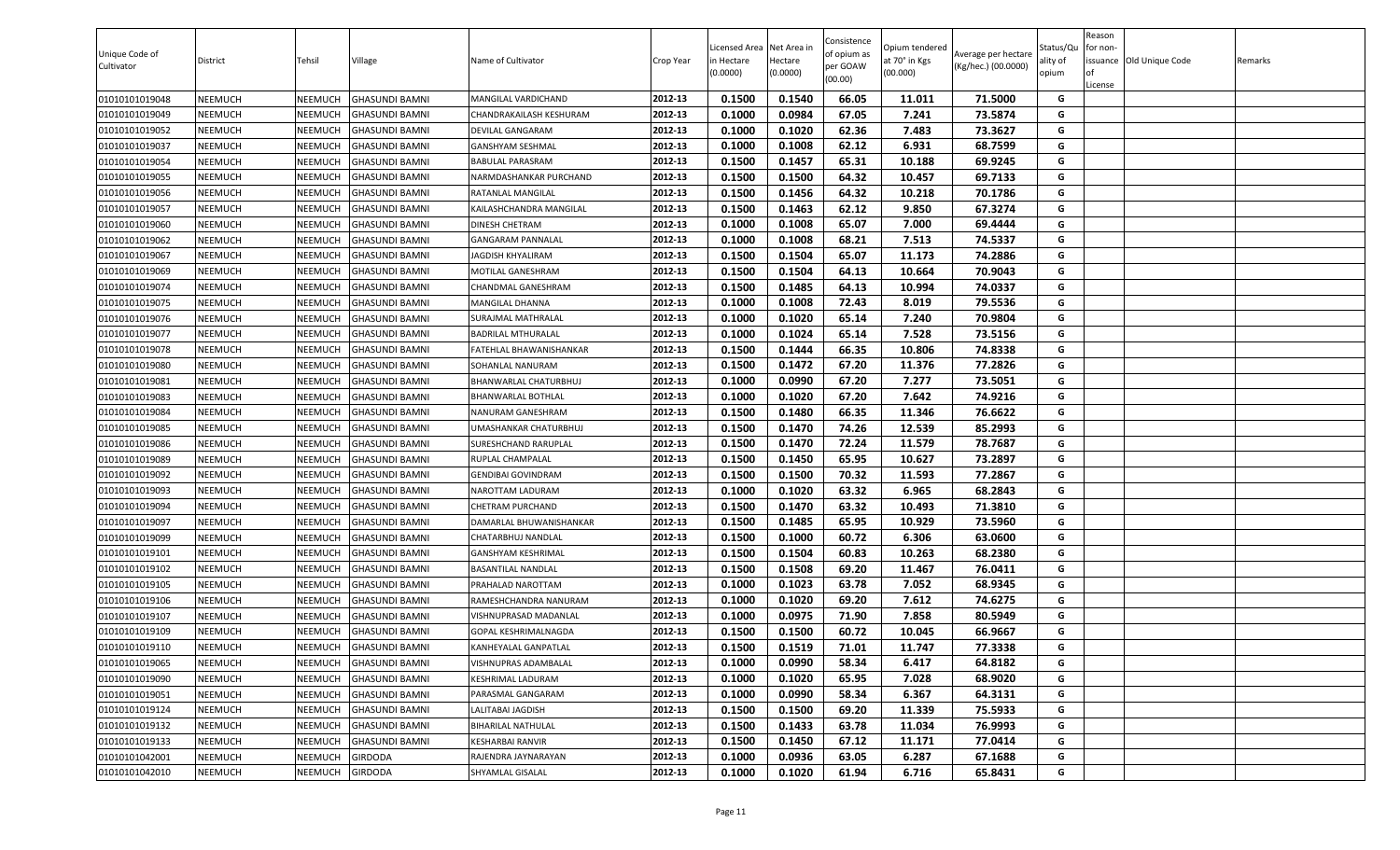| Unique Code of<br>Cultivator | District | Tehsil  | Village               | Name of Cultivator          | Crop Year | Licensed Area Net Area in<br>in Hectare<br>(0.0000) | Hectare<br>(0.0000) | Consistence<br>of opium as<br>per GOAW<br>(00.00) | Opium tendered<br>at 70° in Kgs<br>(00.000) | Average per hectare<br>(Kg/hec.) (00.0000) | Status/Qu<br>ality of<br>opium | Reason<br>for non-<br><b>of</b><br>License | issuance Old Unique Code | Remarks                               |
|------------------------------|----------|---------|-----------------------|-----------------------------|-----------|-----------------------------------------------------|---------------------|---------------------------------------------------|---------------------------------------------|--------------------------------------------|--------------------------------|--------------------------------------------|--------------------------|---------------------------------------|
| 01010101042012               | NEEMUCH  | NEEMUCH | GIRDODA               | MANNALAL RAMLAL             | 2012-13   | 0.1500                                              | 0.1440              | 61.94                                             | 6.557                                       | 45.5347                                    | G                              | $\overline{a}$                             |                          |                                       |
| 01010101042044               | NEEMUCH  | NEEMUCH | GIRDODA               | RAMLAL GORILAL              | 2012-13   | 0.1500                                              | 0.1000              | 62.94                                             | 6.654                                       | 66.5400                                    | G                              |                                            |                          |                                       |
| 01010101042048               | NEEMUCH  | NEEMUCH | GIRDODA               | SHANTIBAI JAYNARAYAN        | 2012-13   | 0.1500                                              | 0.1488              | 62.94                                             | 9.531                                       | 64.0524                                    | G                              |                                            |                          |                                       |
| 01010101042050               | NEEMUCH  | NEEMUCH | GIRDODA               | DULICHAND KALURAM           | 2012-13   | 0.1500                                              | 0.1332              | 60.03                                             | 8.113                                       | 60.9084                                    | G                              |                                            |                          |                                       |
| 01010101042063               | NEEMUCH  | NEEMUCH | GIRDODA               | ANANDIBAI FAKIRCHAND        | 2012-13   | 0.1000                                              | 0.1035              | 67.21                                             | 7.086                                       | 68.4638                                    | G                              |                                            |                          |                                       |
| 01010101042007               | NEEMUCH  | NEEMUCH | GIRDODA               | NARAPATSINGH GORDHANSINGH   | 2012-13   | 0.1000                                              | 0.0975              | 58.89                                             | 6.301                                       | 64.6256                                    | G                              |                                            |                          |                                       |
| 01010101042038               | NEEMUCH  | NEEMUCH | GIRDODA               | KISHANLAL RAMCHANDRA        | 2012-13   | 0.1000                                              | 0.1023              | 52.04                                             | 5.553                                       | 54.2815                                    | G                              | $\overline{\mathbf{4}}$                    |                          |                                       |
| 01010101042081               | NEEMUCH  | NEEMUCH | GIRDODA               | RAJENDRAKUMAR SUKHLAL       | 2012-13   | 0.1000                                              | 0.0775              | 40.98                                             | 3.343                                       | 43.1355                                    | G                              | 4                                          |                          |                                       |
| 01010101042064               | NEEMUCH  | NEEMUCH | GIRDODA               | KANHEYALAL SHANKARLAL       | 2012-13   | 0.1500                                              | 0.1480              | 60.30                                             | 9.751                                       | 65.8851                                    | G                              |                                            |                          |                                       |
| 01010101042026               | NEEMUCH  | NEEMUCH | GIRDODA               | SHAMBHULAL KANWARLAL        | 2012-13   | 0.1000                                              | 0.1014              | 57.13                                             | 6.146                                       | 60.6114                                    | G                              |                                            |                          |                                       |
| 01010101007001               | NEEMUCH  | NEEMUCH | <b>IINGORIYA</b>      | RAMRATAN ONKARLAL           | 2012-13   | 0.1000                                              | 0.0960              | 60.98                                             | 6.220                                       | 64.7917                                    | G                              |                                            |                          |                                       |
| 01010101007021               | NEEMUCH  | NEEMUCH | <b>IINGORIYA</b>      | KAMERIBAI BHANWARLAL        | 2012-13   | 0.1500                                              | 0.1500              | 59.44                                             | 9.154                                       | 61.0267                                    | G                              |                                            |                          |                                       |
| 01010101007022               | NEEMUCH  | NEEMUCH | <b>IINGORIYA</b>      | MANISHKUMAR CHANDRASHEKHANR | 2012-13   | 0.1000                                              | 0.0960              | 59.44                                             | 6.122                                       | 63.7708                                    | G                              |                                            |                          |                                       |
| 01010101007012               | NEEMUCH  | NEEMUCH | HINGORIYA             | DINESH NATHULAL             | 2012-13   | 0.1000                                              | 0.1000              | 66.05                                             | 6.095                                       | 60.9500                                    | G                              |                                            |                          |                                       |
| 01010101007013               | NEEMUCH  | NEEMUCH | <b>HINGORIYA</b>      | GOPALDAS RAMESHWERDAS       | 2012-13   | 0.1500                                              | 0.1500              | 62.51                                             | 9.448                                       | 62.9867                                    | G                              |                                            |                          |                                       |
| 01010101007007               | NEEMUCH  | NEEMUCH | HINGORIYA             | <b>GOPAL MANGILAL</b>       | 2012-13   | 0.1500                                              | 0.1444              | 67.25                                             | 10.395                                      | 71.9875                                    | G                              |                                            |                          |                                       |
| 01010101007023               | NEEMUCH  | NEEMUCH | <b>IINGORIYA</b>      | BADRIBAI SHIVENARAYAN       | 2012-13   | 0.1000                                              | 0.0920              | 59.74                                             | 5.684                                       | 61.7826                                    | G                              |                                            |                          |                                       |
| 01010101007008               | NEEMUCH  | NEEMUCH | <b>IINGORIYA</b>      | MANGILAL CHAMPALAL          | 2012-13   | 0.1000                                              | 0.0986              | 64.58                                             | 6.449                                       | 65.4057                                    | G                              |                                            |                          |                                       |
| 01010101007018               | NEEMUCH  | NEEMUCH | <b>IINGORIYA</b>      | KAILASH NARULAL             | 2012-13   | 0.1000                                              | 0.0960              | 57.90                                             | 5.873                                       | 61.1771                                    | G                              |                                            |                          |                                       |
| 01010101007030               | NEEMUCH  | NEEMUCH | <b>IINGORIYA</b>      | SUMATILAL GOUTAMLAL         | 2012-13   | 0.1000                                              | 0.0990              | 64.58                                             | 6.726                                       | 67.9394                                    | G                              |                                            |                          |                                       |
| 01010101028024               | NEEMUCH  | NEEMUCH | IAMUNIYA KHURD        | DABBUBAI GANPATLAL          | 2012-13   | 0.1500                                              | 0.1468              | 61.24                                             | 10.411                                      | 70.9196                                    | G                              |                                            |                          |                                       |
| 01010101028038               | NEEMUCH  | NEEMUCH | AMUNIYA KHURD         | MONABAI BHERULAL            | 2012-13   | 0.1000                                              | 0.1012              | 59.72                                             | 6.569                                       | 64.9111                                    | G                              |                                            |                          |                                       |
| 01010101028049               | NEEMUCH  | NEEMUCH | AMUNIYA KHURD         | KISHORELAL SHANKARLAL       | 2012-13   | 0.1500                                              | 0.1544              | 66.25                                             | 10.382                                      | 67.2409                                    | G                              |                                            |                          |                                       |
| 01010101028050               | NEEMUCH  | NEEMUCH | JAMUNIYA KHURD        | ONKARLAL DEVA               | 2012-13   | 0.1000                                              | 0.0999              | 62.51                                             | 6.939                                       | 69.4595                                    | G                              |                                            |                          |                                       |
| 01010101028052               | NEEMUCH  | NEEMUCH | JAMUNIYA KHURD        | BASANTILAL MATHURALAL       | 2012-13   | 0.1000                                              | 0.1020              | 62.51                                             | 6.992                                       | 68.5490                                    | G                              |                                            |                          |                                       |
| 01010101028028               | NEEMUCH  | NEEMUCH | AMUNIYA KHURD         | SHAMBHULAL NARSINGH         | 2012-13   | 0.1500                                              | 0.1479              | 62.51                                             | 10.153                                      | 68.6477                                    | G                              |                                            |                          |                                       |
| 01010101028027               | NEEMUCH  | NEEMUCH | AMUNIYA KHURD         | MANNALAL NARSINGH           | 2012-13   | 0.1000                                              | 0.1000              | 69.66                                             | 7.872                                       | 78.7200                                    | G                              |                                            |                          |                                       |
| 01010101028025               | NEEMUCH  | NEEMUCH | <b>AMUNIYA KHURD</b>  | HARIKISHAN GASIRAM          | 2012-13   | 0.1500                                              | 0.1512              | 64.69                                             | 10.618                                      | 70.2249                                    | G                              |                                            |                          |                                       |
| 01010101028008               | NEEMUCH  | NEEMUCH | JAMUNIYA KHURD        | SUNDERLAL GOPAL             | 2012-13   | 0.1000                                              | 0.1000              | 62.99                                             | 7.253                                       | 72.5300                                    | G                              |                                            |                          |                                       |
| 01010101028042               | NEEMUCH  | NEEMUCH | IAMUNIYA KHURD        | JAGDISH KISHANLAL           | 2012-13   | 0.1500                                              | 0.1509              | 62.99                                             | 10.150                                      | 67.2631                                    | G                              |                                            |                          |                                       |
| 01010101028067               | NEEMUCH  | NEEMUCH | JAMUNIYA KHURD        | LAXMANSINGH SHISHUPAL       | 2012-13   | 0.1000                                              | 0.1020              | 62.99                                             | 6.605                                       | 64.7549                                    | G                              |                                            |                          |                                       |
| 01010101028068               | NEEMUCH  | NEEMUCH | <b>AMUNIYA KHURD</b>  | TARACHAND KALURAM           | 2012-13   | 0.1500                                              | 0.1558              | 59.13                                             | 10.601                                      | 68.0424                                    | G                              |                                            |                          |                                       |
| 01010101028033               | NEEMUCH  | NEEMUCH | JAMUNIYA KHURD        | KASHIRAM CHITAR             | 2012-13   | 0.1000                                              | 0.1046              | 62.56                                             | 6.631                                       | 63.3939                                    | G                              | 9                                          |                          |                                       |
| 01010101028005               | NEEMUCH  | NEEMUCH | JAMUNIYA KHURD        | <b>BAPULAL MANGILAL</b>     | 2012-13   | 0.1500                                              | 0.1530              | 59.72                                             | 9.265                                       | 60.5556                                    | G                              |                                            |                          | <b>TRANSFER /</b><br><b>KANAKHEDA</b> |
| 01010101028026               | NEEMUCH  | NEEMUCH | <b>JAMUNIYA KHURD</b> | DEVIDAS NATHUDAS            | 2012-13   | 0.1000                                              | 0.1008              | 58.09                                             | 6.373                                       | 63.2242                                    | G                              |                                            |                          |                                       |
| 01010101028039               | NEEMUCH  | NEEMUCH | JAMUNIYA KHURD        | HARLAL MODA                 | 2012-13   | 0.1500                                              | 0.1517              | 59.47                                             | 9.413                                       | 62.0501                                    | G                              |                                            |                          |                                       |
| 01010101028032               | NEEMUCH  | NEEMUCH | JAMUNIYA KHURD        | GORDHANSINGH TEJSINGH       | 2012-13   | 0.1000                                              | 0.1015              | 63.27                                             | 6.661                                       | 65.6256                                    | G                              |                                            |                          |                                       |
| 01010101028069               | NEEMUCH  | NEEMUCH | JAMUNIYA KHURD        | NATHULAL GOUTAM             | 2012-13   | 0.1000                                              | 0.1014              | 58.09                                             | 6.324                                       | 62.3669                                    | G                              |                                            |                          |                                       |
| 01010101004002               | NEEMUCH  | NEEMUCH | KANAKHEDA             | PRABHULAL BHUWANIRAM        | 2012-13   | 0.1000                                              | 0.0950              | 70.51                                             | 7.252                                       | 76.3368                                    | G                              |                                            |                          |                                       |
| 01010101004005               | NEEMUCH  | NEEMUCH | KANAKHEDA             | RADHESHYAM BHUWANIRAM       | 2012-13   | 0.1500                                              | 0.1510              | 72.58                                             | 11.146                                      | 73.8146                                    | G                              |                                            |                          |                                       |
| 01010101004007               | NEEMUCH  | NEEMUCH | KANAKHEDA             | ASHOKEKUMAR RAMNARAYAN      | 2012-13   | 0.1500                                              | 0.1500              | 66.26                                             | 10.639                                      | 70.9267                                    | G                              |                                            |                          |                                       |
| 01010101004010               | NEEMUCH  | NEEMUCH | KANAKHEDA             | RAMESHCHANDRA GISALAL       | 2012-13   | 0.1500                                              | 0.1496              | 67.13                                             | 10.693                                      | 71.4773                                    | G                              |                                            |                          |                                       |
| 01010101004012               | NEEMUCH  | NEEMUCH | KANAKHEDA             | DURGASHANKAR TULSIRAM       | 2012-13   | 0.1000                                              | 0.1000              | 67.51                                             | 7.281                                       | 72.8100                                    | G                              |                                            |                          |                                       |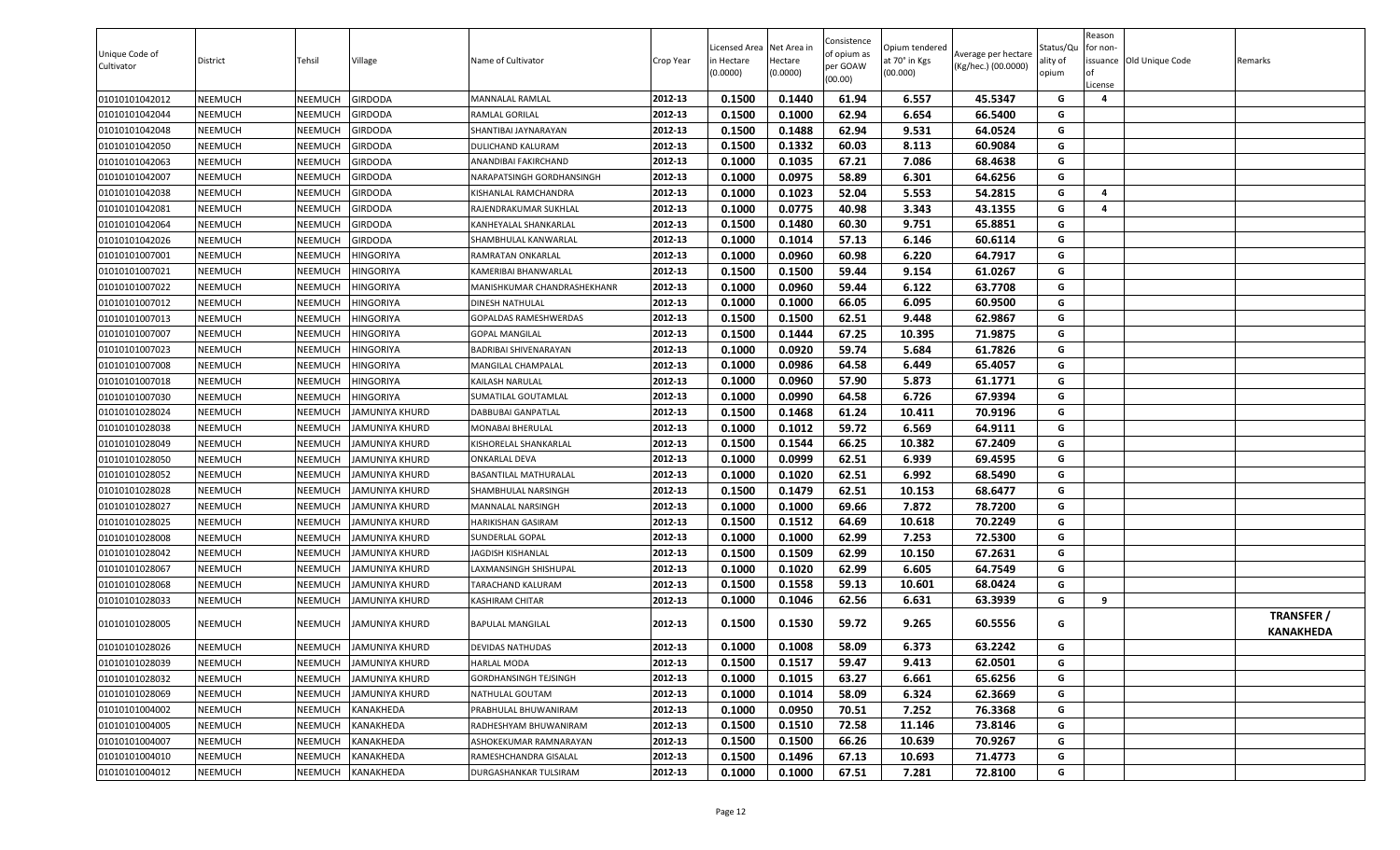| Unique Code of<br>Cultivator | District       | Tehsil         | Village          | Name of Cultivator           | Crop Year | icensed Area<br>n Hectare<br>(0.0000) | Net Area in<br>Hectare<br>(0.0000) | Consistence<br>of opium as<br>per GOAW<br>(00.00) | Opium tendered<br>at 70° in Kgs<br>(00.000) | Average per hectare<br>(Kg/hec.) (00.0000) | Status/Qu<br>ality of<br>opium | Reason<br>or non-<br>of<br>License | issuance Old Unique Code | Remarks |
|------------------------------|----------------|----------------|------------------|------------------------------|-----------|---------------------------------------|------------------------------------|---------------------------------------------------|---------------------------------------------|--------------------------------------------|--------------------------------|------------------------------------|--------------------------|---------|
| 01010101004015               | NEEMUCH        | NEEMUCH        | KANAKHEDA        | <b>BADRILAL DHANRAJ</b>      | 2012-13   | 0.1500                                | 0.1500                             | 63.34                                             | 9.990                                       | 66.6000                                    | G                              |                                    |                          |         |
| 01010101004016               | NEEMUCH        | NEEMUCH        | KANAKHEDA        | <b>GOPAL DALCHAND</b>        | 2012-13   | 0.1000                                | 0.1014                             | 59.21                                             | 6.496                                       | 64.0631                                    | G                              |                                    |                          |         |
| 01010101004017               | NEEMUCH        | NEEMUCH        | KANAKHEDA        | SHANTILAL RAMNARAYAN         | 2012-13   | 0.1500                                | 0.0000                             | 0.00                                              | 0.000                                       | 0.0000                                     | F.                             |                                    |                          |         |
| 01010101004018               | NEEMUCH        | NEEMUCH        | KANAKHEDA        | VIRENDRAKUMAR NANDLAL        | 2012-13   | 0.1000                                | 0.1040                             | 67.51                                             | 7.918                                       | 76.1346                                    | G                              |                                    |                          |         |
| 01010101004020               | NEEMUCH        | NEEMUCH        | KANAKHEDA        | TULSIRAM BHANWARLAL          | 2012-13   | 0.1500                                | 0.1517                             | 60.59                                             | 9.798                                       | 64.5880                                    | G                              |                                    |                          |         |
| 01010101004023               | NEEMUCH        | NEEMUCH        | KANAKHEDA        | <b>BHARATLAL DALCHAND</b>    | 2012-13   | 0.1000                                | 0.1000                             | 62.35                                             | 6.627                                       | 66.2700                                    | G                              |                                    |                          |         |
| 01010101004024               | NEEMUCH        | NEEMUCH        | KANAKHEDA        | BALMUKAND TULSIRAM           | 2012-13   | 0.1000                                | 0.0990                             | 64.40                                             | 7.056                                       | 71.2727                                    | G                              |                                    |                          |         |
| 01010101004025               | NEEMUCH        | NEEMUCH        | KANAKHEDA        | GANESHRAM CHAMPALAL          | 2012-13   | 0.1000                                | 0.0972                             | 67.19                                             | 7.602                                       | 78.2099                                    | G                              |                                    |                          |         |
| 01010101004032               | NEEMUCH        | NEEMUCH        | KANAKHEDA        | <b>JAGDISH KISHORELAL</b>    | 2012-13   | 0.1500                                | 0.1500                             | 68.78                                             | 11.673                                      | 77.8200                                    | G                              |                                    |                          |         |
| 01010101004033               | NEEMUCH        | NEEMUCH        | KANAKHEDA        | JANKILAL BHANWARLAL          | 2012-13   | 0.1500                                | 0.1505                             | 54.94                                             | 9.199                                       | 61.1229                                    | G                              | 5                                  |                          |         |
| 01010101004038               | NEEMUCH        | NEEMUCH        | KANAKHEDA        | CHANDMAL BHANWARLAL          | 2012-13   | 0.1000                                | 0.1024                             | 65.30                                             | 6.717                                       | 65.5957                                    | G                              |                                    |                          |         |
| 01010101004039               | NEEMUCH        | NEEMUCH        | KANAKHEDA        | PYARCHAND SHANKARLAL         | 2012-13   | 0.1500                                | 0.1500                             | 61.47                                             | 9.212                                       | 61.4133                                    | G                              |                                    |                          |         |
| 01010101004040               | NEEMUCH        | NEEMUCH        | KANAKHEDA        | RAMESHCHANDRA KARULAL        | 2012-13   | 0.1500                                | 0.1512                             | 68.26                                             | 10.990                                      | 72.6852                                    | G                              |                                    |                          |         |
| 01010101004042               | NEEMUCH        | NEEMUCH        | KANAKHEDA        | MUKESHKUMAR KARULAL          | 2012-13   | 0.1500                                | 0.1512                             | 71.32                                             | 11.462                                      | 75.8069                                    | G                              |                                    |                          |         |
| 01010101004043               | <b>NEEMUCH</b> | NEEMUCH        | KANAKHEDA        | <b>BHAGAVATIBAI SALAGRAM</b> | 2012-13   | 0.1000                                | 0.1000                             | 68.26                                             | 7.197                                       | 71.9700                                    | G                              |                                    |                          |         |
| 01010101004050               | NEEMUCH        | NEEMUCH        | KANAKHEDA        | NANURAM JAGANNATH            | 2012-13   | 0.1000                                | 0.1000                             | 62.71                                             | 7.731                                       | 77.3100                                    | G                              |                                    |                          |         |
| 01010101004052               | NEEMUCH        | NEEMUCH        | KANAKHEDA        | HARIVALLABH ONKARLAL         | 2012-13   | 0.1500                                | 0.1500                             | 64.76                                             | 10.482                                      | 69.8800                                    | G                              |                                    |                          |         |
| 01010101004053               | NEEMUCH        | NEEMUCH        | KANAKHEDA        | KALURAM BOTHLAL              | 2012-13   | 0.1500                                | 0.1523                             | 69.77                                             | 11.313                                      | 74.2810                                    | G                              |                                    |                          |         |
| 01010101004054               | NEEMUCH        | NEEMUCH        | KANAKHEDA        | <b>BASANTILAL GORILAL</b>    | 2012-13   | 0.1500                                | 0.1512                             | 62.71                                             | 10.956                                      | 72.4603                                    | G                              |                                    |                          |         |
| 01010101004058               | NEEMUCH        | NEEMUCH        | KANAKHEDA        | KARULAL BHAWANIRAM           | 2012-13   | 0.1500                                | 0.1482                             | 67.29                                             | 10.968                                      | 74.0081                                    | G                              |                                    |                          |         |
| 01010101004062               | NEEMUCH        | NEEMUCH        | KANAKHEDA        | SALAGRAM KISHANLAL           | 2012-13   | 0.1500                                | 0.1520                             | 62.71                                             | 10.213                                      | 67.1908                                    | G                              |                                    |                          |         |
| 01010101004064               | NEEMUCH        | NEEMUCH        | KANAKHEDA        | KANHEYALAL GISALAL           | 2012-13   | 0.1500                                | 0.1480                             | 61.28                                             | 9.779                                       | 66.0743                                    | G                              |                                    |                          |         |
| 01010101004070               | NEEMUCH        | NEEMUCH        | KANAKHEDA        | CHUNNILAL RATANLAL           | 2012-13   | 0.1500                                | 0.1512                             | 61.28                                             | 9.945                                       | 65.7738                                    | G                              |                                    |                          |         |
| 01010101004075               | NEEMUCH        | NEEMUCH        | KANAKHEDA        | KANHEYALAL MATHURALAL        | 2012-13   | 0.1500                                | 0.1475                             | 61.28                                             | 9.997                                       | 67.7763                                    | G                              |                                    |                          |         |
| 01010101004079               | NEEMUCH        | NEEMUCH        | KANAKHEDA        | NANDLAL KARULAL              | 2012-13   | 0.1500                                | 0.1504                             | 70.30                                             | 11.650                                      | 77.4601                                    | G                              |                                    |                          |         |
| 01010101004083               | NEEMUCH        | NEEMUCH        | KANAKHEDA        | HARISHANKAR RATANLAL         | 2012-13   | 0.1000                                | 0.1010                             | 61.64                                             | 6.675                                       | 66.0891                                    | G                              |                                    |                          |         |
| 01010101004084               | NEEMUCH        | NEEMUCH        | KANAKHEDA        | BHAGAVATIBAI HIRALAL         | 2012-13   | 0.1000                                | 0.0999                             | 67.70                                             | 7.109                                       | 71.1612                                    | G                              |                                    |                          |         |
| 01010101004088               | NEEMUCH        | NEEMUCH        | KANAKHEDA        | RAMDHYAL SHANKARLAL          | 2012-13   | 0.1000                                | 0.1023                             | 65.30                                             | 6.446                                       | 63.0108                                    | G                              |                                    |                          |         |
| 01010101004090               | NEEMUCH        | NEEMUCH        | KANAKHEDA        | <b>BHERULAL ONKARLAL</b>     | 2012-13   | 0.1500                                | 0.1550                             | 61.64                                             | 10.866                                      | 70.1032                                    | G                              |                                    |                          |         |
| 01010101004101               | NEEMUCH        | <b>NEEMUCH</b> | KANAKHEDA        | NANI BAI MATHURALAL          | 2012-13   | 0.1500                                | 0.1520                             | 61.64                                             | 9.334                                       | 61.4079                                    | G                              | 9                                  |                          |         |
| 01010101004105               | NEEMUCH        | NEEMUCH        | <b>KANAKHEDA</b> | NANDALAL NANALAL             | 2012-13   | 0.1500                                | 0.1470                             | 61.60                                             | 9.786                                       | 66.5714                                    | G                              |                                    |                          |         |
| 01010101004116               | <b>NEEMUCH</b> | NEEMUCH        | KANAKHEDA        | <b>BABULAL RAMNARAYAN</b>    | 2012-13   | 0.1000                                | 0.1012                             | 61.60                                             | 6.582                                       | 65.0395                                    | G                              |                                    |                          |         |
| 01010101004102               | NEEMUCH        | NEEMUCH        | KANAKHEDA        | MOHANLAL RATANLAL            | 2012-13   | 0.1500                                | 0.1500                             | 59.21                                             | 9.482                                       | 63.2133                                    | G                              |                                    |                          |         |
| 01010101004029               | NEEMUCH        | NEEMUCH        | KANAKHEDA        | KAILASHCHANDRA KARULAL       | 2012-13   | 0.1500                                | 0.1505                             | 67.70                                             | 10.938                                      | 72.6777                                    | G                              |                                    |                          |         |
| 01010101004057               | NEEMUCH        | NEEMUCH        | KANAKHEDA        | <b>BANSHILAL KARULAL</b>     | 2012-13   | 0.1500                                | 0.1506                             | 65.30                                             | 10.579                                      | 70.2457                                    | G                              |                                    |                          |         |
| 01010101004044               | NEEMUCH        | <b>NEEMUCH</b> | KANAKHEDA        | RADHESHYAM LAXMINARAYAN      | 2012-13   | 0.1500                                | 0.1456                             | 61.60                                             | 10.208                                      | 70.1099                                    | G                              |                                    |                          |         |
| 01010101004008               | NEEMUCH        | NEEMUCH        | KANAKHEDA        | OMPRAKASH RAMESHCHANDRA      | 2012-13   | 0.1500                                | 0.1480                             | 63.02                                             | 10.074                                      | 68.0676                                    | G                              |                                    |                          |         |
| 01010101004034               | NEEMUCH        | NEEMUCH        | KANAKHEDA        | RAMPRASAD NANDLAL            | 2012-13   | 0.1500                                | 0.1505                             | 62.58                                             | 10.013                                      | 66.5316                                    | G                              |                                    |                          |         |
| 01010101004104               | <b>NEEMUCH</b> | NEEMUCH        | KANAKHEDA        | <b>BHANWARLAL ONKARLAL</b>   | 2012-13   | 0.1500                                | 0.1440                             | 67.58                                             | 10.533                                      | 73.1458                                    | G                              |                                    |                          |         |
| 01010101004047               | <b>NEEMUCH</b> | NEEMUCH        | KANAKHEDA        | <b>GOPAL DHULJI</b>          | 2012-13   | 0.1500                                | 0.1517                             | 63.48                                             | 10.692                                      | 70.4812                                    | G                              |                                    |                          |         |
| 01010101004115               | <b>NEEMUCH</b> | NEEMUCH        | KANAKHEDA        | PARASMAL KARULAL             | 2012-13   | 0.1500                                | 0.1387                             | 63.70                                             | 9.837                                       | 70.9229                                    | G                              |                                    |                          |         |
| 01010101004123               | NEEMUCH        | NEEMUCH        | KANAKHEDA        | RAMESHWERLAL BHANWARLAL      | 2012-13   | 0.1500                                | 0.1472                             | 67.58                                             | 10.726                                      | 72.8668                                    | G                              |                                    |                          |         |
| 01010101004068               | <b>NEEMUCH</b> | NEEMUCH        | KANAKHEDA        | KACHARULAL UNKARLAL          | 2012-13   | 0.1500                                | 0.1505                             | 62.58                                             | 10.174                                      | 67.6013                                    | G                              |                                    |                          |         |
| 01010101004056               | <b>NEEMUCH</b> | NEEMUCH        | KANAKHEDA        | RAMESHCHANDRA PYARCHAND      | 2012-13   | 0.1500                                | 0.1500                             | 63.72                                             | 10.377                                      | 69.1800                                    | G                              |                                    |                          |         |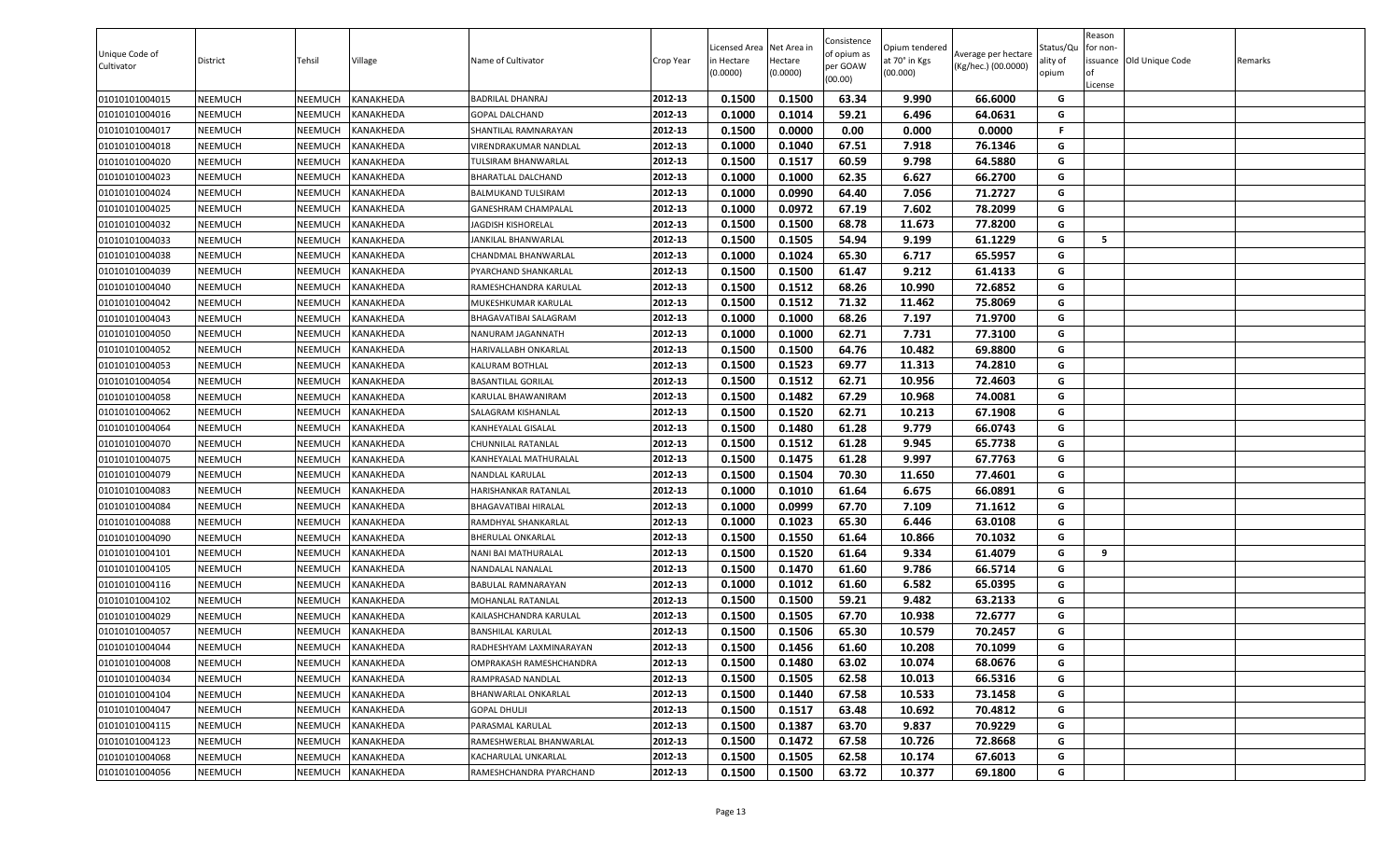| Unique Code of<br>Cultivator | District | Tehsil  | Village                 | Name of Cultivator      | Crop Year | Licensed Area Net Area in<br>in Hectare<br>(0.0000) | Hectare<br>(0.0000) | Consistence<br>of opium as<br>per GOAW<br>(00.00) | Opium tendered<br>at 70° in Kgs<br>(00.000) | Average per hectare<br>(Kg/hec.) (00.0000) | Status/Qu<br>ality of<br>opium | Reason<br>for non-<br>∩f<br>License | issuance Old Unique Code | Remarks            |
|------------------------------|----------|---------|-------------------------|-------------------------|-----------|-----------------------------------------------------|---------------------|---------------------------------------------------|---------------------------------------------|--------------------------------------------|--------------------------------|-------------------------------------|--------------------------|--------------------|
| 01010101004021               | NEEMUCH  | NEEMUCH | <b><i>KANAKHEDA</i></b> | AMBALAL SHRILAL         | 2012-13   | 0.1500                                              | 0.1500              | 69.69                                             | 10.673                                      | 71.1533                                    | G                              |                                     |                          |                    |
| 01010101004082               | NEEMUCH  | NEEMUCH | <b><i>KANAKHEDA</i></b> | MANGILAL RAMLAL         | 2012-13   | 0.1500                                              | 0.1480              | 62.07                                             | 9.816                                       | 66.3243                                    | G                              |                                     |                          |                    |
| 01010101004124               | NEEMUCH  | NEEMUCH | <b><i>KANAKHEDA</i></b> | SITABAI RATANLAL        | 2012-13   | 0.1500                                              | 0.1492              | 64.01                                             | 10.168                                      | 68.1501                                    | G                              |                                     |                          |                    |
| 01010101004063               | NEEMUCH  | NEEMUCH | KANAKHEDA               | KISHANLAL GOBARLAL      | 2012-13   | 0.1500                                              | 0.1480              | 68.08                                             | 10.776                                      | 72.8108                                    | G                              |                                     |                          |                    |
| 01010101004125               | NEEMUCH  | NEEMUCH | <b><i>KANAKHEDA</i></b> | KARULAL JAYLAL          | 2012-13   | 0.1500                                              | 0.1443              | 68.25                                             | 10.940                                      | 75.8143                                    | G                              |                                     |                          |                    |
| 01010101004126               | NEEMUCH  | NEEMUCH | KANAKHEDA               | DHAPUBAI BHANWARLAL     | 2012-13   | 0.1000                                              | 0.0975              | 62.07                                             | 6.952                                       | 71.3026                                    | G                              |                                     |                          |                    |
| 01010101004127               | NEEMUCH  | NEEMUCH | <b><i>KANAKHEDA</i></b> | SHYAMABAI CHAMPALAL     | 2012-13   | 0.1000                                              | 0.1000              | 62.73                                             | 6.703                                       | 67.0300                                    | G                              |                                     |                          |                    |
| 01010101004055               | NEEMUCH  | NEEMUCH | KANAKHEDA               | RAMNARAYAN NANURAM      | 2012-13   | 0.1500                                              | 0.1450              | 62.73                                             | 9.580                                       | 66.0690                                    | G                              |                                     |                          |                    |
| 01010101004081               | NEEMUCH  | NEEMUCH | <b><i>KANAKHEDA</i></b> | BHANWARLALNA NURAM      | 2012-13   | 0.1000                                              | 0.0983              | 64.02                                             | 6.841                                       | 69.5931                                    | G                              |                                     |                          |                    |
| 01010101004014               | NEEMUCH  | NEEMUCH | <b><i>KANAKHEDA</i></b> | JAGDISHCHANDRA MOHANLAL | 2012-13   | 0.1500                                              | 0.1496              | 66.04                                             | 10.765                                      | 71.9586                                    | G                              |                                     |                          |                    |
| 01010101004073               | NEEMUCH  | NEEMUCH | <b><i>KANAKHEDA</i></b> | DALCHAND RADHAKISHAN    | 2012-13   | 0.1000                                              | 0.0948              | 59.84                                             | 6.104                                       | 64.3882                                    | G                              |                                     |                          | <b>NAME CHANGE</b> |
| 01010101004069               | NEEMUCH  | NEEMUCH | <b><i>KANAKHEDA</i></b> | MOHANLAL HIRALAL        | 2012-13   | 0.1500                                              | 0.1275              | 65.61                                             | 8.632                                       | 67.7020                                    | G                              |                                     |                          |                    |
| 01010101004051               | NEEMUCH  | NEEMUCH | KANAKHEDA               | BHAGIRATH BHANWARLAL    | 2012-13   | 0.1500                                              | 0.1512              | 65.61                                             | 10.629                                      | 70.2976                                    | G                              |                                     |                          |                    |
| 01010101004122               | NEEMUCH  | NEEMUCH | <b><i>KANAKHEDA</i></b> | MOHANLAL KARULAL        | 2012-13   | 0.1500                                              | 0.1482              | 62.34                                             | 9.565                                       | 64.5412                                    | G                              |                                     |                          |                    |
| 01010101004114               | NEEMUCH  | NEEMUCH | KANAKHEDA               | PREMCHANDRA GASIRAM     | 2012-13   | 0.1500                                              | 0.1500              | 59.84                                             | 9.780                                       | 65.2000                                    | G                              |                                     |                          |                    |
| 01010101004089               | NEEMUCH  | NEEMUCH | KANAKHEDA               | NANAKRAM SHANKARLAL     | 2012-13   | 0.1000                                              | 0.1000              | 65.08                                             | 6.833                                       | 68.3300                                    | G                              |                                     |                          |                    |
| 01010101004130               | NEEMUCH  | NEEMUCH | KANAKHEDA               | BHAGCHANDRA RAMSUKH     | 2012-13   | 0.1000                                              | 0.0990              | 56.27                                             | 6.214                                       | 62.7677                                    | G                              |                                     |                          |                    |
| 01010101004097               | NEEMUCH  | NEEMUCH | <b><i>KANAKHEDA</i></b> | KAMLASHANKAR NANDLAL    | 2012-13   | 0.1500                                              | 0.1365              | 62.34                                             | 9.511                                       | 69.6777                                    | G                              |                                     |                          |                    |
| 01010101004065               | NEEMUCH  | NEEMUCH | <b><i>KANAKHEDA</i></b> | BADRILAL BHUWANA        | 2012-13   | 0.1000                                              | 0.1000              | 62.09                                             | 6.590                                       | 65.9000                                    | G                              |                                     |                          |                    |
| 01010101004077               | NEEMUCH  | NEEMUCH | <b><i>KANAKHEDA</i></b> | BHERULAL BHANWARLAL     | 2012-13   | 0.1500                                              | 0.1551              | 62.09                                             | 10.529                                      | 67.8852                                    | G                              |                                     |                          |                    |
| 01010101004071               | NEEMUCH  | NEEMUCH | KANAKHEDA               | KARULAL MULCHAND        | 2012-13   | 0.1500                                              | 0.1504              | 70.23                                             | 11.568                                      | 76.9149                                    | G                              |                                     |                          |                    |
| 01010101004035               | NEEMUCH  | NEEMUCH | <b><i>KANAKHEDA</i></b> | RAMBABU NANDLAL         | 2012-13   | 0.1500                                              | 0.1518              | 59.84                                             | 9.446                                       | 62.2266                                    | G                              |                                     |                          |                    |
| 01010101004117               | NEEMUCH  | NEEMUCH | KANAKHEDA               | GOVINDPRASAD KACHARULAL | 2012-13   | 0.1500                                              | 0.1508              | 62.22                                             | 10.177                                      | 67.4867                                    | G                              |                                     |                          |                    |
| 01010101004060               | NEEMUCH  | NEEMUCH | KANAKHEDA               | RAMCHANDRA MANGILAL     | 2012-13   | 0.1000                                              | 0.0992              | 62.22                                             | 6.515                                       | 65.6754                                    | G                              |                                     |                          |                    |
| 01010101004099               | NEEMUCH  | NEEMUCH | KANAKHEDA               | PARVATIBAI TUSIRAM      | 2012-13   | 0.1500                                              | 0.1500              | 65.08                                             | 10.366                                      | 69.1067                                    | G                              |                                     |                          |                    |
| 01010101004131               | NEEMUCH  | NEEMUCH | <b>ANAKHEDA</b>         | BHANWARLAL SHANKARLAL   | 2012-13   | 0.1500                                              | 0.1517              | 59.43                                             | 9.619                                       | 63.4080                                    | G                              |                                     |                          |                    |
| 01010101004132               | NEEMUCH  | NEEMUCH | KANAKHEDA               | RAMKUNWARBAI CHAMPALAL  | 2012-13   | 0.1000                                              | 0.0960              | 62.89                                             | 6.954                                       | 72.4375                                    | G                              |                                     | 01010101073066           |                    |
| 01010101029001               | NEEMUCH  | NEEMUCH | <b>ANAWATI</b>          | KHEMRAJ PRABHULAL       | 2012-13   | 0.1500                                              | 0.1562              | 69.31                                             | 11.832                                      | 75.7490                                    | G                              |                                     |                          |                    |
| 01010101029003               | NEEMUCH  | NEEMUCH | KANAWATI                | JAYCHAND DALURAM        | 2012-13   | 0.1500                                              | 0.1520              | 60.22                                             | 10.435                                      | 68.6513                                    | G                              |                                     |                          |                    |
| 01010101029006               | NEEMUCH  | NEEMUCH | KANAWATI                | BADRILAL BHUWANIRAM     | 2012-13   | 0.1500                                              | 0.1520              | 69.31                                             | 11.535                                      | 75.8882                                    | G                              |                                     |                          |                    |
| 01010101029011               | NEEMUCH  | NEEMUCH | <b>ANAWATI</b>          | RAMESHCHANDRA DEVILAL   | 2012-13   | 0.1500                                              | 0.1496              | 60.55                                             | 10.164                                      | 67.9412                                    | G                              |                                     |                          |                    |
| 01010101029012               | NEEMUCH  | NEEMUCH | KANAWATI                | <b>SITABAI BAPULAL</b>  | 2012-13   | 0.1500                                              | 0.1488              | 60.55                                             | 9.420                                       | 63.3065                                    | G                              |                                     |                          |                    |
| 01010101029014               | NEEMUCH  | NEEMUCH | KANAWATI                | GISALAL DHURILAL        | 2012-13   | 0.1500                                              | 0.1464              | 60.55                                             | 8.970                                       | 61.2705                                    | G                              |                                     |                          |                    |
| 01010101029015               | NEEMUCH  | NEEMUCH | <b>ANAWATI</b>          | KANIRAM KHYALIRAM       | 2012-13   | 0.1500                                              | 0.1536              | 74.37                                             | 11.230                                      | 73.1120                                    | G                              |                                     |                          |                    |
| 01010101029018               | NEEMUCH  | NEEMUCH | KANAWATI                | PREMBAI PRAKASHCHAND    | 2012-13   | 0.1000                                              | 0.0999              | 59.60                                             | 6.420                                       | 64.2643                                    | G                              |                                     |                          |                    |
| 01010101029021               | NEEMUCH  | NEEMUCH | KANAWATI                | SHANTIBAI BALMUKUND     | 2012-13   | 0.1000                                              | 0.1014              | 65.26                                             | 7.104                                       | 70.0592                                    | G                              |                                     |                          |                    |
| 01010101029024               | NEEMUCH  | NEEMUCH | KANAWATI                | MANGIBAI HARIKISHAN     | 2012-13   | 0.1000                                              | 0.1000              | 60.22                                             | 6.237                                       | 62.3700                                    | G                              |                                     |                          |                    |
| 01010101029025               | NEEMUCH  | NEEMUCH | KANAWATI                | VANDLAL KISHANLAL       | 2012-13   | 0.1500                                              | 0.1480              | 62.75                                             | 10.730                                      | 72.5000                                    | G                              |                                     |                          |                    |
| 01010101029030               | NEEMUCH  | NEEMUCH | KANAWATI                | HIRALAL BHANWARLAL      | 2012-13   | 0.1000                                              | 0.1000              | 66.50                                             | 6.679                                       | 66.7900                                    | G                              |                                     |                          |                    |
| 01010101029033               | NEEMUCH  | NEEMUCH | KANAWATI                | RAMPRATAP JAYCHAND      | 2012-13   | 0.1000                                              | 0.0999              | 62.75                                             | 7.234                                       | 72.4124                                    | G                              |                                     |                          |                    |
| 01010101029036               | NEEMUCH  | NEEMUCH | KANAWATI                | PARASRAM KANIRAM        | 2012-13   | 0.1500                                              | 0.1517              | 65.26                                             | 10.693                                      | 70.4878                                    | G                              |                                     |                          |                    |
| 01010101029039               | NEEMUCH  | NEEMUCH | KANAWATI                | RAMNARAYAN CHUNNILAL    | 2012-13   | 0.1500                                              | 0.1517              | 68.44                                             | 11.576                                      | 76.3085                                    | G                              |                                     |                          |                    |
| 01010101029040               | NEEMUCH  | NEEMUCH | KANAWATI                | VILASCHAND PRABHULAL    | 2012-13   | 0.1500                                              | 0.1518              | 71.50                                             | 11.930                                      | 78.5903                                    | G                              |                                     |                          |                    |
| 01010101029044               | NEEMUCH  | NEEMUCH | KANAWATI                | RAMDYAL NANURAM         | 2012-13   | 0.1000                                              | 0.1000              | 65.26                                             | 7.076                                       | 70.7600                                    | G                              |                                     |                          |                    |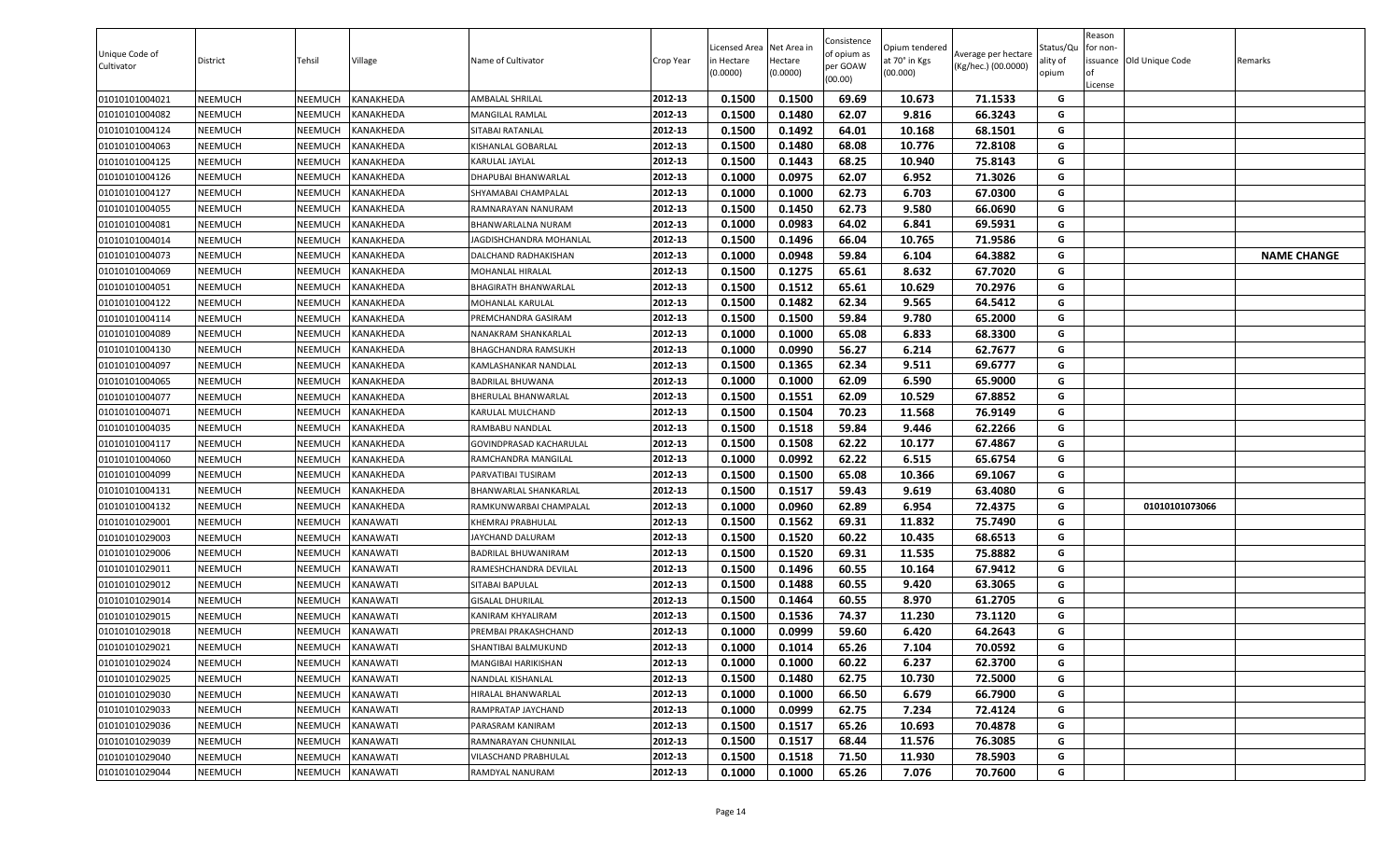| 0.1500<br>0.1520<br>62.75<br>69.9474<br>01010101029045<br>NEEMUCH<br>NEEMUCH<br>KANAWATI<br>RAMPRASAD BADRILAL<br>2012-13<br>10.632<br>G<br>0.1015<br>NEEMUCH<br>2012-13<br>0.1000<br>61.55<br>6.612<br>65.1429<br>G<br>01010101029046<br>NEEMUCH<br>KANAWATI<br>PRAKASHCHANDRA KALURAM<br>0.1500<br>0.1508<br>68.44<br>73.5875<br>01010101029008<br>NEEMUCH<br>NEEMUCH<br>KANAWATI<br>2012-13<br>11.097<br>G<br>OMPRAKASH MANGILAL<br>0.1500<br>0.1500<br>60.22<br>9.222<br>61.4800<br>G<br>01010101029010<br>NEEMUCH<br>NEEMUCH<br>KANAWATI<br>2012-13<br>SALAGRAM NANURAM<br>0.1000<br>0.1014<br>68.44<br>7.343<br>72.4162<br>01010101029049<br>NEEMUCH<br>KANAWATI<br>2012-13<br>G<br>NEEMUCH<br>PRAKSHCHANDRA KACHARULAL<br>65.14<br>G<br>2012-13<br>0.1000<br>0.0960<br>6.802<br>70.8542<br>01010101029004<br>NEEMUCH<br><b>NEEMUCH</b><br>KANAWATI<br>SHIVNARAYAN KALURAM<br>01010101029005<br>NEEMUCH<br>NEEMUCH<br>2012-13<br>0.1000<br>0.1026<br>56.51<br>5.659<br>55.1559<br>G<br>KANAWATI<br>BHERULAL PRABHULAL<br>4<br>G<br>65.14<br>01010101029053<br>NEEMUCH<br>NEEMUCH<br>KANAWATI<br>JAMNALAL RAMLAL<br>2012-13<br>0.1500<br>0.1480<br>9.966<br>67.3378<br>2012-13<br>0.1000<br>0.1024<br>59.99<br>62.6855<br>G<br>01010101035016<br>NEEMUCH<br>NEEMUCH<br>GOPALSINGH BHANWARSINGH<br>6.419<br>KHADAWADA<br>0.1500<br>0.1500<br>65.48<br>01010101035017<br>NEEMUCH<br>NEEMUCH<br>KHADAWADA<br>2012-13<br>10.318<br>68.7867<br>G<br>MANOHARSINGH SHAMBHUSINGH<br>01010101035014<br>NEEMUCH<br>2012-13<br>0.1000<br>0.1000<br>59.44<br>6.437<br>64.3700<br>NEEMUCH<br>KHADAWADA<br>G<br>DOULATSINGH BHANWARSINGH<br>0.1000<br>66.05<br>01010101035001<br>NEEMUCH<br>KHADAWADA<br>2012-13<br>0.1000<br>6.803<br>68.0300<br>G<br>NEEMUCH<br>RASALKUNWAR SHAMBHUSINGH<br>0.1500<br>0.1470<br>66.05<br>10.776<br><b>NEEMUCH</b><br>2012-13<br>73.3061<br>G<br>01010101035018<br>NEEMUCH<br>KHADAWADA<br>PRAHALADSINGH SHAMBHUSINGH<br>59.21<br>66.2549<br>G<br>01010101035010<br>NEEMUCH<br>NEEMUCH<br><b>KHADAWADA</b><br>2012-13<br>0.1000<br>0.1020<br>6.758<br>FATEHSINGH UNKARSINGH<br>NEEMUCH<br>2012-13<br>0.1000<br>0.0990<br>63.81<br>6.964<br>70.3434<br>G<br>01010101010018<br>NEEMUCH<br>KHEDADARU<br>JAGDISH PYARCHAND<br>0.1000<br>0.1035<br>60.58<br>6.724<br>64.9662<br>01010101010019<br><b>NEEMUCH</b><br>NEEMUCH<br>KHEDADARU<br>2012-13<br>G<br>JAGDISH JAYRAJ<br>0.1000<br>0.1008<br>64.72<br>7.036<br>G<br>2012-13<br>69.8016<br>NEEMUCH<br>KHEDADARU<br>LAXMINARAYAN MANGILAL<br>01010101010020<br>NEEMUCH<br>2012-13<br>0.1500<br>0.1568<br>65.76<br>69.3176<br>G<br>01010101010006<br>NEEMUCH<br>NEEMUCH<br>KHEDADARU<br>MOHANLAL NARAYAN<br>10.869<br>2012-13<br>NEEMUCH<br>0.1000<br>0.0990<br>60.58<br>6.378<br>64.4242<br>G<br>01010101010008<br>NEEMUCH<br>KHEDADARU<br>RADHESHYAM RATANLAL<br>2012-13<br>0.1000<br>0.0945<br>60.38<br>6.349<br>67.1852<br>G<br>01010101010009<br>NEEMUCH<br>NEEMUCH<br>KHEDADARU<br>BHERULAL PYARCHAND<br>0.1000<br>0.0960<br>64.72<br>6.999<br>G<br>NEEMUCH<br>2012-13<br>72.9063<br>01010101010010<br>NEEMUCH<br>KHEDADARU<br>UDAYRAM MOTILAL<br>0.1000<br>0.1020<br>60.38<br>63.4216<br>01010101010017<br>NEEMUCH<br><b>NEEMUCH</b><br>KHEDADARU<br>2012-13<br>6.469<br>G<br>HIRALAL PYARCHAND<br>55.93<br>9.628<br>NEEMUCH<br>MALKHEDA<br>2012-13<br>0.1500<br>0.1435<br>67.0941<br>G<br>01010101003004<br>NEEMUCH<br>CHAGANLAL RAMLAL<br>2012-13<br>0.1000<br>0.1015<br>59.81<br>6.374<br>62.7980<br>01010101003006<br>NEEMUCH<br>NEEMUCH<br>MALKHEDA<br>G<br><b>BANSHIGIR RATANGIR</b><br>0.1518<br>61.55<br>G<br>01010101003034<br>NEEMUCH<br>NEEMUCH<br>MALKHEDA<br>2012-13<br>0.1500<br>10.024<br>66.0343<br>SATYANARAYAN GORISHNKAR<br>0.1500<br>0.1520<br>61.55<br>69.8224<br>01010101003039<br>NEEMUCH<br>NEEMUCH<br>MALKHEDA<br>2012-13<br>10.613<br>G<br>KESHARBAI KANHEYALAL<br>NEEMUCH<br>2012-13<br>0.1000<br>0.1000<br>59.81<br>6.383<br>63.8300<br>G<br>01010101003056<br>NEEMUCH<br>MALKHEDA<br>JANIBAI PYARAJI<br>0.1500<br>0.1500<br>67.13<br>11.153<br>74.3533<br>01010101003068<br>NEEMUCH<br>NEEMUCH<br>MALKHEDA<br>2012-13<br>G<br>JAGDISH DEVILAL<br>G<br>2012-13<br>0.0945<br>59.81<br>01010101003081<br>NEEMUCH<br>MALKHEDA<br>0.1000<br>6.263<br>66.2751<br>NEEMUCH<br>KAMLESH BABULAL<br>2012-13<br>0.1000<br>0.0966<br>59.43<br>65.9213<br>G<br><b>NEEMUCH</b><br>MALKHEDA<br>6.368<br>01010101003083<br>NEEMUCH<br>RAMESHWER RAMCHANDRA<br>G<br>2012-13<br>0.0960<br>65.14<br>7.072<br>73.6667<br>01010101003104<br>NEEMUCH<br>NEEMUCH<br>MALKHEDA<br>RADHESHYAM RAMNARAYAN<br>0.1000<br>NEEMUCH<br>2012-13<br>0.1500<br>0.1488<br>62.97<br>10.138<br>68.1317<br>G<br>01010101003106<br>NEEMUCH<br>MALKHEDA<br>NIRBHAYRAM MOHANLAL<br>0.0975<br>57.53<br>01010101003023<br><b>NEEMUCH</b><br>NEEMUCH<br>MALKHEDA<br>2012-13<br>0.1000<br>6.328<br>64.9026<br>G<br>RADHESHYAM BHUWAN<br>0.1508<br>NEEMUCH<br>NEEMUCH<br>MALKHEDA<br>2012-13<br>0.1500<br>59.43<br>9.721<br>64.4629<br>G<br>01010101003078<br>CHAINRAM NARAYAN<br>0.1000<br>0.0962<br>62.97<br>6.675<br>69.3867<br>01010101003043<br>NEEMUCH<br>NEEMUCH<br>MALKHEDA<br>2012-13<br>G<br><b>BADAMBAI MOHANLAL</b><br>0.0969<br>NEEMUCH<br><b>NEEMUCH</b><br>MALKHEDA<br>2012-13<br>0.1000<br>63.65<br>6.656<br>68.6894<br>G<br>01010101003070<br><b>BHERULAL GOTUJI</b><br>0.1000<br>66.98<br>01010101003112<br>NEEMUCH<br>NEEMUCH<br>MALKHEDA<br>2012-13<br>0.1000<br>7.607<br>76.0700<br>G<br>MOTYABAI JAYRAM<br>2012-13<br>0.1500<br>0.1409<br>62.97<br>9.086<br>64.4855<br>G<br>01010101003044<br>NEEMUCH<br>NEEMUCH<br>MALKHEDA<br>KHEMRAJ VARDICHAND<br>53.47<br>8.632<br>2012-13<br>0.1500<br>0.1520<br>56.7895<br>01010101003085<br><b>NEEMUCH</b><br>NEEMUCH<br>MALKHEDA<br>G<br>MANGILAL KESHURAM<br>4<br>01010101003052<br>NEEMUCH<br>NEEMUCH<br>MALKHEDA<br>2012-13<br>0.1000<br>0.0990<br>59.43<br>6.435<br>65.0000<br>G<br>PRABHULAL RUPAJI<br>NEEMUCH<br>2012-13<br>0.1000<br>0.0987<br>56.63<br>6.116<br>61.9656<br>G<br>01010101003102<br><b>NEEMUCH</b><br>MALKHEDA<br>RAMGIR ONKARGIR<br>2012-13<br>G<br>5<br><b>UDAIRAM SHANKARLAL</b><br>0.0990<br>53.19<br>5.798<br>58.5657<br>01010101003048<br>NEEMUCH<br>NEEMUCH<br>MALKHEDA<br>0.1000<br>01010101003031<br>NEEMUCH<br>MALKHEDA<br><b>DUDABAI BHERULAL</b><br>2012-13<br>0.1000<br>0.1000<br>64.40<br>6.974<br>69.7400<br>G<br><b>NEEMUCH</b> | Unique Code of<br>Cultivator | District       | Tehsil  | Village  | Name of Cultivator | Crop Year | Licensed Area Net Area in<br>n Hectare<br>(0.0000) | Hectare<br>(0.0000) | Consistence<br>of opium as<br>per GOAW<br>(00.00) | Opium tendered<br>at 70° in Kgs<br>(00.000) | Average per hectare<br>(Kg/hec.) (00.0000) | Status/Qu<br>ality of<br>opium | Reason<br>for non-<br>of<br>License | issuance Old Unique Code | Remarks |
|-----------------------------------------------------------------------------------------------------------------------------------------------------------------------------------------------------------------------------------------------------------------------------------------------------------------------------------------------------------------------------------------------------------------------------------------------------------------------------------------------------------------------------------------------------------------------------------------------------------------------------------------------------------------------------------------------------------------------------------------------------------------------------------------------------------------------------------------------------------------------------------------------------------------------------------------------------------------------------------------------------------------------------------------------------------------------------------------------------------------------------------------------------------------------------------------------------------------------------------------------------------------------------------------------------------------------------------------------------------------------------------------------------------------------------------------------------------------------------------------------------------------------------------------------------------------------------------------------------------------------------------------------------------------------------------------------------------------------------------------------------------------------------------------------------------------------------------------------------------------------------------------------------------------------------------------------------------------------------------------------------------------------------------------------------------------------------------------------------------------------------------------------------------------------------------------------------------------------------------------------------------------------------------------------------------------------------------------------------------------------------------------------------------------------------------------------------------------------------------------------------------------------------------------------------------------------------------------------------------------------------------------------------------------------------------------------------------------------------------------------------------------------------------------------------------------------------------------------------------------------------------------------------------------------------------------------------------------------------------------------------------------------------------------------------------------------------------------------------------------------------------------------------------------------------------------------------------------------------------------------------------------------------------------------------------------------------------------------------------------------------------------------------------------------------------------------------------------------------------------------------------------------------------------------------------------------------------------------------------------------------------------------------------------------------------------------------------------------------------------------------------------------------------------------------------------------------------------------------------------------------------------------------------------------------------------------------------------------------------------------------------------------------------------------------------------------------------------------------------------------------------------------------------------------------------------------------------------------------------------------------------------------------------------------------------------------------------------------------------------------------------------------------------------------------------------------------------------------------------------------------------------------------------------------------------------------------------------------------------------------------------------------------------------------------------------------------------------------------------------------------------------------------------------------------------------------------------------------------------------------------------------------------------------------------------------------------------------------------------------------------------------------------------------------------------------------------------------------------------------------------------------------------------------------------------------------------------------------------------------------------------------------------------------------------------------------------------------------------------------------------------------------------------------------------------------------------------------------------------------------------------------------------------------------------------------------------------------------------------------------------------------------------------------------------------------------------------------------------------------------------------------------------------------------------------------------------------------------------------------------------------------------------------------------------------------------------------------------------------------------------------------------------------------------------------------------------------------------------------------------------------------------------------------------------------------------------------------------------------------------------------------------------------------------------------------------------------------------------------------------------------------------|------------------------------|----------------|---------|----------|--------------------|-----------|----------------------------------------------------|---------------------|---------------------------------------------------|---------------------------------------------|--------------------------------------------|--------------------------------|-------------------------------------|--------------------------|---------|
|                                                                                                                                                                                                                                                                                                                                                                                                                                                                                                                                                                                                                                                                                                                                                                                                                                                                                                                                                                                                                                                                                                                                                                                                                                                                                                                                                                                                                                                                                                                                                                                                                                                                                                                                                                                                                                                                                                                                                                                                                                                                                                                                                                                                                                                                                                                                                                                                                                                                                                                                                                                                                                                                                                                                                                                                                                                                                                                                                                                                                                                                                                                                                                                                                                                                                                                                                                                                                                                                                                                                                                                                                                                                                                                                                                                                                                                                                                                                                                                                                                                                                                                                                                                                                                                                                                                                                                                                                                                                                                                                                                                                                                                                                                                                                                                                                                                                                                                                                                                                                                                                                                                                                                                                                                                                                                                                                                                                                                                                                                                                                                                                                                                                                                                                                                                                                                                                                                                                                                                                                                                                                                                                                                                                                                                                                                                                                                                               |                              |                |         |          |                    |           |                                                    |                     |                                                   |                                             |                                            |                                |                                     |                          |         |
|                                                                                                                                                                                                                                                                                                                                                                                                                                                                                                                                                                                                                                                                                                                                                                                                                                                                                                                                                                                                                                                                                                                                                                                                                                                                                                                                                                                                                                                                                                                                                                                                                                                                                                                                                                                                                                                                                                                                                                                                                                                                                                                                                                                                                                                                                                                                                                                                                                                                                                                                                                                                                                                                                                                                                                                                                                                                                                                                                                                                                                                                                                                                                                                                                                                                                                                                                                                                                                                                                                                                                                                                                                                                                                                                                                                                                                                                                                                                                                                                                                                                                                                                                                                                                                                                                                                                                                                                                                                                                                                                                                                                                                                                                                                                                                                                                                                                                                                                                                                                                                                                                                                                                                                                                                                                                                                                                                                                                                                                                                                                                                                                                                                                                                                                                                                                                                                                                                                                                                                                                                                                                                                                                                                                                                                                                                                                                                                               |                              |                |         |          |                    |           |                                                    |                     |                                                   |                                             |                                            |                                |                                     |                          |         |
|                                                                                                                                                                                                                                                                                                                                                                                                                                                                                                                                                                                                                                                                                                                                                                                                                                                                                                                                                                                                                                                                                                                                                                                                                                                                                                                                                                                                                                                                                                                                                                                                                                                                                                                                                                                                                                                                                                                                                                                                                                                                                                                                                                                                                                                                                                                                                                                                                                                                                                                                                                                                                                                                                                                                                                                                                                                                                                                                                                                                                                                                                                                                                                                                                                                                                                                                                                                                                                                                                                                                                                                                                                                                                                                                                                                                                                                                                                                                                                                                                                                                                                                                                                                                                                                                                                                                                                                                                                                                                                                                                                                                                                                                                                                                                                                                                                                                                                                                                                                                                                                                                                                                                                                                                                                                                                                                                                                                                                                                                                                                                                                                                                                                                                                                                                                                                                                                                                                                                                                                                                                                                                                                                                                                                                                                                                                                                                                               |                              |                |         |          |                    |           |                                                    |                     |                                                   |                                             |                                            |                                |                                     |                          |         |
|                                                                                                                                                                                                                                                                                                                                                                                                                                                                                                                                                                                                                                                                                                                                                                                                                                                                                                                                                                                                                                                                                                                                                                                                                                                                                                                                                                                                                                                                                                                                                                                                                                                                                                                                                                                                                                                                                                                                                                                                                                                                                                                                                                                                                                                                                                                                                                                                                                                                                                                                                                                                                                                                                                                                                                                                                                                                                                                                                                                                                                                                                                                                                                                                                                                                                                                                                                                                                                                                                                                                                                                                                                                                                                                                                                                                                                                                                                                                                                                                                                                                                                                                                                                                                                                                                                                                                                                                                                                                                                                                                                                                                                                                                                                                                                                                                                                                                                                                                                                                                                                                                                                                                                                                                                                                                                                                                                                                                                                                                                                                                                                                                                                                                                                                                                                                                                                                                                                                                                                                                                                                                                                                                                                                                                                                                                                                                                                               |                              |                |         |          |                    |           |                                                    |                     |                                                   |                                             |                                            |                                |                                     |                          |         |
|                                                                                                                                                                                                                                                                                                                                                                                                                                                                                                                                                                                                                                                                                                                                                                                                                                                                                                                                                                                                                                                                                                                                                                                                                                                                                                                                                                                                                                                                                                                                                                                                                                                                                                                                                                                                                                                                                                                                                                                                                                                                                                                                                                                                                                                                                                                                                                                                                                                                                                                                                                                                                                                                                                                                                                                                                                                                                                                                                                                                                                                                                                                                                                                                                                                                                                                                                                                                                                                                                                                                                                                                                                                                                                                                                                                                                                                                                                                                                                                                                                                                                                                                                                                                                                                                                                                                                                                                                                                                                                                                                                                                                                                                                                                                                                                                                                                                                                                                                                                                                                                                                                                                                                                                                                                                                                                                                                                                                                                                                                                                                                                                                                                                                                                                                                                                                                                                                                                                                                                                                                                                                                                                                                                                                                                                                                                                                                                               |                              |                |         |          |                    |           |                                                    |                     |                                                   |                                             |                                            |                                |                                     |                          |         |
|                                                                                                                                                                                                                                                                                                                                                                                                                                                                                                                                                                                                                                                                                                                                                                                                                                                                                                                                                                                                                                                                                                                                                                                                                                                                                                                                                                                                                                                                                                                                                                                                                                                                                                                                                                                                                                                                                                                                                                                                                                                                                                                                                                                                                                                                                                                                                                                                                                                                                                                                                                                                                                                                                                                                                                                                                                                                                                                                                                                                                                                                                                                                                                                                                                                                                                                                                                                                                                                                                                                                                                                                                                                                                                                                                                                                                                                                                                                                                                                                                                                                                                                                                                                                                                                                                                                                                                                                                                                                                                                                                                                                                                                                                                                                                                                                                                                                                                                                                                                                                                                                                                                                                                                                                                                                                                                                                                                                                                                                                                                                                                                                                                                                                                                                                                                                                                                                                                                                                                                                                                                                                                                                                                                                                                                                                                                                                                                               |                              |                |         |          |                    |           |                                                    |                     |                                                   |                                             |                                            |                                |                                     |                          |         |
|                                                                                                                                                                                                                                                                                                                                                                                                                                                                                                                                                                                                                                                                                                                                                                                                                                                                                                                                                                                                                                                                                                                                                                                                                                                                                                                                                                                                                                                                                                                                                                                                                                                                                                                                                                                                                                                                                                                                                                                                                                                                                                                                                                                                                                                                                                                                                                                                                                                                                                                                                                                                                                                                                                                                                                                                                                                                                                                                                                                                                                                                                                                                                                                                                                                                                                                                                                                                                                                                                                                                                                                                                                                                                                                                                                                                                                                                                                                                                                                                                                                                                                                                                                                                                                                                                                                                                                                                                                                                                                                                                                                                                                                                                                                                                                                                                                                                                                                                                                                                                                                                                                                                                                                                                                                                                                                                                                                                                                                                                                                                                                                                                                                                                                                                                                                                                                                                                                                                                                                                                                                                                                                                                                                                                                                                                                                                                                                               |                              |                |         |          |                    |           |                                                    |                     |                                                   |                                             |                                            |                                |                                     |                          |         |
|                                                                                                                                                                                                                                                                                                                                                                                                                                                                                                                                                                                                                                                                                                                                                                                                                                                                                                                                                                                                                                                                                                                                                                                                                                                                                                                                                                                                                                                                                                                                                                                                                                                                                                                                                                                                                                                                                                                                                                                                                                                                                                                                                                                                                                                                                                                                                                                                                                                                                                                                                                                                                                                                                                                                                                                                                                                                                                                                                                                                                                                                                                                                                                                                                                                                                                                                                                                                                                                                                                                                                                                                                                                                                                                                                                                                                                                                                                                                                                                                                                                                                                                                                                                                                                                                                                                                                                                                                                                                                                                                                                                                                                                                                                                                                                                                                                                                                                                                                                                                                                                                                                                                                                                                                                                                                                                                                                                                                                                                                                                                                                                                                                                                                                                                                                                                                                                                                                                                                                                                                                                                                                                                                                                                                                                                                                                                                                                               |                              |                |         |          |                    |           |                                                    |                     |                                                   |                                             |                                            |                                |                                     |                          |         |
|                                                                                                                                                                                                                                                                                                                                                                                                                                                                                                                                                                                                                                                                                                                                                                                                                                                                                                                                                                                                                                                                                                                                                                                                                                                                                                                                                                                                                                                                                                                                                                                                                                                                                                                                                                                                                                                                                                                                                                                                                                                                                                                                                                                                                                                                                                                                                                                                                                                                                                                                                                                                                                                                                                                                                                                                                                                                                                                                                                                                                                                                                                                                                                                                                                                                                                                                                                                                                                                                                                                                                                                                                                                                                                                                                                                                                                                                                                                                                                                                                                                                                                                                                                                                                                                                                                                                                                                                                                                                                                                                                                                                                                                                                                                                                                                                                                                                                                                                                                                                                                                                                                                                                                                                                                                                                                                                                                                                                                                                                                                                                                                                                                                                                                                                                                                                                                                                                                                                                                                                                                                                                                                                                                                                                                                                                                                                                                                               |                              |                |         |          |                    |           |                                                    |                     |                                                   |                                             |                                            |                                |                                     |                          |         |
|                                                                                                                                                                                                                                                                                                                                                                                                                                                                                                                                                                                                                                                                                                                                                                                                                                                                                                                                                                                                                                                                                                                                                                                                                                                                                                                                                                                                                                                                                                                                                                                                                                                                                                                                                                                                                                                                                                                                                                                                                                                                                                                                                                                                                                                                                                                                                                                                                                                                                                                                                                                                                                                                                                                                                                                                                                                                                                                                                                                                                                                                                                                                                                                                                                                                                                                                                                                                                                                                                                                                                                                                                                                                                                                                                                                                                                                                                                                                                                                                                                                                                                                                                                                                                                                                                                                                                                                                                                                                                                                                                                                                                                                                                                                                                                                                                                                                                                                                                                                                                                                                                                                                                                                                                                                                                                                                                                                                                                                                                                                                                                                                                                                                                                                                                                                                                                                                                                                                                                                                                                                                                                                                                                                                                                                                                                                                                                                               |                              |                |         |          |                    |           |                                                    |                     |                                                   |                                             |                                            |                                |                                     |                          |         |
|                                                                                                                                                                                                                                                                                                                                                                                                                                                                                                                                                                                                                                                                                                                                                                                                                                                                                                                                                                                                                                                                                                                                                                                                                                                                                                                                                                                                                                                                                                                                                                                                                                                                                                                                                                                                                                                                                                                                                                                                                                                                                                                                                                                                                                                                                                                                                                                                                                                                                                                                                                                                                                                                                                                                                                                                                                                                                                                                                                                                                                                                                                                                                                                                                                                                                                                                                                                                                                                                                                                                                                                                                                                                                                                                                                                                                                                                                                                                                                                                                                                                                                                                                                                                                                                                                                                                                                                                                                                                                                                                                                                                                                                                                                                                                                                                                                                                                                                                                                                                                                                                                                                                                                                                                                                                                                                                                                                                                                                                                                                                                                                                                                                                                                                                                                                                                                                                                                                                                                                                                                                                                                                                                                                                                                                                                                                                                                                               |                              |                |         |          |                    |           |                                                    |                     |                                                   |                                             |                                            |                                |                                     |                          |         |
|                                                                                                                                                                                                                                                                                                                                                                                                                                                                                                                                                                                                                                                                                                                                                                                                                                                                                                                                                                                                                                                                                                                                                                                                                                                                                                                                                                                                                                                                                                                                                                                                                                                                                                                                                                                                                                                                                                                                                                                                                                                                                                                                                                                                                                                                                                                                                                                                                                                                                                                                                                                                                                                                                                                                                                                                                                                                                                                                                                                                                                                                                                                                                                                                                                                                                                                                                                                                                                                                                                                                                                                                                                                                                                                                                                                                                                                                                                                                                                                                                                                                                                                                                                                                                                                                                                                                                                                                                                                                                                                                                                                                                                                                                                                                                                                                                                                                                                                                                                                                                                                                                                                                                                                                                                                                                                                                                                                                                                                                                                                                                                                                                                                                                                                                                                                                                                                                                                                                                                                                                                                                                                                                                                                                                                                                                                                                                                                               |                              |                |         |          |                    |           |                                                    |                     |                                                   |                                             |                                            |                                |                                     |                          |         |
|                                                                                                                                                                                                                                                                                                                                                                                                                                                                                                                                                                                                                                                                                                                                                                                                                                                                                                                                                                                                                                                                                                                                                                                                                                                                                                                                                                                                                                                                                                                                                                                                                                                                                                                                                                                                                                                                                                                                                                                                                                                                                                                                                                                                                                                                                                                                                                                                                                                                                                                                                                                                                                                                                                                                                                                                                                                                                                                                                                                                                                                                                                                                                                                                                                                                                                                                                                                                                                                                                                                                                                                                                                                                                                                                                                                                                                                                                                                                                                                                                                                                                                                                                                                                                                                                                                                                                                                                                                                                                                                                                                                                                                                                                                                                                                                                                                                                                                                                                                                                                                                                                                                                                                                                                                                                                                                                                                                                                                                                                                                                                                                                                                                                                                                                                                                                                                                                                                                                                                                                                                                                                                                                                                                                                                                                                                                                                                                               |                              |                |         |          |                    |           |                                                    |                     |                                                   |                                             |                                            |                                |                                     |                          |         |
|                                                                                                                                                                                                                                                                                                                                                                                                                                                                                                                                                                                                                                                                                                                                                                                                                                                                                                                                                                                                                                                                                                                                                                                                                                                                                                                                                                                                                                                                                                                                                                                                                                                                                                                                                                                                                                                                                                                                                                                                                                                                                                                                                                                                                                                                                                                                                                                                                                                                                                                                                                                                                                                                                                                                                                                                                                                                                                                                                                                                                                                                                                                                                                                                                                                                                                                                                                                                                                                                                                                                                                                                                                                                                                                                                                                                                                                                                                                                                                                                                                                                                                                                                                                                                                                                                                                                                                                                                                                                                                                                                                                                                                                                                                                                                                                                                                                                                                                                                                                                                                                                                                                                                                                                                                                                                                                                                                                                                                                                                                                                                                                                                                                                                                                                                                                                                                                                                                                                                                                                                                                                                                                                                                                                                                                                                                                                                                                               |                              |                |         |          |                    |           |                                                    |                     |                                                   |                                             |                                            |                                |                                     |                          |         |
|                                                                                                                                                                                                                                                                                                                                                                                                                                                                                                                                                                                                                                                                                                                                                                                                                                                                                                                                                                                                                                                                                                                                                                                                                                                                                                                                                                                                                                                                                                                                                                                                                                                                                                                                                                                                                                                                                                                                                                                                                                                                                                                                                                                                                                                                                                                                                                                                                                                                                                                                                                                                                                                                                                                                                                                                                                                                                                                                                                                                                                                                                                                                                                                                                                                                                                                                                                                                                                                                                                                                                                                                                                                                                                                                                                                                                                                                                                                                                                                                                                                                                                                                                                                                                                                                                                                                                                                                                                                                                                                                                                                                                                                                                                                                                                                                                                                                                                                                                                                                                                                                                                                                                                                                                                                                                                                                                                                                                                                                                                                                                                                                                                                                                                                                                                                                                                                                                                                                                                                                                                                                                                                                                                                                                                                                                                                                                                                               |                              |                |         |          |                    |           |                                                    |                     |                                                   |                                             |                                            |                                |                                     |                          |         |
|                                                                                                                                                                                                                                                                                                                                                                                                                                                                                                                                                                                                                                                                                                                                                                                                                                                                                                                                                                                                                                                                                                                                                                                                                                                                                                                                                                                                                                                                                                                                                                                                                                                                                                                                                                                                                                                                                                                                                                                                                                                                                                                                                                                                                                                                                                                                                                                                                                                                                                                                                                                                                                                                                                                                                                                                                                                                                                                                                                                                                                                                                                                                                                                                                                                                                                                                                                                                                                                                                                                                                                                                                                                                                                                                                                                                                                                                                                                                                                                                                                                                                                                                                                                                                                                                                                                                                                                                                                                                                                                                                                                                                                                                                                                                                                                                                                                                                                                                                                                                                                                                                                                                                                                                                                                                                                                                                                                                                                                                                                                                                                                                                                                                                                                                                                                                                                                                                                                                                                                                                                                                                                                                                                                                                                                                                                                                                                                               |                              |                |         |          |                    |           |                                                    |                     |                                                   |                                             |                                            |                                |                                     |                          |         |
|                                                                                                                                                                                                                                                                                                                                                                                                                                                                                                                                                                                                                                                                                                                                                                                                                                                                                                                                                                                                                                                                                                                                                                                                                                                                                                                                                                                                                                                                                                                                                                                                                                                                                                                                                                                                                                                                                                                                                                                                                                                                                                                                                                                                                                                                                                                                                                                                                                                                                                                                                                                                                                                                                                                                                                                                                                                                                                                                                                                                                                                                                                                                                                                                                                                                                                                                                                                                                                                                                                                                                                                                                                                                                                                                                                                                                                                                                                                                                                                                                                                                                                                                                                                                                                                                                                                                                                                                                                                                                                                                                                                                                                                                                                                                                                                                                                                                                                                                                                                                                                                                                                                                                                                                                                                                                                                                                                                                                                                                                                                                                                                                                                                                                                                                                                                                                                                                                                                                                                                                                                                                                                                                                                                                                                                                                                                                                                                               |                              |                |         |          |                    |           |                                                    |                     |                                                   |                                             |                                            |                                |                                     |                          |         |
|                                                                                                                                                                                                                                                                                                                                                                                                                                                                                                                                                                                                                                                                                                                                                                                                                                                                                                                                                                                                                                                                                                                                                                                                                                                                                                                                                                                                                                                                                                                                                                                                                                                                                                                                                                                                                                                                                                                                                                                                                                                                                                                                                                                                                                                                                                                                                                                                                                                                                                                                                                                                                                                                                                                                                                                                                                                                                                                                                                                                                                                                                                                                                                                                                                                                                                                                                                                                                                                                                                                                                                                                                                                                                                                                                                                                                                                                                                                                                                                                                                                                                                                                                                                                                                                                                                                                                                                                                                                                                                                                                                                                                                                                                                                                                                                                                                                                                                                                                                                                                                                                                                                                                                                                                                                                                                                                                                                                                                                                                                                                                                                                                                                                                                                                                                                                                                                                                                                                                                                                                                                                                                                                                                                                                                                                                                                                                                                               |                              |                |         |          |                    |           |                                                    |                     |                                                   |                                             |                                            |                                |                                     |                          |         |
|                                                                                                                                                                                                                                                                                                                                                                                                                                                                                                                                                                                                                                                                                                                                                                                                                                                                                                                                                                                                                                                                                                                                                                                                                                                                                                                                                                                                                                                                                                                                                                                                                                                                                                                                                                                                                                                                                                                                                                                                                                                                                                                                                                                                                                                                                                                                                                                                                                                                                                                                                                                                                                                                                                                                                                                                                                                                                                                                                                                                                                                                                                                                                                                                                                                                                                                                                                                                                                                                                                                                                                                                                                                                                                                                                                                                                                                                                                                                                                                                                                                                                                                                                                                                                                                                                                                                                                                                                                                                                                                                                                                                                                                                                                                                                                                                                                                                                                                                                                                                                                                                                                                                                                                                                                                                                                                                                                                                                                                                                                                                                                                                                                                                                                                                                                                                                                                                                                                                                                                                                                                                                                                                                                                                                                                                                                                                                                                               |                              |                |         |          |                    |           |                                                    |                     |                                                   |                                             |                                            |                                |                                     |                          |         |
|                                                                                                                                                                                                                                                                                                                                                                                                                                                                                                                                                                                                                                                                                                                                                                                                                                                                                                                                                                                                                                                                                                                                                                                                                                                                                                                                                                                                                                                                                                                                                                                                                                                                                                                                                                                                                                                                                                                                                                                                                                                                                                                                                                                                                                                                                                                                                                                                                                                                                                                                                                                                                                                                                                                                                                                                                                                                                                                                                                                                                                                                                                                                                                                                                                                                                                                                                                                                                                                                                                                                                                                                                                                                                                                                                                                                                                                                                                                                                                                                                                                                                                                                                                                                                                                                                                                                                                                                                                                                                                                                                                                                                                                                                                                                                                                                                                                                                                                                                                                                                                                                                                                                                                                                                                                                                                                                                                                                                                                                                                                                                                                                                                                                                                                                                                                                                                                                                                                                                                                                                                                                                                                                                                                                                                                                                                                                                                                               |                              |                |         |          |                    |           |                                                    |                     |                                                   |                                             |                                            |                                |                                     |                          |         |
|                                                                                                                                                                                                                                                                                                                                                                                                                                                                                                                                                                                                                                                                                                                                                                                                                                                                                                                                                                                                                                                                                                                                                                                                                                                                                                                                                                                                                                                                                                                                                                                                                                                                                                                                                                                                                                                                                                                                                                                                                                                                                                                                                                                                                                                                                                                                                                                                                                                                                                                                                                                                                                                                                                                                                                                                                                                                                                                                                                                                                                                                                                                                                                                                                                                                                                                                                                                                                                                                                                                                                                                                                                                                                                                                                                                                                                                                                                                                                                                                                                                                                                                                                                                                                                                                                                                                                                                                                                                                                                                                                                                                                                                                                                                                                                                                                                                                                                                                                                                                                                                                                                                                                                                                                                                                                                                                                                                                                                                                                                                                                                                                                                                                                                                                                                                                                                                                                                                                                                                                                                                                                                                                                                                                                                                                                                                                                                                               |                              |                |         |          |                    |           |                                                    |                     |                                                   |                                             |                                            |                                |                                     |                          |         |
|                                                                                                                                                                                                                                                                                                                                                                                                                                                                                                                                                                                                                                                                                                                                                                                                                                                                                                                                                                                                                                                                                                                                                                                                                                                                                                                                                                                                                                                                                                                                                                                                                                                                                                                                                                                                                                                                                                                                                                                                                                                                                                                                                                                                                                                                                                                                                                                                                                                                                                                                                                                                                                                                                                                                                                                                                                                                                                                                                                                                                                                                                                                                                                                                                                                                                                                                                                                                                                                                                                                                                                                                                                                                                                                                                                                                                                                                                                                                                                                                                                                                                                                                                                                                                                                                                                                                                                                                                                                                                                                                                                                                                                                                                                                                                                                                                                                                                                                                                                                                                                                                                                                                                                                                                                                                                                                                                                                                                                                                                                                                                                                                                                                                                                                                                                                                                                                                                                                                                                                                                                                                                                                                                                                                                                                                                                                                                                                               |                              |                |         |          |                    |           |                                                    |                     |                                                   |                                             |                                            |                                |                                     |                          |         |
|                                                                                                                                                                                                                                                                                                                                                                                                                                                                                                                                                                                                                                                                                                                                                                                                                                                                                                                                                                                                                                                                                                                                                                                                                                                                                                                                                                                                                                                                                                                                                                                                                                                                                                                                                                                                                                                                                                                                                                                                                                                                                                                                                                                                                                                                                                                                                                                                                                                                                                                                                                                                                                                                                                                                                                                                                                                                                                                                                                                                                                                                                                                                                                                                                                                                                                                                                                                                                                                                                                                                                                                                                                                                                                                                                                                                                                                                                                                                                                                                                                                                                                                                                                                                                                                                                                                                                                                                                                                                                                                                                                                                                                                                                                                                                                                                                                                                                                                                                                                                                                                                                                                                                                                                                                                                                                                                                                                                                                                                                                                                                                                                                                                                                                                                                                                                                                                                                                                                                                                                                                                                                                                                                                                                                                                                                                                                                                                               |                              |                |         |          |                    |           |                                                    |                     |                                                   |                                             |                                            |                                |                                     |                          |         |
|                                                                                                                                                                                                                                                                                                                                                                                                                                                                                                                                                                                                                                                                                                                                                                                                                                                                                                                                                                                                                                                                                                                                                                                                                                                                                                                                                                                                                                                                                                                                                                                                                                                                                                                                                                                                                                                                                                                                                                                                                                                                                                                                                                                                                                                                                                                                                                                                                                                                                                                                                                                                                                                                                                                                                                                                                                                                                                                                                                                                                                                                                                                                                                                                                                                                                                                                                                                                                                                                                                                                                                                                                                                                                                                                                                                                                                                                                                                                                                                                                                                                                                                                                                                                                                                                                                                                                                                                                                                                                                                                                                                                                                                                                                                                                                                                                                                                                                                                                                                                                                                                                                                                                                                                                                                                                                                                                                                                                                                                                                                                                                                                                                                                                                                                                                                                                                                                                                                                                                                                                                                                                                                                                                                                                                                                                                                                                                                               |                              |                |         |          |                    |           |                                                    |                     |                                                   |                                             |                                            |                                |                                     |                          |         |
|                                                                                                                                                                                                                                                                                                                                                                                                                                                                                                                                                                                                                                                                                                                                                                                                                                                                                                                                                                                                                                                                                                                                                                                                                                                                                                                                                                                                                                                                                                                                                                                                                                                                                                                                                                                                                                                                                                                                                                                                                                                                                                                                                                                                                                                                                                                                                                                                                                                                                                                                                                                                                                                                                                                                                                                                                                                                                                                                                                                                                                                                                                                                                                                                                                                                                                                                                                                                                                                                                                                                                                                                                                                                                                                                                                                                                                                                                                                                                                                                                                                                                                                                                                                                                                                                                                                                                                                                                                                                                                                                                                                                                                                                                                                                                                                                                                                                                                                                                                                                                                                                                                                                                                                                                                                                                                                                                                                                                                                                                                                                                                                                                                                                                                                                                                                                                                                                                                                                                                                                                                                                                                                                                                                                                                                                                                                                                                                               |                              |                |         |          |                    |           |                                                    |                     |                                                   |                                             |                                            |                                |                                     |                          |         |
|                                                                                                                                                                                                                                                                                                                                                                                                                                                                                                                                                                                                                                                                                                                                                                                                                                                                                                                                                                                                                                                                                                                                                                                                                                                                                                                                                                                                                                                                                                                                                                                                                                                                                                                                                                                                                                                                                                                                                                                                                                                                                                                                                                                                                                                                                                                                                                                                                                                                                                                                                                                                                                                                                                                                                                                                                                                                                                                                                                                                                                                                                                                                                                                                                                                                                                                                                                                                                                                                                                                                                                                                                                                                                                                                                                                                                                                                                                                                                                                                                                                                                                                                                                                                                                                                                                                                                                                                                                                                                                                                                                                                                                                                                                                                                                                                                                                                                                                                                                                                                                                                                                                                                                                                                                                                                                                                                                                                                                                                                                                                                                                                                                                                                                                                                                                                                                                                                                                                                                                                                                                                                                                                                                                                                                                                                                                                                                                               |                              |                |         |          |                    |           |                                                    |                     |                                                   |                                             |                                            |                                |                                     |                          |         |
|                                                                                                                                                                                                                                                                                                                                                                                                                                                                                                                                                                                                                                                                                                                                                                                                                                                                                                                                                                                                                                                                                                                                                                                                                                                                                                                                                                                                                                                                                                                                                                                                                                                                                                                                                                                                                                                                                                                                                                                                                                                                                                                                                                                                                                                                                                                                                                                                                                                                                                                                                                                                                                                                                                                                                                                                                                                                                                                                                                                                                                                                                                                                                                                                                                                                                                                                                                                                                                                                                                                                                                                                                                                                                                                                                                                                                                                                                                                                                                                                                                                                                                                                                                                                                                                                                                                                                                                                                                                                                                                                                                                                                                                                                                                                                                                                                                                                                                                                                                                                                                                                                                                                                                                                                                                                                                                                                                                                                                                                                                                                                                                                                                                                                                                                                                                                                                                                                                                                                                                                                                                                                                                                                                                                                                                                                                                                                                                               |                              |                |         |          |                    |           |                                                    |                     |                                                   |                                             |                                            |                                |                                     |                          |         |
|                                                                                                                                                                                                                                                                                                                                                                                                                                                                                                                                                                                                                                                                                                                                                                                                                                                                                                                                                                                                                                                                                                                                                                                                                                                                                                                                                                                                                                                                                                                                                                                                                                                                                                                                                                                                                                                                                                                                                                                                                                                                                                                                                                                                                                                                                                                                                                                                                                                                                                                                                                                                                                                                                                                                                                                                                                                                                                                                                                                                                                                                                                                                                                                                                                                                                                                                                                                                                                                                                                                                                                                                                                                                                                                                                                                                                                                                                                                                                                                                                                                                                                                                                                                                                                                                                                                                                                                                                                                                                                                                                                                                                                                                                                                                                                                                                                                                                                                                                                                                                                                                                                                                                                                                                                                                                                                                                                                                                                                                                                                                                                                                                                                                                                                                                                                                                                                                                                                                                                                                                                                                                                                                                                                                                                                                                                                                                                                               |                              |                |         |          |                    |           |                                                    |                     |                                                   |                                             |                                            |                                |                                     |                          |         |
|                                                                                                                                                                                                                                                                                                                                                                                                                                                                                                                                                                                                                                                                                                                                                                                                                                                                                                                                                                                                                                                                                                                                                                                                                                                                                                                                                                                                                                                                                                                                                                                                                                                                                                                                                                                                                                                                                                                                                                                                                                                                                                                                                                                                                                                                                                                                                                                                                                                                                                                                                                                                                                                                                                                                                                                                                                                                                                                                                                                                                                                                                                                                                                                                                                                                                                                                                                                                                                                                                                                                                                                                                                                                                                                                                                                                                                                                                                                                                                                                                                                                                                                                                                                                                                                                                                                                                                                                                                                                                                                                                                                                                                                                                                                                                                                                                                                                                                                                                                                                                                                                                                                                                                                                                                                                                                                                                                                                                                                                                                                                                                                                                                                                                                                                                                                                                                                                                                                                                                                                                                                                                                                                                                                                                                                                                                                                                                                               |                              |                |         |          |                    |           |                                                    |                     |                                                   |                                             |                                            |                                |                                     |                          |         |
|                                                                                                                                                                                                                                                                                                                                                                                                                                                                                                                                                                                                                                                                                                                                                                                                                                                                                                                                                                                                                                                                                                                                                                                                                                                                                                                                                                                                                                                                                                                                                                                                                                                                                                                                                                                                                                                                                                                                                                                                                                                                                                                                                                                                                                                                                                                                                                                                                                                                                                                                                                                                                                                                                                                                                                                                                                                                                                                                                                                                                                                                                                                                                                                                                                                                                                                                                                                                                                                                                                                                                                                                                                                                                                                                                                                                                                                                                                                                                                                                                                                                                                                                                                                                                                                                                                                                                                                                                                                                                                                                                                                                                                                                                                                                                                                                                                                                                                                                                                                                                                                                                                                                                                                                                                                                                                                                                                                                                                                                                                                                                                                                                                                                                                                                                                                                                                                                                                                                                                                                                                                                                                                                                                                                                                                                                                                                                                                               |                              |                |         |          |                    |           |                                                    |                     |                                                   |                                             |                                            |                                |                                     |                          |         |
|                                                                                                                                                                                                                                                                                                                                                                                                                                                                                                                                                                                                                                                                                                                                                                                                                                                                                                                                                                                                                                                                                                                                                                                                                                                                                                                                                                                                                                                                                                                                                                                                                                                                                                                                                                                                                                                                                                                                                                                                                                                                                                                                                                                                                                                                                                                                                                                                                                                                                                                                                                                                                                                                                                                                                                                                                                                                                                                                                                                                                                                                                                                                                                                                                                                                                                                                                                                                                                                                                                                                                                                                                                                                                                                                                                                                                                                                                                                                                                                                                                                                                                                                                                                                                                                                                                                                                                                                                                                                                                                                                                                                                                                                                                                                                                                                                                                                                                                                                                                                                                                                                                                                                                                                                                                                                                                                                                                                                                                                                                                                                                                                                                                                                                                                                                                                                                                                                                                                                                                                                                                                                                                                                                                                                                                                                                                                                                                               |                              |                |         |          |                    |           |                                                    |                     |                                                   |                                             |                                            |                                |                                     |                          |         |
|                                                                                                                                                                                                                                                                                                                                                                                                                                                                                                                                                                                                                                                                                                                                                                                                                                                                                                                                                                                                                                                                                                                                                                                                                                                                                                                                                                                                                                                                                                                                                                                                                                                                                                                                                                                                                                                                                                                                                                                                                                                                                                                                                                                                                                                                                                                                                                                                                                                                                                                                                                                                                                                                                                                                                                                                                                                                                                                                                                                                                                                                                                                                                                                                                                                                                                                                                                                                                                                                                                                                                                                                                                                                                                                                                                                                                                                                                                                                                                                                                                                                                                                                                                                                                                                                                                                                                                                                                                                                                                                                                                                                                                                                                                                                                                                                                                                                                                                                                                                                                                                                                                                                                                                                                                                                                                                                                                                                                                                                                                                                                                                                                                                                                                                                                                                                                                                                                                                                                                                                                                                                                                                                                                                                                                                                                                                                                                                               |                              |                |         |          |                    |           |                                                    |                     |                                                   |                                             |                                            |                                |                                     |                          |         |
|                                                                                                                                                                                                                                                                                                                                                                                                                                                                                                                                                                                                                                                                                                                                                                                                                                                                                                                                                                                                                                                                                                                                                                                                                                                                                                                                                                                                                                                                                                                                                                                                                                                                                                                                                                                                                                                                                                                                                                                                                                                                                                                                                                                                                                                                                                                                                                                                                                                                                                                                                                                                                                                                                                                                                                                                                                                                                                                                                                                                                                                                                                                                                                                                                                                                                                                                                                                                                                                                                                                                                                                                                                                                                                                                                                                                                                                                                                                                                                                                                                                                                                                                                                                                                                                                                                                                                                                                                                                                                                                                                                                                                                                                                                                                                                                                                                                                                                                                                                                                                                                                                                                                                                                                                                                                                                                                                                                                                                                                                                                                                                                                                                                                                                                                                                                                                                                                                                                                                                                                                                                                                                                                                                                                                                                                                                                                                                                               |                              |                |         |          |                    |           |                                                    |                     |                                                   |                                             |                                            |                                |                                     |                          |         |
|                                                                                                                                                                                                                                                                                                                                                                                                                                                                                                                                                                                                                                                                                                                                                                                                                                                                                                                                                                                                                                                                                                                                                                                                                                                                                                                                                                                                                                                                                                                                                                                                                                                                                                                                                                                                                                                                                                                                                                                                                                                                                                                                                                                                                                                                                                                                                                                                                                                                                                                                                                                                                                                                                                                                                                                                                                                                                                                                                                                                                                                                                                                                                                                                                                                                                                                                                                                                                                                                                                                                                                                                                                                                                                                                                                                                                                                                                                                                                                                                                                                                                                                                                                                                                                                                                                                                                                                                                                                                                                                                                                                                                                                                                                                                                                                                                                                                                                                                                                                                                                                                                                                                                                                                                                                                                                                                                                                                                                                                                                                                                                                                                                                                                                                                                                                                                                                                                                                                                                                                                                                                                                                                                                                                                                                                                                                                                                                               |                              |                |         |          |                    |           |                                                    |                     |                                                   |                                             |                                            |                                |                                     |                          |         |
|                                                                                                                                                                                                                                                                                                                                                                                                                                                                                                                                                                                                                                                                                                                                                                                                                                                                                                                                                                                                                                                                                                                                                                                                                                                                                                                                                                                                                                                                                                                                                                                                                                                                                                                                                                                                                                                                                                                                                                                                                                                                                                                                                                                                                                                                                                                                                                                                                                                                                                                                                                                                                                                                                                                                                                                                                                                                                                                                                                                                                                                                                                                                                                                                                                                                                                                                                                                                                                                                                                                                                                                                                                                                                                                                                                                                                                                                                                                                                                                                                                                                                                                                                                                                                                                                                                                                                                                                                                                                                                                                                                                                                                                                                                                                                                                                                                                                                                                                                                                                                                                                                                                                                                                                                                                                                                                                                                                                                                                                                                                                                                                                                                                                                                                                                                                                                                                                                                                                                                                                                                                                                                                                                                                                                                                                                                                                                                                               |                              |                |         |          |                    |           |                                                    |                     |                                                   |                                             |                                            |                                |                                     |                          |         |
|                                                                                                                                                                                                                                                                                                                                                                                                                                                                                                                                                                                                                                                                                                                                                                                                                                                                                                                                                                                                                                                                                                                                                                                                                                                                                                                                                                                                                                                                                                                                                                                                                                                                                                                                                                                                                                                                                                                                                                                                                                                                                                                                                                                                                                                                                                                                                                                                                                                                                                                                                                                                                                                                                                                                                                                                                                                                                                                                                                                                                                                                                                                                                                                                                                                                                                                                                                                                                                                                                                                                                                                                                                                                                                                                                                                                                                                                                                                                                                                                                                                                                                                                                                                                                                                                                                                                                                                                                                                                                                                                                                                                                                                                                                                                                                                                                                                                                                                                                                                                                                                                                                                                                                                                                                                                                                                                                                                                                                                                                                                                                                                                                                                                                                                                                                                                                                                                                                                                                                                                                                                                                                                                                                                                                                                                                                                                                                                               |                              |                |         |          |                    |           |                                                    |                     |                                                   |                                             |                                            |                                |                                     |                          |         |
|                                                                                                                                                                                                                                                                                                                                                                                                                                                                                                                                                                                                                                                                                                                                                                                                                                                                                                                                                                                                                                                                                                                                                                                                                                                                                                                                                                                                                                                                                                                                                                                                                                                                                                                                                                                                                                                                                                                                                                                                                                                                                                                                                                                                                                                                                                                                                                                                                                                                                                                                                                                                                                                                                                                                                                                                                                                                                                                                                                                                                                                                                                                                                                                                                                                                                                                                                                                                                                                                                                                                                                                                                                                                                                                                                                                                                                                                                                                                                                                                                                                                                                                                                                                                                                                                                                                                                                                                                                                                                                                                                                                                                                                                                                                                                                                                                                                                                                                                                                                                                                                                                                                                                                                                                                                                                                                                                                                                                                                                                                                                                                                                                                                                                                                                                                                                                                                                                                                                                                                                                                                                                                                                                                                                                                                                                                                                                                                               |                              |                |         |          |                    |           |                                                    |                     |                                                   |                                             |                                            |                                |                                     |                          |         |
|                                                                                                                                                                                                                                                                                                                                                                                                                                                                                                                                                                                                                                                                                                                                                                                                                                                                                                                                                                                                                                                                                                                                                                                                                                                                                                                                                                                                                                                                                                                                                                                                                                                                                                                                                                                                                                                                                                                                                                                                                                                                                                                                                                                                                                                                                                                                                                                                                                                                                                                                                                                                                                                                                                                                                                                                                                                                                                                                                                                                                                                                                                                                                                                                                                                                                                                                                                                                                                                                                                                                                                                                                                                                                                                                                                                                                                                                                                                                                                                                                                                                                                                                                                                                                                                                                                                                                                                                                                                                                                                                                                                                                                                                                                                                                                                                                                                                                                                                                                                                                                                                                                                                                                                                                                                                                                                                                                                                                                                                                                                                                                                                                                                                                                                                                                                                                                                                                                                                                                                                                                                                                                                                                                                                                                                                                                                                                                                               |                              |                |         |          |                    |           |                                                    |                     |                                                   |                                             |                                            |                                |                                     |                          |         |
|                                                                                                                                                                                                                                                                                                                                                                                                                                                                                                                                                                                                                                                                                                                                                                                                                                                                                                                                                                                                                                                                                                                                                                                                                                                                                                                                                                                                                                                                                                                                                                                                                                                                                                                                                                                                                                                                                                                                                                                                                                                                                                                                                                                                                                                                                                                                                                                                                                                                                                                                                                                                                                                                                                                                                                                                                                                                                                                                                                                                                                                                                                                                                                                                                                                                                                                                                                                                                                                                                                                                                                                                                                                                                                                                                                                                                                                                                                                                                                                                                                                                                                                                                                                                                                                                                                                                                                                                                                                                                                                                                                                                                                                                                                                                                                                                                                                                                                                                                                                                                                                                                                                                                                                                                                                                                                                                                                                                                                                                                                                                                                                                                                                                                                                                                                                                                                                                                                                                                                                                                                                                                                                                                                                                                                                                                                                                                                                               |                              |                |         |          |                    |           |                                                    |                     |                                                   |                                             |                                            |                                |                                     |                          |         |
|                                                                                                                                                                                                                                                                                                                                                                                                                                                                                                                                                                                                                                                                                                                                                                                                                                                                                                                                                                                                                                                                                                                                                                                                                                                                                                                                                                                                                                                                                                                                                                                                                                                                                                                                                                                                                                                                                                                                                                                                                                                                                                                                                                                                                                                                                                                                                                                                                                                                                                                                                                                                                                                                                                                                                                                                                                                                                                                                                                                                                                                                                                                                                                                                                                                                                                                                                                                                                                                                                                                                                                                                                                                                                                                                                                                                                                                                                                                                                                                                                                                                                                                                                                                                                                                                                                                                                                                                                                                                                                                                                                                                                                                                                                                                                                                                                                                                                                                                                                                                                                                                                                                                                                                                                                                                                                                                                                                                                                                                                                                                                                                                                                                                                                                                                                                                                                                                                                                                                                                                                                                                                                                                                                                                                                                                                                                                                                                               |                              |                |         |          |                    |           |                                                    |                     |                                                   |                                             |                                            |                                |                                     |                          |         |
|                                                                                                                                                                                                                                                                                                                                                                                                                                                                                                                                                                                                                                                                                                                                                                                                                                                                                                                                                                                                                                                                                                                                                                                                                                                                                                                                                                                                                                                                                                                                                                                                                                                                                                                                                                                                                                                                                                                                                                                                                                                                                                                                                                                                                                                                                                                                                                                                                                                                                                                                                                                                                                                                                                                                                                                                                                                                                                                                                                                                                                                                                                                                                                                                                                                                                                                                                                                                                                                                                                                                                                                                                                                                                                                                                                                                                                                                                                                                                                                                                                                                                                                                                                                                                                                                                                                                                                                                                                                                                                                                                                                                                                                                                                                                                                                                                                                                                                                                                                                                                                                                                                                                                                                                                                                                                                                                                                                                                                                                                                                                                                                                                                                                                                                                                                                                                                                                                                                                                                                                                                                                                                                                                                                                                                                                                                                                                                                               |                              |                |         |          |                    |           |                                                    |                     |                                                   |                                             |                                            |                                |                                     |                          |         |
|                                                                                                                                                                                                                                                                                                                                                                                                                                                                                                                                                                                                                                                                                                                                                                                                                                                                                                                                                                                                                                                                                                                                                                                                                                                                                                                                                                                                                                                                                                                                                                                                                                                                                                                                                                                                                                                                                                                                                                                                                                                                                                                                                                                                                                                                                                                                                                                                                                                                                                                                                                                                                                                                                                                                                                                                                                                                                                                                                                                                                                                                                                                                                                                                                                                                                                                                                                                                                                                                                                                                                                                                                                                                                                                                                                                                                                                                                                                                                                                                                                                                                                                                                                                                                                                                                                                                                                                                                                                                                                                                                                                                                                                                                                                                                                                                                                                                                                                                                                                                                                                                                                                                                                                                                                                                                                                                                                                                                                                                                                                                                                                                                                                                                                                                                                                                                                                                                                                                                                                                                                                                                                                                                                                                                                                                                                                                                                                               |                              |                |         |          |                    |           |                                                    |                     |                                                   |                                             |                                            |                                |                                     |                          |         |
|                                                                                                                                                                                                                                                                                                                                                                                                                                                                                                                                                                                                                                                                                                                                                                                                                                                                                                                                                                                                                                                                                                                                                                                                                                                                                                                                                                                                                                                                                                                                                                                                                                                                                                                                                                                                                                                                                                                                                                                                                                                                                                                                                                                                                                                                                                                                                                                                                                                                                                                                                                                                                                                                                                                                                                                                                                                                                                                                                                                                                                                                                                                                                                                                                                                                                                                                                                                                                                                                                                                                                                                                                                                                                                                                                                                                                                                                                                                                                                                                                                                                                                                                                                                                                                                                                                                                                                                                                                                                                                                                                                                                                                                                                                                                                                                                                                                                                                                                                                                                                                                                                                                                                                                                                                                                                                                                                                                                                                                                                                                                                                                                                                                                                                                                                                                                                                                                                                                                                                                                                                                                                                                                                                                                                                                                                                                                                                                               |                              |                |         |          |                    |           |                                                    |                     |                                                   |                                             |                                            |                                |                                     |                          |         |
|                                                                                                                                                                                                                                                                                                                                                                                                                                                                                                                                                                                                                                                                                                                                                                                                                                                                                                                                                                                                                                                                                                                                                                                                                                                                                                                                                                                                                                                                                                                                                                                                                                                                                                                                                                                                                                                                                                                                                                                                                                                                                                                                                                                                                                                                                                                                                                                                                                                                                                                                                                                                                                                                                                                                                                                                                                                                                                                                                                                                                                                                                                                                                                                                                                                                                                                                                                                                                                                                                                                                                                                                                                                                                                                                                                                                                                                                                                                                                                                                                                                                                                                                                                                                                                                                                                                                                                                                                                                                                                                                                                                                                                                                                                                                                                                                                                                                                                                                                                                                                                                                                                                                                                                                                                                                                                                                                                                                                                                                                                                                                                                                                                                                                                                                                                                                                                                                                                                                                                                                                                                                                                                                                                                                                                                                                                                                                                                               | 01010101003055               | <b>NEEMUCH</b> | NEEMUCH | MALKHEDA | JAGDISH RUPAJI     | 2012-13   | 0.1000                                             | 0.1000              | 61.12                                             | 5.998                                       | 59.9800                                    | G                              |                                     |                          |         |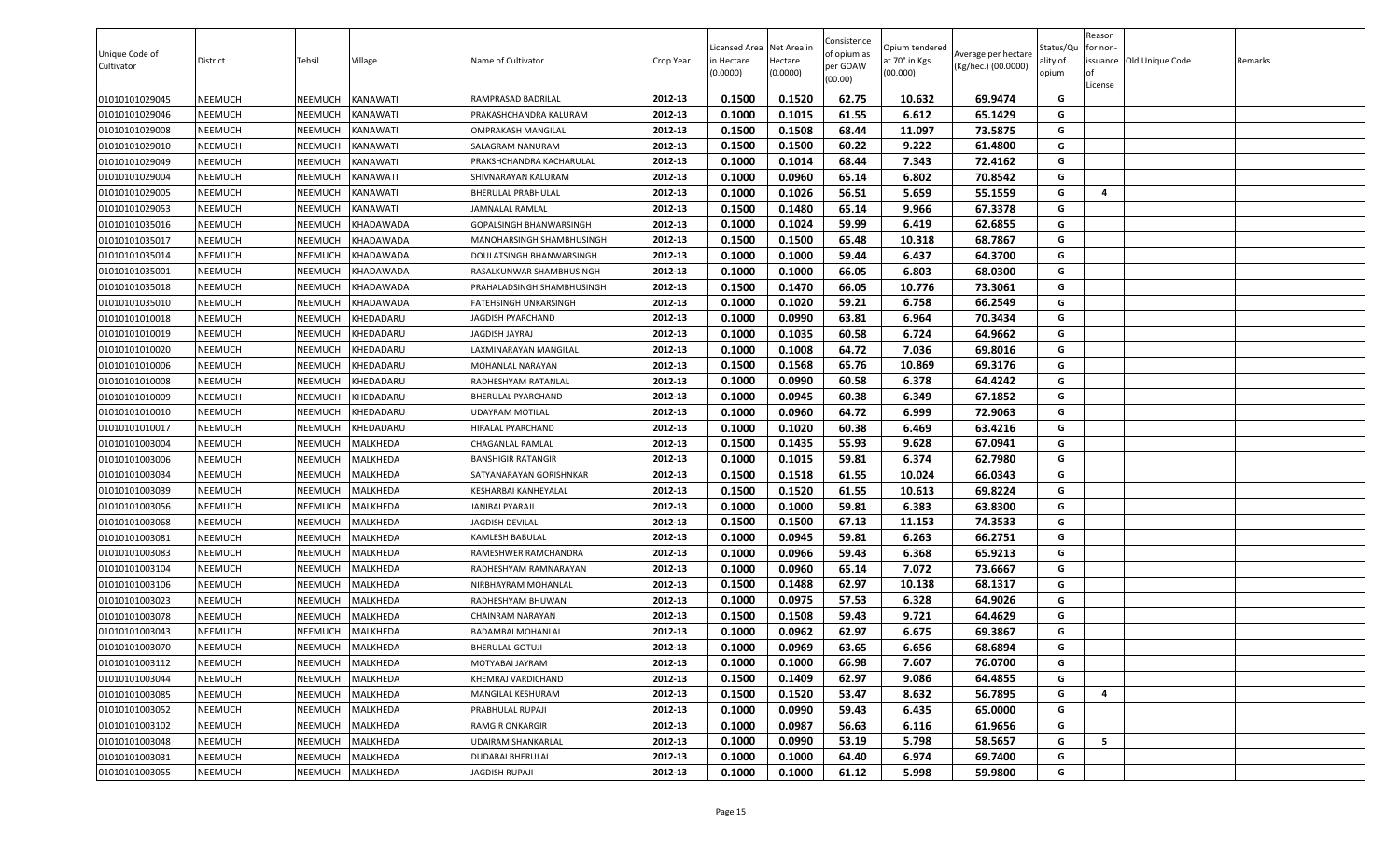| Unique Code of<br>Cultivator | District | Tehsil  | Village             | Name of Cultivator      | Crop Year | Licensed Area Net Area in<br>in Hectare<br>(0.0000) | Hectare<br>(0.0000) | Consistence<br>of opium as<br>per GOAW<br>(00.00) | Opium tendered<br>at 70° in Kgs<br>(00.000) | Average per hectare<br>(Kg/hec.) (00.0000) | Status/Qu<br>ality of<br>opium | Reason<br>for non-<br><b>of</b><br>License | issuance Old Unique Code | Remarks                               |
|------------------------------|----------|---------|---------------------|-------------------------|-----------|-----------------------------------------------------|---------------------|---------------------------------------------------|---------------------------------------------|--------------------------------------------|--------------------------------|--------------------------------------------|--------------------------|---------------------------------------|
| 01010101003012               | NEEMUCH  | NEEMUCH | MALKHEDA            | <b>MANGILAL DHANRAJ</b> | 2012-13   | 0.1000                                              | 0.1014              | 49.83                                             | 5.524                                       | 54.4773                                    | G                              | $\overline{a}$                             |                          |                                       |
| 01010101003027               | NEEMUCH  | NEEMUCH | <b>MALKHEDA</b>     | BABULAL AMARCHAND       | 2012-13   | 0.1000                                              | 0.0945              | 61.12                                             | 6.426                                       | 68.0000                                    | G                              |                                            |                          |                                       |
| 01010101003114               | NEEMUCH  | NEEMUCH | MALKHEDA            | ONKARLAL RAMCHANDRA     | 2012-13   | 0.1500                                              | 0.1504              | 64.40                                             | 10.092                                      | 67.1011                                    | G                              |                                            |                          |                                       |
| 01010101003080               | NEEMUCH  | NEEMUCH | VIALKHEDA           | BHUWANIRAM RAMCHANDRA   | 2012-13   | 0.1000                                              | 0.1035              | 59.59                                             | 6.529                                       | 63.0821                                    | G                              |                                            |                          |                                       |
| 01010101003058               | NEEMUCH  | NEEMUCH | MALKHEDA            | SHIVEGIR MANGUGIR       | 2012-13   | 0.1000                                              | 0.0992              | 61.12                                             | 6.514                                       | 65.6653                                    | G                              |                                            |                          |                                       |
| 01010101003047               | NEEMUCH  | NEEMUCH | MALKHEDA            | SHAMBHULAL BHERULAL     | 2012-13   | 0.1500                                              | 0.1404              | 58.46                                             | 9.612                                       | 68.4615                                    | G                              |                                            |                          |                                       |
| 01010101003111               | NEEMUCH  | NEEMUCH | <b>MALKHEDA</b>     | CHAGANLAL RAMLAL        | 2012-13   | 0.1500                                              | 0.1558              | 59.59                                             | 10.658                                      | 68.4082                                    | G                              |                                            |                          |                                       |
| 01010101003053               | NEEMUCH  | NEEMUCH | MALKHEDA            | RAMI BAI HARIRAM        | 2012-13   | 0.1500                                              | 0.0000              | 0.00                                              | 0.000                                       | 0.0000                                     | F.                             |                                            |                          |                                       |
| 01010101003110               | NEEMUCH  | NEEMUCH | MALKHEDA            | AMRITLAL DEVILAL        | 2012-13   | 0.1000                                              | 0.0992              | 62.35                                             | 6.698                                       | 67.5202                                    | G                              |                                            |                          |                                       |
| 01010101003057               | NEEMUCH  | NEEMUCH | MALKHEDA            | MULCHAND VARDICHAND     | 2012-13   | 0.1000                                              | 0.0943              | 67.13                                             | 7.269                                       | 77.0838                                    | G                              |                                            |                          |                                       |
| 01010101003118               | NEEMUCH  | NEEMUCH | MALKHEDA            | SURESH MADHU            | 2012-13   | 0.1500                                              | 0.1472              | 62.35                                             | 10.056                                      | 68.3152                                    | G                              |                                            |                          | <b>TRANSFER / CHR-III</b><br>(KANERA) |
| 01010101003001               | NEEMUCH  | NEEMUCH | MALKHEDA            | SHANTIBAI LAXMINARAYAN  | 2012-13   | 0.1500                                              | 0.1456              | 59.59                                             | 9.705                                       | 66.6552                                    | G                              |                                            |                          |                                       |
| 01010101003026               | NEEMUCH  | NEEMUCH | MALKHEDA            | KARULAL UDAYRAM         | 2012-13   | 0.1500                                              | 0.1500              | 59.21                                             | 9.787                                       | 65.2467                                    | G                              |                                            |                          |                                       |
| 01010101013003               | NEEMUCH  | NEEMUCH | NAVALPURA           | KANHEYALAL BHANWARLAL   | 2012-13   | 0.1000                                              | 0.0975              | 59.74                                             | 6.606                                       | 67.7538                                    | G                              |                                            |                          |                                       |
| 01010101013013               | NEEMUCH  | NEEMUCH | NAVALPURA           | <b>GOPILAL KARU</b>     | 2012-13   | 0.1000                                              | 0.1014              | 61.41                                             | 6.974                                       | 68.7771                                    | G                              |                                            |                          |                                       |
| 01010101013007               | NEEMUCH  | NEEMUCH | NAVALPURA           | BANSHILAL BHANWARLAL    | 2012-13   | 0.1000                                              | 0.1000              | 61.41                                             | 7.018                                       | 70.1800                                    | G                              |                                            |                          |                                       |
| 01010101013017               | NEEMUCH  | NEEMUCH | NAVALPURA           | SHANTILAL MOHANLAL      | 2012-13   | 0.1500                                              | 0.1462              | 55.32                                             | 9.278                                       | 63.4610                                    | G                              |                                            |                          |                                       |
| 01010101013018               | NEEMUCH  | NEEMUCH | NAVALPURA           | <b>BADRILAL CHETRAM</b> | 2012-13   | 0.1000                                              | 0.1035              | 61.24                                             | 7.296                                       | 70.4928                                    | G                              |                                            |                          |                                       |
| 01010101013019               | NEEMUCH  | NEEMUCH | <b>NAVALPURA</b>    | AXMINARAYAN BHANWARLAL  | 2012-13   | 0.1000                                              | 0.0990              | 61.24                                             | 6.658                                       | 67.2525                                    | G                              |                                            |                          |                                       |
| 01010101013004               | NEEMUCH  | NEEMUCH | <b>NAVALPURA</b>    | DURGAPRASAD SHRILAL     | 2012-13   | 0.1000                                              | 0.1020              | 56.82                                             | 6.599                                       | 64.6961                                    | G                              |                                            |                          |                                       |
| 01010101013027               | NEEMUCH  | NEEMUCH | NAVALPURA           | RAJKUMAR MANGILAL       | 2012-13   | 0.1000                                              | 0.0960              | 59.72                                             | 6.433                                       | 67.0104                                    | G                              |                                            |                          |                                       |
| 01010101013063               | NEEMUCH  | NEEMUCH | NAVALPURA           | RAMBILAS CHANDMAL       | 2012-13   | 0.1500                                              | 0.1470              | 58.72                                             | 9.664                                       | 65.7415                                    | G                              |                                            |                          |                                       |
| 01010101015001               | NEEMUCH  | NEEMUCH | NEEMUCH CITY        | HIMMATSINGH KISHANSINGH | 2012-13   | 0.1500                                              | 0.1521              | 60.63                                             | 9.917                                       | 65.2005                                    | G                              |                                            |                          |                                       |
| 01010101015005               | NEEMUCH  | NEEMUCH | NEEMUCH CITY        | BAGDIRAM LAXMINARAYAN   | 2012-13   | 0.1500                                              | 0.1500              | 62.51                                             | 9.448                                       | 62.9867                                    | G                              |                                            |                          |                                       |
| 01010101015006               | NEEMUCH  | NEEMUCH | <b>NEEMUCH CITY</b> | RAMESHWER BHANWARLAI    | 2012-13   | 0.1000                                              | 0.1000              | 58.09                                             | 5.917                                       | 59.1700                                    | G                              |                                            |                          |                                       |
| 01010101015008               | NEEMUCH  | NEEMUCH | NEEMUCH CITY        | JAFARKHAN ISMALKHAN     | 2012-13   | 0.1500                                              | 0.1470              | 67.41                                             | 9.611                                       | 65.3810                                    | G                              |                                            |                          |                                       |
| 01010101015037               | NEEMUCH  | NEEMUCH | NEEMUCH CITY        | RUKMANIBAI GANGARAM     | 2012-13   | 0.1500                                              | 0.1500              | 62.51                                             | 10.019                                      | 66.7933                                    | G                              |                                            |                          |                                       |
| 01010101015032               | NEEMUCH  | NEEMUCH | NEEMUCH CITY        | SHAMBHULAL KISHANLAL    | 2012-13   | 0.1000                                              | 0.1000              | 60.53                                             | 6.114                                       | 61.1400                                    | G                              |                                            |                          |                                       |
| 01010101015042               | NEEMUCH  | NEEMUCH | <b>NEEMUCH CITY</b> | RADHESHYAM MOTILAL      | 2012-13   | 0.1000                                              | 0.0896              | 63.56                                             | 6.075                                       | 67.8013                                    | G                              |                                            |                          |                                       |
| 01010101015066               | NEEMUCH  | NEEMUCH | <b>NEEMUCH CITY</b> | BAVARIBAI SHOBHARAM     | 2012-13   | 0.1500                                              | 0.1495              | 67.67                                             | 10.373                                      | 69.3846                                    | G                              |                                            |                          |                                       |
| 01010101015012               | NEEMUCH  | NEEMUCH | NEEMUCH CITY        | OMPRAKASH PYARCHAND     | 2012-13   | 0.1500                                              | 0.1560              | 63.05                                             | 10.061                                      | 64.4936                                    | G                              |                                            |                          |                                       |
| 01010101015009               | NEEMUCH  | NEEMUCH | NEEMUCH CITY        | GANSHYAM JAGANNATH      | 2012-13   | 0.1000                                              | 0.1000              | 63.05                                             | 6.656                                       | 66.5600                                    | G                              |                                            |                          |                                       |
| 01010101011013               | NEEMUCH  | NEEMUCH | NEWAD               | MUNNALAL NANDLAL        | 2012-13   | 0.1500                                              | 0.1276              | 63.33                                             | 8.685                                       | 68.0643                                    | G                              |                                            |                          |                                       |
| 01010101011019               | NEEMUCH  | NEEMUCH | NEWAD               | HIRALAL NARAYAN         | 2012-13   | 0.1500                                              | 0.1426              | 57.59                                             | 9.050                                       | 63.4642                                    | G                              |                                            |                          |                                       |
| 01010101011040               | NEEMUCH  | NEEMUCH | NEWAD               | KARULAL NARAYAN         | 2012-13   | 0.1000                                              | 0.1000              | 63.54                                             | 6.572                                       | 65.7200                                    | G                              |                                            |                          |                                       |
| 01010101011060               | NEEMUCH  | NEEMUCH | NEWAD               | RATANLAL VAJERAM        | 2012-13   | 0.1500                                              | 0.1426              | 68.51                                             | 11.128                                      | 78.0365                                    | G                              |                                            |                          |                                       |
| 01010101011065               | NEEMUCH  | NEEMUCH | NEWAD               | BALUDAS MODIRAM         | 2012-13   | 0.1000                                              | 0.1015              | 57.52                                             | 6.188                                       | 60.9655                                    | G                              |                                            |                          |                                       |
| 01010101011072               | NEEMUCH  | NEEMUCH | NEWAD               | <b>BANSILAL BHERA</b>   | 2012-13   | 0.1000                                              | 0.0988              | 59.17                                             | 5.968                                       | 60.4049                                    | G                              |                                            |                          |                                       |
| 01010101011011               | NEEMUCH  | NEEMUCH | NEWAD               | GANPAT MODIRAM          | 2012-13   | 0.1000                                              | 0.1007              | 65.71                                             | 7.247                                       | 71.9662                                    | G                              |                                            |                          |                                       |
| 01010101011017               | NEEMUCH  | NEEMUCH | NEWAD               | SUGANABAI BAGDIRAM      | 2012-13   | 0.1000                                              | 0.1035              | 62.10                                             | 7.159                                       | 69.1691                                    | G                              |                                            |                          |                                       |
| 01010101011055               | NEEMUCH  | NEEMUCH | NEWAD               | <b>BABRU DIPCHAND</b>   | 2012-13   | 0.1000                                              | 0.0975              | 56.68                                             | 6.259                                       | 64.1949                                    | G                              |                                            |                          |                                       |
| 01010101011008               | NEEMUCH  | NEEMUCH | NEWAD               | MOHANLAL MOTILAL        | 2012-13   | 0.1000                                              | 0.1025              | 57.56                                             | 6.759                                       | 65.9415                                    | G                              |                                            |                          |                                       |
| 01010101011045               | NEEMUCH  | NEEMUCH | NEWAD               | KANKUBAI DALURAM        | 2012-13   | 0.1000                                              | 0.1008              | 48.98                                             | 5.059                                       | 50.1885                                    | G                              | 4                                          |                          |                                       |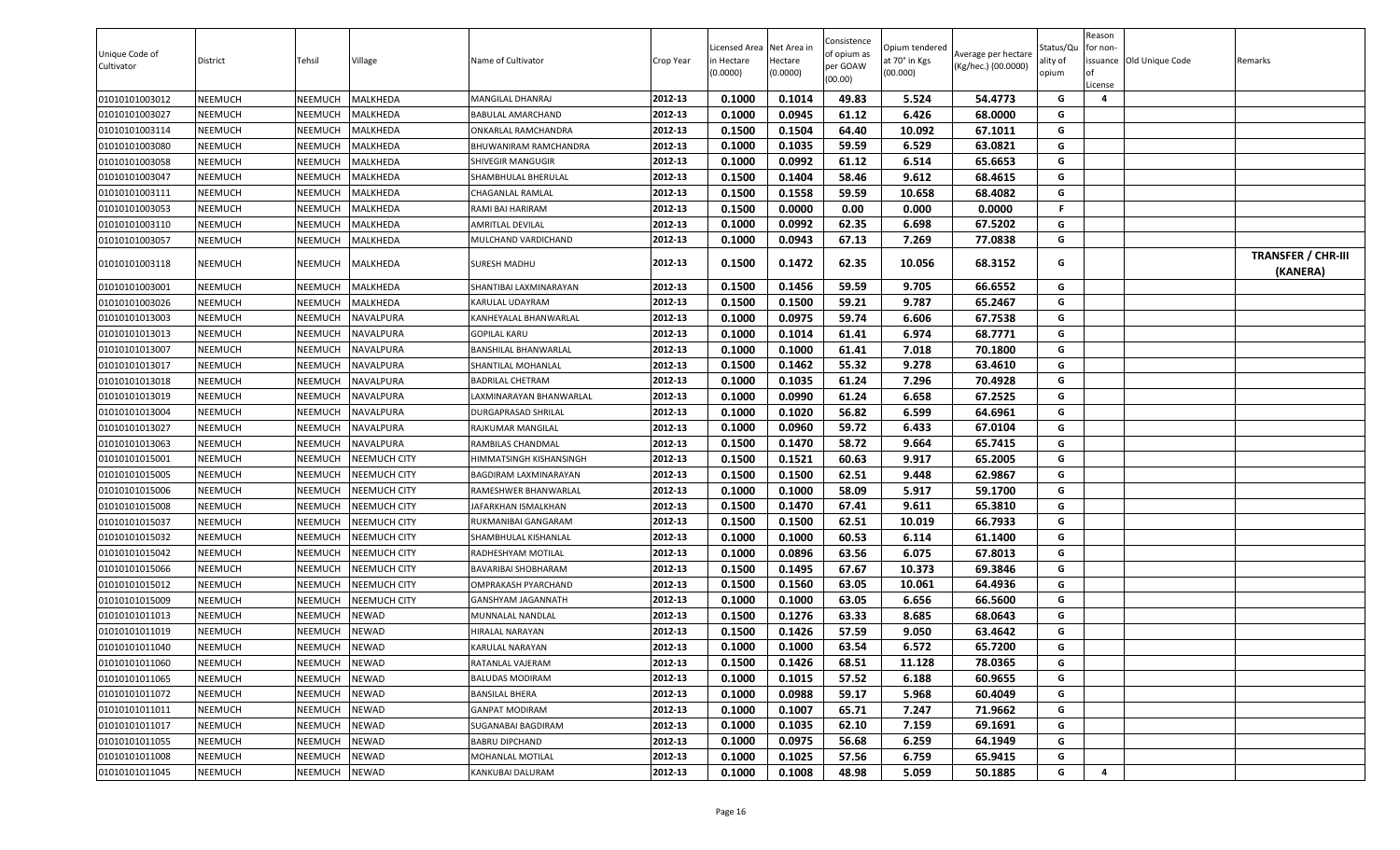| Unique Code of<br>Cultivator | <b>District</b> | Tehsil         | Village | Name of Cultivator       | Crop Year | icensed Area<br>in Hectare<br>(0.0000) | Net Area in<br>Hectare<br>(0.0000) | Consistence<br>of opium as<br>per GOAW<br>(00.00) | Opium tendered<br>at 70° in Kgs<br>(00.000) | Average per hectare<br>(Kg/hec.) (00.0000) | Status/Qu<br>ality of<br>opium | Reason<br>for non-<br>lof<br>License | issuance Old Unique Code | Remarks |
|------------------------------|-----------------|----------------|---------|--------------------------|-----------|----------------------------------------|------------------------------------|---------------------------------------------------|---------------------------------------------|--------------------------------------------|--------------------------------|--------------------------------------|--------------------------|---------|
| 01010101011097               | <b>NEEMUCH</b>  | NEEMUCH        | NEWAD   | NATHULAL SHANKARLAL      | 2012-13   | 0.1000                                 | 0.0966                             | 61.56                                             | 6.279                                       | 65.0000                                    | G                              |                                      |                          |         |
| 01010101011106               | NEEMUCH         | NEEMUCH        | NEWAD   | NANDUBAI GORDHANLAL      | 2012-13   | 0.1000                                 | 0.1000                             | 61.56                                             | 6.605                                       | 66.0500                                    | G                              |                                      |                          |         |
| 01010101002005               | <b>NEEMUCH</b>  | NEEMUCH        | PIPLAUN | PURSHOTTAM RAMGOPAL      | 2012-13   | 0.1000                                 | 0.1012                             | 60.99                                             | 6.639                                       | 65.6028                                    | G                              |                                      |                          |         |
| 01010101002008               | NEEMUCH         | NEEMUCH        | PIPLAUN | VISHNUPRASAD SHANKARLAL  | 2012-13   | 0.1000                                 | 0.0980                             | 65.27                                             | 6.853                                       | 69.9286                                    | G                              |                                      |                          |         |
| 01010101002012               | <b>NEEMUCH</b>  | NEEMUCH        | PIPLAUN | FATEHLAL GORILAL         | 2012-13   | 0.1000                                 | 0.0989                             | 62.87                                             | 6.565                                       | 66.3802                                    | G                              |                                      |                          |         |
| 01010101002013               | <b>NEEMUCH</b>  | NEEMUCH        | PIPLAUN | <b>BABULAL NARAYAN</b>   | 2012-13   | 0.1500                                 | 0.1440                             | 75.29                                             | 11.616                                      | 80.6667                                    | G                              |                                      |                          |         |
| 01010101002015               | <b>NEEMUCH</b>  | NEEMUCH        | PIPLAUN | RADHESHYAM SHRILAL       | 2012-13   | 0.1000                                 | 0.0986                             | 62.87                                             | 6.727                                       | 68.2252                                    | G                              |                                      |                          |         |
| 01010101002016               | <b>NEEMUCH</b>  | NEEMUCH        | PIPLAUN | CHAMPALAL NARAYAN        | 2012-13   | 0.1500                                 | 0.1500                             | 62.87                                             | 9.637                                       | 64.2467                                    | G                              |                                      |                          |         |
| 01010101002019               | <b>NEEMUCH</b>  | NEEMUCH        | PIPLAUN | NANDKISHORE CHAGANLAL    | 2012-13   | 0.1500                                 | 0.1500                             | 63.20                                             | 9.715                                       | 64.7667                                    | G                              |                                      |                          |         |
| 01010101002025               | NEEMUCH         | NEEMUCH        | PIPLAUN | CHENRAM SHOBHARAM        | 2012-13   | 0.1000                                 | 0.0990                             | 60.17                                             | 6.352                                       | 64.1616                                    | G                              |                                      |                          |         |
| 01010101002026               | <b>NEEMUCH</b>  | NEEMUCH        | PIPLAUN | RAJENDRAPRASAD BHAGIRATH | 2012-13   | 0.1500                                 | 0.1500                             | 69.63                                             | 11.459                                      | 76.3933                                    | G                              |                                      |                          |         |
| 01010101002029               | NEEMUCH         | NEEMUCH        | PIPLAUN | BALARAM BHAGWAN          | 2012-13   | 0.1000                                 | 0.1000                             | 60.17                                             | 6.180                                       | 61.8000                                    | G                              |                                      |                          |         |
| 01010101002030               | <b>NEEMUCH</b>  | NEEMUCH        | PIPLAUN | GISALAL RAMCHANDRA       | 2012-13   | 0.1500                                 | 0.1452                             | 63.20                                             | 9.832                                       | 67.7135                                    | G                              |                                      |                          |         |
| 01010101002031               | <b>NEEMUCH</b>  | NEEMUCH        | PIPLAUN | SURATRAM CHOGALAL        | 2012-13   | 0.1500                                 | 0.1452                             | 68.51                                             | 10.365                                      | 71.3843                                    | G                              |                                      |                          |         |
| 01010101002039               | <b>NEEMUCH</b>  | NEEMUCH        | PIPLAUN | <b>BABULAL ONKARLAL</b>  | 2012-13   | 0.1500                                 | 0.1518                             | 63.20                                             | 9.697                                       | 63.8801                                    | G                              |                                      |                          |         |
| 01010101002041               | <b>NEEMUCH</b>  | NEEMUCH        | PIPLAUN | CHANDMAL UTTAMCHAND      | 2012-13   | 0.1500                                 | 0.1290                             | 60.03                                             | 9.073                                       | 70.3333                                    | G                              |                                      |                          |         |
| 01010101002055               | <b>NEEMUCH</b>  | NEEMUCH        | PIPLAUN | RAMDYAL SHANKARLAL       | 2012-13   | 0.1000                                 | 0.0999                             | 60.17                                             | 6.670                                       | 66.7668                                    | G                              |                                      |                          |         |
| 01010101002058               | <b>NEEMUCH</b>  | NEEMUCH        | PIPLAUN | VISHNUPRASAD ONKARLAL    | 2012-13   | 0.1000                                 | 0.1000                             | 66.14                                             | 6.841                                       | 68.4100                                    | G                              |                                      |                          |         |
| 01010101002059               | <b>NEEMUCH</b>  | NEEMUCH        | PIPLAUN | <b>GOPALGIR KALUGIR</b>  | 2012-13   | 0.1000                                 | 0.0936                             | 65.27                                             | 6.527                                       | 69.7329                                    | G                              |                                      |                          |         |
| 01010101002061               | <b>NEEMUCH</b>  | NEEMUCH        | PIPLAUN | SUKHDEV RAMCHANDRA       | 2012-13   | 0.1500                                 | 0.1320                             | 60.31                                             | 8.047                                       | 60.9621                                    | G                              |                                      |                          |         |
| 01010101002068               | NEEMUCH         | NEEMUCH        | PIPLAUN | SHANTILAL DEVILAL        | 2012-13   | 0.1500                                 | 0.1107                             | 64.01                                             | 7.425                                       | 67.0732                                    | G                              |                                      |                          |         |
| 01010101002071               | <b>NEEMUCH</b>  | NEEMUCH        | PIPLAUN | SAREKUWAR RAMESHWER      | 2012-13   | 0.1000                                 | 0.0990                             | 72.08                                             | 7.589                                       | 76.6566                                    | G                              |                                      |                          |         |
| 01010101002072               | <b>NEEMUCH</b>  | NEEMUCH        | PIPLAUN | AMBALAL MOHANLAL         | 2012-13   | 0.1500                                 | 0.1500                             | 72.24                                             | 11.445                                      | 76.3000                                    | G                              |                                      |                          |         |
| 01010101002087               | <b>NEEMUCH</b>  | NEEMUCH        | PIPLAUN | SHERABAI GOVINDRAM       | 2012-13   | 0.1000                                 | 0.1000                             | 70.80                                             | 7.323                                       | 73.2300                                    | G                              |                                      |                          |         |
| 01010101002099               | <b>NEEMUCH</b>  | NEEMUCH        | PIPLAUN | MOHANLAL CHATURBHUJ      | 2012-13   | 0.1000                                 | 0.1000                             | 60.31                                             | 6.712                                       | 67.1200                                    | G                              |                                      |                          |         |
| 01010101002100               | <b>NEEMUCH</b>  | NEEMUCH        | PIPLAUN | GANGABAI SHYAMLAL        | 2012-13   | 0.1000                                 | 0.1000                             | 64.01                                             | 6.712                                       | 67.1200                                    | G                              |                                      |                          |         |
| 01010101002102               | <b>NEEMUCH</b>  | NEEMUCH        | PIPLAUN | NANALAL RAMNARAYAN       | 2012-13   | 0.1000                                 | 0.0986                             | 59.04                                             | 6.520                                       | 66.1258                                    | G                              |                                      |                          |         |
| 01010101002105               | <b>NEEMUCH</b>  | NEEMUCH        | PIPLAUN | SHIVENARAYAN BHANWARLAL  | 2012-13   | 0.1000                                 | 0.0952                             | 57.09                                             | 6.370                                       | 66.9118                                    | G                              |                                      |                          |         |
| 01010101002047               | NEEMUCH         | NEEMUCH        | PIPLAUN | MUKESHKUMAR RAMPRASAD    | 2012-13   | 0.1000                                 | 0.0975                             | 64.01                                             | 6.694                                       | 68.6564                                    | G                              |                                      |                          |         |
| 01010101002054               | <b>NEEMUCH</b>  | NEEMUCH        | PIPLAUN | BANSHILAL RAMCHANDRA     | 2012-13   | 0.1000                                 | 0.1015                             | 62.99                                             | 6.722                                       | 66.2266                                    | G                              |                                      |                          |         |
| 01010101002089               | <b>NEEMUCH</b>  | NEEMUCH        | PIPLAUN | MANOHARLAL JAGANNATH     | 2012-13   | 0.1000                                 | 0.0972                             | 66.28                                             | 7.092                                       | 72.9630                                    | G                              |                                      |                          |         |
| 01010101002037               | <b>NEEMUCH</b>  | NEEMUCH        | PIPLAUN | SHIVELAL CHOGALAL        | 2012-13   | 0.1500                                 | 0.1410                             | 70.28                                             | 10.351                                      | 73.4113                                    | G                              |                                      |                          |         |
| 01010101002040               | <b>NEEMUCH</b>  | NEEMUCH        | PIPLAUN | SUKHDEV CHOGALAL         | 2012-13   | 0.1000                                 | 0.0990                             | 69.20                                             | 6.969                                       | 70.3939                                    | G                              |                                      |                          |         |
| 01010101002062               | <b>NEEMUCH</b>  | NEEMUCH        | PIPLAUN | PRAHALAD CHOGALAL        | 2012-13   | 0.1000                                 | 0.0930                             | 70.49                                             | 6.948                                       | 74.7097                                    | G                              |                                      |                          |         |
| 01010101002050               | <b>NEEMUCH</b>  | NEEMUCH        | PIPLAUN | NARAYANIBAI BHAWAN       | 2012-13   | 0.1500                                 | 0.1476                             | 62.99                                             | 9.502                                       | 64.3767                                    | G                              |                                      |                          |         |
| 01010101002044               | <b>NEEMUCH</b>  | <b>NEEMUCH</b> | PIPLAUN | <b>MATHURALAL RAMLAL</b> | 2012-13   | 0.1500                                 | 0.1404                             | 68.51                                             | 10.120                                      | 72.0798                                    | G                              |                                      |                          |         |
| 01010101002020               | <b>NEEMUCH</b>  | NEEMUCH        | PIPLAUN | HANSRAJ CHAGANLAL        | 2012-13   | 0.1500                                 | 0.1500                             | 68.22                                             | 10.779                                      | 71.8600                                    | G                              |                                      |                          |         |
| 01010101002111               | <b>NEEMUCH</b>  | NEEMUCH        | PIPLAUN | AMBALAL RAMNARAYAN       | 2012-13   | 0.1500                                 | 0.1452                             | 66.28                                             | 10.093                                      | 69.5110                                    | G                              |                                      |                          |         |
| 01010101002113               | <b>NEEMUCH</b>  | NEEMUCH        | PIPLAUN | KAMLABAI PRABHU          | 2012-13   | 0.1500                                 | 0.1484                             | 62.99                                             | 9.961                                       | 67.1226                                    | G                              |                                      |                          |         |
| 01010101002114               | <b>NEEMUCH</b>  | NEEMUCH        | PIPLAUN | DAKHIBAI RAMKISHAN       | 2012-13   | 0.1000                                 | 0.0990                             | 63.68                                             | 6.586                                       | 66.5253                                    | G                              |                                      |                          |         |
| 01010101002028               | <b>NEEMUCH</b>  | NEEMUCH        | PIPLAUN | PREMDAS MATHURADAS       | 2012-13   | 0.1000                                 | 0.0969                             | 66.28                                             | 7.272                                       | 75.0464                                    | G                              |                                      |                          |         |
| 01010101002023               | <b>NEEMUCH</b>  | NEEMUCH        | PIPLAUN | MOHANBAI NATHULAL        | 2012-13   | 0.1000                                 | 0.0965                             | 63.68                                             | 6.441                                       | 66.7461                                    | G                              |                                      |                          |         |
| 01010101002038               | <b>NEEMUCH</b>  | NEEMUCH        | PIPLAUN | <b>GOPAL MATHURALAL</b>  | 2012-13   | 0.1500                                 | 0.1332                             | 63.90                                             | 8.700                                       | 65.3153                                    | G                              |                                      |                          |         |
| 01010101002045               | <b>NEEMUCH</b>  | NEEMUCH        | PIPLAUN | JAMNALAL NATHULAL        | 2012-13   | 0.1500                                 | 0.1426                             | 63.68                                             | 9.488                                       | 66.5358                                    | G                              |                                      |                          |         |
|                              |                 |                |         |                          |           |                                        |                                    |                                                   |                                             |                                            |                                |                                      |                          |         |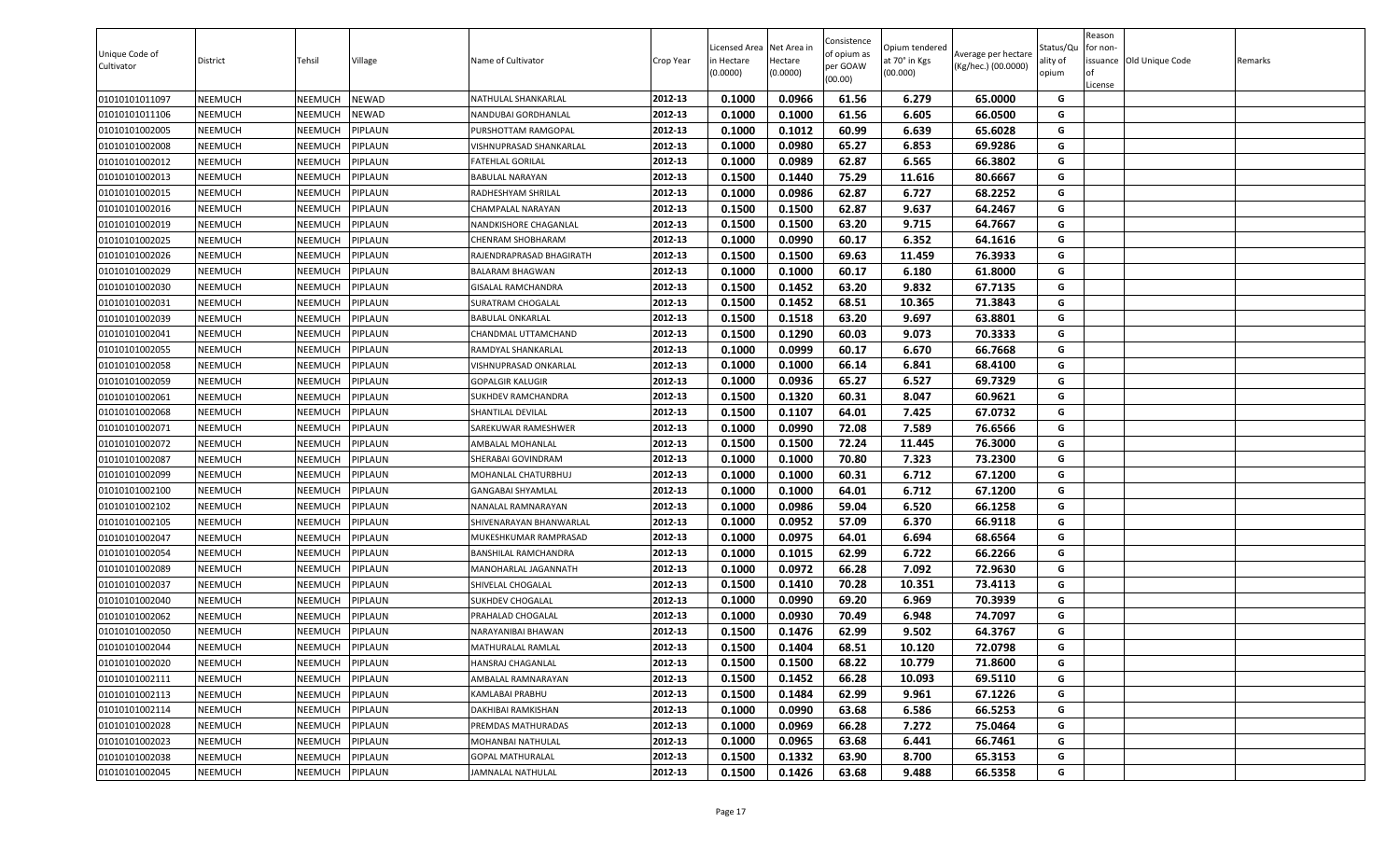| Unique Code of<br>Cultivator | District | Tehsil         | Village         | Name of Cultivator            | Crop Year | Licensed Area<br>in Hectare<br>(0.0000) | Net Area in<br>Hectare<br>(0.0000) | Consistence<br>of opium as<br>per GOAW<br>(00.00) | Opium tendered<br>at 70° in Kgs<br>(00.000) | Average per hectare<br>(Kg/hec.) (00.0000) | Status/Qu<br>ality of<br>opium | Reason<br>for non-<br>lof<br>License | issuance Old Unique Code | Remarks |
|------------------------------|----------|----------------|-----------------|-------------------------------|-----------|-----------------------------------------|------------------------------------|---------------------------------------------------|---------------------------------------------|--------------------------------------------|--------------------------------|--------------------------------------|--------------------------|---------|
| 01010101002021               | NEEMUCH  | NEEMUCH        | <b>IPLAUN</b>   | PYARCHAND RAMLAL              | 2012-13   | 0.1500                                  | 0.1427                             | 65.21                                             | 9.567                                       | 67.0427                                    | G                              |                                      |                          |         |
| 01010101002042               | NEEMUCH  | NEEMUCH        | <b>IPLAUN</b>   | PRABHULAL RAMCHANDRA          | 2012-13   | 0.1500                                  | 0.1404                             | 59.79                                             | 9.601                                       | 68.3832                                    | G                              | 1                                    |                          |         |
| 01010101002017               | NEEMUCH  | NEEMUCH        | <b>IPLAUN</b>   | DHANRAJ SHOBHARAM             | 2012-13   | 0.1000                                  | 0.0972                             | 61.91                                             | 6.669                                       | 68.6111                                    | G                              |                                      |                          |         |
| 01010101002002               | NEEMUCH  | <b>NEEMUCH</b> | <b>IPLAUN</b>   | VARAYAN ONKAR                 | 2012-13   | 0.1000                                  | 0.1000                             | 63.03                                             | 6.879                                       | 68.7900                                    | G                              |                                      |                          |         |
| 01010101002036               | NEEMUCH  | NEEMUCH        | <b>IPLAUN</b>   | CHANDMAL SHRILAL              | 2012-13   | 0.1500                                  | 0.1488                             | 63.03                                             | 9.779                                       | 65.7191                                    | G                              |                                      |                          |         |
| 01010101002063               | NEEMUCH  | NEEMUCH        | <b>IPLAUN</b>   | JAMNALAL RAMKISHAN            | 2012-13   | 0.1000                                  | 0.1000                             | 60.31                                             | 6.462                                       | 64.6200                                    | G                              |                                      |                          |         |
| 01010101002115               | NEEMUCH  | NEEMUCH        | <b>IPLAUN</b>   | JAGDISH KISHORE               | 2012-13   | 0.1500                                  | 0.1444                             | 68.16                                             | 9.737                                       | 67.4307                                    | G                              |                                      |                          |         |
| 01010101002119               | NEEMUCH  | NEEMUCH        | <b>IPLAUN</b>   | GORDHANSINGH KISHANSINGH      | 2012-13   | 0.1000                                  | 0.1012                             | 64.35                                             | 6.775                                       | 66.9466                                    | G                              |                                      |                          |         |
| 01010101002057               | NEEMUCH  | NEEMUCH        | <b>IPLAUN</b>   | NANDKISHORE NATHULAL          | 2012-13   | 0.1000                                  | 0.0940                             | 63.03                                             | 5.934                                       | 63.1277                                    | G                              |                                      |                          |         |
| 01010101002094               | NEEMUCH  | NEEMUCH        | <b>IPLAUN</b>   | KRISHNAGOPAL RAMPRATAP        | 2012-13   | 0.1000                                  | 0.1012                             | 66.32                                             | 6.888                                       | 68.0632                                    | G                              |                                      |                          |         |
| 01010101002109               | NEEMUCH  | NEEMUCH        | <b>IPLAUN</b>   | ULABAI NIRBHAYSINGH           | 2012-13   | 0.1000                                  | 0.0966                             | 63.89                                             | 6.444                                       | 66.7081                                    | G                              |                                      |                          |         |
| 01010101002014               | NEEMUCH  | NEEMUCH        | <b>IPLAUN</b>   | BHAGATISINGH BHANWARSINGH     | 2012-13   | 0.1000                                  | 0.0980                             | 70.45                                             | 7.176                                       | 73.2245                                    | G                              |                                      |                          |         |
| 01010101002117               | NEEMUCH  | NEEMUCH        | <b>IPLAUN</b>   | PADMASINGH BHURSINGH          | 2012-13   | 0.1000                                  | 0.0962                             | 63.89                                             | 6.800                                       | 70.6861                                    | G                              |                                      |                          |         |
| 01010101002120               | NEEMUCH  | NEEMUCH        | PIPLAUN         | UJJARSINGH KISHORE SINGH      | 2012-13   | 0.1000                                  | 0.1000                             | 59.94                                             | 6.157                                       | 61.5700                                    | G                              |                                      |                          |         |
| 01010101002121               | NEEMUCH  | NEEMUCH        | <b>PIPLAUN</b>  | NANUSINGH PYARSINGH           | 2012-13   | 0.1000                                  | 0.1000                             | 63.89                                             | 6.937                                       | 69.3700                                    | G                              |                                      |                          |         |
| 01010101002122               | NEEMUCH  | NEEMUCH        | <b>IPLAUN</b>   | BHAGATSINGH ARJUNSINGH        | 2012-13   | 0.1000                                  | 0.0952                             | 57.61                                             | 5.901                                       | 61.9853                                    | G                              |                                      | 01010101105010           |         |
| 01010101040013               | NEEMUCH  | NEEMUCH        | <b>AJPURIYA</b> | INDRESH VISHNUPRASAD          | 2012-13   | 0.1000                                  | 0.1000                             | 59.23                                             | 6.202                                       | 62.0200                                    | G                              |                                      |                          |         |
| 01010101040018               | NEEMUCH  | NEEMUCH        | RAJPURIYA       | <b>GANAPATLAL MANGILAL</b>    | 2012-13   | 0.1500                                  | 0.1485                             | 65.80                                             | 10.772                                      | 72.5387                                    | G                              |                                      |                          |         |
| 01010101040026               | NEEMUCH  | NEEMUCH        | RAJPURIYA       | BANSHILAL FATEHLAL            | 2012-13   | 0.1000                                  | 0.1023                             | 64.65                                             | 6.714                                       | 65.6305                                    | G                              |                                      |                          |         |
| 01010101040035               | NEEMUCH  | NEEMUCH        | RAJPURIYA       | PRAHALAD DAYARAM              | 2012-13   | 0.1000                                  | 0.0945                             | 64.65                                             | 5.837                                       | 61.7672                                    | G                              |                                      |                          |         |
| 01010101040025               | NEEMUCH  | NEEMUCH        | RAJPURIYA       | MANOHARLAL GORDHANLAL         | 2012-13   | 0.1000                                  | 0.0999                             | 61.32                                             | 6.325                                       | 63.3133                                    | G                              |                                      |                          |         |
| 01010101040021               | NEEMUCH  | NEEMUCH        | RAJPURIYA       | <b>GITABAI OMPRAKASH</b>      | 2012-13   | 0.1500                                  | 0.1462                             | 59.23                                             | 9.240                                       | 63.2011                                    | G                              |                                      |                          |         |
| 01010101040019               | NEEMUCH  | NEEMUCH        | RAJPURIYA       | MANGILAL GANGARAM             | 2012-13   | 0.1500                                  | 0.1480                             | 61.32                                             | 9.540                                       | 64.4595                                    | G                              |                                      |                          |         |
| 01010101009009               | NEEMUCH  | NEEMUCH        | SAGARANA        | GOVINDSINGH BHAWANISINGH      | 2012-13   | 0.1500                                  | 0.1505                             | 58.89                                             | 9.237                                       | 61.3754                                    | G                              |                                      |                          |         |
| 01010101009011               | NEEMUCH  | NEEMUCH        | SAGARANA        | MANOHARSINGH BHAWANISINGH     | 2012-13   | 0.1000                                  | 0.0989                             | 61.73                                             | 6.746                                       | 68.2103                                    | G                              |                                      |                          |         |
| 01010101009013               | NEEMUCH  | NEEMUCH        | SAGARANA        | UNKARLAL LADURAM              | 2012-13   | 0.1500                                  | 0.1512                             | 61.73                                             | 10.847                                      | 71.7394                                    | G                              |                                      |                          |         |
| 01010101009021               | NEEMUCH  | NEEMUCH        | SAGARANA        | MANGILAL BHAWANIRAM           | 2012-13   | 0.1500                                  | 0.1500                             | 63.16                                             | 10.593                                      | 70.6200                                    | G                              |                                      |                          |         |
| 01010101009028               | NEEMUCH  | NEEMUCH        | SAGARANA        | BALLUSINGH BHERUSINGH         | 2012-13   | 0.1500                                  | 0.1500                             | 63.16                                             | 10.665                                      | 71.1000                                    | G                              |                                      |                          |         |
| 01010101009072               | NEEMUCH  | NEEMUCH        | SAGARANA        | GITABAI BAHADURSINGH          | 2012-13   | 0.1000                                  | 0.0990                             | 62.98                                             | 6.820                                       | 68.8889                                    | G                              |                                      |                          |         |
| 01010101009073               | NEEMUCH  | NEEMUCH        | SAGARANA        | AXMINARAYAN NANURAM           | 2012-13   | 0.1000                                  | 0.0989                             | 62.98                                             | 6.739                                       | 68.1395                                    | G                              |                                      |                          |         |
| 01010101009074               | NEEMUCH  | NEEMUCH        | SAGARANA        | HARISINGH BHANWARSINGH        | 2012-13   | 0.1000                                  | 0.1000                             | 63.32                                             | 7.372                                       | 73.7200                                    | G                              |                                      |                          |         |
| 01010101009075               | NEEMUCH  | NEEMUCH        | SAGARANA        | KISHANNATH NANDANATH          | 2012-13   | 0.1000                                  | 0.1000                             | 63.32                                             | 6.992                                       | 69.9200                                    | G                              |                                      |                          |         |
| 01010101009089               | NEEMUCH  | NEEMUCH        | SAGARANA        | DEVISINGH SHIVESINGH          | 2012-13   | 0.1500                                  | 0.1482                             | 67.67                                             | 10.934                                      | 73.7787                                    | G                              |                                      |                          |         |
| 01010101009094               | NEEMUCH  | NEEMUCH        | SAGARANA        | LONGIBAI JAVANISINGH          | 2012-13   | 0.1500                                  | 0.1469                             | 58.78                                             | 9.825                                       | 66.8822                                    | G                              |                                      |                          |         |
| 01010101009096               | NEEMUCH  | NEEMUCH        | SAGARANA        | SARDARBAI NAHARSINGH          | 2012-13   | 0.1500                                  | 0.1474                             | 56.20                                             | 9.201                                       | 62.4220                                    | G                              |                                      |                          |         |
| 01010101009114               | NEEMUCH  | NEEMUCH        | SAGARANA        | <b>BAGDUNATH NANDANATH</b>    | 2012-13   | 0.1000                                  | 0.0975                             | 62.81                                             | 7.133                                       | 73.1590                                    | G                              |                                      |                          |         |
| 01010101009085               | NEEMUCH  | NEEMUCH        | SAGARANA        | MOTYABAI NATHUSINGH           | 2012-13   | 0.1000                                  | 0.1020                             | 62.81                                             | 7.017                                       | 68.7941                                    | G                              |                                      |                          |         |
| 01010101009010               | NEEMUCH  | NEEMUCH        | SAGARANA        | <b>KACHARUSINGH UDAYSINGH</b> | 2012-13   | 0.1000                                  | 0.0992                             | 58.78                                             | 6.348                                       | 63.9919                                    | G                              |                                      |                          |         |
| 01010101009052               | NEEMUCH  | NEEMUCH        | SAGARANA        | KUSHALBAI NIRBHAYSINGH        | 2012-13   | 0.1500                                  | 0.1438                             | 60.39                                             | 9.749                                       | 67.7955                                    | G                              |                                      |                          |         |
| 01010101009068               | NEEMUCH  | NEEMUCH        | SAGARANA        | GORDHANSINGH JAYSINGH         | 2012-13   | 0.1000                                  | 0.0961                             | 63.33                                             | 6.812                                       | 70.8845                                    | G                              |                                      |                          |         |
| 01010101009091               | NEEMUCH  | NEEMUCH        | SAGARANA        | MEHATABBAI CHITARSINGH        | 2012-13   | 0.1500                                  | 0.1460                             | 60.39                                             | 10.292                                      | 70.4932                                    | G                              |                                      |                          |         |
| 01010101009061               | NEEMUCH  | NEEMUCH        | SAGARANA        | HARIOM RATANLAL               | 2012-13   | 0.1500                                  | 0.1480                             | 60.07                                             | 9.929                                       | 67.0878                                    | G                              |                                      |                          |         |
| 01010101009119               | NEEMUCH  | NEEMUCH        | SAGARANA        | SURAJBAI MANSINGH             | 2012-13   | 0.1500                                  | 0.1517                             | 59.17                                             | 9.315                                       | 61.4041                                    | G                              |                                      |                          |         |
| 01010101018008               | NEEMUCH  | NEEMUCH        | SARJANA         | SHANTILAL PANNALAL            | 2012-13   | 0.1000                                  | 0.0990                             | 65.24                                             | 7.204                                       | 72.7677                                    | G                              |                                      |                          |         |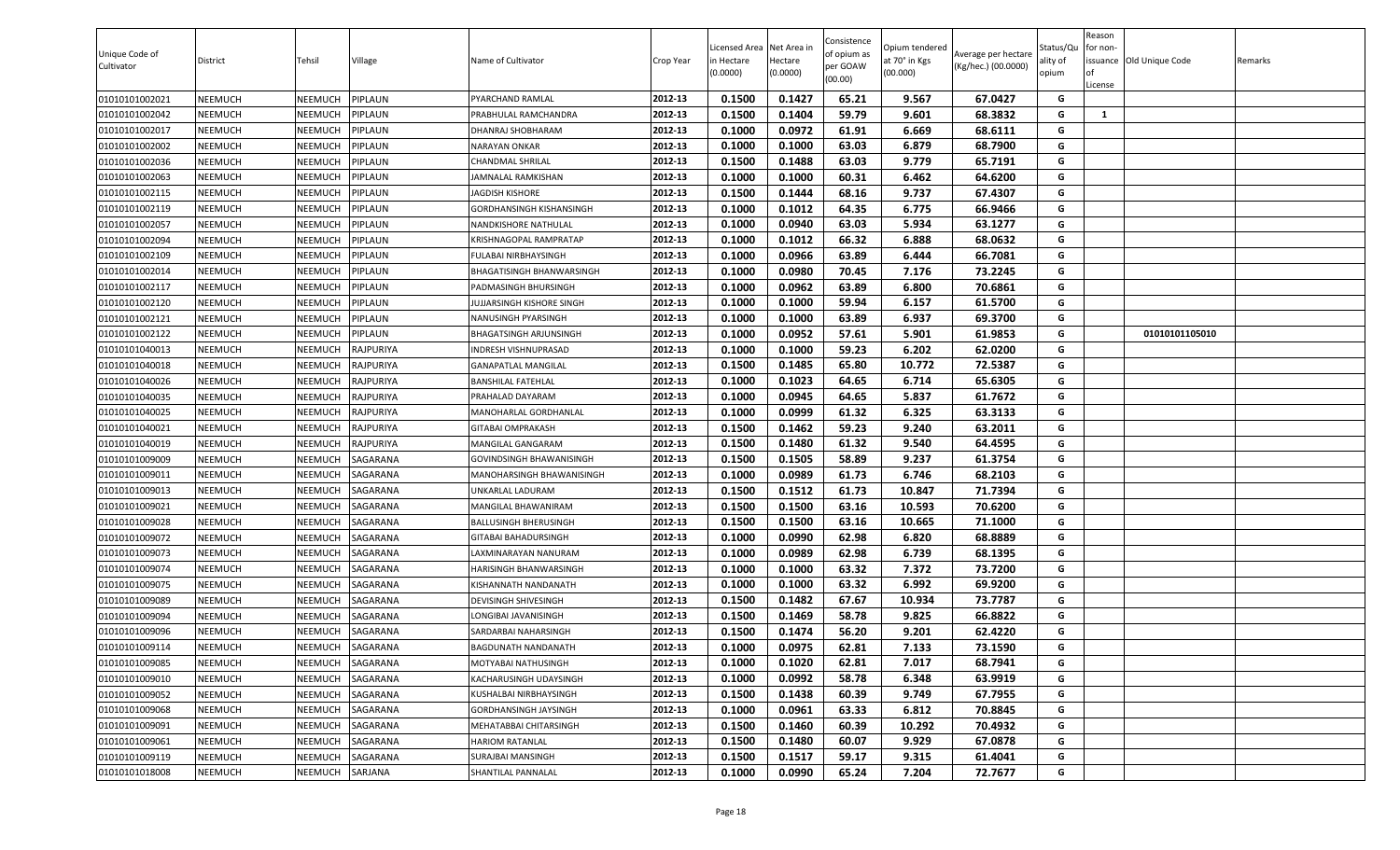| Unique Code of<br>Cultivator | District       | Tehsil        | Village         | Name of Cultivator               | Crop Year | Licensed Area<br>n Hectare<br>(0.0000) | Net Area in<br>Hectare<br>(0.0000) | Consistence<br>of opium as<br>per GOAW<br>(00.00) | Opium tendered<br>at 70° in Kgs<br>(00.000) | Average per hectare<br>(Kg/hec.) (00.0000) | Status/Qu<br>ality of<br>opium | Reason<br>or non-<br>of<br>License | issuance Old Unique Code | Remarks |
|------------------------------|----------------|---------------|-----------------|----------------------------------|-----------|----------------------------------------|------------------------------------|---------------------------------------------------|---------------------------------------------|--------------------------------------------|--------------------------------|------------------------------------|--------------------------|---------|
| 01010101018032               | NEEMUCH        | NEEMUCH       | SARJANA         | SHYAMSHUNDER DALURAM             | 2012-13   | 0.1000                                 | 0.0975                             | 64.31                                             | 6.881                                       | 70.5744                                    | G                              |                                    |                          |         |
| 01010101018054               | NEEMUCH        | NEEMUCH       | SARJANA         | <b>BANSHILAL CHUNNILAL</b>       | 2012-13   | 0.1000                                 | 0.1008                             | 64.31                                             | 7.028                                       | 69.7222                                    | G                              |                                    |                          |         |
| 01010101018009               | NEEMUCH        | NEEMUCH       | SARJANA         | <b>GODAVARIBAI JAYSINGH</b>      | 2012-13   | 0.1000                                 | 0.0992                             | 60.95                                             | 6.365                                       | 64.1633                                    | G                              |                                    |                          |         |
| 01010101018028               | NEEMUCH        | NEEMUCH       | SARJANA         | BHARATSINGH JAYSINGH             | 2012-13   | 0.1000                                 | 0.0992                             | 60.95                                             | 6.408                                       | 64.5968                                    | G                              |                                    |                          |         |
| 01010101018055               | NEEMUCH        | NEEMUCH       | SARJANA         | <b>GOPAL SAJJANLAL</b>           | 2012-13   | 0.1000                                 | 0.1008                             | 56.21                                             | 6.239                                       | 61.8948                                    | G                              |                                    |                          |         |
| 01010101080007               | NEEMUCH        | NEEMUCH       | ADMALIYA        | SHRAWANSINGH RAMSINGH            | 2012-13   | 0.1500                                 | 0.1375                             | 59.09                                             | 8.754                                       | 63.6655                                    | G                              |                                    |                          |         |
| 01010101080009               | NEEMUCH        | NEEMUCH       | ADMALIYA        | SURESHKUMAR RAMPRASAD            | 2012-13   | 0.1000                                 | 0.0980                             | 67.03                                             | 7.316                                       | 74.6531                                    | G                              |                                    |                          |         |
| 01010101080015               | NEEMUCH        | NEEMUCH       | ADMALIYA        | GANSHYAMDAS RAMCHANDRADAS        | 2012-13   | 0.1000                                 | 0.0930                             | 62.50                                             | 6.366                                       | 68.4516                                    | G                              |                                    |                          |         |
| 01010101080016               | NEEMUCH        | NEEMUCH       | ADMALIYA        | DOULATSINGH NAHARSINGH           | 2012-13   | 0.1500                                 | 0.1500                             | 64.04                                             | 10.457                                      | 69.7133                                    | G                              |                                    |                          |         |
| 01010101080018               | NEEMUCH        | NEEMUCH       | ADMALIYA        | GANSHYAM VISHWANATH SIVENATH     | 2012-13   | 0.1500                                 | 0.1508                             | 59.09                                             | 10.155                                      | 67.3408                                    | G                              |                                    |                          |         |
| 01010101080019               | NEEMUCH        | NEEMUCH       | ADMALIYA        | VISHNUKUMAR AMRATRAM             | 2012-13   | 0.1500                                 | 0.1484                             | 60.10                                             | 9.959                                       | 67.1092                                    | G                              |                                    |                          |         |
| 01010101080024               | NEEMUCH        | NEEMUCH       | ADMALIYA        | RAMKUNWAR NEKSINGH               | 2012-13   | 0.1000                                 | 0.1000                             | 60.10                                             | 6.456                                       | 64.5600                                    | G                              |                                    |                          |         |
| 01010101080032               | NEEMUCH        | NEEMUCH       | ADMALIYA        | RADHESHYAM SHIVENARAYAN          | 2012-13   | 0.1000                                 | 0.1050                             | 60.10                                             | 6.714                                       | 63.9429                                    | G                              |                                    |                          |         |
| 01010101080035               | NEEMUCH        | NEEMUCH       | ADMALIYA        | RAMESHCHANDRA SHIVENARAYAN       | 2012-13   | 0.1500                                 | 0.1468                             | 60.80                                             | 9.615                                       | 65.4973                                    | G                              |                                    |                          |         |
| 01010101080036               | <b>NEEMUCH</b> | NEEMUCH       | ADMALIYA        | SHIVENATH SHANKARLAL             | 2012-13   | 0.1000                                 | 0.0988                             | 62.60                                             | 6.859                                       | 69.4231                                    | G                              |                                    |                          |         |
| 01010101080054               | NEEMUCH        | NEEMUCH       | ADMALIYA        | KISHANLAL MULCHAND               | 2012-13   | 0.1000                                 | 0.1009                             | 62.46                                             | 7.094                                       | 70.3072                                    | G                              |                                    |                          |         |
| 01010101080060               | NEEMUCH        | NEEMUCH       | ADMALIYA        | BHANWARKUNWAR MOHANSINGH         | 2012-13   | 0.1000                                 | 0.0973                             | 58.41                                             | 6.358                                       | 65.3443                                    | G                              |                                    |                          |         |
| 01010101080044               | NEEMUCH        | NEEMUCH       | ADMALIYA        | PURANSINGH GOPALSINGH            | 2012-13   | 0.1000                                 | 0.1005                             | 65.11                                             | 7.143                                       | 71.0746                                    | G                              |                                    |                          |         |
| 01010101080056               | NEEMUCH        | NEEMUCH       | ADMALIYA        | KAMALSIGH DEVISINGH              | 2012-13   | 0.1500                                 | 0.1500                             | 62.46                                             | 9.985                                       | 66.5667                                    | G                              |                                    |                          |         |
| 01010101080052               | NEEMUCH        | NEEMUCH       | ADMALIYA        | UMASHANKAR DHANRAJ               | 2012-13   | 0.1500                                 | 0.1242                             | 62.60                                             | 8.031                                       | 64.6618                                    | G                              |                                    |                          |         |
| 01010101080003               | NEEMUCH        | NEEMUCH       | ADMALIYA        | PRAKASHCHANDRA BHERULAL          | 2012-13   | 0.1000                                 | 0.0992                             | 62.60                                             | 6.770                                       | 68.2460                                    | G                              |                                    |                          |         |
| 01010101080073               | NEEMUCH        | NEEMUCH       | ADMALIYA        | KALAWATIBAI SHANKARLAL RAMPRASAD | 2012-13   | 0.1000                                 | 0.0989                             | 63.73                                             | 6.801                                       | 68.7664                                    | G                              |                                    |                          |         |
| 01010101080013               | NEEMUCH        | NEEMUCH       | <b>ADMALIYA</b> | <b>BHOPALSINGH GORDHANSINGH</b>  | 2012-13   | 0.1000                                 | 0.1000                             | 62.46                                             | 7.004                                       | 70.0400                                    | G                              |                                    |                          |         |
| 01010101080063               | NEEMUCH        | NEEMUCH       | ADMALIYA        | SURAJBAI RADHAKISHAN             | 2012-13   | 0.1000                                 | 0.0980                             | 56.91                                             | 5.992                                       | 61.1429                                    | G                              |                                    |                          |         |
| 01010101080058               | <b>NEEMUCH</b> | NEEMUCH       | ADMALIYA        | SHAMBHUSINGH BHAWANISINGH        | 2012-13   | 0.1500                                 | 0.1521                             | 58.87                                             | 9.377                                       | 61.6502                                    | G                              |                                    |                          |         |
| 01010101080008               | NEEMUCH        | NEEMUCH       | ADMALIYA        | <b>TAMMALAL MODA</b>             | 2012-13   | 0.1000                                 | 0.0966                             | 62.28                                             | 6.664                                       | 68.9855                                    | G                              |                                    |                          |         |
| 01010101080012               | NEEMUCH        | NEEMUCH       | ADMALIYA        | SANGRAMSINGH GORDHANSINGH        | 2012-13   | 0.1000                                 | 0.0984                             | 58.87                                             | 6.526                                       | 66.3211                                    | G                              |                                    |                          |         |
| 01010101080038               | NEEMUCH        | NEEMUCH       | ADMALIYA        | MEHATAB KUNWAR SAJJAN SINGH      | 2012-13   | 0.1000                                 | 0.0990                             | 58.87                                             | 6.333                                       | 63.9697                                    | G                              |                                    |                          |         |
| 01010101095011               | NEEMUCH        | NEEMUCH       | AMLIKHEDA       | CHUNNILAL DHANNALAL              | 2012-13   | 0.1000                                 | 0.0980                             | 56.76                                             | 6.479                                       | 66.1122                                    | G                              |                                    |                          |         |
| 01010101095015               | NEEMUCH        | NEEMUCH       | AMLIKHEDA       | SITABAI MOHANLAL                 | 2012-13   | 0.1000                                 | 0.1008                             | 55.19                                             | 6.607                                       | 65.5456                                    | G                              |                                    |                          |         |
| 01010101095016               | NEEMUCH        | NEEMUCH       | AMLIKHEDA       | KANWARLAL RATANLAL               | 2012-13   | 0.1000                                 | 0.0984                             | 57.74                                             | 6.756                                       | 68.6585                                    | G                              |                                    |                          |         |
| 01010101095020               | NEEMUCH        | NEEMUCH       | AMLIKHEDA       | MUNNIBAI HIRALAL                 | 2012-13   | 0.1000                                 | 0.1000                             | 55.60                                             | 6.585                                       | 65.8500                                    | G                              |                                    |                          |         |
| 01010101095018               | NEEMUCH        | NEEMUCH       | AMLIKHEDA       | BHANWARLAL SITARAM               | 2012-13   | 0.1500                                 | 0.1498                             | 67.95                                             | 12.241                                      | 81.7156                                    | G                              |                                    |                          |         |
| 01010101095003               | NEEMUCH        | NEEMUCH       | AMLIKHEDA       | SOHANBAI BHERULAL                | 2012-13   | 0.1500                                 | 0.1444                             | 63.11                                             | 11.477                                      | 79.4806                                    | G                              |                                    |                          |         |
| 01010103070001               | NEEMUCH        | JEERAN        | BAMNIYA         | <b>BHARATLAL SHANTILAL</b>       | 2012-13   | 0.1000                                 | 0.0990                             | 64.89                                             | 6.878                                       | 69.4747                                    | G                              |                                    |                          |         |
| 01010103070002               | <b>NEEMUCH</b> | <b>JEERAN</b> | BAMNIYA         | MUNNALAL VAJERAM                 | 2012-13   | 0.1000                                 | 0.1022                             | 64.65                                             | 7.278                                       | 71.2133                                    | G                              |                                    |                          |         |
| 01010103070005               | <b>NEEMUCH</b> | <b>JEERAN</b> | BAMNIYA         | NARSINGH RODA                    | 2012-13   | 0.1500                                 | 0.1491                             | 64.65                                             | 10.279                                      | 68.9403                                    | G                              |                                    |                          |         |
| 01010103070007               | NEEMUCH        | <b>JEERAN</b> | BAMNIYA         | KANKUBAI HAMERCHAND              | 2012-13   | 0.1000                                 | 0.1013                             | 62.32                                             | 6.677                                       | 65.9131                                    | G                              |                                    |                          |         |
| 01010103070010               | NEEMUCH        | <b>JEERAN</b> | <b>BAMNIYA</b>  | VIJAYRAM MEGHRAJ                 | 2012-13   | 0.1000                                 | 0.0975                             | 64.65                                             | 7.028                                       | 72.0821                                    | G                              |                                    |                          |         |
| 01010103070013               | NEEMUCH        | <b>JEERAN</b> | BAMNIYA         | RAMLAL KANIRAM                   | 2012-13   | 0.1500                                 | 0.1518                             | 62.32                                             | 9.900                                       | 65.2174                                    | G                              |                                    |                          |         |
| 01010103070014               | <b>NEEMUCH</b> | <b>JEERAN</b> | BAMNIYA         | JAIRAM FAKIRCHANDRA              | 2012-13   | 0.1000                                 | 0.0946                             | 62.89                                             | 6.190                                       | 65.4334                                    | G                              |                                    |                          |         |
| 01010103070017               | NEEMUCH        | <b>JEERAN</b> | BAMNIYA         | SHANTILAL MEGHRAJ                | 2012-13   | 0.1500                                 | 0.1512                             | 62.97                                             | 10.273                                      | 67.9431                                    | G                              |                                    |                          |         |
| 01010103070019               | NEEMUCH        | <b>JEERAN</b> | BAMNIYA         | MOHANLAL MOTILAL                 | 2012-13   | 0.1000                                 | 0.1023                             | 60.70                                             | 6.989                                       | 68.3187                                    | G                              |                                    |                          |         |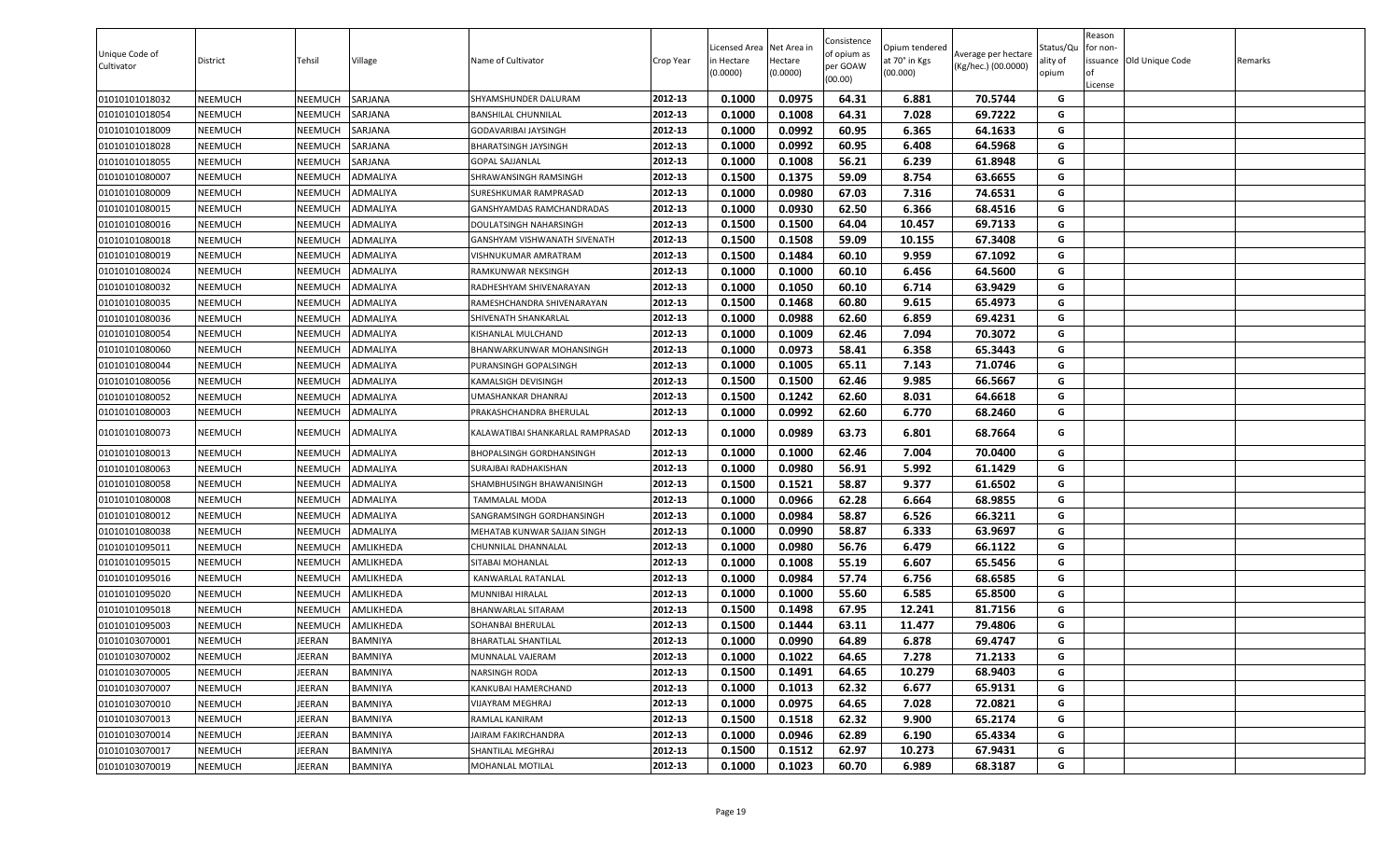| Unique Code of<br>Cultivator | District       | Tehsil         | Village        | Name of Cultivator             | Crop Year | Licensed Area<br>n Hectare<br>(0.0000) | Net Area in<br>Hectare<br>(0.0000) | Consistence<br>of opium as<br>per GOAW<br>(00.00) | Opium tendered<br>at 70° in Kgs<br>(00.000) | Average per hectare<br>(Kg/hec.) (00.0000) | Status/Qu<br>ality of<br>opium | Reason<br>or non-<br>of<br>License | issuance Old Unique Code | Remarks |
|------------------------------|----------------|----------------|----------------|--------------------------------|-----------|----------------------------------------|------------------------------------|---------------------------------------------------|---------------------------------------------|--------------------------------------------|--------------------------------|------------------------------------|--------------------------|---------|
| 01010103070020               | NEEMUCH        | JEERAN         | BAMNIYA        | SALAGRAM RATANLAL              | 2012-13   | 0.1000                                 | 0.0973                             | 60.70                                             | 6.131                                       | 63.0113                                    | G                              |                                    |                          |         |
| 01010103070024               | NEEMUCH        | JEERAN         | BAMNIYA        | RAMNARAYAN GABURCHAND          | 2012-13   | 0.1000                                 | 0.0992                             | 60.58                                             | 6.638                                       | 66.9153                                    | G                              |                                    |                          |         |
| 01010103070027               | NEEMUCH        | <b>JEERAN</b>  | BAMNIYA        | SARJUBAI ONKAR                 | 2012-13   | 0.1000                                 | 0.1006                             | 65.31                                             | 7.268                                       | 72.2465                                    | G                              |                                    |                          |         |
| 01010103070035               | NEEMUCH        | JEERAN         | BAMNIYA        | BHARATLAL JAGANNATH            | 2012-13   | 0.1000                                 | 0.1023                             | 68.05                                             | 7.524                                       | 73.5484                                    | G                              |                                    |                          |         |
| 01010103070036               | NEEMUCH        | JEERAN         | BAMNIYA        | NATHULAL NARAYAN               | 2012-13   | 0.1000                                 | 0.1004                             | 65.31                                             | 6.839                                       | 68.1175                                    | G                              |                                    |                          |         |
| 01010103070044               | NEEMUCH        | JEERAN         | BAMNIYA        | KAMLABAI KHYALIRAM             | 2012-13   | 0.1000                                 | 0.0959                             | 65.86                                             | 6.577                                       | 68.5819                                    | G                              |                                    |                          |         |
| 01010103070045               | NEEMUCH        | <b>JEERAN</b>  | <b>BAMNIYA</b> | RAMPRASAD JAGANNATH            | 2012-13   | 0.1000                                 | 0.1000                             | 65.50                                             | 6.924                                       | 69.2400                                    | G                              |                                    |                          |         |
| 01010103070049               | NEEMUCH        | <b>JEERAN</b>  | BAMNIYA        | <b>JAGDISH RAMLAL</b>          | 2012-13   | 0.1000                                 | 0.1035                             | 62.97                                             | 6.855                                       | 66.2319                                    | G                              |                                    |                          |         |
| 01010103070006               | NEEMUCH        | JEERAN         | BAMNIYA        | <b>MANGILAL KACHRU</b>         | 2012-13   | 0.1000                                 | 0.1006                             | 68.29                                             | 7.424                                       | 73.7972                                    | G                              |                                    |                          |         |
| 01010103070050               | NEEMUCH        | JEERAN         | BAMNIYA        | MANGILAL BADRILAL              | 2012-13   | 0.1000                                 | 0.0986                             | 60.58                                             | 6.214                                       | 63.0223                                    | G                              |                                    |                          |         |
| 01010103070051               | NEEMUCH        | JEERAN         | BAMNIYA        | TARACHAND KACHRU               | 2012-13   | 0.1000                                 | 0.0999                             | 62.97                                             | 6.351                                       | 63.5736                                    | G                              |                                    |                          |         |
| 01010103070052               | NEEMUCH        | <b>JEERAN</b>  | BAMNIYA        | KANWARLAL RODAJI               | 2012-13   | 0.1000                                 | 0.0980                             | 68.29                                             | 7.385                                       | 75.3571                                    | G                              |                                    |                          |         |
| 01010103070062               | NEEMUCH        | JEERAN         | BAMNIYA        | DEVILAL KANHAIYALAL            | 2012-13   | 0.1000                                 | 0.1020                             | 63.90                                             | 6.618                                       | 64.8824                                    | G                              |                                    |                          |         |
| 01010103070030               | NEEMUCH        | JEERAN         | BAMNIYA        | <b>BADRILAL RAMLAL</b>         | 2012-13   | 0.1000                                 | 0.1000                             | 65.50                                             | 7.009                                       | 70.0900                                    | G                              |                                    |                          |         |
| 01010103070028               | <b>NEEMUCH</b> | <b>JEERAN</b>  | <b>BAMNIYA</b> | <b>KARU NATHU</b>              | 2012-13   | 0.1000                                 | 0.0999                             | 65.50                                             | 6.831                                       | 68.3784                                    | G                              |                                    |                          |         |
| 01010103070031               | NEEMUCH        | <b>JEERAN</b>  | BAMNIYA        | <b>KALABAI MANGILAL</b>        | 2012-13   | 0.1500                                 | 0.1500                             | 65.34                                             | 10.660                                      | 71.0667                                    | G                              |                                    |                          |         |
| 01010103070058               | NEEMUCH        | <b>JEERAN</b>  | BAMNIYA        | SALAGRAM FAKIRCHAND            | 2012-13   | 0.1000                                 | 0.1018                             | 63.90                                             | 6.883                                       | 67.6130                                    | G                              |                                    |                          |         |
| 01010103070059               | NEEMUCH        | JEERAN         | BAMNIYA        | <b>RAMESHWAR GIRDHARI</b>      | 2012-13   | 0.1000                                 | 0.0990                             | 62.11                                             | 6.548                                       | 66.1414                                    | G                              |                                    |                          |         |
| 01010103070061               | NEEMUCH        | JEERAN         | BAMNIYA        | JAGDISH BHUWANIRAM             | 2012-13   | 0.1000                                 | 0.1006                             | 67.89                                             | 7.439                                       | 73.9463                                    | G                              |                                    |                          |         |
| 01010103070048               | NEEMUCH        | <b>JEERAN</b>  | BAMNIYA        | <b>ONKARLAL FAKIRCHAND</b>     | 2012-13   | 0.1000                                 | 0.1012                             | 61.45                                             | 6.242                                       | 61.6798                                    | G                              |                                    |                          |         |
| 01010103070065               | NEEMUCH        | JEERAN         | BAMNIYA        | SATYANARAYAN MEGHRAJ           | 2012-13   | 0.1000                                 | 0.1000                             | 63.54                                             | 7.107                                       | 71.0700                                    | G                              |                                    |                          |         |
| 01010103070034               | NEEMUCH        | JEERAN         | <b>BAMNIYA</b> | BALMUKUND GABURCHAND           | 2012-13   | 0.1000                                 | 0.1000                             | 60.58                                             | 6.413                                       | 64.1300                                    | G                              |                                    |                          |         |
| 01010103070003               | NEEMUCH        | JEERAN         | BAMNIYA        | RAMKUNWARBAI DASRATHSINGH      | 2012-13   | 0.1500                                 | 0.1364                             | 59.70                                             | 8.452                                       | 61.9648                                    | G                              |                                    |                          |         |
| 01010103070037               | NEEMUCH        | <b>JEERAN</b>  | <b>BAMNIYA</b> | RUKMANIBAI RANCHOD             | 2012-13   | 0.1000                                 | 0.1000                             | 59.70                                             | 6.465                                       | 64.6500                                    | G                              |                                    |                          |         |
| 01010103070046               | NEEMUCH        | JEERAN         | BAMNIYA        | RANGLAL KACHRULAL              | 2012-13   | 0.1000                                 | 0.0895                             | 59.70                                             | 5.509                                       | 61.5531                                    | G                              |                                    |                          |         |
| 01010101053004               | NEEMUCH        | NEEMUCH        | <b>BELARI</b>  | KALUSINGH DEVISINGH            | 2012-13   | 0.1500                                 | 0.1484                             | 57.10                                             | 9.552                                       | 64.3666                                    | G                              |                                    |                          |         |
| 01010101053005               | NEEMUCH        | NEEMUCH        | <b>BELARI</b>  | RUKAMANBAI GOVINDSINGH         | 2012-13   | 0.1000                                 | 0.1040                             | 59.67                                             | 6.768                                       | 65.0769                                    | G                              |                                    |                          |         |
| 01010101053007               | NEEMUCH        | NEEMUCH        | <b>BELARI</b>  | <b>BHOPALSINGH KALUSINGH</b>   | 2012-13   | 0.1000                                 | 0.1000                             | 65.79                                             | 7.087                                       | 70.8700                                    | G                              |                                    |                          |         |
| 01010101053011               | NEEMUCH        | NEEMUCH        | <b>BELARI</b>  | NAGGIBAI BHERUSINGH            | 2012-13   | 0.1000                                 | 0.1000                             | 65.79                                             | 7.359                                       | 73.5900                                    | G                              |                                    |                          |         |
| 01010101053012               | NEEMUCH        | NEEMUCH        | <b>BELARI</b>  | KHUMANSINGH NATHUSINGH         | 2012-13   | 0.1000                                 | 0.1020                             | 62.67                                             | 7.368                                       | 72.2353                                    | G                              |                                    |                          |         |
| 01010101053015               | NEEMUCH        | NEEMUCH        | <b>BELARI</b>  | SAJJANBAI KACHARU              | 2012-13   | 0.1500                                 | 0.1480                             | 59.67                                             | 10.323                                      | 69.7500                                    | G                              |                                    |                          |         |
| 01010101053016               | <b>NEEMUCH</b> | NEEMUCH        | <b>BELARI</b>  | PRAHALADSINGH GOBARSINGH       | 2012-13   | 0.1000                                 | 0.1033                             | 62.67                                             | 7.449                                       | 72.1104                                    | G                              |                                    |                          |         |
| 01010101053018               | NEEMUCH        | NEEMUCH        | BELARI         | <b>BHARATSINGH KISHANSINGH</b> | 2012-13   | 0.1500                                 | 0.1485                             | 61.96                                             | 10.303                                      | 69.3805                                    | G                              |                                    |                          |         |
| 01010101053019               | NEEMUCH        | NEEMUCH        | <b>BELARI</b>  | <b>GORDHANSINGH JUWANSIGH</b>  | 2012-13   | 0.1000                                 | 0.1045                             | 61.96                                             | 7.099                                       | 67.9330                                    | G                              |                                    |                          |         |
| 01010101053020               | NEEMUCH        | NEEMUCH        | BELARI         | RANSINGH BHERUSINGH            | 2012-13   | 0.1000                                 | 0.1024                             | 61.96                                             | 6.904                                       | 67.4219                                    | G                              |                                    |                          |         |
| 01010101053025               | NEEMUCH        | <b>NEEMUCH</b> | <b>BELARI</b>  | RAJIBAI KALUSINGH              | 2012-13   | 0.1500                                 | 0.1500                             | 59.15                                             | 9.929                                       | 66.1933                                    | G                              |                                    |                          |         |
| 01010101053027               | NEEMUCH        | NEEMUCH        | <b>BELARI</b>  | GOVINDSINGH ISHWARSINGH        | 2012-13   | 0.1000                                 | 0.1014                             | 61.73                                             | 7.020                                       | 69.2308                                    | G                              |                                    |                          |         |
| 01010101053029               | NEEMUCH        | NEEMUCH        | <b>BELARI</b>  | LAXMANSINGH MOTISINGH          | 2012-13   | 0.1500                                 | 0.1508                             | 59.70                                             | 9.774                                       | 64.8143                                    | G                              |                                    |                          |         |
| 01010101053030               | <b>NEEMUCH</b> | NEEMUCH        | <b>BELARI</b>  | MADANSINGH BHANWARSINGH        | 2012-13   | 0.1000                                 | 0.0972                             | 57.55                                             | 6.380                                       | 65.6379                                    | G                              |                                    |                          |         |
| 01010101053031               | <b>NEEMUCH</b> | NEEMUCH        | <b>BELARI</b>  | <b>BHULIBAI SAJJANSINGH</b>    | 2012-13   | 0.1000                                 | 0.0992                             | 62.12                                             | 6.070                                       | 61.1895                                    | G                              |                                    |                          |         |
| 01010101053034               | <b>NEEMUCH</b> | NEEMUCH        | <b>BELARI</b>  | PANBAI KISHANSINGH             | 2012-13   | 0.1000                                 | 0.1015                             | 61.73                                             | 6.535                                       | 64.3842                                    | G                              |                                    |                          |         |
| 01010101053036               | NEEMUCH        | NEEMUCH        | <b>BELARI</b>  | MOTISINGH KALUSINGH            | 2012-13   | 0.1000                                 | 0.1000                             | 64.89                                             | 7.518                                       | 75.1800                                    | G                              |                                    |                          |         |
| 01010101053040               | <b>NEEMUCH</b> | NEEMUCH        | <b>BELARI</b>  | ANOKHDAS LALDAS                | 2012-13   | 0.1500                                 | 0.1500                             | 64.89                                             | 10.642                                      | 70.9467                                    | G                              |                                    |                          |         |
| 01010101053002               | NEEMUCH        | NEEMUCH        | <b>BELARI</b>  | PADAMSINGH DHULSINGH           | 2012-13   | 0.1500                                 | 0.1521                             | 60.70                                             | 10.232                                      | 67.2715                                    | G                              |                                    |                          |         |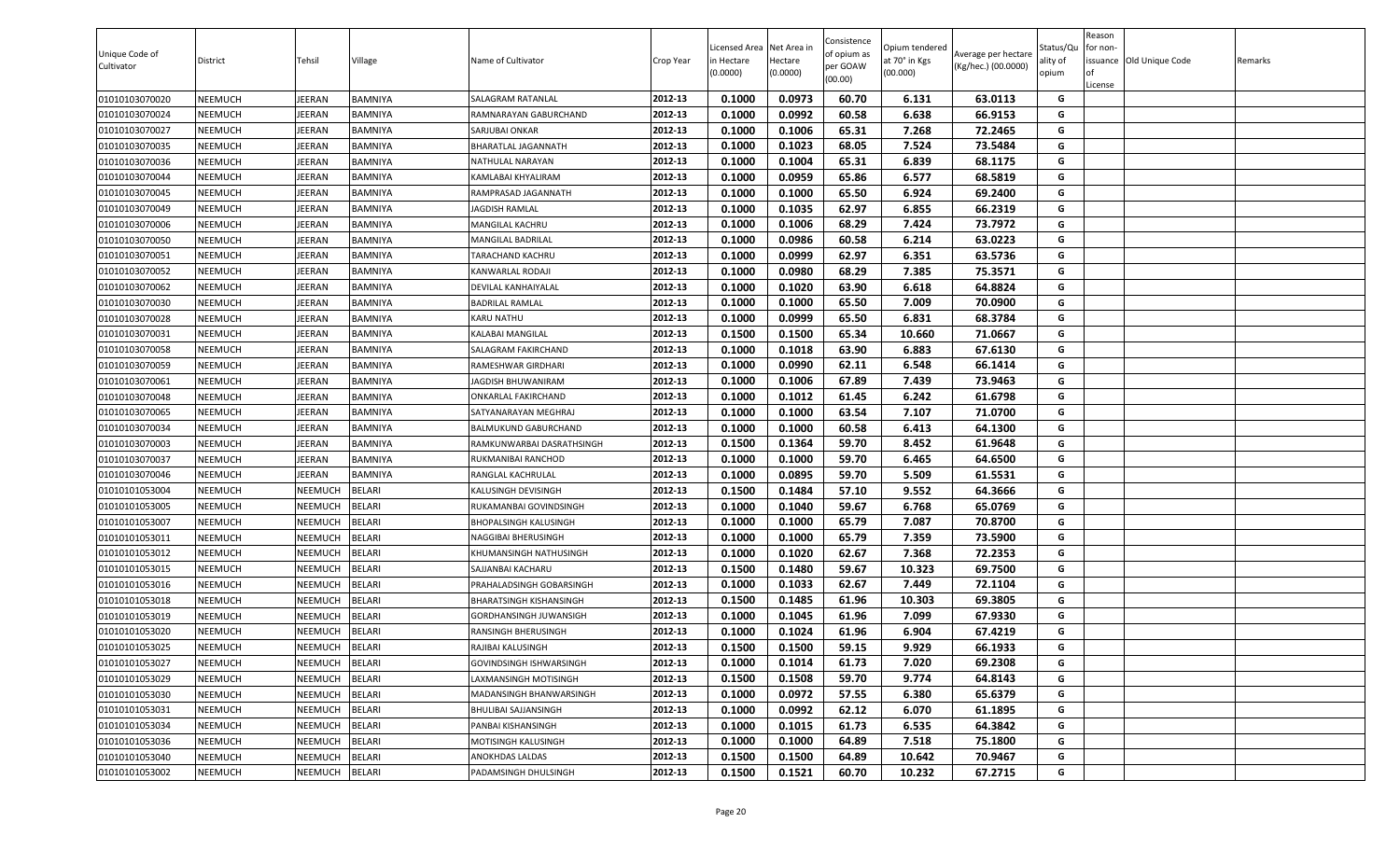| Unique Code of<br>Cultivator | District | Tehsil        | Village                 | Name of Cultivator            | Crop Year | .icensed Area<br>n Hectare<br>(0.0000) | Net Area in<br>Hectare<br>(0.0000) | Consistence<br>of opium as<br>per GOAW<br>(00.00) | Opium tendered<br>at 70° in Kgs<br>(00.000) | Average per hectare<br>(Kg/hec.) (00.0000) | Status/Qu<br>ality of<br>opium | Reason<br>for non-<br>0f<br>License | issuance Old Unique Code | Remarks                      |
|------------------------------|----------|---------------|-------------------------|-------------------------------|-----------|----------------------------------------|------------------------------------|---------------------------------------------------|---------------------------------------------|--------------------------------------------|--------------------------------|-------------------------------------|--------------------------|------------------------------|
| 01010101053055               | NEEMUCH  | NEEMUCH       | <b>BELARI</b>           | BHERUSINGH RATANSINGH         | 2012-13   | 0.1000                                 | 0.1023                             | 61.73                                             | 6.799                                       | 66.4614                                    | G                              |                                     |                          |                              |
| 01010101053021               | NEEMUCH  | NEEMUCH       | <b>BELARI</b>           | SALAMSINGH SAJJANSINGH        | 2012-13   | 0.1000                                 | 0.0992                             | 62.32                                             | 6.624                                       | 66.7742                                    | G                              |                                     |                          |                              |
| 01010101053009               | NEEMUCH  | NEEMUCH       | <b>BELARI</b>           | AXMANSINGH RAYSINGH           | 2012-13   | 0.1000                                 | 0.0999                             | 58.41                                             | 6.342                                       | 63.4835                                    | G                              |                                     |                          |                              |
| 01010103068001               | NEEMUCH  | EERAN         | BHANWRASA               | KANHEYALAL GORDHANLAL         | 2012-13   | 0.1000                                 | 0.0990                             | 66.12                                             | 6.536                                       | 66.0202                                    | G                              |                                     |                          |                              |
| 01010103068009               | NEEMUCH  | EERAN         | BHANWRASA               | AXMANSINGH SWRUPSINGH         | 2012-13   | 0.1000                                 | 0.1014                             | 60.86                                             | 6.608                                       | 65.1677                                    | G                              |                                     |                          |                              |
| 01010103068010               | NEEMUCH  | EERAN         | BHANWRASA               | BHARATSINGH BAPUSINGH         | 2012-13   | 0.1000                                 | 0.1028                             | 65.85                                             | 7.385                                       | 71.8385                                    | G                              |                                     |                          |                              |
| 01010103068011               | NEEMUCH  | <b>IEERAN</b> | BHANWRASA               | SEETALSINGH NAHARSINGH        | 2012-13   | 0.1000                                 | 0.0999                             | 58.81                                             | 6.368                                       | 63.7437                                    | G                              |                                     |                          |                              |
| 01010103068013               | NEEMUCH  | JEERAN        | BHANWRASA               | BHOPALSINH GAMERSINH          | 2012-13   | 0.1000                                 | 0.0990                             | 62.20                                             | 6.682                                       | 67.4949                                    | G                              |                                     |                          |                              |
| 01010103068014               | NEEMUCH  | JEERAN        | BHANWRASA               | PAWANKUMAR KISHANLAL          | 2012-13   | 0.1000                                 | 0.0969                             | 65.85                                             | 7.027                                       | 72.5181                                    | G                              |                                     |                          |                              |
| 01010103068015               | NEEMUCH  | <b>IEERAN</b> | BHANWRASA               | GULABCHAND RAMKISHAN          | 2012-13   | 0.1000                                 | 0.0972                             | 60.27                                             | 6.208                                       | 63.8683                                    | G                              |                                     |                          |                              |
| 01010103068019               | NEEMUCH  | <b>IEERAN</b> | BHANWRASA               | VINODSINGH BHUWANISINGH       | 2012-13   | 0.1500                                 | 0.1482                             | 65.85                                             | 10.941                                      | 73.8259                                    | G                              |                                     |                          |                              |
| 01010103068020               | NEEMUCH  | <b>IEERAN</b> | BHANWRASA               | BHERUSINGH NATHUSINGH         | 2012-13   | 0.1500                                 | 0.1525                             | 60.27                                             | 9.764                                       | 64.0262                                    | G                              |                                     |                          |                              |
| 01010103068021               | NEEMUCH  | <b>IEERAN</b> | BHANWRASA               | <b>GOPAL BAPULAL</b>          | 2012-13   | 0.1000                                 | 0.1000                             | 69.66                                             | 7.105                                       | 71.0500                                    | G                              |                                     |                          |                              |
| 01010103068023               | NEEMUCH  | <b>IEERAN</b> | <b>BHANWRASA</b>        | MANKUNWAR MANGILAL            | 2012-13   | 0.1500                                 | 0.1500                             | 66.08                                             | 10.865                                      | 72.4333                                    | G                              |                                     |                          |                              |
| 01010103068025               | NEEMUCH  | <b>IEERAN</b> | <b>BHANWRASA</b>        | ISHWARSINGH MEHATABSINGH      | 2012-13   | 0.1000                                 | 0.1023                             | 69.66                                             | 7.274                                       | 71.1046                                    | G                              |                                     |                          |                              |
| 01010103068030               | NEEMUCH  | JEERAN        | <b>BHANWRASA</b>        | UMRAV JAWANSINGH              | 2012-13   | 0.1000                                 | 0.1012                             | 63.95                                             | 7.062                                       | 69.7826                                    | G                              |                                     |                          |                              |
| 01010103068037               | NEEMUCH  | JEERAN        | BHANWRASA               | DHAPUBAI HARISINGH            | 2012-13   | 0.1500                                 | 0.1457                             | 63.95                                             | 9.857                                       | 67.6527                                    | G                              |                                     |                          |                              |
| 01010103068038               | NEEMUCH  | <b>IEERAN</b> | BHANWRASA               | RANJITSINGH GAMERSINGH        | 2012-13   | 0.1500                                 | 0.1450                             | 63.95                                             | 10.022                                      | 69.1172                                    | G                              |                                     |                          |                              |
| 01010103068047               | NEEMUCH  | EERAN         | <b>BHANWRASA</b>        | RAMSINGH JAYSINGH             | 2012-13   | 0.1500                                 | 0.1505                             | 63.57                                             | 9.626                                       | 63.9601                                    | G                              |                                     |                          |                              |
| 01010103068048               | NEEMUCH  | EERAN         | BHANWRASA               | RADHESHYAM BHAGIRATH          | 2012-13   | 0.1500                                 | 0.1554                             | 72.01                                             | 11.491                                      | 73.9447                                    | G                              |                                     |                          |                              |
| 01010103068049               | NEEMUCH  | <b>IEERAN</b> | BHANWRASA               | MADANSINGH BHERUSINGH         | 2012-13   | 0.1000                                 | 0.1050                             | 63.57                                             | 6.947                                       | 66.1619                                    | G                              |                                     |                          |                              |
| 01010103068053               | NEEMUCH  | EERAN         | <b>BHANWRASA</b>        | KISHORSINGH GAMERSINGH        | 2012-13   | 0.1000                                 | 0.1023                             | 67.93                                             | 7.666                                       | 74.9365                                    | G                              |                                     |                          | <b>TRANSFER / CHALDU R-6</b> |
| 01010103068054               | NEEMUCH  | EERAN         | BHANWRASA               | KISHANLAL ONKARLAL            | 2012-13   | 0.1500                                 | 0.1445                             | 63.57                                             | 9.599                                       | 66.4291                                    | G                              |                                     |                          |                              |
| 01010103068055               | NEEMUCH  | <b>IEERAN</b> | BHANWRASA               | OMPRAKASH PRABHULAL           | 2012-13   | 0.1000                                 | 0.1024                             | 63.66                                             | 6.748                                       | 65.8984                                    | G                              |                                     |                          |                              |
| 01010103068056               | NEEMUCH  | JEERAN        | BHANWRASA               | ISHWARSINGH RAYSINGH          | 2012-13   | 0.1500                                 | 0.1479                             | 67.93                                             | 11.024                                      | 74.5368                                    | G                              |                                     |                          |                              |
| 01010103068057               | NEEMUCH  | <b>IEERAN</b> | BHANWRASA               | BHANWARSINGH JAWANSINGH       | 2012-13   | 0.1000                                 | 0.0986                             | 60.27                                             | 6.268                                       | 63.5700                                    | G                              |                                     |                          |                              |
| 01010103068058               | NEEMUCH  | <b>IEERAN</b> | BHANWRASA               | MANNALAL BHANWARLAL           | 2012-13   | 0.1500                                 | 0.1500                             | 69.90                                             | 11.104                                      | 74.0267                                    | G                              |                                     |                          |                              |
| 01010103068059               | NEEMUCH  | EERAN         | BHANWRASA               | BAPUSINGH JAWANSINGH          | 2012-13   | 0.1000                                 | 0.1020                             | 57.48                                             | 6.462                                       | 63.3529                                    | G                              |                                     |                          |                              |
| 01010103068062               | NEEMUCH  | <b>IEERAN</b> | BHANWRASA               | BAPUSINGH PYARSINGH           | 2012-13   | 0.1000                                 | 0.1008                             | 69.84                                             | 7.353                                       | 72.9464                                    | G                              |                                     |                          |                              |
| 01010103068064               | NEEMUCH  | <b>IEERAN</b> | BHANWRASA               | NAJARBAI BHOPALSINGH          | 2012-13   | 0.1000                                 | 0.0984                             | 63.66                                             | 7.039                                       | 71.5346                                    | G                              |                                     |                          |                              |
| 01010103068065               | NEEMUCH  | <b>IEERAN</b> | BHANWRASA               | PYARSINGH RATANSINGH          | 2012-13   | 0.1000                                 | 0.1036                             | 60.77                                             | 6.372                                       | 61.5058                                    | G                              |                                     |                          |                              |
| 01010103068067               | NEEMUCH  | <b>IEERAN</b> | BHANWRASA               | JUJJARSINGH BHUWANISINGH      | 2012-13   | 0.1000                                 | 0.1014                             | 56.26                                             | 6.277                                       | 61.9034                                    | G                              |                                     |                          | <b>NAME CHANGE</b>           |
| 01010103068076               | NEEMUCH  | JEERAN        | BHANWRASA               | NATHUSINGH RAYSINGH           | 2012-13   | 0.1000                                 | 0.1020                             | 58.16                                             | 6.290                                       | 61.6667                                    | G                              |                                     |                          |                              |
| 01010103068061               | NEEMUCH  | <b>IEERAN</b> | BHANWRASA               | <b>BAPUSINGH BAHADURSINGH</b> | 2012-13   | 0.1000                                 | 0.1005                             | 66.08                                             | 6.466                                       | 64.3383                                    | G                              |                                     |                          |                              |
| 01010103068022               | NEEMUCH  | <b>IEERAN</b> | <b>BHANWRASA</b>        | <b>BAPUSINGH SWRUPSINGH</b>   | 2012-13   | 0.1000                                 | 0.1005                             | 67.49                                             | 6.855                                       | 68.2090                                    | G                              |                                     |                          | <b>NAME CHANGE</b>           |
| 01010103068026               | NEEMUCH  | JEERAN        | <b>BHANWRASA</b>        | <b>BHARATSINGH NATHUSINGH</b> | 2012-13   | 0.1000                                 | 0.1015                             | 66.08                                             | 7.288                                       | 71.8030                                    | G                              |                                     |                          |                              |
| 01010103068027               | NEEMUCH  | JEERAN        | BHANWRASA               | CHANDRASEKHANR PRATHVIRAJ     | 2012-13   | 0.1500                                 | 0.1392                             | 63.66                                             | 8.467                                       | 60.8261                                    | G                              |                                     |                          |                              |
| 01010103068050               | NEEMUCH  | <b>IEERAN</b> | BHANWRASA               | BHOPALSINGH JORAWARSINGH      | 2012-13   | 0.1000                                 | 0.1012                             | 60.77                                             | 6.294                                       | 62.1937                                    | G                              |                                     |                          |                              |
| 01010103068052               | NEEMUCH  | JEERAN        | <b>BHANWRASA</b>        | DEVISINGH HARISINGH           | 2012-13   | 0.1000                                 | 0.0990                             | 67.09                                             | 7.025                                       | 70.9596                                    | G                              |                                     |                          |                              |
| 01010103068051               | NEEMUCH  | JEERAN        | BHANWRASA               | KASTURIBAI KISHANSINGH        | 2012-13   | 0.1000                                 | 0.0990                             | 64.56                                             | 6.751                                       | 68.1919                                    | G                              |                                     |                          |                              |
| 01010103068092               | NEEMUCH  | <b>IEERAN</b> | <b>BHANWRASA</b>        | <b>BHULIBHAY HARLAL</b>       | 2012-13   | 0.1000                                 | 0.1020                             | 56.54                                             | 6.114                                       | 59.9412                                    | G                              |                                     |                          |                              |
| 01010101045001               | NEEMUCH  | NEEMUCH       | BIJALWAS BAMNIYA        | RATANLAL LABHCHAND            | 2012-13   | 0.1000                                 | 0.1000                             | 69.31                                             | 7.149                                       | 71.4900                                    | G                              |                                     |                          |                              |
| 01010101045005               | NEEMUCH  | NEEMUCH       | BIJALWAS BAMNIYA        | RAMBABU RAMNARAYAN            | 2012-13   | 0.1000                                 | 0.0986                             | 64.93                                             | 6.901                                       | 69.9899                                    | G                              |                                     |                          |                              |
| 01010101045008               | NEEMUCH  | NEEMUCH       | <b>BIJALWAS BAMNIYA</b> | VISHNUPRASAD NANDLAL          | 2012-13   | 0.1500                                 | 0.1512                             | 64.93                                             | 10.556                                      | 69.8148                                    | G                              |                                     |                          |                              |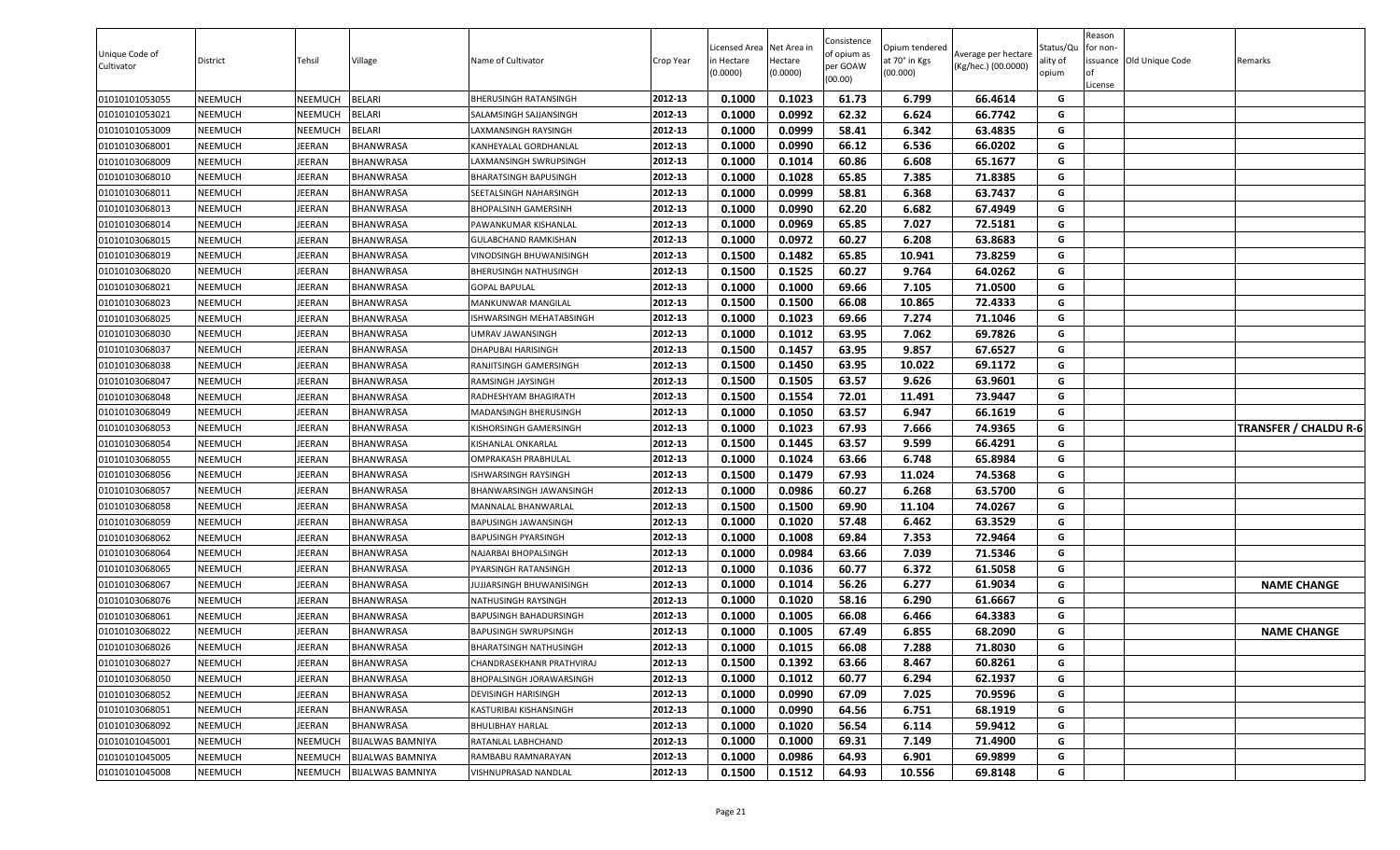| Unique Code of<br>Cultivator | District       | Tehsil         | Village                 | Name of Cultivator         | Crop Year | icensed Area Net Area in<br>in Hectare<br>(0.0000) | Hectare<br>(0.0000) | Consistence<br>of opium as<br>per GOAW<br>(00.00) | Opium tendered<br>at 70° in Kgs<br>(00.000) | Average per hectare<br>(Kg/hec.) (00.0000) | Status/Qu<br>ality of<br>opium | Reason<br>for non-<br>License | issuance Old Unique Code | Remarks            |
|------------------------------|----------------|----------------|-------------------------|----------------------------|-----------|----------------------------------------------------|---------------------|---------------------------------------------------|---------------------------------------------|--------------------------------------------|--------------------------------|-------------------------------|--------------------------|--------------------|
| 01010101045009               | <b>NEEMUCH</b> | NEEMUCH        | BIJALWAS BAMNIYA        | DASHARATHMAL PANNALAL      | 2012-13   | 0.1000                                             | 0.1000              | 69.85                                             | 7.564                                       | 75.6400                                    | G                              |                               |                          |                    |
| 01010101045012               | <b>NEEMUCH</b> | NEEMUCH        | BIJALWAS BAMNIYA        | DINESH HARIVALLABH         | 2012-13   | 0.1500                                             | 0.1428              | 62.22                                             | 9.653                                       | 67.5980                                    | G                              |                               |                          |                    |
| 01010101045013               | <b>NEEMUCH</b> | NEEMUCH        | <b>BIJALWAS BAMNIYA</b> | BHERULAL VARDICHAND        | 2012-13   | 0.1500                                             | 0.1480              | 69.85                                             | 11.475                                      | 77.5338                                    | G                              |                               |                          |                    |
| 01010101045014               | NEEMUCH        | NEEMUCH        | BIJALWAS BAMNIYA        | MANGILAL PRABHULAL         | 2012-13   | 0.1500                                             | 0.1500              | 62.22                                             | 9.991                                       | 66.6067                                    | G                              |                               |                          |                    |
| 01010101045016               | <b>NEEMUCH</b> | NEEMUCH        | <b>BIJALWAS BAMNIYA</b> | SESHMAL SHIVENARAYAN       | 2012-13   | 0.1500                                             | 0.1421              | 60.14                                             | 9.485                                       | 66.7488                                    | G                              |                               |                          |                    |
| 01010101045020               | <b>NEEMUCH</b> | <b>NEEMUCH</b> | <b>BIJALWAS BAMNIYA</b> | BABULAL BHANWARLAL         | 2012-13   | 0.1500                                             | 0.1480              | 64.93                                             | 10.018                                      | 67.6892                                    | G                              |                               |                          |                    |
| 01010101045022               | <b>NEEMUCH</b> | NEEMUCH        | <b>BIJALWAS BAMNIYA</b> | KARULAL LAXMINARAYAN       | 2012-13   | 0.1500                                             | 0.1500              | 65.67                                             | 10.442                                      | 69.6133                                    | G                              |                               |                          |                    |
| 01010101045026               | <b>NEEMUCH</b> | NEEMUCH        | <b>BIJALWAS BAMNIYA</b> | RAMESHWAR PANNALAL         | 2012-13   | 0.1500                                             | 0.1500              | 61.60                                             | 9.944                                       | 66.2933                                    | G                              |                               |                          |                    |
| 01010101045028               | <b>NEEMUCH</b> | NEEMUCH        | BIJALWAS BAMNIYA        | OMPRAKASH RAMBILAS         | 2012-13   | 0.1000                                             | 0.0962              | 62.22                                             | 6.658                                       | 69.2100                                    | G                              |                               |                          |                    |
| 01010101045030               | <b>NEEMUCH</b> | <b>NEEMUCH</b> | BIJALWAS BAMNIYA        | KANWARLAL PRABHULAL        | 2012-13   | 0.1500                                             | 0.1500              | 62.67                                             | 10.072                                      | 67.1467                                    | G                              |                               |                          |                    |
| 01010101045032               | <b>NEEMUCH</b> | NEEMUCH        | <b>BIJALWAS BAMNIYA</b> | PRAKASHCHAND CHATARBHUJ    | 2012-13   | 0.1500                                             | 0.1502              | 65.67                                             | 10.620                                      | 70.7057                                    | G                              |                               |                          |                    |
| 01010101045038               | <b>NEEMUCH</b> | NEEMUCH        | BIJALWAS BAMNIYA        | DURGASHANKAR BHANWARLAL    | 2012-13   | 0.1500                                             | 0.1482              | 62.67                                             | 9.875                                       | 66.6329                                    | G                              |                               |                          |                    |
| 01010101045041               | NEEMUCH        | NEEMUCH        | BIJALWAS BAMNIYA        | KANHEYALAL NATHULAL        | 2012-13   | 0.1000                                             | 0.1000              | 69.14                                             | 7.289                                       | 72.8900                                    | G                              |                               |                          |                    |
| 01010101045042               | <b>NEEMUCH</b> | NEEMUCH        | <b>BIJALWAS BAMNIYA</b> | DAMARLAL KISHANLAL         | 2012-13   | 0.1000                                             | 0.1020              | 69.14                                             | 7.191                                       | 70.5000                                    | G                              |                               |                          |                    |
| 01010101045044               | <b>NEEMUCH</b> | NEEMUCH        | <b>BIJALWAS BAMNIYA</b> | RAMESHCHAND BHANWAR        | 2012-13   | 0.1000                                             | 0.0990              | 62.67                                             | 6.410                                       | 64.7475                                    | G                              |                               |                          |                    |
| 01010101045045               | <b>NEEMUCH</b> | NEEMUCH        | <b>BIJALWAS BAMNIYA</b> | <b>BADRILAL GANAPATLAL</b> | 2012-13   | 0.1500                                             | 0.1495              | 69.48                                             | 10.720                                      | 71.7057                                    | G                              |                               |                          |                    |
| 01010101045046               | <b>NEEMUCH</b> | NEEMUCH        | BIJALWAS BAMNIYA        | SAMARATHMAL JAGANNATH      | 2012-13   | 0.1500                                             | 0.1428              | 69.48                                             | 10.233                                      | 71.6597                                    | G                              |                               |                          |                    |
| 01010101045049               | <b>NEEMUCH</b> | NEEMUCH        | <b>BIJALWAS BAMNIYA</b> | MADANLAL KISHANLAL         | 2012-13   | 0.1500                                             | 0.1500              | 68.58                                             | 10.767                                      | 71.7800                                    | G                              |                               |                          |                    |
| 01010101045055               | <b>NEEMUCH</b> | NEEMUCH        | <b>BIJALWAS BAMNIYA</b> | RADHESHYAM KISHANLAL       | 2012-13   | 0.1500                                             | 0.1476              | 72.06                                             | 11.210                                      | 75.9485                                    | G                              |                               |                          |                    |
| 01010101045056               | NEEMUCH        | NEEMUCH        | <b>BIJALWAS BAMNIYA</b> | <b>GOVINDRAM KISHANLAL</b> | 2012-13   | 0.1000                                             | 0.1023              | 68.58                                             | 7.495                                       | 73.2649                                    | G                              |                               |                          |                    |
| 01010101045060               | NEEMUCH        | NEEMUCH        | BIJALWAS BAMNIYA        | GOPILAL JAGANNATH          | 2012-13   | 0.1500                                             | 0.1500              | 72.79                                             | 11.334                                      | 75.5600                                    | G                              |                               |                          |                    |
| 01010101045062               | <b>NEEMUCH</b> | NEEMUCH        | <b>BIJALWAS BAMNIYA</b> | KAMLABAI BHANWARLAL        | 2012-13   | 0.1000                                             | 0.1000              | 65.67                                             | 6.942                                       | 69.4200                                    | G                              |                               |                          |                    |
| 01010101045066               | <b>NEEMUCH</b> | NEEMUCH        | <b>BIJALWAS BAMNIYA</b> | CHATARBHUJ BHUWANIRAM      | 2012-13   | 0.1500                                             | 0.1512              | 63.57                                             | 10.062                                      | 66.5476                                    | G                              |                               |                          |                    |
| 01010101045069               | <b>NEEMUCH</b> | NEEMUCH        | <b>BIJALWAS BAMNIYA</b> | <b>GANAPATLAL SHRILAL</b>  | 2012-13   | 0.1500                                             | 0.1520              | 68.43                                             | 10.744                                      | 70.6842                                    | G                              |                               |                          |                    |
| 01010101045070               | <b>NEEMUCH</b> | NEEMUCH        | BIJALWAS BAMNIYA        | <b>BABULAL CHANDMAL</b>    | 2012-13   | 0.1000                                             | 0.1008              | 68.43                                             | 7.498                                       | 74.3849                                    | G                              |                               |                          |                    |
| 01010101045072               | <b>NEEMUCH</b> | NEEMUCH        | BIJALWAS BAMNIYA        | MADHULAL SHRILAL           | 2012-13   | 0.1500                                             | 0.1406              | 63.63                                             | 9.726                                       | 69.1750                                    | G                              |                               |                          |                    |
| 01010101045073               | NEEMUCH        | NEEMUCH        | BIJALWAS BAMNIYA        | DEVILAL VARDICHAND         | 2012-13   | 0.1500                                             | 0.1534              | 63.63                                             | 10.117                                      | 65.9518                                    | G                              |                               |                          |                    |
| 01010101045075               | <b>NEEMUCH</b> | NEEMUCH        | <b>BIJALWAS BAMNIYA</b> | CHANDIBAI LAXMANPRASAD     | 2012-13   | 0.1000                                             | 0.1008              | 60.14                                             | 6.478                                       | 64.2659                                    | G                              |                               |                          |                    |
| 01010101045077               | <b>NEEMUCH</b> | <b>NEEMUCH</b> | <b>BIJALWAS BAMNIYA</b> | RAMCHANDRA BHANWARLAL      | 2012-13   | 0.1000                                             | 0.0990              | 63.63                                             | 6.754                                       | 68.2222                                    | G                              |                               |                          |                    |
| 01010101045078               | NEEMUCH        | NEEMUCH        | BIJALWAS BAMNIYA        | BANSHILAL AMBALAL          | 2012-13   | 0.1000                                             | 0.0980              | 60.14                                             | 6.194                                       | 63.2041                                    | G                              |                               |                          |                    |
| 01010101045080               | <b>NEEMUCH</b> | NEEMUCH        | <b>BIJALWAS BAMNIYA</b> | MANGILAL PARMANAND         | 2012-13   | 0.1000                                             | 0.1008              | 64.93                                             | 6.864                                       | 68.0952                                    | G                              |                               |                          |                    |
| 01010101045081               | <b>NEEMUCH</b> | NEEMUCH        | <b>BIJALWAS BAMNIYA</b> | KAMLABAI GISALAL           | 2012-13   | 0.1000                                             | 0.0986              | 69.77                                             | 7.256                                       | 73.5903                                    | G                              |                               |                          | <b>NAME CHANGE</b> |
| 01010101045082               | <b>NEEMUCH</b> | <b>NEEMUCH</b> | <b>BIJALWAS BAMNIYA</b> | ONKARLAL LAXMINARAYAN      | 2012-13   | 0.1500                                             | 0.1500              | 65.34                                             | 10.473                                      | 69.8200                                    | G                              |                               |                          |                    |
| 01010101045083               | <b>NEEMUCH</b> | NEEMUCH        | <b>BIJALWAS BAMNIYA</b> | SHANTILAL KANWARLAL        | 2012-13   | 0.1500                                             | 0.1485              | 65.34                                             | 9.969                                       | 67.1313                                    | G                              |                               |                          |                    |
| 01010101045090               | <b>NEEMUCH</b> | NEEMUCH        | <b>BIJALWAS BAMNIYA</b> | SHOBHARAM CHANDMAL         | 2012-13   | 0.1500                                             | 0.1500              | 63.54                                             | 9.921                                       | 66.1400                                    | G                              |                               |                          |                    |
| 01010101045093               | <b>NEEMUCH</b> | <b>NEEMUCH</b> | <b>BIJALWAS BAMNIYA</b> | RAMNARAYAN VARDICHAND      | 2012-13   | 0.1500                                             | 0.1512              | 63.54                                             | 10.012                                      | 66.2169                                    | G                              |                               |                          |                    |
| 01010101045098               | <b>NEEMUCH</b> | NEEMUCH        | <b>BIJALWAS BAMNIYA</b> | PYARIBAI BHANWARLAL        | 2012-13   | 0.1500                                             | 0.1440              | 63.39                                             | 9.029                                       | 62.7014                                    | G                              |                               |                          |                    |
| 01010101045105               | NEEMUCH        | NEEMUCH        | BIJALWAS BAMNIYA        | SHANTILAL BALMUKAND        | 2012-13   | 0.1000                                             | 0.0972              | 65.64                                             | 6.827                                       | 70.2366                                    | G                              |                               |                          |                    |
| 01010101045107               | <b>NEEMUCH</b> | NEEMUCH        | <b>BIJALWAS BAMNIYA</b> | RAMBILAS KISHANLAL         | 2012-13   | 0.1500                                             | 0.1472              | 65.64                                             | 10.034                                      | 68.1658                                    | G                              |                               |                          |                    |
| 01010101045017               | <b>NEEMUCH</b> | NEEMUCH        | <b>BIJALWAS BAMNIYA</b> | HARISHANKAR SALAGRAM       | 2012-13   | 0.1500                                             | 0.1500              | 65.64                                             | 10.643                                      | 70.9533                                    | G                              |                               |                          |                    |
| 01010101045095               | <b>NEEMUCH</b> | NEEMUCH        | <b>BIJALWAS BAMNIYA</b> | NANDKISHOR MATHURALAL      | 2012-13   | 0.1000                                             | 0.1040              | 70.96                                             | 7.623                                       | 73.2981                                    | G                              |                               |                          |                    |
| 01010101045109               | <b>NEEMUCH</b> | NEEMUCH        | <b>BIJALWAS BAMNIYA</b> | KANHEYALAL NANDKISHOR      | 2012-13   | 0.1000                                             | 0.1020              | 65.35                                             | 6.600                                       | 64.7059                                    | G                              |                               |                          |                    |
| 01010101045031               | <b>NEEMUCH</b> | NEEMUCH        | <b>BIJALWAS BAMNIYA</b> | PRAHALAD KEVALRAM          | 2012-13   | 0.1500                                             | 0.1505              | 65.35                                             | 10.484                                      | 69.6611                                    | G                              |                               |                          |                    |
| 01010101045119               | <b>NEEMUCH</b> | <b>NEEMUCH</b> | <b>BIJALWAS BAMNIYA</b> | KAMLASHANKAR BHERULAL      | 2012-13   | 0.1500                                             | 0.1480              | 69.77                                             | 10.914                                      | 73.7432                                    | G                              |                               |                          |                    |
|                              |                |                |                         |                            |           |                                                    |                     |                                                   |                                             |                                            |                                |                               |                          |                    |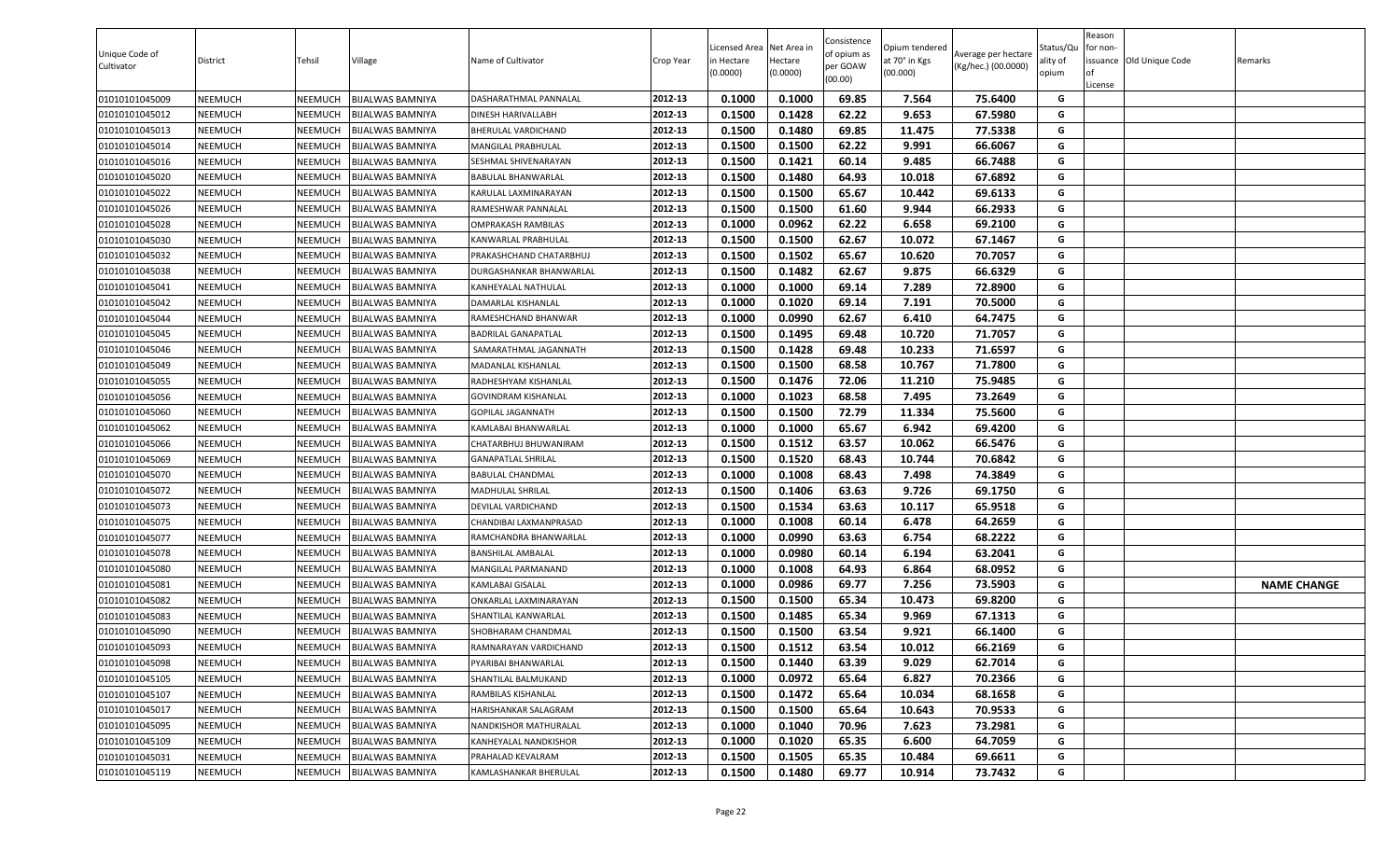| Unique Code of<br>Cultivator | District       | Tehsil         | Village                  | Name of Cultivator          | Crop Year | Licensed Area<br>n Hectare<br>(0.0000) | Net Area in<br>Hectare<br>(0.0000) | Consistence<br>of opium as<br>per GOAW<br>(00.00) | Opium tendered<br>at 70° in Kgs<br>(00.000) | Average per hectare<br>(Kg/hec.) (00.0000) | Status/Qu<br>ality of<br>opium | Reason<br>for non-<br>lof<br>License | issuance Old Unique Code | Remarks                                 |
|------------------------------|----------------|----------------|--------------------------|-----------------------------|-----------|----------------------------------------|------------------------------------|---------------------------------------------------|---------------------------------------------|--------------------------------------------|--------------------------------|--------------------------------------|--------------------------|-----------------------------------------|
| 01010101045120               | <b>NEEMUCH</b> | NEEMUCH        | BIJALWAS BAMNIYA         | SURESHDAS JAMNADAS          | 2012-13   | 0.1000                                 | 0.1037                             | 65.35                                             | 7.160                                       | 69.0453                                    | G                              |                                      |                          |                                         |
| 01010101045043               | <b>NEEMUCH</b> | NEEMUCH        | BIJALWAS BAMNIYA         | DINESH CHANDRA SHIVENARAYAN | 2012-13   | 0.1500                                 | 0.1450                             | 66.46                                             | 10.814                                      | 74.5793                                    | G                              |                                      |                          |                                         |
| 01010101045112               | <b>NEEMUCH</b> | NEEMUCH        | <b>BIJALWAS BAMNIYA</b>  | MANGILAL JAGANNATH          | 2012-13   | 0.1500                                 | 0.1482                             | 69.07                                             | 11.446                                      | 77.2335                                    | G                              |                                      |                          |                                         |
| 01010101045121               | NEEMUCH        | NEEMUCH        | BIJALWAS BAMNIYA         | JAGDISH AMBALAL             | 2012-13   | 0.1000                                 | 0.0990                             | 60.43                                             | 6.337                                       | 64.0101                                    | G                              |                                      |                          |                                         |
| 01010101045091               | NEEMUCH        | NEEMUCH        | <b>BIJALWAS BAMNIYA</b>  | BANSHILAL KISHANLAL         | 2012-13   | 0.1000                                 | 0.1025                             | 72.06                                             | 7.638                                       | 74.5171                                    | G                              |                                      |                          |                                         |
| 01010101045094               | <b>NEEMUCH</b> | NEEMUCH        | BIJALWAS BAMNIYA         | RUKAMANBAI MOTILAL          | 2012-13   | 0.1000                                 | 0.1000                             | 63.39                                             | 7.172                                       | 71.7200                                    | G                              |                                      |                          | <b>NAME CHANGE</b>                      |
| 01010101045122               | <b>NEEMUCH</b> | NEEMUCH        | BIJALWAS BAMNIYA         | SHIVEPRASAD HARNARAYAN      | 2012-13   | 0.1000                                 | 0.1000                             | 63.39                                             | 6.701                                       | 67.0100                                    | G                              |                                      |                          |                                         |
| 01010101045067               | <b>NEEMUCH</b> | NEEMUCH        | <b>BIJALWAS BAMNIYA</b>  | JAMNADAS MODIDAS            | 2012-13   | 0.1500                                 | 0.1470                             | 66.46                                             | 10.624                                      | 72.2721                                    | G                              |                                      |                          |                                         |
| 01010101045110               | <b>NEEMUCH</b> | NEEMUCH        | BIJALWAS BAMNIYA         | RAMPRASAD KEWARLAL          | 2012-13   | 0.1500                                 | 0.1484                             | 69.07                                             | 10.903                                      | 73.4704                                    | G                              |                                      |                          |                                         |
| 01010101045050               | <b>NEEMUCH</b> | NEEMUCH        | BIJALWAS BAMNIYA         | NARMDASHANKAR PANNALAL      | 2012-13   | 0.1500                                 | 0.1500                             | 69.87                                             | 11.019                                      | 73.4600                                    | G                              |                                      |                          |                                         |
| 01010101045053               | NEEMUCH        | NEEMUCH        | <b>BIJALWAS BAMNIYA</b>  | BHAGIRATH PRABHULAL         | 2012-13   | 0.1000                                 | 0.0980                             | 66.46                                             | 7.111                                       | 72.5612                                    | G                              |                                      |                          |                                         |
| 01010101045006               | <b>NEEMUCH</b> | NEEMUCH        | BIJALWAS BAMNIYA         | RAMSUKH MATHURALAL          | 2012-13   | 0.1500                                 | 0.1443                             | 65.51                                             | 10.875                                      | 75.3638                                    | G                              |                                      |                          |                                         |
| 01010101045061               | NEEMUCH        | NEEMUCH        | BIJALWAS BAMNIYA         | PARVATIBAI MATHURALAL       | 2012-13   | 0.1000                                 | 0.1000                             | 65.51                                             | 7.084                                       | 70.8400                                    | G                              |                                      |                          |                                         |
| 01010101045025               | <b>NEEMUCH</b> | NEEMUCH        | BIJALWAS BAMNIYA         | BHARATLAL RAMCHANDRA        | 2012-13   | 0.1500                                 | 0.1482                             | 62.77                                             | 10.016                                      | 67.5843                                    | G                              |                                      |                          |                                         |
| 01010101045123               | <b>NEEMUCH</b> | NEEMUCH        | <b>BIJALWAS BAMNIYA</b>  | VISNUPRASAD BANSHILAL       | 2012-13   | 0.1000                                 | 0.0980                             | 60.43                                             | 6.423                                       | 65.5408                                    | G                              |                                      | 01010101059065           |                                         |
| 01010101045124               | <b>NEEMUCH</b> | NEEMUCH        | <b>BIJALWAS BAMNIYA</b>  | <b>GORISHANKAR AMBALAL</b>  | 2012-13   | 0.1000                                 | 0.1000                             | 65.51                                             | 6.869                                       | 68.6900                                    | G                              |                                      | 01010101059066           |                                         |
| 01010101045015               | <b>NEEMUCH</b> | NEEMUCH        | BIJALWAS BAMNIYA         | <b>BABULAL AMBALAL</b>      | 2012-13   | 0.1000                                 | 0.1000                             | 62.77                                             | 6.546                                       | 65.4600                                    | G                              |                                      | 01010101059070           |                                         |
| 01010101062004               | <b>NEEMUCH</b> | NEEMUCH        | BISALWAS SONIGARA        | KAMLASHANKAR GOPILAL        | 2012-13   | 0.1000                                 | 0.0989                             | 66.95                                             | 6.838                                       | 69.1405                                    | G                              |                                      |                          | <b>TRANSFER / REWLI</b><br><b>DEWLI</b> |
| 01010101062005               | <b>NEEMUCH</b> | NEEMUCH        | <b>BISALWAS SONIGARA</b> | DINESH JAGDISH              | 2012-13   | 0.1000                                 | 0.0990                             | 60.11                                             | 6.586                                       | 66.5253                                    | G                              |                                      |                          |                                         |
| 01010101062006               | NEEMUCH        | NEEMUCH        | BISALWAS SONIGARA        | RAMESHCHANDRA GOPILAL       | 2012-13   | 0.1000                                 | 0.1020                             | 63.59                                             | 6.586                                       | 64.5686                                    | G                              |                                      |                          |                                         |
| 01010101062015               | NEEMUCH        | NEEMUCH        | BISALWAS SONIGARA        | DATARSINGH MADHOSINGH       | 2012-13   | 0.1500                                 | 0.1470                             | 63.59                                             | 10.147                                      | 69.0272                                    | G                              |                                      |                          |                                         |
| 01010101062041               | <b>NEEMUCH</b> | NEEMUCH        | BISALWAS SONIGARA        | BHAGWAN KHEMRAJ             | 2012-13   | 0.1500                                 | 0.1440                             | 68.35                                             | 10.897                                      | 75.6736                                    | G                              |                                      |                          |                                         |
| 01010101062043               | <b>NEEMUCH</b> | NEEMUCH        | BISALWAS SONIGARA        | CHUNNILAL KHEMRAJ           | 2012-13   | 0.1500                                 | 0.1500                             | 66.95                                             | 11.267                                      | 75.1133                                    | G                              |                                      |                          |                                         |
| 01010101062049               | <b>NEEMUCH</b> | NEEMUCH        | BISALWAS SONIGARA        | GITABAI KHEMRAJ             | 2012-13   | 0.1000                                 | 0.1000                             | 66.95                                             | 6.934                                       | 69.3400                                    | G                              |                                      |                          |                                         |
| 01010101062064               | <b>NEEMUCH</b> | NEEMUCH        | BISALWAS SONIGARA        | DAMARLAL KANWARLAL          | 2012-13   | 0.1000                                 | 0.0999                             | 63.59                                             | 6.904                                       | 69.1091                                    | G                              |                                      |                          |                                         |
| 01010101062074               | <b>NEEMUCH</b> | NEEMUCH        | BISALWAS SONIGARA        | FULVATIBAI JAGDISHCHANDRA   | 2012-13   | 0.1000                                 | 0.0960                             | 60.11                                             | 6.054                                       | 63.0625                                    | G                              |                                      |                          |                                         |
| 01010101062046               | NEEMUCH        | NEEMUCH        | BISALWAS SONIGARA        | DALPATDAS RAMCHANDRADAS     | 2012-13   | 0.1500                                 | 0.1518                             | 60.11                                             | 9.343                                       | 61.5481                                    | G                              |                                      |                          |                                         |
| 01010101062076               | <b>NEEMUCH</b> | NEEMUCH        | BISALWAS SONIGARA        | PREMSINGH DATARSINGH        | 2012-13   | 0.1500                                 | 0.1550                             | 62.90                                             | 10.459                                      | 67.4774                                    | G                              |                                      |                          |                                         |
| 01010101062113               | NEEMUCH        | NEEMUCH        | BISALWAS SONIGARA        | SURESHKUMAR GOPILAL         | 2012-13   | 0.1000                                 | 0.1000                             | 71.51                                             | 7.406                                       | 74.0600                                    | G                              |                                      |                          |                                         |
| 01010101062068               | <b>NEEMUCH</b> | NEEMUCH        | <b>BISALWAS SONIGARA</b> | SATYANARAYAN MOHANLAL       | 2012-13   | 0.1500                                 | 0.1490                             | 62.90                                             | 10.235                                      | 68.6913                                    | G                              |                                      |                          |                                         |
| 01010101062045               | <b>NEEMUCH</b> | NEEMUCH        | <b>BISALWAS SONIGARA</b> | MOHANLAL SHANKARLAL         | 2012-13   | 0.1000                                 | 0.1010                             | 60.15                                             | 6.402                                       | 63.3861                                    | G                              |                                      |                          |                                         |
| 01010101062121               | <b>NEEMUCH</b> | NEEMUCH        | <b>BISALWAS SONIGARA</b> | AMRITRAM LAXMINARAYAN       | 2012-13   | 0.1000                                 | 0.1008                             | 62.90                                             | 6.649                                       | 65.9623                                    | G                              |                                      |                          | <b>TRANSFER / REWLI</b><br><b>DEWLI</b> |
| 01010101062027               | <b>NEEMUCH</b> | NEEMUCH        | BISALWAS SONIGARA        | DINESHCHANDRA BHANWARLAL    | 2012-13   | 0.1000                                 | 0.1040                             | 60.15                                             | 6.410                                       | 61.6346                                    | G                              |                                      |                          |                                         |
| 01010101062078               | <b>NEEMUCH</b> | <b>NEEMUCH</b> | <b>BISALWAS SONIGARA</b> | BADRILAL VARDICHAND         | 2012-13   | 0.1000                                 | 0.1000                             | 69.85                                             | 7.384                                       | 73.8400                                    | G                              |                                      |                          |                                         |
| 01010101062065               | <b>NEEMUCH</b> | NEEMUCH        | <b>BISALWAS SONIGARA</b> | DEVILAL KHEMRAJ             | 2012-13   | 0.1000                                 | 0.1000                             | 71.51                                             | 7.754                                       | 77.5400                                    | G                              |                                      |                          |                                         |
| 01010101062014               | <b>NEEMUCH</b> | NEEMUCH        | <b>BISALWAS SONIGARA</b> | BABULAL GORILAL             | 2012-13   | 0.1000                                 | 0.1000                             | 60.15                                             | 6.445                                       | 64.4500                                    | G                              |                                      |                          |                                         |
| 01010101062066               | <b>NEEMUCH</b> | NEEMUCH        | <b>BISALWAS SONIGARA</b> | CHAGANLAL UDAIRAM           | 2012-13   | 0.1000                                 | 0.0999                             | 63.86                                             | 6.769                                       | 67.7578                                    | G                              |                                      |                          |                                         |
| 01010101062091               | <b>NEEMUCH</b> | NEEMUCH        | <b>BISALWAS SONIGARA</b> | <b>GORILAL JIVRAJ</b>       | 2012-13   | 0.1000                                 | 0.0975                             | 57.77                                             | 6.214                                       | 63.7333                                    | G                              |                                      |                          |                                         |
| 01010101062075               | <b>NEEMUCH</b> | NEEMUCH        | <b>BISALWAS SONIGARA</b> | SHAMBHUSINGH RUGANATHSINGH  | 2012-13   | 0.1500                                 | 0.1440                             | 62.57                                             | 10.396                                      | 72.1944                                    | G                              |                                      |                          |                                         |
| 01010101062053               | <b>NEEMUCH</b> | NEEMUCH        | <b>BISALWAS SONIGARA</b> | <b>BHAGGA GASI</b>          | 2012-13   | 0.1000                                 | 0.1000                             | 62.57                                             | 7.267                                       | 72.6700                                    | G                              |                                      |                          |                                         |
| 01010101062028               | <b>NEEMUCH</b> | NEEMUCH        | <b>BISALWAS SONIGARA</b> | GOPALDAS LAXMANDAS          | 2012-13   | 0.1000                                 | 0.0986                             | 62.57                                             | 6.945                                       | 70.4361                                    | G                              |                                      |                          |                                         |
| 01010101062084               | <b>NEEMUCH</b> | NEEMUCH        | <b>BISALWAS SONIGARA</b> | SATYANARAYAN DEVRAM         | 2012-13   | 0.1000                                 | 0.1000                             | 65.49                                             | 6.998                                       | 69.9800                                    | G                              |                                      |                          |                                         |
|                              |                |                |                          |                             |           |                                        |                                    |                                                   |                                             |                                            |                                |                                      |                          |                                         |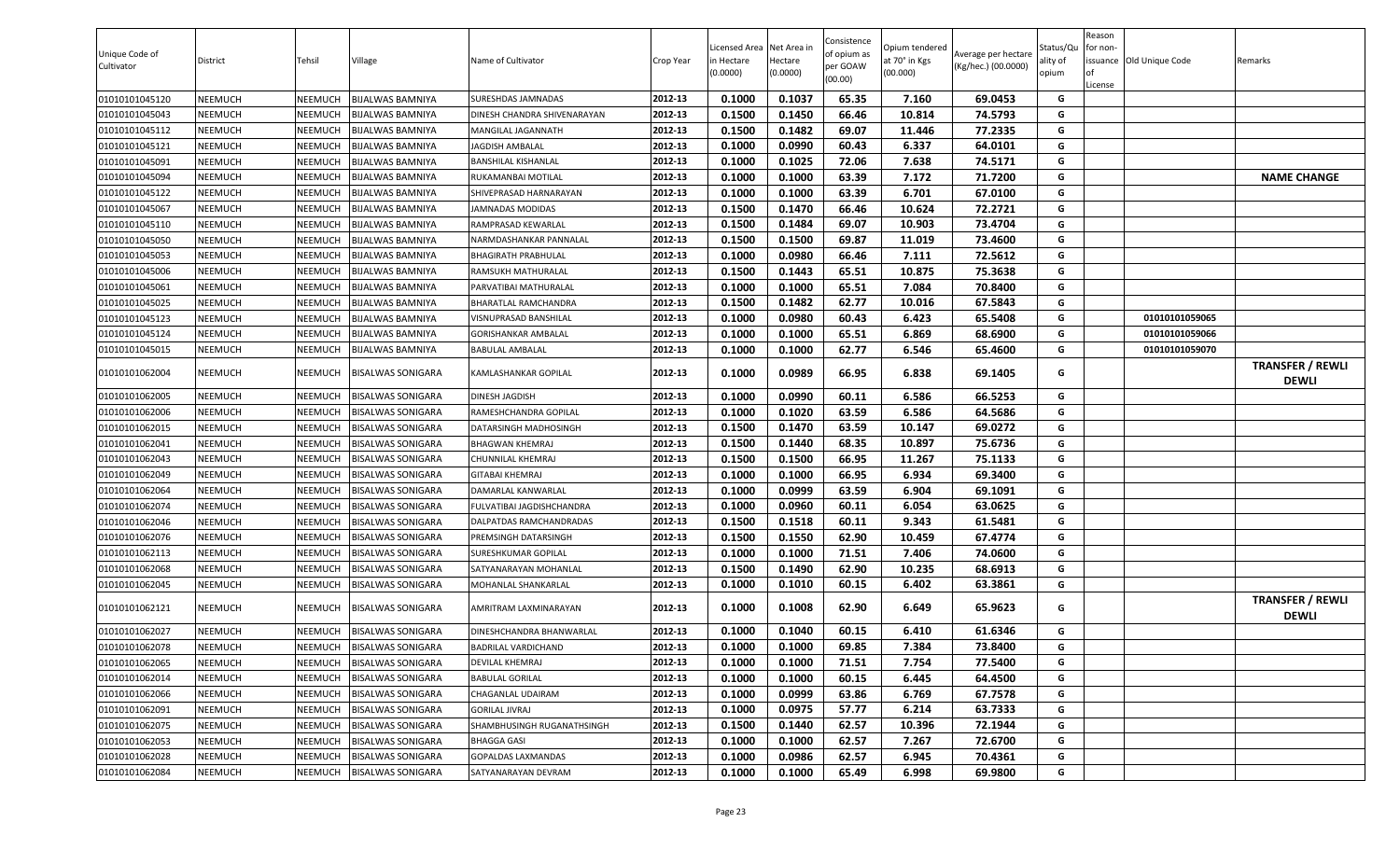| Unique Code of<br>Cultivator | District       | Tehsil  | Village                  | Name of Cultivator                | Crop Year | Licensed Area<br>n Hectare<br>(0.0000) | Net Area i<br>Hectare<br>(0.0000) | Consistence<br>of opium as<br>per GOAW<br>(00.00) | Opium tendered<br>at 70° in Kgs<br>(00.000) | Average per hectare<br>(Kg/hec.) (00.0000) | Status/Qu<br>ality of<br>opium | Reason<br>for non-<br>issuance Old Unique Code<br>of<br>License | Remarks |
|------------------------------|----------------|---------|--------------------------|-----------------------------------|-----------|----------------------------------------|-----------------------------------|---------------------------------------------------|---------------------------------------------|--------------------------------------------|--------------------------------|-----------------------------------------------------------------|---------|
| 01010101062050               | NEEMUCH        | NEEMUCH | <b>BISALWAS SONIGARA</b> | BASANTIBAI KANWARLAL              | 2012-13   | 0.1000                                 | 0.0969                            | 59.87                                             | 6.184                                       | 63.8184                                    | G                              |                                                                 |         |
| 01010101062099               | NEEMUCH        | NEEMUCH | <b>BISALWAS SONIGARA</b> | <b>BHANWARLAL MULCHAND</b>        | 2012-13   | 0.1000                                 | 0.1025                            | 65.49                                             | 6.296                                       | 61.4244                                    | G                              |                                                                 |         |
| 01010101062077               | NEEMUCH        | NEEMUCH | <b>BISALWAS SONIGARA</b> | <b>BHERUSINGH NANURAM</b>         | 2012-13   | 0.1500                                 | 0.1490                            | 61.69                                             | 9.967                                       | 66.8926                                    | G                              |                                                                 |         |
| 01010101062132               | NEEMUCH        | NEEMUCH | <b>BISALWAS SONIGARA</b> | ARJUNSINGH RATANSINGH SAYABKUNWAR | 2012-13   | 0.1000                                 | 0.0960                            | 61.69                                             | 6.601                                       | 68.7604                                    | G                              |                                                                 |         |
| 01010101062012               | NEEMUCH        | NEEMUCH | <b>BISALWAS SONIGARA</b> | <b>BIHARI BHERA</b>               | 2012-13   | 0.1000                                 | 0.0980                            | 57.29                                             | 6.376                                       | 65.0612                                    | G                              |                                                                 |         |
| 01010101062103               | NEEMUCH        | NEEMUCH | <b>BISALWAS SONIGARA</b> | AMARSINGH HEMA                    | 2012-13   | 0.1000                                 | 0.0990                            | 61.80                                             | 6.922                                       | 69.9192                                    | G                              | 01010101097101                                                  |         |
| 01010101084052               | NEEMUCH        | NEEMUCH | <b>BORDIYA KALAN</b>     | ASHOK KUMAR BHANWARLAL            | 2012-13   | 0.1000                                 | 0.0976                            | 57.79                                             | 6.431                                       | 65.8914                                    | л.                             | $\overline{2}$                                                  |         |
| 01010101084056               | NEEMUCH        | NEEMUCH | <b>BORDIYA KALAN</b>     | SAJJANSINGH DEVISINGH             | 2012-13   | 0.1000                                 | 0.1035                            | 65.68                                             | 7.122                                       | 68.8116                                    | G                              |                                                                 |         |
| 01010101084057               | NEEMUCH        | NEEMUCH | <b>BORDIYA KALAN</b>     | NANDALAL RODA                     | 2012-13   | 0.1500                                 | 0.1452                            | 59.54                                             | 9.935                                       | 68.4229                                    | G                              |                                                                 |         |
| 01010101084072               | NEEMUCH        | NEEMUCH | <b>BORDIYA KALAN</b>     | NIRMALSINGH NATHUSINGH            | 2012-13   | 0.1000                                 | 0.0990                            | 65.68                                             | 6.671                                       | 67.3838                                    | G                              |                                                                 |         |
| 01010101084077               | NEEMUCH        | NEEMUCH | BORDIYA KALAN            | BHANWARSINGH DEVISINGH            | 2012-13   | 0.1000                                 | 0.1012                            | 65.50                                             | 7.111                                       | 70.2668                                    | G                              |                                                                 |         |
| 01010101084081               | NEEMUCH        | NEEMUCH | <b>BORDIYA KALAN</b>     | HARISINGH GOBARSINGH              | 2012-13   | 0.1000                                 | 0.1000                            | 62.79                                             | 6.826                                       | 68.2600                                    | G                              |                                                                 |         |
| 01010101084083               | NEEMUCH        | NEEMUCH | <b>BORDIYA KALAN</b>     | <b>BAPUSINGH GOBARSINGH</b>       | 2012-13   | 0.1000                                 | 0.1023                            | 60.76                                             | 6.241                                       | 61.0068                                    | G                              |                                                                 |         |
| 01010101084117               | NEEMUCH        | NEEMUCH | BORDIYA KALAN            | BHANWARSINGH KANIRAM              | 2012-13   | 0.1500                                 | 0.1480                            | 65.50                                             | 9.947                                       | 67.2095                                    | G                              |                                                                 |         |
| 01010101084134               | NEEMUCH        | NEEMUCH | <b>BORDIYA KALAN</b>     | KANAKLATA MANOHARLAL              | 2012-13   | 0.1500                                 | 0.1475                            | 65.50                                             | 10.246                                      | 69.4644                                    | G                              |                                                                 |         |
| 01010101084145               | NEEMUCH        | NEEMUCH | <b>BORDIYA KALAN</b>     | BHANWARLAL SHANKARLAL             | 2012-13   | 0.1000                                 | 0.0976                            | 59.54                                             | 6.592                                       | 67.5410                                    | G                              |                                                                 |         |
| 01010101084154               | NEEMUCH        | NEEMUCH | <b>BORDIYA KALAN</b>     | RAMSINGH DEVISINGH                | 2012-13   | 0.1000                                 | 0.0989                            | 66.91                                             | 7.236                                       | 73.1648                                    | G                              |                                                                 |         |
| 01010101084088               | NEEMUCH        | NEEMUCH | <b>BORDIYA KALAN</b>     | GORDHANSINGH KISHANSINGH          | 2012-13   | 0.1000                                 | 0.0990                            | 62.93                                             | 6.850                                       | 69.1919                                    | G                              |                                                                 |         |
| 01010101084008               | NEEMUCH        | NEEMUCH | <b>BORDIYA KALAN</b>     | DASHARATHSINGH BHUWANISINGH       | 2012-13   | 0.1000                                 | 0.1012                            | 62.93                                             | 6.904                                       | 68.2213                                    | G                              |                                                                 |         |
| 01010101084178               | NEEMUCH        | NEEMUCH | <b>BORDIYA KALAN</b>     | RAMSINGH ONKARSINGH               | 2012-13   | 0.1000                                 | 0.1023                            | 66.91                                             | 7.322                                       | 71.5738                                    | G                              |                                                                 |         |
| 01010101084079               | NEEMUCH        | NEEMUCH | <b>BORDIYA KALAN</b>     | <b>GAJRAJSINGH RUPSINGH</b>       | 2012-13   | 0.1000                                 | 0.0960                            | 62.93                                             | 6.518                                       | 67.8958                                    | G                              |                                                                 |         |
| 01010101084128               | NEEMUCH        | NEEMUCH | <b>BORDIYA KALAN</b>     | DHAPUBAI LALSINGH                 | 2012-13   | 0.1000                                 | 0.1000                            | 59.54                                             | 6.651                                       | 66.5100                                    | G                              |                                                                 |         |
| 01010101084046               | NEEMUCH        | NEEMUCH | <b>BORDIYA KALAN</b>     | BHAGATSINGH RAMSINGH              | 2012-13   | 0.1000                                 | 0.1040                            | 51.24                                             | 5.241                                       | 50.3942                                    | G                              | 4                                                               |         |
| 01010101084055               | NEEMUCH        | NEEMUCH | <b>BORDIYA KALAN</b>     | RAMLAL PYARCHAND                  | 2012-13   | 0.1500                                 | 0.1496                            | 69.05                                             | 11.502                                      | 76.8850                                    | G                              |                                                                 |         |
| 01010101084087               | NEEMUCH        | NEEMUCH | <b>BORDIYA KALAN</b>     | RAMESHCHANDRA CHUNNILAL           | 2012-13   | 0.1000                                 | 0.0960                            | 57.61                                             | 6.600                                       | 68.7500                                    | G                              |                                                                 |         |
| 01010101084071               | NEEMUCH        | NEEMUCH | <b>BORDIYA KALAN</b>     | KACHRUSINGH MOTISINGH             | 2012-13   | 0.1000                                 | 0.1000                            | 66.91                                             | 7.198                                       | 71.9800                                    | G                              |                                                                 |         |
| 01010101084126               | NEEMUCH        | NEEMUCH | <b>BORDIYA KALAN</b>     | <b>BAPUSINGH KISHANSINGH</b>      | 2012-13   | 0.1500                                 | 0.1482                            | 63.19                                             | 10.300                                      | 69.5007                                    | G                              |                                                                 |         |
| 01010101084180               | NEEMUCH        | NEEMUCH | BORDIYA KALAN            | PADAMSINGH RUPSINGH               | 2012-13   | 0.1500                                 | 0.1470                            | 63.19                                             | 10.444                                      | 71.0476                                    | G                              |                                                                 |         |
| 01010101084160               | NEEMUCH        | NEEMUCH | <b>BORDIYA KALAN</b>     | NATHULAL BADRILAL                 | 2012-13   | 0.1000                                 | 0.1000                            | 63.19                                             | 6.382                                       | 63.8200                                    | G                              |                                                                 |         |
| 01010101084050               | NEEMUCH        | NEEMUCH | <b>BORDIYA KALAN</b>     | MADANLAL KANHEYALAL               | 2012-13   | 0.1500                                 | 0.1500                            | 69.05                                             | 11.472                                      | 76.4800                                    | G                              |                                                                 |         |
| 01010101084092               | NEEMUCH        | NEEMUCH | <b>BORDIYA KALAN</b>     | RADHESHYAM RUPLAL                 | 2012-13   | 0.1500                                 | 0.1496                            | 72.16                                             | 10.700                                      | 71.5241                                    | G                              |                                                                 |         |
| 01010101084182               | NEEMUCH        | NEEMUCH | <b>BORDIYA KALAN</b>     | LALSINGH RUPSINGH                 | 2012-13   | 0.1500                                 | 0.1500                            | 62.25                                             | 9.809                                       | 65.3933                                    | G                              |                                                                 |         |
| 01010101084078               | NEEMUCH        | NEEMUCH | <b>BORDIYA KALAN</b>     | <b>HARISINGH RUPSINGH</b>         | 2012-13   | 0.1000                                 | 0.1023                            | 61.81                                             | 6.985                                       | 68.2796                                    | G                              |                                                                 |         |
| 01010101084169               | NEEMUCH        | NEEMUCH | <b>BORDIYA KALAN</b>     | <b>MANGIBAI KISHORSINGH</b>       | 2012-13   | 0.1000                                 | 0.1012                            | 62.25                                             | 6.767                                       | 66.8676                                    | G                              |                                                                 |         |
| 01010101084066               | NEEMUCH        | NEEMUCH | <b>BORDIYA KALAN</b>     | <b>BHURIBAI BAPUSINGH</b>         | 2012-13   | 0.1500                                 | 0.1140                            | 60.84                                             | 7.605                                       | 66.7105                                    | G                              |                                                                 |         |
| 01010101084109               | <b>NEEMUCH</b> | NEEMUCH | <b>BORDIYA KALAN</b>     | DHANNIBAI NARAYAN                 | 2012-13   | 0.1000                                 | 0.0980                            | 57.59                                             | 5.940                                       | 60.6122                                    | G                              |                                                                 |         |
| 01010101084011               | NEEMUCH        | NEEMUCH | <b>BORDIYA KALAN</b>     | <b>BAGADUSINGH BAPUSINGH</b>      | 2012-13   | 0.1500                                 | 0.1523                            | 54.81                                             | 9.232                                       | 60.6172                                    | G                              | 5                                                               |         |
| 01010101084075               | NEEMUCH        | NEEMUCH | <b>BORDIYA KALAN</b>     | JAGDISHCHANDRA MOTILAL            | 2012-13   | 0.1000                                 | 0.0950                            | 59.92                                             | 5.795                                       | 61.0000                                    |                                | $\overline{2}$                                                  |         |
| 01010101084030               | NEEMUCH        | NEEMUCH | <b>BORDIYA KALAN</b>     | KALUSINGH BHANWARSINGH            | 2012-13   | 0.1000                                 | 0.0990                            | 56.18                                             | 6.092                                       | 61.5354                                    | G                              |                                                                 |         |
| 01010101084027               | NEEMUCH        | NEEMUCH | <b>BORDIYA KALAN</b>     | <b>GOVINDSINGH MANSINGH</b>       | 2012-13   | 0.1000                                 | 0.1000                            | 60.84                                             | 6.545                                       | 65.4500                                    | G                              |                                                                 |         |
| 01010101084107               | NEEMUCH        | NEEMUCH | <b>BORDIYA KALAN</b>     | <b>OMPRAKASH BADRILAL</b>         | 2012-13   | 0.1500                                 | 0.1508                            | 56.21                                             | 9.459                                       | 62.7255                                    | G                              |                                                                 |         |
| 01010101084095               | NEEMUCH        | NEEMUCH | <b>BORDIYA KALAN</b>     | SUGANBAI NANDRAM                  | 2012-13   | 0.1000                                 | 0.0960                            | 55.59                                             | 6.385                                       | 66.5104                                    | G                              |                                                                 |         |
| 01010101084098               | NEEMUCH        | NEEMUCH | <b>BORDIYA KALAN</b>     | JAMNALAL SURAJMAL                 | 2012-13   | 0.1000                                 | 0.0990                            | 60.84                                             | 6.884                                       | 69.5354                                    | G                              |                                                                 |         |
|                              |                |         |                          |                                   |           |                                        |                                   |                                                   |                                             |                                            |                                |                                                                 |         |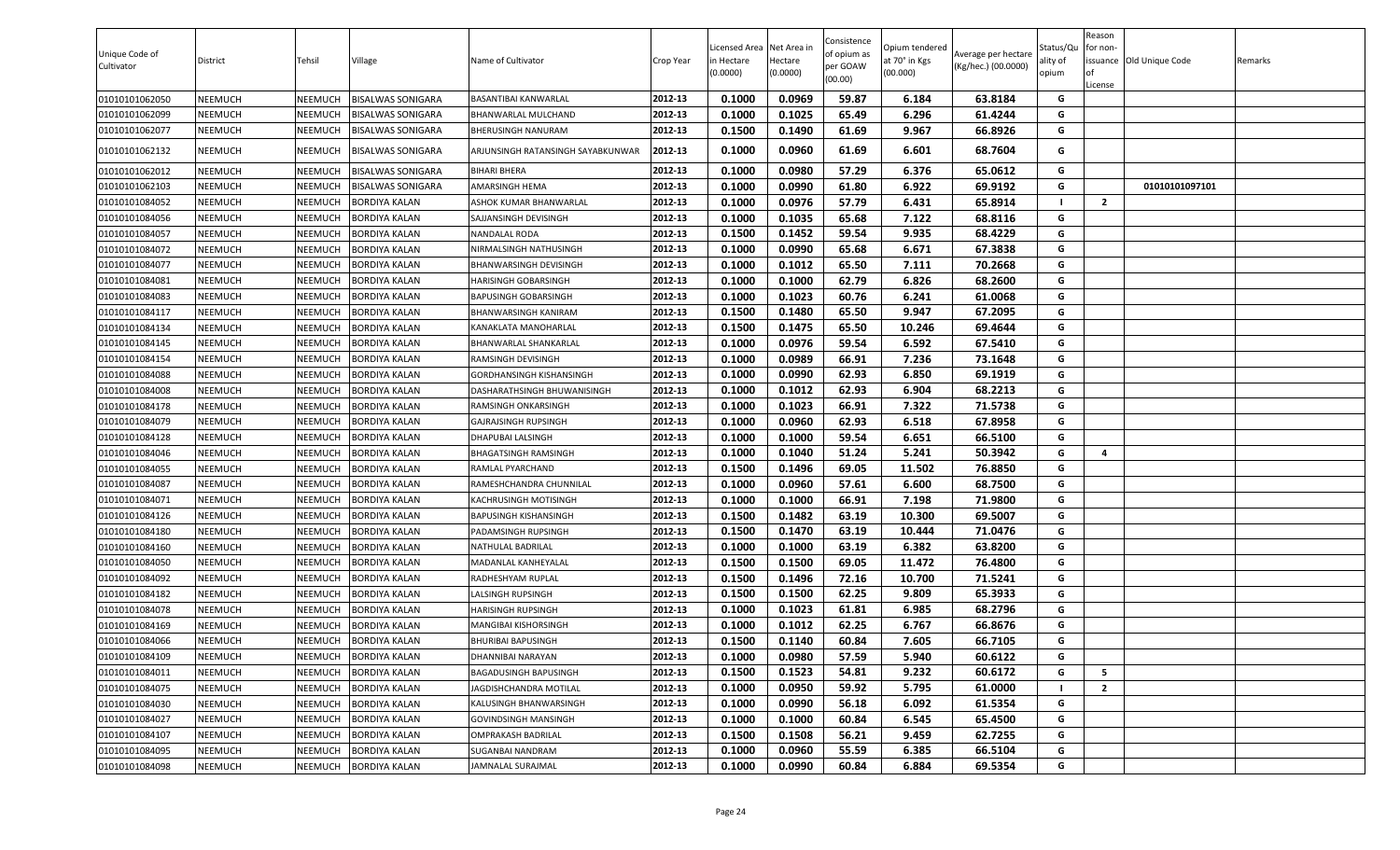| Unique Code of<br>Cultivator | District | Tehsil  | Village              | Name of Cultivator          | <b>Crop Year</b> | Licensed Area Net Area in<br>in Hectare<br>(0.0000) | Hectare<br>(0.0000) | Consistence<br>of opium as<br>per GOAW<br>(00.00) | Opium tendered<br>at 70° in Kgs<br>(00.000) | Average per hectare<br>(Kg/hec.) (00.0000) | Status/Qu<br>ality of<br>opium | Reason<br>for non-<br><b>of</b><br>License | issuance Old Unique Code | Remarks |
|------------------------------|----------|---------|----------------------|-----------------------------|------------------|-----------------------------------------------------|---------------------|---------------------------------------------------|---------------------------------------------|--------------------------------------------|--------------------------------|--------------------------------------------|--------------------------|---------|
| 01010101084045               | NEEMUCH  | NEEMUCH | <b>BORDIYA KALAN</b> | BHOPALSINGH KANWARLAL       | 2012-13          | 0.1500                                              | 0.1550              | 57.78                                             | 10.219                                      | 65.9290                                    | G                              |                                            |                          |         |
| 01010101084091               | NEEMUCH  | NEEMUCH | <b>BORDIYA KALAN</b> | <b>SHRILAL KANIRAM</b>      | 2012-13          | 0.1500                                              | 0.1435              | 66.97                                             | 11.069                                      | 77.1359                                    | G                              |                                            |                          |         |
| 01010101084013               | NEEMUCH  | NEEMUCH | <b>BORDIYA KALAN</b> | PAWANSINGH NATHUSINGH       | 2012-13          | 0.1500                                              | 0.1485              | 59.84                                             | 9.549                                       | 64.3030                                    | G                              |                                            |                          |         |
| 01010101084111               | NEEMUCH  | NEEMUCH | 3ORDIYA KALAN        | KANHEYALAL HIRALAL          | 2012-13          | 0.1500                                              | 0.1500              | 66.97                                             | 11.012                                      | 73.4133                                    | G                              |                                            |                          |         |
| 01010101084051               | NEEMUCH  | NEEMUCH | 3ORDIYA KALAN        | RAJENDRAKUMAR KANHEYALAL    | 2012-13          | 0.1500                                              | 0.1482              | 67.03                                             | 11.041                                      | 74.5007                                    | G                              |                                            |                          |         |
| 01010101084096               | NEEMUCH  | NEEMUCH | <b>BORDIYA KALAN</b> | SHIVENARAYAN BHERULAL       | 2012-13          | 0.1500                                              | 0.1050              | 60.31                                             | 6.531                                       | 62.2000                                    | G                              |                                            |                          |         |
| 01010101084002               | NEEMUCH  | NEEMUCH | <b>BORDIYA KALAN</b> | RAMESHCHANDRA MOTILAL       | 2012-13          | 0.1500                                              | 0.1450              | 60.58                                             | 9.554                                       | 65.8897                                    | G                              |                                            |                          |         |
| 01010101084133               | NEEMUCH  | NEEMUCH | BORDIYA KALAN        | HIRALAL NANURAM             | 2012-13          | 0.1500                                              | 0.1524              | 57.99                                             | 8.988                                       | 58.9764                                    | G                              |                                            |                          |         |
| 01010101084003               | NEEMUCH  | NEEMUCH | 3ORDIYA KALAN        | MANGILAL MOTILAL            | 2012-13          | 0.1000                                              | 0.0984              | 62.25                                             | 6.269                                       | 63.7093                                    | G                              |                                            |                          |         |
| 01010101084142               | NEEMUCH  | NEEMUCH | <b>BORDIYA KALAN</b> | <b>ALARAM SAVA</b>          | 2012-13          | 0.1000                                              | 0.0990              | 55.76                                             | 6.269                                       | 63.3232                                    | G                              |                                            |                          |         |
| 01010101084132               | NEEMUCH  | NEEMUCH | <b>BORDIYA KALAN</b> | SHEETALSINGH NAVALSINGH     | 2012-13          | 0.1500                                              | 0.1470              | 57.95                                             | 9.603                                       | 65.3265                                    | G                              |                                            |                          |         |
| 01010101084049               | NEEMUCH  | NEEMUCH | BORDIYA KALAN        | NATHUSINGH RUPSINGH         | 2012-13          | 0.1000                                              | 0.0990              | 56.06                                             | 6.231                                       | 62.9394                                    | G                              |                                            |                          |         |
| 01010101084189               | NEEMUCH  | NEEMUCH | 3ORDIYA KALAN        | BAGDULAL KISHANLAL          | 2012-13          | 0.1000                                              | 0.1023              | 66.97                                             | 6.974                                       | 68.1720                                    | G                              |                                            |                          |         |
| 01010101075006               | NEEMUCH  | NEEMUCH | 3ORDIYA KHURD        | NATHUSINGH BHANWARSINGH     | 2012-13          | 0.1000                                              | 0.0989              | 63.87                                             | 7.017                                       | 70.9505                                    | G                              |                                            |                          |         |
| 01010101075007               | NEEMUCH  | NEEMUCH | BORDIYA KHURD        | GORDHANSINGH BAPUSINGH      | 2012-13          | 0.1500                                              | 0.1540              | 65.85                                             | 10.950                                      | 71.1039                                    | G                              |                                            |                          |         |
| 01010101075014               | NEEMUCH  | NEEMUCH | BORDIYA KHURD        | SAJJANSINGH NIRBHAYSINGH    | 2012-13          | 0.1500                                              | 0.1512              | 65.85                                             | 10.865                                      | 71.8585                                    | G                              |                                            |                          |         |
| 01010101075017               | NEEMUCH  | NEEMUCH | 3ORDIYA KHURD        | MANSINGH JUJJARSINGH        | 2012-13          | 0.1000                                              | 0.1020              | 65.85                                             | 6.679                                       | 65.4804                                    | G                              |                                            |                          |         |
| 01010101075031               | NEEMUCH  | NEEMUCH | 3ORDIYA KHURD        | NIRBHAYSINGH ONKARSINGH     | 2012-13          | 0.1000                                              | 0.1012              | 65.79                                             | 7.256                                       | 71.6996                                    | G                              |                                            |                          |         |
| 01010101075035               | NEEMUCH  | NEEMUCH | <b>BORDIYA KHURD</b> | NAHARSINGH BHANWARSINGH     | 2012-13          | 0.1000                                              | 0.1008              | 60.57                                             | 6.749                                       | 66.9544                                    | G                              |                                            |                          |         |
| 01010101075041               | NEEMUCH  | NEEMUCH | 3ORDIYA KHURD        | <b>BHAGATSINGH LALSINGH</b> | 2012-13          | 0.1500                                              | 0.1485              | 73.99                                             | 12.018                                      | 80.9293                                    | G                              |                                            |                          |         |
| 01010101075047               | NEEMUCH  | NEEMUCH | <b>BORDIYA KHURD</b> | HARISINGH LALSINGH          | 2012-13          | 0.1000                                              | 0.1024              | 70.77                                             | 7.805                                       | 76.2207                                    | G                              |                                            |                          |         |
| 01010101075052               | NEEMUCH  | NEEMUCH | 3ORDIYA KHURD        | VIJAYSINGH SHIVESINGH       | 2012-13          | 0.1500                                              | 0.1512              | 60.12                                             | 9.971                                       | 65.9458                                    | G                              |                                            |                          |         |
| 01010101075056               | NEEMUCH  | NEEMUCH | 3ORDIYA KHURD        | BALAVANTSINGH NIRBHAYSINGH  | 2012-13          | 0.1000                                              | 0.1044              | 65.79                                             | 7.509                                       | 71.9253                                    | G                              |                                            |                          |         |
| 01010101075057               | NEEMUCH  | NEEMUCH | BORDIYA KHURD        | BHOPALSINGH RAMSINGH        | 2012-13          | 0.1000                                              | 0.1000              | 60.12                                             | 6.716                                       | 67.1600                                    | G                              |                                            |                          |         |
| 01010101075062               | NEEMUCH  | NEEMUCH | BORDIYA KHURD        | SURAJBAI BAPUSINGH          | 2012-13          | 0.1000                                              | 0.1024              | 63.87                                             | 7.144                                       | 69.7656                                    | G                              |                                            |                          |         |
| 01010101075040               | NEEMUCH  | NEEMUCH | 3ORDIYA KHURD        | DULESINGH KHUMANSING        | 2012-13          | 0.1000                                              | 0.0999              | 65.79                                             | 7.058                                       | 70.6507                                    | G                              |                                            |                          |         |
| 01010101075063               | NEEMUCH  | NEEMUCH | 3ORDIYA KHURD        | JASAVANTSINGH BHUWANISINGH  | 2012-13          | 0.1000                                              | 0.1015              | 72.58                                             | 7.911                                       | 77.9409                                    | G                              |                                            |                          |         |
| 01010101075058               | NEEMUCH  | NEEMUCH | BORDIYA KHURD        | GAJRAJSINGH SULTANSINGH     | 2012-13          | 0.1000                                              | 0.1008              | 60.12                                             | 6.682                                       | 66.2897                                    | G                              |                                            |                          |         |
| 01010101075033               | NEEMUCH  | NEEMUCH | BORDIYA KHURD        | BHUWANISINGH LALSINGH       | 2012-13          | 0.1000                                              | 0.1015              | 72.81                                             | 8.009                                       | 78.9064                                    | G                              |                                            |                          |         |
| 01010101075029               | NEEMUCH  | NEEMUCH | 3ORDIYA KHURD        | BHUWANISINGH AMARSINGH      | 2012-13          | 0.1500                                              | 0.1480              | 57.65                                             | 9.463                                       | 63.9392                                    | G                              |                                            |                          |         |
| 01010101075022               | NEEMUCH  | NEEMUCH | BORDIYA KHURD        | DEVISINGH UDAYSINGH         | 2012-13          | 0.1000                                              | 0.1000              | 66.90                                             | 7.168                                       | 71.6800                                    | G                              |                                            |                          |         |
| 01010101075034               | NEEMUCH  | NEEMUCH | BORDIYA KHURD        | BAPUSINGH KALUSINGH         | 2012-13          | 0.1500                                              | 0.1500              | 66.90                                             | 10.264                                      | 68.4267                                    | G                              |                                            |                          |         |
| 01010101075060               | NEEMUCH  | NEEMUCH | BORDIYA KHURD        | VIKRAMSINGH ISHWARSINGH     | 2012-13          | 0.1000                                              | 0.1000              | 66.90                                             | 7.197                                       | 71.9700                                    | G                              |                                            |                          |         |
| 01010101075026               | NEEMUCH  | NEEMUCH | 3ORDIYA KHURD        | GOVINDSINGH JAYSINGH        | 2012-13          | 0.1000                                              | 0.1000              | 69.12                                             | 7.662                                       | 76.6200                                    | G                              |                                            |                          |         |
| 01010101075025               | NEEMUCH  | NEEMUCH | <b>BORDIYA KHURD</b> | JALIMSINGH BHUWANISINGH     | 2012-13          | 0.1500                                              | 0.1519              | 69.12                                             | 11.365                                      | 74.8190                                    | G                              |                                            |                          |         |
| 01010101075071               | NEEMUCH  | NEEMUCH | <b>BORDIYA KHURD</b> | PADAMSINGH BAPUSINGH        | 2012-13          | 0.1500                                              | 0.1500              | 68.39                                             | 10.493                                      | 69.9533                                    | G                              |                                            |                          |         |
| 01010101075050               | NEEMUCH  | NEEMUCH | BORDIYA KHURD        | PREMSINGH JAYSINGH          | 2012-13          | 0.1500                                              | 0.1462              | 63.87                                             | 10.621                                      | 72.6471                                    | G                              |                                            |                          |         |
| 01010101075076               | NEEMUCH  | NEEMUCH | BORDIYA KHURD        | HARISINGH JAYSINGH          | 2012-13          | 0.1500                                              | 0.1521              | 63.78                                             | 10.779                                      | 70.8679                                    | G                              |                                            |                          |         |
| 01010101075012               | NEEMUCH  | NEEMUCH | <b>BORDIYA KHURD</b> | UMRAVSINGH BHANWARSINGH     | 2012-13          | 0.1000                                              | 0.1024              | 66.04                                             | 7.179                                       | 70.1074                                    | G                              |                                            |                          |         |
| 01010101075023               | NEEMUCH  | NEEMUCH | <b>BORDIYA KHURD</b> | BHANWARSINGH KALUSINGH      | 2012-13          | 0.1000                                              | 0.0992              | 68.39                                             | 7.582                                       | 76.4315                                    | G                              |                                            |                          |         |
| 01010101075077               | NEEMUCH  | NEEMUCH | BORDIYA KHURD        | NIRMLABAI DALPATSINGH       | 2012-13          | 0.1000                                              | 0.1000              | 63.78                                             | 6.742                                       | 67.4200                                    | G                              |                                            |                          |         |
| 01010101075019               | NEEMUCH  | NEEMUCH | BORDIYA KHURD        | ARJUNSINGH BHERUSINGH       | 2012-13          | 0.1000                                              | 0.1028              | 66.04                                             | 7.349                                       | 71.4883                                    | G                              |                                            |                          |         |
| 01010101075011               | NEEMUCH  | NEEMUCH | BORDIYA KHURD        | MADANSINGH BHUWANISINGH     | 2012-13          | 0.1500                                              | 0.1472              | 69.52                                             | 11.431                                      | 77.6563                                    | G                              |                                            |                          |         |
| 01010101075032               | NEEMUCH  | NEEMUCH | <b>BORDIYA KHURD</b> | LALSINGH BHUWANISINGH       | 2012-13          | 0.1000                                              | 0.1012              | 63.78                                             | 6.934                                       | 68.5178                                    | G                              |                                            |                          |         |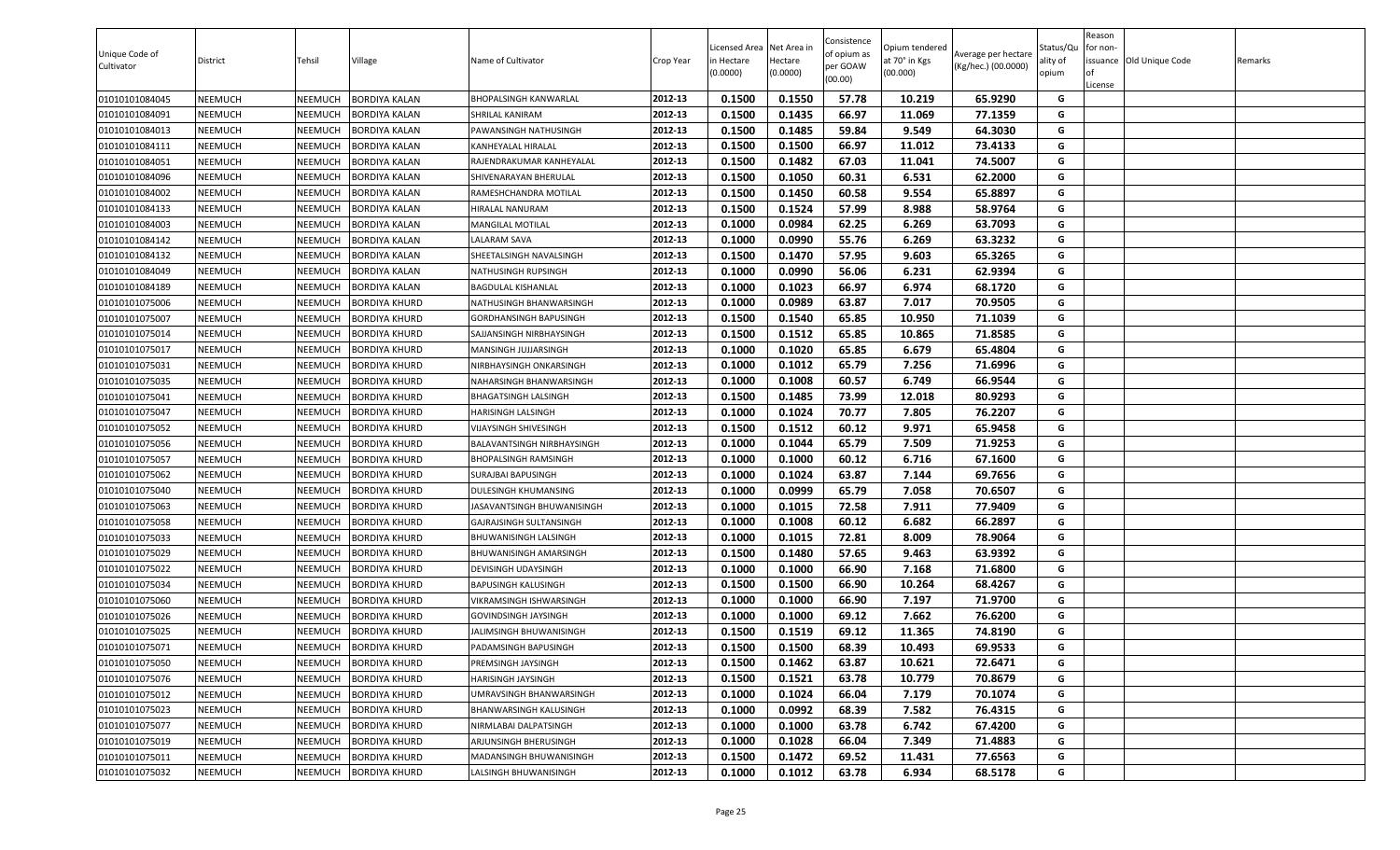| Unique Code of<br>Cultivator | District       | Tehsil         | Village               | Name of Cultivator          | <b>Crop Year</b> | Licensed Area Net Area in<br>in Hectare<br>(0.0000) | Hectare<br>(0.0000) | Consistence<br>of opium as<br>per GOAW<br>(00.00) | Opium tendered<br>at 70° in Kgs<br>(00.000) | Average per hectare<br>(Kg/hec.) (00.0000) | Status/Qu<br>ality of<br>opium | Reason<br>for non-<br>l of<br>License | issuance Old Unique Code | Remarks |
|------------------------------|----------------|----------------|-----------------------|-----------------------------|------------------|-----------------------------------------------------|---------------------|---------------------------------------------------|---------------------------------------------|--------------------------------------------|--------------------------------|---------------------------------------|--------------------------|---------|
| 01010101075009               | <b>NEEMUCH</b> | NEEMUCH        | BORDIYA KHURD         | MUNNIBAI BHAGATSINGH        | 2012-13          | 0.1000                                              | 0.1012              | 66.04                                             | 7.161                                       | 70.7609                                    | G                              |                                       |                          |         |
| 01010101075067               | NEEMUCH        | NEEMUCH        | BORDIYA KHURD         | SURENDRASINGH BHERUSINGH    | 2012-13          | 0.1000                                              | 0.0999              | 70.33                                             | 7.515                                       | 75.2252                                    | G                              |                                       |                          |         |
| 01010101075038               | <b>NEEMUCH</b> | NEEMUCH        | BORDIYA KHURD         | MADHOSINGH NATHUSINGH       | 2012-13          | 0.1500                                              | 0.1450              | 63.22                                             | 10.142                                      | 69.9448                                    | G                              |                                       |                          |         |
| 01010101075073               | NEEMUCH        | NEEMUCH        | BORDIYA KHURD         | KAMLABAI RAMSINGH           | 2012-13          | 0.1000                                              | 0.1000              | 69.52                                             | 7.478                                       | 74.7800                                    | G                              |                                       |                          |         |
| 01010101075003               | <b>NEEMUCH</b> | NEEMUCH        | BORDIYA KHURD         | CHENSINGH KESHARSINGH       | 2012-13          | 0.1000                                              | 0.0992              | 60.40                                             | 6.506                                       | 65.5847                                    | G                              |                                       |                          |         |
| 01010101075030               | <b>NEEMUCH</b> | <b>NEEMUCH</b> | <b>BORDIYA KHURD</b>  | KESHARSINGH KALUSINGH       | 2012-13          | 0.1000                                              | 0.1000              | 60.40                                             | 6.575                                       | 65.7500                                    | G                              |                                       |                          |         |
| 01010101075064               | <b>NEEMUCH</b> | NEEMUCH        | <b>BORDIYA KHURD</b>  | VIRENDRASINGH BAPUSINGH     | 2012-13          | 0.1500                                              | 0.1520              | 63.22                                             | 10.540                                      | 69.3421                                    | G                              |                                       |                          |         |
| 01010101075061               | <b>NEEMUCH</b> | NEEMUCH        | <b>BORDIYA KHURD</b>  | <b>MANSINGH SHIVESINGH</b>  | 2012-13          | 0.1000                                              | 0.0992              | 66.32                                             | 7.485                                       | 75.4536                                    | G                              |                                       |                          |         |
| 01010101075042               | <b>NEEMUCH</b> | NEEMUCH        | BORDIYA KHURD         | JAWANSINGH SWRUPSINGH       | 2012-13          | 0.1500                                              | 0.1456              | 60.40                                             | 9.931                                       | 68.2074                                    | G                              |                                       |                          |         |
| 01010101075036               | <b>NEEMUCH</b> | NEEMUCH        | BORDIYA KHURD         | ISHWARSINGH AMARSINGH       | 2012-13          | 0.1000                                              | 0.0950              | 57.81                                             | 6.326                                       | 66.5895                                    | G                              |                                       |                          |         |
| 01010101075068               | <b>NEEMUCH</b> | NEEMUCH        | BORDIYA KHURD         | NAJARBAI GOBAR SINGH        | 2012-13          | 0.1000                                              | 0.0990              | 63.22                                             | 6.855                                       | 69.2424                                    | G                              |                                       |                          |         |
| 01010101097010               | <b>NEEMUCH</b> | NEEMUCH        | BORKHEDI PANDI        | PRAHLAD ONKAR               | 2012-13          | 0.1000                                              | 0.0000              | 0.00                                              | 0.000                                       | 0.0000                                     | F.                             |                                       |                          |         |
| 01010101097012               | NEEMUCH        | NEEMUCH        | <b>BORKHEDI PANDI</b> | MADANLAL RATANLAL           | 2012-13          | 0.1000                                              | 0.1000              | 60.77                                             | 7.015                                       | 70.1500                                    | G                              |                                       |                          |         |
| 01010101097015               | <b>NEEMUCH</b> | NEEMUCH        | <b>BORKHEDI PANDI</b> | SATYANARAYAN MEGRAJ         | 2012-13          | 0.1000                                              | 0.1000              | 58.60                                             | 6.379                                       | 63.7900                                    | G                              |                                       |                          |         |
| 01010101097019               | <b>NEEMUCH</b> | NEEMUCH        | <b>BORKHEDI PANDI</b> | RAMESHCHANDRA MEGRAJ        | 2012-13          | 0.1000                                              | 0.1000              | 58.68                                             | 6.379                                       | 63.7900                                    | G                              |                                       |                          |         |
| 01010101097020               | <b>NEEMUCH</b> | NEEMUCH        | <b>BORKHEDI PANDI</b> | BHUWANILAL KANHEYALAL       | 2012-13          | 0.1500                                              | 0.1468              | 58.31                                             | 9.221                                       | 62.8134                                    | G                              |                                       |                          |         |
| 01010101097029               | <b>NEEMUCH</b> | NEEMUCH        | BORKHEDI PANDI        | PARMANAND CHAMPALAL         | 2012-13          | 0.1000                                              | 0.0988              | 64.56                                             | 7.074                                       | 71.5992                                    | G                              |                                       |                          |         |
| 01010101097036               | <b>NEEMUCH</b> | NEEMUCH        | BORKHEDI PANDI        | KANHEYALAL LAXMAN           | 2012-13          | 0.1000                                              | 0.0962              | 64.56                                             | 7.249                                       | 75.3534                                    | G                              |                                       |                          |         |
| 01010101097058               | <b>NEEMUCH</b> | NEEMUCH        | BORKHEDI PANDI        | KANHEYALAL SHANKARLAL       | 2012-13          | 0.1500                                              | 0.1161              | 58.60                                             | 7.342                                       | 63.2386                                    | G                              |                                       |                          |         |
| 01010101097059               | NEEMUCH        | NEEMUCH        | <b>BORKHEDI PANDI</b> | CHAMPALAL BOTLAL            | 2012-13          | 0.1000                                              | 0.0936              | 59.70                                             | 6.175                                       | 65.9722                                    | G                              |                                       |                          |         |
| 01010101097077               | NEEMUCH        | NEEMUCH        | BORKHEDI PANDI        | GANPATLAL RAMPRASAD         | 2012-13          | 0.1000                                              | 0.1012              | 65.73                                             | 6.817                                       | 67.3617                                    | G                              |                                       |                          |         |
| 01010101097037               | <b>NEEMUCH</b> | NEEMUCH        | <b>BORKHEDI PANDI</b> | SAVITRI BAI ONKARLAL        | 2012-13          | 0.1000                                              | 0.0000              | 0.00                                              | 0.000                                       | 0.0000                                     | -F                             |                                       |                          |         |
| 01010101097017               | <b>NEEMUCH</b> | NEEMUCH        | BORKHEDI PANDI        | MANGILAL PRABHULAL          | 2012-13          | 0.1500                                              | 0.1472              | 62.89                                             | 9.685                                       | 65.7948                                    | G                              |                                       |                          |         |
| 01010101097022               | <b>NEEMUCH</b> | NEEMUCH        | <b>BORKHEDI PANDI</b> | NANDLAL KANHEYALAL          | 2012-13          | 0.1000                                              | 0.0999              | 62.89                                             | 7.044                                       | 70.5105                                    | G                              |                                       |                          |         |
| 01010101097062               | <b>NEEMUCH</b> | NEEMUCH        | <b>BORKHEDI PANDI</b> | PARMANAND MANGILAL          | 2012-13          | 0.1000                                              | 0.1008              | 60.97                                             | 6.567                                       | 65.1488                                    | G                              |                                       |                          |         |
| 01010101097093               | <b>NEEMUCH</b> | NEEMUCH        | BORKHEDI PANDI        | DASHARATHSINGH BHANWARSINGH | 2012-13          | 0.1500                                              | 0.1440              | 60.63                                             | 9.632                                       | 66.8889                                    | G                              |                                       |                          |         |
| 01010101097094               | NEEMUCH        | NEEMUCH        | BORKHEDI PANDI        | BALVANTSINGH KISHANSINGH    | 2012-13          | 0.1500                                              | 0.1404              | 57.26                                             | 8.589                                       | 61.1752                                    | G                              |                                       |                          |         |
| 01010101097097               | <b>NEEMUCH</b> | NEEMUCH        | <b>BORKHEDI PANDI</b> | BHERUSINGH HARNARAYAN       | 2012-13          | 0.1000                                              | 0.0990              | 62.85                                             | 6.905                                       | 69.7475                                    | G                              |                                       |                          |         |
| 01010101097043               | <b>NEEMUCH</b> | <b>NEEMUCH</b> | <b>BORKHEDI PANDI</b> | KARURAM JAYSINGH            | 2012-13          | 0.1000                                              | 0.1008              | 57.12                                             | 6.096                                       | 60.4762                                    | G                              |                                       |                          |         |
| 01010101097065               | NEEMUCH        | NEEMUCH        | <b>BORKHEDI PANDI</b> | RAMNARAYAN DHANNA           | 2012-13          | 0.1000                                              | 0.0990              | 62.89                                             | 6.909                                       | 69.7879                                    | G                              |                                       |                          |         |
| 01010101097055               | <b>NEEMUCH</b> | NEEMUCH        | <b>BORKHEDI PANDI</b> | MATHURALAL KISHANLAL        | 2012-13          | 0.1000                                              | 0.0984              | 60.05                                             | 6.631                                       | 67.3882                                    | G                              |                                       |                          |         |
| 01010101097098               | <b>NEEMUCH</b> | NEEMUCH        | <b>BORKHEDI PANDI</b> | BHARATSINGH CHOTUSINGH      | 2012-13          | 0.1000                                              | 0.1020              | 62.85                                             | 7.192                                       | 70.5098                                    | G                              |                                       |                          |         |
| 01010101097100               | <b>NEEMUCH</b> | NEEMUCH        | <b>BORKHEDI PANDI</b> | RUPSINGH RAMLAL             | 2012-13          | 0.1000                                              | 0.0990              | 60.86                                             | 6.147                                       | 62.0909                                    | G                              |                                       |                          |         |
| 01010101097004               | <b>NEEMUCH</b> | NEEMUCH        | BORKHEDI PANDI        | KAMLESH RADHESHYAM          | 2012-13          | 0.1000                                              | 0.1020              | 56.06                                             | 6.703                                       | 65.7157                                    | G                              |                                       |                          |         |
| 01010101057020               | <b>NEEMUCH</b> | NEEMUCH        | CHAMPI                | LAXMANSINGH MODSINGH        | 2012-13          | 0.1000                                              | 0.1040              | 60.53                                             | 6.658                                       | 64.0192                                    | G                              |                                       |                          |         |
| 01010101057022               | <b>NEEMUCH</b> | <b>NEEMUCH</b> | <b>CHAMPI</b>         | <b>GISA NURSINGH</b>        | 2012-13          | 0.1500                                              | 0.1475              | 63.42                                             | 9.459                                       | 64.1288                                    | G                              |                                       |                          |         |
| 01010101057027               | <b>NEEMUCH</b> | NEEMUCH        | <b>CHAMPI</b>         | KAMALSINGH LALSINGH         | 2012-13          | 0.1000                                              | 0.1024              | 61.86                                             | 5.992                                       | 58.5156                                    | G                              |                                       |                          |         |
| 01010101057041               | NEEMUCH        | NEEMUCH        | CHAMPI                | KANHEYALAL GASI             | 2012-13          | 0.1000                                              | 0.1000              | 61.86                                             | 7.043                                       | 70.4300                                    | G                              |                                       |                          |         |
| 01010101057042               | <b>NEEMUCH</b> | NEEMUCH        | <b>CHAMPI</b>         | VIDHYABAI HIRALAL           | 2012-13          | 0.1000                                              | 0.1000              | 64.51                                             | 6.359                                       | 63.5900                                    | G                              |                                       |                          |         |
| 01010101057001               | <b>NEEMUCH</b> | NEEMUCH        | <b>CHAMPI</b>         | DILIPSINGH GOPALSINGH       | 2012-13          | 0.1000                                              | 0.1000              | 61.86                                             | 6.840                                       | 68.4000                                    | G                              |                                       |                          |         |
| 01010101057036               | <b>NEEMUCH</b> | NEEMUCH        | <b>CHAMPI</b>         | BAPUSINGH NATHUSINGH        | 2012-13          | 0.1000                                              | 0.1012              | 65.84                                             | 6.321                                       | 62.4605                                    | G                              |                                       |                          |         |
| 01010101057017               | <b>NEEMUCH</b> | NEEMUCH        | <b>CHAMPI</b>         | KAILASHBAI RAJENDRAPRASAD   | 2012-13          | 0.1000                                              | 0.1044              | 53.02                                             | 5.075                                       | 48.6111                                    | G                              | 4                                     |                          |         |
| 01010101057043               | <b>NEEMUCH</b> | NEEMUCH        | <b>CHAMPI</b>         | MOHANLAL BADRILAL           | 2012-13          | 0.1000                                              | 0.0870              | 59.38                                             | 5.302                                       | 60.9425                                    | G                              |                                       | 01010101028066           |         |
| 01010101073007               | <b>NEEMUCH</b> | NEEMUCH        | CHAYAN                | <b>BHAGATLAL RATANLAL</b>   | 2012-13          | 0.1500                                              | 0.1452              | 59.67                                             | 9.573                                       | 65.9298                                    | G                              |                                       |                          |         |
|                              |                |                |                       |                             |                  |                                                     |                     |                                                   |                                             |                                            |                                |                                       |                          |         |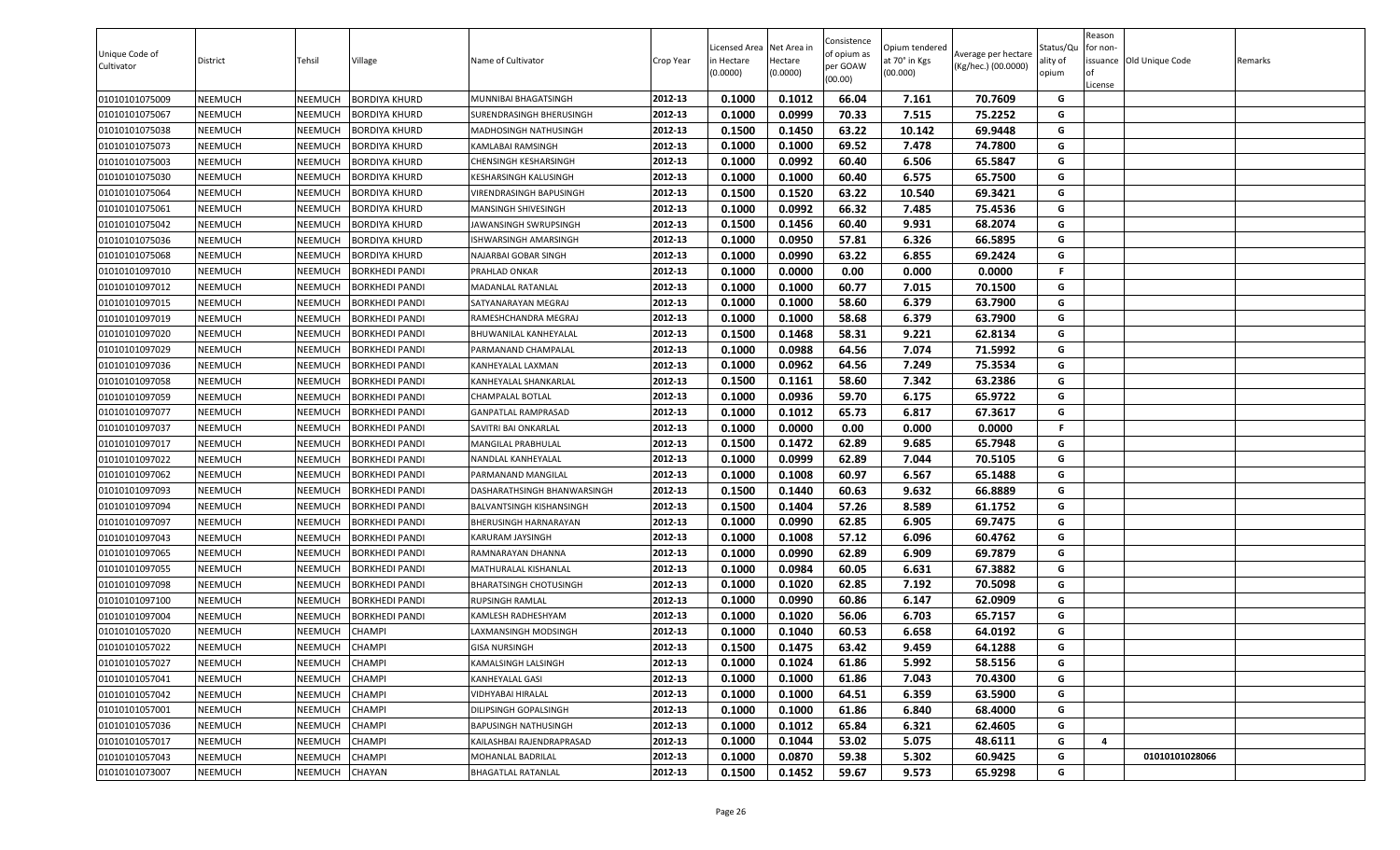| (Kg/hec.) (00.0000)<br>per GOAW<br>Cultivator<br>(00.000)<br>(0.0000)<br>(0.0000)<br>(00.00)                                                      | ality of<br>opium | lof<br>License | for non-<br>issuance Old Unique Code | Remarks |
|---------------------------------------------------------------------------------------------------------------------------------------------------|-------------------|----------------|--------------------------------------|---------|
| 0.1000<br>0.0990<br>62.89<br>70.4242<br>01010101073009<br>NEEMUCH<br>NEEMUCH<br>CHAYAN<br>2012-13<br>6.972<br>GANSHYAM BHAGWAN                    | G                 |                |                                      |         |
| 0.1500<br>0.1428<br>62.89<br>10.062<br>70.4622<br>01010101073017<br>NEEMUCH<br>NEEMUCH<br><b>HAYAN</b><br>2012-13<br>CHANDBAI RAMSINGH            | G                 |                |                                      |         |
| 01010101073018<br>NEEMUCH<br>NEEMUCH<br>CHAYAN<br>2012-13<br>0.1500<br>0.1482<br>65.75<br>9.543<br>64.3927<br>RAMESHCHANDRA KACHARULAL            | G                 |                |                                      |         |
| 0.1500<br>0.1440<br>63.89<br>77.2014<br><b>VEEMUCH</b><br><b>HAYAN</b><br>2012-13<br>11.117<br>01010101073024<br>NEEMUCH<br>MADANDAS MOHANDAS     | - 1               | $\overline{2}$ |                                      |         |
| 65.75<br>0.1500<br>0.1472<br>9.816<br>66.6848<br>01010101073029<br>NEEMUCH<br>NEEMUCH<br>CHAYAN<br>2012-13<br><b>DURGASHANKAR KHEMRAJ</b>         | G                 |                |                                      |         |
| 2012-13<br>0.1521<br>65.16<br>69.9540<br>CHAYAN<br>0.1500<br>10.640<br>01010101073036<br>NEEMUCH<br>NEEMUCH<br>RATANSINGH BHERUSINGH              | G                 |                |                                      |         |
| 2012-13<br>0.1000<br>0.1007<br>67.17<br>7.168<br>71.1817<br>01010101073037<br>NEEMUCH<br>NEEMUCH<br>CHAYAN<br>ALSINGH BHERUSINGH                  | G                 |                |                                      |         |
| 2012-13<br>0.1500<br>0.1490<br>65.16<br>9.439<br>01010101073040<br>NEEMUCH<br>NEEMUCH<br>CHAYAN<br>SAJJANLAL SHANKARLAL<br>63.3490                | G                 |                |                                      |         |
| 2012-13<br>0.1500<br>0.1440<br>65.16<br>76.9931<br>01010101073041<br>NEEMUCH<br>NEEMUCH<br><b>HAYAN</b><br>RAMESHDAS MOHANDAS<br>11.087           | G                 |                |                                      |         |
| NEEMUCH<br>0.1500<br>0.1495<br>65.33<br>10.462<br>69.9799<br>01010101073052<br>NEEMUCH<br><b>HAYAN</b><br>2012-13<br>JANIBAI BALAKDAS             | G                 |                |                                      |         |
| 0.1000<br>67.17<br>7.283<br>72.8300<br>01010101073057<br>NEEMUCH<br>NEEMUCH<br>CHAYAN<br>2012-13<br>0.1000<br>AXMAN BHUWANISINGH                  | G                 |                |                                      |         |
| 65.33<br>NEEMUCH<br>CHAYAN<br>2012-13<br>0.1500<br>0.1440<br>10.490<br>72.8472<br>01010101073059<br>NEEMUCH<br>BHANWARLAL BHERULAL                | G                 |                |                                      |         |
| 62.89<br>0.1500<br>0.1419<br>10.215<br>71.9873<br>01010101073067<br>NEEMUCH<br>NEEMUCH<br>CHAYAN<br>2012-13<br>BHOPALSINGH RAMSINGH               | G                 |                |                                      |         |
| 0.0987<br>65.33<br>7.140<br>72.3404<br>CHAYAN<br>2012-13<br>0.1000<br>01010101073005<br>NEEMUCH<br>NEEMUCH<br>BHERULAL MANGILAL                   | G                 |                |                                      |         |
| NEEMUCH<br>0.1500<br>0.1430<br>62.67<br>9.338<br>65.3007<br>01010101073056<br>NEEMUCH<br>CHAYAN<br>2012-13<br><b>BHANWARSINGH BHAWANISINGH</b>    | G                 |                |                                      |         |
| 0.0990<br>0.1000<br>65.79<br>7.209<br>72.8182<br>01010101073042<br>NEEMUCH<br>NEEMUCH<br>CHAYAN<br>JALAMSINGH BHERUSINGH<br>2012-13               | G                 |                |                                      |         |
| 0.1000<br>0.1000<br>64.51<br>6.903<br>69.0300<br>DABA<br>2012-13<br>01010101047002<br>NEEMUCH<br>NEEMUCH<br>MANAKLAL AMARLAL                      | G                 |                |                                      |         |
| 2012-13<br>0.1000<br>0.1000<br>61.42<br>6.256<br>62.5600<br>01010101047004<br>NEEMUCH<br>NEEMUCH<br>DABA<br>BHAGWANLAL BAGIRATH                   | G                 |                |                                      |         |
| 2012-13<br>0.1000<br>0.1000<br>60.53<br>6.425<br>64.2500<br>01010101047005<br>NEEMUCH<br>NEEMUCH<br>DABA<br>BHERULAL RAMALAL                      | G                 |                |                                      |         |
| 2012-13<br>0.0990<br>01010101047007<br>NEEMUCH<br>NEEMUCH<br>DABA<br>0.1000<br>62.49<br>6.472<br>65.3737<br>MANGILAL NARAYAN                      | G                 |                |                                      |         |
| 0.1000<br>63.42<br>6.713<br>65.8137<br>NEEMUCH<br>DABA<br>2012-13<br>0.1020<br>01010101047010<br>NEEMUCH<br>MADANLAL BHAGIRATH                    | G                 |                |                                      |         |
| 6.822<br>0.1000<br>0.1012<br>64.01<br>67.4111<br>01010101047015<br>NEEMUCH<br>NEEMUCH<br><b>DABA</b><br>2012-13<br><b><i>KARULAL LAXMAN</i></b>   | G                 |                |                                      |         |
| NEEMUCH<br>DABA<br>2012-13<br>0.1000<br>0.0992<br>63.42<br>6.578<br>66.3105<br>01010101047026<br>NEEMUCH<br><b>GOPAL HIRALAL</b>                  | G                 |                |                                      |         |
| 61.57<br>6.623<br>01010101047022<br>NEEMUCH<br>NEEMUCH<br>DABA<br>2012-13<br>0.1000<br>0.1014<br>65.3156<br>RODSINGH SAJJANSINGH                  | G                 |                |                                      |         |
| 0.1500<br>59.82<br>9.443<br>62.9533<br>NEEMUCH<br>NEEMUCH<br><b>DASANI</b><br>2012-13<br>0.1500<br>01010101055024<br>SHIVENARAYAN CHAGANLAL       | G                 |                |                                      |         |
| 0.1000<br>0.0980<br>65.93<br>7.092<br>72.3673<br>01010101055042<br>NEEMUCH<br>NEEMUCH<br>DASANI<br>2012-13<br>KANHEYALAL JAGANNATH                | G                 |                |                                      |         |
| 01010101055021<br>NEEMUCH<br>0.1500<br>0.1466<br>61.53<br>10.390<br>70.8731<br>NEEMUCH<br><b>DASANI</b><br>2012-13<br>SUNDERBAI OKARALAL          | G                 |                |                                      |         |
| 61.53<br>01010101055017<br>NEEMUCH<br>NEEMUCH<br><b>DASANI</b><br>2012-13<br>0.1500<br>0.1500<br>9.810<br>65.4000<br>RAMIBAI MANGILAL             | G                 |                |                                      |         |
| 2012-13<br>0.1000<br>0.0950<br>65.83<br>7.599<br>NEEMUCH<br>DASANI<br>79.9895<br>01010101055016<br>NEEMUCH<br>RAJARAM RADHAKISHAN                 | G                 |                |                                      |         |
| 65.75<br>2012-13<br>0.1500<br>0.1520<br>10.698<br>70.3816<br>01010101055047<br>NEEMUCH<br>NEEMUCH<br>DASANI<br>SURAJMAL CHAMPALAL                 | G                 |                |                                      |         |
| 2012-13<br>0.0323<br>70.55<br>77.3684<br>NEEMUCH<br><b>DEEPUKHEDI</b><br>0.1000<br>2.499<br>01010101071006<br>NEEMUCH<br>BALSINGH JAVANSINGH      | G                 |                |                                      |         |
| NEEMUCH<br>2012-13<br>0.1000<br>0.0990<br>60.45<br>6.606<br>66.7273<br>01010101071011<br>NEEMUCH<br>DEEPUKHEDI<br>PYARSINGH MADHOSINGH            | G                 |                |                                      |         |
| 0.0960<br>60.79<br>6.322<br>65.8542<br>NEEMUCH<br>NEEMUCH<br>DEEPUKHEDI<br>2012-13<br>0.1000<br>01010101071015<br>PRABHULAL RAMLAL                | G                 |                |                                      |         |
| 0.0988<br>63.56<br>6.837<br>69.2004<br>01010101071017<br>NEEMUCH<br>NEEMUCH<br>DEEPUKHEDI<br>2012-13<br>0.1000<br>KACHARUSINGH ONKARSINGH         | G                 |                |                                      |         |
| 01010101071019<br>DEEPUKHEDI<br>0.1500<br>0.1485<br>62.20<br>9.952<br>67.0168<br>NEEMUCH<br>NEEMUCH<br>2012-13<br>VINODSINGH RUPSINGH             | G                 |                |                                      |         |
| 01010101071027<br>NEEMUCH<br>DEEPUKHEDI<br>2012-13<br>0.1000<br>0.1000<br>58.37<br>6.246<br>62.4600<br>NEEMUCH<br>NAHARSINGH AMARSINGH            | G                 |                |                                      |         |
| 2012-13<br>0.1000<br>0.1014<br>62.20<br>6.878<br>67.8304<br>01010101071036<br>NEEMUCH<br>NEEMUCH<br><b>DEEPUKHEDI</b><br>DEVISINGH RATANSINGH     | G                 |                |                                      |         |
| 71.65<br>0.1500<br>0.0320<br>2.457<br>76.7813<br>01010101071037<br>NEEMUCH<br>NEEMUCH<br><b>DEEPUKHEDI</b><br>2012-13<br>JAWANSINGH GULABSINGH    | G                 |                |                                      |         |
| 60.79<br>6.565<br>66.5147<br>NEEMUCH<br>DEEPUKHEDI<br>2012-13<br>0.1000<br>0.0987<br>01010101071038<br>NEEMUCH<br>BHERUSINGH KALUSINGH            | G                 |                |                                      |         |
| 01010101071024<br>NEEMUCH<br>DEEPUKHEDI<br>2012-13<br>0.1500<br>0.1475<br>69.66<br>11.175<br>75.7627<br>NEEMUCH<br>KAMALSINGH DEVISINGH           | G                 |                |                                      |         |
| 2012-13<br>0.1000<br>60.79<br>6.522<br>65.2200<br>01010101071014<br>NEEMUCH<br>NEEMUCH<br>DEEPUKHEDI<br>KESHARSINGH KANSINGH<br>0.1000            | G                 |                |                                      |         |
| DEEPUKHEDI<br>2012-13<br>0.1500<br>0.1505<br>60.86<br>10.259<br>68.1661<br>01010101071018<br>NEEMUCH<br>NEEMUCH<br>MOHANBAI MADANSINGH            | G                 |                |                                      |         |
| 01010101071031<br>DEEPUKHEDI<br>2012-13<br>0.1500<br>0.1470<br>66.12<br>10.919<br>74.2789<br>NEEMUCH<br>NEEMUCH<br>AXMANSINGH BHAWANISINGH        | G                 |                |                                      |         |
| 01010101071007<br>NEEMUCH<br><b>DEEPUKHEDI</b><br>KARANSINGH BHUWANI SINGH<br>2012-13<br>0.1000<br>0.0950<br>55.33<br>5.810<br>61.1579<br>NEEMUCH | G                 |                |                                      |         |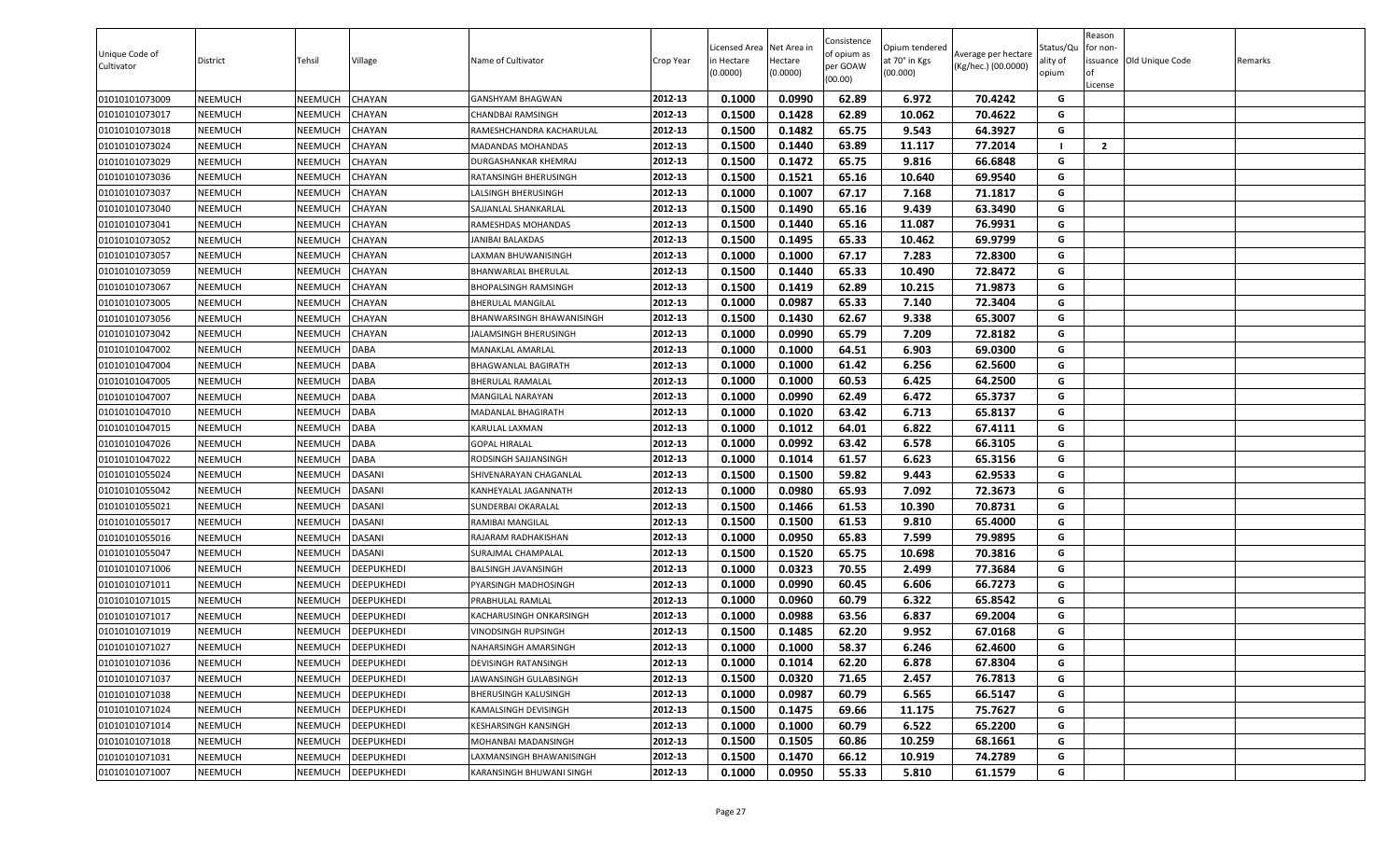| Unique Code of<br>Cultivator | <b>District</b> | Tehsil         | Village              | Name of Cultivator          | Crop Year | icensed Area<br>in Hectare<br>(0.0000) | Net Area in<br>Hectare<br>(0.0000) | Consistence<br>of opium as<br>per GOAW<br>(00.00) | Opium tendered<br>at 70° in Kgs<br>(00.000) | Average per hectare<br>(Kg/hec.) (00.0000) | Status/Qu<br>ality of<br>opium | Reason<br>for non-<br>lof<br>License | issuance Old Unique Code | Remarks            |
|------------------------------|-----------------|----------------|----------------------|-----------------------------|-----------|----------------------------------------|------------------------------------|---------------------------------------------------|---------------------------------------------|--------------------------------------------|--------------------------------|--------------------------------------|--------------------------|--------------------|
| 01010101071033               | <b>NEEMUCH</b>  | NEEMUCH        | DEEPUKHEDI           | MOHANBAI ONKARSINGH         | 2012-13   | 0.1000                                 | 0.0988                             | 57.70                                             | 6.157                                       | 62.3178                                    | G                              |                                      |                          |                    |
| 01010101071051               | NEEMUCH         | NEEMUCH        | DEEPUKHEDI           | BAGDUSINGH NATHUSINGH       | 2012-13   | 0.1000                                 | 0.0988                             | 60.86                                             | 6.616                                       | 66.9636                                    | G                              |                                      |                          |                    |
| 01010101071050               | <b>NEEMUCH</b>  | NEEMUCH        | DEEPUKHEDI           | SITABAI LAXMANSINGH         | 2012-13   | 0.1000                                 | 0.0989                             | 66.12                                             | 7.160                                       | 72.3964                                    | G                              |                                      |                          |                    |
| 01010101074017               | NEEMUCH         | NEEMUCH        | GHULABKHEDI          | AXMANSINGH GOBARSINGH       | 2012-13   | 0.1000                                 | 0.1000                             | 56.56                                             | 6.367                                       | 63.6700                                    | G                              |                                      |                          |                    |
| 01010101074025               | <b>NEEMUCH</b>  | NEEMUCH        | GHULABKHEDI          | ANDERBAI RATANSINGH         | 2012-13   | 0.1000                                 | 0.0992                             | 59.84                                             | 6.429                                       | 64.8085                                    | G                              |                                      |                          |                    |
| 01010101074014               | <b>NEEMUCH</b>  | NEEMUCH        | GHULABKHEDI          | BHANWARBAI RAMSINGH         | 2012-13   | 0.1000                                 | 0.0990                             | 59.84                                             | 6.642                                       | 67.0909                                    | G                              |                                      |                          |                    |
| 01010101074032               | <b>NEEMUCH</b>  | NEEMUCH        | GHULABKHEDI          | GOBARSINGH NAHARSINGH       | 2012-13   | 0.1500                                 | 0.1400                             | 60.66                                             | 9.134                                       | 65.2429                                    | G                              |                                      |                          |                    |
| 01010101074009               | <b>NEEMUCH</b>  | NEEMUCH        | GHULABKHEDI          | <b>BAPUSINGH BHURSINGH</b>  | 2012-13   | 0.1000                                 | 0.0999                             | 61.83                                             | 6.722                                       | 67.2873                                    | G                              |                                      |                          |                    |
| 01010101074002               | <b>NEEMUCH</b>  | NEEMUCH        | GHULABKHEDI          | RAMSINGH KALUSINGH          | 2012-13   | 0.1000                                 | 0.1000                             | 61.83                                             | 6.784                                       | 67.8400                                    | G                              |                                      |                          |                    |
| 01010101077001               | NEEMUCH         | NEEMUCH        | HANUMTIYA PANWAR     | JAGDISH RATANLAL            | 2012-13   | 0.1000                                 | 0.0945                             | 64.86                                             | 6.977                                       | 73.8307                                    | G                              |                                      |                          |                    |
| 01010101077008               | <b>NEEMUCH</b>  | NEEMUCH        | HANUMTIYA PANWAR     | DEVILAL GANGARAM            | 2012-13   | 0.1000                                 | 0.0990                             | 59.17                                             | 6.078                                       | 61.3939                                    | G                              |                                      |                          |                    |
| 01010101077016               | NEEMUCH         | NEEMUCH        | HANUMTIYA PANWAR     | CHATARSINGH RATANSINGH      | 2012-13   | 0.1000                                 | 0.1008                             | 62.79                                             | 6.853                                       | 67.9861                                    | G                              |                                      |                          |                    |
| 01010101077018               | <b>NEEMUCH</b>  | NEEMUCH        | HANUMTIYA PANWAR     | BALWANTSINGH RATANSINGH     | 2012-13   | 0.1000                                 | 0.1015                             | 63.58                                             | 7.112                                       | 70.0690                                    | G                              |                                      |                          |                    |
| 01010101077025               | <b>NEEMUCH</b>  | NEEMUCH        | HANUMTIYA PANWAR     | GOVINDSINGH LALSINGH        | 2012-13   | 0.1000                                 | 0.1023                             | 56.44                                             | 6.297                                       | 61.5543                                    | G                              |                                      |                          |                    |
| 01010101077026               | <b>NEEMUCH</b>  | NEEMUCH        | HANUMTIYA PANWAR     | RATANSINGH NAHARSINGH       | 2012-13   | 0.1000                                 | 0.1015                             | 63.71                                             | 7.045                                       | 69.4089                                    | G                              |                                      |                          |                    |
| 01010101077027               | <b>NEEMUCH</b>  | NEEMUCH        | HANUMTIYA PANWAR     | BHAGATSINGH ISHWARSINGH     | 2012-13   | 0.1000                                 | 0.0552                             | 62.18                                             | 3.411                                       | 61.7935                                    | G                              |                                      |                          | <b>NAME CHANGE</b> |
| 01010101077028               | <b>NEEMUCH</b>  | NEEMUCH        | HANUMTIYA PANWAR     | KISHANSINGH RAYSINGH        | 2012-13   | 0.1000                                 | 0.1035                             | 61.31                                             | 6.604                                       | 63.8068                                    | G                              |                                      |                          |                    |
| 01010101077037               | <b>NEEMUCH</b>  | NEEMUCH        | HANUMTIYA PANWAR     | VARDICHAND DEVILAL          | 2012-13   | 0.1000                                 | 0.1014                             | 59.17                                             | 6.551                                       | 64.6055                                    | G                              |                                      |                          |                    |
| 01010101077043               | <b>NEEMUCH</b>  | NEEMUCH        | HANUMTIYA PANWAR     | MANGILAL RATANLAL           | 2012-13   | 0.1000                                 | 0.0990                             | 64.86                                             | 6.875                                       | 69.4444                                    | G                              |                                      |                          |                    |
| 01010101077013               | <b>NEEMUCH</b>  | NEEMUCH        | HANUMTIYA PANWAR     | MADHOSINGH BHURSINGH        | 2012-13   | 0.1000                                 | 0.0961                             | 59.17                                             | 6.095                                       | 63.4235                                    | G                              |                                      |                          |                    |
| 01010101077011               | NEEMUCH         | NEEMUCH        | HANUMTIYA PANWAR     | KESHAR DEVISINGH            | 2012-13   | 0.1000                                 | 0.1000                             | 64.86                                             | 6.857                                       | 68.5700                                    | G                              |                                      |                          |                    |
| 01010101077020               | <b>NEEMUCH</b>  | NEEMUCH        | HANUMTIYA PANWAR     | RAMSINGH MEHATABSINGH       | 2012-13   | 0.1000                                 | 0.1020                             | 61.31                                             | 6.700                                       | 65.6863                                    | G                              |                                      |                          |                    |
| 01010101077050               | <b>NEEMUCH</b>  | NEEMUCH        | HANUMTIYA PANWAR     | <b>GOPAL RATANLAL</b>       | 2012-13   | 0.1000                                 | 0.0990                             | 64.00                                             | 7.104                                       | 71.7576                                    | G                              |                                      |                          |                    |
| 01010101077033               | <b>NEEMUCH</b>  | NEEMUCH        | HANUMTIYA PANWAR     | <b>BHARATSINGH MANSINGH</b> | 2012-13   | 0.1000                                 | 0.0992                             | 58.85                                             | 6.440                                       | 64.9194                                    | G                              |                                      |                          |                    |
| 01010101077045               | <b>NEEMUCH</b>  | NEEMUCH        | HANUMTIYA PANWAR     | RAMSINGH ISHWARSINGH        | 2012-13   | 0.1000                                 | 0.0992                             | 60.51                                             | 6.198                                       | 62.4798                                    | G                              |                                      |                          |                    |
| 01010101077047               | <b>NEEMUCH</b>  | NEEMUCH        | HANUMTIYA PANWAR     | BHERUSINGH ISHWARSINGH      | 2012-13   | 0.1000                                 | 0.0945                             | 58.85                                             | 5.801                                       | 61.3862                                    | G                              |                                      |                          |                    |
| 01010101077015               | <b>NEEMUCH</b>  | NEEMUCH        | HANUMTIYA PANWAR     | RATANSINGH LALSINGH         | 2012-13   | 0.1000                                 | 0.1008                             | 58.85                                             | 6.574                                       | 65.2183                                    | G                              |                                      |                          |                    |
| 01010101077036               | <b>NEEMUCH</b>  | NEEMUCH        | HANUMTIYA PANWAR     | SAJJANSINGH MEHATABSINGH    | 2012-13   | 0.1000                                 | 0.1020                             | 65.10                                             | 6.984                                       | 68.4706                                    | G                              |                                      |                          |                    |
| 01010101077010               | NEEMUCH         | NEEMUCH        | HANUMTIYA PANWAR     | KARULAL MULCHAND            | 2012-13   | 0.1000                                 | 0.0990                             | 61.31                                             | 6.867                                       | 69.3636                                    | G                              |                                      |                          |                    |
| 01010101077030               | <b>NEEMUCH</b>  | NEEMUCH        | HANUMTIYA PANWAR     | BHAGATSINGH NAHARSING       | 2012-13   | 0.1000                                 | 0.0980                             | 62.49                                             | 6.758                                       | 68.9592                                    | G                              |                                      |                          |                    |
| 01010101077006               | <b>NEEMUCH</b>  | NEEMUCH        | HANUMTIYA PANWAR     | KANHEYALAL VALAJI           | 2012-13   | 0.1000                                 | 0.1025                             | 62.49                                             | 6.811                                       | 66.4488                                    | G                              |                                      |                          |                    |
| 01010101077029               | <b>NEEMUCH</b>  | NEEMUCH        | HANUMTIYA PANWAR     | DEVISINGH MANSINGH          | 2012-13   | 0.1000                                 | 0.1000                             | 60.54                                             | 6.582                                       | 65.8200                                    | G                              |                                      |                          |                    |
| 01010101066009               | <b>NEEMUCH</b>  | NEEMUCH        | JAMUNIYAKALAN        | GANSHYAM JAGANNATH          | 2012-13   | 0.1000                                 | 0.1025                             | 68.11                                             | 6.957                                       | 67.8732                                    | G                              |                                      |                          |                    |
| 01010101066052               | <b>NEEMUCH</b>  | NEEMUCH        | JAMUNIYAKALAN        | <b>GANNALAL GULAB</b>       | 2012-13   | 0.1500                                 | 0.1519                             | 57.09                                             | 9.216                                       | 60.6715                                    | G                              |                                      |                          |                    |
| 01010101066022               | <b>NEEMUCH</b>  | NEEMUCH        | <b>JAMUNIYAKALAN</b> | GYANCHAND CHENRAM           | 2012-13   | 0.1000                                 | 0.1050                             | 65.22                                             | 7.379                                       | 70.2762                                    | G                              |                                      |                          |                    |
| 01010101066024               | <b>NEEMUCH</b>  | <b>NEEMUCH</b> | JAMUNIYAKALAN        | PUNAMCHAND NANDLAL          | 2012-13   | 0.1500                                 | 0.1444                             | 56.15                                             | 8.158                                       | 56.4958                                    | G                              | $\overline{a}$                       |                          |                    |
| 01010101066043               | <b>NEEMUCH</b>  | NEEMUCH        | JAMUNIYAKALAN        | <b>BABULAL MOTILAL</b>      | 2012-13   | 0.1000                                 | 0.0980                             | 65.22                                             | 7.109                                       | 72.5408                                    | G                              |                                      |                          |                    |
| 01010101066032               | <b>NEEMUCH</b>  | NEEMUCH        | JAMUNIYAKALAN        | SUNDERLAL KESHERIMAL        | 2012-13   | 0.1000                                 | 0.1008                             | 59.26                                             | 6.248                                       | 61.9841                                    | G                              |                                      |                          |                    |
| 01010101066020               | <b>NEEMUCH</b>  | NEEMUCH        | JAMUNIYAKALAN        | RADHESHYAM KHYALIRAM        | 2012-13   | 0.1500                                 | 0.1512                             | 62.75                                             | 9.690                                       | 64.0873                                    | G                              |                                      |                          |                    |
| 01010101066053               | <b>NEEMUCH</b>  | NEEMUCH        | JAMUNIYAKALAN        | MANGILAL NATHULAL           | 2012-13   | 0.1000                                 | 0.1020                             | 62.75                                             | 6.723                                       | 65.9118                                    | G                              |                                      |                          |                    |
| 01010101066054               | <b>NEEMUCH</b>  | NEEMUCH        | JAMUNIYAKALAN        | RAMCHANDRA UDA              | 2012-13   | 0.1500                                 | 0.1489                             | 56.52                                             | 8.672                                       | 58.2404                                    | G                              |                                      |                          |                    |
| 01010101066011               | <b>NEEMUCH</b>  | NEEMUCH        | JAMUNIYAKALAN        | MANGIBAI RUPA               | 2012-13   | 0.1500                                 | 0.1500                             | 59.26                                             | 9.549                                       | 63.6600                                    | G                              |                                      |                          |                    |
| 01010101066029               | <b>NEEMUCH</b>  | NEEMUCH        | JAMUNIYAKALAN        | JAGDISH CHANDMAL            | 2012-13   | 0.1000                                 | 0.0992                             | 68.11                                             | 6.665                                       | 67.1875                                    | G                              |                                      |                          |                    |
| 01010101066055               | <b>NEEMUCH</b>  | NEEMUCH        | <b>JAMUNIYAKALAN</b> | HARLAL GANGARAM             | 2012-13   | 0.1000                                 | 0.1014                             | 62.75                                             | 6.418                                       | 63.2939                                    | G                              |                                      |                          |                    |
|                              |                 |                |                      |                             |           |                                        |                                    |                                                   |                                             |                                            |                                |                                      |                          |                    |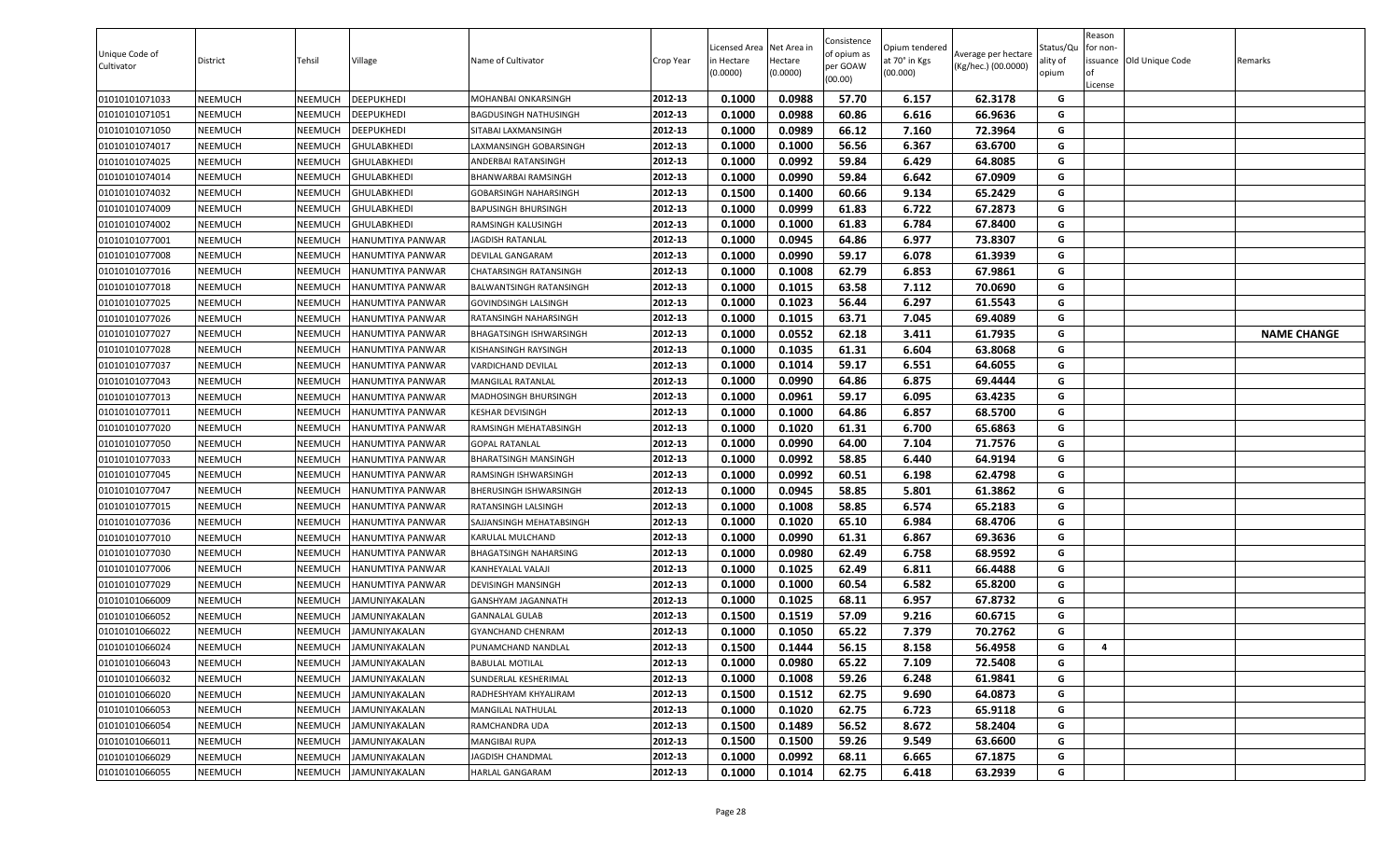| 0.1000<br>0.0990<br>68.35<br>01010101096006<br><b>NEEMUCH</b><br>NEEMUCH<br>JAVASIYA<br>SHRILAL TULSIRAM<br>2012-13<br>6.923<br>69.9293<br>G<br>0.1000<br>0.1000<br>61.80<br>6.304<br>63.0400<br>01010101096009<br>NEEMUCH<br>NEEMUCH<br>JAVASIYA<br>2012-13<br>G<br><b>GOPAL TULSIRAM</b><br>68.35<br>01010101096033<br><b>NEEMUCH</b><br>NEEMUCH<br>JAVASIYA<br>2012-13<br>0.1000<br>0.1000<br>7.099<br>70.9900<br>G<br>SUKKHIBAI MOHANLAL<br>0.1500<br>0.1482<br>61.80<br>01010101096036<br>NEEMUCH<br>NEEMUCH<br>IAVASIYA<br>2012-13<br>9.641<br>65.0540<br>G<br>HAJARILAL JAGANNATH<br>66.89<br>0.1000<br>0.0990<br>6.909<br>69.7879<br>G<br>01010101096037<br><b>NEEMUCH</b><br>NEEMUCH<br>JAVASIYA<br>2012-13<br>RUGHNATHSINGH PRATAPSINGH<br>2012-13<br>0.1020<br>59.87<br>6.132<br>60.1176<br>NEEMUCH<br>0.1000<br>G<br>01010101096039<br>NEEMUCH<br>JAVASIYA<br><b>GOPAL FAKIRCHAND</b><br>2012-13<br>0.1000<br>0.1000<br>66.61<br>6.804<br>68.0400<br>G<br>01010101096041<br><b>NEEMUCH</b><br>NEEMUCH<br><b>JAVASIYA</b><br>HARISHCHANDRA PRATAPSINGH<br>G<br>2012-13<br>0.1000<br>0.1024<br>70.74<br>7.701<br>01010101096049<br><b>NEEMUCH</b><br>NEEMUCH<br>JAVASIYA<br>OMPRAKASH DHANRAJ<br>75.2051<br>01010101096050<br>MANGILAL NARAYAN<br>2012-13<br>0.1000<br>0.0969<br>66.42<br>6.860<br>70.7946<br>G<br><b>NEEMUCH</b><br>NEEMUCH<br>JAVASIYA<br>59.5673<br>NEEMUCH<br>0.1000<br>0.1040<br>61.51<br>6.195<br>G<br>01010101096051<br>NEEMUCH<br>JAVASIYA<br>2012-13<br><b>BHERU UDA</b><br>0.1005<br>68.34<br>7.332<br>72.9552<br>01010101096067<br><b>NEEMUCH</b><br>NEEMUCH<br><b>JAVASIYA</b><br>2012-13<br>0.1000<br>G<br>NANURAM UDA GAYARI<br>0.0989<br>66.42<br>6.822<br>G<br>NEEMUCH<br>JAVASIYA<br>2012-13<br>0.1000<br>68.9788<br>01010101096072<br><b>NEEMUCH</b><br>SHIVENARAYAN SUNDERLAL<br>0.1000<br>0.1040<br>59.87<br>6.115<br>58.7981<br>G<br>01010101096002<br><b>NEEMUCH</b><br>NEEMUCH<br>JAVASIYA<br>2012-13<br>MUNNIBAI RADHESHYAM<br>0.0992<br>66.42<br>6.756<br>2012-13<br>0.1000<br>68.1048<br>G<br>01010101096031<br><b>NEEMUCH</b><br>NEEMUCH<br>JAVASIYA<br>HIRALAL NANDA<br>NEEMUCH<br>0.1500<br>0.1472<br>63.65<br>10.120<br>68.7500<br>G<br>01010101096075<br><b>NEEMUCH</b><br><b>JAVASIYA</b><br>JAGDISHCHANDRA GISALAL<br>2012-13<br>0.1500<br>0.1485<br>66.35<br>68.9966<br>G<br>01010101096048<br><b>NEEMUCH</b><br>NEEMUCH<br>JAVASIYA<br>2012-13<br>10.246<br>KARULAL LAXMAN<br>0.1000<br>0.0990<br>62.76<br>6.410<br>64.7475<br>01010101096076<br>NEEMUCH<br>2012-13<br>G<br><b>NEEMUCH</b><br>JAVASIYA<br>PARASRAM PRABHU<br>2012-13<br>0.1500<br>0.1482<br>68.34<br>10.700<br>72.1997<br>G<br>01010101096054<br><b>NEEMUCH</b><br>NEEMUCH<br>JAVASIYA<br>KANWARLAL FAKIRCHAND<br>01010101096010<br>2012-13<br>0.1000<br>0.1008<br>68.34<br>7.098<br>70.4167<br>G<br><b>NEEMUCH</b><br>NEEMUCH<br>JAVASIYA<br>RAMKISHAN TULSIRAM<br>2012-13<br>G<br>01010101096034<br><b>NEEMUCH</b><br>NEEMUCH<br>JAVASIYA<br>KASTURIBAI MANGILAL<br>0.1000<br>0.1018<br>66.42<br>7.211<br>70.8350<br>0.1500<br>0.1500<br>66.35<br>10.853<br>72.3533<br>01010101096013<br>NEEMUCH<br>NEEMUCH<br><b>IAVASIYA</b><br>2012-13<br>G<br>ROADMAL PRATHIRAJ<br>60.57<br>6.022<br>62.7292<br>0.1000<br>0.0960<br>01010101096018<br><b>NEEMUCH</b><br>NEEMUCH<br><b>JAVASIYA</b><br>2012-13<br>G<br>JADISH NANDA<br>01010101096059<br><b>NEEMUCH</b><br>NEEMUCH<br>2012-13<br>0.1000<br>0.1020<br>72.46<br>7.557<br>74.0882<br>JAVASIYA<br>G<br>JANIBAI MAGNIRAM<br>63.65<br>01010101096040<br><b>NEEMUCH</b><br>NEEMUCH<br>JAVASIYA<br>2012-13<br>0.1000<br>0.0980<br>6.856<br>69.9592<br>G<br>RATANSINGH KHUMANSINGH<br>0.1000<br>0.0992<br>61.19<br>6.320<br>63.7097<br>01010101096061<br><b>NEEMUCH</b><br>NEEMUCH<br>JAVASIYA<br>2012-13<br>G<br>KOUSHLYABAI RAMNARAYAN<br>0.1000<br>0.1023<br>66.35<br>7.232<br>01010101096077<br><b>NEEMUCH</b><br>NEEMUCH<br>JAVASIYA<br>2012-13<br>70.6940<br>G<br>MANGILAL FAKIRCHAND<br>01010101096069<br>NEEMUCH<br>2012-13<br>0.1000<br>0.0962<br>66.21<br>6.432<br>66.8607<br>NEEMUCH<br>JAVASIYA<br>G<br>DEVILAL TULSIRAM<br>5.899<br>57.7202<br>01010101096008<br>NEEMUCH<br>NEEMUCH<br>JAVASIYA<br>2012-13<br>0.1000<br>0.1022<br>60.02<br>G<br>BHANWARKUNWAR BHUWANISINGH<br>G<br>2012-13<br>0.1000<br>0.0990<br>69.33<br>7.131<br>NEEMUCH<br>JAVASIYA<br>72.0303<br>01010101096020<br><b>NEEMUCH</b><br>DASHRATHSINGH PRATAPSINGH<br>66.96<br>G<br>2012-13<br>0.1000<br>0.1036<br>7.012<br>67.6834<br>01010101096058<br><b>NEEMUCH</b><br>NEEMUCH<br>JAVASIYA<br>PEMABAI MANGILAL<br>2012-13<br>0.1020<br>61.19<br>6.705<br>65.7353<br>G<br><b>NEEMUCH</b><br>NEEMUCH<br>0.1000<br>01010101096071<br>JAVASIYA<br>BHUWANIRAM MODIRAM<br>NEEMUCH<br>2012-13<br>0.1000<br>0.0999<br>65.67<br>6.483<br>64.8949<br>G<br>01010101096053<br><b>NEEMUCH</b><br><b>JAVASIYA</b><br>PRABHULAL KASHIRAM<br>57.21<br>6.260<br>G<br>01010101096011<br><b>NEEMUCH</b><br>NEEMUCH<br>JAVASIYA<br>2012-13<br>0.1000<br>0.1040<br>60.1923<br>RAMPRASAD GIRDHARI<br>0.1040<br>69.12<br>8.028<br>77.1923<br>01010101096047<br><b>NEEMUCH</b><br>NEEMUCH<br>JAVASIYA<br>2012-13<br>0.1000<br>G<br><b>GANSHYAM PRABHUDAS</b><br>61.4537<br>01010101096079<br>0.1000<br>0.1025<br>60.57<br>6.299<br>G<br><b>NEEMUCH</b><br>NEEMUCH<br>JAVASIYA<br>2012-13<br>NATHIBAI BHAGATRAM<br>01010101096025<br><b>NEEMUCH</b><br><b>JAVASIYA</b><br>2012-13<br>0.1500<br>0.1512<br>61.19<br>9.581<br>63.3664<br><b>NEEMUCH</b><br>KAILASHCHANDRA KANHEYALAL<br>G<br>JEERAN<br>2012-13<br>0.1500<br>0.1490<br>66.53<br>69.4027<br>G<br>01010103069001<br><b>NEEMUCH</b><br>10.341<br>KHELUKHEDA<br>VISHNULAL NANDA<br>72.24<br>0.1000<br>0.0990<br>7.018<br>70.8889<br>01010103069004<br><b>NEEMUCH</b><br>JEERAN<br>KHELUKHEDA<br>2012-13<br>G<br>SHAMBHULAL NANDA<br>67.74<br>7.306<br>01010103069008<br><b>NEEMUCH</b><br>JEERAN<br>2012-13<br>0.1000<br>0.1000<br>73.0600<br>G<br>KHELUKHEDA<br>DURGASHANKAR HIRALAL<br><b>NEEMUCH</b><br>JEERAN<br>2012-13<br>0.1500<br>0.1472<br>72.42<br>10.832<br>73.5870<br>01010103069015<br>KHELUKHEDA<br>DASHRATH NARSINGH<br>G<br>G<br>2012-13<br>0.1512<br>67.74<br>10.432<br>01010103069019<br><b>NEEMUCH</b><br>JEERAN<br>KHELUKHEDA<br>LAXMINARAYAN BAGDIRAM<br>0.1500<br>68.9947<br>01010103069024<br>2012-13<br>0.1000<br>69.55<br>7.084<br>G<br><b>NEEMUCH</b><br>JEERAN<br>KHELUKHEDA<br>SHAMBHULAL GIRDHARI<br>0.1000<br>70.8400<br>01010103069034<br>JEERAN<br>2012-13<br>0.1500<br>0.1515<br>72.93<br>11.283<br>74.4752<br>G<br><b>NEEMUCH</b><br>KHELUKHEDA<br>GIRDHARI PYARJI<br>01010103069035<br>JEERAN<br>KHELUKHEDA<br>2012-13<br>0.1500<br>0.1500<br>65.92<br>10.604<br>70.6933<br>G<br><b>NEEMUCH</b><br>NANURAM JIVA | Unique Code of<br>Cultivator | <b>District</b> | Tehsil | Village | Name of Cultivator | Crop Year | icensed Area<br>in Hectare<br>(0.0000) | Net Area in<br>Hectare<br>(0.0000) | Consistence<br>of opium as<br>per GOAW<br>(00.00) | Opium tendered<br>at 70° in Kgs<br>(00.000) | Average per hectare<br>(Kg/hec.) (00.0000) | Status/Qu<br>ality of<br>opium | Reason<br>for non-<br>lof<br>License | issuance Old Unique Code | Remarks |
|----------------------------------------------------------------------------------------------------------------------------------------------------------------------------------------------------------------------------------------------------------------------------------------------------------------------------------------------------------------------------------------------------------------------------------------------------------------------------------------------------------------------------------------------------------------------------------------------------------------------------------------------------------------------------------------------------------------------------------------------------------------------------------------------------------------------------------------------------------------------------------------------------------------------------------------------------------------------------------------------------------------------------------------------------------------------------------------------------------------------------------------------------------------------------------------------------------------------------------------------------------------------------------------------------------------------------------------------------------------------------------------------------------------------------------------------------------------------------------------------------------------------------------------------------------------------------------------------------------------------------------------------------------------------------------------------------------------------------------------------------------------------------------------------------------------------------------------------------------------------------------------------------------------------------------------------------------------------------------------------------------------------------------------------------------------------------------------------------------------------------------------------------------------------------------------------------------------------------------------------------------------------------------------------------------------------------------------------------------------------------------------------------------------------------------------------------------------------------------------------------------------------------------------------------------------------------------------------------------------------------------------------------------------------------------------------------------------------------------------------------------------------------------------------------------------------------------------------------------------------------------------------------------------------------------------------------------------------------------------------------------------------------------------------------------------------------------------------------------------------------------------------------------------------------------------------------------------------------------------------------------------------------------------------------------------------------------------------------------------------------------------------------------------------------------------------------------------------------------------------------------------------------------------------------------------------------------------------------------------------------------------------------------------------------------------------------------------------------------------------------------------------------------------------------------------------------------------------------------------------------------------------------------------------------------------------------------------------------------------------------------------------------------------------------------------------------------------------------------------------------------------------------------------------------------------------------------------------------------------------------------------------------------------------------------------------------------------------------------------------------------------------------------------------------------------------------------------------------------------------------------------------------------------------------------------------------------------------------------------------------------------------------------------------------------------------------------------------------------------------------------------------------------------------------------------------------------------------------------------------------------------------------------------------------------------------------------------------------------------------------------------------------------------------------------------------------------------------------------------------------------------------------------------------------------------------------------------------------------------------------------------------------------------------------------------------------------------------------------------------------------------------------------------------------------------------------------------------------------------------------------------------------------------------------------------------------------------------------------------------------------------------------------------------------------------------------------------------------------------------------------------------------------------------------------------------------------------------------------------------------------------------------------------------------------------------------------------------------------------------------------------------------------------------------------------------------------------------------------------------------------------------------------------------------------------------------------------------------------------------------------------------------------------------------------------------------------------------------------------------------------------------------------------------------------------------------------------------------------------------------------------------------------------------------------------------------------------------------------------------------------------------------------------------------------------------------------------------------------------------|------------------------------|-----------------|--------|---------|--------------------|-----------|----------------------------------------|------------------------------------|---------------------------------------------------|---------------------------------------------|--------------------------------------------|--------------------------------|--------------------------------------|--------------------------|---------|
|                                                                                                                                                                                                                                                                                                                                                                                                                                                                                                                                                                                                                                                                                                                                                                                                                                                                                                                                                                                                                                                                                                                                                                                                                                                                                                                                                                                                                                                                                                                                                                                                                                                                                                                                                                                                                                                                                                                                                                                                                                                                                                                                                                                                                                                                                                                                                                                                                                                                                                                                                                                                                                                                                                                                                                                                                                                                                                                                                                                                                                                                                                                                                                                                                                                                                                                                                                                                                                                                                                                                                                                                                                                                                                                                                                                                                                                                                                                                                                                                                                                                                                                                                                                                                                                                                                                                                                                                                                                                                                                                                                                                                                                                                                                                                                                                                                                                                                                                                                                                                                                                                                                                                                                                                                                                                                                                                                                                                                                                                                                                                                                                                                                                                                                                                                                                                                                                                                                                                                                                                                                                                                                                                                                                                                                                                                                                                                                                                                                                                                                                                                                                                                                                                                                                              |                              |                 |        |         |                    |           |                                        |                                    |                                                   |                                             |                                            |                                |                                      |                          |         |
|                                                                                                                                                                                                                                                                                                                                                                                                                                                                                                                                                                                                                                                                                                                                                                                                                                                                                                                                                                                                                                                                                                                                                                                                                                                                                                                                                                                                                                                                                                                                                                                                                                                                                                                                                                                                                                                                                                                                                                                                                                                                                                                                                                                                                                                                                                                                                                                                                                                                                                                                                                                                                                                                                                                                                                                                                                                                                                                                                                                                                                                                                                                                                                                                                                                                                                                                                                                                                                                                                                                                                                                                                                                                                                                                                                                                                                                                                                                                                                                                                                                                                                                                                                                                                                                                                                                                                                                                                                                                                                                                                                                                                                                                                                                                                                                                                                                                                                                                                                                                                                                                                                                                                                                                                                                                                                                                                                                                                                                                                                                                                                                                                                                                                                                                                                                                                                                                                                                                                                                                                                                                                                                                                                                                                                                                                                                                                                                                                                                                                                                                                                                                                                                                                                                                              |                              |                 |        |         |                    |           |                                        |                                    |                                                   |                                             |                                            |                                |                                      |                          |         |
|                                                                                                                                                                                                                                                                                                                                                                                                                                                                                                                                                                                                                                                                                                                                                                                                                                                                                                                                                                                                                                                                                                                                                                                                                                                                                                                                                                                                                                                                                                                                                                                                                                                                                                                                                                                                                                                                                                                                                                                                                                                                                                                                                                                                                                                                                                                                                                                                                                                                                                                                                                                                                                                                                                                                                                                                                                                                                                                                                                                                                                                                                                                                                                                                                                                                                                                                                                                                                                                                                                                                                                                                                                                                                                                                                                                                                                                                                                                                                                                                                                                                                                                                                                                                                                                                                                                                                                                                                                                                                                                                                                                                                                                                                                                                                                                                                                                                                                                                                                                                                                                                                                                                                                                                                                                                                                                                                                                                                                                                                                                                                                                                                                                                                                                                                                                                                                                                                                                                                                                                                                                                                                                                                                                                                                                                                                                                                                                                                                                                                                                                                                                                                                                                                                                                              |                              |                 |        |         |                    |           |                                        |                                    |                                                   |                                             |                                            |                                |                                      |                          |         |
|                                                                                                                                                                                                                                                                                                                                                                                                                                                                                                                                                                                                                                                                                                                                                                                                                                                                                                                                                                                                                                                                                                                                                                                                                                                                                                                                                                                                                                                                                                                                                                                                                                                                                                                                                                                                                                                                                                                                                                                                                                                                                                                                                                                                                                                                                                                                                                                                                                                                                                                                                                                                                                                                                                                                                                                                                                                                                                                                                                                                                                                                                                                                                                                                                                                                                                                                                                                                                                                                                                                                                                                                                                                                                                                                                                                                                                                                                                                                                                                                                                                                                                                                                                                                                                                                                                                                                                                                                                                                                                                                                                                                                                                                                                                                                                                                                                                                                                                                                                                                                                                                                                                                                                                                                                                                                                                                                                                                                                                                                                                                                                                                                                                                                                                                                                                                                                                                                                                                                                                                                                                                                                                                                                                                                                                                                                                                                                                                                                                                                                                                                                                                                                                                                                                                              |                              |                 |        |         |                    |           |                                        |                                    |                                                   |                                             |                                            |                                |                                      |                          |         |
|                                                                                                                                                                                                                                                                                                                                                                                                                                                                                                                                                                                                                                                                                                                                                                                                                                                                                                                                                                                                                                                                                                                                                                                                                                                                                                                                                                                                                                                                                                                                                                                                                                                                                                                                                                                                                                                                                                                                                                                                                                                                                                                                                                                                                                                                                                                                                                                                                                                                                                                                                                                                                                                                                                                                                                                                                                                                                                                                                                                                                                                                                                                                                                                                                                                                                                                                                                                                                                                                                                                                                                                                                                                                                                                                                                                                                                                                                                                                                                                                                                                                                                                                                                                                                                                                                                                                                                                                                                                                                                                                                                                                                                                                                                                                                                                                                                                                                                                                                                                                                                                                                                                                                                                                                                                                                                                                                                                                                                                                                                                                                                                                                                                                                                                                                                                                                                                                                                                                                                                                                                                                                                                                                                                                                                                                                                                                                                                                                                                                                                                                                                                                                                                                                                                                              |                              |                 |        |         |                    |           |                                        |                                    |                                                   |                                             |                                            |                                |                                      |                          |         |
|                                                                                                                                                                                                                                                                                                                                                                                                                                                                                                                                                                                                                                                                                                                                                                                                                                                                                                                                                                                                                                                                                                                                                                                                                                                                                                                                                                                                                                                                                                                                                                                                                                                                                                                                                                                                                                                                                                                                                                                                                                                                                                                                                                                                                                                                                                                                                                                                                                                                                                                                                                                                                                                                                                                                                                                                                                                                                                                                                                                                                                                                                                                                                                                                                                                                                                                                                                                                                                                                                                                                                                                                                                                                                                                                                                                                                                                                                                                                                                                                                                                                                                                                                                                                                                                                                                                                                                                                                                                                                                                                                                                                                                                                                                                                                                                                                                                                                                                                                                                                                                                                                                                                                                                                                                                                                                                                                                                                                                                                                                                                                                                                                                                                                                                                                                                                                                                                                                                                                                                                                                                                                                                                                                                                                                                                                                                                                                                                                                                                                                                                                                                                                                                                                                                                              |                              |                 |        |         |                    |           |                                        |                                    |                                                   |                                             |                                            |                                |                                      |                          |         |
|                                                                                                                                                                                                                                                                                                                                                                                                                                                                                                                                                                                                                                                                                                                                                                                                                                                                                                                                                                                                                                                                                                                                                                                                                                                                                                                                                                                                                                                                                                                                                                                                                                                                                                                                                                                                                                                                                                                                                                                                                                                                                                                                                                                                                                                                                                                                                                                                                                                                                                                                                                                                                                                                                                                                                                                                                                                                                                                                                                                                                                                                                                                                                                                                                                                                                                                                                                                                                                                                                                                                                                                                                                                                                                                                                                                                                                                                                                                                                                                                                                                                                                                                                                                                                                                                                                                                                                                                                                                                                                                                                                                                                                                                                                                                                                                                                                                                                                                                                                                                                                                                                                                                                                                                                                                                                                                                                                                                                                                                                                                                                                                                                                                                                                                                                                                                                                                                                                                                                                                                                                                                                                                                                                                                                                                                                                                                                                                                                                                                                                                                                                                                                                                                                                                                              |                              |                 |        |         |                    |           |                                        |                                    |                                                   |                                             |                                            |                                |                                      |                          |         |
|                                                                                                                                                                                                                                                                                                                                                                                                                                                                                                                                                                                                                                                                                                                                                                                                                                                                                                                                                                                                                                                                                                                                                                                                                                                                                                                                                                                                                                                                                                                                                                                                                                                                                                                                                                                                                                                                                                                                                                                                                                                                                                                                                                                                                                                                                                                                                                                                                                                                                                                                                                                                                                                                                                                                                                                                                                                                                                                                                                                                                                                                                                                                                                                                                                                                                                                                                                                                                                                                                                                                                                                                                                                                                                                                                                                                                                                                                                                                                                                                                                                                                                                                                                                                                                                                                                                                                                                                                                                                                                                                                                                                                                                                                                                                                                                                                                                                                                                                                                                                                                                                                                                                                                                                                                                                                                                                                                                                                                                                                                                                                                                                                                                                                                                                                                                                                                                                                                                                                                                                                                                                                                                                                                                                                                                                                                                                                                                                                                                                                                                                                                                                                                                                                                                                              |                              |                 |        |         |                    |           |                                        |                                    |                                                   |                                             |                                            |                                |                                      |                          |         |
|                                                                                                                                                                                                                                                                                                                                                                                                                                                                                                                                                                                                                                                                                                                                                                                                                                                                                                                                                                                                                                                                                                                                                                                                                                                                                                                                                                                                                                                                                                                                                                                                                                                                                                                                                                                                                                                                                                                                                                                                                                                                                                                                                                                                                                                                                                                                                                                                                                                                                                                                                                                                                                                                                                                                                                                                                                                                                                                                                                                                                                                                                                                                                                                                                                                                                                                                                                                                                                                                                                                                                                                                                                                                                                                                                                                                                                                                                                                                                                                                                                                                                                                                                                                                                                                                                                                                                                                                                                                                                                                                                                                                                                                                                                                                                                                                                                                                                                                                                                                                                                                                                                                                                                                                                                                                                                                                                                                                                                                                                                                                                                                                                                                                                                                                                                                                                                                                                                                                                                                                                                                                                                                                                                                                                                                                                                                                                                                                                                                                                                                                                                                                                                                                                                                                              |                              |                 |        |         |                    |           |                                        |                                    |                                                   |                                             |                                            |                                |                                      |                          |         |
|                                                                                                                                                                                                                                                                                                                                                                                                                                                                                                                                                                                                                                                                                                                                                                                                                                                                                                                                                                                                                                                                                                                                                                                                                                                                                                                                                                                                                                                                                                                                                                                                                                                                                                                                                                                                                                                                                                                                                                                                                                                                                                                                                                                                                                                                                                                                                                                                                                                                                                                                                                                                                                                                                                                                                                                                                                                                                                                                                                                                                                                                                                                                                                                                                                                                                                                                                                                                                                                                                                                                                                                                                                                                                                                                                                                                                                                                                                                                                                                                                                                                                                                                                                                                                                                                                                                                                                                                                                                                                                                                                                                                                                                                                                                                                                                                                                                                                                                                                                                                                                                                                                                                                                                                                                                                                                                                                                                                                                                                                                                                                                                                                                                                                                                                                                                                                                                                                                                                                                                                                                                                                                                                                                                                                                                                                                                                                                                                                                                                                                                                                                                                                                                                                                                                              |                              |                 |        |         |                    |           |                                        |                                    |                                                   |                                             |                                            |                                |                                      |                          |         |
|                                                                                                                                                                                                                                                                                                                                                                                                                                                                                                                                                                                                                                                                                                                                                                                                                                                                                                                                                                                                                                                                                                                                                                                                                                                                                                                                                                                                                                                                                                                                                                                                                                                                                                                                                                                                                                                                                                                                                                                                                                                                                                                                                                                                                                                                                                                                                                                                                                                                                                                                                                                                                                                                                                                                                                                                                                                                                                                                                                                                                                                                                                                                                                                                                                                                                                                                                                                                                                                                                                                                                                                                                                                                                                                                                                                                                                                                                                                                                                                                                                                                                                                                                                                                                                                                                                                                                                                                                                                                                                                                                                                                                                                                                                                                                                                                                                                                                                                                                                                                                                                                                                                                                                                                                                                                                                                                                                                                                                                                                                                                                                                                                                                                                                                                                                                                                                                                                                                                                                                                                                                                                                                                                                                                                                                                                                                                                                                                                                                                                                                                                                                                                                                                                                                                              |                              |                 |        |         |                    |           |                                        |                                    |                                                   |                                             |                                            |                                |                                      |                          |         |
|                                                                                                                                                                                                                                                                                                                                                                                                                                                                                                                                                                                                                                                                                                                                                                                                                                                                                                                                                                                                                                                                                                                                                                                                                                                                                                                                                                                                                                                                                                                                                                                                                                                                                                                                                                                                                                                                                                                                                                                                                                                                                                                                                                                                                                                                                                                                                                                                                                                                                                                                                                                                                                                                                                                                                                                                                                                                                                                                                                                                                                                                                                                                                                                                                                                                                                                                                                                                                                                                                                                                                                                                                                                                                                                                                                                                                                                                                                                                                                                                                                                                                                                                                                                                                                                                                                                                                                                                                                                                                                                                                                                                                                                                                                                                                                                                                                                                                                                                                                                                                                                                                                                                                                                                                                                                                                                                                                                                                                                                                                                                                                                                                                                                                                                                                                                                                                                                                                                                                                                                                                                                                                                                                                                                                                                                                                                                                                                                                                                                                                                                                                                                                                                                                                                                              |                              |                 |        |         |                    |           |                                        |                                    |                                                   |                                             |                                            |                                |                                      |                          |         |
|                                                                                                                                                                                                                                                                                                                                                                                                                                                                                                                                                                                                                                                                                                                                                                                                                                                                                                                                                                                                                                                                                                                                                                                                                                                                                                                                                                                                                                                                                                                                                                                                                                                                                                                                                                                                                                                                                                                                                                                                                                                                                                                                                                                                                                                                                                                                                                                                                                                                                                                                                                                                                                                                                                                                                                                                                                                                                                                                                                                                                                                                                                                                                                                                                                                                                                                                                                                                                                                                                                                                                                                                                                                                                                                                                                                                                                                                                                                                                                                                                                                                                                                                                                                                                                                                                                                                                                                                                                                                                                                                                                                                                                                                                                                                                                                                                                                                                                                                                                                                                                                                                                                                                                                                                                                                                                                                                                                                                                                                                                                                                                                                                                                                                                                                                                                                                                                                                                                                                                                                                                                                                                                                                                                                                                                                                                                                                                                                                                                                                                                                                                                                                                                                                                                                              |                              |                 |        |         |                    |           |                                        |                                    |                                                   |                                             |                                            |                                |                                      |                          |         |
|                                                                                                                                                                                                                                                                                                                                                                                                                                                                                                                                                                                                                                                                                                                                                                                                                                                                                                                                                                                                                                                                                                                                                                                                                                                                                                                                                                                                                                                                                                                                                                                                                                                                                                                                                                                                                                                                                                                                                                                                                                                                                                                                                                                                                                                                                                                                                                                                                                                                                                                                                                                                                                                                                                                                                                                                                                                                                                                                                                                                                                                                                                                                                                                                                                                                                                                                                                                                                                                                                                                                                                                                                                                                                                                                                                                                                                                                                                                                                                                                                                                                                                                                                                                                                                                                                                                                                                                                                                                                                                                                                                                                                                                                                                                                                                                                                                                                                                                                                                                                                                                                                                                                                                                                                                                                                                                                                                                                                                                                                                                                                                                                                                                                                                                                                                                                                                                                                                                                                                                                                                                                                                                                                                                                                                                                                                                                                                                                                                                                                                                                                                                                                                                                                                                                              |                              |                 |        |         |                    |           |                                        |                                    |                                                   |                                             |                                            |                                |                                      |                          |         |
|                                                                                                                                                                                                                                                                                                                                                                                                                                                                                                                                                                                                                                                                                                                                                                                                                                                                                                                                                                                                                                                                                                                                                                                                                                                                                                                                                                                                                                                                                                                                                                                                                                                                                                                                                                                                                                                                                                                                                                                                                                                                                                                                                                                                                                                                                                                                                                                                                                                                                                                                                                                                                                                                                                                                                                                                                                                                                                                                                                                                                                                                                                                                                                                                                                                                                                                                                                                                                                                                                                                                                                                                                                                                                                                                                                                                                                                                                                                                                                                                                                                                                                                                                                                                                                                                                                                                                                                                                                                                                                                                                                                                                                                                                                                                                                                                                                                                                                                                                                                                                                                                                                                                                                                                                                                                                                                                                                                                                                                                                                                                                                                                                                                                                                                                                                                                                                                                                                                                                                                                                                                                                                                                                                                                                                                                                                                                                                                                                                                                                                                                                                                                                                                                                                                                              |                              |                 |        |         |                    |           |                                        |                                    |                                                   |                                             |                                            |                                |                                      |                          |         |
|                                                                                                                                                                                                                                                                                                                                                                                                                                                                                                                                                                                                                                                                                                                                                                                                                                                                                                                                                                                                                                                                                                                                                                                                                                                                                                                                                                                                                                                                                                                                                                                                                                                                                                                                                                                                                                                                                                                                                                                                                                                                                                                                                                                                                                                                                                                                                                                                                                                                                                                                                                                                                                                                                                                                                                                                                                                                                                                                                                                                                                                                                                                                                                                                                                                                                                                                                                                                                                                                                                                                                                                                                                                                                                                                                                                                                                                                                                                                                                                                                                                                                                                                                                                                                                                                                                                                                                                                                                                                                                                                                                                                                                                                                                                                                                                                                                                                                                                                                                                                                                                                                                                                                                                                                                                                                                                                                                                                                                                                                                                                                                                                                                                                                                                                                                                                                                                                                                                                                                                                                                                                                                                                                                                                                                                                                                                                                                                                                                                                                                                                                                                                                                                                                                                                              |                              |                 |        |         |                    |           |                                        |                                    |                                                   |                                             |                                            |                                |                                      |                          |         |
|                                                                                                                                                                                                                                                                                                                                                                                                                                                                                                                                                                                                                                                                                                                                                                                                                                                                                                                                                                                                                                                                                                                                                                                                                                                                                                                                                                                                                                                                                                                                                                                                                                                                                                                                                                                                                                                                                                                                                                                                                                                                                                                                                                                                                                                                                                                                                                                                                                                                                                                                                                                                                                                                                                                                                                                                                                                                                                                                                                                                                                                                                                                                                                                                                                                                                                                                                                                                                                                                                                                                                                                                                                                                                                                                                                                                                                                                                                                                                                                                                                                                                                                                                                                                                                                                                                                                                                                                                                                                                                                                                                                                                                                                                                                                                                                                                                                                                                                                                                                                                                                                                                                                                                                                                                                                                                                                                                                                                                                                                                                                                                                                                                                                                                                                                                                                                                                                                                                                                                                                                                                                                                                                                                                                                                                                                                                                                                                                                                                                                                                                                                                                                                                                                                                                              |                              |                 |        |         |                    |           |                                        |                                    |                                                   |                                             |                                            |                                |                                      |                          |         |
|                                                                                                                                                                                                                                                                                                                                                                                                                                                                                                                                                                                                                                                                                                                                                                                                                                                                                                                                                                                                                                                                                                                                                                                                                                                                                                                                                                                                                                                                                                                                                                                                                                                                                                                                                                                                                                                                                                                                                                                                                                                                                                                                                                                                                                                                                                                                                                                                                                                                                                                                                                                                                                                                                                                                                                                                                                                                                                                                                                                                                                                                                                                                                                                                                                                                                                                                                                                                                                                                                                                                                                                                                                                                                                                                                                                                                                                                                                                                                                                                                                                                                                                                                                                                                                                                                                                                                                                                                                                                                                                                                                                                                                                                                                                                                                                                                                                                                                                                                                                                                                                                                                                                                                                                                                                                                                                                                                                                                                                                                                                                                                                                                                                                                                                                                                                                                                                                                                                                                                                                                                                                                                                                                                                                                                                                                                                                                                                                                                                                                                                                                                                                                                                                                                                                              |                              |                 |        |         |                    |           |                                        |                                    |                                                   |                                             |                                            |                                |                                      |                          |         |
|                                                                                                                                                                                                                                                                                                                                                                                                                                                                                                                                                                                                                                                                                                                                                                                                                                                                                                                                                                                                                                                                                                                                                                                                                                                                                                                                                                                                                                                                                                                                                                                                                                                                                                                                                                                                                                                                                                                                                                                                                                                                                                                                                                                                                                                                                                                                                                                                                                                                                                                                                                                                                                                                                                                                                                                                                                                                                                                                                                                                                                                                                                                                                                                                                                                                                                                                                                                                                                                                                                                                                                                                                                                                                                                                                                                                                                                                                                                                                                                                                                                                                                                                                                                                                                                                                                                                                                                                                                                                                                                                                                                                                                                                                                                                                                                                                                                                                                                                                                                                                                                                                                                                                                                                                                                                                                                                                                                                                                                                                                                                                                                                                                                                                                                                                                                                                                                                                                                                                                                                                                                                                                                                                                                                                                                                                                                                                                                                                                                                                                                                                                                                                                                                                                                                              |                              |                 |        |         |                    |           |                                        |                                    |                                                   |                                             |                                            |                                |                                      |                          |         |
|                                                                                                                                                                                                                                                                                                                                                                                                                                                                                                                                                                                                                                                                                                                                                                                                                                                                                                                                                                                                                                                                                                                                                                                                                                                                                                                                                                                                                                                                                                                                                                                                                                                                                                                                                                                                                                                                                                                                                                                                                                                                                                                                                                                                                                                                                                                                                                                                                                                                                                                                                                                                                                                                                                                                                                                                                                                                                                                                                                                                                                                                                                                                                                                                                                                                                                                                                                                                                                                                                                                                                                                                                                                                                                                                                                                                                                                                                                                                                                                                                                                                                                                                                                                                                                                                                                                                                                                                                                                                                                                                                                                                                                                                                                                                                                                                                                                                                                                                                                                                                                                                                                                                                                                                                                                                                                                                                                                                                                                                                                                                                                                                                                                                                                                                                                                                                                                                                                                                                                                                                                                                                                                                                                                                                                                                                                                                                                                                                                                                                                                                                                                                                                                                                                                                              |                              |                 |        |         |                    |           |                                        |                                    |                                                   |                                             |                                            |                                |                                      |                          |         |
|                                                                                                                                                                                                                                                                                                                                                                                                                                                                                                                                                                                                                                                                                                                                                                                                                                                                                                                                                                                                                                                                                                                                                                                                                                                                                                                                                                                                                                                                                                                                                                                                                                                                                                                                                                                                                                                                                                                                                                                                                                                                                                                                                                                                                                                                                                                                                                                                                                                                                                                                                                                                                                                                                                                                                                                                                                                                                                                                                                                                                                                                                                                                                                                                                                                                                                                                                                                                                                                                                                                                                                                                                                                                                                                                                                                                                                                                                                                                                                                                                                                                                                                                                                                                                                                                                                                                                                                                                                                                                                                                                                                                                                                                                                                                                                                                                                                                                                                                                                                                                                                                                                                                                                                                                                                                                                                                                                                                                                                                                                                                                                                                                                                                                                                                                                                                                                                                                                                                                                                                                                                                                                                                                                                                                                                                                                                                                                                                                                                                                                                                                                                                                                                                                                                                              |                              |                 |        |         |                    |           |                                        |                                    |                                                   |                                             |                                            |                                |                                      |                          |         |
|                                                                                                                                                                                                                                                                                                                                                                                                                                                                                                                                                                                                                                                                                                                                                                                                                                                                                                                                                                                                                                                                                                                                                                                                                                                                                                                                                                                                                                                                                                                                                                                                                                                                                                                                                                                                                                                                                                                                                                                                                                                                                                                                                                                                                                                                                                                                                                                                                                                                                                                                                                                                                                                                                                                                                                                                                                                                                                                                                                                                                                                                                                                                                                                                                                                                                                                                                                                                                                                                                                                                                                                                                                                                                                                                                                                                                                                                                                                                                                                                                                                                                                                                                                                                                                                                                                                                                                                                                                                                                                                                                                                                                                                                                                                                                                                                                                                                                                                                                                                                                                                                                                                                                                                                                                                                                                                                                                                                                                                                                                                                                                                                                                                                                                                                                                                                                                                                                                                                                                                                                                                                                                                                                                                                                                                                                                                                                                                                                                                                                                                                                                                                                                                                                                                                              |                              |                 |        |         |                    |           |                                        |                                    |                                                   |                                             |                                            |                                |                                      |                          |         |
|                                                                                                                                                                                                                                                                                                                                                                                                                                                                                                                                                                                                                                                                                                                                                                                                                                                                                                                                                                                                                                                                                                                                                                                                                                                                                                                                                                                                                                                                                                                                                                                                                                                                                                                                                                                                                                                                                                                                                                                                                                                                                                                                                                                                                                                                                                                                                                                                                                                                                                                                                                                                                                                                                                                                                                                                                                                                                                                                                                                                                                                                                                                                                                                                                                                                                                                                                                                                                                                                                                                                                                                                                                                                                                                                                                                                                                                                                                                                                                                                                                                                                                                                                                                                                                                                                                                                                                                                                                                                                                                                                                                                                                                                                                                                                                                                                                                                                                                                                                                                                                                                                                                                                                                                                                                                                                                                                                                                                                                                                                                                                                                                                                                                                                                                                                                                                                                                                                                                                                                                                                                                                                                                                                                                                                                                                                                                                                                                                                                                                                                                                                                                                                                                                                                                              |                              |                 |        |         |                    |           |                                        |                                    |                                                   |                                             |                                            |                                |                                      |                          |         |
|                                                                                                                                                                                                                                                                                                                                                                                                                                                                                                                                                                                                                                                                                                                                                                                                                                                                                                                                                                                                                                                                                                                                                                                                                                                                                                                                                                                                                                                                                                                                                                                                                                                                                                                                                                                                                                                                                                                                                                                                                                                                                                                                                                                                                                                                                                                                                                                                                                                                                                                                                                                                                                                                                                                                                                                                                                                                                                                                                                                                                                                                                                                                                                                                                                                                                                                                                                                                                                                                                                                                                                                                                                                                                                                                                                                                                                                                                                                                                                                                                                                                                                                                                                                                                                                                                                                                                                                                                                                                                                                                                                                                                                                                                                                                                                                                                                                                                                                                                                                                                                                                                                                                                                                                                                                                                                                                                                                                                                                                                                                                                                                                                                                                                                                                                                                                                                                                                                                                                                                                                                                                                                                                                                                                                                                                                                                                                                                                                                                                                                                                                                                                                                                                                                                                              |                              |                 |        |         |                    |           |                                        |                                    |                                                   |                                             |                                            |                                |                                      |                          |         |
|                                                                                                                                                                                                                                                                                                                                                                                                                                                                                                                                                                                                                                                                                                                                                                                                                                                                                                                                                                                                                                                                                                                                                                                                                                                                                                                                                                                                                                                                                                                                                                                                                                                                                                                                                                                                                                                                                                                                                                                                                                                                                                                                                                                                                                                                                                                                                                                                                                                                                                                                                                                                                                                                                                                                                                                                                                                                                                                                                                                                                                                                                                                                                                                                                                                                                                                                                                                                                                                                                                                                                                                                                                                                                                                                                                                                                                                                                                                                                                                                                                                                                                                                                                                                                                                                                                                                                                                                                                                                                                                                                                                                                                                                                                                                                                                                                                                                                                                                                                                                                                                                                                                                                                                                                                                                                                                                                                                                                                                                                                                                                                                                                                                                                                                                                                                                                                                                                                                                                                                                                                                                                                                                                                                                                                                                                                                                                                                                                                                                                                                                                                                                                                                                                                                                              |                              |                 |        |         |                    |           |                                        |                                    |                                                   |                                             |                                            |                                |                                      |                          |         |
|                                                                                                                                                                                                                                                                                                                                                                                                                                                                                                                                                                                                                                                                                                                                                                                                                                                                                                                                                                                                                                                                                                                                                                                                                                                                                                                                                                                                                                                                                                                                                                                                                                                                                                                                                                                                                                                                                                                                                                                                                                                                                                                                                                                                                                                                                                                                                                                                                                                                                                                                                                                                                                                                                                                                                                                                                                                                                                                                                                                                                                                                                                                                                                                                                                                                                                                                                                                                                                                                                                                                                                                                                                                                                                                                                                                                                                                                                                                                                                                                                                                                                                                                                                                                                                                                                                                                                                                                                                                                                                                                                                                                                                                                                                                                                                                                                                                                                                                                                                                                                                                                                                                                                                                                                                                                                                                                                                                                                                                                                                                                                                                                                                                                                                                                                                                                                                                                                                                                                                                                                                                                                                                                                                                                                                                                                                                                                                                                                                                                                                                                                                                                                                                                                                                                              |                              |                 |        |         |                    |           |                                        |                                    |                                                   |                                             |                                            |                                |                                      |                          |         |
|                                                                                                                                                                                                                                                                                                                                                                                                                                                                                                                                                                                                                                                                                                                                                                                                                                                                                                                                                                                                                                                                                                                                                                                                                                                                                                                                                                                                                                                                                                                                                                                                                                                                                                                                                                                                                                                                                                                                                                                                                                                                                                                                                                                                                                                                                                                                                                                                                                                                                                                                                                                                                                                                                                                                                                                                                                                                                                                                                                                                                                                                                                                                                                                                                                                                                                                                                                                                                                                                                                                                                                                                                                                                                                                                                                                                                                                                                                                                                                                                                                                                                                                                                                                                                                                                                                                                                                                                                                                                                                                                                                                                                                                                                                                                                                                                                                                                                                                                                                                                                                                                                                                                                                                                                                                                                                                                                                                                                                                                                                                                                                                                                                                                                                                                                                                                                                                                                                                                                                                                                                                                                                                                                                                                                                                                                                                                                                                                                                                                                                                                                                                                                                                                                                                                              |                              |                 |        |         |                    |           |                                        |                                    |                                                   |                                             |                                            |                                |                                      |                          |         |
|                                                                                                                                                                                                                                                                                                                                                                                                                                                                                                                                                                                                                                                                                                                                                                                                                                                                                                                                                                                                                                                                                                                                                                                                                                                                                                                                                                                                                                                                                                                                                                                                                                                                                                                                                                                                                                                                                                                                                                                                                                                                                                                                                                                                                                                                                                                                                                                                                                                                                                                                                                                                                                                                                                                                                                                                                                                                                                                                                                                                                                                                                                                                                                                                                                                                                                                                                                                                                                                                                                                                                                                                                                                                                                                                                                                                                                                                                                                                                                                                                                                                                                                                                                                                                                                                                                                                                                                                                                                                                                                                                                                                                                                                                                                                                                                                                                                                                                                                                                                                                                                                                                                                                                                                                                                                                                                                                                                                                                                                                                                                                                                                                                                                                                                                                                                                                                                                                                                                                                                                                                                                                                                                                                                                                                                                                                                                                                                                                                                                                                                                                                                                                                                                                                                                              |                              |                 |        |         |                    |           |                                        |                                    |                                                   |                                             |                                            |                                |                                      |                          |         |
|                                                                                                                                                                                                                                                                                                                                                                                                                                                                                                                                                                                                                                                                                                                                                                                                                                                                                                                                                                                                                                                                                                                                                                                                                                                                                                                                                                                                                                                                                                                                                                                                                                                                                                                                                                                                                                                                                                                                                                                                                                                                                                                                                                                                                                                                                                                                                                                                                                                                                                                                                                                                                                                                                                                                                                                                                                                                                                                                                                                                                                                                                                                                                                                                                                                                                                                                                                                                                                                                                                                                                                                                                                                                                                                                                                                                                                                                                                                                                                                                                                                                                                                                                                                                                                                                                                                                                                                                                                                                                                                                                                                                                                                                                                                                                                                                                                                                                                                                                                                                                                                                                                                                                                                                                                                                                                                                                                                                                                                                                                                                                                                                                                                                                                                                                                                                                                                                                                                                                                                                                                                                                                                                                                                                                                                                                                                                                                                                                                                                                                                                                                                                                                                                                                                                              |                              |                 |        |         |                    |           |                                        |                                    |                                                   |                                             |                                            |                                |                                      |                          |         |
|                                                                                                                                                                                                                                                                                                                                                                                                                                                                                                                                                                                                                                                                                                                                                                                                                                                                                                                                                                                                                                                                                                                                                                                                                                                                                                                                                                                                                                                                                                                                                                                                                                                                                                                                                                                                                                                                                                                                                                                                                                                                                                                                                                                                                                                                                                                                                                                                                                                                                                                                                                                                                                                                                                                                                                                                                                                                                                                                                                                                                                                                                                                                                                                                                                                                                                                                                                                                                                                                                                                                                                                                                                                                                                                                                                                                                                                                                                                                                                                                                                                                                                                                                                                                                                                                                                                                                                                                                                                                                                                                                                                                                                                                                                                                                                                                                                                                                                                                                                                                                                                                                                                                                                                                                                                                                                                                                                                                                                                                                                                                                                                                                                                                                                                                                                                                                                                                                                                                                                                                                                                                                                                                                                                                                                                                                                                                                                                                                                                                                                                                                                                                                                                                                                                                              |                              |                 |        |         |                    |           |                                        |                                    |                                                   |                                             |                                            |                                |                                      |                          |         |
|                                                                                                                                                                                                                                                                                                                                                                                                                                                                                                                                                                                                                                                                                                                                                                                                                                                                                                                                                                                                                                                                                                                                                                                                                                                                                                                                                                                                                                                                                                                                                                                                                                                                                                                                                                                                                                                                                                                                                                                                                                                                                                                                                                                                                                                                                                                                                                                                                                                                                                                                                                                                                                                                                                                                                                                                                                                                                                                                                                                                                                                                                                                                                                                                                                                                                                                                                                                                                                                                                                                                                                                                                                                                                                                                                                                                                                                                                                                                                                                                                                                                                                                                                                                                                                                                                                                                                                                                                                                                                                                                                                                                                                                                                                                                                                                                                                                                                                                                                                                                                                                                                                                                                                                                                                                                                                                                                                                                                                                                                                                                                                                                                                                                                                                                                                                                                                                                                                                                                                                                                                                                                                                                                                                                                                                                                                                                                                                                                                                                                                                                                                                                                                                                                                                                              |                              |                 |        |         |                    |           |                                        |                                    |                                                   |                                             |                                            |                                |                                      |                          |         |
|                                                                                                                                                                                                                                                                                                                                                                                                                                                                                                                                                                                                                                                                                                                                                                                                                                                                                                                                                                                                                                                                                                                                                                                                                                                                                                                                                                                                                                                                                                                                                                                                                                                                                                                                                                                                                                                                                                                                                                                                                                                                                                                                                                                                                                                                                                                                                                                                                                                                                                                                                                                                                                                                                                                                                                                                                                                                                                                                                                                                                                                                                                                                                                                                                                                                                                                                                                                                                                                                                                                                                                                                                                                                                                                                                                                                                                                                                                                                                                                                                                                                                                                                                                                                                                                                                                                                                                                                                                                                                                                                                                                                                                                                                                                                                                                                                                                                                                                                                                                                                                                                                                                                                                                                                                                                                                                                                                                                                                                                                                                                                                                                                                                                                                                                                                                                                                                                                                                                                                                                                                                                                                                                                                                                                                                                                                                                                                                                                                                                                                                                                                                                                                                                                                                                              |                              |                 |        |         |                    |           |                                        |                                    |                                                   |                                             |                                            |                                |                                      |                          |         |
|                                                                                                                                                                                                                                                                                                                                                                                                                                                                                                                                                                                                                                                                                                                                                                                                                                                                                                                                                                                                                                                                                                                                                                                                                                                                                                                                                                                                                                                                                                                                                                                                                                                                                                                                                                                                                                                                                                                                                                                                                                                                                                                                                                                                                                                                                                                                                                                                                                                                                                                                                                                                                                                                                                                                                                                                                                                                                                                                                                                                                                                                                                                                                                                                                                                                                                                                                                                                                                                                                                                                                                                                                                                                                                                                                                                                                                                                                                                                                                                                                                                                                                                                                                                                                                                                                                                                                                                                                                                                                                                                                                                                                                                                                                                                                                                                                                                                                                                                                                                                                                                                                                                                                                                                                                                                                                                                                                                                                                                                                                                                                                                                                                                                                                                                                                                                                                                                                                                                                                                                                                                                                                                                                                                                                                                                                                                                                                                                                                                                                                                                                                                                                                                                                                                                              |                              |                 |        |         |                    |           |                                        |                                    |                                                   |                                             |                                            |                                |                                      |                          |         |
|                                                                                                                                                                                                                                                                                                                                                                                                                                                                                                                                                                                                                                                                                                                                                                                                                                                                                                                                                                                                                                                                                                                                                                                                                                                                                                                                                                                                                                                                                                                                                                                                                                                                                                                                                                                                                                                                                                                                                                                                                                                                                                                                                                                                                                                                                                                                                                                                                                                                                                                                                                                                                                                                                                                                                                                                                                                                                                                                                                                                                                                                                                                                                                                                                                                                                                                                                                                                                                                                                                                                                                                                                                                                                                                                                                                                                                                                                                                                                                                                                                                                                                                                                                                                                                                                                                                                                                                                                                                                                                                                                                                                                                                                                                                                                                                                                                                                                                                                                                                                                                                                                                                                                                                                                                                                                                                                                                                                                                                                                                                                                                                                                                                                                                                                                                                                                                                                                                                                                                                                                                                                                                                                                                                                                                                                                                                                                                                                                                                                                                                                                                                                                                                                                                                                              |                              |                 |        |         |                    |           |                                        |                                    |                                                   |                                             |                                            |                                |                                      |                          |         |
|                                                                                                                                                                                                                                                                                                                                                                                                                                                                                                                                                                                                                                                                                                                                                                                                                                                                                                                                                                                                                                                                                                                                                                                                                                                                                                                                                                                                                                                                                                                                                                                                                                                                                                                                                                                                                                                                                                                                                                                                                                                                                                                                                                                                                                                                                                                                                                                                                                                                                                                                                                                                                                                                                                                                                                                                                                                                                                                                                                                                                                                                                                                                                                                                                                                                                                                                                                                                                                                                                                                                                                                                                                                                                                                                                                                                                                                                                                                                                                                                                                                                                                                                                                                                                                                                                                                                                                                                                                                                                                                                                                                                                                                                                                                                                                                                                                                                                                                                                                                                                                                                                                                                                                                                                                                                                                                                                                                                                                                                                                                                                                                                                                                                                                                                                                                                                                                                                                                                                                                                                                                                                                                                                                                                                                                                                                                                                                                                                                                                                                                                                                                                                                                                                                                                              |                              |                 |        |         |                    |           |                                        |                                    |                                                   |                                             |                                            |                                |                                      |                          |         |
|                                                                                                                                                                                                                                                                                                                                                                                                                                                                                                                                                                                                                                                                                                                                                                                                                                                                                                                                                                                                                                                                                                                                                                                                                                                                                                                                                                                                                                                                                                                                                                                                                                                                                                                                                                                                                                                                                                                                                                                                                                                                                                                                                                                                                                                                                                                                                                                                                                                                                                                                                                                                                                                                                                                                                                                                                                                                                                                                                                                                                                                                                                                                                                                                                                                                                                                                                                                                                                                                                                                                                                                                                                                                                                                                                                                                                                                                                                                                                                                                                                                                                                                                                                                                                                                                                                                                                                                                                                                                                                                                                                                                                                                                                                                                                                                                                                                                                                                                                                                                                                                                                                                                                                                                                                                                                                                                                                                                                                                                                                                                                                                                                                                                                                                                                                                                                                                                                                                                                                                                                                                                                                                                                                                                                                                                                                                                                                                                                                                                                                                                                                                                                                                                                                                                              |                              |                 |        |         |                    |           |                                        |                                    |                                                   |                                             |                                            |                                |                                      |                          |         |
|                                                                                                                                                                                                                                                                                                                                                                                                                                                                                                                                                                                                                                                                                                                                                                                                                                                                                                                                                                                                                                                                                                                                                                                                                                                                                                                                                                                                                                                                                                                                                                                                                                                                                                                                                                                                                                                                                                                                                                                                                                                                                                                                                                                                                                                                                                                                                                                                                                                                                                                                                                                                                                                                                                                                                                                                                                                                                                                                                                                                                                                                                                                                                                                                                                                                                                                                                                                                                                                                                                                                                                                                                                                                                                                                                                                                                                                                                                                                                                                                                                                                                                                                                                                                                                                                                                                                                                                                                                                                                                                                                                                                                                                                                                                                                                                                                                                                                                                                                                                                                                                                                                                                                                                                                                                                                                                                                                                                                                                                                                                                                                                                                                                                                                                                                                                                                                                                                                                                                                                                                                                                                                                                                                                                                                                                                                                                                                                                                                                                                                                                                                                                                                                                                                                                              |                              |                 |        |         |                    |           |                                        |                                    |                                                   |                                             |                                            |                                |                                      |                          |         |
|                                                                                                                                                                                                                                                                                                                                                                                                                                                                                                                                                                                                                                                                                                                                                                                                                                                                                                                                                                                                                                                                                                                                                                                                                                                                                                                                                                                                                                                                                                                                                                                                                                                                                                                                                                                                                                                                                                                                                                                                                                                                                                                                                                                                                                                                                                                                                                                                                                                                                                                                                                                                                                                                                                                                                                                                                                                                                                                                                                                                                                                                                                                                                                                                                                                                                                                                                                                                                                                                                                                                                                                                                                                                                                                                                                                                                                                                                                                                                                                                                                                                                                                                                                                                                                                                                                                                                                                                                                                                                                                                                                                                                                                                                                                                                                                                                                                                                                                                                                                                                                                                                                                                                                                                                                                                                                                                                                                                                                                                                                                                                                                                                                                                                                                                                                                                                                                                                                                                                                                                                                                                                                                                                                                                                                                                                                                                                                                                                                                                                                                                                                                                                                                                                                                                              |                              |                 |        |         |                    |           |                                        |                                    |                                                   |                                             |                                            |                                |                                      |                          |         |
|                                                                                                                                                                                                                                                                                                                                                                                                                                                                                                                                                                                                                                                                                                                                                                                                                                                                                                                                                                                                                                                                                                                                                                                                                                                                                                                                                                                                                                                                                                                                                                                                                                                                                                                                                                                                                                                                                                                                                                                                                                                                                                                                                                                                                                                                                                                                                                                                                                                                                                                                                                                                                                                                                                                                                                                                                                                                                                                                                                                                                                                                                                                                                                                                                                                                                                                                                                                                                                                                                                                                                                                                                                                                                                                                                                                                                                                                                                                                                                                                                                                                                                                                                                                                                                                                                                                                                                                                                                                                                                                                                                                                                                                                                                                                                                                                                                                                                                                                                                                                                                                                                                                                                                                                                                                                                                                                                                                                                                                                                                                                                                                                                                                                                                                                                                                                                                                                                                                                                                                                                                                                                                                                                                                                                                                                                                                                                                                                                                                                                                                                                                                                                                                                                                                                              |                              |                 |        |         |                    |           |                                        |                                    |                                                   |                                             |                                            |                                |                                      |                          |         |
|                                                                                                                                                                                                                                                                                                                                                                                                                                                                                                                                                                                                                                                                                                                                                                                                                                                                                                                                                                                                                                                                                                                                                                                                                                                                                                                                                                                                                                                                                                                                                                                                                                                                                                                                                                                                                                                                                                                                                                                                                                                                                                                                                                                                                                                                                                                                                                                                                                                                                                                                                                                                                                                                                                                                                                                                                                                                                                                                                                                                                                                                                                                                                                                                                                                                                                                                                                                                                                                                                                                                                                                                                                                                                                                                                                                                                                                                                                                                                                                                                                                                                                                                                                                                                                                                                                                                                                                                                                                                                                                                                                                                                                                                                                                                                                                                                                                                                                                                                                                                                                                                                                                                                                                                                                                                                                                                                                                                                                                                                                                                                                                                                                                                                                                                                                                                                                                                                                                                                                                                                                                                                                                                                                                                                                                                                                                                                                                                                                                                                                                                                                                                                                                                                                                                              |                              |                 |        |         |                    |           |                                        |                                    |                                                   |                                             |                                            |                                |                                      |                          |         |
|                                                                                                                                                                                                                                                                                                                                                                                                                                                                                                                                                                                                                                                                                                                                                                                                                                                                                                                                                                                                                                                                                                                                                                                                                                                                                                                                                                                                                                                                                                                                                                                                                                                                                                                                                                                                                                                                                                                                                                                                                                                                                                                                                                                                                                                                                                                                                                                                                                                                                                                                                                                                                                                                                                                                                                                                                                                                                                                                                                                                                                                                                                                                                                                                                                                                                                                                                                                                                                                                                                                                                                                                                                                                                                                                                                                                                                                                                                                                                                                                                                                                                                                                                                                                                                                                                                                                                                                                                                                                                                                                                                                                                                                                                                                                                                                                                                                                                                                                                                                                                                                                                                                                                                                                                                                                                                                                                                                                                                                                                                                                                                                                                                                                                                                                                                                                                                                                                                                                                                                                                                                                                                                                                                                                                                                                                                                                                                                                                                                                                                                                                                                                                                                                                                                                              |                              |                 |        |         |                    |           |                                        |                                    |                                                   |                                             |                                            |                                |                                      |                          |         |
|                                                                                                                                                                                                                                                                                                                                                                                                                                                                                                                                                                                                                                                                                                                                                                                                                                                                                                                                                                                                                                                                                                                                                                                                                                                                                                                                                                                                                                                                                                                                                                                                                                                                                                                                                                                                                                                                                                                                                                                                                                                                                                                                                                                                                                                                                                                                                                                                                                                                                                                                                                                                                                                                                                                                                                                                                                                                                                                                                                                                                                                                                                                                                                                                                                                                                                                                                                                                                                                                                                                                                                                                                                                                                                                                                                                                                                                                                                                                                                                                                                                                                                                                                                                                                                                                                                                                                                                                                                                                                                                                                                                                                                                                                                                                                                                                                                                                                                                                                                                                                                                                                                                                                                                                                                                                                                                                                                                                                                                                                                                                                                                                                                                                                                                                                                                                                                                                                                                                                                                                                                                                                                                                                                                                                                                                                                                                                                                                                                                                                                                                                                                                                                                                                                                                              |                              |                 |        |         |                    |           |                                        |                                    |                                                   |                                             |                                            |                                |                                      |                          |         |
|                                                                                                                                                                                                                                                                                                                                                                                                                                                                                                                                                                                                                                                                                                                                                                                                                                                                                                                                                                                                                                                                                                                                                                                                                                                                                                                                                                                                                                                                                                                                                                                                                                                                                                                                                                                                                                                                                                                                                                                                                                                                                                                                                                                                                                                                                                                                                                                                                                                                                                                                                                                                                                                                                                                                                                                                                                                                                                                                                                                                                                                                                                                                                                                                                                                                                                                                                                                                                                                                                                                                                                                                                                                                                                                                                                                                                                                                                                                                                                                                                                                                                                                                                                                                                                                                                                                                                                                                                                                                                                                                                                                                                                                                                                                                                                                                                                                                                                                                                                                                                                                                                                                                                                                                                                                                                                                                                                                                                                                                                                                                                                                                                                                                                                                                                                                                                                                                                                                                                                                                                                                                                                                                                                                                                                                                                                                                                                                                                                                                                                                                                                                                                                                                                                                                              |                              |                 |        |         |                    |           |                                        |                                    |                                                   |                                             |                                            |                                |                                      |                          |         |
|                                                                                                                                                                                                                                                                                                                                                                                                                                                                                                                                                                                                                                                                                                                                                                                                                                                                                                                                                                                                                                                                                                                                                                                                                                                                                                                                                                                                                                                                                                                                                                                                                                                                                                                                                                                                                                                                                                                                                                                                                                                                                                                                                                                                                                                                                                                                                                                                                                                                                                                                                                                                                                                                                                                                                                                                                                                                                                                                                                                                                                                                                                                                                                                                                                                                                                                                                                                                                                                                                                                                                                                                                                                                                                                                                                                                                                                                                                                                                                                                                                                                                                                                                                                                                                                                                                                                                                                                                                                                                                                                                                                                                                                                                                                                                                                                                                                                                                                                                                                                                                                                                                                                                                                                                                                                                                                                                                                                                                                                                                                                                                                                                                                                                                                                                                                                                                                                                                                                                                                                                                                                                                                                                                                                                                                                                                                                                                                                                                                                                                                                                                                                                                                                                                                                              |                              |                 |        |         |                    |           |                                        |                                    |                                                   |                                             |                                            |                                |                                      |                          |         |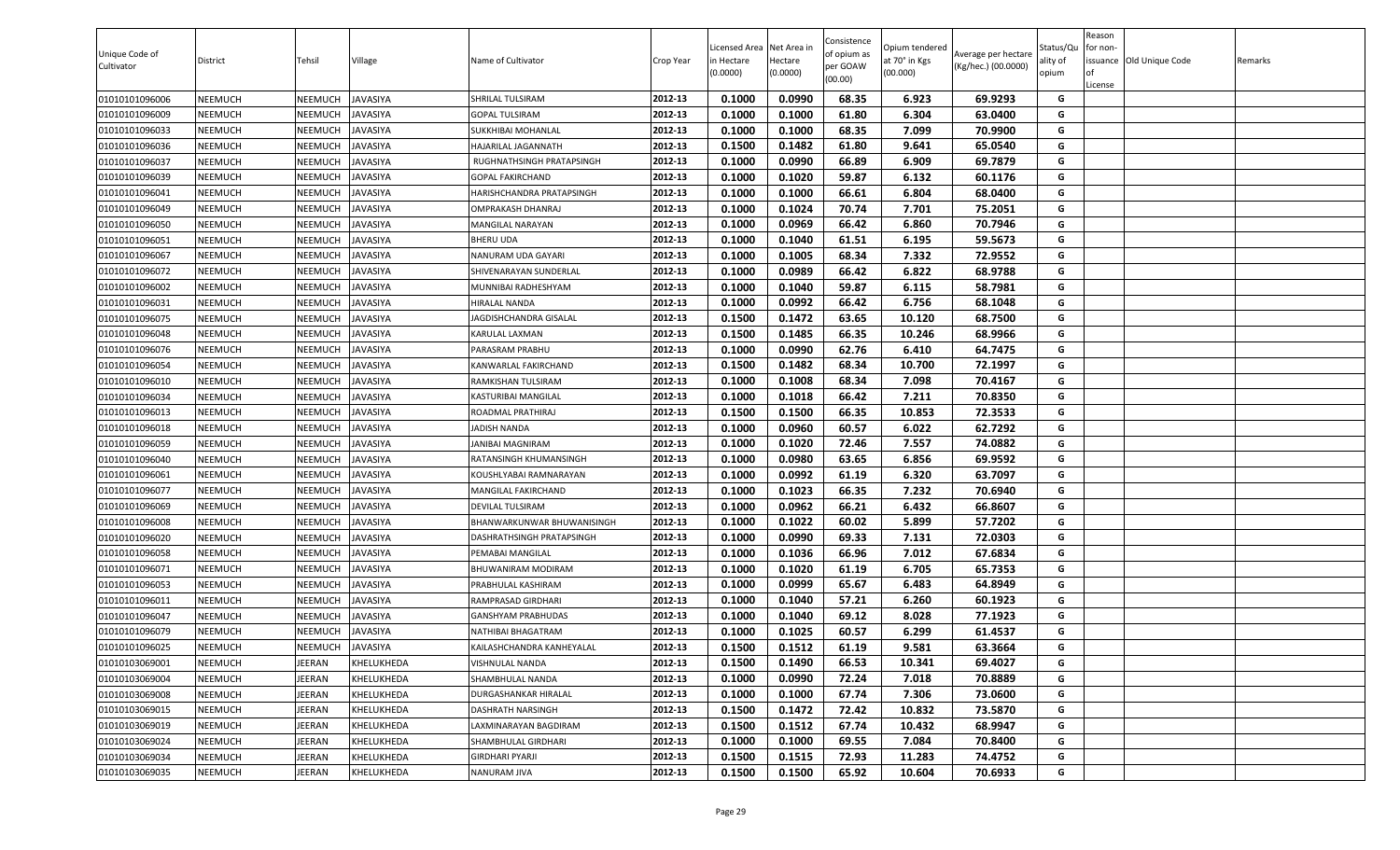| Unique Code of<br>Cultivator | District | Tehsil        | Village            | Name of Cultivator              | Crop Year | icensed Area.<br>in Hectare<br>(0.0000) | Net Area in<br>Hectare<br>(0.0000) | Consistence<br>of opium as<br>per GOAW<br>(00.00) | Opium tendered<br>at 70° in Kgs<br>(00.000) | Average per hectare<br>(Kg/hec.) (00.0000) | Status/Qu<br>ality of<br>opium | Reason<br>for non-<br><b>of</b><br>License | issuance Old Unique Code | Remarks            |
|------------------------------|----------|---------------|--------------------|---------------------------------|-----------|-----------------------------------------|------------------------------------|---------------------------------------------------|---------------------------------------------|--------------------------------------------|--------------------------------|--------------------------------------------|--------------------------|--------------------|
| 01010103069036               | NEEMUCH  | <b>IEERAN</b> | KHELUKHEDA         | UNKARLAL MODAJI                 | 2012-13   | 0.1000                                  | 0.1003                             | 65.92                                             | 7.025                                       | 70.0399                                    | G                              |                                            |                          |                    |
| 01010103069045               | NEEMUCH  | EERAN         | KHELUKHEDA         | PURANDAS TULSIDAS               | 2012-13   | 0.1000                                  | 0.1008                             | 69.55                                             | 6.885                                       | 68.3036                                    | G                              |                                            |                          |                    |
| 01010103069010               | NEEMUCH  | EERAN         | KHELUKHEDA         | PARMESHWAR NARSINGH             | 2012-13   | 0.1000                                  | 0.1020                             | 62.15                                             | 6.925                                       | 67.8922                                    | G                              |                                            |                          |                    |
| 01010103069009               | NEEMUCH  | EERAN         | KHELUKHEDA         | BANSHILAL GIRDHARI              | 2012-13   | 0.1000                                  | 0.1000                             | 72.28                                             | 7.238                                       | 72.3800                                    | G                              |                                            |                          |                    |
| 01010103069013               | NEEMUCH  | EERAN         | KHELUKHEDA         | BABULAL BHANWARLAL              | 2012-13   | 0.1000                                  | 0.0999                             | 65.40                                             | 6.596                                       | 66.0260                                    | G                              |                                            |                          |                    |
| 01010103069017               | NEEMUCH  | <b>IEERAN</b> | KHELUKHEDA         | KISHANLAL JAYRAM                | 2012-13   | 0.1000                                  | 0.1015                             | 67.29                                             | 6.989                                       | 68.8571                                    | G                              |                                            |                          |                    |
| 01010103069031               | NEEMUCH  | <b>IEERAN</b> | KHELUKHEDA         | GOPAL BHERULAL                  | 2012-13   | 0.1000                                  | 0.0990                             | 62.15                                             | 6.144                                       | 62.0606                                    | G                              |                                            |                          |                    |
| 01010103069048               | NEEMUCH  | JEERAN        | KHELUKHEDA         | BHULIBAI RAMCHANDRA             | 2012-13   | 0.1000                                  | 0.1000                             | 71.94                                             | 7.194                                       | 71.9400                                    | G                              |                                            |                          | <b>NAME CHANGE</b> |
| 01010103069049               | NEEMUCH  | JEERAN        | KHELUKHEDA         | <b>ISHWARLAL NARAYAN</b>        | 2012-13   | 0.1500                                  | 0.1458                             | 56.59                                             | 8.780                                       | 60.2195                                    | G                              |                                            |                          |                    |
| 01010103069050               | NEEMUCH  | <b>IEERAN</b> | KHELUKHEDA         | MADANLAL KANIRAM                | 2012-13   | 0.1000                                  | 0.0994                             | 62.15                                             | 6.544                                       | 65.8350                                    | G                              |                                            |                          |                    |
| 01010103069051               | NEEMUCH  | <b>IEERAN</b> | KHELUKHEDA         | BABULAL KANIRAM                 | 2012-13   | 0.1000                                  | 0.0990                             | 62.48                                             | 6.435                                       | 65.0000                                    | G                              |                                            |                          |                    |
| 01010103069052               | NEEMUCH  | <b>IEERAN</b> | KHELUKHEDA         | GANSHYAM CHANDMAL               | 2012-13   | 0.1000                                  | 0.1000                             | 67.29                                             | 6.912                                       | 69.1200                                    | G                              |                                            |                          |                    |
| 01010103069055               | NEEMUCH  | <b>IEERAN</b> | KHELUKHEDA         | RAMESHCHANDRA KANIRAM           | 2012-13   | 0.1000                                  | 0.0993                             | 62.48                                             | 6.319                                       | 63.6354                                    | G                              |                                            |                          |                    |
| 01010103069011               | NEEMUCH  | <b>IEERAN</b> | KHELUKHEDA         | RAMESHWAR KISHANLAL             | 2012-13   | 0.1500                                  | 0.1512                             | 68.62                                             | 10.313                                      | 68.2077                                    | G                              |                                            |                          |                    |
| 01010103069027               | NEEMUCH  | <b>IEERAN</b> | KHELUKHEDA         | ISHWARLAL ONKARLAL              | 2012-13   | 0.1000                                  | 0.0999                             | 65.40                                             | 6.288                                       | 62.9429                                    | G                              |                                            |                          |                    |
| 01010103069037               | NEEMUCH  | JEERAN        | KHELUKHEDA         | SHANKARLAL NAGGA                | 2012-13   | 0.1500                                  | 0.1494                             | 62.48                                             | 9.327                                       | 62.4297                                    | G                              |                                            |                          |                    |
| 01010103069047               | NEEMUCH  | JEERAN        | KHELUKHEDA         | RAJMAL RAMLAL                   | 2012-13   | 0.1000                                  | 0.1000                             | 62.19                                             | 6.548                                       | 65.4800                                    | G                              |                                            |                          |                    |
| 01010103069018               | NEEMUCH  | <b>IEERAN</b> | KHELUKHEDA         | BRAHAMMANAND MANGILAL           | 2012-13   | 0.1500                                  | 0.1485                             | 72.27                                             | 11.068                                      | 74.5320                                    | G                              |                                            |                          |                    |
| 01010103069056               | NEEMUCH  | <b>IEERAN</b> | KHELUKHEDA         | <b>GITABAI BADRILAL</b>         | 2012-13   | 0.1000                                  | 0.1000                             | 64.41                                             | 6.956                                       | 69.5600                                    | G                              |                                            |                          |                    |
| 01010103069057               | NEEMUCH  | EERAN         | KHELUKHEDA         | BHERULAL KISHANLAL              | 2012-13   | 0.1500                                  | 0.1512                             | 62.19                                             | 9.426                                       | 62.3413                                    | G                              |                                            |                          |                    |
| 01010103069058               | NEEMUCH  | <b>IEERAN</b> | KHELUKHEDA         | KANIRAM NANDA                   | 2012-13   | 0.1000                                  | 0.1020                             | 71.53                                             | 6.928                                       | 67.9216                                    | G                              |                                            |                          |                    |
| 01010103069014               | NEEMUCH  | EERAN         | KHELUKHEDA         | NANURAM KESHURAM                | 2012-13   | 0.1000                                  | 0.1000                             | 62.19                                             | 7.258                                       | 72.5800                                    | G                              |                                            |                          |                    |
| 01010103069059               | NEEMUCH  | <b>IEERAN</b> | KHELUKHEDA         | KAILASHCHANDRA NANURAM          | 2012-13   | 0.1500                                  | 0.1422                             | 71.69                                             | 10.323                                      | 72.5949                                    | G                              |                                            |                          |                    |
| 01010103069060               | NEEMUCH  | <b>IEERAN</b> | KHELUKHEDA         | PIRPRAKASH HIRALAL              | 2012-13   | 0.1000                                  | 0.0960                             | 59.56                                             | 5.837                                       | 60.8021                                    | G                              |                                            |                          |                    |
| 01010103069061               | NEEMUCH  | JEERAN        | KHELUKHEDA         | <b><i>FULSIBAI NATHULAL</i></b> | 2012-13   | 0.1000                                  | 0.1040                             | 68.62                                             | 7.391                                       | 71.0673                                    | G                              |                                            |                          |                    |
| 01010103069063               | NEEMUCH  | <b>IEERAN</b> | KHELUKHEDA         | DHAPUBAI NARAYAN                | 2012-13   | 0.1500                                  | 0.1528                             | 69.93                                             | 10.480                                      | 68.5864                                    | G                              |                                            |                          |                    |
| 01010103069064               | NEEMUCH  | <b>IEERAN</b> | KHELUKHEDA         | RAMESHCHANDRA NATHULAL          | 2012-13   | 0.1500                                  | 0.1500                             | 64.41                                             | 9.901                                       | 66.0067                                    | G                              |                                            |                          |                    |
| 01010103069062               | NEEMUCH  | EERAN         | KHELUKHEDA         | NANIBAI CHAMPALAL               | 2012-13   | 0.1000                                  | 0.1000                             | 65.85                                             | 6.961                                       | 69.6100                                    | G                              |                                            |                          |                    |
| 01010103069065               | NEEMUCH  | <b>IEERAN</b> | KHELUKHEDA         | GITABAI PRABHULAL               | 2012-13   | 0.1000                                  | 0.1000                             | 62.77                                             | 6.896                                       | 68.9600                                    | G                              |                                            |                          |                    |
| 01010103069046               | NEEMUCH  | <b>IEERAN</b> | KHELUKHEDA         | BRAHMANAND LAXMINARAYAN         | 2012-13   | 0.1500                                  | 0.1512                             | 65.85                                             | 10.122                                      | 66.9444                                    | G                              |                                            |                          |                    |
| 01010101082003               | NEEMUCH  | NEEMUCH       | ASUDI HADHA        | JDAYRAM RAMCHANDRA              | 2012-13   | 0.1000                                  | 0.0986                             | 56.45                                             | 6.274                                       | 63.6308                                    | G                              |                                            |                          | <b>NAME CHANGE</b> |
| 01010101082010               | NEEMUCH  | NEEMUCH       | <b>ASUDI HADHA</b> | BHUWANIRAM DOULATRAM            | 2012-13   | 0.1500                                  | 0.1480                             | 60.53                                             | 10.256                                      | 69.2973                                    | G                              |                                            |                          |                    |
| 01010101082016               | NEEMUCH  | NEEMUCH       | ASUDI HADHA.       | KANHEYALAL HIRALAL              | 2012-13   | 0.1500                                  | 0.1400                             | 62.83                                             | 9.837                                       | 70.2643                                    | G                              |                                            |                          |                    |
| 01010101082021               | NEEMUCH  | NEEMUCH       | ASUDI HADHA        | PARVATSINGH BHUWANISINGH        | 2012-13   | 0.1000                                  | 0.0960                             | 62.31                                             | 7.103                                       | 73.9896                                    | G                              |                                            |                          |                    |
| 01010101082030               | NEEMUCH  | NEEMUCH       | ASUDI HADHA        | KACHARULAL RATANLAL             | 2012-13   | 0.1000                                  | 0.1025                             | 59.42                                             | 6.706                                       | 65.4244                                    | G                              |                                            |                          |                    |
| 01010101082007               | NEEMUCH  | NEEMUCH       | LASUDI HADHA       | RUPSINGH BHERUSINGH             | 2012-13   | 0.1000                                  | 0.0988                             | 57.91                                             | 6.486                                       | 65.6478                                    | G                              |                                            |                          |                    |
| 01010101082013               | NEEMUCH  | NEEMUCH       | LASUDI HADHA       | KISHANSINGH GANGARAM            | 2012-13   | 0.1000                                  | 0.1023                             | 62.83                                             | 7.199                                       | 70.3715                                    | G                              |                                            |                          |                    |
| 01010101082029               | NEEMUCH  | NEEMUCH       | LASUDI HADHA       | <b>PANNALAL MOTILAL</b>         | 2012-13   | 0.1000                                  | 0.1014                             | 62.83                                             | 6.848                                       | 67.5345                                    | G                              |                                            |                          |                    |
| 01010101082034               | NEEMUCH  | NEEMUCH       | LASUDI HADHA       | BHERUSINGH GANGARAM             | 2012-13   | 0.1000                                  | 0.1023                             | 62.83                                             | 7.154                                       | 69.9316                                    | G                              |                                            |                          |                    |
| 01010101081014               | NEEMUCH  | NEEMUCH       | LASUDI TANWAR      | BHERUSINGH MODSINGH             | 2012-13   | 0.1000                                  | 0.1008                             | 68.17                                             | 7.353                                       | 72.9464                                    | G                              |                                            |                          |                    |
| 01010101081024               | NEEMUCH  | NEEMUCH       | LASUDI TANWAR      | ISHWARSINGH GOBARSINGH          | 2012-13   | 0.1000                                  | 0.1000                             | 65.76                                             | 7.074                                       | 70.7400                                    | G                              |                                            |                          |                    |
| 01010101081025               | NEEMUCH  | NEEMUCH       | LASUDI TANWAR      | HARISINGH DOULATSINGH           | 2012-13   | 0.1000                                  | 0.1000                             | 65.73                                             | 6.611                                       | 66.1100                                    | G                              |                                            |                          |                    |
| 01010101081039               | NEEMUCH  | NEEMUCH       | LASUDI TANWAR      | PYARSINGH ISHWARSINGH           | 2012-13   | 0.1500                                  | 0.1479                             | 61.60                                             | 9.372                                       | 63.3671                                    | G                              |                                            |                          |                    |
| 01010101081044               | NEEMUCH  | NEEMUCH       | LASUDI TANWAR      | HARISINGH NATHUSINGH            | 2012-13   | 0.1000                                  | 0.1000                             | 67.50                                             | 6.740                                       | 67.4000                                    | G                              |                                            |                          |                    |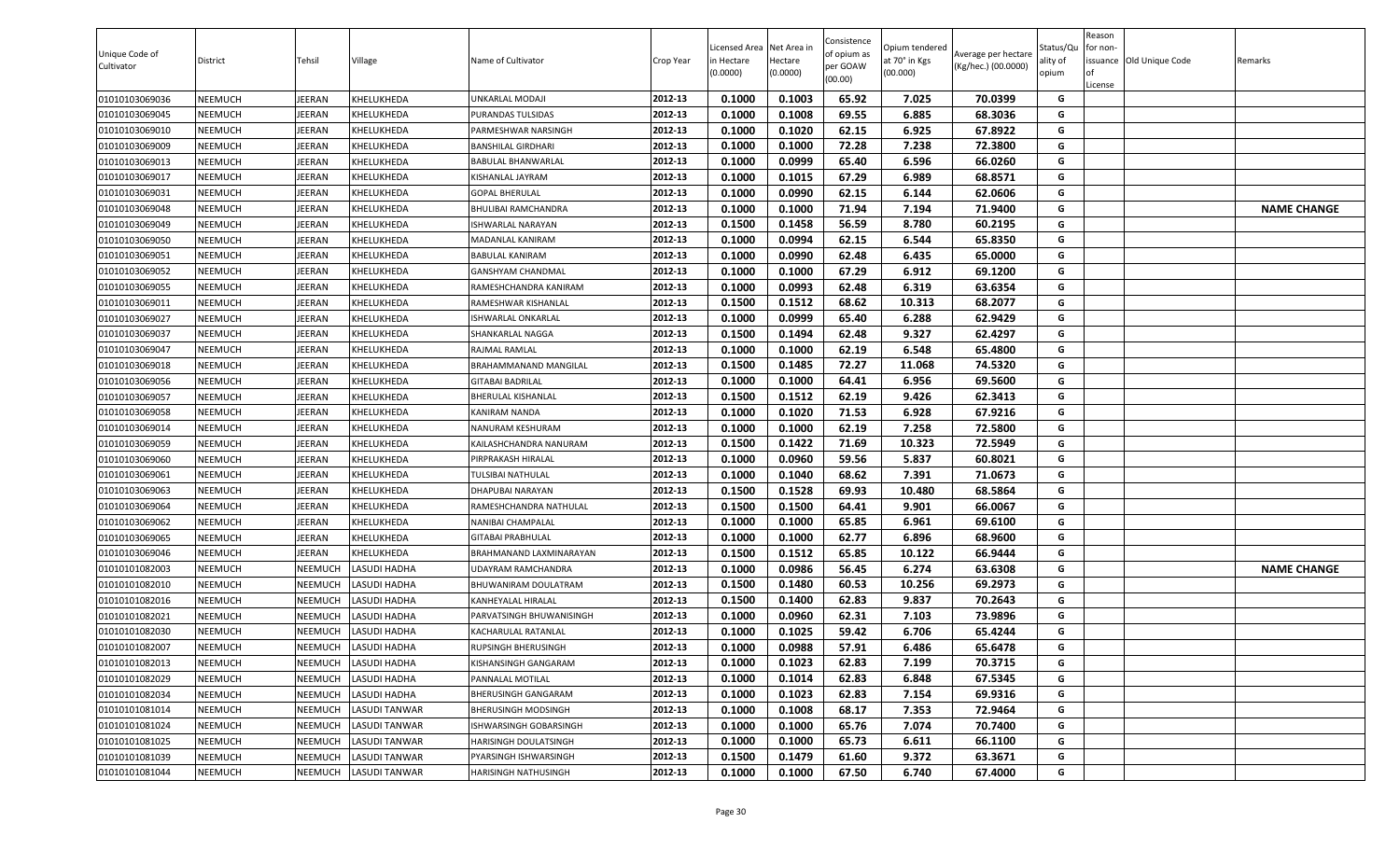| Unique Code of<br>Cultivator | District       | Tehsil  | Village              | Name of Cultivator             | Crop Year | Licensed Area<br>in Hectare<br>(0.0000) | Net Area in<br>Hectare<br>(0.0000) | Consistence<br>of opium as<br>per GOAW<br>(00.00) | Opium tendered<br>at 70° in Kgs<br>(00.000) | Average per hectare<br>(Kg/hec.) (00.0000) | Status/Qu<br>ality of<br>opium | Reason<br>for non-<br>l of<br>License | issuance Old Unique Code | Remarks                                   |
|------------------------------|----------------|---------|----------------------|--------------------------------|-----------|-----------------------------------------|------------------------------------|---------------------------------------------------|---------------------------------------------|--------------------------------------------|--------------------------------|---------------------------------------|--------------------------|-------------------------------------------|
| 01010101081050               | <b>NEEMUCH</b> | NEEMUCH | LASUDI TANWAR        | DULESINGH KISHORSINGH          | 2012-13   | 0.1500                                  | 0.1470                             | 65.73                                             | 10.404                                      | 70.7755                                    | G                              |                                       |                          |                                           |
| 01010101081052               | <b>NEEMUCH</b> | NEEMUCH | LASUDI TANWAR        | PREMSINGH NATHUSINGH           | 2012-13   | 0.1500                                  | 0.1490                             | 65.73                                             | 10.291                                      | 69.0671                                    | G                              |                                       |                          |                                           |
| 01010101081055               | <b>NEEMUCH</b> | NEEMUCH | LASUDI TANWAR        | MODSINGH JALAMSINGH            | 2012-13   | 0.1000                                  | 0.0962                             | 66.45                                             | 7.575                                       | 78.7422                                    | G                              |                                       |                          |                                           |
| 01010101081057               | <b>NEEMUCH</b> | NEEMUCH | LASUDI TANWAR        | GANGABAI GIRVARSINGH           | 2012-13   | 0.1000                                  | 0.1024                             | 66.45                                             | 7.082                                       | 69.1602                                    | G                              |                                       |                          |                                           |
| 01010101081059               | NEEMUCH        | NEEMUCH | LASUDI TANWAR        | MOTISINGH KALUSINGH            | 2012-13   | 0.1000                                  | 0.0990                             | 66.50                                             | 7.268                                       | 73.4141                                    | G                              |                                       |                          |                                           |
| 01010101081069               | <b>NEEMUCH</b> | NEEMUCH | LASUDI TANWAR        | BHERUSINGH LALSINGH            | 2012-13   | 0.1000                                  | 0.0990                             | 61.60                                             | 6.310                                       | 63.7374                                    | G                              |                                       |                          |                                           |
| 01010101081072               | <b>NEEMUCH</b> | NEEMUCH | LASUDI TANWAR        | SAJJANSINGH DOULATSINGH        | 2012-13   | 0.1500                                  | 0.1500                             | 62.27                                             | 9.492                                       | 63.2800                                    | G                              |                                       |                          |                                           |
| 01010101081078               | <b>NEEMUCH</b> | NEEMUCH | LASUDI TANWAR        | FULBAI MANGUSINGH              | 2012-13   | 0.1500                                  | 0.1500                             | 68.07                                             | 11.066                                      | 73.7733                                    | G                              |                                       |                          |                                           |
| 01010101081097               | <b>NEEMUCH</b> | NEEMUCH | LASUDI TANWAR        | GORDHANSINGH RUPSINGH          | 2012-13   | 0.1000                                  | 0.1024                             | 67.86                                             | 7.106                                       | 69.3945                                    | G                              |                                       |                          |                                           |
| 01010101081103               | <b>NEEMUCH</b> | NEEMUCH | LASUDI TANWAR        | MOTISINGH KISHANSINGH          | 2012-13   | 0.1000                                  | 0.0972                             | 60.33                                             | 6.421                                       | 66.0597                                    | G                              |                                       |                          |                                           |
| 01010101081106               | <b>NEEMUCH</b> | NEEMUCH | LASUDI TANWAR        | GOBARSINGH KACHARUSINGH        | 2012-13   | 0.1500                                  | 0.1548                             | 65.12                                             | 10.735                                      | 69.3475                                    | G                              |                                       |                          |                                           |
| 01010101081107               | <b>NEEMUCH</b> | NEEMUCH | LASUDI TANWAR        | RUPSINGH KANIRAM               | 2012-13   | 0.1500                                  | 0.1500                             | 66.45                                             | 10.110                                      | 67.4000                                    | G                              |                                       |                          |                                           |
| 01010101081066               | NEEMUCH        | NEEMUCH | LASUDI TANWAR        | ISHWARSINGH MODSINGH           | 2012-13   | 0.1500                                  | 0.1440                             | 59.91                                             | 9.568                                       | 66.4444                                    | G                              |                                       |                          |                                           |
| 01010101081067               | <b>NEEMUCH</b> | NEEMUCH | LASUDI TANWAR        | KESHARSINGH MODSINGH           | 2012-13   | 0.1500                                  | 0.1480                             | 69.05                                             | 11.837                                      | 79.9797                                    | G                              |                                       |                          |                                           |
| 01010101081020               | <b>NEEMUCH</b> | NEEMUCH | <b>LASUDI TANWAR</b> | SHANTILAL MATHURALAL           | 2012-13   | 0.1000                                  | 0.1000                             | 60.36                                             | 6.174                                       | 61.7400                                    | G                              |                                       |                          |                                           |
| 01010101081082               | <b>NEEMUCH</b> | NEEMUCH | LASUDI TANWAR        | PRABHULAL NANURAM              | 2012-13   | 0.1000                                  | 0.0960                             | 65.30                                             | 6.577                                       | 68.5104                                    | G                              |                                       |                          |                                           |
| 01010101081083               | <b>NEEMUCH</b> | NEEMUCH | LASUDI TANWAR        | KESHARSINGH KALUSINGH          | 2012-13   | 0.1000                                  | 0.1000                             | 65.30                                             | 6.763                                       | 67.6300                                    | G                              |                                       |                          |                                           |
| 01010101081005               | <b>NEEMUCH</b> | NEEMUCH | LASUDI TANWAR        | GOVIND SINGH RATANSINGH        | 2012-13   | 0.1000                                  | 0.0968                             | 62.27                                             | 6.636                                       | 68.5537                                    | G                              |                                       |                          |                                           |
| 01010101081049               | <b>NEEMUCH</b> | NEEMUCH | LASUDI TANWAR        | CHATARSINGH ISHWARSINGH        | 2012-13   | 0.1000                                  | 0.1024                             | 65.30                                             | 6.912                                       | 67.5000                                    | G                              |                                       |                          |                                           |
| 01010101081051               | NEEMUCH        | NEEMUCH | LASUDI TANWAR        | MANOHARSINGH MODSINGH          | 2012-13   | 0.1500                                  | 0.1494                             | 62.27                                             | 10.639                                      | 71.2115                                    | G                              |                                       |                          |                                           |
| 01010101081070               | NEEMUCH        | NEEMUCH | LASUDI TANWAR        | KAMALSINGH MANGUSINGH          | 2012-13   | 0.1000                                  | 0.1000                             | 69.05                                             | 7.300                                       | 73.0000                                    | G                              |                                       |                          |                                           |
| 01010101081032               | NEEMUCH        | NEEMUCH | LASUDI TANWAR        | MANSINGH KANIRAM               | 2012-13   | 0.1000                                  | 0.1000                             | 68.30                                             | 7.093                                       | 70.9300                                    | G                              |                                       |                          |                                           |
| 01010101081058               | <b>NEEMUCH</b> | NEEMUCH | LASUDI TANWAR        | RAYSINGH BHERUSINGH            | 2012-13   | 0.1500                                  | 0.1450                             | 65.19                                             | 9.564                                       | 65.9586                                    | G                              |                                       |                          |                                           |
| 01010101081109               | <b>NEEMUCH</b> | NEEMUCH | LASUDI TANWAR        | CHUNNILAL SITARAM              | 2012-13   | 0.1000                                  | 0.1000                             | 65.19                                             | 6.184                                       | 61.8400                                    | G                              |                                       |                          |                                           |
| 01010101081073               | <b>NEEMUCH</b> | NEEMUCH | LASUDI TANWAR        | <b>GOPAL NANURAM</b>           | 2012-13   | 0.1000                                  | 0.1000                             | 65.19                                             | 6.836                                       | 68.3600                                    | G                              |                                       |                          |                                           |
| 01010101081110               | <b>NEEMUCH</b> | NEEMUCH | LASUDI TANWAR        | NANURAM MADHU                  | 2012-13   | 0.1000                                  | 0.0930                             | 59.91                                             | 6.111                                       | 65.7097                                    | G                              |                                       |                          |                                           |
| 01010101081112               | <b>NEEMUCH</b> | NEEMUCH | LASUDI TANWAR        | GANGARAMSINGH JAYSINGH         | 2012-13   | 0.1000                                  | 0.1040                             | 61.66                                             | 6.518                                       | 62.6731                                    | G                              |                                       |                          |                                           |
| 01010101081111               | NEEMUCH        | NEEMUCH | LASUDI TANWAR        | HIMMATSINGH PREMSINGH          | 2012-13   | 0.1500                                  | 0.1500                             | 65.64                                             | 10.456                                      | 69.7067                                    | G                              |                                       |                          |                                           |
| 01010101081093               | <b>NEEMUCH</b> | NEEMUCH | LASUDI TANWAR        | NAJARBAI RATANSINGH            | 2012-13   | 0.1000                                  | 0.1000                             | 65.64                                             | 6.658                                       | 66.5800                                    | G                              |                                       |                          |                                           |
| 01010101081104               | NEEMUCH        | NEEMUCH | LASUDI TANWAR        | PADAMSINGH KESHARSINGH         | 2012-13   | 0.1000                                  | 0.0988                             | 61.66                                             | 6.677                                       | 67.5810                                    | G                              |                                       |                          |                                           |
| 01010101081007               | <b>NEEMUCH</b> | NEEMUCH | LASUDI TANWAR        | LAXMANSINGH DOULATSINGH        | 2012-13   | 0.1500                                  | 0.1458                             | 61.66                                             | 9.267                                       | 63.5597                                    | G                              |                                       |                          |                                           |
| 01010101081023               | <b>NEEMUCH</b> | NEEMUCH | LASUDI TANWAR        | DEVILAL DOULATSINGH            | 2012-13   | 0.1500                                  | 0.1500                             | 63.42                                             | 9.178                                       | 61.1867                                    | G                              |                                       |                          |                                           |
| 01010101081065               | <b>NEEMUCH</b> | NEEMUCH | <b>LASUDI TANWAR</b> | HARISINGH MODSINGH             | 2012-13   | 0.1500                                  | 0.1476                             | 65.64                                             | 11.421                                      | 77.3780                                    | G                              |                                       |                          |                                           |
| 01010101081062               | <b>NEEMUCH</b> | NEEMUCH | LASUDI TANWAR        | GOBARSINGH RAMSINGH            | 2012-13   | 0.1500                                  | 0.1504                             | 59.52                                             | 9.897                                       | 65.8045                                    | G                              |                                       |                          |                                           |
| 01010101081114               | <b>NEEMUCH</b> | NEEMUCH | LASUDI TANWAR        | <b>GOVINDSINGH KISHANSINGH</b> | 2012-13   | 0.1000                                  | 0.0924                             | 65.76                                             | 6.604                                       | 71.4719                                    | G                              |                                       |                          |                                           |
| 01010101081115               | <b>NEEMUCH</b> | NEEMUCH | <b>LASUDI TANWAR</b> | UDAYSINGH ONKARSINGH           | 2012-13   | 0.1000                                  | 0.1040                             | 65.60                                             | 7.253                                       | 69.7404                                    | G                              |                                       |                          |                                           |
| 01010101081113               | <b>NEEMUCH</b> | NEEMUCH | LASUDI TANWAR        | SURAJBAI KANIRAM               | 2012-13   | 0.1000                                  | 0.1000                             | 68.30                                             | 6.859                                       | 68.5900                                    | G                              |                                       |                          |                                           |
| 01010101083058               | <b>NEEMUCH</b> | NEEMUCH | <b>MANGROL</b>       | MADANSINGH BHAWANISINGH        | 2012-13   | 0.1500                                  | 0.1485                             | 59.23                                             | 9.468                                       | 63.7576                                    | G                              |                                       |                          | <b>TRANSFER / BORDIYA</b><br>KALAN        |
| 01010101083040               | NEEMUCH        | NEEMUCH | <b>MANGROL</b>       | LALURAM BHUWAN                 | 2012-13   | 0.1500                                  | 0.1496                             | 62.49                                             | 10.043                                      | 67.1324                                    | G                              |                                       |                          | <b>TRANSFER / BORDIYA</b><br><b>KALAN</b> |
| 01010101083036               | <b>NEEMUCH</b> | NEEMUCH | <b>MANGROL</b>       | <b>BAGDIRAM RAMLAL</b>         | 2012-13   | 0.1000                                  | 0.0988                             | 59.23                                             | 6.278                                       | 63.5425                                    | G                              |                                       |                          | <b>TRANSFER / BORDIYA</b><br><b>KALAN</b> |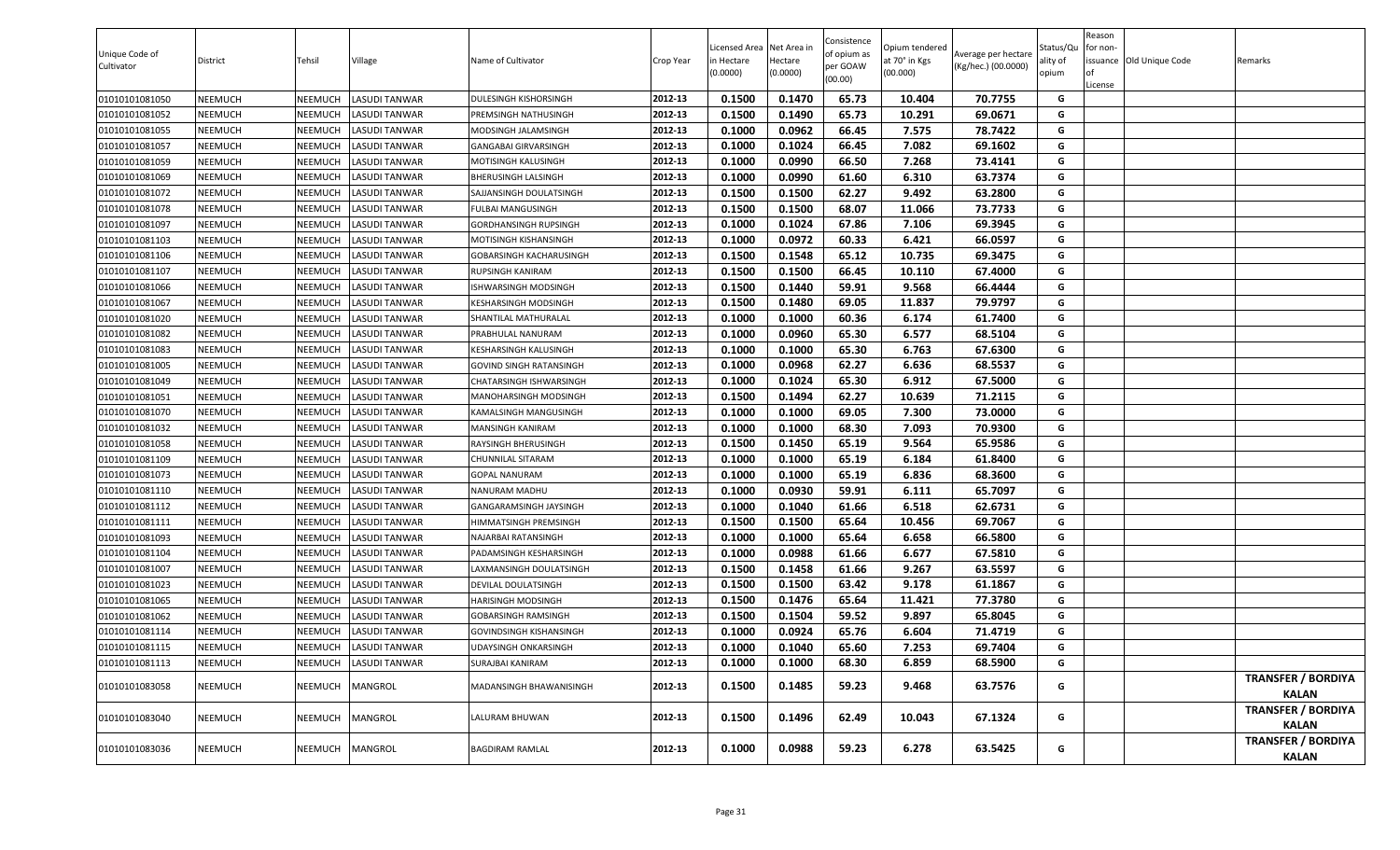| Unique Code of<br>Cultivator | District       | Tehsil         | Village            | Name of Cultivator                 | Crop Year | icensed Area.<br>n Hectare<br>(0.0000) | Net Area in<br>Hectare<br>(0.0000) | Consistence<br>of opium as<br>per GOAW<br>(00.00) | Opium tendered<br>at 70° in Kgs<br>(00.000) | Average per hectare<br>(Kg/hec.) (00.0000) | Status/Qu<br>ality of<br>opium | Reason<br>for non-<br><b>of</b><br>License | issuance Old Unique Code | Remarks                                                             |
|------------------------------|----------------|----------------|--------------------|------------------------------------|-----------|----------------------------------------|------------------------------------|---------------------------------------------------|---------------------------------------------|--------------------------------------------|--------------------------------|--------------------------------------------|--------------------------|---------------------------------------------------------------------|
| 01010101083054               | <b>NEEMUCH</b> | NEEMUCH        | MANGROL            | <b>GORILAL MANGILAL</b>            | 2012-13   | 0.1000                                 | 0.1024                             | 59.60                                             | 6.820                                       | 66.6016                                    | G                              |                                            |                          | <b>TRANSFER / BORDIYA</b><br><b>KALAN</b>                           |
| 01010101083056               | NEEMUCH        | NEEMUCH        | MANGROL            | NATHU BIHARI                       | 2012-13   | 0.1500                                 | 0.1452                             | 59.31                                             | 9.024                                       | 62.1488                                    |                                | $\overline{2}$                             |                          |                                                                     |
| 01010101083076               | NEEMUCH        | NEEMUCH        | <b>MANGROL</b>     | UDAYSINGH DEVISINGH                | 2012-13   | 0.1500                                 | 0.1500                             | 56.74                                             | 9.176                                       | 61.1733                                    | G                              |                                            |                          | <b>TRANSFER / BORDIYA</b><br><b>KALAN / LASUDI</b><br><b>TANWAR</b> |
| 01010101067007               | NEEMUCH        | NEEMUCH        | MELKI MEWAD        | SHAMPATBAI KARANSINGH              | 2012-13   | 0.1500                                 | 0.1536                             | 62.64                                             | 9.709                                       | 63.2096                                    | G                              |                                            |                          |                                                                     |
| 01010101067036               | NEEMUCH        | NEEMUCH        | MELKI MEWAD        | KANWARLAL MANGU                    | 2012-13   | 0.1500                                 | 0.1484                             | 66.60                                             | 10.409                                      | 70.1415                                    | G                              |                                            |                          |                                                                     |
| 01010101067038               | NEEMUCH        | NEEMUCH        | MELKI MEWAD        | MADHOSINGH RAMSINGH                | 2012-13   | 0.1000                                 | 0.1035                             | 60.37                                             | 6.615                                       | 63.9130                                    | G                              |                                            |                          |                                                                     |
| 01010101067037               | NEEMUCH        | NEEMUCH        | MELKI MEWAD        | KACHARUBAI RAMSINGH                | 2012-13   | 0.1000                                 | 0.1015                             | 66.60                                             | 7.098                                       | 69.9310                                    | G                              |                                            |                          |                                                                     |
| 01010101067042               | NEEMUCH        | NEEMUCH        | MELKI MEWAD        | GOVINDSINGH BHANWARSINGH           | 2012-13   | 0.1000                                 | 0.1008                             | 60.37                                             | 6.520                                       | 64.6825                                    | G                              |                                            |                          |                                                                     |
| 01010101067041               | NEEMUCH        | NEEMUCH        | MELKI MEWAD        | ALSINGH BHANWARSINGH               | 2012-13   | 0.1500                                 | 0.1520                             | 62.64                                             | 10.228                                      | 67.2895                                    | G                              |                                            |                          |                                                                     |
| 01010101067045               | NEEMUCH        | NEEMUCH        | <b>MELKI MEWAD</b> | PYARSINGH RATANSINGH               | 2012-13   | 0.1500                                 | 0.1490                             | 65.59                                             | 10.448                                      | 70.1208                                    | G                              |                                            |                          |                                                                     |
| 01010101067035               | NEEMUCH        | NEEMUCH        | MELKI MEWAD        | RAMKUNWARBAI ISHWARSINGH           | 2012-13   | 0.1500                                 | 0.1485                             | 57.55                                             | 9.751                                       | 65.6633                                    | G                              |                                            |                          |                                                                     |
| 01010101067015               | NEEMUCH        | NEEMUCH        | MELKI MEWAD        | SAMPATBAI KALUSINGH                | 2012-13   | 0.1000                                 | 0.1026                             | 60.37                                             | 6.822                                       | 66.4912                                    | G                              |                                            |                          |                                                                     |
| 01010101067012               | NEEMUCH        | NEEMUCH        | MELKI MEWAD        | KARANSINGH RATANSINGH              | 2012-13   | 0.1000                                 | 0.0924                             | 65.59                                             | 6.934                                       | 75.0433                                    | G                              |                                            |                          |                                                                     |
| 01010101067047               | NEEMUCH        | NEEMUCH        | MELKI MEWAD        | SUMANBAI BHERUSINGH                | 2012-13   | 0.1000                                 | 0.1000                             | 56.09                                             | 6.146                                       | 61.4600                                    | G                              |                                            |                          |                                                                     |
| 01010101078002               | NEEMUCH        | NEEMUCH        | MUNDLA             | BHERUSINGH GIRVARSINGH             | 2012-13   | 0.1000                                 | 0.0975                             | 60.54                                             | 6.417                                       | 65.8154                                    | G                              |                                            |                          |                                                                     |
| 01010101078004               | NEEMUCH        | NEEMUCH        | MUNDLA             | KANCHANBAI KALUSINGH               | 2012-13   | 0.1000                                 | 0.1012                             | 61.76                                             | 6.714                                       | 66.3439                                    | G                              |                                            |                          |                                                                     |
| 01010101078005               | NEEMUCH        | <b>NEEMUCH</b> | MUNDLA             | BALUSINGH SHIVESINGH               | 2012-13   | 0.1500                                 | 0.1444                             | 64.15                                             | 10.493                                      | 72.6662                                    | G                              |                                            |                          |                                                                     |
| 01010101078006               | NEEMUCH        | NEEMUCH        | MUNDLA             | KALUSINGH NATHUSINGH               | 2012-13   | 0.1000                                 | 0.1035                             | 67.43                                             | 7.032                                       | 67.9420                                    | G                              |                                            |                          |                                                                     |
| 01010101078009               | NEEMUCH        | NEEMUCH        | MUNDLA             | BHAGATSINGH PANBAI                 | 2012-13   | 0.1500                                 | 0.1500                             | 64.15                                             | 10.521                                      | 70.1400                                    | G                              |                                            |                          |                                                                     |
| 01010101078026               | NEEMUCH        | NEEMUCH        | MUNDLA             | BHANWARBAI ISHWARSINGH             | 2012-13   | 0.1000                                 | 0.1000                             | 60.54                                             | 6.556                                       | 65.5600                                    | G                              |                                            |                          |                                                                     |
| 01010101078013               | NEEMUCH        | NEEMUCH        | MUNDLA             | RAJENDRASINGH BHERUSINGH           | 2012-13   | 0.1500                                 | 0.1475                             | 61.76                                             | 9.952                                       | 67.4712                                    | G                              |                                            |                          |                                                                     |
| 01010101078015               | NEEMUCH        | NEEMUCH        | MUNDLA             | BHANWARSINGH KACHARUSINGH          | 2012-13   | 0.1000                                 | 0.1000                             | 64.78                                             | 6.950                                       | 69.5000                                    | G                              |                                            |                          |                                                                     |
| 01010101078016               | NEEMUCH        | NEEMUCH        | MUNDLA             | GOVINDSINGH MANSINGH               | 2012-13   | 0.1000                                 | 0.1020                             | 64.78                                             | 7.098                                       | 69.5882                                    | G                              |                                            |                          |                                                                     |
| 01010101078017               | NEEMUCH        | NEEMUCH        | MUNDLA             | PRABHUSINGH MOTISINGH              | 2012-13   | 0.1500                                 | 0.1550                             | 61.76                                             | 10.173                                      | 65.6323                                    | G                              |                                            |                          |                                                                     |
| 01010101078021               | NEEMUCH        | NEEMUCH        | MUNDLA             | DHAPUBAI MANOHARSINGH              | 2012-13   | 0.1000                                 | 0.1000                             | 60.55                                             | 6.712                                       | 67.1200                                    | G                              |                                            |                          |                                                                     |
| 01010101078023               | NEEMUCH        | NEEMUCH        | MUNDLA             | NAVALSINGH MOTISINGH               | 2012-13   | 0.1500                                 | 0.1550                             | 65.79                                             | 10.696                                      | 69.0065                                    | G                              |                                            |                          |                                                                     |
| 01010101078027               | NEEMUCH        | NEEMUCH        | MUNDLA             | BHERUSINGH NATHUSINGH              | 2012-13   | 0.1000                                 | 0.0989                             | 62.80                                             | 6.738                                       | 68.1294                                    | G                              |                                            |                          |                                                                     |
| 01010101078047               | NEEMUCH        | NEEMUCH        | MUNDLA             | RANSINGH KACHARUSINGH              | 2012-13   | 0.1000                                 | 0.0990                             | 62.80                                             | 6.540                                       | 66.0606                                    | G                              |                                            |                          |                                                                     |
| 01010101078061               | NEEMUCH        | NEEMUCH        | MUNDLA             | JUJJARSINGH BAHADURSINGH SUNDARBAI | 2012-13   | 0.1000                                 | 0.1000                             | 62.80                                             | 6.773                                       | 67.7300                                    | G                              |                                            |                          |                                                                     |
| 01010101078050               | NEEMUCH        | NEEMUCH        | MUNDLA             | SHAMBHUBAI BHOPALSINGH             | 2012-13   | 0.1000                                 | 0.0988                             | 65.79                                             | 6.946                                       | 70.3036                                    | G                              |                                            |                          |                                                                     |
| 01010101078070               | NEEMUCH        | NEEMUCH        | MUNDLA             | GOVINDSINGH ISHWARSINGH            | 2012-13   | 0.1500                                 | 0.1496                             | 60.55                                             | 9.800                                       | 65.5080                                    | G                              |                                            |                          |                                                                     |
| 01010101078028               | NEEMUCH        | NEEMUCH        | MUNDLA             | JMMEDSINGH BHANWARSINGH            | 2012-13   | 0.1500                                 | 0.1496                             | 60.55                                             | 9.766                                       | 65.2807                                    | G                              |                                            |                          |                                                                     |
| 01010101078010               | NEEMUCH        | NEEMUCH MUNDLA |                    | SAJJANSINGH ONKARSINGH             | 2012-13   | 0.1500                                 | 0.1512                             | 66.53                                             | 10.930                                      | 72.2884                                    | G                              |                                            |                          |                                                                     |
| 01010101078051               | NEEMUCH        | NEEMUCH        | <b>MUNDLA</b>      | CHENSINGH DEVISINGH                | 2012-13   | 0.1500                                 | 0.1560                             | 60.60                                             | 10.328                                      | 66.2051                                    | G                              |                                            |                          |                                                                     |
| 01010101078075               | NEEMUCH        | NEEMUCH        | <b>MUNDLA</b>      | MANGUBAI BHOPALSINGH               | 2012-13   | 0.1000                                 | 0.1000                             | 62.56                                             | 6.756                                       | 67.5600                                    | G                              |                                            |                          |                                                                     |
| 01010101078034               | NEEMUCH        | NEEMUCH        | <b>MUNDLA</b>      | KARANSINGH NATHUSINGH              | 2012-13   | 0.1000                                 | 0.1029                             | 60.60                                             | 6.588                                       | 64.0233                                    | G                              |                                            |                          |                                                                     |
| 01010101078014               | NEEMUCH        | NEEMUCH        | MUNDLA             | UDAYSINGH KESHARSINGH              | 2012-13   | 0.1000                                 | 0.1024                             | 62.56                                             | 6.730                                       | 65.7227                                    | G                              |                                            |                          |                                                                     |
| 01010101078019               | NEEMUCH        | NEEMUCH        | <b>MUNDLA</b>      | PYARSINGH RAMSINGH                 | 2012-13   | 0.1000                                 | 0.1024                             | 68.42                                             | 7.145                                       | 69.7754                                    | G                              |                                            |                          |                                                                     |
| 01010101078003               | NEEMUCH        | NEEMUCH        | <b>MUNDLA</b>      | DEVISINGH MOTISINGH                | 2012-13   | 0.1500                                 | 0.1520                             | 62.56                                             | 10.206                                      | 67.1447                                    | G                              |                                            |                          |                                                                     |
| 01010101078040               | NEEMUCH        | NEEMUCH MUNDLA |                    | RAMSINGH KALUSINGH BAURANA         | 2012-13   | 0.1000                                 | 0.1024                             | 60.60                                             | 7.090                                       | 69.2383                                    | G                              |                                            |                          |                                                                     |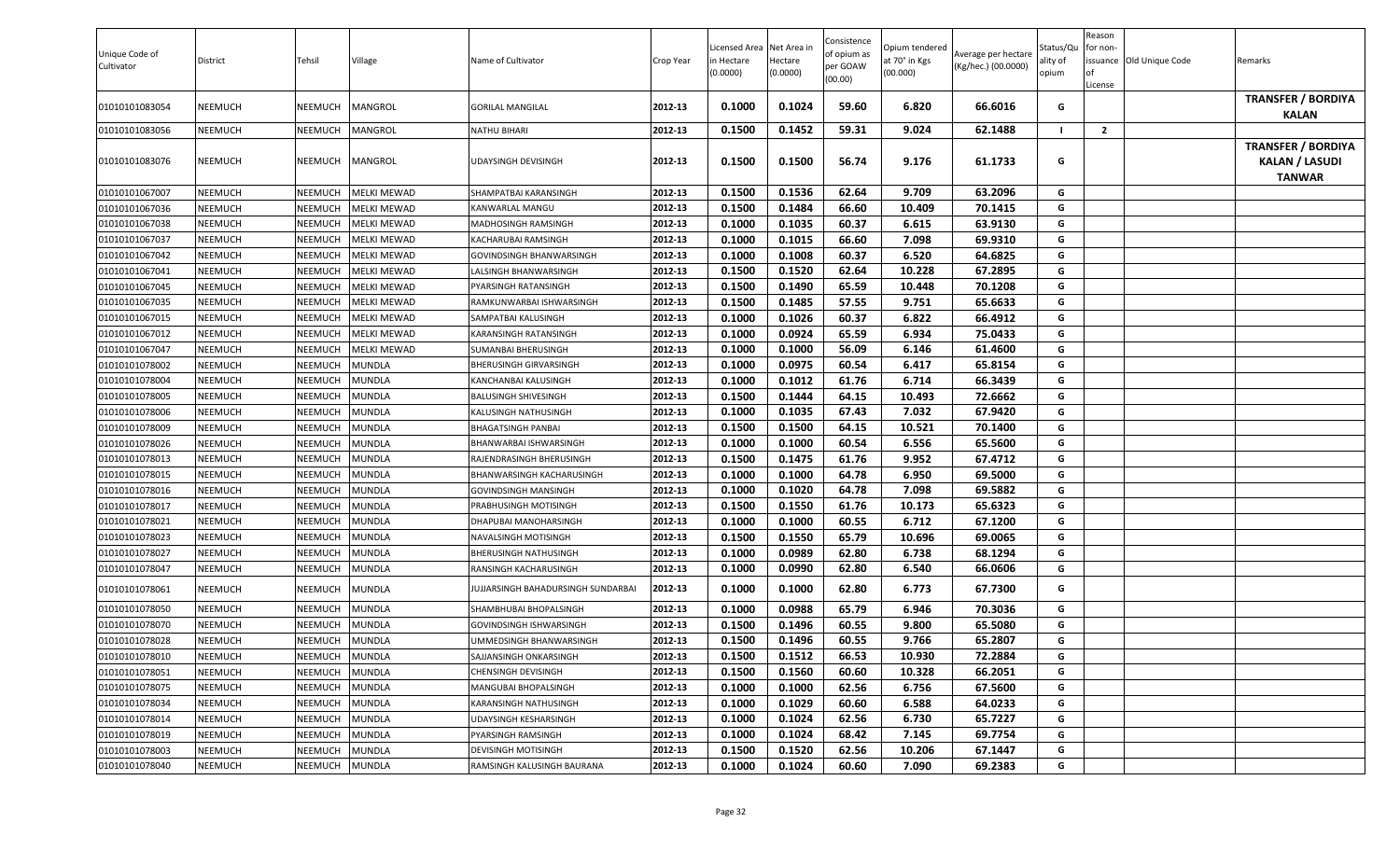| Unique Code of<br>Cultivator | District | Tehsil        | Village         | Name of Cultivator        | Crop Year | .icensed Area<br>in Hectare<br>(0.0000) | Net Area in<br>Hectare<br>(0.0000) | Consistence<br>of opium as<br>per GOAW<br>(00.00) | Opium tendered<br>at 70° in Kgs<br>(00.000) | Average per hectare<br>(Kg/hec.) (00.0000) | Status/Qu<br>ality of<br>opium | Reason<br>for non-<br><b>of</b><br>License | issuance Old Unique Code | Remarks            |
|------------------------------|----------|---------------|-----------------|---------------------------|-----------|-----------------------------------------|------------------------------------|---------------------------------------------------|---------------------------------------------|--------------------------------------------|--------------------------------|--------------------------------------------|--------------------------|--------------------|
| 01010101078012               | NEEMUCH  | NEEMUCH       | MUNDLA          | DIPA MANA                 | 2012-13   | 0.1000                                  | 0.1008                             | 57.53                                             | 6.361                                       | 63.1052                                    | G                              |                                            |                          |                    |
| 01010101078032               | NEEMUCH  | NEEMUCH       | MUNDLA          | <b>SONABAI BHURSING</b>   | 2012-13   | 0.1500                                  | 0.1540                             | 58.07                                             | 9.557                                       | 62.0584                                    | G                              |                                            |                          |                    |
| 01010103064008               | NEEMUCH  | <b>IEERAN</b> | PALSHODA        | NAJARBAI LALSINGH         | 2012-13   | 0.1000                                  | 0.1020                             | 63.66                                             | 7.030                                       | 68.9216                                    | G                              |                                            |                          |                    |
| 01010103064011               | NEEMUCH  | EERAN         | <b>PALSHODA</b> | RAMESHCHANDRA NANDLAL     | 2012-13   | 0.1000                                  | 0.0980                             | 63.66                                             | 6.912                                       | 70.5306                                    | G                              |                                            |                          |                    |
| 01010103064012               | NEEMUCH  | EERAN         | PALSHODA        | CHANDRAKALA VINODSINGH    | 2012-13   | 0.1000                                  | 0.1020                             | 66.52                                             | 7.308                                       | 71.6471                                    | G                              |                                            |                          |                    |
| 01010103064014               | NEEMUCH  | <b>IEERAN</b> | PALSHODA        | <b>EKHCHANDRA NARAYAN</b> | 2012-13   | 0.1000                                  | 0.1025                             | 60.22                                             | 7.037                                       | 68.6537                                    | G                              |                                            |                          |                    |
| 01010103064016               | NEEMUCH  | <b>IEERAN</b> | PALSHODA        | RAMPRASAD BHAGIRATH       | 2012-13   | 0.1000                                  | 0.1012                             | 69.52                                             | 7.449                                       | 73.6067                                    | G                              |                                            |                          |                    |
| 01010103064018               | NEEMUCH  | JEERAN        | PALSHODA        | GISALAL BHAGIRATH         | 2012-13   | 0.1000                                  | 0.1012                             | 68.41                                             | 7.525                                       | 74.3577                                    | G                              |                                            |                          |                    |
| 01010103064026               | NEEMUCH  | JEERAN        | PALSHODA        | RAMSINGH RADHAKISHAN      | 2012-13   | 0.1500                                  | 0.1485                             | 60.22                                             | 9.893                                       | 66.6195                                    | G                              |                                            |                          |                    |
| 01010103064040               | NEEMUCH  | <b>IEERAN</b> | PALSHODA        | GOPAL RAMESHWAR PRAJAPAT  | 2012-13   | 0.1000                                  | 0.0899                             | 60.22                                             | 5.669                                       | 63.0590                                    | G                              |                                            |                          |                    |
| 01010103064046               | NEEMUCH  | <b>IEERAN</b> | PALSHODA        | JAWANSINGH BHANWARSINGH   | 2012-13   | 0.1000                                  | 0.0972                             | 61.02                                             | 6.407                                       | 65.9156                                    | G                              |                                            |                          |                    |
| 01010103064050               | NEEMUCH  | <b>IEERAN</b> | PALSHODA        | VAJJIBAI MATHURALAL       | 2012-13   | 0.1000                                  | 0.1044                             | 57.55                                             | 6.454                                       | 61.8199                                    | G                              |                                            |                          |                    |
| 01010103064051               | NEEMUCH  | <b>IEERAN</b> | PALSHODA        | RAMLAL DHRILAL            | 2012-13   | 0.1000                                  | 0.0987                             | 63.66                                             | 7.285                                       | 73.8095                                    | G                              |                                            |                          |                    |
| 01010103064053               | NEEMUCH  | <b>IEERAN</b> | PALSHODA        | SURESHCHANDRA KHYALILAL   | 2012-13   | 0.1000                                  | 0.1024                             | 66.52                                             | 7.289                                       | 71.1816                                    | G                              |                                            |                          |                    |
| 01010103064096               | NEEMUCH  | <b>IEERAN</b> | PALSHODA        | CHAMPALAL MODIRAM         | 2012-13   | 0.1000                                  | 0.0980                             | 62.96                                             | 6.791                                       | 69.2959                                    | G                              |                                            |                          |                    |
| 01010103064056               | NEEMUCH  | JEERAN        | PALSHODA        | BHAGAWTIBAI MOHANLAL      | 2012-13   | 0.1000                                  | 0.1023                             | 62.96                                             | 6.899                                       | 67.4389                                    | G                              |                                            |                          | <b>NAME CHANGE</b> |
| 01010103064058               | NEEMUCH  | JEERAN        | PALSHODA        | JAMNALAL NATHULAL         | 2012-13   | 0.1000                                  | 0.0960                             | 61.02                                             | 6.503                                       | 67.7396                                    | G                              |                                            |                          |                    |
| 01010103064067               | NEEMUCH  | <b>IEERAN</b> | PALSHODA        | <b>MANGIBAI MANGILAL</b>  | 2012-13   | 0.1000                                  | 0.0969                             | 68.41                                             | 6.978                                       | 72.0124                                    | G                              |                                            |                          |                    |
| 01010103064069               | NEEMUCH  | <b>IEERAN</b> | PALSHODA        | SAGARMAL BHANWARLAL       | 2012-13   | 0.1000                                  | 0.1014                             | 61.02                                             | 6.564                                       | 64.7337                                    | G                              |                                            |                          |                    |
| 01010103064079               | NEEMUCH  | <b>IEERAN</b> | PALSHODA        | MADHAVLAL BHERULAL        | 2012-13   | 0.1000                                  | 0.1000                             | 60.03                                             | 6.235                                       | 62.3500                                    | G                              |                                            |                          |                    |
| 01010103064088               | NEEMUCH  | <b>IEERAN</b> | PALSHODA        | MANGILAL KACHARU          | 2012-13   | 0.1500                                  | 0.1440                             | 57.78                                             | 9.104                                       | 63.2222                                    | G                              |                                            |                          |                    |
| 01010103064089               | NEEMUCH  | EERAN         | PALSHODA        | MOHANLAL RUGHNATH         | 2012-13   | 0.1000                                  | 0.1040                             | 62.96                                             | 6.611                                       | 63.5673                                    | G                              |                                            |                          |                    |
| 01010103064092               | NEEMUCH  | <b>IEERAN</b> | PALSHODA        | SHANKAR KACHARU           | 2012-13   | 0.1000                                  | 0.0972                             | 60.03                                             | 6.235                                       | 64.1461                                    | G                              |                                            |                          |                    |
| 01010103064111               | NEEMUCH  | <b>IEERAN</b> | PALSHODA        | RAMLAL BHAV SINGH         | 2012-13   | 0.1000                                  | 0.0992                             | 63.03                                             | 6.555                                       | 66.0786                                    | G                              |                                            |                          |                    |
| 01010103064115               | NEEMUCH  | JEERAN        | PALSHODA        | SITABAI NANDLAL           | 2012-13   | 0.1000                                  | 0.0950                             | 60.03                                             | 6.020                                       | 63.3684                                    | G                              |                                            |                          |                    |
| 01010103064117               | NEEMUCH  | <b>IEERAN</b> | PALSHODA        | BAHNWARBAI NANDLAL        | 2012-13   | 0.1000                                  | 0.1020                             | 57.50                                             | 6.177                                       | 60.5588                                    | G                              |                                            |                          |                    |
| 01010103064123               | NEEMUCH  | <b>IEERAN</b> | PALSHODA        | BHULIBAI RAMNARAYAN       | 2012-13   | 0.1500                                  | 0.1500                             | 60.33                                             | 9.911                                       | 66.0733                                    | G                              |                                            |                          |                    |
| 01010103064129               | NEEMUCH  | EERAN         | PALSHODA        | KARULAL NANDLAL           | 2012-13   | 0.1000                                  | 0.1020                             | 60.33                                             | 6.447                                       | 63.2059                                    | G                              |                                            |                          |                    |
| 01010103064132               | NEEMUCH  | <b>IEERAN</b> | PALSHODA        | KANHEYALAL BHANWARLAL     | 2012-13   | 0.1000                                  | 0.0986                             | 66.52                                             | 6.890                                       | 69.8783                                    | G                              |                                            |                          |                    |
| 01010103064135               | NEEMUCH  | <b>IEERAN</b> | PALSHODA        | <b>DEVRAM HIRALAL</b>     | 2012-13   | 0.1000                                  | 0.1000                             | 60.33                                             | 6.378                                       | 63.7800                                    | G                              |                                            |                          |                    |
| 01010103064152               | NEEMUCH  | <b>IEERAN</b> | PALSHODA        | RAMIBAI PRABHULAL         | 2012-13   | 0.1000                                  | 0.0651                             | 64.25                                             | 4.241                                       | 65.1459                                    | G                              |                                            |                          |                    |
| 01010103064146               | NEEMUCH  | <b>IEERAN</b> | PALSHODA        | BAPULAL KACHARULAL        | 2012-13   | 0.1000                                  | 0.0999                             | 63.03                                             | 6.807                                       | 68.1381                                    | G                              |                                            |                          |                    |
| 01010103064148               | NEEMUCH  | <b>IEERAN</b> | PALSHODA        | RADHESHYAM NATHULAL       | 2012-13   | 0.1000                                  | 0.1020                             | 65.56                                             | 7.099                                       | 69.5980                                    | G                              |                                            |                          |                    |
| 01010103064170               | NEEMUCH  | <b>IEERAN</b> | PALSHODA        | DEVRAM PRABHULAL          | 2012-13   | 0.1000                                  | 0.1000                             | 65.56                                             | 6.612                                       | 66.1200                                    | G                              |                                            |                          |                    |
| 01010103064071               | NEEMUCH  | EERAN         | PALSHODA        | MANGILAL RADHAKISHAN      | 2012-13   | 0.1000                                  | 0.0960                             | 57.97                                             | 6.228                                       | 64.8750                                    | G                              |                                            |                          |                    |
| 01010103064104               | NEEMUCH  | JEERAN        | PALSHODA        | BHANWARL RAMA             | 2012-13   | 0.1000                                  | 0.0992                             | 59.67                                             | 6.257                                       | 63.0746                                    | G                              |                                            |                          |                    |
| 01010103064174               | NEEMUCH  | <b>IEERAN</b> | PALSHODA        | SALGRAM AMRATRAM          | 2012-13   | 0.1500                                  | 0.1488                             | 65.56                                             | 10.836                                      | 72.8226                                    | G                              |                                            |                          |                    |
| 01010103064060               | NEEMUCH  | <b>IEERAN</b> | PALSHODA        | SAGARBAI NANALAL          | 2012-13   | 0.1000                                  | 0.0992                             | 57.59                                             | 6.137                                       | 61.8649                                    | G                              |                                            |                          |                    |
| 01010103064176               | NEEMUCH  | JEERAN        | PALSHODA        | MODIRAM ONKARLAL          | 2012-13   | 0.1000                                  | 0.0930                             | 68.41                                             | 7.339                                       | 78.9140                                    | G                              |                                            |                          |                    |
| 01010103064076               | NEEMUCH  | JEERAN        | PALSHODA        | SOHANBAI SHANKARLAL       | 2012-13   | 0.1000                                  | 0.0986                             | 57.19                                             | 6.332                                       | 64.2191                                    | G                              |                                            |                          |                    |
| 01010103064153               | NEEMUCH  | JEERAN        | PALSHODA        | KASTURIBAI BAPULAL        | 2012-13   | 0.1000                                  | 0.0986                             | 63.03                                             | 6.816                                       | 69.1278                                    | G                              |                                            |                          |                    |
| 01010103064022               | NEEMUCH  | JEERAN        | PALSHODA        | RAMNIVAS KACHARU          | 2012-13   | 0.1000                                  | 0.0990                             | 59.67                                             | 6.598                                       | 66.6465                                    | G                              |                                            |                          |                    |
| 01010103064048               | NEEMUCH  | JEERAN        | PALSHODA        | RAMSWRUP KHYALILAL        | 2012-13   | 0.1000                                  | 0.1032                             | 65.76                                             | 7.187                                       | 69.6415                                    | G                              |                                            |                          |                    |
| 01010103064002               | NEEMUCH  | JEERAN        | PALSHODA        | GOPAL RAMESHWAR JAT       | 2012-13   | 0.1000                                  | 0.0988                             | 69.29                                             | 7.414                                       | 75.0405                                    | G                              |                                            |                          |                    |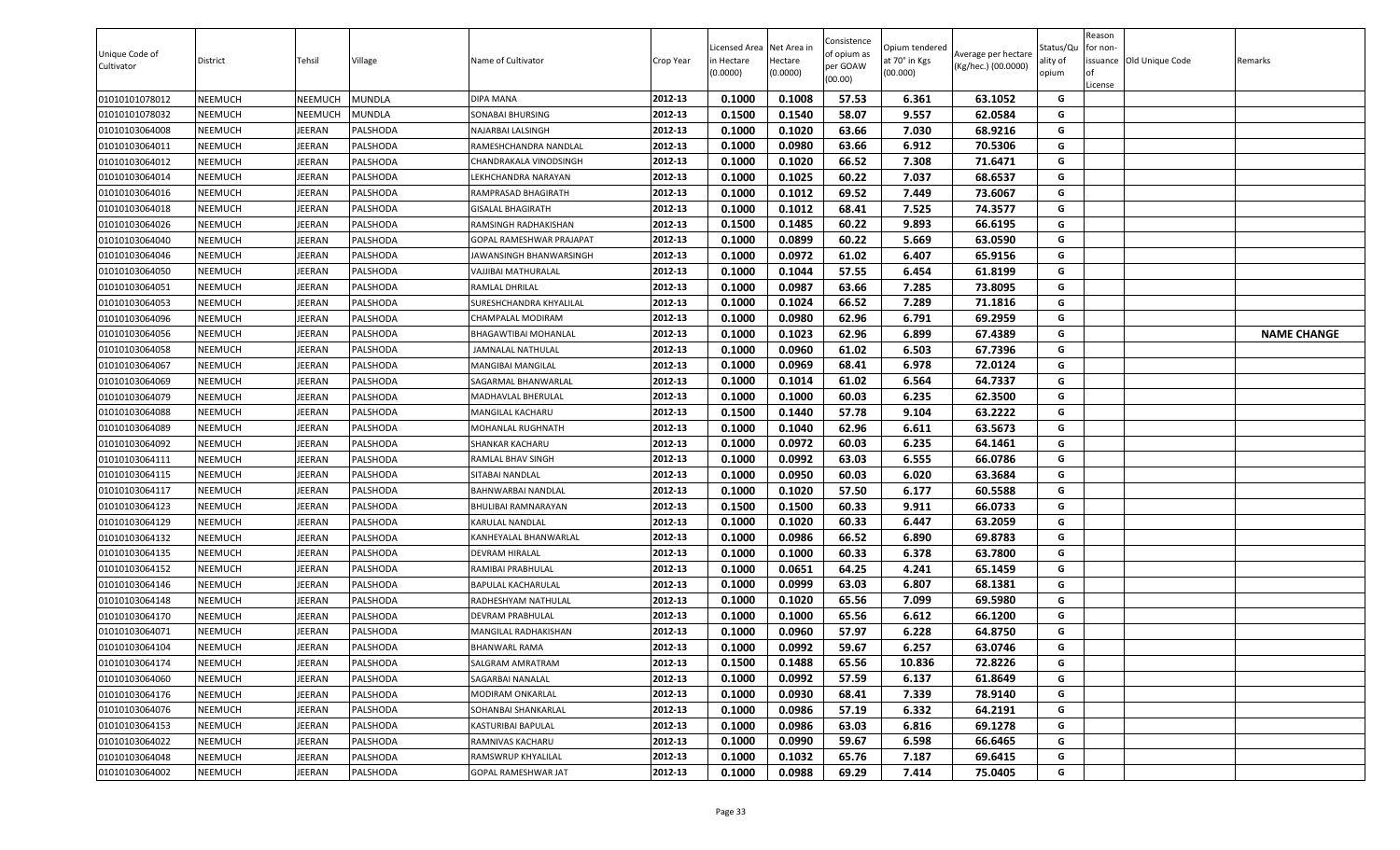| Unique Code of<br>Cultivator | District       | Tehsil         | Village     | Name of Cultivator         | Crop Year | Licensed Area<br>n Hectare<br>(0.0000) | Net Area ir<br>Hectare<br>(0.0000) | Consistence<br>of opium as<br>per GOAW<br>(00.00) | Opium tendered<br>at 70° in Kgs<br>(00.000) | Average per hectare<br>(Kg/hec.) (00.0000) | Status/Qu<br>ality of<br>opium | Reason<br>or non-<br>of<br>License | issuance Old Unique Code | Remarks |
|------------------------------|----------------|----------------|-------------|----------------------------|-----------|----------------------------------------|------------------------------------|---------------------------------------------------|---------------------------------------------|--------------------------------------------|--------------------------------|------------------------------------|--------------------------|---------|
| 01010103064005               | NEEMUCH        | JEERAN         | PALSHODA    | DASHARATH RAMESHWAR        | 2012-13   | 0.1000                                 | 0.0975                             | 66.99                                             | 7.445                                       | 76.3590                                    | G                              |                                    |                          |         |
| 01010103064055               | NEEMUCH        | JEERAN         | PALSHODA    | PYARIBAI LAXMINARAYAN      | 2012-13   | 0.1500                                 | 0.1500                             | 63.75                                             | 10.664                                      | 71.0933                                    | G                              |                                    |                          |         |
| 01010103064073               | NEEMUCH        | <b>JEERAN</b>  | PALSHODA    | <b>BABULAL KACHARU</b>     | 2012-13   | 0.1000                                 | 0.1020                             | 63.75                                             | 6.666                                       | 65.3529                                    | G                              |                                    |                          |         |
| 01010103064119               | NEEMUCH        | JEERAN         | PALSHODA    | KANWARLAL KESHURAM         | 2012-13   | 0.1000                                 | 0.1023                             | 59.67                                             | 6.393                                       | 62.4927                                    | G                              |                                    |                          |         |
| 01010103064127               | NEEMUCH        | JEERAN         | PALSHODA    | PARASRAM MANGILAL          | 2012-13   | 0.1000                                 | 0.0988                             | 55.90                                             | 6.165                                       | 62.3988                                    | G                              |                                    |                          |         |
| 01010103064140               | NEEMUCH        | JEERAN         | PALSHODA    | DHAPUBAI MEGRAJ            | 2012-13   | 0.1000                                 | 0.0980                             | 67.12                                             | 7.143                                       | 72.8878                                    | G                              |                                    |                          |         |
| 01010103064032               | NEEMUCH        | <b>JEERAN</b>  | PALSHODA    | PRKASHCHANDRA BHANWARLAL   | 2012-13   | 0.1000                                 | 0.1000                             | 54.07                                             | 5.979                                       | 59.7900                                    | G                              | 5                                  |                          |         |
| 01010103064062               | NEEMUCH        | <b>JEERAN</b>  | PALSHODA    | RAMESHWAR GIRADHARI        | 2012-13   | 0.1000                                 | 0.1000                             | 67.12                                             | 6.741                                       | 67.4100                                    | G                              |                                    |                          |         |
| 01010103064156               | NEEMUCH        | JEERAN         | PALSHODA    | DAKHIBAI PRABHULAL         | 2012-13   | 0.1000                                 | 0.0924                             | 65.16                                             | 6.078                                       | 65.7792                                    | G                              |                                    |                          |         |
| 01010103064157               | NEEMUCH        | JEERAN         | PALSHODA    | RAMIBAI RAMCHANDRA         | 2012-13   | 0.1000                                 | 0.0966                             | 59.23                                             | 5.881                                       | 60.8799                                    | G                              |                                    |                          |         |
| 01010103065034               | NEEMUCH        | JEERAN         | PIPLIYAVYAS | PUSHPABAI DULICHAND        | 2012-13   | 0.1000                                 | 0.1023                             | 62.98                                             | 6.784                                       | 66.3148                                    | G                              |                                    |                          |         |
| 01010103065056               | NEEMUCH        | <b>JEERAN</b>  | PIPLIYAVYAS | MOHANLAL RAMLAL            | 2012-13   | 0.1000                                 | 0.1026                             | 62.07                                             | 6.641                                       | 64.7271                                    | G                              |                                    |                          |         |
| 01010103065078               | NEEMUCH        | JEERAN         | PIPLIYAVYAS | RAMIBAY GORILAL            | 2012-13   | 0.1500                                 | 0.1463                             | 57.44                                             | 9.322                                       | 63.7184                                    | G                              |                                    |                          |         |
| 01010103065055               | NEEMUCH        | JEERAN         | PIPLIYAVYAS | <b>MANGILAL KISHAN</b>     | 2012-13   | 0.1000                                 | 0.0992                             | 64.08                                             | 7.269                                       | 73.2762                                    | G                              |                                    |                          |         |
| 01010103065059               | <b>NEEMUCH</b> | <b>JEERAN</b>  | PIPLIYAVYAS | RAMESHCHANDRA MATHURALAL   | 2012-13   | 0.1000                                 | 0.0990                             | 65.30                                             | 7.099                                       | 71.7071                                    | G                              |                                    |                          |         |
| 01010103065061               | NEEMUCH        | <b>JEERAN</b>  | PIPLIYAVYAS | <b>VISHNU KISHANLAL</b>    | 2012-13   | 0.1000                                 | 0.0999                             | 62.49                                             | 6.740                                       | 67.4675                                    | G                              |                                    |                          |         |
| 01010103065043               | NEEMUCH        | JEERAN         | PIPLIYAVYAS | ANILKUMAR SATYANARAYAN     | 2012-13   | 0.1000                                 | 0.1000                             | 64.51                                             | 6.737                                       | 67.3700                                    | G                              |                                    |                          |         |
| 01010103065069               | NEEMUCH        | JEERAN         | PIPLIYAVYAS | <b>BADAMBAI BANSILAL</b>   | 2012-13   | 0.1000                                 | 0.1020                             | 54.44                                             | 5.794                                       | 56.8039                                    | G                              | 4                                  |                          |         |
| 01010101059011               | NEEMUCH        | NEEMUCH        | RATADHIYA   | MANSINGH RATANSINGH        | 2012-13   | 0.1000                                 | 0.1000                             | 61.79                                             | 7.221                                       | 72.2100                                    | G                              |                                    |                          |         |
| 01010101059016               | NEEMUCH        | NEEMUCH        | RATADHIYA   | RAMSINGH KANHEYALAL        | 2012-13   | 0.1000                                 | 0.0936                             | 64.38                                             | 6.567                                       | 70.1603                                    | G                              |                                    |                          |         |
| 01010101059018               | NEEMUCH        | NEEMUCH        | RATADHIYA   | SHANTILAL KISHORE          | 2012-13   | 0.1500                                 | 0.1521                             | 61.25                                             | 10.474                                      | 68.8626                                    | G                              |                                    |                          |         |
| 01010101059035               | NEEMUCH        | NEEMUCH        | RATADHIYA   | RODA NANDA                 | 2012-13   | 0.1500                                 | 0.1500                             | 64.38                                             | 10.466                                      | 69.7733                                    | G                              |                                    |                          |         |
| 01010101059039               | NEEMUCH        | NEEMUCH        | RATADHIYA   | CHANDABAI ONKAR            | 2012-13   | 0.1000                                 | 0.1045                             | 66.80                                             | 7.415                                       | 70.9569                                    | G                              |                                    |                          |         |
| 01010101059048               | NEEMUCH        | NEEMUCH        | RATADHIYA   | RAMLAL RATANLAL            | 2012-13   | 0.1000                                 | 0.1020                             | 61.79                                             | 7.538                                       | 73.9020                                    | G                              |                                    |                          |         |
| 01010101059049               | NEEMUCH        | NEEMUCH        | RATADHIYA   | MURLIDAS SHANKARDAS        | 2012-13   | 0.1000                                 | 0.0990                             | 61.79                                             | 6.541                                       | 66.0707                                    | G                              |                                    |                          |         |
| 01010101059053               | NEEMUCH        | NEEMUCH        | RATADHIYA   | MEGRAJ KESHURAM            | 2012-13   | 0.1000                                 | 0.0816                             | 65.49                                             | 7.120                                       | 87.2549                                    | G                              |                                    |                          |         |
| 01010101059054               | NEEMUCH        | NEEMUCH        | RATADHIYA   | DEVILAL KESHURAM           | 2012-13   | 0.1500                                 | 0.1496                             | 63.42                                             | 10.890                                      | 72.7941                                    | G                              |                                    |                          |         |
| 01010101059055               | NEEMUCH        | NEEMUCH        | RATADHIYA   | RAMNARAYAN MANGILAL        | 2012-13   | 0.1000                                 | 0.1025                             | 60.74                                             | 6.812                                       | 66.4585                                    | G                              |                                    |                          |         |
| 01010101059057               | NEEMUCH        | NEEMUCH        | RATADHIYA   | LAXMINARAYAN MEDHRAJ       | 2012-13   | 0.1000                                 | 0.1023                             | 63.99                                             | 7.030                                       | 68.7195                                    | G                              |                                    |                          |         |
| 01010101059059               | NEEMUCH        | <b>NEEMUCH</b> | RATADHIYA   | NANDLAL CHUNNILAL          | 2012-13   | 0.1000                                 | 0.0936                             | 63.42                                             | 6.469                                       | 69.1132                                    | G                              |                                    |                          |         |
| 01010101059064               | NEEMUCH        | NEEMUCH        | RATADHIYA   | <b>GANSHYAM BASANTILAL</b> | 2012-13   | 0.1500                                 | 0.1560                             | 65.49                                             | 11.152                                      | 71.4872                                    | G                              |                                    |                          |         |
| 01010101059069               | <b>NEEMUCH</b> | NEEMUCH        | RATADHIYA   | RAJMAL BASANTILAL          | 2012-13   | 0.1000                                 | 0.1026                             | 65.49                                             | 7.550                                       | 73.5867                                    | G                              |                                    |                          |         |
| 01010101059028               | NEEMUCH        | NEEMUCH        | RATADHIYA   | KARULAL KACHARU            | 2012-13   | 0.1500                                 | 0.1500                             | 66.31                                             | 10.827                                      | 72.1800                                    | G                              |                                    |                          |         |
| 01010101059074               | NEEMUCH        | NEEMUCH        | RATADHIYA   | <b>RAMLAL GOUTAM</b>       | 2012-13   | 0.1500                                 | 0.1541                             | 54.22                                             | 9.365                                       | 60.7722                                    | G                              | 5                                  |                          |         |
| 01010101059041               | NEEMUCH        | NEEMUCH        | RATADHIYA   | UMRAVSINGH SHIVELAL        | 2012-13   | 0.1000                                 | 0.1040                             | 66.31                                             | 7.398                                       | 71.1346                                    | G                              |                                    |                          |         |
| 01010101059071               | NEEMUCH        | <b>NEEMUCH</b> | RATADHIYA   | <b>NANDLAL GABURCHAND</b>  | 2012-13   | 0.1000                                 | 0.0957                             | 63.57                                             | 6.457                                       | 67.4713                                    | G                              |                                    |                          |         |
| 01010101059046               | NEEMUCH        | NEEMUCH        | RATADHIYA   | AMBALAL JETRAM             | 2012-13   | 0.1500                                 | 0.1472                             | 66.31                                             | 10.742                                      | 72.9755                                    | G                              |                                    |                          |         |
| 01010101059001               | NEEMUCH        | NEEMUCH        | RATADHIYA   | KISHANLAL DEVILAL          | 2012-13   | 0.1500                                 | 0.1550                             | 65.78                                             | 11.154                                      | 71.9613                                    | G                              |                                    |                          |         |
| 01010101059076               | <b>NEEMUCH</b> | NEEMUCH        | RATADHIYA   | PRABHUSINGH MANOHARSINGH   | 2012-13   | 0.1000                                 | 0.1015                             | 65.78                                             | 7.283                                       | 71.7537                                    | G                              |                                    |                          |         |
| 01010101059019               | <b>NEEMUCH</b> | NEEMUCH        | RATADHIYA   | RAMESHCHANDRA KARULAL      | 2012-13   | 0.1500                                 | 0.0861                             | 62.19                                             | 5.944                                       | 69.0360                                    | G                              |                                    |                          |         |
| 01010101059024               | <b>NEEMUCH</b> | NEEMUCH        | RATADHIYA   | KARUSINGH KISHORESINGH     | 2012-13   | 0.1500                                 | 0.1500                             | 62.19                                             | 10.128                                      | 67.5200                                    | G                              |                                    |                          |         |
| 01010101059002               | NEEMUCH        | NEEMUCH        | RATADHIYA   | <b>BAPULAL DEVRAM</b>      | 2012-13   | 0.1000                                 | 0.1000                             | 59.67                                             | 6.683                                       | 66.8300                                    | G                              |                                    |                          |         |
| 01010101059014               | <b>NEEMUCH</b> | NEEMUCH        | RATADHIYA   | SHERSINGH BANSILAL         | 2012-13   | 0.1500                                 | 0.1560                             | 59.67                                             | 10.263                                      | 65.7885                                    | G                              |                                    |                          |         |
| 01010101059044               | <b>NEEMUCH</b> | NEEMUCH        | RATADHIYA   | <b>BHAWAN KESHURAM</b>     | 2012-13   | 0.1500                                 | 0.1550                             | 66.03                                             | 11.489                                      | 74.1226                                    | G                              |                                    |                          |         |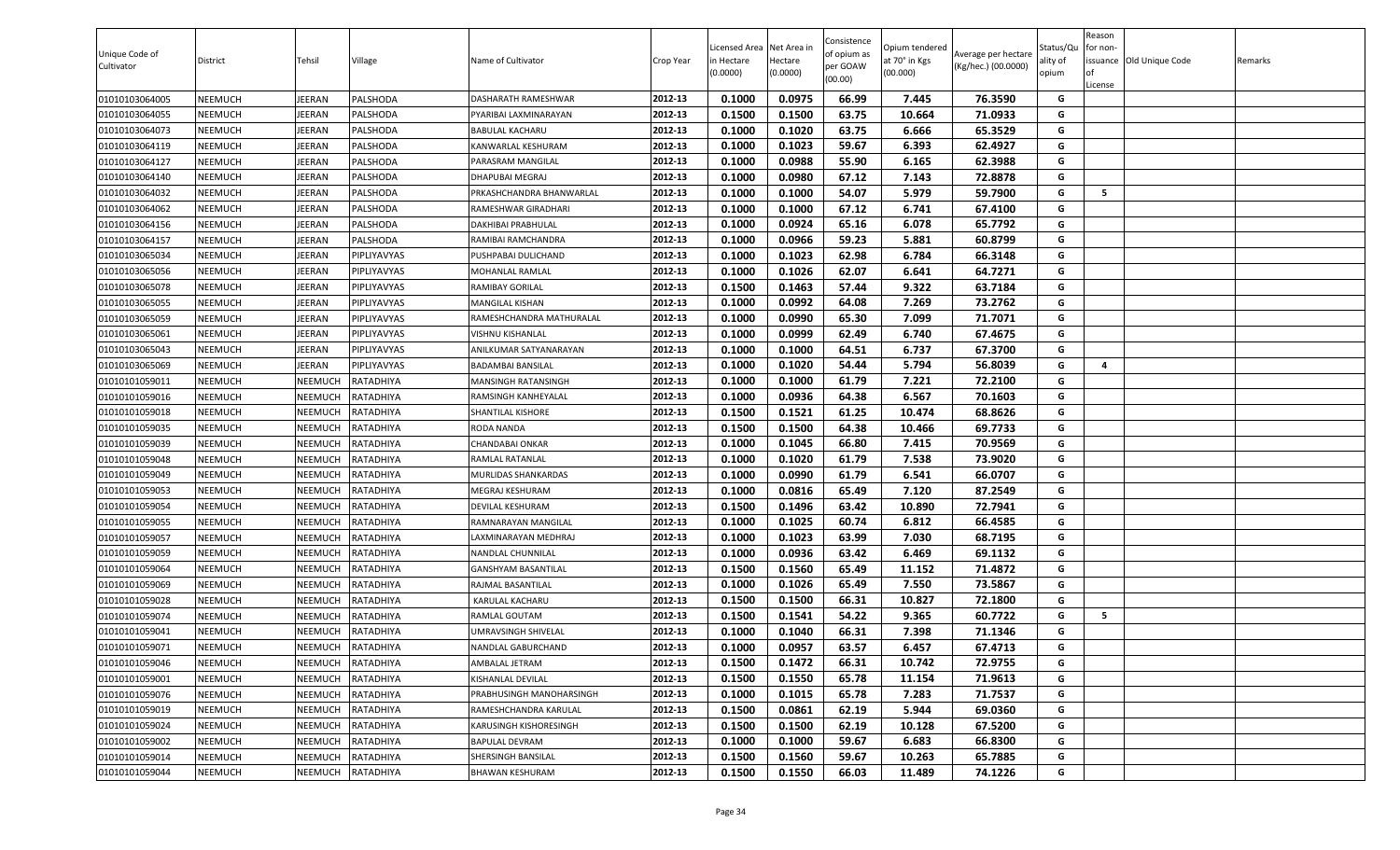| 0.1500<br>0.1520<br>59.48<br>01010101059050<br><b>NEEMUCH</b><br>NEEMUCH<br>RATADHIYA<br>2012-13<br>10.715<br>70.4934<br>G<br>NARAYANSINGH UDAYSINGH<br>01010101059032<br>0.1000<br>0.0990<br>61.82<br>6.579<br>66.4545<br>NEEMUCH<br>NEEMUCH<br>RATADHIYA<br>2012-13<br>G<br>KAMLABAI CHAMPALAL<br>01010101059005<br><b>NEEMUCH</b><br>NEEMUCH<br>RATADHIYA<br>2012-13<br>0.1000<br>0.1014<br>59.39<br>6.703<br>66.1045<br>G<br>ASHOKKUMAR RAMLAL<br>0.1000<br>0.0986<br>57.04<br>61.3996<br>01010101059015<br>NEEMUCH<br>NEEMUCH<br>RATADHIYA<br>2012-13<br>6.054<br>G<br>PRABHULAL BHANWARLAL<br>61.83<br>9.849<br>0.1500<br>0.1472<br>66.9090<br>G<br>01010101059045<br><b>NEEMUCH</b><br>NEEMUCH<br>RATADHIYA<br>2012-13<br>GOPAL JETRAM<br>2012-13<br>0.1500<br>61.96<br>10.383<br>69.2200<br>NEEMUCH<br>RATADHIYA<br>0.1500<br>G<br>01010101059010<br><b>NEEMUCH</b><br>LALURAM MULCHAND<br>G<br>2012-13<br>0.1500<br>0.1490<br>61.96<br>9.896<br>66.4161<br>01010101059077<br><b>NEEMUCH</b><br>NEEMUCH<br>RATADHIYA<br>AMBALAL RAMLAL<br>G<br>2012-13<br>0.1000<br>0.1000<br>65.78<br>6.907<br>69.0700<br>01010101059078<br><b>NEEMUCH</b><br>NEEMUCH<br>RATADHIYA<br>MOHANLAL BHANWARLAL<br>01010101059079<br>RATADHIYA<br>2012-13<br>0.1500<br>0.1500<br>61.96<br>10.294<br>68.6267<br>G<br><b>NEEMUCH</b><br>NEEMUCH<br>MUKESH RAJARAM<br>73.5799<br>01010101098002<br>NEEMUCH<br>0.1000<br>0.1014<br>68.81<br>7.461<br>G<br>NEEMUCH<br>REWLI DEWLI<br>SHANTILAL GANAPAT BADA<br>2012-13<br>0.0968<br>66.08<br>6.702<br>69.2355<br>01010101098013<br><b>NEEMUCH</b><br>NEEMUCH<br><b>REWLI DEWLI</b><br>2012-13<br>0.1000<br>G<br>JIVANLAL BHERULAL<br>66.08<br>10.422<br>71.5305<br>G<br>NEEMUCH<br>2012-13<br>0.1500<br>0.1457<br>01010101098023<br>NEEMUCH<br>REWLI DEWLI<br>RAMESHCHANDRA VARDICHAND<br>68.81<br>0.1000<br>0.0990<br>7.304<br>73.7778<br>G<br>01010101098024<br><b>NEEMUCH</b><br>NEEMUCH<br><b>REWLI DEWLI</b><br>2012-13<br>IAGDISHCHANDRA VARDICHAND<br>67.59<br>11.230<br>73.9789<br><b>NEEMUCH</b><br>0.1500<br>0.1518<br>G<br>01010101098025<br>NEEMUCH<br><b>REWLI DEWLI</b><br>2012-13<br>KAILASHCHANDRA VARDICHAND<br>0.1500<br>0.1406<br>67.59<br>9.521<br>67.7169<br>G<br>01010101098028<br><b>NEEMUCH</b><br>NEEMUCH<br><b>REWLI DEWLI</b><br>2012-13<br><b>GISALAL RAMESWAR</b><br>0.1000<br>0.0990<br>62.77<br>6.636<br>67.0303<br>G<br>01010101098029<br><b>NEEMUCH</b><br>NEEMUCH<br>REWLI DEWLI<br>2012-13<br>SHANTILAL GANAPAT CHOTA<br>0.1500<br>0.1450<br>67.84<br>10.651<br>73.4552<br>01010101098032<br>NEEMUCH<br>2012-13<br>G<br><b>NEEMUCH</b><br>REWLI DEWLI<br>VINODKUMAR KANWARLAL<br>2012-13<br>0.1500<br>0.1475<br>59.56<br>9.657<br>65.4712<br>G<br>01010101098035<br><b>NEEMUCH</b><br>NEEMUCH<br><b>REWLI DEWLI</b><br><b>GOPAL BALMUKAND</b><br>01010101098037<br>2012-13<br>0.1500<br>0.1464<br>59.56<br>8.840<br>60.3825<br>G<br><b>NEEMUCH</b><br>NEEMUCH<br>REWLI DEWLI<br>KISHANLAL SHANKARLAL<br>G<br>2012-13<br>01010101098039<br><b>NEEMUCH</b><br>NEEMUCH<br>REWLI DEWLI<br>RADHESHYAM KANHEYALAL<br>0.1500<br>0.1443<br>62.33<br>9.358<br>64.8510<br>0.1500<br>0.1500<br>62.33<br>9.955<br>66.3667<br>01010101098042<br>NEEMUCH<br>NEEMUCH<br>REWLI DEWLI<br>2012-13<br>G<br><b>NAME CHANGE</b><br>NANDLAL SHAMBHULAL<br>67.84<br>0.1500<br>0.1464<br>10.438<br>71.2978<br>G<br>01010101098047<br><b>NEEMUCH</b><br>NEEMUCH<br><b>REWLI DEWLI</b><br>2012-13<br>KANWARLAL RATANLAL<br>01010101098054<br><b>NEEMUCH</b><br>NEEMUCH<br>REWLI DEWLI<br>2012-13<br>0.1000<br>0.1000<br>65.26<br>6.908<br>69.0800<br>G<br>KASTURIBAI SHIVELAL<br>0.0986<br>01010101098055<br><b>NEEMUCH</b><br>NEEMUCH<br>REWLI DEWLI<br>2012-13<br>0.1000<br>62.33<br>6.393<br>64.8377<br>G<br>KAMLABAI HARNARAYAN<br>62.77<br>6.797<br>66.9655<br>01010101098062<br><b>NEEMUCH</b><br>NEEMUCH<br>REWLI DEWLI<br>2012-13<br>0.1000<br>0.1015<br>G<br>BABULAL VARDICHAND<br>0.1000<br>0.1015<br>63.29<br>6.654<br>65.5567<br>01010101098065<br><b>NEEMUCH</b><br>NEEMUCH<br><b>REWLI DEWLI</b><br>2012-13<br>G<br>KANHEYALAL BHURALAL<br>01010101098070<br>NEEMUCH<br>REWLI DEWLI<br>2012-13<br>0.1000<br>0.1000<br>62.77<br>6.564<br>65.6400<br><b>NEEMUCH</b><br>G<br>RADHESHYAM DHANRAJ<br>01010101098077<br><b>NEEMUCH</b><br>NEEMUCH<br>REWLI DEWLI<br>2012-13<br>0.1500<br>0.1500<br>69.49<br>11.267<br>75.1133<br>G<br>BHURALAL TAKECHAND<br>G<br>2012-13<br>0.1000<br>0.1008<br>62.77<br>6.609<br>65.5655<br>NEEMUCH<br>REWLI DEWLI<br>01010101098086<br>NEEMUCH<br>AYNARAYAN BHERULAL<br>65.26<br>G<br>2012-13<br>0.1000<br>0.0988<br>7.057<br>71.4271<br>01010101098089<br><b>NEEMUCH</b><br>NEEMUCH<br>REWLI DEWLI<br>ILABAI AMBALAL<br>2012-13<br>0.0999<br>61.56<br>7.079<br>70.8609<br>G<br><b>NEEMUCH</b><br>NEEMUCH<br>0.1000<br>01010101098091<br><b>REWLI DEWLI</b><br>JAGDISH PRABHULAL<br><b>NEEMUCH</b><br>NEEMUCH<br>2012-13<br>0.1500<br>0.1520<br>56.90<br>9.031<br>59.4145<br>G<br>01010101098103<br><b>REWLI DEWLI</b><br>CHANDMAL PYARCHAND<br>0.1000<br>0.1000<br>61.56<br>6.314<br>G<br>01010101098104<br><b>NEEMUCH</b><br>NEEMUCH<br>REWLI DEWLI<br>2012-13<br>63.1400<br>KRISHNAKUMAR MULCHAND<br>0.1508<br>65.95<br>10.354<br>68.6605<br>01010101098124<br><b>NEEMUCH</b><br>NEEMUCH<br><b>REWLI DEWLI</b><br>2012-13<br>0.1500<br>G<br>SURAJMAL RAMPRTAP<br>10.552<br>01010101098131<br><b>REWLI DEWLI</b><br>0.1500<br>0.1485<br>65.95<br>71.0572<br>G<br><b>NEEMUCH</b><br>NEEMUCH<br>2012-13<br>SHRILAL BALMUKAND<br>01010101098040<br><b>NEEMUCH</b><br><b>REWLI DEWLI</b><br>2012-13<br>0.1500<br>0.1500<br>61.56<br>9.366<br>62.4400<br>G<br><b>NEEMUCH</b><br>MANNALAL RAMESHWAR<br>2012-13<br>0.1000<br>0.1000<br>62.90<br>63.4400<br>G<br>01010101098043<br><b>NEEMUCH</b><br>NEEMUCH<br>REWLI DEWLI<br>6.344<br>SHATYANARAYAN RAMAKANT<br>0.1500<br>0.1440<br>60.28<br>9.559<br>66.3819<br>01010101098064<br><b>NEEMUCH</b><br>NEEMUCH<br><b>REWLI DEWLI</b><br>2012-13<br>G<br>AMBALAL BHURALAL<br>7.604<br>74.5490<br><b>NEEMUCH</b><br>NEEMUCH<br>2012-13<br>0.1000<br>0.1020<br>69.49<br>G<br>01010101098069<br><b>REWLI DEWLI</b><br>NARMDASHANKAR CHAMPALAL<br><b>NEEMUCH</b><br>NEEMUCH<br>2012-13<br>0.1500<br>0.1519<br>62.90<br>9.803<br>64.5359<br>01010101098145<br><b>REWLI DEWLI</b><br>G<br><b>BHURIBAI MOTILAL</b><br>G<br>2012-13<br>0.1152<br>58.79<br>6.534<br>4<br>01010101098082<br><b>NEEMUCH</b><br><b>NEEMUCH</b><br><b>REWLI DEWLI</b><br>RAJENDRA KUMAR SALAGRAM<br>0.1500<br>56.7188<br>01010101098038<br>2012-13<br>0.1500<br>0.1500<br>65.46<br>10.726<br>71.5067<br>G<br><b>NEEMUCH</b><br>NEEMUCH<br><b>REWLI DEWLI</b><br><b>BALUDAS PRABHUDAS</b><br>62.74<br>G<br>01010101098132<br>2012-13<br>0.1500<br>0.1524<br>9.787<br>64.2192<br><b>NEEMUCH</b><br><b>NEEMUCH</b><br><b>REWLI DEWLI</b><br>GORDHANDAS JAMNADAS<br>01010101098128<br><b>NEEMUCH</b><br>NEEMUCH<br><b>REWLI DEWLI</b><br>RAMESHCHANDRA SHYAMLAL<br>2012-13<br>0.1000<br>0.0990<br>62.74<br>6.866<br>69.3535<br>G | Unique Code of<br>Cultivator | <b>District</b> | Tehsil | Village | Name of Cultivator | Crop Year | .icensed Area<br>in Hectare<br>(0.0000) | Net Area in<br>Hectare<br>(0.0000) | Consistence<br>of opium as<br>per GOAW<br>(00.00) | Opium tendered<br>at 70° in Kgs<br>(00.000) | Average per hectare<br>(Kg/hec.) (00.0000) | Status/Qu<br>ality of<br>opium | Reason<br>for non-<br>lof<br>License | issuance Old Unique Code | Remarks |
|---------------------------------------------------------------------------------------------------------------------------------------------------------------------------------------------------------------------------------------------------------------------------------------------------------------------------------------------------------------------------------------------------------------------------------------------------------------------------------------------------------------------------------------------------------------------------------------------------------------------------------------------------------------------------------------------------------------------------------------------------------------------------------------------------------------------------------------------------------------------------------------------------------------------------------------------------------------------------------------------------------------------------------------------------------------------------------------------------------------------------------------------------------------------------------------------------------------------------------------------------------------------------------------------------------------------------------------------------------------------------------------------------------------------------------------------------------------------------------------------------------------------------------------------------------------------------------------------------------------------------------------------------------------------------------------------------------------------------------------------------------------------------------------------------------------------------------------------------------------------------------------------------------------------------------------------------------------------------------------------------------------------------------------------------------------------------------------------------------------------------------------------------------------------------------------------------------------------------------------------------------------------------------------------------------------------------------------------------------------------------------------------------------------------------------------------------------------------------------------------------------------------------------------------------------------------------------------------------------------------------------------------------------------------------------------------------------------------------------------------------------------------------------------------------------------------------------------------------------------------------------------------------------------------------------------------------------------------------------------------------------------------------------------------------------------------------------------------------------------------------------------------------------------------------------------------------------------------------------------------------------------------------------------------------------------------------------------------------------------------------------------------------------------------------------------------------------------------------------------------------------------------------------------------------------------------------------------------------------------------------------------------------------------------------------------------------------------------------------------------------------------------------------------------------------------------------------------------------------------------------------------------------------------------------------------------------------------------------------------------------------------------------------------------------------------------------------------------------------------------------------------------------------------------------------------------------------------------------------------------------------------------------------------------------------------------------------------------------------------------------------------------------------------------------------------------------------------------------------------------------------------------------------------------------------------------------------------------------------------------------------------------------------------------------------------------------------------------------------------------------------------------------------------------------------------------------------------------------------------------------------------------------------------------------------------------------------------------------------------------------------------------------------------------------------------------------------------------------------------------------------------------------------------------------------------------------------------------------------------------------------------------------------------------------------------------------------------------------------------------------------------------------------------------------------------------------------------------------------------------------------------------------------------------------------------------------------------------------------------------------------------------------------------------------------------------------------------------------------------------------------------------------------------------------------------------------------------------------------------------------------------------------------------------------------------------------------------------------------------------------------------------------------------------------------------------------------------------------------------------------------------------------------------------------------------------------------------------------------------------------------------------------------------------------------------------------------------------------------------------------------------------------------------------------------------------------------------------------------------------------------------------------------------------------------------------------------------------------------------------------------------------------------------------------------------------------------------------------------------------------------------------------------------------------------------------------------------------------------------------------------------------------------------------------------------------------------------------------------------------------------------------------|------------------------------|-----------------|--------|---------|--------------------|-----------|-----------------------------------------|------------------------------------|---------------------------------------------------|---------------------------------------------|--------------------------------------------|--------------------------------|--------------------------------------|--------------------------|---------|
|                                                                                                                                                                                                                                                                                                                                                                                                                                                                                                                                                                                                                                                                                                                                                                                                                                                                                                                                                                                                                                                                                                                                                                                                                                                                                                                                                                                                                                                                                                                                                                                                                                                                                                                                                                                                                                                                                                                                                                                                                                                                                                                                                                                                                                                                                                                                                                                                                                                                                                                                                                                                                                                                                                                                                                                                                                                                                                                                                                                                                                                                                                                                                                                                                                                                                                                                                                                                                                                                                                                                                                                                                                                                                                                                                                                                                                                                                                                                                                                                                                                                                                                                                                                                                                                                                                                                                                                                                                                                                                                                                                                                                                                                                                                                                                                                                                                                                                                                                                                                                                                                                                                                                                                                                                                                                                                                                                                                                                                                                                                                                                                                                                                                                                                                                                                                                                                                                                                                                                                                                                                                                                                                                                                                                                                                                                                                                                                                                                                                                                                                                                                                                                                                                                                                                                                                                                                                                                                                                                                                                           |                              |                 |        |         |                    |           |                                         |                                    |                                                   |                                             |                                            |                                |                                      |                          |         |
|                                                                                                                                                                                                                                                                                                                                                                                                                                                                                                                                                                                                                                                                                                                                                                                                                                                                                                                                                                                                                                                                                                                                                                                                                                                                                                                                                                                                                                                                                                                                                                                                                                                                                                                                                                                                                                                                                                                                                                                                                                                                                                                                                                                                                                                                                                                                                                                                                                                                                                                                                                                                                                                                                                                                                                                                                                                                                                                                                                                                                                                                                                                                                                                                                                                                                                                                                                                                                                                                                                                                                                                                                                                                                                                                                                                                                                                                                                                                                                                                                                                                                                                                                                                                                                                                                                                                                                                                                                                                                                                                                                                                                                                                                                                                                                                                                                                                                                                                                                                                                                                                                                                                                                                                                                                                                                                                                                                                                                                                                                                                                                                                                                                                                                                                                                                                                                                                                                                                                                                                                                                                                                                                                                                                                                                                                                                                                                                                                                                                                                                                                                                                                                                                                                                                                                                                                                                                                                                                                                                                                           |                              |                 |        |         |                    |           |                                         |                                    |                                                   |                                             |                                            |                                |                                      |                          |         |
|                                                                                                                                                                                                                                                                                                                                                                                                                                                                                                                                                                                                                                                                                                                                                                                                                                                                                                                                                                                                                                                                                                                                                                                                                                                                                                                                                                                                                                                                                                                                                                                                                                                                                                                                                                                                                                                                                                                                                                                                                                                                                                                                                                                                                                                                                                                                                                                                                                                                                                                                                                                                                                                                                                                                                                                                                                                                                                                                                                                                                                                                                                                                                                                                                                                                                                                                                                                                                                                                                                                                                                                                                                                                                                                                                                                                                                                                                                                                                                                                                                                                                                                                                                                                                                                                                                                                                                                                                                                                                                                                                                                                                                                                                                                                                                                                                                                                                                                                                                                                                                                                                                                                                                                                                                                                                                                                                                                                                                                                                                                                                                                                                                                                                                                                                                                                                                                                                                                                                                                                                                                                                                                                                                                                                                                                                                                                                                                                                                                                                                                                                                                                                                                                                                                                                                                                                                                                                                                                                                                                                           |                              |                 |        |         |                    |           |                                         |                                    |                                                   |                                             |                                            |                                |                                      |                          |         |
|                                                                                                                                                                                                                                                                                                                                                                                                                                                                                                                                                                                                                                                                                                                                                                                                                                                                                                                                                                                                                                                                                                                                                                                                                                                                                                                                                                                                                                                                                                                                                                                                                                                                                                                                                                                                                                                                                                                                                                                                                                                                                                                                                                                                                                                                                                                                                                                                                                                                                                                                                                                                                                                                                                                                                                                                                                                                                                                                                                                                                                                                                                                                                                                                                                                                                                                                                                                                                                                                                                                                                                                                                                                                                                                                                                                                                                                                                                                                                                                                                                                                                                                                                                                                                                                                                                                                                                                                                                                                                                                                                                                                                                                                                                                                                                                                                                                                                                                                                                                                                                                                                                                                                                                                                                                                                                                                                                                                                                                                                                                                                                                                                                                                                                                                                                                                                                                                                                                                                                                                                                                                                                                                                                                                                                                                                                                                                                                                                                                                                                                                                                                                                                                                                                                                                                                                                                                                                                                                                                                                                           |                              |                 |        |         |                    |           |                                         |                                    |                                                   |                                             |                                            |                                |                                      |                          |         |
|                                                                                                                                                                                                                                                                                                                                                                                                                                                                                                                                                                                                                                                                                                                                                                                                                                                                                                                                                                                                                                                                                                                                                                                                                                                                                                                                                                                                                                                                                                                                                                                                                                                                                                                                                                                                                                                                                                                                                                                                                                                                                                                                                                                                                                                                                                                                                                                                                                                                                                                                                                                                                                                                                                                                                                                                                                                                                                                                                                                                                                                                                                                                                                                                                                                                                                                                                                                                                                                                                                                                                                                                                                                                                                                                                                                                                                                                                                                                                                                                                                                                                                                                                                                                                                                                                                                                                                                                                                                                                                                                                                                                                                                                                                                                                                                                                                                                                                                                                                                                                                                                                                                                                                                                                                                                                                                                                                                                                                                                                                                                                                                                                                                                                                                                                                                                                                                                                                                                                                                                                                                                                                                                                                                                                                                                                                                                                                                                                                                                                                                                                                                                                                                                                                                                                                                                                                                                                                                                                                                                                           |                              |                 |        |         |                    |           |                                         |                                    |                                                   |                                             |                                            |                                |                                      |                          |         |
|                                                                                                                                                                                                                                                                                                                                                                                                                                                                                                                                                                                                                                                                                                                                                                                                                                                                                                                                                                                                                                                                                                                                                                                                                                                                                                                                                                                                                                                                                                                                                                                                                                                                                                                                                                                                                                                                                                                                                                                                                                                                                                                                                                                                                                                                                                                                                                                                                                                                                                                                                                                                                                                                                                                                                                                                                                                                                                                                                                                                                                                                                                                                                                                                                                                                                                                                                                                                                                                                                                                                                                                                                                                                                                                                                                                                                                                                                                                                                                                                                                                                                                                                                                                                                                                                                                                                                                                                                                                                                                                                                                                                                                                                                                                                                                                                                                                                                                                                                                                                                                                                                                                                                                                                                                                                                                                                                                                                                                                                                                                                                                                                                                                                                                                                                                                                                                                                                                                                                                                                                                                                                                                                                                                                                                                                                                                                                                                                                                                                                                                                                                                                                                                                                                                                                                                                                                                                                                                                                                                                                           |                              |                 |        |         |                    |           |                                         |                                    |                                                   |                                             |                                            |                                |                                      |                          |         |
|                                                                                                                                                                                                                                                                                                                                                                                                                                                                                                                                                                                                                                                                                                                                                                                                                                                                                                                                                                                                                                                                                                                                                                                                                                                                                                                                                                                                                                                                                                                                                                                                                                                                                                                                                                                                                                                                                                                                                                                                                                                                                                                                                                                                                                                                                                                                                                                                                                                                                                                                                                                                                                                                                                                                                                                                                                                                                                                                                                                                                                                                                                                                                                                                                                                                                                                                                                                                                                                                                                                                                                                                                                                                                                                                                                                                                                                                                                                                                                                                                                                                                                                                                                                                                                                                                                                                                                                                                                                                                                                                                                                                                                                                                                                                                                                                                                                                                                                                                                                                                                                                                                                                                                                                                                                                                                                                                                                                                                                                                                                                                                                                                                                                                                                                                                                                                                                                                                                                                                                                                                                                                                                                                                                                                                                                                                                                                                                                                                                                                                                                                                                                                                                                                                                                                                                                                                                                                                                                                                                                                           |                              |                 |        |         |                    |           |                                         |                                    |                                                   |                                             |                                            |                                |                                      |                          |         |
|                                                                                                                                                                                                                                                                                                                                                                                                                                                                                                                                                                                                                                                                                                                                                                                                                                                                                                                                                                                                                                                                                                                                                                                                                                                                                                                                                                                                                                                                                                                                                                                                                                                                                                                                                                                                                                                                                                                                                                                                                                                                                                                                                                                                                                                                                                                                                                                                                                                                                                                                                                                                                                                                                                                                                                                                                                                                                                                                                                                                                                                                                                                                                                                                                                                                                                                                                                                                                                                                                                                                                                                                                                                                                                                                                                                                                                                                                                                                                                                                                                                                                                                                                                                                                                                                                                                                                                                                                                                                                                                                                                                                                                                                                                                                                                                                                                                                                                                                                                                                                                                                                                                                                                                                                                                                                                                                                                                                                                                                                                                                                                                                                                                                                                                                                                                                                                                                                                                                                                                                                                                                                                                                                                                                                                                                                                                                                                                                                                                                                                                                                                                                                                                                                                                                                                                                                                                                                                                                                                                                                           |                              |                 |        |         |                    |           |                                         |                                    |                                                   |                                             |                                            |                                |                                      |                          |         |
|                                                                                                                                                                                                                                                                                                                                                                                                                                                                                                                                                                                                                                                                                                                                                                                                                                                                                                                                                                                                                                                                                                                                                                                                                                                                                                                                                                                                                                                                                                                                                                                                                                                                                                                                                                                                                                                                                                                                                                                                                                                                                                                                                                                                                                                                                                                                                                                                                                                                                                                                                                                                                                                                                                                                                                                                                                                                                                                                                                                                                                                                                                                                                                                                                                                                                                                                                                                                                                                                                                                                                                                                                                                                                                                                                                                                                                                                                                                                                                                                                                                                                                                                                                                                                                                                                                                                                                                                                                                                                                                                                                                                                                                                                                                                                                                                                                                                                                                                                                                                                                                                                                                                                                                                                                                                                                                                                                                                                                                                                                                                                                                                                                                                                                                                                                                                                                                                                                                                                                                                                                                                                                                                                                                                                                                                                                                                                                                                                                                                                                                                                                                                                                                                                                                                                                                                                                                                                                                                                                                                                           |                              |                 |        |         |                    |           |                                         |                                    |                                                   |                                             |                                            |                                |                                      |                          |         |
|                                                                                                                                                                                                                                                                                                                                                                                                                                                                                                                                                                                                                                                                                                                                                                                                                                                                                                                                                                                                                                                                                                                                                                                                                                                                                                                                                                                                                                                                                                                                                                                                                                                                                                                                                                                                                                                                                                                                                                                                                                                                                                                                                                                                                                                                                                                                                                                                                                                                                                                                                                                                                                                                                                                                                                                                                                                                                                                                                                                                                                                                                                                                                                                                                                                                                                                                                                                                                                                                                                                                                                                                                                                                                                                                                                                                                                                                                                                                                                                                                                                                                                                                                                                                                                                                                                                                                                                                                                                                                                                                                                                                                                                                                                                                                                                                                                                                                                                                                                                                                                                                                                                                                                                                                                                                                                                                                                                                                                                                                                                                                                                                                                                                                                                                                                                                                                                                                                                                                                                                                                                                                                                                                                                                                                                                                                                                                                                                                                                                                                                                                                                                                                                                                                                                                                                                                                                                                                                                                                                                                           |                              |                 |        |         |                    |           |                                         |                                    |                                                   |                                             |                                            |                                |                                      |                          |         |
|                                                                                                                                                                                                                                                                                                                                                                                                                                                                                                                                                                                                                                                                                                                                                                                                                                                                                                                                                                                                                                                                                                                                                                                                                                                                                                                                                                                                                                                                                                                                                                                                                                                                                                                                                                                                                                                                                                                                                                                                                                                                                                                                                                                                                                                                                                                                                                                                                                                                                                                                                                                                                                                                                                                                                                                                                                                                                                                                                                                                                                                                                                                                                                                                                                                                                                                                                                                                                                                                                                                                                                                                                                                                                                                                                                                                                                                                                                                                                                                                                                                                                                                                                                                                                                                                                                                                                                                                                                                                                                                                                                                                                                                                                                                                                                                                                                                                                                                                                                                                                                                                                                                                                                                                                                                                                                                                                                                                                                                                                                                                                                                                                                                                                                                                                                                                                                                                                                                                                                                                                                                                                                                                                                                                                                                                                                                                                                                                                                                                                                                                                                                                                                                                                                                                                                                                                                                                                                                                                                                                                           |                              |                 |        |         |                    |           |                                         |                                    |                                                   |                                             |                                            |                                |                                      |                          |         |
|                                                                                                                                                                                                                                                                                                                                                                                                                                                                                                                                                                                                                                                                                                                                                                                                                                                                                                                                                                                                                                                                                                                                                                                                                                                                                                                                                                                                                                                                                                                                                                                                                                                                                                                                                                                                                                                                                                                                                                                                                                                                                                                                                                                                                                                                                                                                                                                                                                                                                                                                                                                                                                                                                                                                                                                                                                                                                                                                                                                                                                                                                                                                                                                                                                                                                                                                                                                                                                                                                                                                                                                                                                                                                                                                                                                                                                                                                                                                                                                                                                                                                                                                                                                                                                                                                                                                                                                                                                                                                                                                                                                                                                                                                                                                                                                                                                                                                                                                                                                                                                                                                                                                                                                                                                                                                                                                                                                                                                                                                                                                                                                                                                                                                                                                                                                                                                                                                                                                                                                                                                                                                                                                                                                                                                                                                                                                                                                                                                                                                                                                                                                                                                                                                                                                                                                                                                                                                                                                                                                                                           |                              |                 |        |         |                    |           |                                         |                                    |                                                   |                                             |                                            |                                |                                      |                          |         |
|                                                                                                                                                                                                                                                                                                                                                                                                                                                                                                                                                                                                                                                                                                                                                                                                                                                                                                                                                                                                                                                                                                                                                                                                                                                                                                                                                                                                                                                                                                                                                                                                                                                                                                                                                                                                                                                                                                                                                                                                                                                                                                                                                                                                                                                                                                                                                                                                                                                                                                                                                                                                                                                                                                                                                                                                                                                                                                                                                                                                                                                                                                                                                                                                                                                                                                                                                                                                                                                                                                                                                                                                                                                                                                                                                                                                                                                                                                                                                                                                                                                                                                                                                                                                                                                                                                                                                                                                                                                                                                                                                                                                                                                                                                                                                                                                                                                                                                                                                                                                                                                                                                                                                                                                                                                                                                                                                                                                                                                                                                                                                                                                                                                                                                                                                                                                                                                                                                                                                                                                                                                                                                                                                                                                                                                                                                                                                                                                                                                                                                                                                                                                                                                                                                                                                                                                                                                                                                                                                                                                                           |                              |                 |        |         |                    |           |                                         |                                    |                                                   |                                             |                                            |                                |                                      |                          |         |
|                                                                                                                                                                                                                                                                                                                                                                                                                                                                                                                                                                                                                                                                                                                                                                                                                                                                                                                                                                                                                                                                                                                                                                                                                                                                                                                                                                                                                                                                                                                                                                                                                                                                                                                                                                                                                                                                                                                                                                                                                                                                                                                                                                                                                                                                                                                                                                                                                                                                                                                                                                                                                                                                                                                                                                                                                                                                                                                                                                                                                                                                                                                                                                                                                                                                                                                                                                                                                                                                                                                                                                                                                                                                                                                                                                                                                                                                                                                                                                                                                                                                                                                                                                                                                                                                                                                                                                                                                                                                                                                                                                                                                                                                                                                                                                                                                                                                                                                                                                                                                                                                                                                                                                                                                                                                                                                                                                                                                                                                                                                                                                                                                                                                                                                                                                                                                                                                                                                                                                                                                                                                                                                                                                                                                                                                                                                                                                                                                                                                                                                                                                                                                                                                                                                                                                                                                                                                                                                                                                                                                           |                              |                 |        |         |                    |           |                                         |                                    |                                                   |                                             |                                            |                                |                                      |                          |         |
|                                                                                                                                                                                                                                                                                                                                                                                                                                                                                                                                                                                                                                                                                                                                                                                                                                                                                                                                                                                                                                                                                                                                                                                                                                                                                                                                                                                                                                                                                                                                                                                                                                                                                                                                                                                                                                                                                                                                                                                                                                                                                                                                                                                                                                                                                                                                                                                                                                                                                                                                                                                                                                                                                                                                                                                                                                                                                                                                                                                                                                                                                                                                                                                                                                                                                                                                                                                                                                                                                                                                                                                                                                                                                                                                                                                                                                                                                                                                                                                                                                                                                                                                                                                                                                                                                                                                                                                                                                                                                                                                                                                                                                                                                                                                                                                                                                                                                                                                                                                                                                                                                                                                                                                                                                                                                                                                                                                                                                                                                                                                                                                                                                                                                                                                                                                                                                                                                                                                                                                                                                                                                                                                                                                                                                                                                                                                                                                                                                                                                                                                                                                                                                                                                                                                                                                                                                                                                                                                                                                                                           |                              |                 |        |         |                    |           |                                         |                                    |                                                   |                                             |                                            |                                |                                      |                          |         |
|                                                                                                                                                                                                                                                                                                                                                                                                                                                                                                                                                                                                                                                                                                                                                                                                                                                                                                                                                                                                                                                                                                                                                                                                                                                                                                                                                                                                                                                                                                                                                                                                                                                                                                                                                                                                                                                                                                                                                                                                                                                                                                                                                                                                                                                                                                                                                                                                                                                                                                                                                                                                                                                                                                                                                                                                                                                                                                                                                                                                                                                                                                                                                                                                                                                                                                                                                                                                                                                                                                                                                                                                                                                                                                                                                                                                                                                                                                                                                                                                                                                                                                                                                                                                                                                                                                                                                                                                                                                                                                                                                                                                                                                                                                                                                                                                                                                                                                                                                                                                                                                                                                                                                                                                                                                                                                                                                                                                                                                                                                                                                                                                                                                                                                                                                                                                                                                                                                                                                                                                                                                                                                                                                                                                                                                                                                                                                                                                                                                                                                                                                                                                                                                                                                                                                                                                                                                                                                                                                                                                                           |                              |                 |        |         |                    |           |                                         |                                    |                                                   |                                             |                                            |                                |                                      |                          |         |
|                                                                                                                                                                                                                                                                                                                                                                                                                                                                                                                                                                                                                                                                                                                                                                                                                                                                                                                                                                                                                                                                                                                                                                                                                                                                                                                                                                                                                                                                                                                                                                                                                                                                                                                                                                                                                                                                                                                                                                                                                                                                                                                                                                                                                                                                                                                                                                                                                                                                                                                                                                                                                                                                                                                                                                                                                                                                                                                                                                                                                                                                                                                                                                                                                                                                                                                                                                                                                                                                                                                                                                                                                                                                                                                                                                                                                                                                                                                                                                                                                                                                                                                                                                                                                                                                                                                                                                                                                                                                                                                                                                                                                                                                                                                                                                                                                                                                                                                                                                                                                                                                                                                                                                                                                                                                                                                                                                                                                                                                                                                                                                                                                                                                                                                                                                                                                                                                                                                                                                                                                                                                                                                                                                                                                                                                                                                                                                                                                                                                                                                                                                                                                                                                                                                                                                                                                                                                                                                                                                                                                           |                              |                 |        |         |                    |           |                                         |                                    |                                                   |                                             |                                            |                                |                                      |                          |         |
|                                                                                                                                                                                                                                                                                                                                                                                                                                                                                                                                                                                                                                                                                                                                                                                                                                                                                                                                                                                                                                                                                                                                                                                                                                                                                                                                                                                                                                                                                                                                                                                                                                                                                                                                                                                                                                                                                                                                                                                                                                                                                                                                                                                                                                                                                                                                                                                                                                                                                                                                                                                                                                                                                                                                                                                                                                                                                                                                                                                                                                                                                                                                                                                                                                                                                                                                                                                                                                                                                                                                                                                                                                                                                                                                                                                                                                                                                                                                                                                                                                                                                                                                                                                                                                                                                                                                                                                                                                                                                                                                                                                                                                                                                                                                                                                                                                                                                                                                                                                                                                                                                                                                                                                                                                                                                                                                                                                                                                                                                                                                                                                                                                                                                                                                                                                                                                                                                                                                                                                                                                                                                                                                                                                                                                                                                                                                                                                                                                                                                                                                                                                                                                                                                                                                                                                                                                                                                                                                                                                                                           |                              |                 |        |         |                    |           |                                         |                                    |                                                   |                                             |                                            |                                |                                      |                          |         |
|                                                                                                                                                                                                                                                                                                                                                                                                                                                                                                                                                                                                                                                                                                                                                                                                                                                                                                                                                                                                                                                                                                                                                                                                                                                                                                                                                                                                                                                                                                                                                                                                                                                                                                                                                                                                                                                                                                                                                                                                                                                                                                                                                                                                                                                                                                                                                                                                                                                                                                                                                                                                                                                                                                                                                                                                                                                                                                                                                                                                                                                                                                                                                                                                                                                                                                                                                                                                                                                                                                                                                                                                                                                                                                                                                                                                                                                                                                                                                                                                                                                                                                                                                                                                                                                                                                                                                                                                                                                                                                                                                                                                                                                                                                                                                                                                                                                                                                                                                                                                                                                                                                                                                                                                                                                                                                                                                                                                                                                                                                                                                                                                                                                                                                                                                                                                                                                                                                                                                                                                                                                                                                                                                                                                                                                                                                                                                                                                                                                                                                                                                                                                                                                                                                                                                                                                                                                                                                                                                                                                                           |                              |                 |        |         |                    |           |                                         |                                    |                                                   |                                             |                                            |                                |                                      |                          |         |
|                                                                                                                                                                                                                                                                                                                                                                                                                                                                                                                                                                                                                                                                                                                                                                                                                                                                                                                                                                                                                                                                                                                                                                                                                                                                                                                                                                                                                                                                                                                                                                                                                                                                                                                                                                                                                                                                                                                                                                                                                                                                                                                                                                                                                                                                                                                                                                                                                                                                                                                                                                                                                                                                                                                                                                                                                                                                                                                                                                                                                                                                                                                                                                                                                                                                                                                                                                                                                                                                                                                                                                                                                                                                                                                                                                                                                                                                                                                                                                                                                                                                                                                                                                                                                                                                                                                                                                                                                                                                                                                                                                                                                                                                                                                                                                                                                                                                                                                                                                                                                                                                                                                                                                                                                                                                                                                                                                                                                                                                                                                                                                                                                                                                                                                                                                                                                                                                                                                                                                                                                                                                                                                                                                                                                                                                                                                                                                                                                                                                                                                                                                                                                                                                                                                                                                                                                                                                                                                                                                                                                           |                              |                 |        |         |                    |           |                                         |                                    |                                                   |                                             |                                            |                                |                                      |                          |         |
|                                                                                                                                                                                                                                                                                                                                                                                                                                                                                                                                                                                                                                                                                                                                                                                                                                                                                                                                                                                                                                                                                                                                                                                                                                                                                                                                                                                                                                                                                                                                                                                                                                                                                                                                                                                                                                                                                                                                                                                                                                                                                                                                                                                                                                                                                                                                                                                                                                                                                                                                                                                                                                                                                                                                                                                                                                                                                                                                                                                                                                                                                                                                                                                                                                                                                                                                                                                                                                                                                                                                                                                                                                                                                                                                                                                                                                                                                                                                                                                                                                                                                                                                                                                                                                                                                                                                                                                                                                                                                                                                                                                                                                                                                                                                                                                                                                                                                                                                                                                                                                                                                                                                                                                                                                                                                                                                                                                                                                                                                                                                                                                                                                                                                                                                                                                                                                                                                                                                                                                                                                                                                                                                                                                                                                                                                                                                                                                                                                                                                                                                                                                                                                                                                                                                                                                                                                                                                                                                                                                                                           |                              |                 |        |         |                    |           |                                         |                                    |                                                   |                                             |                                            |                                |                                      |                          |         |
|                                                                                                                                                                                                                                                                                                                                                                                                                                                                                                                                                                                                                                                                                                                                                                                                                                                                                                                                                                                                                                                                                                                                                                                                                                                                                                                                                                                                                                                                                                                                                                                                                                                                                                                                                                                                                                                                                                                                                                                                                                                                                                                                                                                                                                                                                                                                                                                                                                                                                                                                                                                                                                                                                                                                                                                                                                                                                                                                                                                                                                                                                                                                                                                                                                                                                                                                                                                                                                                                                                                                                                                                                                                                                                                                                                                                                                                                                                                                                                                                                                                                                                                                                                                                                                                                                                                                                                                                                                                                                                                                                                                                                                                                                                                                                                                                                                                                                                                                                                                                                                                                                                                                                                                                                                                                                                                                                                                                                                                                                                                                                                                                                                                                                                                                                                                                                                                                                                                                                                                                                                                                                                                                                                                                                                                                                                                                                                                                                                                                                                                                                                                                                                                                                                                                                                                                                                                                                                                                                                                                                           |                              |                 |        |         |                    |           |                                         |                                    |                                                   |                                             |                                            |                                |                                      |                          |         |
|                                                                                                                                                                                                                                                                                                                                                                                                                                                                                                                                                                                                                                                                                                                                                                                                                                                                                                                                                                                                                                                                                                                                                                                                                                                                                                                                                                                                                                                                                                                                                                                                                                                                                                                                                                                                                                                                                                                                                                                                                                                                                                                                                                                                                                                                                                                                                                                                                                                                                                                                                                                                                                                                                                                                                                                                                                                                                                                                                                                                                                                                                                                                                                                                                                                                                                                                                                                                                                                                                                                                                                                                                                                                                                                                                                                                                                                                                                                                                                                                                                                                                                                                                                                                                                                                                                                                                                                                                                                                                                                                                                                                                                                                                                                                                                                                                                                                                                                                                                                                                                                                                                                                                                                                                                                                                                                                                                                                                                                                                                                                                                                                                                                                                                                                                                                                                                                                                                                                                                                                                                                                                                                                                                                                                                                                                                                                                                                                                                                                                                                                                                                                                                                                                                                                                                                                                                                                                                                                                                                                                           |                              |                 |        |         |                    |           |                                         |                                    |                                                   |                                             |                                            |                                |                                      |                          |         |
|                                                                                                                                                                                                                                                                                                                                                                                                                                                                                                                                                                                                                                                                                                                                                                                                                                                                                                                                                                                                                                                                                                                                                                                                                                                                                                                                                                                                                                                                                                                                                                                                                                                                                                                                                                                                                                                                                                                                                                                                                                                                                                                                                                                                                                                                                                                                                                                                                                                                                                                                                                                                                                                                                                                                                                                                                                                                                                                                                                                                                                                                                                                                                                                                                                                                                                                                                                                                                                                                                                                                                                                                                                                                                                                                                                                                                                                                                                                                                                                                                                                                                                                                                                                                                                                                                                                                                                                                                                                                                                                                                                                                                                                                                                                                                                                                                                                                                                                                                                                                                                                                                                                                                                                                                                                                                                                                                                                                                                                                                                                                                                                                                                                                                                                                                                                                                                                                                                                                                                                                                                                                                                                                                                                                                                                                                                                                                                                                                                                                                                                                                                                                                                                                                                                                                                                                                                                                                                                                                                                                                           |                              |                 |        |         |                    |           |                                         |                                    |                                                   |                                             |                                            |                                |                                      |                          |         |
|                                                                                                                                                                                                                                                                                                                                                                                                                                                                                                                                                                                                                                                                                                                                                                                                                                                                                                                                                                                                                                                                                                                                                                                                                                                                                                                                                                                                                                                                                                                                                                                                                                                                                                                                                                                                                                                                                                                                                                                                                                                                                                                                                                                                                                                                                                                                                                                                                                                                                                                                                                                                                                                                                                                                                                                                                                                                                                                                                                                                                                                                                                                                                                                                                                                                                                                                                                                                                                                                                                                                                                                                                                                                                                                                                                                                                                                                                                                                                                                                                                                                                                                                                                                                                                                                                                                                                                                                                                                                                                                                                                                                                                                                                                                                                                                                                                                                                                                                                                                                                                                                                                                                                                                                                                                                                                                                                                                                                                                                                                                                                                                                                                                                                                                                                                                                                                                                                                                                                                                                                                                                                                                                                                                                                                                                                                                                                                                                                                                                                                                                                                                                                                                                                                                                                                                                                                                                                                                                                                                                                           |                              |                 |        |         |                    |           |                                         |                                    |                                                   |                                             |                                            |                                |                                      |                          |         |
|                                                                                                                                                                                                                                                                                                                                                                                                                                                                                                                                                                                                                                                                                                                                                                                                                                                                                                                                                                                                                                                                                                                                                                                                                                                                                                                                                                                                                                                                                                                                                                                                                                                                                                                                                                                                                                                                                                                                                                                                                                                                                                                                                                                                                                                                                                                                                                                                                                                                                                                                                                                                                                                                                                                                                                                                                                                                                                                                                                                                                                                                                                                                                                                                                                                                                                                                                                                                                                                                                                                                                                                                                                                                                                                                                                                                                                                                                                                                                                                                                                                                                                                                                                                                                                                                                                                                                                                                                                                                                                                                                                                                                                                                                                                                                                                                                                                                                                                                                                                                                                                                                                                                                                                                                                                                                                                                                                                                                                                                                                                                                                                                                                                                                                                                                                                                                                                                                                                                                                                                                                                                                                                                                                                                                                                                                                                                                                                                                                                                                                                                                                                                                                                                                                                                                                                                                                                                                                                                                                                                                           |                              |                 |        |         |                    |           |                                         |                                    |                                                   |                                             |                                            |                                |                                      |                          |         |
|                                                                                                                                                                                                                                                                                                                                                                                                                                                                                                                                                                                                                                                                                                                                                                                                                                                                                                                                                                                                                                                                                                                                                                                                                                                                                                                                                                                                                                                                                                                                                                                                                                                                                                                                                                                                                                                                                                                                                                                                                                                                                                                                                                                                                                                                                                                                                                                                                                                                                                                                                                                                                                                                                                                                                                                                                                                                                                                                                                                                                                                                                                                                                                                                                                                                                                                                                                                                                                                                                                                                                                                                                                                                                                                                                                                                                                                                                                                                                                                                                                                                                                                                                                                                                                                                                                                                                                                                                                                                                                                                                                                                                                                                                                                                                                                                                                                                                                                                                                                                                                                                                                                                                                                                                                                                                                                                                                                                                                                                                                                                                                                                                                                                                                                                                                                                                                                                                                                                                                                                                                                                                                                                                                                                                                                                                                                                                                                                                                                                                                                                                                                                                                                                                                                                                                                                                                                                                                                                                                                                                           |                              |                 |        |         |                    |           |                                         |                                    |                                                   |                                             |                                            |                                |                                      |                          |         |
|                                                                                                                                                                                                                                                                                                                                                                                                                                                                                                                                                                                                                                                                                                                                                                                                                                                                                                                                                                                                                                                                                                                                                                                                                                                                                                                                                                                                                                                                                                                                                                                                                                                                                                                                                                                                                                                                                                                                                                                                                                                                                                                                                                                                                                                                                                                                                                                                                                                                                                                                                                                                                                                                                                                                                                                                                                                                                                                                                                                                                                                                                                                                                                                                                                                                                                                                                                                                                                                                                                                                                                                                                                                                                                                                                                                                                                                                                                                                                                                                                                                                                                                                                                                                                                                                                                                                                                                                                                                                                                                                                                                                                                                                                                                                                                                                                                                                                                                                                                                                                                                                                                                                                                                                                                                                                                                                                                                                                                                                                                                                                                                                                                                                                                                                                                                                                                                                                                                                                                                                                                                                                                                                                                                                                                                                                                                                                                                                                                                                                                                                                                                                                                                                                                                                                                                                                                                                                                                                                                                                                           |                              |                 |        |         |                    |           |                                         |                                    |                                                   |                                             |                                            |                                |                                      |                          |         |
|                                                                                                                                                                                                                                                                                                                                                                                                                                                                                                                                                                                                                                                                                                                                                                                                                                                                                                                                                                                                                                                                                                                                                                                                                                                                                                                                                                                                                                                                                                                                                                                                                                                                                                                                                                                                                                                                                                                                                                                                                                                                                                                                                                                                                                                                                                                                                                                                                                                                                                                                                                                                                                                                                                                                                                                                                                                                                                                                                                                                                                                                                                                                                                                                                                                                                                                                                                                                                                                                                                                                                                                                                                                                                                                                                                                                                                                                                                                                                                                                                                                                                                                                                                                                                                                                                                                                                                                                                                                                                                                                                                                                                                                                                                                                                                                                                                                                                                                                                                                                                                                                                                                                                                                                                                                                                                                                                                                                                                                                                                                                                                                                                                                                                                                                                                                                                                                                                                                                                                                                                                                                                                                                                                                                                                                                                                                                                                                                                                                                                                                                                                                                                                                                                                                                                                                                                                                                                                                                                                                                                           |                              |                 |        |         |                    |           |                                         |                                    |                                                   |                                             |                                            |                                |                                      |                          |         |
|                                                                                                                                                                                                                                                                                                                                                                                                                                                                                                                                                                                                                                                                                                                                                                                                                                                                                                                                                                                                                                                                                                                                                                                                                                                                                                                                                                                                                                                                                                                                                                                                                                                                                                                                                                                                                                                                                                                                                                                                                                                                                                                                                                                                                                                                                                                                                                                                                                                                                                                                                                                                                                                                                                                                                                                                                                                                                                                                                                                                                                                                                                                                                                                                                                                                                                                                                                                                                                                                                                                                                                                                                                                                                                                                                                                                                                                                                                                                                                                                                                                                                                                                                                                                                                                                                                                                                                                                                                                                                                                                                                                                                                                                                                                                                                                                                                                                                                                                                                                                                                                                                                                                                                                                                                                                                                                                                                                                                                                                                                                                                                                                                                                                                                                                                                                                                                                                                                                                                                                                                                                                                                                                                                                                                                                                                                                                                                                                                                                                                                                                                                                                                                                                                                                                                                                                                                                                                                                                                                                                                           |                              |                 |        |         |                    |           |                                         |                                    |                                                   |                                             |                                            |                                |                                      |                          |         |
|                                                                                                                                                                                                                                                                                                                                                                                                                                                                                                                                                                                                                                                                                                                                                                                                                                                                                                                                                                                                                                                                                                                                                                                                                                                                                                                                                                                                                                                                                                                                                                                                                                                                                                                                                                                                                                                                                                                                                                                                                                                                                                                                                                                                                                                                                                                                                                                                                                                                                                                                                                                                                                                                                                                                                                                                                                                                                                                                                                                                                                                                                                                                                                                                                                                                                                                                                                                                                                                                                                                                                                                                                                                                                                                                                                                                                                                                                                                                                                                                                                                                                                                                                                                                                                                                                                                                                                                                                                                                                                                                                                                                                                                                                                                                                                                                                                                                                                                                                                                                                                                                                                                                                                                                                                                                                                                                                                                                                                                                                                                                                                                                                                                                                                                                                                                                                                                                                                                                                                                                                                                                                                                                                                                                                                                                                                                                                                                                                                                                                                                                                                                                                                                                                                                                                                                                                                                                                                                                                                                                                           |                              |                 |        |         |                    |           |                                         |                                    |                                                   |                                             |                                            |                                |                                      |                          |         |
|                                                                                                                                                                                                                                                                                                                                                                                                                                                                                                                                                                                                                                                                                                                                                                                                                                                                                                                                                                                                                                                                                                                                                                                                                                                                                                                                                                                                                                                                                                                                                                                                                                                                                                                                                                                                                                                                                                                                                                                                                                                                                                                                                                                                                                                                                                                                                                                                                                                                                                                                                                                                                                                                                                                                                                                                                                                                                                                                                                                                                                                                                                                                                                                                                                                                                                                                                                                                                                                                                                                                                                                                                                                                                                                                                                                                                                                                                                                                                                                                                                                                                                                                                                                                                                                                                                                                                                                                                                                                                                                                                                                                                                                                                                                                                                                                                                                                                                                                                                                                                                                                                                                                                                                                                                                                                                                                                                                                                                                                                                                                                                                                                                                                                                                                                                                                                                                                                                                                                                                                                                                                                                                                                                                                                                                                                                                                                                                                                                                                                                                                                                                                                                                                                                                                                                                                                                                                                                                                                                                                                           |                              |                 |        |         |                    |           |                                         |                                    |                                                   |                                             |                                            |                                |                                      |                          |         |
|                                                                                                                                                                                                                                                                                                                                                                                                                                                                                                                                                                                                                                                                                                                                                                                                                                                                                                                                                                                                                                                                                                                                                                                                                                                                                                                                                                                                                                                                                                                                                                                                                                                                                                                                                                                                                                                                                                                                                                                                                                                                                                                                                                                                                                                                                                                                                                                                                                                                                                                                                                                                                                                                                                                                                                                                                                                                                                                                                                                                                                                                                                                                                                                                                                                                                                                                                                                                                                                                                                                                                                                                                                                                                                                                                                                                                                                                                                                                                                                                                                                                                                                                                                                                                                                                                                                                                                                                                                                                                                                                                                                                                                                                                                                                                                                                                                                                                                                                                                                                                                                                                                                                                                                                                                                                                                                                                                                                                                                                                                                                                                                                                                                                                                                                                                                                                                                                                                                                                                                                                                                                                                                                                                                                                                                                                                                                                                                                                                                                                                                                                                                                                                                                                                                                                                                                                                                                                                                                                                                                                           |                              |                 |        |         |                    |           |                                         |                                    |                                                   |                                             |                                            |                                |                                      |                          |         |
|                                                                                                                                                                                                                                                                                                                                                                                                                                                                                                                                                                                                                                                                                                                                                                                                                                                                                                                                                                                                                                                                                                                                                                                                                                                                                                                                                                                                                                                                                                                                                                                                                                                                                                                                                                                                                                                                                                                                                                                                                                                                                                                                                                                                                                                                                                                                                                                                                                                                                                                                                                                                                                                                                                                                                                                                                                                                                                                                                                                                                                                                                                                                                                                                                                                                                                                                                                                                                                                                                                                                                                                                                                                                                                                                                                                                                                                                                                                                                                                                                                                                                                                                                                                                                                                                                                                                                                                                                                                                                                                                                                                                                                                                                                                                                                                                                                                                                                                                                                                                                                                                                                                                                                                                                                                                                                                                                                                                                                                                                                                                                                                                                                                                                                                                                                                                                                                                                                                                                                                                                                                                                                                                                                                                                                                                                                                                                                                                                                                                                                                                                                                                                                                                                                                                                                                                                                                                                                                                                                                                                           |                              |                 |        |         |                    |           |                                         |                                    |                                                   |                                             |                                            |                                |                                      |                          |         |
|                                                                                                                                                                                                                                                                                                                                                                                                                                                                                                                                                                                                                                                                                                                                                                                                                                                                                                                                                                                                                                                                                                                                                                                                                                                                                                                                                                                                                                                                                                                                                                                                                                                                                                                                                                                                                                                                                                                                                                                                                                                                                                                                                                                                                                                                                                                                                                                                                                                                                                                                                                                                                                                                                                                                                                                                                                                                                                                                                                                                                                                                                                                                                                                                                                                                                                                                                                                                                                                                                                                                                                                                                                                                                                                                                                                                                                                                                                                                                                                                                                                                                                                                                                                                                                                                                                                                                                                                                                                                                                                                                                                                                                                                                                                                                                                                                                                                                                                                                                                                                                                                                                                                                                                                                                                                                                                                                                                                                                                                                                                                                                                                                                                                                                                                                                                                                                                                                                                                                                                                                                                                                                                                                                                                                                                                                                                                                                                                                                                                                                                                                                                                                                                                                                                                                                                                                                                                                                                                                                                                                           |                              |                 |        |         |                    |           |                                         |                                    |                                                   |                                             |                                            |                                |                                      |                          |         |
|                                                                                                                                                                                                                                                                                                                                                                                                                                                                                                                                                                                                                                                                                                                                                                                                                                                                                                                                                                                                                                                                                                                                                                                                                                                                                                                                                                                                                                                                                                                                                                                                                                                                                                                                                                                                                                                                                                                                                                                                                                                                                                                                                                                                                                                                                                                                                                                                                                                                                                                                                                                                                                                                                                                                                                                                                                                                                                                                                                                                                                                                                                                                                                                                                                                                                                                                                                                                                                                                                                                                                                                                                                                                                                                                                                                                                                                                                                                                                                                                                                                                                                                                                                                                                                                                                                                                                                                                                                                                                                                                                                                                                                                                                                                                                                                                                                                                                                                                                                                                                                                                                                                                                                                                                                                                                                                                                                                                                                                                                                                                                                                                                                                                                                                                                                                                                                                                                                                                                                                                                                                                                                                                                                                                                                                                                                                                                                                                                                                                                                                                                                                                                                                                                                                                                                                                                                                                                                                                                                                                                           |                              |                 |        |         |                    |           |                                         |                                    |                                                   |                                             |                                            |                                |                                      |                          |         |
|                                                                                                                                                                                                                                                                                                                                                                                                                                                                                                                                                                                                                                                                                                                                                                                                                                                                                                                                                                                                                                                                                                                                                                                                                                                                                                                                                                                                                                                                                                                                                                                                                                                                                                                                                                                                                                                                                                                                                                                                                                                                                                                                                                                                                                                                                                                                                                                                                                                                                                                                                                                                                                                                                                                                                                                                                                                                                                                                                                                                                                                                                                                                                                                                                                                                                                                                                                                                                                                                                                                                                                                                                                                                                                                                                                                                                                                                                                                                                                                                                                                                                                                                                                                                                                                                                                                                                                                                                                                                                                                                                                                                                                                                                                                                                                                                                                                                                                                                                                                                                                                                                                                                                                                                                                                                                                                                                                                                                                                                                                                                                                                                                                                                                                                                                                                                                                                                                                                                                                                                                                                                                                                                                                                                                                                                                                                                                                                                                                                                                                                                                                                                                                                                                                                                                                                                                                                                                                                                                                                                                           |                              |                 |        |         |                    |           |                                         |                                    |                                                   |                                             |                                            |                                |                                      |                          |         |
|                                                                                                                                                                                                                                                                                                                                                                                                                                                                                                                                                                                                                                                                                                                                                                                                                                                                                                                                                                                                                                                                                                                                                                                                                                                                                                                                                                                                                                                                                                                                                                                                                                                                                                                                                                                                                                                                                                                                                                                                                                                                                                                                                                                                                                                                                                                                                                                                                                                                                                                                                                                                                                                                                                                                                                                                                                                                                                                                                                                                                                                                                                                                                                                                                                                                                                                                                                                                                                                                                                                                                                                                                                                                                                                                                                                                                                                                                                                                                                                                                                                                                                                                                                                                                                                                                                                                                                                                                                                                                                                                                                                                                                                                                                                                                                                                                                                                                                                                                                                                                                                                                                                                                                                                                                                                                                                                                                                                                                                                                                                                                                                                                                                                                                                                                                                                                                                                                                                                                                                                                                                                                                                                                                                                                                                                                                                                                                                                                                                                                                                                                                                                                                                                                                                                                                                                                                                                                                                                                                                                                           |                              |                 |        |         |                    |           |                                         |                                    |                                                   |                                             |                                            |                                |                                      |                          |         |
|                                                                                                                                                                                                                                                                                                                                                                                                                                                                                                                                                                                                                                                                                                                                                                                                                                                                                                                                                                                                                                                                                                                                                                                                                                                                                                                                                                                                                                                                                                                                                                                                                                                                                                                                                                                                                                                                                                                                                                                                                                                                                                                                                                                                                                                                                                                                                                                                                                                                                                                                                                                                                                                                                                                                                                                                                                                                                                                                                                                                                                                                                                                                                                                                                                                                                                                                                                                                                                                                                                                                                                                                                                                                                                                                                                                                                                                                                                                                                                                                                                                                                                                                                                                                                                                                                                                                                                                                                                                                                                                                                                                                                                                                                                                                                                                                                                                                                                                                                                                                                                                                                                                                                                                                                                                                                                                                                                                                                                                                                                                                                                                                                                                                                                                                                                                                                                                                                                                                                                                                                                                                                                                                                                                                                                                                                                                                                                                                                                                                                                                                                                                                                                                                                                                                                                                                                                                                                                                                                                                                                           |                              |                 |        |         |                    |           |                                         |                                    |                                                   |                                             |                                            |                                |                                      |                          |         |
|                                                                                                                                                                                                                                                                                                                                                                                                                                                                                                                                                                                                                                                                                                                                                                                                                                                                                                                                                                                                                                                                                                                                                                                                                                                                                                                                                                                                                                                                                                                                                                                                                                                                                                                                                                                                                                                                                                                                                                                                                                                                                                                                                                                                                                                                                                                                                                                                                                                                                                                                                                                                                                                                                                                                                                                                                                                                                                                                                                                                                                                                                                                                                                                                                                                                                                                                                                                                                                                                                                                                                                                                                                                                                                                                                                                                                                                                                                                                                                                                                                                                                                                                                                                                                                                                                                                                                                                                                                                                                                                                                                                                                                                                                                                                                                                                                                                                                                                                                                                                                                                                                                                                                                                                                                                                                                                                                                                                                                                                                                                                                                                                                                                                                                                                                                                                                                                                                                                                                                                                                                                                                                                                                                                                                                                                                                                                                                                                                                                                                                                                                                                                                                                                                                                                                                                                                                                                                                                                                                                                                           |                              |                 |        |         |                    |           |                                         |                                    |                                                   |                                             |                                            |                                |                                      |                          |         |
|                                                                                                                                                                                                                                                                                                                                                                                                                                                                                                                                                                                                                                                                                                                                                                                                                                                                                                                                                                                                                                                                                                                                                                                                                                                                                                                                                                                                                                                                                                                                                                                                                                                                                                                                                                                                                                                                                                                                                                                                                                                                                                                                                                                                                                                                                                                                                                                                                                                                                                                                                                                                                                                                                                                                                                                                                                                                                                                                                                                                                                                                                                                                                                                                                                                                                                                                                                                                                                                                                                                                                                                                                                                                                                                                                                                                                                                                                                                                                                                                                                                                                                                                                                                                                                                                                                                                                                                                                                                                                                                                                                                                                                                                                                                                                                                                                                                                                                                                                                                                                                                                                                                                                                                                                                                                                                                                                                                                                                                                                                                                                                                                                                                                                                                                                                                                                                                                                                                                                                                                                                                                                                                                                                                                                                                                                                                                                                                                                                                                                                                                                                                                                                                                                                                                                                                                                                                                                                                                                                                                                           |                              |                 |        |         |                    |           |                                         |                                    |                                                   |                                             |                                            |                                |                                      |                          |         |
|                                                                                                                                                                                                                                                                                                                                                                                                                                                                                                                                                                                                                                                                                                                                                                                                                                                                                                                                                                                                                                                                                                                                                                                                                                                                                                                                                                                                                                                                                                                                                                                                                                                                                                                                                                                                                                                                                                                                                                                                                                                                                                                                                                                                                                                                                                                                                                                                                                                                                                                                                                                                                                                                                                                                                                                                                                                                                                                                                                                                                                                                                                                                                                                                                                                                                                                                                                                                                                                                                                                                                                                                                                                                                                                                                                                                                                                                                                                                                                                                                                                                                                                                                                                                                                                                                                                                                                                                                                                                                                                                                                                                                                                                                                                                                                                                                                                                                                                                                                                                                                                                                                                                                                                                                                                                                                                                                                                                                                                                                                                                                                                                                                                                                                                                                                                                                                                                                                                                                                                                                                                                                                                                                                                                                                                                                                                                                                                                                                                                                                                                                                                                                                                                                                                                                                                                                                                                                                                                                                                                                           |                              |                 |        |         |                    |           |                                         |                                    |                                                   |                                             |                                            |                                |                                      |                          |         |
|                                                                                                                                                                                                                                                                                                                                                                                                                                                                                                                                                                                                                                                                                                                                                                                                                                                                                                                                                                                                                                                                                                                                                                                                                                                                                                                                                                                                                                                                                                                                                                                                                                                                                                                                                                                                                                                                                                                                                                                                                                                                                                                                                                                                                                                                                                                                                                                                                                                                                                                                                                                                                                                                                                                                                                                                                                                                                                                                                                                                                                                                                                                                                                                                                                                                                                                                                                                                                                                                                                                                                                                                                                                                                                                                                                                                                                                                                                                                                                                                                                                                                                                                                                                                                                                                                                                                                                                                                                                                                                                                                                                                                                                                                                                                                                                                                                                                                                                                                                                                                                                                                                                                                                                                                                                                                                                                                                                                                                                                                                                                                                                                                                                                                                                                                                                                                                                                                                                                                                                                                                                                                                                                                                                                                                                                                                                                                                                                                                                                                                                                                                                                                                                                                                                                                                                                                                                                                                                                                                                                                           |                              |                 |        |         |                    |           |                                         |                                    |                                                   |                                             |                                            |                                |                                      |                          |         |
|                                                                                                                                                                                                                                                                                                                                                                                                                                                                                                                                                                                                                                                                                                                                                                                                                                                                                                                                                                                                                                                                                                                                                                                                                                                                                                                                                                                                                                                                                                                                                                                                                                                                                                                                                                                                                                                                                                                                                                                                                                                                                                                                                                                                                                                                                                                                                                                                                                                                                                                                                                                                                                                                                                                                                                                                                                                                                                                                                                                                                                                                                                                                                                                                                                                                                                                                                                                                                                                                                                                                                                                                                                                                                                                                                                                                                                                                                                                                                                                                                                                                                                                                                                                                                                                                                                                                                                                                                                                                                                                                                                                                                                                                                                                                                                                                                                                                                                                                                                                                                                                                                                                                                                                                                                                                                                                                                                                                                                                                                                                                                                                                                                                                                                                                                                                                                                                                                                                                                                                                                                                                                                                                                                                                                                                                                                                                                                                                                                                                                                                                                                                                                                                                                                                                                                                                                                                                                                                                                                                                                           |                              |                 |        |         |                    |           |                                         |                                    |                                                   |                                             |                                            |                                |                                      |                          |         |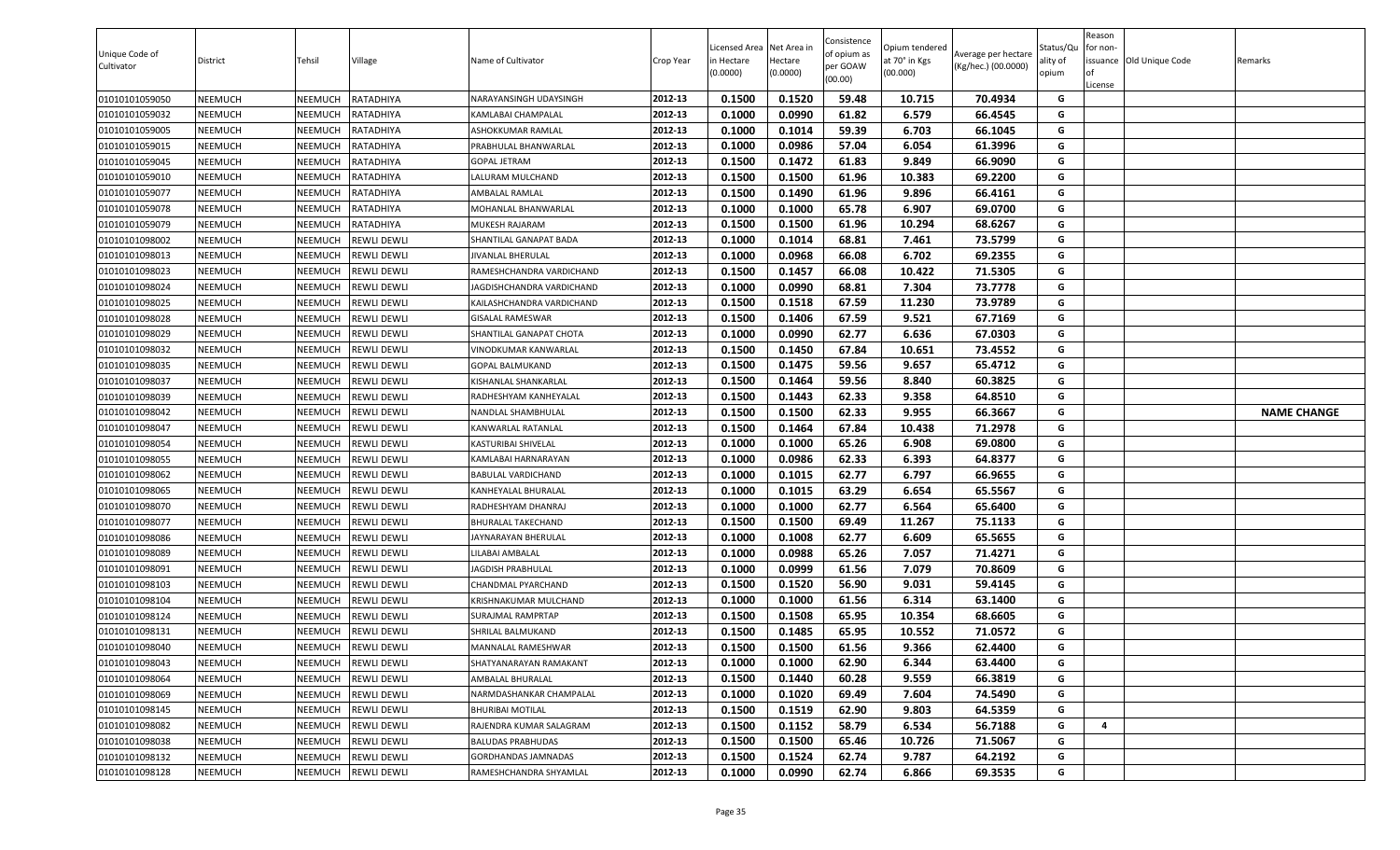| Unique Code of<br>Cultivator | District       | Tehsil  | Village            | Name of Cultivator           | Crop Year | icensed Area.<br>in Hectare<br>(0.0000) | Net Area in<br>Hectare<br>(0.0000) | Consistence<br>of opium as<br>per GOAW<br>(00.00) | Opium tendered<br>at 70° in Kgs<br>(00.000) | Average per hectare<br>(Kg/hec.) (00.0000) | Status/Qu<br>ality of<br>opium | Reason<br>for non-<br>issuance Old Unique Code<br>l of<br>License | Remarks                  |
|------------------------------|----------------|---------|--------------------|------------------------------|-----------|-----------------------------------------|------------------------------------|---------------------------------------------------|---------------------------------------------|--------------------------------------------|--------------------------------|-------------------------------------------------------------------|--------------------------|
| 01010101098123               | NEEMUCH        | NEEMUCH | REWLI DEWLI        | SURESHCHANDRA RAMPRASAD      | 2012-13   | 0.1500                                  | 0.1519                             | 62.74                                             | 10.227                                      | 67.3272                                    | G                              |                                                                   |                          |
| 01010101098048               | NEEMUCH        | NEEMUCH | REWLI DEWLI        | SAGARBAI VARDICHAND          | 2012-13   | 0.1000                                  | 0.0986                             | 69.05                                             | 7.004                                       | 71.0345                                    | G                              |                                                                   |                          |
| 01010101098049               | NEEMUCH        | NEEMUCH | REWLI DEWLI        | RAMESHWAR VARDICHAND         | 2012-13   | 0.1500                                  | 0.1400                             | 60.28                                             | 8.732                                       | 62.3714                                    | G                              |                                                                   |                          |
| 01010101098033               | VEEMUCH        | NEEMUCH | REWLI DEWLI        | KANHEYALAL BHUWAN            | 2012-13   | 0.1000                                  | 0.0975                             | 65.46                                             | 6.443                                       | 66.0821                                    | G                              |                                                                   |                          |
| 01010101098061               | NEEMUCH        | NEEMUCH | REWLI DEWLI        | CHAMPALAL PRATIRAJ           | 2012-13   | 0.1000                                  | 0.0960                             | 63.39                                             | 6.475                                       | 67.4479                                    | G                              |                                                                   |                          |
| 01010101098148               | NEEMUCH        | NEEMUCH | REWLI DEWLI        | LAXMINARAYAN SURAJMAL        | 2012-13   | 0.1000                                  | 0.1008                             | 65.46                                             | 7.004                                       | 69.4841                                    | G                              |                                                                   |                          |
| 01010101098135               | NEEMUCH        | NEEMUCH | REWLI DEWLI        | <b>BHAGATIBAI MANGILAL</b>   | 2012-13   | 0.1000                                  | 0.1015                             | 66.88                                             | 7.042                                       | 69.3793                                    | G                              |                                                                   |                          |
| 01010101098031               | NEEMUCH        | NEEMUCH | REWLI DEWLI        | RADHESHYAM RAMNARAYAN        | 2012-13   | 0.1000                                  | 0.1000                             | 66.88                                             | 7.395                                       | 73.9500                                    | G                              |                                                                   |                          |
| 01010101098016               | NEEMUCH        | NEEMUCH | REWLI DEWLI        | RAJENDRAPRASAD AMBALAL       | 2012-13   | 0.1000                                  | 0.0966                             | 63.39                                             | 6.556                                       | 67.8675                                    | G                              |                                                                   |                          |
| 01010101098092               | NEEMUCH        | NEEMUCH | REWLI DEWLI        | SHYAMABAI POKHERLAL          | 2012-13   | 0.1000                                  | 0.0986                             | 63.39                                             | 6.421                                       | 65.1217                                    | G                              |                                                                   |                          |
| 01010101098115               | NEEMUCH        | NEEMUCH | REWLI DEWLI        | NARAYAN BHANWARLAL           | 2012-13   | 0.1000                                  | 0.1020                             | 62.79                                             | 6.485                                       | 63.5784                                    | G                              |                                                                   |                          |
| 01010101098137               | NEEMUCH        | NEEMUCH | REWLI DEWLI        | RUPLAL GANPATLAL             | 2012-13   | 0.1000                                  | 0.1000                             | 65.68                                             | 7.234                                       | 72.3400                                    | G                              |                                                                   |                          |
| 01010101098139               | NEEMUCH        | NEEMUCH | REWLI DEWLI        | GOPAL RAMNARAYAN             | 2012-13   | 0.1500                                  | 0.1512                             | 60.28                                             | 9.757                                       | 64.5304                                    | G                              |                                                                   |                          |
| 01010101098150               | NEEMUCH        | NEEMUCH | REWLI DEWLI        | HARISHANKAR BALMUKAND        | 2012-13   | 0.1500                                  | 0.1500                             | 62.79                                             | 9.813                                       | 65.4200                                    | G                              |                                                                   |                          |
| 01010101098151               | <b>NEEMUCH</b> | NEEMUCH | REWLI DEWLI        | <b>GOPALKRISHNA MOHANLAL</b> | 2012-13   | 0.1000                                  | 0.1000                             | 62.90                                             | 6.497                                       | 64.9700                                    | G                              | 01010101045051                                                    |                          |
| 01010101098005               | NEEMUCH        | NEEMUCH | REWLI DEWLI        | RAMVILAS MOHANLAL            | 2012-13   | 0.1000                                  | 0.1000                             | 66.88                                             | 6.850                                       | 68.5000                                    | G                              | 01010101045101                                                    |                          |
| 01010101054002               | NEEMUCH        | NEEMUCH | SAKRANI REYTWARI   | JAGDISH VARDICHAND           | 2012-13   | 0.1500                                  | 0.1480                             | 61.54                                             | 9.758                                       | 65.9324                                    | G                              |                                                                   |                          |
| 01010101054004               | NEEMUCH        | NEEMUCH | SAKRANI REYTWARI   | BANSHILAL MULCHAND           | 2012-13   | 0.1000                                  | 0.1000                             | 62.27                                             | 6.850                                       | 68.5000                                    | G                              |                                                                   |                          |
| 01010101054011               | NEEMUCH        | NEEMUCH | SAKRANI REYTWARI   | DOLATRAM SHANKARLAL          | 2012-13   | 0.1000                                  | 0.1020                             | 60.45                                             | 6.650                                       | 65.1961                                    | G                              |                                                                   |                          |
| 01010101054013               | NEEMUCH        | NEEMUCH | SAKRANI REYTWARI   | SURAJMAL RAMCHANDRA          | 2012-13   | 0.1000                                  | 0.0988                             | 55.56                                             | 6.008                                       | 60.8097                                    | G                              |                                                                   |                          |
| 01010101054014               | VEEMUCH        | NEEMUCH | SAKRANI REYTWARI   | LAXMINARAYAN RAMCHANDRA      | 2012-13   | 0.1000                                  | 0.1000                             | 62.27                                             | 6.681                                       | 66.8100                                    | G                              |                                                                   |                          |
| 01010101054018               | NEEMUCH        | NEEMUCH | SAKRANI REYTWARI   | RAMCHANDRA KISHANLAL         | 2012-13   | 0.1000                                  | 0.0975                             | 62.27                                             | 6.770                                       | 69.4359                                    | G                              |                                                                   |                          |
| 01010101054025               | NEEMUCH        | NEEMUCH | SAKRANI REYTWARI   | HULASIBAI MULCHAND           | 2012-13   | 0.1000                                  | 0.1040                             | 62.38                                             | 7.138                                       | 68.6346                                    | G                              |                                                                   |                          |
| 01010101054030               | NEEMUCH        | NEEMUCH | SAKRANI REYTWARI   | CHANDMAL HIRALAL             | 2012-13   | 0.1000                                  | 0.1045                             | 62.38                                             | 7.111                                       | 68.0478                                    | G                              |                                                                   |                          |
| 01010101054034               | NEEMUCH        | NEEMUCH | SAKRANI REYTWARI   | NARENDRKUMAR RUGNATH         | 2012-13   | 0.1000                                  | 0.1000                             | 68.71                                             | 7.754                                       | 77.5400                                    | G                              |                                                                   |                          |
| 01010101054022               | NEEMUCH        | NEEMUCH | SAKRANI REYTWARI   | DINESHCHANDRA KEDARLAL       | 2012-13   | 0.1000                                  | 0.0990                             | 65.00                                             | 7.122                                       | 71.9394                                    | G                              |                                                                   |                          |
| 01010101054036               | NEEMUCH        | NEEMUCH | SAKRANI REYTWARI   | RAMCHANDRA DIPA              | 2012-13   | 0.1000                                  | 0.1040                             | 63.56                                             | 6.846                                       | 65.8269                                    | G                              |                                                                   |                          |
| 01010101054020               | NEEMUCH        | NEEMUCH | SAKRANI REYTWARI   | MANNALAL KEDAR               | 2012-13   | 0.1000                                  | 0.1023                             | 63.56                                             | 6.701                                       | 65.5034                                    | G                              |                                                                   |                          |
| 01010101054003               | NEEMUCH        | NEEMUCH | SAKRANI REYTWARI   | YASHWANTKUMAR BHERUSHANKAR   | 2012-13   | 0.1000                                  | 0.0960                             | 54.07                                             | 5.925                                       | 61.7188                                    | G                              | 5                                                                 |                          |
| 01010101054039               | NEEMUCH        | NEEMUCH | SAKRANI REYTWARI   | HAJARILAL PRATHIRAJ          | 2012-13   | 0.1000                                  | 0.0960                             | 60.45                                             | 6.244                                       | 65.0417                                    | G                              |                                                                   |                          |
| 01010101054029               | NEEMUCH        | NEEMUCH | SAKRANI REYTWARI   | <b>BHURIBAI SHANKARLAL</b>   | 2012-13   | 0.1500                                  | 0.1482                             | 62.38                                             | 10.008                                      | 67.5304                                    | G                              | 01010101015067                                                    |                          |
| 01010101060001               | NEEMUCH        | NEEMUCH | SEERKHEDA          | HARISHINGH NAHARSINGH        | 2012-13   | 0.1000                                  | 0.1005                             | 65.78                                             | 6.879                                       | 68.4478                                    |                                | $\overline{2}$                                                    |                          |
| 01010101060003               | NEEMUCH        | NEEMUCH | SEERKHEDA          | KHUMANSINGH NIRBHAYSINGH     | 2012-13   | 0.1000                                  | 0.0990                             | 62.42                                             | 6.251                                       | 63.1414                                    | G                              |                                                                   |                          |
| 01010101060007               | NEEMUCH        | NEEMUCH | SEERKHEDA          | BHAWANI SINGH RAYSINGH       | 2012-13   | 0.1000                                  | 0.1025                             | 66.80                                             | 7.310                                       | 71.3171                                    |                                | $\overline{2}$                                                    |                          |
| 01010101060010               | NEEMUCH        | NEEMUCH | SEERKHEDA          | PYARSINGH RAYSINGH           | 2012-13   | 0.1000                                  | 0.1000                             | 64.81                                             | 6.898                                       | 68.9800                                    | G                              |                                                                   |                          |
| 01010101060020               | <b>NEEMUCH</b> | NEEMUCH | SEERKHEDA          | GIRADHARILAL JAGANNATH       | 2012-13   | 0.1000                                  | 0.0975                             | 63.68                                             | 6.650                                       | 68.2051                                    | G                              |                                                                   |                          |
| 01010101060014               | NEEMUCH        | NEEMUCH | SEERKHEDA          | BHOPALSINGH GHASISINGH       | 2012-13   | 0.1000                                  | 0.0153                             | 63.68                                             | 1.028                                       | 67.1895                                    | G                              |                                                                   | <b>TRANSFER / MUNDLA</b> |
| 01010101060009               | NEEMUCH        | NEEMUCH | SEERKHEDA          | AMARSINGH RAYSINGH           | 2012-13   | 0.1000                                  | 0.1024                             | 63.68                                             | 6.705                                       | 65.4785                                    | G                              |                                                                   |                          |
| 01010101060015               | NEEMUCH        | NEEMUCH | SEERKHEDA          | ISHWAR SINGH RAYSINGH        | 2012-13   | 0.1000                                  | 0.0990                             | 60.83                                             | 6.457                                       | 65.2222                                    | G                              |                                                                   |                          |
| 01010101060011               | NEEMUCH        | NEEMUCH | SEERKHEDA          | MADANSINGH BHERUSINGH        | 2012-13   | 0.1000                                  | 0.1008                             | 63.63                                             | 6.999                                       | 69.4345                                    | G                              |                                                                   |                          |
| 01010101060049               | NEEMUCH        | NEEMUCH | SEERKHEDA          | NATHUSINGH PAHAD SINGH       | 2012-13   | 0.1000                                  | 0.1000                             | 60.38                                             | 6.521                                       | 65.2100                                    | G                              |                                                                   |                          |
| 01010101079007               | NEEMUCH        | NEEMUCH | SEMLI MEWAD        | DEVISINGH BHUWANISINGH       | 2012-13   | 0.1000                                  | 0.1050                             | 59.03                                             | 7.067                                       | 67.3048                                    | G                              |                                                                   |                          |
| 01010101079023               | NEEMUCH        | NEEMUCH | SEMLI MEWAD        | PYARSINGH SHIVSINGH          | 2012-13   | 0.1500                                  | 0.1404                             | 56.26                                             | 9.444                                       | 67.2650                                    | G                              |                                                                   |                          |
| 01010101079037               | NEEMUCH        | NEEMUCH | <b>SEMLI MEWAD</b> | PRAHALADSINGH DUNGARSINGH    | 2012-13   | 0.1000                                  | 0.1008                             | 63.11                                             | 7.573                                       | 75.1290                                    | G                              |                                                                   |                          |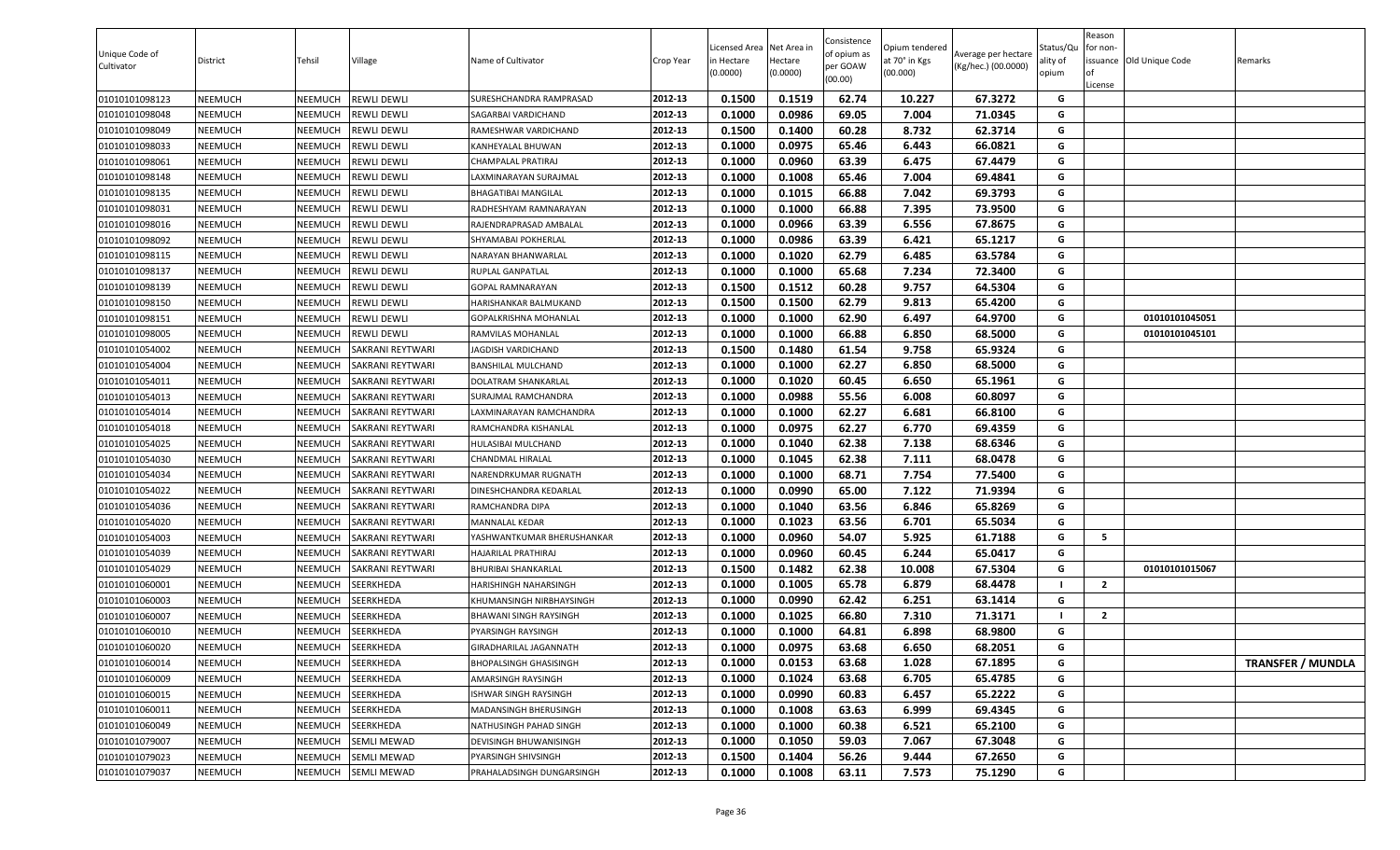| Unique Code of<br>Cultivator | District | Tehsil         | Village          | Name of Cultivator         | Crop Year | Licensed Area Net Area in<br>in Hectare<br>(0.0000) | Hectare<br>(0.0000) | Consistence<br>of opium as<br>per GOAW<br>(00.00) | Opium tendered<br>at 70° in Kgs<br>(00.000) | Average per hectare<br>(Kg/hec.) (00.0000) | Status/Qu<br>ality of<br>opium | Reason<br>for non-<br>∩f<br>License | issuance Old Unique Code | Remarks            |
|------------------------------|----------|----------------|------------------|----------------------------|-----------|-----------------------------------------------------|---------------------|---------------------------------------------------|---------------------------------------------|--------------------------------------------|--------------------------------|-------------------------------------|--------------------------|--------------------|
| 01010101079024               | NEEMUCH  | NEEMUCH        | SEMLI MEWAD      | BHUWANISINGH KALUSINGH     | 2012-13   | 0.1000                                              | 0.1025              | 58.54                                             | 6.991                                       | 68.2049                                    | G                              |                                     |                          |                    |
| 01010101079012               | NEEMUCH  | NEEMUCH        | SEMLI MEWAD      | MANSINGH NIRBHAYSINGH      | 2012-13   | 0.1500                                              | 0.1470              | 58.54                                             | 9.617                                       | 65.4218                                    | G                              |                                     |                          |                    |
| 01010101079016               | NEEMUCH  | NEEMUCH        | SEMLI MEWAD      | KANSINGH ISHWARSINGH       | 2012-13   | 0.1000                                              | 0.0992              | 58.54                                             | 6.339                                       | 63.9012                                    | G                              |                                     |                          |                    |
| 01010101079041               | NEEMUCH  | NEEMUCH        | SEMLI MEWAD      | JAGDISH KANWARLAL          | 2012-13   | 0.1500                                              | 0.1482              | 57.53                                             | 10.142                                      | 68.4345                                    | G                              |                                     |                          |                    |
| 01010101079009               | NEEMUCH  | NEEMUCH        | SEMLI MEWAD      | )EVISINGH JAWANSINGH       | 2012-13   | 0.1500                                              | 0.1479              | 59.26                                             | 9.829                                       | 66.4571                                    | G                              |                                     |                          |                    |
| 01010101079025               | NEEMUCH  | NEEMUCH        | SEMLI MEWAD      | RUPSINGH KACHARUSINGH      | 2012-13   | 0.1000                                              | 0.0990              | 51.33                                             | 5.947                                       | 60.0707                                    | G                              | - 5                                 |                          |                    |
| 01010101061001               | NEEMUCH  | NEEMUCH        | UMAHEDA          | AXMAN ARJUNSINGH           | 2012-13   | 0.1000                                              | 0.0990              | 73.42                                             | 7.877                                       | 79.5657                                    | G                              |                                     |                          |                    |
| 01010101061008               | NEEMUCH  | NEEMUCH        | UMAHEDA          | NANDUBAI MANGU             | 2012-13   | 0.1500                                              | 0.1512              | 60.66                                             | 10.494                                      | 69.4048                                    | G                              |                                     |                          |                    |
| 01010101061010               | NEEMUCH  | NEEMUCH        | JMAHEDA          | MANOHARSINGH DATARSINGH    | 2012-13   | 0.1500                                              | 0.1505              | 61.83                                             | 9.469                                       | 62.9169                                    | G                              |                                     |                          |                    |
| 01010101061015               | NEEMUCH  | NEEMUCH        | UMAHEDA          | KACHARUSINGH NATHUSINGH    | 2012-13   | 0.1000                                              | 0.0999              | 69.30                                             | 7.306                                       | 73.1331                                    | G                              |                                     |                          |                    |
| 01010101061026               | NEEMUCH  | NEEMUCH        | JMAHEDA          | VARDICHAND PRATAPJI        | 2012-13   | 0.1500                                              | 0.1512              | 60.66                                             | 10.122                                      | 66.9444                                    | G                              |                                     |                          |                    |
| 01010101061030               | NEEMUCH  | NEEMUCH        | UMAHEDA          | BHANWARLAL PRATAP          | 2012-13   | 0.1500                                              | 0.1457              | 59.09                                             | 9.075                                       | 62.2855                                    | G                              |                                     |                          | <b>NAME CHANGE</b> |
| 01010101061002               | NEEMUCH  | NEEMUCH        | UMAHEDA          | BHOPALSINGH ARJUNSINGH     | 2012-13   | 0.1000                                              | 0.1000              | 62.13                                             | 6.497                                       | 64.9700                                    | G                              |                                     |                          |                    |
| 01010101061014               | NEEMUCH  | NEEMUCH        | JMAHEDA          | MOTISINGH RODSINGH         | 2012-13   | 0.1000                                              | 0.1012              | 62.13                                             | 6.834                                       | 67.5296                                    | G                              |                                     |                          |                    |
| 01010101061031               | NEEMUCH  | NEEMUCH        | UMAHEDA          | KISHANSINGH DUNGARSINGH    | 2012-13   | 0.1500                                              | 0.1521              | 62.13                                             | 9.479                                       | 62.3208                                    | G                              |                                     |                          |                    |
| 01010101076009               | NEEMUCH  | NEEMUCH        | VISHANIYA        | SHATYANARAYAN BANSILAL     | 2012-13   | 0.1500                                              | 0.1380              | 65.98                                             | 9.991                                       | 72.3986                                    | G                              |                                     |                          |                    |
| 01010101076012               | NEEMUCH  | NEEMUCH        | <b>JISHANIYA</b> | SURESHSINGH AMARSINGH      | 2012-13   | 0.1000                                              | 0.1024              | 65.94                                             | 7.348                                       | 71.7578                                    | G                              |                                     |                          |                    |
| 01010101076014               | NEEMUCH  | NEEMUCH        | <b>JISHANIYA</b> | SARDARSINGH KALUSINGH      | 2012-13   | 0.1000                                              | 0.0990              | 62.63                                             | 6.791                                       | 68.5960                                    | G                              |                                     |                          |                    |
| 01010101076024               | NEEMUCH  | NEEMUCH        | <b>JISHANIYA</b> | BHOPALSINGH MANSINGH       | 2012-13   | 0.1000                                              | 0.0987              | 60.04                                             | 6.459                                       | 65.4407                                    | G                              |                                     |                          |                    |
| 01010101076027               | NEEMUCH  | NEEMUCH        | <b>JISHANIYA</b> | BALURAM MAGRU              | 2012-13   | 0.1500                                              | 0.1365              | 65.61                                             | 9.579                                       | 70.1758                                    | G                              |                                     |                          |                    |
| 01010101076031               | NEEMUCH  | NEEMUCH        | /ISHANIYA        | AMARSINGH NIRBHAYSINGH     | 2012-13   | 0.1500                                              | 0.1520              | 63.16                                             | 10.548                                      | 69.3947                                    | G                              |                                     |                          |                    |
| 01010101076034               | NEEMUCH  | NEEMUCH        | <b>JISHANIYA</b> | AXMANSINGH GOBARSINGH      | 2012-13   | 0.1000                                              | 0.1012              | 60.04                                             | 6.467                                       | 63.9032                                    | G                              |                                     |                          |                    |
| 01010101076036               | NEEMUCH  | NEEMUCH        | <b>JISHANIYA</b> | BAPUSINGH SAJJANSINGH      | 2012-13   | 0.1000                                              | 0.0988              | 63.16                                             | 6.839                                       | 69.2206                                    | G                              |                                     |                          |                    |
| 01010101076040               | NEEMUCH  | NEEMUCH        | VISHANIYA        | BHAGATSINGH DEVISINGH      | 2012-13   | 0.1000                                              | 0.1000              | 58.41                                             | 6.292                                       | 62.9200                                    | G                              |                                     |                          |                    |
| 01010101076044               | NEEMUCH  | NEEMUCH        | <b>JISHANIYA</b> | GIRDHARI KACHARU           | 2012-13   | 0.1500                                              | 0.1512              | 63.16                                             | 10.385                                      | 68.6839                                    | G                              |                                     |                          |                    |
| 01010101076045               | NEEMUCH  | NEEMUCH        | <b>JISHANIYA</b> | FULVANTIBAI TULSIRAM       | 2012-13   | 0.1000                                              | 0.0966              | 63.87                                             | 6.779                                       | 70.1760                                    | G                              |                                     |                          |                    |
| 01010101076047               | NEEMUCH  | NEEMUCH        | <b>JISHANIYA</b> | BAGDIRAM KACHRU            | 2012-13   | 0.1000                                              | 0.1020              | 63.87                                             | 6.916                                       | 67.8039                                    | G                              |                                     |                          |                    |
| 01010101076055               | NEEMUCH  | NEEMUCH        | VISHANIYA        | PREMCHANDRA BHUWAN         | 2012-13   | 0.1000                                              | 0.0891              | 68.77                                             | 6.484                                       | 72.7722                                    | G                              |                                     |                          |                    |
| 01010101076056               | NEEMUCH  | NEEMUCH        | <b>JISHANIYA</b> | MANGILAL FAKIRA            | 2012-13   | 0.1500                                              | 0.1500              | 63.87                                             | 10.995                                      | 73.3000                                    | G                              |                                     |                          |                    |
| 01010101076059               | NEEMUCH  | NEEMUCH        | /ISHANIYA        | AXMANSINGH BHANWARSINGH    | 2012-13   | 0.1500                                              | 0.1480              | 63.55                                             | 10.232                                      | 69.1351                                    | G                              |                                     |                          |                    |
| 01010101076063               | NEEMUCH  | NEEMUCH        | VISHANIYA        | BHANWARSINGH BHERULAL      | 2012-13   | 0.1000                                              | 0.1014              | 57.61                                             | 6.057                                       | 59.7337                                    | G                              |                                     |                          |                    |
| 01010101076065               | NEEMUCH  | NEEMUCH        | VISHANIYA        | BHERULAL BHAGIRATH         | 2012-13   | 0.1500                                              | 0.1510              | 63.55                                             | 10.386                                      | 68.7815                                    | G                              |                                     |                          |                    |
| 01010101076066               | NEEMUCH  | NEEMUCH        | VISHANIYA        | ISHWARSINGH RATANSINGH     | 2012-13   | 0.1000                                              | 0.0945              | 65.61                                             | 7.114                                       | 75.2804                                    | G                              |                                     |                          |                    |
| 01010101076068               | NEEMUCH  | NEEMUCH        | /ISHANIYA        | RUPABAI BHUWANISINGH       | 2012-13   | 0.1000                                              | 0.0990              | 54.36                                             | 5.731                                       | 57.8889                                    | G                              | -5                                  |                          |                    |
| 01010101076073               | NEEMUCH  | NEEMUCH        | VISHANIYA        | DHAPUBAI NANURAM           | 2012-13   | 0.1000                                              | 0.1000              | 63.55                                             | 6.518                                       | 65.1800                                    | G                              |                                     |                          |                    |
| 01010101076080               | NEEMUCH  | <b>NEEMUCH</b> | VISHANIYA        | SAJJANBAI BHERULAL         | 2012-13   | 0.1000                                              | 0.0984              | 63.16                                             | 6.893                                       | 70.0508                                    | G                              |                                     |                          |                    |
| 01010101076082               | NEEMUCH  | NEEMUCH        | VISHANIYA        | LAXMANSINGH NAHARSINGH     | 2012-13   | 0.1500                                              | 0.1500              | 55.96                                             | 9.425                                       | 62.8333                                    | G                              |                                     |                          |                    |
| 01010101076083               | NEEMUCH  | NEEMUCH        | VISHANIYA        | )HAPUBAI DULESINGH         | 2012-13   | 0.1000                                              | 0.0980              | 65.61                                             | 7.208                                       | 73.5510                                    | G                              |                                     |                          |                    |
| 01010101076086               | NEEMUCH  | NEEMUCH        | VISHANIYA        | <b>BADRILAL FAKIRCHAND</b> | 2012-13   | 0.1500                                              | 0.1504              | 67.95                                             | 11.396                                      | 75.7713                                    | G                              |                                     |                          |                    |
| 01010101076087               | NEEMUCH  | NEEMUCH        | VISHANIYA        | RAMNIVAS MANGILAL          | 2012-13   | 0.1000                                              | 0.1003              | 65.22                                             | 6.895                                       | 68.7438                                    | G                              |                                     |                          |                    |
| 01010101076088               | NEEMUCH  | NEEMUCH        | VISHANIYA        | GOVINDSINGH NAHARSINGH     | 2012-13   | 0.1000                                              | 0.0960              | 60.04                                             | 6.510                                       | 67.8125                                    | G                              |                                     |                          |                    |
| 01010101076090               | NEEMUCH  | NEEMUCH        | VISHANIYA        | DILIPSINGH PYARSINGH       | 2012-13   | 0.1500                                              | 0.1512              | 59.42                                             | 9.677                                       | 64.0013                                    | G                              |                                     |                          |                    |
| 01010101076091               | NEEMUCH  | NEEMUCH        | VISHANIYA        | SHYAMLAL MANGILAL          | 2012-13   | 0.1000                                              | 0.1000              | 63.16                                             | 7.245                                       | 72.4500                                    | G                              |                                     |                          |                    |
| 01010101076093               | NEEMUCH  | NEEMUCH        | VISHANIYA        | PURIBAI KANIRAM            | 2012-13   | 0.1000                                              | 0.1008              | 59.42                                             | 6.383                                       | 63.3234                                    | G                              |                                     |                          |                    |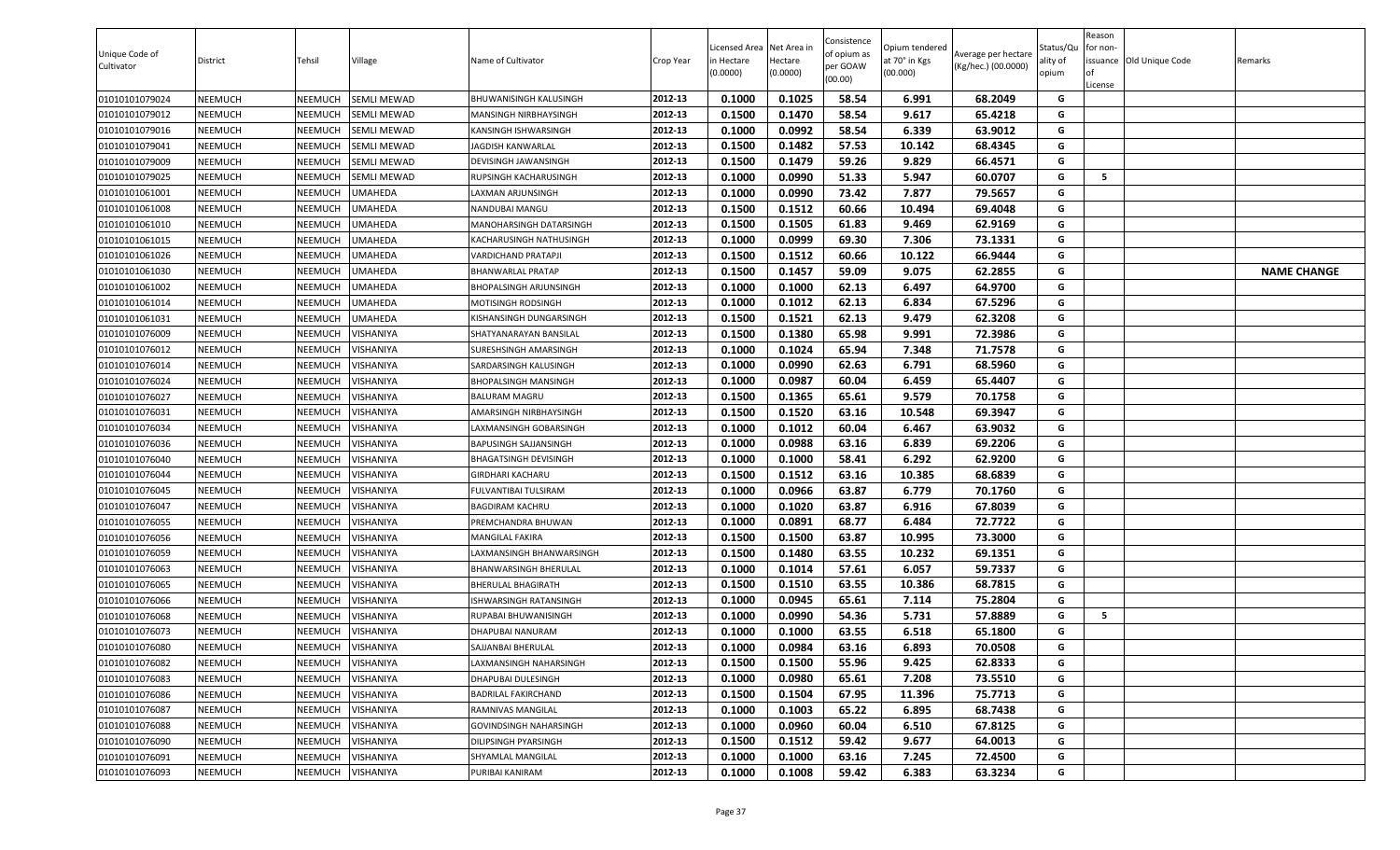| 0.1000<br>0.0999<br>63.16<br>01010101076095<br><b>NEEMUCH</b><br>NEEMUCH<br>VISHANIYA<br>2012-13<br>6.948<br>69.5495<br>G<br>BLAWANTSINGH KACHARUSINGH<br>0.1500<br>0.1483<br>59.42<br>9.923<br>66.9117<br>01010101076096<br>NEEMUCH<br>NEEMUCH<br>VISHANIYA<br>2012-13<br>G<br>PRAKASHLAL BHANWARLAL<br>01010101076101<br><b>NEEMUCH</b><br>NEEMUCH<br>VISHANIYA<br>2012-13<br>0.1000<br>0.0940<br>63.11<br>6.690<br>71.1702<br>G<br>MOHANBAI PYARSINGH<br>0.1000<br>0.0990<br>59.03<br>6.333<br>63.9697<br>NEEMUCH<br>NEEMUCH<br>2012-13<br>G<br>01010101076102<br>/ISHANIYA<br>PREMSINGH BHUWANISINGH<br>67.95<br>7.688<br>76.7265<br>0.1000<br>0.1002<br>G<br>01010101076104<br><b>NEEMUCH</b><br>NEEMUCH<br>VISHANIYA<br>2012-13<br>BHOPALSINGH LAXMANSINGH<br>2012-13<br>0.0992<br>59.03<br>67.0766<br>NEEMUCH<br>0.1000<br>6.654<br>G<br>01010101076107<br><b>NEEMUCH</b><br>VISHANIYA<br>SHYAMSINGH GOBARSINGH<br>2012-13<br>0.1500<br>0.1472<br>57.17<br>9.670<br>65.6929<br>G<br>01010101076110<br><b>NEEMUCH</b><br>NEEMUCH<br>VISHANIYA<br><b>GISIBAI BHANWARLAL</b><br>G<br>2012-13<br>0.1500<br>0.1539<br>58.84<br>63.7947<br>01010101076115<br><b>NEEMUCH</b><br>NEEMUCH<br>VISHANIYA<br>KANWARLAL BALURAM<br>9.818<br>2012-13<br>0.1500<br>0.1496<br>63.42<br>67.2861<br>G<br>01010101076119<br><b>NEEMUCH</b><br>NEEMUCH<br>VISHANIYA<br>ANILSINGH PRABHUSINGH<br>10.066<br>63.7230<br>01010101076120<br>NEEMUCH<br>0.1500<br>0.1480<br>58.84<br>9.431<br>G<br>NEEMUCH<br>VISHANIYA<br>2012-13<br>SHAMBHUSINGH PRABHULAL<br>58.84<br>8.977<br>62.3403<br>01010101076121<br><b>NEEMUCH</b><br>NEEMUCH<br>VISHANIYA<br>2012-13<br>0.1500<br>0.1440<br>G<br>PRABHUSINGH KACHARUSINGH<br>68.77<br>G<br>NEEMUCH<br>2012-13<br>0.1500<br>0.1540<br>11.347<br>73.6818<br>01010101076123<br>NEEMUCH<br>VISHANIYA<br>MANOHARSINGH SAJJANSINGH<br>0.1000<br>0.1024<br>57.46<br>6.099<br>59.5605<br>01010101076124<br><b>NEEMUCH</b><br>NEEMUCH<br>VISHANIYA<br>2012-13<br>G<br>BULAKBAI GOBARSINGH<br>0.1500<br>55.52<br>9.232<br>61.5467<br>2012-13<br>0.1500<br>G<br>01010101076127<br><b>NEEMUCH</b><br>NEEMUCH<br>VISHANIYA<br>DILIPSINGH LAXMANSINGH<br>NEEMUCH<br>0.1000<br>0.1040<br>63.42<br>7.176<br>69.0000<br>01010101076128<br><b>NEEMUCH</b><br>VISHANIYA<br>2012-13<br>G<br>RUGNATHSINGH LALSINGH<br>0.1000<br>59.28<br>6.453<br>63.6391<br>G<br>01010101076129<br><b>NEEMUCH</b><br>NEEMUCH<br>VISHANIYA<br>0.1014<br>HARISINGH NIRBHAYSINGH<br>2012-13<br>0.1008<br>61.55<br>6.656<br>66.0317<br>2012-13<br>0.1000<br>G<br>01010101076130<br><b>NEEMUCH</b><br>NEEMUCH<br>/ISHANIYA<br>PRAHALAD BHERULAL<br>0.0960<br>2012-13<br>0.1000<br>65.92<br>7.025<br>73.1771<br>G<br>01010101076006<br><b>NEEMUCH</b><br>NEEMUCH<br>VISHANIYA<br>RAMBABU BHERULAL<br>01010101076067<br>2012-13<br>0.1000<br>0.1025<br>59.28<br>6.504<br>63.4537<br>G<br><b>NEEMUCH</b><br>NEEMUCH<br>VISHANIYA<br>KANHEYALAL ONKARLAL<br>G<br>01010101076032<br><b>NEEMUCH</b><br>NEEMUCH<br>VISHANIYA<br>BANSHILAL RADHADISHAN<br>2012-13<br>0.1000<br>0.1024<br>61.55<br>6.577<br>64.2285<br>0.1000<br>59.28<br>6.682<br>65.8325<br>NEEMUCH<br>NEEMUCH<br>2012-13<br>0.1015<br>G<br>01010101076016<br>/ISHANIYA<br>BAPUSINGH ISHWARSINGH<br>65.92<br>0.1000<br>0.0990<br>7.110<br>71.8182<br>01010101076008<br><b>NEEMUCH</b><br>NEEMUCH<br>VISHANIYA<br>2012-13<br>G<br>KAMALSINGH NAVALSINGH<br>01010101076108<br><b>NEEMUCH</b><br>NEEMUCH<br>2012-13<br>0.1000<br>0.1034<br>58.95<br>6.661<br>64.4197<br>VISHANIYA<br>G<br>MANSINGH RAMSINGH<br>01010101076002<br><b>NEEMUCH</b><br>NEEMUCH<br>VISHANIYA<br>2012-13<br>0.1500<br>0.1500<br>65.92<br>10.830<br>72.2000<br>G<br>PARASRAM BHERULAL<br>0.1020<br>56.68<br>5.522<br>54.1373<br>01010101076133<br><b>NEEMUCH</b><br>NEEMUCH<br>2012-13<br>0.1000<br>G<br>VISHANIYA<br>MANGILAL KACHARU<br>4<br>0.1000<br>0.0984<br>61.55<br>6.445<br>65.4980<br>01010101076029<br><b>NEEMUCH</b><br>NEEMUCH<br>VISHANIYA<br>2012-13<br>G<br>RAMCHANDRA RADHAKISHAN<br>01010101076048<br>NEEMUCH<br>0.1000<br>0.0990<br>68.77<br>7.398<br>74.7273<br>NEEMUCH<br>VISHANIYA<br>2012-13<br>G<br>SULTANSINGH DOULATSINGH<br>01010101076072<br>NEEMUCH<br>NEEMUCH<br>VISHANIYA<br>2012-13<br>0.1000<br>0.1014<br>54.70<br>5.931<br>58.4911<br>G<br>5<br>BHOPALSINGH BHUWANISINGH<br>2012-13<br>0.1023<br>56.40<br>6.381<br>62.3754<br>G<br>NEEMUCH<br>0.1000<br>01010101076126<br>NEEMUCH<br>VISHANIYA<br>LALSINGH GOVINDSINGH<br>62.63<br>G<br>2012-13<br>0.1000<br>0.1000<br>6.970<br>69.7000<br>01010101076026<br><b>NEEMUCH</b><br>NEEMUCH<br>VISHANIYA<br>MANGIBAI KHUMANSINGH<br>2012-13<br>58.95<br>G<br>01010101076046<br><b>NEEMUCH</b><br>NEEMUCH<br>0.1500<br>0.1512<br>9.710<br>64.2196<br>VISHANIYA<br>KANWARLAL NANDA<br>NEEMUCH<br>2012-13<br>0.1000<br>0.0966<br>62.63<br>7.015<br>72.6190<br>G<br>01010101076060<br><b>NEEMUCH</b><br>VISHANIYA<br>PUNAMCHANDRA BHUWANIRAM<br>0.0975<br>65.98<br>7.248<br>74.3385<br>01010101076075<br><b>NEEMUCH</b><br>NEEMUCH<br>VISHANIYA<br>2012-13<br>0.1000<br>G<br>JORAVARSINGH RUPSINGH<br>0.0960<br>58.95<br>6.207<br>64.6563<br>01010101076117<br><b>NEEMUCH</b><br>NEEMUCH<br>VISHANIYA<br>2012-13<br>0.1000<br>G<br><b>INDRABAI GOVINGSINGH</b><br>7.192<br>01010101076135<br>0.1000<br>0.1000<br>65.98<br>71.9200<br>G<br>NEEMUCH<br>NEEMUCH<br>VISHANIYA<br>2012-13<br>MOHANBAI NATHULAL<br>01010101076013<br><b>NEEMUCH</b><br>VISHANIYA<br>2012-13<br>0.1000<br>0.0990<br>60.94<br>6.756<br>68.2424<br><b>NEEMUCH</b><br>G<br>RAMSINGH ISHWARSINGH<br>2012-13<br>0.1500<br>0.1529<br>60.85<br>67.5997<br>G<br>01010102137021<br><b>NEEMUCH</b><br><b>JAWAD</b><br>10.336<br>AMLIBHAT<br>RUKAMANIBAI MANGILAL<br>0.1000<br>0.1023<br>60.87<br>5.904<br>57.7126<br>01010102137042<br><b>NEEMUCH</b><br>JAWAD<br>AMLIBHAT<br>2012-13<br>G<br>PURANDAS PARASRAMDAS<br>0.1517<br>58.45<br>9.594<br>63.2432<br>01010102137012<br>2012-13<br>0.1500<br>G<br><b>NEEMUCH</b><br><b>JAWAD</b><br>AMLIBHAT<br>MUKESH BHUWANIRAM<br>01010102137010<br><b>NEEMUCH</b><br>2012-13<br>0.1000<br>0.1040<br>60.91<br>6.578<br>63.2500<br>JAWAD<br>AMLIBHAT<br>MANGILAL KALUBHAT<br>G<br>G<br>2012-13<br>69.12<br>72.6067<br>01010102137008<br><b>NEEMUCH</b><br><b>JAWAD</b><br>AMLIBHAT<br>BAGDIBAI PRATHVIRAJ<br>0.1500<br>0.1500<br>10.891<br>01010102137055<br>2012-13<br>0.1320<br>56.70<br>8.351<br>63.2652<br>G<br><b>NEEMUCH</b><br>NAGUSINGH GOPALSINGH<br>0.1500<br>JAWAD<br>AMLIBHAT<br>G<br>01010102124004<br>2012-13<br>0.1500<br>0.1505<br>63.38<br>10.259<br>68.1661<br><b>NEEMUCH</b><br><b>JAWAD</b><br>ARNIYA TANKA<br>LALARAM MANGILAL<br>01010102124008<br><b>JAWAD</b><br>2012-13<br>0.1500<br>0.1530<br>65.70<br>10.963<br>71.6536<br>G<br><b>NEEMUCH</b><br>ARNIYA TANKA<br>SAJJANBAI RODA | Unique Code of<br>Cultivator | <b>District</b> | Tehsil | Village | Name of Cultivator | Crop Year | .icensed Area<br>in Hectare<br>(0.0000) | Net Area in<br>Hectare<br>(0.0000) | Consistence<br>of opium as<br>per GOAW<br>(00.00) | Opium tendered<br>at 70° in Kgs<br>(00.000) | Average per hectare<br>(Kg/hec.) (00.0000) | Status/Qu<br>ality of<br>opium | Reason<br>for non-<br>lof<br>License | issuance Old Unique Code | Remarks |
|-------------------------------------------------------------------------------------------------------------------------------------------------------------------------------------------------------------------------------------------------------------------------------------------------------------------------------------------------------------------------------------------------------------------------------------------------------------------------------------------------------------------------------------------------------------------------------------------------------------------------------------------------------------------------------------------------------------------------------------------------------------------------------------------------------------------------------------------------------------------------------------------------------------------------------------------------------------------------------------------------------------------------------------------------------------------------------------------------------------------------------------------------------------------------------------------------------------------------------------------------------------------------------------------------------------------------------------------------------------------------------------------------------------------------------------------------------------------------------------------------------------------------------------------------------------------------------------------------------------------------------------------------------------------------------------------------------------------------------------------------------------------------------------------------------------------------------------------------------------------------------------------------------------------------------------------------------------------------------------------------------------------------------------------------------------------------------------------------------------------------------------------------------------------------------------------------------------------------------------------------------------------------------------------------------------------------------------------------------------------------------------------------------------------------------------------------------------------------------------------------------------------------------------------------------------------------------------------------------------------------------------------------------------------------------------------------------------------------------------------------------------------------------------------------------------------------------------------------------------------------------------------------------------------------------------------------------------------------------------------------------------------------------------------------------------------------------------------------------------------------------------------------------------------------------------------------------------------------------------------------------------------------------------------------------------------------------------------------------------------------------------------------------------------------------------------------------------------------------------------------------------------------------------------------------------------------------------------------------------------------------------------------------------------------------------------------------------------------------------------------------------------------------------------------------------------------------------------------------------------------------------------------------------------------------------------------------------------------------------------------------------------------------------------------------------------------------------------------------------------------------------------------------------------------------------------------------------------------------------------------------------------------------------------------------------------------------------------------------------------------------------------------------------------------------------------------------------------------------------------------------------------------------------------------------------------------------------------------------------------------------------------------------------------------------------------------------------------------------------------------------------------------------------------------------------------------------------------------------------------------------------------------------------------------------------------------------------------------------------------------------------------------------------------------------------------------------------------------------------------------------------------------------------------------------------------------------------------------------------------------------------------------------------------------------------------------------------------------------------------------------------------------------------------------------------------------------------------------------------------------------------------------------------------------------------------------------------------------------------------------------------------------------------------------------------------------------------------------------------------------------------------------------------------------------------------------------------------------------------------------------------------------------------------------------------------------------------------------------------------------------------------------------------------------------------------------------------------------------------------------------------------------------------------------------------------------------------------------------------------------------------------------------------------------------------------------------------------------------------------------------------------------------------------------------------------------------------------------------------------------------------------------------------------------------------------------------------------------------------------------------------------------------------------------------------------------------------------------------------------------------------------------------------------------------------|------------------------------|-----------------|--------|---------|--------------------|-----------|-----------------------------------------|------------------------------------|---------------------------------------------------|---------------------------------------------|--------------------------------------------|--------------------------------|--------------------------------------|--------------------------|---------|
|                                                                                                                                                                                                                                                                                                                                                                                                                                                                                                                                                                                                                                                                                                                                                                                                                                                                                                                                                                                                                                                                                                                                                                                                                                                                                                                                                                                                                                                                                                                                                                                                                                                                                                                                                                                                                                                                                                                                                                                                                                                                                                                                                                                                                                                                                                                                                                                                                                                                                                                                                                                                                                                                                                                                                                                                                                                                                                                                                                                                                                                                                                                                                                                                                                                                                                                                                                                                                                                                                                                                                                                                                                                                                                                                                                                                                                                                                                                                                                                                                                                                                                                                                                                                                                                                                                                                                                                                                                                                                                                                                                                                                                                                                                                                                                                                                                                                                                                                                                                                                                                                                                                                                                                                                                                                                                                                                                                                                                                                                                                                                                                                                                                                                                                                                                                                                                                                                                                                                                                                                                                                                                                                                                                                                                                                                                                                                                                                                                                                                                                                                                                                                                                                                                                                                                                                             |                              |                 |        |         |                    |           |                                         |                                    |                                                   |                                             |                                            |                                |                                      |                          |         |
|                                                                                                                                                                                                                                                                                                                                                                                                                                                                                                                                                                                                                                                                                                                                                                                                                                                                                                                                                                                                                                                                                                                                                                                                                                                                                                                                                                                                                                                                                                                                                                                                                                                                                                                                                                                                                                                                                                                                                                                                                                                                                                                                                                                                                                                                                                                                                                                                                                                                                                                                                                                                                                                                                                                                                                                                                                                                                                                                                                                                                                                                                                                                                                                                                                                                                                                                                                                                                                                                                                                                                                                                                                                                                                                                                                                                                                                                                                                                                                                                                                                                                                                                                                                                                                                                                                                                                                                                                                                                                                                                                                                                                                                                                                                                                                                                                                                                                                                                                                                                                                                                                                                                                                                                                                                                                                                                                                                                                                                                                                                                                                                                                                                                                                                                                                                                                                                                                                                                                                                                                                                                                                                                                                                                                                                                                                                                                                                                                                                                                                                                                                                                                                                                                                                                                                                                             |                              |                 |        |         |                    |           |                                         |                                    |                                                   |                                             |                                            |                                |                                      |                          |         |
|                                                                                                                                                                                                                                                                                                                                                                                                                                                                                                                                                                                                                                                                                                                                                                                                                                                                                                                                                                                                                                                                                                                                                                                                                                                                                                                                                                                                                                                                                                                                                                                                                                                                                                                                                                                                                                                                                                                                                                                                                                                                                                                                                                                                                                                                                                                                                                                                                                                                                                                                                                                                                                                                                                                                                                                                                                                                                                                                                                                                                                                                                                                                                                                                                                                                                                                                                                                                                                                                                                                                                                                                                                                                                                                                                                                                                                                                                                                                                                                                                                                                                                                                                                                                                                                                                                                                                                                                                                                                                                                                                                                                                                                                                                                                                                                                                                                                                                                                                                                                                                                                                                                                                                                                                                                                                                                                                                                                                                                                                                                                                                                                                                                                                                                                                                                                                                                                                                                                                                                                                                                                                                                                                                                                                                                                                                                                                                                                                                                                                                                                                                                                                                                                                                                                                                                                             |                              |                 |        |         |                    |           |                                         |                                    |                                                   |                                             |                                            |                                |                                      |                          |         |
|                                                                                                                                                                                                                                                                                                                                                                                                                                                                                                                                                                                                                                                                                                                                                                                                                                                                                                                                                                                                                                                                                                                                                                                                                                                                                                                                                                                                                                                                                                                                                                                                                                                                                                                                                                                                                                                                                                                                                                                                                                                                                                                                                                                                                                                                                                                                                                                                                                                                                                                                                                                                                                                                                                                                                                                                                                                                                                                                                                                                                                                                                                                                                                                                                                                                                                                                                                                                                                                                                                                                                                                                                                                                                                                                                                                                                                                                                                                                                                                                                                                                                                                                                                                                                                                                                                                                                                                                                                                                                                                                                                                                                                                                                                                                                                                                                                                                                                                                                                                                                                                                                                                                                                                                                                                                                                                                                                                                                                                                                                                                                                                                                                                                                                                                                                                                                                                                                                                                                                                                                                                                                                                                                                                                                                                                                                                                                                                                                                                                                                                                                                                                                                                                                                                                                                                                             |                              |                 |        |         |                    |           |                                         |                                    |                                                   |                                             |                                            |                                |                                      |                          |         |
|                                                                                                                                                                                                                                                                                                                                                                                                                                                                                                                                                                                                                                                                                                                                                                                                                                                                                                                                                                                                                                                                                                                                                                                                                                                                                                                                                                                                                                                                                                                                                                                                                                                                                                                                                                                                                                                                                                                                                                                                                                                                                                                                                                                                                                                                                                                                                                                                                                                                                                                                                                                                                                                                                                                                                                                                                                                                                                                                                                                                                                                                                                                                                                                                                                                                                                                                                                                                                                                                                                                                                                                                                                                                                                                                                                                                                                                                                                                                                                                                                                                                                                                                                                                                                                                                                                                                                                                                                                                                                                                                                                                                                                                                                                                                                                                                                                                                                                                                                                                                                                                                                                                                                                                                                                                                                                                                                                                                                                                                                                                                                                                                                                                                                                                                                                                                                                                                                                                                                                                                                                                                                                                                                                                                                                                                                                                                                                                                                                                                                                                                                                                                                                                                                                                                                                                                             |                              |                 |        |         |                    |           |                                         |                                    |                                                   |                                             |                                            |                                |                                      |                          |         |
|                                                                                                                                                                                                                                                                                                                                                                                                                                                                                                                                                                                                                                                                                                                                                                                                                                                                                                                                                                                                                                                                                                                                                                                                                                                                                                                                                                                                                                                                                                                                                                                                                                                                                                                                                                                                                                                                                                                                                                                                                                                                                                                                                                                                                                                                                                                                                                                                                                                                                                                                                                                                                                                                                                                                                                                                                                                                                                                                                                                                                                                                                                                                                                                                                                                                                                                                                                                                                                                                                                                                                                                                                                                                                                                                                                                                                                                                                                                                                                                                                                                                                                                                                                                                                                                                                                                                                                                                                                                                                                                                                                                                                                                                                                                                                                                                                                                                                                                                                                                                                                                                                                                                                                                                                                                                                                                                                                                                                                                                                                                                                                                                                                                                                                                                                                                                                                                                                                                                                                                                                                                                                                                                                                                                                                                                                                                                                                                                                                                                                                                                                                                                                                                                                                                                                                                                             |                              |                 |        |         |                    |           |                                         |                                    |                                                   |                                             |                                            |                                |                                      |                          |         |
|                                                                                                                                                                                                                                                                                                                                                                                                                                                                                                                                                                                                                                                                                                                                                                                                                                                                                                                                                                                                                                                                                                                                                                                                                                                                                                                                                                                                                                                                                                                                                                                                                                                                                                                                                                                                                                                                                                                                                                                                                                                                                                                                                                                                                                                                                                                                                                                                                                                                                                                                                                                                                                                                                                                                                                                                                                                                                                                                                                                                                                                                                                                                                                                                                                                                                                                                                                                                                                                                                                                                                                                                                                                                                                                                                                                                                                                                                                                                                                                                                                                                                                                                                                                                                                                                                                                                                                                                                                                                                                                                                                                                                                                                                                                                                                                                                                                                                                                                                                                                                                                                                                                                                                                                                                                                                                                                                                                                                                                                                                                                                                                                                                                                                                                                                                                                                                                                                                                                                                                                                                                                                                                                                                                                                                                                                                                                                                                                                                                                                                                                                                                                                                                                                                                                                                                                             |                              |                 |        |         |                    |           |                                         |                                    |                                                   |                                             |                                            |                                |                                      |                          |         |
|                                                                                                                                                                                                                                                                                                                                                                                                                                                                                                                                                                                                                                                                                                                                                                                                                                                                                                                                                                                                                                                                                                                                                                                                                                                                                                                                                                                                                                                                                                                                                                                                                                                                                                                                                                                                                                                                                                                                                                                                                                                                                                                                                                                                                                                                                                                                                                                                                                                                                                                                                                                                                                                                                                                                                                                                                                                                                                                                                                                                                                                                                                                                                                                                                                                                                                                                                                                                                                                                                                                                                                                                                                                                                                                                                                                                                                                                                                                                                                                                                                                                                                                                                                                                                                                                                                                                                                                                                                                                                                                                                                                                                                                                                                                                                                                                                                                                                                                                                                                                                                                                                                                                                                                                                                                                                                                                                                                                                                                                                                                                                                                                                                                                                                                                                                                                                                                                                                                                                                                                                                                                                                                                                                                                                                                                                                                                                                                                                                                                                                                                                                                                                                                                                                                                                                                                             |                              |                 |        |         |                    |           |                                         |                                    |                                                   |                                             |                                            |                                |                                      |                          |         |
|                                                                                                                                                                                                                                                                                                                                                                                                                                                                                                                                                                                                                                                                                                                                                                                                                                                                                                                                                                                                                                                                                                                                                                                                                                                                                                                                                                                                                                                                                                                                                                                                                                                                                                                                                                                                                                                                                                                                                                                                                                                                                                                                                                                                                                                                                                                                                                                                                                                                                                                                                                                                                                                                                                                                                                                                                                                                                                                                                                                                                                                                                                                                                                                                                                                                                                                                                                                                                                                                                                                                                                                                                                                                                                                                                                                                                                                                                                                                                                                                                                                                                                                                                                                                                                                                                                                                                                                                                                                                                                                                                                                                                                                                                                                                                                                                                                                                                                                                                                                                                                                                                                                                                                                                                                                                                                                                                                                                                                                                                                                                                                                                                                                                                                                                                                                                                                                                                                                                                                                                                                                                                                                                                                                                                                                                                                                                                                                                                                                                                                                                                                                                                                                                                                                                                                                                             |                              |                 |        |         |                    |           |                                         |                                    |                                                   |                                             |                                            |                                |                                      |                          |         |
|                                                                                                                                                                                                                                                                                                                                                                                                                                                                                                                                                                                                                                                                                                                                                                                                                                                                                                                                                                                                                                                                                                                                                                                                                                                                                                                                                                                                                                                                                                                                                                                                                                                                                                                                                                                                                                                                                                                                                                                                                                                                                                                                                                                                                                                                                                                                                                                                                                                                                                                                                                                                                                                                                                                                                                                                                                                                                                                                                                                                                                                                                                                                                                                                                                                                                                                                                                                                                                                                                                                                                                                                                                                                                                                                                                                                                                                                                                                                                                                                                                                                                                                                                                                                                                                                                                                                                                                                                                                                                                                                                                                                                                                                                                                                                                                                                                                                                                                                                                                                                                                                                                                                                                                                                                                                                                                                                                                                                                                                                                                                                                                                                                                                                                                                                                                                                                                                                                                                                                                                                                                                                                                                                                                                                                                                                                                                                                                                                                                                                                                                                                                                                                                                                                                                                                                                             |                              |                 |        |         |                    |           |                                         |                                    |                                                   |                                             |                                            |                                |                                      |                          |         |
|                                                                                                                                                                                                                                                                                                                                                                                                                                                                                                                                                                                                                                                                                                                                                                                                                                                                                                                                                                                                                                                                                                                                                                                                                                                                                                                                                                                                                                                                                                                                                                                                                                                                                                                                                                                                                                                                                                                                                                                                                                                                                                                                                                                                                                                                                                                                                                                                                                                                                                                                                                                                                                                                                                                                                                                                                                                                                                                                                                                                                                                                                                                                                                                                                                                                                                                                                                                                                                                                                                                                                                                                                                                                                                                                                                                                                                                                                                                                                                                                                                                                                                                                                                                                                                                                                                                                                                                                                                                                                                                                                                                                                                                                                                                                                                                                                                                                                                                                                                                                                                                                                                                                                                                                                                                                                                                                                                                                                                                                                                                                                                                                                                                                                                                                                                                                                                                                                                                                                                                                                                                                                                                                                                                                                                                                                                                                                                                                                                                                                                                                                                                                                                                                                                                                                                                                             |                              |                 |        |         |                    |           |                                         |                                    |                                                   |                                             |                                            |                                |                                      |                          |         |
|                                                                                                                                                                                                                                                                                                                                                                                                                                                                                                                                                                                                                                                                                                                                                                                                                                                                                                                                                                                                                                                                                                                                                                                                                                                                                                                                                                                                                                                                                                                                                                                                                                                                                                                                                                                                                                                                                                                                                                                                                                                                                                                                                                                                                                                                                                                                                                                                                                                                                                                                                                                                                                                                                                                                                                                                                                                                                                                                                                                                                                                                                                                                                                                                                                                                                                                                                                                                                                                                                                                                                                                                                                                                                                                                                                                                                                                                                                                                                                                                                                                                                                                                                                                                                                                                                                                                                                                                                                                                                                                                                                                                                                                                                                                                                                                                                                                                                                                                                                                                                                                                                                                                                                                                                                                                                                                                                                                                                                                                                                                                                                                                                                                                                                                                                                                                                                                                                                                                                                                                                                                                                                                                                                                                                                                                                                                                                                                                                                                                                                                                                                                                                                                                                                                                                                                                             |                              |                 |        |         |                    |           |                                         |                                    |                                                   |                                             |                                            |                                |                                      |                          |         |
|                                                                                                                                                                                                                                                                                                                                                                                                                                                                                                                                                                                                                                                                                                                                                                                                                                                                                                                                                                                                                                                                                                                                                                                                                                                                                                                                                                                                                                                                                                                                                                                                                                                                                                                                                                                                                                                                                                                                                                                                                                                                                                                                                                                                                                                                                                                                                                                                                                                                                                                                                                                                                                                                                                                                                                                                                                                                                                                                                                                                                                                                                                                                                                                                                                                                                                                                                                                                                                                                                                                                                                                                                                                                                                                                                                                                                                                                                                                                                                                                                                                                                                                                                                                                                                                                                                                                                                                                                                                                                                                                                                                                                                                                                                                                                                                                                                                                                                                                                                                                                                                                                                                                                                                                                                                                                                                                                                                                                                                                                                                                                                                                                                                                                                                                                                                                                                                                                                                                                                                                                                                                                                                                                                                                                                                                                                                                                                                                                                                                                                                                                                                                                                                                                                                                                                                                             |                              |                 |        |         |                    |           |                                         |                                    |                                                   |                                             |                                            |                                |                                      |                          |         |
|                                                                                                                                                                                                                                                                                                                                                                                                                                                                                                                                                                                                                                                                                                                                                                                                                                                                                                                                                                                                                                                                                                                                                                                                                                                                                                                                                                                                                                                                                                                                                                                                                                                                                                                                                                                                                                                                                                                                                                                                                                                                                                                                                                                                                                                                                                                                                                                                                                                                                                                                                                                                                                                                                                                                                                                                                                                                                                                                                                                                                                                                                                                                                                                                                                                                                                                                                                                                                                                                                                                                                                                                                                                                                                                                                                                                                                                                                                                                                                                                                                                                                                                                                                                                                                                                                                                                                                                                                                                                                                                                                                                                                                                                                                                                                                                                                                                                                                                                                                                                                                                                                                                                                                                                                                                                                                                                                                                                                                                                                                                                                                                                                                                                                                                                                                                                                                                                                                                                                                                                                                                                                                                                                                                                                                                                                                                                                                                                                                                                                                                                                                                                                                                                                                                                                                                                             |                              |                 |        |         |                    |           |                                         |                                    |                                                   |                                             |                                            |                                |                                      |                          |         |
|                                                                                                                                                                                                                                                                                                                                                                                                                                                                                                                                                                                                                                                                                                                                                                                                                                                                                                                                                                                                                                                                                                                                                                                                                                                                                                                                                                                                                                                                                                                                                                                                                                                                                                                                                                                                                                                                                                                                                                                                                                                                                                                                                                                                                                                                                                                                                                                                                                                                                                                                                                                                                                                                                                                                                                                                                                                                                                                                                                                                                                                                                                                                                                                                                                                                                                                                                                                                                                                                                                                                                                                                                                                                                                                                                                                                                                                                                                                                                                                                                                                                                                                                                                                                                                                                                                                                                                                                                                                                                                                                                                                                                                                                                                                                                                                                                                                                                                                                                                                                                                                                                                                                                                                                                                                                                                                                                                                                                                                                                                                                                                                                                                                                                                                                                                                                                                                                                                                                                                                                                                                                                                                                                                                                                                                                                                                                                                                                                                                                                                                                                                                                                                                                                                                                                                                                             |                              |                 |        |         |                    |           |                                         |                                    |                                                   |                                             |                                            |                                |                                      |                          |         |
|                                                                                                                                                                                                                                                                                                                                                                                                                                                                                                                                                                                                                                                                                                                                                                                                                                                                                                                                                                                                                                                                                                                                                                                                                                                                                                                                                                                                                                                                                                                                                                                                                                                                                                                                                                                                                                                                                                                                                                                                                                                                                                                                                                                                                                                                                                                                                                                                                                                                                                                                                                                                                                                                                                                                                                                                                                                                                                                                                                                                                                                                                                                                                                                                                                                                                                                                                                                                                                                                                                                                                                                                                                                                                                                                                                                                                                                                                                                                                                                                                                                                                                                                                                                                                                                                                                                                                                                                                                                                                                                                                                                                                                                                                                                                                                                                                                                                                                                                                                                                                                                                                                                                                                                                                                                                                                                                                                                                                                                                                                                                                                                                                                                                                                                                                                                                                                                                                                                                                                                                                                                                                                                                                                                                                                                                                                                                                                                                                                                                                                                                                                                                                                                                                                                                                                                                             |                              |                 |        |         |                    |           |                                         |                                    |                                                   |                                             |                                            |                                |                                      |                          |         |
|                                                                                                                                                                                                                                                                                                                                                                                                                                                                                                                                                                                                                                                                                                                                                                                                                                                                                                                                                                                                                                                                                                                                                                                                                                                                                                                                                                                                                                                                                                                                                                                                                                                                                                                                                                                                                                                                                                                                                                                                                                                                                                                                                                                                                                                                                                                                                                                                                                                                                                                                                                                                                                                                                                                                                                                                                                                                                                                                                                                                                                                                                                                                                                                                                                                                                                                                                                                                                                                                                                                                                                                                                                                                                                                                                                                                                                                                                                                                                                                                                                                                                                                                                                                                                                                                                                                                                                                                                                                                                                                                                                                                                                                                                                                                                                                                                                                                                                                                                                                                                                                                                                                                                                                                                                                                                                                                                                                                                                                                                                                                                                                                                                                                                                                                                                                                                                                                                                                                                                                                                                                                                                                                                                                                                                                                                                                                                                                                                                                                                                                                                                                                                                                                                                                                                                                                             |                              |                 |        |         |                    |           |                                         |                                    |                                                   |                                             |                                            |                                |                                      |                          |         |
|                                                                                                                                                                                                                                                                                                                                                                                                                                                                                                                                                                                                                                                                                                                                                                                                                                                                                                                                                                                                                                                                                                                                                                                                                                                                                                                                                                                                                                                                                                                                                                                                                                                                                                                                                                                                                                                                                                                                                                                                                                                                                                                                                                                                                                                                                                                                                                                                                                                                                                                                                                                                                                                                                                                                                                                                                                                                                                                                                                                                                                                                                                                                                                                                                                                                                                                                                                                                                                                                                                                                                                                                                                                                                                                                                                                                                                                                                                                                                                                                                                                                                                                                                                                                                                                                                                                                                                                                                                                                                                                                                                                                                                                                                                                                                                                                                                                                                                                                                                                                                                                                                                                                                                                                                                                                                                                                                                                                                                                                                                                                                                                                                                                                                                                                                                                                                                                                                                                                                                                                                                                                                                                                                                                                                                                                                                                                                                                                                                                                                                                                                                                                                                                                                                                                                                                                             |                              |                 |        |         |                    |           |                                         |                                    |                                                   |                                             |                                            |                                |                                      |                          |         |
|                                                                                                                                                                                                                                                                                                                                                                                                                                                                                                                                                                                                                                                                                                                                                                                                                                                                                                                                                                                                                                                                                                                                                                                                                                                                                                                                                                                                                                                                                                                                                                                                                                                                                                                                                                                                                                                                                                                                                                                                                                                                                                                                                                                                                                                                                                                                                                                                                                                                                                                                                                                                                                                                                                                                                                                                                                                                                                                                                                                                                                                                                                                                                                                                                                                                                                                                                                                                                                                                                                                                                                                                                                                                                                                                                                                                                                                                                                                                                                                                                                                                                                                                                                                                                                                                                                                                                                                                                                                                                                                                                                                                                                                                                                                                                                                                                                                                                                                                                                                                                                                                                                                                                                                                                                                                                                                                                                                                                                                                                                                                                                                                                                                                                                                                                                                                                                                                                                                                                                                                                                                                                                                                                                                                                                                                                                                                                                                                                                                                                                                                                                                                                                                                                                                                                                                                             |                              |                 |        |         |                    |           |                                         |                                    |                                                   |                                             |                                            |                                |                                      |                          |         |
|                                                                                                                                                                                                                                                                                                                                                                                                                                                                                                                                                                                                                                                                                                                                                                                                                                                                                                                                                                                                                                                                                                                                                                                                                                                                                                                                                                                                                                                                                                                                                                                                                                                                                                                                                                                                                                                                                                                                                                                                                                                                                                                                                                                                                                                                                                                                                                                                                                                                                                                                                                                                                                                                                                                                                                                                                                                                                                                                                                                                                                                                                                                                                                                                                                                                                                                                                                                                                                                                                                                                                                                                                                                                                                                                                                                                                                                                                                                                                                                                                                                                                                                                                                                                                                                                                                                                                                                                                                                                                                                                                                                                                                                                                                                                                                                                                                                                                                                                                                                                                                                                                                                                                                                                                                                                                                                                                                                                                                                                                                                                                                                                                                                                                                                                                                                                                                                                                                                                                                                                                                                                                                                                                                                                                                                                                                                                                                                                                                                                                                                                                                                                                                                                                                                                                                                                             |                              |                 |        |         |                    |           |                                         |                                    |                                                   |                                             |                                            |                                |                                      |                          |         |
|                                                                                                                                                                                                                                                                                                                                                                                                                                                                                                                                                                                                                                                                                                                                                                                                                                                                                                                                                                                                                                                                                                                                                                                                                                                                                                                                                                                                                                                                                                                                                                                                                                                                                                                                                                                                                                                                                                                                                                                                                                                                                                                                                                                                                                                                                                                                                                                                                                                                                                                                                                                                                                                                                                                                                                                                                                                                                                                                                                                                                                                                                                                                                                                                                                                                                                                                                                                                                                                                                                                                                                                                                                                                                                                                                                                                                                                                                                                                                                                                                                                                                                                                                                                                                                                                                                                                                                                                                                                                                                                                                                                                                                                                                                                                                                                                                                                                                                                                                                                                                                                                                                                                                                                                                                                                                                                                                                                                                                                                                                                                                                                                                                                                                                                                                                                                                                                                                                                                                                                                                                                                                                                                                                                                                                                                                                                                                                                                                                                                                                                                                                                                                                                                                                                                                                                                             |                              |                 |        |         |                    |           |                                         |                                    |                                                   |                                             |                                            |                                |                                      |                          |         |
|                                                                                                                                                                                                                                                                                                                                                                                                                                                                                                                                                                                                                                                                                                                                                                                                                                                                                                                                                                                                                                                                                                                                                                                                                                                                                                                                                                                                                                                                                                                                                                                                                                                                                                                                                                                                                                                                                                                                                                                                                                                                                                                                                                                                                                                                                                                                                                                                                                                                                                                                                                                                                                                                                                                                                                                                                                                                                                                                                                                                                                                                                                                                                                                                                                                                                                                                                                                                                                                                                                                                                                                                                                                                                                                                                                                                                                                                                                                                                                                                                                                                                                                                                                                                                                                                                                                                                                                                                                                                                                                                                                                                                                                                                                                                                                                                                                                                                                                                                                                                                                                                                                                                                                                                                                                                                                                                                                                                                                                                                                                                                                                                                                                                                                                                                                                                                                                                                                                                                                                                                                                                                                                                                                                                                                                                                                                                                                                                                                                                                                                                                                                                                                                                                                                                                                                                             |                              |                 |        |         |                    |           |                                         |                                    |                                                   |                                             |                                            |                                |                                      |                          |         |
|                                                                                                                                                                                                                                                                                                                                                                                                                                                                                                                                                                                                                                                                                                                                                                                                                                                                                                                                                                                                                                                                                                                                                                                                                                                                                                                                                                                                                                                                                                                                                                                                                                                                                                                                                                                                                                                                                                                                                                                                                                                                                                                                                                                                                                                                                                                                                                                                                                                                                                                                                                                                                                                                                                                                                                                                                                                                                                                                                                                                                                                                                                                                                                                                                                                                                                                                                                                                                                                                                                                                                                                                                                                                                                                                                                                                                                                                                                                                                                                                                                                                                                                                                                                                                                                                                                                                                                                                                                                                                                                                                                                                                                                                                                                                                                                                                                                                                                                                                                                                                                                                                                                                                                                                                                                                                                                                                                                                                                                                                                                                                                                                                                                                                                                                                                                                                                                                                                                                                                                                                                                                                                                                                                                                                                                                                                                                                                                                                                                                                                                                                                                                                                                                                                                                                                                                             |                              |                 |        |         |                    |           |                                         |                                    |                                                   |                                             |                                            |                                |                                      |                          |         |
|                                                                                                                                                                                                                                                                                                                                                                                                                                                                                                                                                                                                                                                                                                                                                                                                                                                                                                                                                                                                                                                                                                                                                                                                                                                                                                                                                                                                                                                                                                                                                                                                                                                                                                                                                                                                                                                                                                                                                                                                                                                                                                                                                                                                                                                                                                                                                                                                                                                                                                                                                                                                                                                                                                                                                                                                                                                                                                                                                                                                                                                                                                                                                                                                                                                                                                                                                                                                                                                                                                                                                                                                                                                                                                                                                                                                                                                                                                                                                                                                                                                                                                                                                                                                                                                                                                                                                                                                                                                                                                                                                                                                                                                                                                                                                                                                                                                                                                                                                                                                                                                                                                                                                                                                                                                                                                                                                                                                                                                                                                                                                                                                                                                                                                                                                                                                                                                                                                                                                                                                                                                                                                                                                                                                                                                                                                                                                                                                                                                                                                                                                                                                                                                                                                                                                                                                             |                              |                 |        |         |                    |           |                                         |                                    |                                                   |                                             |                                            |                                |                                      |                          |         |
|                                                                                                                                                                                                                                                                                                                                                                                                                                                                                                                                                                                                                                                                                                                                                                                                                                                                                                                                                                                                                                                                                                                                                                                                                                                                                                                                                                                                                                                                                                                                                                                                                                                                                                                                                                                                                                                                                                                                                                                                                                                                                                                                                                                                                                                                                                                                                                                                                                                                                                                                                                                                                                                                                                                                                                                                                                                                                                                                                                                                                                                                                                                                                                                                                                                                                                                                                                                                                                                                                                                                                                                                                                                                                                                                                                                                                                                                                                                                                                                                                                                                                                                                                                                                                                                                                                                                                                                                                                                                                                                                                                                                                                                                                                                                                                                                                                                                                                                                                                                                                                                                                                                                                                                                                                                                                                                                                                                                                                                                                                                                                                                                                                                                                                                                                                                                                                                                                                                                                                                                                                                                                                                                                                                                                                                                                                                                                                                                                                                                                                                                                                                                                                                                                                                                                                                                             |                              |                 |        |         |                    |           |                                         |                                    |                                                   |                                             |                                            |                                |                                      |                          |         |
|                                                                                                                                                                                                                                                                                                                                                                                                                                                                                                                                                                                                                                                                                                                                                                                                                                                                                                                                                                                                                                                                                                                                                                                                                                                                                                                                                                                                                                                                                                                                                                                                                                                                                                                                                                                                                                                                                                                                                                                                                                                                                                                                                                                                                                                                                                                                                                                                                                                                                                                                                                                                                                                                                                                                                                                                                                                                                                                                                                                                                                                                                                                                                                                                                                                                                                                                                                                                                                                                                                                                                                                                                                                                                                                                                                                                                                                                                                                                                                                                                                                                                                                                                                                                                                                                                                                                                                                                                                                                                                                                                                                                                                                                                                                                                                                                                                                                                                                                                                                                                                                                                                                                                                                                                                                                                                                                                                                                                                                                                                                                                                                                                                                                                                                                                                                                                                                                                                                                                                                                                                                                                                                                                                                                                                                                                                                                                                                                                                                                                                                                                                                                                                                                                                                                                                                                             |                              |                 |        |         |                    |           |                                         |                                    |                                                   |                                             |                                            |                                |                                      |                          |         |
|                                                                                                                                                                                                                                                                                                                                                                                                                                                                                                                                                                                                                                                                                                                                                                                                                                                                                                                                                                                                                                                                                                                                                                                                                                                                                                                                                                                                                                                                                                                                                                                                                                                                                                                                                                                                                                                                                                                                                                                                                                                                                                                                                                                                                                                                                                                                                                                                                                                                                                                                                                                                                                                                                                                                                                                                                                                                                                                                                                                                                                                                                                                                                                                                                                                                                                                                                                                                                                                                                                                                                                                                                                                                                                                                                                                                                                                                                                                                                                                                                                                                                                                                                                                                                                                                                                                                                                                                                                                                                                                                                                                                                                                                                                                                                                                                                                                                                                                                                                                                                                                                                                                                                                                                                                                                                                                                                                                                                                                                                                                                                                                                                                                                                                                                                                                                                                                                                                                                                                                                                                                                                                                                                                                                                                                                                                                                                                                                                                                                                                                                                                                                                                                                                                                                                                                                             |                              |                 |        |         |                    |           |                                         |                                    |                                                   |                                             |                                            |                                |                                      |                          |         |
|                                                                                                                                                                                                                                                                                                                                                                                                                                                                                                                                                                                                                                                                                                                                                                                                                                                                                                                                                                                                                                                                                                                                                                                                                                                                                                                                                                                                                                                                                                                                                                                                                                                                                                                                                                                                                                                                                                                                                                                                                                                                                                                                                                                                                                                                                                                                                                                                                                                                                                                                                                                                                                                                                                                                                                                                                                                                                                                                                                                                                                                                                                                                                                                                                                                                                                                                                                                                                                                                                                                                                                                                                                                                                                                                                                                                                                                                                                                                                                                                                                                                                                                                                                                                                                                                                                                                                                                                                                                                                                                                                                                                                                                                                                                                                                                                                                                                                                                                                                                                                                                                                                                                                                                                                                                                                                                                                                                                                                                                                                                                                                                                                                                                                                                                                                                                                                                                                                                                                                                                                                                                                                                                                                                                                                                                                                                                                                                                                                                                                                                                                                                                                                                                                                                                                                                                             |                              |                 |        |         |                    |           |                                         |                                    |                                                   |                                             |                                            |                                |                                      |                          |         |
|                                                                                                                                                                                                                                                                                                                                                                                                                                                                                                                                                                                                                                                                                                                                                                                                                                                                                                                                                                                                                                                                                                                                                                                                                                                                                                                                                                                                                                                                                                                                                                                                                                                                                                                                                                                                                                                                                                                                                                                                                                                                                                                                                                                                                                                                                                                                                                                                                                                                                                                                                                                                                                                                                                                                                                                                                                                                                                                                                                                                                                                                                                                                                                                                                                                                                                                                                                                                                                                                                                                                                                                                                                                                                                                                                                                                                                                                                                                                                                                                                                                                                                                                                                                                                                                                                                                                                                                                                                                                                                                                                                                                                                                                                                                                                                                                                                                                                                                                                                                                                                                                                                                                                                                                                                                                                                                                                                                                                                                                                                                                                                                                                                                                                                                                                                                                                                                                                                                                                                                                                                                                                                                                                                                                                                                                                                                                                                                                                                                                                                                                                                                                                                                                                                                                                                                                             |                              |                 |        |         |                    |           |                                         |                                    |                                                   |                                             |                                            |                                |                                      |                          |         |
|                                                                                                                                                                                                                                                                                                                                                                                                                                                                                                                                                                                                                                                                                                                                                                                                                                                                                                                                                                                                                                                                                                                                                                                                                                                                                                                                                                                                                                                                                                                                                                                                                                                                                                                                                                                                                                                                                                                                                                                                                                                                                                                                                                                                                                                                                                                                                                                                                                                                                                                                                                                                                                                                                                                                                                                                                                                                                                                                                                                                                                                                                                                                                                                                                                                                                                                                                                                                                                                                                                                                                                                                                                                                                                                                                                                                                                                                                                                                                                                                                                                                                                                                                                                                                                                                                                                                                                                                                                                                                                                                                                                                                                                                                                                                                                                                                                                                                                                                                                                                                                                                                                                                                                                                                                                                                                                                                                                                                                                                                                                                                                                                                                                                                                                                                                                                                                                                                                                                                                                                                                                                                                                                                                                                                                                                                                                                                                                                                                                                                                                                                                                                                                                                                                                                                                                                             |                              |                 |        |         |                    |           |                                         |                                    |                                                   |                                             |                                            |                                |                                      |                          |         |
|                                                                                                                                                                                                                                                                                                                                                                                                                                                                                                                                                                                                                                                                                                                                                                                                                                                                                                                                                                                                                                                                                                                                                                                                                                                                                                                                                                                                                                                                                                                                                                                                                                                                                                                                                                                                                                                                                                                                                                                                                                                                                                                                                                                                                                                                                                                                                                                                                                                                                                                                                                                                                                                                                                                                                                                                                                                                                                                                                                                                                                                                                                                                                                                                                                                                                                                                                                                                                                                                                                                                                                                                                                                                                                                                                                                                                                                                                                                                                                                                                                                                                                                                                                                                                                                                                                                                                                                                                                                                                                                                                                                                                                                                                                                                                                                                                                                                                                                                                                                                                                                                                                                                                                                                                                                                                                                                                                                                                                                                                                                                                                                                                                                                                                                                                                                                                                                                                                                                                                                                                                                                                                                                                                                                                                                                                                                                                                                                                                                                                                                                                                                                                                                                                                                                                                                                             |                              |                 |        |         |                    |           |                                         |                                    |                                                   |                                             |                                            |                                |                                      |                          |         |
|                                                                                                                                                                                                                                                                                                                                                                                                                                                                                                                                                                                                                                                                                                                                                                                                                                                                                                                                                                                                                                                                                                                                                                                                                                                                                                                                                                                                                                                                                                                                                                                                                                                                                                                                                                                                                                                                                                                                                                                                                                                                                                                                                                                                                                                                                                                                                                                                                                                                                                                                                                                                                                                                                                                                                                                                                                                                                                                                                                                                                                                                                                                                                                                                                                                                                                                                                                                                                                                                                                                                                                                                                                                                                                                                                                                                                                                                                                                                                                                                                                                                                                                                                                                                                                                                                                                                                                                                                                                                                                                                                                                                                                                                                                                                                                                                                                                                                                                                                                                                                                                                                                                                                                                                                                                                                                                                                                                                                                                                                                                                                                                                                                                                                                                                                                                                                                                                                                                                                                                                                                                                                                                                                                                                                                                                                                                                                                                                                                                                                                                                                                                                                                                                                                                                                                                                             |                              |                 |        |         |                    |           |                                         |                                    |                                                   |                                             |                                            |                                |                                      |                          |         |
|                                                                                                                                                                                                                                                                                                                                                                                                                                                                                                                                                                                                                                                                                                                                                                                                                                                                                                                                                                                                                                                                                                                                                                                                                                                                                                                                                                                                                                                                                                                                                                                                                                                                                                                                                                                                                                                                                                                                                                                                                                                                                                                                                                                                                                                                                                                                                                                                                                                                                                                                                                                                                                                                                                                                                                                                                                                                                                                                                                                                                                                                                                                                                                                                                                                                                                                                                                                                                                                                                                                                                                                                                                                                                                                                                                                                                                                                                                                                                                                                                                                                                                                                                                                                                                                                                                                                                                                                                                                                                                                                                                                                                                                                                                                                                                                                                                                                                                                                                                                                                                                                                                                                                                                                                                                                                                                                                                                                                                                                                                                                                                                                                                                                                                                                                                                                                                                                                                                                                                                                                                                                                                                                                                                                                                                                                                                                                                                                                                                                                                                                                                                                                                                                                                                                                                                                             |                              |                 |        |         |                    |           |                                         |                                    |                                                   |                                             |                                            |                                |                                      |                          |         |
|                                                                                                                                                                                                                                                                                                                                                                                                                                                                                                                                                                                                                                                                                                                                                                                                                                                                                                                                                                                                                                                                                                                                                                                                                                                                                                                                                                                                                                                                                                                                                                                                                                                                                                                                                                                                                                                                                                                                                                                                                                                                                                                                                                                                                                                                                                                                                                                                                                                                                                                                                                                                                                                                                                                                                                                                                                                                                                                                                                                                                                                                                                                                                                                                                                                                                                                                                                                                                                                                                                                                                                                                                                                                                                                                                                                                                                                                                                                                                                                                                                                                                                                                                                                                                                                                                                                                                                                                                                                                                                                                                                                                                                                                                                                                                                                                                                                                                                                                                                                                                                                                                                                                                                                                                                                                                                                                                                                                                                                                                                                                                                                                                                                                                                                                                                                                                                                                                                                                                                                                                                                                                                                                                                                                                                                                                                                                                                                                                                                                                                                                                                                                                                                                                                                                                                                                             |                              |                 |        |         |                    |           |                                         |                                    |                                                   |                                             |                                            |                                |                                      |                          |         |
|                                                                                                                                                                                                                                                                                                                                                                                                                                                                                                                                                                                                                                                                                                                                                                                                                                                                                                                                                                                                                                                                                                                                                                                                                                                                                                                                                                                                                                                                                                                                                                                                                                                                                                                                                                                                                                                                                                                                                                                                                                                                                                                                                                                                                                                                                                                                                                                                                                                                                                                                                                                                                                                                                                                                                                                                                                                                                                                                                                                                                                                                                                                                                                                                                                                                                                                                                                                                                                                                                                                                                                                                                                                                                                                                                                                                                                                                                                                                                                                                                                                                                                                                                                                                                                                                                                                                                                                                                                                                                                                                                                                                                                                                                                                                                                                                                                                                                                                                                                                                                                                                                                                                                                                                                                                                                                                                                                                                                                                                                                                                                                                                                                                                                                                                                                                                                                                                                                                                                                                                                                                                                                                                                                                                                                                                                                                                                                                                                                                                                                                                                                                                                                                                                                                                                                                                             |                              |                 |        |         |                    |           |                                         |                                    |                                                   |                                             |                                            |                                |                                      |                          |         |
|                                                                                                                                                                                                                                                                                                                                                                                                                                                                                                                                                                                                                                                                                                                                                                                                                                                                                                                                                                                                                                                                                                                                                                                                                                                                                                                                                                                                                                                                                                                                                                                                                                                                                                                                                                                                                                                                                                                                                                                                                                                                                                                                                                                                                                                                                                                                                                                                                                                                                                                                                                                                                                                                                                                                                                                                                                                                                                                                                                                                                                                                                                                                                                                                                                                                                                                                                                                                                                                                                                                                                                                                                                                                                                                                                                                                                                                                                                                                                                                                                                                                                                                                                                                                                                                                                                                                                                                                                                                                                                                                                                                                                                                                                                                                                                                                                                                                                                                                                                                                                                                                                                                                                                                                                                                                                                                                                                                                                                                                                                                                                                                                                                                                                                                                                                                                                                                                                                                                                                                                                                                                                                                                                                                                                                                                                                                                                                                                                                                                                                                                                                                                                                                                                                                                                                                                             |                              |                 |        |         |                    |           |                                         |                                    |                                                   |                                             |                                            |                                |                                      |                          |         |
|                                                                                                                                                                                                                                                                                                                                                                                                                                                                                                                                                                                                                                                                                                                                                                                                                                                                                                                                                                                                                                                                                                                                                                                                                                                                                                                                                                                                                                                                                                                                                                                                                                                                                                                                                                                                                                                                                                                                                                                                                                                                                                                                                                                                                                                                                                                                                                                                                                                                                                                                                                                                                                                                                                                                                                                                                                                                                                                                                                                                                                                                                                                                                                                                                                                                                                                                                                                                                                                                                                                                                                                                                                                                                                                                                                                                                                                                                                                                                                                                                                                                                                                                                                                                                                                                                                                                                                                                                                                                                                                                                                                                                                                                                                                                                                                                                                                                                                                                                                                                                                                                                                                                                                                                                                                                                                                                                                                                                                                                                                                                                                                                                                                                                                                                                                                                                                                                                                                                                                                                                                                                                                                                                                                                                                                                                                                                                                                                                                                                                                                                                                                                                                                                                                                                                                                                             |                              |                 |        |         |                    |           |                                         |                                    |                                                   |                                             |                                            |                                |                                      |                          |         |
|                                                                                                                                                                                                                                                                                                                                                                                                                                                                                                                                                                                                                                                                                                                                                                                                                                                                                                                                                                                                                                                                                                                                                                                                                                                                                                                                                                                                                                                                                                                                                                                                                                                                                                                                                                                                                                                                                                                                                                                                                                                                                                                                                                                                                                                                                                                                                                                                                                                                                                                                                                                                                                                                                                                                                                                                                                                                                                                                                                                                                                                                                                                                                                                                                                                                                                                                                                                                                                                                                                                                                                                                                                                                                                                                                                                                                                                                                                                                                                                                                                                                                                                                                                                                                                                                                                                                                                                                                                                                                                                                                                                                                                                                                                                                                                                                                                                                                                                                                                                                                                                                                                                                                                                                                                                                                                                                                                                                                                                                                                                                                                                                                                                                                                                                                                                                                                                                                                                                                                                                                                                                                                                                                                                                                                                                                                                                                                                                                                                                                                                                                                                                                                                                                                                                                                                                             |                              |                 |        |         |                    |           |                                         |                                    |                                                   |                                             |                                            |                                |                                      |                          |         |
|                                                                                                                                                                                                                                                                                                                                                                                                                                                                                                                                                                                                                                                                                                                                                                                                                                                                                                                                                                                                                                                                                                                                                                                                                                                                                                                                                                                                                                                                                                                                                                                                                                                                                                                                                                                                                                                                                                                                                                                                                                                                                                                                                                                                                                                                                                                                                                                                                                                                                                                                                                                                                                                                                                                                                                                                                                                                                                                                                                                                                                                                                                                                                                                                                                                                                                                                                                                                                                                                                                                                                                                                                                                                                                                                                                                                                                                                                                                                                                                                                                                                                                                                                                                                                                                                                                                                                                                                                                                                                                                                                                                                                                                                                                                                                                                                                                                                                                                                                                                                                                                                                                                                                                                                                                                                                                                                                                                                                                                                                                                                                                                                                                                                                                                                                                                                                                                                                                                                                                                                                                                                                                                                                                                                                                                                                                                                                                                                                                                                                                                                                                                                                                                                                                                                                                                                             |                              |                 |        |         |                    |           |                                         |                                    |                                                   |                                             |                                            |                                |                                      |                          |         |
|                                                                                                                                                                                                                                                                                                                                                                                                                                                                                                                                                                                                                                                                                                                                                                                                                                                                                                                                                                                                                                                                                                                                                                                                                                                                                                                                                                                                                                                                                                                                                                                                                                                                                                                                                                                                                                                                                                                                                                                                                                                                                                                                                                                                                                                                                                                                                                                                                                                                                                                                                                                                                                                                                                                                                                                                                                                                                                                                                                                                                                                                                                                                                                                                                                                                                                                                                                                                                                                                                                                                                                                                                                                                                                                                                                                                                                                                                                                                                                                                                                                                                                                                                                                                                                                                                                                                                                                                                                                                                                                                                                                                                                                                                                                                                                                                                                                                                                                                                                                                                                                                                                                                                                                                                                                                                                                                                                                                                                                                                                                                                                                                                                                                                                                                                                                                                                                                                                                                                                                                                                                                                                                                                                                                                                                                                                                                                                                                                                                                                                                                                                                                                                                                                                                                                                                                             |                              |                 |        |         |                    |           |                                         |                                    |                                                   |                                             |                                            |                                |                                      |                          |         |
|                                                                                                                                                                                                                                                                                                                                                                                                                                                                                                                                                                                                                                                                                                                                                                                                                                                                                                                                                                                                                                                                                                                                                                                                                                                                                                                                                                                                                                                                                                                                                                                                                                                                                                                                                                                                                                                                                                                                                                                                                                                                                                                                                                                                                                                                                                                                                                                                                                                                                                                                                                                                                                                                                                                                                                                                                                                                                                                                                                                                                                                                                                                                                                                                                                                                                                                                                                                                                                                                                                                                                                                                                                                                                                                                                                                                                                                                                                                                                                                                                                                                                                                                                                                                                                                                                                                                                                                                                                                                                                                                                                                                                                                                                                                                                                                                                                                                                                                                                                                                                                                                                                                                                                                                                                                                                                                                                                                                                                                                                                                                                                                                                                                                                                                                                                                                                                                                                                                                                                                                                                                                                                                                                                                                                                                                                                                                                                                                                                                                                                                                                                                                                                                                                                                                                                                                             |                              |                 |        |         |                    |           |                                         |                                    |                                                   |                                             |                                            |                                |                                      |                          |         |
|                                                                                                                                                                                                                                                                                                                                                                                                                                                                                                                                                                                                                                                                                                                                                                                                                                                                                                                                                                                                                                                                                                                                                                                                                                                                                                                                                                                                                                                                                                                                                                                                                                                                                                                                                                                                                                                                                                                                                                                                                                                                                                                                                                                                                                                                                                                                                                                                                                                                                                                                                                                                                                                                                                                                                                                                                                                                                                                                                                                                                                                                                                                                                                                                                                                                                                                                                                                                                                                                                                                                                                                                                                                                                                                                                                                                                                                                                                                                                                                                                                                                                                                                                                                                                                                                                                                                                                                                                                                                                                                                                                                                                                                                                                                                                                                                                                                                                                                                                                                                                                                                                                                                                                                                                                                                                                                                                                                                                                                                                                                                                                                                                                                                                                                                                                                                                                                                                                                                                                                                                                                                                                                                                                                                                                                                                                                                                                                                                                                                                                                                                                                                                                                                                                                                                                                                             |                              |                 |        |         |                    |           |                                         |                                    |                                                   |                                             |                                            |                                |                                      |                          |         |
|                                                                                                                                                                                                                                                                                                                                                                                                                                                                                                                                                                                                                                                                                                                                                                                                                                                                                                                                                                                                                                                                                                                                                                                                                                                                                                                                                                                                                                                                                                                                                                                                                                                                                                                                                                                                                                                                                                                                                                                                                                                                                                                                                                                                                                                                                                                                                                                                                                                                                                                                                                                                                                                                                                                                                                                                                                                                                                                                                                                                                                                                                                                                                                                                                                                                                                                                                                                                                                                                                                                                                                                                                                                                                                                                                                                                                                                                                                                                                                                                                                                                                                                                                                                                                                                                                                                                                                                                                                                                                                                                                                                                                                                                                                                                                                                                                                                                                                                                                                                                                                                                                                                                                                                                                                                                                                                                                                                                                                                                                                                                                                                                                                                                                                                                                                                                                                                                                                                                                                                                                                                                                                                                                                                                                                                                                                                                                                                                                                                                                                                                                                                                                                                                                                                                                                                                             |                              |                 |        |         |                    |           |                                         |                                    |                                                   |                                             |                                            |                                |                                      |                          |         |
|                                                                                                                                                                                                                                                                                                                                                                                                                                                                                                                                                                                                                                                                                                                                                                                                                                                                                                                                                                                                                                                                                                                                                                                                                                                                                                                                                                                                                                                                                                                                                                                                                                                                                                                                                                                                                                                                                                                                                                                                                                                                                                                                                                                                                                                                                                                                                                                                                                                                                                                                                                                                                                                                                                                                                                                                                                                                                                                                                                                                                                                                                                                                                                                                                                                                                                                                                                                                                                                                                                                                                                                                                                                                                                                                                                                                                                                                                                                                                                                                                                                                                                                                                                                                                                                                                                                                                                                                                                                                                                                                                                                                                                                                                                                                                                                                                                                                                                                                                                                                                                                                                                                                                                                                                                                                                                                                                                                                                                                                                                                                                                                                                                                                                                                                                                                                                                                                                                                                                                                                                                                                                                                                                                                                                                                                                                                                                                                                                                                                                                                                                                                                                                                                                                                                                                                                             |                              |                 |        |         |                    |           |                                         |                                    |                                                   |                                             |                                            |                                |                                      |                          |         |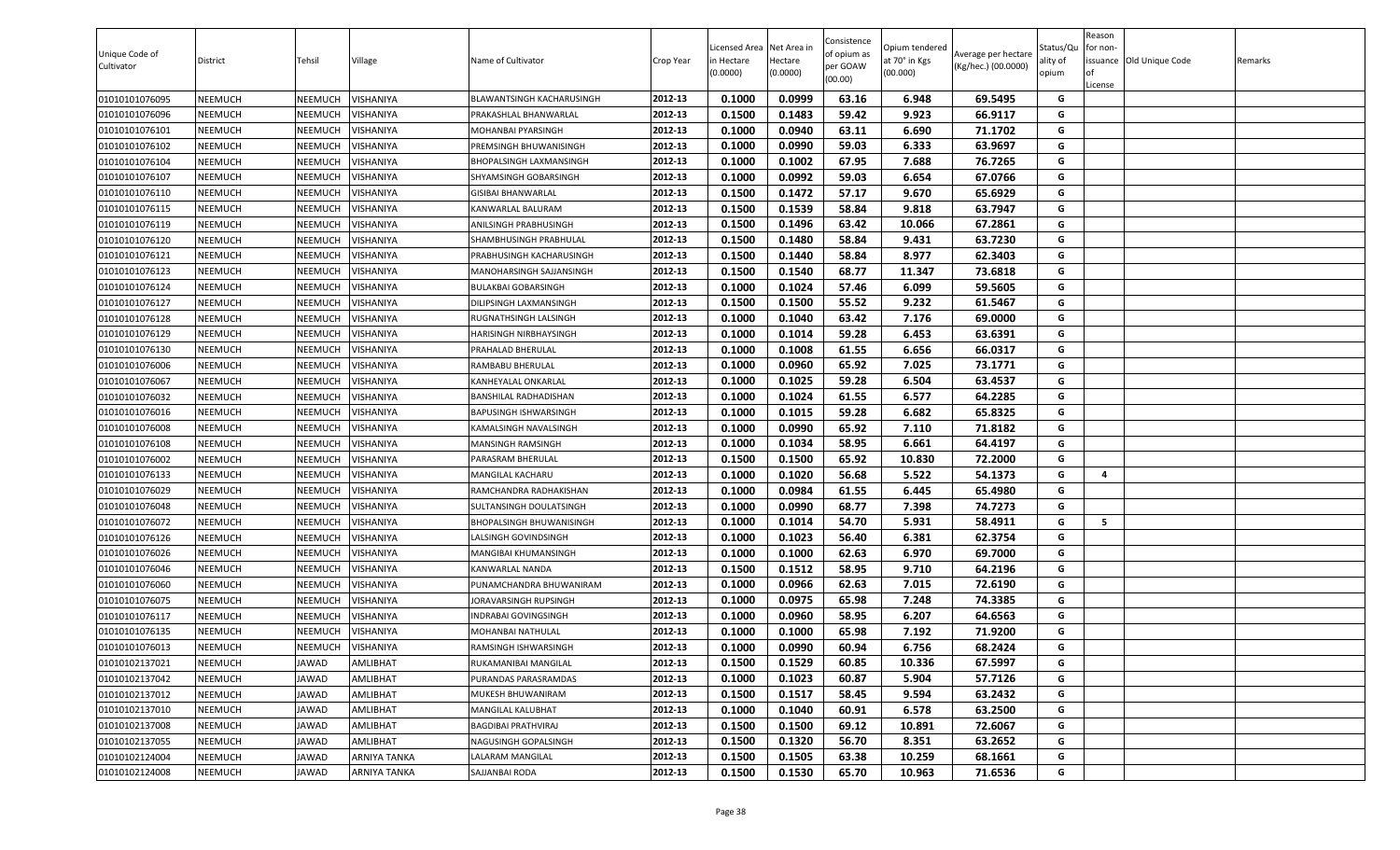| Unique Code of<br>Cultivator | District       | Tehsil         | Village             | Name of Cultivator        | Crop Year | Licensed Area Net Area in<br>n Hectare<br>(0.0000) | Hectare<br>(0.0000) | Consistence<br>of opium as<br>per GOAW<br>(00.00) | Opium tendered<br>at 70° in Kgs<br>(00.000) | Average per hectare<br>(Kg/hec.) (00.0000) | Status/Qu<br>ality of<br>opium | Reason<br>for non-<br>of<br>License | issuance Old Unique Code | Remarks |
|------------------------------|----------------|----------------|---------------------|---------------------------|-----------|----------------------------------------------------|---------------------|---------------------------------------------------|---------------------------------------------|--------------------------------------------|--------------------------------|-------------------------------------|--------------------------|---------|
| 01010102124024               | NEEMUCH        | JAWAD          | ARNIYA TANKA        | <b>SURAJMAL RUPA</b>      | 2012-13   | 0.1500                                             | 0.1518              | 63.49                                             | 10.267                                      | 67.6350                                    | G                              |                                     |                          |         |
| 01010102124025               | NEEMUCH        | <b>JAWAD</b>   | ARNIYA TANKA        | MUNNIBAI BAGDIRAM         | 2012-13   | 0.1000                                             | 0.1040              | 53.73                                             | 6.332                                       | 60.8846                                    | G                              | 5                                   |                          |         |
| 01010102124047               | NEEMUCH        | <b>JAWAD</b>   | <b>ARNIYA TANKA</b> | <b>GASILAL BHONAJI</b>    | 2012-13   | 0.1000                                             | 0.0988              | 65.11                                             | 6.948                                       | 70.3239                                    | G                              |                                     |                          |         |
| 01010102124023               | NEEMUCH        | <b>JAWAD</b>   | ARNIYA TANKA        | <b>GABBA DIPA</b>         | 2012-13   | 0.1500                                             | 0.1484              | 65.11                                             | 10.325                                      | 69.5755                                    | G                              |                                     |                          |         |
| 01010102124003               | NEEMUCH        | <b>JAWAD</b>   | ARNIYA TANKA        | <b>BALURAM MANGILAL</b>   | 2012-13   | 0.1500                                             | 0.1500              | 63.49                                             | 10.485                                      | 69.9000                                    | G                              |                                     |                          |         |
| 01010102124034               | NEEMUCH        | <b>JAWAD</b>   | ARNIYA TANKA        | MOTYABAI MANGILAL         | 2012-13   | 0.1000                                             | 0.1024              | 65.11                                             | 7.088                                       | 69.2188                                    | G                              |                                     |                          |         |
| 01010102124021               | NEEMUCH        | <b>JAWAD</b>   | ARNIYA TANKA        | LALU MOTI                 | 2012-13   | 0.1500                                             | 0.1520              | 60.59                                             | 10.084                                      | 66.3421                                    | G                              |                                     |                          |         |
| 01010102124009               | NEEMUCH        | <b>JAWAD</b>   | ARNIYA TANKA        | <b>DURGA SHIVELAL</b>     | 2012-13   | 0.1500                                             | 0.1518              | 60.59                                             | 10.023                                      | 66.0277                                    | G                              |                                     |                          |         |
| 01010102124005               | NEEMUCH        | <b>JAWAD</b>   | ARNIYA TANKA        | <b>MANGILAL DIPA</b>      | 2012-13   | 0.1000                                             | 0.1000              | 65.31                                             | 6.923                                       | 69.2300                                    | G                              |                                     |                          |         |
| 01010102124006               | NEEMUCH        | <b>JAWAD</b>   | ARNIYA TANKA        | <b>JAGDISH GABBA</b>      | 2012-13   | 0.1000                                             | 0.1020              | 63.49                                             | 6.775                                       | 66.4216                                    | G                              |                                     |                          |         |
| 01010102124035               | NEEMUCH        | <b>JAWAD</b>   | ARNIYA TANKA        | BHAWATI LAKHMICHAND       | 2012-13   | 0.1500                                             | 0.1540              | 67.37                                             | 11.058                                      | 71.8052                                    | G                              |                                     |                          |         |
| 01010102124066               | NEEMUCH        | <b>JAWAD</b>   | ARNIYA TANKA        | <b>BAGDIBAI BAPULAL</b>   | 2012-13   | 0.1000                                             | 0.1000              | 63.15                                             | 6.748                                       | 67.4800                                    | G                              |                                     |                          |         |
| 01010102124002               | NEEMUCH        | <b>JAWAD</b>   | ARNIYA TANKA        | <b>DEVILAL RUPA</b>       | 2012-13   | 0.1500                                             | 0.1496              | 60.71                                             | 9.982                                       | 66.7246                                    | G                              |                                     |                          |         |
| 01010102124001               | NEEMUCH        | <b>JAWAD</b>   | <b>ARNIYA TANKA</b> | KESHARMAL SHOBHARAM       | 2012-13   | 0.1000                                             | 0.1024              | 63.15                                             | 6.577                                       | 64.2285                                    | G                              |                                     |                          |         |
| 01010102124029               | NEEMUCH        | <b>JAWAD</b>   | <b>ARNIYA TANKA</b> | <b>TULSIBAI BHUWANA</b>   | 2012-13   | 0.1000                                             | 0.1008              | 57.65                                             | 5.856                                       | 58.0952                                    | G                              |                                     |                          |         |
| 01010102124010               | <b>NEEMUCH</b> | <b>JAWAD</b>   | <b>ARNIYA TANKA</b> | NOJIBAI SOLA              | 2012-13   | 0.1500                                             | 0.1463              | 65.31                                             | 10.226                                      | 69.8975                                    | G                              |                                     |                          |         |
| 01010102124037               | NEEMUCH        | <b>JAWAD</b>   | ARNIYA TANKA        | <b>GANGARAM SHOLA</b>     | 2012-13   | 0.1500                                             | 0.1500              | 65.31                                             | 10.459                                      | 69.7267                                    | G                              |                                     |                          |         |
| 01010102124073               | NEEMUCH        | <b>JAWAD</b>   | ARNIYA TANKA        | KANCHANBAI GISALAL        | 2012-13   | 0.1000                                             | 0.1008              | 60.71                                             | 6.392                                       | 63.4127                                    | G                              |                                     |                          |         |
| 01010102124074               | NEEMUCH        | <b>JAWAD</b>   | <b>ARNIYA TANKA</b> | LAXMIBAI HEMAJI           | 2012-13   | 0.1000                                             | 0.1000              | 58.12                                             | 6.335                                       | 63.3500                                    | G                              |                                     |                          |         |
| 01010102124075               | NEEMUCH        | <b>JAWAD</b>   | ARNIYA TANKA        | SIKANDARKHAN AHMAD KHAN   | 2012-13   | 0.1000                                             | 0.1020              | 66.79                                             | 7.662                                       | 75.1176                                    |                                | $\overline{2}$                      |                          |         |
| 01010101109002               | NEEMUCH        | NEEMUCH        | <b>BADOLI</b>       | ASHOKEKUMAR RAMCHANDRA    | 2012-13   | 0.1000                                             | 0.0945              | 65.65                                             | 6.799                                       | 71.9471                                    | G                              |                                     |                          |         |
| 01010101109004               | NEEMUCH        | NEEMUCH        | <b>BADOLI</b>       | HARIVALLABH RAMESHWAR     | 2012-13   | 0.1000                                             | 0.0984              | 62.19                                             | 6.628                                       | 67.3577                                    | G                              |                                     |                          |         |
| 01010101109005               | NEEMUCH        | NEEMUCH        | <b>BADOLI</b>       | BANSHILAL BHUWANISHANKAR  | 2012-13   | 0.1000                                             | 0.1000              | 62.43                                             | 6.573                                       | 65.7300                                    | G                              |                                     |                          |         |
| 01010101109010               | NEEMUCH        | NEEMUCH        | <b>BADOLI</b>       | <b>KESHRIMAL MOTILAL</b>  | 2012-13   | 0.1000                                             | 0.1000              | 65.65                                             | 7.222                                       | 72.2200                                    | G                              |                                     |                          |         |
| 01010101109016               | NEEMUCH        | NEEMUCH        | <b>BADOLI</b>       | MOHANLAL MOTILAL          | 2012-13   | 0.1000                                             | 0.0961              | 65.65                                             | 7.222                                       | 75.1509                                    | G                              |                                     |                          |         |
| 01010101109019               | NEEMUCH        | NEEMUCH        | <b>BADOLI</b>       | LILASHANKAR SHIVESHANKAR  | 2012-13   | 0.1000                                             | 0.0992              | 72.44                                             | 7.906                                       | 79.6976                                    | G                              |                                     |                          |         |
| 01010101109020               | NEEMUCH        | NEEMUCH        | <b>BADOLI</b>       | <b>GANSHYAM MODIRAM</b>   | 2012-13   | 0.1000                                             | 0.1001              | 65.45                                             | 7.022                                       | 70.1499                                    | G                              |                                     |                          |         |
| 01010101109028               | NEEMUCH        | NEEMUCH        | <b>BADOLI</b>       | PRABHULAL NANALAL         | 2012-13   | 0.1000                                             | 0.0990              | 62.43                                             | 6.734                                       | 68.0202                                    | G                              |                                     |                          |         |
| 01010101109035               | NEEMUCH        | NEEMUCH        | <b>BADOLI</b>       | <b>MOTI NAGGA</b>         | 2012-13   | 0.1000                                             | 0.1008              | 62.43                                             | 6.725                                       | 66.7163                                    | G                              |                                     |                          |         |
| 01010101109043               | NEEMUCH        | NEEMUCH        | <b>BADOLI</b>       | SHANTILAL HIRALAL         | 2012-13   | 0.1000                                             | 0.1040              | 65.45                                             | 7.405                                       | 71.2019                                    | G                              |                                     |                          |         |
| 01010101109044               | NEEMUCH        | NEEMUCH        | <b>BADOLI</b>       | HARIVALLABH VARDICHAND    | 2012-13   | 0.1000                                             | 0.1008              | 65.45                                             | 6.704                                       | 66.5079                                    | G                              |                                     |                          |         |
| 01010101109046               | NEEMUCH        | NEEMUCH        | <b>BADOLI</b>       | <b>BHULIBAI KISHNA</b>    | 2012-13   | 0.1000                                             | 0.0990              | 69.67                                             | 7.504                                       | 75.7980                                    | G                              |                                     |                          |         |
| 01010101109050               | <b>NEEMUCH</b> | NEEMUCH        | <b>BADOLI</b>       | RAMPRASAD LALAJI          | 2012-13   | 0.1500                                             | 0.1500              | 61.92                                             | 10.473                                      | 69.8200                                    | G                              |                                     |                          |         |
| 01010101109062               | NEEMUCH        | NEEMUCH        | <b>BADOLI</b>       | BHANWARLAL HIRALAL        | 2012-13   | 0.1000                                             | 0.0990              | 64.64                                             | 7.073                                       | 71.4444                                    | G                              |                                     |                          |         |
| 01010101109066               | NEEMUCH        | NEEMUCH        | <b>BADOLI</b>       | <b>JAGDISH HIRALAL</b>    | 2012-13   | 0.1000                                             | 0.0990              | 56.13                                             | 6.214                                       | 62.7677                                    | G                              |                                     |                          |         |
| 01010101109068               | NEEMUCH        | <b>NEEMUCH</b> | <b>BADOLI</b>       | SHANITLAL CHOGALAL        | 2012-13   | 0.1500                                             | 0.1475              | 58.84                                             | 9.297                                       | 63.0305                                    | G                              |                                     |                          |         |
| 01010101109013               | NEEMUCH        | NEEMUCH        | <b>BADOLI</b>       | <b>GOPAL BAGDIRAM</b>     | 2012-13   | 0.1000                                             | 0.1000              | 64.64                                             | 7.295                                       | 72.9500                                    | G                              |                                     |                          |         |
| 01010101109001               | NEEMUCH        | NEEMUCH        | <b>BADOLI</b>       | KAILASHCHANDRA RAMCHANDRA | 2012-13   | 0.1000                                             | 0.0957              | 69.61                                             | 6.832                                       | 71.3898                                    | G                              |                                     |                          |         |
| 01010101109048               | <b>NEEMUCH</b> | NEEMUCH        | <b>BADOLI</b>       | GANSHYAM PRABHUDAS        | 2012-13   | 0.1000                                             | 0.0980              | 61.92                                             | 6.732                                       | 68.6939                                    | G                              |                                     |                          |         |
| 01010101109006               | NEEMUCH        | NEEMUCH        | <b>BADOLI</b>       | SHAMBHULAL MODIRAM        | 2012-13   | 0.1000                                             | 0.0994              | 61.92                                             | 6.740                                       | 67.8068                                    | G                              |                                     |                          |         |
| 01010101109075               | <b>NEEMUCH</b> | NEEMUCH        | <b>BADOLI</b>       | DAYARAM JASRAJ            | 2012-13   | 0.1000                                             | 0.1008              | 61.50                                             | 6.862                                       | 68.0754                                    | G                              |                                     | 01010101105053           |         |
| 01010101109076               | NEEMUCH        | NEEMUCH        | <b>BADOLI</b>       | <b>GANGABAI JASRAJ</b>    | 2012-13   | 0.1000                                             | 0.1015              | 57.92                                             | 6.181                                       | 60.8966                                    | G                              |                                     | 01010101105065           |         |
| 01010102122003               | NEEMUCH        | <b>JAWAD</b>   | <b>BANGRAID</b>     | TULSIRAM JAGANNATH        | 2012-13   | 0.1500                                             | 0.1450              | 64.15                                             | 9.815                                       | 67.6897                                    | G                              |                                     |                          |         |
| 01010102122005               | <b>NEEMUCH</b> | <b>JAWAD</b>   | <b>BANGRAID</b>     | KESHRIMAL PYARCHAND       | 2012-13   | 0.1000                                             | 0.1000              | 64.15                                             | 6.928                                       | 69.2800                                    | G                              |                                     |                          |         |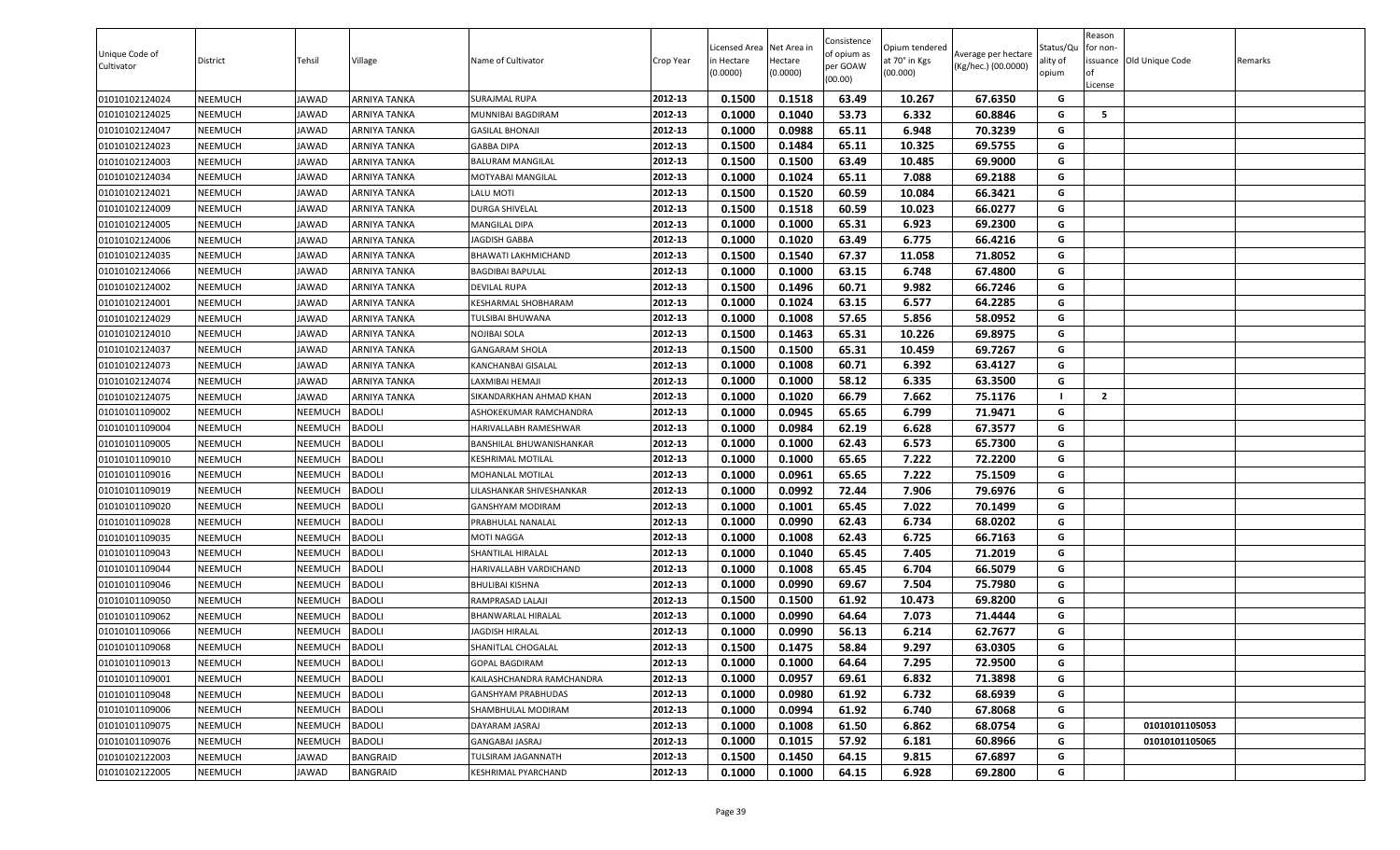| Unique Code of<br>Cultivator | District | Tehsil       | Village  | Name of Cultivator          | Crop Year | .icensed Area<br>in Hectare<br>(0.0000) | Net Area in<br>Hectare<br>(0.0000) | Consistence<br>of opium as<br>per GOAW<br>(00.00) | Opium tendered<br>at 70° in Kgs<br>(00.000) | Average per hectare<br>(Kg/hec.) (00.0000) | Status/Qu<br>ality of<br>opium | Reason<br>for non-<br><b>of</b><br>License | issuance Old Unique Code | Remarks            |
|------------------------------|----------|--------------|----------|-----------------------------|-----------|-----------------------------------------|------------------------------------|---------------------------------------------------|---------------------------------------------|--------------------------------------------|--------------------------------|--------------------------------------------|--------------------------|--------------------|
| 01010102122006               | NEEMUCH  | JAWAD        | BANGRAID | KAILASH JAGGANNATH          | 2012-13   | 0.1500                                  | 0.0000                             | 0.00                                              | 0.000                                       | 0.0000                                     | -F                             |                                            |                          |                    |
| 01010102122011               | NEEMUCH  | JAWAD        | BANGRAID | RAMESH PYARJI               | 2012-13   | 0.1000                                  | 0.0961                             | 71.70                                             | 7.385                                       | 76.8470                                    | G                              |                                            |                          |                    |
| 01010102122015               | NEEMUCH  | JAWAD        | BANGRAID | NATHULAL PYARCHAND          | 2012-13   | 0.1000                                  | 0.0992                             | 64.91                                             | 6.463                                       | 65.1512                                    | G                              |                                            |                          |                    |
| 01010102122155               | NEEMUCH  | JAWAD        | BANGRAID | MAHESHCHAND PRABHULAL       | 2012-13   | 0.1000                                  | 0.0960                             | 64.91                                             | 6.834                                       | 71.1875                                    | G                              |                                            |                          |                    |
| 01010102122030               | NEEMUCH  | JAWAD        | BANGRAID | MOTILAL NANURAM             | 2012-13   | 0.1500                                  | 0.1505                             | 62.69                                             | 9.672                                       | 64.2658                                    | G                              |                                            |                          |                    |
| 01010102122032               | NEEMUCH  | <b>IAWAD</b> | BANGRAID | <b>GIRADHARI CHAINRAM</b>   | 2012-13   | 0.1500                                  | 0.1517                             | 62.69                                             | 9.448                                       | 62.2808                                    | G                              |                                            |                          |                    |
| 01010102122033               | NEEMUCH  | <b>IAWAD</b> | BANGRAID | BANSHILAL KAJOD             | 2012-13   | 0.1000                                  | 0.0960                             | 62.69                                             | 6.341                                       | 66.0521                                    | G                              |                                            |                          |                    |
| 01010102122044               | NEEMUCH  | JAWAD        | BANGRAID | KAMLABAI MANGILAL           | 2012-13   | 0.1000                                  | 0.0960                             | 62.56                                             | 6.256                                       | 65.1667                                    | G                              |                                            |                          |                    |
| 01010102122046               | NEEMUCH  | JAWAD        | BANGRAID | BAGDIRAM NARAYAN            | 2012-13   | 0.1000                                  | 0.1005                             | 60.34                                             | 6.275                                       | 62.4378                                    | G                              |                                            |                          |                    |
| 01010102122067               | NEEMUCH  | JAWAD        | BANGRAID | BHAGIRATH NANALAL           | 2012-13   | 0.1500                                  | 0.1464                             | 70.55                                             | 10.441                                      | 71.3183                                    | G                              |                                            |                          |                    |
| 01010102122068               | NEEMUCH  | JAWAD        | BANGRAID | BANSHILAL NANURAM           | 2012-13   | 0.1500                                  | 0.1475                             | 66.16                                             | 10.264                                      | 69.5864                                    | G                              |                                            |                          |                    |
| 01010102122079               | NEEMUCH  | JAWAD        | BANGRAID | <b>KARULAL PYARCHAND</b>    | 2012-13   | 0.1000                                  | 0.0992                             | 60.90                                             | 6.508                                       | 65.6048                                    | G                              |                                            |                          |                    |
| 01010102122082               | NEEMUCH  | JAWAD        | BANGRAID | MADANLAL KASHIRAM           | 2012-13   | 0.1000                                  | 0.0990                             | 62.56                                             | 6.390                                       | 64.5455                                    | G                              |                                            |                          |                    |
| 01010102122084               | NEEMUCH  | <b>IAWAD</b> | BANGRAID | PARVATIBAI LAXMINARAYAN     | 2012-13   | 0.1000                                  | 0.0980                             | 66.16                                             | 6.956                                       | 70.9796                                    | G                              |                                            |                          |                    |
| 01010102122085               | NEEMUCH  | JAWAD        | BANGRAID | PRABHULAL KISHNA            | 2012-13   | 0.1000                                  | 0.1035                             | 66.16                                             | 7.174                                       | 69.3140                                    | G                              |                                            |                          |                    |
| 01010102122098               | NEEMUCH  | JAWAD        | BANGRAID | RAMKANYABAI NANDLAL         | 2012-13   | 0.1000                                  | 0.1008                             | 65.19                                             | 6.426                                       | 63.7500                                    | G                              |                                            |                          |                    |
| 01010102122111               | NEEMUCH  | JAWAD        | BANGRAID | DEVILAL RAMLAL              | 2012-13   | 0.1500                                  | 0.1520                             | 65.19                                             | 10.253                                      | 67.4539                                    | G                              |                                            |                          | <b>NAME CHANGE</b> |
| 01010102122115               | NEEMUCH  | JAWAD        | BANGRAID | RAMCHANDRA BABRU            | 2012-13   | 0.1500                                  | 0.1488                             | 65.19                                             | 10.300                                      | 69.2204                                    | G                              |                                            |                          |                    |
| 01010102122118               | NEEMUCH  | JAWAD        | BANGRAID | BANSHILAL JAGANNATH         | 2012-13   | 0.1000                                  | 0.0950                             | 66.73                                             | 6.845                                       | 72.0526                                    | G                              |                                            |                          |                    |
| 01010102122121               | NEEMUCH  | JAWAD        | BANGRAID | RATANLAL BHUWAN             | 2012-13   | 0.1500                                  | 0.1512                             | 60.34                                             | 8.973                                       | 59.3452                                    | G                              |                                            |                          |                    |
| 01010102122123               | NEEMUCH  | JAWAD        | BANGRAID | MANGAILAL BABRU             | 2012-13   | 0.1000                                  | 0.1014                             | 72.01                                             | 7.654                                       | 75.4832                                    | G                              |                                            |                          |                    |
| 01010102122131               | NEEMUCH  | JAWAD        | BANGRAID | SHANTILAL RAMLAL            | 2012-13   | 0.1000                                  | 0.1000                             | 69.62                                             | 6.962                                       | 69.6200                                    | G                              |                                            |                          |                    |
| 01010102122132               | NEEMUCH  | <b>IAWAD</b> | BANGRAID | <b>GOPAL RAMCHANDRA</b>     | 2012-13   | 0.1000                                  | 0.1023                             | 60.88                                             | 6.523                                       | 63.7634                                    | G                              |                                            |                          |                    |
| 01010102122134               | NEEMUCH  | JAWAD        | BANGRAID | <b>BHAVSINGH JASSA</b>      | 2012-13   | 0.1000                                  | 0.1000                             | 62.56                                             | 6.435                                       | 64.3500                                    | G                              |                                            |                          |                    |
| 01010102122140               | NEEMUCH  | JAWAD        | BANGRAID | BHUWANIRAM NANDRAM          | 2012-13   | 0.1000                                  | 0.0966                             | 65.72                                             | 6.779                                       | 70.1760                                    | G                              |                                            |                          |                    |
| 01010102122142               | NEEMUCH  | JAWAD        | BANGRAID | TULSIBAI GORDHAN            | 2012-13   | 0.1000                                  | 0.1000                             | 63.97                                             | 6.589                                       | 65.8900                                    | G                              |                                            |                          |                    |
| 01010102122144               | NEEMUCH  | <b>IAWAD</b> | BANGRAID | RAMNIVAS TEJA               | 2012-13   | 0.1000                                  | 0.1000                             | 57.90                                             | 6.286                                       | 62.8600                                    | G                              |                                            |                          |                    |
| 01010102122153               | NEEMUCH  | JAWAD        | BANGRAID | <b>DEVIKISHAN NANDA</b>     | 2012-13   | 0.1500                                  | 0.1400                             | 63.97                                             | 9.431                                       | 67.3643                                    | G                              |                                            |                          |                    |
| 01010102122160               | NEEMUCH  | JAWAD        | BANGRAID | PARASRAM SOLA               | 2012-13   | 0.1000                                  | 0.1020                             | 63.97                                             | 6.964                                       | 68.2745                                    | G                              |                                            |                          |                    |
| 01010102122167               | NEEMUCH  | JAWAD        | BANGRAID | MANNALAL LALAJI             | 2012-13   | 0.1000                                  | 0.1000                             | 65.16                                             | 7.028                                       | 70.2800                                    |                                | $\overline{\mathbf{2}}$                    |                          |                    |
| 01010102122168               | NEEMUCH  | <b>IAWAD</b> | BANGRAID | <b>DEVKISHAN RAMCHANDRA</b> | 2012-13   | 0.1000                                  | 0.1008                             | 66.57                                             | 6.866                                       | 68.1151                                    | G                              |                                            |                          |                    |
| 01010102122051               | NEEMUCH  | JAWAD        | BANGRAID | GORDHAN NANDA               | 2012-13   | 0.1500                                  | 0.1488                             | 63.35                                             | 10.199                                      | 68.5417                                    | G                              |                                            |                          |                    |
| 01010102122075               | NEEMUCH  | JAWAD        | BANGRAID | BALURAM CHAGNA              | 2012-13   | 0.1000                                  | 0.1008                             | 69.62                                             | 7.071                                       | 70.1488                                    | G                              |                                            |                          |                    |
| 01010102122022               | NEEMUCH  | JAWAD        | BANGRAID | PREMA SHOJI                 | 2012-13   | 0.1000                                  | 0.1020                             | 68.96                                             | 6.935                                       | 67.9902                                    | G                              |                                            |                          |                    |
| 01010102122072               | NEEMUCH  | <b>IAWAD</b> | BANGRAID | JDAIRAM MANSHA              | 2012-13   | 0.1000                                  | 0.1008                             | 68.96                                             | 7.093                                       | 70.3671                                    | G                              |                                            |                          |                    |
| 01010102122147               | NEEMUCH  | JAWAD        | BANGRAID | BAHADURSINGH BALURAM        | 2012-13   | 0.1000                                  | 0.1008                             | 69.19                                             | 7.117                                       | 70.6052                                    | G                              |                                            |                          |                    |
| 01010102122120               | NEEMUCH  | JAWAD        | BANGRAID | RAMPRASAD NANDLAL           | 2012-13   | 0.1000                                  | 0.1000                             | 66.57                                             | 6.895                                       | 68.9500                                    | G                              |                                            |                          |                    |
| 01010102122130               | NEEMUCH  | JAWAD        | BANGRAID | SOHANBAI KASHIRAM           | 2012-13   | 0.1000                                  | 0.0992                             | 63.35                                             | 6.806                                       | 68.6089                                    | G                              |                                            |                          |                    |
| 01010102122112               | NEEMUCH  | JAWAD        | BANGRAID | SARJUBAI NARAYAN            | 2012-13   | 0.1000                                  | 0.1012                             | 57.74                                             | 5.659                                       | 55.9190                                    | G                              | $\overline{\mathbf{4}}$                    |                          |                    |
| 01010102122016               | NEEMUCH  | JAWAD        | BANGRAID | CHATRA MANNA                | 2012-13   | 0.1500                                  | 0.1520                             | 66.57                                             | 10.556                                      | 69.4474                                    | G                              |                                            |                          |                    |
| 01010102122034               | NEEMUCH  | JAWAD        | BANGRAID | DALLA DHANNA                | 2012-13   | 0.1000                                  | 0.1004                             | 63.35                                             | 6.561                                       | 65.3486                                    | G                              |                                            |                          |                    |
| 01010102122048               | NEEMUCH  | JAWAD        | BANGRAID | MANGILAL DOLA               | 2012-13   | 0.1000                                  | 0.1023                             | 62.80                                             | 6.764                                       | 66.1193                                    | G                              |                                            |                          |                    |
| 01010102122052               | NEEMUCH  | JAWAD        | BANGRAID | BHAGATRAM KISHANLAL         | 2012-13   | 0.1000                                  | 0.1000                             | 66.89                                             | 7.023                                       | 70.2300                                    | G                              |                                            |                          |                    |
| 01010102122061               | NEEMUCH  | JAWAD        | BANGRAID | DURGALAL SOJI               | 2012-13   | 0.1000                                  | 0.1023                             | 62.80                                             | 6.854                                       | 66.9990                                    | G                              |                                            |                          |                    |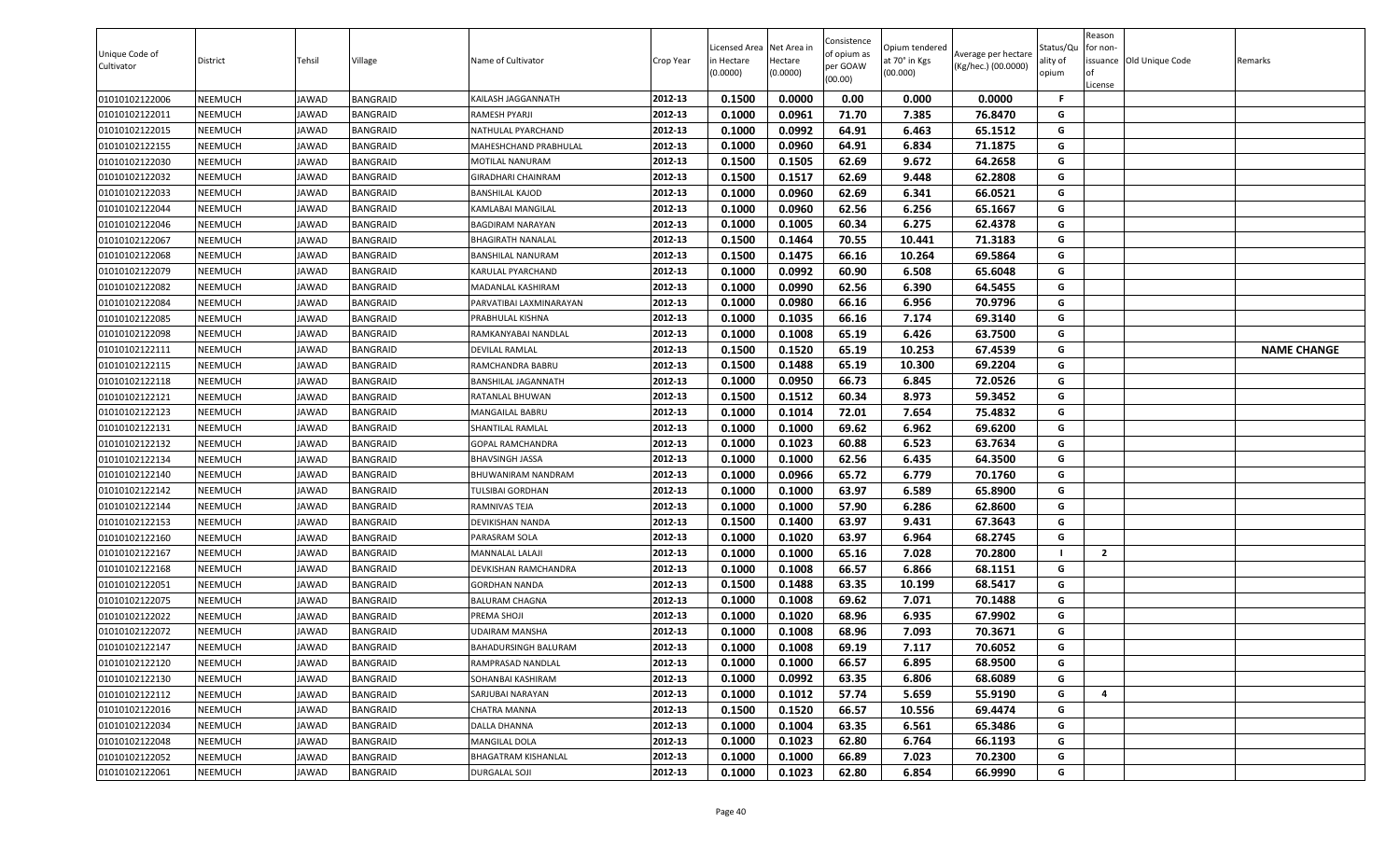| Unique Code of<br>Cultivator | District | Tehsil       | Village               | Name of Cultivator       | Crop Year | Licensed Area Net Area in<br>in Hectare<br>(0.0000) | Hectare<br>(0.0000) | Consistence<br>of opium as<br>per GOAW<br>(00.00) | Opium tendered<br>at 70° in Kgs<br>(00.000) | Average per hectare<br>(Kg/hec.) (00.0000) | Status/Qu<br>ality of<br>opium | Reason<br>for non-<br>0f<br>License | issuance Old Unique Code | Remarks            |
|------------------------------|----------|--------------|-----------------------|--------------------------|-----------|-----------------------------------------------------|---------------------|---------------------------------------------------|---------------------------------------------|--------------------------------------------|--------------------------------|-------------------------------------|--------------------------|--------------------|
| 01010102122088               | NEEMUCH  | JAWAD        | BANGRAID              | SHOLA BHAVSINGH          | 2012-13   | 0.1000                                              | 0.1000              | 69.19                                             | 7.571                                       | 75.7100                                    | G                              |                                     |                          |                    |
| 01010102122106               | NEEMUCH  | JAWAD        | BANGRAID              | BANSHILAL KISHNA         | 2012-13   | 0.1500                                              | 0.1509              | 66.89                                             | 10.636                                      | 70.4838                                    | G                              |                                     |                          |                    |
| 01010102122165               | NEEMUCH  | <b>IAWAD</b> | BANGRAID              | JANIBAI BHANWARLAL       | 2012-13   | 0.1000                                              | 0.0999              | 60.88                                             | 6.088                                       | 60.9409                                    | G                              |                                     |                          |                    |
| 01010102122059               | NEEMUCH  | JAWAD        | BANGRAID              | PANIBAI GASI             | 2012-13   | 0.1000                                              | 0.1031              | 62.80                                             | 7.007                                       | 67.9631                                    | G                              |                                     |                          |                    |
| 01010102122091               | NEEMUCH  | JAWAD        | BANGRAID              | SAGARBAI UDAIRAM         | 2012-13   | 0.1500                                              | 0.1368              | 66.89                                             | 9.068                                       | 66.2865                                    | G                              |                                     |                          |                    |
| 01010102122073               | NEEMUCH  | JAWAD        | BANGRAID              | GABBA SOJI               | 2012-13   | 0.1000                                              | 0.0992              | 60.88                                             | 6.410                                       | 64.6169                                    | G                              |                                     |                          |                    |
| 01010102122170               | NEEMUCH  | <b>IAWAD</b> | BANGRAID              | <b>JAYSINGH SOJI</b>     | 2012-13   | 0.1000                                              | 0.1000              | 66.45                                             | 6.825                                       | 68.2500                                    | G                              |                                     |                          |                    |
| 01010102122065               | NEEMUCH  | JAWAD        | BANGRAID              | HAJARI MEGHA             | 2012-13   | 0.1000                                              | 0.1035              | 62.55                                             | 6.746                                       | 65.1787                                    | G                              |                                     |                          |                    |
| 01010101099002               | NEEMUCH  | NEEMUCH      | 3HADWAMATA            | <b>VIRANJAN DEVILAL</b>  | 2012-13   | 0.1000                                              | 0.1023              | 64.38                                             | 6.778                                       | 66.2561                                    | G                              |                                     |                          |                    |
| 01010101099003               | NEEMUCH  | NEEMUCH      | <b>BHADWAMATA</b>     | ADKUNWAR MANSINGH        | 2012-13   | 0.1000                                              | 0.1000              | 59.53                                             | 6.064                                       | 60.6400                                    | G                              |                                     |                          |                    |
| 01010101099006               | NEEMUCH  | NEEMUCH      | <b>BHADWAMATA</b>     | MANGIBAI TULSIRAM        | 2012-13   | 0.1000                                              | 0.1015              | 68.81                                             | 7.078                                       | 69.7340                                    | G                              |                                     |                          |                    |
| 01010101099007               | NEEMUCH  | NEEMUCH      | 3HADWAMATA            | MANGILAL RAMAJI          | 2012-13   | 0.1500                                              | 0.1505              | 63.13                                             | 10.245                                      | 68.0731                                    | G                              |                                     |                          | <b>NAME CHANGE</b> |
| 01010101099011               | NEEMUCH  | NEEMUCH      | 3HADWAMATA            | BAGDIBAI MADHULAL        | 2012-13   | 0.1000                                              | 0.1000              | 57.68                                             | 6.238                                       | 62.3800                                    | G                              |                                     |                          |                    |
| 01010101099014               | NEEMUCH  | NEEMUCH      | <b>BHADWAMATA</b>     | NAGESH BHERULAL          | 2012-13   | 0.1000                                              | 0.0990              | 56.18                                             | 6.180                                       | 62.4242                                    | G                              |                                     |                          |                    |
| 01010101099030               | NEEMUCH  | NEEMUCH      | BHADWAMATA            | KAMLABAI BHERULAL        | 2012-13   | 0.1000                                              | 0.0990              | 64.38                                             | 7.008                                       | 70.7879                                    | G                              |                                     |                          |                    |
| 01010101099010               | NEEMUCH  | NEEMUCH      | BHADWAMATA            | HIRALAL PANNALAL         | 2012-13   | 0.1000                                              | 0.1023              | 63.35                                             | 6.688                                       | 65.3763                                    | G                              |                                     |                          |                    |
| 01010101099031               | NEEMUCH  | NEEMUCH      | <b>BHADWAMATA</b>     | SHANTIBAI RAMCHADRA      | 2012-13   | 0.1000                                              | 0.1000              | 59.53                                             | 6.157                                       | 61.5700                                    | G                              |                                     |                          |                    |
| 01010101099027               | NEEMUCH  | NEEMUCH      | <b>BHADWAMATA</b>     | DEVILAL PANNALAL         | 2012-13   | 0.1000                                              | 0.1008              | 63.35                                             | 6.878                                       | 68.2341                                    | G                              |                                     |                          |                    |
| 01010101099044               | NEEMUCH  | NEEMUCH      | <b>BHADWAMATA</b>     | VIPINBIHARI KESHURAM     | 2012-13   | 0.1000                                              | 0.1020              | 70.34                                             | 7.285                                       | 71.4216                                    | G                              |                                     |                          |                    |
| 01010101099047               | NEEMUCH  | NEEMUCH      | <b>BHADWAMATA</b>     | DALLA MURLI              | 2012-13   | 0.1000                                              | 0.1000              | 59.53                                             | 6.616                                       | 66.1600                                    | G                              |                                     |                          |                    |
| 01010101099048               | NEEMUCH  | NEEMUCH      | 3HADWAMATA            | JDAYLAL NARAYANJI        | 2012-13   | 0.1000                                              | 0.1023              | 56.34                                             | 6.173                                       | 60.3421                                    | G                              |                                     |                          |                    |
| 01010101099012               | NEEMUCH  | NEEMUCH      | <b>BHADWAMATA</b>     | OMPRAKASH NANURAM        | 2012-13   | 0.1000                                              | 0.1000              | 64.78                                             | 6.950                                       | 69.5000                                    | G                              |                                     |                          |                    |
| 01010101099004               | NEEMUCH  | NEEMUCH      | <b>BHADWAMATA</b>     | RADHESHYAM NANURAM       | 2012-13   | 0.1000                                              | 0.0960              | 63.35                                             | 6.380                                       | 66.4583                                    | G                              |                                     |                          |                    |
| 01010101099046               | NEEMUCH  | NEEMUCH      | BHADWAMATA            | MOHANLAL UMEDAGURJAR     | 2012-13   | 0.1000                                              | 0.1000              | 64.78                                             | 7.015                                       | 70.1500                                    | G                              |                                     |                          |                    |
| 01010101099019               | NEEMUCH  | NEEMUCH      | BHADWAMATA            | PANNALAL RAMA            | 2012-13   | 0.1000                                              | 0.1008              | 64.78                                             | 6.682                                       | 66.2897                                    | G                              |                                     |                          | <b>NAME CHANGE</b> |
| 01010101099050               | NEEMUCH  | NEEMUCH      | <b>BHADWAMATA</b>     | VIKASH NATHULAL          | 2012-13   | 0.1000                                              | 0.0992              | 57.57                                             | 6.324                                       | 63.7500                                    | G                              |                                     |                          |                    |
| 01010101099051               | NEEMUCH  | NEEMUCH      | <b>BHADWAMATA</b>     | SATYANARAYAN HAJARILAL   | 2012-13   | 0.1000                                              | 0.1000              | 58.33                                             | 6.191                                       | 61.9100                                    | G                              |                                     |                          |                    |
| 01010101099052               | NEEMUCH  | NEEMUCH      | BHADWAMATA            | /ARDIBAI NATHUSINGH      | 2012-13   | 0.1000                                              | 0.1008              | 65.86                                             | 7.141                                       | 70.8433                                    | G                              |                                     |                          |                    |
| 01010101112008               | NEEMUCH  | NEEMUCH      | BORKHEDI KHURD        | KANHEYALAL PARTHA        | 2012-13   | 0.1500                                              | 0.1410              | 60.91                                             | 9.110                                       | 64.6099                                    | G                              |                                     |                          |                    |
| 01010101112029               | NEEMUCH  | NEEMUCH      | BORKHEDI KHURD        | DEVKANYABAI OMPRAKASH    | 2012-13   | 0.1000                                              | 0.0990              | 57.38                                             | 6.345                                       | 64.0909                                    | G                              |                                     |                          |                    |
| 01010101112032               | NEEMUCH  | NEEMUCH      | BORKHEDI KHURD        | CHAINRAM REVADJI         | 2012-13   | 0.1000                                              | 0.1000              | 65.47                                             | 7.220                                       | 72.2000                                    | G                              |                                     |                          |                    |
| 01010101112017               | NEEMUCH  | NEEMUCH      | BORKHEDI KHURD        | KAMLABAI BHAGCHAND       | 2012-13   | 0.1000                                              | 0.0989              | 65.47                                             | 7.286                                       | 73.6704                                    | G                              |                                     |                          |                    |
| 01010101112035               | NEEMUCH  | NEEMUCH      | BORKHEDI KHURD        | SANTOSHKUMAR KANHEYALAL  | 2012-13   | 0.1000                                              | 0.0930              | 62.19                                             | 6.423                                       | 69.0645                                    | G                              |                                     |                          |                    |
| 01010101112036               | NEEMUCH  | NEEMUCH      | BORKHEDI KHURD        | BHERULAL DEVA            | 2012-13   | 0.1500                                              | 0.1404              | 58.45                                             | 9.828                                       | 70.0000                                    | G                              |                                     |                          |                    |
| 01010101112002               | NEEMUCH  | NEEMUCH      | BORKHEDI KHURD        | JAGDISH DEVARAM          | 2012-13   | 0.1000                                              | 0.0960              | 58.45                                             | 6.388                                       | 66.5417                                    | G                              |                                     |                          |                    |
| 01010101112009               | NEEMUCH  | NEEMUCH      | <b>BORKHEDI KHURD</b> | <b>MANNALAL MOTILAL</b>  | 2012-13   | 0.1000                                              | 0.0970              | 62.19                                             | 6.592                                       | 67.9588                                    | G                              |                                     |                          |                    |
| 01010101112013               | NEEMUCH  | NEEMUCH      | <b>BORKHEDI KHURD</b> | RAMLAL KISHAN            | 2012-13   | 0.1500                                              | 0.1458              | 59.68                                             | 9.796                                       | 67.1879                                    | G                              |                                     |                          |                    |
| 01010101112014               | NEEMUCH  | NEEMUCH      | BORKHEDI KHURD        | GANGARAM LACHIRAM        | 2012-13   | 0.1000                                              | 0.0990              | 66.30                                             | 7.511                                       | 75.8687                                    | G                              |                                     |                          |                    |
| 01010101112021               | NEEMUCH  | NEEMUCH      | <b>BORKHEDI KHURD</b> | AMARSINGH LACHIRAM       | 2012-13   | 0.1000                                              | 0.1026              | 59.68                                             | 6.931                                       | 67.5536                                    | G                              |                                     |                          |                    |
| 01010101112037               | NEEMUCH  | NEEMUCH      | <b>BORKHEDI KHURD</b> | JAVANSINGH BHAGCHAND     | 2012-13   | 0.1500                                              | 0.1440              | 59.68                                             | 9.438                                       | 65.5417                                    | G                              |                                     |                          |                    |
| 01010101112038               | NEEMUCH  | NEEMUCH      | BORKHEDI KHURD        | BHAGATSINGH CHAINSINGH   | 2012-13   | 0.1000                                              | 0.1012              | 57.93                                             | 6.679                                       | 65.9980                                    | G                              |                                     | 01010101105031           |                    |
| 01010101112019               | NEEMUCH  | NEEMUCH      | BORKHEDI KHURD        | SHRAVAN DEVA             | 2012-13   | 0.1000                                              | 0.0990              | 65.47                                             | 7.576                                       | 76.5253                                    | G                              |                                     | 01010101105064           |                    |
| 01010102125003               | NEEMUCH  | JAWAD        | <b>BRADA TANKA</b>    | <b>BADRILAL MULCHAND</b> | 2012-13   | 0.1500                                              | 0.1470              | 63.15                                             | 9.887                                       | 67.2585                                    | G                              |                                     |                          |                    |
| 01010102125004               | NEEMUCH  | JAWAD        | <b>BRADA TANKA</b>    | SATYANARAYAN KANWARLAL   | 2012-13   | 0.1500                                              | 0.1461              | 65.18                                             | 10.243                                      | 70.1095                                    | G                              |                                     |                          |                    |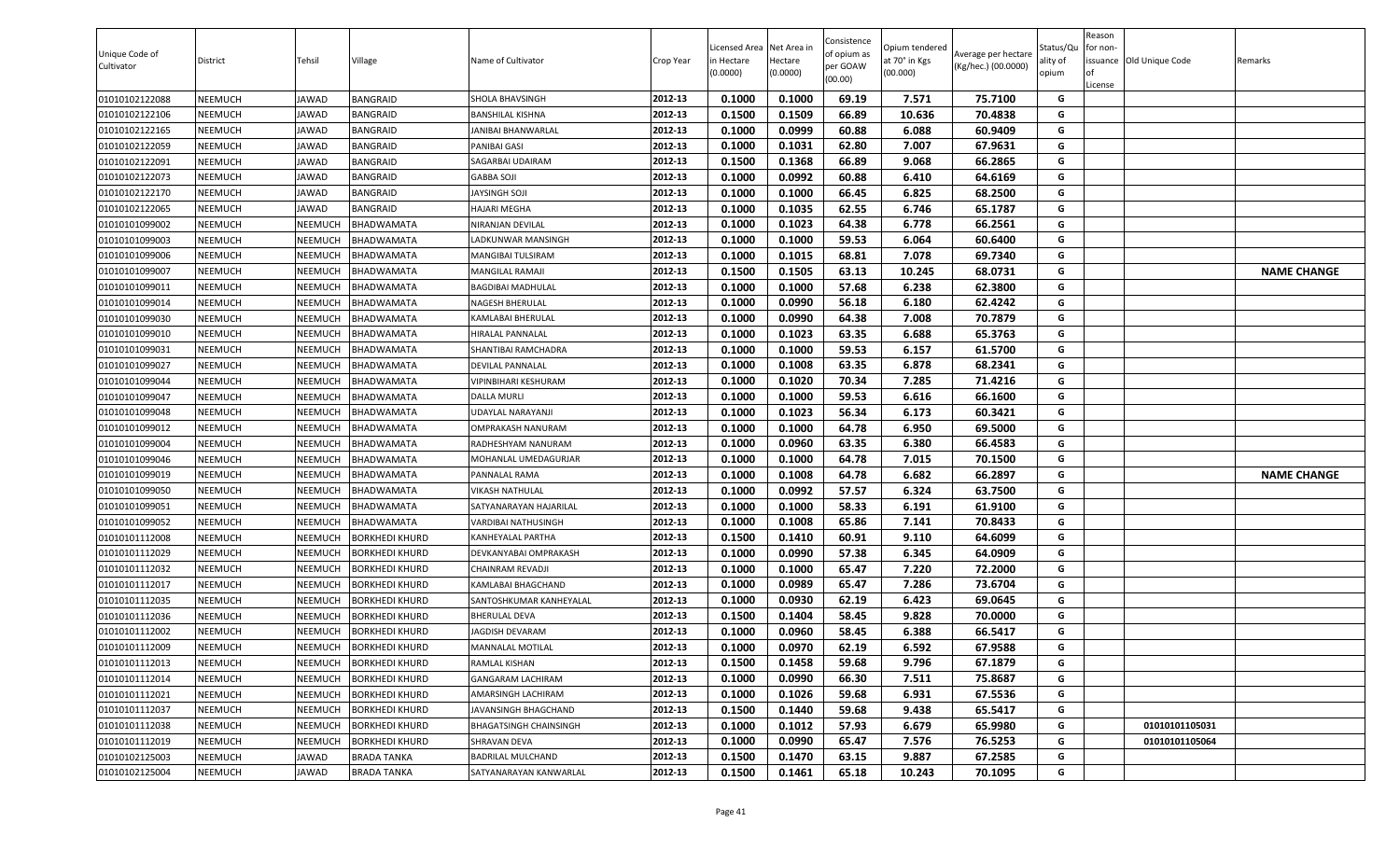| 0.0990<br>65.18<br>01010102125006<br>NEEMUCH<br>JAWAD<br><b>BRADA TANKA</b><br>2012-13<br>0.1000<br>7.030<br>71.0101<br>G<br>LAXMINARAYAN SHOBHARAM<br>62.64<br>01010102125009<br>0.1500<br>0.1482<br>10.031<br>67.6856<br>G<br>NEEMUCH<br>JAWAD<br><b>BRADA TANKA</b><br>2012-13<br>PRABHULAL PRATAP<br>0.1500<br>67.37<br>68.9067<br>01010102125011<br>NEEMUCH<br><b>IAWAD</b><br><b>BRADA TANKA</b><br>2012-13<br>0.1500<br>10.336<br>G<br>MANGIBAI GOPALDAS<br>68.26<br>0.1500<br>11.653<br>77.6867<br>G<br>2012-13<br>0.1500<br>01010102125013<br>NEEMUCH<br>JAWAD<br>BRADA TANKA<br>SAMANDERKUNWAR RAMSINGH<br>0.1500<br>0.1520<br>60.51<br>9.854<br>64.8289<br>01010102125015<br>NEEMUCH<br>JAWAD<br>2012-13<br>G<br>BRADA TANKA<br>MANGILAL PYARA<br>2012-13<br>60.36<br>G<br>0.1000<br>0.1025<br>6.700<br>65.3659<br>01010102125020<br>NEEMUCH<br>JAWAD<br>MANGILAL NARAYAN<br><b>BRADA TANKA</b><br>01010102125043<br>NEEMUCH<br>2012-13<br>0.1000<br>0.1032<br>65.18<br>6.751<br>65.4167<br>G<br>JAWAD<br><b>BRADA TANKA</b><br>MULCHANDRA MANGILAL<br>2012-13<br>62.64<br>9.852<br>G<br>01010102125046<br>NEEMUCH<br>JAWAD<br><b>BRADA TANKA</b><br>RADHESHYAM BALURAM<br>0.1500<br>0.1470<br>67.0204<br>2012-13<br>0.1000<br>0.1000<br>68.26<br>7.070<br>G<br>01010102125049<br>NEEMUCH<br><b>MADANLAL RATANLAL</b><br>70.7000<br>JAWAD<br>BRADA TANKA<br>01010102125052<br>0.1500<br>0.1520<br>60.44<br>63.9079<br>NEEMUCH<br>JAWAD<br><b>BRADA TANKA</b><br>2012-13<br>9.714<br>G<br>KALURAM MANGILAL<br>01010102125012<br>2012-13<br>0.1500<br>0.1421<br>62.64<br>9.521<br>67.0021<br>NEEMUCH<br>JAWAD<br>BRADA TANKA<br>G<br>SHRIGARBAI MANGILAL<br>66.64<br>7.473<br>73.2647<br>01010102125005<br>JAWAD<br>2012-13<br>0.1000<br>0.1020<br>G<br>NEEMUCH<br>BRADA TANKA<br>SHANKARLAL RAMCHANDRA<br>0.1000<br>0.1000<br>74.19<br>8.013<br>01010102125045<br>2012-13<br>80.1300<br>G<br>NEEMUCH<br>JAWAD<br>BRADA TANKA<br>VARAYAN MANGILAL<br>0.0990<br>66.64<br>7.178<br>72.5051<br>G<br>01010102125010<br>NEEMUCH<br>JAWAD<br><b>BRADA TANKA</b><br>2012-13<br>0.1000<br>BHARATLAL SALAGRAM<br>65.7227<br>2012-13<br>0.1500<br>0.1536<br>60.71<br>10.095<br>G<br>01010102125038<br>NEEMUCH<br>JAWAD<br><b>BRADA TANKA</b><br>VISHNUKUNWAR CHENSINGH<br>0.1000<br>0.0636<br>68.26<br>74.5126<br>01010102125041<br>NEEMUCH<br>JAWAD<br><b>BRADA TANKA</b><br>SUNDERBAI PYARA<br>2012-13<br>4.739<br>G<br>0.1000<br>0.1025<br>74.29<br>8.204<br>80.0390<br>G<br>2012-13<br><b>NAME CHANGE</b><br>01010102125070<br>NEEMUCH<br>LAXMICHAND SITARAM<br>JAWAD<br>BRADA TANKA<br>01010102125039<br>2012-13<br>0.1500<br>0.1552<br>66.62<br>12.049<br>77.6353<br>G<br>NEEMUCH<br>JAWAD<br><b>BRADA TANKA</b><br>KANWARLAL BRIJBHAN<br>2012-13<br>0.0986<br>01010102125014<br><b>BHERUSINGH CHAGANSINGH</b><br>0.1000<br>69.65<br>7.801<br>79.1176<br>G<br>NEEMUCH<br>JAWAD<br><b>BRADA TANKA</b><br>2012-13<br>0.1500<br>0.1480<br>60.85<br>9.884<br>66.7838<br>G<br>01010102125021<br>NEEMUCH<br><b>IAWAD</b><br><b>BRADA TANKA</b><br>DEUBAI MULCHAND<br>66.64<br>72.3832<br>G<br>01010102125025<br>2012-13<br>0.1500<br>0.1456<br>10.539<br>NEEMUCH<br>JAWAD<br>BRADA TANKA<br>VIJAYSINGH DEVISINGH<br>0.1000<br>0.0999<br>63.07<br>6.767<br>67.7377<br>01010102125036<br>NEEMUCH<br>JAWAD<br><b>BRADA TANKA</b><br>2012-13<br>G<br>CHATARBHUJ BALAKDAS<br>11.638<br>77.3803<br>2012-13<br>0.1500<br>0.1504<br>71.40<br>G<br>01010102125037<br>NEEMUCH<br><b>IAWAD</b><br><b>BRADA TANKA</b><br>BHANWARLAL PYARA<br>0.1500<br>0.1460<br>63.07<br>10.298<br>70.5342<br>G<br>01010102125044<br>NEEMUCH<br>JAWAD<br><b>BRADA TANKA</b><br>2012-13<br>DINESHCHANDRA HIRALAL<br>0.1000<br>0.1000<br>60.85<br>6.598<br>65.9800<br>G<br>01010102125060<br>NEEMUCH<br>2012-13<br>JAWAD<br>BRADA TANKA<br>RUPCHANDRA HIRA<br>01010102125073<br>0.1500<br>0.1496<br>63.07<br>67.5735<br>NEEMUCH<br>JAWAD<br><b>BRADA TANKA</b><br>2012-13<br>10.109<br>G<br>SHMBHULAL SUKHLAL<br>0.0987<br>69.6353<br>01010102125008<br>0.1000<br>62.40<br>6.873<br>G<br>NEEMUCH<br>JAWAD<br><b>BRADA TANKA</b><br>2012-13<br>BHANWARKUNWAR DULSINGH<br>01010102125058<br>0.1500<br>60.85<br>65.6600<br>NEEMUCH<br>JAWAD<br><b>BRADA TANKA</b><br>2012-13<br>0.1500<br>9.849<br>G<br>KISHANLAL PARTHA<br>2012-13<br>0.0000<br>0.00<br>F.<br>01010102125086<br>NEEMUCH<br>JAWAD<br><b>BRADA TANKA</b><br>NARVARSINGH KHUMANSINGH<br>0.1000<br>0.000<br>0.0000<br>2012-13<br>0.1000<br>0.0990<br>69.65<br>7.602<br>76.7879<br>G<br>01010102125018<br>BHERULAL NANDA<br>NEEMUCH<br>JAWAD<br>BRADA TANKA<br>67.78<br>G<br>2012-13<br>0.1000<br>0.0800<br>5.539<br>69.2375<br>01010101103007<br>NEEMUCH<br>NEEMUCH<br>DAUBAD<br>DARYAVBAI BHANWARLAL<br>2012-13<br>0.1000<br>0.1008<br>70.79<br>7.716<br>76.5476<br>G<br>01010101103010<br>NEEMUCH<br>NEEMUCH<br>DAUBAD<br>MANOHARLAL DHANRAJ<br><b>NAME CHANGE</b><br>6.902<br>01010101103018<br>NEEMUCH<br>NEEMUCH<br>DAUBAD<br>2012-13<br>0.1000<br>0.1015<br>60.24<br>68.0000<br>G<br>RADHESHYAM MATHURALAL<br>0.1476<br>65.94<br>71.6734<br>NEEMUCH<br>NEEMUCH<br><b>DAUBAD</b><br>2012-13<br>0.1500<br>10.579<br>G<br>01010101103021<br>RAMCHANDRA DHURA<br>DAUBAD<br>0.1000<br>0.1000<br>68.15<br>7.419<br>74.1900<br>01010101103023<br>NEEMUCH<br>NEEMUCH<br>2012-13<br>G<br>PAWANKUMAR DHANRAJ<br>65.94<br>01010101103033<br>NEEMUCH<br>NEEMUCH<br><b>DAUBAD</b><br>2012-13<br>0.1000<br>0.1014<br>6.961<br>68.6489<br>G<br>GANSHYAM NANURAM<br>0.1015<br>01010101103036<br>NEEMUCH<br>NEEMUCH<br>DAUBAD<br>2012-13<br>0.1000<br>65.94<br>7.197<br>70.9064<br>G<br>FULVANTIBAI INDRANARAYAN<br>2012-13<br>0.1500<br>0.1000<br>66.52<br>7.241<br>72.4100<br>G<br>01010101103037<br>NEEMUCH<br>DAUBAD<br>NEEMUCH<br>SHAMBHULAL BHANWARLAL<br>66.52<br>10.643<br><b>DAUBAD</b><br>2012-13<br>0.1500<br>0.1484<br>71.7183<br>G<br>01010101103038<br>NEEMUCH<br>NEEMUCH<br>DEVILAL MANOHAR<br>66.52<br>01010101103039<br>NEEMUCH<br>NEEMUCH<br>DAUBAD<br>2012-13<br>0.1500<br>0.1400<br>10.064<br>71.8857<br>G<br>ONKARLAL RAMCHANDRA<br>DAUBAD<br>2012-13<br>0.1000<br>0.0972<br>65.38<br>7.005<br>72.0679<br>G<br>01010101103040<br>NEEMUCH<br>NEEMUCH<br>FATEHLAL TULSIRAM<br>G<br>01010101103043<br>NEEMUCH<br>2012-13<br>0.1419<br>67.78<br>71.1064<br>NEEMUCH<br>DAUBAD<br>RAMESHSCHANDRA NANURAM<br>0.1500<br>10.090<br>01010101103048<br>NEEMUCH<br>DAUBAD<br>DURGASHANKAR VARDICHAND<br>2012-13<br>0.1000<br>0.0950<br>68.65<br>7.434<br>78.2526<br>G<br>NEEMUCH | Unique Code of<br>Cultivator | District | Tehsil | Village | Name of Cultivator | Crop Year | Licensed Area Net Area in<br>in Hectare<br>(0.0000) | Hectare<br>(0.0000) | Consistence<br>of opium as<br>per GOAW<br>(00.00) | Opium tendered<br>at 70° in Kgs<br>(00.000) | Average per hectare<br>(Kg/hec.) (00.0000) | Status/Qu<br>ality of<br>opium | Reason<br>for non-<br>License | issuance Old Unique Code | Remarks |
|------------------------------------------------------------------------------------------------------------------------------------------------------------------------------------------------------------------------------------------------------------------------------------------------------------------------------------------------------------------------------------------------------------------------------------------------------------------------------------------------------------------------------------------------------------------------------------------------------------------------------------------------------------------------------------------------------------------------------------------------------------------------------------------------------------------------------------------------------------------------------------------------------------------------------------------------------------------------------------------------------------------------------------------------------------------------------------------------------------------------------------------------------------------------------------------------------------------------------------------------------------------------------------------------------------------------------------------------------------------------------------------------------------------------------------------------------------------------------------------------------------------------------------------------------------------------------------------------------------------------------------------------------------------------------------------------------------------------------------------------------------------------------------------------------------------------------------------------------------------------------------------------------------------------------------------------------------------------------------------------------------------------------------------------------------------------------------------------------------------------------------------------------------------------------------------------------------------------------------------------------------------------------------------------------------------------------------------------------------------------------------------------------------------------------------------------------------------------------------------------------------------------------------------------------------------------------------------------------------------------------------------------------------------------------------------------------------------------------------------------------------------------------------------------------------------------------------------------------------------------------------------------------------------------------------------------------------------------------------------------------------------------------------------------------------------------------------------------------------------------------------------------------------------------------------------------------------------------------------------------------------------------------------------------------------------------------------------------------------------------------------------------------------------------------------------------------------------------------------------------------------------------------------------------------------------------------------------------------------------------------------------------------------------------------------------------------------------------------------------------------------------------------------------------------------------------------------------------------------------------------------------------------------------------------------------------------------------------------------------------------------------------------------------------------------------------------------------------------------------------------------------------------------------------------------------------------------------------------------------------------------------------------------------------------------------------------------------------------------------------------------------------------------------------------------------------------------------------------------------------------------------------------------------------------------------------------------------------------------------------------------------------------------------------------------------------------------------------------------------------------------------------------------------------------------------------------------------------------------------------------------------------------------------------------------------------------------------------------------------------------------------------------------------------------------------------------------------------------------------------------------------------------------------------------------------------------------------------------------------------------------------------------------------------------------------------------------------------------------------------------------------------------------------------------------------------------------------------------------------------------------------------------------------------------------------------------------------------------------------------------------------------------------------------------------------------------------------------------------------------------------------------------------------------------------------------------------------------------------------------------------------------------------------------------------------------------------------------------------------------------------------------------------------------------------------------------------------------------------------------------------------------------------------------------------------------------------------------------------------------------------------------------------------------------------------------------------------------------------------------------------------------------------------------------------------------------------------------------------------------------------|------------------------------|----------|--------|---------|--------------------|-----------|-----------------------------------------------------|---------------------|---------------------------------------------------|---------------------------------------------|--------------------------------------------|--------------------------------|-------------------------------|--------------------------|---------|
|                                                                                                                                                                                                                                                                                                                                                                                                                                                                                                                                                                                                                                                                                                                                                                                                                                                                                                                                                                                                                                                                                                                                                                                                                                                                                                                                                                                                                                                                                                                                                                                                                                                                                                                                                                                                                                                                                                                                                                                                                                                                                                                                                                                                                                                                                                                                                                                                                                                                                                                                                                                                                                                                                                                                                                                                                                                                                                                                                                                                                                                                                                                                                                                                                                                                                                                                                                                                                                                                                                                                                                                                                                                                                                                                                                                                                                                                                                                                                                                                                                                                                                                                                                                                                                                                                                                                                                                                                                                                                                                                                                                                                                                                                                                                                                                                                                                                                                                                                                                                                                                                                                                                                                                                                                                                                                                                                                                                                                                                                                                                                                                                                                                                                                                                                                                                                                                                                                                                                                                                                                                                                                                                                                                                                                                                                                                                                                                                                                                                                                            |                              |          |        |         |                    |           |                                                     |                     |                                                   |                                             |                                            |                                |                               |                          |         |
|                                                                                                                                                                                                                                                                                                                                                                                                                                                                                                                                                                                                                                                                                                                                                                                                                                                                                                                                                                                                                                                                                                                                                                                                                                                                                                                                                                                                                                                                                                                                                                                                                                                                                                                                                                                                                                                                                                                                                                                                                                                                                                                                                                                                                                                                                                                                                                                                                                                                                                                                                                                                                                                                                                                                                                                                                                                                                                                                                                                                                                                                                                                                                                                                                                                                                                                                                                                                                                                                                                                                                                                                                                                                                                                                                                                                                                                                                                                                                                                                                                                                                                                                                                                                                                                                                                                                                                                                                                                                                                                                                                                                                                                                                                                                                                                                                                                                                                                                                                                                                                                                                                                                                                                                                                                                                                                                                                                                                                                                                                                                                                                                                                                                                                                                                                                                                                                                                                                                                                                                                                                                                                                                                                                                                                                                                                                                                                                                                                                                                                            |                              |          |        |         |                    |           |                                                     |                     |                                                   |                                             |                                            |                                |                               |                          |         |
|                                                                                                                                                                                                                                                                                                                                                                                                                                                                                                                                                                                                                                                                                                                                                                                                                                                                                                                                                                                                                                                                                                                                                                                                                                                                                                                                                                                                                                                                                                                                                                                                                                                                                                                                                                                                                                                                                                                                                                                                                                                                                                                                                                                                                                                                                                                                                                                                                                                                                                                                                                                                                                                                                                                                                                                                                                                                                                                                                                                                                                                                                                                                                                                                                                                                                                                                                                                                                                                                                                                                                                                                                                                                                                                                                                                                                                                                                                                                                                                                                                                                                                                                                                                                                                                                                                                                                                                                                                                                                                                                                                                                                                                                                                                                                                                                                                                                                                                                                                                                                                                                                                                                                                                                                                                                                                                                                                                                                                                                                                                                                                                                                                                                                                                                                                                                                                                                                                                                                                                                                                                                                                                                                                                                                                                                                                                                                                                                                                                                                                            |                              |          |        |         |                    |           |                                                     |                     |                                                   |                                             |                                            |                                |                               |                          |         |
|                                                                                                                                                                                                                                                                                                                                                                                                                                                                                                                                                                                                                                                                                                                                                                                                                                                                                                                                                                                                                                                                                                                                                                                                                                                                                                                                                                                                                                                                                                                                                                                                                                                                                                                                                                                                                                                                                                                                                                                                                                                                                                                                                                                                                                                                                                                                                                                                                                                                                                                                                                                                                                                                                                                                                                                                                                                                                                                                                                                                                                                                                                                                                                                                                                                                                                                                                                                                                                                                                                                                                                                                                                                                                                                                                                                                                                                                                                                                                                                                                                                                                                                                                                                                                                                                                                                                                                                                                                                                                                                                                                                                                                                                                                                                                                                                                                                                                                                                                                                                                                                                                                                                                                                                                                                                                                                                                                                                                                                                                                                                                                                                                                                                                                                                                                                                                                                                                                                                                                                                                                                                                                                                                                                                                                                                                                                                                                                                                                                                                                            |                              |          |        |         |                    |           |                                                     |                     |                                                   |                                             |                                            |                                |                               |                          |         |
|                                                                                                                                                                                                                                                                                                                                                                                                                                                                                                                                                                                                                                                                                                                                                                                                                                                                                                                                                                                                                                                                                                                                                                                                                                                                                                                                                                                                                                                                                                                                                                                                                                                                                                                                                                                                                                                                                                                                                                                                                                                                                                                                                                                                                                                                                                                                                                                                                                                                                                                                                                                                                                                                                                                                                                                                                                                                                                                                                                                                                                                                                                                                                                                                                                                                                                                                                                                                                                                                                                                                                                                                                                                                                                                                                                                                                                                                                                                                                                                                                                                                                                                                                                                                                                                                                                                                                                                                                                                                                                                                                                                                                                                                                                                                                                                                                                                                                                                                                                                                                                                                                                                                                                                                                                                                                                                                                                                                                                                                                                                                                                                                                                                                                                                                                                                                                                                                                                                                                                                                                                                                                                                                                                                                                                                                                                                                                                                                                                                                                                            |                              |          |        |         |                    |           |                                                     |                     |                                                   |                                             |                                            |                                |                               |                          |         |
|                                                                                                                                                                                                                                                                                                                                                                                                                                                                                                                                                                                                                                                                                                                                                                                                                                                                                                                                                                                                                                                                                                                                                                                                                                                                                                                                                                                                                                                                                                                                                                                                                                                                                                                                                                                                                                                                                                                                                                                                                                                                                                                                                                                                                                                                                                                                                                                                                                                                                                                                                                                                                                                                                                                                                                                                                                                                                                                                                                                                                                                                                                                                                                                                                                                                                                                                                                                                                                                                                                                                                                                                                                                                                                                                                                                                                                                                                                                                                                                                                                                                                                                                                                                                                                                                                                                                                                                                                                                                                                                                                                                                                                                                                                                                                                                                                                                                                                                                                                                                                                                                                                                                                                                                                                                                                                                                                                                                                                                                                                                                                                                                                                                                                                                                                                                                                                                                                                                                                                                                                                                                                                                                                                                                                                                                                                                                                                                                                                                                                                            |                              |          |        |         |                    |           |                                                     |                     |                                                   |                                             |                                            |                                |                               |                          |         |
|                                                                                                                                                                                                                                                                                                                                                                                                                                                                                                                                                                                                                                                                                                                                                                                                                                                                                                                                                                                                                                                                                                                                                                                                                                                                                                                                                                                                                                                                                                                                                                                                                                                                                                                                                                                                                                                                                                                                                                                                                                                                                                                                                                                                                                                                                                                                                                                                                                                                                                                                                                                                                                                                                                                                                                                                                                                                                                                                                                                                                                                                                                                                                                                                                                                                                                                                                                                                                                                                                                                                                                                                                                                                                                                                                                                                                                                                                                                                                                                                                                                                                                                                                                                                                                                                                                                                                                                                                                                                                                                                                                                                                                                                                                                                                                                                                                                                                                                                                                                                                                                                                                                                                                                                                                                                                                                                                                                                                                                                                                                                                                                                                                                                                                                                                                                                                                                                                                                                                                                                                                                                                                                                                                                                                                                                                                                                                                                                                                                                                                            |                              |          |        |         |                    |           |                                                     |                     |                                                   |                                             |                                            |                                |                               |                          |         |
|                                                                                                                                                                                                                                                                                                                                                                                                                                                                                                                                                                                                                                                                                                                                                                                                                                                                                                                                                                                                                                                                                                                                                                                                                                                                                                                                                                                                                                                                                                                                                                                                                                                                                                                                                                                                                                                                                                                                                                                                                                                                                                                                                                                                                                                                                                                                                                                                                                                                                                                                                                                                                                                                                                                                                                                                                                                                                                                                                                                                                                                                                                                                                                                                                                                                                                                                                                                                                                                                                                                                                                                                                                                                                                                                                                                                                                                                                                                                                                                                                                                                                                                                                                                                                                                                                                                                                                                                                                                                                                                                                                                                                                                                                                                                                                                                                                                                                                                                                                                                                                                                                                                                                                                                                                                                                                                                                                                                                                                                                                                                                                                                                                                                                                                                                                                                                                                                                                                                                                                                                                                                                                                                                                                                                                                                                                                                                                                                                                                                                                            |                              |          |        |         |                    |           |                                                     |                     |                                                   |                                             |                                            |                                |                               |                          |         |
|                                                                                                                                                                                                                                                                                                                                                                                                                                                                                                                                                                                                                                                                                                                                                                                                                                                                                                                                                                                                                                                                                                                                                                                                                                                                                                                                                                                                                                                                                                                                                                                                                                                                                                                                                                                                                                                                                                                                                                                                                                                                                                                                                                                                                                                                                                                                                                                                                                                                                                                                                                                                                                                                                                                                                                                                                                                                                                                                                                                                                                                                                                                                                                                                                                                                                                                                                                                                                                                                                                                                                                                                                                                                                                                                                                                                                                                                                                                                                                                                                                                                                                                                                                                                                                                                                                                                                                                                                                                                                                                                                                                                                                                                                                                                                                                                                                                                                                                                                                                                                                                                                                                                                                                                                                                                                                                                                                                                                                                                                                                                                                                                                                                                                                                                                                                                                                                                                                                                                                                                                                                                                                                                                                                                                                                                                                                                                                                                                                                                                                            |                              |          |        |         |                    |           |                                                     |                     |                                                   |                                             |                                            |                                |                               |                          |         |
|                                                                                                                                                                                                                                                                                                                                                                                                                                                                                                                                                                                                                                                                                                                                                                                                                                                                                                                                                                                                                                                                                                                                                                                                                                                                                                                                                                                                                                                                                                                                                                                                                                                                                                                                                                                                                                                                                                                                                                                                                                                                                                                                                                                                                                                                                                                                                                                                                                                                                                                                                                                                                                                                                                                                                                                                                                                                                                                                                                                                                                                                                                                                                                                                                                                                                                                                                                                                                                                                                                                                                                                                                                                                                                                                                                                                                                                                                                                                                                                                                                                                                                                                                                                                                                                                                                                                                                                                                                                                                                                                                                                                                                                                                                                                                                                                                                                                                                                                                                                                                                                                                                                                                                                                                                                                                                                                                                                                                                                                                                                                                                                                                                                                                                                                                                                                                                                                                                                                                                                                                                                                                                                                                                                                                                                                                                                                                                                                                                                                                                            |                              |          |        |         |                    |           |                                                     |                     |                                                   |                                             |                                            |                                |                               |                          |         |
|                                                                                                                                                                                                                                                                                                                                                                                                                                                                                                                                                                                                                                                                                                                                                                                                                                                                                                                                                                                                                                                                                                                                                                                                                                                                                                                                                                                                                                                                                                                                                                                                                                                                                                                                                                                                                                                                                                                                                                                                                                                                                                                                                                                                                                                                                                                                                                                                                                                                                                                                                                                                                                                                                                                                                                                                                                                                                                                                                                                                                                                                                                                                                                                                                                                                                                                                                                                                                                                                                                                                                                                                                                                                                                                                                                                                                                                                                                                                                                                                                                                                                                                                                                                                                                                                                                                                                                                                                                                                                                                                                                                                                                                                                                                                                                                                                                                                                                                                                                                                                                                                                                                                                                                                                                                                                                                                                                                                                                                                                                                                                                                                                                                                                                                                                                                                                                                                                                                                                                                                                                                                                                                                                                                                                                                                                                                                                                                                                                                                                                            |                              |          |        |         |                    |           |                                                     |                     |                                                   |                                             |                                            |                                |                               |                          |         |
|                                                                                                                                                                                                                                                                                                                                                                                                                                                                                                                                                                                                                                                                                                                                                                                                                                                                                                                                                                                                                                                                                                                                                                                                                                                                                                                                                                                                                                                                                                                                                                                                                                                                                                                                                                                                                                                                                                                                                                                                                                                                                                                                                                                                                                                                                                                                                                                                                                                                                                                                                                                                                                                                                                                                                                                                                                                                                                                                                                                                                                                                                                                                                                                                                                                                                                                                                                                                                                                                                                                                                                                                                                                                                                                                                                                                                                                                                                                                                                                                                                                                                                                                                                                                                                                                                                                                                                                                                                                                                                                                                                                                                                                                                                                                                                                                                                                                                                                                                                                                                                                                                                                                                                                                                                                                                                                                                                                                                                                                                                                                                                                                                                                                                                                                                                                                                                                                                                                                                                                                                                                                                                                                                                                                                                                                                                                                                                                                                                                                                                            |                              |          |        |         |                    |           |                                                     |                     |                                                   |                                             |                                            |                                |                               |                          |         |
|                                                                                                                                                                                                                                                                                                                                                                                                                                                                                                                                                                                                                                                                                                                                                                                                                                                                                                                                                                                                                                                                                                                                                                                                                                                                                                                                                                                                                                                                                                                                                                                                                                                                                                                                                                                                                                                                                                                                                                                                                                                                                                                                                                                                                                                                                                                                                                                                                                                                                                                                                                                                                                                                                                                                                                                                                                                                                                                                                                                                                                                                                                                                                                                                                                                                                                                                                                                                                                                                                                                                                                                                                                                                                                                                                                                                                                                                                                                                                                                                                                                                                                                                                                                                                                                                                                                                                                                                                                                                                                                                                                                                                                                                                                                                                                                                                                                                                                                                                                                                                                                                                                                                                                                                                                                                                                                                                                                                                                                                                                                                                                                                                                                                                                                                                                                                                                                                                                                                                                                                                                                                                                                                                                                                                                                                                                                                                                                                                                                                                                            |                              |          |        |         |                    |           |                                                     |                     |                                                   |                                             |                                            |                                |                               |                          |         |
|                                                                                                                                                                                                                                                                                                                                                                                                                                                                                                                                                                                                                                                                                                                                                                                                                                                                                                                                                                                                                                                                                                                                                                                                                                                                                                                                                                                                                                                                                                                                                                                                                                                                                                                                                                                                                                                                                                                                                                                                                                                                                                                                                                                                                                                                                                                                                                                                                                                                                                                                                                                                                                                                                                                                                                                                                                                                                                                                                                                                                                                                                                                                                                                                                                                                                                                                                                                                                                                                                                                                                                                                                                                                                                                                                                                                                                                                                                                                                                                                                                                                                                                                                                                                                                                                                                                                                                                                                                                                                                                                                                                                                                                                                                                                                                                                                                                                                                                                                                                                                                                                                                                                                                                                                                                                                                                                                                                                                                                                                                                                                                                                                                                                                                                                                                                                                                                                                                                                                                                                                                                                                                                                                                                                                                                                                                                                                                                                                                                                                                            |                              |          |        |         |                    |           |                                                     |                     |                                                   |                                             |                                            |                                |                               |                          |         |
|                                                                                                                                                                                                                                                                                                                                                                                                                                                                                                                                                                                                                                                                                                                                                                                                                                                                                                                                                                                                                                                                                                                                                                                                                                                                                                                                                                                                                                                                                                                                                                                                                                                                                                                                                                                                                                                                                                                                                                                                                                                                                                                                                                                                                                                                                                                                                                                                                                                                                                                                                                                                                                                                                                                                                                                                                                                                                                                                                                                                                                                                                                                                                                                                                                                                                                                                                                                                                                                                                                                                                                                                                                                                                                                                                                                                                                                                                                                                                                                                                                                                                                                                                                                                                                                                                                                                                                                                                                                                                                                                                                                                                                                                                                                                                                                                                                                                                                                                                                                                                                                                                                                                                                                                                                                                                                                                                                                                                                                                                                                                                                                                                                                                                                                                                                                                                                                                                                                                                                                                                                                                                                                                                                                                                                                                                                                                                                                                                                                                                                            |                              |          |        |         |                    |           |                                                     |                     |                                                   |                                             |                                            |                                |                               |                          |         |
|                                                                                                                                                                                                                                                                                                                                                                                                                                                                                                                                                                                                                                                                                                                                                                                                                                                                                                                                                                                                                                                                                                                                                                                                                                                                                                                                                                                                                                                                                                                                                                                                                                                                                                                                                                                                                                                                                                                                                                                                                                                                                                                                                                                                                                                                                                                                                                                                                                                                                                                                                                                                                                                                                                                                                                                                                                                                                                                                                                                                                                                                                                                                                                                                                                                                                                                                                                                                                                                                                                                                                                                                                                                                                                                                                                                                                                                                                                                                                                                                                                                                                                                                                                                                                                                                                                                                                                                                                                                                                                                                                                                                                                                                                                                                                                                                                                                                                                                                                                                                                                                                                                                                                                                                                                                                                                                                                                                                                                                                                                                                                                                                                                                                                                                                                                                                                                                                                                                                                                                                                                                                                                                                                                                                                                                                                                                                                                                                                                                                                                            |                              |          |        |         |                    |           |                                                     |                     |                                                   |                                             |                                            |                                |                               |                          |         |
|                                                                                                                                                                                                                                                                                                                                                                                                                                                                                                                                                                                                                                                                                                                                                                                                                                                                                                                                                                                                                                                                                                                                                                                                                                                                                                                                                                                                                                                                                                                                                                                                                                                                                                                                                                                                                                                                                                                                                                                                                                                                                                                                                                                                                                                                                                                                                                                                                                                                                                                                                                                                                                                                                                                                                                                                                                                                                                                                                                                                                                                                                                                                                                                                                                                                                                                                                                                                                                                                                                                                                                                                                                                                                                                                                                                                                                                                                                                                                                                                                                                                                                                                                                                                                                                                                                                                                                                                                                                                                                                                                                                                                                                                                                                                                                                                                                                                                                                                                                                                                                                                                                                                                                                                                                                                                                                                                                                                                                                                                                                                                                                                                                                                                                                                                                                                                                                                                                                                                                                                                                                                                                                                                                                                                                                                                                                                                                                                                                                                                                            |                              |          |        |         |                    |           |                                                     |                     |                                                   |                                             |                                            |                                |                               |                          |         |
|                                                                                                                                                                                                                                                                                                                                                                                                                                                                                                                                                                                                                                                                                                                                                                                                                                                                                                                                                                                                                                                                                                                                                                                                                                                                                                                                                                                                                                                                                                                                                                                                                                                                                                                                                                                                                                                                                                                                                                                                                                                                                                                                                                                                                                                                                                                                                                                                                                                                                                                                                                                                                                                                                                                                                                                                                                                                                                                                                                                                                                                                                                                                                                                                                                                                                                                                                                                                                                                                                                                                                                                                                                                                                                                                                                                                                                                                                                                                                                                                                                                                                                                                                                                                                                                                                                                                                                                                                                                                                                                                                                                                                                                                                                                                                                                                                                                                                                                                                                                                                                                                                                                                                                                                                                                                                                                                                                                                                                                                                                                                                                                                                                                                                                                                                                                                                                                                                                                                                                                                                                                                                                                                                                                                                                                                                                                                                                                                                                                                                                            |                              |          |        |         |                    |           |                                                     |                     |                                                   |                                             |                                            |                                |                               |                          |         |
|                                                                                                                                                                                                                                                                                                                                                                                                                                                                                                                                                                                                                                                                                                                                                                                                                                                                                                                                                                                                                                                                                                                                                                                                                                                                                                                                                                                                                                                                                                                                                                                                                                                                                                                                                                                                                                                                                                                                                                                                                                                                                                                                                                                                                                                                                                                                                                                                                                                                                                                                                                                                                                                                                                                                                                                                                                                                                                                                                                                                                                                                                                                                                                                                                                                                                                                                                                                                                                                                                                                                                                                                                                                                                                                                                                                                                                                                                                                                                                                                                                                                                                                                                                                                                                                                                                                                                                                                                                                                                                                                                                                                                                                                                                                                                                                                                                                                                                                                                                                                                                                                                                                                                                                                                                                                                                                                                                                                                                                                                                                                                                                                                                                                                                                                                                                                                                                                                                                                                                                                                                                                                                                                                                                                                                                                                                                                                                                                                                                                                                            |                              |          |        |         |                    |           |                                                     |                     |                                                   |                                             |                                            |                                |                               |                          |         |
|                                                                                                                                                                                                                                                                                                                                                                                                                                                                                                                                                                                                                                                                                                                                                                                                                                                                                                                                                                                                                                                                                                                                                                                                                                                                                                                                                                                                                                                                                                                                                                                                                                                                                                                                                                                                                                                                                                                                                                                                                                                                                                                                                                                                                                                                                                                                                                                                                                                                                                                                                                                                                                                                                                                                                                                                                                                                                                                                                                                                                                                                                                                                                                                                                                                                                                                                                                                                                                                                                                                                                                                                                                                                                                                                                                                                                                                                                                                                                                                                                                                                                                                                                                                                                                                                                                                                                                                                                                                                                                                                                                                                                                                                                                                                                                                                                                                                                                                                                                                                                                                                                                                                                                                                                                                                                                                                                                                                                                                                                                                                                                                                                                                                                                                                                                                                                                                                                                                                                                                                                                                                                                                                                                                                                                                                                                                                                                                                                                                                                                            |                              |          |        |         |                    |           |                                                     |                     |                                                   |                                             |                                            |                                |                               |                          |         |
|                                                                                                                                                                                                                                                                                                                                                                                                                                                                                                                                                                                                                                                                                                                                                                                                                                                                                                                                                                                                                                                                                                                                                                                                                                                                                                                                                                                                                                                                                                                                                                                                                                                                                                                                                                                                                                                                                                                                                                                                                                                                                                                                                                                                                                                                                                                                                                                                                                                                                                                                                                                                                                                                                                                                                                                                                                                                                                                                                                                                                                                                                                                                                                                                                                                                                                                                                                                                                                                                                                                                                                                                                                                                                                                                                                                                                                                                                                                                                                                                                                                                                                                                                                                                                                                                                                                                                                                                                                                                                                                                                                                                                                                                                                                                                                                                                                                                                                                                                                                                                                                                                                                                                                                                                                                                                                                                                                                                                                                                                                                                                                                                                                                                                                                                                                                                                                                                                                                                                                                                                                                                                                                                                                                                                                                                                                                                                                                                                                                                                                            |                              |          |        |         |                    |           |                                                     |                     |                                                   |                                             |                                            |                                |                               |                          |         |
|                                                                                                                                                                                                                                                                                                                                                                                                                                                                                                                                                                                                                                                                                                                                                                                                                                                                                                                                                                                                                                                                                                                                                                                                                                                                                                                                                                                                                                                                                                                                                                                                                                                                                                                                                                                                                                                                                                                                                                                                                                                                                                                                                                                                                                                                                                                                                                                                                                                                                                                                                                                                                                                                                                                                                                                                                                                                                                                                                                                                                                                                                                                                                                                                                                                                                                                                                                                                                                                                                                                                                                                                                                                                                                                                                                                                                                                                                                                                                                                                                                                                                                                                                                                                                                                                                                                                                                                                                                                                                                                                                                                                                                                                                                                                                                                                                                                                                                                                                                                                                                                                                                                                                                                                                                                                                                                                                                                                                                                                                                                                                                                                                                                                                                                                                                                                                                                                                                                                                                                                                                                                                                                                                                                                                                                                                                                                                                                                                                                                                                            |                              |          |        |         |                    |           |                                                     |                     |                                                   |                                             |                                            |                                |                               |                          |         |
|                                                                                                                                                                                                                                                                                                                                                                                                                                                                                                                                                                                                                                                                                                                                                                                                                                                                                                                                                                                                                                                                                                                                                                                                                                                                                                                                                                                                                                                                                                                                                                                                                                                                                                                                                                                                                                                                                                                                                                                                                                                                                                                                                                                                                                                                                                                                                                                                                                                                                                                                                                                                                                                                                                                                                                                                                                                                                                                                                                                                                                                                                                                                                                                                                                                                                                                                                                                                                                                                                                                                                                                                                                                                                                                                                                                                                                                                                                                                                                                                                                                                                                                                                                                                                                                                                                                                                                                                                                                                                                                                                                                                                                                                                                                                                                                                                                                                                                                                                                                                                                                                                                                                                                                                                                                                                                                                                                                                                                                                                                                                                                                                                                                                                                                                                                                                                                                                                                                                                                                                                                                                                                                                                                                                                                                                                                                                                                                                                                                                                                            |                              |          |        |         |                    |           |                                                     |                     |                                                   |                                             |                                            |                                |                               |                          |         |
|                                                                                                                                                                                                                                                                                                                                                                                                                                                                                                                                                                                                                                                                                                                                                                                                                                                                                                                                                                                                                                                                                                                                                                                                                                                                                                                                                                                                                                                                                                                                                                                                                                                                                                                                                                                                                                                                                                                                                                                                                                                                                                                                                                                                                                                                                                                                                                                                                                                                                                                                                                                                                                                                                                                                                                                                                                                                                                                                                                                                                                                                                                                                                                                                                                                                                                                                                                                                                                                                                                                                                                                                                                                                                                                                                                                                                                                                                                                                                                                                                                                                                                                                                                                                                                                                                                                                                                                                                                                                                                                                                                                                                                                                                                                                                                                                                                                                                                                                                                                                                                                                                                                                                                                                                                                                                                                                                                                                                                                                                                                                                                                                                                                                                                                                                                                                                                                                                                                                                                                                                                                                                                                                                                                                                                                                                                                                                                                                                                                                                                            |                              |          |        |         |                    |           |                                                     |                     |                                                   |                                             |                                            |                                |                               |                          |         |
|                                                                                                                                                                                                                                                                                                                                                                                                                                                                                                                                                                                                                                                                                                                                                                                                                                                                                                                                                                                                                                                                                                                                                                                                                                                                                                                                                                                                                                                                                                                                                                                                                                                                                                                                                                                                                                                                                                                                                                                                                                                                                                                                                                                                                                                                                                                                                                                                                                                                                                                                                                                                                                                                                                                                                                                                                                                                                                                                                                                                                                                                                                                                                                                                                                                                                                                                                                                                                                                                                                                                                                                                                                                                                                                                                                                                                                                                                                                                                                                                                                                                                                                                                                                                                                                                                                                                                                                                                                                                                                                                                                                                                                                                                                                                                                                                                                                                                                                                                                                                                                                                                                                                                                                                                                                                                                                                                                                                                                                                                                                                                                                                                                                                                                                                                                                                                                                                                                                                                                                                                                                                                                                                                                                                                                                                                                                                                                                                                                                                                                            |                              |          |        |         |                    |           |                                                     |                     |                                                   |                                             |                                            |                                |                               |                          |         |
|                                                                                                                                                                                                                                                                                                                                                                                                                                                                                                                                                                                                                                                                                                                                                                                                                                                                                                                                                                                                                                                                                                                                                                                                                                                                                                                                                                                                                                                                                                                                                                                                                                                                                                                                                                                                                                                                                                                                                                                                                                                                                                                                                                                                                                                                                                                                                                                                                                                                                                                                                                                                                                                                                                                                                                                                                                                                                                                                                                                                                                                                                                                                                                                                                                                                                                                                                                                                                                                                                                                                                                                                                                                                                                                                                                                                                                                                                                                                                                                                                                                                                                                                                                                                                                                                                                                                                                                                                                                                                                                                                                                                                                                                                                                                                                                                                                                                                                                                                                                                                                                                                                                                                                                                                                                                                                                                                                                                                                                                                                                                                                                                                                                                                                                                                                                                                                                                                                                                                                                                                                                                                                                                                                                                                                                                                                                                                                                                                                                                                                            |                              |          |        |         |                    |           |                                                     |                     |                                                   |                                             |                                            |                                |                               |                          |         |
|                                                                                                                                                                                                                                                                                                                                                                                                                                                                                                                                                                                                                                                                                                                                                                                                                                                                                                                                                                                                                                                                                                                                                                                                                                                                                                                                                                                                                                                                                                                                                                                                                                                                                                                                                                                                                                                                                                                                                                                                                                                                                                                                                                                                                                                                                                                                                                                                                                                                                                                                                                                                                                                                                                                                                                                                                                                                                                                                                                                                                                                                                                                                                                                                                                                                                                                                                                                                                                                                                                                                                                                                                                                                                                                                                                                                                                                                                                                                                                                                                                                                                                                                                                                                                                                                                                                                                                                                                                                                                                                                                                                                                                                                                                                                                                                                                                                                                                                                                                                                                                                                                                                                                                                                                                                                                                                                                                                                                                                                                                                                                                                                                                                                                                                                                                                                                                                                                                                                                                                                                                                                                                                                                                                                                                                                                                                                                                                                                                                                                                            |                              |          |        |         |                    |           |                                                     |                     |                                                   |                                             |                                            |                                |                               |                          |         |
|                                                                                                                                                                                                                                                                                                                                                                                                                                                                                                                                                                                                                                                                                                                                                                                                                                                                                                                                                                                                                                                                                                                                                                                                                                                                                                                                                                                                                                                                                                                                                                                                                                                                                                                                                                                                                                                                                                                                                                                                                                                                                                                                                                                                                                                                                                                                                                                                                                                                                                                                                                                                                                                                                                                                                                                                                                                                                                                                                                                                                                                                                                                                                                                                                                                                                                                                                                                                                                                                                                                                                                                                                                                                                                                                                                                                                                                                                                                                                                                                                                                                                                                                                                                                                                                                                                                                                                                                                                                                                                                                                                                                                                                                                                                                                                                                                                                                                                                                                                                                                                                                                                                                                                                                                                                                                                                                                                                                                                                                                                                                                                                                                                                                                                                                                                                                                                                                                                                                                                                                                                                                                                                                                                                                                                                                                                                                                                                                                                                                                                            |                              |          |        |         |                    |           |                                                     |                     |                                                   |                                             |                                            |                                |                               |                          |         |
|                                                                                                                                                                                                                                                                                                                                                                                                                                                                                                                                                                                                                                                                                                                                                                                                                                                                                                                                                                                                                                                                                                                                                                                                                                                                                                                                                                                                                                                                                                                                                                                                                                                                                                                                                                                                                                                                                                                                                                                                                                                                                                                                                                                                                                                                                                                                                                                                                                                                                                                                                                                                                                                                                                                                                                                                                                                                                                                                                                                                                                                                                                                                                                                                                                                                                                                                                                                                                                                                                                                                                                                                                                                                                                                                                                                                                                                                                                                                                                                                                                                                                                                                                                                                                                                                                                                                                                                                                                                                                                                                                                                                                                                                                                                                                                                                                                                                                                                                                                                                                                                                                                                                                                                                                                                                                                                                                                                                                                                                                                                                                                                                                                                                                                                                                                                                                                                                                                                                                                                                                                                                                                                                                                                                                                                                                                                                                                                                                                                                                                            |                              |          |        |         |                    |           |                                                     |                     |                                                   |                                             |                                            |                                |                               |                          |         |
|                                                                                                                                                                                                                                                                                                                                                                                                                                                                                                                                                                                                                                                                                                                                                                                                                                                                                                                                                                                                                                                                                                                                                                                                                                                                                                                                                                                                                                                                                                                                                                                                                                                                                                                                                                                                                                                                                                                                                                                                                                                                                                                                                                                                                                                                                                                                                                                                                                                                                                                                                                                                                                                                                                                                                                                                                                                                                                                                                                                                                                                                                                                                                                                                                                                                                                                                                                                                                                                                                                                                                                                                                                                                                                                                                                                                                                                                                                                                                                                                                                                                                                                                                                                                                                                                                                                                                                                                                                                                                                                                                                                                                                                                                                                                                                                                                                                                                                                                                                                                                                                                                                                                                                                                                                                                                                                                                                                                                                                                                                                                                                                                                                                                                                                                                                                                                                                                                                                                                                                                                                                                                                                                                                                                                                                                                                                                                                                                                                                                                                            |                              |          |        |         |                    |           |                                                     |                     |                                                   |                                             |                                            |                                |                               |                          |         |
|                                                                                                                                                                                                                                                                                                                                                                                                                                                                                                                                                                                                                                                                                                                                                                                                                                                                                                                                                                                                                                                                                                                                                                                                                                                                                                                                                                                                                                                                                                                                                                                                                                                                                                                                                                                                                                                                                                                                                                                                                                                                                                                                                                                                                                                                                                                                                                                                                                                                                                                                                                                                                                                                                                                                                                                                                                                                                                                                                                                                                                                                                                                                                                                                                                                                                                                                                                                                                                                                                                                                                                                                                                                                                                                                                                                                                                                                                                                                                                                                                                                                                                                                                                                                                                                                                                                                                                                                                                                                                                                                                                                                                                                                                                                                                                                                                                                                                                                                                                                                                                                                                                                                                                                                                                                                                                                                                                                                                                                                                                                                                                                                                                                                                                                                                                                                                                                                                                                                                                                                                                                                                                                                                                                                                                                                                                                                                                                                                                                                                                            |                              |          |        |         |                    |           |                                                     |                     |                                                   |                                             |                                            |                                |                               |                          |         |
|                                                                                                                                                                                                                                                                                                                                                                                                                                                                                                                                                                                                                                                                                                                                                                                                                                                                                                                                                                                                                                                                                                                                                                                                                                                                                                                                                                                                                                                                                                                                                                                                                                                                                                                                                                                                                                                                                                                                                                                                                                                                                                                                                                                                                                                                                                                                                                                                                                                                                                                                                                                                                                                                                                                                                                                                                                                                                                                                                                                                                                                                                                                                                                                                                                                                                                                                                                                                                                                                                                                                                                                                                                                                                                                                                                                                                                                                                                                                                                                                                                                                                                                                                                                                                                                                                                                                                                                                                                                                                                                                                                                                                                                                                                                                                                                                                                                                                                                                                                                                                                                                                                                                                                                                                                                                                                                                                                                                                                                                                                                                                                                                                                                                                                                                                                                                                                                                                                                                                                                                                                                                                                                                                                                                                                                                                                                                                                                                                                                                                                            |                              |          |        |         |                    |           |                                                     |                     |                                                   |                                             |                                            |                                |                               |                          |         |
|                                                                                                                                                                                                                                                                                                                                                                                                                                                                                                                                                                                                                                                                                                                                                                                                                                                                                                                                                                                                                                                                                                                                                                                                                                                                                                                                                                                                                                                                                                                                                                                                                                                                                                                                                                                                                                                                                                                                                                                                                                                                                                                                                                                                                                                                                                                                                                                                                                                                                                                                                                                                                                                                                                                                                                                                                                                                                                                                                                                                                                                                                                                                                                                                                                                                                                                                                                                                                                                                                                                                                                                                                                                                                                                                                                                                                                                                                                                                                                                                                                                                                                                                                                                                                                                                                                                                                                                                                                                                                                                                                                                                                                                                                                                                                                                                                                                                                                                                                                                                                                                                                                                                                                                                                                                                                                                                                                                                                                                                                                                                                                                                                                                                                                                                                                                                                                                                                                                                                                                                                                                                                                                                                                                                                                                                                                                                                                                                                                                                                                            |                              |          |        |         |                    |           |                                                     |                     |                                                   |                                             |                                            |                                |                               |                          |         |
|                                                                                                                                                                                                                                                                                                                                                                                                                                                                                                                                                                                                                                                                                                                                                                                                                                                                                                                                                                                                                                                                                                                                                                                                                                                                                                                                                                                                                                                                                                                                                                                                                                                                                                                                                                                                                                                                                                                                                                                                                                                                                                                                                                                                                                                                                                                                                                                                                                                                                                                                                                                                                                                                                                                                                                                                                                                                                                                                                                                                                                                                                                                                                                                                                                                                                                                                                                                                                                                                                                                                                                                                                                                                                                                                                                                                                                                                                                                                                                                                                                                                                                                                                                                                                                                                                                                                                                                                                                                                                                                                                                                                                                                                                                                                                                                                                                                                                                                                                                                                                                                                                                                                                                                                                                                                                                                                                                                                                                                                                                                                                                                                                                                                                                                                                                                                                                                                                                                                                                                                                                                                                                                                                                                                                                                                                                                                                                                                                                                                                                            |                              |          |        |         |                    |           |                                                     |                     |                                                   |                                             |                                            |                                |                               |                          |         |
|                                                                                                                                                                                                                                                                                                                                                                                                                                                                                                                                                                                                                                                                                                                                                                                                                                                                                                                                                                                                                                                                                                                                                                                                                                                                                                                                                                                                                                                                                                                                                                                                                                                                                                                                                                                                                                                                                                                                                                                                                                                                                                                                                                                                                                                                                                                                                                                                                                                                                                                                                                                                                                                                                                                                                                                                                                                                                                                                                                                                                                                                                                                                                                                                                                                                                                                                                                                                                                                                                                                                                                                                                                                                                                                                                                                                                                                                                                                                                                                                                                                                                                                                                                                                                                                                                                                                                                                                                                                                                                                                                                                                                                                                                                                                                                                                                                                                                                                                                                                                                                                                                                                                                                                                                                                                                                                                                                                                                                                                                                                                                                                                                                                                                                                                                                                                                                                                                                                                                                                                                                                                                                                                                                                                                                                                                                                                                                                                                                                                                                            |                              |          |        |         |                    |           |                                                     |                     |                                                   |                                             |                                            |                                |                               |                          |         |
|                                                                                                                                                                                                                                                                                                                                                                                                                                                                                                                                                                                                                                                                                                                                                                                                                                                                                                                                                                                                                                                                                                                                                                                                                                                                                                                                                                                                                                                                                                                                                                                                                                                                                                                                                                                                                                                                                                                                                                                                                                                                                                                                                                                                                                                                                                                                                                                                                                                                                                                                                                                                                                                                                                                                                                                                                                                                                                                                                                                                                                                                                                                                                                                                                                                                                                                                                                                                                                                                                                                                                                                                                                                                                                                                                                                                                                                                                                                                                                                                                                                                                                                                                                                                                                                                                                                                                                                                                                                                                                                                                                                                                                                                                                                                                                                                                                                                                                                                                                                                                                                                                                                                                                                                                                                                                                                                                                                                                                                                                                                                                                                                                                                                                                                                                                                                                                                                                                                                                                                                                                                                                                                                                                                                                                                                                                                                                                                                                                                                                                            |                              |          |        |         |                    |           |                                                     |                     |                                                   |                                             |                                            |                                |                               |                          |         |
|                                                                                                                                                                                                                                                                                                                                                                                                                                                                                                                                                                                                                                                                                                                                                                                                                                                                                                                                                                                                                                                                                                                                                                                                                                                                                                                                                                                                                                                                                                                                                                                                                                                                                                                                                                                                                                                                                                                                                                                                                                                                                                                                                                                                                                                                                                                                                                                                                                                                                                                                                                                                                                                                                                                                                                                                                                                                                                                                                                                                                                                                                                                                                                                                                                                                                                                                                                                                                                                                                                                                                                                                                                                                                                                                                                                                                                                                                                                                                                                                                                                                                                                                                                                                                                                                                                                                                                                                                                                                                                                                                                                                                                                                                                                                                                                                                                                                                                                                                                                                                                                                                                                                                                                                                                                                                                                                                                                                                                                                                                                                                                                                                                                                                                                                                                                                                                                                                                                                                                                                                                                                                                                                                                                                                                                                                                                                                                                                                                                                                                            |                              |          |        |         |                    |           |                                                     |                     |                                                   |                                             |                                            |                                |                               |                          |         |
|                                                                                                                                                                                                                                                                                                                                                                                                                                                                                                                                                                                                                                                                                                                                                                                                                                                                                                                                                                                                                                                                                                                                                                                                                                                                                                                                                                                                                                                                                                                                                                                                                                                                                                                                                                                                                                                                                                                                                                                                                                                                                                                                                                                                                                                                                                                                                                                                                                                                                                                                                                                                                                                                                                                                                                                                                                                                                                                                                                                                                                                                                                                                                                                                                                                                                                                                                                                                                                                                                                                                                                                                                                                                                                                                                                                                                                                                                                                                                                                                                                                                                                                                                                                                                                                                                                                                                                                                                                                                                                                                                                                                                                                                                                                                                                                                                                                                                                                                                                                                                                                                                                                                                                                                                                                                                                                                                                                                                                                                                                                                                                                                                                                                                                                                                                                                                                                                                                                                                                                                                                                                                                                                                                                                                                                                                                                                                                                                                                                                                                            |                              |          |        |         |                    |           |                                                     |                     |                                                   |                                             |                                            |                                |                               |                          |         |
|                                                                                                                                                                                                                                                                                                                                                                                                                                                                                                                                                                                                                                                                                                                                                                                                                                                                                                                                                                                                                                                                                                                                                                                                                                                                                                                                                                                                                                                                                                                                                                                                                                                                                                                                                                                                                                                                                                                                                                                                                                                                                                                                                                                                                                                                                                                                                                                                                                                                                                                                                                                                                                                                                                                                                                                                                                                                                                                                                                                                                                                                                                                                                                                                                                                                                                                                                                                                                                                                                                                                                                                                                                                                                                                                                                                                                                                                                                                                                                                                                                                                                                                                                                                                                                                                                                                                                                                                                                                                                                                                                                                                                                                                                                                                                                                                                                                                                                                                                                                                                                                                                                                                                                                                                                                                                                                                                                                                                                                                                                                                                                                                                                                                                                                                                                                                                                                                                                                                                                                                                                                                                                                                                                                                                                                                                                                                                                                                                                                                                                            |                              |          |        |         |                    |           |                                                     |                     |                                                   |                                             |                                            |                                |                               |                          |         |
|                                                                                                                                                                                                                                                                                                                                                                                                                                                                                                                                                                                                                                                                                                                                                                                                                                                                                                                                                                                                                                                                                                                                                                                                                                                                                                                                                                                                                                                                                                                                                                                                                                                                                                                                                                                                                                                                                                                                                                                                                                                                                                                                                                                                                                                                                                                                                                                                                                                                                                                                                                                                                                                                                                                                                                                                                                                                                                                                                                                                                                                                                                                                                                                                                                                                                                                                                                                                                                                                                                                                                                                                                                                                                                                                                                                                                                                                                                                                                                                                                                                                                                                                                                                                                                                                                                                                                                                                                                                                                                                                                                                                                                                                                                                                                                                                                                                                                                                                                                                                                                                                                                                                                                                                                                                                                                                                                                                                                                                                                                                                                                                                                                                                                                                                                                                                                                                                                                                                                                                                                                                                                                                                                                                                                                                                                                                                                                                                                                                                                                            |                              |          |        |         |                    |           |                                                     |                     |                                                   |                                             |                                            |                                |                               |                          |         |
|                                                                                                                                                                                                                                                                                                                                                                                                                                                                                                                                                                                                                                                                                                                                                                                                                                                                                                                                                                                                                                                                                                                                                                                                                                                                                                                                                                                                                                                                                                                                                                                                                                                                                                                                                                                                                                                                                                                                                                                                                                                                                                                                                                                                                                                                                                                                                                                                                                                                                                                                                                                                                                                                                                                                                                                                                                                                                                                                                                                                                                                                                                                                                                                                                                                                                                                                                                                                                                                                                                                                                                                                                                                                                                                                                                                                                                                                                                                                                                                                                                                                                                                                                                                                                                                                                                                                                                                                                                                                                                                                                                                                                                                                                                                                                                                                                                                                                                                                                                                                                                                                                                                                                                                                                                                                                                                                                                                                                                                                                                                                                                                                                                                                                                                                                                                                                                                                                                                                                                                                                                                                                                                                                                                                                                                                                                                                                                                                                                                                                                            |                              |          |        |         |                    |           |                                                     |                     |                                                   |                                             |                                            |                                |                               |                          |         |
|                                                                                                                                                                                                                                                                                                                                                                                                                                                                                                                                                                                                                                                                                                                                                                                                                                                                                                                                                                                                                                                                                                                                                                                                                                                                                                                                                                                                                                                                                                                                                                                                                                                                                                                                                                                                                                                                                                                                                                                                                                                                                                                                                                                                                                                                                                                                                                                                                                                                                                                                                                                                                                                                                                                                                                                                                                                                                                                                                                                                                                                                                                                                                                                                                                                                                                                                                                                                                                                                                                                                                                                                                                                                                                                                                                                                                                                                                                                                                                                                                                                                                                                                                                                                                                                                                                                                                                                                                                                                                                                                                                                                                                                                                                                                                                                                                                                                                                                                                                                                                                                                                                                                                                                                                                                                                                                                                                                                                                                                                                                                                                                                                                                                                                                                                                                                                                                                                                                                                                                                                                                                                                                                                                                                                                                                                                                                                                                                                                                                                                            |                              |          |        |         |                    |           |                                                     |                     |                                                   |                                             |                                            |                                |                               |                          |         |
|                                                                                                                                                                                                                                                                                                                                                                                                                                                                                                                                                                                                                                                                                                                                                                                                                                                                                                                                                                                                                                                                                                                                                                                                                                                                                                                                                                                                                                                                                                                                                                                                                                                                                                                                                                                                                                                                                                                                                                                                                                                                                                                                                                                                                                                                                                                                                                                                                                                                                                                                                                                                                                                                                                                                                                                                                                                                                                                                                                                                                                                                                                                                                                                                                                                                                                                                                                                                                                                                                                                                                                                                                                                                                                                                                                                                                                                                                                                                                                                                                                                                                                                                                                                                                                                                                                                                                                                                                                                                                                                                                                                                                                                                                                                                                                                                                                                                                                                                                                                                                                                                                                                                                                                                                                                                                                                                                                                                                                                                                                                                                                                                                                                                                                                                                                                                                                                                                                                                                                                                                                                                                                                                                                                                                                                                                                                                                                                                                                                                                                            |                              |          |        |         |                    |           |                                                     |                     |                                                   |                                             |                                            |                                |                               |                          |         |
| 2012-13<br>63.22<br>10.296<br>G<br>01010101103052<br>NEEMUCH<br><b>DAUBAD</b><br>AMRITLAL KANHEYALAL<br>0.1500<br>0.1490<br>69.1007<br>NEEMUCH                                                                                                                                                                                                                                                                                                                                                                                                                                                                                                                                                                                                                                                                                                                                                                                                                                                                                                                                                                                                                                                                                                                                                                                                                                                                                                                                                                                                                                                                                                                                                                                                                                                                                                                                                                                                                                                                                                                                                                                                                                                                                                                                                                                                                                                                                                                                                                                                                                                                                                                                                                                                                                                                                                                                                                                                                                                                                                                                                                                                                                                                                                                                                                                                                                                                                                                                                                                                                                                                                                                                                                                                                                                                                                                                                                                                                                                                                                                                                                                                                                                                                                                                                                                                                                                                                                                                                                                                                                                                                                                                                                                                                                                                                                                                                                                                                                                                                                                                                                                                                                                                                                                                                                                                                                                                                                                                                                                                                                                                                                                                                                                                                                                                                                                                                                                                                                                                                                                                                                                                                                                                                                                                                                                                                                                                                                                                                             |                              |          |        |         |                    |           |                                                     |                     |                                                   |                                             |                                            |                                |                               |                          |         |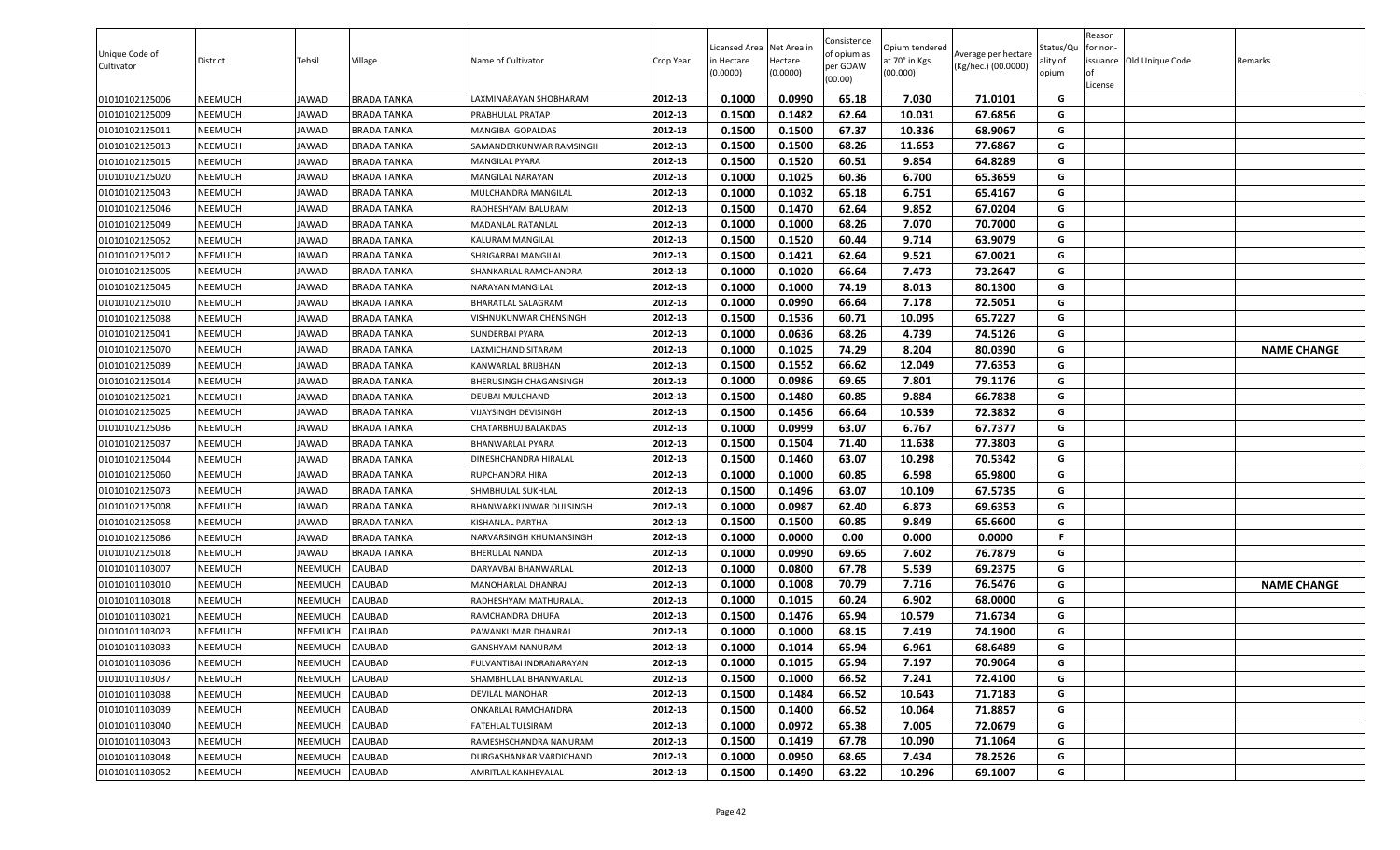| 0.1000<br>0.1020<br>72.1176<br>01010101103056<br>NEEMUCH<br>NEEMUCH<br><b>DAUBAD</b><br>2012-13<br>70.83<br>7.356<br>$\overline{2}$<br>INDRASINGH GANGARAM<br>2012-13<br>0.1000<br>0.0986<br>63.22<br>6.683<br>67.7789<br>01010101103062<br>NEEMUCH<br>NEEMUCH<br>DAUBAD<br>G<br>BHARATKUMAR TULSIRAM<br>01010101103058<br>NEEMUCH<br>NEEMUCH<br><b>DAUBAD</b><br>2012-13<br>0.1000<br>0.1020<br>65.38<br>6.734<br>66.0196<br>G<br><b>JITMAL KESHURAM</b><br>0.1500<br>0.1508<br>65.38<br>NEEMUCH<br>DAUBAD<br>2012-13<br>10.442<br>69.2440<br>G<br>01010101103012<br>NEEMUCH<br>JAGDISH KISHANLAL<br>68.65<br>7.522<br>0.1000<br>0.1000<br>75.2200<br>G<br>01010101103005<br>NEEMUCH<br>NEEMUCH<br><b>DAUBAD</b><br>2012-13<br>KAMLASHANKAR BHANWARLAL<br>2012-13<br>0.1500<br>67.21<br>NEEMUCH<br>DAUBAD<br>0.1500<br>10.734<br>71.5600<br>G<br>01010101103026<br>NEEMUCH<br>BHANWARLAL TULSIRAM<br>G<br>2012-13<br>0.1000<br>0.1023<br>63.22<br>7.270<br>71.0655<br>01010101103028<br>NEEMUCH<br>NEEMUCH<br><b>DAUBAD</b><br>SHIVENARAYAN NANURAM<br>G<br>2012-13<br>0.0988<br>67.21<br>7.480<br>75.7085<br>NEEMUCH<br>NEEMUCH<br><b>DAUBAD</b><br>VISHNULAL MANGILAL<br>0.1000<br>01010101103030<br>NEEMUCH<br>DAUBAD<br>2012-13<br>0.1000<br>0.0992<br>63.96<br>6.972<br>70.2823<br>G<br>01010101103042<br>NEEMUCH<br>SHANTILAL TULSIRAM<br>0.1517<br>70.3823<br>NEEMUCH<br>DAUBAD<br>2012-13<br>0.1500<br>67.21<br>10.677<br>G<br>01010101103019<br>NEEMUCH<br>SITABAI TULSIRAM<br>0.1000<br>0.1000<br>67.5300<br>01010101103031<br>NEEMUCH<br>NEEMUCH<br>DAUBAD<br>2012-13<br>66.86<br>6.753<br>G<br>RADHABAI RAMGOPAL<br>0.1488<br>68.28<br>G<br>NEEMUCH<br><b>DAUBAD</b><br>2012-13<br>0.1500<br>11.042<br>74.2070<br>01010101103049<br>NEEMUCH<br>GHANSHYAM VARDICHAND<br><b>DAUBAD</b><br>2012-13<br>0.1500<br>0.1512<br>65.41<br>10.213<br>67.5463<br>G<br>01010101103017<br>NEEMUCH<br>NEEMUCH<br>MANNALAL KISHAN<br>65.41<br><b>DAUBAD</b><br>2012-13<br>0.1000<br>0.1000<br>7.391<br>73.9100<br>G<br>01010101103020<br>NEEMUCH<br>NEEMUCH<br>NARAYAN MULCHAND<br>NEEMUCH<br>2012-13<br>0.1000<br>0.1000<br>63.95<br>7.263<br>72.6300<br>01010101103046<br><b>NEEMUCH</b><br><b>DAUBAD</b><br>UNKARLAL MANGILAL<br>G<br>0.0992<br>65.41<br>6.980<br>70.3629<br>G<br>01010101103044<br>NEEMUCH<br>NEEMUCH<br>DAUBAD<br>0.1000<br>SURESHCHANDRA RADHESHYAM<br>2012-13<br>0.1500<br>0.1500<br>62.87<br>69.4533<br>NEEMUCH<br>DAUBAD<br>2012-13<br>10.418<br>G<br>01010101103008<br>NEEMUCH<br>MADANLAL AMBALAL<br>G<br>DAUBAD<br>2012-13<br>0.1000<br>0.1020<br>62.87<br>6.601<br>64.7157<br>01010101103001<br>NEEMUCH<br>NEEMUCH<br><b>KISHAN NAGGA</b><br>NEEMUCH<br>2012-13<br>0.1000<br>0.0925<br>62.87<br>6.332<br>68.4541<br>G<br>01010101103041<br>NEEMUCH<br>DAUBAD<br>SANTOSHKUMAR BANSHILAL<br>2012-13<br>G<br>01010101103016<br>NEEMUCH<br>NEEMUCH<br><b>DAUBAD</b><br>SHYAMSINGH DURGALAL<br>0.1000<br>0.1000<br>66.19<br>6.780<br>67.8000<br>0.1000<br>0.1020<br>63.62<br>6.607<br>64.7745<br>NEEMUCH<br>DAUBAD<br>2012-13<br>G<br>01010101103015<br>NEEMUCH<br>RATANLAL MANSINGH<br>63.62<br>0.1500<br>0.1470<br>10.116<br>68.8163<br>01010101103082<br>NEEMUCH<br>NEEMUCH<br><b>DAUBAD</b><br>2012-13<br>G<br>YASHODHABAI SANVATRAM<br>01010102123001<br>NEEMUCH<br>2012-13<br>0.1500<br>0.1475<br>66.19<br>10.534<br>71.4169<br><b>JAWAD</b><br>DHAMNIYA<br>G<br>AJAYKUMAR SAGARMAL<br>01010102123026<br>NEEMUCH<br><b>JAWAD</b><br><b>DHAMNIYA</b><br>2012-13<br>0.1500<br>0.1482<br>63.62<br>10.706<br>72.2402<br>G<br>RODMAL MANGILAL<br>0.1500<br>0.1566<br>62.75<br>10.157<br>64.8595<br>01010102123030<br>NEEMUCH<br><b>DHAMNIYA</b><br>2012-13<br>G<br><b>JAWAD</b><br>BHANWARLAL RAMLAL<br>66.19<br>0.1500<br>0.1452<br>10.562<br>72.7410<br>01010102123033<br>NEEMUCH<br><b>JAWAD</b><br><b>DHAMNIYA</b><br>2012-13<br>G<br>KANWARLAL PRABHULAL<br>01010102123035<br>2012-13<br>0.1500<br>0.1518<br>66.44<br>11.095<br>73.0896<br>NEEMUCH<br><b>JAWAD</b><br>DHAMNIYA<br>G<br>SHANKARLAL GASI<br>68.28<br>76.2133<br>01010102123045<br>NEEMUCH<br><b>JAWAD</b><br>DHAMNIYA<br>2012-13<br>0.1500<br>0.1500<br>11.432<br>G<br><b>BAGDIRAM GIRDHARI</b><br>2012-13<br>0.1500<br>62.75<br>10.874<br>72.4933<br>G<br>0.1500<br>01010102123048<br>NEEMUCH<br><b>JAWAD</b><br>DHAMNIYA<br>RATANLAL SHANKARLAL<br>62.75<br>G<br>2012-13<br>0.1500<br>0.1272<br>8.561<br>67.3035<br>01010102123052<br>NEEMUCH<br><b>JAWAD</b><br><b>DHAMNIYA</b><br>RAMNARAYAN RAMLAL<br>2012-13<br>68.73<br>7.619<br>77.2718<br>G<br>01010102123058<br>DEUBAI NATHULAL<br>0.1000<br>0.0986<br>NEEMUCH<br><b>JAWAD</b><br>DHAMNIYA<br>2012-13<br>0.1500<br>0.1530<br>63.91<br>10.819<br>70.7124<br>G<br>01010102123061<br><b>NEEMUCH</b><br><b>JAWAD</b><br><b>DHAMNIYA</b><br><b>BHAGIRATH RAMLAL</b><br>0.1050<br>68.73<br>7.806<br>74.3429<br>G<br>NEEMUCH<br>DHAMNIYA<br>2012-13<br>0.1000<br>01010102123065<br><b>JAWAD</b><br>RAMPRASAD HIRALAL<br>0.1500<br>0.1519<br>66.44<br>11.039<br>72.6728<br>01010102123073<br>NEEMUCH<br><b>DHAMNIYA</b><br>2012-13<br>G<br><b>JAWAD</b><br>JAMNALAL BANSILAL<br>71.7286<br>01010102123027<br>2012-13<br>0.1500<br>0.1400<br>66.44<br>10.042<br>G<br>NEEMUCH<br><b>JAWAD</b><br>DHAMNIYA<br><b>GASI NANDAPATIDAR</b><br>01010102123057<br><b>JAWAD</b><br>2012-13<br>0.1500<br>0.1200<br>68.08<br>8.666<br>72.2167<br>NEEMUCH<br><b>DHAMNIYA</b><br>SHOBHARAM JAGGA<br>G<br>0.0975<br>2012-13<br>0.1000<br>60.24<br>6.437<br>G<br>01010102123064<br>NEEMUCH<br>66.0205<br><b>JAWAD</b><br>DHAMNIYA<br>PARASRAM NONDRAM<br>2012-13<br>0.1000<br>0.1003<br>65.52<br>7.376<br>73.5394<br>01010102123091<br>NEEMUCH<br><b>JAWAD</b><br>DHAMNIYA<br>G<br>JAHUR MOIBRAHIM<br>71.3238<br>01010102123094<br>2012-13<br>0.1000<br>0.1050<br>68.08<br>7.489<br>G<br><b>NEEMUCH</b><br><b>DHAMNIYA</b><br><b>JAWAD</b><br>BHERULAL HIRALAL<br>01010102123099<br>2012-13<br>0.1500<br>0.1440<br>68.14<br>76.3889<br><b>NEEMUCH</b><br><b>JAWAD</b><br><b>DHAMNIYA</b><br>11.000<br>G<br><b>DHAPUBAI BHANWARLAL</b><br>2012-13<br>65.52<br>G<br>01010102123028<br><b>NEEMUCH</b><br><b>JAWAD</b><br><b>DHAMNIYA</b><br>HAJARILAL JAYKISHAN<br>0.1500<br>0.1500<br>10.830<br>72.2000<br>2012-13<br>0.1400<br>65.52<br>71.7357<br>G<br>01010102123041<br>NEEMUCH<br>NARMDABAI SAGARMAL<br>0.1500<br>10.043<br><b>JAWAD</b><br><b>DHAMNIYA</b><br>2012-13<br>0.1500<br>0.1505<br>63.91<br>G<br>01010102123074<br><b>NEEMUCH</b><br><b>JAWAD</b><br><b>DHAMNIYA</b><br>KALURAM BHERULAL<br>10.089<br>67.0365<br>01010102123083<br>2012-13<br>0.1000<br>0.1000<br>68.14<br>7.272<br>G<br>NEEMUCH<br><b>JAWAD</b><br>DHAMNIYA<br><b>MOTILAL INDERMAL</b> | Unique Code of<br>Cultivator | District | Tehsil | Village | Name of Cultivator | Crop Year | Licensed Area<br>n Hectare<br>(0.0000) | Net Area ir<br>Hectare<br>(0.0000) | Consistence<br>of opium as<br>per GOAW<br>(00.00) | Opium tendered<br>at 70° in Kgs<br>(00.000) | Average per hectare<br>(Kg/hec.) (00.0000) | Status/Qu<br>ality of<br>opium | Reason<br>or non-<br>of<br>License | issuance Old Unique Code | Remarks |
|-------------------------------------------------------------------------------------------------------------------------------------------------------------------------------------------------------------------------------------------------------------------------------------------------------------------------------------------------------------------------------------------------------------------------------------------------------------------------------------------------------------------------------------------------------------------------------------------------------------------------------------------------------------------------------------------------------------------------------------------------------------------------------------------------------------------------------------------------------------------------------------------------------------------------------------------------------------------------------------------------------------------------------------------------------------------------------------------------------------------------------------------------------------------------------------------------------------------------------------------------------------------------------------------------------------------------------------------------------------------------------------------------------------------------------------------------------------------------------------------------------------------------------------------------------------------------------------------------------------------------------------------------------------------------------------------------------------------------------------------------------------------------------------------------------------------------------------------------------------------------------------------------------------------------------------------------------------------------------------------------------------------------------------------------------------------------------------------------------------------------------------------------------------------------------------------------------------------------------------------------------------------------------------------------------------------------------------------------------------------------------------------------------------------------------------------------------------------------------------------------------------------------------------------------------------------------------------------------------------------------------------------------------------------------------------------------------------------------------------------------------------------------------------------------------------------------------------------------------------------------------------------------------------------------------------------------------------------------------------------------------------------------------------------------------------------------------------------------------------------------------------------------------------------------------------------------------------------------------------------------------------------------------------------------------------------------------------------------------------------------------------------------------------------------------------------------------------------------------------------------------------------------------------------------------------------------------------------------------------------------------------------------------------------------------------------------------------------------------------------------------------------------------------------------------------------------------------------------------------------------------------------------------------------------------------------------------------------------------------------------------------------------------------------------------------------------------------------------------------------------------------------------------------------------------------------------------------------------------------------------------------------------------------------------------------------------------------------------------------------------------------------------------------------------------------------------------------------------------------------------------------------------------------------------------------------------------------------------------------------------------------------------------------------------------------------------------------------------------------------------------------------------------------------------------------------------------------------------------------------------------------------------------------------------------------------------------------------------------------------------------------------------------------------------------------------------------------------------------------------------------------------------------------------------------------------------------------------------------------------------------------------------------------------------------------------------------------------------------------------------------------------------------------------------------------------------------------------------------------------------------------------------------------------------------------------------------------------------------------------------------------------------------------------------------------------------------------------------------------------------------------------------------------------------------------------------------------------------------------------------------------------------------------------------------------------------------------------------------------------------------------------------------------------------------------------------------------------------------------------------------------------------------------------------------------------------------------------------------------------------------------------------------------------------------------------------------------------------------------------------------------------------------------------------------------------------------------------------------------------------------------------------------------------------------------------------------------------------------------------------------------------------------------------------------------------------|------------------------------|----------|--------|---------|--------------------|-----------|----------------------------------------|------------------------------------|---------------------------------------------------|---------------------------------------------|--------------------------------------------|--------------------------------|------------------------------------|--------------------------|---------|
|                                                                                                                                                                                                                                                                                                                                                                                                                                                                                                                                                                                                                                                                                                                                                                                                                                                                                                                                                                                                                                                                                                                                                                                                                                                                                                                                                                                                                                                                                                                                                                                                                                                                                                                                                                                                                                                                                                                                                                                                                                                                                                                                                                                                                                                                                                                                                                                                                                                                                                                                                                                                                                                                                                                                                                                                                                                                                                                                                                                                                                                                                                                                                                                                                                                                                                                                                                                                                                                                                                                                                                                                                                                                                                                                                                                                                                                                                                                                                                                                                                                                                                                                                                                                                                                                                                                                                                                                                                                                                                                                                                                                                                                                                                                                                                                                                                                                                                                                                                                                                                                                                                                                                                                                                                                                                                                                                                                                                                                                                                                                                                                                                                                                                                                                                                                                                                                                                                                                                                                                                                                                                                                                                                                                                                                                                                                                                                                                                                                                                                                                                                                                                                                                                                 |                              |          |        |         |                    |           |                                        |                                    |                                                   |                                             |                                            |                                |                                    |                          |         |
|                                                                                                                                                                                                                                                                                                                                                                                                                                                                                                                                                                                                                                                                                                                                                                                                                                                                                                                                                                                                                                                                                                                                                                                                                                                                                                                                                                                                                                                                                                                                                                                                                                                                                                                                                                                                                                                                                                                                                                                                                                                                                                                                                                                                                                                                                                                                                                                                                                                                                                                                                                                                                                                                                                                                                                                                                                                                                                                                                                                                                                                                                                                                                                                                                                                                                                                                                                                                                                                                                                                                                                                                                                                                                                                                                                                                                                                                                                                                                                                                                                                                                                                                                                                                                                                                                                                                                                                                                                                                                                                                                                                                                                                                                                                                                                                                                                                                                                                                                                                                                                                                                                                                                                                                                                                                                                                                                                                                                                                                                                                                                                                                                                                                                                                                                                                                                                                                                                                                                                                                                                                                                                                                                                                                                                                                                                                                                                                                                                                                                                                                                                                                                                                                                                 |                              |          |        |         |                    |           |                                        |                                    |                                                   |                                             |                                            |                                |                                    |                          |         |
|                                                                                                                                                                                                                                                                                                                                                                                                                                                                                                                                                                                                                                                                                                                                                                                                                                                                                                                                                                                                                                                                                                                                                                                                                                                                                                                                                                                                                                                                                                                                                                                                                                                                                                                                                                                                                                                                                                                                                                                                                                                                                                                                                                                                                                                                                                                                                                                                                                                                                                                                                                                                                                                                                                                                                                                                                                                                                                                                                                                                                                                                                                                                                                                                                                                                                                                                                                                                                                                                                                                                                                                                                                                                                                                                                                                                                                                                                                                                                                                                                                                                                                                                                                                                                                                                                                                                                                                                                                                                                                                                                                                                                                                                                                                                                                                                                                                                                                                                                                                                                                                                                                                                                                                                                                                                                                                                                                                                                                                                                                                                                                                                                                                                                                                                                                                                                                                                                                                                                                                                                                                                                                                                                                                                                                                                                                                                                                                                                                                                                                                                                                                                                                                                                                 |                              |          |        |         |                    |           |                                        |                                    |                                                   |                                             |                                            |                                |                                    |                          |         |
|                                                                                                                                                                                                                                                                                                                                                                                                                                                                                                                                                                                                                                                                                                                                                                                                                                                                                                                                                                                                                                                                                                                                                                                                                                                                                                                                                                                                                                                                                                                                                                                                                                                                                                                                                                                                                                                                                                                                                                                                                                                                                                                                                                                                                                                                                                                                                                                                                                                                                                                                                                                                                                                                                                                                                                                                                                                                                                                                                                                                                                                                                                                                                                                                                                                                                                                                                                                                                                                                                                                                                                                                                                                                                                                                                                                                                                                                                                                                                                                                                                                                                                                                                                                                                                                                                                                                                                                                                                                                                                                                                                                                                                                                                                                                                                                                                                                                                                                                                                                                                                                                                                                                                                                                                                                                                                                                                                                                                                                                                                                                                                                                                                                                                                                                                                                                                                                                                                                                                                                                                                                                                                                                                                                                                                                                                                                                                                                                                                                                                                                                                                                                                                                                                                 |                              |          |        |         |                    |           |                                        |                                    |                                                   |                                             |                                            |                                |                                    |                          |         |
|                                                                                                                                                                                                                                                                                                                                                                                                                                                                                                                                                                                                                                                                                                                                                                                                                                                                                                                                                                                                                                                                                                                                                                                                                                                                                                                                                                                                                                                                                                                                                                                                                                                                                                                                                                                                                                                                                                                                                                                                                                                                                                                                                                                                                                                                                                                                                                                                                                                                                                                                                                                                                                                                                                                                                                                                                                                                                                                                                                                                                                                                                                                                                                                                                                                                                                                                                                                                                                                                                                                                                                                                                                                                                                                                                                                                                                                                                                                                                                                                                                                                                                                                                                                                                                                                                                                                                                                                                                                                                                                                                                                                                                                                                                                                                                                                                                                                                                                                                                                                                                                                                                                                                                                                                                                                                                                                                                                                                                                                                                                                                                                                                                                                                                                                                                                                                                                                                                                                                                                                                                                                                                                                                                                                                                                                                                                                                                                                                                                                                                                                                                                                                                                                                                 |                              |          |        |         |                    |           |                                        |                                    |                                                   |                                             |                                            |                                |                                    |                          |         |
|                                                                                                                                                                                                                                                                                                                                                                                                                                                                                                                                                                                                                                                                                                                                                                                                                                                                                                                                                                                                                                                                                                                                                                                                                                                                                                                                                                                                                                                                                                                                                                                                                                                                                                                                                                                                                                                                                                                                                                                                                                                                                                                                                                                                                                                                                                                                                                                                                                                                                                                                                                                                                                                                                                                                                                                                                                                                                                                                                                                                                                                                                                                                                                                                                                                                                                                                                                                                                                                                                                                                                                                                                                                                                                                                                                                                                                                                                                                                                                                                                                                                                                                                                                                                                                                                                                                                                                                                                                                                                                                                                                                                                                                                                                                                                                                                                                                                                                                                                                                                                                                                                                                                                                                                                                                                                                                                                                                                                                                                                                                                                                                                                                                                                                                                                                                                                                                                                                                                                                                                                                                                                                                                                                                                                                                                                                                                                                                                                                                                                                                                                                                                                                                                                                 |                              |          |        |         |                    |           |                                        |                                    |                                                   |                                             |                                            |                                |                                    |                          |         |
|                                                                                                                                                                                                                                                                                                                                                                                                                                                                                                                                                                                                                                                                                                                                                                                                                                                                                                                                                                                                                                                                                                                                                                                                                                                                                                                                                                                                                                                                                                                                                                                                                                                                                                                                                                                                                                                                                                                                                                                                                                                                                                                                                                                                                                                                                                                                                                                                                                                                                                                                                                                                                                                                                                                                                                                                                                                                                                                                                                                                                                                                                                                                                                                                                                                                                                                                                                                                                                                                                                                                                                                                                                                                                                                                                                                                                                                                                                                                                                                                                                                                                                                                                                                                                                                                                                                                                                                                                                                                                                                                                                                                                                                                                                                                                                                                                                                                                                                                                                                                                                                                                                                                                                                                                                                                                                                                                                                                                                                                                                                                                                                                                                                                                                                                                                                                                                                                                                                                                                                                                                                                                                                                                                                                                                                                                                                                                                                                                                                                                                                                                                                                                                                                                                 |                              |          |        |         |                    |           |                                        |                                    |                                                   |                                             |                                            |                                |                                    |                          |         |
|                                                                                                                                                                                                                                                                                                                                                                                                                                                                                                                                                                                                                                                                                                                                                                                                                                                                                                                                                                                                                                                                                                                                                                                                                                                                                                                                                                                                                                                                                                                                                                                                                                                                                                                                                                                                                                                                                                                                                                                                                                                                                                                                                                                                                                                                                                                                                                                                                                                                                                                                                                                                                                                                                                                                                                                                                                                                                                                                                                                                                                                                                                                                                                                                                                                                                                                                                                                                                                                                                                                                                                                                                                                                                                                                                                                                                                                                                                                                                                                                                                                                                                                                                                                                                                                                                                                                                                                                                                                                                                                                                                                                                                                                                                                                                                                                                                                                                                                                                                                                                                                                                                                                                                                                                                                                                                                                                                                                                                                                                                                                                                                                                                                                                                                                                                                                                                                                                                                                                                                                                                                                                                                                                                                                                                                                                                                                                                                                                                                                                                                                                                                                                                                                                                 |                              |          |        |         |                    |           |                                        |                                    |                                                   |                                             |                                            |                                |                                    |                          |         |
|                                                                                                                                                                                                                                                                                                                                                                                                                                                                                                                                                                                                                                                                                                                                                                                                                                                                                                                                                                                                                                                                                                                                                                                                                                                                                                                                                                                                                                                                                                                                                                                                                                                                                                                                                                                                                                                                                                                                                                                                                                                                                                                                                                                                                                                                                                                                                                                                                                                                                                                                                                                                                                                                                                                                                                                                                                                                                                                                                                                                                                                                                                                                                                                                                                                                                                                                                                                                                                                                                                                                                                                                                                                                                                                                                                                                                                                                                                                                                                                                                                                                                                                                                                                                                                                                                                                                                                                                                                                                                                                                                                                                                                                                                                                                                                                                                                                                                                                                                                                                                                                                                                                                                                                                                                                                                                                                                                                                                                                                                                                                                                                                                                                                                                                                                                                                                                                                                                                                                                                                                                                                                                                                                                                                                                                                                                                                                                                                                                                                                                                                                                                                                                                                                                 |                              |          |        |         |                    |           |                                        |                                    |                                                   |                                             |                                            |                                |                                    |                          |         |
|                                                                                                                                                                                                                                                                                                                                                                                                                                                                                                                                                                                                                                                                                                                                                                                                                                                                                                                                                                                                                                                                                                                                                                                                                                                                                                                                                                                                                                                                                                                                                                                                                                                                                                                                                                                                                                                                                                                                                                                                                                                                                                                                                                                                                                                                                                                                                                                                                                                                                                                                                                                                                                                                                                                                                                                                                                                                                                                                                                                                                                                                                                                                                                                                                                                                                                                                                                                                                                                                                                                                                                                                                                                                                                                                                                                                                                                                                                                                                                                                                                                                                                                                                                                                                                                                                                                                                                                                                                                                                                                                                                                                                                                                                                                                                                                                                                                                                                                                                                                                                                                                                                                                                                                                                                                                                                                                                                                                                                                                                                                                                                                                                                                                                                                                                                                                                                                                                                                                                                                                                                                                                                                                                                                                                                                                                                                                                                                                                                                                                                                                                                                                                                                                                                 |                              |          |        |         |                    |           |                                        |                                    |                                                   |                                             |                                            |                                |                                    |                          |         |
|                                                                                                                                                                                                                                                                                                                                                                                                                                                                                                                                                                                                                                                                                                                                                                                                                                                                                                                                                                                                                                                                                                                                                                                                                                                                                                                                                                                                                                                                                                                                                                                                                                                                                                                                                                                                                                                                                                                                                                                                                                                                                                                                                                                                                                                                                                                                                                                                                                                                                                                                                                                                                                                                                                                                                                                                                                                                                                                                                                                                                                                                                                                                                                                                                                                                                                                                                                                                                                                                                                                                                                                                                                                                                                                                                                                                                                                                                                                                                                                                                                                                                                                                                                                                                                                                                                                                                                                                                                                                                                                                                                                                                                                                                                                                                                                                                                                                                                                                                                                                                                                                                                                                                                                                                                                                                                                                                                                                                                                                                                                                                                                                                                                                                                                                                                                                                                                                                                                                                                                                                                                                                                                                                                                                                                                                                                                                                                                                                                                                                                                                                                                                                                                                                                 |                              |          |        |         |                    |           |                                        |                                    |                                                   |                                             |                                            |                                |                                    |                          |         |
|                                                                                                                                                                                                                                                                                                                                                                                                                                                                                                                                                                                                                                                                                                                                                                                                                                                                                                                                                                                                                                                                                                                                                                                                                                                                                                                                                                                                                                                                                                                                                                                                                                                                                                                                                                                                                                                                                                                                                                                                                                                                                                                                                                                                                                                                                                                                                                                                                                                                                                                                                                                                                                                                                                                                                                                                                                                                                                                                                                                                                                                                                                                                                                                                                                                                                                                                                                                                                                                                                                                                                                                                                                                                                                                                                                                                                                                                                                                                                                                                                                                                                                                                                                                                                                                                                                                                                                                                                                                                                                                                                                                                                                                                                                                                                                                                                                                                                                                                                                                                                                                                                                                                                                                                                                                                                                                                                                                                                                                                                                                                                                                                                                                                                                                                                                                                                                                                                                                                                                                                                                                                                                                                                                                                                                                                                                                                                                                                                                                                                                                                                                                                                                                                                                 |                              |          |        |         |                    |           |                                        |                                    |                                                   |                                             |                                            |                                |                                    |                          |         |
|                                                                                                                                                                                                                                                                                                                                                                                                                                                                                                                                                                                                                                                                                                                                                                                                                                                                                                                                                                                                                                                                                                                                                                                                                                                                                                                                                                                                                                                                                                                                                                                                                                                                                                                                                                                                                                                                                                                                                                                                                                                                                                                                                                                                                                                                                                                                                                                                                                                                                                                                                                                                                                                                                                                                                                                                                                                                                                                                                                                                                                                                                                                                                                                                                                                                                                                                                                                                                                                                                                                                                                                                                                                                                                                                                                                                                                                                                                                                                                                                                                                                                                                                                                                                                                                                                                                                                                                                                                                                                                                                                                                                                                                                                                                                                                                                                                                                                                                                                                                                                                                                                                                                                                                                                                                                                                                                                                                                                                                                                                                                                                                                                                                                                                                                                                                                                                                                                                                                                                                                                                                                                                                                                                                                                                                                                                                                                                                                                                                                                                                                                                                                                                                                                                 |                              |          |        |         |                    |           |                                        |                                    |                                                   |                                             |                                            |                                |                                    |                          |         |
|                                                                                                                                                                                                                                                                                                                                                                                                                                                                                                                                                                                                                                                                                                                                                                                                                                                                                                                                                                                                                                                                                                                                                                                                                                                                                                                                                                                                                                                                                                                                                                                                                                                                                                                                                                                                                                                                                                                                                                                                                                                                                                                                                                                                                                                                                                                                                                                                                                                                                                                                                                                                                                                                                                                                                                                                                                                                                                                                                                                                                                                                                                                                                                                                                                                                                                                                                                                                                                                                                                                                                                                                                                                                                                                                                                                                                                                                                                                                                                                                                                                                                                                                                                                                                                                                                                                                                                                                                                                                                                                                                                                                                                                                                                                                                                                                                                                                                                                                                                                                                                                                                                                                                                                                                                                                                                                                                                                                                                                                                                                                                                                                                                                                                                                                                                                                                                                                                                                                                                                                                                                                                                                                                                                                                                                                                                                                                                                                                                                                                                                                                                                                                                                                                                 |                              |          |        |         |                    |           |                                        |                                    |                                                   |                                             |                                            |                                |                                    |                          |         |
|                                                                                                                                                                                                                                                                                                                                                                                                                                                                                                                                                                                                                                                                                                                                                                                                                                                                                                                                                                                                                                                                                                                                                                                                                                                                                                                                                                                                                                                                                                                                                                                                                                                                                                                                                                                                                                                                                                                                                                                                                                                                                                                                                                                                                                                                                                                                                                                                                                                                                                                                                                                                                                                                                                                                                                                                                                                                                                                                                                                                                                                                                                                                                                                                                                                                                                                                                                                                                                                                                                                                                                                                                                                                                                                                                                                                                                                                                                                                                                                                                                                                                                                                                                                                                                                                                                                                                                                                                                                                                                                                                                                                                                                                                                                                                                                                                                                                                                                                                                                                                                                                                                                                                                                                                                                                                                                                                                                                                                                                                                                                                                                                                                                                                                                                                                                                                                                                                                                                                                                                                                                                                                                                                                                                                                                                                                                                                                                                                                                                                                                                                                                                                                                                                                 |                              |          |        |         |                    |           |                                        |                                    |                                                   |                                             |                                            |                                |                                    |                          |         |
|                                                                                                                                                                                                                                                                                                                                                                                                                                                                                                                                                                                                                                                                                                                                                                                                                                                                                                                                                                                                                                                                                                                                                                                                                                                                                                                                                                                                                                                                                                                                                                                                                                                                                                                                                                                                                                                                                                                                                                                                                                                                                                                                                                                                                                                                                                                                                                                                                                                                                                                                                                                                                                                                                                                                                                                                                                                                                                                                                                                                                                                                                                                                                                                                                                                                                                                                                                                                                                                                                                                                                                                                                                                                                                                                                                                                                                                                                                                                                                                                                                                                                                                                                                                                                                                                                                                                                                                                                                                                                                                                                                                                                                                                                                                                                                                                                                                                                                                                                                                                                                                                                                                                                                                                                                                                                                                                                                                                                                                                                                                                                                                                                                                                                                                                                                                                                                                                                                                                                                                                                                                                                                                                                                                                                                                                                                                                                                                                                                                                                                                                                                                                                                                                                                 |                              |          |        |         |                    |           |                                        |                                    |                                                   |                                             |                                            |                                |                                    |                          |         |
|                                                                                                                                                                                                                                                                                                                                                                                                                                                                                                                                                                                                                                                                                                                                                                                                                                                                                                                                                                                                                                                                                                                                                                                                                                                                                                                                                                                                                                                                                                                                                                                                                                                                                                                                                                                                                                                                                                                                                                                                                                                                                                                                                                                                                                                                                                                                                                                                                                                                                                                                                                                                                                                                                                                                                                                                                                                                                                                                                                                                                                                                                                                                                                                                                                                                                                                                                                                                                                                                                                                                                                                                                                                                                                                                                                                                                                                                                                                                                                                                                                                                                                                                                                                                                                                                                                                                                                                                                                                                                                                                                                                                                                                                                                                                                                                                                                                                                                                                                                                                                                                                                                                                                                                                                                                                                                                                                                                                                                                                                                                                                                                                                                                                                                                                                                                                                                                                                                                                                                                                                                                                                                                                                                                                                                                                                                                                                                                                                                                                                                                                                                                                                                                                                                 |                              |          |        |         |                    |           |                                        |                                    |                                                   |                                             |                                            |                                |                                    |                          |         |
|                                                                                                                                                                                                                                                                                                                                                                                                                                                                                                                                                                                                                                                                                                                                                                                                                                                                                                                                                                                                                                                                                                                                                                                                                                                                                                                                                                                                                                                                                                                                                                                                                                                                                                                                                                                                                                                                                                                                                                                                                                                                                                                                                                                                                                                                                                                                                                                                                                                                                                                                                                                                                                                                                                                                                                                                                                                                                                                                                                                                                                                                                                                                                                                                                                                                                                                                                                                                                                                                                                                                                                                                                                                                                                                                                                                                                                                                                                                                                                                                                                                                                                                                                                                                                                                                                                                                                                                                                                                                                                                                                                                                                                                                                                                                                                                                                                                                                                                                                                                                                                                                                                                                                                                                                                                                                                                                                                                                                                                                                                                                                                                                                                                                                                                                                                                                                                                                                                                                                                                                                                                                                                                                                                                                                                                                                                                                                                                                                                                                                                                                                                                                                                                                                                 |                              |          |        |         |                    |           |                                        |                                    |                                                   |                                             |                                            |                                |                                    |                          |         |
|                                                                                                                                                                                                                                                                                                                                                                                                                                                                                                                                                                                                                                                                                                                                                                                                                                                                                                                                                                                                                                                                                                                                                                                                                                                                                                                                                                                                                                                                                                                                                                                                                                                                                                                                                                                                                                                                                                                                                                                                                                                                                                                                                                                                                                                                                                                                                                                                                                                                                                                                                                                                                                                                                                                                                                                                                                                                                                                                                                                                                                                                                                                                                                                                                                                                                                                                                                                                                                                                                                                                                                                                                                                                                                                                                                                                                                                                                                                                                                                                                                                                                                                                                                                                                                                                                                                                                                                                                                                                                                                                                                                                                                                                                                                                                                                                                                                                                                                                                                                                                                                                                                                                                                                                                                                                                                                                                                                                                                                                                                                                                                                                                                                                                                                                                                                                                                                                                                                                                                                                                                                                                                                                                                                                                                                                                                                                                                                                                                                                                                                                                                                                                                                                                                 |                              |          |        |         |                    |           |                                        |                                    |                                                   |                                             |                                            |                                |                                    |                          |         |
|                                                                                                                                                                                                                                                                                                                                                                                                                                                                                                                                                                                                                                                                                                                                                                                                                                                                                                                                                                                                                                                                                                                                                                                                                                                                                                                                                                                                                                                                                                                                                                                                                                                                                                                                                                                                                                                                                                                                                                                                                                                                                                                                                                                                                                                                                                                                                                                                                                                                                                                                                                                                                                                                                                                                                                                                                                                                                                                                                                                                                                                                                                                                                                                                                                                                                                                                                                                                                                                                                                                                                                                                                                                                                                                                                                                                                                                                                                                                                                                                                                                                                                                                                                                                                                                                                                                                                                                                                                                                                                                                                                                                                                                                                                                                                                                                                                                                                                                                                                                                                                                                                                                                                                                                                                                                                                                                                                                                                                                                                                                                                                                                                                                                                                                                                                                                                                                                                                                                                                                                                                                                                                                                                                                                                                                                                                                                                                                                                                                                                                                                                                                                                                                                                                 |                              |          |        |         |                    |           |                                        |                                    |                                                   |                                             |                                            |                                |                                    |                          |         |
|                                                                                                                                                                                                                                                                                                                                                                                                                                                                                                                                                                                                                                                                                                                                                                                                                                                                                                                                                                                                                                                                                                                                                                                                                                                                                                                                                                                                                                                                                                                                                                                                                                                                                                                                                                                                                                                                                                                                                                                                                                                                                                                                                                                                                                                                                                                                                                                                                                                                                                                                                                                                                                                                                                                                                                                                                                                                                                                                                                                                                                                                                                                                                                                                                                                                                                                                                                                                                                                                                                                                                                                                                                                                                                                                                                                                                                                                                                                                                                                                                                                                                                                                                                                                                                                                                                                                                                                                                                                                                                                                                                                                                                                                                                                                                                                                                                                                                                                                                                                                                                                                                                                                                                                                                                                                                                                                                                                                                                                                                                                                                                                                                                                                                                                                                                                                                                                                                                                                                                                                                                                                                                                                                                                                                                                                                                                                                                                                                                                                                                                                                                                                                                                                                                 |                              |          |        |         |                    |           |                                        |                                    |                                                   |                                             |                                            |                                |                                    |                          |         |
|                                                                                                                                                                                                                                                                                                                                                                                                                                                                                                                                                                                                                                                                                                                                                                                                                                                                                                                                                                                                                                                                                                                                                                                                                                                                                                                                                                                                                                                                                                                                                                                                                                                                                                                                                                                                                                                                                                                                                                                                                                                                                                                                                                                                                                                                                                                                                                                                                                                                                                                                                                                                                                                                                                                                                                                                                                                                                                                                                                                                                                                                                                                                                                                                                                                                                                                                                                                                                                                                                                                                                                                                                                                                                                                                                                                                                                                                                                                                                                                                                                                                                                                                                                                                                                                                                                                                                                                                                                                                                                                                                                                                                                                                                                                                                                                                                                                                                                                                                                                                                                                                                                                                                                                                                                                                                                                                                                                                                                                                                                                                                                                                                                                                                                                                                                                                                                                                                                                                                                                                                                                                                                                                                                                                                                                                                                                                                                                                                                                                                                                                                                                                                                                                                                 |                              |          |        |         |                    |           |                                        |                                    |                                                   |                                             |                                            |                                |                                    |                          |         |
|                                                                                                                                                                                                                                                                                                                                                                                                                                                                                                                                                                                                                                                                                                                                                                                                                                                                                                                                                                                                                                                                                                                                                                                                                                                                                                                                                                                                                                                                                                                                                                                                                                                                                                                                                                                                                                                                                                                                                                                                                                                                                                                                                                                                                                                                                                                                                                                                                                                                                                                                                                                                                                                                                                                                                                                                                                                                                                                                                                                                                                                                                                                                                                                                                                                                                                                                                                                                                                                                                                                                                                                                                                                                                                                                                                                                                                                                                                                                                                                                                                                                                                                                                                                                                                                                                                                                                                                                                                                                                                                                                                                                                                                                                                                                                                                                                                                                                                                                                                                                                                                                                                                                                                                                                                                                                                                                                                                                                                                                                                                                                                                                                                                                                                                                                                                                                                                                                                                                                                                                                                                                                                                                                                                                                                                                                                                                                                                                                                                                                                                                                                                                                                                                                                 |                              |          |        |         |                    |           |                                        |                                    |                                                   |                                             |                                            |                                |                                    |                          |         |
|                                                                                                                                                                                                                                                                                                                                                                                                                                                                                                                                                                                                                                                                                                                                                                                                                                                                                                                                                                                                                                                                                                                                                                                                                                                                                                                                                                                                                                                                                                                                                                                                                                                                                                                                                                                                                                                                                                                                                                                                                                                                                                                                                                                                                                                                                                                                                                                                                                                                                                                                                                                                                                                                                                                                                                                                                                                                                                                                                                                                                                                                                                                                                                                                                                                                                                                                                                                                                                                                                                                                                                                                                                                                                                                                                                                                                                                                                                                                                                                                                                                                                                                                                                                                                                                                                                                                                                                                                                                                                                                                                                                                                                                                                                                                                                                                                                                                                                                                                                                                                                                                                                                                                                                                                                                                                                                                                                                                                                                                                                                                                                                                                                                                                                                                                                                                                                                                                                                                                                                                                                                                                                                                                                                                                                                                                                                                                                                                                                                                                                                                                                                                                                                                                                 |                              |          |        |         |                    |           |                                        |                                    |                                                   |                                             |                                            |                                |                                    |                          |         |
|                                                                                                                                                                                                                                                                                                                                                                                                                                                                                                                                                                                                                                                                                                                                                                                                                                                                                                                                                                                                                                                                                                                                                                                                                                                                                                                                                                                                                                                                                                                                                                                                                                                                                                                                                                                                                                                                                                                                                                                                                                                                                                                                                                                                                                                                                                                                                                                                                                                                                                                                                                                                                                                                                                                                                                                                                                                                                                                                                                                                                                                                                                                                                                                                                                                                                                                                                                                                                                                                                                                                                                                                                                                                                                                                                                                                                                                                                                                                                                                                                                                                                                                                                                                                                                                                                                                                                                                                                                                                                                                                                                                                                                                                                                                                                                                                                                                                                                                                                                                                                                                                                                                                                                                                                                                                                                                                                                                                                                                                                                                                                                                                                                                                                                                                                                                                                                                                                                                                                                                                                                                                                                                                                                                                                                                                                                                                                                                                                                                                                                                                                                                                                                                                                                 |                              |          |        |         |                    |           |                                        |                                    |                                                   |                                             |                                            |                                |                                    |                          |         |
|                                                                                                                                                                                                                                                                                                                                                                                                                                                                                                                                                                                                                                                                                                                                                                                                                                                                                                                                                                                                                                                                                                                                                                                                                                                                                                                                                                                                                                                                                                                                                                                                                                                                                                                                                                                                                                                                                                                                                                                                                                                                                                                                                                                                                                                                                                                                                                                                                                                                                                                                                                                                                                                                                                                                                                                                                                                                                                                                                                                                                                                                                                                                                                                                                                                                                                                                                                                                                                                                                                                                                                                                                                                                                                                                                                                                                                                                                                                                                                                                                                                                                                                                                                                                                                                                                                                                                                                                                                                                                                                                                                                                                                                                                                                                                                                                                                                                                                                                                                                                                                                                                                                                                                                                                                                                                                                                                                                                                                                                                                                                                                                                                                                                                                                                                                                                                                                                                                                                                                                                                                                                                                                                                                                                                                                                                                                                                                                                                                                                                                                                                                                                                                                                                                 |                              |          |        |         |                    |           |                                        |                                    |                                                   |                                             |                                            |                                |                                    |                          |         |
|                                                                                                                                                                                                                                                                                                                                                                                                                                                                                                                                                                                                                                                                                                                                                                                                                                                                                                                                                                                                                                                                                                                                                                                                                                                                                                                                                                                                                                                                                                                                                                                                                                                                                                                                                                                                                                                                                                                                                                                                                                                                                                                                                                                                                                                                                                                                                                                                                                                                                                                                                                                                                                                                                                                                                                                                                                                                                                                                                                                                                                                                                                                                                                                                                                                                                                                                                                                                                                                                                                                                                                                                                                                                                                                                                                                                                                                                                                                                                                                                                                                                                                                                                                                                                                                                                                                                                                                                                                                                                                                                                                                                                                                                                                                                                                                                                                                                                                                                                                                                                                                                                                                                                                                                                                                                                                                                                                                                                                                                                                                                                                                                                                                                                                                                                                                                                                                                                                                                                                                                                                                                                                                                                                                                                                                                                                                                                                                                                                                                                                                                                                                                                                                                                                 |                              |          |        |         |                    |           |                                        |                                    |                                                   |                                             |                                            |                                |                                    |                          |         |
|                                                                                                                                                                                                                                                                                                                                                                                                                                                                                                                                                                                                                                                                                                                                                                                                                                                                                                                                                                                                                                                                                                                                                                                                                                                                                                                                                                                                                                                                                                                                                                                                                                                                                                                                                                                                                                                                                                                                                                                                                                                                                                                                                                                                                                                                                                                                                                                                                                                                                                                                                                                                                                                                                                                                                                                                                                                                                                                                                                                                                                                                                                                                                                                                                                                                                                                                                                                                                                                                                                                                                                                                                                                                                                                                                                                                                                                                                                                                                                                                                                                                                                                                                                                                                                                                                                                                                                                                                                                                                                                                                                                                                                                                                                                                                                                                                                                                                                                                                                                                                                                                                                                                                                                                                                                                                                                                                                                                                                                                                                                                                                                                                                                                                                                                                                                                                                                                                                                                                                                                                                                                                                                                                                                                                                                                                                                                                                                                                                                                                                                                                                                                                                                                                                 |                              |          |        |         |                    |           |                                        |                                    |                                                   |                                             |                                            |                                |                                    |                          |         |
|                                                                                                                                                                                                                                                                                                                                                                                                                                                                                                                                                                                                                                                                                                                                                                                                                                                                                                                                                                                                                                                                                                                                                                                                                                                                                                                                                                                                                                                                                                                                                                                                                                                                                                                                                                                                                                                                                                                                                                                                                                                                                                                                                                                                                                                                                                                                                                                                                                                                                                                                                                                                                                                                                                                                                                                                                                                                                                                                                                                                                                                                                                                                                                                                                                                                                                                                                                                                                                                                                                                                                                                                                                                                                                                                                                                                                                                                                                                                                                                                                                                                                                                                                                                                                                                                                                                                                                                                                                                                                                                                                                                                                                                                                                                                                                                                                                                                                                                                                                                                                                                                                                                                                                                                                                                                                                                                                                                                                                                                                                                                                                                                                                                                                                                                                                                                                                                                                                                                                                                                                                                                                                                                                                                                                                                                                                                                                                                                                                                                                                                                                                                                                                                                                                 |                              |          |        |         |                    |           |                                        |                                    |                                                   |                                             |                                            |                                |                                    |                          |         |
|                                                                                                                                                                                                                                                                                                                                                                                                                                                                                                                                                                                                                                                                                                                                                                                                                                                                                                                                                                                                                                                                                                                                                                                                                                                                                                                                                                                                                                                                                                                                                                                                                                                                                                                                                                                                                                                                                                                                                                                                                                                                                                                                                                                                                                                                                                                                                                                                                                                                                                                                                                                                                                                                                                                                                                                                                                                                                                                                                                                                                                                                                                                                                                                                                                                                                                                                                                                                                                                                                                                                                                                                                                                                                                                                                                                                                                                                                                                                                                                                                                                                                                                                                                                                                                                                                                                                                                                                                                                                                                                                                                                                                                                                                                                                                                                                                                                                                                                                                                                                                                                                                                                                                                                                                                                                                                                                                                                                                                                                                                                                                                                                                                                                                                                                                                                                                                                                                                                                                                                                                                                                                                                                                                                                                                                                                                                                                                                                                                                                                                                                                                                                                                                                                                 |                              |          |        |         |                    |           |                                        |                                    |                                                   |                                             |                                            |                                |                                    |                          |         |
|                                                                                                                                                                                                                                                                                                                                                                                                                                                                                                                                                                                                                                                                                                                                                                                                                                                                                                                                                                                                                                                                                                                                                                                                                                                                                                                                                                                                                                                                                                                                                                                                                                                                                                                                                                                                                                                                                                                                                                                                                                                                                                                                                                                                                                                                                                                                                                                                                                                                                                                                                                                                                                                                                                                                                                                                                                                                                                                                                                                                                                                                                                                                                                                                                                                                                                                                                                                                                                                                                                                                                                                                                                                                                                                                                                                                                                                                                                                                                                                                                                                                                                                                                                                                                                                                                                                                                                                                                                                                                                                                                                                                                                                                                                                                                                                                                                                                                                                                                                                                                                                                                                                                                                                                                                                                                                                                                                                                                                                                                                                                                                                                                                                                                                                                                                                                                                                                                                                                                                                                                                                                                                                                                                                                                                                                                                                                                                                                                                                                                                                                                                                                                                                                                                 |                              |          |        |         |                    |           |                                        |                                    |                                                   |                                             |                                            |                                |                                    |                          |         |
|                                                                                                                                                                                                                                                                                                                                                                                                                                                                                                                                                                                                                                                                                                                                                                                                                                                                                                                                                                                                                                                                                                                                                                                                                                                                                                                                                                                                                                                                                                                                                                                                                                                                                                                                                                                                                                                                                                                                                                                                                                                                                                                                                                                                                                                                                                                                                                                                                                                                                                                                                                                                                                                                                                                                                                                                                                                                                                                                                                                                                                                                                                                                                                                                                                                                                                                                                                                                                                                                                                                                                                                                                                                                                                                                                                                                                                                                                                                                                                                                                                                                                                                                                                                                                                                                                                                                                                                                                                                                                                                                                                                                                                                                                                                                                                                                                                                                                                                                                                                                                                                                                                                                                                                                                                                                                                                                                                                                                                                                                                                                                                                                                                                                                                                                                                                                                                                                                                                                                                                                                                                                                                                                                                                                                                                                                                                                                                                                                                                                                                                                                                                                                                                                                                 |                              |          |        |         |                    |           |                                        |                                    |                                                   |                                             |                                            |                                |                                    |                          |         |
|                                                                                                                                                                                                                                                                                                                                                                                                                                                                                                                                                                                                                                                                                                                                                                                                                                                                                                                                                                                                                                                                                                                                                                                                                                                                                                                                                                                                                                                                                                                                                                                                                                                                                                                                                                                                                                                                                                                                                                                                                                                                                                                                                                                                                                                                                                                                                                                                                                                                                                                                                                                                                                                                                                                                                                                                                                                                                                                                                                                                                                                                                                                                                                                                                                                                                                                                                                                                                                                                                                                                                                                                                                                                                                                                                                                                                                                                                                                                                                                                                                                                                                                                                                                                                                                                                                                                                                                                                                                                                                                                                                                                                                                                                                                                                                                                                                                                                                                                                                                                                                                                                                                                                                                                                                                                                                                                                                                                                                                                                                                                                                                                                                                                                                                                                                                                                                                                                                                                                                                                                                                                                                                                                                                                                                                                                                                                                                                                                                                                                                                                                                                                                                                                                                 |                              |          |        |         |                    |           |                                        |                                    |                                                   |                                             |                                            |                                |                                    |                          |         |
|                                                                                                                                                                                                                                                                                                                                                                                                                                                                                                                                                                                                                                                                                                                                                                                                                                                                                                                                                                                                                                                                                                                                                                                                                                                                                                                                                                                                                                                                                                                                                                                                                                                                                                                                                                                                                                                                                                                                                                                                                                                                                                                                                                                                                                                                                                                                                                                                                                                                                                                                                                                                                                                                                                                                                                                                                                                                                                                                                                                                                                                                                                                                                                                                                                                                                                                                                                                                                                                                                                                                                                                                                                                                                                                                                                                                                                                                                                                                                                                                                                                                                                                                                                                                                                                                                                                                                                                                                                                                                                                                                                                                                                                                                                                                                                                                                                                                                                                                                                                                                                                                                                                                                                                                                                                                                                                                                                                                                                                                                                                                                                                                                                                                                                                                                                                                                                                                                                                                                                                                                                                                                                                                                                                                                                                                                                                                                                                                                                                                                                                                                                                                                                                                                                 |                              |          |        |         |                    |           |                                        |                                    |                                                   |                                             |                                            |                                |                                    |                          |         |
|                                                                                                                                                                                                                                                                                                                                                                                                                                                                                                                                                                                                                                                                                                                                                                                                                                                                                                                                                                                                                                                                                                                                                                                                                                                                                                                                                                                                                                                                                                                                                                                                                                                                                                                                                                                                                                                                                                                                                                                                                                                                                                                                                                                                                                                                                                                                                                                                                                                                                                                                                                                                                                                                                                                                                                                                                                                                                                                                                                                                                                                                                                                                                                                                                                                                                                                                                                                                                                                                                                                                                                                                                                                                                                                                                                                                                                                                                                                                                                                                                                                                                                                                                                                                                                                                                                                                                                                                                                                                                                                                                                                                                                                                                                                                                                                                                                                                                                                                                                                                                                                                                                                                                                                                                                                                                                                                                                                                                                                                                                                                                                                                                                                                                                                                                                                                                                                                                                                                                                                                                                                                                                                                                                                                                                                                                                                                                                                                                                                                                                                                                                                                                                                                                                 |                              |          |        |         |                    |           |                                        |                                    |                                                   |                                             |                                            |                                |                                    |                          |         |
|                                                                                                                                                                                                                                                                                                                                                                                                                                                                                                                                                                                                                                                                                                                                                                                                                                                                                                                                                                                                                                                                                                                                                                                                                                                                                                                                                                                                                                                                                                                                                                                                                                                                                                                                                                                                                                                                                                                                                                                                                                                                                                                                                                                                                                                                                                                                                                                                                                                                                                                                                                                                                                                                                                                                                                                                                                                                                                                                                                                                                                                                                                                                                                                                                                                                                                                                                                                                                                                                                                                                                                                                                                                                                                                                                                                                                                                                                                                                                                                                                                                                                                                                                                                                                                                                                                                                                                                                                                                                                                                                                                                                                                                                                                                                                                                                                                                                                                                                                                                                                                                                                                                                                                                                                                                                                                                                                                                                                                                                                                                                                                                                                                                                                                                                                                                                                                                                                                                                                                                                                                                                                                                                                                                                                                                                                                                                                                                                                                                                                                                                                                                                                                                                                                 |                              |          |        |         |                    |           |                                        |                                    |                                                   |                                             |                                            |                                |                                    |                          |         |
|                                                                                                                                                                                                                                                                                                                                                                                                                                                                                                                                                                                                                                                                                                                                                                                                                                                                                                                                                                                                                                                                                                                                                                                                                                                                                                                                                                                                                                                                                                                                                                                                                                                                                                                                                                                                                                                                                                                                                                                                                                                                                                                                                                                                                                                                                                                                                                                                                                                                                                                                                                                                                                                                                                                                                                                                                                                                                                                                                                                                                                                                                                                                                                                                                                                                                                                                                                                                                                                                                                                                                                                                                                                                                                                                                                                                                                                                                                                                                                                                                                                                                                                                                                                                                                                                                                                                                                                                                                                                                                                                                                                                                                                                                                                                                                                                                                                                                                                                                                                                                                                                                                                                                                                                                                                                                                                                                                                                                                                                                                                                                                                                                                                                                                                                                                                                                                                                                                                                                                                                                                                                                                                                                                                                                                                                                                                                                                                                                                                                                                                                                                                                                                                                                                 |                              |          |        |         |                    |           |                                        |                                    |                                                   |                                             |                                            |                                |                                    |                          |         |
|                                                                                                                                                                                                                                                                                                                                                                                                                                                                                                                                                                                                                                                                                                                                                                                                                                                                                                                                                                                                                                                                                                                                                                                                                                                                                                                                                                                                                                                                                                                                                                                                                                                                                                                                                                                                                                                                                                                                                                                                                                                                                                                                                                                                                                                                                                                                                                                                                                                                                                                                                                                                                                                                                                                                                                                                                                                                                                                                                                                                                                                                                                                                                                                                                                                                                                                                                                                                                                                                                                                                                                                                                                                                                                                                                                                                                                                                                                                                                                                                                                                                                                                                                                                                                                                                                                                                                                                                                                                                                                                                                                                                                                                                                                                                                                                                                                                                                                                                                                                                                                                                                                                                                                                                                                                                                                                                                                                                                                                                                                                                                                                                                                                                                                                                                                                                                                                                                                                                                                                                                                                                                                                                                                                                                                                                                                                                                                                                                                                                                                                                                                                                                                                                                                 |                              |          |        |         |                    |           |                                        |                                    |                                                   |                                             |                                            |                                |                                    |                          |         |
|                                                                                                                                                                                                                                                                                                                                                                                                                                                                                                                                                                                                                                                                                                                                                                                                                                                                                                                                                                                                                                                                                                                                                                                                                                                                                                                                                                                                                                                                                                                                                                                                                                                                                                                                                                                                                                                                                                                                                                                                                                                                                                                                                                                                                                                                                                                                                                                                                                                                                                                                                                                                                                                                                                                                                                                                                                                                                                                                                                                                                                                                                                                                                                                                                                                                                                                                                                                                                                                                                                                                                                                                                                                                                                                                                                                                                                                                                                                                                                                                                                                                                                                                                                                                                                                                                                                                                                                                                                                                                                                                                                                                                                                                                                                                                                                                                                                                                                                                                                                                                                                                                                                                                                                                                                                                                                                                                                                                                                                                                                                                                                                                                                                                                                                                                                                                                                                                                                                                                                                                                                                                                                                                                                                                                                                                                                                                                                                                                                                                                                                                                                                                                                                                                                 |                              |          |        |         |                    |           |                                        |                                    |                                                   |                                             |                                            |                                |                                    |                          |         |
|                                                                                                                                                                                                                                                                                                                                                                                                                                                                                                                                                                                                                                                                                                                                                                                                                                                                                                                                                                                                                                                                                                                                                                                                                                                                                                                                                                                                                                                                                                                                                                                                                                                                                                                                                                                                                                                                                                                                                                                                                                                                                                                                                                                                                                                                                                                                                                                                                                                                                                                                                                                                                                                                                                                                                                                                                                                                                                                                                                                                                                                                                                                                                                                                                                                                                                                                                                                                                                                                                                                                                                                                                                                                                                                                                                                                                                                                                                                                                                                                                                                                                                                                                                                                                                                                                                                                                                                                                                                                                                                                                                                                                                                                                                                                                                                                                                                                                                                                                                                                                                                                                                                                                                                                                                                                                                                                                                                                                                                                                                                                                                                                                                                                                                                                                                                                                                                                                                                                                                                                                                                                                                                                                                                                                                                                                                                                                                                                                                                                                                                                                                                                                                                                                                 |                              |          |        |         |                    |           |                                        |                                    |                                                   |                                             |                                            |                                |                                    |                          |         |
|                                                                                                                                                                                                                                                                                                                                                                                                                                                                                                                                                                                                                                                                                                                                                                                                                                                                                                                                                                                                                                                                                                                                                                                                                                                                                                                                                                                                                                                                                                                                                                                                                                                                                                                                                                                                                                                                                                                                                                                                                                                                                                                                                                                                                                                                                                                                                                                                                                                                                                                                                                                                                                                                                                                                                                                                                                                                                                                                                                                                                                                                                                                                                                                                                                                                                                                                                                                                                                                                                                                                                                                                                                                                                                                                                                                                                                                                                                                                                                                                                                                                                                                                                                                                                                                                                                                                                                                                                                                                                                                                                                                                                                                                                                                                                                                                                                                                                                                                                                                                                                                                                                                                                                                                                                                                                                                                                                                                                                                                                                                                                                                                                                                                                                                                                                                                                                                                                                                                                                                                                                                                                                                                                                                                                                                                                                                                                                                                                                                                                                                                                                                                                                                                                                 |                              |          |        |         |                    |           |                                        |                                    |                                                   |                                             |                                            |                                |                                    |                          |         |
|                                                                                                                                                                                                                                                                                                                                                                                                                                                                                                                                                                                                                                                                                                                                                                                                                                                                                                                                                                                                                                                                                                                                                                                                                                                                                                                                                                                                                                                                                                                                                                                                                                                                                                                                                                                                                                                                                                                                                                                                                                                                                                                                                                                                                                                                                                                                                                                                                                                                                                                                                                                                                                                                                                                                                                                                                                                                                                                                                                                                                                                                                                                                                                                                                                                                                                                                                                                                                                                                                                                                                                                                                                                                                                                                                                                                                                                                                                                                                                                                                                                                                                                                                                                                                                                                                                                                                                                                                                                                                                                                                                                                                                                                                                                                                                                                                                                                                                                                                                                                                                                                                                                                                                                                                                                                                                                                                                                                                                                                                                                                                                                                                                                                                                                                                                                                                                                                                                                                                                                                                                                                                                                                                                                                                                                                                                                                                                                                                                                                                                                                                                                                                                                                                                 |                              |          |        |         |                    |           |                                        |                                    |                                                   |                                             |                                            |                                |                                    |                          |         |
|                                                                                                                                                                                                                                                                                                                                                                                                                                                                                                                                                                                                                                                                                                                                                                                                                                                                                                                                                                                                                                                                                                                                                                                                                                                                                                                                                                                                                                                                                                                                                                                                                                                                                                                                                                                                                                                                                                                                                                                                                                                                                                                                                                                                                                                                                                                                                                                                                                                                                                                                                                                                                                                                                                                                                                                                                                                                                                                                                                                                                                                                                                                                                                                                                                                                                                                                                                                                                                                                                                                                                                                                                                                                                                                                                                                                                                                                                                                                                                                                                                                                                                                                                                                                                                                                                                                                                                                                                                                                                                                                                                                                                                                                                                                                                                                                                                                                                                                                                                                                                                                                                                                                                                                                                                                                                                                                                                                                                                                                                                                                                                                                                                                                                                                                                                                                                                                                                                                                                                                                                                                                                                                                                                                                                                                                                                                                                                                                                                                                                                                                                                                                                                                                                                 |                              |          |        |         |                    |           |                                        |                                    |                                                   |                                             |                                            |                                |                                    |                          |         |
|                                                                                                                                                                                                                                                                                                                                                                                                                                                                                                                                                                                                                                                                                                                                                                                                                                                                                                                                                                                                                                                                                                                                                                                                                                                                                                                                                                                                                                                                                                                                                                                                                                                                                                                                                                                                                                                                                                                                                                                                                                                                                                                                                                                                                                                                                                                                                                                                                                                                                                                                                                                                                                                                                                                                                                                                                                                                                                                                                                                                                                                                                                                                                                                                                                                                                                                                                                                                                                                                                                                                                                                                                                                                                                                                                                                                                                                                                                                                                                                                                                                                                                                                                                                                                                                                                                                                                                                                                                                                                                                                                                                                                                                                                                                                                                                                                                                                                                                                                                                                                                                                                                                                                                                                                                                                                                                                                                                                                                                                                                                                                                                                                                                                                                                                                                                                                                                                                                                                                                                                                                                                                                                                                                                                                                                                                                                                                                                                                                                                                                                                                                                                                                                                                                 |                              |          |        |         |                    |           |                                        |                                    |                                                   |                                             | 72.7200                                    |                                |                                    |                          |         |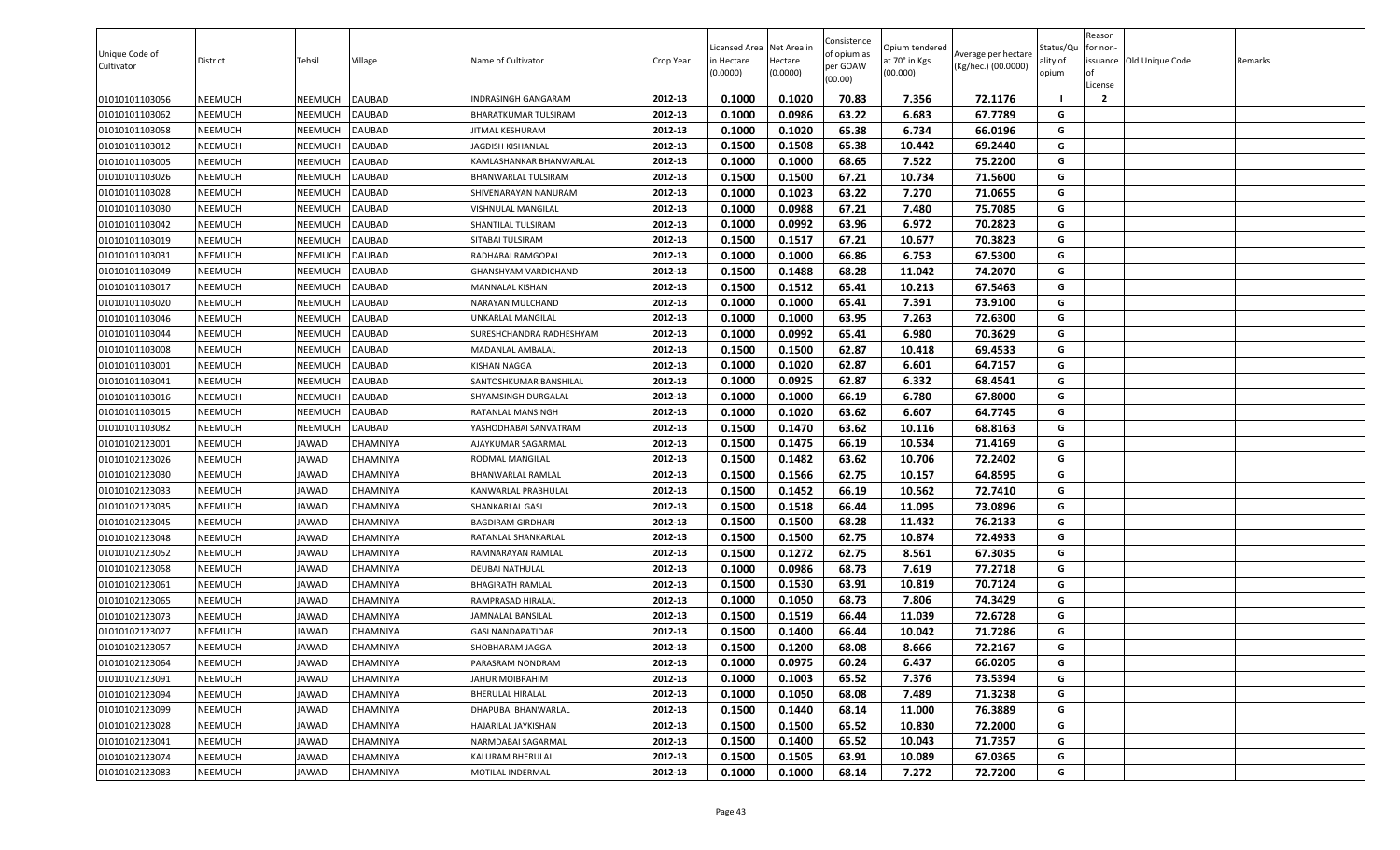| Unique Code of<br>Cultivator | District       | Tehsil       | Village              | Name of Cultivator       | Crop Year | Licensed Area Net Area in<br>in Hectare<br>(0.0000) | Hectare<br>(0.0000) | Consistence<br>of opium as<br>per GOAW<br>(00.00) | Opium tendered<br>at 70° in Kgs<br>(00.000) | Average per hectare<br>(Kg/hec.) (00.0000) | Status/Qu<br>ality of<br>opium | Reason<br>for non-<br>License | issuance Old Unique Code | Remarks                                   |
|------------------------------|----------------|--------------|----------------------|--------------------------|-----------|-----------------------------------------------------|---------------------|---------------------------------------------------|---------------------------------------------|--------------------------------------------|--------------------------------|-------------------------------|--------------------------|-------------------------------------------|
| 01010102123092               | NEEMUCH        | JAWAD        | DHAMNIYA             | KOUSHLYABAI KANHEYALAL   | 2012-13   | 0.1500                                              | 0.1500              | 60.24                                             | 9.595                                       | 63.9667                                    | G                              |                               |                          |                                           |
| 01010102123018               | NEEMUCH        | JAWAD        | DHAMNIYA             | <b>GOPAL NANDALAL</b>    | 2012-13   | 0.1500                                              | 0.1521              | 65.31                                             | 10.552                                      | 69.3754                                    | G                              |                               |                          |                                           |
| 01010102123089               | NEEMUCH        | <b>IAWAD</b> | DHAMNIYA             | HUSAINKHAN AHAMADKHAN    | 2012-13   | 0.1500                                              | 0.1472              | 55.43                                             | 8.900                                       | 60.4620                                    | G                              |                               |                          |                                           |
| 01010102123093               | NEEMUCH        | JAWAD        | DHAMNIYA             | SUBHASHCHANDRA NARAYAN   | 2012-13   | 0.1500                                              | 0.1395              | 59.74                                             | 9.686                                       | 69.4337                                    | G                              |                               |                          |                                           |
| 01010102123100               | NEEMUCH        | JAWAD        | DHAMNIYA             | MEHABUBKHAN AHAMADKHAN   | 2012-13   | 0.1500                                              | 0.1440              | 55.91                                             | 8.946                                       | 62.1250                                    | G                              |                               |                          |                                           |
| 01010102123085               | NEEMUCH        | JAWAD        | DHAMNIYA             | SHANTIBAI MOHANLAL       | 2012-13   | 0.1500                                              | 0.1558              | 68.50                                             | 12.301                                      | 78.9538                                    |                                | $\overline{2}$                |                          |                                           |
| 01010102123079               | <b>NEEMUCH</b> | <b>IAWAD</b> | DHAMNIYA             | MANGILAL JAGGAJI         | 2012-13   | 0.1500                                              | 0.1440              | 63.91                                             | 9.933                                       | 68.9792                                    | G                              |                               |                          |                                           |
| 01010102123076               | NEEMUCH        | JAWAD        | DHAMNIYA             | NANDUBAI KANWARLAL       | 2012-13   | 0.1500                                              | 0.1480              | 63.22                                             | 10.350                                      | 69.9324                                    | G                              |                               |                          |                                           |
| 01010102123090               | NEEMUCH        | JAWAD        | DHAMNIYA             | SUHAGIBAI DHANRAJ        | 2012-13   | 0.1000                                              | 0.0975              | 65.31                                             | 6.988                                       | 71.6718                                    | G                              |                               |                          |                                           |
| 01010102123016               | NEEMUCH        | JAWAD        | DHAMNIYA             | RODMAL RUPALAL           | 2012-13   | 0.1500                                              | 0.1517              | 65.31                                             | 10.972                                      | 72.3270                                    | G                              |                               |                          |                                           |
| 01010102123055               | NEEMUCH        | JAWAD        | DHAMNIYA             | <b>BAGDIRAM BAPULAL</b>  | 2012-13   | 0.1500                                              | 0.1517              | 63.22                                             | 10.639                                      | 70.1318                                    | G                              |                               |                          |                                           |
| 01010102138004               | NEEMUCH        | JAWAD        | GADOLA               | YARA MANNALAL            | 2012-13   | 0.1500                                              | 0.1517              | 64.59                                             | 10.528                                      | 69.4001                                    | G                              |                               |                          | <b>NAME CHANGE</b>                        |
| 01010102138007               | NEEMUCH        | JAWAD        | GADOLA               | HYAMLAL NARSINGH         | 2012-13   | 0.1500                                              | 0.1476              | 64.59                                             | 10.482                                      | 71.0163                                    | G                              |                               |                          |                                           |
| 01010102138018               | NEEMUCH        | JAWAD        | GADOLA               | <b>KARULAL PANNALAL</b>  | 2012-13   | 0.1500                                              | 0.1500              | 70.12                                             | 11.670                                      | 77.8000                                    | G                              |                               |                          |                                           |
| 01010102138022               | NEEMUCH        | <b>IAWAD</b> | GADOLA               | BHERULAL NARHINGH        | 2012-13   | 0.1500                                              | 0.1450              | 65.97                                             | 10.348                                      | 71.3655                                    | G                              |                               |                          |                                           |
| 01010102138023               | NEEMUCH        | JAWAD        | GADOLA               | RAJMAL NARSINGH          | 2012-13   | 0.1500                                              | 0.1500              | 65.97                                             | 10.583                                      | 70.5533                                    | G                              |                               |                          |                                           |
| 01010102138031               | NEEMUCH        | JAWAD        | GADOLA               | BAGDIRAM MANGUJI         | 2012-13   | 0.1500                                              | 0.1500              | 62.50                                             | 10.116                                      | 67.4400                                    | G                              |                               |                          |                                           |
| 01010102138033               | NEEMUCH        | JAWAD        | GADOLA               | RAMESHCHANDRA BHERULAL   | 2012-13   | 0.1500                                              | 0.1450              | 65.97                                             | 10.329                                      | 71.2345                                    | G                              |                               |                          |                                           |
| 01010102138002               | NEEMUCH        | JAWAD        | GADOLA               | AMRITLAL MADHOLAL        | 2012-13   | 0.1500                                              | 0.1539              | 67.92                                             | 10.828                                      | 70.3574                                    | G                              |                               |                          |                                           |
| 01010102138006               | NEEMUCH        | <b>IAWAD</b> | GADOLA               | MANGILAL BALARAM         | 2012-13   | 0.1500                                              | 0.1512              | 52.47                                             | 8.942                                       | 59.1402                                    | G                              | 5                             |                          |                                           |
| 01010102138032               | NEEMUCH        | JAWAD        | GADOLA               | RAMLAL BHIMA             | 2012-13   | 0.1500                                              | 0.1520              | 67.92                                             | 10.537                                      | 69.3224                                    | G                              |                               |                          |                                           |
| 01010102138030               | NEEMUCH        | JAWAD        | GADOLA               | BHUWANIDAS SITARAM       | 2012-13   | 0.1500                                              | 0.1419              | 64.60                                             | 9.736                                       | 68.6117                                    | G                              |                               |                          | <b>NAME CHANGE</b>                        |
| 01010102138038               | NEEMUCH        | <b>IAWAD</b> | GADOLA               | SUNDERLAL MANGILAL       | 2012-13   | 0.1500                                              | 0.1520              | 62.50                                             | 10.241                                      | 67.3750                                    | G                              |                               |                          |                                           |
| 01010101110052               | NEEMUCH        | NEEMUCH      | HANUMTIYA TANKA      | PRABHULAL BHUWANA        | 2012-13   | 0.1000                                              | 0.0999              | 50.80                                             | 5.769                                       | 57.7477                                    | G                              | -5                            |                          |                                           |
| 01010101110007               | NEEMUCH        | NEEMUCH      | HANUMTIYA TANKA      | <b>GOPAL DAMARLAL</b>    | 2012-13   | 0.1500                                              | 0.1330              | 60.59                                             | 8.327                                       | 62.6090                                    | G                              |                               |                          | <b>TRANSFER / THADOLI</b>                 |
| 01010101110005               | NEEMUCH        | NEEMUCH      | HANUMTIYA TANKA      | HARIDAS NANDRAMDAS       | 2012-13   | 0.1000                                              | 0.0888              | 62.12                                             | 5.990                                       | 67.4550                                    | G                              |                               |                          | <b>TRANSFER / LASOOR</b>                  |
| 01010101110064               | NEEMUCH        | NEEMUCH      | HANUMTIYA TANKA      | <b>HIRADAS SOHANDAS</b>  | 2012-13   | 0.1000                                              | 0.0990              | 68.96                                             | 7.970                                       | 80.5051                                    | G                              |                               |                          | <b>TRANSFER /</b><br><b>NARSINGPURA</b>   |
| 01010101110069               | NEEMUCH        | NEEMUCH      | HANUMTIYA TANKA      | PREMDAS DEVIDAS          | 2012-13   | 0.1000                                              | 0.0975              | 62.12                                             | 6.540                                       | 67.0769                                    | G                              |                               |                          | <b>TRANSFER /</b><br><b>NARSINGPURA</b>   |
| 01010101110078               | NEEMUCH        | NEEMUCH      | HANUMTIYA TANKA      | RAMPRASAD DAMARLAL       | 2012-13   | 0.1500                                              | 0.1494              | 60.28                                             | 9.860                                       | 65.9973                                    | G                              |                               |                          | <b>TRANSFER / THADOLI</b>                 |
| 01010102126035               | NEEMUCH        | JAWAD        | JAGEPUR MEENA        | MOHANDAS CHUNNIDAS       | 2012-13   | 0.1000                                              | 0.1020              | 65.23                                             | 7.017                                       | 68.7941                                    | G                              |                               |                          | <b>TRANSFER / GADOLA</b>                  |
| 01010102126018               | NEEMUCH        | JAWAD        | <b>JAGEPUR MEENA</b> | GOPALDAS MOHANDAS        | 2012-13   | 0.1500                                              | 0.1450              | 64.44                                             | 10.421                                      | 71.8690                                    |                                | $\overline{2}$                |                          |                                           |
| 01010102126020               | NEEMUCH        | JAWAD        | JAGEPUR MEENA        | GORDHANDAS MOHANDAS      | 2012-13   | 0.1000                                              | 0.0990              | 65.69                                             | 6.813                                       | 68.8182                                    |                                | $\overline{2}$                |                          |                                           |
| 01010102126068               | NEEMUCH        | JAWAD        | <b>JAGEPUR MEENA</b> | BANSHILAL SHOBHARAM      | 2012-13   | 0.1500                                              | 0.1494              | 64.96                                             | 10.329                                      | 69.1365                                    | G                              |                               |                          | <b>TRANSFER / GADOLA</b>                  |
| 01010102126024               | NEEMUCH        | JAWAD        | JAGEPUR MEENA        | BHANWARLAL HIRA          | 2012-13   | 0.1000                                              | 0.1045              | 60.68                                             | 6.857                                       | 65.6172                                    | G                              |                               |                          | <b>TRANSFER / BORKEDI</b><br><b>KALAN</b> |
| 01010102126042               | NEEMUCH        | <b>JAWAD</b> | JAGEPUR MEENA        | BHERUSINGH DEVILAL       | 2012-13   | 0.1000                                              | 0.1024              | 58.09                                             | 6.780                                       | 66.2109                                    | G                              |                               |                          | <b>TRANSFER / GADOLA</b>                  |
| 01010102126002               | NEEMUCH        | JAWAD        | JAGEPUR MEENA        | MOHANLAL GIRDHARI        | 2012-13   | 0.1500                                              | 0.1482              | 60.68                                             | 10.073                                      | 67.9690                                    | G                              |                               |                          | <b>TRANSFER / UPREDA</b>                  |
| 01010101106007               | NEEMUCH        | NEEMUCH      | JAVI                 | SATYANARAYAN DOULATRAM   | 2012-13   | 0.1500                                              | 0.1500              | 59.74                                             | 9.575                                       | 63.8333                                    | G                              |                               |                          |                                           |
| 01010101106014               | NEEMUCH        | NEEMUCH      | IVAL                 | <b>JAGDISH DOULATRAM</b> | 2012-13   | 0.1000                                              | 0.1040              | 68.21                                             | 7.981                                       | 76.7404                                    | G                              |                               |                          |                                           |
| 01010101106016               | NEEMUCH        | NEEMUCH      | IVAI                 | BADRILAL NANDLAL         | 2012-13   | 0.1000                                              | 0.1008              | 72.61                                             | 7.603                                       | 75.4266                                    | G                              |                               |                          |                                           |
| 01010101106020               | NEEMUCH        | NEEMUCH      | <b>JAVI</b>          | VALIBAI DHANNALAL        | 2012-13   | 0.1500                                              | 0.1512              | 66.50                                             | 10.944                                      | 72.3810                                    | G                              |                               |                          |                                           |
| 01010101106021               | NEEMUCH        | NEEMUCH      | JAVI                 | NANDKISHORE BHERULAL     | 2012-13   | 0.1500                                              | 0.1480              | 63.22                                             | 9.781                                       | 66.0878                                    | G                              |                               |                          |                                           |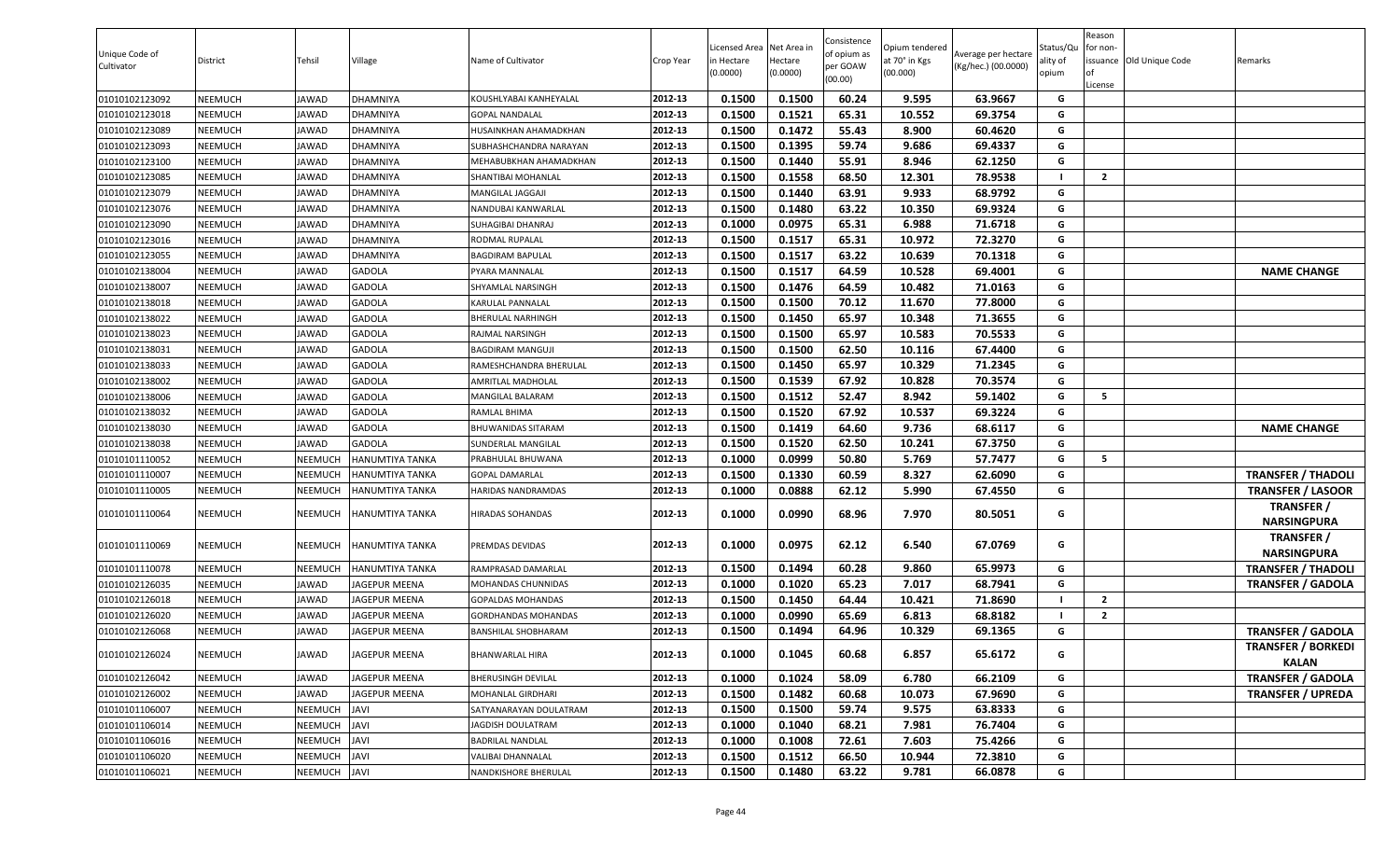| 0.1000<br>0.1023<br>68.21<br>01010101106026<br><b>NEEMUCH</b><br>NEEMUCH<br>JAVI<br>2012-13<br>7.474<br>73.0596<br>G<br>DALURAM BHAGULAL<br>01010101106028<br>2012-13<br>0.1000<br>0.1026<br>66.50<br>7.173<br>69.9123<br>NEEMUCH<br>NEEMUCH<br><b>IVAL</b><br>G<br>NANDKISHORE MOTILAL<br>62.65<br>01010101106035<br><b>NEEMUCH</b><br>NEEMUCH<br><b>JAVI</b><br>2012-13<br>0.1000<br>0.1000<br>6.865<br>68.6500<br>G<br>GORDHANLAL KALURAM<br>0.1500<br>0.1000<br>62.65<br>6.605<br>01010101106036<br>NEEMUCH<br>NEEMUCH<br><b>IVAL</b><br>2012-13<br>66.0500<br>G<br>MANGIBAI PRAHALAD<br>68.21<br>0.1500<br>0.1550<br>11.917<br>76.8839<br>G<br>01010101106041<br><b>NEEMUCH</b><br>NEEMUCH<br><b>JAVI</b><br>2012-13<br>RAMESHWAR BHAGATRAM<br>2012-13<br>66.50<br>6.935<br>69.0737<br><b>NEEMUCH</b><br>NEEMUCH<br>DEVILAL HARLAL<br>0.1000<br>0.1004<br>G<br>01010101106049<br><b>JAVI</b><br>NEEMUCH<br><b>JAVI</b><br>2012-13<br>0.1500<br>0.1520<br>62.65<br>10.328<br>67.9474<br>G<br>01010101106052<br><b>NEEMUCH</b><br>KHYALILAL TULSIRAM<br>65.42<br>G<br>2012-13<br>0.1500<br>0.1520<br>10.617<br>69.8487<br>01010101106077<br><b>NEEMUCH</b><br>NEEMUCH<br><b>JAVI</b><br>PARASRAM KHYALIRAM<br>NEEMUCH<br>2012-13<br>0.1000<br>0.1020<br>71.87<br>7.495<br>G<br>01010101106080<br><b>NEEMUCH</b><br><b>JAVI</b><br>KANHEYALAL CHATURBHUJ<br>73.4804<br>0.0972<br>01010101106084<br>NEEMUCH<br><b>JAVI</b><br>0.1000<br>63.11<br>6.554<br>67.4280<br>G<br>NEEMUCH<br>2012-13<br>KAMLESH SATYANARAYAN<br><b>JAVI</b><br>0.1512<br>68.26<br>11.370<br>75.1984<br>01010101106094<br><b>NEEMUCH</b><br>NEEMUCH<br>2012-13<br>0.1500<br>G<br>GANESHRAM DHANNALAL<br>0.1000<br>71.87<br>7.608<br>G<br>NEEMUCH<br><b>JAVI</b><br>2012-13<br>0.1000<br>76.0800<br>01010101106102<br>NEEMUCH<br>RAJESHKUMAR BHERULAL<br>0.1000<br>0.0990<br>59.07<br>6.135<br>61.9697<br>01010101106104<br><b>NEEMUCH</b><br>NEEMUCH<br><b>JAVI</b><br>2012-13<br>G<br>BABULAL HAJARILAL<br>0.1502<br>59.74<br>9.524<br><b>NEEMUCH</b><br>NEEMUCH<br><b>JAVI</b><br>2012-13<br>0.1500<br>63.4088<br>G<br>01010101106105<br>PRABHULAL HAJARILAL<br><b>NEEMUCH</b><br>NEEMUCH<br><b>JAVI</b><br>0.1000<br>0.1024<br>63.11<br>6.807<br>66.4746<br>G<br>01010101106106<br>2012-13<br>DEVILAL HAJARILAL<br><b>JAVI</b><br>0.1500<br>0.1494<br>63.11<br>10.269<br>68.7349<br>G<br>01010101106107<br><b>NEEMUCH</b><br>NEEMUCH<br>KANHEYALAL HAJARILALBAVARI<br>2012-13<br>0.1500<br>0.1462<br>60.83<br>9.889<br>67.6402<br>NEEMUCH<br>2012-13<br>G<br>01010101106112<br><b>NEEMUCH</b><br><b>IVAL</b><br><b>BABULAL MANGILAL</b><br>NEEMUCH<br>2012-13<br>0.1500<br>0.1485<br>60.83<br>9.828<br>66.1818<br>G<br>01010101106115<br><b>NEEMUCH</b><br><b>IVAL</b><br>BANSATIBAI KANHEYALAL<br>01010101106119<br><b>JAVI</b><br>2012-13<br>0.1000<br>0.1012<br>62.05<br>6.542<br>64.6443<br><b>NEEMUCH</b><br>NEEMUCH<br>PRABHULAL DEVILAL<br>$\overline{2}$<br>2012-13<br>G<br>01010101106128<br><b>NEEMUCH</b><br>NEEMUCH<br><b>JAVI</b><br>SHOBHARAM GANESHRAM<br>0.1500<br>0.1500<br>68.26<br>11.282<br>75.2133<br>0.1000<br>71.87<br>8.203<br>78.5728<br>NEEMUCH<br>NEEMUCH<br><b>IVAL</b><br>2012-13<br>0.1044<br>G<br>01010101106129<br>BABULAL RAMNARAYAN<br>65.42<br>10.542<br>0.1500<br>0.1500<br>70.2800<br>01010101106130<br><b>NEEMUCH</b><br>NEEMUCH<br><b>JAVI</b><br>2012-13<br>G<br>SATYANARAYAN KALURAM<br>01010101106137<br><b>NEEMUCH</b><br>NEEMUCH<br><b>JAVI</b><br>2012-13<br>0.1000<br>0.1012<br>68.26<br>7.479<br>73.9032<br>G<br>KHYALILAL MANGILAL<br>68.77<br>73.5170<br>01010101106138<br><b>NEEMUCH</b><br>NEEMUCH<br><b>JAVI</b><br>2012-13<br>0.1500<br>0.1470<br>10.807<br>G<br>KESHURAM MANGILAL<br>0.1000<br>0.1000<br>65.42<br>6.738<br>67.3800<br>01010101106169<br><b>NEEMUCH</b><br>NEEMUCH<br><b>IVAL</b><br>2012-13<br>G<br>DASHARATH MODIRAM<br>0.1000<br>0.1023<br>68.77<br>8.085<br>79.0323<br>01010101106172<br><b>NEEMUCH</b><br>NEEMUCH<br><b>JAVI</b><br>2012-13<br>G<br>SAMPATBAI RAMESHWAR<br>01010101106139<br>NEEMUCH<br><b>JAVI</b><br>2012-13<br>0.1500<br>0.1474<br>57.05<br>8.932<br>60.5970<br>NEEMUCH<br>G<br>JANIBAI KANHEYALAL<br>0.0999<br>65.63<br>7.172<br>01010101106152<br><b>NEEMUCH</b><br>NEEMUCH<br><b>JAVI</b><br>2012-13<br>0.1000<br>71.7918<br>G<br>SHRILAL ONKARLAL<br>2012-13<br>0.1000<br>0.1025<br>65.41<br>7.550<br>73.6585<br>G<br>NEEMUCH<br><b>JAVI</b><br>01010101106154<br>NEEMUCH<br>AMBALAL ONKARLAL<br>62.69<br>G<br>2012-13<br>0.1500<br>0.1512<br>9.824<br>64.9735<br>01010101106155<br><b>NEEMUCH</b><br>NEEMUCH<br><b>JAVI</b><br>ONKARLAL AMRITLAL<br>2012-13<br>0.1023<br>64.21<br>6.733<br>65.8162<br>G<br><b>NEEMUCH</b><br>NEEMUCH<br><b>JAVI</b><br>0.1000<br>01010101106156<br>MOHANLAL GASIRAM<br><b>NEEMUCH</b><br>NEEMUCH<br><b>JAVI</b><br>2012-13<br>0.1500<br>0.1512<br>71.76<br>11.215<br>74.1733<br>G<br>01010101106161<br>KAILASHBAI NANDLAL<br>0.1500<br>0.1350<br>65.41<br>8.578<br>G<br>01010101106072<br><b>NEEMUCH</b><br>NEEMUCH<br><b>JAVI</b><br>2012-13<br>63.5407<br>BADRILAL MULCHAND<br>0.1500<br>63.47<br>10.092<br>67.2800<br>01010101106103<br><b>NEEMUCH</b><br>NEEMUCH<br><b>JAVI</b><br>2012-13<br>0.1500<br>G<br>SUSHILABAI PURANMAL<br>0.0999<br>01010101106146<br>0.1000<br>63.47<br>6.945<br>69.5195<br>G<br><b>NEEMUCH</b><br>NEEMUCH<br><b>JAVI</b><br>2012-13<br>NANURAM PYARCHAND<br>01010101106179<br><b>NEEMUCH</b><br><b>NEEMUCH</b><br><b>JAVI</b><br>2012-13<br>0.1000<br>0.1000<br>63.47<br>6.764<br>67.6400<br>G<br>KALURAM BADRILALRATANLAL<br>2012-13<br>0.1500<br>0.1485<br>68.77<br>11.033<br>74.2963<br>G<br>01010101106047<br><b>NEEMUCH</b><br>NEEMUCH<br><b>JAVI</b><br>RADHESHYAM SURATRAM<br>2012-13<br>0.1500<br>0.1496<br>71.76<br>11.195<br>74.8329<br>01010101106180<br><b>NEEMUCH</b><br>NEEMUCH<br><b>JAVI</b><br>G<br>/IRENDRAKUMAR PARASRAM<br>65.41<br>65.9608<br><b>NEEMUCH</b><br>JAVI<br>2012-13<br>0.1000<br>0.1020<br>6.728<br>G<br>01010101106182<br>NEEMUCH<br><b>BHURIBAI RAMLAL</b><br><b>NAME CHANGE</b><br>01010101106132<br><b>NEEMUCH</b><br>NEEMUCH<br>JAVI<br>2012-13<br>0.1000<br>0.1025<br>63.23<br>6.865<br>66.9756<br>MANGIBAI KISHANLAL<br>G<br>G<br>JAVI<br>2012-13<br>65.71<br>01010101106136<br><b>NEEMUCH</b><br>NEEMUCH<br>DILIPCHAND NARAYAN<br>0.1500<br>0.1500<br>10.701<br>71.3400<br>01010101106164<br><b>JAVI</b><br>2012-13<br>0.1000<br>0.1042<br>63.23<br>7.019<br>67.3608<br>G<br><b>NEEMUCH</b><br>NEEMUCH<br>KAILASHBAI RADHESHYAM<br>2012-13<br>65.71<br>01010101106187<br>NEEMUCH<br>JAVI<br>KALURAM BRIJMOHAN<br>0.1500<br>0.1450<br>10.082<br>69.5310<br>G<br><b>NEEMUCH</b><br>01010101106189<br>NEEMUCH JAVI<br><b>BALWANT SURAJMAL</b><br>2012-13<br>0.1500<br>0.1496<br>65.71<br>9.979<br>66.7045<br>G<br><b>NEEMUCH</b> | Unique Code of<br>Cultivator | District | Tehsil | Village | Name of Cultivator | Crop Year | .icensed Area<br>in Hectare<br>(0.0000) | Net Area in<br>Hectare<br>(0.0000) | Consistence<br>of opium as<br>per GOAW<br>(00.00) | Opium tendered<br>at 70° in Kgs<br>(00.000) | Average per hectare<br>(Kg/hec.) (00.0000) | Status/Qu<br>ality of<br>opium | Reason<br>for non-<br>lof<br>License | issuance Old Unique Code | Remarks |
|---------------------------------------------------------------------------------------------------------------------------------------------------------------------------------------------------------------------------------------------------------------------------------------------------------------------------------------------------------------------------------------------------------------------------------------------------------------------------------------------------------------------------------------------------------------------------------------------------------------------------------------------------------------------------------------------------------------------------------------------------------------------------------------------------------------------------------------------------------------------------------------------------------------------------------------------------------------------------------------------------------------------------------------------------------------------------------------------------------------------------------------------------------------------------------------------------------------------------------------------------------------------------------------------------------------------------------------------------------------------------------------------------------------------------------------------------------------------------------------------------------------------------------------------------------------------------------------------------------------------------------------------------------------------------------------------------------------------------------------------------------------------------------------------------------------------------------------------------------------------------------------------------------------------------------------------------------------------------------------------------------------------------------------------------------------------------------------------------------------------------------------------------------------------------------------------------------------------------------------------------------------------------------------------------------------------------------------------------------------------------------------------------------------------------------------------------------------------------------------------------------------------------------------------------------------------------------------------------------------------------------------------------------------------------------------------------------------------------------------------------------------------------------------------------------------------------------------------------------------------------------------------------------------------------------------------------------------------------------------------------------------------------------------------------------------------------------------------------------------------------------------------------------------------------------------------------------------------------------------------------------------------------------------------------------------------------------------------------------------------------------------------------------------------------------------------------------------------------------------------------------------------------------------------------------------------------------------------------------------------------------------------------------------------------------------------------------------------------------------------------------------------------------------------------------------------------------------------------------------------------------------------------------------------------------------------------------------------------------------------------------------------------------------------------------------------------------------------------------------------------------------------------------------------------------------------------------------------------------------------------------------------------------------------------------------------------------------------------------------------------------------------------------------------------------------------------------------------------------------------------------------------------------------------------------------------------------------------------------------------------------------------------------------------------------------------------------------------------------------------------------------------------------------------------------------------------------------------------------------------------------------------------------------------------------------------------------------------------------------------------------------------------------------------------------------------------------------------------------------------------------------------------------------------------------------------------------------------------------------------------------------------------------------------------------------------------------------------------------------------------------------------------------------------------------------------------------------------------------------------------------------------------------------------------------------------------------------------------------------------------------------------------------------------------------------------------------------------------------------------------------------------------------------------------------------------------------------------------------------------------------------------------------------------------------------------------------------------------------------------------------------------------------------------------------------------------------------------------------------------------------------------------------------------------------------------------------------------------------------------------------------------------------------------------------------------------------------------------------------------------------------------------------------------------------------------------------------------------------------------------------------------------------------------------------------------------------------------------------------------------------------------------------------------------------------------------------------------------------------------------------------------------------------------------------------------|------------------------------|----------|--------|---------|--------------------|-----------|-----------------------------------------|------------------------------------|---------------------------------------------------|---------------------------------------------|--------------------------------------------|--------------------------------|--------------------------------------|--------------------------|---------|
|                                                                                                                                                                                                                                                                                                                                                                                                                                                                                                                                                                                                                                                                                                                                                                                                                                                                                                                                                                                                                                                                                                                                                                                                                                                                                                                                                                                                                                                                                                                                                                                                                                                                                                                                                                                                                                                                                                                                                                                                                                                                                                                                                                                                                                                                                                                                                                                                                                                                                                                                                                                                                                                                                                                                                                                                                                                                                                                                                                                                                                                                                                                                                                                                                                                                                                                                                                                                                                                                                                                                                                                                                                                                                                                                                                                                                                                                                                                                                                                                                                                                                                                                                                                                                                                                                                                                                                                                                                                                                                                                                                                                                                                                                                                                                                                                                                                                                                                                                                                                                                                                                                                                                                                                                                                                                                                                                                                                                                                                                                                                                                                                                                                                                                                                                                                                                                                                                                                                                                                                                                                                                                                                                                                                                                                                                                                                                                                                                                                                                                                                                                                                                                                                                                                                                                                                                     |                              |          |        |         |                    |           |                                         |                                    |                                                   |                                             |                                            |                                |                                      |                          |         |
|                                                                                                                                                                                                                                                                                                                                                                                                                                                                                                                                                                                                                                                                                                                                                                                                                                                                                                                                                                                                                                                                                                                                                                                                                                                                                                                                                                                                                                                                                                                                                                                                                                                                                                                                                                                                                                                                                                                                                                                                                                                                                                                                                                                                                                                                                                                                                                                                                                                                                                                                                                                                                                                                                                                                                                                                                                                                                                                                                                                                                                                                                                                                                                                                                                                                                                                                                                                                                                                                                                                                                                                                                                                                                                                                                                                                                                                                                                                                                                                                                                                                                                                                                                                                                                                                                                                                                                                                                                                                                                                                                                                                                                                                                                                                                                                                                                                                                                                                                                                                                                                                                                                                                                                                                                                                                                                                                                                                                                                                                                                                                                                                                                                                                                                                                                                                                                                                                                                                                                                                                                                                                                                                                                                                                                                                                                                                                                                                                                                                                                                                                                                                                                                                                                                                                                                                                     |                              |          |        |         |                    |           |                                         |                                    |                                                   |                                             |                                            |                                |                                      |                          |         |
|                                                                                                                                                                                                                                                                                                                                                                                                                                                                                                                                                                                                                                                                                                                                                                                                                                                                                                                                                                                                                                                                                                                                                                                                                                                                                                                                                                                                                                                                                                                                                                                                                                                                                                                                                                                                                                                                                                                                                                                                                                                                                                                                                                                                                                                                                                                                                                                                                                                                                                                                                                                                                                                                                                                                                                                                                                                                                                                                                                                                                                                                                                                                                                                                                                                                                                                                                                                                                                                                                                                                                                                                                                                                                                                                                                                                                                                                                                                                                                                                                                                                                                                                                                                                                                                                                                                                                                                                                                                                                                                                                                                                                                                                                                                                                                                                                                                                                                                                                                                                                                                                                                                                                                                                                                                                                                                                                                                                                                                                                                                                                                                                                                                                                                                                                                                                                                                                                                                                                                                                                                                                                                                                                                                                                                                                                                                                                                                                                                                                                                                                                                                                                                                                                                                                                                                                                     |                              |          |        |         |                    |           |                                         |                                    |                                                   |                                             |                                            |                                |                                      |                          |         |
|                                                                                                                                                                                                                                                                                                                                                                                                                                                                                                                                                                                                                                                                                                                                                                                                                                                                                                                                                                                                                                                                                                                                                                                                                                                                                                                                                                                                                                                                                                                                                                                                                                                                                                                                                                                                                                                                                                                                                                                                                                                                                                                                                                                                                                                                                                                                                                                                                                                                                                                                                                                                                                                                                                                                                                                                                                                                                                                                                                                                                                                                                                                                                                                                                                                                                                                                                                                                                                                                                                                                                                                                                                                                                                                                                                                                                                                                                                                                                                                                                                                                                                                                                                                                                                                                                                                                                                                                                                                                                                                                                                                                                                                                                                                                                                                                                                                                                                                                                                                                                                                                                                                                                                                                                                                                                                                                                                                                                                                                                                                                                                                                                                                                                                                                                                                                                                                                                                                                                                                                                                                                                                                                                                                                                                                                                                                                                                                                                                                                                                                                                                                                                                                                                                                                                                                                                     |                              |          |        |         |                    |           |                                         |                                    |                                                   |                                             |                                            |                                |                                      |                          |         |
|                                                                                                                                                                                                                                                                                                                                                                                                                                                                                                                                                                                                                                                                                                                                                                                                                                                                                                                                                                                                                                                                                                                                                                                                                                                                                                                                                                                                                                                                                                                                                                                                                                                                                                                                                                                                                                                                                                                                                                                                                                                                                                                                                                                                                                                                                                                                                                                                                                                                                                                                                                                                                                                                                                                                                                                                                                                                                                                                                                                                                                                                                                                                                                                                                                                                                                                                                                                                                                                                                                                                                                                                                                                                                                                                                                                                                                                                                                                                                                                                                                                                                                                                                                                                                                                                                                                                                                                                                                                                                                                                                                                                                                                                                                                                                                                                                                                                                                                                                                                                                                                                                                                                                                                                                                                                                                                                                                                                                                                                                                                                                                                                                                                                                                                                                                                                                                                                                                                                                                                                                                                                                                                                                                                                                                                                                                                                                                                                                                                                                                                                                                                                                                                                                                                                                                                                                     |                              |          |        |         |                    |           |                                         |                                    |                                                   |                                             |                                            |                                |                                      |                          |         |
|                                                                                                                                                                                                                                                                                                                                                                                                                                                                                                                                                                                                                                                                                                                                                                                                                                                                                                                                                                                                                                                                                                                                                                                                                                                                                                                                                                                                                                                                                                                                                                                                                                                                                                                                                                                                                                                                                                                                                                                                                                                                                                                                                                                                                                                                                                                                                                                                                                                                                                                                                                                                                                                                                                                                                                                                                                                                                                                                                                                                                                                                                                                                                                                                                                                                                                                                                                                                                                                                                                                                                                                                                                                                                                                                                                                                                                                                                                                                                                                                                                                                                                                                                                                                                                                                                                                                                                                                                                                                                                                                                                                                                                                                                                                                                                                                                                                                                                                                                                                                                                                                                                                                                                                                                                                                                                                                                                                                                                                                                                                                                                                                                                                                                                                                                                                                                                                                                                                                                                                                                                                                                                                                                                                                                                                                                                                                                                                                                                                                                                                                                                                                                                                                                                                                                                                                                     |                              |          |        |         |                    |           |                                         |                                    |                                                   |                                             |                                            |                                |                                      |                          |         |
|                                                                                                                                                                                                                                                                                                                                                                                                                                                                                                                                                                                                                                                                                                                                                                                                                                                                                                                                                                                                                                                                                                                                                                                                                                                                                                                                                                                                                                                                                                                                                                                                                                                                                                                                                                                                                                                                                                                                                                                                                                                                                                                                                                                                                                                                                                                                                                                                                                                                                                                                                                                                                                                                                                                                                                                                                                                                                                                                                                                                                                                                                                                                                                                                                                                                                                                                                                                                                                                                                                                                                                                                                                                                                                                                                                                                                                                                                                                                                                                                                                                                                                                                                                                                                                                                                                                                                                                                                                                                                                                                                                                                                                                                                                                                                                                                                                                                                                                                                                                                                                                                                                                                                                                                                                                                                                                                                                                                                                                                                                                                                                                                                                                                                                                                                                                                                                                                                                                                                                                                                                                                                                                                                                                                                                                                                                                                                                                                                                                                                                                                                                                                                                                                                                                                                                                                                     |                              |          |        |         |                    |           |                                         |                                    |                                                   |                                             |                                            |                                |                                      |                          |         |
|                                                                                                                                                                                                                                                                                                                                                                                                                                                                                                                                                                                                                                                                                                                                                                                                                                                                                                                                                                                                                                                                                                                                                                                                                                                                                                                                                                                                                                                                                                                                                                                                                                                                                                                                                                                                                                                                                                                                                                                                                                                                                                                                                                                                                                                                                                                                                                                                                                                                                                                                                                                                                                                                                                                                                                                                                                                                                                                                                                                                                                                                                                                                                                                                                                                                                                                                                                                                                                                                                                                                                                                                                                                                                                                                                                                                                                                                                                                                                                                                                                                                                                                                                                                                                                                                                                                                                                                                                                                                                                                                                                                                                                                                                                                                                                                                                                                                                                                                                                                                                                                                                                                                                                                                                                                                                                                                                                                                                                                                                                                                                                                                                                                                                                                                                                                                                                                                                                                                                                                                                                                                                                                                                                                                                                                                                                                                                                                                                                                                                                                                                                                                                                                                                                                                                                                                                     |                              |          |        |         |                    |           |                                         |                                    |                                                   |                                             |                                            |                                |                                      |                          |         |
|                                                                                                                                                                                                                                                                                                                                                                                                                                                                                                                                                                                                                                                                                                                                                                                                                                                                                                                                                                                                                                                                                                                                                                                                                                                                                                                                                                                                                                                                                                                                                                                                                                                                                                                                                                                                                                                                                                                                                                                                                                                                                                                                                                                                                                                                                                                                                                                                                                                                                                                                                                                                                                                                                                                                                                                                                                                                                                                                                                                                                                                                                                                                                                                                                                                                                                                                                                                                                                                                                                                                                                                                                                                                                                                                                                                                                                                                                                                                                                                                                                                                                                                                                                                                                                                                                                                                                                                                                                                                                                                                                                                                                                                                                                                                                                                                                                                                                                                                                                                                                                                                                                                                                                                                                                                                                                                                                                                                                                                                                                                                                                                                                                                                                                                                                                                                                                                                                                                                                                                                                                                                                                                                                                                                                                                                                                                                                                                                                                                                                                                                                                                                                                                                                                                                                                                                                     |                              |          |        |         |                    |           |                                         |                                    |                                                   |                                             |                                            |                                |                                      |                          |         |
|                                                                                                                                                                                                                                                                                                                                                                                                                                                                                                                                                                                                                                                                                                                                                                                                                                                                                                                                                                                                                                                                                                                                                                                                                                                                                                                                                                                                                                                                                                                                                                                                                                                                                                                                                                                                                                                                                                                                                                                                                                                                                                                                                                                                                                                                                                                                                                                                                                                                                                                                                                                                                                                                                                                                                                                                                                                                                                                                                                                                                                                                                                                                                                                                                                                                                                                                                                                                                                                                                                                                                                                                                                                                                                                                                                                                                                                                                                                                                                                                                                                                                                                                                                                                                                                                                                                                                                                                                                                                                                                                                                                                                                                                                                                                                                                                                                                                                                                                                                                                                                                                                                                                                                                                                                                                                                                                                                                                                                                                                                                                                                                                                                                                                                                                                                                                                                                                                                                                                                                                                                                                                                                                                                                                                                                                                                                                                                                                                                                                                                                                                                                                                                                                                                                                                                                                                     |                              |          |        |         |                    |           |                                         |                                    |                                                   |                                             |                                            |                                |                                      |                          |         |
|                                                                                                                                                                                                                                                                                                                                                                                                                                                                                                                                                                                                                                                                                                                                                                                                                                                                                                                                                                                                                                                                                                                                                                                                                                                                                                                                                                                                                                                                                                                                                                                                                                                                                                                                                                                                                                                                                                                                                                                                                                                                                                                                                                                                                                                                                                                                                                                                                                                                                                                                                                                                                                                                                                                                                                                                                                                                                                                                                                                                                                                                                                                                                                                                                                                                                                                                                                                                                                                                                                                                                                                                                                                                                                                                                                                                                                                                                                                                                                                                                                                                                                                                                                                                                                                                                                                                                                                                                                                                                                                                                                                                                                                                                                                                                                                                                                                                                                                                                                                                                                                                                                                                                                                                                                                                                                                                                                                                                                                                                                                                                                                                                                                                                                                                                                                                                                                                                                                                                                                                                                                                                                                                                                                                                                                                                                                                                                                                                                                                                                                                                                                                                                                                                                                                                                                                                     |                              |          |        |         |                    |           |                                         |                                    |                                                   |                                             |                                            |                                |                                      |                          |         |
|                                                                                                                                                                                                                                                                                                                                                                                                                                                                                                                                                                                                                                                                                                                                                                                                                                                                                                                                                                                                                                                                                                                                                                                                                                                                                                                                                                                                                                                                                                                                                                                                                                                                                                                                                                                                                                                                                                                                                                                                                                                                                                                                                                                                                                                                                                                                                                                                                                                                                                                                                                                                                                                                                                                                                                                                                                                                                                                                                                                                                                                                                                                                                                                                                                                                                                                                                                                                                                                                                                                                                                                                                                                                                                                                                                                                                                                                                                                                                                                                                                                                                                                                                                                                                                                                                                                                                                                                                                                                                                                                                                                                                                                                                                                                                                                                                                                                                                                                                                                                                                                                                                                                                                                                                                                                                                                                                                                                                                                                                                                                                                                                                                                                                                                                                                                                                                                                                                                                                                                                                                                                                                                                                                                                                                                                                                                                                                                                                                                                                                                                                                                                                                                                                                                                                                                                                     |                              |          |        |         |                    |           |                                         |                                    |                                                   |                                             |                                            |                                |                                      |                          |         |
|                                                                                                                                                                                                                                                                                                                                                                                                                                                                                                                                                                                                                                                                                                                                                                                                                                                                                                                                                                                                                                                                                                                                                                                                                                                                                                                                                                                                                                                                                                                                                                                                                                                                                                                                                                                                                                                                                                                                                                                                                                                                                                                                                                                                                                                                                                                                                                                                                                                                                                                                                                                                                                                                                                                                                                                                                                                                                                                                                                                                                                                                                                                                                                                                                                                                                                                                                                                                                                                                                                                                                                                                                                                                                                                                                                                                                                                                                                                                                                                                                                                                                                                                                                                                                                                                                                                                                                                                                                                                                                                                                                                                                                                                                                                                                                                                                                                                                                                                                                                                                                                                                                                                                                                                                                                                                                                                                                                                                                                                                                                                                                                                                                                                                                                                                                                                                                                                                                                                                                                                                                                                                                                                                                                                                                                                                                                                                                                                                                                                                                                                                                                                                                                                                                                                                                                                                     |                              |          |        |         |                    |           |                                         |                                    |                                                   |                                             |                                            |                                |                                      |                          |         |
|                                                                                                                                                                                                                                                                                                                                                                                                                                                                                                                                                                                                                                                                                                                                                                                                                                                                                                                                                                                                                                                                                                                                                                                                                                                                                                                                                                                                                                                                                                                                                                                                                                                                                                                                                                                                                                                                                                                                                                                                                                                                                                                                                                                                                                                                                                                                                                                                                                                                                                                                                                                                                                                                                                                                                                                                                                                                                                                                                                                                                                                                                                                                                                                                                                                                                                                                                                                                                                                                                                                                                                                                                                                                                                                                                                                                                                                                                                                                                                                                                                                                                                                                                                                                                                                                                                                                                                                                                                                                                                                                                                                                                                                                                                                                                                                                                                                                                                                                                                                                                                                                                                                                                                                                                                                                                                                                                                                                                                                                                                                                                                                                                                                                                                                                                                                                                                                                                                                                                                                                                                                                                                                                                                                                                                                                                                                                                                                                                                                                                                                                                                                                                                                                                                                                                                                                                     |                              |          |        |         |                    |           |                                         |                                    |                                                   |                                             |                                            |                                |                                      |                          |         |
|                                                                                                                                                                                                                                                                                                                                                                                                                                                                                                                                                                                                                                                                                                                                                                                                                                                                                                                                                                                                                                                                                                                                                                                                                                                                                                                                                                                                                                                                                                                                                                                                                                                                                                                                                                                                                                                                                                                                                                                                                                                                                                                                                                                                                                                                                                                                                                                                                                                                                                                                                                                                                                                                                                                                                                                                                                                                                                                                                                                                                                                                                                                                                                                                                                                                                                                                                                                                                                                                                                                                                                                                                                                                                                                                                                                                                                                                                                                                                                                                                                                                                                                                                                                                                                                                                                                                                                                                                                                                                                                                                                                                                                                                                                                                                                                                                                                                                                                                                                                                                                                                                                                                                                                                                                                                                                                                                                                                                                                                                                                                                                                                                                                                                                                                                                                                                                                                                                                                                                                                                                                                                                                                                                                                                                                                                                                                                                                                                                                                                                                                                                                                                                                                                                                                                                                                                     |                              |          |        |         |                    |           |                                         |                                    |                                                   |                                             |                                            |                                |                                      |                          |         |
|                                                                                                                                                                                                                                                                                                                                                                                                                                                                                                                                                                                                                                                                                                                                                                                                                                                                                                                                                                                                                                                                                                                                                                                                                                                                                                                                                                                                                                                                                                                                                                                                                                                                                                                                                                                                                                                                                                                                                                                                                                                                                                                                                                                                                                                                                                                                                                                                                                                                                                                                                                                                                                                                                                                                                                                                                                                                                                                                                                                                                                                                                                                                                                                                                                                                                                                                                                                                                                                                                                                                                                                                                                                                                                                                                                                                                                                                                                                                                                                                                                                                                                                                                                                                                                                                                                                                                                                                                                                                                                                                                                                                                                                                                                                                                                                                                                                                                                                                                                                                                                                                                                                                                                                                                                                                                                                                                                                                                                                                                                                                                                                                                                                                                                                                                                                                                                                                                                                                                                                                                                                                                                                                                                                                                                                                                                                                                                                                                                                                                                                                                                                                                                                                                                                                                                                                                     |                              |          |        |         |                    |           |                                         |                                    |                                                   |                                             |                                            |                                |                                      |                          |         |
|                                                                                                                                                                                                                                                                                                                                                                                                                                                                                                                                                                                                                                                                                                                                                                                                                                                                                                                                                                                                                                                                                                                                                                                                                                                                                                                                                                                                                                                                                                                                                                                                                                                                                                                                                                                                                                                                                                                                                                                                                                                                                                                                                                                                                                                                                                                                                                                                                                                                                                                                                                                                                                                                                                                                                                                                                                                                                                                                                                                                                                                                                                                                                                                                                                                                                                                                                                                                                                                                                                                                                                                                                                                                                                                                                                                                                                                                                                                                                                                                                                                                                                                                                                                                                                                                                                                                                                                                                                                                                                                                                                                                                                                                                                                                                                                                                                                                                                                                                                                                                                                                                                                                                                                                                                                                                                                                                                                                                                                                                                                                                                                                                                                                                                                                                                                                                                                                                                                                                                                                                                                                                                                                                                                                                                                                                                                                                                                                                                                                                                                                                                                                                                                                                                                                                                                                                     |                              |          |        |         |                    |           |                                         |                                    |                                                   |                                             |                                            |                                |                                      |                          |         |
|                                                                                                                                                                                                                                                                                                                                                                                                                                                                                                                                                                                                                                                                                                                                                                                                                                                                                                                                                                                                                                                                                                                                                                                                                                                                                                                                                                                                                                                                                                                                                                                                                                                                                                                                                                                                                                                                                                                                                                                                                                                                                                                                                                                                                                                                                                                                                                                                                                                                                                                                                                                                                                                                                                                                                                                                                                                                                                                                                                                                                                                                                                                                                                                                                                                                                                                                                                                                                                                                                                                                                                                                                                                                                                                                                                                                                                                                                                                                                                                                                                                                                                                                                                                                                                                                                                                                                                                                                                                                                                                                                                                                                                                                                                                                                                                                                                                                                                                                                                                                                                                                                                                                                                                                                                                                                                                                                                                                                                                                                                                                                                                                                                                                                                                                                                                                                                                                                                                                                                                                                                                                                                                                                                                                                                                                                                                                                                                                                                                                                                                                                                                                                                                                                                                                                                                                                     |                              |          |        |         |                    |           |                                         |                                    |                                                   |                                             |                                            |                                |                                      |                          |         |
|                                                                                                                                                                                                                                                                                                                                                                                                                                                                                                                                                                                                                                                                                                                                                                                                                                                                                                                                                                                                                                                                                                                                                                                                                                                                                                                                                                                                                                                                                                                                                                                                                                                                                                                                                                                                                                                                                                                                                                                                                                                                                                                                                                                                                                                                                                                                                                                                                                                                                                                                                                                                                                                                                                                                                                                                                                                                                                                                                                                                                                                                                                                                                                                                                                                                                                                                                                                                                                                                                                                                                                                                                                                                                                                                                                                                                                                                                                                                                                                                                                                                                                                                                                                                                                                                                                                                                                                                                                                                                                                                                                                                                                                                                                                                                                                                                                                                                                                                                                                                                                                                                                                                                                                                                                                                                                                                                                                                                                                                                                                                                                                                                                                                                                                                                                                                                                                                                                                                                                                                                                                                                                                                                                                                                                                                                                                                                                                                                                                                                                                                                                                                                                                                                                                                                                                                                     |                              |          |        |         |                    |           |                                         |                                    |                                                   |                                             |                                            |                                |                                      |                          |         |
|                                                                                                                                                                                                                                                                                                                                                                                                                                                                                                                                                                                                                                                                                                                                                                                                                                                                                                                                                                                                                                                                                                                                                                                                                                                                                                                                                                                                                                                                                                                                                                                                                                                                                                                                                                                                                                                                                                                                                                                                                                                                                                                                                                                                                                                                                                                                                                                                                                                                                                                                                                                                                                                                                                                                                                                                                                                                                                                                                                                                                                                                                                                                                                                                                                                                                                                                                                                                                                                                                                                                                                                                                                                                                                                                                                                                                                                                                                                                                                                                                                                                                                                                                                                                                                                                                                                                                                                                                                                                                                                                                                                                                                                                                                                                                                                                                                                                                                                                                                                                                                                                                                                                                                                                                                                                                                                                                                                                                                                                                                                                                                                                                                                                                                                                                                                                                                                                                                                                                                                                                                                                                                                                                                                                                                                                                                                                                                                                                                                                                                                                                                                                                                                                                                                                                                                                                     |                              |          |        |         |                    |           |                                         |                                    |                                                   |                                             |                                            |                                |                                      |                          |         |
|                                                                                                                                                                                                                                                                                                                                                                                                                                                                                                                                                                                                                                                                                                                                                                                                                                                                                                                                                                                                                                                                                                                                                                                                                                                                                                                                                                                                                                                                                                                                                                                                                                                                                                                                                                                                                                                                                                                                                                                                                                                                                                                                                                                                                                                                                                                                                                                                                                                                                                                                                                                                                                                                                                                                                                                                                                                                                                                                                                                                                                                                                                                                                                                                                                                                                                                                                                                                                                                                                                                                                                                                                                                                                                                                                                                                                                                                                                                                                                                                                                                                                                                                                                                                                                                                                                                                                                                                                                                                                                                                                                                                                                                                                                                                                                                                                                                                                                                                                                                                                                                                                                                                                                                                                                                                                                                                                                                                                                                                                                                                                                                                                                                                                                                                                                                                                                                                                                                                                                                                                                                                                                                                                                                                                                                                                                                                                                                                                                                                                                                                                                                                                                                                                                                                                                                                                     |                              |          |        |         |                    |           |                                         |                                    |                                                   |                                             |                                            |                                |                                      |                          |         |
|                                                                                                                                                                                                                                                                                                                                                                                                                                                                                                                                                                                                                                                                                                                                                                                                                                                                                                                                                                                                                                                                                                                                                                                                                                                                                                                                                                                                                                                                                                                                                                                                                                                                                                                                                                                                                                                                                                                                                                                                                                                                                                                                                                                                                                                                                                                                                                                                                                                                                                                                                                                                                                                                                                                                                                                                                                                                                                                                                                                                                                                                                                                                                                                                                                                                                                                                                                                                                                                                                                                                                                                                                                                                                                                                                                                                                                                                                                                                                                                                                                                                                                                                                                                                                                                                                                                                                                                                                                                                                                                                                                                                                                                                                                                                                                                                                                                                                                                                                                                                                                                                                                                                                                                                                                                                                                                                                                                                                                                                                                                                                                                                                                                                                                                                                                                                                                                                                                                                                                                                                                                                                                                                                                                                                                                                                                                                                                                                                                                                                                                                                                                                                                                                                                                                                                                                                     |                              |          |        |         |                    |           |                                         |                                    |                                                   |                                             |                                            |                                |                                      |                          |         |
|                                                                                                                                                                                                                                                                                                                                                                                                                                                                                                                                                                                                                                                                                                                                                                                                                                                                                                                                                                                                                                                                                                                                                                                                                                                                                                                                                                                                                                                                                                                                                                                                                                                                                                                                                                                                                                                                                                                                                                                                                                                                                                                                                                                                                                                                                                                                                                                                                                                                                                                                                                                                                                                                                                                                                                                                                                                                                                                                                                                                                                                                                                                                                                                                                                                                                                                                                                                                                                                                                                                                                                                                                                                                                                                                                                                                                                                                                                                                                                                                                                                                                                                                                                                                                                                                                                                                                                                                                                                                                                                                                                                                                                                                                                                                                                                                                                                                                                                                                                                                                                                                                                                                                                                                                                                                                                                                                                                                                                                                                                                                                                                                                                                                                                                                                                                                                                                                                                                                                                                                                                                                                                                                                                                                                                                                                                                                                                                                                                                                                                                                                                                                                                                                                                                                                                                                                     |                              |          |        |         |                    |           |                                         |                                    |                                                   |                                             |                                            |                                |                                      |                          |         |
|                                                                                                                                                                                                                                                                                                                                                                                                                                                                                                                                                                                                                                                                                                                                                                                                                                                                                                                                                                                                                                                                                                                                                                                                                                                                                                                                                                                                                                                                                                                                                                                                                                                                                                                                                                                                                                                                                                                                                                                                                                                                                                                                                                                                                                                                                                                                                                                                                                                                                                                                                                                                                                                                                                                                                                                                                                                                                                                                                                                                                                                                                                                                                                                                                                                                                                                                                                                                                                                                                                                                                                                                                                                                                                                                                                                                                                                                                                                                                                                                                                                                                                                                                                                                                                                                                                                                                                                                                                                                                                                                                                                                                                                                                                                                                                                                                                                                                                                                                                                                                                                                                                                                                                                                                                                                                                                                                                                                                                                                                                                                                                                                                                                                                                                                                                                                                                                                                                                                                                                                                                                                                                                                                                                                                                                                                                                                                                                                                                                                                                                                                                                                                                                                                                                                                                                                                     |                              |          |        |         |                    |           |                                         |                                    |                                                   |                                             |                                            |                                |                                      |                          |         |
|                                                                                                                                                                                                                                                                                                                                                                                                                                                                                                                                                                                                                                                                                                                                                                                                                                                                                                                                                                                                                                                                                                                                                                                                                                                                                                                                                                                                                                                                                                                                                                                                                                                                                                                                                                                                                                                                                                                                                                                                                                                                                                                                                                                                                                                                                                                                                                                                                                                                                                                                                                                                                                                                                                                                                                                                                                                                                                                                                                                                                                                                                                                                                                                                                                                                                                                                                                                                                                                                                                                                                                                                                                                                                                                                                                                                                                                                                                                                                                                                                                                                                                                                                                                                                                                                                                                                                                                                                                                                                                                                                                                                                                                                                                                                                                                                                                                                                                                                                                                                                                                                                                                                                                                                                                                                                                                                                                                                                                                                                                                                                                                                                                                                                                                                                                                                                                                                                                                                                                                                                                                                                                                                                                                                                                                                                                                                                                                                                                                                                                                                                                                                                                                                                                                                                                                                                     |                              |          |        |         |                    |           |                                         |                                    |                                                   |                                             |                                            |                                |                                      |                          |         |
|                                                                                                                                                                                                                                                                                                                                                                                                                                                                                                                                                                                                                                                                                                                                                                                                                                                                                                                                                                                                                                                                                                                                                                                                                                                                                                                                                                                                                                                                                                                                                                                                                                                                                                                                                                                                                                                                                                                                                                                                                                                                                                                                                                                                                                                                                                                                                                                                                                                                                                                                                                                                                                                                                                                                                                                                                                                                                                                                                                                                                                                                                                                                                                                                                                                                                                                                                                                                                                                                                                                                                                                                                                                                                                                                                                                                                                                                                                                                                                                                                                                                                                                                                                                                                                                                                                                                                                                                                                                                                                                                                                                                                                                                                                                                                                                                                                                                                                                                                                                                                                                                                                                                                                                                                                                                                                                                                                                                                                                                                                                                                                                                                                                                                                                                                                                                                                                                                                                                                                                                                                                                                                                                                                                                                                                                                                                                                                                                                                                                                                                                                                                                                                                                                                                                                                                                                     |                              |          |        |         |                    |           |                                         |                                    |                                                   |                                             |                                            |                                |                                      |                          |         |
|                                                                                                                                                                                                                                                                                                                                                                                                                                                                                                                                                                                                                                                                                                                                                                                                                                                                                                                                                                                                                                                                                                                                                                                                                                                                                                                                                                                                                                                                                                                                                                                                                                                                                                                                                                                                                                                                                                                                                                                                                                                                                                                                                                                                                                                                                                                                                                                                                                                                                                                                                                                                                                                                                                                                                                                                                                                                                                                                                                                                                                                                                                                                                                                                                                                                                                                                                                                                                                                                                                                                                                                                                                                                                                                                                                                                                                                                                                                                                                                                                                                                                                                                                                                                                                                                                                                                                                                                                                                                                                                                                                                                                                                                                                                                                                                                                                                                                                                                                                                                                                                                                                                                                                                                                                                                                                                                                                                                                                                                                                                                                                                                                                                                                                                                                                                                                                                                                                                                                                                                                                                                                                                                                                                                                                                                                                                                                                                                                                                                                                                                                                                                                                                                                                                                                                                                                     |                              |          |        |         |                    |           |                                         |                                    |                                                   |                                             |                                            |                                |                                      |                          |         |
|                                                                                                                                                                                                                                                                                                                                                                                                                                                                                                                                                                                                                                                                                                                                                                                                                                                                                                                                                                                                                                                                                                                                                                                                                                                                                                                                                                                                                                                                                                                                                                                                                                                                                                                                                                                                                                                                                                                                                                                                                                                                                                                                                                                                                                                                                                                                                                                                                                                                                                                                                                                                                                                                                                                                                                                                                                                                                                                                                                                                                                                                                                                                                                                                                                                                                                                                                                                                                                                                                                                                                                                                                                                                                                                                                                                                                                                                                                                                                                                                                                                                                                                                                                                                                                                                                                                                                                                                                                                                                                                                                                                                                                                                                                                                                                                                                                                                                                                                                                                                                                                                                                                                                                                                                                                                                                                                                                                                                                                                                                                                                                                                                                                                                                                                                                                                                                                                                                                                                                                                                                                                                                                                                                                                                                                                                                                                                                                                                                                                                                                                                                                                                                                                                                                                                                                                                     |                              |          |        |         |                    |           |                                         |                                    |                                                   |                                             |                                            |                                |                                      |                          |         |
|                                                                                                                                                                                                                                                                                                                                                                                                                                                                                                                                                                                                                                                                                                                                                                                                                                                                                                                                                                                                                                                                                                                                                                                                                                                                                                                                                                                                                                                                                                                                                                                                                                                                                                                                                                                                                                                                                                                                                                                                                                                                                                                                                                                                                                                                                                                                                                                                                                                                                                                                                                                                                                                                                                                                                                                                                                                                                                                                                                                                                                                                                                                                                                                                                                                                                                                                                                                                                                                                                                                                                                                                                                                                                                                                                                                                                                                                                                                                                                                                                                                                                                                                                                                                                                                                                                                                                                                                                                                                                                                                                                                                                                                                                                                                                                                                                                                                                                                                                                                                                                                                                                                                                                                                                                                                                                                                                                                                                                                                                                                                                                                                                                                                                                                                                                                                                                                                                                                                                                                                                                                                                                                                                                                                                                                                                                                                                                                                                                                                                                                                                                                                                                                                                                                                                                                                                     |                              |          |        |         |                    |           |                                         |                                    |                                                   |                                             |                                            |                                |                                      |                          |         |
|                                                                                                                                                                                                                                                                                                                                                                                                                                                                                                                                                                                                                                                                                                                                                                                                                                                                                                                                                                                                                                                                                                                                                                                                                                                                                                                                                                                                                                                                                                                                                                                                                                                                                                                                                                                                                                                                                                                                                                                                                                                                                                                                                                                                                                                                                                                                                                                                                                                                                                                                                                                                                                                                                                                                                                                                                                                                                                                                                                                                                                                                                                                                                                                                                                                                                                                                                                                                                                                                                                                                                                                                                                                                                                                                                                                                                                                                                                                                                                                                                                                                                                                                                                                                                                                                                                                                                                                                                                                                                                                                                                                                                                                                                                                                                                                                                                                                                                                                                                                                                                                                                                                                                                                                                                                                                                                                                                                                                                                                                                                                                                                                                                                                                                                                                                                                                                                                                                                                                                                                                                                                                                                                                                                                                                                                                                                                                                                                                                                                                                                                                                                                                                                                                                                                                                                                                     |                              |          |        |         |                    |           |                                         |                                    |                                                   |                                             |                                            |                                |                                      |                          |         |
|                                                                                                                                                                                                                                                                                                                                                                                                                                                                                                                                                                                                                                                                                                                                                                                                                                                                                                                                                                                                                                                                                                                                                                                                                                                                                                                                                                                                                                                                                                                                                                                                                                                                                                                                                                                                                                                                                                                                                                                                                                                                                                                                                                                                                                                                                                                                                                                                                                                                                                                                                                                                                                                                                                                                                                                                                                                                                                                                                                                                                                                                                                                                                                                                                                                                                                                                                                                                                                                                                                                                                                                                                                                                                                                                                                                                                                                                                                                                                                                                                                                                                                                                                                                                                                                                                                                                                                                                                                                                                                                                                                                                                                                                                                                                                                                                                                                                                                                                                                                                                                                                                                                                                                                                                                                                                                                                                                                                                                                                                                                                                                                                                                                                                                                                                                                                                                                                                                                                                                                                                                                                                                                                                                                                                                                                                                                                                                                                                                                                                                                                                                                                                                                                                                                                                                                                                     |                              |          |        |         |                    |           |                                         |                                    |                                                   |                                             |                                            |                                |                                      |                          |         |
|                                                                                                                                                                                                                                                                                                                                                                                                                                                                                                                                                                                                                                                                                                                                                                                                                                                                                                                                                                                                                                                                                                                                                                                                                                                                                                                                                                                                                                                                                                                                                                                                                                                                                                                                                                                                                                                                                                                                                                                                                                                                                                                                                                                                                                                                                                                                                                                                                                                                                                                                                                                                                                                                                                                                                                                                                                                                                                                                                                                                                                                                                                                                                                                                                                                                                                                                                                                                                                                                                                                                                                                                                                                                                                                                                                                                                                                                                                                                                                                                                                                                                                                                                                                                                                                                                                                                                                                                                                                                                                                                                                                                                                                                                                                                                                                                                                                                                                                                                                                                                                                                                                                                                                                                                                                                                                                                                                                                                                                                                                                                                                                                                                                                                                                                                                                                                                                                                                                                                                                                                                                                                                                                                                                                                                                                                                                                                                                                                                                                                                                                                                                                                                                                                                                                                                                                                     |                              |          |        |         |                    |           |                                         |                                    |                                                   |                                             |                                            |                                |                                      |                          |         |
|                                                                                                                                                                                                                                                                                                                                                                                                                                                                                                                                                                                                                                                                                                                                                                                                                                                                                                                                                                                                                                                                                                                                                                                                                                                                                                                                                                                                                                                                                                                                                                                                                                                                                                                                                                                                                                                                                                                                                                                                                                                                                                                                                                                                                                                                                                                                                                                                                                                                                                                                                                                                                                                                                                                                                                                                                                                                                                                                                                                                                                                                                                                                                                                                                                                                                                                                                                                                                                                                                                                                                                                                                                                                                                                                                                                                                                                                                                                                                                                                                                                                                                                                                                                                                                                                                                                                                                                                                                                                                                                                                                                                                                                                                                                                                                                                                                                                                                                                                                                                                                                                                                                                                                                                                                                                                                                                                                                                                                                                                                                                                                                                                                                                                                                                                                                                                                                                                                                                                                                                                                                                                                                                                                                                                                                                                                                                                                                                                                                                                                                                                                                                                                                                                                                                                                                                                     |                              |          |        |         |                    |           |                                         |                                    |                                                   |                                             |                                            |                                |                                      |                          |         |
|                                                                                                                                                                                                                                                                                                                                                                                                                                                                                                                                                                                                                                                                                                                                                                                                                                                                                                                                                                                                                                                                                                                                                                                                                                                                                                                                                                                                                                                                                                                                                                                                                                                                                                                                                                                                                                                                                                                                                                                                                                                                                                                                                                                                                                                                                                                                                                                                                                                                                                                                                                                                                                                                                                                                                                                                                                                                                                                                                                                                                                                                                                                                                                                                                                                                                                                                                                                                                                                                                                                                                                                                                                                                                                                                                                                                                                                                                                                                                                                                                                                                                                                                                                                                                                                                                                                                                                                                                                                                                                                                                                                                                                                                                                                                                                                                                                                                                                                                                                                                                                                                                                                                                                                                                                                                                                                                                                                                                                                                                                                                                                                                                                                                                                                                                                                                                                                                                                                                                                                                                                                                                                                                                                                                                                                                                                                                                                                                                                                                                                                                                                                                                                                                                                                                                                                                                     |                              |          |        |         |                    |           |                                         |                                    |                                                   |                                             |                                            |                                |                                      |                          |         |
|                                                                                                                                                                                                                                                                                                                                                                                                                                                                                                                                                                                                                                                                                                                                                                                                                                                                                                                                                                                                                                                                                                                                                                                                                                                                                                                                                                                                                                                                                                                                                                                                                                                                                                                                                                                                                                                                                                                                                                                                                                                                                                                                                                                                                                                                                                                                                                                                                                                                                                                                                                                                                                                                                                                                                                                                                                                                                                                                                                                                                                                                                                                                                                                                                                                                                                                                                                                                                                                                                                                                                                                                                                                                                                                                                                                                                                                                                                                                                                                                                                                                                                                                                                                                                                                                                                                                                                                                                                                                                                                                                                                                                                                                                                                                                                                                                                                                                                                                                                                                                                                                                                                                                                                                                                                                                                                                                                                                                                                                                                                                                                                                                                                                                                                                                                                                                                                                                                                                                                                                                                                                                                                                                                                                                                                                                                                                                                                                                                                                                                                                                                                                                                                                                                                                                                                                                     |                              |          |        |         |                    |           |                                         |                                    |                                                   |                                             |                                            |                                |                                      |                          |         |
|                                                                                                                                                                                                                                                                                                                                                                                                                                                                                                                                                                                                                                                                                                                                                                                                                                                                                                                                                                                                                                                                                                                                                                                                                                                                                                                                                                                                                                                                                                                                                                                                                                                                                                                                                                                                                                                                                                                                                                                                                                                                                                                                                                                                                                                                                                                                                                                                                                                                                                                                                                                                                                                                                                                                                                                                                                                                                                                                                                                                                                                                                                                                                                                                                                                                                                                                                                                                                                                                                                                                                                                                                                                                                                                                                                                                                                                                                                                                                                                                                                                                                                                                                                                                                                                                                                                                                                                                                                                                                                                                                                                                                                                                                                                                                                                                                                                                                                                                                                                                                                                                                                                                                                                                                                                                                                                                                                                                                                                                                                                                                                                                                                                                                                                                                                                                                                                                                                                                                                                                                                                                                                                                                                                                                                                                                                                                                                                                                                                                                                                                                                                                                                                                                                                                                                                                                     |                              |          |        |         |                    |           |                                         |                                    |                                                   |                                             |                                            |                                |                                      |                          |         |
|                                                                                                                                                                                                                                                                                                                                                                                                                                                                                                                                                                                                                                                                                                                                                                                                                                                                                                                                                                                                                                                                                                                                                                                                                                                                                                                                                                                                                                                                                                                                                                                                                                                                                                                                                                                                                                                                                                                                                                                                                                                                                                                                                                                                                                                                                                                                                                                                                                                                                                                                                                                                                                                                                                                                                                                                                                                                                                                                                                                                                                                                                                                                                                                                                                                                                                                                                                                                                                                                                                                                                                                                                                                                                                                                                                                                                                                                                                                                                                                                                                                                                                                                                                                                                                                                                                                                                                                                                                                                                                                                                                                                                                                                                                                                                                                                                                                                                                                                                                                                                                                                                                                                                                                                                                                                                                                                                                                                                                                                                                                                                                                                                                                                                                                                                                                                                                                                                                                                                                                                                                                                                                                                                                                                                                                                                                                                                                                                                                                                                                                                                                                                                                                                                                                                                                                                                     |                              |          |        |         |                    |           |                                         |                                    |                                                   |                                             |                                            |                                |                                      |                          |         |
|                                                                                                                                                                                                                                                                                                                                                                                                                                                                                                                                                                                                                                                                                                                                                                                                                                                                                                                                                                                                                                                                                                                                                                                                                                                                                                                                                                                                                                                                                                                                                                                                                                                                                                                                                                                                                                                                                                                                                                                                                                                                                                                                                                                                                                                                                                                                                                                                                                                                                                                                                                                                                                                                                                                                                                                                                                                                                                                                                                                                                                                                                                                                                                                                                                                                                                                                                                                                                                                                                                                                                                                                                                                                                                                                                                                                                                                                                                                                                                                                                                                                                                                                                                                                                                                                                                                                                                                                                                                                                                                                                                                                                                                                                                                                                                                                                                                                                                                                                                                                                                                                                                                                                                                                                                                                                                                                                                                                                                                                                                                                                                                                                                                                                                                                                                                                                                                                                                                                                                                                                                                                                                                                                                                                                                                                                                                                                                                                                                                                                                                                                                                                                                                                                                                                                                                                                     |                              |          |        |         |                    |           |                                         |                                    |                                                   |                                             |                                            |                                |                                      |                          |         |
|                                                                                                                                                                                                                                                                                                                                                                                                                                                                                                                                                                                                                                                                                                                                                                                                                                                                                                                                                                                                                                                                                                                                                                                                                                                                                                                                                                                                                                                                                                                                                                                                                                                                                                                                                                                                                                                                                                                                                                                                                                                                                                                                                                                                                                                                                                                                                                                                                                                                                                                                                                                                                                                                                                                                                                                                                                                                                                                                                                                                                                                                                                                                                                                                                                                                                                                                                                                                                                                                                                                                                                                                                                                                                                                                                                                                                                                                                                                                                                                                                                                                                                                                                                                                                                                                                                                                                                                                                                                                                                                                                                                                                                                                                                                                                                                                                                                                                                                                                                                                                                                                                                                                                                                                                                                                                                                                                                                                                                                                                                                                                                                                                                                                                                                                                                                                                                                                                                                                                                                                                                                                                                                                                                                                                                                                                                                                                                                                                                                                                                                                                                                                                                                                                                                                                                                                                     |                              |          |        |         |                    |           |                                         |                                    |                                                   |                                             |                                            |                                |                                      |                          |         |
|                                                                                                                                                                                                                                                                                                                                                                                                                                                                                                                                                                                                                                                                                                                                                                                                                                                                                                                                                                                                                                                                                                                                                                                                                                                                                                                                                                                                                                                                                                                                                                                                                                                                                                                                                                                                                                                                                                                                                                                                                                                                                                                                                                                                                                                                                                                                                                                                                                                                                                                                                                                                                                                                                                                                                                                                                                                                                                                                                                                                                                                                                                                                                                                                                                                                                                                                                                                                                                                                                                                                                                                                                                                                                                                                                                                                                                                                                                                                                                                                                                                                                                                                                                                                                                                                                                                                                                                                                                                                                                                                                                                                                                                                                                                                                                                                                                                                                                                                                                                                                                                                                                                                                                                                                                                                                                                                                                                                                                                                                                                                                                                                                                                                                                                                                                                                                                                                                                                                                                                                                                                                                                                                                                                                                                                                                                                                                                                                                                                                                                                                                                                                                                                                                                                                                                                                                     |                              |          |        |         |                    |           |                                         |                                    |                                                   |                                             |                                            |                                |                                      |                          |         |
|                                                                                                                                                                                                                                                                                                                                                                                                                                                                                                                                                                                                                                                                                                                                                                                                                                                                                                                                                                                                                                                                                                                                                                                                                                                                                                                                                                                                                                                                                                                                                                                                                                                                                                                                                                                                                                                                                                                                                                                                                                                                                                                                                                                                                                                                                                                                                                                                                                                                                                                                                                                                                                                                                                                                                                                                                                                                                                                                                                                                                                                                                                                                                                                                                                                                                                                                                                                                                                                                                                                                                                                                                                                                                                                                                                                                                                                                                                                                                                                                                                                                                                                                                                                                                                                                                                                                                                                                                                                                                                                                                                                                                                                                                                                                                                                                                                                                                                                                                                                                                                                                                                                                                                                                                                                                                                                                                                                                                                                                                                                                                                                                                                                                                                                                                                                                                                                                                                                                                                                                                                                                                                                                                                                                                                                                                                                                                                                                                                                                                                                                                                                                                                                                                                                                                                                                                     |                              |          |        |         |                    |           |                                         |                                    |                                                   |                                             |                                            |                                |                                      |                          |         |
|                                                                                                                                                                                                                                                                                                                                                                                                                                                                                                                                                                                                                                                                                                                                                                                                                                                                                                                                                                                                                                                                                                                                                                                                                                                                                                                                                                                                                                                                                                                                                                                                                                                                                                                                                                                                                                                                                                                                                                                                                                                                                                                                                                                                                                                                                                                                                                                                                                                                                                                                                                                                                                                                                                                                                                                                                                                                                                                                                                                                                                                                                                                                                                                                                                                                                                                                                                                                                                                                                                                                                                                                                                                                                                                                                                                                                                                                                                                                                                                                                                                                                                                                                                                                                                                                                                                                                                                                                                                                                                                                                                                                                                                                                                                                                                                                                                                                                                                                                                                                                                                                                                                                                                                                                                                                                                                                                                                                                                                                                                                                                                                                                                                                                                                                                                                                                                                                                                                                                                                                                                                                                                                                                                                                                                                                                                                                                                                                                                                                                                                                                                                                                                                                                                                                                                                                                     |                              |          |        |         |                    |           |                                         |                                    |                                                   |                                             |                                            |                                |                                      |                          |         |
|                                                                                                                                                                                                                                                                                                                                                                                                                                                                                                                                                                                                                                                                                                                                                                                                                                                                                                                                                                                                                                                                                                                                                                                                                                                                                                                                                                                                                                                                                                                                                                                                                                                                                                                                                                                                                                                                                                                                                                                                                                                                                                                                                                                                                                                                                                                                                                                                                                                                                                                                                                                                                                                                                                                                                                                                                                                                                                                                                                                                                                                                                                                                                                                                                                                                                                                                                                                                                                                                                                                                                                                                                                                                                                                                                                                                                                                                                                                                                                                                                                                                                                                                                                                                                                                                                                                                                                                                                                                                                                                                                                                                                                                                                                                                                                                                                                                                                                                                                                                                                                                                                                                                                                                                                                                                                                                                                                                                                                                                                                                                                                                                                                                                                                                                                                                                                                                                                                                                                                                                                                                                                                                                                                                                                                                                                                                                                                                                                                                                                                                                                                                                                                                                                                                                                                                                                     |                              |          |        |         |                    |           |                                         |                                    |                                                   |                                             |                                            |                                |                                      |                          |         |
|                                                                                                                                                                                                                                                                                                                                                                                                                                                                                                                                                                                                                                                                                                                                                                                                                                                                                                                                                                                                                                                                                                                                                                                                                                                                                                                                                                                                                                                                                                                                                                                                                                                                                                                                                                                                                                                                                                                                                                                                                                                                                                                                                                                                                                                                                                                                                                                                                                                                                                                                                                                                                                                                                                                                                                                                                                                                                                                                                                                                                                                                                                                                                                                                                                                                                                                                                                                                                                                                                                                                                                                                                                                                                                                                                                                                                                                                                                                                                                                                                                                                                                                                                                                                                                                                                                                                                                                                                                                                                                                                                                                                                                                                                                                                                                                                                                                                                                                                                                                                                                                                                                                                                                                                                                                                                                                                                                                                                                                                                                                                                                                                                                                                                                                                                                                                                                                                                                                                                                                                                                                                                                                                                                                                                                                                                                                                                                                                                                                                                                                                                                                                                                                                                                                                                                                                                     |                              |          |        |         |                    |           |                                         |                                    |                                                   |                                             |                                            |                                |                                      |                          |         |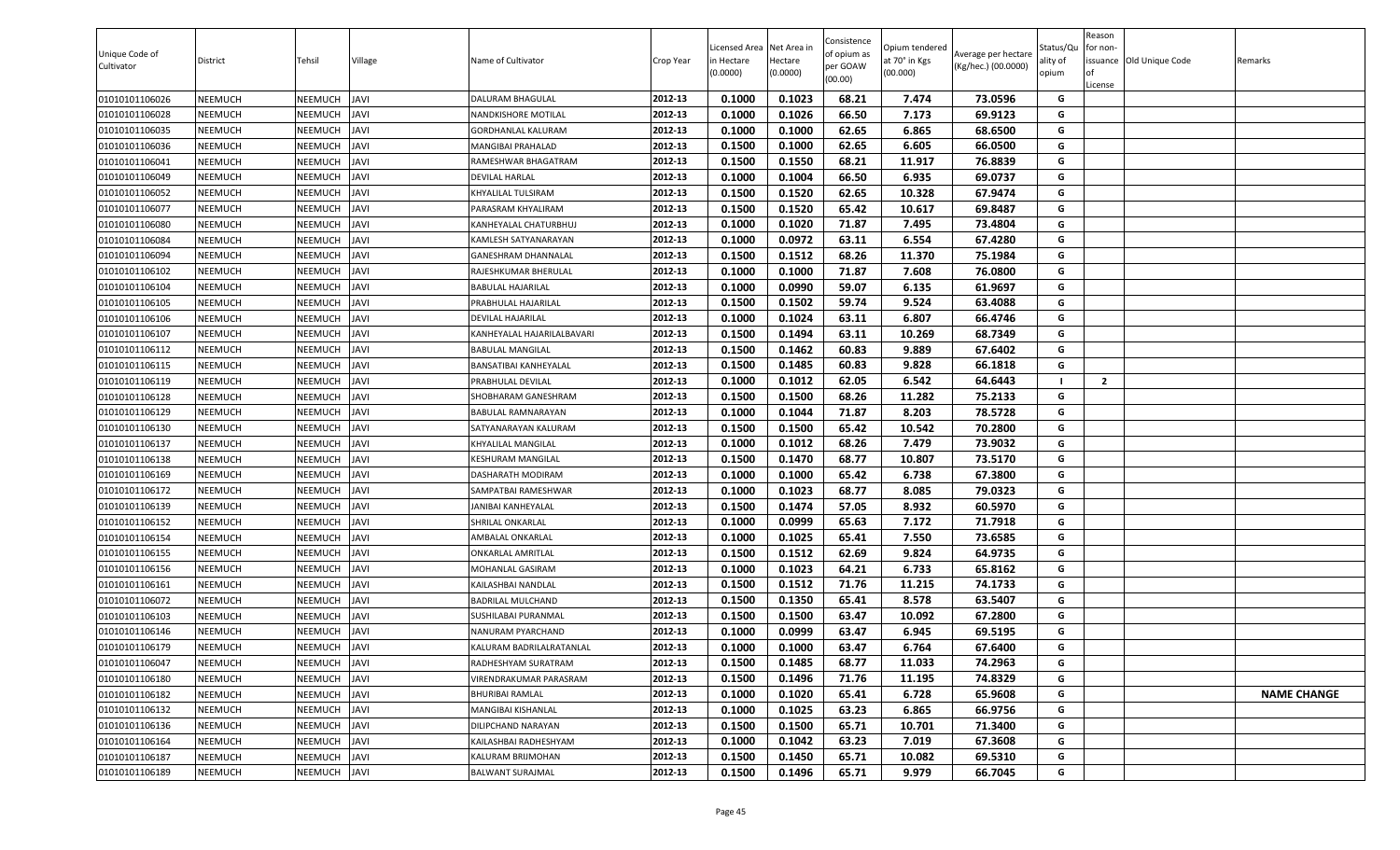| 0.1500<br>0.1485<br>71.76<br>11.687<br>01010101106191<br><b>NEEMUCH</b><br>NEEMUCH<br>JAVI<br>KAMLABAI SHIVELAL<br>2012-13<br>78.7003<br>G<br>01010101106195<br>2012-13<br>0.1000<br>0.0990<br>66.14<br>7.190<br>72.6263<br>NEEMUCH<br>NEEMUCH<br><b>IVAL</b><br>G<br>BANSHILAL GHEESALAL<br>01010101106033<br><b>NEEMUCH</b><br>NEEMUCH<br><b>JAVI</b><br>2012-13<br>0.1500<br>0.1500<br>56.63<br>9.150<br>61.0000<br>G<br>MANGILAL BALCHAND<br>0.1500<br>0.1500<br>59.44<br>9.663<br>64.4200<br>NEEMUCH<br>NEEMUCH<br><b>IVAL</b><br>2012-13<br>G<br>01010101106208<br>MODIRAM BAKSHU<br>9.878<br>0.1500<br>0.1488<br>60.76<br>66.3844<br>G<br>01010101106210<br><b>NEEMUCH</b><br>NEEMUCH<br><b>JAVI</b><br>2012-13<br>MANGILAL NANALAL<br>2012-13<br>66.14<br>NEEMUCH<br>0.1500<br>0.1470<br>10.488<br>71.3469<br>G<br>01010101106017<br>NEEMUCH<br><b>JAVI</b><br>NARENDRAKUMAR RAMKARAN<br><b>JAVI</b><br>2012-13<br>0.1000<br>0.1012<br>63.14<br>6.458<br>63.8142<br>G<br>01010101106212<br><b>NEEMUCH</b><br>NEEMUCH<br>GANSHYAM BHAGATRAM<br>G<br>2012-13<br>0.1500<br>59.44<br>9.570<br>64.0562<br>01010101106214<br><b>NEEMUCH</b><br>NEEMUCH<br><b>JAVI</b><br>KAMUBAI RAMCHANDRA<br>0.1494<br>NEEMUCH<br>2012-13<br>0.1000<br>0.1001<br>66.14<br>6.907<br>G<br>01010101106148<br><b>NEEMUCH</b><br><b>JAVI</b><br>DAKULAL LALAJI<br>69.0010<br>01010101106116<br>NEEMUCH<br><b>JAVI</b><br>2012-13<br>0.1500<br>0.1520<br>65.57<br>10.660<br>70.1316<br>G<br>NEEMUCH<br>KHYALIRAM NANURAM<br>0.1520<br>66.5789<br>01010101106022<br><b>NEEMUCH</b><br>NEEMUCH<br><b>JAVI</b><br>2012-13<br>0.1500<br>63.14<br>10.120<br>G<br>SATYANARAYAN NANDLAL<br>0.0990<br>59.44<br>62.6970<br>G<br>NEEMUCH<br><b>JAVI</b><br>2012-13<br>0.1000<br>6.207<br>01010101106031<br><b>NEEMUCH</b><br>RAMLAL CHUNNILAL<br>63.14<br>0.1000<br>0.1000<br>7.000<br>70.0000<br>01010101106038<br><b>NEEMUCH</b><br>NEEMUCH<br><b>JAVI</b><br>2012-13<br>G<br>BHERULAL PRATHVIRAJ<br>61.80<br>10.338<br>69.3826<br><b>NEEMUCH</b><br>NEEMUCH<br><b>JAVI</b><br>2012-13<br>0.1500<br>0.1490<br>G<br>01010101106056<br>BHAVARIBAI CHENRAM<br><b>NEEMUCH</b><br>NEEMUCH<br><b>JAVI</b><br>0.1000<br>0.0999<br>57.38<br>6.230<br>62.3624<br>G<br>01010101106061<br>2012-13<br><b>BADRILAL HAJARILAL</b><br><b>JAVI</b><br>0.1500<br>65.57<br>10.238<br>68.6653<br>G<br>01010101106079<br><b>NEEMUCH</b><br>NEEMUCH<br>2012-13<br>0.1491<br>SURATRAM BAKSHUKHANTI<br>0.1000<br>0.0960<br>63.90<br>6.801<br>70.8438<br>NEEMUCH<br>2012-13<br>G<br>01010101106142<br><b>NEEMUCH</b><br><b>IVAL</b><br>BHANWARLAL GASI<br>NEEMUCH<br>2012-13<br>0.1000<br>0.1008<br>63.90<br>7.056<br>70.0000<br>G<br>01010101106157<br><b>NEEMUCH</b><br><b>IVAL</b><br>GANESHRAM GASI<br>01010101106173<br><b>JAVI</b><br>2012-13<br>0.1500<br>0.1480<br>63.90<br>10.279<br>69.4527<br>G<br><b>NEEMUCH</b><br>NEEMUCH<br>RAMRAJ DHANRAJ<br>2012-13<br>G<br>01010101106174<br><b>NEEMUCH</b><br>NEEMUCH<br><b>JAVI</b><br>GANSHYAM DHANRAJ<br>0.1500<br>0.1476<br>65.57<br>10.444<br>70.7588<br>0.1000<br>0.1000<br>57.94<br>6.373<br>63.7300<br>NEEMUCH<br>NEEMUCH<br>2012-13<br>G<br>01010101106067<br>JAVI<br>ANIBAI KHEMRAJ<br>72.76<br>78.6533<br>0.1500<br>0.1500<br>11.798<br>01010101106030<br><b>NEEMUCH</b><br>NEEMUCH<br><b>JAVI</b><br>2012-13<br>G<br>BAPULAL CHOUTHMAL<br>01010101106184<br><b>NEEMUCH</b><br>NEEMUCH<br><b>JAVI</b><br>2012-13<br>0.1000<br>0.1040<br>60.23<br>6.427<br>61.7981<br>G<br>NAGAJIRAM GASI<br>63.50<br>01010101106185<br><b>NEEMUCH</b><br>NEEMUCH<br><b>JAVI</b><br>2012-13<br>0.1000<br>0.1000<br>6.677<br>66.7700<br>G<br>GANSHYAM BHAWANIRAM<br>0.1500<br>0.1518<br>66.37<br>10.562<br>69.5784<br>01010101106192<br><b>NEEMUCH</b><br>NEEMUCH<br><b>IVAL</b><br>2012-13<br>G<br>MUNNIBAI DINESHKUMAR<br>0.1500<br>0.1450<br>66.37<br>10.193<br>70.2966<br>01010101106198<br><b>NEEMUCH</b><br>NEEMUCH<br><b>JAVI</b><br>2012-13<br>G<br>RAMKUNWARBAI SHANTILAL<br>01010101106202<br>NEEMUCH<br>2012-13<br>0.1000<br>0.1000<br>63.50<br>6.776<br>67.7600<br>NEEMUCH<br><b>IVAL</b><br>G<br>HIRALAL SURATRAM<br>63.50<br>01010101106081<br>NEEMUCH<br>NEEMUCH<br><b>JAVI</b><br>2012-13<br>0.1500<br>0.1428<br>10.006<br>70.0700<br>G<br>NANDUBAI KHYALILAL<br>2012-13<br>0.0992<br>66.37<br>7.414<br>74.7379<br>G<br>NEEMUCH<br><b>JAVI</b><br>0.1500<br>01010101106126<br>NEEMUCH<br>GOBARLAL NANURAM<br>69.68<br>G<br>2012-13<br>0.1000<br>0.1008<br>7.705<br>76.4385<br>01010101106211<br><b>NEEMUCH</b><br>NEEMUCH<br><b>JAVI</b><br>CHAGANLAL KASHIRAM<br>2012-13<br>0.1500<br>63.43<br>9.777<br>65.1800<br>G<br><b>NEEMUCH</b><br>NEEMUCH<br><b>JAVI</b><br>PYRELAL RATANLAL<br>0.1500<br>01010101106188<br><b>NEEMUCH</b><br>NEEMUCH<br><b>JAVI</b><br>UNKAR CHUNYA<br>2012-13<br>0.1000<br>0.0990<br>63.43<br>7.349<br>74.2323<br>G<br>01010101106203<br>0.1000<br>60.06<br>6.315<br>G<br><b>NEEMUCH</b><br>NEEMUCH<br><b>JAVI</b><br>2012-13<br>0.1000<br>63.1500<br>01010101106206<br><b>BADAMBAI DOULATRAM</b><br>0.1488<br>56.81<br>9.081<br>61.0282<br>01010101106060<br><b>NEEMUCH</b><br>NEEMUCH<br><b>JAVI</b><br>2012-13<br>0.1500<br>G<br>RAMKANYABAI MULCHAND<br>65.1862<br>01010101106215<br>0.1500<br>0.1504<br>63.43<br>9.804<br>G<br><b>NEEMUCH</b><br>NEEMUCH<br><b>JAVI</b><br>2012-13<br><b>BHAGATRAM AMRITRAM</b><br>01010101106216<br><b>NEEMUCH</b><br><b>NEEMUCH</b><br><b>JAVI</b><br>2012-13<br>0.1500<br>0.1504<br>60.06<br>9.352<br>62.1809<br>DINESHCHANDRA BHAGATRAM<br>G<br>2012-13<br>0.1000<br>0.1000<br>62.78<br>6.502<br>65.0200<br>G<br>01010101106217<br><b>NEEMUCH</b><br>NEEMUCH<br><b>JAVI</b><br>NARAYANIBAI RAMLAL<br>0.1000<br>0.0000<br>0.00<br>0.000<br>0.0000<br>01010101106149<br><b>NEEMUCH</b><br>NEEMUCH<br><b>JAVI</b><br>2012-13<br>BHAWARBAI RAMPRASAD<br>F.<br>56.59<br>5.934<br><b>NEEMUCH</b><br><b>JAVI</b><br>2012-13<br>0.1000<br>0.0990<br>59.9394<br>G<br>01010101106089<br>NEEMUCH<br>LAXMINARAYAN SURATRAM<br><b>NEEMUCH</b><br>NEEMUCH<br><b>JHALRI</b><br>2012-13<br>0.1000<br>0.0462<br>63.20<br>2.988<br>64.6753<br>01010101104008<br>BHURALAL LAXMAN<br>G<br>G<br>ASHOKE RAMPRATAP<br>2012-13<br>0.0968<br>63.20<br>6.817<br>70.4236<br>01010101104040<br><b>NEEMUCH</b><br>NEEMUCH<br>JHALRI<br>0.1000<br>2012-13<br>0.1000<br>0.1008<br>64.98<br>7.083<br>70.2679<br>G<br>01010101104062<br><b>NEEMUCH</b><br>NEEMUCH<br>JHALRI<br>MUKESH RAMPRATAP<br>2012-13<br>0.1000<br>0.0957<br>60.36<br>6.433<br>67.2205<br>G<br>01010101104083<br><b>NEEMUCH</b><br>NEEMUCH<br><b>JHALRI</b><br>RAMSWRUP KISHANJI<br>01010101104107<br>NEEMUCH<br><b>JHALRI</b><br>SANGRAMSINGH DALLA<br>2012-13<br>0.1000<br>0.0975<br>72.56<br>7.681<br>78.7795<br>G<br><b>NEEMUCH</b> | Unique Code of<br>Cultivator | District | Tehsil | Village | Name of Cultivator | Crop Year | icensed Area<br>in Hectare<br>(0.0000) | Net Area in<br>Hectare<br>(0.0000) | Consistence<br>of opium as<br>per GOAW<br>(00.00) | Opium tendered<br>at 70° in Kgs<br>(00.000) | Average per hectare<br>(Kg/hec.) (00.0000) | Status/Qu<br>ality of<br>opium | Reason<br>for non-<br>lof<br>License | issuance Old Unique Code | Remarks |
|-----------------------------------------------------------------------------------------------------------------------------------------------------------------------------------------------------------------------------------------------------------------------------------------------------------------------------------------------------------------------------------------------------------------------------------------------------------------------------------------------------------------------------------------------------------------------------------------------------------------------------------------------------------------------------------------------------------------------------------------------------------------------------------------------------------------------------------------------------------------------------------------------------------------------------------------------------------------------------------------------------------------------------------------------------------------------------------------------------------------------------------------------------------------------------------------------------------------------------------------------------------------------------------------------------------------------------------------------------------------------------------------------------------------------------------------------------------------------------------------------------------------------------------------------------------------------------------------------------------------------------------------------------------------------------------------------------------------------------------------------------------------------------------------------------------------------------------------------------------------------------------------------------------------------------------------------------------------------------------------------------------------------------------------------------------------------------------------------------------------------------------------------------------------------------------------------------------------------------------------------------------------------------------------------------------------------------------------------------------------------------------------------------------------------------------------------------------------------------------------------------------------------------------------------------------------------------------------------------------------------------------------------------------------------------------------------------------------------------------------------------------------------------------------------------------------------------------------------------------------------------------------------------------------------------------------------------------------------------------------------------------------------------------------------------------------------------------------------------------------------------------------------------------------------------------------------------------------------------------------------------------------------------------------------------------------------------------------------------------------------------------------------------------------------------------------------------------------------------------------------------------------------------------------------------------------------------------------------------------------------------------------------------------------------------------------------------------------------------------------------------------------------------------------------------------------------------------------------------------------------------------------------------------------------------------------------------------------------------------------------------------------------------------------------------------------------------------------------------------------------------------------------------------------------------------------------------------------------------------------------------------------------------------------------------------------------------------------------------------------------------------------------------------------------------------------------------------------------------------------------------------------------------------------------------------------------------------------------------------------------------------------------------------------------------------------------------------------------------------------------------------------------------------------------------------------------------------------------------------------------------------------------------------------------------------------------------------------------------------------------------------------------------------------------------------------------------------------------------------------------------------------------------------------------------------------------------------------------------------------------------------------------------------------------------------------------------------------------------------------------------------------------------------------------------------------------------------------------------------------------------------------------------------------------------------------------------------------------------------------------------------------------------------------------------------------------------------------------------------------------------------------------------------------------------------------------------------------------------------------------------------------------------------------------------------------------------------------------------------------------------------------------------------------------------------------------------------------------------------------------------------------------------------------------------------------------------------------------------------------------------------------------------------------------------------------------------------------------------------------------------------------------------------------------------------------------------------------------------------------------------------------------------------------------------------------------------------------------------------------------------------------------------------------------------------------------------------------------------------------------------------|------------------------------|----------|--------|---------|--------------------|-----------|----------------------------------------|------------------------------------|---------------------------------------------------|---------------------------------------------|--------------------------------------------|--------------------------------|--------------------------------------|--------------------------|---------|
|                                                                                                                                                                                                                                                                                                                                                                                                                                                                                                                                                                                                                                                                                                                                                                                                                                                                                                                                                                                                                                                                                                                                                                                                                                                                                                                                                                                                                                                                                                                                                                                                                                                                                                                                                                                                                                                                                                                                                                                                                                                                                                                                                                                                                                                                                                                                                                                                                                                                                                                                                                                                                                                                                                                                                                                                                                                                                                                                                                                                                                                                                                                                                                                                                                                                                                                                                                                                                                                                                                                                                                                                                                                                                                                                                                                                                                                                                                                                                                                                                                                                                                                                                                                                                                                                                                                                                                                                                                                                                                                                                                                                                                                                                                                                                                                                                                                                                                                                                                                                                                                                                                                                                                                                                                                                                                                                                                                                                                                                                                                                                                                                                                                                                                                                                                                                                                                                                                                                                                                                                                                                                                                                                                                                                                                                                                                                                                                                                                                                                                                                                                                                                                                                                                                                                           |                              |          |        |         |                    |           |                                        |                                    |                                                   |                                             |                                            |                                |                                      |                          |         |
|                                                                                                                                                                                                                                                                                                                                                                                                                                                                                                                                                                                                                                                                                                                                                                                                                                                                                                                                                                                                                                                                                                                                                                                                                                                                                                                                                                                                                                                                                                                                                                                                                                                                                                                                                                                                                                                                                                                                                                                                                                                                                                                                                                                                                                                                                                                                                                                                                                                                                                                                                                                                                                                                                                                                                                                                                                                                                                                                                                                                                                                                                                                                                                                                                                                                                                                                                                                                                                                                                                                                                                                                                                                                                                                                                                                                                                                                                                                                                                                                                                                                                                                                                                                                                                                                                                                                                                                                                                                                                                                                                                                                                                                                                                                                                                                                                                                                                                                                                                                                                                                                                                                                                                                                                                                                                                                                                                                                                                                                                                                                                                                                                                                                                                                                                                                                                                                                                                                                                                                                                                                                                                                                                                                                                                                                                                                                                                                                                                                                                                                                                                                                                                                                                                                                                           |                              |          |        |         |                    |           |                                        |                                    |                                                   |                                             |                                            |                                |                                      |                          |         |
|                                                                                                                                                                                                                                                                                                                                                                                                                                                                                                                                                                                                                                                                                                                                                                                                                                                                                                                                                                                                                                                                                                                                                                                                                                                                                                                                                                                                                                                                                                                                                                                                                                                                                                                                                                                                                                                                                                                                                                                                                                                                                                                                                                                                                                                                                                                                                                                                                                                                                                                                                                                                                                                                                                                                                                                                                                                                                                                                                                                                                                                                                                                                                                                                                                                                                                                                                                                                                                                                                                                                                                                                                                                                                                                                                                                                                                                                                                                                                                                                                                                                                                                                                                                                                                                                                                                                                                                                                                                                                                                                                                                                                                                                                                                                                                                                                                                                                                                                                                                                                                                                                                                                                                                                                                                                                                                                                                                                                                                                                                                                                                                                                                                                                                                                                                                                                                                                                                                                                                                                                                                                                                                                                                                                                                                                                                                                                                                                                                                                                                                                                                                                                                                                                                                                                           |                              |          |        |         |                    |           |                                        |                                    |                                                   |                                             |                                            |                                |                                      |                          |         |
|                                                                                                                                                                                                                                                                                                                                                                                                                                                                                                                                                                                                                                                                                                                                                                                                                                                                                                                                                                                                                                                                                                                                                                                                                                                                                                                                                                                                                                                                                                                                                                                                                                                                                                                                                                                                                                                                                                                                                                                                                                                                                                                                                                                                                                                                                                                                                                                                                                                                                                                                                                                                                                                                                                                                                                                                                                                                                                                                                                                                                                                                                                                                                                                                                                                                                                                                                                                                                                                                                                                                                                                                                                                                                                                                                                                                                                                                                                                                                                                                                                                                                                                                                                                                                                                                                                                                                                                                                                                                                                                                                                                                                                                                                                                                                                                                                                                                                                                                                                                                                                                                                                                                                                                                                                                                                                                                                                                                                                                                                                                                                                                                                                                                                                                                                                                                                                                                                                                                                                                                                                                                                                                                                                                                                                                                                                                                                                                                                                                                                                                                                                                                                                                                                                                                                           |                              |          |        |         |                    |           |                                        |                                    |                                                   |                                             |                                            |                                |                                      |                          |         |
|                                                                                                                                                                                                                                                                                                                                                                                                                                                                                                                                                                                                                                                                                                                                                                                                                                                                                                                                                                                                                                                                                                                                                                                                                                                                                                                                                                                                                                                                                                                                                                                                                                                                                                                                                                                                                                                                                                                                                                                                                                                                                                                                                                                                                                                                                                                                                                                                                                                                                                                                                                                                                                                                                                                                                                                                                                                                                                                                                                                                                                                                                                                                                                                                                                                                                                                                                                                                                                                                                                                                                                                                                                                                                                                                                                                                                                                                                                                                                                                                                                                                                                                                                                                                                                                                                                                                                                                                                                                                                                                                                                                                                                                                                                                                                                                                                                                                                                                                                                                                                                                                                                                                                                                                                                                                                                                                                                                                                                                                                                                                                                                                                                                                                                                                                                                                                                                                                                                                                                                                                                                                                                                                                                                                                                                                                                                                                                                                                                                                                                                                                                                                                                                                                                                                                           |                              |          |        |         |                    |           |                                        |                                    |                                                   |                                             |                                            |                                |                                      |                          |         |
|                                                                                                                                                                                                                                                                                                                                                                                                                                                                                                                                                                                                                                                                                                                                                                                                                                                                                                                                                                                                                                                                                                                                                                                                                                                                                                                                                                                                                                                                                                                                                                                                                                                                                                                                                                                                                                                                                                                                                                                                                                                                                                                                                                                                                                                                                                                                                                                                                                                                                                                                                                                                                                                                                                                                                                                                                                                                                                                                                                                                                                                                                                                                                                                                                                                                                                                                                                                                                                                                                                                                                                                                                                                                                                                                                                                                                                                                                                                                                                                                                                                                                                                                                                                                                                                                                                                                                                                                                                                                                                                                                                                                                                                                                                                                                                                                                                                                                                                                                                                                                                                                                                                                                                                                                                                                                                                                                                                                                                                                                                                                                                                                                                                                                                                                                                                                                                                                                                                                                                                                                                                                                                                                                                                                                                                                                                                                                                                                                                                                                                                                                                                                                                                                                                                                                           |                              |          |        |         |                    |           |                                        |                                    |                                                   |                                             |                                            |                                |                                      |                          |         |
|                                                                                                                                                                                                                                                                                                                                                                                                                                                                                                                                                                                                                                                                                                                                                                                                                                                                                                                                                                                                                                                                                                                                                                                                                                                                                                                                                                                                                                                                                                                                                                                                                                                                                                                                                                                                                                                                                                                                                                                                                                                                                                                                                                                                                                                                                                                                                                                                                                                                                                                                                                                                                                                                                                                                                                                                                                                                                                                                                                                                                                                                                                                                                                                                                                                                                                                                                                                                                                                                                                                                                                                                                                                                                                                                                                                                                                                                                                                                                                                                                                                                                                                                                                                                                                                                                                                                                                                                                                                                                                                                                                                                                                                                                                                                                                                                                                                                                                                                                                                                                                                                                                                                                                                                                                                                                                                                                                                                                                                                                                                                                                                                                                                                                                                                                                                                                                                                                                                                                                                                                                                                                                                                                                                                                                                                                                                                                                                                                                                                                                                                                                                                                                                                                                                                                           |                              |          |        |         |                    |           |                                        |                                    |                                                   |                                             |                                            |                                |                                      |                          |         |
|                                                                                                                                                                                                                                                                                                                                                                                                                                                                                                                                                                                                                                                                                                                                                                                                                                                                                                                                                                                                                                                                                                                                                                                                                                                                                                                                                                                                                                                                                                                                                                                                                                                                                                                                                                                                                                                                                                                                                                                                                                                                                                                                                                                                                                                                                                                                                                                                                                                                                                                                                                                                                                                                                                                                                                                                                                                                                                                                                                                                                                                                                                                                                                                                                                                                                                                                                                                                                                                                                                                                                                                                                                                                                                                                                                                                                                                                                                                                                                                                                                                                                                                                                                                                                                                                                                                                                                                                                                                                                                                                                                                                                                                                                                                                                                                                                                                                                                                                                                                                                                                                                                                                                                                                                                                                                                                                                                                                                                                                                                                                                                                                                                                                                                                                                                                                                                                                                                                                                                                                                                                                                                                                                                                                                                                                                                                                                                                                                                                                                                                                                                                                                                                                                                                                                           |                              |          |        |         |                    |           |                                        |                                    |                                                   |                                             |                                            |                                |                                      |                          |         |
|                                                                                                                                                                                                                                                                                                                                                                                                                                                                                                                                                                                                                                                                                                                                                                                                                                                                                                                                                                                                                                                                                                                                                                                                                                                                                                                                                                                                                                                                                                                                                                                                                                                                                                                                                                                                                                                                                                                                                                                                                                                                                                                                                                                                                                                                                                                                                                                                                                                                                                                                                                                                                                                                                                                                                                                                                                                                                                                                                                                                                                                                                                                                                                                                                                                                                                                                                                                                                                                                                                                                                                                                                                                                                                                                                                                                                                                                                                                                                                                                                                                                                                                                                                                                                                                                                                                                                                                                                                                                                                                                                                                                                                                                                                                                                                                                                                                                                                                                                                                                                                                                                                                                                                                                                                                                                                                                                                                                                                                                                                                                                                                                                                                                                                                                                                                                                                                                                                                                                                                                                                                                                                                                                                                                                                                                                                                                                                                                                                                                                                                                                                                                                                                                                                                                                           |                              |          |        |         |                    |           |                                        |                                    |                                                   |                                             |                                            |                                |                                      |                          |         |
|                                                                                                                                                                                                                                                                                                                                                                                                                                                                                                                                                                                                                                                                                                                                                                                                                                                                                                                                                                                                                                                                                                                                                                                                                                                                                                                                                                                                                                                                                                                                                                                                                                                                                                                                                                                                                                                                                                                                                                                                                                                                                                                                                                                                                                                                                                                                                                                                                                                                                                                                                                                                                                                                                                                                                                                                                                                                                                                                                                                                                                                                                                                                                                                                                                                                                                                                                                                                                                                                                                                                                                                                                                                                                                                                                                                                                                                                                                                                                                                                                                                                                                                                                                                                                                                                                                                                                                                                                                                                                                                                                                                                                                                                                                                                                                                                                                                                                                                                                                                                                                                                                                                                                                                                                                                                                                                                                                                                                                                                                                                                                                                                                                                                                                                                                                                                                                                                                                                                                                                                                                                                                                                                                                                                                                                                                                                                                                                                                                                                                                                                                                                                                                                                                                                                                           |                              |          |        |         |                    |           |                                        |                                    |                                                   |                                             |                                            |                                |                                      |                          |         |
|                                                                                                                                                                                                                                                                                                                                                                                                                                                                                                                                                                                                                                                                                                                                                                                                                                                                                                                                                                                                                                                                                                                                                                                                                                                                                                                                                                                                                                                                                                                                                                                                                                                                                                                                                                                                                                                                                                                                                                                                                                                                                                                                                                                                                                                                                                                                                                                                                                                                                                                                                                                                                                                                                                                                                                                                                                                                                                                                                                                                                                                                                                                                                                                                                                                                                                                                                                                                                                                                                                                                                                                                                                                                                                                                                                                                                                                                                                                                                                                                                                                                                                                                                                                                                                                                                                                                                                                                                                                                                                                                                                                                                                                                                                                                                                                                                                                                                                                                                                                                                                                                                                                                                                                                                                                                                                                                                                                                                                                                                                                                                                                                                                                                                                                                                                                                                                                                                                                                                                                                                                                                                                                                                                                                                                                                                                                                                                                                                                                                                                                                                                                                                                                                                                                                                           |                              |          |        |         |                    |           |                                        |                                    |                                                   |                                             |                                            |                                |                                      |                          |         |
|                                                                                                                                                                                                                                                                                                                                                                                                                                                                                                                                                                                                                                                                                                                                                                                                                                                                                                                                                                                                                                                                                                                                                                                                                                                                                                                                                                                                                                                                                                                                                                                                                                                                                                                                                                                                                                                                                                                                                                                                                                                                                                                                                                                                                                                                                                                                                                                                                                                                                                                                                                                                                                                                                                                                                                                                                                                                                                                                                                                                                                                                                                                                                                                                                                                                                                                                                                                                                                                                                                                                                                                                                                                                                                                                                                                                                                                                                                                                                                                                                                                                                                                                                                                                                                                                                                                                                                                                                                                                                                                                                                                                                                                                                                                                                                                                                                                                                                                                                                                                                                                                                                                                                                                                                                                                                                                                                                                                                                                                                                                                                                                                                                                                                                                                                                                                                                                                                                                                                                                                                                                                                                                                                                                                                                                                                                                                                                                                                                                                                                                                                                                                                                                                                                                                                           |                              |          |        |         |                    |           |                                        |                                    |                                                   |                                             |                                            |                                |                                      |                          |         |
|                                                                                                                                                                                                                                                                                                                                                                                                                                                                                                                                                                                                                                                                                                                                                                                                                                                                                                                                                                                                                                                                                                                                                                                                                                                                                                                                                                                                                                                                                                                                                                                                                                                                                                                                                                                                                                                                                                                                                                                                                                                                                                                                                                                                                                                                                                                                                                                                                                                                                                                                                                                                                                                                                                                                                                                                                                                                                                                                                                                                                                                                                                                                                                                                                                                                                                                                                                                                                                                                                                                                                                                                                                                                                                                                                                                                                                                                                                                                                                                                                                                                                                                                                                                                                                                                                                                                                                                                                                                                                                                                                                                                                                                                                                                                                                                                                                                                                                                                                                                                                                                                                                                                                                                                                                                                                                                                                                                                                                                                                                                                                                                                                                                                                                                                                                                                                                                                                                                                                                                                                                                                                                                                                                                                                                                                                                                                                                                                                                                                                                                                                                                                                                                                                                                                                           |                              |          |        |         |                    |           |                                        |                                    |                                                   |                                             |                                            |                                |                                      |                          |         |
|                                                                                                                                                                                                                                                                                                                                                                                                                                                                                                                                                                                                                                                                                                                                                                                                                                                                                                                                                                                                                                                                                                                                                                                                                                                                                                                                                                                                                                                                                                                                                                                                                                                                                                                                                                                                                                                                                                                                                                                                                                                                                                                                                                                                                                                                                                                                                                                                                                                                                                                                                                                                                                                                                                                                                                                                                                                                                                                                                                                                                                                                                                                                                                                                                                                                                                                                                                                                                                                                                                                                                                                                                                                                                                                                                                                                                                                                                                                                                                                                                                                                                                                                                                                                                                                                                                                                                                                                                                                                                                                                                                                                                                                                                                                                                                                                                                                                                                                                                                                                                                                                                                                                                                                                                                                                                                                                                                                                                                                                                                                                                                                                                                                                                                                                                                                                                                                                                                                                                                                                                                                                                                                                                                                                                                                                                                                                                                                                                                                                                                                                                                                                                                                                                                                                                           |                              |          |        |         |                    |           |                                        |                                    |                                                   |                                             |                                            |                                |                                      |                          |         |
|                                                                                                                                                                                                                                                                                                                                                                                                                                                                                                                                                                                                                                                                                                                                                                                                                                                                                                                                                                                                                                                                                                                                                                                                                                                                                                                                                                                                                                                                                                                                                                                                                                                                                                                                                                                                                                                                                                                                                                                                                                                                                                                                                                                                                                                                                                                                                                                                                                                                                                                                                                                                                                                                                                                                                                                                                                                                                                                                                                                                                                                                                                                                                                                                                                                                                                                                                                                                                                                                                                                                                                                                                                                                                                                                                                                                                                                                                                                                                                                                                                                                                                                                                                                                                                                                                                                                                                                                                                                                                                                                                                                                                                                                                                                                                                                                                                                                                                                                                                                                                                                                                                                                                                                                                                                                                                                                                                                                                                                                                                                                                                                                                                                                                                                                                                                                                                                                                                                                                                                                                                                                                                                                                                                                                                                                                                                                                                                                                                                                                                                                                                                                                                                                                                                                                           |                              |          |        |         |                    |           |                                        |                                    |                                                   |                                             |                                            |                                |                                      |                          |         |
|                                                                                                                                                                                                                                                                                                                                                                                                                                                                                                                                                                                                                                                                                                                                                                                                                                                                                                                                                                                                                                                                                                                                                                                                                                                                                                                                                                                                                                                                                                                                                                                                                                                                                                                                                                                                                                                                                                                                                                                                                                                                                                                                                                                                                                                                                                                                                                                                                                                                                                                                                                                                                                                                                                                                                                                                                                                                                                                                                                                                                                                                                                                                                                                                                                                                                                                                                                                                                                                                                                                                                                                                                                                                                                                                                                                                                                                                                                                                                                                                                                                                                                                                                                                                                                                                                                                                                                                                                                                                                                                                                                                                                                                                                                                                                                                                                                                                                                                                                                                                                                                                                                                                                                                                                                                                                                                                                                                                                                                                                                                                                                                                                                                                                                                                                                                                                                                                                                                                                                                                                                                                                                                                                                                                                                                                                                                                                                                                                                                                                                                                                                                                                                                                                                                                                           |                              |          |        |         |                    |           |                                        |                                    |                                                   |                                             |                                            |                                |                                      |                          |         |
|                                                                                                                                                                                                                                                                                                                                                                                                                                                                                                                                                                                                                                                                                                                                                                                                                                                                                                                                                                                                                                                                                                                                                                                                                                                                                                                                                                                                                                                                                                                                                                                                                                                                                                                                                                                                                                                                                                                                                                                                                                                                                                                                                                                                                                                                                                                                                                                                                                                                                                                                                                                                                                                                                                                                                                                                                                                                                                                                                                                                                                                                                                                                                                                                                                                                                                                                                                                                                                                                                                                                                                                                                                                                                                                                                                                                                                                                                                                                                                                                                                                                                                                                                                                                                                                                                                                                                                                                                                                                                                                                                                                                                                                                                                                                                                                                                                                                                                                                                                                                                                                                                                                                                                                                                                                                                                                                                                                                                                                                                                                                                                                                                                                                                                                                                                                                                                                                                                                                                                                                                                                                                                                                                                                                                                                                                                                                                                                                                                                                                                                                                                                                                                                                                                                                                           |                              |          |        |         |                    |           |                                        |                                    |                                                   |                                             |                                            |                                |                                      |                          |         |
|                                                                                                                                                                                                                                                                                                                                                                                                                                                                                                                                                                                                                                                                                                                                                                                                                                                                                                                                                                                                                                                                                                                                                                                                                                                                                                                                                                                                                                                                                                                                                                                                                                                                                                                                                                                                                                                                                                                                                                                                                                                                                                                                                                                                                                                                                                                                                                                                                                                                                                                                                                                                                                                                                                                                                                                                                                                                                                                                                                                                                                                                                                                                                                                                                                                                                                                                                                                                                                                                                                                                                                                                                                                                                                                                                                                                                                                                                                                                                                                                                                                                                                                                                                                                                                                                                                                                                                                                                                                                                                                                                                                                                                                                                                                                                                                                                                                                                                                                                                                                                                                                                                                                                                                                                                                                                                                                                                                                                                                                                                                                                                                                                                                                                                                                                                                                                                                                                                                                                                                                                                                                                                                                                                                                                                                                                                                                                                                                                                                                                                                                                                                                                                                                                                                                                           |                              |          |        |         |                    |           |                                        |                                    |                                                   |                                             |                                            |                                |                                      |                          |         |
|                                                                                                                                                                                                                                                                                                                                                                                                                                                                                                                                                                                                                                                                                                                                                                                                                                                                                                                                                                                                                                                                                                                                                                                                                                                                                                                                                                                                                                                                                                                                                                                                                                                                                                                                                                                                                                                                                                                                                                                                                                                                                                                                                                                                                                                                                                                                                                                                                                                                                                                                                                                                                                                                                                                                                                                                                                                                                                                                                                                                                                                                                                                                                                                                                                                                                                                                                                                                                                                                                                                                                                                                                                                                                                                                                                                                                                                                                                                                                                                                                                                                                                                                                                                                                                                                                                                                                                                                                                                                                                                                                                                                                                                                                                                                                                                                                                                                                                                                                                                                                                                                                                                                                                                                                                                                                                                                                                                                                                                                                                                                                                                                                                                                                                                                                                                                                                                                                                                                                                                                                                                                                                                                                                                                                                                                                                                                                                                                                                                                                                                                                                                                                                                                                                                                                           |                              |          |        |         |                    |           |                                        |                                    |                                                   |                                             |                                            |                                |                                      |                          |         |
|                                                                                                                                                                                                                                                                                                                                                                                                                                                                                                                                                                                                                                                                                                                                                                                                                                                                                                                                                                                                                                                                                                                                                                                                                                                                                                                                                                                                                                                                                                                                                                                                                                                                                                                                                                                                                                                                                                                                                                                                                                                                                                                                                                                                                                                                                                                                                                                                                                                                                                                                                                                                                                                                                                                                                                                                                                                                                                                                                                                                                                                                                                                                                                                                                                                                                                                                                                                                                                                                                                                                                                                                                                                                                                                                                                                                                                                                                                                                                                                                                                                                                                                                                                                                                                                                                                                                                                                                                                                                                                                                                                                                                                                                                                                                                                                                                                                                                                                                                                                                                                                                                                                                                                                                                                                                                                                                                                                                                                                                                                                                                                                                                                                                                                                                                                                                                                                                                                                                                                                                                                                                                                                                                                                                                                                                                                                                                                                                                                                                                                                                                                                                                                                                                                                                                           |                              |          |        |         |                    |           |                                        |                                    |                                                   |                                             |                                            |                                |                                      |                          |         |
|                                                                                                                                                                                                                                                                                                                                                                                                                                                                                                                                                                                                                                                                                                                                                                                                                                                                                                                                                                                                                                                                                                                                                                                                                                                                                                                                                                                                                                                                                                                                                                                                                                                                                                                                                                                                                                                                                                                                                                                                                                                                                                                                                                                                                                                                                                                                                                                                                                                                                                                                                                                                                                                                                                                                                                                                                                                                                                                                                                                                                                                                                                                                                                                                                                                                                                                                                                                                                                                                                                                                                                                                                                                                                                                                                                                                                                                                                                                                                                                                                                                                                                                                                                                                                                                                                                                                                                                                                                                                                                                                                                                                                                                                                                                                                                                                                                                                                                                                                                                                                                                                                                                                                                                                                                                                                                                                                                                                                                                                                                                                                                                                                                                                                                                                                                                                                                                                                                                                                                                                                                                                                                                                                                                                                                                                                                                                                                                                                                                                                                                                                                                                                                                                                                                                                           |                              |          |        |         |                    |           |                                        |                                    |                                                   |                                             |                                            |                                |                                      |                          |         |
|                                                                                                                                                                                                                                                                                                                                                                                                                                                                                                                                                                                                                                                                                                                                                                                                                                                                                                                                                                                                                                                                                                                                                                                                                                                                                                                                                                                                                                                                                                                                                                                                                                                                                                                                                                                                                                                                                                                                                                                                                                                                                                                                                                                                                                                                                                                                                                                                                                                                                                                                                                                                                                                                                                                                                                                                                                                                                                                                                                                                                                                                                                                                                                                                                                                                                                                                                                                                                                                                                                                                                                                                                                                                                                                                                                                                                                                                                                                                                                                                                                                                                                                                                                                                                                                                                                                                                                                                                                                                                                                                                                                                                                                                                                                                                                                                                                                                                                                                                                                                                                                                                                                                                                                                                                                                                                                                                                                                                                                                                                                                                                                                                                                                                                                                                                                                                                                                                                                                                                                                                                                                                                                                                                                                                                                                                                                                                                                                                                                                                                                                                                                                                                                                                                                                                           |                              |          |        |         |                    |           |                                        |                                    |                                                   |                                             |                                            |                                |                                      |                          |         |
|                                                                                                                                                                                                                                                                                                                                                                                                                                                                                                                                                                                                                                                                                                                                                                                                                                                                                                                                                                                                                                                                                                                                                                                                                                                                                                                                                                                                                                                                                                                                                                                                                                                                                                                                                                                                                                                                                                                                                                                                                                                                                                                                                                                                                                                                                                                                                                                                                                                                                                                                                                                                                                                                                                                                                                                                                                                                                                                                                                                                                                                                                                                                                                                                                                                                                                                                                                                                                                                                                                                                                                                                                                                                                                                                                                                                                                                                                                                                                                                                                                                                                                                                                                                                                                                                                                                                                                                                                                                                                                                                                                                                                                                                                                                                                                                                                                                                                                                                                                                                                                                                                                                                                                                                                                                                                                                                                                                                                                                                                                                                                                                                                                                                                                                                                                                                                                                                                                                                                                                                                                                                                                                                                                                                                                                                                                                                                                                                                                                                                                                                                                                                                                                                                                                                                           |                              |          |        |         |                    |           |                                        |                                    |                                                   |                                             |                                            |                                |                                      |                          |         |
|                                                                                                                                                                                                                                                                                                                                                                                                                                                                                                                                                                                                                                                                                                                                                                                                                                                                                                                                                                                                                                                                                                                                                                                                                                                                                                                                                                                                                                                                                                                                                                                                                                                                                                                                                                                                                                                                                                                                                                                                                                                                                                                                                                                                                                                                                                                                                                                                                                                                                                                                                                                                                                                                                                                                                                                                                                                                                                                                                                                                                                                                                                                                                                                                                                                                                                                                                                                                                                                                                                                                                                                                                                                                                                                                                                                                                                                                                                                                                                                                                                                                                                                                                                                                                                                                                                                                                                                                                                                                                                                                                                                                                                                                                                                                                                                                                                                                                                                                                                                                                                                                                                                                                                                                                                                                                                                                                                                                                                                                                                                                                                                                                                                                                                                                                                                                                                                                                                                                                                                                                                                                                                                                                                                                                                                                                                                                                                                                                                                                                                                                                                                                                                                                                                                                                           |                              |          |        |         |                    |           |                                        |                                    |                                                   |                                             |                                            |                                |                                      |                          |         |
|                                                                                                                                                                                                                                                                                                                                                                                                                                                                                                                                                                                                                                                                                                                                                                                                                                                                                                                                                                                                                                                                                                                                                                                                                                                                                                                                                                                                                                                                                                                                                                                                                                                                                                                                                                                                                                                                                                                                                                                                                                                                                                                                                                                                                                                                                                                                                                                                                                                                                                                                                                                                                                                                                                                                                                                                                                                                                                                                                                                                                                                                                                                                                                                                                                                                                                                                                                                                                                                                                                                                                                                                                                                                                                                                                                                                                                                                                                                                                                                                                                                                                                                                                                                                                                                                                                                                                                                                                                                                                                                                                                                                                                                                                                                                                                                                                                                                                                                                                                                                                                                                                                                                                                                                                                                                                                                                                                                                                                                                                                                                                                                                                                                                                                                                                                                                                                                                                                                                                                                                                                                                                                                                                                                                                                                                                                                                                                                                                                                                                                                                                                                                                                                                                                                                                           |                              |          |        |         |                    |           |                                        |                                    |                                                   |                                             |                                            |                                |                                      |                          |         |
|                                                                                                                                                                                                                                                                                                                                                                                                                                                                                                                                                                                                                                                                                                                                                                                                                                                                                                                                                                                                                                                                                                                                                                                                                                                                                                                                                                                                                                                                                                                                                                                                                                                                                                                                                                                                                                                                                                                                                                                                                                                                                                                                                                                                                                                                                                                                                                                                                                                                                                                                                                                                                                                                                                                                                                                                                                                                                                                                                                                                                                                                                                                                                                                                                                                                                                                                                                                                                                                                                                                                                                                                                                                                                                                                                                                                                                                                                                                                                                                                                                                                                                                                                                                                                                                                                                                                                                                                                                                                                                                                                                                                                                                                                                                                                                                                                                                                                                                                                                                                                                                                                                                                                                                                                                                                                                                                                                                                                                                                                                                                                                                                                                                                                                                                                                                                                                                                                                                                                                                                                                                                                                                                                                                                                                                                                                                                                                                                                                                                                                                                                                                                                                                                                                                                                           |                              |          |        |         |                    |           |                                        |                                    |                                                   |                                             |                                            |                                |                                      |                          |         |
|                                                                                                                                                                                                                                                                                                                                                                                                                                                                                                                                                                                                                                                                                                                                                                                                                                                                                                                                                                                                                                                                                                                                                                                                                                                                                                                                                                                                                                                                                                                                                                                                                                                                                                                                                                                                                                                                                                                                                                                                                                                                                                                                                                                                                                                                                                                                                                                                                                                                                                                                                                                                                                                                                                                                                                                                                                                                                                                                                                                                                                                                                                                                                                                                                                                                                                                                                                                                                                                                                                                                                                                                                                                                                                                                                                                                                                                                                                                                                                                                                                                                                                                                                                                                                                                                                                                                                                                                                                                                                                                                                                                                                                                                                                                                                                                                                                                                                                                                                                                                                                                                                                                                                                                                                                                                                                                                                                                                                                                                                                                                                                                                                                                                                                                                                                                                                                                                                                                                                                                                                                                                                                                                                                                                                                                                                                                                                                                                                                                                                                                                                                                                                                                                                                                                                           |                              |          |        |         |                    |           |                                        |                                    |                                                   |                                             |                                            |                                |                                      |                          |         |
|                                                                                                                                                                                                                                                                                                                                                                                                                                                                                                                                                                                                                                                                                                                                                                                                                                                                                                                                                                                                                                                                                                                                                                                                                                                                                                                                                                                                                                                                                                                                                                                                                                                                                                                                                                                                                                                                                                                                                                                                                                                                                                                                                                                                                                                                                                                                                                                                                                                                                                                                                                                                                                                                                                                                                                                                                                                                                                                                                                                                                                                                                                                                                                                                                                                                                                                                                                                                                                                                                                                                                                                                                                                                                                                                                                                                                                                                                                                                                                                                                                                                                                                                                                                                                                                                                                                                                                                                                                                                                                                                                                                                                                                                                                                                                                                                                                                                                                                                                                                                                                                                                                                                                                                                                                                                                                                                                                                                                                                                                                                                                                                                                                                                                                                                                                                                                                                                                                                                                                                                                                                                                                                                                                                                                                                                                                                                                                                                                                                                                                                                                                                                                                                                                                                                                           |                              |          |        |         |                    |           |                                        |                                    |                                                   |                                             |                                            |                                |                                      |                          |         |
|                                                                                                                                                                                                                                                                                                                                                                                                                                                                                                                                                                                                                                                                                                                                                                                                                                                                                                                                                                                                                                                                                                                                                                                                                                                                                                                                                                                                                                                                                                                                                                                                                                                                                                                                                                                                                                                                                                                                                                                                                                                                                                                                                                                                                                                                                                                                                                                                                                                                                                                                                                                                                                                                                                                                                                                                                                                                                                                                                                                                                                                                                                                                                                                                                                                                                                                                                                                                                                                                                                                                                                                                                                                                                                                                                                                                                                                                                                                                                                                                                                                                                                                                                                                                                                                                                                                                                                                                                                                                                                                                                                                                                                                                                                                                                                                                                                                                                                                                                                                                                                                                                                                                                                                                                                                                                                                                                                                                                                                                                                                                                                                                                                                                                                                                                                                                                                                                                                                                                                                                                                                                                                                                                                                                                                                                                                                                                                                                                                                                                                                                                                                                                                                                                                                                                           |                              |          |        |         |                    |           |                                        |                                    |                                                   |                                             |                                            |                                |                                      |                          |         |
|                                                                                                                                                                                                                                                                                                                                                                                                                                                                                                                                                                                                                                                                                                                                                                                                                                                                                                                                                                                                                                                                                                                                                                                                                                                                                                                                                                                                                                                                                                                                                                                                                                                                                                                                                                                                                                                                                                                                                                                                                                                                                                                                                                                                                                                                                                                                                                                                                                                                                                                                                                                                                                                                                                                                                                                                                                                                                                                                                                                                                                                                                                                                                                                                                                                                                                                                                                                                                                                                                                                                                                                                                                                                                                                                                                                                                                                                                                                                                                                                                                                                                                                                                                                                                                                                                                                                                                                                                                                                                                                                                                                                                                                                                                                                                                                                                                                                                                                                                                                                                                                                                                                                                                                                                                                                                                                                                                                                                                                                                                                                                                                                                                                                                                                                                                                                                                                                                                                                                                                                                                                                                                                                                                                                                                                                                                                                                                                                                                                                                                                                                                                                                                                                                                                                                           |                              |          |        |         |                    |           |                                        |                                    |                                                   |                                             |                                            |                                |                                      |                          |         |
|                                                                                                                                                                                                                                                                                                                                                                                                                                                                                                                                                                                                                                                                                                                                                                                                                                                                                                                                                                                                                                                                                                                                                                                                                                                                                                                                                                                                                                                                                                                                                                                                                                                                                                                                                                                                                                                                                                                                                                                                                                                                                                                                                                                                                                                                                                                                                                                                                                                                                                                                                                                                                                                                                                                                                                                                                                                                                                                                                                                                                                                                                                                                                                                                                                                                                                                                                                                                                                                                                                                                                                                                                                                                                                                                                                                                                                                                                                                                                                                                                                                                                                                                                                                                                                                                                                                                                                                                                                                                                                                                                                                                                                                                                                                                                                                                                                                                                                                                                                                                                                                                                                                                                                                                                                                                                                                                                                                                                                                                                                                                                                                                                                                                                                                                                                                                                                                                                                                                                                                                                                                                                                                                                                                                                                                                                                                                                                                                                                                                                                                                                                                                                                                                                                                                                           |                              |          |        |         |                    |           |                                        |                                    |                                                   |                                             |                                            |                                |                                      |                          |         |
|                                                                                                                                                                                                                                                                                                                                                                                                                                                                                                                                                                                                                                                                                                                                                                                                                                                                                                                                                                                                                                                                                                                                                                                                                                                                                                                                                                                                                                                                                                                                                                                                                                                                                                                                                                                                                                                                                                                                                                                                                                                                                                                                                                                                                                                                                                                                                                                                                                                                                                                                                                                                                                                                                                                                                                                                                                                                                                                                                                                                                                                                                                                                                                                                                                                                                                                                                                                                                                                                                                                                                                                                                                                                                                                                                                                                                                                                                                                                                                                                                                                                                                                                                                                                                                                                                                                                                                                                                                                                                                                                                                                                                                                                                                                                                                                                                                                                                                                                                                                                                                                                                                                                                                                                                                                                                                                                                                                                                                                                                                                                                                                                                                                                                                                                                                                                                                                                                                                                                                                                                                                                                                                                                                                                                                                                                                                                                                                                                                                                                                                                                                                                                                                                                                                                                           |                              |          |        |         |                    |           |                                        |                                    |                                                   |                                             |                                            |                                |                                      |                          |         |
|                                                                                                                                                                                                                                                                                                                                                                                                                                                                                                                                                                                                                                                                                                                                                                                                                                                                                                                                                                                                                                                                                                                                                                                                                                                                                                                                                                                                                                                                                                                                                                                                                                                                                                                                                                                                                                                                                                                                                                                                                                                                                                                                                                                                                                                                                                                                                                                                                                                                                                                                                                                                                                                                                                                                                                                                                                                                                                                                                                                                                                                                                                                                                                                                                                                                                                                                                                                                                                                                                                                                                                                                                                                                                                                                                                                                                                                                                                                                                                                                                                                                                                                                                                                                                                                                                                                                                                                                                                                                                                                                                                                                                                                                                                                                                                                                                                                                                                                                                                                                                                                                                                                                                                                                                                                                                                                                                                                                                                                                                                                                                                                                                                                                                                                                                                                                                                                                                                                                                                                                                                                                                                                                                                                                                                                                                                                                                                                                                                                                                                                                                                                                                                                                                                                                                           |                              |          |        |         |                    |           |                                        |                                    |                                                   |                                             |                                            |                                |                                      |                          |         |
|                                                                                                                                                                                                                                                                                                                                                                                                                                                                                                                                                                                                                                                                                                                                                                                                                                                                                                                                                                                                                                                                                                                                                                                                                                                                                                                                                                                                                                                                                                                                                                                                                                                                                                                                                                                                                                                                                                                                                                                                                                                                                                                                                                                                                                                                                                                                                                                                                                                                                                                                                                                                                                                                                                                                                                                                                                                                                                                                                                                                                                                                                                                                                                                                                                                                                                                                                                                                                                                                                                                                                                                                                                                                                                                                                                                                                                                                                                                                                                                                                                                                                                                                                                                                                                                                                                                                                                                                                                                                                                                                                                                                                                                                                                                                                                                                                                                                                                                                                                                                                                                                                                                                                                                                                                                                                                                                                                                                                                                                                                                                                                                                                                                                                                                                                                                                                                                                                                                                                                                                                                                                                                                                                                                                                                                                                                                                                                                                                                                                                                                                                                                                                                                                                                                                                           |                              |          |        |         |                    |           |                                        |                                    |                                                   |                                             |                                            |                                |                                      |                          |         |
|                                                                                                                                                                                                                                                                                                                                                                                                                                                                                                                                                                                                                                                                                                                                                                                                                                                                                                                                                                                                                                                                                                                                                                                                                                                                                                                                                                                                                                                                                                                                                                                                                                                                                                                                                                                                                                                                                                                                                                                                                                                                                                                                                                                                                                                                                                                                                                                                                                                                                                                                                                                                                                                                                                                                                                                                                                                                                                                                                                                                                                                                                                                                                                                                                                                                                                                                                                                                                                                                                                                                                                                                                                                                                                                                                                                                                                                                                                                                                                                                                                                                                                                                                                                                                                                                                                                                                                                                                                                                                                                                                                                                                                                                                                                                                                                                                                                                                                                                                                                                                                                                                                                                                                                                                                                                                                                                                                                                                                                                                                                                                                                                                                                                                                                                                                                                                                                                                                                                                                                                                                                                                                                                                                                                                                                                                                                                                                                                                                                                                                                                                                                                                                                                                                                                                           |                              |          |        |         |                    |           |                                        |                                    |                                                   |                                             |                                            |                                |                                      |                          |         |
|                                                                                                                                                                                                                                                                                                                                                                                                                                                                                                                                                                                                                                                                                                                                                                                                                                                                                                                                                                                                                                                                                                                                                                                                                                                                                                                                                                                                                                                                                                                                                                                                                                                                                                                                                                                                                                                                                                                                                                                                                                                                                                                                                                                                                                                                                                                                                                                                                                                                                                                                                                                                                                                                                                                                                                                                                                                                                                                                                                                                                                                                                                                                                                                                                                                                                                                                                                                                                                                                                                                                                                                                                                                                                                                                                                                                                                                                                                                                                                                                                                                                                                                                                                                                                                                                                                                                                                                                                                                                                                                                                                                                                                                                                                                                                                                                                                                                                                                                                                                                                                                                                                                                                                                                                                                                                                                                                                                                                                                                                                                                                                                                                                                                                                                                                                                                                                                                                                                                                                                                                                                                                                                                                                                                                                                                                                                                                                                                                                                                                                                                                                                                                                                                                                                                                           |                              |          |        |         |                    |           |                                        |                                    |                                                   |                                             |                                            |                                |                                      |                          |         |
|                                                                                                                                                                                                                                                                                                                                                                                                                                                                                                                                                                                                                                                                                                                                                                                                                                                                                                                                                                                                                                                                                                                                                                                                                                                                                                                                                                                                                                                                                                                                                                                                                                                                                                                                                                                                                                                                                                                                                                                                                                                                                                                                                                                                                                                                                                                                                                                                                                                                                                                                                                                                                                                                                                                                                                                                                                                                                                                                                                                                                                                                                                                                                                                                                                                                                                                                                                                                                                                                                                                                                                                                                                                                                                                                                                                                                                                                                                                                                                                                                                                                                                                                                                                                                                                                                                                                                                                                                                                                                                                                                                                                                                                                                                                                                                                                                                                                                                                                                                                                                                                                                                                                                                                                                                                                                                                                                                                                                                                                                                                                                                                                                                                                                                                                                                                                                                                                                                                                                                                                                                                                                                                                                                                                                                                                                                                                                                                                                                                                                                                                                                                                                                                                                                                                                           |                              |          |        |         |                    |           |                                        |                                    |                                                   |                                             |                                            |                                |                                      |                          |         |
|                                                                                                                                                                                                                                                                                                                                                                                                                                                                                                                                                                                                                                                                                                                                                                                                                                                                                                                                                                                                                                                                                                                                                                                                                                                                                                                                                                                                                                                                                                                                                                                                                                                                                                                                                                                                                                                                                                                                                                                                                                                                                                                                                                                                                                                                                                                                                                                                                                                                                                                                                                                                                                                                                                                                                                                                                                                                                                                                                                                                                                                                                                                                                                                                                                                                                                                                                                                                                                                                                                                                                                                                                                                                                                                                                                                                                                                                                                                                                                                                                                                                                                                                                                                                                                                                                                                                                                                                                                                                                                                                                                                                                                                                                                                                                                                                                                                                                                                                                                                                                                                                                                                                                                                                                                                                                                                                                                                                                                                                                                                                                                                                                                                                                                                                                                                                                                                                                                                                                                                                                                                                                                                                                                                                                                                                                                                                                                                                                                                                                                                                                                                                                                                                                                                                                           |                              |          |        |         |                    |           |                                        |                                    |                                                   |                                             |                                            |                                |                                      |                          |         |
|                                                                                                                                                                                                                                                                                                                                                                                                                                                                                                                                                                                                                                                                                                                                                                                                                                                                                                                                                                                                                                                                                                                                                                                                                                                                                                                                                                                                                                                                                                                                                                                                                                                                                                                                                                                                                                                                                                                                                                                                                                                                                                                                                                                                                                                                                                                                                                                                                                                                                                                                                                                                                                                                                                                                                                                                                                                                                                                                                                                                                                                                                                                                                                                                                                                                                                                                                                                                                                                                                                                                                                                                                                                                                                                                                                                                                                                                                                                                                                                                                                                                                                                                                                                                                                                                                                                                                                                                                                                                                                                                                                                                                                                                                                                                                                                                                                                                                                                                                                                                                                                                                                                                                                                                                                                                                                                                                                                                                                                                                                                                                                                                                                                                                                                                                                                                                                                                                                                                                                                                                                                                                                                                                                                                                                                                                                                                                                                                                                                                                                                                                                                                                                                                                                                                                           |                              |          |        |         |                    |           |                                        |                                    |                                                   |                                             |                                            |                                |                                      |                          |         |
|                                                                                                                                                                                                                                                                                                                                                                                                                                                                                                                                                                                                                                                                                                                                                                                                                                                                                                                                                                                                                                                                                                                                                                                                                                                                                                                                                                                                                                                                                                                                                                                                                                                                                                                                                                                                                                                                                                                                                                                                                                                                                                                                                                                                                                                                                                                                                                                                                                                                                                                                                                                                                                                                                                                                                                                                                                                                                                                                                                                                                                                                                                                                                                                                                                                                                                                                                                                                                                                                                                                                                                                                                                                                                                                                                                                                                                                                                                                                                                                                                                                                                                                                                                                                                                                                                                                                                                                                                                                                                                                                                                                                                                                                                                                                                                                                                                                                                                                                                                                                                                                                                                                                                                                                                                                                                                                                                                                                                                                                                                                                                                                                                                                                                                                                                                                                                                                                                                                                                                                                                                                                                                                                                                                                                                                                                                                                                                                                                                                                                                                                                                                                                                                                                                                                                           |                              |          |        |         |                    |           |                                        |                                    |                                                   |                                             |                                            |                                |                                      |                          |         |
|                                                                                                                                                                                                                                                                                                                                                                                                                                                                                                                                                                                                                                                                                                                                                                                                                                                                                                                                                                                                                                                                                                                                                                                                                                                                                                                                                                                                                                                                                                                                                                                                                                                                                                                                                                                                                                                                                                                                                                                                                                                                                                                                                                                                                                                                                                                                                                                                                                                                                                                                                                                                                                                                                                                                                                                                                                                                                                                                                                                                                                                                                                                                                                                                                                                                                                                                                                                                                                                                                                                                                                                                                                                                                                                                                                                                                                                                                                                                                                                                                                                                                                                                                                                                                                                                                                                                                                                                                                                                                                                                                                                                                                                                                                                                                                                                                                                                                                                                                                                                                                                                                                                                                                                                                                                                                                                                                                                                                                                                                                                                                                                                                                                                                                                                                                                                                                                                                                                                                                                                                                                                                                                                                                                                                                                                                                                                                                                                                                                                                                                                                                                                                                                                                                                                                           |                              |          |        |         |                    |           |                                        |                                    |                                                   |                                             |                                            |                                |                                      |                          |         |
|                                                                                                                                                                                                                                                                                                                                                                                                                                                                                                                                                                                                                                                                                                                                                                                                                                                                                                                                                                                                                                                                                                                                                                                                                                                                                                                                                                                                                                                                                                                                                                                                                                                                                                                                                                                                                                                                                                                                                                                                                                                                                                                                                                                                                                                                                                                                                                                                                                                                                                                                                                                                                                                                                                                                                                                                                                                                                                                                                                                                                                                                                                                                                                                                                                                                                                                                                                                                                                                                                                                                                                                                                                                                                                                                                                                                                                                                                                                                                                                                                                                                                                                                                                                                                                                                                                                                                                                                                                                                                                                                                                                                                                                                                                                                                                                                                                                                                                                                                                                                                                                                                                                                                                                                                                                                                                                                                                                                                                                                                                                                                                                                                                                                                                                                                                                                                                                                                                                                                                                                                                                                                                                                                                                                                                                                                                                                                                                                                                                                                                                                                                                                                                                                                                                                                           |                              |          |        |         |                    |           |                                        |                                    |                                                   |                                             |                                            |                                |                                      |                          |         |
|                                                                                                                                                                                                                                                                                                                                                                                                                                                                                                                                                                                                                                                                                                                                                                                                                                                                                                                                                                                                                                                                                                                                                                                                                                                                                                                                                                                                                                                                                                                                                                                                                                                                                                                                                                                                                                                                                                                                                                                                                                                                                                                                                                                                                                                                                                                                                                                                                                                                                                                                                                                                                                                                                                                                                                                                                                                                                                                                                                                                                                                                                                                                                                                                                                                                                                                                                                                                                                                                                                                                                                                                                                                                                                                                                                                                                                                                                                                                                                                                                                                                                                                                                                                                                                                                                                                                                                                                                                                                                                                                                                                                                                                                                                                                                                                                                                                                                                                                                                                                                                                                                                                                                                                                                                                                                                                                                                                                                                                                                                                                                                                                                                                                                                                                                                                                                                                                                                                                                                                                                                                                                                                                                                                                                                                                                                                                                                                                                                                                                                                                                                                                                                                                                                                                                           |                              |          |        |         |                    |           |                                        |                                    |                                                   |                                             |                                            |                                |                                      |                          |         |
|                                                                                                                                                                                                                                                                                                                                                                                                                                                                                                                                                                                                                                                                                                                                                                                                                                                                                                                                                                                                                                                                                                                                                                                                                                                                                                                                                                                                                                                                                                                                                                                                                                                                                                                                                                                                                                                                                                                                                                                                                                                                                                                                                                                                                                                                                                                                                                                                                                                                                                                                                                                                                                                                                                                                                                                                                                                                                                                                                                                                                                                                                                                                                                                                                                                                                                                                                                                                                                                                                                                                                                                                                                                                                                                                                                                                                                                                                                                                                                                                                                                                                                                                                                                                                                                                                                                                                                                                                                                                                                                                                                                                                                                                                                                                                                                                                                                                                                                                                                                                                                                                                                                                                                                                                                                                                                                                                                                                                                                                                                                                                                                                                                                                                                                                                                                                                                                                                                                                                                                                                                                                                                                                                                                                                                                                                                                                                                                                                                                                                                                                                                                                                                                                                                                                                           |                              |          |        |         |                    |           |                                        |                                    |                                                   |                                             |                                            |                                |                                      |                          |         |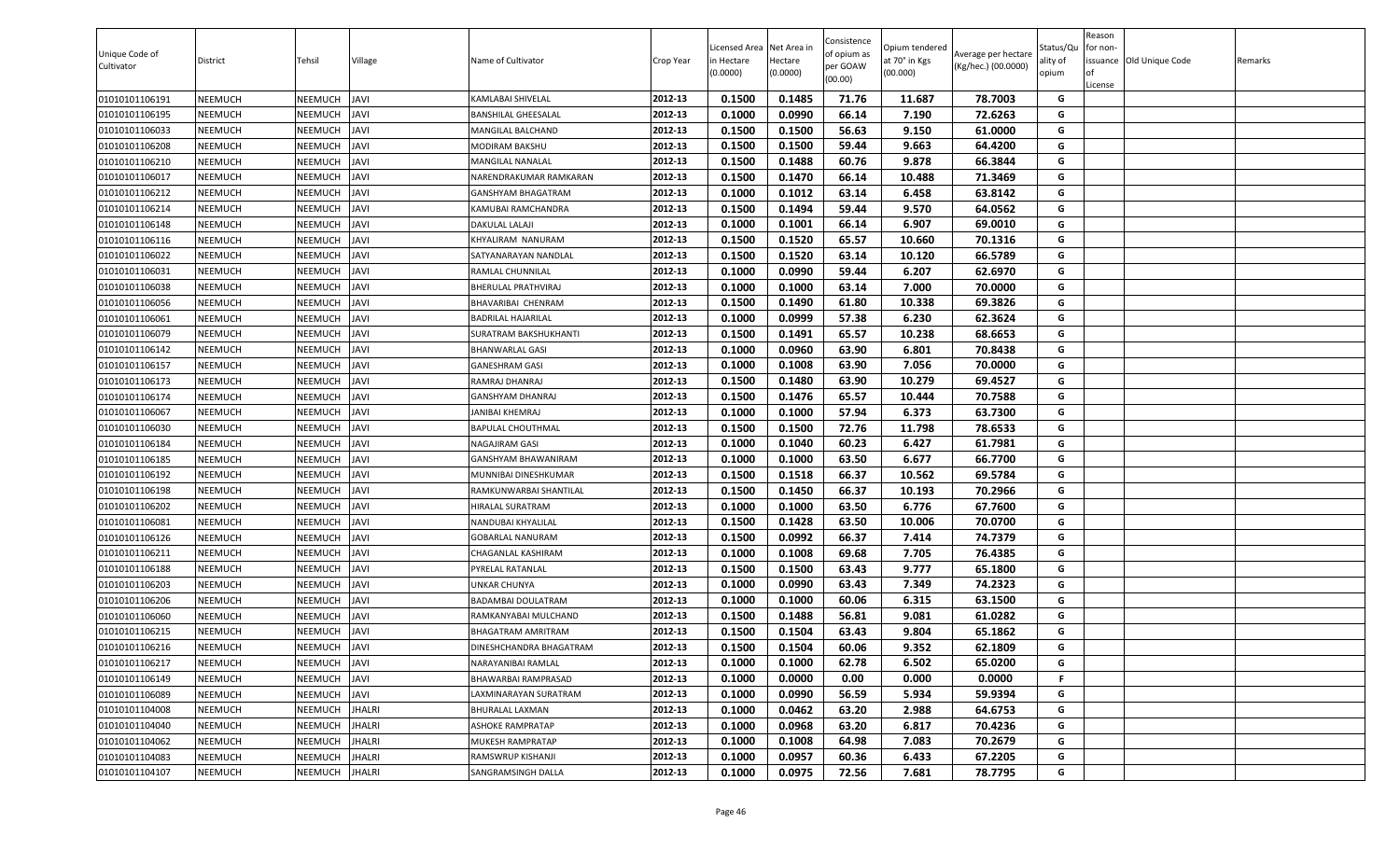| Unique Code of<br>Cultivator | District | Tehsil         | Village      | Name of Cultivator        | Crop Year | icensed Area.<br>in Hectare<br>(0.0000) | Net Area in<br>Hectare<br>(0.0000) | Consistence<br>of opium as<br>per GOAW<br>(00.00) | Opium tendered<br>at 70° in Kgs<br>(00.000) | Average per hectare<br>(Kg/hec.) (00.0000) | Status/Qu<br>ality of<br>opium | Reason<br>for non-<br><b>of</b><br>License | issuance Old Unique Code | Remarks            |
|------------------------------|----------|----------------|--------------|---------------------------|-----------|-----------------------------------------|------------------------------------|---------------------------------------------------|---------------------------------------------|--------------------------------------------|--------------------------------|--------------------------------------------|--------------------------|--------------------|
| 01010101104133               | NEEMUCH  | NEEMUCH        | HALRI        | KISHANLAL URFERAMKISHAN   | 2012-13   | 0.1000                                  | 0.1020                             | 63.20                                             | 7.250                                       | 71.0784                                    | G                              |                                            |                          |                    |
| 01010101104020               | NEEMUCH  | NEEMUCH        | HALRI        | HARISINGH BHANWARLAL      | 2012-13   | 0.1000                                  | 0.1012                             | 64.98                                             | 7.018                                       | 69.3478                                    | G                              |                                            |                          |                    |
| 01010101104049               | NEEMUCH  | NEEMUCH        | HALRI        | GYANSINGH DULICHAND       | 2012-13   | 0.1000                                  | 0.1000                             | 65.70                                             | 6.927                                       | 69.2700                                    | G                              |                                            |                          |                    |
| 01010101104079               | NEEMUCH  | <b>VEEMUCH</b> | HALRI        | RAMCHANDRA GOVRDHAN       | 2012-13   | 0.1000                                  | 0.1020                             | 62.96                                             | 6.728                                       | 65.9608                                    | G                              |                                            |                          |                    |
| 01010101104125               | NEEMUCH  | NEEMUCH        | HALRI        | GANSHYAM RAMSINGH         | 2012-13   | 0.1000                                  | 0.0976                             | 60.36                                             | 6.760                                       | 69.2623                                    | G                              |                                            |                          |                    |
| 01010101104066               | NEEMUCH  | NEEMUCH        | <b>HALRI</b> | GYANSINGH BHANWARLAL      | 2012-13   | 0.1000                                  | 0.1020                             | 65.70                                             | 7.621                                       | 74.7157                                    | G                              |                                            |                          |                    |
| 01010101104065               | NEEMUCH  | NEEMUCH        | <b>HALRI</b> | HAJARILAL BHANWARLAL      | 2012-13   | 0.1000                                  | 0.0979                             | 69.25                                             | 7.202                                       | 73.5649                                    | G                              |                                            |                          |                    |
| 01010101104013               | NEEMUCH  | NEEMUCH        | HALRI        | <b>BALRAM PRAHALAD</b>    | 2012-13   | 0.1000                                  | 0.0960                             | 62.96                                             | 6.638                                       | 69.1458                                    | G                              |                                            |                          |                    |
| 01010101104094               | NEEMUCH  | NEEMUCH        | HALRI        | NARAYANSINGH ARJUN        | 2012-13   | 0.1000                                  | 0.1005                             | 67.37                                             | 7.295                                       | 72.5871                                    | G                              |                                            |                          |                    |
| 01010101104134               | NEEMUCH  | NEEMUCH        | HALRI        | BHANWARSINGH KISHANSINGH  | 2012-13   | 0.1000                                  | 0.0990                             | 62.96                                             | 7.348                                       | 74.2222                                    | G                              |                                            |                          |                    |
| 01010101104135               | NEEMUCH  | NEEMUCH        | HALRI        | BHANWARLAL MANGILAL       | 2012-13   | 0.1000                                  | 0.1023                             | 60.59                                             | 6.968                                       | 68.1134                                    | G                              |                                            |                          | <b>NAME CHANGE</b> |
| 01010101104136               | NEEMUCH  | NEEMUCH        | HALRI        | MANGIBAI BADRILAL         | 2012-13   | 0.1000                                  | 0.0984                             | 63.38                                             | 6.836                                       | 69.4715                                    | G                              |                                            |                          |                    |
| 01010101104137               | NEEMUCH  | NEEMUCH        | HALRI        | MOHANLAL BHAGCHAND        | 2012-13   | 0.1000                                  | 0.0952                             | 63.38                                             | 6.573                                       | 69.0441                                    | G                              |                                            | 01010103312008           |                    |
| 01010102140002               | NEEMUCH  | <b>IAWAD</b>   | ASOOR.       | AMBALAL KISHANLAL         | 2012-13   | 0.1500                                  | 0.1482                             | 68.54                                             | 11.074                                      | 74.7233                                    | G                              |                                            |                          |                    |
| 01010102140012               | NEEMUCH  | JAWAD          | <b>ASOOR</b> | KACHARU KANWARLAL         | 2012-13   | 0.1500                                  | 0.1515                             | 69.56                                             | 11.060                                      | 73.0033                                    | G                              |                                            |                          |                    |
| 01010102140013               | NEEMUCH  | JAWAD          | LASOOR       | <b>NANALAL DHANNA</b>     | 2012-13   | 0.1500                                  | 0.1518                             | 66.43                                             | 10.430                                      | 68.7088                                    | G                              |                                            |                          |                    |
| 01010102140014               | NEEMUCH  | JAWAD          | ASOOR.       | SURESHCHANDRA BANSHILAL   | 2012-13   | 0.1000                                  | 0.0972                             | 63.28                                             | 6.888                                       | 70.8642                                    | G                              |                                            |                          |                    |
| 01010102140019               | NEEMUCH  | JAWAD          | ASOOR.       | RAMRATAN DHANNA           | 2012-13   | 0.1000                                  | 0.1014                             | 66.43                                             | 7.440                                       | 73.3728                                    | G                              |                                            |                          |                    |
| 01010102140020               | NEEMUCH  | JAWAD          | ASOOR.       | <b>BABULAL PRABHU</b>     | 2012-13   | 0.1500                                  | 0.1489                             | 66.43                                             | 10.581                                      | 71.0611                                    | G                              |                                            |                          |                    |
| 01010102140024               | NEEMUCH  | JAWAD          | <b>ASOOR</b> | RAMKUNWARBAI RAMBILAS     | 2012-13   | 0.1500                                  | 0.1230                             | 59.98                                             | 7.892                                       | 64.1626                                    | G                              |                                            |                          |                    |
| 01010102140025               | NEEMUCH  | JAWAD          | ASOOR.       | ITHABAI LALDAS            | 2012-13   | 0.1500                                  | 0.1550                             | 63.28                                             | 10.486                                      | 67.6516                                    | G                              |                                            |                          |                    |
| 01010102140029               | NEEMUCH  | JAWAD          | ASOOR.       | BHERULAL RAMCHANDRA       | 2012-13   | 0.1500                                  | 0.1344                             | 63.28                                             | 9.347                                       | 69.5461                                    | G                              |                                            |                          |                    |
| 01010102140030               | NEEMUCH  | <b>IAWAD</b>   | <b>ASOOR</b> | BANSHILAL MATHURALAL      | 2012-13   | 0.1500                                  | 0.1512                             | 63.49                                             | 10.485                                      | 69.3452                                    | G                              |                                            |                          |                    |
| 01010102140032               | NEEMUCH  | JAWAD          | ASOOR.       | RAMKANYABAI GANESH        | 2012-13   | 0.1500                                  | 0.1502                             | 67.20                                             | 10.714                                      | 71.3316                                    | G                              |                                            |                          |                    |
| 01010102140040               | NEEMUCH  | JAWAD          | LASOOR       | JAGDISH TUSLIRAM          | 2012-13   | 0.1500                                  | 0.1491                             | 62.59                                             | 9.746                                       | 65.3655                                    | G                              |                                            |                          |                    |
| 01010102140041               | NEEMUCH  | JAWAD          | LASOOR       | SITHARAM RAMNARAYAN       | 2012-13   | 0.1500                                  | 0.1484                             | 62.59                                             | 10.104                                      | 68.0863                                    | G                              |                                            |                          |                    |
| 01010102140049               | NEEMUCH  | <b>IAWAD</b>   | ASOOR.       | <b>OMPRAKASH TULSIRAM</b> | 2012-13   | 0.1500                                  | 0.1550                             | 66.95                                             | 10.817                                      | 69.7871                                    | G                              |                                            |                          |                    |
| 01010102140050               | NEEMUCH  | JAWAD          | ASOOR.       | BANSHILAL SALAGRAM        | 2012-13   | 0.1500                                  | 0.1505                             | 66.95                                             | 10.683                                      | 70.9834                                    | G                              |                                            |                          |                    |
| 01010102140052               | NEEMUCH  | JAWAD          | ASOOR.       | AXMINARAYAN UDAYLAL.      | 2012-13   | 0.1500                                  | 0.1568                             | 59.98                                             | 9.623                                       | 61.3712                                    | G                              |                                            |                          |                    |
| 01010102140073               | NEEMUCH  | JAWAD          | ASOOR.       | BALAWANTSINGH DARASINGH   | 2012-13   | 0.1000                                  | 0.1026                             | 59.98                                             | 6.118                                       | 59.6296                                    | G                              |                                            |                          |                    |
| 01010102140059               | NEEMUCH  | <b>IAWAD</b>   | LASOOR       | RADHESHYAM DEVAJI         | 2012-13   | 0.1500                                  | 0.1566                             | 60.29                                             | 9.896                                       | 63.1928                                    | G                              |                                            |                          |                    |
| 01010102140011               | NEEMUCH  | JAWAD          | <b>ASOOR</b> | RAJARAM BHUWANIRAM        | 2012-13   | 0.1500                                  | 0.1512                             | 63.86                                             | 10.418                                      | 68.9021                                    | G                              |                                            |                          |                    |
| 01010102140008               | NEEMUCH  | JAWAD          | LASOOR       | DAKHIBAI BHERU LAL        | 2012-13   | 0.1500                                  | 0.1452                             | 69.56                                             | 11.418                                      | 78.6364                                    | G                              |                                            |                          |                    |
| 01010102140010               | NEEMUCH  | JAWAD          | LASOOR       | SURATRAM KISHANLAL        | 2012-13   | 0.1500                                  | 0.1420                             | 62.60                                             | 9.792                                       | 68.9577                                    | G                              |                                            |                          |                    |
| 01010102140028               | NEEMUCH  | <b>IAWAD</b>   | ASOOR.       | <b>BHERUDAS ONKARDAS</b>  | 2012-13   | 0.1000                                  | 0.1050                             | 58.48                                             | 6.592                                       | 62.7810                                    | G                              |                                            |                          |                    |
| 01010102140033               | NEEMUCH  | JAWAD          | <b>ASOOR</b> | NANDUBAI RAMNIWAS         | 2012-13   | 0.1500                                  | 0.1440                             | 69.56                                             | 10.633                                      | 73.8403                                    | G                              |                                            |                          |                    |
| 01010102140036               | NEEMUCH  | JAWAD          | LASOOR       | CHANDRASINGH PRATAPSINGH  | 2012-13   | 0.1500                                  | 0.1472                             | 60.29                                             | 9.362                                       | 63.6005                                    | G                              |                                            |                          |                    |
| 01010102140044               | NEEMUCH  | JAWAD          | ASOOR.       | IIRALAL PYARCHAND         | 2012-13   | 0.1500                                  | 0.1400                             | 57.43                                             | 8.852                                       | 63.2286                                    | G                              |                                            |                          |                    |
| 01010102140051               | NEEMUCH  | JAWAD          | LASOOR       | DALURAM SALAGRAM          | 2012-13   | 0.1500                                  | 0.0000                             | 0.00                                              | 0.000                                       | 0.0000                                     | N                              |                                            |                          |                    |
| 01010102140061               | NEEMUCH  | JAWAD          | ASOOR.       | SITHABAI CHENRAM TELI     | 2012-13   | 0.1500                                  | 0.1491                             | 62.60                                             | 9.998                                       | 67.0557                                    | G                              |                                            |                          |                    |
| 01010102140067               | NEEMUCH  | JAWAD          | LASOOR       | MODIRAM MOHANLAL          | 2012-13   | 0.1500                                  | 0.1520                             | 58.23                                             | 9.383                                       | 61.7303                                    | G                              |                                            |                          |                    |
| 01010102140072               | NEEMUCH  | JAWAD          | LASOOR       | VIKRAMSINGH BHERUSINGH    | 2012-13   | 0.1500                                  | 0.1539                             | 62.60                                             | 9.614                                       | 62.4691                                    | G                              |                                            |                          |                    |
| 01010102140074               | NEEMUCH  | JAWAD          | LASOOR       | RAJENDRASINGH MOHANSINGH  | 2012-13   | 0.1000                                  | 0.0700                             | 54.96                                             | 3.824                                       | 54.6286                                    | G                              | 4                                          |                          |                    |
| 01010102140066               | NEEMUCH  | JAWAD          | LASOOR       | RAMESHCHANDRA POKHERLAL   | 2012-13   | 0.1500                                  | 0.1520                             | 60.29                                             | 10.077                                      | 66.2961                                    | G                              |                                            |                          |                    |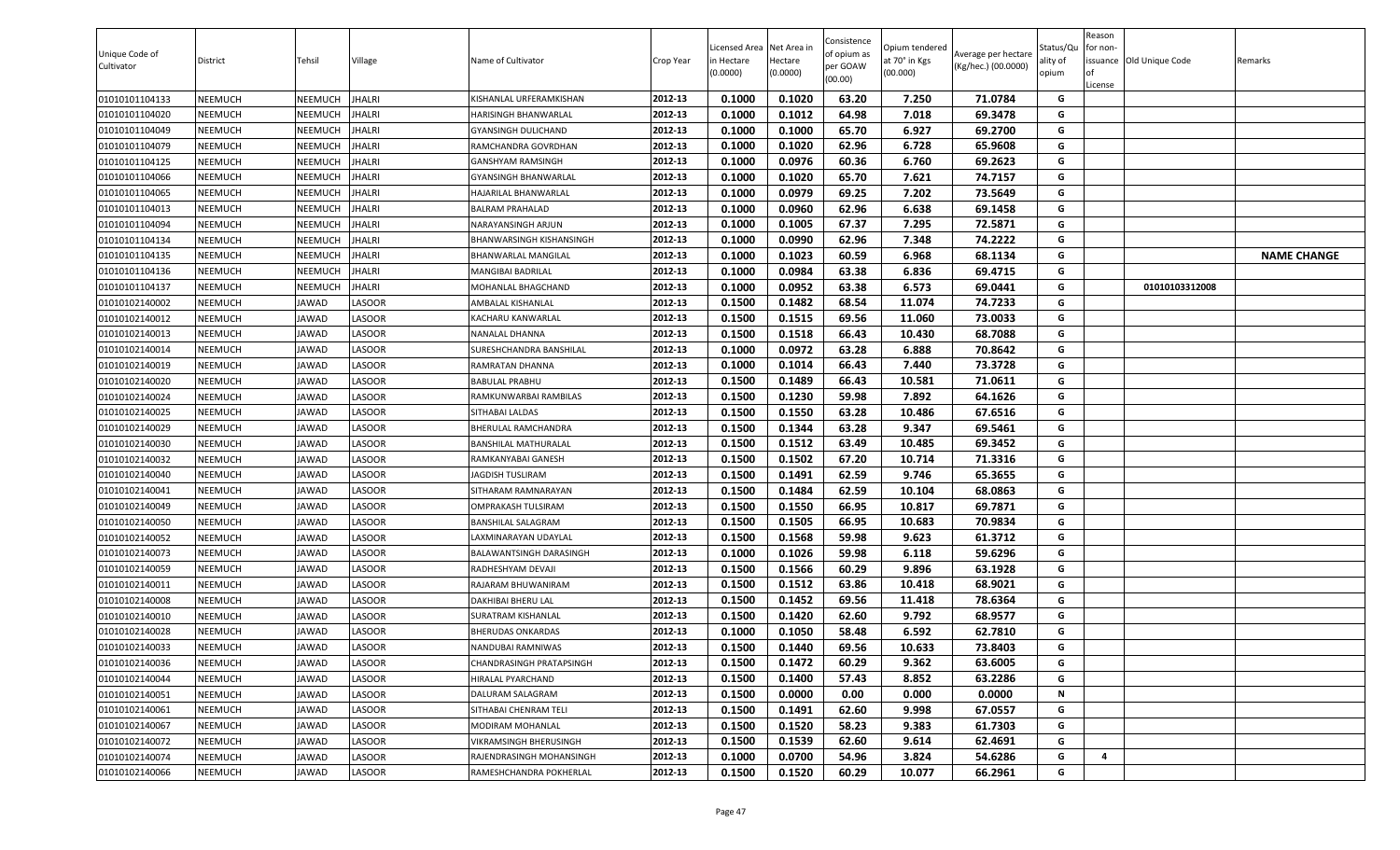| Unique Code of<br>Cultivator | District | Tehsil       | Village                    | Name of Cultivator               | Crop Year | Licensed Area<br>in Hectare<br>(0.0000) | Net Area in<br>Hectare<br>(0.0000) | Consistence<br>of opium as<br>per GOAW<br>(00.00) | Opium tendered<br>at 70° in Kgs<br>(00.000) | Average per hectare<br>(Kg/hec.) (00.0000) | Status/Qu<br>ality of<br>opium | Reason<br>for non-<br><b>of</b><br>License | issuance Old Unique Code | Remarks            |
|------------------------------|----------|--------------|----------------------------|----------------------------------|-----------|-----------------------------------------|------------------------------------|---------------------------------------------------|---------------------------------------------|--------------------------------------------|--------------------------------|--------------------------------------------|--------------------------|--------------------|
| 01010102140023               | NEEMUCH  | JAWAD        | LASOOR                     | MEGRAJ KANWARLAL                 | 2012-13   | 0.1500                                  | 0.1515                             | 68.54                                             | 11.221                                      | 74.0660                                    | G                              |                                            |                          |                    |
| 01010102140037               | NEEMUCH  | JAWAD        | ASOOR.                     | <b>GOMTIBAI BHANWARLAL</b>       | 2012-13   | 0.1500                                  | 0.1540                             | 58.15                                             | 8.307                                       | 53.9416                                    | G                              | 4                                          |                          |                    |
| 01010102140057               | NEEMUCH  | JAWAD        | <b>ASOOR</b>               | KANHEYALAL HIRALAL               | 2012-13   | 0.1000                                  | 0.0992                             | 60.75                                             | 6.518                                       | 65.7056                                    | G                              |                                            |                          |                    |
| 01010102140075               | NEEMUCH  | JAWAD        | ASOOR.                     | MANGILAL BHIMA                   | 2012-13   | 0.1000                                  | 0.1003                             | 66.95                                             | 7.479                                       | 74.5663                                    | G                              |                                            |                          |                    |
| 01010102140076               | NEEMUCH  | JAWAD        | ASOOR.                     | VALI MOHAMMAD ALLANUR            | 2012-13   | 0.1000                                  | 0.1001                             | 58.57                                             | 6.091                                       | 60.8492                                    | G                              |                                            |                          |                    |
| 01010102140077               | NEEMUCH  | <b>IAWAD</b> | LASOOR                     | DHAPUBAI RAMCHANDRA              | 2012-13   | 0.1000                                  | 0.1020                             | 57.49                                             | 6.135                                       | 60.1471                                    | G                              |                                            |                          |                    |
| 01010102130004               | NEEMUCH  | <b>IAWAD</b> | MADAWADA                   | BALURAM NONDRAM                  | 2012-13   | 0.1500                                  | 0.1500                             | 62.18                                             | 9.256                                       | 61.7067                                    | G                              |                                            |                          |                    |
| 01010102130009               | NEEMUCH  | JAWAD        | MADAWADA                   | RAMNIVAS MANGILAL                | 2012-13   | 0.1000                                  | 0.1008                             | 62.18                                             | 6.653                                       | 66.0020                                    | G                              |                                            |                          |                    |
| 01010102130015               | NEEMUCH  | JAWAD        | <b>MADAWADA</b>            | BABULAL NARAYAN                  | 2012-13   | 0.1000                                  | 0.1036                             | 65.64                                             | 7.014                                       | 67.7027                                    | G                              |                                            |                          |                    |
| 01010102130026               | NEEMUCH  | JAWAD        | MADAWADA                   | BHAGATRAM NATHU                  | 2012-13   | 0.1000                                  | 0.1012                             | 65.64                                             | 6.451                                       | 63.7451                                    | G                              |                                            |                          |                    |
| 01010102130029               | NEEMUCH  | JAWAD        | MADAWADA                   | DALURAM GODAJI                   | 2012-13   | 0.1000                                  | 0.0976                             | 62.18                                             | 6.511                                       | 66.7111                                    | G                              |                                            |                          |                    |
| 01010102130032               | NEEMUCH  | JAWAD        | MADAWADA                   | SHIVELAL KALURAM                 | 2012-13   | 0.1500                                  | 0.1504                             | 65.95                                             | 10.364                                      | 68.9096                                    | G                              |                                            |                          |                    |
| 01010102130040               | NEEMUCH  | JAWAD        | MADAWADA                   | NARAYAN MODA                     | 2012-13   | 0.1000                                  | 0.0988                             | 62.13                                             | 6.612                                       | 66.9231                                    | G                              |                                            |                          |                    |
| 01010102130012               | NEEMUCH  | <b>IAWAD</b> | MADAWADA                   | <b>GISALAL BAPULAL</b>           | 2012-13   | 0.1000                                  | 0.1023                             | 65.95                                             | 6.576                                       | 64.2815                                    | G                              |                                            |                          |                    |
| 01010102130001               | NEEMUCH  | JAWAD        | <b>MADAWADA</b>            | DEVILAL GISALAL                  | 2012-13   | 0.1500                                  | 0.1500                             | 59.80                                             | 9.073                                       | 60.4867                                    | G                              |                                            |                          |                    |
| 01010102130002               | NEEMUCH  | JAWAD        | MADAWADA                   | TULSIBAI BALMUKAND               | 2012-13   | 0.1500                                  | 0.1568                             | 63.12                                             | 10.451                                      | 66.6518                                    | G                              |                                            |                          |                    |
| 01010102130044               | NEEMUCH  | JAWAD        | MADAWADA                   | KHUMANSINGH BADRISINGH           | 2012-13   | 0.1500                                  | 0.0000                             | 0.00                                              | 0.000                                       | 0.0000                                     | -F.                            | 8                                          |                          |                    |
| 01010101115019               | NEEMUCH  | NEEMUCH      | NARSINGHPURA               | SITHABAI JAYSINGH                | 2012-13   | 0.1000                                  | 0.0980                             | 59.50                                             | 6.401                                       | 65.3163                                    | G                              |                                            |                          |                    |
| 01010101115029               | NEEMUCH  | NEEMUCH      | <b>VARSINGHPURA</b>        | KASTURIBAI MANGILAL              | 2012-13   | 0.1000                                  | 0.0936                             | 68.60                                             | 6.713                                       | 71.7201                                    | G                              |                                            |                          |                    |
| 01010101115043               | NEEMUCH  | NEEMUCH      | <b>VARSINGHPURA</b>        | RAMCHANDRA MANGILAL              | 2012-13   | 0.1000                                  | 0.1050                             | 68.60                                             | 7.497                                       | 71.4000                                    | G                              |                                            |                          |                    |
| 01010101115032               | NEEMUCH  | NEEMUCH      | <b><i>NARSINGHPURA</i></b> | <b>VARAYAN VAJERAM</b>           | 2012-13   | 0.1000                                  | 0.0988                             | 72.76                                             | 8.056                                       | 81.5385                                    | G                              |                                            |                          |                    |
| 01010101115052               | NEEMUCH  | NEEMUCH      | NARSINGHPURA               | BHAGATRAM PRATHVIRAJ             | 2012-13   | 0.1000                                  | 0.1008                             | 62.13                                             | 6.728                                       | 66.7460                                    | G                              |                                            |                          |                    |
| 01010101115030               | NEEMUCH  | NEEMUCH      | NARSINGHPURA               | ONKARLAL MEGA                    | 2012-13   | 0.1000                                  | 0.0961                             | 68.60                                             | 7.272                                       | 75.6712                                    | G                              |                                            |                          |                    |
| 01010101115063               | NEEMUCH  | NEEMUCH      | VARSINGHPURA               | GANSHYAM NARVARSINGH             | 2012-13   | 0.1000                                  | 0.0990                             | 56.15                                             | 6.080                                       | 61.4141                                    | G                              |                                            |                          |                    |
| 01010101115064               | NEEMUCH  | NEEMUCH      | NARSINGHPURA               | SHAMBHULAL BAGDIRAM              | 2012-13   | 0.1000                                  | 0.0972                             | 59.50                                             | 6.103                                       | 62.7881                                    | G                              |                                            |                          |                    |
| 01010101115062               | NEEMUCH  | NEEMUCH      | NARSINGHPURA               | BAGDIRAM PANNALAL                | 2012-13   | 0.1000                                  | 0.0957                             | 72.76                                             | 7.567                                       | 79.0700                                    | G                              |                                            |                          |                    |
| 01010102133003               | NEEMUCH  | <b>IAWAD</b> | RANPUR JAWAD               | MADANSINGH BHANWARLAL            | 2012-13   | 0.1000                                  | 0.1012                             | 64.96                                             | 6.867                                       | 67.8557                                    | G                              |                                            |                          |                    |
| 01010102133012               | NEEMUCH  | <b>IAWAD</b> | RANPUR JAWAD               | RADHESHYAM MANGUDAS              | 2012-13   | 0.1000                                  | 0.1022                             | 64.96                                             | 7.081                                       | 69.2857                                    | G                              |                                            |                          |                    |
| 01010102133014               | NEEMUCH  | JAWAD        | RANPUR JAWAD               | BAGDIRAM MADHUJI                 | 2012-13   | 0.1500                                  | 0.1505                             | 64.98                                             | 10.388                                      | 69.0233                                    | G                              |                                            |                          |                    |
| 01010102133016               | NEEMUCH  | JAWAD        | RANPUR JAWAD               | /ISHNUDAS BHANWARDAS             | 2012-13   | 0.1000                                  | 0.1012                             | 61.49                                             | 6.790                                       | 67.0949                                    | G                              |                                            |                          |                    |
| 01010102133017               | NEEMUCH  | JAWAD        | RANPUR JAWAD               | <b>GISALAL HEMAJI</b>            | 2012-13   | 0.1500                                  | 0.1496                             | 69.25                                             | 11.278                                      | 75.3877                                    | G                              |                                            |                          |                    |
| 01010102133010               | NEEMUCH  | JAWAD        | RANPUR JAWAD               | DHAPUBAI MDHU                    | 2012-13   | 0.1500                                  | 0.1521                             | 63.59                                             | 10.111                                      | 66.4760                                    | G                              |                                            |                          | <b>NAME CHANGE</b> |
| 01010102133009               | NEEMUCH  | JAWAD        | RANPUR JAWAD               | GANGABAI BHANWARLAL              | 2012-13   | 0.1000                                  | 0.1004                             | 63.59                                             | 6.686                                       | 66.5936                                    | G                              |                                            |                          |                    |
| 01010102133020               | NEEMUCH  | JAWAD        | RANPUR JAWAD               | <b>ITENDRASINGH BALWANTSINGH</b> | 2012-13   | 0.1500                                  | 0.1560                             | 60.36                                             | 10.796                                      | 69.2051                                    | G                              |                                            |                          |                    |
| 01010101102001               | NEEMUCH  | NEEMUCH      | RAYSINGHPURA               | CHAMPABAI GIRDHARI               | 2012-13   | 0.1000                                  | 0.0990                             | 66.25                                             | 7.079                                       | 71.5051                                    | G                              |                                            |                          |                    |
| 01010101102002               | NEEMUCH  | NEEMUCH      | RAYSINGHPURA               | BAHADURSINGH NATHUSINGH          | 2012-13   | 0.1000                                  | 0.1045                             | 64.15                                             | 6.818                                       | 65.2440                                    | G                              |                                            |                          |                    |
| 01010101102003               | NEEMUCH  | NEEMUCH      | RAYSINGHPURA               | NARAYAN KISHNA                   | 2012-13   | 0.1000                                  | 0.1020                             | 66.25                                             | 7.089                                       | 69.5000                                    | G                              |                                            |                          |                    |
| 01010101102006               | NEEMUCH  | NEEMUCH      | RAYSINGHPURA               | GOMSINGH KARUNA                  | 2012-13   | 0.1000                                  | 0.1015                             | 66.38                                             | 6.866                                       | 67.6453                                    | G                              |                                            |                          |                    |
| 01010101102007               | NEEMUCH  | NEEMUCH      | RAYSINGHPURA               | DURGALAL LAXMAN                  | 2012-13   | 0.1000                                  | 0.1015                             | 66.38                                             | 6.932                                       | 68.2956                                    | G                              |                                            |                          |                    |
| 01010101102011               | NEEMUCH  | NEEMUCH      | RAYSINGHPURA               | SHANTIBAI AMARSINGH              | 2012-13   | 0.1000                                  | 0.1008                             | 69.76                                             | 7.315                                       | 72.5694                                    | G                              |                                            |                          |                    |
| 01010101102017               | NEEMUCH  | NEEMUCH      | RAYSINGHPURA               | SHRAVAN BHIMA                    | 2012-13   | 0.1000                                  | 0.1020                             | 69.76                                             | 7.076                                       | 69.3725                                    | G                              |                                            |                          |                    |
| 01010101102018               | NEEMUCH  | NEEMUCH      | RAYSINGHPURA               | GOMSINGH AMARSINGH               | 2012-13   | 0.1000                                  | 0.1008                             | 66.38                                             | 6.913                                       | 68.5813                                    | G                              |                                            |                          |                    |
| 01010101102022               | NEEMUCH  | NEEMUCH      | RAYSINGHPURA               | BHIMA HEMA                       | 2012-13   | 0.1000                                  | 0.1015                             | 72.94                                             | 7.607                                       | 74.9458                                    | G                              |                                            |                          | <b>NAME CHANGE</b> |
| 01010101102024               | NEEMUCH  | NEEMUCH      | RAYSINGHPURA               | <b>GANGARAM RUPA</b>             | 2012-13   | 0.1000                                  | 0.1008                             | 71.25                                             | 7.441                                       | 73.8194                                    | G                              |                                            |                          |                    |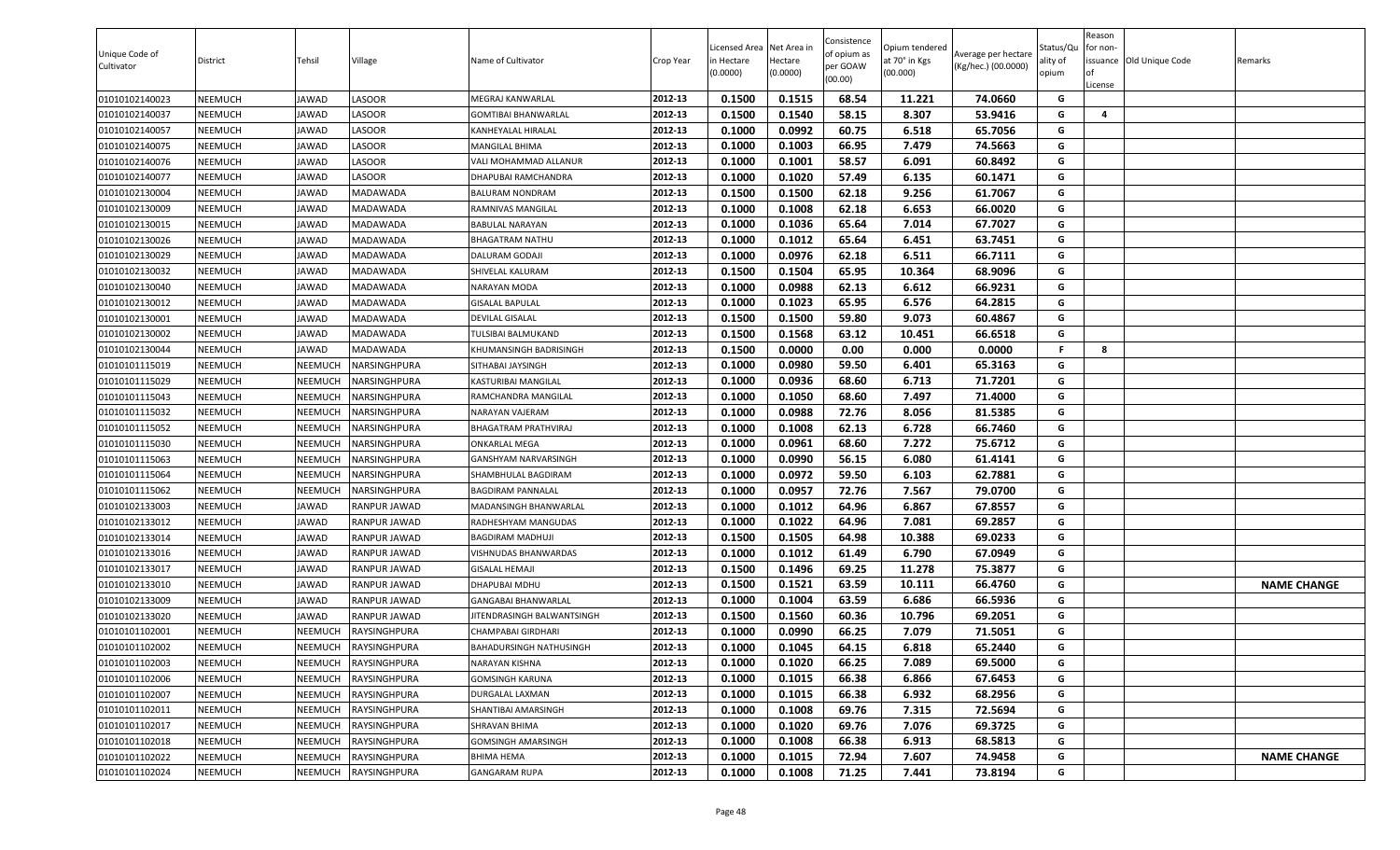| Unique Code of<br>Cultivator | District | Tehsil       | Village      | Name of Cultivator      | Crop Year | Licensed Area Net Area in<br>in Hectare<br>(0.0000) | Hectare<br>(0.0000) | Consistence<br>of opium as<br>per GOAW<br>(00.00) | Opium tendered<br>at 70° in Kgs<br>(00.000) | Average per hectare<br>(Kg/hec.) (00.0000) | Status/Qu<br>ality of<br>opium | Reason<br>for non-<br><b>of</b><br>License | issuance Old Unique Code | Remarks |
|------------------------------|----------|--------------|--------------|-------------------------|-----------|-----------------------------------------------------|---------------------|---------------------------------------------------|---------------------------------------------|--------------------------------------------|--------------------------------|--------------------------------------------|--------------------------|---------|
| 01010101102026               | NEEMUCH  | NEEMUCH      | RAYSINGHPURA | BANSILAL BHIMA          | 2012-13   | 0.1000                                              | 0.1020              | 65.53                                             | 6.862                                       | 67.2745                                    | G                              |                                            |                          |         |
| 01010101102029               | NEEMUCH  | NEEMUCH      | RAYSINGHPURA | AMARSINGH BHIMA         | 2012-13   | 0.1000                                              | 0.1008              | 65.53                                             | 6.881                                       | 68.2639                                    | G                              |                                            |                          |         |
| 01010101102040               | NEEMUCH  | NEEMUCH      | RAYSINGHPURA | SHANTIBAI SHYAMSINGH    | 2012-13   | 0.1000                                              | 0.1020              | 71.25                                             | 7.430                                       | 72.8431                                    | G                              |                                            |                          |         |
| 01010101102023               | NEEMUCH  | NEEMUCH      | २AYSINGHPURA | NATHU SHOJI             | 2012-13   | 0.1500                                              | 0.1512              | 69.94                                             | 11.210                                      | 74.1402                                    | G                              |                                            |                          |         |
| 01010101102042               | NEEMUCH  | NEEMUCH      | RAYSINGHPURA | DURGA MEGAJI            | 2012-13   | 0.1000                                              | 0.1000              | 72.49                                             | 7.508                                       | 75.0800                                    | G                              |                                            |                          |         |
| 01010101102047               | NEEMUCH  | NEEMUCH      | RAYSINGHPURA | BAHADURSINGH MANGILAL   | 2012-13   | 0.1500                                              | 0.1504              | 60.34                                             | 9.284                                       | 61.7287                                    | G                              |                                            |                          |         |
| 01010101102010               | NEEMUCH  | NEEMUCH      | RAYSINGHPURA | <b>GENDALAL SHOJI</b>   | 2012-13   | 0.1500                                              | 0.1512              | 69.94                                             | 10.911                                      | 72.1627                                    | G                              |                                            |                          |         |
| 01010101102041               | NEEMUCH  | NEEMUCH      | RAYSINGHPURA | KISHNA LALAJI           | 2012-13   | 0.1500                                              | 0.1506              | 65.53                                             | 10.176                                      | 67.5697                                    | G                              |                                            |                          |         |
| 01010101102009               | NEEMUCH  | NEEMUCH      | RAYSINGHPURA | BIHARI SHOJI            | 2012-13   | 0.1000                                              | 0.1020              | 68.92                                             | 7.168                                       | 70.2745                                    | G                              |                                            |                          |         |
| 01010101102028               | NEEMUCH  | NEEMUCH      | RAYSINGHPURA | AMARSINGH MANGILAL      | 2012-13   | 0.1000                                              | 0.0990              | 64.91                                             | 6.945                                       | 70.1515                                    | G                              |                                            |                          |         |
| 01010101102058               | NEEMUCH  | NEEMUCH      | RAYSINGHPURA | GANGARAM KESHURAM       | 2012-13   | 0.1500                                              | 0.1501              | 68.92                                             | 10.752                                      | 71.6322                                    | G                              |                                            |                          |         |
| 01010101102038               | NEEMUCH  | NEEMUCH      | २AYSINGHPURA | <b>KAMALIBAI RODAJI</b> | 2012-13   | 0.1000                                              | 0.0990              | 71.38                                             | 7.413                                       | 74.8788                                    | G                              |                                            |                          |         |
| 01010101102039               | NEEMUCH  | NEEMUCH      | २AYSINGHPURA | \MARSINGH SABBU         | 2012-13   | 0.1000                                              | 0.1025              | 71.38                                             | 7.974                                       | 77.7951                                    | G                              |                                            |                          |         |
| 01010101102012               | NEEMUCH  | NEEMUCH      | RAYSINGHPURA | BANSHILAL MEGA          | 2012-13   | 0.1000                                              | 0.1000              | 70.55                                             | 7.317                                       | 73.1700                                    | G                              |                                            |                          |         |
| 01010102128069               | NEEMUCH  | JAWAD        | SAMAIL       | KANHEYALAL BHANWARLAL   | 2012-13   | 0.1500                                              | 0.1445              | 62.71                                             | 10.213                                      | 70.6782                                    | G                              |                                            |                          |         |
| 01010102128035               | NEEMUCH  | JAWAD        | SAMAIL       | SHIVELAL MANSINGH       | 2012-13   | 0.1500                                              | 0.1419              | 64.28                                             | 10.037                                      | 70.7329                                    | G                              |                                            |                          |         |
| 01010102128132               | NEEMUCH  | JAWAD        | SAMAIL       | NANDLAL RAMLAL          | 2012-13   | 0.1500                                              | 0.1512              | 62.54                                             | 10.212                                      | 67.5397                                    | G                              |                                            |                          |         |
| 01010102128065               | NEEMUCH  | JAWAD        | SAMAIL       | MOHANLAL MANGILAL       | 2012-13   | 0.1500                                              | 0.1435              | 57.40                                             | 9.299                                       | 64.8014                                    | G                              |                                            |                          |         |
| 01010102128032               | NEEMUCH  | JAWAD        | SAMAIL       | MOHANLAL NARAYAN        | 2012-13   | 0.1500                                              | 0.1482              | 62.54                                             | 10.391                                      | 70.1147                                    | G                              |                                            |                          |         |
| 01010102128099               | NEEMUCH  | <b>IAWAD</b> | SAMAIL       | JAMKUBAI GORILAL        | 2012-13   | 0.1000                                              | 0.1000              | 55.63                                             | 5.929                                       | 59.2900                                    | G                              |                                            |                          |         |
| 01010102128139               | NEEMUCH  | JAWAD        | SAMAIL       | BANSHILAL SOJI          | 2012-13   | 0.1000                                              | 0.0966              | 60.09                                             | 6.370                                       | 65.9420                                    | G                              |                                            | 01010102234136           |         |
| 01010102128140               | NEEMUCH  | JAWAD        | SAMAIL       | MANGILAL DURGA          | 2012-13   | 0.1000                                              | 0.0946              | 62.54                                             | 6.540                                       | 69.1332                                    | G                              |                                            | 01010102234137           |         |
| 01010101100353               | NEEMUCH  | NEEMUCH      | SAWAN        | <b>GOPAL RAMCHANDRA</b> | 2012-13   | 0.1000                                              | 0.1020              | 60.71                                             | 6.695                                       | 65.6373                                    | G                              |                                            |                          |         |
| 01010101100173               | NEEMUCH  | NEEMUCH      | SAWAN        | SUKHLAL PRABHULAL       | 2012-13   | 0.1500                                              | 0.1560              | 62.68                                             | 10.163                                      | 65.1474                                    | G                              |                                            |                          |         |
| 01010101100087               | NEEMUCH  | NEEMUCH      | SAWAN        | AMRITLAL BOTHLAL        | 2012-13   | 0.1500                                              | 0.1479              | 65.34                                             | 10.109                                      | 68.3502                                    | G                              |                                            |                          |         |
| 01010101100213               | NEEMUCH  | NEEMUCH      | SAWAN        | RANIBAI NANDRAM         | 2012-13   | 0.1500                                              | 0.1305              | 60.44                                             | 8.703                                       | 66.6897                                    | G                              |                                            |                          |         |
| 01010101100048               | NEEMUCH  | NEEMUCH      | SAWAN        | BANSHILAL JETRAM        | 2012-13   | 0.1000                                              | 0.0960              | 57.44                                             | 6.072                                       | 63.2500                                    | G                              |                                            |                          |         |
| 01010101100071               | NEEMUCH  | NEEMUCH      | SAWAN        | KESHURAM HAJARILAL      | 2012-13   | 0.1500                                              | 0.1485              | 68.98                                             | 11.224                                      | 75.5825                                    | G                              |                                            |                          |         |
| 01010101100305               | NEEMUCH  | NEEMUCH      | SAWAN        | KANWARLAL NARAYAN       | 2012-13   | 0.1500                                              | 0.1404              | 65.34                                             | 9.894                                       | 70.4701                                    | G                              |                                            |                          |         |
| 01010101100016               | NEEMUCH  | NEEMUCH      | SAWAN        | BHERULAL SUKHLAL        | 2012-13   | 0.1500                                              | 0.1525              | 71.53                                             | 11.690                                      | 76.6557                                    | G                              |                                            |                          |         |
| 01010101100003               | NEEMUCH  | NEEMUCH      | SAWAN        | KAILASHCHANDRA NARAYAN  | 2012-13   | 0.1500                                              | 0.1512              | 62.68                                             | 10.611                                      | 70.1786                                    | G                              |                                            |                          |         |
| 01010101100004               | NEEMUCH  | NEEMUCH      | SAWAN        | GOPALPRASAD KANWARLAL   | 2012-13   | 0.1500                                              | 0.1476              | 60.44                                             | 9.947                                       | 67.3916                                    | G                              |                                            |                          |         |
| 01010101100005               | NEEMUCH  | NEEMUCH      | SAWAN        | FAKIRCHAND LAXMINARAYAN | 2012-13   | 0.1500                                              | 0.1517              | 60.44                                             | 9.955                                       | 65.6229                                    | G                              |                                            |                          |         |
| 01010101100010               | NEEMUCH  | NEEMUCH      | SAWAN        | SURESHCHANDRA AMRITRAM  | 2012-13   | 0.1500                                              | 0.1505              | 56.54                                             | 9.200                                       | 61.1296                                    | G                              |                                            |                          |         |
| 01010101100014               | NEEMUCH  | NEEMUCH      | SAWAN        | NANDUBAI PANNALAL       | 2012-13   | 0.1500                                              | 0.1464              | 60.93                                             | 10.297                                      | 70.3347                                    | G                              |                                            |                          |         |
| 01010101100024               | NEEMUCH  | NEEMUCH      | SAWAN        | <b>JAGDISH PANNALAL</b> | 2012-13   | 0.1000                                              | 0.1008              | 62.68                                             | 6.698                                       | 66.4484                                    | G                              |                                            |                          |         |
| 01010101100025               | NEEMUCH  | NEEMUCH      | SAWAN        | <b>GOPAL BHERULAL</b>   | 2012-13   | 0.1000                                              | 0.0986              | 65.34                                             | 7.057                                       | 71.5720                                    | G                              |                                            |                          |         |
| 01010101100028               | NEEMUCH  | NEEMUCH      | SAWAN        | IIRANJAN MANGILAL       | 2012-13   | 0.1500                                              | 0.1425              | 63.88                                             | 9.728                                       | 68.2667                                    | G                              |                                            |                          |         |
| 01010101100029               | NEEMUCH  | NEEMUCH      | SAWAN        | RADHESHYAM MANGILAL     | 2012-13   | 0.1500                                              | 0.1500              | 65.52                                             | 10.708                                      | 71.3867                                    | G                              |                                            |                          |         |
| 01010101100030               | NEEMUCH  | NEEMUCH      | SAWAN        | RAGUNATH NANALAL        | 2012-13   | 0.1000                                              | 0.0966              | 63.88                                             | 6.899                                       | 71.4182                                    | G                              |                                            |                          |         |
| 01010101100031               | NEEMUCH  | NEEMUCH      | SAWAN        | GANSHYAM BADRILAL       | 2012-13   | 0.1500                                              | 0.1521              | 68.98                                             | 11.500                                      | 75.6082                                    | G                              |                                            |                          |         |
| 01010101100032               | NEEMUCH  | NEEMUCH      | SAWAN        | KAMLESH PANNALAL        | 2012-13   | 0.1500                                              | 0.1480              | 65.52                                             | 10.932                                      | 73.8649                                    | G                              |                                            |                          |         |
| 01010101100036               | NEEMUCH  | NEEMUCH      | SAWAN        | KOUSHLYABAI SHANTILAL   | 2012-13   | 0.1500                                              | 0.1325              | 60.93                                             | 8.844                                       | 66.7472                                    | G                              |                                            |                          |         |
| 01010101100037               | NEEMUCH  | NEEMUCH      | SAWAN        | NAGESHWER SHIVERAM      | 2012-13   | 0.1500                                              | 0.1482              | 57.58                                             | 8.867                                       | 59.8313                                    | G                              |                                            |                          |         |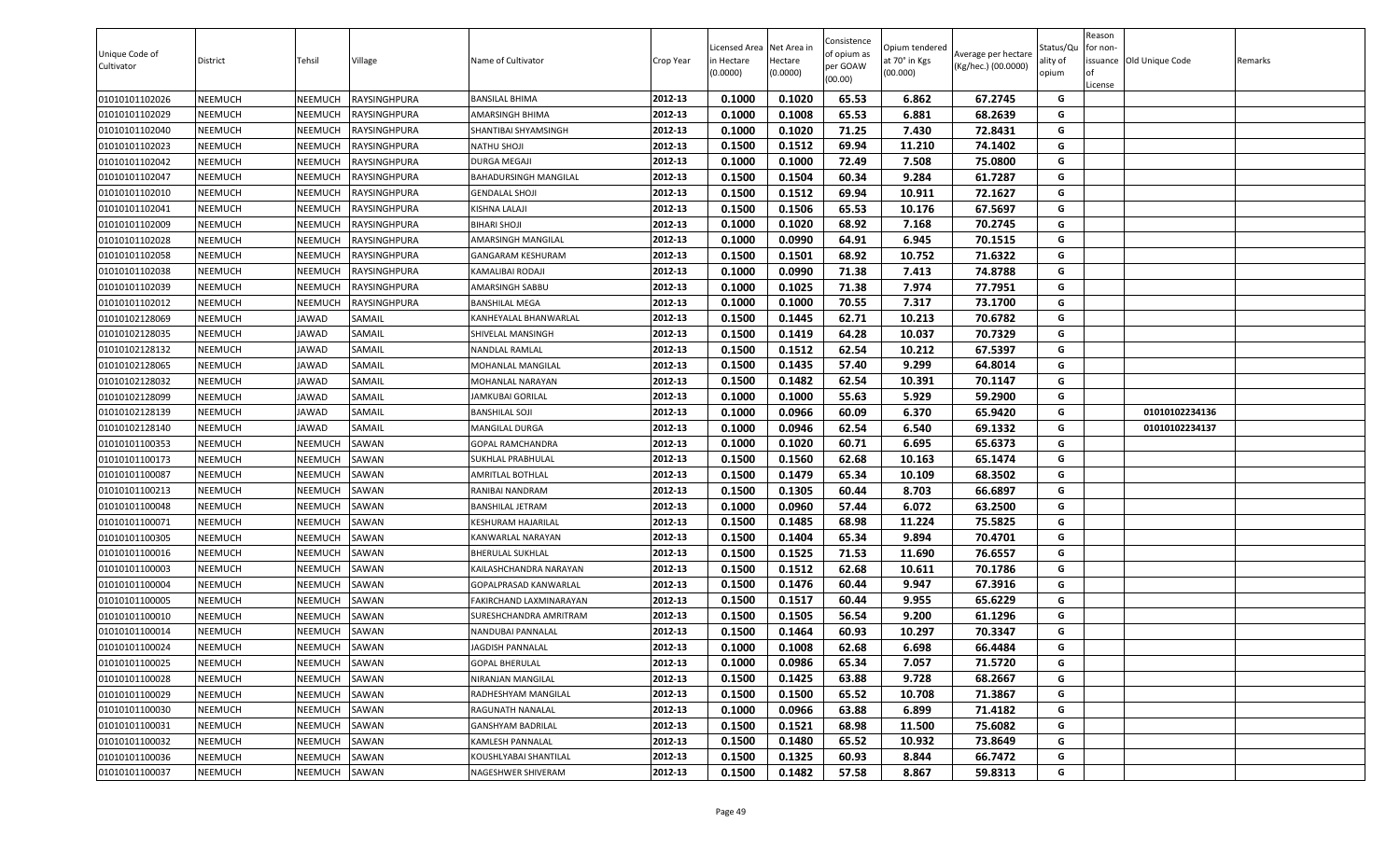| 0.1000<br>0.0988<br>60.93<br>01010101100042<br>NEEMUCH<br>NEEMUCH<br>SAWAN<br>2012-13<br>6.720<br>68.0162<br>G<br><b>BALWANT NANALAL</b><br>2012-13<br>0.1000<br>0.0972<br>60.33<br>6.507<br>66.9444<br>01010101100045<br>NEEMUCH<br>NEEMUCH<br>SAWAN<br>G<br><b>BALMUKAND GOPAL</b><br>01010101100047<br>NEEMUCH<br>NEEMUCH<br>SAWAN<br>2012-13<br>0.1500<br>0.1482<br>63.88<br>10.832<br>73.0904<br>G<br><b>BADRILAL DEVRAM</b><br>0.1500<br>0.1500<br>63.44<br>NEEMUCH<br>SAWAN<br>2012-13<br>10.295<br>68.6333<br>G<br>01010101100052<br>NEEMUCH<br>SHANTIBAI RADHESHYAM<br>63.44<br>0.1500<br>0.1500<br>10.395<br>G<br>01010101100055<br>NEEMUCH<br>NEEMUCH<br>SAWAN<br>2012-13<br>69.3000<br>TULSIRAM MANGILAL<br>2012-13<br>0.1500<br>NEEMUCH<br>0.1470<br>60.33<br>9.446<br>64.2585<br>G<br>01010101100058<br>NEEMUCH<br>SAWAN<br>RUKMANIBAI RADHESHYAM<br>2012-13<br>0.1000<br>0.0992<br>63.44<br>6.679<br>67.3286<br>G<br>01010101100067<br>NEEMUCH<br>NEEMUCH<br>SAWAN<br>SHRINIVAS MOHANLAL<br>G<br>2012-13<br>0.1550<br>60.33<br>63.5548<br>NEEMUCH<br>NEEMUCH<br>SAWAN<br>RATANBAI GANSHYAM<br>0.1500<br>9.851<br>01010101100068<br>NEEMUCH<br>2012-13<br>0.1000<br>0.0980<br>62.16<br>6.935<br>70.7653<br>G<br>01010101100069<br>NEEMUCH<br>SAWAN<br>RADHESHYAM NANURAM<br>NEEMUCH<br>2012-13<br>0.1500<br>0.1540<br>68.98<br>11.598<br>75.3117<br>G<br>01010101100076<br>NEEMUCH<br>SAWAN<br><b>BADRILAL ONKARLAL</b><br>0.1000<br>0.0986<br>65.52<br>75.3753<br>01010101100077<br>NEEMUCH<br>NEEMUCH<br>SAWAN<br>2012-13<br>7.432<br>G<br>BALWANTSINGH MOHANLAL<br>0.1508<br>62.16<br>66.5981<br>G<br>NEEMUCH<br>2012-13<br>0.1500<br>10.043<br>01010101100078<br>NEEMUCH<br>SAWAN<br>RAMESHCHANDRA KHUBCHAND<br>62.16<br>2012-13<br>0.1000<br>0.1036<br>6.838<br>66.0039<br>G<br>01010101100081<br>NEEMUCH<br>NEEMUCH<br>SAWAN<br>BHERULAL TULSIRAM<br>62.89<br>6.729<br>NEEMUCH<br>2012-13<br>0.1000<br>0.0990<br>67.9697<br>G<br>01010101100086<br>NEEMUCH<br>SAWAN<br><b>KANWARLAL NARAYAN</b><br>NEEMUCH<br>2012-13<br>0.1500<br>0.1400<br>57.21<br>8.524<br>60.8857<br>01010101100088<br><b>NEEMUCH</b><br>SAWAN<br>G<br><b>NANURAM SHIVELAL</b><br>0.1500<br>0.1476<br>69.05<br>11.374<br>77.0596<br>G<br>NEEMUCH<br>NEEMUCH<br>SAWAN<br>2012-13<br>01010101100091<br>RAMIBAI BHERULAL<br>0.1000<br>0.1025<br>66.02<br>7.545<br>73.6098<br>NEEMUCH<br>KRISHNAGOPAL MOTILAL<br>2012-13<br>G<br>01010101100094<br>NEEMUCH<br>SAWAN<br>G<br>2012-13<br>0.1000<br>0.0992<br>64.14<br>6.854<br>69.0927<br>01010101100095<br>NEEMUCH<br>NEEMUCH<br>SAWAN<br>KANHEYALAL NARAYAN<br>NEEMUCH<br>2012-13<br>0.1500<br>0.1530<br>65.66<br>11.256<br>73.5686<br>G<br>01010101100101<br>NEEMUCH<br>SAWAN<br>KARULAL NANDLAL<br>2012-13<br>G<br>01010101100108<br>NEEMUCH<br>NEEMUCH<br>SAWAN<br><b>BHARATLAL MOHANLAL</b><br>0.1000<br>0.0975<br>58.72<br>6.627<br>67.9692<br>0.1000<br>0.0992<br>62.89<br>6.774<br>68.2863<br>NEEMUCH<br>SAWAN<br>2012-13<br>G<br>01010101100109<br>NEEMUCH<br>GOPAL ONKARLAL<br>62.89<br>6.702<br>0.1000<br>0.0960<br>69.8125<br>01010101100118<br>NEEMUCH<br>NEEMUCH<br>SAWAN<br>2012-13<br>G<br>RAMNIVAS MEGRAJ<br>NEEMUCH<br>NEEMUCH<br>2012-13<br>0.1000<br>0.1023<br>61.55<br>7.096<br>69.3646<br>01010101100120<br>SAWAN<br>G<br>KANWARLAL CHUNNILAL<br>01010101100122<br>NEEMUCH<br>NEEMUCH<br>SAWAN<br>2012-13<br>0.1500<br>0.1500<br>68.93<br>11.433<br>76.2200<br>G<br>KARULAL KANHEYALAL<br>0.1500<br>0.1519<br>66.02<br>11.205<br>73.7656<br>NEEMUCH<br>NEEMUCH<br>SAWAN<br>2012-13<br>G<br>01010101100126<br>JAGANNATH RAMLAL<br>0.1500<br>0.1482<br>62.76<br>70.1754<br>01010101100138<br>NEEMUCH<br>NEEMUCH<br>SAWAN<br>2012-13<br>10.400<br>G<br>KANWARLAL ONKARLAL<br>01010101100139<br>NEEMUCH<br>2012-13<br>0.1500<br>0.1500<br>66.02<br>10.846<br>72.3067<br>NEEMUCH<br>SAWAN<br>G<br><b>BABULAL KHEMRAJ</b><br>69.05<br>01010101100141<br>NEEMUCH<br>NEEMUCH<br>SAWAN<br>2012-13<br>0.1500<br>0.1560<br>12.034<br>77.1410<br>G<br>BHURIBAI UDAYRAM<br>2012-13<br>0.1500<br>60.45<br>65.2267<br>G<br>NEEMUCH<br>SAWAN<br>0.1500<br>9.784<br>01010101100142<br>NEEMUCH<br>CHAGANLAL BHERULAL<br>G<br>2012-13<br>0.1500<br>0.1476<br>71.55<br>11.540<br>78.1843<br>01010101100147<br>NEEMUCH<br>NEEMUCH<br>SAWAN<br>RAMLAL KISHANLAL<br>2012-13<br>0.1500<br>0.1520<br>71.34<br>77.7105<br>G<br>NEEMUCH<br>SAWAN<br>11.812<br>01010101100151<br>NEEMUCH<br>AMBALAL HAJARILAL<br>NEEMUCH<br>2012-13<br>0.1500<br>0.1519<br>63.52<br>10.381<br>68.3410<br>G<br>01010101100165<br><b>NEEMUCH</b><br>SAWAN<br>RAMESHCHANDRA KHEMRAJ<br>66.49<br>G<br>NEEMUCH<br>NEEMUCH<br>SAWAN<br>2012-13<br>0.1000<br>0.1000<br>6.535<br>65.3500<br>01010101100166<br>KANTABAI MADANLAL<br>0.1000<br>0.0943<br>6.511<br>01010101100167<br>NEEMUCH<br>NEEMUCH<br>SAWAN<br>2012-13<br>60.45<br>69.0456<br>G<br>RAMGOPAL JETHRAM<br>01010101100168<br>NEEMUCH<br>2012-13<br>0.1000<br>0.1000<br>58.64<br>6.308<br>63.0800<br>G<br>NEEMUCH<br>SAWAN<br><b>BAPULAL RATANLAL</b><br><b>NEEMUCH</b><br>2012-13<br>0.1000<br>0.0980<br>57.29<br>6.196<br>63.2245<br>01010101100171<br>NEEMUCH<br>SAWAN<br><b>DEVRAM NARAYAN</b><br>G<br>2012-13<br>0.1500<br>0.1500<br>63.52<br>72.7733<br>G<br>NEEMUCH<br>NEEMUCH<br>10.916<br>01010101100172<br>SAWAN<br>JAGDISH KESHURAM<br>2012-13<br>0.1500<br>0.1496<br>66.49<br>11.170<br>74.6658<br>01010101100180<br>NEEMUCH<br>NEEMUCH<br>SAWAN<br>G<br>MODIBAI BAGIRATH<br>63.52<br>68.8368<br>NEEMUCH<br>2012-13<br>0.1000<br>0.1023<br>7.042<br>G<br>01010101100191<br><b>NEEMUCH</b><br>SAWAN<br>MANGILAL HIRALAL<br>01010101100192<br>NEEMUCH<br>2012-13<br>0.1500<br>0.1508<br>60.45<br>10.104<br>67.0027<br><b>NEEMUCH</b><br>SAWAN<br><b>BADRILAL NARAYAN</b><br>G<br>G<br>2012-13<br>0.1518<br>62.85<br>01010101100193<br><b>NEEMUCH</b><br>NEEMUCH<br>SAWAN<br>PRABHULAL KANWARLAL<br>0.1500<br>10.990<br>72.3979<br>2012-13<br>0.1000<br>0.0992<br>66.49<br>7.570<br>76.3105<br>G<br>01010101100204<br>NEEMUCH<br>NEEMUCH<br>SAWAN<br>RADHESHYAM NATHULAL<br>2012-13<br>G<br>0.1000<br>0.1025<br>60.68<br>6.519<br>01010101100214<br><b>NEEMUCH</b><br>NEEMUCH<br>SAWAN<br><b>GORDHAN CHOTU</b><br>63.6000 | Unique Code of<br>Cultivator | District       | Tehsil  | Village | Name of Cultivator | Crop Year | Licensed Area<br>n Hectare<br>(0.0000) | Net Area ir<br>Hectare<br>(0.0000) | Consistence<br>of opium as<br>per GOAW<br>(00.00) | Opium tendered<br>at 70° in Kgs<br>(00.000) | Average per hectare<br>(Kg/hec.) (00.0000) | Status/Qu<br>ality of<br>opium | Reason<br>or non-<br>of<br>License | issuance Old Unique Code | Remarks |
|-------------------------------------------------------------------------------------------------------------------------------------------------------------------------------------------------------------------------------------------------------------------------------------------------------------------------------------------------------------------------------------------------------------------------------------------------------------------------------------------------------------------------------------------------------------------------------------------------------------------------------------------------------------------------------------------------------------------------------------------------------------------------------------------------------------------------------------------------------------------------------------------------------------------------------------------------------------------------------------------------------------------------------------------------------------------------------------------------------------------------------------------------------------------------------------------------------------------------------------------------------------------------------------------------------------------------------------------------------------------------------------------------------------------------------------------------------------------------------------------------------------------------------------------------------------------------------------------------------------------------------------------------------------------------------------------------------------------------------------------------------------------------------------------------------------------------------------------------------------------------------------------------------------------------------------------------------------------------------------------------------------------------------------------------------------------------------------------------------------------------------------------------------------------------------------------------------------------------------------------------------------------------------------------------------------------------------------------------------------------------------------------------------------------------------------------------------------------------------------------------------------------------------------------------------------------------------------------------------------------------------------------------------------------------------------------------------------------------------------------------------------------------------------------------------------------------------------------------------------------------------------------------------------------------------------------------------------------------------------------------------------------------------------------------------------------------------------------------------------------------------------------------------------------------------------------------------------------------------------------------------------------------------------------------------------------------------------------------------------------------------------------------------------------------------------------------------------------------------------------------------------------------------------------------------------------------------------------------------------------------------------------------------------------------------------------------------------------------------------------------------------------------------------------------------------------------------------------------------------------------------------------------------------------------------------------------------------------------------------------------------------------------------------------------------------------------------------------------------------------------------------------------------------------------------------------------------------------------------------------------------------------------------------------------------------------------------------------------------------------------------------------------------------------------------------------------------------------------------------------------------------------------------------------------------------------------------------------------------------------------------------------------------------------------------------------------------------------------------------------------------------------------------------------------------------------------------------------------------------------------------------------------------------------------------------------------------------------------------------------------------------------------------------------------------------------------------------------------------------------------------------------------------------------------------------------------------------------------------------------------------------------------------------------------------------------------------------------------------------------------------------------------------------------------------------------------------------------------------------------------------------------------------------------------------------------------------------------------------------------------------------------------------------------------------------------------------------------------------------------------------------------------------------------------------------------------------------------------------------------------------------------------------------------------------------------------------------------------------------------------------------------------------------------------------------------------------------------------------------------------------------------------------------------------------------------------------|------------------------------|----------------|---------|---------|--------------------|-----------|----------------------------------------|------------------------------------|---------------------------------------------------|---------------------------------------------|--------------------------------------------|--------------------------------|------------------------------------|--------------------------|---------|
|                                                                                                                                                                                                                                                                                                                                                                                                                                                                                                                                                                                                                                                                                                                                                                                                                                                                                                                                                                                                                                                                                                                                                                                                                                                                                                                                                                                                                                                                                                                                                                                                                                                                                                                                                                                                                                                                                                                                                                                                                                                                                                                                                                                                                                                                                                                                                                                                                                                                                                                                                                                                                                                                                                                                                                                                                                                                                                                                                                                                                                                                                                                                                                                                                                                                                                                                                                                                                                                                                                                                                                                                                                                                                                                                                                                                                                                                                                                                                                                                                                                                                                                                                                                                                                                                                                                                                                                                                                                                                                                                                                                                                                                                                                                                                                                                                                                                                                                                                                                                                                                                                                                                                                                                                                                                                                                                                                                                                                                                                                                                                                                                                                                                                                                                                                                                                                                                                                                                                                                                                                                                                                                                                                                                       |                              |                |         |         |                    |           |                                        |                                    |                                                   |                                             |                                            |                                |                                    |                          |         |
|                                                                                                                                                                                                                                                                                                                                                                                                                                                                                                                                                                                                                                                                                                                                                                                                                                                                                                                                                                                                                                                                                                                                                                                                                                                                                                                                                                                                                                                                                                                                                                                                                                                                                                                                                                                                                                                                                                                                                                                                                                                                                                                                                                                                                                                                                                                                                                                                                                                                                                                                                                                                                                                                                                                                                                                                                                                                                                                                                                                                                                                                                                                                                                                                                                                                                                                                                                                                                                                                                                                                                                                                                                                                                                                                                                                                                                                                                                                                                                                                                                                                                                                                                                                                                                                                                                                                                                                                                                                                                                                                                                                                                                                                                                                                                                                                                                                                                                                                                                                                                                                                                                                                                                                                                                                                                                                                                                                                                                                                                                                                                                                                                                                                                                                                                                                                                                                                                                                                                                                                                                                                                                                                                                                                       |                              |                |         |         |                    |           |                                        |                                    |                                                   |                                             |                                            |                                |                                    |                          |         |
|                                                                                                                                                                                                                                                                                                                                                                                                                                                                                                                                                                                                                                                                                                                                                                                                                                                                                                                                                                                                                                                                                                                                                                                                                                                                                                                                                                                                                                                                                                                                                                                                                                                                                                                                                                                                                                                                                                                                                                                                                                                                                                                                                                                                                                                                                                                                                                                                                                                                                                                                                                                                                                                                                                                                                                                                                                                                                                                                                                                                                                                                                                                                                                                                                                                                                                                                                                                                                                                                                                                                                                                                                                                                                                                                                                                                                                                                                                                                                                                                                                                                                                                                                                                                                                                                                                                                                                                                                                                                                                                                                                                                                                                                                                                                                                                                                                                                                                                                                                                                                                                                                                                                                                                                                                                                                                                                                                                                                                                                                                                                                                                                                                                                                                                                                                                                                                                                                                                                                                                                                                                                                                                                                                                                       |                              |                |         |         |                    |           |                                        |                                    |                                                   |                                             |                                            |                                |                                    |                          |         |
|                                                                                                                                                                                                                                                                                                                                                                                                                                                                                                                                                                                                                                                                                                                                                                                                                                                                                                                                                                                                                                                                                                                                                                                                                                                                                                                                                                                                                                                                                                                                                                                                                                                                                                                                                                                                                                                                                                                                                                                                                                                                                                                                                                                                                                                                                                                                                                                                                                                                                                                                                                                                                                                                                                                                                                                                                                                                                                                                                                                                                                                                                                                                                                                                                                                                                                                                                                                                                                                                                                                                                                                                                                                                                                                                                                                                                                                                                                                                                                                                                                                                                                                                                                                                                                                                                                                                                                                                                                                                                                                                                                                                                                                                                                                                                                                                                                                                                                                                                                                                                                                                                                                                                                                                                                                                                                                                                                                                                                                                                                                                                                                                                                                                                                                                                                                                                                                                                                                                                                                                                                                                                                                                                                                                       |                              |                |         |         |                    |           |                                        |                                    |                                                   |                                             |                                            |                                |                                    |                          |         |
|                                                                                                                                                                                                                                                                                                                                                                                                                                                                                                                                                                                                                                                                                                                                                                                                                                                                                                                                                                                                                                                                                                                                                                                                                                                                                                                                                                                                                                                                                                                                                                                                                                                                                                                                                                                                                                                                                                                                                                                                                                                                                                                                                                                                                                                                                                                                                                                                                                                                                                                                                                                                                                                                                                                                                                                                                                                                                                                                                                                                                                                                                                                                                                                                                                                                                                                                                                                                                                                                                                                                                                                                                                                                                                                                                                                                                                                                                                                                                                                                                                                                                                                                                                                                                                                                                                                                                                                                                                                                                                                                                                                                                                                                                                                                                                                                                                                                                                                                                                                                                                                                                                                                                                                                                                                                                                                                                                                                                                                                                                                                                                                                                                                                                                                                                                                                                                                                                                                                                                                                                                                                                                                                                                                                       |                              |                |         |         |                    |           |                                        |                                    |                                                   |                                             |                                            |                                |                                    |                          |         |
|                                                                                                                                                                                                                                                                                                                                                                                                                                                                                                                                                                                                                                                                                                                                                                                                                                                                                                                                                                                                                                                                                                                                                                                                                                                                                                                                                                                                                                                                                                                                                                                                                                                                                                                                                                                                                                                                                                                                                                                                                                                                                                                                                                                                                                                                                                                                                                                                                                                                                                                                                                                                                                                                                                                                                                                                                                                                                                                                                                                                                                                                                                                                                                                                                                                                                                                                                                                                                                                                                                                                                                                                                                                                                                                                                                                                                                                                                                                                                                                                                                                                                                                                                                                                                                                                                                                                                                                                                                                                                                                                                                                                                                                                                                                                                                                                                                                                                                                                                                                                                                                                                                                                                                                                                                                                                                                                                                                                                                                                                                                                                                                                                                                                                                                                                                                                                                                                                                                                                                                                                                                                                                                                                                                                       |                              |                |         |         |                    |           |                                        |                                    |                                                   |                                             |                                            |                                |                                    |                          |         |
|                                                                                                                                                                                                                                                                                                                                                                                                                                                                                                                                                                                                                                                                                                                                                                                                                                                                                                                                                                                                                                                                                                                                                                                                                                                                                                                                                                                                                                                                                                                                                                                                                                                                                                                                                                                                                                                                                                                                                                                                                                                                                                                                                                                                                                                                                                                                                                                                                                                                                                                                                                                                                                                                                                                                                                                                                                                                                                                                                                                                                                                                                                                                                                                                                                                                                                                                                                                                                                                                                                                                                                                                                                                                                                                                                                                                                                                                                                                                                                                                                                                                                                                                                                                                                                                                                                                                                                                                                                                                                                                                                                                                                                                                                                                                                                                                                                                                                                                                                                                                                                                                                                                                                                                                                                                                                                                                                                                                                                                                                                                                                                                                                                                                                                                                                                                                                                                                                                                                                                                                                                                                                                                                                                                                       |                              |                |         |         |                    |           |                                        |                                    |                                                   |                                             |                                            |                                |                                    |                          |         |
|                                                                                                                                                                                                                                                                                                                                                                                                                                                                                                                                                                                                                                                                                                                                                                                                                                                                                                                                                                                                                                                                                                                                                                                                                                                                                                                                                                                                                                                                                                                                                                                                                                                                                                                                                                                                                                                                                                                                                                                                                                                                                                                                                                                                                                                                                                                                                                                                                                                                                                                                                                                                                                                                                                                                                                                                                                                                                                                                                                                                                                                                                                                                                                                                                                                                                                                                                                                                                                                                                                                                                                                                                                                                                                                                                                                                                                                                                                                                                                                                                                                                                                                                                                                                                                                                                                                                                                                                                                                                                                                                                                                                                                                                                                                                                                                                                                                                                                                                                                                                                                                                                                                                                                                                                                                                                                                                                                                                                                                                                                                                                                                                                                                                                                                                                                                                                                                                                                                                                                                                                                                                                                                                                                                                       |                              |                |         |         |                    |           |                                        |                                    |                                                   |                                             |                                            |                                |                                    |                          |         |
|                                                                                                                                                                                                                                                                                                                                                                                                                                                                                                                                                                                                                                                                                                                                                                                                                                                                                                                                                                                                                                                                                                                                                                                                                                                                                                                                                                                                                                                                                                                                                                                                                                                                                                                                                                                                                                                                                                                                                                                                                                                                                                                                                                                                                                                                                                                                                                                                                                                                                                                                                                                                                                                                                                                                                                                                                                                                                                                                                                                                                                                                                                                                                                                                                                                                                                                                                                                                                                                                                                                                                                                                                                                                                                                                                                                                                                                                                                                                                                                                                                                                                                                                                                                                                                                                                                                                                                                                                                                                                                                                                                                                                                                                                                                                                                                                                                                                                                                                                                                                                                                                                                                                                                                                                                                                                                                                                                                                                                                                                                                                                                                                                                                                                                                                                                                                                                                                                                                                                                                                                                                                                                                                                                                                       |                              |                |         |         |                    |           |                                        |                                    |                                                   |                                             |                                            |                                |                                    |                          |         |
|                                                                                                                                                                                                                                                                                                                                                                                                                                                                                                                                                                                                                                                                                                                                                                                                                                                                                                                                                                                                                                                                                                                                                                                                                                                                                                                                                                                                                                                                                                                                                                                                                                                                                                                                                                                                                                                                                                                                                                                                                                                                                                                                                                                                                                                                                                                                                                                                                                                                                                                                                                                                                                                                                                                                                                                                                                                                                                                                                                                                                                                                                                                                                                                                                                                                                                                                                                                                                                                                                                                                                                                                                                                                                                                                                                                                                                                                                                                                                                                                                                                                                                                                                                                                                                                                                                                                                                                                                                                                                                                                                                                                                                                                                                                                                                                                                                                                                                                                                                                                                                                                                                                                                                                                                                                                                                                                                                                                                                                                                                                                                                                                                                                                                                                                                                                                                                                                                                                                                                                                                                                                                                                                                                                                       |                              |                |         |         |                    |           |                                        |                                    |                                                   |                                             |                                            |                                |                                    |                          |         |
|                                                                                                                                                                                                                                                                                                                                                                                                                                                                                                                                                                                                                                                                                                                                                                                                                                                                                                                                                                                                                                                                                                                                                                                                                                                                                                                                                                                                                                                                                                                                                                                                                                                                                                                                                                                                                                                                                                                                                                                                                                                                                                                                                                                                                                                                                                                                                                                                                                                                                                                                                                                                                                                                                                                                                                                                                                                                                                                                                                                                                                                                                                                                                                                                                                                                                                                                                                                                                                                                                                                                                                                                                                                                                                                                                                                                                                                                                                                                                                                                                                                                                                                                                                                                                                                                                                                                                                                                                                                                                                                                                                                                                                                                                                                                                                                                                                                                                                                                                                                                                                                                                                                                                                                                                                                                                                                                                                                                                                                                                                                                                                                                                                                                                                                                                                                                                                                                                                                                                                                                                                                                                                                                                                                                       |                              |                |         |         |                    |           |                                        |                                    |                                                   |                                             |                                            |                                |                                    |                          |         |
|                                                                                                                                                                                                                                                                                                                                                                                                                                                                                                                                                                                                                                                                                                                                                                                                                                                                                                                                                                                                                                                                                                                                                                                                                                                                                                                                                                                                                                                                                                                                                                                                                                                                                                                                                                                                                                                                                                                                                                                                                                                                                                                                                                                                                                                                                                                                                                                                                                                                                                                                                                                                                                                                                                                                                                                                                                                                                                                                                                                                                                                                                                                                                                                                                                                                                                                                                                                                                                                                                                                                                                                                                                                                                                                                                                                                                                                                                                                                                                                                                                                                                                                                                                                                                                                                                                                                                                                                                                                                                                                                                                                                                                                                                                                                                                                                                                                                                                                                                                                                                                                                                                                                                                                                                                                                                                                                                                                                                                                                                                                                                                                                                                                                                                                                                                                                                                                                                                                                                                                                                                                                                                                                                                                                       |                              |                |         |         |                    |           |                                        |                                    |                                                   |                                             |                                            |                                |                                    |                          |         |
|                                                                                                                                                                                                                                                                                                                                                                                                                                                                                                                                                                                                                                                                                                                                                                                                                                                                                                                                                                                                                                                                                                                                                                                                                                                                                                                                                                                                                                                                                                                                                                                                                                                                                                                                                                                                                                                                                                                                                                                                                                                                                                                                                                                                                                                                                                                                                                                                                                                                                                                                                                                                                                                                                                                                                                                                                                                                                                                                                                                                                                                                                                                                                                                                                                                                                                                                                                                                                                                                                                                                                                                                                                                                                                                                                                                                                                                                                                                                                                                                                                                                                                                                                                                                                                                                                                                                                                                                                                                                                                                                                                                                                                                                                                                                                                                                                                                                                                                                                                                                                                                                                                                                                                                                                                                                                                                                                                                                                                                                                                                                                                                                                                                                                                                                                                                                                                                                                                                                                                                                                                                                                                                                                                                                       |                              |                |         |         |                    |           |                                        |                                    |                                                   |                                             |                                            |                                |                                    |                          |         |
|                                                                                                                                                                                                                                                                                                                                                                                                                                                                                                                                                                                                                                                                                                                                                                                                                                                                                                                                                                                                                                                                                                                                                                                                                                                                                                                                                                                                                                                                                                                                                                                                                                                                                                                                                                                                                                                                                                                                                                                                                                                                                                                                                                                                                                                                                                                                                                                                                                                                                                                                                                                                                                                                                                                                                                                                                                                                                                                                                                                                                                                                                                                                                                                                                                                                                                                                                                                                                                                                                                                                                                                                                                                                                                                                                                                                                                                                                                                                                                                                                                                                                                                                                                                                                                                                                                                                                                                                                                                                                                                                                                                                                                                                                                                                                                                                                                                                                                                                                                                                                                                                                                                                                                                                                                                                                                                                                                                                                                                                                                                                                                                                                                                                                                                                                                                                                                                                                                                                                                                                                                                                                                                                                                                                       |                              |                |         |         |                    |           |                                        |                                    |                                                   |                                             |                                            |                                |                                    |                          |         |
|                                                                                                                                                                                                                                                                                                                                                                                                                                                                                                                                                                                                                                                                                                                                                                                                                                                                                                                                                                                                                                                                                                                                                                                                                                                                                                                                                                                                                                                                                                                                                                                                                                                                                                                                                                                                                                                                                                                                                                                                                                                                                                                                                                                                                                                                                                                                                                                                                                                                                                                                                                                                                                                                                                                                                                                                                                                                                                                                                                                                                                                                                                                                                                                                                                                                                                                                                                                                                                                                                                                                                                                                                                                                                                                                                                                                                                                                                                                                                                                                                                                                                                                                                                                                                                                                                                                                                                                                                                                                                                                                                                                                                                                                                                                                                                                                                                                                                                                                                                                                                                                                                                                                                                                                                                                                                                                                                                                                                                                                                                                                                                                                                                                                                                                                                                                                                                                                                                                                                                                                                                                                                                                                                                                                       |                              |                |         |         |                    |           |                                        |                                    |                                                   |                                             |                                            |                                |                                    |                          |         |
|                                                                                                                                                                                                                                                                                                                                                                                                                                                                                                                                                                                                                                                                                                                                                                                                                                                                                                                                                                                                                                                                                                                                                                                                                                                                                                                                                                                                                                                                                                                                                                                                                                                                                                                                                                                                                                                                                                                                                                                                                                                                                                                                                                                                                                                                                                                                                                                                                                                                                                                                                                                                                                                                                                                                                                                                                                                                                                                                                                                                                                                                                                                                                                                                                                                                                                                                                                                                                                                                                                                                                                                                                                                                                                                                                                                                                                                                                                                                                                                                                                                                                                                                                                                                                                                                                                                                                                                                                                                                                                                                                                                                                                                                                                                                                                                                                                                                                                                                                                                                                                                                                                                                                                                                                                                                                                                                                                                                                                                                                                                                                                                                                                                                                                                                                                                                                                                                                                                                                                                                                                                                                                                                                                                                       |                              |                |         |         |                    |           |                                        |                                    |                                                   |                                             |                                            |                                |                                    |                          |         |
|                                                                                                                                                                                                                                                                                                                                                                                                                                                                                                                                                                                                                                                                                                                                                                                                                                                                                                                                                                                                                                                                                                                                                                                                                                                                                                                                                                                                                                                                                                                                                                                                                                                                                                                                                                                                                                                                                                                                                                                                                                                                                                                                                                                                                                                                                                                                                                                                                                                                                                                                                                                                                                                                                                                                                                                                                                                                                                                                                                                                                                                                                                                                                                                                                                                                                                                                                                                                                                                                                                                                                                                                                                                                                                                                                                                                                                                                                                                                                                                                                                                                                                                                                                                                                                                                                                                                                                                                                                                                                                                                                                                                                                                                                                                                                                                                                                                                                                                                                                                                                                                                                                                                                                                                                                                                                                                                                                                                                                                                                                                                                                                                                                                                                                                                                                                                                                                                                                                                                                                                                                                                                                                                                                                                       |                              |                |         |         |                    |           |                                        |                                    |                                                   |                                             |                                            |                                |                                    |                          |         |
|                                                                                                                                                                                                                                                                                                                                                                                                                                                                                                                                                                                                                                                                                                                                                                                                                                                                                                                                                                                                                                                                                                                                                                                                                                                                                                                                                                                                                                                                                                                                                                                                                                                                                                                                                                                                                                                                                                                                                                                                                                                                                                                                                                                                                                                                                                                                                                                                                                                                                                                                                                                                                                                                                                                                                                                                                                                                                                                                                                                                                                                                                                                                                                                                                                                                                                                                                                                                                                                                                                                                                                                                                                                                                                                                                                                                                                                                                                                                                                                                                                                                                                                                                                                                                                                                                                                                                                                                                                                                                                                                                                                                                                                                                                                                                                                                                                                                                                                                                                                                                                                                                                                                                                                                                                                                                                                                                                                                                                                                                                                                                                                                                                                                                                                                                                                                                                                                                                                                                                                                                                                                                                                                                                                                       |                              |                |         |         |                    |           |                                        |                                    |                                                   |                                             |                                            |                                |                                    |                          |         |
|                                                                                                                                                                                                                                                                                                                                                                                                                                                                                                                                                                                                                                                                                                                                                                                                                                                                                                                                                                                                                                                                                                                                                                                                                                                                                                                                                                                                                                                                                                                                                                                                                                                                                                                                                                                                                                                                                                                                                                                                                                                                                                                                                                                                                                                                                                                                                                                                                                                                                                                                                                                                                                                                                                                                                                                                                                                                                                                                                                                                                                                                                                                                                                                                                                                                                                                                                                                                                                                                                                                                                                                                                                                                                                                                                                                                                                                                                                                                                                                                                                                                                                                                                                                                                                                                                                                                                                                                                                                                                                                                                                                                                                                                                                                                                                                                                                                                                                                                                                                                                                                                                                                                                                                                                                                                                                                                                                                                                                                                                                                                                                                                                                                                                                                                                                                                                                                                                                                                                                                                                                                                                                                                                                                                       |                              |                |         |         |                    |           |                                        |                                    |                                                   |                                             |                                            |                                |                                    |                          |         |
|                                                                                                                                                                                                                                                                                                                                                                                                                                                                                                                                                                                                                                                                                                                                                                                                                                                                                                                                                                                                                                                                                                                                                                                                                                                                                                                                                                                                                                                                                                                                                                                                                                                                                                                                                                                                                                                                                                                                                                                                                                                                                                                                                                                                                                                                                                                                                                                                                                                                                                                                                                                                                                                                                                                                                                                                                                                                                                                                                                                                                                                                                                                                                                                                                                                                                                                                                                                                                                                                                                                                                                                                                                                                                                                                                                                                                                                                                                                                                                                                                                                                                                                                                                                                                                                                                                                                                                                                                                                                                                                                                                                                                                                                                                                                                                                                                                                                                                                                                                                                                                                                                                                                                                                                                                                                                                                                                                                                                                                                                                                                                                                                                                                                                                                                                                                                                                                                                                                                                                                                                                                                                                                                                                                                       |                              |                |         |         |                    |           |                                        |                                    |                                                   |                                             |                                            |                                |                                    |                          |         |
|                                                                                                                                                                                                                                                                                                                                                                                                                                                                                                                                                                                                                                                                                                                                                                                                                                                                                                                                                                                                                                                                                                                                                                                                                                                                                                                                                                                                                                                                                                                                                                                                                                                                                                                                                                                                                                                                                                                                                                                                                                                                                                                                                                                                                                                                                                                                                                                                                                                                                                                                                                                                                                                                                                                                                                                                                                                                                                                                                                                                                                                                                                                                                                                                                                                                                                                                                                                                                                                                                                                                                                                                                                                                                                                                                                                                                                                                                                                                                                                                                                                                                                                                                                                                                                                                                                                                                                                                                                                                                                                                                                                                                                                                                                                                                                                                                                                                                                                                                                                                                                                                                                                                                                                                                                                                                                                                                                                                                                                                                                                                                                                                                                                                                                                                                                                                                                                                                                                                                                                                                                                                                                                                                                                                       |                              |                |         |         |                    |           |                                        |                                    |                                                   |                                             |                                            |                                |                                    |                          |         |
|                                                                                                                                                                                                                                                                                                                                                                                                                                                                                                                                                                                                                                                                                                                                                                                                                                                                                                                                                                                                                                                                                                                                                                                                                                                                                                                                                                                                                                                                                                                                                                                                                                                                                                                                                                                                                                                                                                                                                                                                                                                                                                                                                                                                                                                                                                                                                                                                                                                                                                                                                                                                                                                                                                                                                                                                                                                                                                                                                                                                                                                                                                                                                                                                                                                                                                                                                                                                                                                                                                                                                                                                                                                                                                                                                                                                                                                                                                                                                                                                                                                                                                                                                                                                                                                                                                                                                                                                                                                                                                                                                                                                                                                                                                                                                                                                                                                                                                                                                                                                                                                                                                                                                                                                                                                                                                                                                                                                                                                                                                                                                                                                                                                                                                                                                                                                                                                                                                                                                                                                                                                                                                                                                                                                       |                              |                |         |         |                    |           |                                        |                                    |                                                   |                                             |                                            |                                |                                    |                          |         |
|                                                                                                                                                                                                                                                                                                                                                                                                                                                                                                                                                                                                                                                                                                                                                                                                                                                                                                                                                                                                                                                                                                                                                                                                                                                                                                                                                                                                                                                                                                                                                                                                                                                                                                                                                                                                                                                                                                                                                                                                                                                                                                                                                                                                                                                                                                                                                                                                                                                                                                                                                                                                                                                                                                                                                                                                                                                                                                                                                                                                                                                                                                                                                                                                                                                                                                                                                                                                                                                                                                                                                                                                                                                                                                                                                                                                                                                                                                                                                                                                                                                                                                                                                                                                                                                                                                                                                                                                                                                                                                                                                                                                                                                                                                                                                                                                                                                                                                                                                                                                                                                                                                                                                                                                                                                                                                                                                                                                                                                                                                                                                                                                                                                                                                                                                                                                                                                                                                                                                                                                                                                                                                                                                                                                       |                              |                |         |         |                    |           |                                        |                                    |                                                   |                                             |                                            |                                |                                    |                          |         |
|                                                                                                                                                                                                                                                                                                                                                                                                                                                                                                                                                                                                                                                                                                                                                                                                                                                                                                                                                                                                                                                                                                                                                                                                                                                                                                                                                                                                                                                                                                                                                                                                                                                                                                                                                                                                                                                                                                                                                                                                                                                                                                                                                                                                                                                                                                                                                                                                                                                                                                                                                                                                                                                                                                                                                                                                                                                                                                                                                                                                                                                                                                                                                                                                                                                                                                                                                                                                                                                                                                                                                                                                                                                                                                                                                                                                                                                                                                                                                                                                                                                                                                                                                                                                                                                                                                                                                                                                                                                                                                                                                                                                                                                                                                                                                                                                                                                                                                                                                                                                                                                                                                                                                                                                                                                                                                                                                                                                                                                                                                                                                                                                                                                                                                                                                                                                                                                                                                                                                                                                                                                                                                                                                                                                       |                              |                |         |         |                    |           |                                        |                                    |                                                   |                                             |                                            |                                |                                    |                          |         |
|                                                                                                                                                                                                                                                                                                                                                                                                                                                                                                                                                                                                                                                                                                                                                                                                                                                                                                                                                                                                                                                                                                                                                                                                                                                                                                                                                                                                                                                                                                                                                                                                                                                                                                                                                                                                                                                                                                                                                                                                                                                                                                                                                                                                                                                                                                                                                                                                                                                                                                                                                                                                                                                                                                                                                                                                                                                                                                                                                                                                                                                                                                                                                                                                                                                                                                                                                                                                                                                                                                                                                                                                                                                                                                                                                                                                                                                                                                                                                                                                                                                                                                                                                                                                                                                                                                                                                                                                                                                                                                                                                                                                                                                                                                                                                                                                                                                                                                                                                                                                                                                                                                                                                                                                                                                                                                                                                                                                                                                                                                                                                                                                                                                                                                                                                                                                                                                                                                                                                                                                                                                                                                                                                                                                       |                              |                |         |         |                    |           |                                        |                                    |                                                   |                                             |                                            |                                |                                    |                          |         |
|                                                                                                                                                                                                                                                                                                                                                                                                                                                                                                                                                                                                                                                                                                                                                                                                                                                                                                                                                                                                                                                                                                                                                                                                                                                                                                                                                                                                                                                                                                                                                                                                                                                                                                                                                                                                                                                                                                                                                                                                                                                                                                                                                                                                                                                                                                                                                                                                                                                                                                                                                                                                                                                                                                                                                                                                                                                                                                                                                                                                                                                                                                                                                                                                                                                                                                                                                                                                                                                                                                                                                                                                                                                                                                                                                                                                                                                                                                                                                                                                                                                                                                                                                                                                                                                                                                                                                                                                                                                                                                                                                                                                                                                                                                                                                                                                                                                                                                                                                                                                                                                                                                                                                                                                                                                                                                                                                                                                                                                                                                                                                                                                                                                                                                                                                                                                                                                                                                                                                                                                                                                                                                                                                                                                       |                              |                |         |         |                    |           |                                        |                                    |                                                   |                                             |                                            |                                |                                    |                          |         |
|                                                                                                                                                                                                                                                                                                                                                                                                                                                                                                                                                                                                                                                                                                                                                                                                                                                                                                                                                                                                                                                                                                                                                                                                                                                                                                                                                                                                                                                                                                                                                                                                                                                                                                                                                                                                                                                                                                                                                                                                                                                                                                                                                                                                                                                                                                                                                                                                                                                                                                                                                                                                                                                                                                                                                                                                                                                                                                                                                                                                                                                                                                                                                                                                                                                                                                                                                                                                                                                                                                                                                                                                                                                                                                                                                                                                                                                                                                                                                                                                                                                                                                                                                                                                                                                                                                                                                                                                                                                                                                                                                                                                                                                                                                                                                                                                                                                                                                                                                                                                                                                                                                                                                                                                                                                                                                                                                                                                                                                                                                                                                                                                                                                                                                                                                                                                                                                                                                                                                                                                                                                                                                                                                                                                       |                              |                |         |         |                    |           |                                        |                                    |                                                   |                                             |                                            |                                |                                    |                          |         |
|                                                                                                                                                                                                                                                                                                                                                                                                                                                                                                                                                                                                                                                                                                                                                                                                                                                                                                                                                                                                                                                                                                                                                                                                                                                                                                                                                                                                                                                                                                                                                                                                                                                                                                                                                                                                                                                                                                                                                                                                                                                                                                                                                                                                                                                                                                                                                                                                                                                                                                                                                                                                                                                                                                                                                                                                                                                                                                                                                                                                                                                                                                                                                                                                                                                                                                                                                                                                                                                                                                                                                                                                                                                                                                                                                                                                                                                                                                                                                                                                                                                                                                                                                                                                                                                                                                                                                                                                                                                                                                                                                                                                                                                                                                                                                                                                                                                                                                                                                                                                                                                                                                                                                                                                                                                                                                                                                                                                                                                                                                                                                                                                                                                                                                                                                                                                                                                                                                                                                                                                                                                                                                                                                                                                       |                              |                |         |         |                    |           |                                        |                                    |                                                   |                                             |                                            |                                |                                    |                          |         |
|                                                                                                                                                                                                                                                                                                                                                                                                                                                                                                                                                                                                                                                                                                                                                                                                                                                                                                                                                                                                                                                                                                                                                                                                                                                                                                                                                                                                                                                                                                                                                                                                                                                                                                                                                                                                                                                                                                                                                                                                                                                                                                                                                                                                                                                                                                                                                                                                                                                                                                                                                                                                                                                                                                                                                                                                                                                                                                                                                                                                                                                                                                                                                                                                                                                                                                                                                                                                                                                                                                                                                                                                                                                                                                                                                                                                                                                                                                                                                                                                                                                                                                                                                                                                                                                                                                                                                                                                                                                                                                                                                                                                                                                                                                                                                                                                                                                                                                                                                                                                                                                                                                                                                                                                                                                                                                                                                                                                                                                                                                                                                                                                                                                                                                                                                                                                                                                                                                                                                                                                                                                                                                                                                                                                       |                              |                |         |         |                    |           |                                        |                                    |                                                   |                                             |                                            |                                |                                    |                          |         |
|                                                                                                                                                                                                                                                                                                                                                                                                                                                                                                                                                                                                                                                                                                                                                                                                                                                                                                                                                                                                                                                                                                                                                                                                                                                                                                                                                                                                                                                                                                                                                                                                                                                                                                                                                                                                                                                                                                                                                                                                                                                                                                                                                                                                                                                                                                                                                                                                                                                                                                                                                                                                                                                                                                                                                                                                                                                                                                                                                                                                                                                                                                                                                                                                                                                                                                                                                                                                                                                                                                                                                                                                                                                                                                                                                                                                                                                                                                                                                                                                                                                                                                                                                                                                                                                                                                                                                                                                                                                                                                                                                                                                                                                                                                                                                                                                                                                                                                                                                                                                                                                                                                                                                                                                                                                                                                                                                                                                                                                                                                                                                                                                                                                                                                                                                                                                                                                                                                                                                                                                                                                                                                                                                                                                       |                              |                |         |         |                    |           |                                        |                                    |                                                   |                                             |                                            |                                |                                    |                          |         |
|                                                                                                                                                                                                                                                                                                                                                                                                                                                                                                                                                                                                                                                                                                                                                                                                                                                                                                                                                                                                                                                                                                                                                                                                                                                                                                                                                                                                                                                                                                                                                                                                                                                                                                                                                                                                                                                                                                                                                                                                                                                                                                                                                                                                                                                                                                                                                                                                                                                                                                                                                                                                                                                                                                                                                                                                                                                                                                                                                                                                                                                                                                                                                                                                                                                                                                                                                                                                                                                                                                                                                                                                                                                                                                                                                                                                                                                                                                                                                                                                                                                                                                                                                                                                                                                                                                                                                                                                                                                                                                                                                                                                                                                                                                                                                                                                                                                                                                                                                                                                                                                                                                                                                                                                                                                                                                                                                                                                                                                                                                                                                                                                                                                                                                                                                                                                                                                                                                                                                                                                                                                                                                                                                                                                       |                              |                |         |         |                    |           |                                        |                                    |                                                   |                                             |                                            |                                |                                    |                          |         |
|                                                                                                                                                                                                                                                                                                                                                                                                                                                                                                                                                                                                                                                                                                                                                                                                                                                                                                                                                                                                                                                                                                                                                                                                                                                                                                                                                                                                                                                                                                                                                                                                                                                                                                                                                                                                                                                                                                                                                                                                                                                                                                                                                                                                                                                                                                                                                                                                                                                                                                                                                                                                                                                                                                                                                                                                                                                                                                                                                                                                                                                                                                                                                                                                                                                                                                                                                                                                                                                                                                                                                                                                                                                                                                                                                                                                                                                                                                                                                                                                                                                                                                                                                                                                                                                                                                                                                                                                                                                                                                                                                                                                                                                                                                                                                                                                                                                                                                                                                                                                                                                                                                                                                                                                                                                                                                                                                                                                                                                                                                                                                                                                                                                                                                                                                                                                                                                                                                                                                                                                                                                                                                                                                                                                       |                              |                |         |         |                    |           |                                        |                                    |                                                   |                                             |                                            |                                |                                    |                          |         |
|                                                                                                                                                                                                                                                                                                                                                                                                                                                                                                                                                                                                                                                                                                                                                                                                                                                                                                                                                                                                                                                                                                                                                                                                                                                                                                                                                                                                                                                                                                                                                                                                                                                                                                                                                                                                                                                                                                                                                                                                                                                                                                                                                                                                                                                                                                                                                                                                                                                                                                                                                                                                                                                                                                                                                                                                                                                                                                                                                                                                                                                                                                                                                                                                                                                                                                                                                                                                                                                                                                                                                                                                                                                                                                                                                                                                                                                                                                                                                                                                                                                                                                                                                                                                                                                                                                                                                                                                                                                                                                                                                                                                                                                                                                                                                                                                                                                                                                                                                                                                                                                                                                                                                                                                                                                                                                                                                                                                                                                                                                                                                                                                                                                                                                                                                                                                                                                                                                                                                                                                                                                                                                                                                                                                       |                              |                |         |         |                    |           |                                        |                                    |                                                   |                                             |                                            |                                |                                    |                          |         |
|                                                                                                                                                                                                                                                                                                                                                                                                                                                                                                                                                                                                                                                                                                                                                                                                                                                                                                                                                                                                                                                                                                                                                                                                                                                                                                                                                                                                                                                                                                                                                                                                                                                                                                                                                                                                                                                                                                                                                                                                                                                                                                                                                                                                                                                                                                                                                                                                                                                                                                                                                                                                                                                                                                                                                                                                                                                                                                                                                                                                                                                                                                                                                                                                                                                                                                                                                                                                                                                                                                                                                                                                                                                                                                                                                                                                                                                                                                                                                                                                                                                                                                                                                                                                                                                                                                                                                                                                                                                                                                                                                                                                                                                                                                                                                                                                                                                                                                                                                                                                                                                                                                                                                                                                                                                                                                                                                                                                                                                                                                                                                                                                                                                                                                                                                                                                                                                                                                                                                                                                                                                                                                                                                                                                       |                              |                |         |         |                    |           |                                        |                                    |                                                   |                                             |                                            |                                |                                    |                          |         |
|                                                                                                                                                                                                                                                                                                                                                                                                                                                                                                                                                                                                                                                                                                                                                                                                                                                                                                                                                                                                                                                                                                                                                                                                                                                                                                                                                                                                                                                                                                                                                                                                                                                                                                                                                                                                                                                                                                                                                                                                                                                                                                                                                                                                                                                                                                                                                                                                                                                                                                                                                                                                                                                                                                                                                                                                                                                                                                                                                                                                                                                                                                                                                                                                                                                                                                                                                                                                                                                                                                                                                                                                                                                                                                                                                                                                                                                                                                                                                                                                                                                                                                                                                                                                                                                                                                                                                                                                                                                                                                                                                                                                                                                                                                                                                                                                                                                                                                                                                                                                                                                                                                                                                                                                                                                                                                                                                                                                                                                                                                                                                                                                                                                                                                                                                                                                                                                                                                                                                                                                                                                                                                                                                                                                       |                              |                |         |         |                    |           |                                        |                                    |                                                   |                                             |                                            |                                |                                    |                          |         |
|                                                                                                                                                                                                                                                                                                                                                                                                                                                                                                                                                                                                                                                                                                                                                                                                                                                                                                                                                                                                                                                                                                                                                                                                                                                                                                                                                                                                                                                                                                                                                                                                                                                                                                                                                                                                                                                                                                                                                                                                                                                                                                                                                                                                                                                                                                                                                                                                                                                                                                                                                                                                                                                                                                                                                                                                                                                                                                                                                                                                                                                                                                                                                                                                                                                                                                                                                                                                                                                                                                                                                                                                                                                                                                                                                                                                                                                                                                                                                                                                                                                                                                                                                                                                                                                                                                                                                                                                                                                                                                                                                                                                                                                                                                                                                                                                                                                                                                                                                                                                                                                                                                                                                                                                                                                                                                                                                                                                                                                                                                                                                                                                                                                                                                                                                                                                                                                                                                                                                                                                                                                                                                                                                                                                       |                              |                |         |         |                    |           |                                        |                                    |                                                   |                                             |                                            |                                |                                    |                          |         |
|                                                                                                                                                                                                                                                                                                                                                                                                                                                                                                                                                                                                                                                                                                                                                                                                                                                                                                                                                                                                                                                                                                                                                                                                                                                                                                                                                                                                                                                                                                                                                                                                                                                                                                                                                                                                                                                                                                                                                                                                                                                                                                                                                                                                                                                                                                                                                                                                                                                                                                                                                                                                                                                                                                                                                                                                                                                                                                                                                                                                                                                                                                                                                                                                                                                                                                                                                                                                                                                                                                                                                                                                                                                                                                                                                                                                                                                                                                                                                                                                                                                                                                                                                                                                                                                                                                                                                                                                                                                                                                                                                                                                                                                                                                                                                                                                                                                                                                                                                                                                                                                                                                                                                                                                                                                                                                                                                                                                                                                                                                                                                                                                                                                                                                                                                                                                                                                                                                                                                                                                                                                                                                                                                                                                       |                              |                |         |         |                    |           |                                        |                                    |                                                   |                                             |                                            |                                |                                    |                          |         |
|                                                                                                                                                                                                                                                                                                                                                                                                                                                                                                                                                                                                                                                                                                                                                                                                                                                                                                                                                                                                                                                                                                                                                                                                                                                                                                                                                                                                                                                                                                                                                                                                                                                                                                                                                                                                                                                                                                                                                                                                                                                                                                                                                                                                                                                                                                                                                                                                                                                                                                                                                                                                                                                                                                                                                                                                                                                                                                                                                                                                                                                                                                                                                                                                                                                                                                                                                                                                                                                                                                                                                                                                                                                                                                                                                                                                                                                                                                                                                                                                                                                                                                                                                                                                                                                                                                                                                                                                                                                                                                                                                                                                                                                                                                                                                                                                                                                                                                                                                                                                                                                                                                                                                                                                                                                                                                                                                                                                                                                                                                                                                                                                                                                                                                                                                                                                                                                                                                                                                                                                                                                                                                                                                                                                       |                              |                |         |         |                    |           |                                        |                                    |                                                   |                                             |                                            |                                |                                    |                          |         |
|                                                                                                                                                                                                                                                                                                                                                                                                                                                                                                                                                                                                                                                                                                                                                                                                                                                                                                                                                                                                                                                                                                                                                                                                                                                                                                                                                                                                                                                                                                                                                                                                                                                                                                                                                                                                                                                                                                                                                                                                                                                                                                                                                                                                                                                                                                                                                                                                                                                                                                                                                                                                                                                                                                                                                                                                                                                                                                                                                                                                                                                                                                                                                                                                                                                                                                                                                                                                                                                                                                                                                                                                                                                                                                                                                                                                                                                                                                                                                                                                                                                                                                                                                                                                                                                                                                                                                                                                                                                                                                                                                                                                                                                                                                                                                                                                                                                                                                                                                                                                                                                                                                                                                                                                                                                                                                                                                                                                                                                                                                                                                                                                                                                                                                                                                                                                                                                                                                                                                                                                                                                                                                                                                                                                       |                              |                |         |         |                    |           |                                        |                                    |                                                   |                                             |                                            |                                |                                    |                          |         |
|                                                                                                                                                                                                                                                                                                                                                                                                                                                                                                                                                                                                                                                                                                                                                                                                                                                                                                                                                                                                                                                                                                                                                                                                                                                                                                                                                                                                                                                                                                                                                                                                                                                                                                                                                                                                                                                                                                                                                                                                                                                                                                                                                                                                                                                                                                                                                                                                                                                                                                                                                                                                                                                                                                                                                                                                                                                                                                                                                                                                                                                                                                                                                                                                                                                                                                                                                                                                                                                                                                                                                                                                                                                                                                                                                                                                                                                                                                                                                                                                                                                                                                                                                                                                                                                                                                                                                                                                                                                                                                                                                                                                                                                                                                                                                                                                                                                                                                                                                                                                                                                                                                                                                                                                                                                                                                                                                                                                                                                                                                                                                                                                                                                                                                                                                                                                                                                                                                                                                                                                                                                                                                                                                                                                       |                              |                |         |         |                    |           |                                        |                                    |                                                   |                                             |                                            |                                |                                    |                          |         |
|                                                                                                                                                                                                                                                                                                                                                                                                                                                                                                                                                                                                                                                                                                                                                                                                                                                                                                                                                                                                                                                                                                                                                                                                                                                                                                                                                                                                                                                                                                                                                                                                                                                                                                                                                                                                                                                                                                                                                                                                                                                                                                                                                                                                                                                                                                                                                                                                                                                                                                                                                                                                                                                                                                                                                                                                                                                                                                                                                                                                                                                                                                                                                                                                                                                                                                                                                                                                                                                                                                                                                                                                                                                                                                                                                                                                                                                                                                                                                                                                                                                                                                                                                                                                                                                                                                                                                                                                                                                                                                                                                                                                                                                                                                                                                                                                                                                                                                                                                                                                                                                                                                                                                                                                                                                                                                                                                                                                                                                                                                                                                                                                                                                                                                                                                                                                                                                                                                                                                                                                                                                                                                                                                                                                       |                              |                |         |         |                    |           |                                        |                                    |                                                   |                                             |                                            |                                |                                    |                          |         |
|                                                                                                                                                                                                                                                                                                                                                                                                                                                                                                                                                                                                                                                                                                                                                                                                                                                                                                                                                                                                                                                                                                                                                                                                                                                                                                                                                                                                                                                                                                                                                                                                                                                                                                                                                                                                                                                                                                                                                                                                                                                                                                                                                                                                                                                                                                                                                                                                                                                                                                                                                                                                                                                                                                                                                                                                                                                                                                                                                                                                                                                                                                                                                                                                                                                                                                                                                                                                                                                                                                                                                                                                                                                                                                                                                                                                                                                                                                                                                                                                                                                                                                                                                                                                                                                                                                                                                                                                                                                                                                                                                                                                                                                                                                                                                                                                                                                                                                                                                                                                                                                                                                                                                                                                                                                                                                                                                                                                                                                                                                                                                                                                                                                                                                                                                                                                                                                                                                                                                                                                                                                                                                                                                                                                       |                              |                |         |         |                    |           |                                        |                                    |                                                   |                                             |                                            |                                |                                    |                          |         |
|                                                                                                                                                                                                                                                                                                                                                                                                                                                                                                                                                                                                                                                                                                                                                                                                                                                                                                                                                                                                                                                                                                                                                                                                                                                                                                                                                                                                                                                                                                                                                                                                                                                                                                                                                                                                                                                                                                                                                                                                                                                                                                                                                                                                                                                                                                                                                                                                                                                                                                                                                                                                                                                                                                                                                                                                                                                                                                                                                                                                                                                                                                                                                                                                                                                                                                                                                                                                                                                                                                                                                                                                                                                                                                                                                                                                                                                                                                                                                                                                                                                                                                                                                                                                                                                                                                                                                                                                                                                                                                                                                                                                                                                                                                                                                                                                                                                                                                                                                                                                                                                                                                                                                                                                                                                                                                                                                                                                                                                                                                                                                                                                                                                                                                                                                                                                                                                                                                                                                                                                                                                                                                                                                                                                       |                              |                |         |         |                    |           |                                        |                                    |                                                   |                                             |                                            |                                |                                    |                          |         |
|                                                                                                                                                                                                                                                                                                                                                                                                                                                                                                                                                                                                                                                                                                                                                                                                                                                                                                                                                                                                                                                                                                                                                                                                                                                                                                                                                                                                                                                                                                                                                                                                                                                                                                                                                                                                                                                                                                                                                                                                                                                                                                                                                                                                                                                                                                                                                                                                                                                                                                                                                                                                                                                                                                                                                                                                                                                                                                                                                                                                                                                                                                                                                                                                                                                                                                                                                                                                                                                                                                                                                                                                                                                                                                                                                                                                                                                                                                                                                                                                                                                                                                                                                                                                                                                                                                                                                                                                                                                                                                                                                                                                                                                                                                                                                                                                                                                                                                                                                                                                                                                                                                                                                                                                                                                                                                                                                                                                                                                                                                                                                                                                                                                                                                                                                                                                                                                                                                                                                                                                                                                                                                                                                                                                       | 01010101100215               | <b>NEEMUCH</b> | NEEMUCH | SAWAN   | RAMPRASAD RAMLAL   | 2012-13   | 0.1500                                 | 0.1530                             | 65.93                                             | 10.813                                      | 70.6732                                    | G                              |                                    |                          |         |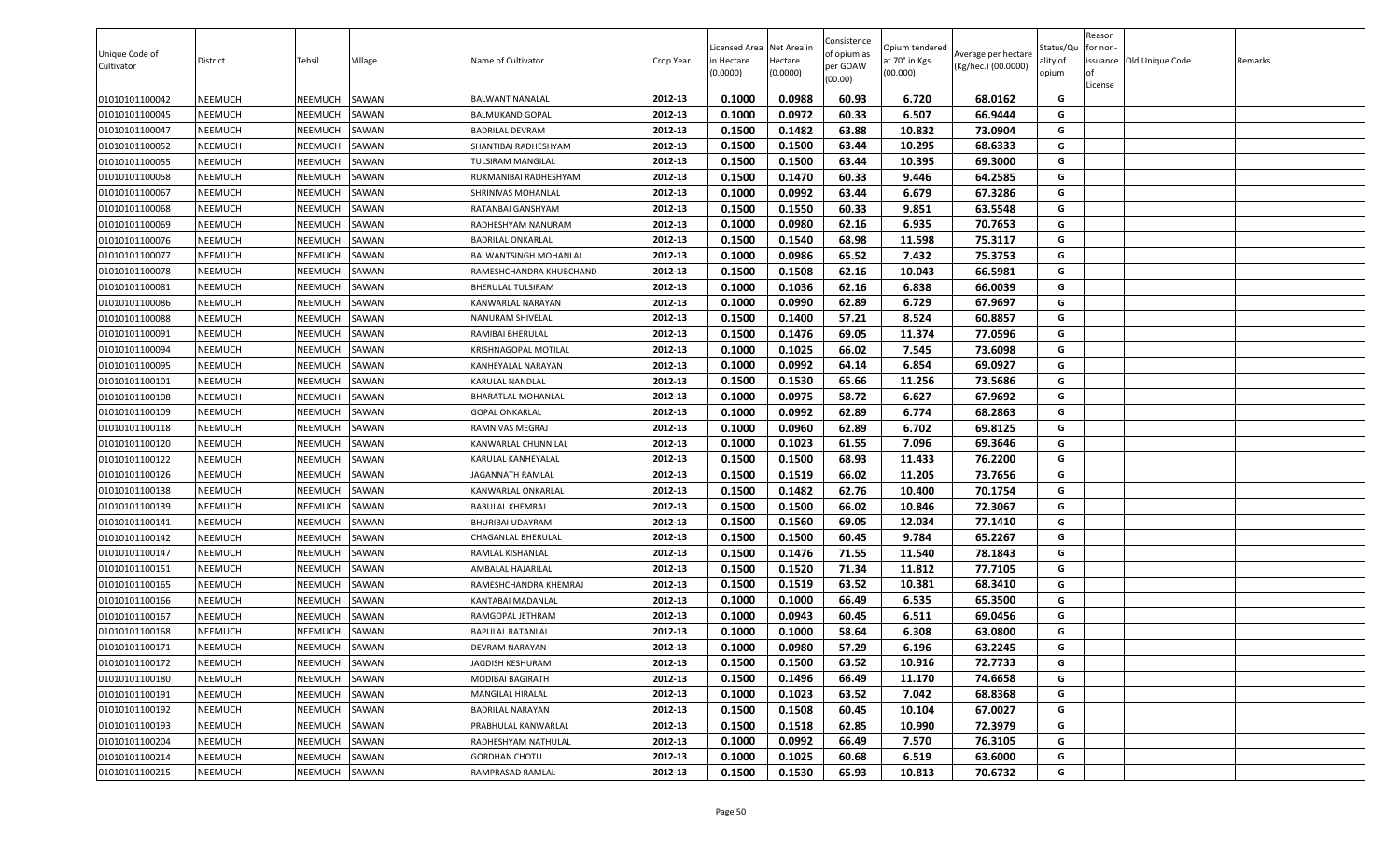| Unique Code of<br>Cultivator | District       | Tehsil  | Village      | Name of Cultivator        | Crop Year | Licensed Area<br>in Hectare<br>(0.0000) | Net Area in<br>Hectare<br>(0.0000) | Consistence<br>of opium as<br>per GOAW<br>(00.00) | Opium tendered<br>at 70° in Kgs<br>(00.000) | Average per hectare<br>(Kg/hec.) (00.0000) | Status/Qu<br>ality of<br>opium | Reason<br>for non-<br>License | issuance Old Unique Code | Remarks                                   |
|------------------------------|----------------|---------|--------------|---------------------------|-----------|-----------------------------------------|------------------------------------|---------------------------------------------------|---------------------------------------------|--------------------------------------------|--------------------------------|-------------------------------|--------------------------|-------------------------------------------|
| 01010101100229               | <b>NEEMUCH</b> | NEEMUCH | SAWAN        | OMPRAKASH KHEMRAJ         | 2012-13   | 0.1500                                  | 0.1505                             | 69.05                                             | 11.235                                      | 74.6512                                    | G                              |                               |                          |                                           |
| 01010101100231               | <b>NEEMUCH</b> | NEEMUCH | SAWAN        | NANDLAL SHIVELAL          | 2012-13   | 0.1500                                  | 0.1500                             | 65.93                                             | 10.483                                      | 69.8867                                    | G                              |                               |                          |                                           |
| 01010101100235               | <b>NEEMUCH</b> | NEEMUCH | SAWAN        | VIDHYAKUMARI KAMLASHANKAR | 2012-13   | 0.1000                                  | 0.1024                             | 62.85                                             | 6.743                                       | 65.8496                                    | G                              |                               |                          |                                           |
| 01010101100238               | <b>NEEMUCH</b> | NEEMUCH | <b>SAWAN</b> | RAMCHANDRA SHIVLAL        | 2012-13   | 0.1000                                  | 0.1036                             | 68.74                                             | 7.041                                       | 67.9633                                    | G                              |                               |                          |                                           |
| 01010101100251               | <b>NEEMUCH</b> | NEEMUCH | SAWAN        | SHANTIBAI MOTILAL         | 2012-13   | 0.1500                                  | 0.1480                             | 62.85                                             | 10.559                                      | 71.3446                                    | G                              |                               |                          |                                           |
| 01010101100303               | NEEMUCH        | NEEMUCH | SAWAN        | RAMLAL RAMNARAYAN         | 2012-13   | 0.1500                                  | 0.1440                             | 62.90                                             | 9.597                                       | 66.6458                                    | G                              |                               |                          |                                           |
| 01010101100307               | <b>NEEMUCH</b> | NEEMUCH | SAWAN        | OMPRAKASH DEVRAM          | 2012-13   | 0.1500                                  | 0.1480                             | 65.93                                             | 10.784                                      | 72.8649                                    | G                              |                               |                          |                                           |
| 01010101100323               | <b>NEEMUCH</b> | NEEMUCH | SAWAN        | VISHNUPRASAD RAMPRASAD    | 2012-13   | 0.1500                                  | 0.1496                             | 70.50                                             | 10.474                                      | 70.0134                                    | G                              |                               |                          | <b>TRANSFER / NMH-II</b><br>(ALHED JAGIR) |
| 01010101100326               | NEEMUCH        | NEEMUCH | SAWAN        | KANWARLAL DEVRAM          | 2012-13   | 0.1000                                  | 0.1023                             | 60.68                                             | 6.415                                       | 62.7077                                    | G                              |                               |                          |                                           |
| 01010101100327               | <b>NEEMUCH</b> | NEEMUCH | SAWAN        | BALRAM BHUWANIRAM         | 2012-13   | 0.1000                                  | 0.0960                             | 60.68                                             | 6.259                                       | 65.1979                                    | G                              |                               |                          |                                           |
| 01010101100343               | <b>NEEMUCH</b> | NEEMUCH | SAWAN        | MEGHRAJ HAJARILAL         | 2012-13   | 0.1500                                  | 0.1442                             | 62.90                                             | 10.118                                      | 70.1664                                    | G                              |                               |                          |                                           |
| 01010101100356               | <b>NEEMUCH</b> | NEEMUCH | SAWAN        | JAMNASHANKAR MANGILAL     | 2012-13   | 0.1500                                  | 0.1496                             | 62.90                                             | 10.639                                      | 71.1163                                    | G                              |                               |                          |                                           |
| 01010101100357               | <b>NEEMUCH</b> | NEEMUCH | SAWAN        | HARISHKUMAR SHANTILAL     | 2012-13   | 0.1000                                  | 0.0984                             | 62.63                                             | 7.024                                       | 71.3821                                    | G                              |                               |                          |                                           |
| 01010101100360               | <b>NEEMUCH</b> | NEEMUCH | SAWAN        | JAGDISH RATANLAL          | 2012-13   | 0.1500                                  | 0.1500                             | 59.91                                             | 9.842                                       | 65.6133                                    | G                              |                               |                          |                                           |
| 01010101100364               | <b>NEEMUCH</b> | NEEMUCH | SAWAN        | PREMSUKH KANWARLAL        | 2012-13   | 0.1500                                  | 0.1443                             | 64.98                                             | 10.573                                      | 73.2710                                    | G                              |                               |                          |                                           |
| 01010101100369               | <b>NEEMUCH</b> | NEEMUCH | SAWAN        | RAGUNATH LAXMAN           | 2012-13   | 0.1500                                  | 0.1508                             | 71.95                                             | 11.399                                      | 75.5902                                    | G                              |                               |                          | <b>TRANSFER / NMH-II</b><br>(ALHED JAGIR) |
| 01010101100246               | <b>NEEMUCH</b> | NEEMUCH | SAWAN        | MANGILAL KALURAM          | 2012-13   | 0.1000                                  | 0.0975                             | 59.91                                             | 6.641                                       | 68.1128                                    | G                              |                               |                          |                                           |
| 01010101100370               | NEEMUCH        | NEEMUCH | SAWAN        | RADHESHYAM KANWARLAL      | 2012-13   | 0.1500                                  | 0.1496                             | 68.74                                             | 10.822                                      | 72.3396                                    | G                              |                               |                          | <b>TRANSFER / NMH-II</b><br>(ALHED JAGIR) |
| 01010101100261               | <b>NEEMUCH</b> | NEEMUCH | SAWAN        | PANNALAL HIRALAL          | 2012-13   | 0.1000                                  | 0.0992                             | 66.02                                             | 6.828                                       | 68.8306                                    | G                              |                               |                          |                                           |
| 01010101100373               | <b>NEEMUCH</b> | NEEMUCH | SAWAN        | TILIBAI KARULAL           | 2012-13   | 0.1000                                  | 0.1040                             | 66.02                                             | 7.158                                       | 68.8269                                    | G                              |                               |                          |                                           |
| 01010101100063               | <b>NEEMUCH</b> | NEEMUCH | SAWAN        | KANWARLAL BHAGIRATH       | 2012-13   | 0.1000                                  | 0.1024                             | 66.02                                             | 7.489                                       | 73.1348                                    | G                              |                               |                          |                                           |
| 01010101100207               | <b>NEEMUCH</b> | NEEMUCH | SAWAN        | MANGILAL SUKHLAL          | 2012-13   | 0.1500                                  | 0.1480                             | 67.53                                             | 10.303                                      | 69.6149                                    | G                              |                               |                          |                                           |
| 01010101100322               | <b>NEEMUCH</b> | NEEMUCH | SAWAN        | <b>GOTULAL MANGILAL</b>   | 2012-13   | 0.1000                                  | 0.1037                             | 67.53                                             | 7.814                                       | 75.3520                                    | G                              |                               |                          |                                           |
| 01010101100059               | <b>NEEMUCH</b> | NEEMUCH | SAWAN        | LALITKUMAR GOPAL          | 2012-13   | 0.1500                                  | 0.1550                             | 62.63                                             | 10.620                                      | 68.5161                                    | G                              |                               |                          |                                           |
| 01010101100123               | <b>NEEMUCH</b> | NEEMUCH | SAWAN        | BHAGATRAM HAJARILAL       | 2012-13   | 0.1500                                  | 0.1452                             | 68.74                                             | 11.156                                      | 76.8320                                    | G                              |                               |                          |                                           |
| 01010101100258               | <b>NEEMUCH</b> | NEEMUCH | SAWAN        | MOHANLAL PYARELAL         | 2012-13   | 0.1000                                  | 0.1000                             | 57.06                                             | 6.285                                       | 62.8500                                    | G                              |                               |                          |                                           |
| 01010101100162               | <b>NEEMUCH</b> | NEEMUCH | SAWAN        | RAMLAL KASHIRAM           | 2012-13   | 0.1500                                  | 0.1440                             | 57.99                                             | 9.320                                       | 64.7222                                    | G                              |                               |                          |                                           |
| 01010101100228               | <b>NEEMUCH</b> | NEEMUCH | SAWAN        | RAMKUNWARBAI HIRALAL      | 2012-13   | 0.1000                                  | 0.0992                             | 59.91                                             | 6.222                                       | 62.7218                                    | G                              |                               |                          |                                           |
| 01010101100379               | <b>NEEMUCH</b> | NEEMUCH | SAWAN        | <b>GORILAL BHANAJI</b>    | 2012-13   | 0.1000                                  | 0.1000                             | 62.63                                             | 7.059                                       | 70.5900                                    | G                              |                               |                          |                                           |
| 01010101100383               | <b>NEEMUCH</b> | NEEMUCH | SAWAN        | SHAITANKUMAR RADHAKISHAN  | 2012-13   | 0.1000                                  | 0.1000                             | 63.44                                             | 6.516                                       | 65.1600                                    | G                              |                               |                          |                                           |
| 01010101100380               | <b>NEEMUCH</b> | NEEMUCH | SAWAN        | KAMLABAI NANALAL          | 2012-13   | 0.1500                                  | 0.1470                             | 65.33                                             | 10.947                                      | 74.4694                                    | G                              |                               |                          |                                           |
| 01010101100012               | <b>NEEMUCH</b> | NEEMUCH | SAWAN        | NARAYAN PANNALAL          | 2012-13   | 0.1000                                  | 0.0999                             | 63.44                                             | 7.042                                       | 70.4905                                    | G                              |                               |                          |                                           |
| 01010101100021               | <b>NEEMUCH</b> | NEEMUCH | SAWAN        | DINESH PANNALAL           | 2012-13   | 0.1500                                  | 0.1190                             | 51.08                                             | 6.940                                       | 58.3193                                    | G                              | -5                            |                          |                                           |
| 01010101100153               | <b>NEEMUCH</b> | NEEMUCH | SAWAN        | HAJARILAL UNKARLAL        | 2012-13   | 0.1500                                  | 0.1482                             | 60.72                                             | 10.236                                      | 69.0688                                    | G                              |                               |                          |                                           |
| 01010101100155               | <b>NEEMUCH</b> | NEEMUCH | SAWAN        | PANNALAL DEVILAL          | 2012-13   | 0.1500                                  | 0.1320                             | 57.89                                             | 8.502                                       | 64.4091                                    | G                              |                               |                          |                                           |
| 01010101100253               | <b>NEEMUCH</b> | NEEMUCH | SAWAN        | <b>MADANLAL GANPAT</b>    | 2012-13   | 0.1000                                  | 0.0986                             | 55.87                                             | 6.249                                       | 63.3773                                    | G                              |                               |                          |                                           |
| 01010101100367               | <b>NEEMUCH</b> | NEEMUCH | SAWAN        | KANWARLAL BHERA           | 2012-13   | 0.1000                                  | 0.1024                             | 65.33                                             | 7.513                                       | 73.3691                                    | G                              |                               |                          |                                           |
| 01010101100200               | <b>NEEMUCH</b> | NEEMUCH | SAWAN        | MOHANLAL KESHURAM         | 2012-13   | 0.1500                                  | 0.1480                             | 63.44                                             | 10.739                                      | 72.5608                                    | G                              |                               |                          |                                           |
| 01010101100116               | <b>NEEMUCH</b> | NEEMUCH | SAWAN        | <b>BABULAL JETRAM</b>     | 2012-13   | 0.1000                                  | 0.1035                             | 60.72                                             | 6.991                                       | 67.5459                                    | G                              |                               |                          |                                           |
| 01010101100018               | <b>NEEMUCH</b> | NEEMUCH | SAWAN        | BANSHILAL BOTHLAL         | 2012-13   | 0.1000                                  | 0.0975                             | 60.72                                             | 6.341                                       | 65.0359                                    | G                              |                               |                          |                                           |
| 01010101100098               | <b>NEEMUCH</b> | NEEMUCH | SAWAN        | ONKARLAL CHAMPALAL        | 2012-13   | 0.1000                                  | 0.1020                             | 61.37                                             | 7.084                                       | 69.4510                                    | G                              |                               |                          |                                           |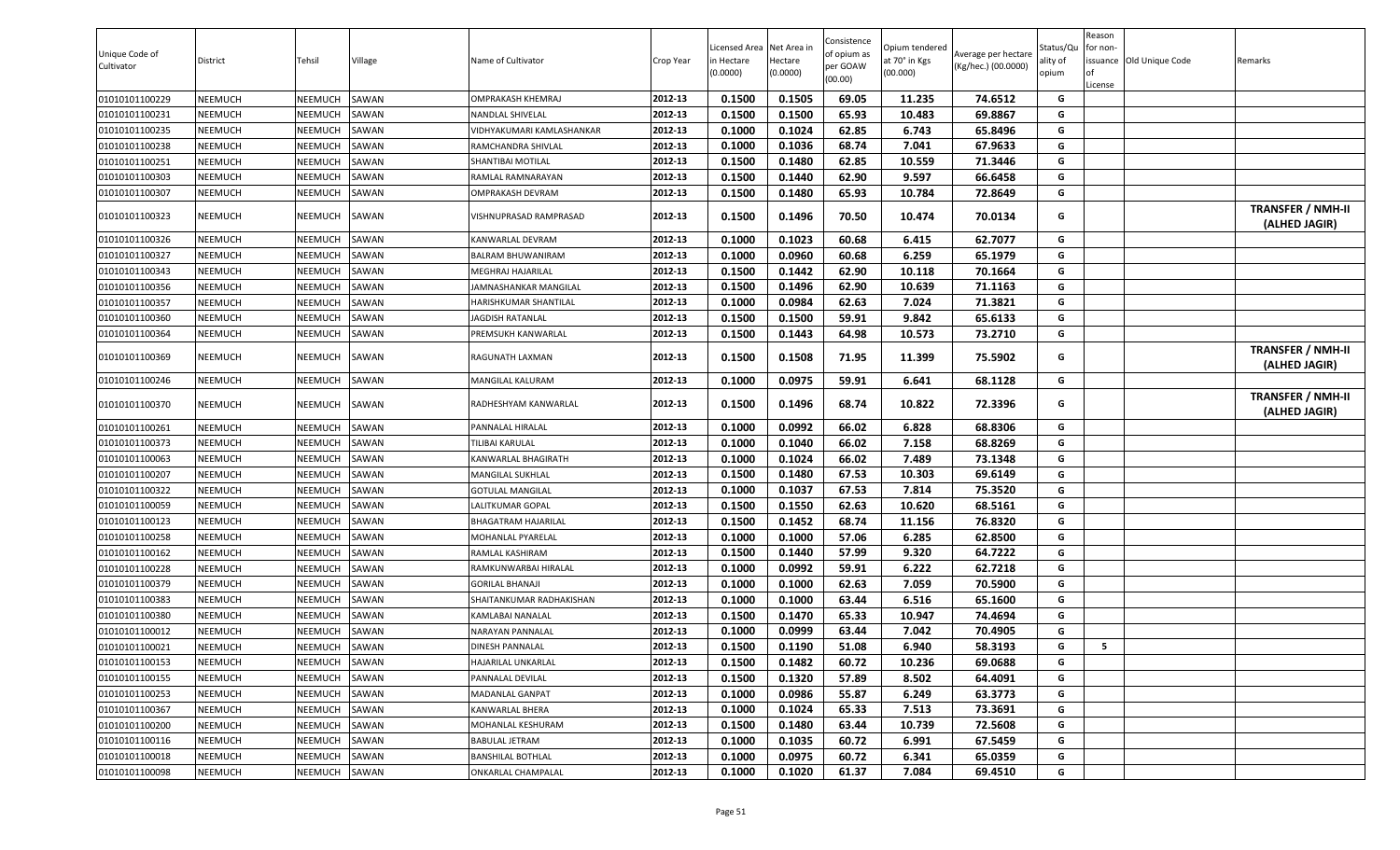| Unique Code of<br>Cultivator | District       | Tehsil         | Village        | Name of Cultivator        | Crop Year | Licensed Area<br>n Hectare<br>(0.0000) | Net Area ir<br>Hectare<br>(0.0000) | Consistence<br>of opium as<br>per GOAW<br>(00.00) | Opium tendered<br>at 70° in Kgs<br>(00.000) | Average per hectare<br>(Kg/hec.) (00.0000) | Status/Qu<br>ality of<br>opium | Reason<br>or non-<br>of<br>License | issuance Old Unique Code | Remarks |
|------------------------------|----------------|----------------|----------------|---------------------------|-----------|----------------------------------------|------------------------------------|---------------------------------------------------|---------------------------------------------|--------------------------------------------|--------------------------------|------------------------------------|--------------------------|---------|
| 01010101100152               | NEEMUCH        | NEEMUCH        | SAWAN          | <b>GORDHAN SHIVELAL</b>   | 2012-13   | 0.1000                                 | 0.1040                             | 57.46                                             | 6.436                                       | 61.8846                                    | G                              |                                    |                          |         |
| 01010101100306               | NEEMUCH        | NEEMUCH        | SAWAN          | RAMLAL LAXMAN             | 2012-13   | 0.1000                                 | 0.0950                             | 63.83                                             | 6.520                                       | 68.6316                                    | G                              |                                    |                          |         |
| 01010101100074               | NEEMUCH        | NEEMUCH        | SAWAN          | <b>MEGRAJ CHUNNILAL</b>   | 2012-13   | 0.1500                                 | 0.1500                             | 63.83                                             | 10.505                                      | 70.0333                                    | G                              |                                    |                          |         |
| 01010101100339               | NEEMUCH        | NEEMUCH        | SAWAN          | RAGUNANDAN BHAGIRATH      | 2012-13   | 0.1000                                 | 0.1000                             | 60.87                                             | 6.730                                       | 67.3000                                    | G                              |                                    |                          |         |
| 01010101100013               | NEEMUCH        | NEEMUCH        | SAWAN          | <b>SUNIL SUKHRAM</b>      | 2012-13   | 0.1500                                 | 0.1416                             | 60.87                                             | 9.522                                       | 67.2458                                    | G                              |                                    |                          |         |
| 01010101100269               | NEEMUCH        | NEEMUCH        | SAWAN          | RAMKUNWARBAI SITARAM      | 2012-13   | 0.1500                                 | 0.1518                             | 63.83                                             | 10.395                                      | 68.4783                                    | G                              |                                    |                          |         |
| 01010101100355               | NEEMUCH        | NEEMUCH        | SAWAN          | MANNALAL CHAGANLAL        | 2012-13   | 0.1000                                 | 0.1023                             | 63.92                                             | 7.241                                       | 70.7820                                    | G                              |                                    |                          |         |
| 01010101100304               | NEEMUCH        | NEEMUCH        | SAWAN          | <b>BALRAM PRABHULAL</b>   | 2012-13   | 0.1000                                 | 0.0969                             | 58.50                                             | 6.134                                       | 63.3024                                    | G                              |                                    |                          |         |
| 01010101100019               | NEEMUCH        | NEEMUCH        | SAWAN          | MUKESHKUMAR KESHURAM      | 2012-13   | 0.1500                                 | 0.1470                             | 60.87                                             | 9.696                                       | 65.9592                                    | G                              |                                    |                          |         |
| 01010101100337               | NEEMUCH        | NEEMUCH        | SAWAN          | <b>BHAGIRATH NANDLAL</b>  | 2012-13   | 0.1000                                 | 0.1027                             | 65.33                                             | 7.084                                       | 68.9776                                    | G                              |                                    |                          |         |
| 01010101100350               | NEEMUCH        | NEEMUCH        | SAWAN          | RODSINGH UDAJI            | 2012-13   | 0.1500                                 | 0.1432                             | 60.68                                             | 9.743                                       | 68.0377                                    | G                              |                                    |                          |         |
| 01010101100317               | NEEMUCH        | NEEMUCH        | SAWAN          | PARASRAM HAJARI           | 2012-13   | 0.1000                                 | 0.0990                             | 64.71                                             | 7.192                                       | 72.6465                                    | G                              |                                    |                          |         |
| 01010101100226               | NEEMUCH        | NEEMUCH        | SAWAN          | PRABHULAL KARULAL         | 2012-13   | 0.1000                                 | 0.1024                             | 53.56                                             | 5.838                                       | 57.0117                                    | G                              | 5                                  |                          |         |
| 01010101100384               | NEEMUCH        | NEEMUCH        | SAWAN          | <b>BAPULAL MANGILAL</b>   | 2012-13   | 0.1500                                 | 0.1470                             | 57.11                                             | 9.790                                       | 66.5986                                    | G                              |                                    |                          |         |
| 01010101100385               | <b>NEEMUCH</b> | NEEMUCH        | SAWAN          | PRAHALAD KISHORELAL       | 2012-13   | 0.1000                                 | 0.1000                             | 63.92                                             | 6.785                                       | 67.8500                                    | G                              |                                    |                          |         |
| 01010101100137               | NEEMUCH        | NEEMUCH        | SAWAN          | KOUSHLYABAI BHAGIRATH     | 2012-13   | 0.1000                                 | 0.1034                             | 63.92                                             | 7.077                                       | 68.4429                                    | G                              |                                    |                          |         |
| 01010101100053               | NEEMUCH        | NEEMUCH        | SAWAN          | SURESHKUMAR SHYAMLAL      | 2012-13   | 0.1500                                 | 0.1550                             | 63.59                                             | 10.847                                      | 69.9806                                    | G                              |                                    |                          |         |
| 01010101100386               | NEEMUCH        | NEEMUCH        | SAWAN          | RAMESHWAR KARULAL         | 2012-13   | 0.1000                                 | 0.1020                             | 69.25                                             | 7.637                                       | 74.8725                                    | G                              |                                    | 01010103267050           |         |
| 01010101108003               | NEEMUCH        | NEEMUCH        | THADOLI        | SHANTILAL LAXMILAL        | 2012-13   | 0.1000                                 | 0.0952                             | 68.37                                             | 6.857                                       | 72.0273                                    | G                              |                                    |                          |         |
| 01010101108004               | NEEMUCH        | NEEMUCH        | THADOLI        | KAILASHCHANDRA TULSIRAM   | 2012-13   | 0.1000                                 | 0.0989                             | 72.06                                             | 7.875                                       | 79.6259                                    | G                              |                                    |                          |         |
| 01010101108007               | NEEMUCH        | NEEMUCH        | THADOLI        | KAILASHCHANDRA RAMCHANDRA | 2012-13   | 0.1000                                 | 0.0966                             | 65.53                                             | 6.796                                       | 70.3520                                    | G                              |                                    |                          |         |
| 01010101108012               | NEEMUCH        | NEEMUCH        | <b>THADOLI</b> | PURANMAL KANWARLAL        | 2012-13   | 0.1000                                 | 0.1000                             | 68.37                                             | 7.228                                       | 72.2800                                    | G                              |                                    |                          |         |
| 01010101108015               | NEEMUCH        | NEEMUCH        | <b>THADOLI</b> | MOHANLAL BADRILAL         | 2012-13   | 0.1000                                 | 0.0989                             | 66.21                                             | 7.103                                       | 71.8200                                    | G                              |                                    |                          |         |
| 01010101108017               | NEEMUCH        | NEEMUCH        | <b>THADOLI</b> | MANOHARLAL LAXMILAL       | 2012-13   | 0.1000                                 | 0.0950                             | 69.84                                             | 7.253                                       | 76.3474                                    | G                              |                                    |                          |         |
| 01010101108018               | NEEMUCH        | NEEMUCH        | THADOLI        | KANHEYALAL BADRILAL       | 2012-13   | 0.1000                                 | 0.1000                             | 71.18                                             | 7.748                                       | 77.4800                                    | G                              |                                    |                          |         |
| 01010101108020               | NEEMUCH        | NEEMUCH        | <b>THADOLI</b> | SHYAMLAL JAGDISH          | 2012-13   | 0.1000                                 | 0.1008                             | 62.11                                             | 6.504                                       | 64.5238                                    | G                              |                                    |                          |         |
| 01010101108024               | NEEMUCH        | NEEMUCH        | THADOLI        | NARENDRA JAGANNATH        | 2012-13   | 0.1000                                 | 0.0986                             | 62.72                                             | 6.801                                       | 68.9757                                    | G                              |                                    |                          |         |
| 01010101108026               | NEEMUCH        | NEEMUCH        | <b>THADOLI</b> | PRAKASHCHAND TULSIRAM     | 2012-13   | 0.1000                                 | 0.1015                             | 64.64                                             | 7.110                                       | 70.0493                                    | G                              |                                    |                          |         |
| 01010101108028               | NEEMUCH        | NEEMUCH        | THADOLI        | KISHOREKUMAR TULSIRAM     | 2012-13   | 0.1000                                 | 0.0936                             | 56.40                                             | 5.849                                       | 62.4893                                    | G                              |                                    |                          |         |
| 01010101108035               | NEEMUCH        | NEEMUCH        | <b>THADOLI</b> | KANCHANBAI KARULAL        | 2012-13   | 0.1000                                 | 0.0988                             | 66.21                                             | 7.207                                       | 72.9453                                    | G                              |                                    |                          |         |
| 01010101108037               | NEEMUCH        | NEEMUCH        | <b>THADOLI</b> | CHANDMAL BHUWANIRAM       | 2012-13   | 0.1000                                 | 0.0918                             | 66.21                                             | 7.567                                       | 82.4292                                    | G                              |                                    |                          |         |
| 01010101108040               | NEEMUCH        | NEEMUCH        | <b>THADOLI</b> | SHIVELAL HARIRAM          | 2012-13   | 0.1000                                 | 0.0930                             | 57.53                                             | 6.197                                       | 66.6344                                    | G                              |                                    |                          |         |
| 01010101108048               | NEEMUCH        | NEEMUCH        | THADOLI        | RAMESHCHANDRA TULSIRAM    | 2012-13   | 0.1000                                 | 0.0980                             | 62.72                                             | 6.738                                       | 68.7551                                    | G                              |                                    |                          |         |
| 01010101108050               | NEEMUCH        | NEEMUCH        | <b>THADOLI</b> | KAMLABAI TULSIRAM         | 2012-13   | 0.1000                                 | 0.0986                             | 62.72                                             | 6.935                                       | 70.3347                                    | G                              |                                    |                          |         |
| 01010101108051               | NEEMUCH        | NEEMUCH        | <b>THADOLI</b> | <b>BHERULAL HIRALAL</b>   | 2012-13   | 0.1000                                 | 0.0976                             | 65.01                                             | 7.049                                       | 72.2234                                    | G                              |                                    |                          |         |
| 01010101108053               | NEEMUCH        | <b>NEEMUCH</b> | <b>THADOLI</b> | <b>GISALAL HARIRAM</b>    | 2012-13   | 0.1000                                 | 0.0980                             | 62.08                                             | 7.113                                       | 72.5816                                    | G                              |                                    |                          |         |
| 01010101108057               | NEEMUCH        | NEEMUCH        | <b>THADOLI</b> | MANGILAL BHERA            | 2012-13   | 0.1500                                 | 0.0900                             | 54.80                                             | 5.120                                       | 56.8889                                    | G                              | 4                                  |                          |         |
| 01010101108059               | NEEMUCH        | NEEMUCH        | <b>THADOLI</b> | PURUSHOTTAM HIRALAL       | 2012-13   | 0.1500                                 | 0.1500                             | 68.97                                             | 11.350                                      | 75.6667                                    | G                              |                                    |                          |         |
| 01010101108066               | <b>NEEMUCH</b> | NEEMUCH        | <b>THADOLI</b> | MANGIBAI BADRILAL         | 2012-13   | 0.1000                                 | 0.0990                             | 65.01                                             | 6.956                                       | 70.2626                                    | G                              |                                    |                          |         |
| 01010101108071               | <b>NEEMUCH</b> | NEEMUCH        | <b>THADOLI</b> | SHYAMLAL HAMPALAL         | 2012-13   | 0.1000                                 | 0.1000                             | 60.34                                             | 6.543                                       | 65.4300                                    | G                              |                                    |                          |         |
| 01010101108074               | <b>NEEMUCH</b> | NEEMUCH        | <b>THADOLI</b> | BHAGAWATIBAI RAMCHANDRA   | 2012-13   | 0.1000                                 | 0.1020                             | 65.01                                             | 6.919                                       | 67.8333                                    | G                              |                                    |                          |         |
| 01010101108081               | NEEMUCH        | NEEMUCH        | <b>THADOLI</b> | SHANTILAL DEVILAL         | 2012-13   | 0.1000                                 | 0.1008                             | 62.08                                             | 6.501                                       | 64.4940                                    | G                              |                                    |                          |         |
| 01010101108083               | <b>NEEMUCH</b> | NEEMUCH        | <b>THADOLI</b> | SHYAMLAL NANALAL          | 2012-13   | 0.1000                                 | 0.0900                             | 65.53                                             | 6.029                                       | 66.9889                                    | G                              |                                    |                          |         |
| 01010101108088               | <b>NEEMUCH</b> | <b>NEEMUCH</b> | <b>THADOLI</b> | RAMGOPAL RUPCHAND         | 2012-13   | 0.1000                                 | 0.1000                             | 65.53                                             | 7.199                                       | 71.9900                                    | G                              |                                    |                          |         |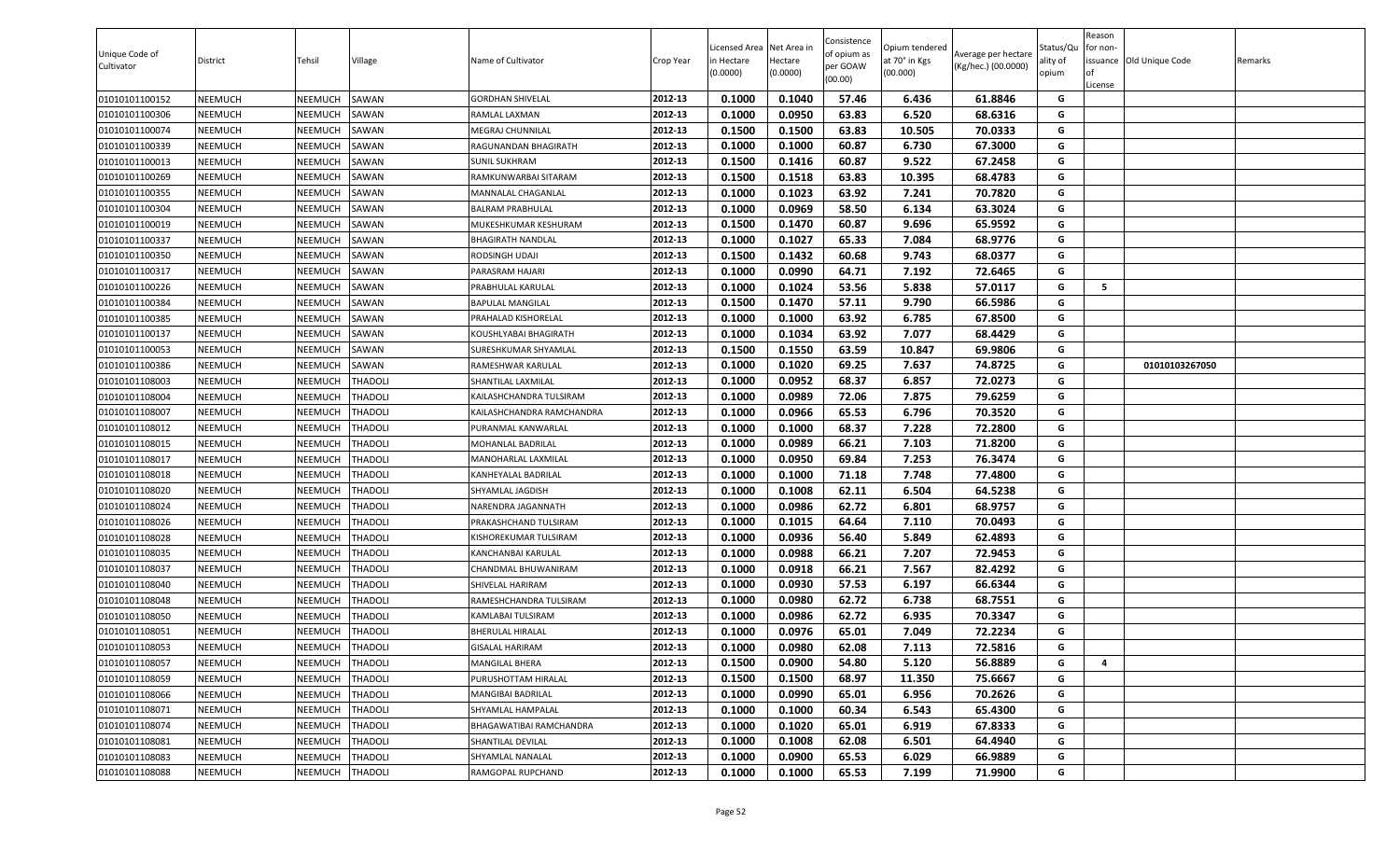| 0.1500<br>0.1482<br>62.08<br>67.7395<br>01010101108094<br><b>NEEMUCH</b><br>NEEMUCH<br>THADOLI<br>2012-13<br>10.039<br>G<br>BANSHILAL DEVILAL<br>0.1000<br>0.1015<br>69.66<br>7.702<br>75.8818<br>01010101108100<br>NEEMUCH<br>NEEMUCH<br>THADOLI<br>2012-13<br>G<br>AXMINARAYAN HARIRAM<br>01010101108102<br><b>NEEMUCH</b><br>NEEMUCH<br>THADOLI<br>2012-13<br>0.1500<br>0.1500<br>68.24<br>11.026<br>73.5067<br>G<br>FAKIRCHAND RAMAJI<br>0.1000<br>72.42<br>7.811<br>NEEMUCH<br>NEEMUCH<br><b>THADOLI</b><br>2012-13<br>0.1000<br>78.1100<br>G<br>01010101108103<br>MUNNIBAI KANWARLAL<br>69.79<br>0.1000<br>0.1000<br>7.458<br>74.5800<br>G<br>01010101108025<br><b>NEEMUCH</b><br>NEEMUCH<br>THADOLI<br>2012-13<br>SURESHCHANDRA PURUSHOTTOM<br>2012-13<br>0.0960<br>58.84<br>6.187<br>NEEMUCH<br><b>THADOLI</b><br>0.1000<br>64.4479<br>G<br>01010101108105<br><b>NEEMUCH</b><br>TULSIRAM HARIRAM<br>2012-13<br>0.1000<br>0.0989<br>70.11<br>7.512<br>75.9555<br>G<br>01010101108014<br><b>NEEMUCH</b><br>NEEMUCH<br>THADOLI<br>MUNNIBAI CHANDRAPRAKASH<br>66.65<br>G<br>2012-13<br>0.1000<br>0.1007<br>7.303<br>72.5223<br>01010101108061<br><b>NEEMUCH</b><br>NEEMUCH<br>THADOLI<br>MANGIBAI BAGDIRAM<br>2012-13<br>0.1000<br>0.0960<br>58.84<br>6.170<br>64.2708<br>G<br>01010101108039<br><b>NEEMUCH</b><br>NEEMUCH<br>THADOLI<br>KASTURIBAI HARISHANKAR<br>01010101108021<br>NEEMUCH<br>0.1500<br>0.1440<br>62.81<br>9.404<br>65.3056<br>G<br>NEEMUCH<br>THADOLI<br>2012-13<br>CHANDRAPRAKASH PRAHALAD<br>0.0990<br>66.12<br>6.706<br>67.7374<br>01010101108110<br><b>NEEMUCH</b><br>NEEMUCH<br>THADOLI<br>2012-13<br>0.1000<br>G<br>RADHESHYAM BHANAWAR<br>55.87<br>8.532<br>G<br>NEEMUCH<br>THADOLI<br>2012-13<br>0.1500<br>0.1492<br>57.1850<br>01010101108095<br>NEEMUCH<br>PRAHALAD BHAGATRAM<br>66.65<br>0.1000<br>0.0990<br>7.208<br>72.8081<br>01010101108032<br><b>NEEMUCH</b><br>NEEMUCH<br>THADOLI<br>2012-13<br>G<br>CHAGANLAL BHERULAL<br>0.1023<br>62.81<br>6.936<br>67.8006<br>THADOLI<br>2012-13<br>0.1000<br>G<br>01010101108056<br><b>NEEMUCH</b><br>NEEMUCH<br>FULIBAI BANSHILAL<br>NEEMUCH<br>0.1000<br>0.1000<br>59.38<br>6.337<br>63.3700<br>G<br>01010101108063<br><b>NEEMUCH</b><br><b>THADOLI</b><br>2012-13<br>KESHARBAI CHAGANLAL<br>0.1000<br>0.0960<br>68.66<br>7.033<br>73.2604<br>G<br>01010101108117<br><b>NEEMUCH</b><br>NEEMUCH<br>THADOLI<br>2012-13<br>VARDICHAND PRATHVIRAJ<br>0.1000<br>0.0946<br>57.01<br>5.554<br>58.7104<br>2012-13<br>G<br>01010101108046<br><b>NEEMUCH</b><br>NEEMUCH<br>THADOLI<br>BHANWARLAL BABRU<br>2012-13<br>0.1000<br>0.1000<br>62.81<br>6.694<br>66.9400<br>G<br>01010101108029<br><b>NEEMUCH</b><br>NEEMUCH<br>THADOLI<br>GIRIRAJ SHANTILAL<br>01010101108109<br>2012-13<br>0.1000<br>0.1000<br>62.35<br>6.761<br>67.6100<br>G<br><b>NEEMUCH</b><br>NEEMUCH<br>THADOLI<br>JAGANNATH DHURA<br>2012-13<br>0.0990<br>66.65<br>G<br>01010101108005<br><b>NEEMUCH</b><br>NEEMUCH<br>THADOLI<br>0.1000<br>7.560<br>76.3636<br>BABULAL BHUWANI<br>0.1000<br>0.0900<br>60.53<br>5.794<br>64.3778<br>NEEMUCH<br>NEEMUCH<br><b>THADOLI</b><br>2012-13<br>G<br>01010101108068<br>SITHABAI SHIVENARAYAN<br>56.89<br>0.1500<br>0.1470<br>9.119<br>62.0340<br>01010101108089<br><b>NEEMUCH</b><br>NEEMUCH<br>THADOLI<br>2012-13<br>G<br>DINESHKUMAR JAGANNATH<br>01010101108106<br><b>NEEMUCH</b><br>NEEMUCH<br>THADOLI<br>2012-13<br>0.1000<br>0.1000<br>65.82<br>7.099<br>70.9900<br>G<br>DHANNA MODA<br>0.0968<br>01010101108111<br><b>NEEMUCH</b><br>NEEMUCH<br>THADOLI<br>2012-13<br>0.1000<br>62.35<br>6.725<br>69.4731<br>G<br>BAPULAL HAJARI<br>0.0984<br>59.38<br>6.167<br>62.6728<br>01010101108141<br>NEEMUCH<br>NEEMUCH<br>THADOLI<br>2012-13<br>0.1000<br>G<br><b>GOPAL MATHURALAL</b><br>0.1500<br>69.56<br>10.921<br>72.8067<br>01010101108011<br><b>NEEMUCH</b><br>NEEMUCH<br>THADOLI<br>2012-13<br>0.1500<br>G<br><b>GISALAL CHAMPALAL</b><br>01010101108022<br>NEEMUCH<br><b>THADOLI</b><br>2012-13<br>0.1000<br>0.1000<br>62.35<br>6.716<br>67.1600<br><b>NEEMUCH</b><br>G<br>BADRILAL HIRALAL<br>0.0931<br>59.38<br>01010101108098<br>NEEMUCH<br>NEEMUCH<br>THADOLI<br>2012-13<br>0.1000<br>6.057<br>65.0591<br>G<br>OMPRAKASH DHANNALAL<br>2012-13<br>0.0930<br>57.52<br>5.694<br>61.2258<br>G<br>NEEMUCH<br>THADOLI<br>0.1000<br>01010101108075<br><b>NEEMUCH</b><br>GOPAL MANGILAL<br>65.82<br>G<br>2012-13<br>0.1000<br>0.0990<br>7.015<br>70.8586<br>01010101108107<br><b>NEEMUCH</b><br>NEEMUCH<br>THADOLI<br>TEJPAL GANSHYAM<br>2012-13<br>0.1000<br>65.82<br>7.598<br>75.9800<br>G<br><b>NEEMUCH</b><br>NEEMUCH<br>THADOLI<br>0.1000<br>01010101108043<br>BASANTIBAI DEVILAL<br><b>JAWAD</b><br>AATA<br>2012-13<br>0.1500<br>0.1496<br>68.32<br>11.761<br>78.6163<br>G<br>01010102166001<br><b>NEEMUCH</b><br>VISHVAS GHEESALAL<br>AATA<br>0.0975<br>62.80<br>6.450<br>G<br>01010102166013<br><b>NEEMUCH</b><br><b>JAWAD</b><br>2012-13<br>0.1000<br>66.1538<br>SOHANIBAI VARDICHAND<br>0.1485<br>65.49<br>01010102166016<br><b>NEEMUCH</b><br>JAWAD<br><b>AATA</b><br>2012-13<br>0.1500<br>10.862<br>73.1448<br>G<br>PHOOLCHAND PRABHULAL<br>01010102166017<br>AATA<br>0.1500<br>0.1470<br>70.73<br>11.963<br>81.3810<br>G<br><b>NEEMUCH</b><br>JAWAD<br>2012-13<br>SHOBHARAM GHEESALAL<br>01010102166020<br><b>JAWAD</b><br>AATA<br>2012-13<br>0.1500<br>0.1500<br>59.53<br>10.061<br>67.0733<br><b>NEEMUCH</b><br>MOHANLAL EKLING<br>G<br>2012-13<br>0.1470<br>72.83<br>12.683<br>86.2789<br>01010102166024<br><b>NEEMUCH</b><br><b>JAWAD</b><br>AATA<br>0.1500<br>G<br>BHERULAL VARDICHANDRA<br>AATA<br>0.1000<br>0.0961<br>59.53<br>6.310<br>65.6608<br>01010102166032<br><b>NEEMUCH</b><br>JAWAD<br>2012-13<br>G<br>PHOOLCHAND HEMRAJ<br>68.32<br>77.2602<br>AATA<br>2012-13<br>0.1500<br>0.1449<br>11.195<br>G<br>01010102166036<br><b>NEEMUCH</b><br><b>JAWAD</b><br>SHAMBHULAL SHANKARLAL<br><b>AATA</b><br>0.1500<br>0.1414<br>65.27<br>10.266<br>72.6025<br>01010102166040<br><b>NEEMUCH</b><br>JAWAD<br>2012-13<br>G<br>SHANKARLAL MATHURALAL<br>G<br>2012-13<br>01010102166041<br><b>NEEMUCH</b><br><b>JAWAD</b><br><b>AATA</b><br>BAGDIRAM MANGILAL<br>0.1500<br>0.1482<br>62.89<br>10.817<br>72.9892<br>01010102166042<br>AATA<br>2012-13<br>0.1470<br>68.50<br>11.753<br>79.9524<br>G<br><b>NEEMUCH</b><br><b>GHEESALAL HIRALAL</b><br>0.1500<br>JAWAD<br>01010102166014<br>AATA<br>2012-13<br>0.1500<br>0.1505<br>62.89<br>10.898<br>72.4120<br>G<br><b>NEEMUCH</b><br><b>JAWAD</b><br><b>GORILAL RATANLAL</b><br>01010102166002<br>JAWAD<br>AATA<br>BHERULAL KISHANLAL<br>2012-13<br>0.1000<br>0.1044<br>62.89<br>7.484<br>71.6858<br>G<br><b>NEEMUCH</b> | Unique Code of<br>Cultivator | <b>District</b> | Tehsil | Village | Name of Cultivator | Crop Year | icensed Area<br>in Hectare<br>(0.0000) | Net Area in<br>Hectare<br>(0.0000) | Consistence<br>of opium as<br>per GOAW<br>(00.00) | Opium tendered<br>at 70° in Kgs<br>(00.000) | Average per hectare<br>(Kg/hec.) (00.0000) | Status/Qu<br>ality of<br>opium | Reason<br>for non-<br>lof<br>License | issuance Old Unique Code | Remarks |
|---------------------------------------------------------------------------------------------------------------------------------------------------------------------------------------------------------------------------------------------------------------------------------------------------------------------------------------------------------------------------------------------------------------------------------------------------------------------------------------------------------------------------------------------------------------------------------------------------------------------------------------------------------------------------------------------------------------------------------------------------------------------------------------------------------------------------------------------------------------------------------------------------------------------------------------------------------------------------------------------------------------------------------------------------------------------------------------------------------------------------------------------------------------------------------------------------------------------------------------------------------------------------------------------------------------------------------------------------------------------------------------------------------------------------------------------------------------------------------------------------------------------------------------------------------------------------------------------------------------------------------------------------------------------------------------------------------------------------------------------------------------------------------------------------------------------------------------------------------------------------------------------------------------------------------------------------------------------------------------------------------------------------------------------------------------------------------------------------------------------------------------------------------------------------------------------------------------------------------------------------------------------------------------------------------------------------------------------------------------------------------------------------------------------------------------------------------------------------------------------------------------------------------------------------------------------------------------------------------------------------------------------------------------------------------------------------------------------------------------------------------------------------------------------------------------------------------------------------------------------------------------------------------------------------------------------------------------------------------------------------------------------------------------------------------------------------------------------------------------------------------------------------------------------------------------------------------------------------------------------------------------------------------------------------------------------------------------------------------------------------------------------------------------------------------------------------------------------------------------------------------------------------------------------------------------------------------------------------------------------------------------------------------------------------------------------------------------------------------------------------------------------------------------------------------------------------------------------------------------------------------------------------------------------------------------------------------------------------------------------------------------------------------------------------------------------------------------------------------------------------------------------------------------------------------------------------------------------------------------------------------------------------------------------------------------------------------------------------------------------------------------------------------------------------------------------------------------------------------------------------------------------------------------------------------------------------------------------------------------------------------------------------------------------------------------------------------------------------------------------------------------------------------------------------------------------------------------------------------------------------------------------------------------------------------------------------------------------------------------------------------------------------------------------------------------------------------------------------------------------------------------------------------------------------------------------------------------------------------------------------------------------------------------------------------------------------------------------------------------------------------------------------------------------------------------------------------------------------------------------------------------------------------------------------------------------------------------------------------------------------------------------------------------------------------------------------------------------------------------------------------------------------------------------------------------------------------------------------------------------------------------------------------------------------------------------------------------------------------------------------------------------------------------------------------------------------------------------------------------------------------------------------------------------------------------------------------------------------------------------------------------------------------------------------------------------------------------------------------------------------------------------------------------------------------------------------------------------------------------------------------------------------------------------------------------------------------------------------------------------------------------------------------------------------|------------------------------|-----------------|--------|---------|--------------------|-----------|----------------------------------------|------------------------------------|---------------------------------------------------|---------------------------------------------|--------------------------------------------|--------------------------------|--------------------------------------|--------------------------|---------|
|                                                                                                                                                                                                                                                                                                                                                                                                                                                                                                                                                                                                                                                                                                                                                                                                                                                                                                                                                                                                                                                                                                                                                                                                                                                                                                                                                                                                                                                                                                                                                                                                                                                                                                                                                                                                                                                                                                                                                                                                                                                                                                                                                                                                                                                                                                                                                                                                                                                                                                                                                                                                                                                                                                                                                                                                                                                                                                                                                                                                                                                                                                                                                                                                                                                                                                                                                                                                                                                                                                                                                                                                                                                                                                                                                                                                                                                                                                                                                                                                                                                                                                                                                                                                                                                                                                                                                                                                                                                                                                                                                                                                                                                                                                                                                                                                                                                                                                                                                                                                                                                                                                                                                                                                                                                                                                                                                                                                                                                                                                                                                                                                                                                                                                                                                                                                                                                                                                                                                                                                                                                                                                                                                                                                                                                                                                                                                                                                                                                                                                                                                                                                                                                                           |                              |                 |        |         |                    |           |                                        |                                    |                                                   |                                             |                                            |                                |                                      |                          |         |
|                                                                                                                                                                                                                                                                                                                                                                                                                                                                                                                                                                                                                                                                                                                                                                                                                                                                                                                                                                                                                                                                                                                                                                                                                                                                                                                                                                                                                                                                                                                                                                                                                                                                                                                                                                                                                                                                                                                                                                                                                                                                                                                                                                                                                                                                                                                                                                                                                                                                                                                                                                                                                                                                                                                                                                                                                                                                                                                                                                                                                                                                                                                                                                                                                                                                                                                                                                                                                                                                                                                                                                                                                                                                                                                                                                                                                                                                                                                                                                                                                                                                                                                                                                                                                                                                                                                                                                                                                                                                                                                                                                                                                                                                                                                                                                                                                                                                                                                                                                                                                                                                                                                                                                                                                                                                                                                                                                                                                                                                                                                                                                                                                                                                                                                                                                                                                                                                                                                                                                                                                                                                                                                                                                                                                                                                                                                                                                                                                                                                                                                                                                                                                                                                           |                              |                 |        |         |                    |           |                                        |                                    |                                                   |                                             |                                            |                                |                                      |                          |         |
|                                                                                                                                                                                                                                                                                                                                                                                                                                                                                                                                                                                                                                                                                                                                                                                                                                                                                                                                                                                                                                                                                                                                                                                                                                                                                                                                                                                                                                                                                                                                                                                                                                                                                                                                                                                                                                                                                                                                                                                                                                                                                                                                                                                                                                                                                                                                                                                                                                                                                                                                                                                                                                                                                                                                                                                                                                                                                                                                                                                                                                                                                                                                                                                                                                                                                                                                                                                                                                                                                                                                                                                                                                                                                                                                                                                                                                                                                                                                                                                                                                                                                                                                                                                                                                                                                                                                                                                                                                                                                                                                                                                                                                                                                                                                                                                                                                                                                                                                                                                                                                                                                                                                                                                                                                                                                                                                                                                                                                                                                                                                                                                                                                                                                                                                                                                                                                                                                                                                                                                                                                                                                                                                                                                                                                                                                                                                                                                                                                                                                                                                                                                                                                                                           |                              |                 |        |         |                    |           |                                        |                                    |                                                   |                                             |                                            |                                |                                      |                          |         |
|                                                                                                                                                                                                                                                                                                                                                                                                                                                                                                                                                                                                                                                                                                                                                                                                                                                                                                                                                                                                                                                                                                                                                                                                                                                                                                                                                                                                                                                                                                                                                                                                                                                                                                                                                                                                                                                                                                                                                                                                                                                                                                                                                                                                                                                                                                                                                                                                                                                                                                                                                                                                                                                                                                                                                                                                                                                                                                                                                                                                                                                                                                                                                                                                                                                                                                                                                                                                                                                                                                                                                                                                                                                                                                                                                                                                                                                                                                                                                                                                                                                                                                                                                                                                                                                                                                                                                                                                                                                                                                                                                                                                                                                                                                                                                                                                                                                                                                                                                                                                                                                                                                                                                                                                                                                                                                                                                                                                                                                                                                                                                                                                                                                                                                                                                                                                                                                                                                                                                                                                                                                                                                                                                                                                                                                                                                                                                                                                                                                                                                                                                                                                                                                                           |                              |                 |        |         |                    |           |                                        |                                    |                                                   |                                             |                                            |                                |                                      |                          |         |
|                                                                                                                                                                                                                                                                                                                                                                                                                                                                                                                                                                                                                                                                                                                                                                                                                                                                                                                                                                                                                                                                                                                                                                                                                                                                                                                                                                                                                                                                                                                                                                                                                                                                                                                                                                                                                                                                                                                                                                                                                                                                                                                                                                                                                                                                                                                                                                                                                                                                                                                                                                                                                                                                                                                                                                                                                                                                                                                                                                                                                                                                                                                                                                                                                                                                                                                                                                                                                                                                                                                                                                                                                                                                                                                                                                                                                                                                                                                                                                                                                                                                                                                                                                                                                                                                                                                                                                                                                                                                                                                                                                                                                                                                                                                                                                                                                                                                                                                                                                                                                                                                                                                                                                                                                                                                                                                                                                                                                                                                                                                                                                                                                                                                                                                                                                                                                                                                                                                                                                                                                                                                                                                                                                                                                                                                                                                                                                                                                                                                                                                                                                                                                                                                           |                              |                 |        |         |                    |           |                                        |                                    |                                                   |                                             |                                            |                                |                                      |                          |         |
|                                                                                                                                                                                                                                                                                                                                                                                                                                                                                                                                                                                                                                                                                                                                                                                                                                                                                                                                                                                                                                                                                                                                                                                                                                                                                                                                                                                                                                                                                                                                                                                                                                                                                                                                                                                                                                                                                                                                                                                                                                                                                                                                                                                                                                                                                                                                                                                                                                                                                                                                                                                                                                                                                                                                                                                                                                                                                                                                                                                                                                                                                                                                                                                                                                                                                                                                                                                                                                                                                                                                                                                                                                                                                                                                                                                                                                                                                                                                                                                                                                                                                                                                                                                                                                                                                                                                                                                                                                                                                                                                                                                                                                                                                                                                                                                                                                                                                                                                                                                                                                                                                                                                                                                                                                                                                                                                                                                                                                                                                                                                                                                                                                                                                                                                                                                                                                                                                                                                                                                                                                                                                                                                                                                                                                                                                                                                                                                                                                                                                                                                                                                                                                                                           |                              |                 |        |         |                    |           |                                        |                                    |                                                   |                                             |                                            |                                |                                      |                          |         |
|                                                                                                                                                                                                                                                                                                                                                                                                                                                                                                                                                                                                                                                                                                                                                                                                                                                                                                                                                                                                                                                                                                                                                                                                                                                                                                                                                                                                                                                                                                                                                                                                                                                                                                                                                                                                                                                                                                                                                                                                                                                                                                                                                                                                                                                                                                                                                                                                                                                                                                                                                                                                                                                                                                                                                                                                                                                                                                                                                                                                                                                                                                                                                                                                                                                                                                                                                                                                                                                                                                                                                                                                                                                                                                                                                                                                                                                                                                                                                                                                                                                                                                                                                                                                                                                                                                                                                                                                                                                                                                                                                                                                                                                                                                                                                                                                                                                                                                                                                                                                                                                                                                                                                                                                                                                                                                                                                                                                                                                                                                                                                                                                                                                                                                                                                                                                                                                                                                                                                                                                                                                                                                                                                                                                                                                                                                                                                                                                                                                                                                                                                                                                                                                                           |                              |                 |        |         |                    |           |                                        |                                    |                                                   |                                             |                                            |                                |                                      |                          |         |
|                                                                                                                                                                                                                                                                                                                                                                                                                                                                                                                                                                                                                                                                                                                                                                                                                                                                                                                                                                                                                                                                                                                                                                                                                                                                                                                                                                                                                                                                                                                                                                                                                                                                                                                                                                                                                                                                                                                                                                                                                                                                                                                                                                                                                                                                                                                                                                                                                                                                                                                                                                                                                                                                                                                                                                                                                                                                                                                                                                                                                                                                                                                                                                                                                                                                                                                                                                                                                                                                                                                                                                                                                                                                                                                                                                                                                                                                                                                                                                                                                                                                                                                                                                                                                                                                                                                                                                                                                                                                                                                                                                                                                                                                                                                                                                                                                                                                                                                                                                                                                                                                                                                                                                                                                                                                                                                                                                                                                                                                                                                                                                                                                                                                                                                                                                                                                                                                                                                                                                                                                                                                                                                                                                                                                                                                                                                                                                                                                                                                                                                                                                                                                                                                           |                              |                 |        |         |                    |           |                                        |                                    |                                                   |                                             |                                            |                                |                                      |                          |         |
|                                                                                                                                                                                                                                                                                                                                                                                                                                                                                                                                                                                                                                                                                                                                                                                                                                                                                                                                                                                                                                                                                                                                                                                                                                                                                                                                                                                                                                                                                                                                                                                                                                                                                                                                                                                                                                                                                                                                                                                                                                                                                                                                                                                                                                                                                                                                                                                                                                                                                                                                                                                                                                                                                                                                                                                                                                                                                                                                                                                                                                                                                                                                                                                                                                                                                                                                                                                                                                                                                                                                                                                                                                                                                                                                                                                                                                                                                                                                                                                                                                                                                                                                                                                                                                                                                                                                                                                                                                                                                                                                                                                                                                                                                                                                                                                                                                                                                                                                                                                                                                                                                                                                                                                                                                                                                                                                                                                                                                                                                                                                                                                                                                                                                                                                                                                                                                                                                                                                                                                                                                                                                                                                                                                                                                                                                                                                                                                                                                                                                                                                                                                                                                                                           |                              |                 |        |         |                    |           |                                        |                                    |                                                   |                                             |                                            |                                |                                      |                          |         |
|                                                                                                                                                                                                                                                                                                                                                                                                                                                                                                                                                                                                                                                                                                                                                                                                                                                                                                                                                                                                                                                                                                                                                                                                                                                                                                                                                                                                                                                                                                                                                                                                                                                                                                                                                                                                                                                                                                                                                                                                                                                                                                                                                                                                                                                                                                                                                                                                                                                                                                                                                                                                                                                                                                                                                                                                                                                                                                                                                                                                                                                                                                                                                                                                                                                                                                                                                                                                                                                                                                                                                                                                                                                                                                                                                                                                                                                                                                                                                                                                                                                                                                                                                                                                                                                                                                                                                                                                                                                                                                                                                                                                                                                                                                                                                                                                                                                                                                                                                                                                                                                                                                                                                                                                                                                                                                                                                                                                                                                                                                                                                                                                                                                                                                                                                                                                                                                                                                                                                                                                                                                                                                                                                                                                                                                                                                                                                                                                                                                                                                                                                                                                                                                                           |                              |                 |        |         |                    |           |                                        |                                    |                                                   |                                             |                                            |                                |                                      |                          |         |
|                                                                                                                                                                                                                                                                                                                                                                                                                                                                                                                                                                                                                                                                                                                                                                                                                                                                                                                                                                                                                                                                                                                                                                                                                                                                                                                                                                                                                                                                                                                                                                                                                                                                                                                                                                                                                                                                                                                                                                                                                                                                                                                                                                                                                                                                                                                                                                                                                                                                                                                                                                                                                                                                                                                                                                                                                                                                                                                                                                                                                                                                                                                                                                                                                                                                                                                                                                                                                                                                                                                                                                                                                                                                                                                                                                                                                                                                                                                                                                                                                                                                                                                                                                                                                                                                                                                                                                                                                                                                                                                                                                                                                                                                                                                                                                                                                                                                                                                                                                                                                                                                                                                                                                                                                                                                                                                                                                                                                                                                                                                                                                                                                                                                                                                                                                                                                                                                                                                                                                                                                                                                                                                                                                                                                                                                                                                                                                                                                                                                                                                                                                                                                                                                           |                              |                 |        |         |                    |           |                                        |                                    |                                                   |                                             |                                            |                                |                                      |                          |         |
|                                                                                                                                                                                                                                                                                                                                                                                                                                                                                                                                                                                                                                                                                                                                                                                                                                                                                                                                                                                                                                                                                                                                                                                                                                                                                                                                                                                                                                                                                                                                                                                                                                                                                                                                                                                                                                                                                                                                                                                                                                                                                                                                                                                                                                                                                                                                                                                                                                                                                                                                                                                                                                                                                                                                                                                                                                                                                                                                                                                                                                                                                                                                                                                                                                                                                                                                                                                                                                                                                                                                                                                                                                                                                                                                                                                                                                                                                                                                                                                                                                                                                                                                                                                                                                                                                                                                                                                                                                                                                                                                                                                                                                                                                                                                                                                                                                                                                                                                                                                                                                                                                                                                                                                                                                                                                                                                                                                                                                                                                                                                                                                                                                                                                                                                                                                                                                                                                                                                                                                                                                                                                                                                                                                                                                                                                                                                                                                                                                                                                                                                                                                                                                                                           |                              |                 |        |         |                    |           |                                        |                                    |                                                   |                                             |                                            |                                |                                      |                          |         |
|                                                                                                                                                                                                                                                                                                                                                                                                                                                                                                                                                                                                                                                                                                                                                                                                                                                                                                                                                                                                                                                                                                                                                                                                                                                                                                                                                                                                                                                                                                                                                                                                                                                                                                                                                                                                                                                                                                                                                                                                                                                                                                                                                                                                                                                                                                                                                                                                                                                                                                                                                                                                                                                                                                                                                                                                                                                                                                                                                                                                                                                                                                                                                                                                                                                                                                                                                                                                                                                                                                                                                                                                                                                                                                                                                                                                                                                                                                                                                                                                                                                                                                                                                                                                                                                                                                                                                                                                                                                                                                                                                                                                                                                                                                                                                                                                                                                                                                                                                                                                                                                                                                                                                                                                                                                                                                                                                                                                                                                                                                                                                                                                                                                                                                                                                                                                                                                                                                                                                                                                                                                                                                                                                                                                                                                                                                                                                                                                                                                                                                                                                                                                                                                                           |                              |                 |        |         |                    |           |                                        |                                    |                                                   |                                             |                                            |                                |                                      |                          |         |
|                                                                                                                                                                                                                                                                                                                                                                                                                                                                                                                                                                                                                                                                                                                                                                                                                                                                                                                                                                                                                                                                                                                                                                                                                                                                                                                                                                                                                                                                                                                                                                                                                                                                                                                                                                                                                                                                                                                                                                                                                                                                                                                                                                                                                                                                                                                                                                                                                                                                                                                                                                                                                                                                                                                                                                                                                                                                                                                                                                                                                                                                                                                                                                                                                                                                                                                                                                                                                                                                                                                                                                                                                                                                                                                                                                                                                                                                                                                                                                                                                                                                                                                                                                                                                                                                                                                                                                                                                                                                                                                                                                                                                                                                                                                                                                                                                                                                                                                                                                                                                                                                                                                                                                                                                                                                                                                                                                                                                                                                                                                                                                                                                                                                                                                                                                                                                                                                                                                                                                                                                                                                                                                                                                                                                                                                                                                                                                                                                                                                                                                                                                                                                                                                           |                              |                 |        |         |                    |           |                                        |                                    |                                                   |                                             |                                            |                                |                                      |                          |         |
|                                                                                                                                                                                                                                                                                                                                                                                                                                                                                                                                                                                                                                                                                                                                                                                                                                                                                                                                                                                                                                                                                                                                                                                                                                                                                                                                                                                                                                                                                                                                                                                                                                                                                                                                                                                                                                                                                                                                                                                                                                                                                                                                                                                                                                                                                                                                                                                                                                                                                                                                                                                                                                                                                                                                                                                                                                                                                                                                                                                                                                                                                                                                                                                                                                                                                                                                                                                                                                                                                                                                                                                                                                                                                                                                                                                                                                                                                                                                                                                                                                                                                                                                                                                                                                                                                                                                                                                                                                                                                                                                                                                                                                                                                                                                                                                                                                                                                                                                                                                                                                                                                                                                                                                                                                                                                                                                                                                                                                                                                                                                                                                                                                                                                                                                                                                                                                                                                                                                                                                                                                                                                                                                                                                                                                                                                                                                                                                                                                                                                                                                                                                                                                                                           |                              |                 |        |         |                    |           |                                        |                                    |                                                   |                                             |                                            |                                |                                      |                          |         |
|                                                                                                                                                                                                                                                                                                                                                                                                                                                                                                                                                                                                                                                                                                                                                                                                                                                                                                                                                                                                                                                                                                                                                                                                                                                                                                                                                                                                                                                                                                                                                                                                                                                                                                                                                                                                                                                                                                                                                                                                                                                                                                                                                                                                                                                                                                                                                                                                                                                                                                                                                                                                                                                                                                                                                                                                                                                                                                                                                                                                                                                                                                                                                                                                                                                                                                                                                                                                                                                                                                                                                                                                                                                                                                                                                                                                                                                                                                                                                                                                                                                                                                                                                                                                                                                                                                                                                                                                                                                                                                                                                                                                                                                                                                                                                                                                                                                                                                                                                                                                                                                                                                                                                                                                                                                                                                                                                                                                                                                                                                                                                                                                                                                                                                                                                                                                                                                                                                                                                                                                                                                                                                                                                                                                                                                                                                                                                                                                                                                                                                                                                                                                                                                                           |                              |                 |        |         |                    |           |                                        |                                    |                                                   |                                             |                                            |                                |                                      |                          |         |
|                                                                                                                                                                                                                                                                                                                                                                                                                                                                                                                                                                                                                                                                                                                                                                                                                                                                                                                                                                                                                                                                                                                                                                                                                                                                                                                                                                                                                                                                                                                                                                                                                                                                                                                                                                                                                                                                                                                                                                                                                                                                                                                                                                                                                                                                                                                                                                                                                                                                                                                                                                                                                                                                                                                                                                                                                                                                                                                                                                                                                                                                                                                                                                                                                                                                                                                                                                                                                                                                                                                                                                                                                                                                                                                                                                                                                                                                                                                                                                                                                                                                                                                                                                                                                                                                                                                                                                                                                                                                                                                                                                                                                                                                                                                                                                                                                                                                                                                                                                                                                                                                                                                                                                                                                                                                                                                                                                                                                                                                                                                                                                                                                                                                                                                                                                                                                                                                                                                                                                                                                                                                                                                                                                                                                                                                                                                                                                                                                                                                                                                                                                                                                                                                           |                              |                 |        |         |                    |           |                                        |                                    |                                                   |                                             |                                            |                                |                                      |                          |         |
|                                                                                                                                                                                                                                                                                                                                                                                                                                                                                                                                                                                                                                                                                                                                                                                                                                                                                                                                                                                                                                                                                                                                                                                                                                                                                                                                                                                                                                                                                                                                                                                                                                                                                                                                                                                                                                                                                                                                                                                                                                                                                                                                                                                                                                                                                                                                                                                                                                                                                                                                                                                                                                                                                                                                                                                                                                                                                                                                                                                                                                                                                                                                                                                                                                                                                                                                                                                                                                                                                                                                                                                                                                                                                                                                                                                                                                                                                                                                                                                                                                                                                                                                                                                                                                                                                                                                                                                                                                                                                                                                                                                                                                                                                                                                                                                                                                                                                                                                                                                                                                                                                                                                                                                                                                                                                                                                                                                                                                                                                                                                                                                                                                                                                                                                                                                                                                                                                                                                                                                                                                                                                                                                                                                                                                                                                                                                                                                                                                                                                                                                                                                                                                                                           |                              |                 |        |         |                    |           |                                        |                                    |                                                   |                                             |                                            |                                |                                      |                          |         |
|                                                                                                                                                                                                                                                                                                                                                                                                                                                                                                                                                                                                                                                                                                                                                                                                                                                                                                                                                                                                                                                                                                                                                                                                                                                                                                                                                                                                                                                                                                                                                                                                                                                                                                                                                                                                                                                                                                                                                                                                                                                                                                                                                                                                                                                                                                                                                                                                                                                                                                                                                                                                                                                                                                                                                                                                                                                                                                                                                                                                                                                                                                                                                                                                                                                                                                                                                                                                                                                                                                                                                                                                                                                                                                                                                                                                                                                                                                                                                                                                                                                                                                                                                                                                                                                                                                                                                                                                                                                                                                                                                                                                                                                                                                                                                                                                                                                                                                                                                                                                                                                                                                                                                                                                                                                                                                                                                                                                                                                                                                                                                                                                                                                                                                                                                                                                                                                                                                                                                                                                                                                                                                                                                                                                                                                                                                                                                                                                                                                                                                                                                                                                                                                                           |                              |                 |        |         |                    |           |                                        |                                    |                                                   |                                             |                                            |                                |                                      |                          |         |
|                                                                                                                                                                                                                                                                                                                                                                                                                                                                                                                                                                                                                                                                                                                                                                                                                                                                                                                                                                                                                                                                                                                                                                                                                                                                                                                                                                                                                                                                                                                                                                                                                                                                                                                                                                                                                                                                                                                                                                                                                                                                                                                                                                                                                                                                                                                                                                                                                                                                                                                                                                                                                                                                                                                                                                                                                                                                                                                                                                                                                                                                                                                                                                                                                                                                                                                                                                                                                                                                                                                                                                                                                                                                                                                                                                                                                                                                                                                                                                                                                                                                                                                                                                                                                                                                                                                                                                                                                                                                                                                                                                                                                                                                                                                                                                                                                                                                                                                                                                                                                                                                                                                                                                                                                                                                                                                                                                                                                                                                                                                                                                                                                                                                                                                                                                                                                                                                                                                                                                                                                                                                                                                                                                                                                                                                                                                                                                                                                                                                                                                                                                                                                                                                           |                              |                 |        |         |                    |           |                                        |                                    |                                                   |                                             |                                            |                                |                                      |                          |         |
|                                                                                                                                                                                                                                                                                                                                                                                                                                                                                                                                                                                                                                                                                                                                                                                                                                                                                                                                                                                                                                                                                                                                                                                                                                                                                                                                                                                                                                                                                                                                                                                                                                                                                                                                                                                                                                                                                                                                                                                                                                                                                                                                                                                                                                                                                                                                                                                                                                                                                                                                                                                                                                                                                                                                                                                                                                                                                                                                                                                                                                                                                                                                                                                                                                                                                                                                                                                                                                                                                                                                                                                                                                                                                                                                                                                                                                                                                                                                                                                                                                                                                                                                                                                                                                                                                                                                                                                                                                                                                                                                                                                                                                                                                                                                                                                                                                                                                                                                                                                                                                                                                                                                                                                                                                                                                                                                                                                                                                                                                                                                                                                                                                                                                                                                                                                                                                                                                                                                                                                                                                                                                                                                                                                                                                                                                                                                                                                                                                                                                                                                                                                                                                                                           |                              |                 |        |         |                    |           |                                        |                                    |                                                   |                                             |                                            |                                |                                      |                          |         |
|                                                                                                                                                                                                                                                                                                                                                                                                                                                                                                                                                                                                                                                                                                                                                                                                                                                                                                                                                                                                                                                                                                                                                                                                                                                                                                                                                                                                                                                                                                                                                                                                                                                                                                                                                                                                                                                                                                                                                                                                                                                                                                                                                                                                                                                                                                                                                                                                                                                                                                                                                                                                                                                                                                                                                                                                                                                                                                                                                                                                                                                                                                                                                                                                                                                                                                                                                                                                                                                                                                                                                                                                                                                                                                                                                                                                                                                                                                                                                                                                                                                                                                                                                                                                                                                                                                                                                                                                                                                                                                                                                                                                                                                                                                                                                                                                                                                                                                                                                                                                                                                                                                                                                                                                                                                                                                                                                                                                                                                                                                                                                                                                                                                                                                                                                                                                                                                                                                                                                                                                                                                                                                                                                                                                                                                                                                                                                                                                                                                                                                                                                                                                                                                                           |                              |                 |        |         |                    |           |                                        |                                    |                                                   |                                             |                                            |                                |                                      |                          |         |
|                                                                                                                                                                                                                                                                                                                                                                                                                                                                                                                                                                                                                                                                                                                                                                                                                                                                                                                                                                                                                                                                                                                                                                                                                                                                                                                                                                                                                                                                                                                                                                                                                                                                                                                                                                                                                                                                                                                                                                                                                                                                                                                                                                                                                                                                                                                                                                                                                                                                                                                                                                                                                                                                                                                                                                                                                                                                                                                                                                                                                                                                                                                                                                                                                                                                                                                                                                                                                                                                                                                                                                                                                                                                                                                                                                                                                                                                                                                                                                                                                                                                                                                                                                                                                                                                                                                                                                                                                                                                                                                                                                                                                                                                                                                                                                                                                                                                                                                                                                                                                                                                                                                                                                                                                                                                                                                                                                                                                                                                                                                                                                                                                                                                                                                                                                                                                                                                                                                                                                                                                                                                                                                                                                                                                                                                                                                                                                                                                                                                                                                                                                                                                                                                           |                              |                 |        |         |                    |           |                                        |                                    |                                                   |                                             |                                            |                                |                                      |                          |         |
|                                                                                                                                                                                                                                                                                                                                                                                                                                                                                                                                                                                                                                                                                                                                                                                                                                                                                                                                                                                                                                                                                                                                                                                                                                                                                                                                                                                                                                                                                                                                                                                                                                                                                                                                                                                                                                                                                                                                                                                                                                                                                                                                                                                                                                                                                                                                                                                                                                                                                                                                                                                                                                                                                                                                                                                                                                                                                                                                                                                                                                                                                                                                                                                                                                                                                                                                                                                                                                                                                                                                                                                                                                                                                                                                                                                                                                                                                                                                                                                                                                                                                                                                                                                                                                                                                                                                                                                                                                                                                                                                                                                                                                                                                                                                                                                                                                                                                                                                                                                                                                                                                                                                                                                                                                                                                                                                                                                                                                                                                                                                                                                                                                                                                                                                                                                                                                                                                                                                                                                                                                                                                                                                                                                                                                                                                                                                                                                                                                                                                                                                                                                                                                                                           |                              |                 |        |         |                    |           |                                        |                                    |                                                   |                                             |                                            |                                |                                      |                          |         |
|                                                                                                                                                                                                                                                                                                                                                                                                                                                                                                                                                                                                                                                                                                                                                                                                                                                                                                                                                                                                                                                                                                                                                                                                                                                                                                                                                                                                                                                                                                                                                                                                                                                                                                                                                                                                                                                                                                                                                                                                                                                                                                                                                                                                                                                                                                                                                                                                                                                                                                                                                                                                                                                                                                                                                                                                                                                                                                                                                                                                                                                                                                                                                                                                                                                                                                                                                                                                                                                                                                                                                                                                                                                                                                                                                                                                                                                                                                                                                                                                                                                                                                                                                                                                                                                                                                                                                                                                                                                                                                                                                                                                                                                                                                                                                                                                                                                                                                                                                                                                                                                                                                                                                                                                                                                                                                                                                                                                                                                                                                                                                                                                                                                                                                                                                                                                                                                                                                                                                                                                                                                                                                                                                                                                                                                                                                                                                                                                                                                                                                                                                                                                                                                                           |                              |                 |        |         |                    |           |                                        |                                    |                                                   |                                             |                                            |                                |                                      |                          |         |
|                                                                                                                                                                                                                                                                                                                                                                                                                                                                                                                                                                                                                                                                                                                                                                                                                                                                                                                                                                                                                                                                                                                                                                                                                                                                                                                                                                                                                                                                                                                                                                                                                                                                                                                                                                                                                                                                                                                                                                                                                                                                                                                                                                                                                                                                                                                                                                                                                                                                                                                                                                                                                                                                                                                                                                                                                                                                                                                                                                                                                                                                                                                                                                                                                                                                                                                                                                                                                                                                                                                                                                                                                                                                                                                                                                                                                                                                                                                                                                                                                                                                                                                                                                                                                                                                                                                                                                                                                                                                                                                                                                                                                                                                                                                                                                                                                                                                                                                                                                                                                                                                                                                                                                                                                                                                                                                                                                                                                                                                                                                                                                                                                                                                                                                                                                                                                                                                                                                                                                                                                                                                                                                                                                                                                                                                                                                                                                                                                                                                                                                                                                                                                                                                           |                              |                 |        |         |                    |           |                                        |                                    |                                                   |                                             |                                            |                                |                                      |                          |         |
|                                                                                                                                                                                                                                                                                                                                                                                                                                                                                                                                                                                                                                                                                                                                                                                                                                                                                                                                                                                                                                                                                                                                                                                                                                                                                                                                                                                                                                                                                                                                                                                                                                                                                                                                                                                                                                                                                                                                                                                                                                                                                                                                                                                                                                                                                                                                                                                                                                                                                                                                                                                                                                                                                                                                                                                                                                                                                                                                                                                                                                                                                                                                                                                                                                                                                                                                                                                                                                                                                                                                                                                                                                                                                                                                                                                                                                                                                                                                                                                                                                                                                                                                                                                                                                                                                                                                                                                                                                                                                                                                                                                                                                                                                                                                                                                                                                                                                                                                                                                                                                                                                                                                                                                                                                                                                                                                                                                                                                                                                                                                                                                                                                                                                                                                                                                                                                                                                                                                                                                                                                                                                                                                                                                                                                                                                                                                                                                                                                                                                                                                                                                                                                                                           |                              |                 |        |         |                    |           |                                        |                                    |                                                   |                                             |                                            |                                |                                      |                          |         |
|                                                                                                                                                                                                                                                                                                                                                                                                                                                                                                                                                                                                                                                                                                                                                                                                                                                                                                                                                                                                                                                                                                                                                                                                                                                                                                                                                                                                                                                                                                                                                                                                                                                                                                                                                                                                                                                                                                                                                                                                                                                                                                                                                                                                                                                                                                                                                                                                                                                                                                                                                                                                                                                                                                                                                                                                                                                                                                                                                                                                                                                                                                                                                                                                                                                                                                                                                                                                                                                                                                                                                                                                                                                                                                                                                                                                                                                                                                                                                                                                                                                                                                                                                                                                                                                                                                                                                                                                                                                                                                                                                                                                                                                                                                                                                                                                                                                                                                                                                                                                                                                                                                                                                                                                                                                                                                                                                                                                                                                                                                                                                                                                                                                                                                                                                                                                                                                                                                                                                                                                                                                                                                                                                                                                                                                                                                                                                                                                                                                                                                                                                                                                                                                                           |                              |                 |        |         |                    |           |                                        |                                    |                                                   |                                             |                                            |                                |                                      |                          |         |
|                                                                                                                                                                                                                                                                                                                                                                                                                                                                                                                                                                                                                                                                                                                                                                                                                                                                                                                                                                                                                                                                                                                                                                                                                                                                                                                                                                                                                                                                                                                                                                                                                                                                                                                                                                                                                                                                                                                                                                                                                                                                                                                                                                                                                                                                                                                                                                                                                                                                                                                                                                                                                                                                                                                                                                                                                                                                                                                                                                                                                                                                                                                                                                                                                                                                                                                                                                                                                                                                                                                                                                                                                                                                                                                                                                                                                                                                                                                                                                                                                                                                                                                                                                                                                                                                                                                                                                                                                                                                                                                                                                                                                                                                                                                                                                                                                                                                                                                                                                                                                                                                                                                                                                                                                                                                                                                                                                                                                                                                                                                                                                                                                                                                                                                                                                                                                                                                                                                                                                                                                                                                                                                                                                                                                                                                                                                                                                                                                                                                                                                                                                                                                                                                           |                              |                 |        |         |                    |           |                                        |                                    |                                                   |                                             |                                            |                                |                                      |                          |         |
|                                                                                                                                                                                                                                                                                                                                                                                                                                                                                                                                                                                                                                                                                                                                                                                                                                                                                                                                                                                                                                                                                                                                                                                                                                                                                                                                                                                                                                                                                                                                                                                                                                                                                                                                                                                                                                                                                                                                                                                                                                                                                                                                                                                                                                                                                                                                                                                                                                                                                                                                                                                                                                                                                                                                                                                                                                                                                                                                                                                                                                                                                                                                                                                                                                                                                                                                                                                                                                                                                                                                                                                                                                                                                                                                                                                                                                                                                                                                                                                                                                                                                                                                                                                                                                                                                                                                                                                                                                                                                                                                                                                                                                                                                                                                                                                                                                                                                                                                                                                                                                                                                                                                                                                                                                                                                                                                                                                                                                                                                                                                                                                                                                                                                                                                                                                                                                                                                                                                                                                                                                                                                                                                                                                                                                                                                                                                                                                                                                                                                                                                                                                                                                                                           |                              |                 |        |         |                    |           |                                        |                                    |                                                   |                                             |                                            |                                |                                      |                          |         |
|                                                                                                                                                                                                                                                                                                                                                                                                                                                                                                                                                                                                                                                                                                                                                                                                                                                                                                                                                                                                                                                                                                                                                                                                                                                                                                                                                                                                                                                                                                                                                                                                                                                                                                                                                                                                                                                                                                                                                                                                                                                                                                                                                                                                                                                                                                                                                                                                                                                                                                                                                                                                                                                                                                                                                                                                                                                                                                                                                                                                                                                                                                                                                                                                                                                                                                                                                                                                                                                                                                                                                                                                                                                                                                                                                                                                                                                                                                                                                                                                                                                                                                                                                                                                                                                                                                                                                                                                                                                                                                                                                                                                                                                                                                                                                                                                                                                                                                                                                                                                                                                                                                                                                                                                                                                                                                                                                                                                                                                                                                                                                                                                                                                                                                                                                                                                                                                                                                                                                                                                                                                                                                                                                                                                                                                                                                                                                                                                                                                                                                                                                                                                                                                                           |                              |                 |        |         |                    |           |                                        |                                    |                                                   |                                             |                                            |                                |                                      |                          |         |
|                                                                                                                                                                                                                                                                                                                                                                                                                                                                                                                                                                                                                                                                                                                                                                                                                                                                                                                                                                                                                                                                                                                                                                                                                                                                                                                                                                                                                                                                                                                                                                                                                                                                                                                                                                                                                                                                                                                                                                                                                                                                                                                                                                                                                                                                                                                                                                                                                                                                                                                                                                                                                                                                                                                                                                                                                                                                                                                                                                                                                                                                                                                                                                                                                                                                                                                                                                                                                                                                                                                                                                                                                                                                                                                                                                                                                                                                                                                                                                                                                                                                                                                                                                                                                                                                                                                                                                                                                                                                                                                                                                                                                                                                                                                                                                                                                                                                                                                                                                                                                                                                                                                                                                                                                                                                                                                                                                                                                                                                                                                                                                                                                                                                                                                                                                                                                                                                                                                                                                                                                                                                                                                                                                                                                                                                                                                                                                                                                                                                                                                                                                                                                                                                           |                              |                 |        |         |                    |           |                                        |                                    |                                                   |                                             |                                            |                                |                                      |                          |         |
|                                                                                                                                                                                                                                                                                                                                                                                                                                                                                                                                                                                                                                                                                                                                                                                                                                                                                                                                                                                                                                                                                                                                                                                                                                                                                                                                                                                                                                                                                                                                                                                                                                                                                                                                                                                                                                                                                                                                                                                                                                                                                                                                                                                                                                                                                                                                                                                                                                                                                                                                                                                                                                                                                                                                                                                                                                                                                                                                                                                                                                                                                                                                                                                                                                                                                                                                                                                                                                                                                                                                                                                                                                                                                                                                                                                                                                                                                                                                                                                                                                                                                                                                                                                                                                                                                                                                                                                                                                                                                                                                                                                                                                                                                                                                                                                                                                                                                                                                                                                                                                                                                                                                                                                                                                                                                                                                                                                                                                                                                                                                                                                                                                                                                                                                                                                                                                                                                                                                                                                                                                                                                                                                                                                                                                                                                                                                                                                                                                                                                                                                                                                                                                                                           |                              |                 |        |         |                    |           |                                        |                                    |                                                   |                                             |                                            |                                |                                      |                          |         |
|                                                                                                                                                                                                                                                                                                                                                                                                                                                                                                                                                                                                                                                                                                                                                                                                                                                                                                                                                                                                                                                                                                                                                                                                                                                                                                                                                                                                                                                                                                                                                                                                                                                                                                                                                                                                                                                                                                                                                                                                                                                                                                                                                                                                                                                                                                                                                                                                                                                                                                                                                                                                                                                                                                                                                                                                                                                                                                                                                                                                                                                                                                                                                                                                                                                                                                                                                                                                                                                                                                                                                                                                                                                                                                                                                                                                                                                                                                                                                                                                                                                                                                                                                                                                                                                                                                                                                                                                                                                                                                                                                                                                                                                                                                                                                                                                                                                                                                                                                                                                                                                                                                                                                                                                                                                                                                                                                                                                                                                                                                                                                                                                                                                                                                                                                                                                                                                                                                                                                                                                                                                                                                                                                                                                                                                                                                                                                                                                                                                                                                                                                                                                                                                                           |                              |                 |        |         |                    |           |                                        |                                    |                                                   |                                             |                                            |                                |                                      |                          |         |
|                                                                                                                                                                                                                                                                                                                                                                                                                                                                                                                                                                                                                                                                                                                                                                                                                                                                                                                                                                                                                                                                                                                                                                                                                                                                                                                                                                                                                                                                                                                                                                                                                                                                                                                                                                                                                                                                                                                                                                                                                                                                                                                                                                                                                                                                                                                                                                                                                                                                                                                                                                                                                                                                                                                                                                                                                                                                                                                                                                                                                                                                                                                                                                                                                                                                                                                                                                                                                                                                                                                                                                                                                                                                                                                                                                                                                                                                                                                                                                                                                                                                                                                                                                                                                                                                                                                                                                                                                                                                                                                                                                                                                                                                                                                                                                                                                                                                                                                                                                                                                                                                                                                                                                                                                                                                                                                                                                                                                                                                                                                                                                                                                                                                                                                                                                                                                                                                                                                                                                                                                                                                                                                                                                                                                                                                                                                                                                                                                                                                                                                                                                                                                                                                           |                              |                 |        |         |                    |           |                                        |                                    |                                                   |                                             |                                            |                                |                                      |                          |         |
|                                                                                                                                                                                                                                                                                                                                                                                                                                                                                                                                                                                                                                                                                                                                                                                                                                                                                                                                                                                                                                                                                                                                                                                                                                                                                                                                                                                                                                                                                                                                                                                                                                                                                                                                                                                                                                                                                                                                                                                                                                                                                                                                                                                                                                                                                                                                                                                                                                                                                                                                                                                                                                                                                                                                                                                                                                                                                                                                                                                                                                                                                                                                                                                                                                                                                                                                                                                                                                                                                                                                                                                                                                                                                                                                                                                                                                                                                                                                                                                                                                                                                                                                                                                                                                                                                                                                                                                                                                                                                                                                                                                                                                                                                                                                                                                                                                                                                                                                                                                                                                                                                                                                                                                                                                                                                                                                                                                                                                                                                                                                                                                                                                                                                                                                                                                                                                                                                                                                                                                                                                                                                                                                                                                                                                                                                                                                                                                                                                                                                                                                                                                                                                                                           |                              |                 |        |         |                    |           |                                        |                                    |                                                   |                                             |                                            |                                |                                      |                          |         |
|                                                                                                                                                                                                                                                                                                                                                                                                                                                                                                                                                                                                                                                                                                                                                                                                                                                                                                                                                                                                                                                                                                                                                                                                                                                                                                                                                                                                                                                                                                                                                                                                                                                                                                                                                                                                                                                                                                                                                                                                                                                                                                                                                                                                                                                                                                                                                                                                                                                                                                                                                                                                                                                                                                                                                                                                                                                                                                                                                                                                                                                                                                                                                                                                                                                                                                                                                                                                                                                                                                                                                                                                                                                                                                                                                                                                                                                                                                                                                                                                                                                                                                                                                                                                                                                                                                                                                                                                                                                                                                                                                                                                                                                                                                                                                                                                                                                                                                                                                                                                                                                                                                                                                                                                                                                                                                                                                                                                                                                                                                                                                                                                                                                                                                                                                                                                                                                                                                                                                                                                                                                                                                                                                                                                                                                                                                                                                                                                                                                                                                                                                                                                                                                                           |                              |                 |        |         |                    |           |                                        |                                    |                                                   |                                             |                                            |                                |                                      |                          |         |
|                                                                                                                                                                                                                                                                                                                                                                                                                                                                                                                                                                                                                                                                                                                                                                                                                                                                                                                                                                                                                                                                                                                                                                                                                                                                                                                                                                                                                                                                                                                                                                                                                                                                                                                                                                                                                                                                                                                                                                                                                                                                                                                                                                                                                                                                                                                                                                                                                                                                                                                                                                                                                                                                                                                                                                                                                                                                                                                                                                                                                                                                                                                                                                                                                                                                                                                                                                                                                                                                                                                                                                                                                                                                                                                                                                                                                                                                                                                                                                                                                                                                                                                                                                                                                                                                                                                                                                                                                                                                                                                                                                                                                                                                                                                                                                                                                                                                                                                                                                                                                                                                                                                                                                                                                                                                                                                                                                                                                                                                                                                                                                                                                                                                                                                                                                                                                                                                                                                                                                                                                                                                                                                                                                                                                                                                                                                                                                                                                                                                                                                                                                                                                                                                           |                              |                 |        |         |                    |           |                                        |                                    |                                                   |                                             |                                            |                                |                                      |                          |         |
|                                                                                                                                                                                                                                                                                                                                                                                                                                                                                                                                                                                                                                                                                                                                                                                                                                                                                                                                                                                                                                                                                                                                                                                                                                                                                                                                                                                                                                                                                                                                                                                                                                                                                                                                                                                                                                                                                                                                                                                                                                                                                                                                                                                                                                                                                                                                                                                                                                                                                                                                                                                                                                                                                                                                                                                                                                                                                                                                                                                                                                                                                                                                                                                                                                                                                                                                                                                                                                                                                                                                                                                                                                                                                                                                                                                                                                                                                                                                                                                                                                                                                                                                                                                                                                                                                                                                                                                                                                                                                                                                                                                                                                                                                                                                                                                                                                                                                                                                                                                                                                                                                                                                                                                                                                                                                                                                                                                                                                                                                                                                                                                                                                                                                                                                                                                                                                                                                                                                                                                                                                                                                                                                                                                                                                                                                                                                                                                                                                                                                                                                                                                                                                                                           |                              |                 |        |         |                    |           |                                        |                                    |                                                   |                                             |                                            |                                |                                      |                          |         |
|                                                                                                                                                                                                                                                                                                                                                                                                                                                                                                                                                                                                                                                                                                                                                                                                                                                                                                                                                                                                                                                                                                                                                                                                                                                                                                                                                                                                                                                                                                                                                                                                                                                                                                                                                                                                                                                                                                                                                                                                                                                                                                                                                                                                                                                                                                                                                                                                                                                                                                                                                                                                                                                                                                                                                                                                                                                                                                                                                                                                                                                                                                                                                                                                                                                                                                                                                                                                                                                                                                                                                                                                                                                                                                                                                                                                                                                                                                                                                                                                                                                                                                                                                                                                                                                                                                                                                                                                                                                                                                                                                                                                                                                                                                                                                                                                                                                                                                                                                                                                                                                                                                                                                                                                                                                                                                                                                                                                                                                                                                                                                                                                                                                                                                                                                                                                                                                                                                                                                                                                                                                                                                                                                                                                                                                                                                                                                                                                                                                                                                                                                                                                                                                                           |                              |                 |        |         |                    |           |                                        |                                    |                                                   |                                             |                                            |                                |                                      |                          |         |
|                                                                                                                                                                                                                                                                                                                                                                                                                                                                                                                                                                                                                                                                                                                                                                                                                                                                                                                                                                                                                                                                                                                                                                                                                                                                                                                                                                                                                                                                                                                                                                                                                                                                                                                                                                                                                                                                                                                                                                                                                                                                                                                                                                                                                                                                                                                                                                                                                                                                                                                                                                                                                                                                                                                                                                                                                                                                                                                                                                                                                                                                                                                                                                                                                                                                                                                                                                                                                                                                                                                                                                                                                                                                                                                                                                                                                                                                                                                                                                                                                                                                                                                                                                                                                                                                                                                                                                                                                                                                                                                                                                                                                                                                                                                                                                                                                                                                                                                                                                                                                                                                                                                                                                                                                                                                                                                                                                                                                                                                                                                                                                                                                                                                                                                                                                                                                                                                                                                                                                                                                                                                                                                                                                                                                                                                                                                                                                                                                                                                                                                                                                                                                                                                           |                              |                 |        |         |                    |           |                                        |                                    |                                                   |                                             |                                            |                                |                                      |                          |         |
|                                                                                                                                                                                                                                                                                                                                                                                                                                                                                                                                                                                                                                                                                                                                                                                                                                                                                                                                                                                                                                                                                                                                                                                                                                                                                                                                                                                                                                                                                                                                                                                                                                                                                                                                                                                                                                                                                                                                                                                                                                                                                                                                                                                                                                                                                                                                                                                                                                                                                                                                                                                                                                                                                                                                                                                                                                                                                                                                                                                                                                                                                                                                                                                                                                                                                                                                                                                                                                                                                                                                                                                                                                                                                                                                                                                                                                                                                                                                                                                                                                                                                                                                                                                                                                                                                                                                                                                                                                                                                                                                                                                                                                                                                                                                                                                                                                                                                                                                                                                                                                                                                                                                                                                                                                                                                                                                                                                                                                                                                                                                                                                                                                                                                                                                                                                                                                                                                                                                                                                                                                                                                                                                                                                                                                                                                                                                                                                                                                                                                                                                                                                                                                                                           |                              |                 |        |         |                    |           |                                        |                                    |                                                   |                                             |                                            |                                |                                      |                          |         |
|                                                                                                                                                                                                                                                                                                                                                                                                                                                                                                                                                                                                                                                                                                                                                                                                                                                                                                                                                                                                                                                                                                                                                                                                                                                                                                                                                                                                                                                                                                                                                                                                                                                                                                                                                                                                                                                                                                                                                                                                                                                                                                                                                                                                                                                                                                                                                                                                                                                                                                                                                                                                                                                                                                                                                                                                                                                                                                                                                                                                                                                                                                                                                                                                                                                                                                                                                                                                                                                                                                                                                                                                                                                                                                                                                                                                                                                                                                                                                                                                                                                                                                                                                                                                                                                                                                                                                                                                                                                                                                                                                                                                                                                                                                                                                                                                                                                                                                                                                                                                                                                                                                                                                                                                                                                                                                                                                                                                                                                                                                                                                                                                                                                                                                                                                                                                                                                                                                                                                                                                                                                                                                                                                                                                                                                                                                                                                                                                                                                                                                                                                                                                                                                                           |                              |                 |        |         |                    |           |                                        |                                    |                                                   |                                             |                                            |                                |                                      |                          |         |
|                                                                                                                                                                                                                                                                                                                                                                                                                                                                                                                                                                                                                                                                                                                                                                                                                                                                                                                                                                                                                                                                                                                                                                                                                                                                                                                                                                                                                                                                                                                                                                                                                                                                                                                                                                                                                                                                                                                                                                                                                                                                                                                                                                                                                                                                                                                                                                                                                                                                                                                                                                                                                                                                                                                                                                                                                                                                                                                                                                                                                                                                                                                                                                                                                                                                                                                                                                                                                                                                                                                                                                                                                                                                                                                                                                                                                                                                                                                                                                                                                                                                                                                                                                                                                                                                                                                                                                                                                                                                                                                                                                                                                                                                                                                                                                                                                                                                                                                                                                                                                                                                                                                                                                                                                                                                                                                                                                                                                                                                                                                                                                                                                                                                                                                                                                                                                                                                                                                                                                                                                                                                                                                                                                                                                                                                                                                                                                                                                                                                                                                                                                                                                                                                           |                              |                 |        |         |                    |           |                                        |                                    |                                                   |                                             |                                            |                                |                                      |                          |         |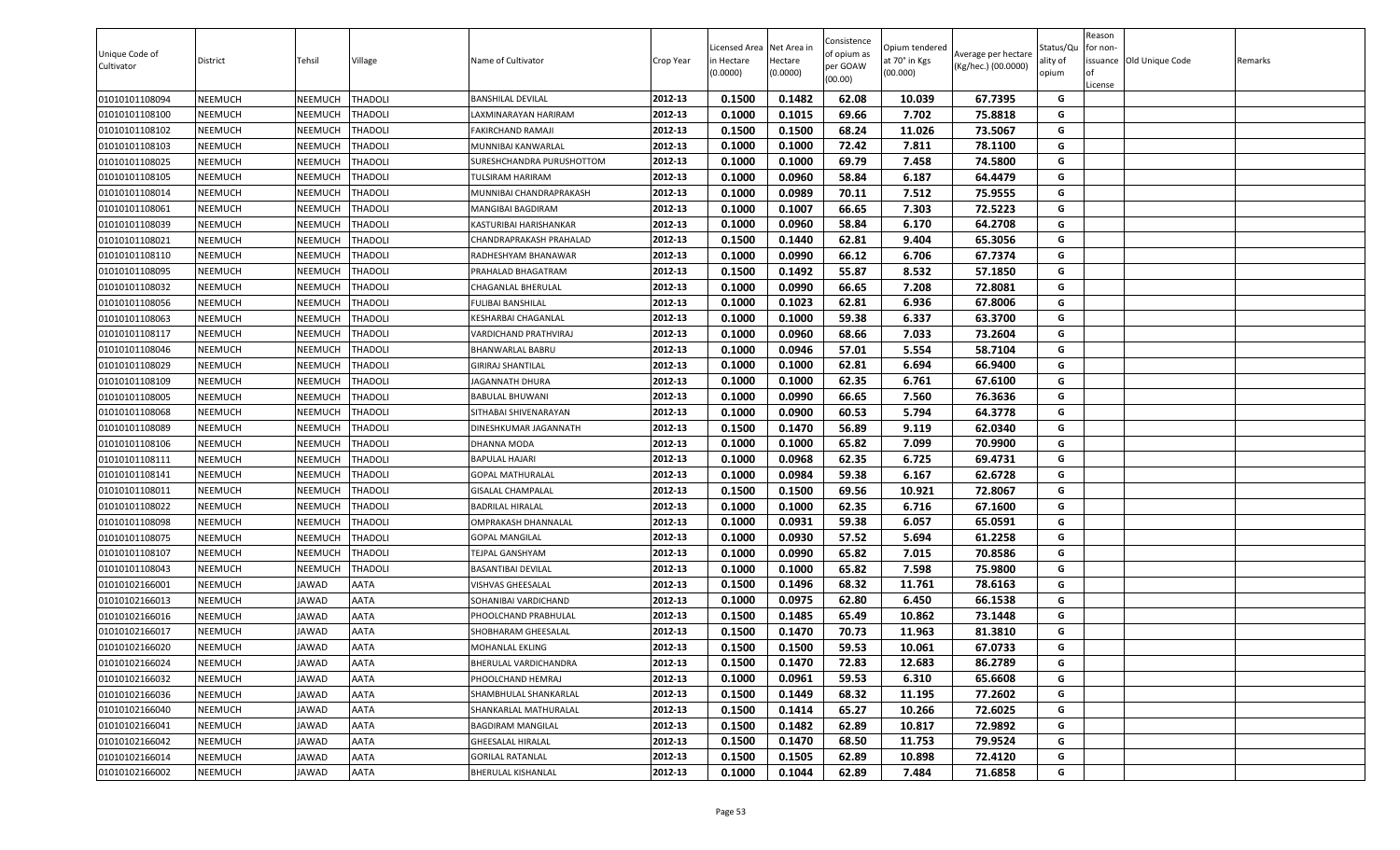| Unique Code of<br>Cultivator | District | Tehsil       | Village               | Name of Cultivator       | Crop Year | Licensed Area Net Area in<br>in Hectare<br>(0.0000) | Hectare<br>(0.0000) | Consistence<br>of opium as<br>per GOAW<br>(00.00) | Opium tendered<br>at 70° in Kgs<br>(00.000) | Average per hectare<br>(Kg/hec.) (00.0000) | Status/Qu<br>ality of<br>opium | Reason<br>for non-<br>of<br>License | issuance Old Unique Code | Remarks |
|------------------------------|----------|--------------|-----------------------|--------------------------|-----------|-----------------------------------------------------|---------------------|---------------------------------------------------|---------------------------------------------|--------------------------------------------|--------------------------------|-------------------------------------|--------------------------|---------|
| 01010102166044               | NEEMUCH  | JAWAD        | AATA                  | SHAMBHULAL GANGARAM      | 2012-13   | 0.1500                                              | 0.1500              | 62.57                                             | 10.726                                      | 71.5067                                    | G                              |                                     |                          |         |
| 01010102170011               | NEEMUCH  | JAWAD        | ATHANA                | CHUNNIBAI MANGILAL       | 2012-13   | 0.1500                                              | 0.1518              | 65.83                                             | 10.505                                      | 69.2029                                    | G                              |                                     |                          |         |
| 01010102170013               | NEEMUCH  | JAWAD        | ATHANA                | LAXMAN MANNALAL DHAKAD   | 2012-13   | 0.1000                                              | 0.0975              | 57.58                                             | 6.021                                       | 61.7538                                    | G                              |                                     |                          |         |
| 01010102170020               | NEEMUCH  | JAWAD        | ATHANA                | KANHEYALAL PYARA         | 2012-13   | 0.1000                                              | 0.0990              | 63.20                                             | 7.196                                       | 72.6869                                    | G                              |                                     |                          |         |
| 01010102170062               | NEEMUCH  | <b>JAWAD</b> | ATHANA                | RATANLAL GOKULJI         | 2012-13   | 0.1500                                              | 0.1525              | 60.18                                             | 10.067                                      | 66.0131                                    | G                              |                                     |                          |         |
| 01010102170063               | NEEMUCH  | <b>JAWAD</b> | ATHANA                | NATHULAL LAXMAN          | 2012-13   | 0.1000                                              | 0.0992              | 60.18                                             | 6.499                                       | 65.5141                                    | G                              |                                     |                          |         |
| 01010102170069               | NEEMUCH  | JAWAD        | ATHANA                | JAGDISH JAYRAM           | 2012-13   | 0.1500                                              | 0.0000              | 0.00                                              | 0.000                                       | 0.0000                                     | F.                             |                                     |                          |         |
| 01010102170026               | NEEMUCH  | <b>JAWAD</b> | ATHANA                | MODIBAI GULABCHAND       | 2012-13   | 0.1000                                              | 0.1000              | 59.92                                             | 6.506                                       | 65.0600                                    | G                              |                                     |                          |         |
| 01010102170168               | NEEMUCH  | JAWAD        | ATHANA                | SHANKARLAL PHOOLCHAND    | 2012-13   | 0.1500                                              | 0.1494              | 62.55                                             | 10.428                                      | 69.7992                                    | G                              |                                     |                          |         |
| 01010102170102               | NEEMUCH  | <b>JAWAD</b> | ATHANA                | RUPLAL PRABHULAL         | 2012-13   | 0.1000                                              | 0.0000              | 0.00                                              | 0.000                                       | 0.0000                                     | F.                             |                                     |                          |         |
| 01010102170033               | NEEMUCH  | JAWAD        | ATHANA                | BADRILAL PRABHULAL       | 2012-13   | 0.1500                                              | 0.1496              | 62.55                                             | 10.482                                      | 70.0668                                    | G                              |                                     |                          |         |
| 01010102170142               | NEEMUCH  | JAWAD        | ATHANA                | HUKMICHAND PRABHULAL     | 2012-13   | 0.1500                                              | 0.1520              | 62.55                                             | 10.374                                      | 68.2500                                    | G                              |                                     |                          |         |
| 01010102170182               | NEEMUCH  | JAWAD        | ATHANA                | MOTILAL DHURAJI          | 2012-13   | 0.1500                                              | 0.1500              | 59.92                                             | 9.724                                       | 64.8267                                    | G                              |                                     |                          |         |
| 01010102170073               | NEEMUCH  | <b>JAWAD</b> | ATHANA                | <b>BADRILAL PYARA</b>    | 2012-13   | 0.1500                                              | 0.1470              | 59.92                                             | 9.955                                       | 67.7211                                    | G                              |                                     |                          |         |
| 01010102170022               | NEEMUCH  | JAWAD        | ATHANA                | JAGANNATHIBAI BHANWARLAL | 2012-13   | 0.1500                                              | 0.1420              | 63.87                                             | 10.137                                      | 71.3873                                    | G                              |                                     |                          |         |
| 01010102170043               | NEEMUCH  | <b>JAWAD</b> | ATHANA                | <b>BHERULAL RAMLAL</b>   | 2012-13   | 0.1500                                              | 0.1500              | 58.91                                             | 10.124                                      | 67.4933                                    | G                              |                                     |                          |         |
| 01010102144001               | NEEMUCH  | JAWAD        | BARKHEDA MEENA        | LAXMINARAYAN NANDLLAL    | 2012-13   | 0.1500                                              | 0.1508              | 67.12                                             | 10.835                                      | 71.8501                                    | G                              |                                     |                          |         |
| 01010102144012               | NEEMUCH  | <b>JAWAD</b> | BARKHEDA MEENA        | SITARAM SHIVELAL         | 2012-13   | 0.1500                                              | 0.1470              | 70.98                                             | 10.799                                      | 73.4626                                    | G                              |                                     |                          |         |
| 01010102144013               | NEEMUCH  | <b>JAWAD</b> | BARKHEDA MEENA        | SHIVELAL NARAYAN         | 2012-13   | 0.1500                                              | 0.1520              | 70.89                                             | 11.008                                      | 72.4211                                    | G                              |                                     |                          |         |
| 01010102144016               | NEEMUCH  | JAWAD        | BARKHEDA MEENA        | SHOBHARAM NANDLAL        | 2012-13   | 0.1500                                              | 0.1480              | 67.12                                             | 10.471                                      | 70.7500                                    | G                              |                                     |                          |         |
| 01010102144017               | NEEMUCH  | JAWAD        | BARKHEDA MEENA        | GOVINDRAM GANGARAM       | 2012-13   | 0.1500                                              | 0.1512              | 68.65                                             | 10.749                                      | 71.0913                                    | G                              |                                     |                          |         |
| 01010102144033               | NEEMUCH  | <b>JAWAD</b> | BARKHEDA MEENA        | OMPRAKASH MANGNIRAM      | 2012-13   | 0.1500                                              | 0.1480              | 65.24                                             | 10.382                                      | 70.1486                                    | G                              |                                     |                          |         |
| 01010102144037               | NEEMUCH  | JAWAD        | <b>BARKHEDA MEENA</b> | BHERULAL RAMCHANDRA      | 2012-13   | 0.1500                                              | 0.1518              | 65.24                                             | 10.280                                      | 67.7207                                    | G                              |                                     |                          |         |
| 01010102235011               | NEEMUCH  | JAWAD        | BASEDIBHATI           | LABHCHAND PANNALAL       | 2012-13   | 0.1500                                              | 0.1500              | 62.74                                             | 10.262                                      | 68.4133                                    | G                              |                                     |                          |         |
| 01010102235017               | NEEMUCH  | JAWAD        | BASEDIBHATI           | HANGAMIBAI LAXMINARAYAN  | 2012-13   | 0.1500                                              | 0.1520              | 62.74                                             | 9.832                                       | 64.6842                                    | G                              |                                     |                          |         |
| 01010102235024               | NEEMUCH  | <b>JAWAD</b> | BASEDIBHATI           | <b>JAGDISH DAMARLAL</b>  | 2012-13   | 0.1500                                              | 0.1504              | 60.51                                             | 9.976                                       | 66.3298                                    | G                              |                                     |                          |         |
| 01010102235027               | NEEMUCH  | <b>JAWAD</b> | BASEDIBHATI           | SATYANARAYAN DAMARLAL    | 2012-13   | 0.1000                                              | 0.1044              | 65.07                                             | 7.827                                       | 74.9713                                    | G                              |                                     |                          |         |
| 01010102235032               | NEEMUCH  | <b>JAWAD</b> | BASEDIBHATI           | LALA KALU                | 2012-13   | 0.1500                                              | 0.1512              | 65.07                                             | 10.067                                      | 66.5807                                    | G                              |                                     |                          |         |
| 01010102235039               | NEEMUCH  | <b>JAWAD</b> | BASEDIBHATI           | KESHURAM CHANDA          | 2012-13   | 0.1000                                              | 0.1020              | 60.51                                             | 6.570                                       | 64.4118                                    | G                              |                                     |                          |         |
| 01010102235043               | NEEMUCH  | JAWAD        | 3ASEDIBHATI           | HANGAMIBAI DEVILAL       | 2012-13   | 0.1500                                              | 0.1524              | 64.03                                             | 10.309                                      | 67.6444                                    | G                              |                                     |                          |         |
| 01010102235047               | NEEMUCH  | <b>JAWAD</b> | BASEDIBHATI           | MANSHA BANSHILAL CHANDA  | 2012-13   | 0.1500                                              | 0.1496              | 69.08                                             | 10.925                                      | 73.0281                                    | G                              |                                     |                          |         |
| 01010102235049               | NEEMUCH  | <b>JAWAD</b> | BASEDIBHATI           | SATYANARAYAN SITARAM     | 2012-13   | 0.1500                                              | 0.1566              | 60.51                                             | 10.425                                      | 66.5709                                    | G                              |                                     |                          |         |
| 01010102235052               | NEEMUCH  | <b>JAWAD</b> | BASEDIBHATI           | NANDLAL MANGNIRAM        | 2012-13   | 0.1500                                              | 0.1496              | 62.74                                             | 10.442                                      | 69.7995                                    | G                              |                                     |                          |         |
| 01010102235053               | NEEMUCH  | JAWAD        | BASEDIBHATI           | LAXMANDAS MURLIDAS       | 2012-13   | 0.1500                                              | 0.1460              | 65.07                                             | 10.764                                      | 73.7260                                    | G                              |                                     |                          |         |
| 01010102235054               | NEEMUCH  | <b>JAWAD</b> | BASEDIBHATI           | MOTILAL HEMRAJ           | 2012-13   | 0.1500                                              | 0.1485              | 69.08                                             | 11.734                                      | 79.0168                                    | G                              |                                     |                          |         |
| 01010102235055               | NEEMUCH  | <b>JAWAD</b> | BASEDIBHATI           | <b>HEMRAJ MANGNIRAM</b>  | 2012-13   | 0.1000                                              | 0.1012              | 65.88                                             | 7.623                                       | 75.3261                                    | G                              |                                     |                          |         |
| 01010102235056               | NEEMUCH  | <b>JAWAD</b> | BASEDIBHATI           | DAMARLAL MANGANIRAM      | 2012-13   | 0.1500                                              | 0.1520              | 69.10                                             | 11.313                                      | 74.4276                                    | G                              |                                     |                          |         |
| 01010102235057               | NEEMUCH  | JAWAD        | BASEDIBHATI           | RAMGOPAL BHUWANIRAM      | 2012-13   | 0.1500                                              | 0.1496              | 68.26                                             | 10.697                                      | 71.5040                                    | G                              |                                     |                          |         |
| 01010102235060               | NEEMUCH  | <b>JAWAD</b> | BASEDIBHATI           | RAMESHWAR BHANWARLAL     | 2012-13   | 0.1500                                              | 0.1550              | 65.88                                             | 10.880                                      | 70.1935                                    | G                              |                                     |                          |         |
| 01010102235061               | NEEMUCH  | <b>JAWAD</b> | BASEDIBHATI           | RADHESHYAM UDAIRAM       | 2012-13   | 0.1500                                              | 0.1505              | 65.88                                             | 10.663                                      | 70.8505                                    | G                              |                                     |                          |         |
| 01010102235063               | NEEMUCH  | <b>JAWAD</b> | BASEDIBHATI           | MANGILAL DEVILAL         | 2012-13   | 0.1000                                              | 0.1008              | 67.20                                             | 7.411                                       | 73.5218                                    | G                              |                                     |                          |         |
| 01010102235064               | NEEMUCH  | <b>JAWAD</b> | BASEDIBHATI           | RAJARAM BHANWARLAL       | 2012-13   | 0.1500                                              | 0.1480              | 69.08                                             | 11.230                                      | 75.8784                                    | G                              |                                     |                          |         |
| 01010102235065               | NEEMUCH  | <b>JAWAD</b> | BASEDIBHATI           | TULSIBAI MOHANLAL        | 2012-13   | 0.1500                                              | 0.1520              | 64.03                                             | 10.473                                      | 68.9013                                    | G                              |                                     |                          |         |
| 01010102235068               | NEEMUCH  | <b>JAWAD</b> | BASEDIBHATI           | <b>BAGDIRAM SHRILAL</b>  | 2012-13   | 0.1000                                              | 0.1008              | 69.10                                             | 7.423                                       | 73.6409                                    | G                              |                                     |                          |         |
|                              |          |              |                       |                          |           |                                                     |                     |                                                   |                                             |                                            |                                |                                     |                          |         |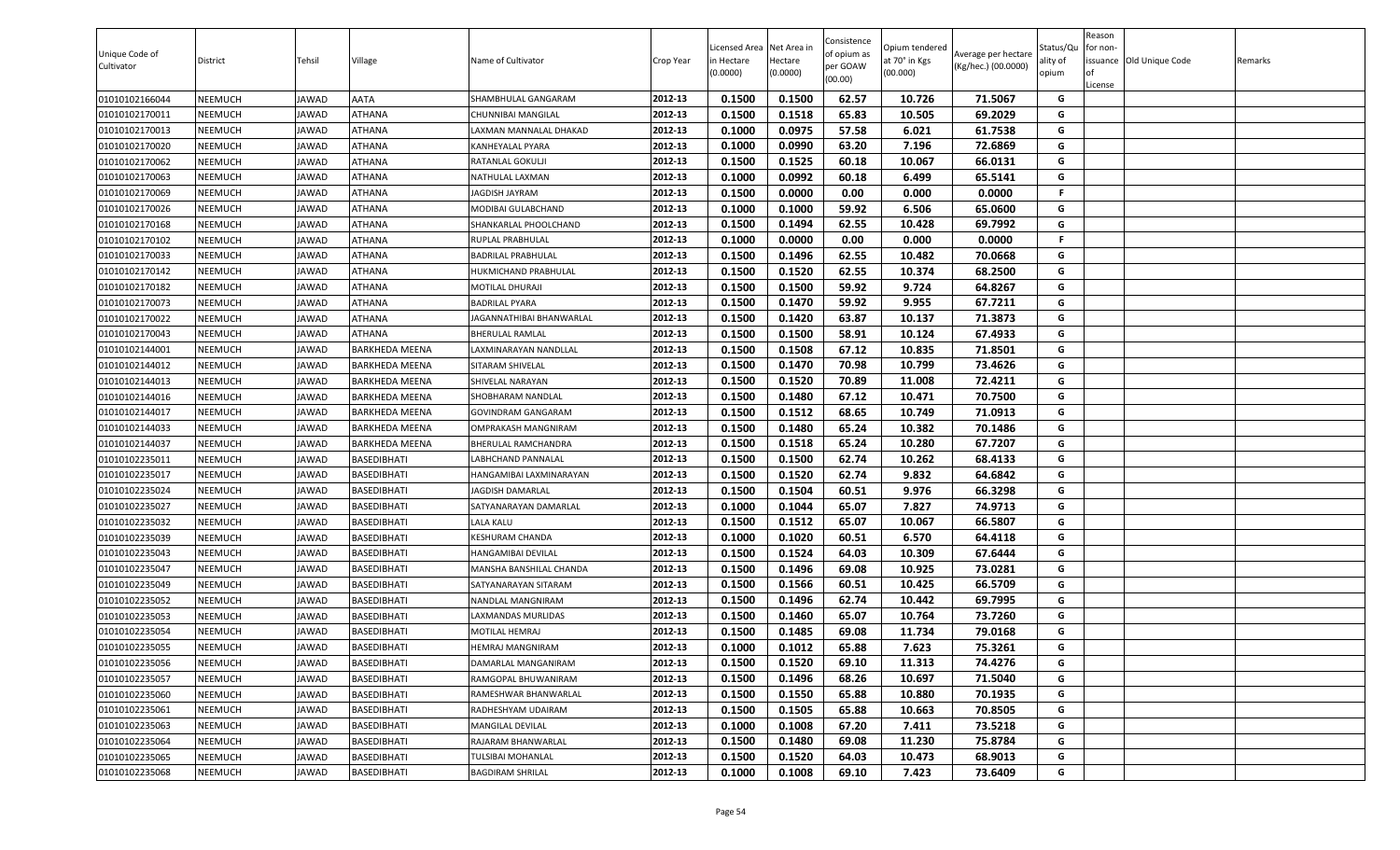| Unique Code of<br>Cultivator | District       | Tehsil       | Village           | Name of Cultivator              | Crop Year | .icensed Area<br>n Hectare<br>(0.0000) | Net Area in<br>Hectare<br>(0.0000) | Consistence<br>of opium as<br>per GOAW<br>(00.00) | Opium tendered<br>at 70° in Kgs<br>(00.000) | Average per hectare<br>(Kg/hec.) (00.0000) | Status/Qu<br>ality of<br>opium | Reason<br>for non-<br>lof<br>License | issuance Old Unique Code | Remarks                            |
|------------------------------|----------------|--------------|-------------------|---------------------------------|-----------|----------------------------------------|------------------------------------|---------------------------------------------------|---------------------------------------------|--------------------------------------------|--------------------------------|--------------------------------------|--------------------------|------------------------------------|
| 01010102235058               | <b>NEEMUCH</b> | JAWAD        | BASEDIBHATI       | PRAHALAD RAM NARAYAN            | 2012-13   | 0.1500                                 | 0.1530                             | 65.59                                             | 10.785                                      | 70.4902                                    | G                              |                                      |                          |                                    |
| 01010102235073               | NEEMUCH        | JAWAD        | BASEDIBHATI       | RAMSUKH RAMNARAYAN              | 2012-13   | 0.1000                                 | 0.1026                             | 65.59                                             | 7.337                                       | 71.5107                                    | G                              |                                      |                          |                                    |
| 01010102235075               | <b>NEEMUCH</b> | <b>JAWAD</b> | BASEDIBHATI       | PANNALAL BHERULAL               | 2012-13   | 0.1500                                 | 0.1518                             | 64.03                                             | 10.583                                      | 69.7167                                    | G                              |                                      |                          |                                    |
| 01010102235081               | NEEMUCH        | JAWAD        | BASEDIBHATI       | RAMESHCHANDRA RAMCHANDRA        | 2012-13   | 0.1000                                 | 0.1015                             | 65.59                                             | 7.290                                       | 71.8227                                    | G                              |                                      |                          |                                    |
| 01010102235082               | <b>NEEMUCH</b> | JAWAD        | BASEDIBHATI       | RAMDYAL RAMNARAYAN              | 2012-13   | 0.1000                                 | 0.1000                             | 63.83                                             | 6.739                                       | 67.3900                                    | G                              |                                      |                          |                                    |
| 01010102235014               | <b>NEEMUCH</b> | <b>JAWAD</b> | BASEDIBHATI       | RAMNIVAS NANURAM                | 2012-13   | 0.1000                                 | 0.1024                             | 66.79                                             | 7.805                                       | 76.2207                                    | G                              |                                      |                          |                                    |
| 01010102235087               | <b>NEEMUCH</b> | JAWAD        | BASEDIBHATI       | RAKESH RAMPRASAD D.P. KANWARLAL | 2012-13   | 0.1000                                 | 0.1014                             | 65.51                                             | 7.215                                       | 71.1538                                    | G                              |                                      |                          |                                    |
| 01010102235093               | <b>NEEMUCH</b> | JAWAD        | BASEDIBHATI       | KANCHANBAI BANSHILAL            | 2012-13   | 0.1000                                 | 0.1000                             | 65.51                                             | 7.328                                       | 73.2800                                    | G                              |                                      |                          |                                    |
| 01010102235096               | <b>NEEMUCH</b> | <b>JAWAD</b> | BASEDIBHATI       | MANGIBAI BHUWANISHANKAR         | 2012-13   | 0.1000                                 | 0.1020                             | 65.51                                             | 7.580                                       | 74.3137                                    | G                              |                                      |                          |                                    |
| 01010102235023               | NEEMUCH        | <b>JAWAD</b> | BASEDIBHATI       | MULCHAND RAMA                   | 2012-13   | 0.1000                                 | 0.1044                             | 55.12                                             | 5.977                                       | 57.2510                                    | G                              |                                      |                          |                                    |
| 01010102235072               | <b>NEEMUCH</b> | JAWAD        | BASEDIBHATI       | RAMDAS MURLIDAS                 | 2012-13   | 0.1500                                 | 0.1512                             | 66.93                                             | 10.814                                      | 71.5212                                    | G                              |                                      |                          |                                    |
| 01010102235084               | NEEMUCH        | <b>JAWAD</b> | BASEDIBHATI       | KANWARLAL NANURAM               | 2012-13   | 0.1500                                 | 0.1500                             | 66.93                                             | 10.795                                      | 71.9667                                    | G                              |                                      |                          |                                    |
| 01010102235038               | <b>NEEMUCH</b> | <b>JAWAD</b> | BASEDIBHATI       | KISHANLAL BHIMA                 | 2012-13   | 0.1000                                 | 0.1012                             | 60.07                                             | 6.436                                       | 63.5968                                    | G                              |                                      |                          |                                    |
| 01010102235022               | <b>NEEMUCH</b> | <b>JAWAD</b> | BASEDIBHATI       | RAGUVIRSINGH RATANSINGH         | 2012-13   | 0.1000                                 | 0.1012                             | 63.83                                             | 7.103                                       | 70.1877                                    | G                              |                                      |                          |                                    |
| 01010102235008               | <b>NEEMUCH</b> | JAWAD        | BASEDIBHATI       | RAMPRASAD PANNALAL              | 2012-13   | 0.1000                                 | 0.1014                             | 63.83                                             | 7.067                                       | 69.6943                                    | G                              |                                      |                          |                                    |
| 01010102235026               | <b>NEEMUCH</b> | <b>JAWAD</b> | BASEDIBHATI       | NARAYAN DURGA                   | 2012-13   | 0.1500                                 | 0.1550                             | 63.05                                             | 10.394                                      | 67.0581                                    | G                              |                                      |                          |                                    |
| 01010102235062               | <b>NEEMUCH</b> | JAWAD        | BASEDIBHATI       | RAMCHANDRA DEVILAL              | 2012-13   | 0.1500                                 | 0.1528                             | 60.07                                             | 10.418                                      | 68.1806                                    | G                              |                                      |                          |                                    |
| 01010102235045               | <b>NEEMUCH</b> | <b>JAWAD</b> | BASEDIBHATI       | <b>MANGU BHIMA</b>              | 2012-13   | 0.1500                                 | 0.1470                             | 63.05                                             | 10.250                                      | 69.7279                                    | G                              |                                      |                          | <b>NAME CHANGE</b>                 |
| 01010102235078               | <b>NEEMUCH</b> | JAWAD        | BASEDIBHATI       | HARISINGH ONKARSINGH            | 2012-13   | 0.1500                                 | 0.1472                             | 66.93                                             | 10.690                                      | 72.6223                                    | G                              |                                      |                          |                                    |
| 01010102229003               | <b>NEEMUCH</b> | JAWAD        | BAWAL JUNI        | BHAGAVANTIBAI RATANLAL          | 2012-13   | 0.1500                                 | 0.1550                             | 71.52                                             | 11.157                                      | 71.9806                                    | G                              |                                      |                          |                                    |
| 01010102229006               | NEEMUCH        | JAWAD        | BAWAL JUNI        | DAKHIBAI RAMCHANDRA             | 2012-13   | 0.1500                                 | 0.1476                             | 65.81                                             | 10.041                                      | 68.0285                                    | G                              |                                      |                          |                                    |
| 01010102229009               | <b>NEEMUCH</b> | JAWAD        | <b>BAWAL JUNI</b> | MOTYABAI BHANWARLAL             | 2012-13   | 0.1500                                 | 0.1482                             | 71.04                                             | 10.747                                      | 72.5169                                    | G                              |                                      |                          |                                    |
| 01010102229010               | <b>NEEMUCH</b> | <b>JAWAD</b> | <b>BAWAL JUNI</b> | RAMKUNWARBAI BADRILAL           | 2012-13   | 0.1500                                 | 0.1491                             | 61.37                                             | 8.881                                       | 59.5641                                    | G                              |                                      |                          |                                    |
| 01010102229012               | <b>NEEMUCH</b> | <b>JAWAD</b> | <b>BAWAL JUNI</b> | MADHULAL KALUJI                 | 2012-13   | 0.1500                                 | 0.1512                             | 69.16                                             | 10.542                                      | 69.7222                                    | G                              |                                      |                          |                                    |
| 01010102229017               | <b>NEEMUCH</b> | JAWAD        | BAWAL JUNI        | NATHULAL SUKHDEV                | 2012-13   | 0.1500                                 | 0.1505                             | 69.16                                             | 10.246                                      | 68.0797                                    | G                              |                                      |                          |                                    |
| 01010102229019               | <b>NEEMUCH</b> | <b>JAWAD</b> | <b>BAWAL JUNI</b> | NANDUBAI MADHOLAL               | 2012-13   | 0.1500                                 | 0.1488                             | 68.44                                             | 10.168                                      | 68.3333                                    | G                              |                                      |                          |                                    |
| 01010102229020               | <b>NEEMUCH</b> | JAWAD        | BAWAL JUNI        | <b>BALIBAI PANNALAL</b>         | 2012-13   | 0.1500                                 | 0.1520                             | 68.44                                             | 10.344                                      | 68.0526                                    | G                              |                                      |                          |                                    |
| 01010102229022               | <b>NEEMUCH</b> | JAWAD        | BAWAL JUNI        | SHANKAR PRATHVIRAJ              | 2012-13   | 0.1500                                 | 0.1537                             | 68.44                                             | 10.814                                      | 70.3578                                    | G                              |                                      |                          | <b>NAME CHANGE</b>                 |
| 01010102229023               | NEEMUCH        | JAWAD        | BAWAL JUNI        | RAMESHCHANDRA MAGNIRAM          | 2012-13   | 0.1500                                 | 0.1517                             | 65.81                                             | 10.248                                      | 67.5544                                    | G                              |                                      |                          |                                    |
| 01010102229015               | <b>NEEMUCH</b> | JAWAD        | <b>BAWAL JUNI</b> | <b>GOPAL BADRILAL</b>           | 2012-13   | 0.1500                                 | 0.1410                             | 61.37                                             | 8.715                                       | 61.8085                                    | G                              |                                      |                          |                                    |
| 01010102229026               | <b>NEEMUCH</b> | <b>JAWAD</b> | <b>BAWAL JUNI</b> | RAMCHANDRA SHRILAL              | 2012-13   | 0.1000                                 | 0.0943                             | 71.56                                             | 7.575                                       | 80.3287                                    | G                              |                                      |                          |                                    |
| 01010102229029               | <b>NEEMUCH</b> | <b>JAWAD</b> | <b>BAWAL JUNI</b> | INDRABAI BHAGWANIBAI            | 2012-13   | 0.1000                                 | 0.0943                             | 72.16                                             | 7.597                                       | 80.5620                                    | G                              |                                      |                          |                                    |
| 01010102229033               | <b>NEEMUCH</b> | JAWAD        | <b>BAWAL JUNI</b> | PRABHULAL NANALAL               | 2012-13   | 0.1500                                 | 0.1480                             | 68.64                                             | 10.423                                      | 70.4257                                    | G                              |                                      |                          | <b>TRANSFER / KELUKHEDA</b><br>R-4 |
| 01010102229034               | NEEMUCH        | <b>JAWAD</b> | <b>BAWAL JUNI</b> | RADHESHYAM HIRALAL              | 2012-13   | 0.1500                                 | 0.1540                             | 59.58                                             | 9.550                                       | 62.0130                                    | G                              |                                      |                          |                                    |
| 01010102229035               | <b>NEEMUCH</b> | <b>JAWAD</b> | <b>BAWAL JUNI</b> | KHYALIRAM BHAGIRATH             | 2012-13   | 0.1000                                 | 0.1008                             | 65.81                                             | 6.722                                       | 66.6865                                    | G                              |                                      |                          |                                    |
| 01010102229040               | <b>NEEMUCH</b> | <b>JAWAD</b> | <b>BAWAL JUNI</b> | DEVILAL PRABHULAL               | 2012-13   | 0.1000                                 | 0.0975                             | 68.64                                             | 6.933                                       | 71.1077                                    | G                              |                                      |                          |                                    |
| 01010102229041               | <b>NEEMUCH</b> | JAWAD        | <b>BAWAL JUNI</b> | MOHANLAL BHAGIRATH              | 2012-13   | 0.1000                                 | 0.1044                             | 65.93                                             | 6.989                                       | 66.9444                                    | G                              |                                      |                          |                                    |
| 01010102228055               | <b>NEEMUCH</b> | JAWAD        | <b>BAWAL NAI</b>  | JAGDISH GOMA                    | 2012-13   | 0.1000                                 | 0.0980                             | 59.33                                             | 6.535                                       | 66.6837                                    | G                              |                                      |                          |                                    |
| 01010102228063               | <b>NEEMUCH</b> | JAWAD        | <b>BAWAL NAI</b>  | SURESHCHANDRA MOTILAL           | 2012-13   | 0.1000                                 | 0.1023                             | 70.56                                             | 7.479                                       | 73.1085                                    | G                              |                                      |                          |                                    |
| 01010102228064               | <b>NEEMUCH</b> | JAWAD        | BAWAL NAI         | <b>BHERULAL NANALAL</b>         | 2012-13   | 0.1000                                 | 0.1034                             | 59.33                                             | 6.264                                       | 60.5803                                    | G                              |                                      |                          |                                    |
| 01010102228065               | <b>NEEMUCH</b> | <b>JAWAD</b> | <b>BAWAL NAI</b>  | LAXMINARAYAN AMARCHAND          | 2012-13   | 0.1000                                 | 0.1032                             | 64.60                                             | 7.161                                       | 69.3895                                    | G                              |                                      |                          |                                    |
| 01010102228066               | <b>NEEMUCH</b> | <b>JAWAD</b> | <b>BAWAL NAI</b>  | RAMCHANDRA PYARAJI              | 2012-13   | 0.1000                                 | 0.1014                             | 56.41                                             | 6.004                                       | 59.2110                                    | G                              |                                      |                          |                                    |
| 01010102228070               | <b>NEEMUCH</b> | <b>JAWAD</b> | <b>BAWAL NAI</b>  | KISHANLAL PARTHA                | 2012-13   | 0.1500                                 | 0.1500                             | 62.94                                             | 10.286                                      | 68.5733                                    | G                              |                                      |                          |                                    |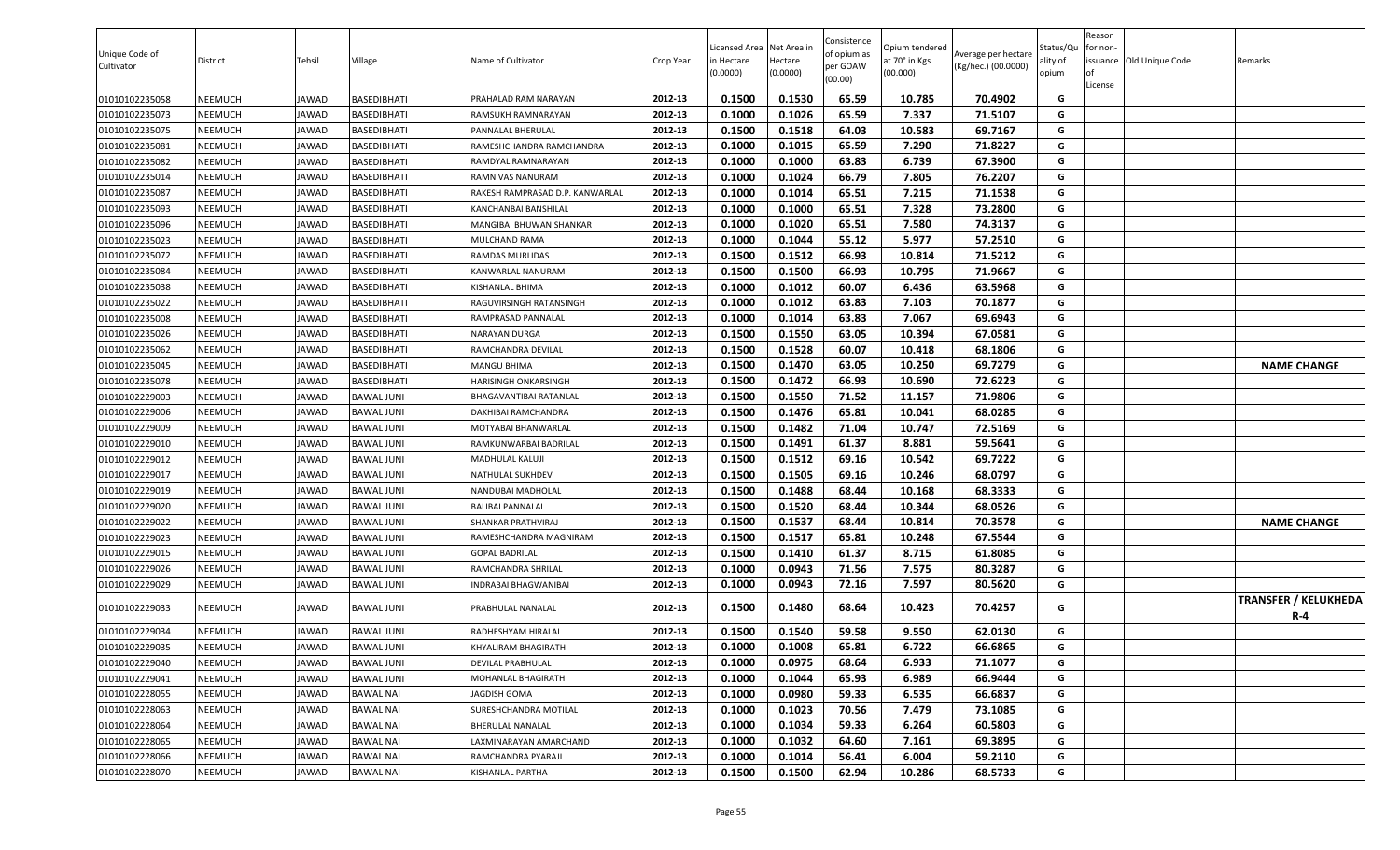| Unique Code of<br>Cultivator | District       | Tehsil       | Village          | Name of Cultivator        | Crop Year | Licensed Area<br>n Hectare<br>(0.0000) | Net Area in<br>Hectare<br>(0.0000) | Consistence<br>of opium as<br>per GOAW<br>(00.00) | Opium tendered<br>at 70° in Kgs<br>(00.000) | Average per hectare<br>(Kg/hec.) (00.0000) | Status/Qu<br>ality of<br>opium | Reason<br>or non-<br>of<br>License | issuance Old Unique Code | Remarks |
|------------------------------|----------------|--------------|------------------|---------------------------|-----------|----------------------------------------|------------------------------------|---------------------------------------------------|---------------------------------------------|--------------------------------------------|--------------------------------|------------------------------------|--------------------------|---------|
| 01010102228075               | NEEMUCH        | <b>JAWAD</b> | <b>BAWAL NAI</b> | <b>BARJIBAI BHAGIRATH</b> | 2012-13   | 0.1500                                 | 0.1440                             | 60.93                                             | 9.296                                       | 64.5556                                    | G                              |                                    |                          |         |
| 01010102228076               | NEEMUCH        | <b>JAWAD</b> | <b>BAWAL NAI</b> | ONKARLAL DALCHAND         | 2012-13   | 0.1500                                 | 0.1462                             | 60.04                                             | 9.538                                       | 65.2394                                    | G                              |                                    |                          |         |
| 01010102228042               | NEEMUCH        | <b>JAWAD</b> | <b>BAWAL NAI</b> | TULSIBAI CHATARBHUJ       | 2012-13   | 0.1000                                 | 0.1025                             | 62.94                                             | 6.573                                       | 64.1268                                    | G                              |                                    |                          |         |
| 01010102228078               | NEEMUCH        | JAWAD        | <b>BAWAL NAI</b> | AMRITRAM MATHURALAL       | 2012-13   | 0.1000                                 | 0.1023                             | 64.98                                             | 7.009                                       | 68.5142                                    | G                              |                                    |                          |         |
| 01010102228079               | NEEMUCH        | <b>JAWAD</b> | <b>BAWAL NAI</b> | SHANTILAL BHAGWAN         | 2012-13   | 0.1500                                 | 0.1485                             | 60.04                                             | 9.546                                       | 64.2828                                    | G                              |                                    |                          |         |
| 01010102228080               | NEEMUCH        | <b>JAWAD</b> | <b>BAWAL NAI</b> | <b>GANGARAM MAGNIRAM</b>  | 2012-13   | 0.1500                                 | 0.1496                             | 60.04                                             | 9.838                                       | 65.7620                                    | G                              |                                    |                          |         |
| 01010102228085               | NEEMUCH        | <b>JAWAD</b> | <b>BAWAL NAI</b> | PYARIBAI HIRALAL          | 2012-13   | 0.1500                                 | 0.1504                             | 62.80                                             | 10.201                                      | 67.8258                                    | G                              |                                    |                          |         |
| 01010102228086               | NEEMUCH        | <b>JAWAD</b> | <b>BAWAL NAI</b> | <b>UDAYRAM BHERA</b>      | 2012-13   | 0.1000                                 | 0.0986                             | 64.98                                             | 6.934                                       | 70.3245                                    | G                              |                                    |                          |         |
| 01010102228087               | NEEMUCH        | <b>JAWAD</b> | <b>BAWAL NAI</b> | <b>BHERULAL RUPLAL</b>    | 2012-13   | 0.1000                                 | 0.1015                             | 68.32                                             | 7.544                                       | 74.3251                                    | G                              |                                    |                          |         |
| 01010102228088               | NEEMUCH        | <b>JAWAD</b> | <b>BAWAL NAI</b> | DHAPUBAI NAVALRAM         | 2012-13   | 0.1000                                 | 0.1012                             | 64.98                                             | 7.333                                       | 72.4605                                    | G                              |                                    |                          |         |
| 01010102228089               | NEEMUCH        | <b>JAWAD</b> | <b>BAWAL NAI</b> | NANDKISHORE PRABHULAL     | 2012-13   | 0.1500                                 | 0.1512                             | 65.27                                             | 10.993                                      | 72.7050                                    | G                              |                                    |                          |         |
| 01010102228090               | NEEMUCH        | <b>JAWAD</b> | <b>BAWAL NAI</b> | MATHURALAL NATHUJI        | 2012-13   | 0.1000                                 | 0.1008                             | 62.80                                             | 6.998                                       | 69.4246                                    | G                              |                                    | 01010102231016           |         |
| 01010102157001               | NEEMUCH        | <b>JAWAD</b> | CHADAUL          | BANSHILAL NARAYAN         | 2012-13   | 0.1500                                 | 0.1480                             | 65.27                                             | 10.480                                      | 70.8108                                    | G                              |                                    |                          |         |
| 01010102157007               | NEEMUCH        | <b>JAWAD</b> | CHADAUL          | UDAYRAM SHANKARLAL        | 2012-13   | 0.1000                                 | 0.1008                             | 64.72                                             | 7.101                                       | 70.4464                                    | G                              |                                    |                          |         |
| 01010102157011               | <b>NEEMUCH</b> | <b>JAWAD</b> | CHADAUL          | RAMESHCHANDRA DOLATRAM    | 2012-13   | 0.1000                                 | 0.0891                             | 59.53                                             | 5.749                                       | 64.5230                                    | G                              |                                    |                          |         |
| 01010102157012               | NEEMUCH        | <b>JAWAD</b> | CHADAUL          | KALURAM LABHCHAND         | 2012-13   | 0.1000                                 | 0.0975                             | 54.32                                             | 5.836                                       | 59.8564                                    | G                              | 5                                  |                          |         |
| 01010102157013               | NEEMUCH        | <b>JAWAD</b> | CHADAUL          | SHANTILAL MOHANLAL        | 2012-13   | 0.1500                                 | 0.1422                             | 59.13                                             | 9.537                                       | 67.0675                                    | G                              |                                    |                          |         |
| 01010102157015               | NEEMUCH        | <b>JAWAD</b> | CHADAUL          | <b>TULSIRAM BHERULAL</b>  | 2012-13   | 0.1000                                 | 0.1012                             | 59.13                                             | 6.411                                       | 63.3498                                    | G                              |                                    |                          |         |
| 01010102157016               | NEEMUCH        | <b>JAWAD</b> | CHADAUL          | NANDULAL BHERULAL         | 2012-13   | 0.1000                                 | 0.1012                             | 62.57                                             | 6.820                                       | 67.3913                                    | G                              |                                    |                          |         |
| 01010102157019               | NEEMUCH        | <b>JAWAD</b> | CHADAUL          | AMARCHAND HAJARI          | 2012-13   | 0.1500                                 | 0.1518                             | 57.27                                             | 9.916                                       | 65.3228                                    | G                              |                                    |                          |         |
| 01010102157022               | NEEMUCH        | <b>JAWAD</b> | CHADAUL          | UDAYRAM NAVLA             | 2012-13   | 0.1000                                 | 0.0990                             | 55.47                                             | 6.181                                       | 62.4343                                    | G                              |                                    |                          |         |
| 01010102157024               | NEEMUCH        | <b>JAWAD</b> | CHADAUL          | VARJIBAI NATHULAL         | 2012-13   | 0.1000                                 | 0.0960                             | 59.13                                             | 6.715                                       | 69.9479                                    | G                              |                                    |                          |         |
| 01010102157038               | NEEMUCH        | <b>JAWAD</b> | CHADAUL          | DHAPUBAI NARAYAN          | 2012-13   | 0.1500                                 | 0.1520                             | 64.72                                             | 10.475                                      | 68.9145                                    | G                              |                                    |                          |         |
| 01010102157042               | NEEMUCH        | <b>JAWAD</b> | CHADAUL          | KANHEYALAL MOHANLAL       | 2012-13   | 0.1000                                 | 0.1008                             | 56.66                                             | 6.022                                       | 59.7421                                    | G                              |                                    |                          |         |
| 01010102157046               | NEEMUCH        | <b>JAWAD</b> | CHADAUL          | CHATARIBAI BHERULAL       | 2012-13   | 0.1000                                 | 0.1020                             | 60.00                                             | 6.480                                       | 63.5294                                    | G                              |                                    |                          |         |
| 01010102157055               | NEEMUCH        | <b>JAWAD</b> | CHADAUL          | <b>GIRDHARI NARAYAN</b>   | 2012-13   | 0.1500                                 | 0.1550                             | 62.57                                             | 10.869                                      | 70.1226                                    | G                              |                                    |                          |         |
| 01010102157061               | NEEMUCH        | <b>JAWAD</b> | CHADAUL          | DOULATRAM NARAYAN         | 2012-13   | 0.1500                                 | 0.1480                             | 64.72                                             | 10.374                                      | 70.0946                                    | G                              |                                    |                          |         |
| 01010102157017               | NEEMUCH        | <b>JAWAD</b> | CHADAUL          | KISHANLAL CHAGANLAL       | 2012-13   | 0.1500                                 | 0.1508                             | 62.41                                             | 10.512                                      | 69.7082                                    | G                              |                                    |                          |         |
| 01010102157084               | NEEMUCH        | <b>JAWAD</b> | CHADAUL          | JAGANNATH KASHIRAM        | 2012-13   | 0.1000                                 | 0.1010                             | 66.29                                             | 7.652                                       | 75.7624                                    | G                              |                                    |                          |         |
| 01010102157086               | NEEMUCH        | <b>JAWAD</b> | CHADAUL          | MOHAN MANGUBANJARA        | 2012-13   | 0.1000                                 | 0.1008                             | 62.41                                             | 7.141                                       | 70.8433                                    | G                              |                                    |                          |         |
| 01010102157089               | NEEMUCH        | <b>JAWAD</b> | CHADAUL          | <b>GENDIBAI MANGU</b>     | 2012-13   | 0.1000                                 | 0.0986                             | 57.90                                             | 6.228                                       | 63.1643                                    | G                              |                                    |                          |         |
| 01010102209029               | <b>NEEMUCH</b> | <b>JAWAD</b> | <b>DADAULI</b>   | PARASRAM KANHEYALAL       | 2012-13   | 0.1500                                 | 0.1548                             | 65.36                                             | 10.999                                      | 71.0530                                    | G                              |                                    |                          |         |
| 01010102209031               | NEEMUCH        | <b>JAWAD</b> | DADAULI          | DEUBAI BHAGATRAM          | 2012-13   | 0.1500                                 | 0.1518                             | 65.36                                             | 10.411                                      | 68.5837                                    | G                              |                                    |                          |         |
| 01010102209037               | NEEMUCH        | <b>JAWAD</b> | <b>DADAULI</b>   | <b>DURGA HAJARI</b>       | 2012-13   | 0.1500                                 | 0.1550                             | 62.53                                             | 9.924                                       | 64.0258                                    | G                              |                                    |                          |         |
| 01010102209040               | NEEMUCH        | <b>JAWAD</b> | DADAULI          | HIRA NANDA                | 2012-13   | 0.1000                                 | 0.1000                             | 65.36                                             | 7.059                                       | 70.5900                                    | G                              |                                    |                          |         |
| 01010102209048               | NEEMUCH        | <b>JAWAD</b> | <b>DADAULI</b>   | RAMLAL DALLAJI            | 2012-13   | 0.1000                                 | 0.1020                             | 56.38                                             | 5.976                                       | 58.5882                                    | G                              |                                    |                          |         |
| 01010102209050               | NEEMUCH        | <b>JAWAD</b> | DADAULI          | SHANTILAL CHUNNILAL       | 2012-13   | 0.1500                                 | 0.1500                             | 66.19                                             | 10.751                                      | 71.6733                                    | G                              |                                    |                          |         |
| 01010102209060               | NEEMUCH        | <b>JAWAD</b> | DADAULI          | GANSHYAM DEVRAM           | 2012-13   | 0.1000                                 | 0.1000                             | 58.69                                             | 6.640                                       | 66.4000                                    | G                              |                                    |                          |         |
| 01010102209081               | <b>NEEMUCH</b> | <b>JAWAD</b> | <b>DADAULI</b>   | KALURAM MEGRAJ            | 2012-13   | 0.1500                                 | 0.1482                             | 62.53                                             | 9.853                                       | 66.4845                                    | G                              |                                    |                          |         |
| 01010102209012               | <b>NEEMUCH</b> | <b>JAWAD</b> | <b>DADAULI</b>   | <b>GORILAL BHERA</b>      | 2012-13   | 0.1000                                 | 0.0980                             | 54.20                                             | 5.389                                       | 54.9898                                    | G                              | 4                                  |                          |         |
| 01010102209032               | <b>NEEMUCH</b> | <b>JAWAD</b> | <b>DADAULI</b>   | KAILASH RUPA              | 2012-13   | 0.1500                                 | 0.1475                             | 67.80                                             | 11.187                                      | 75.8441                                    | G                              |                                    |                          |         |
| 01010102209062               | NEEMUCH        | <b>JAWAD</b> | <b>DADAULI</b>   | RADHESHYAM SHANKARLAL     | 2012-13   | 0.1500                                 | 0.1481                             | 58.69                                             | 9.214                                       | 62.2147                                    | G                              |                                    |                          |         |
| 01010102209039               | <b>NEEMUCH</b> | <b>JAWAD</b> | <b>DADAULI</b>   | DWARKADHISH MANNALAL      | 2012-13   | 0.1500                                 | 0.1480                             | 55.11                                             | 8.676                                       | 58.6216                                    | G                              |                                    |                          |         |
| 01010102209016               | <b>NEEMUCH</b> | <b>JAWAD</b> | DADAULI          | <b>DIPSINGH BIHARI</b>    | 2012-13   | 0.1500                                 | 0.1500                             | 58.69                                             | 9.265                                       | 61.7667                                    | G                              |                                    |                          |         |
|                              |                |              |                  |                           |           |                                        |                                    |                                                   |                                             |                                            |                                |                                    |                          |         |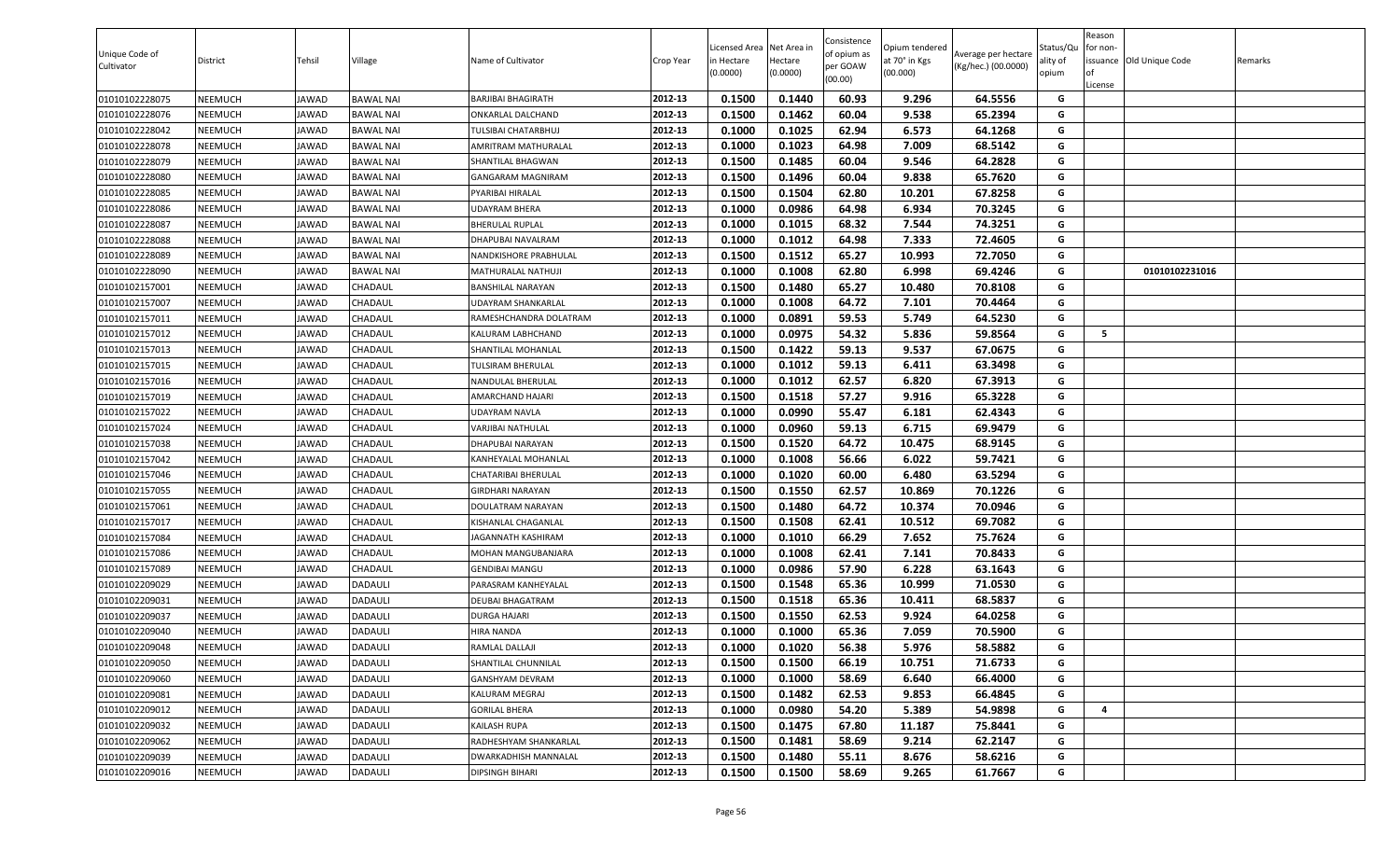| Unique Code of<br>Cultivator | District       | Tehsil       | Village                  | Name of Cultivator           | Crop Year | icensed Area.<br>n Hectare<br>(0.0000) | Net Area in<br>Hectare<br>(0.0000) | Consistence<br>of opium as<br>per GOAW<br>(00.00) | Opium tendered<br>at 70° in Kgs<br>(00.000) | Average per hectare<br>(Kg/hec.) (00.0000) | Status/Qu<br>ality of<br>opium | Reason<br>for non-<br><b>of</b><br>License | issuance Old Unique Code | Remarks                     |
|------------------------------|----------------|--------------|--------------------------|------------------------------|-----------|----------------------------------------|------------------------------------|---------------------------------------------------|---------------------------------------------|--------------------------------------------|--------------------------------|--------------------------------------------|--------------------------|-----------------------------|
| 01010102209059               | NEEMUCH        | JAWAD        | DADAULI                  | SOUKINDAS RAMCHANDRA         | 2012-13   | 0.1500                                 | 0.1488                             | 62.53                                             | 10.344                                      | 69.5161                                    | G                              |                                            |                          |                             |
| 01010102209069               | NEEMUCH        | <b>IAWAD</b> | DADAULI                  | TULSIBAI MAHADEV             | 2012-13   | 0.1000                                 | 0.0960                             | 58.51                                             | 5.976                                       | 62.2500                                    | G                              |                                            |                          |                             |
| 01010102209085               | NEEMUCH        | JAWAD        | DADAULI                  | SHANTILAL KISHANLAL          | 2012-13   | 0.1000                                 | 0.1000                             | 59.30                                             | 6.455                                       | 64.5500                                    | G                              |                                            |                          |                             |
| 01010102209086               | NEEMUCH        | JAWAD        | DADAULI                  | ULKUNWARBAI PRAHALADSINGH    | 2012-13   | 0.1500                                 | 0.1500                             | 67.84                                             | 10.961                                      | 73.0733                                    | G                              |                                            |                          |                             |
| 01010102209088               | NEEMUCH        | JAWAD        | DADAULI                  | AXMINARAYAN KHEMRAJ          | 2012-13   | 0.1500                                 | 0.1292                             | 67.80                                             | 9.114                                       | 70.5418                                    | G                              |                                            |                          |                             |
| 01010102209089               | NEEMUCH        | <b>IAWAD</b> | DADAULI                  | <b>HARIOM PRAHALAD SINGH</b> | 2012-13   | 0.1500                                 | 0.1475                             | 62.82                                             | 10.114                                      | 68.5695                                    | G                              |                                            |                          |                             |
| 01010102209090               | NEEMUCH        | <b>IAWAD</b> | DADAULI                  | PREMBAI SHYAM DAS            | 2012-13   | 0.1000                                 | 0.0975                             | 59.30                                             | 5.981                                       | 61.3436                                    | G                              |                                            |                          |                             |
| 01010102209091               | NEEMUCH        | JAWAD        | DADAULI                  | PRABHULAL NATHULAL           | 2012-13   | 0.1500                                 | 0.1512                             | 69.32                                             | 10.982                                      | 72.6323                                    | G                              |                                            |                          |                             |
| 01010102196007               | NEEMUCH        | JAWAD        | DAMODARPURA              | JANIBAI BHAGWANDAS           | 2012-13   | 0.1500                                 | 0.1480                             | 57.98                                             | 8.324                                       | 56.2432                                    | G                              | 4                                          |                          |                             |
| 01010102196008               | NEEMUCH        | JAWAD        | DAMODARPURA              | CHAMPALAL DHANRAJ            | 2012-13   | 0.1500                                 | 0.1443                             | 56.57                                             | 9.884                                       | 68.4962                                    | G                              |                                            |                          | <b>TRANSFER / KESARPURA</b> |
| 01010102196009               | NEEMUCH        | JAWAD        | DAMODARPURA              | <b>DHANRAJ MOTILAL</b>       | 2012-13   | 0.1000                                 | 0.0931                             | 51.58                                             | 5.313                                       | 57.0677                                    | G                              | 5                                          |                          |                             |
| 01010102196001               | NEEMUCH        | JAWAD        | DAMODARPURA              | BANSHILAL RAMCHNDRA          | 2012-13   | 0.1500                                 | 0.1421                             | 65.30                                             | 9.245                                       | 65.0598                                    | G                              |                                            |                          | <b>TRANSFER / DIKEN</b>     |
| 01010102196010               | NEEMUCH        | JAWAD        | DAMODARPURA              | JDAYSINGH BHERUSINGH         | 2012-13   | 0.1500                                 | 0.1500                             | 46.48                                             | 7.331                                       | 48.8733                                    | $\mathsf{G}$                   | 4                                          |                          |                             |
| 01010102196005               | NEEMUCH        | <b>IAWAD</b> | DAMODARPURA              | CHOGALAL LAKKHAN             | 2012-13   | 0.1000                                 | 0.0990                             | 69.47                                             | 7.443                                       | 75.1818                                    | G                              |                                            |                          | <b>TRANSFER / DIKEN</b>     |
| 01010102196006               | NEEMUCH        | JAWAD        | DAMODARPURA              | SITABAI PRATHVIRAJ           | 2012-13   | 0.1000                                 | 0.1000                             | 59.08                                             | 5.908                                       | 59.0800                                    | G                              |                                            |                          | <b>TRANSFER / DIKEN</b>     |
| 01010102167021               | NEEMUCH        | JAWAD        | GOTHA                    | SHANKARLAL BHOLAJI           | 2012-13   | 0.1500                                 | 0.1534                             | 64.31                                             | 10.832                                      | 70.6128                                    | G                              |                                            |                          |                             |
| 01010102167025               | NEEMUCH        | JAWAD        | <b>GOTHA</b>             | <b>GHISA LALUJI</b>          | 2012-13   | 0.1500                                 | 0.1408                             | 64.65                                             | 9.522                                       | 67.6278                                    | G                              |                                            |                          |                             |
| 01010102167041               | NEEMUCH        | JAWAD        | <b>GOTHA</b>             | <b>BHURA DIPA</b>            | 2012-13   | 0.1500                                 | 0.1408                             | 68.65                                             | 9.640                                       | 68.4659                                    | G                              |                                            |                          |                             |
| 01010102167002               | NEEMUCH        | JAWAD        | <b>GOTHA</b>             | RAMLAL BHURA                 | 2012-13   | 0.1000                                 | 0.1020                             | 60.95                                             | 6.652                                       | 65.2157                                    | G                              |                                            |                          |                             |
| 01010102167006               | NEEMUCH        | JAWAD        | <b>GOTHA</b>             | BHERULAL BHURALAL            | 2012-13   | 0.1500                                 | 0.1408                             | 68.65                                             | 9.748                                       | 69.2330                                    | G                              |                                            |                          |                             |
| 01010102167022               | NEEMUCH        | JAWAD        | GOTHA                    | RAMIBAI NATHU                | 2012-13   | 0.1500                                 | 0.1420                             | 59.23                                             | 8.648                                       | 60.9014                                    | G                              |                                            |                          |                             |
| 01010102167042               | NEEMUCH        | JAWAD        | <b>GOTHA</b>             | RAMLAL SHANKARLAL            | 2012-13   | 0.1500                                 | 0.1521                             | 56.85                                             | 10.022                                      | 65.8909                                    | G                              |                                            |                          |                             |
| 01010102154003               | NEEMUCH        | <b>IAWAD</b> | GUJARKHEDI SANKLA        | <b>BADRIDAS GOKULDAS</b>     | 2012-13   | 0.1000                                 | 0.0990                             | 68.22                                             | 7.611                                       | 76.8788                                    | G                              |                                            |                          |                             |
| 01010102154016               | NEEMUCH        | JAWAD        | <b>GUJARKHEDI SANKLA</b> | RAMBAKSH BADRILAL            | 2012-13   | 0.1000                                 | 0.1050                             | 63.82                                             | 7.576                                       | 72.1524                                    | G                              |                                            |                          |                             |
| 01010102154021               | NEEMUCH        | JAWAD        | GUJARKHEDI SANKLA        | KALUSINGH BHERUSINGH         | 2012-13   | 0.1500                                 | 0.1530                             | 62.71                                             | 9.953                                       | 65.0523                                    | G                              |                                            |                          |                             |
| 01010102154024               | NEEMUCH        | JAWAD        | GUJARKHEDI SANKLA        | BADRILAL MIYARAM             | 2012-13   | 0.1000                                 | 0.1025                             | 65.21                                             | 7.453                                       | 72.7122                                    | G                              |                                            |                          |                             |
| 01010102154025               | <b>NEEMUCH</b> | <b>IAWAD</b> | GUJARKHEDI SANKLA        | <b>TAMMUBAI NANURAM</b>      | 2012-13   | 0.1000                                 | 0.1023                             | 64.28                                             | 6.391                                       | 62.4731                                    | G                              |                                            |                          |                             |
| 01010102154026               | NEEMUCH        | JAWAD        | GUJARKHEDI SANKLA        | MOHANDAS MANGUDAS            | 2012-13   | 0.1000                                 | 0.0990                             | 60.09                                             | 6.378                                       | 64.4242                                    | G                              |                                            |                          |                             |
| 01010102154032               | NEEMUCH        | JAWAD        | GUJARKHEDI SANKLA        | NANDLAL NARU                 | 2012-13   | 0.1000                                 | 0.0000                             | 0.00                                              | 0.000                                       | 0.0000                                     | F.                             |                                            |                          |                             |
| 01010102154027               | NEEMUCH        | JAWAD        | GUJARKHEDI SANKLA        | <b>ALCHAND KANA</b>          | 2012-13   | 0.1500                                 | 0.1520                             | 62.71                                             | 10.455                                      | 68.7829                                    | G                              |                                            |                          |                             |
| 01010102181004               | NEEMUCH        | <b>IAWAD</b> | HANUMANTIYA TANKA        | BHANWARIBAI KANIRAM          | 2012-13   | 0.1500                                 | 0.1512                             | 62.50                                             | 10.232                                      | 67.6720                                    | G                              |                                            |                          |                             |
| 01010102181005               | NEEMUCH        | JAWAD        | HANUMANTIYA TANKA        | CHUNNILAL MOTILAL            | 2012-13   | 0.1000                                 | 0.1008                             | 67.92                                             | 7.326                                       | 72.6786                                    | G                              |                                            |                          |                             |
| 01010102181035               | NEEMUCH        | JAWAD        | HANUMANTIYA TANKA        | SHANTILAL ONKARLAL           | 2012-13   | 0.1500                                 | 0.1512                             | 62.94                                             | 10.250                                      | 67.7910                                    | G                              |                                            |                          |                             |
| 01010102181056               | NEEMUCH        | JAWAD        | HANUMANTIYA TANKA        | SITABAI LAXMICHAND           | 2012-13   | 0.1500                                 | 0.1440                             | 59.33                                             | 9.120                                       | 63.3333                                    | G                              |                                            |                          | <b>NAME CHANGE</b>          |
| 01010102181049               | NEEMUCH        | <b>IAWAD</b> | HANUMANTIYA TANKA        | OMPRAKASH RAMLAL             | 2012-13   | 0.1500                                 | 0.1475                             | 56.22                                             | 9.148                                       | 62.0203                                    | G                              |                                            |                          |                             |
| 01010102181078               | NEEMUCH        | <b>JAWAD</b> | HANUMANTIYA TANKA        | RADHESHYAM GOPAL             | 2012-13   | 0.1000                                 | 0.1008                             | 57.91                                             | 5.890                                       | 58.4325                                    | G                              |                                            |                          |                             |
| 01010102181017               | NEEMUCH        | JAWAD        | HANUMANTIYA TANKA        | <b>GATTUBAI BARDA</b>        | 2012-13   | 0.1000                                 | 0.0992                             | 53.32                                             | 5.492                                       | 55.3629                                    | G                              | 4                                          |                          |                             |
| 01010102181039               | NEEMUCH        | JAWAD        | HANUMANTIYA TANKA        | PRABHULAL SHANKARLAL         | 2012-13   | 0.1000                                 | 0.1000                             | 56.91                                             | 6.350                                       | 63.5000                                    | G                              |                                            |                          |                             |
| 01010102181057               | NEEMUCH        | JAWAD        | HANUMANTIYA TANKA        | <b>ONKARLAL KHEMRAJ</b>      | 2012-13   | 0.1500                                 | 0.1505                             | 56.18                                             | 9.358                                       | 62.1794                                    | G                              |                                            |                          |                             |
| 01010102181012               | NEEMUCH        | JAWAD        | HANUMANTIYA TANKA        | GOPAL KASHIRAM               | 2012-13   | 0.1000                                 | 0.1012                             | 60.92                                             | 6.170                                       | 60.9684                                    | G                              |                                            |                          |                             |
| 01010102181023               | NEEMUCH        | JAWAD        | HANUMANTIYA TANKA        | <b>GANGABAI KISHANLAL</b>    | 2012-13   | 0.1000                                 | 0.1015                             | 55.73                                             | 6.504                                       | 64.0788                                    | G                              |                                            |                          |                             |
| 01010102181083               | NEEMUCH        | JAWAD        | HANUMANTIYA TANKA        | <b>BABULAL PANNALAL</b>      | 2012-13   | 0.1500                                 | 0.1470                             | 64.60                                             | 10.816                                      | 73.5782                                    | G                              |                                            |                          |                             |
| 01010102239001               | NEEMUCH        | JAWAD        | JANAKPUR                 | AMBALAL KISHANLAL            | 2012-13   | 0.1500                                 | 0.1400                             | 72.17                                             | 9.949                                       | 71.0643                                    | G                              |                                            |                          |                             |
| 01010102239007               | NEEMUCH        | JAWAD        | JANAKPUR                 | RAMPRASAD RAMDYAL            | 2012-13   | 0.1500                                 | 0.0990                             | 75.81                                             | 7.863                                       | 79.4242                                    | G                              |                                            |                          |                             |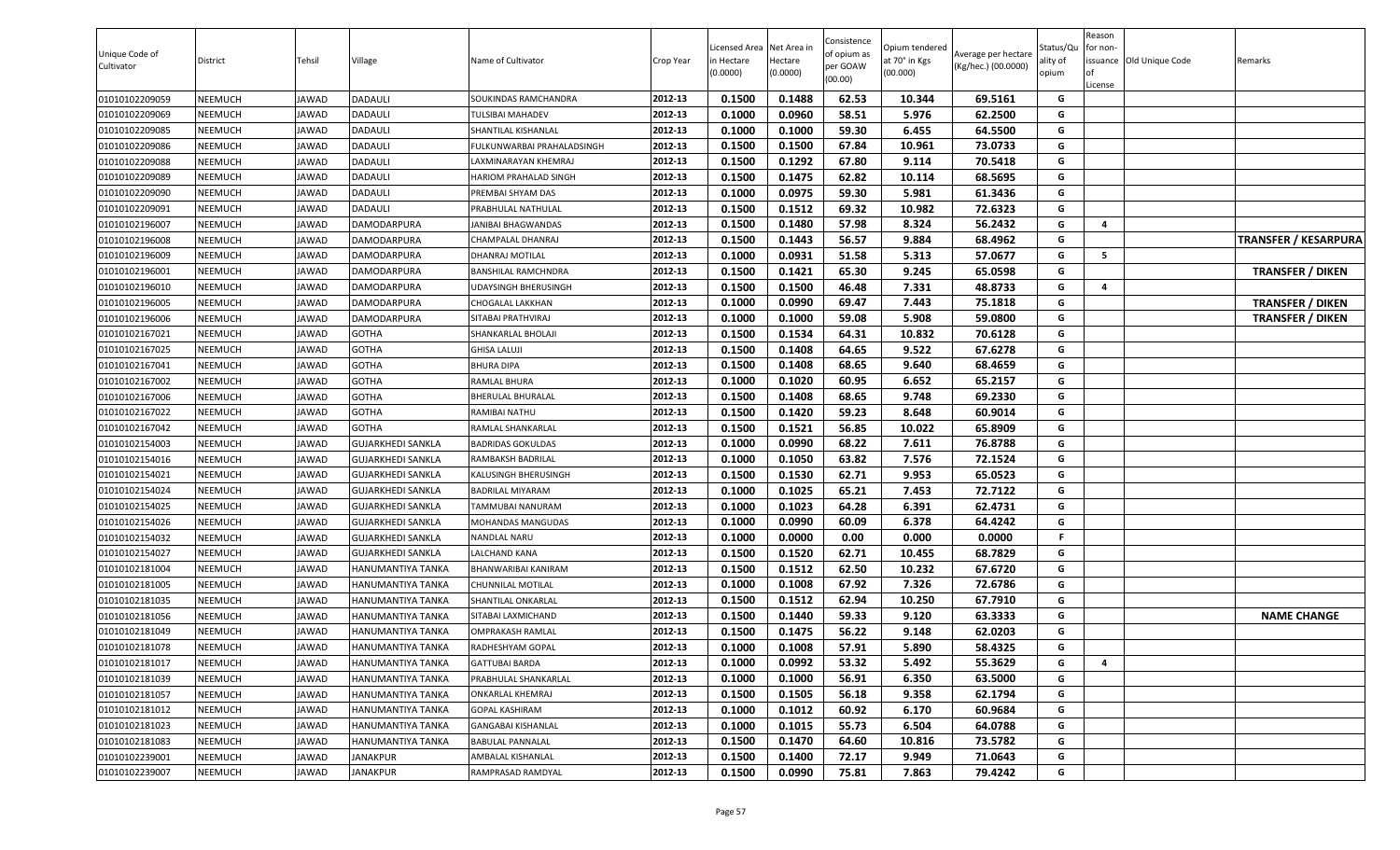| Unique Code of<br>Cultivator | District | Tehsil       | Village      | Name of Cultivator          | Crop Year | .icensed Area<br>in Hectare<br>(0.0000) | Net Area in<br>Hectare<br>(0.0000) | Consistence<br>of opium as<br>per GOAW<br>(00.00) | Opium tendered<br>at 70° in Kgs<br>(00.000) | Average per hectare<br>(Kg/hec.) (00.0000) | Status/Qu<br>ality of<br>opium | Reason<br>for non-<br><b>of</b><br>License | issuance Old Unique Code | Remarks            |
|------------------------------|----------|--------------|--------------|-----------------------------|-----------|-----------------------------------------|------------------------------------|---------------------------------------------------|---------------------------------------------|--------------------------------------------|--------------------------------|--------------------------------------------|--------------------------|--------------------|
| 01010102239008               | NEEMUCH  | JAWAD        | JANAKPUR     | PRAHALAD SHOBHARAM          | 2012-13   | 0.1500                                  | 0.1482                             | 72.36                                             | 11.392                                      | 76.8691                                    | G                              |                                            |                          | <b>NAME CHANGE</b> |
| 01010102239009               | NEEMUCH  | JAWAD        | JANAKPUR     | KALURAM NANURAM             | 2012-13   | 0.1500                                  | 0.1504                             | 68.55                                             | 10.802                                      | 71.8218                                    | G                              |                                            |                          |                    |
| 01010102239015               | NEEMUCH  | JAWAD        | JANAKPUR     | RAMNIVAS ONKARLAL           | 2012-13   | 0.1000                                  | 0.0992                             | 68.73                                             | 7.315                                       | 73.7399                                    | G                              |                                            |                          |                    |
| 01010102239020               | NEEMUCH  | JAWAD        | ANAKPUR      | ANNALAL BHANWARLAL?         | 2012-13   | 0.1500                                  | 0.1476                             | 75.48                                             | 11.732                                      | 79.4851                                    | G                              |                                            |                          |                    |
| 01010102239022               | NEEMUCH  | JAWAD        | JANAKPUR     | <b>NEHARULAL BHUWANIRAM</b> | 2012-13   | 0.1000                                  | 0.0990                             | 72.87                                             | 7.391                                       | 74.6566                                    | G                              |                                            |                          |                    |
| 01010102239028               | NEEMUCH  | <b>IAWAD</b> | JANAKPUR     | RAGUNATH BHANWARLAL         | 2012-13   | 0.1500                                  | 0.1482                             | 69.04                                             | 10.405                                      | 70.2092                                    | G                              |                                            |                          | <b>NAME CHANGE</b> |
| 01010102239030               | NEEMUCH  | <b>IAWAD</b> | JANAKPUR     | GANGABAI CHHAGANLAL         | 2012-13   | 0.1000                                  | 0.0985                             | 72.99                                             | 7.508                                       | 76.2234                                    | G                              |                                            |                          |                    |
| 01010102239033               | NEEMUCH  | JAWAD        | JANAKPUR     | KANHEYALAL KHYALIRAM        | 2012-13   | 0.1000                                  | 0.1000                             | 71.73                                             | 7.614                                       | 76.1400                                    | G                              |                                            |                          |                    |
| 01010102239034               | NEEMUCH  | JAWAD        | JANAKPUR     | SANTOSHBAI MOHANLAL         | 2012-13   | 0.1500                                  | 0.1404                             | 70.84                                             | 10.282                                      | 73.2336                                    | G                              |                                            |                          |                    |
| 01010102239035               | NEEMUCH  | JAWAD        | JANAKPUR     | SHANTILAL BHAGATRAM         | 2012-13   | 0.1500                                  | 0.1512                             | 61.71                                             | 9.248                                       | 61.1640                                    | G                              |                                            |                          |                    |
| 01010102239017               | NEEMUCH  | JAWAD        | JANAKPUR     | AXMINARAYAN RUPAJI          | 2012-13   | 0.1000                                  | 0.1008                             | 65.90                                             | 6.882                                       | 68.2738                                    | G                              |                                            |                          |                    |
| 01010102239037               | NEEMUCH  | JAWAD        | JANAKPUR     | SITARAM NANDLAL             | 2012-13   | 0.1500                                  | 0.1500                             | 72.48                                             | 11.017                                      | 73.4467                                    | G                              |                                            |                          |                    |
| 01010102239010               | NEEMUCH  | JAWAD        | ANAKPUR      | RAMGOPAL BHAGIRATH          | 2012-13   | 0.1500                                  | 0.1485                             | 69.82                                             | 10.792                                      | 72.6734                                    | G                              |                                            |                          |                    |
| 01010102239023               | NEEMUCH  | <b>IAWAD</b> | JANAKPUR     | MADHUSUDAN RAMNIVAS         | 2012-13   | 0.1500                                  | 0.1488                             | 69.82                                             | 10.812                                      | 72.6613                                    | G                              |                                            |                          |                    |
| 01010102239038               | NEEMUCH  | JAWAD        | JANAKPUR     | RAMESHCHAND RAGULAL         | 2012-13   | 0.1500                                  | 0.1482                             | 69.82                                             | 10.493                                      | 70.8030                                    | G                              |                                            |                          |                    |
| 01010102239006               | NEEMUCH  | JAWAD        | JANAKPUR     | AMBALAL RAJARAM             | 2012-13   | 0.1500                                  | 0.1456                             | 68.54                                             | 10.555                                      | 72.4931                                    | G                              |                                            |                          |                    |
| 01010102239005               | NEEMUCH  | JAWAD        | JANAKPUR     | BHANWARIBAI NANURAM         | 2012-13   | 0.1000                                  | 0.1015                             | 68.54                                             | 7.451                                       | 73.4089                                    | G                              |                                            |                          |                    |
| 01010102239025               | NEEMUCH  | JAWAD        | JANAKPUR     | CHANDRAKANT NANURAM         | 2012-13   | 0.1500                                  | 0.1408                             | 61.71                                             | 9.071                                       | 64.4247                                    | G                              |                                            |                          |                    |
| 01010102239002               | NEEMUCH  | JAWAD        | ANAKPUR      | BADRILAL CHHOGALAL          | 2012-13   | 0.1000                                  | 0.1024                             | 71.79                                             | 7.476                                       | 73.0078                                    | G                              |                                            |                          |                    |
| 01010102179028               | NEEMUCH  | JAWAD        | <b>JAWAD</b> | NANALAL MOTIJI              | 2012-13   | 0.1500                                  | 0.1480                             | 59.11                                             | 9.643                                       | 65.1554                                    | G                              |                                            |                          |                    |
| 01010102179025               | NEEMUCH  | JAWAD        | AWAD         | VANALAL MOHANLAL            | 2012-13   | 0.1500                                  | 0.1504                             | 59.11                                             | 9.491                                       | 63.1051                                    | G                              |                                            |                          |                    |
| 01010102179066               | NEEMUCH  | JAWAD        | <b>JAWAD</b> | <b>DOLATRAM NARAYAN</b>     | 2012-13   | 0.1500                                  | 0.1508                             | 65.83                                             | 10.063                                      | 66.7308                                    | G                              |                                            |                          |                    |
| 01010102179068               | NEEMUCH  | <b>IAWAD</b> | <b>JAWAD</b> | <b>DHANRAJ BADRILAL</b>     | 2012-13   | 0.1500                                  | 0.1404                             | 59.64                                             | 8.750                                       | 62.3219                                    | G                              |                                            |                          |                    |
| 01010102179009               | NEEMUCH  | JAWAD        | JAWAD        | <b>BABRU KALU</b>           | 2012-13   | 0.1000                                  | 0.0936                             | 63.20                                             | 6.194                                       | 66.1752                                    | G                              |                                            |                          |                    |
| 01010102179034               | NEEMUCH  | JAWAD        | <b>JAWAD</b> | HARJUBAI BADRILAL           | 2012-13   | 0.1000                                  | 0.0990                             | 59.64                                             | 6.117                                       | 61.7879                                    | G                              |                                            |                          |                    |
| 01010102179067               | NEEMUCH  | JAWAD        | JAWAD        | SUHAGIBAI DEVAJI            | 2012-13   | 0.1500                                  | 0.1482                             | 59.64                                             | 9.934                                       | 67.0310                                    | G                              |                                            |                          |                    |
| 01010102179011               | NEEMUCH  | <b>IAWAD</b> | <b>JAWAD</b> | GANGABAI LAXMINARAYAN       | 2012-13   | 0.1000                                  | 0.1036                             | 60.18                                             | 6.972                                       | 67.2973                                    | G                              |                                            |                          |                    |
| 01010102179001               | NEEMUCH  | <b>IAWAD</b> | JAWAD        | <b>TULSIRAM SHANKARLAL</b>  | 2012-13   | 0.1000                                  | 0.1015                             | 63.20                                             | 6.717                                       | 66.1773                                    | G                              |                                            |                          | <b>NAME CHANGE</b> |
| 01010102179071               | NEEMUCH  | JAWAD        | <b>JAWAD</b> | AXMINARAYAN MOTILAL         | 2012-13   | 0.1000                                  | 0.1012                             | 54.35                                             | 6.390                                       | 63.1423                                    | G                              | -5                                         | 01010102182004           |                    |
| 01010102149009               | NEEMUCH  | JAWAD        | KANKA        | BHAGAWATIBAI KANHEYALAL     | 2012-13   | 0.1500                                  | 0.1365                             | 61.97                                             | 9.676                                       | 70.8864                                    | G                              |                                            |                          |                    |
| 01010102149007               | NEEMUCH  | <b>IAWAD</b> | KANKA        | HARISHANKAR KISHANLAL       | 2012-13   | 0.1000                                  | 0.1000                             | 61.97                                             | 6.861                                       | 68.6100                                    | G                              |                                            |                          |                    |
| 01010102149008               | NEEMUCH  | JAWAD        | KANKA        | RAMESHWAR KISHANLAL         | 2012-13   | 0.1500                                  | 0.1519                             | 61.97                                             | 10.535                                      | 69.3548                                    | G                              |                                            |                          |                    |
| 01010102149003               | NEEMUCH  | JAWAD        | KANKA        | DURGAPRASAD NATHULAL        | 2012-13   | 0.1000                                  | 0.1023                             | 67.76                                             | 7.570                                       | 73.9980                                    | G                              |                                            |                          |                    |
| 01010102149025               | NEEMUCH  | JAWAD        | KANKA        | DADAMCHANDRA GOPILAL        | 2012-13   | 0.1500                                  | 0.1512                             | 65.83                                             | 10.740                                      | 71.0317                                    | G                              |                                            |                          |                    |
| 01010102149014               | NEEMUCH  | <b>IAWAD</b> | KANKA        | NATHULAL GHASILAL           | 2012-13   | 0.1500                                  | 0.1479                             | 63.64                                             | 10.446                                      | 70.6288                                    | G                              |                                            |                          |                    |
| 01010102149017               | NEEMUCH  | JAWAD        | <b>KANKA</b> | OMPRAKASH MATHURALAL        | 2012-13   | 0.1000                                  | 0.1000                             | 62.63                                             | 6.791                                       | 67.9100                                    | G                              |                                            |                          |                    |
| 01010102231007               | NEEMUCH  | JAWAD        | KELUKHEDA    | JAGDISH PRABHULAL           | 2012-13   | 0.1500                                  | 0.1500                             | 67.79                                             | 11.137                                      | 74.2467                                    | G                              |                                            |                          |                    |
| 01010102231008               | NEEMUCH  | JAWAD        | KELUKHEDA    | <b>HARIRAM SEVARAM</b>      | 2012-13   | 0.1000                                  | 0.1008                             | 61.46                                             | 6.278                                       | 62.2817                                    | G                              |                                            |                          |                    |
| 01010102231011               | NEEMUCH  | JAWAD        | KELUKHEDA    | DINESHCHANDRA SHRILAL       | 2012-13   | 0.1500                                  | 0.1512                             | 69.91                                             | 11.226                                      | 74.2460                                    | G                              |                                            |                          |                    |
| 01010102231018               | NEEMUCH  | JAWAD        | KELUKHEDA    | RATANLAL GHEESALAL          | 2012-13   | 0.1500                                  | 0.1530                             | 71.59                                             | 11.935                                      | 78.0065                                    | G                              |                                            |                          |                    |
| 01010102231020               | NEEMUCH  | JAWAD        | KELUKHEDA    | BHAKTIRAM PRABHULAL         | 2012-13   | 0.1500                                  | 0.1500                             | 61.57                                             | 9.596                                       | 63.9733                                    | G                              |                                            |                          |                    |
| 01010102231002               | NEEMUCH  | JAWAD        | KELUKHEDA    | PHOOLCHAND BADRILAL         | 2012-13   | 0.1500                                  | 0.1518                             | 66.84                                             | 10.809                                      | 71.2055                                    | G                              |                                            |                          |                    |
| 01010102231030               | NEEMUCH  | JAWAD        | KELUKHEDA    | KAMLABAI SHANTIDAS          | 2012-13   | 0.1000                                  | 0.1020                             | 69.57                                             | 7.444                                       | 72.9804                                    | G                              |                                            |                          |                    |
| 01010102231032               | NEEMUCH  | JAWAD        | KELUKHEDA    | <b>GOPAL BADRILAL</b>       | 2012-13   | 0.1500                                  | 0.1485                             | 66.27                                             | 10.764                                      | 72.4848                                    | G                              |                                            |                          |                    |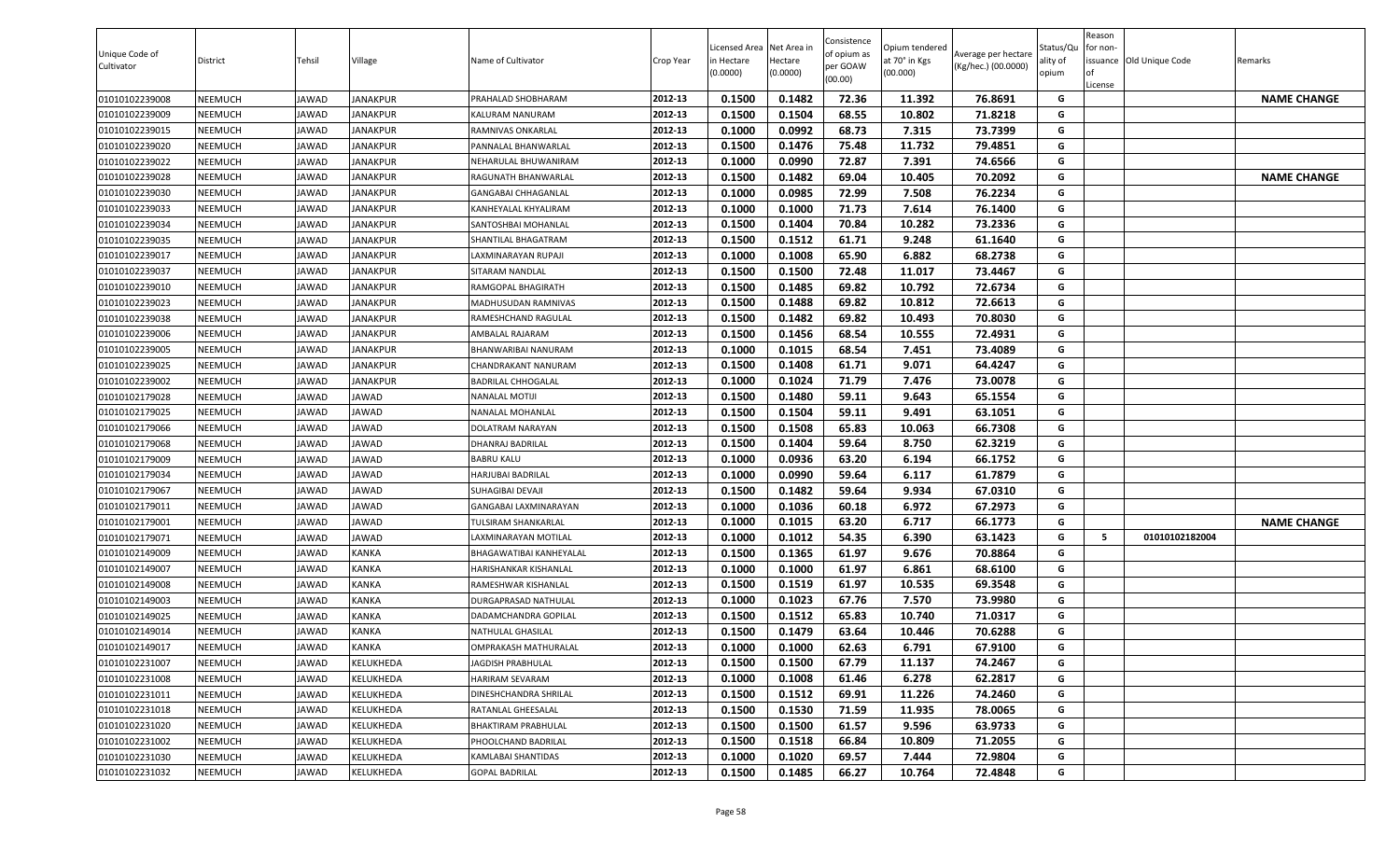| Unique Code of<br>Cultivator | District       | Tehsil       | Village          | Name of Cultivator                 | Crop Year | Licensed Area<br>n Hectare<br>(0.0000) | Net Area ir<br>Hectare<br>(0.0000) | Consistence<br>of opium as<br>per GOAW<br>(00.00) | Opium tendered<br>at 70° in Kgs<br>(00.000) | Average per hectare<br>(Kg/hec.) (00.0000) | Status/Qu<br>ality of<br>opium | Reason<br>or non-<br>of | issuance Old Unique Code | Remarks            |
|------------------------------|----------------|--------------|------------------|------------------------------------|-----------|----------------------------------------|------------------------------------|---------------------------------------------------|---------------------------------------------|--------------------------------------------|--------------------------------|-------------------------|--------------------------|--------------------|
| 01010102231033               | NEEMUCH        | <b>JAWAD</b> | KELUKHEDA        | <b>BADRILAL MATHURALAL</b>         | 2012-13   | 0.1500                                 | 0.1476                             | 67.79                                             | 10.914                                      | 73.9431                                    | G                              | License                 |                          |                    |
| 01010102231034               | NEEMUCH        | <b>JAWAD</b> | KELUKHEDA        | SITABAI NATHULAL                   | 2012-13   | 0.1500                                 | 0.1470                             | 67.79                                             | 11.079                                      | 75.3673                                    | G                              |                         |                          |                    |
| 01010102231035               | NEEMUCH        | <b>JAWAD</b> | KELUKHEDA        | RATANLAL SUKHLAL                   | 2012-13   | 0.1500                                 | 0.1475                             | 66.27                                             | 10.698                                      | 72.5288                                    | G                              |                         |                          |                    |
| 01010102231036               | NEEMUCH        | JAWAD        | KELUKHEDA        | CHHAGANLAL BHANWARLAL              | 2012-13   | 0.1000                                 | 0.0986                             | 62.76                                             | 6.276                                       | 63.6511                                    | G                              |                         |                          |                    |
| 01010102231037               | NEEMUCH        | <b>JAWAD</b> | KELUKHEDA        | KHYALIRAM NARAYAN                  | 2012-13   | 0.1500                                 | 0.1512                             | 66.27                                             | 11.010                                      | 72.8175                                    | G                              |                         |                          |                    |
| 01010102231038               | NEEMUCH        | <b>JAWAD</b> | KELUKHEDA        | <b>SUKHIBAI MOTILAL</b>            | 2012-13   | 0.1000                                 | 0.0990                             | 65.28                                             | 6.929                                       | 69.9899                                    | G                              |                         |                          |                    |
| 01010102231039               | NEEMUCH        | <b>JAWAD</b> | KELUKHEDA        | CHAMPALAL PRABHULAL                | 2012-13   | 0.1500                                 | 0.1512                             | 65.28                                             | 10.603                                      | 70.1257                                    | G                              |                         |                          |                    |
| 01010102231041               | NEEMUCH        | <b>JAWAD</b> | KELUKHEDA        | SHANTIBAI DO MOHANBAI WO SURESH    | 2012-13   | 0.1000                                 | 0.1000                             | 69.00                                             | 7.107                                       | 71.0700                                    | G                              |                         |                          |                    |
| 01010102231042               | NEEMUCH        | <b>JAWAD</b> | KELUKHEDA        | <b>GANGABAI HIRALAL</b>            | 2012-13   | 0.1500                                 | 0.1512                             | 65.28                                             | 10.435                                      | 69.0146                                    | G                              |                         |                          |                    |
| 01010102231043               | NEEMUCH        | <b>JAWAD</b> | KELUKHEDA        | SHRILAL SUKHLAL                    | 2012-13   | 0.1500                                 | 0.1512                             | 65.28                                             | 10.417                                      | 68.8955                                    | G                              |                         |                          |                    |
| 01010102231023               | NEEMUCH        | JAWAD        | KELUKHEDA        | LAVKUSH BHANWARLAL POTR NARAYANIBA | 2012-13   | 0.1000                                 | 0.1020                             | 70.56                                             | 7.489                                       | 73.4216                                    | G                              |                         |                          |                    |
| 01010102231006               | NEEMUCH        | <b>JAWAD</b> | KELUKHEDA        | BHANWARLAL KANIRAM                 | 2012-13   | 0.1000                                 | 0.1020                             | 69.00                                             | 7.314                                       | 71.7059                                    | G                              |                         |                          |                    |
| 01010102194006               | NEEMUCH        | JAWAD        | KESARPURA        | MODIRAM RAMCHANDRA                 | 2012-13   | 0.1500                                 | 0.1496                             | 62.82                                             | 10.320                                      | 68.9840                                    | G                              |                         |                          |                    |
| 01010102194010               | NEEMUCH        | <b>JAWAD</b> | KESARPURA        | SHANKARLAL GHAMANDIRAM             | 2012-13   | 0.1500                                 | 0.1488                             | 66.19                                             | 10.657                                      | 71.6196                                    | G                              |                         |                          |                    |
| 01010102194011               | NEEMUCH        | <b>JAWAD</b> | KESARPURA        | MOTILAL CHAMPALAL                  | 2012-13   | 0.1500                                 | 0.1490                             | 54.22                                             | 8.838                                       | 59.3154                                    | G                              | 5                       |                          |                    |
| 01010102194021               | NEEMUCH        | <b>JAWAD</b> | <b>KESARPURA</b> | <b>GITABAI BHERULAL</b>            | 2012-13   | 0.1500                                 | 0.1476                             | 62.82                                             | 10.491                                      | 71.0772                                    | G                              |                         |                          |                    |
| 01010102194026               | NEEMUCH        | <b>JAWAD</b> | KESARPURA        | <b>SWRUPSINGH DADAMCHAND</b>       | 2012-13   | 0.1500                                 | 0.1470                             | 68.27                                             | 11.187                                      | 76.1020                                    | G                              |                         |                          |                    |
| 01010102194027               | NEEMUCH        | <b>JAWAD</b> | KESARPURA        | DHAPUBAI PARASURAM                 | 2012-13   | 0.1000                                 | 0.1020                             | 66.19                                             | 7.205                                       | 70.6373                                    | G                              |                         |                          |                    |
| 01010102194014               | NEEMUCH        | <b>JAWAD</b> | KESARPURA        | DHAPUBAI LAXMICHAND                | 2012-13   | 0.1500                                 | 0.1531                             | 63.06                                             | 10.531                                      | 68.7851                                    | G                              |                         |                          |                    |
| 01010102194005               | NEEMUCH        | <b>JAWAD</b> | KESARPURA        | <b>BANSHILAL SHANKARLAL</b>        | 2012-13   | 0.1500                                 | 0.1500                             | 68.27                                             | 11.304                                      | 75.3600                                    | G                              |                         |                          |                    |
| 01010102194028               | NEEMUCH        | <b>JAWAD</b> | KESARPURA        | <b>MANOHARLAL SUKHLAL</b>          | 2012-13   | 0.1000                                 | 0.0975                             | 59.30                                             | 6.320                                       | 64.8205                                    | G                              |                         |                          |                    |
| 01010102194029               | NEEMUCH        | <b>JAWAD</b> | KESARPURA        | BHANWARLAL NANDLAL                 | 2012-13   | 0.1500                                 | 0.1443                             | 59.72                                             | 9.726                                       | 67.4012                                    | G                              |                         |                          |                    |
| 01010102194032               | NEEMUCH        | <b>JAWAD</b> | KESARPURA        | HIRALAL BHAGIRATH                  | 2012-13   | 0.1500                                 | 0.1422                             | 63.06                                             | 9.991                                       | 70.2602                                    | G                              |                         |                          |                    |
| 01010102194033               | NEEMUCH        | <b>JAWAD</b> | KESARPURA        | PRABHUBAI SUKHLAL                  | 2012-13   | 0.1000                                 | 0.1000                             | 59.72                                             | 6.356                                       | 63.5600                                    | G                              |                         |                          |                    |
| 01010102194031               | NEEMUCH        | <b>JAWAD</b> | KESARPURA        | MOHANLAL RAMCHANDRA                | 2012-13   | 0.1500                                 | 0.1500                             | 62.05                                             | 9.556                                       | 63.7067                                    | G                              |                         |                          |                    |
| 01010102194034               | NEEMUCH        | <b>JAWAD</b> | KESARPURA        | RAMCHANDRA LALA                    | 2012-13   | 0.1500                                 | 0.1500                             | 63.06                                             | 9.612                                       | 64.0800                                    | G                              |                         |                          |                    |
| 01010102194008               | NEEMUCH        | <b>JAWAD</b> | KESARPURA        | ONKARLAL HAJARILAL                 | 2012-13   | 0.1000                                 | 0.1026                             | 61.92                                             | 6.935                                       | 67.5926                                    | G                              |                         |                          |                    |
| 01010102194001               | NEEMUCH        | <b>JAWAD</b> | KESARPURA        | RAMDAYAL SHANKARLAL                | 2012-13   | 0.1500                                 | 0.1485                             | 59.72                                             | 10.016                                      | 67.4478                                    | G                              |                         |                          |                    |
| 01010102194019               | NEEMUCH        | <b>JAWAD</b> | KESARPURA        | CHATURBHUJ HIRALAL                 | 2012-13   | 0.1000                                 | 0.1015                             | 65.61                                             | 7.123                                       | 70.1773                                    | G                              |                         |                          |                    |
| 01010102194022               | NEEMUCH        | <b>JAWAD</b> | KESARPURA        | RAMESHCHANDRA RAMLAL               | 2012-13   | 0.1500                                 | 0.1440                             | 58.01                                             | 9.439                                       | 65.5486                                    | G                              |                         |                          |                    |
| 01010102194049               | NEEMUCH        | <b>JAWAD</b> | KESARPURA        | SHOBHARAM MANGILAL                 | 2012-13   | 0.1000                                 | 0.1000                             | 61.92                                             | 6.661                                       | 66.6100                                    | G                              |                         | 01010102182012           |                    |
| 01010102194050               | NEEMUCH        | <b>JAWAD</b> | KESARPURA        | <b>KALABAI ONKARLAL</b>            | 2012-13   | 0.1500                                 | 0.0992                             | 68.27                                             | 7.276                                       | 73.3468                                    | G                              |                         | 01010102234148           |                    |
| 01010102237002               | NEEMUCH        | <b>JAWAD</b> | <b>KUNDLA</b>    | SHANKARNATH KASHINATH              | 2012-13   | 0.1500                                 | 0.1505                             | 59.44                                             | 9.145                                       | 60.7641                                    | G                              |                         |                          |                    |
| 01010102237032               | NEEMUCH        | <b>JAWAD</b> | KUNDLA           | <b>HARISINGH RAMAJI</b>            | 2012-13   | 0.1000                                 | 0.0968                             | 65.61                                             | 7.151                                       | 73.8740                                    | G                              |                         |                          |                    |
| 01010102237025               | NEEMUCH        | <b>JAWAD</b> | <b>KUNDLA</b>    | <b>KASTURIBAI RUPNATH</b>          | 2012-13   | 0.1500                                 | 0.1558                             | 61.92                                             | 10.093                                      | 64.7818                                    | G                              |                         |                          | <b>NAME CHANGE</b> |
| 01010102237019               | <b>NEEMUCH</b> | JAWAD        | <b>KUNDLA</b>    | <b>KESHURAM ONKARLAL</b>           | 2012-13   | 0.1500                                 | 0.1517                             | 62.26                                             | 10.051                                      | 66.2558                                    | G                              |                         |                          |                    |
| 01010102237009               | <b>NEEMUCH</b> | <b>JAWAD</b> | <b>KUNDLA</b>    | SITARAM GAMER                      | 2012-13   | 0.1500                                 | 0.1410                             | 56.13                                             | 8.508                                       | 60.3404                                    | G                              |                         |                          |                    |
| 01010102237041               | NEEMUCH        | <b>JAWAD</b> | <b>KUNDLA</b>    | CHHAGANLAL KESHURAM                | 2012-13   | 0.1500                                 | 0.1560                             | 62.26                                             | 10.753                                      | 68.9295                                    | G                              |                         |                          |                    |
| 01010102237018               | NEEMUCH        | <b>JAWAD</b> | <b>KUNDLA</b>    | GOVINDRAM GANGARAM                 | 2012-13   | 0.1500                                 | 0.1406                             | 59.44                                             | 9.519                                       | 67.7027                                    | G                              |                         |                          |                    |
| 01010102237022               | NEEMUCH        | <b>JAWAD</b> | <b>KUNDLA</b>    | PARMANAND SHIVELAL                 | 2012-13   | 0.1500                                 | 0.1571                             | 65.61                                             | 10.254                                      | 65.2705                                    | G                              |                         |                          |                    |
| 01010102237037               | <b>NEEMUCH</b> | <b>JAWAD</b> | <b>KUNDLA</b>    | VARDICHAND BHERA                   | 2012-13   | 0.1500                                 | 0.1220                             | 62.26                                             | 8.485                                       | 69.5492                                    | G                              |                         |                          |                    |
| 01010102237014               | NEEMUCH        | <b>JAWAD</b> | <b>KUNDLA</b>    | NARAYANLAL KISHANLAL               | 2012-13   | 0.1000                                 | 0.1020                             | 58.20                                             | 6.726                                       | 65.9412                                    | G                              |                         |                          |                    |
| 01010102237021               | NEEMUCH        | <b>JAWAD</b> | <b>KUNDLA</b>    | <b>GHANSHYAM SHIVLAL</b>           | 2012-13   | 0.1500                                 | 0.1480                             | 65.09                                             | 9.801                                       | 66.2230                                    | л.                             | $\overline{2}$          |                          |                    |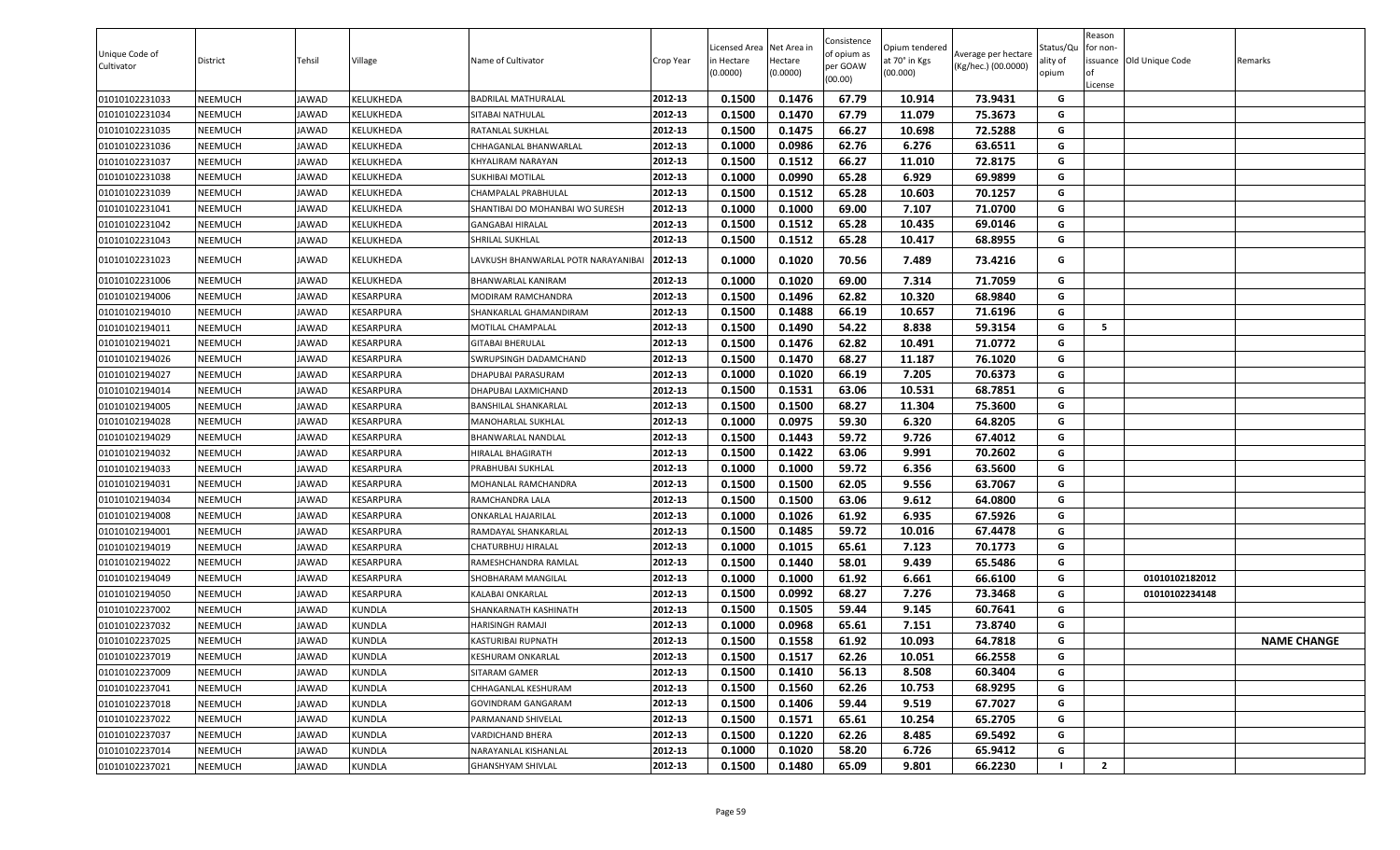| (0.0000)                                                                                                  |        | (0.0000) | per GOAW<br>(00.00) | at 70° in Kgs<br>(00.000) | Average per hectare<br>(Kg/hec.) (00.0000) | ality of<br>opium | or non-<br>of<br>License | issuance Old Unique Code | Remarks            |
|-----------------------------------------------------------------------------------------------------------|--------|----------|---------------------|---------------------------|--------------------------------------------|-------------------|--------------------------|--------------------------|--------------------|
| 01010102237047<br>NEEMUCH<br><b>JAWAD</b><br><b>KUNDLA</b><br>2012-13<br>JAGDISHCHANDRA LAXMINARAYAN      | 0.1000 | 0.1020   | 62.29               | 6.959                     | 68.2255                                    | G                 |                          |                          |                    |
| 01010102237048<br>2012-13<br>NEEMUCH<br><b>JAWAD</b><br><b>KUNDLA</b><br><b>NANDUBAI MANGILAL</b>         | 0.1000 | 0.1008   | 54.50               | 5.870                     | 58.2341                                    | G                 | 5                        |                          |                    |
| 01010102237045<br>NEEMUCH<br><b>JAWAD</b><br><b>KUNDLA</b><br>2012-13<br>MANSINGH VAKTAWAR SINGH          | 0.1000 | 0.1008   | 64.42               | 7.077                     | 70.2083                                    | G                 |                          |                          |                    |
| 01010102237049<br>2012-13<br>NEEMUCH<br>JAWAD<br>KUNDLA<br>RAMKUNWARBAI SATYANARAYAN                      | 0.1500 | 0.1518   | 73.59               | 10.765                    | 70.9157                                    | G                 |                          |                          |                    |
| 01010102237050<br>NEEMUCH<br><b>JAWAD</b><br><b>KUNDLA</b><br>2012-13<br>HEMANTKUMAR RAMPRASAD            | 0.1500 | 0.1394   | 62.58               | 10.299                    | 73.8809                                    | G                 |                          |                          |                    |
| 2012-13<br>01010102237051<br>NEEMUCH<br><b>JAWAD</b><br><b>KUNDLA</b><br>SOHANBAI RAMPRSAD                | 0.1500 | 0.1428   | 62.58               | 10.290                    | 72.0588                                    | G                 |                          |                          |                    |
| <b>KUNDLA</b><br>2012-13<br>01010102237052<br>NEEMUCH<br><b>JAWAD</b><br>RAMBAKSH KISHANLAL               | 0.1000 | 0.0000   | 0.00                | 0.000                     | 0.0000                                     | Ν                 |                          | 01010102234053           |                    |
| 2012-13<br>01010102237053<br>NEEMUCH<br><b>KUNDLA</b><br>SHYAMLAL MANGILAL TAILOR<br><b>JAWAD</b>         | 0.1000 | 0.0000   | 0.00                | 0.000                     | 0.0000                                     | N                 |                          | 01010102234163           |                    |
| 01010102237054<br>2012-13<br>NEEMUCH<br><b>JAWAD</b><br><b>KUNDLA</b><br>JANIBAI UDAIRAM                  | 0.1000 | 0.0960   | 50.09               | 5.732                     | 59.7083                                    | G                 | -5                       | 01010102253003           |                    |
| 01010102237055<br>2012-13<br>NEEMUCH<br><b>JAWAD</b><br><b>KUNDLA</b><br><b>CHENRAM ONKAR</b>             | 0.1000 | 0.1023   | 66.36               | 7.593                     | 74.2229                                    | G                 |                          | 01010102253011           | <b>NAME CHANGE</b> |
| 01010102237056<br>NEEMUCH<br><b>JAWAD</b><br><b>KUNDLA</b><br>2012-13<br>RAMPRATAP CHUNNILAL              | 0.1500 | 0.1550   | 59.44               | 9.145                     | 59.0000                                    | G                 |                          | 01010102253005           |                    |
| <b>JAWAD</b><br>MANDA<br>2012-13<br>01010102211003<br>NEEMUCH<br><b>BOTHLAL MANGILAL</b>                  | 0.1500 | 0.1482   | 62.57               | 10.235                    | 69.0621                                    | G                 |                          |                          |                    |
| MANDA<br>2012-13<br>01010102211005<br>NEEMUCH<br><b>JAWAD</b><br>KAILASHCHANDRA RAMLAL                    | 0.1500 | 0.1440   | 67.17               | 10.450                    | 72.5694                                    | G                 |                          |                          |                    |
| MANDA<br>2012-13<br>01010102211008<br>NEEMUCH<br><b>JAWAD</b><br>GHEESALAL LAXMINARAYAN                   | 0.1500 | 0.1512   | 64.38               | 10.384                    | 68.6772                                    | G                 |                          |                          |                    |
| <b>MANDA</b><br>01010102211011<br><b>NEEMUCH</b><br><b>JAWAD</b><br>2012-13<br><b>SUSHILA BAI SITARAM</b> | 0.1500 | 0.1440   | 62.57               | 9.770                     | 67.8472                                    | G                 |                          |                          |                    |
| 01010102211017<br>NEEMUCH<br><b>MANDA</b><br>2012-13<br><b>JAWAD</b><br>JAGDISHCHAND KANWARLAL            | 0.1000 | 0.1020   | 61.97               | 6.790                     | 66.5686                                    | G                 |                          |                          |                    |
| 2012-13<br>01010102211022<br>NEEMUCH<br><b>MANDA</b><br>PRABHULAL RAMCHANDRA<br><b>JAWAD</b>              | 0.1500 | 0.1500   | 70.53               | 10.278                    | 68.5200                                    | G                 |                          |                          |                    |
| 2012-13<br>01010102211023<br>NEEMUCH<br><b>JAWAD</b><br>MANDA<br>LAXMINARAYAN BHANWARLAL                  | 0.1500 | 0.1476   | 61.97               | 9.986                     | 67.6558                                    | G                 |                          |                          |                    |
| 01010102211025<br>2012-13<br>NEEMUCH<br><b>JAWAD</b><br>MANDA<br>HARIRAM KANWARLAL                        | 0.1500 | 0.1500   | 67.17               | 10.507                    | 70.0467                                    | G                 |                          |                          |                    |
| 2012-13<br>01010102211041<br>NEEMUCH<br><b>JAWAD</b><br>MANDA<br>CHATARI BAI CHAMPALAL                    | 0.1000 | 0.0984   | 61.97               | 6.542                     | 66.4837                                    | G                 |                          |                          |                    |
| 01010102211047<br>MANDA<br>2012-13<br>NEEMUCH<br><b>JAWAD</b><br>CHATARI BAI SHANKARLAL                   | 0.1000 | 0.0988   | 69.16               | 7.459                     | 75.4960                                    | G                 |                          |                          |                    |
| 01010102211049<br>NEEMUCH<br><b>JAWAD</b><br><b>MANDA</b><br>2012-13<br>JAMNALAL BHANWARLAL               | 0.1500 | 0.1472   | 59.57               | 9.718                     | 66.0190                                    | G                 |                          |                          |                    |
| 01010102211031<br>NEEMUCH<br>MANDA<br>2012-13<br><b>JAWAD</b><br>UDAYRAM BHANWARLAL                       | 0.1500 | 0.1500   | 62.53               | 10.049                    | 66.9933                                    | G                 |                          |                          |                    |
| 01010102211018<br>NEEMUCH<br><b>JAWAD</b><br><b>MANDA</b><br>2012-13<br><b>BABULAL UDAYRAM</b>            | 0.1000 | 0.1007   | 59.57               | 6.561                     | 65.1539                                    | G                 |                          |                          |                    |
| 01010102211016<br>NEEMUCH<br><b>MANDA</b><br>2012-13<br><b>JAWAD</b><br><b>VINOD MANNALAL</b>             | 0.1000 | 0.0980   | 58.71               | 6.198                     | 63.2449                                    | G                 |                          |                          |                    |
| 01010102211042<br>NEEMUCH<br><b>JAWAD</b><br><b>MANDA</b><br>2012-13<br>SHAMBHULAL RAMRATAN               | 0.1500 | 0.1520   | 61.37               | 9.696                     | 63.7895                                    | G                 |                          |                          |                    |
| 01010102211062<br>2012-13<br>NEEMUCH<br><b>JAWAD</b><br>MANDA<br><b>GOPAL BHANWARLAL</b>                  | 0.1000 | 0.1024   | 63.63               | 6.881                     | 67.1973                                    | G                 |                          |                          |                    |
| 01010102146019<br>NEEMUCH<br><b>JAWAD</b><br>MODI<br>2012-13<br>SAMARATHMAL KISHANLAL                     | 0.1500 | 0.1525   | 68.64               | 11.208                    | 73.4951                                    | G                 |                          |                          |                    |
| 2012-13<br><b>JAWAD</b><br>MODI<br>01010102146097<br>NEEMUCH<br>RAMESHWAR BHERULAL                        | 0.1500 | 0.1488   | 65.93               | 10.539                    | 70.8266                                    | G                 |                          |                          |                    |
| MODI<br>2012-13<br>01010102146102<br>NEEMUCH<br><b>JAWAD</b><br><b>BAPULAL DEVILAL</b>                    | 0.1500 | 0.1500   | 62.99               | 10.096                    | 67.3067                                    | G                 |                          |                          |                    |
| 2012-13<br>MODI<br>01010102146111<br>NEEMUCH<br><b>JAWAD</b><br>TULSIBAI KANHEYALAL                       | 0.1000 | 0.1000   | 65.99               | 7.268                     | 72.6800                                    | G                 |                          |                          |                    |
| MODI<br>2012-13<br>01010102146149<br>NEEMUCH<br><b>JAWAD</b><br>HAJARILAL MANGILAL                        | 0.1500 | 0.1485   | 67.80               | 10.771                    | 72.5320                                    | G                 |                          |                          |                    |
| NEEMUCH<br><b>JAWAD</b><br>MODI<br>2012-13<br>01010102146107<br>PRABHULAL BHAGIRATH                       | 0.1500 | 0.1440   | 65.99               | 10.690                    | 74.2361                                    | G                 |                          |                          |                    |
| 01010102146098<br>NEEMUCH<br><b>MODI</b><br>2012-13<br>JAWAD<br>DAULATRAM GIRADHARI                       | 0.1500 | 0.1548   | 59.58               | 9.924                     | 64.1085                                    | G                 |                          |                          |                    |
| 01010102146157<br>MODI<br>2012-13<br>NEEMUCH<br><b>JAWAD</b><br>UDIBAI UDAJI                              | 0.1500 | 0.1500   | 65.93               | 10.728                    | 71.5200                                    | G                 |                          |                          |                    |
| 01010102146065<br><b>JAWAD</b><br><b>MODI</b><br>2012-13<br>NEEMUCH<br>LAXMICHANDRA BHUWANIRAM            | 0.1000 | 0.1000   | 62.99               | 6.983                     | 69.8300                                    | G                 |                          |                          |                    |
| 01010102146032<br>NEEMUCH<br><b>JAWAD</b><br><b>MODI</b><br>2012-13<br><b>OMPRAKASH MANGILAL</b>          | 0.1000 | 0.1050   | 57.48               | 6.356                     | 60.5333                                    | G                 |                          |                          |                    |
| MODI<br>2012-13<br>01010102146136<br>NEEMUCH<br><b>JAWAD</b><br><b>NANDLAL MANGILAL</b>                   | 0.1500 | 0.1484   | 57.69               | 9.914                     | 66.8059                                    | -1                | $\overline{2}$           |                          |                    |
| 01010102146041<br>MODI<br>2012-13<br><b>NEEMUCH</b><br><b>JAWAD</b><br>PREMBAI MADANLAL                   | 0.1000 | 0.1023   | 62.99               | 6.776                     | 66.2366                                    | G                 |                          |                          |                    |
| MODI<br>2012-13<br>01010102146077<br><b>NEEMUCH</b><br><b>JAWAD</b><br><b>MANGILAL GOTU</b>               | 0.1500 | 0.1472   | 62.00               | 9.991                     | 67.8736                                    | G                 |                          |                          |                    |
| 2012-13<br>01010102146106<br><b>NEEMUCH</b><br><b>JAWAD</b><br><b>MODI</b><br>SUSHILABAI RADHESHYAM       | 0.1500 | 0.1472   | 62.00               | 10.168                    | 69.0761                                    | G                 |                          |                          |                    |
| 2012-13<br>01010102146117<br>NEEMUCH<br>MODI<br>PRAHLAD SITARAM<br><b>JAWAD</b>                           | 0.1000 | 0.0972   | 56.31               | 6.090                     | 62.6543                                    | G                 |                          |                          |                    |
| 2012-13<br>01010102146152<br><b>NEEMUCH</b><br><b>JAWAD</b><br>MODI<br><b>RUPLAL RAMLAL</b>               | 0.1000 | 0.1010   | 57.00               | 6.392                     | 63.2871                                    | G                 |                          |                          |                    |
| 01010102146014<br>MODI<br>KISHOREKUMAR MOHANLAL<br>2012-13<br>NEEMUCH<br><b>JAWAD</b>                     | 0.1500 | 0.1536   | 65.99               | 10.804                    | 70.3385                                    | G                 |                          |                          |                    |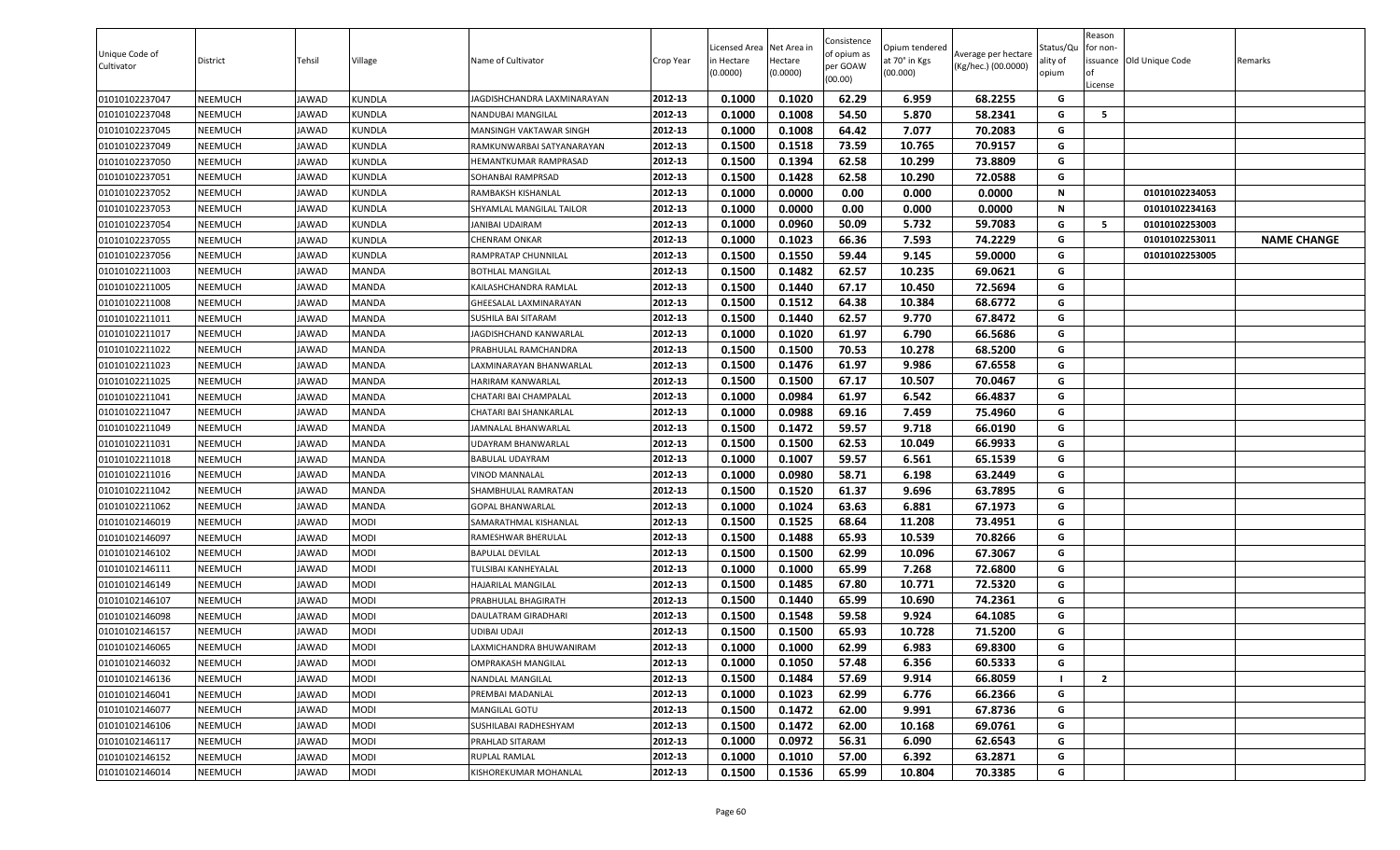| Unique Code of<br>Cultivator | District | Tehsil       | Village     | Name of Cultivator           | Crop Year | .icensed Area<br>in Hectare<br>(0.0000) | Net Area in<br>Hectare<br>(0.0000) | Consistence<br>of opium as<br>per GOAW<br>(00.00) | Opium tendered<br>at 70° in Kgs<br>(00.000) | Average per hectare<br>(Kg/hec.) (00.0000) | Status/Qu<br>ality of<br>opium | Reason<br>for non-<br><b>of</b><br>License | issuance Old Unique Code | Remarks            |
|------------------------------|----------|--------------|-------------|------------------------------|-----------|-----------------------------------------|------------------------------------|---------------------------------------------------|---------------------------------------------|--------------------------------------------|--------------------------------|--------------------------------------------|--------------------------|--------------------|
| 01010102146161               | NEEMUCH  | JAWAD        | <b>MODI</b> | SHANTIBAI BHUWANIRAM         | 2012-13   | 0.1500                                  | 0.1470                             | 62.00                                             | 10.053                                      | 68.3878                                    | G                              |                                            |                          |                    |
| 01010102146162               | NEEMUCH  | JAWAD        | NODI        | BAPULAL BHAGIRATH            | 2012-13   | 0.1000                                  | 0.0980                             | 59.58                                             | 6.375                                       | 65.0510                                    | G                              |                                            |                          |                    |
| 01010102238005               | NEEMUCH  | JAWAD        | NEELIYA     | <b>GHEESALAL GORILAL</b>     | 2012-13   | 0.1000                                  | 0.1029                             | 66.29                                             | 7.576                                       | 73.6249                                    | G                              |                                            |                          |                    |
| 01010102238008               | NEEMUCH  | JAWAD        | NEELIYA     | SHEESALAL CHUNNILAL          | 2012-13   | 0.1500                                  | 0.1410                             | 60.00                                             | 9.026                                       | 64.0142                                    | G                              |                                            |                          |                    |
| 01010102238012               | NEEMUCH  | JAWAD        | NEELIYA     | CHUNNILAL RATANLAL           | 2012-13   | 0.1000                                  | 0.0960                             | 66.29                                             | 6.657                                       | 69.3438                                    | G                              |                                            |                          | <b>NAME CHANGE</b> |
| 01010102238017               | NEEMUCH  | <b>IAWAD</b> | NEELIYA     | NARAYANIBAI RAMNARAYAN       | 2012-13   | 0.1500                                  | 0.1472                             | 62.41                                             | 9.914                                       | 67.3505                                    | G                              |                                            |                          |                    |
| 01010102238018               | NEEMUCH  | <b>IAWAD</b> | NEELIYA     | LALCHAND RATANLAL            | 2012-13   | 0.1500                                  | 0.1472                             | 66.29                                             | 10.199                                      | 69.2867                                    | G                              |                                            |                          |                    |
| 01010102238020               | NEEMUCH  | JAWAD        | NEELIYA     | PRAHALAD SALIGRAM            | 2012-13   | 0.1500                                  | 0.1500                             | 68.50                                             | 10.392                                      | 69.2800                                    | G                              |                                            |                          |                    |
| 01010102238022               | NEEMUCH  | JAWAD        | NEELIYA     | ONKARLAL RAMLAL              | 2012-13   | 0.1000                                  | 0.1008                             | 60.00                                             | 6.540                                       | 64.8810                                    | G                              |                                            |                          |                    |
| 01010102238031               | NEEMUCH  | JAWAD        | NEELIYA     | GOVINDRAM CHUNNILAL          | 2012-13   | 0.1500                                  | 0.1500                             | 66.29                                             | 10.029                                      | 66.8600                                    | G                              |                                            |                          |                    |
| 01010102238032               | NEEMUCH  | JAWAD        | NEELIYA     | MULCHAND GOPALLAL            | 2012-13   | 0.1000                                  | 0.0990                             | 61.73                                             | 6.579                                       | 66.4545                                    | G                              |                                            |                          |                    |
| 01010102238010               | NEEMUCH  | JAWAD        | NEELIYA     | <b>INDRABAI GOPAL</b>        | 2012-13   | 0.1000                                  | 0.1000                             | 56.73                                             | 6.305                                       | 63.0500                                    | G                              |                                            |                          |                    |
| 01010102238040               | NEEMUCH  | JAWAD        | NEELIYA     | NDRIBAI BADRILAL             | 2012-13   | 0.1500                                  | 0.1500                             | 59.53                                             | 9.261                                       | 61.7400                                    | G                              |                                            |                          |                    |
| 01010102238027               | NEEMUCH  | <b>IAWAD</b> | NEELIYA     | CHHAGANLAL RAMLAL            | 2012-13   | 0.1000                                  | 0.0989                             | 68.50                                             | 7.320                                       | 74.0142                                    | G                              |                                            |                          |                    |
| 01010102238038               | NEEMUCH  | JAWAD        | NEELIYA     | <b>BABULAL MOTILAL</b>       | 2012-13   | 0.1000                                  | 0.1007                             | 66.29                                             | 6.923                                       | 68.7488                                    | G                              |                                            |                          |                    |
| 01010102238041               | NEEMUCH  | JAWAD        | NEELIYA     | INDRABAI RAMCHANDRA          | 2012-13   | 0.1000                                  | 0.1000                             | 59.53                                             | 6.217                                       | 62.1700                                    | G                              |                                            |                          |                    |
| 01010102238046               | NEEMUCH  | JAWAD        | NEELIYA     | <b>BASANTIBAI AMBALAL</b>    | 2012-13   | 0.1000                                  | 0.1000                             | 59.16                                             | 6.001                                       | 60.0100                                    | G                              |                                            |                          |                    |
| 01010102238047               | NEEMUCH  | JAWAD        | NEELIYA     | HARISINGH UDAYSINGH          | 2012-13   | 0.1000                                  | 0.1000                             | 61.73                                             | 6.252                                       | 62.5200                                    | G                              |                                            |                          |                    |
| 01010102238048               | NEEMUCH  | JAWAD        | NEELIYA     | MITTHULAL ONKARLAL           | 2012-13   | 0.1000                                  | 0.1000                             | 59.53                                             | 6.072                                       | 60.7200                                    | G                              |                                            |                          |                    |
| 01010102238050               | NEEMUCH  | JAWAD        | NEELIYA     | SAJJANBAI KASHIRAM           | 2012-13   | 0.1000                                  | 0.0972                             | 61.73                                             | 6.332                                       | 65.1440                                    | G                              |                                            | 01010102253008           |                    |
| 01010102188003               | NEEMUCH  | JAWAD        | PALRAKHEDA  | BHERULAL RAMCHANDRA          | 2012-13   | 0.1500                                  | 0.1530                             | 60.07                                             | 9.525                                       | 62.2549                                    | G                              |                                            |                          |                    |
| 01010102188019               | NEEMUCH  | JAWAD        | PALRAKHEDA  | MAHENDRA MANGILAL            | 2012-13   | 0.1000                                  | 0.1020                             | 61.32                                             | 6.430                                       | 63.0392                                    | G                              |                                            |                          |                    |
| 01010102188071               | NEEMUCH  | <b>IAWAD</b> | PALRAKHEDA  | DURGABAI KISHANLAL           | 2012-13   | 0.1500                                  | 0.1520                             | 63.05                                             | 10.520                                      | 69.2105                                    | G                              |                                            |                          |                    |
| 01010102188090               | NEEMUCH  | JAWAD        | PALRAKHEDA  | <b>BHAGIRATH KALU</b>        | 2012-13   | 0.1000                                  | 0.1020                             | 65.56                                             | 6.790                                       | 66.5686                                    | G                              |                                            |                          |                    |
| 01010102188092               | NEEMUCH  | JAWAD        | PALRAKHEDA  | AZADSINGH MODSINGH           | 2012-13   | 0.1500                                  | 0.1520                             | 65.56                                             | 10.312                                      | 67.8421                                    | G                              |                                            |                          |                    |
| 01010102188098               | NEEMUCH  | JAWAD        | PALRAKHEDA  | <b>BHERU RAMAJI</b>          | 2012-13   | 0.1000                                  | 0.1044                             | 61.32                                             | 6.850                                       | 65.6130                                    | G                              |                                            |                          |                    |
| 01010102188104               | NEEMUCH  | <b>IAWAD</b> | PALRAKHEDA  | RAMLAL KALUJI                | 2012-13   | 0.1000                                  | 0.1035                             | 61.32                                             | 6.526                                       | 63.0531                                    | G                              |                                            |                          |                    |
| 01010102188137               | NEEMUCH  | <b>IAWAD</b> | PALRAKHEDA  | NARAYAN SHRINIVAS            | 2012-13   | 0.1000                                  | 0.0999                             | 60.10                                             | 6.199                                       | 62.0521                                    | G                              |                                            |                          |                    |
| 01010102188059               | NEEMUCH  | JAWAD        | PALRAKHEDA  | BAHGIRATH MANGILAL           | 2012-13   | 0.1000                                  | 0.1000                             | 55.47                                             | 5.975                                       | 59.7500                                    | G                              |                                            |                          |                    |
| 01010102188156               | NEEMUCH  | JAWAD        | PALRAKHEDA  | SURAJBAI NATHULAL            | 2012-13   | 0.1000                                  | 0.0992                             | 60.10                                             | 6.559                                       | 66.1190                                    | G                              |                                            |                          |                    |
| 01010102188046               | NEEMUCH  | JAWAD        | PALRAKHEDA  | BHANWARSINGH DHULSINGH       | 2012-13   | 0.1000                                  | 0.1020                             | 65.56                                             | 6.725                                       | 65.9314                                    | G                              |                                            |                          |                    |
| 01010102188099               | NEEMUCH  | JAWAD        | PALRAKHEDA  | <b>BABRU RUPA</b>            | 2012-13   | 0.1000                                  | 0.1050                             | 62.34                                             | 7.125                                       | 67.8571                                    | G                              |                                            |                          |                    |
| 01010102188117               | NEEMUCH  | JAWAD        | PALRAKHEDA  | BHUWANIRAM NANURAM           | 2012-13   | 0.1000                                  | 0.0990                             | 69.10                                             | 7.107                                       | 71.7879                                    | G                              |                                            |                          |                    |
| 01010102188132               | NEEMUCH  | JAWAD        | PALRAKHEDA  | <b>BHANWARLAL TORIRAM</b>    | 2012-13   | 0.1000                                  | 0.1020                             | 60.10                                             | 6.860                                       | 67.2549                                    | G                              |                                            |                          |                    |
| 01010102188089               | NEEMUCH  | <b>IAWAD</b> | PALRAKHEDA  | MEGRAJ BHERULAL              | 2012-13   | 0.1000                                  | 0.1008                             | 65.30                                             | 7.183                                       | 71.2599                                    | G                              |                                            |                          |                    |
| 01010102188100               | NEEMUCH  | JAWAD        | PALRAKHEDA  | <b>GANGARAM KALU</b>         | 2012-13   | 0.1000                                  | 0.1020                             | 56.65                                             | 6.070                                       | 59.5098                                    | G                              |                                            |                          |                    |
| 01010102188010               | NEEMUCH  | JAWAD        | PALRAKHEDA  | DHANNABAI KANWARLAL          | 2012-13   | 0.1500                                  | 0.1480                             | 60.80                                             | 9.641                                       | 65.1419                                    | G                              |                                            |                          |                    |
| 01010102188002               | NEEMUCH  | JAWAD        | PALRAKHEDA  | <b>DALAPATSINGH RAMSINGH</b> | 2012-13   | 0.1500                                  | 0.1500                             | 62.34                                             | 10.224                                      | 68.1600                                    | G                              |                                            |                          |                    |
| 01010102188001               | NEEMUCH  | JAWAD        | PALRAKHEDA  | SHAMBHULAL HAJARILAL         | 2012-13   | 0.1000                                  | 0.0990                             | 60.80                                             | 6.514                                       | 65.7980                                    | G                              |                                            |                          |                    |
| 01010102188130               | NEEMUCH  | JAWAD        | PALRAKHEDA  | HEMKUNWAR JUGALSINGH         | 2012-13   | 0.1000                                  | 0.0992                             | 65.30                                             | 6.455                                       | 65.0706                                    | G                              |                                            |                          |                    |
| 01010102188087               | NEEMUCH  | JAWAD        | PALRAKHEDA  | GHEESALAL NANURAM            | 2012-13   | 0.1000                                  | 0.0999                             | 60.80                                             | 6.627                                       | 66.3363                                    | G                              |                                            |                          |                    |
| 01010102188158               | NEEMUCH  | JAWAD        | PALRAKHEDA  | KALABAI MOTHILAL             | 2012-13   | 0.1000                                  | 0.0992                             | 62.34                                             | 6.555                                       | 66.0786                                    | G                              |                                            |                          |                    |
| 01010102188159               | NEEMUCH  | JAWAD        | PALRAKHEDA  | AMBALAL KISHANLAL            | 2012-13   | 0.1500                                  | 0.1521                             | 59.08                                             | 10.018                                      | 65.8646                                    | G                              |                                            |                          |                    |
| 01010102188160               | NEEMUCH  | JAWAD        | PALRAKHEDA  | FAKIRCHAND ONKARLAL          | 2012-13   | 0.1500                                  | 0.1363                             | 59.08                                             | 8.533                                       | 62.6045                                    | G                              |                                            |                          |                    |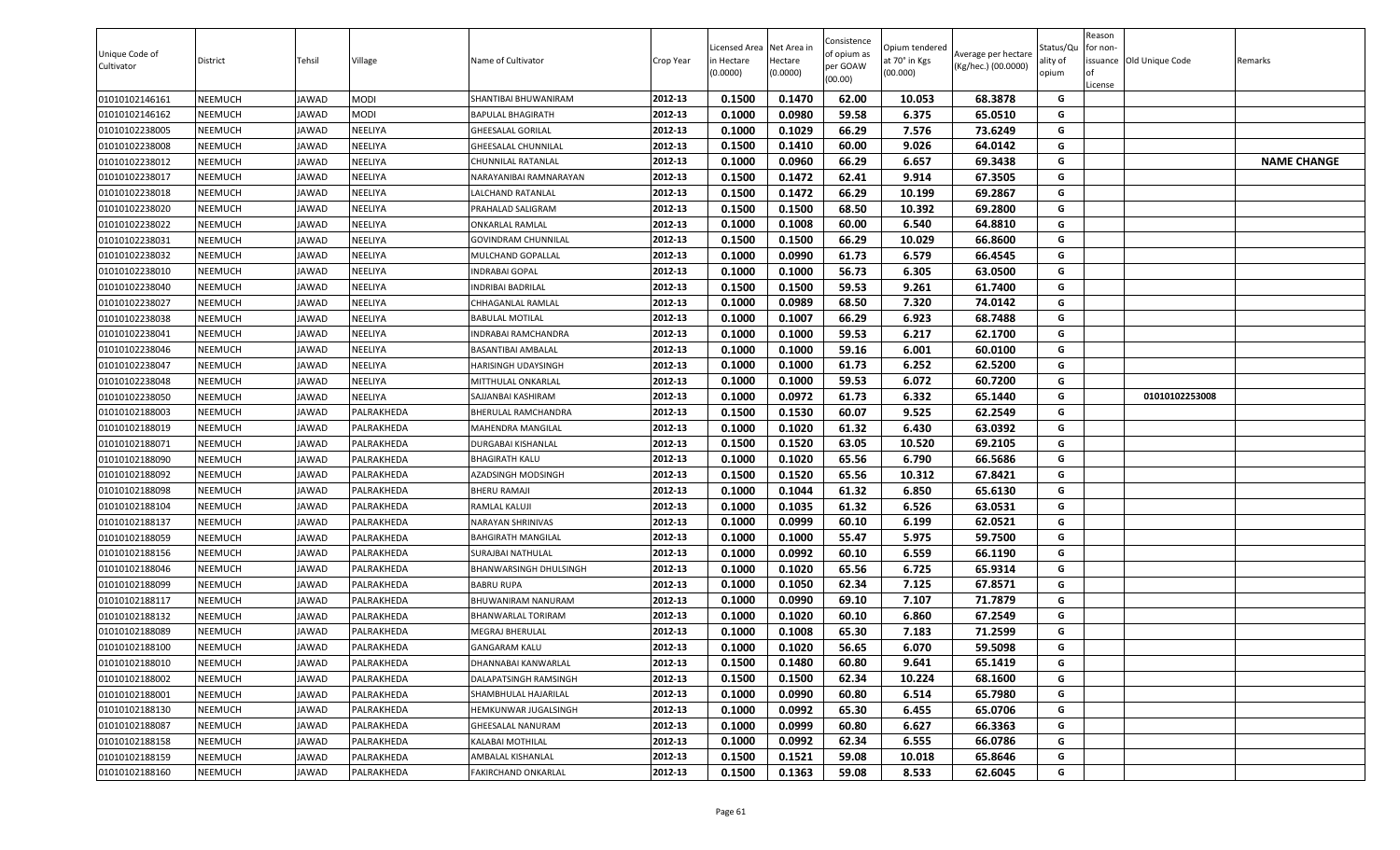| Unique Code of<br>Cultivator | District       | Tehsil       | Village        | Name of Cultivator         | Crop Year | Licensed Area Net Area in<br>in Hectare<br>(0.0000) | Hectare<br>(0.0000) | Consistence<br>of opium as<br>per GOAW<br>(00.00) | Opium tendered<br>at 70° in Kgs<br>(00.000) | Average per hectare<br>(Kg/hec.) (00.0000) | Status/Qu<br>ality of<br>opium | Reason<br>for non-<br>lof<br>License | issuance Old Unique Code | Remarks            |
|------------------------------|----------------|--------------|----------------|----------------------------|-----------|-----------------------------------------------------|---------------------|---------------------------------------------------|---------------------------------------------|--------------------------------------------|--------------------------------|--------------------------------------|--------------------------|--------------------|
| 01010102188040               | NEEMUCH        | JAWAD        | PALRAKHEDA     | GANSHYAM LOKENDRASINGH     | 2012-13   | 0.1500                                              | 0.1548              | 63.82                                             | 11.023                                      | 71.2080                                    | G                              |                                      |                          |                    |
| 01010102188042               | NEEMUCH        | <b>JAWAD</b> | PALRAKHEDA     | KISHANSINGH RAYSINGH       | 2012-13   | 0.1000                                              | 0.1020              | 63.82                                             | 7.184                                       | 70.4314                                    | G                              |                                      |                          |                    |
| 01010102188162               | NEEMUCH        | <b>JAWAD</b> | PALRAKHEDA     | KASHIBAI BHANWARLAL        | 2012-13   | 0.1500                                              | 0.1400              | 52.38                                             | 7.872                                       | 56.2286                                    | G                              | 4                                    |                          |                    |
| 01010102233005               | NEEMUCH        | <b>JAWAD</b> | RUPPURA        | SHAMBHULAL PEMA            | 2012-13   | 0.1000                                              | 0.1036              | 58.91                                             | 6.379                                       | 61.5734                                    | G                              |                                      |                          |                    |
| 01010102233024               | NEEMUCH        | <b>JAWAD</b> | RUPPURA        | LALIBAI MAGNIRAM           | 2012-13   | 0.1000                                              | 0.1008              | 58.91                                             | 6.497                                       | 64.4544                                    | G                              |                                      |                          | <b>NAME CHANGE</b> |
| 01010102233028               | NEEMUCH        | <b>JAWAD</b> | RUPPURA        | TAKTISINGH VEDRAJ          | 2012-13   | 0.1000                                              | 0.0944              | 63.87                                             | 6.779                                       | 71.8114                                    | G                              |                                      |                          |                    |
| 01010102233014               | NEEMUCH        | <b>JAWAD</b> | <b>RUPPURA</b> | <b>CHANDIBAI BANSHILAL</b> | 2012-13   | 0.1000                                              | 0.0990              | 65.44                                             | 7.049                                       | 71.2020                                    | G                              |                                      |                          |                    |
| 01010102233019               | NEEMUCH        | <b>JAWAD</b> | <b>RUPPURA</b> | PRABHUBAI SHANKARLAL       | 2012-13   | 0.1500                                              | 0.1505              | 65.44                                             | 10.732                                      | 71.3090                                    | G                              |                                      |                          |                    |
| 01010102233083               | NEEMUCH        | <b>JAWAD</b> | RUPPURA        | MOHANLAL RAMKISHAN         | 2012-13   | 0.1500                                              | 0.1519              | 63.87                                             | 11.341                                      | 74.6610                                    | G                              |                                      |                          | <b>NAME CHANGE</b> |
| 01010102233094               | NEEMUCH        | <b>JAWAD</b> | <b>RUPPURA</b> | LAXMINARAYAN RANCHHOD      | 2012-13   | 0.1500                                              | 0.1500              | 59.57                                             | 10.042                                      | 66.9467                                    | G                              |                                      |                          |                    |
| 01010102233120               | NEEMUCH        | <b>JAWAD</b> | <b>RUPPURA</b> | AMBALAL RANCHHOD           | 2012-13   | 0.1500                                              | 0.1518              | 58.38                                             | 9.816                                       | 64.6640                                    | G                              |                                      |                          |                    |
| 01010102233058               | NEEMUCH        | <b>JAWAD</b> | RUPPURA        | LAXMAN CHAMPA              | 2012-13   | 0.1500                                              | 0.1496              | 63.01                                             | 10.631                                      | 71.0628                                    | G                              |                                      |                          |                    |
| 01010102233007               | NEEMUCH        | <b>JAWAD</b> | RUPPURA        | RAMSINGH GOVINDSINGH       | 2012-13   | 0.1000                                              | 0.0992              | 63.01                                             | 6.679                                       | 67.3286                                    | G                              |                                      |                          |                    |
| 01010102233008               | NEEMUCH        | <b>JAWAD</b> | <b>RUPPURA</b> | ONKARLAL VENIRAM           | 2012-13   | 0.1000                                              | 0.1036              | 65.44                                             | 7.339                                       | 70.8398                                    | G                              |                                      |                          |                    |
| 01010102233062               | NEEMUCH        | <b>JAWAD</b> | <b>RUPPURA</b> | <b>HARISINGH CHENRAM</b>   | 2012-13   | 0.1000                                              | 0.0990              | 63.01                                             | 6.760                                       | 68.2828                                    | G                              |                                      |                          |                    |
| 01010102233125               | NEEMUCH        | <b>JAWAD</b> | <b>RUPPURA</b> | GANGARAM BHAGGA            | 2012-13   | 0.1500                                              | 0.1500              | 64.50                                             | 10.514                                      | 70.0933                                    | G                              |                                      |                          |                    |
| 01010102233042               | NEEMUCH        | <b>JAWAD</b> | <b>RUPPURA</b> | CHENRAM VAJERAM            | 2012-13   | 0.1500                                              | 0.1458              | 62.57                                             | 10.217                                      | 70.0754                                    | G                              |                                      |                          |                    |
| 01010102233069               | NEEMUCH        | <b>JAWAD</b> | RUPPURA        | DHARMCHAND GOKUL           | 2012-13   | 0.1500                                              | 0.1512              | 64.50                                             | 10.578                                      | 69.9603                                    | G                              |                                      |                          |                    |
| 01010102164002               | NEEMUCH        | <b>JAWAD</b> | SARODA         | <b>JAGDISH MOHANLAL</b>    | 2012-13   | 0.1500                                              | 0.1512              | 61.57                                             | 10.414                                      | 68.8757                                    | G                              |                                      |                          |                    |
| 01010102164003               | NEEMUCH        | <b>JAWAD</b> | SARODA         | RAMCHANDRA KISHANLAL       | 2012-13   | 0.1500                                              | 0.1500              | 65.28                                             | 10.818                                      | 72.1200                                    | G                              |                                      |                          |                    |
| 01010102164007               | NEEMUCH        | <b>JAWAD</b> | SARODA         | RAMCHANDRA NANURAM         | 2012-13   | 0.1500                                              | 0.1485              | 67.24                                             | 11.565                                      | 77.8788                                    | G                              |                                      |                          |                    |
| 01010102164010               | NEEMUCH        | <b>JAWAD</b> | SARODA         | KALURAM MANGILAL           | 2012-13   | 0.1500                                              | 0.1470              | 61.57                                             | 10.168                                      | 69.1701                                    | G                              |                                      |                          |                    |
| 01010102164013               | NEEMUCH        | <b>JAWAD</b> | SARODA         | <b>GHEESALAL BHAGWAN</b>   | 2012-13   | 0.1500                                              | 0.1457              | 66.57                                             | 10.870                                      | 74.6054                                    | G                              |                                      |                          |                    |
| 01010102164016               | NEEMUCH        | <b>JAWAD</b> | SARODA         | DHAPUBAI MADHULAL          | 2012-13   | 0.1500                                              | 0.1520              | 65.28                                             | 11.210                                      | 73.7500                                    | G                              |                                      |                          |                    |
| 01010102164019               | NEEMUCH        | <b>JAWAD</b> | SARODA         | <b>GHISIBAI PRABHULAL</b>  | 2012-13   | 0.1500                                              | 0.1406              | 63.77                                             | 10.376                                      | 73.7980                                    | G                              |                                      |                          |                    |
| 01010102164022               | NEEMUCH        | <b>JAWAD</b> | SARODA         | DHAPUBAI VARDA             | 2012-13   | 0.1500                                              | 0.1512              | 62.42                                             | 10.415                                      | 68.8823                                    | G                              |                                      |                          |                    |
| 01010102164041               | NEEMUCH        | <b>JAWAD</b> | SARODA         | RAMESHWAR PREMCHAND        | 2012-13   | 0.1500                                              | 0.1485              | 63.77                                             | 10.950                                      | 73.7374                                    | G                              |                                      |                          |                    |
| 01010102164044               | NEEMUCH        | <b>JAWAD</b> | SARODA         | PRAKASHCHAND MOTILAL       | 2012-13   | 0.1500                                              | 0.1458              | 63.77                                             | 10.349                                      | 70.9808                                    | G                              |                                      |                          |                    |
| 01010102164017               | NEEMUCH        | <b>JAWAD</b> | SARODA         | SOHANIBAI BADRILAL         | 2012-13   | 0.1000                                              | 0.0935              | 65.21                                             | 7.080                                       | 75.7219                                    | G                              |                                      |                          |                    |
| 01010102164047               | NEEMUCH        | JAWAD        | SARODA         | NANDLAL ONKARLAL           | 2012-13   | 0.1500                                              | 0.1512              | 62.42                                             | 10.192                                      | 67.4074                                    | G                              |                                      |                          |                    |
| 01010102164048               | NEEMUCH        | <b>JAWAD</b> | SARODA         | PRABHULAL CHUNNILAL        | 2012-13   | 0.1500                                              | 0.1495              | 65.21                                             | 10.620                                      | 71.0368                                    | G                              |                                      |                          |                    |
| 01010102164049               | NEEMUCH        | <b>JAWAD</b> | SARODA         | <b>BALIBAI CHUNNILAL</b>   | 2012-13   | 0.1500                                              | 0.1541              | 59.11                                             | 10.547                                      | 68.4426                                    | G                              |                                      |                          |                    |
| 01010102164050               | NEEMUCH        | <b>JAWAD</b> | SARODA         | <b>BHAGWAN GABUR</b>       | 2012-13   | 0.1500                                              | 0.1496              | 65.21                                             | 11.244                                      | 75.1604                                    | G                              |                                      |                          |                    |
| 01010102164051               | NEEMUCH        | <b>JAWAD</b> | SARODA         | NARAYAN HIRALAL            | 2012-13   | 0.1500                                              | 0.1523              | 65.13                                             | 11.314                                      | 74.2876                                    | G                              |                                      |                          |                    |
| 01010102164052               | NEEMUCH        | <b>JAWAD</b> | SARODA         | <b>BAGDIRAM MADHOLAL</b>   | 2012-13   | 0.1500                                              | 0.1508              | 62.42                                             | 10.112                                      | 67.0557                                    | G                              |                                      |                          |                    |
| 01010102164053               | NEEMUCH        | <b>JAWAD</b> | SARODA         | MOHANLAL HIRALAL           | 2012-13   | 0.1500                                              | 0.1475              | 62.11                                             | 10.647                                      | 72.1831                                    | G                              |                                      |                          |                    |
| 01010102164054               | NEEMUCH        | <b>JAWAD</b> | SARODA         | PREMCHAND JAGANNATH        | 2012-13   | 0.1500                                              | 0.1482              | 65.13                                             | 10.551                                      | 71.1943                                    | G                              |                                      |                          |                    |
| 01010102164055               | NEEMUCH        | <b>JAWAD</b> | SARODA         | RADHESHYAM HIRALAL         | 2012-13   | 0.1500                                              | 0.1476              | 66.57                                             | 11.488                                      | 77.8320                                    | G                              |                                      |                          |                    |
| 01010102164056               | <b>NEEMUCH</b> | <b>JAWAD</b> | SARODA         | <b>GHISIBAI MOTILAL</b>    | 2012-13   | 0.1500                                              | 0.1500              | 62.11                                             | 10.514                                      | 70.0933                                    | G                              |                                      |                          |                    |
| 01010102164057               | NEEMUCH        | <b>JAWAD</b> | SARODA         | RAMCHANDRA KASHIRAM        | 2012-13   | 0.1500                                              | 0.1470              | 62.11                                             | 10.497                                      | 71.4082                                    | G                              |                                      |                          |                    |
| 01010102164058               | NEEMUCH        | <b>JAWAD</b> | <b>SARODA</b>  | MADHU HARLAL               | 2012-13   | 0.1500                                              | 0.1510              | 58.01                                             | 9.290                                       | 61.5232                                    | G                              |                                      |                          | <b>NAME CHANGE</b> |
| 01010102164059               | NEEMUCH        | <b>JAWAD</b> | SARODA         | KAMALSINGH GOVINDSINGH     | 2012-13   | 0.1500                                              | 0.1539              | 67.76                                             | 11.016                                      | 71.5789                                    | G                              |                                      | 01010102162001           |                    |
| 01010102164060               | NEEMUCH        | <b>JAWAD</b> | SARODA         | PAPPUSINGH GOVINDSINGH     | 2012-13   | 0.1500                                              | 0.1512              | 63.64                                             | 10.255                                      | 67.8241                                    | G                              |                                      | 01010102162003           |                    |
| 01010102164061               | NEEMUCH        | <b>JAWAD</b> | SARODA         | KISHANLAL GHEESALAL        | 2012-13   | 0.1500                                              | 0.1446              | 65.13                                             | 10.746                                      | 74.3154                                    | G                              |                                      | 01010102162013           |                    |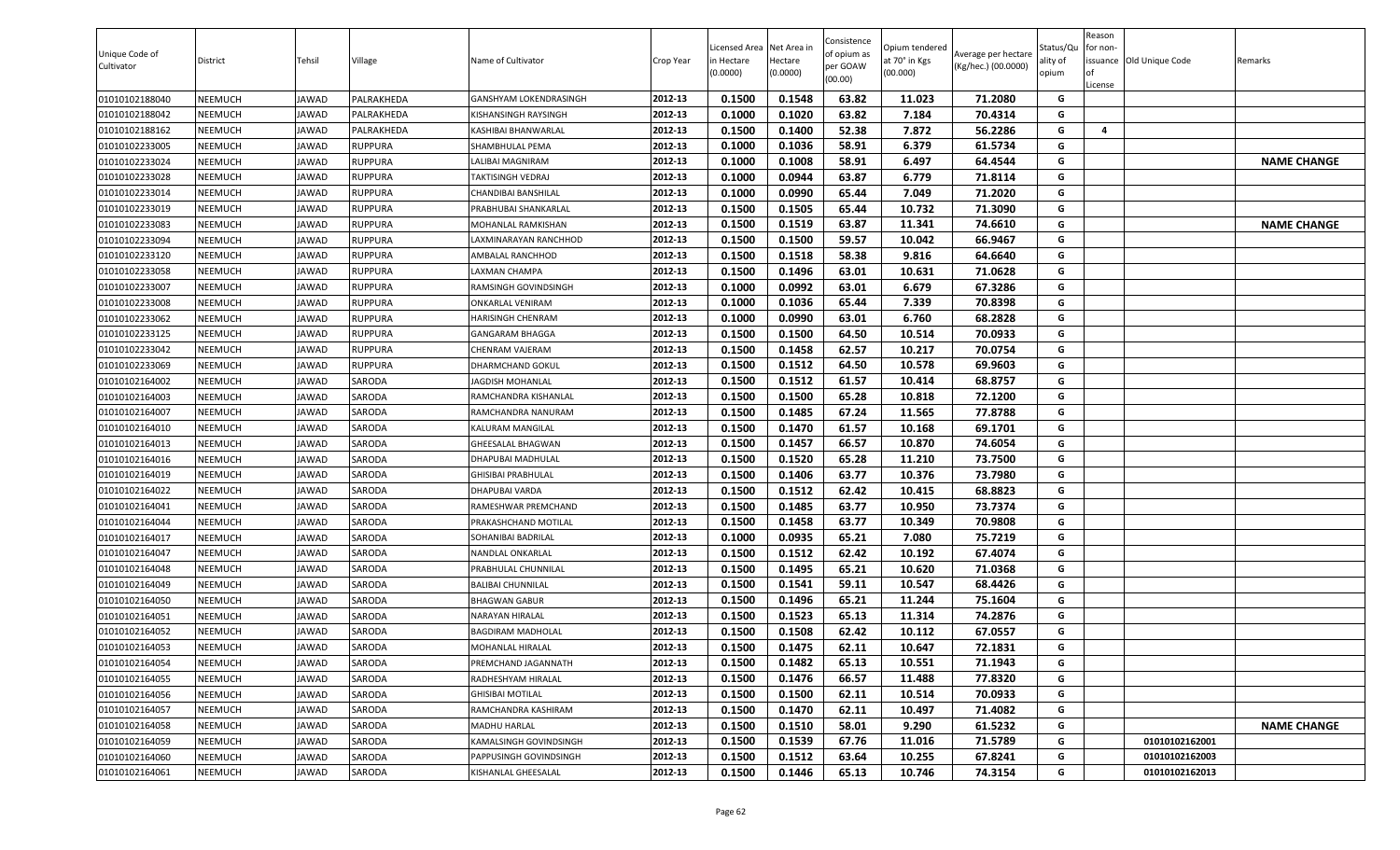| Unique Code of<br>Cultivator | District | Tehsil       | Village           | Name of Cultivator        | Crop Year | Licensed Area Net Area in<br>in Hectare<br>(0.0000) | Hectare<br>(0.0000) | Consistence<br>of opium as<br>per GOAW<br>(00.00) | Opium tendered<br>at 70° in Kgs<br>(00.000) | Average per hectare<br>(Kg/hec.) (00.0000) | Status/Qu<br>ality of<br>opium | Reason<br>for non-<br>of<br>License | issuance Old Unique Code | Remarks |
|------------------------------|----------|--------------|-------------------|---------------------------|-----------|-----------------------------------------------------|---------------------|---------------------------------------------------|---------------------------------------------|--------------------------------------------|--------------------------------|-------------------------------------|--------------------------|---------|
| 01010102164043               | NEEMUCH  | <b>JAWAD</b> | SARODA            | PREMSINGH SHIVESINGH      | 2012-13   | 0.1500                                              | 0.1485              | 63.64                                             | 10.419                                      | 70.1616                                    | G                              |                                     | 01010102162023           |         |
| 01010102164062               | NEEMUCH  | JAWAD        | SARODA            | PREMSINGH RAYSINGH        | 2012-13   | 0.1500                                              | 0.1536              | 66.84                                             | 10.293                                      | 67.0117                                    | G                              |                                     | 01010102162015           |         |
| 01010102148018               | NEEMUCH  | JAWAD        | SARWANIYA MAHARAJ | UDAYRAM KANIRAM           | 2012-13   | 0.1500                                              | 0.1518              | 63.56                                             | 10.651                                      | 70.1647                                    | G                              |                                     |                          |         |
| 01010102148070               | NEEMUCH  | JAWAD        | SARWANIYA MAHARAJ | KANHEYALAL RAMNARAYAN     | 2012-13   | 0.1000                                              | 0.1020              | 64.59                                             | 6.800                                       | 66.6667                                    | G                              |                                     |                          |         |
| 01010102148113               | NEEMUCH  | <b>JAWAD</b> | SARWANIYA MAHARAJ | MOHANLAL BHERA            | 2012-13   | 0.1500                                              | 0.1504              | 56.11                                             | 9.563                                       | 63.5838                                    | G                              |                                     |                          |         |
| 01010102148118               | NEEMUCH  | <b>JAWAD</b> | SARWANIYA MAHARAJ | RAMKANYABAI RAMNARAYAN    | 2012-13   | 0.1000                                              | 0.1020              | 63.56                                             | 6.810                                       | 66.7647                                    | G                              |                                     |                          |         |
| 01010102148013               | NEEMUCH  | JAWAD        | SARWANIYA MAHARAJ | SHIVENARAYAN FAKIRCHAND   | 2012-13   | 0.1500                                              | 0.1512              | 62.50                                             | 9.438                                       | 62.4206                                    | G                              |                                     |                          |         |
| 01010102148022               | NEEMUCH  | <b>JAWAD</b> | SARWANIYA MAHARAJ | RAMESHCHANDRA BAGDIRAM    | 2012-13   | 0.1000                                              | 0.1023              | 56.12                                             | 6.414                                       | 62.6979                                    | G                              |                                     |                          |         |
| 01010102148078               | NEEMUCH  | JAWAD        | SARWANIYA MAHARAJ | SAKURANBAI ALLANUR        | 2012-13   | 0.1500                                              | 0.1554              | 56.13                                             | 9.446                                       | 60.7851                                    | G                              |                                     |                          |         |
| 01010102148096               | NEEMUCH  | <b>JAWAD</b> | SARWANIYA MAHARAJ | BHARATKUMAR TULSIRAM      | 2012-13   | 0.1000                                              | 0.1024              | 57.24                                             | 6.321                                       | 61.7285                                    | G                              |                                     |                          |         |
| 01010102148124               | NEEMUCH  | JAWAD        | SARWANIYA MAHARAJ | RUGHNATHSINGH SOHANSINGH  | 2012-13   | 0.1000                                              | 0.0990              | 54.85                                             | 5.932                                       | 59.9192                                    | G                              | 5                                   |                          |         |
| 01010102185003               | NEEMUCH  | <b>JAWAD</b> | SUVAKHEDA         | LAXMIBAI TEJSINGH         | 2012-13   | 0.1000                                              | 0.1014              | 68.54                                             | 7.393                                       | 72.9093                                    | G                              |                                     |                          |         |
| 01010102185004               | NEEMUCH  | JAWAD        | SUVAKHEDA         | BHUWANIRAM PRABHULAL      | 2012-13   | 0.1000                                              | 0.1020              | 68.54                                             | 7.559                                       | 74.1078                                    | G                              |                                     |                          |         |
| 01010102185005               | NEEMUCH  | <b>JAWAD</b> | SUVAKHEDA         | RAMCHANDRA RAMNARAYAN     | 2012-13   | 0.1000                                              | 0.0956              | 67.12                                             | 7.067                                       | 73.9226                                    | G                              |                                     |                          |         |
| 01010102185007               | NEEMUCH  | JAWAD        | SUVAKHEDA         | KANHEYALAL NANURAM        | 2012-13   | 0.1500                                              | 0.1482              | 63.69                                             | 10.318                                      | 69.6221                                    | G                              |                                     |                          |         |
| 01010102185008               | NEEMUCH  | <b>JAWAD</b> | SUVAKHEDA         | BANSHILAL RAMNARAYAN      | 2012-13   | 0.1500                                              | 0.1480              | 63.69                                             | 10.691                                      | 72.2365                                    | G                              |                                     |                          |         |
| 01010102185011               | NEEMUCH  | JAWAD        | SUVAKHEDA         | RAMGOPAL MANGILAL         | 2012-13   | 0.1500                                              | 0.1500              | 63.69                                             | 11.027                                      | 73.5133                                    | G                              |                                     |                          |         |
| 01010102185014               | NEEMUCH  | <b>JAWAD</b> | SUVAKHEDA         | RAMCHANERA BAPULAL        | 2012-13   | 0.1000                                              | 0.1023              | 60.75                                             | 6.683                                       | 65.3275                                    | G                              |                                     |                          |         |
| 01010102185015               | NEEMUCH  | <b>JAWAD</b> | SUVAKHEDA         | <b>BABULAL MANGILAL</b>   | 2012-13   | 0.1500                                              | 0.1480              | 67.32                                             | 10.396                                      | 70.2432                                    | G                              |                                     |                          |         |
| 01010102185018               | NEEMUCH  | JAWAD        | SUVAKHEDA         | AVANTIBAI CHHAGANLAL      | 2012-13   | 0.1500                                              | 0.1500              | 68.13                                             | 10.979                                      | 73.1933                                    | G                              |                                     |                          |         |
| 01010102185051               | NEEMUCH  | JAWAD        | SUVAKHEDA         | MANGILAL BHERULAL         | 2012-13   | 0.1000                                              | 0.1014              | 60.75                                             | 6.396                                       | 63.0769                                    | G                              |                                     |                          |         |
| 01010102185028               | NEEMUCH  | <b>JAWAD</b> | SUVAKHEDA         | GOUTAMLAL VARDICHAND      | 2012-13   | 0.1000                                              | 0.1020              | 67.32                                             | 7.424                                       | 72.7843                                    | G                              |                                     |                          |         |
| 01010102185029               | NEEMUCH  | JAWAD        | SUVAKHEDA         | MODIRAM MANGILAL          | 2012-13   | 0.1500                                              | 0.1518              | 60.30                                             | 10.346                                      | 68.1555                                    | G                              |                                     |                          |         |
| 01010102185030               | NEEMUCH  | JAWAD        | SUVAKHEDA         | LALARAM MANGILAL          | 2012-13   | 0.1000                                              | 0.0988              | 60.30                                             | 6.314                                       | 63.9069                                    | G                              |                                     |                          |         |
| 01010102185034               | NEEMUCH  | JAWAD        | SUVAKHEDA         | RATANLAL NANALAL          | 2012-13   | 0.1000                                              | 0.0999              | 67.32                                             | 7.473                                       | 74.8048                                    | G                              |                                     |                          |         |
| 01010102185035               | NEEMUCH  | <b>JAWAD</b> | SUVAKHEDA         | DEVKISHAN BADRILAL        | 2012-13   | 0.1500                                              | 0.1519              | 65.87                                             | 11.085                                      | 72.9756                                    | G                              |                                     |                          |         |
| 01010102185037               | NEEMUCH  | <b>JAWAD</b> | SUVAKHEDA         | BHAGIRATH GANGARAM        | 2012-13   | 0.1000                                              | 0.1000              | 62.90                                             | 6.533                                       | 65.3300                                    | G                              |                                     |                          |         |
| 01010102185041               | NEEMUCH  | <b>JAWAD</b> | SUVAKHEDA         | KANHEYALAL RATANLAL       | 2012-13   | 0.1000                                              | 0.1000              | 65.87                                             | 7.443                                       | 74.4300                                    | G                              |                                     |                          |         |
| 01010102185043               | NEEMUCH  | <b>JAWAD</b> | SUVAKHEDA         | SATYANARAYAN HIRALAL      | 2012-13   | 0.1500                                              | 0.1500              | 70.75                                             | 10.855                                      | 72.3667                                    | G                              |                                     |                          |         |
| 01010102185045               | NEEMUCH  | JAWAD        | SUVAKHEDA         | VALLABHRAM RAMNARAYAN     | 2012-13   | 0.1000                                              | 0.1014              | 65.87                                             | 7.010                                       | 69.1321                                    | G                              |                                     |                          |         |
| 01010102185055               | NEEMUCH  | <b>JAWAD</b> | SUVAKHEDA         | KAILASHCHANDRA MANGILAL   | 2012-13   | 0.1000                                              | 0.1008              | 63.97                                             | 6.863                                       | 68.0853                                    | G                              |                                     |                          |         |
| 01010102185057               | NEEMUCH  | JAWAD        | SUVAKHEDA         | <b>JAGDISH RATANLAL</b>   | 2012-13   | 0.1000                                              | 0.0992              | 60.30                                             | 6.263                                       | 63.1351                                    | G                              |                                     |                          |         |
| 01010102185069               | NEEMUCH  | <b>JAWAD</b> | SUVAKHEDA         | RADHESHYAM HIRALAL        | 2012-13   | 0.1000                                              | 0.0986              | 60.52                                             | 6.597                                       | 66.9067                                    | G                              |                                     |                          |         |
| 01010102185068               | NEEMUCH  | JAWAD        | SUVAKHEDA         | <b>SURESH ONKAR</b>       | 2012-13   | 0.1500                                              | 0.1403              | 60.52                                             | 9.190                                       | 65.5025                                    | G                              |                                     |                          |         |
| 01010102185071               | NEEMUCH  | <b>JAWAD</b> | SUVAKHEDA         | SOHANLAL NANALAL          | 2012-13   | 0.1500                                              | 0.1470              | 60.52                                             | 10.790                                      | 73.4014                                    | G                              |                                     |                          |         |
| 01010102185038               | NEEMUCH  | <b>JAWAD</b> | SUVAKHEDA         | JAMNALAL BHAGIRATH        | 2012-13   | 0.1000                                              | 0.1012              | 65.90                                             | 7.174                                       | 70.8893                                    | G                              |                                     |                          |         |
| 01010102185073               | NEEMUCH  | <b>JAWAD</b> | SUVAKHEDA         | SHRIGARBAI RADHAKISHAN    | 2012-13   | 0.1000                                              | 0.0990              | 56.06                                             | 6.038                                       | 60.9899                                    | G                              |                                     |                          |         |
| 01010102185019               | NEEMUCH  | <b>JAWAD</b> | SUVAKHEDA         | SHAMBHULAL BHUWANIRAM     | 2012-13   | 0.1500                                              | 0.1480              | 63.65                                             | 10.339                                      | 69.8581                                    | G                              |                                     |                          |         |
| 01010102185065               | NEEMUCH  | <b>JAWAD</b> | SUVAKHEDA         | RUKAMANIBAI BALAWANTSINGH | 2012-13   | 0.1000                                              | 0.1008              | 63.65                                             | 6.756                                       | 67.0238                                    | G                              |                                     |                          |         |
| 01010102185080               | NEEMUCH  | <b>JAWAD</b> | SUVAKHEDA         | JAGDISH RAMCHANDRA        | 2012-13   | 0.1000                                              | 0.0999              | 66.21                                             | 7.406                                       | 74.1341                                    | G                              |                                     |                          |         |
| 01010102185081               | NEEMUCH  | <b>JAWAD</b> | SUVAKHEDA         | VALLABHRAM NAVALJI        | 2012-13   | 0.1500                                              | 0.1494              | 61.21                                             | 9.654                                       | 64.6185                                    | G                              |                                     |                          |         |
| 01010102185078               | NEEMUCH  | <b>JAWAD</b> | SUVAKHEDA         | <b>MANGILAL PRABHULAL</b> | 2012-13   | 0.1500                                              | 0.1500              | 66.21                                             | 10.404                                      | 69.3600                                    | G                              |                                     |                          |         |
| 01010102185084               | NEEMUCH  | <b>JAWAD</b> | SUVAKHEDA         | KALUSINGH LALSINGH        | 2012-13   | 0.1000                                              | 0.0990              | 66.21                                             | 7.453                                       | 75.2828                                    | G                              |                                     |                          |         |
| 01010102185049               | NEEMUCH  | JAWAD        | SUVAKHEDA         | GANSHYAM BAPULAL          | 2012-13   | 0.1500                                              | 0.1508              | 64.82                                             | 10.445                                      | 69.2639                                    | G                              |                                     |                          |         |
|                              |          |              |                   |                           |           |                                                     |                     |                                                   |                                             |                                            |                                |                                     |                          |         |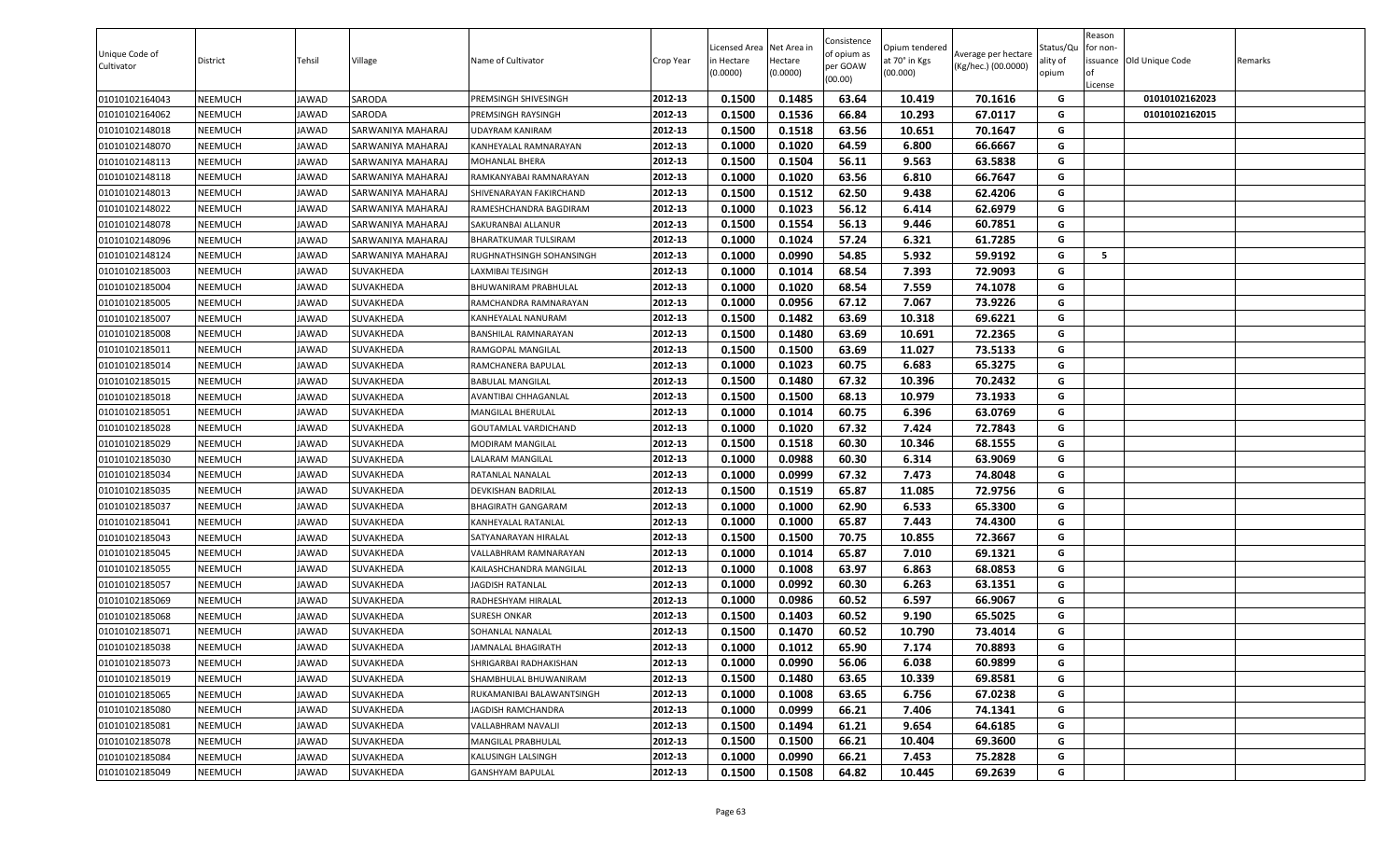| 0.1000<br>0.0950<br>64.82<br>68.3263<br>01010102185067<br>NEEMUCH<br><b>JAWAD</b><br>SUVAKHEDA<br>2012-13<br>6.491<br>G<br>DEVALIBAI SURAJMAL<br>2012-13<br>0.1000<br>0.1000<br>63.65<br>7.111<br>71.1100<br>01010102185079<br>NEEMUCH<br><b>JAWAD</b><br>SUVAKHEDA<br>G<br>RADHESHYAM PRABHULAL<br>0.0999<br>01010102185026<br>NEEMUCH<br><b>JAWAD</b><br>SUVAKHEDA<br>2012-13<br>0.1000<br>62.12<br>6.469<br>64.7548<br>G<br>BHANWARLAL CHUNNILAL<br>0.1500<br>0.1350<br>57.15<br>65.4370<br>2012-13<br>8.834<br>G<br>01010102185017<br>NEEMUCH<br>JAWAD<br><b>SUVAKHEDA</b><br>RAMCHANDRA SHANKARLAL<br>6.567<br>0.1000<br>61.21<br>64.3824<br>G<br>01010102185039<br>NEEMUCH<br><b>JAWAD</b><br><b>SUVAKHEDA</b><br>2012-13<br>0.1020<br>NARAYAN BHANWARLAL<br>2012-13<br>7.087<br><b>BRIJRAJ RATANSINGH</b><br>0.1000<br>0.1000<br>64.85<br>70.8700<br>G<br>01010102185087<br>NEEMUCH<br><b>JAWAD</b><br>SUVAKHEDA<br>2012-13<br>0.1500<br>0.1526<br>61.21<br>10.222<br>66.9856<br>G<br>01010102185089<br>NEEMUCH<br><b>JAWAD</b><br><b>SUVAKHEDA</b><br><b>GABBUBAI NATHUJI</b><br>G<br>2012-13<br>0.1470<br>64.94<br>01010102168029<br>NEEMUCH<br><b>TUMBA</b><br>NATHIBAI PREMCHAND<br>0.1500<br>9.908<br>67.4014<br><b>JAWAD</b><br>2012-13<br>0.1500<br>0.1500<br>64.94<br>8.396<br>55.9733<br>G<br>01010102168024<br>NEEMUCH<br><b>JAWAD</b><br><b>TUMBA</b><br>JAGDISH PREMSAGAR<br>4<br>69.7122<br>2012-13<br>0.1500<br>0.1494<br>66.40<br>10.415<br>G<br>01010102168037<br>NEEMUCH<br><b>JAWAD</b><br>TUMBA<br>LABHCHANDRA PRABHULAL<br>0.1500<br>0.1392<br>71.0776<br>01010102168043<br>NEEMUCH<br><b>JAWAD</b><br><b>TUMBA</b><br>2012-13<br>66.40<br>9.894<br>G<br>RAMESHWAR GHEESALAL<br>0.0986<br>59.74<br>5.744<br>G<br>2012-13<br>0.1000<br>58.2556<br>01010102168041<br>NEEMUCH<br><b>JAWAD</b><br>TUMBA<br>RATANLAL NARAYAN<br><b>TUMBA</b><br>2012-13<br>0.1000<br>0.0936<br>66.92<br>7.141<br>76.2927<br>G<br>01010102168007<br>NEEMUCH<br><b>JAWAD</b><br>PREMCHANDRA KESHURAM<br>66.40<br><b>TUMBA</b><br>2012-13<br>0.1000<br>0.1000<br>6.460<br>64.6000<br>G<br>01010102168035<br>NEEMUCH<br><b>JAWAD</b><br>BHAGWANLAL KESHURAM<br><b>TUMBA</b><br>2012-13<br>0.1000<br>0.0936<br>64.15<br>6.598<br>70.4915<br>G<br>01010102168011<br><b>NEEMUCH</b><br><b>JAWAD</b><br>NANIBAI KISHANLAL<br>0.1500<br>0.1480<br>58.33<br>9.549<br>64.5203<br>G<br>01010102147003<br>NEEMUCH<br>UPREDA<br>2012-13<br><b>JAWAD</b><br><b>BANSHILAL MOHANLAL</b><br>0.1500<br>0.1479<br>65.86<br>11.055<br>74.7465<br>UPREDA<br>KRISHNAGOPAL UNKARLAL<br>2012-13<br>G<br>01010102147004<br>NEEMUCH<br><b>JAWAD</b><br>G<br>UPREDA<br>2012-13<br>0.1500<br>0.1470<br>65.86<br>10.575<br>71.9388<br>01010102147005<br>NEEMUCH<br><b>JAWAD</b><br>HANGAMIBAI RAMDYAL<br>69.7233<br>UPREDA<br>2012-13<br>0.1500<br>0.1482<br>63.67<br>10.333<br>G<br>01010102147006<br>NEEMUCH<br><b>JAWAD</b><br>SATYANARAYAN KACHARULAL<br>2012-13<br>G<br>01010102147012<br>NEEMUCH<br><b>JAWAD</b><br>UPREDA<br>RAMPRASAD AMRITRAM<br>0.1500<br>0.1449<br>57.94<br>8.782<br>60.6073<br><b>JPREDA</b><br>0.1000<br>0.1040<br>63.67<br>6.913<br>66.4712<br>2012-13<br>G<br>01010102147020<br>NEEMUCH<br><b>JAWAD</b><br>SURESHKUMAR JAMNALAL<br>9.726<br>0.1500<br>0.1500<br>61.61<br>01010102147022<br>NEEMUCH<br><b>JAWAD</b><br>UPREDA<br>2012-13<br>64.8400<br>G<br><b>BAPULAL NATHULAL</b><br>01010102147023<br>NEEMUCH<br>UPREDA<br>2012-13<br>0.1500<br>0.1490<br>63.67<br>10.269<br>68.9195<br><b>JAWAD</b><br>G<br><b>BANSHILAL KACHARULAL</b><br>0.0936<br>01010102147033<br>NEEMUCH<br><b>JAWAD</b><br>UPREDA<br>2012-13<br>0.1000<br>61.61<br>6.337<br>67.7030<br>G<br>RAMESHWAR NATHULAL<br>UPREDA<br>0.1500<br>0.1482<br>62.12<br>10.188<br>01010102147036<br>NEEMUCH<br>2012-13<br>68.7449<br>G<br><b>JAWAD</b><br>RADHESHYAM NANURAM<br>0.1500<br>0.1419<br>61.61<br>8.969<br>01010102147038<br>NEEMUCH<br><b>JAWAD</b><br>UPREDA<br><b>GOPAL BADRILAL</b><br>2012-13<br>63.2065<br>G<br>01010102147040<br>UPREDA<br>2012-13<br>0.1500<br>0.1440<br>72.93<br>11.158<br>77.4861<br>NEEMUCH<br><b>JAWAD</b><br>G<br>NANDLAL BHANWARLAL<br>0.1500<br>66.79<br>01010102147045<br>NEEMUCH<br><b>JAWAD</b><br>UPREDA<br>2012-13<br>0.1500<br>10.648<br>70.9867<br>G<br><b>BAPULAL MANGILAL</b><br>2012-13<br>0.1500<br>0.1428<br>61.96<br>G<br><b>JAWAD</b><br>UPREDA<br>9.595<br>67.1919<br>01010102147042<br>NEEMUCH<br>BADRILAL CHHAGANLAL<br>63.58<br>G<br>UPREDA<br>2012-13<br>0.1500<br>0.1430<br>9.728<br>68.0280<br>01010102147046<br>NEEMUCH<br><b>JAWAD</b><br><b>BANSHILAL MATHURALAL</b><br>2012-13<br>0.1500<br>66.79<br>10.581<br>72.3735<br>G<br>UPREDA<br>0.1462<br>01010102147010<br>NEEMUCH<br><b>JAWAD</b><br>SONIBAI BHANWARLAL<br>UPREDA<br>2012-13<br>0.1500<br>0.1470<br>68.51<br>10.962<br>74.5714<br>G<br>01010102147044<br><b>NEEMUCH</b><br><b>JAWAD</b><br>PARASRAM MODIRAM<br>0.1500<br>0.1518<br>61.96<br>66.1792<br>G<br>NEEMUCH<br><b>JAWAD</b><br>UPREDA<br>2012-13<br>10.046<br>01010102147009<br>NANDUBAI AMBALAL<br>0.1500<br>0.1476<br>57.62<br>8.931<br>60.5081<br>01010102147050<br>NEEMUCH<br>UPREDA<br>2012-13<br>G<br><b>JAWAD</b><br><b>BADRILAL MANGILAL</b><br>0.1551<br>01010102147052<br><b>JPREDA</b><br>2012-13<br>0.1500<br>61.96<br>10.383<br>66.9439<br>G<br>NEEMUCH<br><b>JAWAD</b><br>VAJJIBAI PRABHULAL<br>01010102147054<br><b>JAWAD</b><br>UPREDA<br>2012-13<br>0.1500<br>0.1500<br>63.58<br>10.409<br>69.3933<br>NEEMUCH<br><b>DHAPUBAI RAMA</b><br>G<br>2012-13<br>0.1500<br>0.1500<br>61.86<br>67.4600<br>G<br>01010102147061<br>NEEMUCH<br><b>JAWAD</b><br>UPREDA<br>10.119<br>SUKHIBAI SURATRAM<br>UPREDA<br>2012-13<br>0.1500<br>0.1500<br>68.51<br>11.059<br>73.7267<br>01010102147062<br>NEEMUCH<br><b>JAWAD</b><br>G<br>KISHANLAL CHOTU<br>0.1500<br>59.92<br>9.681<br>01010102147063<br>UPREDA<br>2012-13<br>0.1500<br>64.5400<br>G<br><b>NEEMUCH</b><br><b>JAWAD</b><br>INDRABAI GANSHYAM<br>01010102147064<br>UPREDA<br>2012-13<br>0.1500<br>0.1485<br>61.86<br>10.057<br>67.7239<br><b>NEEMUCH</b><br><b>JAWAD</b><br>G<br>SAMPATBAI PARASRAM<br>G<br>2012-13<br>0.1407<br>63.58<br>01010102147065<br><b>NEEMUCH</b><br><b>JAWAD</b><br>UPREDA<br>KACHARULAL KALURAM<br>0.1500<br>9.283<br>65.9773<br>UPREDA<br>2012-13<br>0.1500<br>0.1430<br>68.03<br>9.991<br>69.8671<br>G<br>01010102147066<br>NEEMUCH<br>VISHNULAL RAMNATH<br><b>JAWAD</b><br>G<br>2012-13<br>0.1500<br>0.1218<br>61.86<br>7.821<br>64.2118<br>01010102147067<br><b>NEEMUCH</b><br><b>JAWAD</b><br>UPREDA<br>SHYAMLAL RAMNATH<br>01010102147068<br>UPREDA<br>SHANKARLAL TULSIRAM<br>2012-13<br>0.1500<br>0.1500<br>62.35<br>9.477<br>63.1800<br>G<br><b>NEEMUCH</b><br><b>JAWAD</b> | Unique Code of<br>Cultivator | District | Tehsil | Village | Name of Cultivator | Crop Year | Licensed Area<br>n Hectare<br>(0.0000) | Net Area in<br>Hectare<br>(0.0000) | Consistence<br>of opium as<br>per GOAW<br>(00.00) | Opium tendered<br>at 70° in Kgs<br>(00.000) | Average per hectare<br>(Kg/hec.) (00.0000) | Status/Qu<br>ality of<br>opium | Reason<br>or non-<br>of<br>License | issuance Old Unique Code | Remarks |
|------------------------------------------------------------------------------------------------------------------------------------------------------------------------------------------------------------------------------------------------------------------------------------------------------------------------------------------------------------------------------------------------------------------------------------------------------------------------------------------------------------------------------------------------------------------------------------------------------------------------------------------------------------------------------------------------------------------------------------------------------------------------------------------------------------------------------------------------------------------------------------------------------------------------------------------------------------------------------------------------------------------------------------------------------------------------------------------------------------------------------------------------------------------------------------------------------------------------------------------------------------------------------------------------------------------------------------------------------------------------------------------------------------------------------------------------------------------------------------------------------------------------------------------------------------------------------------------------------------------------------------------------------------------------------------------------------------------------------------------------------------------------------------------------------------------------------------------------------------------------------------------------------------------------------------------------------------------------------------------------------------------------------------------------------------------------------------------------------------------------------------------------------------------------------------------------------------------------------------------------------------------------------------------------------------------------------------------------------------------------------------------------------------------------------------------------------------------------------------------------------------------------------------------------------------------------------------------------------------------------------------------------------------------------------------------------------------------------------------------------------------------------------------------------------------------------------------------------------------------------------------------------------------------------------------------------------------------------------------------------------------------------------------------------------------------------------------------------------------------------------------------------------------------------------------------------------------------------------------------------------------------------------------------------------------------------------------------------------------------------------------------------------------------------------------------------------------------------------------------------------------------------------------------------------------------------------------------------------------------------------------------------------------------------------------------------------------------------------------------------------------------------------------------------------------------------------------------------------------------------------------------------------------------------------------------------------------------------------------------------------------------------------------------------------------------------------------------------------------------------------------------------------------------------------------------------------------------------------------------------------------------------------------------------------------------------------------------------------------------------------------------------------------------------------------------------------------------------------------------------------------------------------------------------------------------------------------------------------------------------------------------------------------------------------------------------------------------------------------------------------------------------------------------------------------------------------------------------------------------------------------------------------------------------------------------------------------------------------------------------------------------------------------------------------------------------------------------------------------------------------------------------------------------------------------------------------------------------------------------------------------------------------------------------------------------------------------------------------------------------------------------------------------------------------------------------------------------------------------------------------------------------------------------------------------------------------------------------------------------------------------------------------------------------------------------------------------------------------------------------------------------------------------------------------------------------------------------------------------------------------------------------------------------------------------------------------------------------------------------------------------------------------------------------------------------------------------------------------------------------------------------------------------------------------------------------------------------------------------------------------------------------------------------------------------------------------------------------------------------------------------------------------------------------------------------------------------------------------------------------------------------------------------------------------------------------------------------------------------------------------------------------------------------------------------------------------------------------------------|------------------------------|----------|--------|---------|--------------------|-----------|----------------------------------------|------------------------------------|---------------------------------------------------|---------------------------------------------|--------------------------------------------|--------------------------------|------------------------------------|--------------------------|---------|
|                                                                                                                                                                                                                                                                                                                                                                                                                                                                                                                                                                                                                                                                                                                                                                                                                                                                                                                                                                                                                                                                                                                                                                                                                                                                                                                                                                                                                                                                                                                                                                                                                                                                                                                                                                                                                                                                                                                                                                                                                                                                                                                                                                                                                                                                                                                                                                                                                                                                                                                                                                                                                                                                                                                                                                                                                                                                                                                                                                                                                                                                                                                                                                                                                                                                                                                                                                                                                                                                                                                                                                                                                                                                                                                                                                                                                                                                                                                                                                                                                                                                                                                                                                                                                                                                                                                                                                                                                                                                                                                                                                                                                                                                                                                                                                                                                                                                                                                                                                                                                                                                                                                                                                                                                                                                                                                                                                                                                                                                                                                                                                                                                                                                                                                                                                                                                                                                                                                                                                                                                                                                                                                                                                                                                                                                                                                                                                                                                                                                                                                                                                                                                                                                                                                                    |                              |          |        |         |                    |           |                                        |                                    |                                                   |                                             |                                            |                                |                                    |                          |         |
|                                                                                                                                                                                                                                                                                                                                                                                                                                                                                                                                                                                                                                                                                                                                                                                                                                                                                                                                                                                                                                                                                                                                                                                                                                                                                                                                                                                                                                                                                                                                                                                                                                                                                                                                                                                                                                                                                                                                                                                                                                                                                                                                                                                                                                                                                                                                                                                                                                                                                                                                                                                                                                                                                                                                                                                                                                                                                                                                                                                                                                                                                                                                                                                                                                                                                                                                                                                                                                                                                                                                                                                                                                                                                                                                                                                                                                                                                                                                                                                                                                                                                                                                                                                                                                                                                                                                                                                                                                                                                                                                                                                                                                                                                                                                                                                                                                                                                                                                                                                                                                                                                                                                                                                                                                                                                                                                                                                                                                                                                                                                                                                                                                                                                                                                                                                                                                                                                                                                                                                                                                                                                                                                                                                                                                                                                                                                                                                                                                                                                                                                                                                                                                                                                                                                    |                              |          |        |         |                    |           |                                        |                                    |                                                   |                                             |                                            |                                |                                    |                          |         |
|                                                                                                                                                                                                                                                                                                                                                                                                                                                                                                                                                                                                                                                                                                                                                                                                                                                                                                                                                                                                                                                                                                                                                                                                                                                                                                                                                                                                                                                                                                                                                                                                                                                                                                                                                                                                                                                                                                                                                                                                                                                                                                                                                                                                                                                                                                                                                                                                                                                                                                                                                                                                                                                                                                                                                                                                                                                                                                                                                                                                                                                                                                                                                                                                                                                                                                                                                                                                                                                                                                                                                                                                                                                                                                                                                                                                                                                                                                                                                                                                                                                                                                                                                                                                                                                                                                                                                                                                                                                                                                                                                                                                                                                                                                                                                                                                                                                                                                                                                                                                                                                                                                                                                                                                                                                                                                                                                                                                                                                                                                                                                                                                                                                                                                                                                                                                                                                                                                                                                                                                                                                                                                                                                                                                                                                                                                                                                                                                                                                                                                                                                                                                                                                                                                                                    |                              |          |        |         |                    |           |                                        |                                    |                                                   |                                             |                                            |                                |                                    |                          |         |
|                                                                                                                                                                                                                                                                                                                                                                                                                                                                                                                                                                                                                                                                                                                                                                                                                                                                                                                                                                                                                                                                                                                                                                                                                                                                                                                                                                                                                                                                                                                                                                                                                                                                                                                                                                                                                                                                                                                                                                                                                                                                                                                                                                                                                                                                                                                                                                                                                                                                                                                                                                                                                                                                                                                                                                                                                                                                                                                                                                                                                                                                                                                                                                                                                                                                                                                                                                                                                                                                                                                                                                                                                                                                                                                                                                                                                                                                                                                                                                                                                                                                                                                                                                                                                                                                                                                                                                                                                                                                                                                                                                                                                                                                                                                                                                                                                                                                                                                                                                                                                                                                                                                                                                                                                                                                                                                                                                                                                                                                                                                                                                                                                                                                                                                                                                                                                                                                                                                                                                                                                                                                                                                                                                                                                                                                                                                                                                                                                                                                                                                                                                                                                                                                                                                                    |                              |          |        |         |                    |           |                                        |                                    |                                                   |                                             |                                            |                                |                                    |                          |         |
|                                                                                                                                                                                                                                                                                                                                                                                                                                                                                                                                                                                                                                                                                                                                                                                                                                                                                                                                                                                                                                                                                                                                                                                                                                                                                                                                                                                                                                                                                                                                                                                                                                                                                                                                                                                                                                                                                                                                                                                                                                                                                                                                                                                                                                                                                                                                                                                                                                                                                                                                                                                                                                                                                                                                                                                                                                                                                                                                                                                                                                                                                                                                                                                                                                                                                                                                                                                                                                                                                                                                                                                                                                                                                                                                                                                                                                                                                                                                                                                                                                                                                                                                                                                                                                                                                                                                                                                                                                                                                                                                                                                                                                                                                                                                                                                                                                                                                                                                                                                                                                                                                                                                                                                                                                                                                                                                                                                                                                                                                                                                                                                                                                                                                                                                                                                                                                                                                                                                                                                                                                                                                                                                                                                                                                                                                                                                                                                                                                                                                                                                                                                                                                                                                                                                    |                              |          |        |         |                    |           |                                        |                                    |                                                   |                                             |                                            |                                |                                    |                          |         |
|                                                                                                                                                                                                                                                                                                                                                                                                                                                                                                                                                                                                                                                                                                                                                                                                                                                                                                                                                                                                                                                                                                                                                                                                                                                                                                                                                                                                                                                                                                                                                                                                                                                                                                                                                                                                                                                                                                                                                                                                                                                                                                                                                                                                                                                                                                                                                                                                                                                                                                                                                                                                                                                                                                                                                                                                                                                                                                                                                                                                                                                                                                                                                                                                                                                                                                                                                                                                                                                                                                                                                                                                                                                                                                                                                                                                                                                                                                                                                                                                                                                                                                                                                                                                                                                                                                                                                                                                                                                                                                                                                                                                                                                                                                                                                                                                                                                                                                                                                                                                                                                                                                                                                                                                                                                                                                                                                                                                                                                                                                                                                                                                                                                                                                                                                                                                                                                                                                                                                                                                                                                                                                                                                                                                                                                                                                                                                                                                                                                                                                                                                                                                                                                                                                                                    |                              |          |        |         |                    |           |                                        |                                    |                                                   |                                             |                                            |                                |                                    |                          |         |
|                                                                                                                                                                                                                                                                                                                                                                                                                                                                                                                                                                                                                                                                                                                                                                                                                                                                                                                                                                                                                                                                                                                                                                                                                                                                                                                                                                                                                                                                                                                                                                                                                                                                                                                                                                                                                                                                                                                                                                                                                                                                                                                                                                                                                                                                                                                                                                                                                                                                                                                                                                                                                                                                                                                                                                                                                                                                                                                                                                                                                                                                                                                                                                                                                                                                                                                                                                                                                                                                                                                                                                                                                                                                                                                                                                                                                                                                                                                                                                                                                                                                                                                                                                                                                                                                                                                                                                                                                                                                                                                                                                                                                                                                                                                                                                                                                                                                                                                                                                                                                                                                                                                                                                                                                                                                                                                                                                                                                                                                                                                                                                                                                                                                                                                                                                                                                                                                                                                                                                                                                                                                                                                                                                                                                                                                                                                                                                                                                                                                                                                                                                                                                                                                                                                                    |                              |          |        |         |                    |           |                                        |                                    |                                                   |                                             |                                            |                                |                                    |                          |         |
|                                                                                                                                                                                                                                                                                                                                                                                                                                                                                                                                                                                                                                                                                                                                                                                                                                                                                                                                                                                                                                                                                                                                                                                                                                                                                                                                                                                                                                                                                                                                                                                                                                                                                                                                                                                                                                                                                                                                                                                                                                                                                                                                                                                                                                                                                                                                                                                                                                                                                                                                                                                                                                                                                                                                                                                                                                                                                                                                                                                                                                                                                                                                                                                                                                                                                                                                                                                                                                                                                                                                                                                                                                                                                                                                                                                                                                                                                                                                                                                                                                                                                                                                                                                                                                                                                                                                                                                                                                                                                                                                                                                                                                                                                                                                                                                                                                                                                                                                                                                                                                                                                                                                                                                                                                                                                                                                                                                                                                                                                                                                                                                                                                                                                                                                                                                                                                                                                                                                                                                                                                                                                                                                                                                                                                                                                                                                                                                                                                                                                                                                                                                                                                                                                                                                    |                              |          |        |         |                    |           |                                        |                                    |                                                   |                                             |                                            |                                |                                    |                          |         |
|                                                                                                                                                                                                                                                                                                                                                                                                                                                                                                                                                                                                                                                                                                                                                                                                                                                                                                                                                                                                                                                                                                                                                                                                                                                                                                                                                                                                                                                                                                                                                                                                                                                                                                                                                                                                                                                                                                                                                                                                                                                                                                                                                                                                                                                                                                                                                                                                                                                                                                                                                                                                                                                                                                                                                                                                                                                                                                                                                                                                                                                                                                                                                                                                                                                                                                                                                                                                                                                                                                                                                                                                                                                                                                                                                                                                                                                                                                                                                                                                                                                                                                                                                                                                                                                                                                                                                                                                                                                                                                                                                                                                                                                                                                                                                                                                                                                                                                                                                                                                                                                                                                                                                                                                                                                                                                                                                                                                                                                                                                                                                                                                                                                                                                                                                                                                                                                                                                                                                                                                                                                                                                                                                                                                                                                                                                                                                                                                                                                                                                                                                                                                                                                                                                                                    |                              |          |        |         |                    |           |                                        |                                    |                                                   |                                             |                                            |                                |                                    |                          |         |
|                                                                                                                                                                                                                                                                                                                                                                                                                                                                                                                                                                                                                                                                                                                                                                                                                                                                                                                                                                                                                                                                                                                                                                                                                                                                                                                                                                                                                                                                                                                                                                                                                                                                                                                                                                                                                                                                                                                                                                                                                                                                                                                                                                                                                                                                                                                                                                                                                                                                                                                                                                                                                                                                                                                                                                                                                                                                                                                                                                                                                                                                                                                                                                                                                                                                                                                                                                                                                                                                                                                                                                                                                                                                                                                                                                                                                                                                                                                                                                                                                                                                                                                                                                                                                                                                                                                                                                                                                                                                                                                                                                                                                                                                                                                                                                                                                                                                                                                                                                                                                                                                                                                                                                                                                                                                                                                                                                                                                                                                                                                                                                                                                                                                                                                                                                                                                                                                                                                                                                                                                                                                                                                                                                                                                                                                                                                                                                                                                                                                                                                                                                                                                                                                                                                                    |                              |          |        |         |                    |           |                                        |                                    |                                                   |                                             |                                            |                                |                                    |                          |         |
|                                                                                                                                                                                                                                                                                                                                                                                                                                                                                                                                                                                                                                                                                                                                                                                                                                                                                                                                                                                                                                                                                                                                                                                                                                                                                                                                                                                                                                                                                                                                                                                                                                                                                                                                                                                                                                                                                                                                                                                                                                                                                                                                                                                                                                                                                                                                                                                                                                                                                                                                                                                                                                                                                                                                                                                                                                                                                                                                                                                                                                                                                                                                                                                                                                                                                                                                                                                                                                                                                                                                                                                                                                                                                                                                                                                                                                                                                                                                                                                                                                                                                                                                                                                                                                                                                                                                                                                                                                                                                                                                                                                                                                                                                                                                                                                                                                                                                                                                                                                                                                                                                                                                                                                                                                                                                                                                                                                                                                                                                                                                                                                                                                                                                                                                                                                                                                                                                                                                                                                                                                                                                                                                                                                                                                                                                                                                                                                                                                                                                                                                                                                                                                                                                                                                    |                              |          |        |         |                    |           |                                        |                                    |                                                   |                                             |                                            |                                |                                    |                          |         |
|                                                                                                                                                                                                                                                                                                                                                                                                                                                                                                                                                                                                                                                                                                                                                                                                                                                                                                                                                                                                                                                                                                                                                                                                                                                                                                                                                                                                                                                                                                                                                                                                                                                                                                                                                                                                                                                                                                                                                                                                                                                                                                                                                                                                                                                                                                                                                                                                                                                                                                                                                                                                                                                                                                                                                                                                                                                                                                                                                                                                                                                                                                                                                                                                                                                                                                                                                                                                                                                                                                                                                                                                                                                                                                                                                                                                                                                                                                                                                                                                                                                                                                                                                                                                                                                                                                                                                                                                                                                                                                                                                                                                                                                                                                                                                                                                                                                                                                                                                                                                                                                                                                                                                                                                                                                                                                                                                                                                                                                                                                                                                                                                                                                                                                                                                                                                                                                                                                                                                                                                                                                                                                                                                                                                                                                                                                                                                                                                                                                                                                                                                                                                                                                                                                                                    |                              |          |        |         |                    |           |                                        |                                    |                                                   |                                             |                                            |                                |                                    |                          |         |
|                                                                                                                                                                                                                                                                                                                                                                                                                                                                                                                                                                                                                                                                                                                                                                                                                                                                                                                                                                                                                                                                                                                                                                                                                                                                                                                                                                                                                                                                                                                                                                                                                                                                                                                                                                                                                                                                                                                                                                                                                                                                                                                                                                                                                                                                                                                                                                                                                                                                                                                                                                                                                                                                                                                                                                                                                                                                                                                                                                                                                                                                                                                                                                                                                                                                                                                                                                                                                                                                                                                                                                                                                                                                                                                                                                                                                                                                                                                                                                                                                                                                                                                                                                                                                                                                                                                                                                                                                                                                                                                                                                                                                                                                                                                                                                                                                                                                                                                                                                                                                                                                                                                                                                                                                                                                                                                                                                                                                                                                                                                                                                                                                                                                                                                                                                                                                                                                                                                                                                                                                                                                                                                                                                                                                                                                                                                                                                                                                                                                                                                                                                                                                                                                                                                                    |                              |          |        |         |                    |           |                                        |                                    |                                                   |                                             |                                            |                                |                                    |                          |         |
|                                                                                                                                                                                                                                                                                                                                                                                                                                                                                                                                                                                                                                                                                                                                                                                                                                                                                                                                                                                                                                                                                                                                                                                                                                                                                                                                                                                                                                                                                                                                                                                                                                                                                                                                                                                                                                                                                                                                                                                                                                                                                                                                                                                                                                                                                                                                                                                                                                                                                                                                                                                                                                                                                                                                                                                                                                                                                                                                                                                                                                                                                                                                                                                                                                                                                                                                                                                                                                                                                                                                                                                                                                                                                                                                                                                                                                                                                                                                                                                                                                                                                                                                                                                                                                                                                                                                                                                                                                                                                                                                                                                                                                                                                                                                                                                                                                                                                                                                                                                                                                                                                                                                                                                                                                                                                                                                                                                                                                                                                                                                                                                                                                                                                                                                                                                                                                                                                                                                                                                                                                                                                                                                                                                                                                                                                                                                                                                                                                                                                                                                                                                                                                                                                                                                    |                              |          |        |         |                    |           |                                        |                                    |                                                   |                                             |                                            |                                |                                    |                          |         |
|                                                                                                                                                                                                                                                                                                                                                                                                                                                                                                                                                                                                                                                                                                                                                                                                                                                                                                                                                                                                                                                                                                                                                                                                                                                                                                                                                                                                                                                                                                                                                                                                                                                                                                                                                                                                                                                                                                                                                                                                                                                                                                                                                                                                                                                                                                                                                                                                                                                                                                                                                                                                                                                                                                                                                                                                                                                                                                                                                                                                                                                                                                                                                                                                                                                                                                                                                                                                                                                                                                                                                                                                                                                                                                                                                                                                                                                                                                                                                                                                                                                                                                                                                                                                                                                                                                                                                                                                                                                                                                                                                                                                                                                                                                                                                                                                                                                                                                                                                                                                                                                                                                                                                                                                                                                                                                                                                                                                                                                                                                                                                                                                                                                                                                                                                                                                                                                                                                                                                                                                                                                                                                                                                                                                                                                                                                                                                                                                                                                                                                                                                                                                                                                                                                                                    |                              |          |        |         |                    |           |                                        |                                    |                                                   |                                             |                                            |                                |                                    |                          |         |
|                                                                                                                                                                                                                                                                                                                                                                                                                                                                                                                                                                                                                                                                                                                                                                                                                                                                                                                                                                                                                                                                                                                                                                                                                                                                                                                                                                                                                                                                                                                                                                                                                                                                                                                                                                                                                                                                                                                                                                                                                                                                                                                                                                                                                                                                                                                                                                                                                                                                                                                                                                                                                                                                                                                                                                                                                                                                                                                                                                                                                                                                                                                                                                                                                                                                                                                                                                                                                                                                                                                                                                                                                                                                                                                                                                                                                                                                                                                                                                                                                                                                                                                                                                                                                                                                                                                                                                                                                                                                                                                                                                                                                                                                                                                                                                                                                                                                                                                                                                                                                                                                                                                                                                                                                                                                                                                                                                                                                                                                                                                                                                                                                                                                                                                                                                                                                                                                                                                                                                                                                                                                                                                                                                                                                                                                                                                                                                                                                                                                                                                                                                                                                                                                                                                                    |                              |          |        |         |                    |           |                                        |                                    |                                                   |                                             |                                            |                                |                                    |                          |         |
|                                                                                                                                                                                                                                                                                                                                                                                                                                                                                                                                                                                                                                                                                                                                                                                                                                                                                                                                                                                                                                                                                                                                                                                                                                                                                                                                                                                                                                                                                                                                                                                                                                                                                                                                                                                                                                                                                                                                                                                                                                                                                                                                                                                                                                                                                                                                                                                                                                                                                                                                                                                                                                                                                                                                                                                                                                                                                                                                                                                                                                                                                                                                                                                                                                                                                                                                                                                                                                                                                                                                                                                                                                                                                                                                                                                                                                                                                                                                                                                                                                                                                                                                                                                                                                                                                                                                                                                                                                                                                                                                                                                                                                                                                                                                                                                                                                                                                                                                                                                                                                                                                                                                                                                                                                                                                                                                                                                                                                                                                                                                                                                                                                                                                                                                                                                                                                                                                                                                                                                                                                                                                                                                                                                                                                                                                                                                                                                                                                                                                                                                                                                                                                                                                                                                    |                              |          |        |         |                    |           |                                        |                                    |                                                   |                                             |                                            |                                |                                    |                          |         |
|                                                                                                                                                                                                                                                                                                                                                                                                                                                                                                                                                                                                                                                                                                                                                                                                                                                                                                                                                                                                                                                                                                                                                                                                                                                                                                                                                                                                                                                                                                                                                                                                                                                                                                                                                                                                                                                                                                                                                                                                                                                                                                                                                                                                                                                                                                                                                                                                                                                                                                                                                                                                                                                                                                                                                                                                                                                                                                                                                                                                                                                                                                                                                                                                                                                                                                                                                                                                                                                                                                                                                                                                                                                                                                                                                                                                                                                                                                                                                                                                                                                                                                                                                                                                                                                                                                                                                                                                                                                                                                                                                                                                                                                                                                                                                                                                                                                                                                                                                                                                                                                                                                                                                                                                                                                                                                                                                                                                                                                                                                                                                                                                                                                                                                                                                                                                                                                                                                                                                                                                                                                                                                                                                                                                                                                                                                                                                                                                                                                                                                                                                                                                                                                                                                                                    |                              |          |        |         |                    |           |                                        |                                    |                                                   |                                             |                                            |                                |                                    |                          |         |
|                                                                                                                                                                                                                                                                                                                                                                                                                                                                                                                                                                                                                                                                                                                                                                                                                                                                                                                                                                                                                                                                                                                                                                                                                                                                                                                                                                                                                                                                                                                                                                                                                                                                                                                                                                                                                                                                                                                                                                                                                                                                                                                                                                                                                                                                                                                                                                                                                                                                                                                                                                                                                                                                                                                                                                                                                                                                                                                                                                                                                                                                                                                                                                                                                                                                                                                                                                                                                                                                                                                                                                                                                                                                                                                                                                                                                                                                                                                                                                                                                                                                                                                                                                                                                                                                                                                                                                                                                                                                                                                                                                                                                                                                                                                                                                                                                                                                                                                                                                                                                                                                                                                                                                                                                                                                                                                                                                                                                                                                                                                                                                                                                                                                                                                                                                                                                                                                                                                                                                                                                                                                                                                                                                                                                                                                                                                                                                                                                                                                                                                                                                                                                                                                                                                                    |                              |          |        |         |                    |           |                                        |                                    |                                                   |                                             |                                            |                                |                                    |                          |         |
|                                                                                                                                                                                                                                                                                                                                                                                                                                                                                                                                                                                                                                                                                                                                                                                                                                                                                                                                                                                                                                                                                                                                                                                                                                                                                                                                                                                                                                                                                                                                                                                                                                                                                                                                                                                                                                                                                                                                                                                                                                                                                                                                                                                                                                                                                                                                                                                                                                                                                                                                                                                                                                                                                                                                                                                                                                                                                                                                                                                                                                                                                                                                                                                                                                                                                                                                                                                                                                                                                                                                                                                                                                                                                                                                                                                                                                                                                                                                                                                                                                                                                                                                                                                                                                                                                                                                                                                                                                                                                                                                                                                                                                                                                                                                                                                                                                                                                                                                                                                                                                                                                                                                                                                                                                                                                                                                                                                                                                                                                                                                                                                                                                                                                                                                                                                                                                                                                                                                                                                                                                                                                                                                                                                                                                                                                                                                                                                                                                                                                                                                                                                                                                                                                                                                    |                              |          |        |         |                    |           |                                        |                                    |                                                   |                                             |                                            |                                |                                    |                          |         |
|                                                                                                                                                                                                                                                                                                                                                                                                                                                                                                                                                                                                                                                                                                                                                                                                                                                                                                                                                                                                                                                                                                                                                                                                                                                                                                                                                                                                                                                                                                                                                                                                                                                                                                                                                                                                                                                                                                                                                                                                                                                                                                                                                                                                                                                                                                                                                                                                                                                                                                                                                                                                                                                                                                                                                                                                                                                                                                                                                                                                                                                                                                                                                                                                                                                                                                                                                                                                                                                                                                                                                                                                                                                                                                                                                                                                                                                                                                                                                                                                                                                                                                                                                                                                                                                                                                                                                                                                                                                                                                                                                                                                                                                                                                                                                                                                                                                                                                                                                                                                                                                                                                                                                                                                                                                                                                                                                                                                                                                                                                                                                                                                                                                                                                                                                                                                                                                                                                                                                                                                                                                                                                                                                                                                                                                                                                                                                                                                                                                                                                                                                                                                                                                                                                                                    |                              |          |        |         |                    |           |                                        |                                    |                                                   |                                             |                                            |                                |                                    |                          |         |
|                                                                                                                                                                                                                                                                                                                                                                                                                                                                                                                                                                                                                                                                                                                                                                                                                                                                                                                                                                                                                                                                                                                                                                                                                                                                                                                                                                                                                                                                                                                                                                                                                                                                                                                                                                                                                                                                                                                                                                                                                                                                                                                                                                                                                                                                                                                                                                                                                                                                                                                                                                                                                                                                                                                                                                                                                                                                                                                                                                                                                                                                                                                                                                                                                                                                                                                                                                                                                                                                                                                                                                                                                                                                                                                                                                                                                                                                                                                                                                                                                                                                                                                                                                                                                                                                                                                                                                                                                                                                                                                                                                                                                                                                                                                                                                                                                                                                                                                                                                                                                                                                                                                                                                                                                                                                                                                                                                                                                                                                                                                                                                                                                                                                                                                                                                                                                                                                                                                                                                                                                                                                                                                                                                                                                                                                                                                                                                                                                                                                                                                                                                                                                                                                                                                                    |                              |          |        |         |                    |           |                                        |                                    |                                                   |                                             |                                            |                                |                                    |                          |         |
|                                                                                                                                                                                                                                                                                                                                                                                                                                                                                                                                                                                                                                                                                                                                                                                                                                                                                                                                                                                                                                                                                                                                                                                                                                                                                                                                                                                                                                                                                                                                                                                                                                                                                                                                                                                                                                                                                                                                                                                                                                                                                                                                                                                                                                                                                                                                                                                                                                                                                                                                                                                                                                                                                                                                                                                                                                                                                                                                                                                                                                                                                                                                                                                                                                                                                                                                                                                                                                                                                                                                                                                                                                                                                                                                                                                                                                                                                                                                                                                                                                                                                                                                                                                                                                                                                                                                                                                                                                                                                                                                                                                                                                                                                                                                                                                                                                                                                                                                                                                                                                                                                                                                                                                                                                                                                                                                                                                                                                                                                                                                                                                                                                                                                                                                                                                                                                                                                                                                                                                                                                                                                                                                                                                                                                                                                                                                                                                                                                                                                                                                                                                                                                                                                                                                    |                              |          |        |         |                    |           |                                        |                                    |                                                   |                                             |                                            |                                |                                    |                          |         |
|                                                                                                                                                                                                                                                                                                                                                                                                                                                                                                                                                                                                                                                                                                                                                                                                                                                                                                                                                                                                                                                                                                                                                                                                                                                                                                                                                                                                                                                                                                                                                                                                                                                                                                                                                                                                                                                                                                                                                                                                                                                                                                                                                                                                                                                                                                                                                                                                                                                                                                                                                                                                                                                                                                                                                                                                                                                                                                                                                                                                                                                                                                                                                                                                                                                                                                                                                                                                                                                                                                                                                                                                                                                                                                                                                                                                                                                                                                                                                                                                                                                                                                                                                                                                                                                                                                                                                                                                                                                                                                                                                                                                                                                                                                                                                                                                                                                                                                                                                                                                                                                                                                                                                                                                                                                                                                                                                                                                                                                                                                                                                                                                                                                                                                                                                                                                                                                                                                                                                                                                                                                                                                                                                                                                                                                                                                                                                                                                                                                                                                                                                                                                                                                                                                                                    |                              |          |        |         |                    |           |                                        |                                    |                                                   |                                             |                                            |                                |                                    |                          |         |
|                                                                                                                                                                                                                                                                                                                                                                                                                                                                                                                                                                                                                                                                                                                                                                                                                                                                                                                                                                                                                                                                                                                                                                                                                                                                                                                                                                                                                                                                                                                                                                                                                                                                                                                                                                                                                                                                                                                                                                                                                                                                                                                                                                                                                                                                                                                                                                                                                                                                                                                                                                                                                                                                                                                                                                                                                                                                                                                                                                                                                                                                                                                                                                                                                                                                                                                                                                                                                                                                                                                                                                                                                                                                                                                                                                                                                                                                                                                                                                                                                                                                                                                                                                                                                                                                                                                                                                                                                                                                                                                                                                                                                                                                                                                                                                                                                                                                                                                                                                                                                                                                                                                                                                                                                                                                                                                                                                                                                                                                                                                                                                                                                                                                                                                                                                                                                                                                                                                                                                                                                                                                                                                                                                                                                                                                                                                                                                                                                                                                                                                                                                                                                                                                                                                                    |                              |          |        |         |                    |           |                                        |                                    |                                                   |                                             |                                            |                                |                                    |                          |         |
|                                                                                                                                                                                                                                                                                                                                                                                                                                                                                                                                                                                                                                                                                                                                                                                                                                                                                                                                                                                                                                                                                                                                                                                                                                                                                                                                                                                                                                                                                                                                                                                                                                                                                                                                                                                                                                                                                                                                                                                                                                                                                                                                                                                                                                                                                                                                                                                                                                                                                                                                                                                                                                                                                                                                                                                                                                                                                                                                                                                                                                                                                                                                                                                                                                                                                                                                                                                                                                                                                                                                                                                                                                                                                                                                                                                                                                                                                                                                                                                                                                                                                                                                                                                                                                                                                                                                                                                                                                                                                                                                                                                                                                                                                                                                                                                                                                                                                                                                                                                                                                                                                                                                                                                                                                                                                                                                                                                                                                                                                                                                                                                                                                                                                                                                                                                                                                                                                                                                                                                                                                                                                                                                                                                                                                                                                                                                                                                                                                                                                                                                                                                                                                                                                                                                    |                              |          |        |         |                    |           |                                        |                                    |                                                   |                                             |                                            |                                |                                    |                          |         |
|                                                                                                                                                                                                                                                                                                                                                                                                                                                                                                                                                                                                                                                                                                                                                                                                                                                                                                                                                                                                                                                                                                                                                                                                                                                                                                                                                                                                                                                                                                                                                                                                                                                                                                                                                                                                                                                                                                                                                                                                                                                                                                                                                                                                                                                                                                                                                                                                                                                                                                                                                                                                                                                                                                                                                                                                                                                                                                                                                                                                                                                                                                                                                                                                                                                                                                                                                                                                                                                                                                                                                                                                                                                                                                                                                                                                                                                                                                                                                                                                                                                                                                                                                                                                                                                                                                                                                                                                                                                                                                                                                                                                                                                                                                                                                                                                                                                                                                                                                                                                                                                                                                                                                                                                                                                                                                                                                                                                                                                                                                                                                                                                                                                                                                                                                                                                                                                                                                                                                                                                                                                                                                                                                                                                                                                                                                                                                                                                                                                                                                                                                                                                                                                                                                                                    |                              |          |        |         |                    |           |                                        |                                    |                                                   |                                             |                                            |                                |                                    |                          |         |
|                                                                                                                                                                                                                                                                                                                                                                                                                                                                                                                                                                                                                                                                                                                                                                                                                                                                                                                                                                                                                                                                                                                                                                                                                                                                                                                                                                                                                                                                                                                                                                                                                                                                                                                                                                                                                                                                                                                                                                                                                                                                                                                                                                                                                                                                                                                                                                                                                                                                                                                                                                                                                                                                                                                                                                                                                                                                                                                                                                                                                                                                                                                                                                                                                                                                                                                                                                                                                                                                                                                                                                                                                                                                                                                                                                                                                                                                                                                                                                                                                                                                                                                                                                                                                                                                                                                                                                                                                                                                                                                                                                                                                                                                                                                                                                                                                                                                                                                                                                                                                                                                                                                                                                                                                                                                                                                                                                                                                                                                                                                                                                                                                                                                                                                                                                                                                                                                                                                                                                                                                                                                                                                                                                                                                                                                                                                                                                                                                                                                                                                                                                                                                                                                                                                                    |                              |          |        |         |                    |           |                                        |                                    |                                                   |                                             |                                            |                                |                                    |                          |         |
|                                                                                                                                                                                                                                                                                                                                                                                                                                                                                                                                                                                                                                                                                                                                                                                                                                                                                                                                                                                                                                                                                                                                                                                                                                                                                                                                                                                                                                                                                                                                                                                                                                                                                                                                                                                                                                                                                                                                                                                                                                                                                                                                                                                                                                                                                                                                                                                                                                                                                                                                                                                                                                                                                                                                                                                                                                                                                                                                                                                                                                                                                                                                                                                                                                                                                                                                                                                                                                                                                                                                                                                                                                                                                                                                                                                                                                                                                                                                                                                                                                                                                                                                                                                                                                                                                                                                                                                                                                                                                                                                                                                                                                                                                                                                                                                                                                                                                                                                                                                                                                                                                                                                                                                                                                                                                                                                                                                                                                                                                                                                                                                                                                                                                                                                                                                                                                                                                                                                                                                                                                                                                                                                                                                                                                                                                                                                                                                                                                                                                                                                                                                                                                                                                                                                    |                              |          |        |         |                    |           |                                        |                                    |                                                   |                                             |                                            |                                |                                    |                          |         |
|                                                                                                                                                                                                                                                                                                                                                                                                                                                                                                                                                                                                                                                                                                                                                                                                                                                                                                                                                                                                                                                                                                                                                                                                                                                                                                                                                                                                                                                                                                                                                                                                                                                                                                                                                                                                                                                                                                                                                                                                                                                                                                                                                                                                                                                                                                                                                                                                                                                                                                                                                                                                                                                                                                                                                                                                                                                                                                                                                                                                                                                                                                                                                                                                                                                                                                                                                                                                                                                                                                                                                                                                                                                                                                                                                                                                                                                                                                                                                                                                                                                                                                                                                                                                                                                                                                                                                                                                                                                                                                                                                                                                                                                                                                                                                                                                                                                                                                                                                                                                                                                                                                                                                                                                                                                                                                                                                                                                                                                                                                                                                                                                                                                                                                                                                                                                                                                                                                                                                                                                                                                                                                                                                                                                                                                                                                                                                                                                                                                                                                                                                                                                                                                                                                                                    |                              |          |        |         |                    |           |                                        |                                    |                                                   |                                             |                                            |                                |                                    |                          |         |
|                                                                                                                                                                                                                                                                                                                                                                                                                                                                                                                                                                                                                                                                                                                                                                                                                                                                                                                                                                                                                                                                                                                                                                                                                                                                                                                                                                                                                                                                                                                                                                                                                                                                                                                                                                                                                                                                                                                                                                                                                                                                                                                                                                                                                                                                                                                                                                                                                                                                                                                                                                                                                                                                                                                                                                                                                                                                                                                                                                                                                                                                                                                                                                                                                                                                                                                                                                                                                                                                                                                                                                                                                                                                                                                                                                                                                                                                                                                                                                                                                                                                                                                                                                                                                                                                                                                                                                                                                                                                                                                                                                                                                                                                                                                                                                                                                                                                                                                                                                                                                                                                                                                                                                                                                                                                                                                                                                                                                                                                                                                                                                                                                                                                                                                                                                                                                                                                                                                                                                                                                                                                                                                                                                                                                                                                                                                                                                                                                                                                                                                                                                                                                                                                                                                                    |                              |          |        |         |                    |           |                                        |                                    |                                                   |                                             |                                            |                                |                                    |                          |         |
|                                                                                                                                                                                                                                                                                                                                                                                                                                                                                                                                                                                                                                                                                                                                                                                                                                                                                                                                                                                                                                                                                                                                                                                                                                                                                                                                                                                                                                                                                                                                                                                                                                                                                                                                                                                                                                                                                                                                                                                                                                                                                                                                                                                                                                                                                                                                                                                                                                                                                                                                                                                                                                                                                                                                                                                                                                                                                                                                                                                                                                                                                                                                                                                                                                                                                                                                                                                                                                                                                                                                                                                                                                                                                                                                                                                                                                                                                                                                                                                                                                                                                                                                                                                                                                                                                                                                                                                                                                                                                                                                                                                                                                                                                                                                                                                                                                                                                                                                                                                                                                                                                                                                                                                                                                                                                                                                                                                                                                                                                                                                                                                                                                                                                                                                                                                                                                                                                                                                                                                                                                                                                                                                                                                                                                                                                                                                                                                                                                                                                                                                                                                                                                                                                                                                    |                              |          |        |         |                    |           |                                        |                                    |                                                   |                                             |                                            |                                |                                    |                          |         |
|                                                                                                                                                                                                                                                                                                                                                                                                                                                                                                                                                                                                                                                                                                                                                                                                                                                                                                                                                                                                                                                                                                                                                                                                                                                                                                                                                                                                                                                                                                                                                                                                                                                                                                                                                                                                                                                                                                                                                                                                                                                                                                                                                                                                                                                                                                                                                                                                                                                                                                                                                                                                                                                                                                                                                                                                                                                                                                                                                                                                                                                                                                                                                                                                                                                                                                                                                                                                                                                                                                                                                                                                                                                                                                                                                                                                                                                                                                                                                                                                                                                                                                                                                                                                                                                                                                                                                                                                                                                                                                                                                                                                                                                                                                                                                                                                                                                                                                                                                                                                                                                                                                                                                                                                                                                                                                                                                                                                                                                                                                                                                                                                                                                                                                                                                                                                                                                                                                                                                                                                                                                                                                                                                                                                                                                                                                                                                                                                                                                                                                                                                                                                                                                                                                                                    |                              |          |        |         |                    |           |                                        |                                    |                                                   |                                             |                                            |                                |                                    |                          |         |
|                                                                                                                                                                                                                                                                                                                                                                                                                                                                                                                                                                                                                                                                                                                                                                                                                                                                                                                                                                                                                                                                                                                                                                                                                                                                                                                                                                                                                                                                                                                                                                                                                                                                                                                                                                                                                                                                                                                                                                                                                                                                                                                                                                                                                                                                                                                                                                                                                                                                                                                                                                                                                                                                                                                                                                                                                                                                                                                                                                                                                                                                                                                                                                                                                                                                                                                                                                                                                                                                                                                                                                                                                                                                                                                                                                                                                                                                                                                                                                                                                                                                                                                                                                                                                                                                                                                                                                                                                                                                                                                                                                                                                                                                                                                                                                                                                                                                                                                                                                                                                                                                                                                                                                                                                                                                                                                                                                                                                                                                                                                                                                                                                                                                                                                                                                                                                                                                                                                                                                                                                                                                                                                                                                                                                                                                                                                                                                                                                                                                                                                                                                                                                                                                                                                                    |                              |          |        |         |                    |           |                                        |                                    |                                                   |                                             |                                            |                                |                                    |                          |         |
|                                                                                                                                                                                                                                                                                                                                                                                                                                                                                                                                                                                                                                                                                                                                                                                                                                                                                                                                                                                                                                                                                                                                                                                                                                                                                                                                                                                                                                                                                                                                                                                                                                                                                                                                                                                                                                                                                                                                                                                                                                                                                                                                                                                                                                                                                                                                                                                                                                                                                                                                                                                                                                                                                                                                                                                                                                                                                                                                                                                                                                                                                                                                                                                                                                                                                                                                                                                                                                                                                                                                                                                                                                                                                                                                                                                                                                                                                                                                                                                                                                                                                                                                                                                                                                                                                                                                                                                                                                                                                                                                                                                                                                                                                                                                                                                                                                                                                                                                                                                                                                                                                                                                                                                                                                                                                                                                                                                                                                                                                                                                                                                                                                                                                                                                                                                                                                                                                                                                                                                                                                                                                                                                                                                                                                                                                                                                                                                                                                                                                                                                                                                                                                                                                                                                    |                              |          |        |         |                    |           |                                        |                                    |                                                   |                                             |                                            |                                |                                    |                          |         |
|                                                                                                                                                                                                                                                                                                                                                                                                                                                                                                                                                                                                                                                                                                                                                                                                                                                                                                                                                                                                                                                                                                                                                                                                                                                                                                                                                                                                                                                                                                                                                                                                                                                                                                                                                                                                                                                                                                                                                                                                                                                                                                                                                                                                                                                                                                                                                                                                                                                                                                                                                                                                                                                                                                                                                                                                                                                                                                                                                                                                                                                                                                                                                                                                                                                                                                                                                                                                                                                                                                                                                                                                                                                                                                                                                                                                                                                                                                                                                                                                                                                                                                                                                                                                                                                                                                                                                                                                                                                                                                                                                                                                                                                                                                                                                                                                                                                                                                                                                                                                                                                                                                                                                                                                                                                                                                                                                                                                                                                                                                                                                                                                                                                                                                                                                                                                                                                                                                                                                                                                                                                                                                                                                                                                                                                                                                                                                                                                                                                                                                                                                                                                                                                                                                                                    |                              |          |        |         |                    |           |                                        |                                    |                                                   |                                             |                                            |                                |                                    |                          |         |
|                                                                                                                                                                                                                                                                                                                                                                                                                                                                                                                                                                                                                                                                                                                                                                                                                                                                                                                                                                                                                                                                                                                                                                                                                                                                                                                                                                                                                                                                                                                                                                                                                                                                                                                                                                                                                                                                                                                                                                                                                                                                                                                                                                                                                                                                                                                                                                                                                                                                                                                                                                                                                                                                                                                                                                                                                                                                                                                                                                                                                                                                                                                                                                                                                                                                                                                                                                                                                                                                                                                                                                                                                                                                                                                                                                                                                                                                                                                                                                                                                                                                                                                                                                                                                                                                                                                                                                                                                                                                                                                                                                                                                                                                                                                                                                                                                                                                                                                                                                                                                                                                                                                                                                                                                                                                                                                                                                                                                                                                                                                                                                                                                                                                                                                                                                                                                                                                                                                                                                                                                                                                                                                                                                                                                                                                                                                                                                                                                                                                                                                                                                                                                                                                                                                                    |                              |          |        |         |                    |           |                                        |                                    |                                                   |                                             |                                            |                                |                                    |                          |         |
|                                                                                                                                                                                                                                                                                                                                                                                                                                                                                                                                                                                                                                                                                                                                                                                                                                                                                                                                                                                                                                                                                                                                                                                                                                                                                                                                                                                                                                                                                                                                                                                                                                                                                                                                                                                                                                                                                                                                                                                                                                                                                                                                                                                                                                                                                                                                                                                                                                                                                                                                                                                                                                                                                                                                                                                                                                                                                                                                                                                                                                                                                                                                                                                                                                                                                                                                                                                                                                                                                                                                                                                                                                                                                                                                                                                                                                                                                                                                                                                                                                                                                                                                                                                                                                                                                                                                                                                                                                                                                                                                                                                                                                                                                                                                                                                                                                                                                                                                                                                                                                                                                                                                                                                                                                                                                                                                                                                                                                                                                                                                                                                                                                                                                                                                                                                                                                                                                                                                                                                                                                                                                                                                                                                                                                                                                                                                                                                                                                                                                                                                                                                                                                                                                                                                    |                              |          |        |         |                    |           |                                        |                                    |                                                   |                                             |                                            |                                |                                    |                          |         |
|                                                                                                                                                                                                                                                                                                                                                                                                                                                                                                                                                                                                                                                                                                                                                                                                                                                                                                                                                                                                                                                                                                                                                                                                                                                                                                                                                                                                                                                                                                                                                                                                                                                                                                                                                                                                                                                                                                                                                                                                                                                                                                                                                                                                                                                                                                                                                                                                                                                                                                                                                                                                                                                                                                                                                                                                                                                                                                                                                                                                                                                                                                                                                                                                                                                                                                                                                                                                                                                                                                                                                                                                                                                                                                                                                                                                                                                                                                                                                                                                                                                                                                                                                                                                                                                                                                                                                                                                                                                                                                                                                                                                                                                                                                                                                                                                                                                                                                                                                                                                                                                                                                                                                                                                                                                                                                                                                                                                                                                                                                                                                                                                                                                                                                                                                                                                                                                                                                                                                                                                                                                                                                                                                                                                                                                                                                                                                                                                                                                                                                                                                                                                                                                                                                                                    |                              |          |        |         |                    |           |                                        |                                    |                                                   |                                             |                                            |                                |                                    |                          |         |
|                                                                                                                                                                                                                                                                                                                                                                                                                                                                                                                                                                                                                                                                                                                                                                                                                                                                                                                                                                                                                                                                                                                                                                                                                                                                                                                                                                                                                                                                                                                                                                                                                                                                                                                                                                                                                                                                                                                                                                                                                                                                                                                                                                                                                                                                                                                                                                                                                                                                                                                                                                                                                                                                                                                                                                                                                                                                                                                                                                                                                                                                                                                                                                                                                                                                                                                                                                                                                                                                                                                                                                                                                                                                                                                                                                                                                                                                                                                                                                                                                                                                                                                                                                                                                                                                                                                                                                                                                                                                                                                                                                                                                                                                                                                                                                                                                                                                                                                                                                                                                                                                                                                                                                                                                                                                                                                                                                                                                                                                                                                                                                                                                                                                                                                                                                                                                                                                                                                                                                                                                                                                                                                                                                                                                                                                                                                                                                                                                                                                                                                                                                                                                                                                                                                                    |                              |          |        |         |                    |           |                                        |                                    |                                                   |                                             |                                            |                                |                                    |                          |         |
|                                                                                                                                                                                                                                                                                                                                                                                                                                                                                                                                                                                                                                                                                                                                                                                                                                                                                                                                                                                                                                                                                                                                                                                                                                                                                                                                                                                                                                                                                                                                                                                                                                                                                                                                                                                                                                                                                                                                                                                                                                                                                                                                                                                                                                                                                                                                                                                                                                                                                                                                                                                                                                                                                                                                                                                                                                                                                                                                                                                                                                                                                                                                                                                                                                                                                                                                                                                                                                                                                                                                                                                                                                                                                                                                                                                                                                                                                                                                                                                                                                                                                                                                                                                                                                                                                                                                                                                                                                                                                                                                                                                                                                                                                                                                                                                                                                                                                                                                                                                                                                                                                                                                                                                                                                                                                                                                                                                                                                                                                                                                                                                                                                                                                                                                                                                                                                                                                                                                                                                                                                                                                                                                                                                                                                                                                                                                                                                                                                                                                                                                                                                                                                                                                                                                    |                              |          |        |         |                    |           |                                        |                                    |                                                   |                                             |                                            |                                |                                    |                          |         |
|                                                                                                                                                                                                                                                                                                                                                                                                                                                                                                                                                                                                                                                                                                                                                                                                                                                                                                                                                                                                                                                                                                                                                                                                                                                                                                                                                                                                                                                                                                                                                                                                                                                                                                                                                                                                                                                                                                                                                                                                                                                                                                                                                                                                                                                                                                                                                                                                                                                                                                                                                                                                                                                                                                                                                                                                                                                                                                                                                                                                                                                                                                                                                                                                                                                                                                                                                                                                                                                                                                                                                                                                                                                                                                                                                                                                                                                                                                                                                                                                                                                                                                                                                                                                                                                                                                                                                                                                                                                                                                                                                                                                                                                                                                                                                                                                                                                                                                                                                                                                                                                                                                                                                                                                                                                                                                                                                                                                                                                                                                                                                                                                                                                                                                                                                                                                                                                                                                                                                                                                                                                                                                                                                                                                                                                                                                                                                                                                                                                                                                                                                                                                                                                                                                                                    |                              |          |        |         |                    |           |                                        |                                    |                                                   |                                             |                                            |                                |                                    |                          |         |
|                                                                                                                                                                                                                                                                                                                                                                                                                                                                                                                                                                                                                                                                                                                                                                                                                                                                                                                                                                                                                                                                                                                                                                                                                                                                                                                                                                                                                                                                                                                                                                                                                                                                                                                                                                                                                                                                                                                                                                                                                                                                                                                                                                                                                                                                                                                                                                                                                                                                                                                                                                                                                                                                                                                                                                                                                                                                                                                                                                                                                                                                                                                                                                                                                                                                                                                                                                                                                                                                                                                                                                                                                                                                                                                                                                                                                                                                                                                                                                                                                                                                                                                                                                                                                                                                                                                                                                                                                                                                                                                                                                                                                                                                                                                                                                                                                                                                                                                                                                                                                                                                                                                                                                                                                                                                                                                                                                                                                                                                                                                                                                                                                                                                                                                                                                                                                                                                                                                                                                                                                                                                                                                                                                                                                                                                                                                                                                                                                                                                                                                                                                                                                                                                                                                                    |                              |          |        |         |                    |           |                                        |                                    |                                                   |                                             |                                            |                                |                                    |                          |         |
|                                                                                                                                                                                                                                                                                                                                                                                                                                                                                                                                                                                                                                                                                                                                                                                                                                                                                                                                                                                                                                                                                                                                                                                                                                                                                                                                                                                                                                                                                                                                                                                                                                                                                                                                                                                                                                                                                                                                                                                                                                                                                                                                                                                                                                                                                                                                                                                                                                                                                                                                                                                                                                                                                                                                                                                                                                                                                                                                                                                                                                                                                                                                                                                                                                                                                                                                                                                                                                                                                                                                                                                                                                                                                                                                                                                                                                                                                                                                                                                                                                                                                                                                                                                                                                                                                                                                                                                                                                                                                                                                                                                                                                                                                                                                                                                                                                                                                                                                                                                                                                                                                                                                                                                                                                                                                                                                                                                                                                                                                                                                                                                                                                                                                                                                                                                                                                                                                                                                                                                                                                                                                                                                                                                                                                                                                                                                                                                                                                                                                                                                                                                                                                                                                                                                    |                              |          |        |         |                    |           |                                        |                                    |                                                   |                                             |                                            |                                |                                    |                          |         |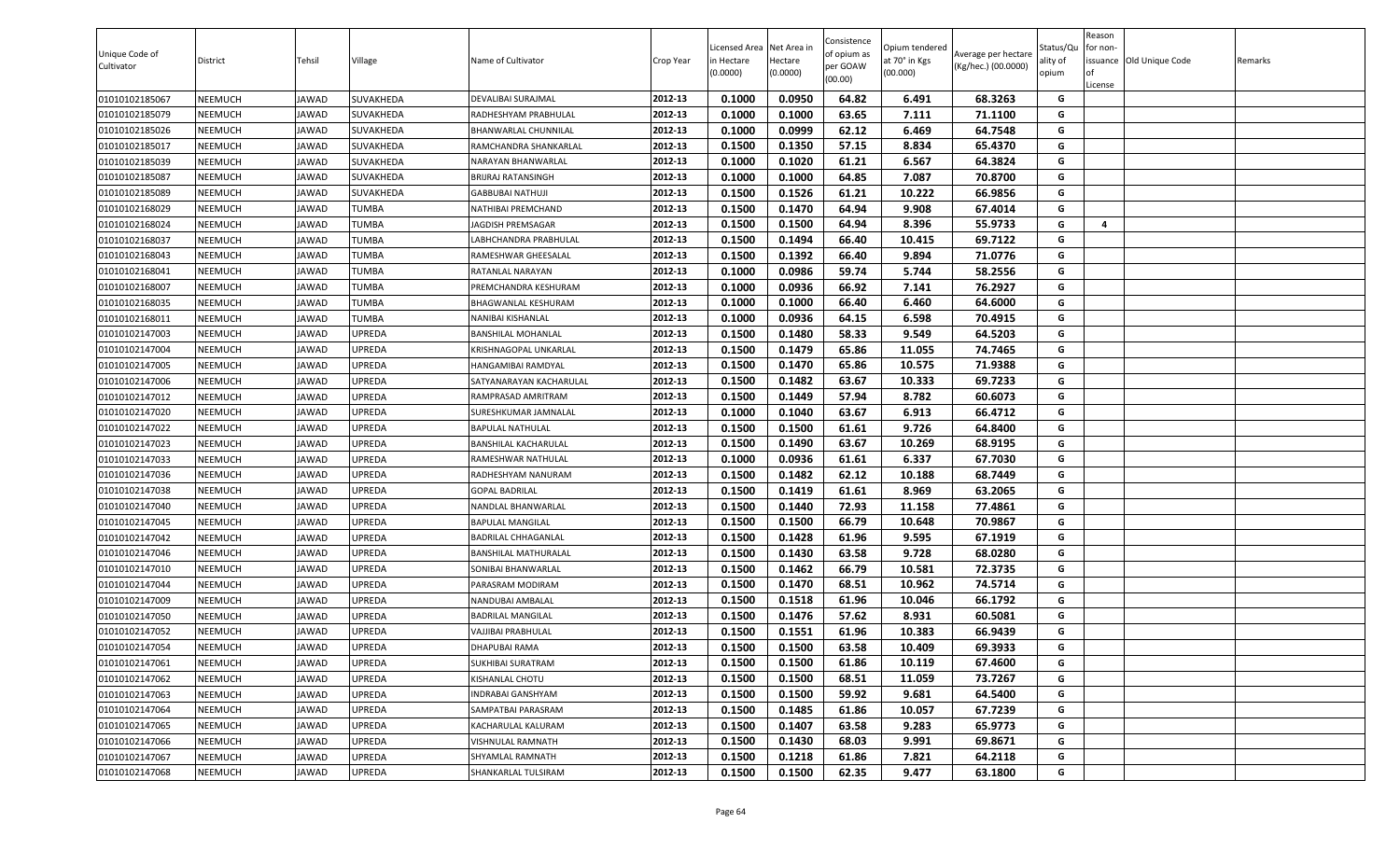| Unique Code of<br>Cultivator | <b>District</b> | Tehsil         | Village           | Name of Cultivator          | Crop Year | .icensed Area<br>in Hectare<br>(0.0000) | Net Area in<br>Hectare<br>(0.0000) | Consistence<br>of opium as<br>per GOAW<br>(00.00) | Opium tendered<br>at 70° in Kgs<br>(00.000) | Average per hectare<br>(Kg/hec.) (00.0000) | Status/Qu<br>ality of<br>opium | Reason<br>for non-<br>lof<br>License | issuance Old Unique Code | Remarks            |
|------------------------------|-----------------|----------------|-------------------|-----------------------------|-----------|-----------------------------------------|------------------------------------|---------------------------------------------------|---------------------------------------------|--------------------------------------------|--------------------------------|--------------------------------------|--------------------------|--------------------|
| 01010102147069               | <b>NEEMUCH</b>  | JAWAD          | UPREDA            | KAILASH RATANSINGH          | 2012-13   | 0.1500                                  | 0.1500                             | 62.35                                             | 9.477                                       | 63.1800                                    | G                              |                                      |                          |                    |
| 01010102147032               | NEEMUCH         | JAWAD          | UPREDA            | HIRALAL MANGILAL            | 2012-13   | 0.1500                                  | 0.1470                             | 68.03                                             | 10.846                                      | 73.7823                                    | G                              |                                      |                          |                    |
| 01010102147041               | <b>NEEMUCH</b>  | JAWAD          | UPREDA            | ALAPRASAD MOHANDAS          | 2012-13   | 0.1000                                  | 0.1000                             | 62.35                                             | 6.761                                       | 67.6100                                    | G                              |                                      |                          |                    |
| 01010102147001               | NEEMUCH         | JAWAD          | UPREDA            | ASHOKEKUMAR RAMCHANDRA      | 2012-13   | 0.1500                                  | 0.1472                             | 62.77                                             | 10.527                                      | 71.5149                                    | G                              |                                      |                          |                    |
| 01010102147007               | <b>NEEMUCH</b>  | JAWAD          | UPREDA            | BAPULAL RAMCHANDRA          | 2012-13   | 0.1500                                  | 0.1482                             | 58.33                                             | 9.399                                       | 63.4211                                    | G                              |                                      |                          |                    |
| 01010102147017               | <b>NEEMUCH</b>  | <b>JAWAD</b>   | UPREDA            | PRAHALAD HAJARI             | 2012-13   | 0.1500                                  | 0.1472                             | 62.77                                             | 10.070                                      | 68.4103                                    | G                              |                                      |                          |                    |
| 01010102147018               | <b>NEEMUCH</b>  | JAWAD          | UPREDA            | RAMKISHAN BHUWANIRAM        | 2012-13   | 0.1500                                  | 0.1496                             | 64.67                                             | 10.449                                      | 69.8463                                    | G                              |                                      |                          |                    |
| 01010102147021               | <b>NEEMUCH</b>  | JAWAD          | UPREDA            | VISHNULAL NANDRAM           | 2012-13   | 0.1500                                  | 0.1452                             | 64.67                                             | 10.089                                      | 69.4835                                    | G                              |                                      |                          |                    |
| 01010102147027               | <b>NEEMUCH</b>  | JAWAD          | UPREDA            | RAMESHWAR BHERULAL          | 2012-13   | 0.1500                                  | 0.1500                             | 62.77                                             | 10.115                                      | 67.4333                                    | G                              |                                      |                          |                    |
| 01010102147051               | NEEMUCH         | JAWAD          | UPREDA            | BANSHILAL PRABHULAL         | 2012-13   | 0.1500                                  | 0.1444                             | 64.67                                             | 9.858                                       | 68.2687                                    | G                              |                                      |                          |                    |
| 01010102147055               | <b>NEEMUCH</b>  | JAWAD          | UPREDA            | DHAPUBAI LAXMINARAYAN       | 2012-13   | 0.1500                                  | 0.1376                             | 65.11                                             | 9.757                                       | 70.9084                                    | G                              |                                      |                          |                    |
| 01010102147015               | NEEMUCH         | JAWAD          | UPREDA            | MATHARIBAI LACHHIRAM        | 2012-13   | 0.1500                                  | 0.1440                             | 61.46                                             | 9.895                                       | 68.7153                                    | G                              |                                      |                          |                    |
| 01010102147019               | <b>NEEMUCH</b>  | JAWAD          | UPREDA            | SHANKARLAL SAJJANLAL        | 2012-13   | 0.1500                                  | 0.1443                             | 61.46                                             | 9.474                                       | 65.6549                                    | G                              |                                      |                          |                    |
| 01010102147070               | <b>NEEMUCH</b>  | JAWAD          | UPREDA            | <b>ONKARLAL BHERULAL</b>    | 2012-13   | 0.1000                                  | 0.0980                             | 65.11                                             | 6.920                                       | 70.6122                                    | G                              |                                      |                          |                    |
| 01010102147035               | <b>NEEMUCH</b>  | JAWAD          | UPREDA            | <b>BANSHILAL RAMNARAYAN</b> | 2012-13   | 0.1000                                  | 0.1000                             | 65.11                                             | 6.957                                       | 69.5700                                    | G                              |                                      |                          |                    |
| 01010105208004               | <b>NEEMUCH</b>  | <b>SINGOLI</b> | <b>BALDAR KHA</b> | BHUPENDRASINGH BHOPALSINGH  | 2012-13   | 0.1000                                  | 0.0960                             | 61.19                                             | 6.355                                       | 66.1979                                    | G                              |                                      |                          |                    |
| 01010105208007               | <b>NEEMUCH</b>  | SINGOLI        | BALDAR KHA        | BHOLIBAI JAGANNATH          | 2012-13   | 0.1000                                  | 0.0945                             | 57.65                                             | 6.070                                       | 64.2328                                    | G                              |                                      |                          |                    |
| 01010105208015               | <b>NEEMUCH</b>  | SINGOLI        | <b>BALDAR KHA</b> | RAMESHWAR RUPAJI            | 2012-13   | 0.1500                                  | 0.1452                             | 55.34                                             | 8.570                                       | 59.0220                                    | G                              |                                      |                          |                    |
| 01010105208017               | <b>NEEMUCH</b>  | <b>SINGOLI</b> | BALDAR KHA        | BABARULAL NANALAL           | 2012-13   | 0.1500                                  | 0.1425                             | 57.65                                             | 8.730                                       | 61.2632                                    | G                              |                                      |                          |                    |
| 01010105208021               | <b>NEEMUCH</b>  | SINGOLI        | BALDAR KHA        | HIRALAL BALU D.P. BHURALAL  | 2012-13   | 0.1500                                  | 0.1475                             | 57.65                                             | 9.315                                       | 63.1525                                    | G                              |                                      |                          |                    |
| 01010105208024               | NEEMUCH         | SINGOLI        | BALDAR KHA        | MADHU BHURALAL              | 2012-13   | 0.1500                                  | 0.1440                             | 63.47                                             | 10.164                                      | 70.5833                                    | G                              |                                      |                          |                    |
| 01010105208029               | <b>NEEMUCH</b>  | SINGOLI        | <b>BALDAR KHA</b> | MAGILAL RUPA                | 2012-13   | 0.1000                                  | 0.0960                             | 56.81                                             | 6.379                                       | 66.4479                                    | G                              |                                      |                          |                    |
| 01010105208009               | <b>NEEMUCH</b>  | SINGOLI        | <b>BALDAR KHA</b> | RADHESHYAM SUKHLAL          | 2012-13   | 0.1000                                  | 0.1000                             | 56.81                                             | 6.200                                       | 62.0000                                    | G                              |                                      |                          |                    |
| 01010105208035               | <b>NEEMUCH</b>  | SINGOLI        | <b>BALDAR KHA</b> | KANHEYALAL HIRALAL          | 2012-13   | 0.1500                                  | 0.1470                             | 61.19                                             | 9.782                                       | 66.5442                                    | G                              |                                      |                          |                    |
| 01010105208037               | <b>NEEMUCH</b>  | <b>SINGOLI</b> | BALDAR KHA        | DAULATRAM KASHIRAM          | 2012-13   | 0.1500                                  | 0.1372                             | 57.02                                             | 8.634                                       | 62.9300                                    | G                              |                                      |                          |                    |
| 01010105208038               | <b>NEEMUCH</b>  | SINGOLI        | <b>BALDAR KHA</b> | DHAPUBAI KASHYA             | 2012-13   | 0.1500                                  | 0.1485                             | 56.30                                             | 9.314                                       | 62.7205                                    | G                              |                                      | 01010105227009           | <b>NAME CHANGE</b> |
| 01010105208039               | <b>NEEMUCH</b>  | <b>SINGOLI</b> | BALDAR KHA        | GATTUBAI DEVILAL            | 2012-13   | 0.1000                                  | 0.0992                             | 57.03                                             | 6.167                                       | 62.1673                                    | G                              |                                      | 01010105227006           |                    |
| 01010105208040               | <b>NEEMUCH</b>  | SINGOLI        | BALDAR KHA        | KANHEYALAL BHERUJI          | 2012-13   | 0.1500                                  | 0.1500                             | 53.04                                             | 8.767                                       | 58.4467                                    | G                              | 5                                    | 01010105227044           |                    |
| 01010105208041               | NEEMUCH         | SINGOLI        | BALDAR KHA        | RAMLAL UDAIRAM              | 2012-13   | 0.1500                                  | 0.1472                             | 52.95                                             | 8.442                                       | 57.3505                                    | G                              | -5                                   | 01010105227024           |                    |
| 01010102218001               | <b>NEEMUCH</b>  | JAWAD          | BRAHAMPURI        | JDAIRAM KISHANLAL           | 2012-13   | 0.1500                                  | 0.1500                             | 66.67                                             | 10.924                                      | 72.8267                                    | G                              |                                      |                          |                    |
| 01010102218003               | <b>NEEMUCH</b>  | <b>JAWAD</b>   | <b>BRAHAMPURI</b> | KANCHANBAI HIRALAL          | 2012-13   | 0.1000                                  | 0.1000                             | 64.39                                             | 7.497                                       | 74.9700                                    | G                              |                                      |                          |                    |
| 01010102218004               | <b>NEEMUCH</b>  | JAWAD          | <b>BRAHAMPURI</b> | RAMESHWAR HIRALAL           | 2012-13   | 0.1500                                  | 0.1523                             | 64.39                                             | 11.066                                      | 72.6592                                    | G                              |                                      |                          |                    |
| 01010102218005               | <b>NEEMUCH</b>  | JAWAD          | BRAHAMPURI        | NARAYANIBAI HARJI           | 2012-13   | 0.1500                                  | 0.1452                             | 66.67                                             | 10.810                                      | 74.4490                                    | G                              |                                      |                          |                    |
| 01010102218009               | <b>NEEMUCH</b>  | JAWAD          | <b>BRAHAMPURI</b> | KANWARLAL BHERULAL          | 2012-13   | 0.1500                                  | 0.1260                             | 63.89                                             | 8.862                                       | 70.3333                                    | G                              |                                      |                          |                    |
| 01010102218010               | <b>NEEMUCH</b>  | JAWAD          | BRAHAMPURI        | NANDLAL MULCHAND            | 2012-13   | 0.1500                                  | 0.1488                             | 67.33                                             | 11.119                                      | 74.7245                                    | G                              |                                      |                          |                    |
| 01010102218013               | <b>NEEMUCH</b>  | <b>JAWAD</b>   | <b>BRAHAMPURI</b> | AMRITLAL BHERULAL           | 2012-13   | 0.1000                                  | 0.0990                             | 59.61                                             | 6.600                                       | 66.6667                                    | G                              |                                      |                          |                    |
| 01010102218018               | <b>NEEMUCH</b>  | <b>JAWAD</b>   | BRAHAMPURI        | BAGDIRAM DHANNALAL          | 2012-13   | 0.1500                                  | 0.1480                             | 71.25                                             | 11.604                                      | 78.4054                                    | G                              |                                      |                          |                    |
| 01010102218019               | <b>NEEMUCH</b>  | JAWAD          | BRAHAMPURI        | SHANTILAL HIRALAL           | 2012-13   | 0.1500                                  | 0.1512                             | 64.39                                             | 11.406                                      | 75.4365                                    | G                              |                                      |                          |                    |
| 01010102218023               | <b>NEEMUCH</b>  | <b>JAWAD</b>   | <b>BRAHAMPURI</b> | PREMLAL BHAGIRATH           | 2012-13   | 0.1000                                  | 0.1000                             | 63.40                                             | 7.155                                       | 71.5500                                    | G                              |                                      |                          |                    |
| 01010102218027               | <b>NEEMUCH</b>  | JAWAD          | <b>BRAHAMPURI</b> | <b>BHAGIRATH PRABHULAL</b>  | 2012-13   | 0.1500                                  | 0.1472                             | 64.00                                             | 10.533                                      | 71.5557                                    | G                              |                                      |                          |                    |
| 01010102218029               | <b>NEEMUCH</b>  | <b>JAWAD</b>   | <b>BRAHAMPURI</b> | MATHURABAI RAMKISHAN        | 2012-13   | 0.1500                                  | 0.1452                             | 70.71                                             | 11.334                                      | 78.0579                                    | G                              |                                      |                          | <b>NAME CHANGE</b> |
| 01010102218030               | <b>NEEMUCH</b>  | <b>JAWAD</b>   | BRAHAMPURI        | LAXMINARAYAN NANDLAL        | 2012-13   | 0.1500                                  | 0.1510                             | 67.33                                             | 10.869                                      | 71.9801                                    | G                              |                                      |                          |                    |
| 01010102218008               | <b>NEEMUCH</b>  | <b>JAWAD</b>   | <b>BRAHAMPURI</b> | RAMKANYABAI BAGADIRAM       | 2012-13   | 0.1500                                  | 0.1488                             | 59.61                                             | 10.117                                      | 67.9906                                    | G                              |                                      |                          |                    |
| 01010102218031               | <b>NEEMUCH</b>  | <b>JAWAD</b>   | <b>BRAHAMPURI</b> | <b>BANSHILAL GHISALAL</b>   | 2012-13   | 0.1500                                  | 0.1456                             | 64.00                                             | 10.176                                      | 69.8901                                    | G                              |                                      |                          |                    |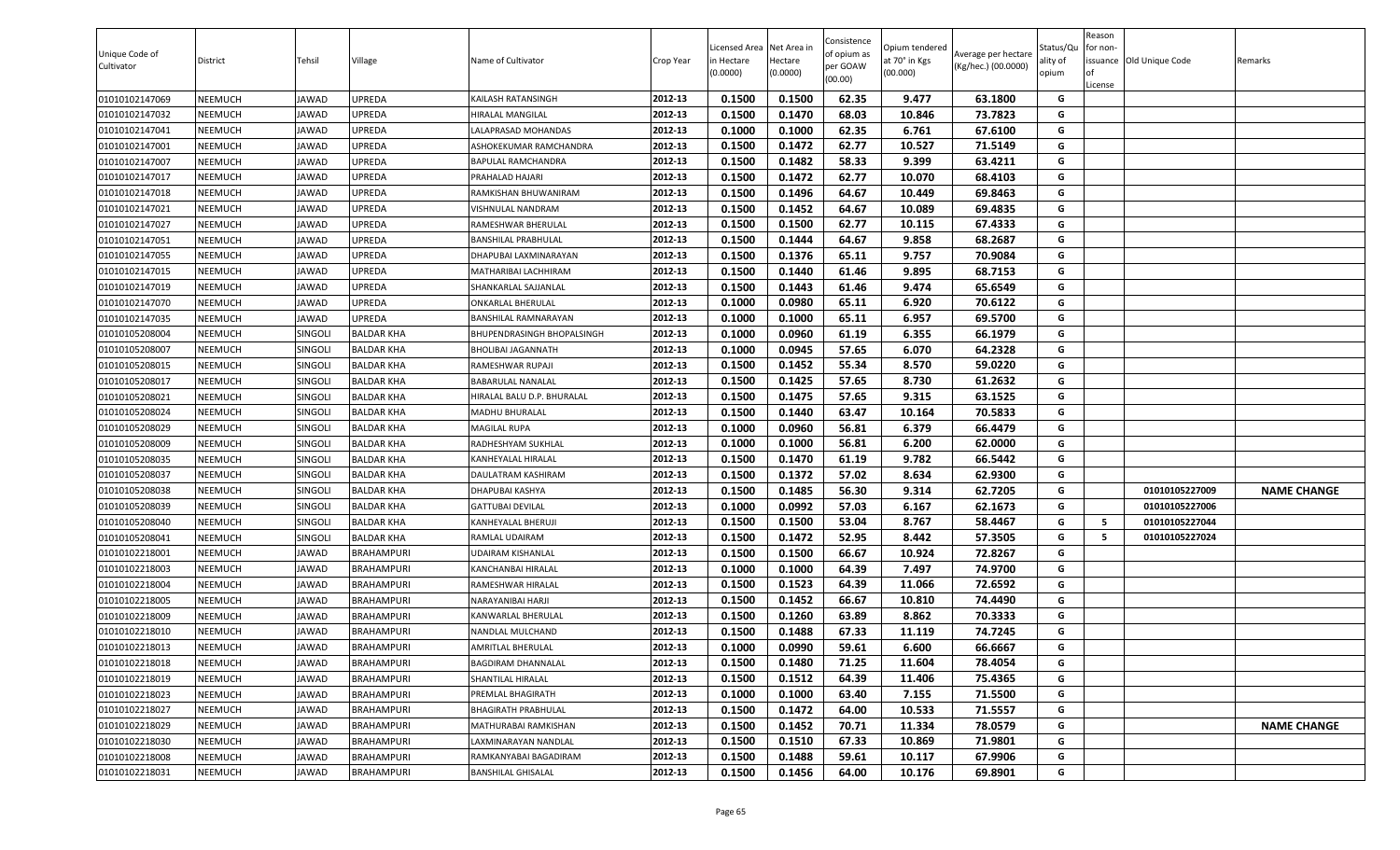| Unique Code of<br>Cultivator | District | Tehsil         | Village           | Name of Cultivator          | Crop Year | Licensed Area Net Area in<br>in Hectare<br>(0.0000) | Hectare<br>(0.0000) | Consistence<br>of opium as<br>per GOAW<br>(00.00) | Opium tendered<br>at 70° in Kgs<br>(00.000) | Average per hectare<br>(Kg/hec.) (00.0000) | Status/Qu<br>ality of<br>opium | Reason<br>for non-<br><b>of</b><br>License | issuance Old Unique Code | Remarks            |
|------------------------------|----------|----------------|-------------------|-----------------------------|-----------|-----------------------------------------------------|---------------------|---------------------------------------------------|---------------------------------------------|--------------------------------------------|--------------------------------|--------------------------------------------|--------------------------|--------------------|
| 01010102218033               | NEEMUCH  | JAWAD          | <b>BRAHAMPURI</b> | DEEPAK KUMAR DAULATRAM      | 2012-13   | 0.1000                                              | 0.1015              | 69.06                                             | 7.676                                       | 75.6256                                    | G                              |                                            |                          |                    |
| 01010102218035               | NEEMUCH  | JAWAD          | BRAHAMPURI        | KANHEYALAL CHAMPALAL        | 2012-13   | 0.1500                                              | 0.1100              | 64.00                                             | 7.790                                       | 70.8182                                    | G                              |                                            |                          |                    |
| 01010102218036               | NEEMUCH  | <b>IAWAD</b>   | BRAHAMPURI        | SATYANARAYAN JAYKISHAN      | 2012-13   | 0.1500                                              | 0.1558              | 53.05                                             | 9.170                                       | 58.8575                                    | G                              | 5                                          |                          |                    |
| 01010105243002               | NEEMUCH  | SINGOLI        | CHAWNDIYA         | OMPRAKASH MOHANLAL          | 2012-13   | 0.1500                                              | 0.1500              | 64.75                                             | 10.758                                      | 71.7200                                    | G                              |                                            |                          |                    |
| 01010105243008               | NEEMUCH  | SINGOLI        | CHAWNDIYA         | BOTHLAL KALU JI             | 2012-13   | 0.1500                                              | 0.1484              | 64.75                                             | 10.804                                      | 72.8032                                    | G                              |                                            |                          |                    |
| 01010105243022               | NEEMUCH  | SINGOLI        | CHAWNDIYA         | NARAYANBAI SOHAN            | 2012-13   | 0.1500                                              | 0.1488              | 64.75                                             | 10.619                                      | 71.3642                                    | G                              |                                            |                          |                    |
| 01010105243032               | NEEMUCH  | SINGOLI        | CHAWNDIYA         | HARISINGH JODHSINGH         | 2012-13   | 0.1500                                              | 0.1512              | 65.29                                             | 10.540                                      | 69.7090                                    | G                              |                                            |                          |                    |
| 01010105243037               | NEEMUCH  | <b>SINGOLI</b> | CHAWNDIYA         | SHRAWANDAS KAJODDAS         | 2012-13   | 0.1500                                              | 0.1245              | 61.96                                             | 8.258                                       | 66.3293                                    | G                              |                                            |                          |                    |
| 01010105243039               | NEEMUCH  | SINGOLI        | CHAWNDIYA         | GORDHANSINGH JODH SINGH     | 2012-13   | 0.1500                                              | 0.1480              | 66.60                                             | 10.808                                      | 73.0270                                    | G                              |                                            |                          |                    |
| 01010105243041               | NEEMUCH  | SINGOLI        | CHAWNDIYA         | BHAGWATSINGH JODHSINGH      | 2012-13   | 0.1500                                              | 0.1482              | 64.03                                             | 10.519                                      | 70.9784                                    | G                              |                                            |                          |                    |
| 01010105243045               | NEEMUCH  | <b>SINGOLI</b> | CHAWNDIYA         | MOHANLAL MYANCHAND          | 2012-13   | 0.1500                                              | 0.1482              | 64.03                                             | 10.538                                      | 71.1066                                    | G                              |                                            |                          | <b>NAME CHANGE</b> |
| 01010105243054               | NEEMUCH  | SINGOLI        | CHAWNDIYA         | NANDLAL GHEESALAL           | 2012-13   | 0.1500                                              | 0.1512              | 62.34                                             | 10.259                                      | 67.8505                                    | G                              |                                            |                          |                    |
| 01010105243056               | NEEMUCH  | SINGOLI        | CHAWNDIYA         | BADRILAL MANGILAL           | 2012-13   | 0.1500                                              | 0.1457              | 62.34                                             | 10.010                                      | 68.7028                                    | G                              |                                            |                          |                    |
| 01010105243034               | NEEMUCH  | <b>SINGOLI</b> | CHAWNDIYA         | CHHAGANLAL SHANKARLAL       | 2012-13   | 0.1500                                              | 0.1484              | 64.03                                             | 10.263                                      | 69.1577                                    | G                              |                                            |                          |                    |
| 01010105243038               | NEEMUCH  | <b>SINGOLI</b> | CHAWNDIYA         | KISHANDAS KAJODDAS          | 2012-13   | 0.1500                                              | 0.1242              | 70.11                                             | 9.425                                       | 75.8857                                    | G                              |                                            |                          |                    |
| 01010105243042               | NEEMUCH  | SINGOLI        | CHAWNDIYA         | GHEESALAL GABURCHAND        | 2012-13   | 0.1500                                              | 0.1500              | 58.70                                             | 9.476                                       | 63.1733                                    | G                              |                                            |                          |                    |
| 01010105243049               | NEEMUCH  | SINGOLI        | CHAWNDIYA         | NARAYANIBAI RAMCHANDRADAS   | 2012-13   | 0.1500                                              | 0.1393              | 70.54                                             | 10.783                                      | 77.4085                                    | G                              |                                            |                          |                    |
| 01010105243058               | NEEMUCH  | SINGOL         | CHAWNDIYA         | KANHEYADAS RAMCHANDRA DAS   | 2012-13   | 0.1500                                              | 0.1464              | 65.72                                             | 10.834                                      | 74.0027                                    | G                              |                                            |                          |                    |
| 01010105243021               | NEEMUCH  | SINGOL         | CHAWNDIYA         | MURIBAI MATHURALAL          | 2012-13   | 0.1500                                              | 0.1474              | 62.34                                             | 10.010                                      | 67.9104                                    | G                              |                                            |                          |                    |
| 01010105243013               | NEEMUCH  | SINGOL         | CHAWNDIYA         | ABHCHAND ONKARLAL           | 2012-13   | 0.1500                                              | 0.1501              | 58.87                                             | 9.714                                       | 64.7169                                    | G                              |                                            |                          |                    |
| 01010105243018               | NEEMUCH  | SINGOLI        | CHAWNDIYA         | HARKUBAI SHANKARLAL         | 2012-13   | 0.1000                                              | 0.0962              | 63.29                                             | 6.799                                       | 70.6757                                    | G                              |                                            |                          |                    |
| 01010105243026               | NEEMUCH  | SINGOLI        | CHAWNDIYA         | SOHANLAL DALU               | 2012-13   | 0.1000                                              | 0.1008              | 58.87                                             | 6.417                                       | 63.6607                                    | G                              |                                            |                          |                    |
| 01010105243035               | NEEMUCH  | <b>SINGOLI</b> | CHAWNDIYA         | MANSINGH JODHSINGH          | 2012-13   | 0.1500                                              | 0.1480              | 66.60                                             | 10.865                                      | 73.4122                                    | G                              |                                            |                          |                    |
| 01010105243057               | NEEMUCH  | <b>SINGOLI</b> | CHAWNDIYA         | ALIBAI JAGDISH              | 2012-13   | 0.1500                                              | 0.1488              | 63.29                                             | 10.343                                      | 69.5094                                    | G                              |                                            |                          |                    |
| 01010105243059               | NEEMUCH  | SINGOLI        | CHAWNDIYA         | NANDKUNWAR RAMCHANDRA       | 2012-13   | 0.1500                                              | 0.1425              | 58.87                                             | 9.840                                       | 69.0526                                    | G                              |                                            |                          |                    |
| 01010105243012               | NEEMUCH  | SINGOL         | CHAWNDIYA         | SOHANIBAI MOHANLAL          | 2012-13   | 0.1000                                              | 0.0992              | 62.12                                             | 6.842                                       | 68.9718                                    | G                              |                                            |                          |                    |
| 01010105243061               | NEEMUCH  | <b>SINGOLI</b> | CHAWNDIYA         | NANALAL GOPILAL             | 2012-13   | 0.1500                                              | 0.1470              | 58.48                                             | 9.440                                       | 64.2177                                    | G                              |                                            |                          |                    |
| 01010105246001               | NEEMUCH  | SINGOLI        | DABRIYA           | JAHURHUSAIN MOULABAKSH      | 2012-13   | 0.1000                                              | 0.0986              | 57.15                                             | 6.246                                       | 63.3469                                    | G                              |                                            |                          |                    |
| 01010105246004               | NEEMUCH  | <b>SINGOLI</b> | DABRIYA           | AZADMOHAMMAD MAJID          | 2012-13   | 0.1000                                              | 0.1000              | 56.17                                             | 6.106                                       | 61.0600                                    | G                              |                                            |                          |                    |
| 01010105246005               | NEEMUCH  | SINGOLI        | DABRIYA           | HAKIM IBRAHIMKHAN           | 2012-13   | 0.1000                                              | 0.1007              | 58.20                                             | 6.286                                       | 62.4230                                    | G                              |                                            |                          |                    |
| 01010105246007               | NEEMUCH  | <b>SINGOLI</b> | DABRIYA           | IRFAN MO.RAHAMAN            | 2012-13   | 0.1000                                              | 0.0980              | 50.68                                             | 5.712                                       | 58.2857                                    | G                              | - 5                                        |                          |                    |
| 01010105246008               | NEEMUCH  | <b>SINGOLI</b> | DABRIYA           | <b>HIRAUDA</b>              | 2012-13   | 0.1000                                              | 0.0980              | 56.74                                             | 6.104                                       | 62.2857                                    | G                              |                                            |                          |                    |
| 01010105246013               | NEEMUCH  | <b>SINGOLI</b> | <b>DABRIYA</b>    | HURABAI RHAMAN              | 2012-13   | 0.1000                                              | 0.0997              | 58.20                                             | 6.385                                       | 64.0421                                    | G                              |                                            |                          |                    |
| 01010105246014               | NEEMUCH  | SINGOLI        | DABRIYA           | IQBALHUSAIN MOHAMMAD HUSAIN | 2012-13   | 0.1000                                              | 0.1000              | 58.20                                             | 6.078                                       | 60.7800                                    | G                              |                                            |                          |                    |
| 01010105246010               | NEEMUCH  | <b>SINGOLI</b> | DABRIYA           | RAJJAKSHAH IBRAHIM          | 2012-13   | 0.1000                                              | 0.0920              | 55.17                                             | 5.604                                       | 60.9130                                    | G                              |                                            |                          |                    |
| 01010105246011               | NEEMUCH  | SINGOLI        | <b>DABRIYA</b>    | MURADASHAH NURSHAH          | 2012-13   | 0.1000                                              | 0.1000              | 56.24                                             | 6.235                                       | 62.3500                                    | G                              |                                            |                          |                    |
| 01010105205001               | NEEMUCH  | SINGOLI        | DAULATPURA        | JAGDISHCHANDRA KASHIRAM     | 2012-13   | 0.1500                                              | 0.1428              | 68.25                                             | 10.540                                      | 73.8095                                    | G                              |                                            |                          |                    |
| 01010105205002               | NEEMUCH  | <b>SINGOLI</b> | DAULATPURA        | 3ADRILALRAMSUKH             | 2012-13   | 0.1500                                              | 0.1484              | 69.78                                             | 11.284                                      | 76.0377                                    | G                              |                                            |                          |                    |
| 01010105205004               | NEEMUCH  | SINGOLI        | <b>DAULATPURA</b> | OMPRAKASH ONKAR             | 2012-13   | 0.1000                                              | 0.0988              | 68.25                                             | 7.527                                       | 76.1842                                    | G                              |                                            |                          |                    |
| 01010105205005               | NEEMUCH  | SINGOLI        | DAULATPURA        | SOHANLAL DALURAM            | 2012-13   | 0.1500                                              | 0.1496              | 60.67                                             | 9.820                                       | 65.6417                                    | G                              |                                            |                          |                    |
| 01010105205006               | NEEMUCH  | SINGOLI        | DAULATPURA        | PURANMAL BHARMAL            | 2012-13   | 0.1500                                              | 0.1512              | 68.25                                             | 11.018                                      | 72.8704                                    | G                              |                                            |                          |                    |
| 01010105205008               | NEEMUCH  | SINGOLI        | DAULATPURA        | JAGDISHCHANDRA BALU         | 2012-13   | 0.1500                                              | 0.1480              | 62.20                                             | 10.361                                      | 70.0068                                    | G                              |                                            |                          |                    |
| 01010105205009               | NEEMUCH  | SINGOLI        | DAULATPURA        | LALURAM MANGILAL            | 2012-13   | 0.1000                                              | 0.1000              | 65.28                                             | 7.106                                       | 71.0600                                    | G                              |                                            |                          |                    |
| 01010105205010               | NEEMUCH  | SINGOLI        | <b>DAULATPURA</b> | <b>BADRILAL LALURAM</b>     | 2012-13   | 0.1500                                              | 0.1470              | 62.20                                             | 9.703                                       | 66.0068                                    | G                              |                                            |                          |                    |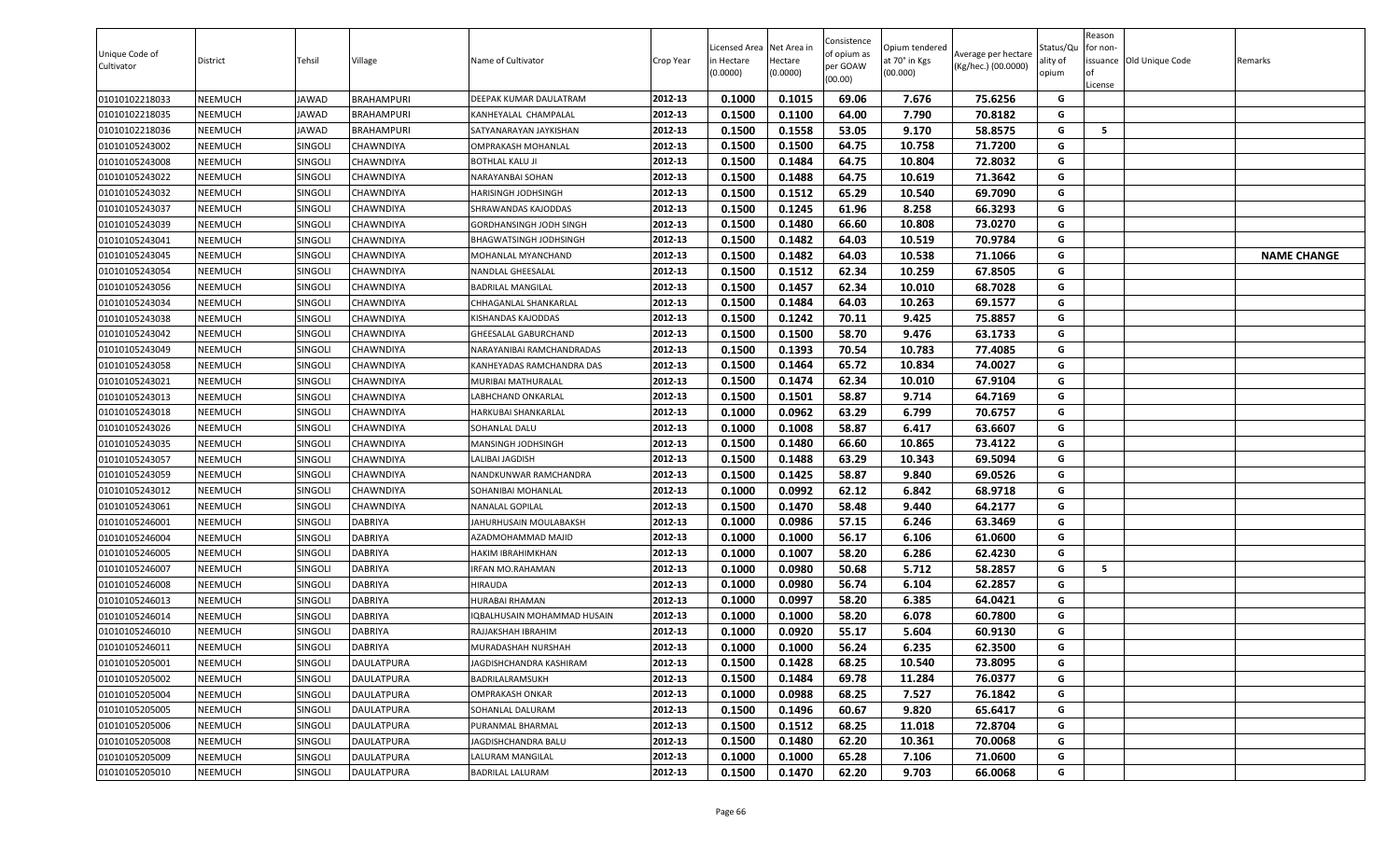| 0.1000<br>0.0992<br>63.99<br>69.5766<br>01010105205011<br>NEEMUCH<br><b>DAULATPURA</b><br>2012-13<br>6.902<br>G<br>SINGOLI<br>CHHAGANLAL LALURAM<br>01010105205012<br>2012-13<br>0.1000<br>0.0960<br>63.99<br>6.856<br>71.4167<br>G<br>NEEMUCH<br>SINGOLI<br>DAULATPURA<br>JAYRAM BHERULAL<br>0.1500<br>0.1480<br>68.9932<br>01010105205013<br>NEEMUCH<br>SINGOLI<br><b>DAULATPURA</b><br>2012-13<br>63.99<br>10.211<br>G<br><b>BHARATLAL SHIVELAL</b><br>0.1000<br>0.0966<br>64.39<br>6.963<br>72.0807<br>G<br>01010105205014<br>NEEMUCH<br>SINGOLI<br>DAULATPURA<br>ASHARAM BHERULAL<br>2012-13 |  |
|---------------------------------------------------------------------------------------------------------------------------------------------------------------------------------------------------------------------------------------------------------------------------------------------------------------------------------------------------------------------------------------------------------------------------------------------------------------------------------------------------------------------------------------------------------------------------------------------------|--|
|                                                                                                                                                                                                                                                                                                                                                                                                                                                                                                                                                                                                   |  |
|                                                                                                                                                                                                                                                                                                                                                                                                                                                                                                                                                                                                   |  |
|                                                                                                                                                                                                                                                                                                                                                                                                                                                                                                                                                                                                   |  |
|                                                                                                                                                                                                                                                                                                                                                                                                                                                                                                                                                                                                   |  |
| 0.1000<br>0.0960<br>67.74<br>7.248<br>75.5000<br>01010105205015<br>SINGOLI<br><b>DAULATPURA</b><br>2012-13<br>G<br>NEEMUCH<br>SOHANLAL KASHIRAM                                                                                                                                                                                                                                                                                                                                                                                                                                                   |  |
| 65.00<br>2012-13<br>0.1500<br>0.1485<br>10.576<br>71.2189<br>01010105205016<br>SINGOLI<br><b>DAULATPURA</b><br>MADANLAL DALURAM<br>$\overline{2}$<br>NEEMUCH<br>-1                                                                                                                                                                                                                                                                                                                                                                                                                                |  |
| 01010105205017<br>NEEMUCH<br>SINGOLI<br>2012-13<br>0.1500<br>0.1482<br>65.39<br>10.528<br>71.0391<br>G<br><b>DAULATPURA</b><br>NANDLAL ONKAR                                                                                                                                                                                                                                                                                                                                                                                                                                                      |  |
| 2012-13<br>0.1500<br>70.5933<br>G<br>01010105205018<br>NEEMUCH<br><b>SINGOLI</b><br><b>DAULATPURA</b><br><b>GITALAL RAMLAL</b><br>0.1500<br>65.48<br>10.589                                                                                                                                                                                                                                                                                                                                                                                                                                       |  |
| 2012-13<br>0.1500<br>0.1440<br>65.48<br>G<br>01010105205019<br>NEEMUCH<br><b>DAULATPURA</b><br>GOPAL LAXMICHAND<br>10.140<br>70.4167<br><b>SINGOLI</b>                                                                                                                                                                                                                                                                                                                                                                                                                                            |  |
| 0.1000<br>0.1015<br>67.58<br>01010105205020<br>NEEMUCH<br>SINGOLI<br><b>DAULATPURA</b><br>RAMESHWARDAS GIRDHARI<br>2012-13<br>7.308<br>72.0000<br>G                                                                                                                                                                                                                                                                                                                                                                                                                                               |  |
| 01010105205021<br>2012-13<br>0.1000<br>0.0972<br>65.48<br>7.128<br>73.3333<br>NEEMUCH<br>SINGOLI<br>DAULATPURA<br>G<br>NANDLAL KAJOD                                                                                                                                                                                                                                                                                                                                                                                                                                                              |  |
| 0.0990<br>65.59<br>73.2525<br>01010105205023<br>SINGOLI<br>2012-13<br>0.1000<br>7.252<br>G<br>NEEMUCH<br>DAULATPURA<br>ONKARLAL KISHANLAL                                                                                                                                                                                                                                                                                                                                                                                                                                                         |  |
| 0.1500<br>0.1500<br>68.08<br>10.971<br>73.1400<br>2012-13<br>G<br>01010105205024<br>NEEMUCH<br>SINGOLI<br>DAULATPURA<br>SHANTILAL NANALAL                                                                                                                                                                                                                                                                                                                                                                                                                                                         |  |
| 0.1500<br>65.59<br>G<br>01010105205025<br>NEEMUCH<br>SINGOLI<br><b>DAULATPURA</b><br>2012-13<br>0.1500<br>10.569<br>70.4600<br>CHHAGANLAL DAULATRAM                                                                                                                                                                                                                                                                                                                                                                                                                                               |  |
| 01010105205026<br>2012-13<br>0.1000<br>0.0986<br>65.59<br>7.177<br>72.7890<br>NEEMUCH<br>SINGOLI<br><b>DAULATPURA</b><br>G<br>NATHU HIRA                                                                                                                                                                                                                                                                                                                                                                                                                                                          |  |
| 0.1500<br>0.1500<br>67.21<br>73.4200<br>01010105205027<br><b>NEEMUCH</b><br><b>SINGOLI</b><br><b>DAULATPURA</b><br>2012-13<br>11.013<br>G<br><b>BHANAWARIBAI GULABCHAND</b>                                                                                                                                                                                                                                                                                                                                                                                                                       |  |
| 0.1500<br>0.1472<br>67.21<br>10.859<br>73.7704<br>G<br>2012-13<br>01010105205029<br><b>DAULATPURA</b><br>NEEMUCH<br><b>SINGOLI</b><br><b>BHANWARLAL JAYCHAND</b>                                                                                                                                                                                                                                                                                                                                                                                                                                  |  |
| 2012-13<br>0.1000<br>0.0990<br>64.68<br>7.207<br>72.7980<br>G<br>01010105205030<br>NEEMUCH<br>SINGOLI<br><b>DAULATPURA</b><br><b>GITALAL KISHANLAL</b>                                                                                                                                                                                                                                                                                                                                                                                                                                            |  |
| 2012-13<br>01010105205031<br>NARAYANLAL AMARCHAND<br>0.1500<br>0.1470<br>64.68<br>10.497<br>71.4082<br>G<br>NEEMUCH<br>SINGOLI<br><b>DAULATPURA</b>                                                                                                                                                                                                                                                                                                                                                                                                                                               |  |
| 2012-13<br>0.1000<br>0.1014<br>70.9172<br>G<br>01010105205032<br>NEEMUCH<br>SINGOL<br><b>DAULATPURA</b><br>SOHANLAL RAMSUKH<br>67.21<br>7.191                                                                                                                                                                                                                                                                                                                                                                                                                                                     |  |
| 0.1500<br>64.68<br>10.663<br>71.0867<br>G<br>2012-13<br>0.1500<br>01010105205033<br>NEEMUCH<br>SINGOLI<br>DAULATPURA<br>RAMLAL TAKECHAND                                                                                                                                                                                                                                                                                                                                                                                                                                                          |  |
| 0.1000<br>0.1015<br>62.20<br>6.771<br>66.7094<br>01010105205034<br>NEEMUCH<br>SINGOLI<br><b>DAULATPURA</b><br>2012-13<br>G<br>JODHRAJ SHANKARLAL                                                                                                                                                                                                                                                                                                                                                                                                                                                  |  |
| 0.1508<br>10.232<br>01010105205035<br>2012-13<br>0.1500<br>63.61<br>67.8515<br>G<br>NEEMUCH<br>SINGOLI<br><b>DAULATPURA</b><br>RUKAMNIBAI BHARMAL                                                                                                                                                                                                                                                                                                                                                                                                                                                 |  |
| 0.1500<br>0.1468<br>64.56<br>10.136<br>69.0463<br>01010105205036<br>NEEMUCH<br>SINGOLI<br><b>DAULATPURA</b><br>2012-13<br>G<br>SITABAI LALURAM                                                                                                                                                                                                                                                                                                                                                                                                                                                    |  |
| 0.1024<br>64.00<br>7.177<br>70.0879<br>01010105205038<br>NEEMUCH<br><b>DAULATPURA</b><br>2012-13<br>0.1000<br>$\overline{2}$<br><b>SINGOLI</b><br>SHAMBHULAL MANGILAL<br>-1                                                                                                                                                                                                                                                                                                                                                                                                                       |  |
| 0.1000<br>0.1000<br>61.79<br>6.647<br>66.4700<br>01010105205039<br>NEEMUCH<br>SINGOLI<br><b>DAULATPURA</b><br>2012-13<br>G<br><b>BOTHLAL HIRALAL</b>                                                                                                                                                                                                                                                                                                                                                                                                                                              |  |
| 7.272<br>01010105205040<br>2012-13<br>0.1000<br>0.1023<br>65.18<br>71.0850<br>G<br>NEEMUCH<br>SINGOLI<br>DAULATPURA<br>SHYAMLAL VENIRAM                                                                                                                                                                                                                                                                                                                                                                                                                                                           |  |
| 0.1500<br>0.1512<br>65.18<br>10.634<br>70.3307<br>01010105205042<br>NEEMUCH<br>SINGOLI<br><b>DAULATPURA</b><br>2012-13<br>G<br>KHYALIRAM BHARMAL                                                                                                                                                                                                                                                                                                                                                                                                                                                  |  |
| G<br>2012-13<br>65.18<br>01010105205043<br>SINGOLI<br><b>DAULATPURA</b><br>HUDIBAI NARAYAN<br>0.1500<br>0.1440<br>10.485<br>72.8125<br>NEEMUCH                                                                                                                                                                                                                                                                                                                                                                                                                                                    |  |
| 2012-13<br>0.1000<br>0.0977<br>65.31<br>71.5251<br>G<br>01010105205044<br>SINGOLI<br>DAULATPURA<br>TULSIRAM ONKAR<br>6.988<br>NEEMUCH                                                                                                                                                                                                                                                                                                                                                                                                                                                             |  |
| G<br>2012-13<br>0.1500<br>0.1516<br>65.31<br>10.683<br>70.4683<br>01010105205045<br>NEEMUCH<br>SINGOLI<br><b>DAULATPURA</b><br>CHAMPALAL CHUNNILAL                                                                                                                                                                                                                                                                                                                                                                                                                                                |  |
| 2012-13<br>0.1000<br>0.1020<br>59.37<br>6.471<br>63.4412<br>G<br>01010105205047<br>NEEMUCH<br>SINGOLI<br><b>DAULATPURA</b><br><b>BHURIBAI ONKARLAL</b>                                                                                                                                                                                                                                                                                                                                                                                                                                            |  |
| 01010105205048<br>NEEMUCH<br><b>SINGOLI</b><br><b>DAULATPURA</b><br>2012-13<br>0.1500<br>0.1480<br>65.31<br>10.599<br>71.6149<br>G<br>RADHESHYAM DALURAM                                                                                                                                                                                                                                                                                                                                                                                                                                          |  |
| 0.1012<br>01010105205049<br>NEEMUCH<br><b>SINGOLI</b><br>DAULATPURA<br>2012-13<br>0.1000<br>62.88<br>6.890<br>68.0830<br>G<br>DULICHAND NANALAL                                                                                                                                                                                                                                                                                                                                                                                                                                                   |  |
| 7.229<br>0.1000<br>0.0990<br>67.65<br>73.0202<br>01010105205050<br>NEEMUCH<br>SINGOLI<br><b>DAULATPURA</b><br>2012-13<br>G<br>MANGILAL RAMSUKH                                                                                                                                                                                                                                                                                                                                                                                                                                                    |  |
| 01010105205051<br>SINGOLI<br>2012-13<br>0.1500<br>0.1520<br>65.38<br>10.750<br>70.7237<br>G<br>NEEMUCH<br><b>DAULATPURA</b><br><b>DEVILAL RAMSUKH</b>                                                                                                                                                                                                                                                                                                                                                                                                                                             |  |
| 0.1000<br>62.88<br>01010105205054<br>NEEMUCH<br><b>SINGOLI</b><br><b>DAULATPURA</b><br>2012-13<br>0.1000<br>6.881<br>68.8100<br>G<br>KANHEYALAL BALURAM                                                                                                                                                                                                                                                                                                                                                                                                                                           |  |
| 2012-13<br>0.1000<br>0.0975<br>59.76<br>6.428<br>65.9282<br>G<br>01010105205055<br>NEEMUCH<br>SINGOLI<br>DAULATPURA<br>AMARCHAND JITMAL                                                                                                                                                                                                                                                                                                                                                                                                                                                           |  |
| 65.38<br>7.080<br>2012-13<br>0.1000<br>0.1000<br>70.8000<br>G<br>01010105205056<br><b>NEEMUCH</b><br>SINGOLI<br>DAULATPURA<br>NAGAJIRAM MANGILAL                                                                                                                                                                                                                                                                                                                                                                                                                                                  |  |
| 67.65<br>01010105205057<br>NEEMUCH<br>SINGOLI<br>DAULATPURA<br>2012-13<br>0.1500<br>0.1494<br>10.843<br>72.5770<br>G<br><b>MOHANLAL RUPA</b>                                                                                                                                                                                                                                                                                                                                                                                                                                                      |  |
| G<br>2012-13<br>0.1500<br>0.1505<br>67.65<br>11.153<br>74.1063<br>01010105205058<br><b>NEEMUCH</b><br><b>SINGOLI</b><br>DAULATPURA<br><b>BHERULAL RAMLAL</b>                                                                                                                                                                                                                                                                                                                                                                                                                                      |  |
| G<br>01010105205059<br>2012-13<br>0.1518<br>65.76<br>10.803<br><b>NEEMUCH</b><br>SINGOLI<br>DAULATPURA<br>JAGDISHCHANDRA ONKARLAL<br>0.1500<br>71.1660                                                                                                                                                                                                                                                                                                                                                                                                                                            |  |
| 01010105205060<br><b>DAULATPURA</b><br>RATANLAL VENIRAM<br>2012-13<br>0.1500<br>0.1421<br>65.76<br>10.061<br>70.8023<br>G<br><b>NEEMUCH</b><br><b>SINGOLI</b>                                                                                                                                                                                                                                                                                                                                                                                                                                     |  |
| 2012-13<br>0.1500<br>73.6803<br>G<br>01010105205061<br>SINGOLI<br><b>MADANLAL HIRALAL</b><br>0.1470<br>66.86<br>10.831<br><b>NEEMUCH</b><br>DAULATPURA                                                                                                                                                                                                                                                                                                                                                                                                                                            |  |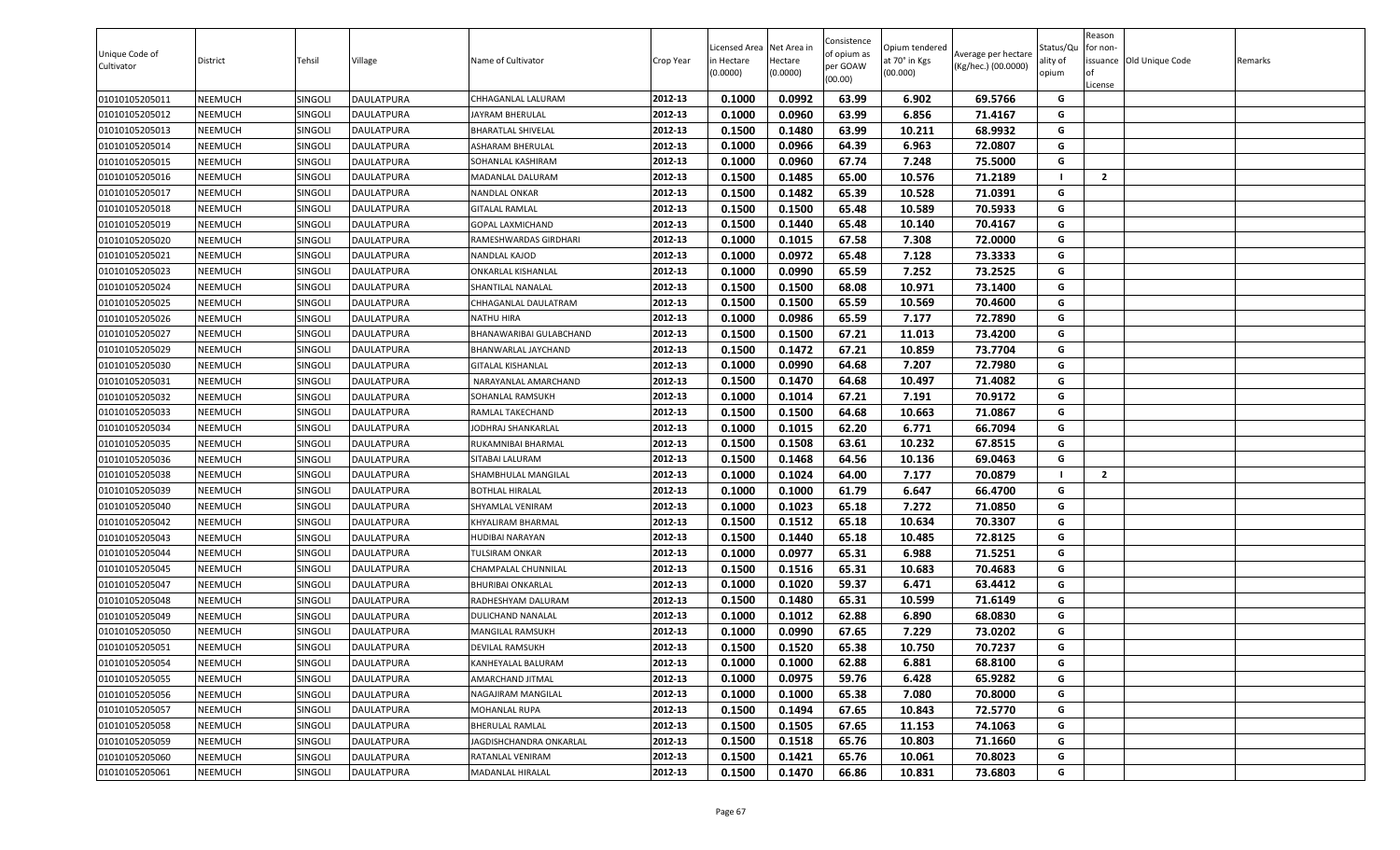| Unique Code of<br>Cultivator | District | Tehsil         | Village           | Name of Cultivator     | Crop Year | Licensed Area Net Area in<br>in Hectare<br>(0.0000) | Hectare<br>(0.0000) | Consistence<br>of opium as<br>per GOAW<br>(00.00) | Opium tendered<br>at 70° in Kgs<br>(00.000) | Average per hectare<br>(Kg/hec.) (00.0000) | Status/Qu<br>ality of<br>opium | Reason<br>for non-<br><b>of</b><br>License | issuance Old Unique Code | Remarks |
|------------------------------|----------|----------------|-------------------|------------------------|-----------|-----------------------------------------------------|---------------------|---------------------------------------------------|---------------------------------------------|--------------------------------------------|--------------------------------|--------------------------------------------|--------------------------|---------|
| 01010105205063               | NEEMUCH  | SINGOLI        | DAULATPURA        | SHAMBHULAL NARAYAN     | 2012-13   | 0.1500                                              | 0.1472              | 62.88                                             | 9.881                                       | 67.1264                                    | G                              |                                            |                          |         |
| 01010105205067               | NEEMUCH  | SINGOL         | DAULATPURA        | GHEESALAL RAMCHANDRA   | 2012-13   | 0.1000                                              | 0.0990              | 65.76                                             | 7.121                                       | 71.9293                                    | G                              |                                            |                          |         |
| 01010105205068               | NEEMUCH  | SINGOL         | DAULATPURA        | ALIBAI BHURALAL        | 2012-13   | 0.1000                                              | 0.0989              | 62.80                                             | 6.782                                       | 68.5743                                    | G                              |                                            |                          |         |
| 01010105205069               | NEEMUCH  | SINGOLI        | DAULATPURA        | SHYAMDAS GIRDHARIDAS   | 2012-13   | 0.1000                                              | 0.0999              | 66.31                                             | 7.133                                       | 71.4014                                    | G                              |                                            |                          |         |
| 01010105205070               | NEEMUCH  | SINGOLI        | DAULATPURA        | KASHIRAM JITUJI        | 2012-13   | 0.1500                                              | 0.1445              | 66.31                                             | 10.221                                      | 70.7336                                    | G                              |                                            |                          |         |
| 01010105205071               | NEEMUCH  | SINGOLI        | <b>DAULATPURA</b> | ONKARLAL JITUJI        | 2012-13   | 0.1000                                              | 0.0992              | 66.31                                             | 7.152                                       | 72.0968                                    | G                              |                                            |                          |         |
| 01010105205073               | NEEMUCH  | SINGOLI        | <b>DAULATPURA</b> | DEVILAL NATHUJI        | 2012-13   | 0.1500                                              | 0.1463              | 66.86                                             | 10.688                                      | 73.0554                                    | G                              |                                            |                          |         |
| 01010105205075               | NEEMUCH  | <b>SINGOLI</b> | DAULATPURA        | <b>BABULAL HIRALAL</b> | 2012-13   | 0.1500                                              | 0.1518              | 66.86                                             | 10.927                                      | 71.9829                                    | G                              |                                            |                          |         |
| 01010105205076               | NEEMUCH  | SINGOLI        | DAULATPURA        | KANHEYALAL MANGILAL    | 2012-13   | 0.1000                                              | 0.1000              | 68.42                                             | 7.448                                       | 74.4800                                    | G                              |                                            |                          |         |
| 01010105205077               | NEEMUCH  | SINGOLI        | DAULATPURA        | GOVINDRAM NANALAL      | 2012-13   | 0.1000                                              | 0.0976              | 66.74                                             | 7.437                                       | 76.1988                                    |                                | $\overline{2}$                             |                          |         |
| 01010105205079               | NEEMUCH  | <b>SINGOLI</b> | DAULATPURA        | BHAGAWATIDAS GIRDHARI  | 2012-13   | 0.1000                                              | 0.0992              | 66.56                                             | 7.141                                       | 71.9859                                    | G                              |                                            |                          |         |
| 01010105205081               | NEEMUCH  | <b>SINGOLI</b> | DAULATPURA        | DAULATRAM CHATARBHUJ   | 2012-13   | 0.1000                                              | 0.1000              | 71.64                                             | 7.799                                       | 77.9900                                    | G                              |                                            |                          |         |
| 01010105205082               | NEEMUCH  | SINGOLI        | DAULATPURA        | BALMUKUND LAXMICHAND   | 2012-13   | 0.1000                                              | 0.0990              | 62.80                                             | 6.764                                       | 68.3232                                    | G                              |                                            |                          |         |
| 01010105205083               | NEEMUCH  | SINGOLI        | DAULATPURA        | BHAGWANLAL LALURAM     | 2012-13   | 0.1000                                              | 0.1008              | 66.20                                             | 7.244                                       | 71.8651                                    | G                              |                                            |                          |         |
| 01010105205084               | NEEMUCH  | <b>SINGOLI</b> | DAULATPURA        | BHANWARLAL LALURAM     | 2012-13   | 0.1500                                              | 0.1518              | 66.20                                             | 10.649                                      | 70.1515                                    | G                              |                                            |                          |         |
| 01010105205086               | NEEMUCH  | SINGOLI        | DAULATPURA        | MAGANLAL HIRALAL       | 2012-13   | 0.1500                                              | 0.1505              | 62.80                                             | 10.326                                      | 68.6113                                    | G                              |                                            |                          |         |
| 01010105205087               | NEEMUCH  | SINGOLI        | DAULATPURA        | MURLIDHAR GITALAL      | 2012-13   | 0.1500                                              | 0.1500              | 61.79                                             | 9.992                                       | 66.6133                                    | G                              |                                            |                          |         |
| 01010105205088               | NEEMUCH  | SINGOL         | DAULATPURA        | SHIVELAL KISHANLAL     | 2012-13   | 0.1500                                              | 0.1482              | 66.20                                             | 10.554                                      | 71.2146                                    | G                              |                                            |                          |         |
| 01010105205092               | NEEMUCH  | SINGOL         | DAULATPURA        | RANGLAL CHUNNILAL      | 2012-13   | 0.1000                                              | 0.0992              | 64.61                                             | 7.116                                       | 71.7339                                    | G                              |                                            |                          |         |
| 01010105205095               | NEEMUCH  | SINGOL         | <b>DAULATPURA</b> | MANOHARLAL GANSHYAM    | 2012-13   | 0.1500                                              | 0.1470              | 59.76                                             | 9.297                                       | 63.2449                                    | G                              |                                            |                          |         |
| 01010105205096               | NEEMUCH  | <b>SINGOLI</b> | DAULATPURA        | RAMLAL KALUJI          | 2012-13   | 0.1000                                              | 0.1000              | 64.61                                             | 7.144                                       | 71.4400                                    | G                              |                                            |                          |         |
| 01010105205097               | NEEMUCH  | SINGOLI        | DAULATPURA        | BABULAL RUPA           | 2012-13   | 0.1500                                              | 0.1408              | 64.61                                             | 9.876                                       | 70.1420                                    | G                              |                                            |                          |         |
| 01010105205099               | NEEMUCH  | <b>SINGOLI</b> | DAULATPURA        | JAGDISH KALUDHAKAR     | 2012-13   | 0.1000                                              | 0.1007              | 65.27                                             | 7.077                                       | 70.2781                                    | G                              |                                            |                          |         |
| 01010105205007               | NEEMUCH  | SINGOLI        | DAULATPURA        | GAUTAMLAL LAXMICHAND   | 2012-13   | 0.1000                                              | 0.0960              | 59.76                                             | 6.428                                       | 66.9583                                    | G                              |                                            |                          |         |
| 01010105205046               | NEEMUCH  | SINGOLI        | DAULATPURA        | SHANKARLAL GITALAL     | 2012-13   | 0.1500                                              | 0.1500              | 65.27                                             | 10.592                                      | 70.6133                                    | G                              |                                            |                          |         |
| 01010105205052               | NEEMUCH  | SINGOL         | DAULATPURA        | LALURAM MADHU          | 2012-13   | 0.1500                                              | 0.1512              | 67.61                                             | 11.030                                      | 72.9497                                    | G                              |                                            |                          |         |
| 01010105205066               | NEEMUCH  | <b>SINGOLI</b> | DAULATPURA        | TULSIRAM MANGILAL      | 2012-13   | 0.1500                                              | 0.1470              | 65.27                                             | 10.714                                      | 72.8844                                    | G                              |                                            |                          |         |
| 01010105205072               | NEEMUCH  | SINGOLI        | DAULATPURA        | PYARIBAI PRABHULAL     | 2012-13   | 0.1500                                              | 0.1376              | 64.54                                             | 9.746                                       | 70.8285                                    | G                              |                                            |                          |         |
| 01010105205003               | NEEMUCH  | <b>SINGOLI</b> | DAULATPURA        | GHISULAL LALURAM       | 2012-13   | 0.1500                                              | 0.1496              | 64.54                                             | 10.446                                      | 69.8262                                    | G                              |                                            |                          |         |
| 01010105205090               | NEEMUCH  | SINGOLI        | DAULATPURA        | MADANLAL MOHANLAL      | 2012-13   | 0.1000                                              | 0.0000              | 0.00                                              | 0.000                                       | 0.0000                                     | -F.                            | 1                                          |                          |         |
| 01010105205091               | NEEMUCH  | SINGOLI        | DAULATPURA        | JAMKUBAI DALURAM       | 2012-13   | 0.1000                                              | 0.0990              | 64.54                                             | 7.026                                       | 70.9697                                    | G                              |                                            |                          |         |
| 01010105205093               | NEEMUCH  | <b>SINGOLI</b> | DAULATPURA        | MOHANLAL SHANKARLAL    | 2012-13   | 0.1000                                              | 0.1000              | 61.79                                             | 6.673                                       | 66.7300                                    | G                              |                                            |                          |         |
| 01010105205053               | NEEMUCH  | SINGOLI        | DAULATPURA        | SHYAMLAL SHANKARLAL    | 2012-13   | 0.1500                                              | 0.1496              | 67.61                                             | 11.136                                      | 74.4385                                    | G                              |                                            |                          |         |
| 01010105205100               | NEEMUCH  | SINGOLI        | DAULATPURA        | TEJIBAI BHAWARLAL      | 2012-13   | 0.1000                                              | 0.1003              | 65.28                                             | 7.339                                       | 73.1705                                    |                                | $\overline{2}$                             |                          |         |
| 01010102240002               | NEEMUCH  | JAWAD          | DIKEN             | SITARAM SALIGRAM       | 2012-13   | 0.1500                                              | 0.1496              | 64.11                                             | 10.551                                      | 70.5281                                    | G                              |                                            |                          |         |
| 01010102240005               | NEEMUCH  | <b>JAWAD</b>   | <b>DIKEN</b>      | DEUBAI MULCHAND        | 2012-13   | 0.1000                                              | 0.1050              | 62.16                                             | 7.006                                       | 66.7238                                    | G                              |                                            |                          |         |
| 01010102240008               | NEEMUCH  | JAWAD          | <b>DIKEN</b>      | SHOBHARAM RAMCHANDRA   | 2012-13   | 0.1500                                              | 0.1500              | 60.03                                             | 9.802                                       | 65.3467                                    | G                              |                                            |                          |         |
| 01010102240009               | NEEMUCH  | JAWAD          | DIKEN             | MOHANLAL CHHITARMAL    | 2012-13   | 0.1500                                              | 0.1512              | 60.03                                             | 9.811                                       | 64.8876                                    | G                              |                                            |                          |         |
| 01010102240015               | NEEMUCH  | JAWAD          | <b>DIKEN</b>      | PRABHULAL NANDA        | 2012-13   | 0.1500                                              | 0.1488              | 65.66                                             | 10.524                                      | 70.7258                                    | G                              |                                            |                          |         |
| 01010102240018               | NEEMUCH  | JAWAD          | <b>DIKEN</b>      | RAMKANYABAI NEHRULAL   | 2012-13   | 0.1500                                              | 0.1500              | 57.53                                             | 9.624                                       | 64.1600                                    | G                              |                                            |                          |         |
| 01010102240019               | NEEMUCH  | JAWAD          | DIKEN             | RAMESHWAR RAMGOPAL     | 2012-13   | 0.1000                                              | 0.0988              | 65.30                                             | 7.230                                       | 73.1781                                    | G                              |                                            |                          |         |
| 01010102240020               | NEEMUCH  | JAWAD          | <b>DIKEN</b>      | MOOLCHAND RAMCHANDRA   | 2012-13   | 0.1500                                              | 0.1494              | 60.03                                             | 9.716                                       | 65.0335                                    | G                              |                                            |                          |         |
| 01010102240022               | NEEMUCH  | JAWAD          | <b>DIKEN</b>      | JAMANALAL RAMCHANDRA   | 2012-13   | 0.1500                                              | 0.1440              | 65.30                                             | 10.485                                      | 72.8125                                    | G                              |                                            |                          |         |
| 01010102240023               | NEEMUCH  | JAWAD          | <b>DIKEN</b>      | RAMESHWAR BHURALAL     | 2012-13   | 0.1000                                              | 0.0943              | 62.16                                             | 6.553                                       | 69.4910                                    | G                              |                                            |                          |         |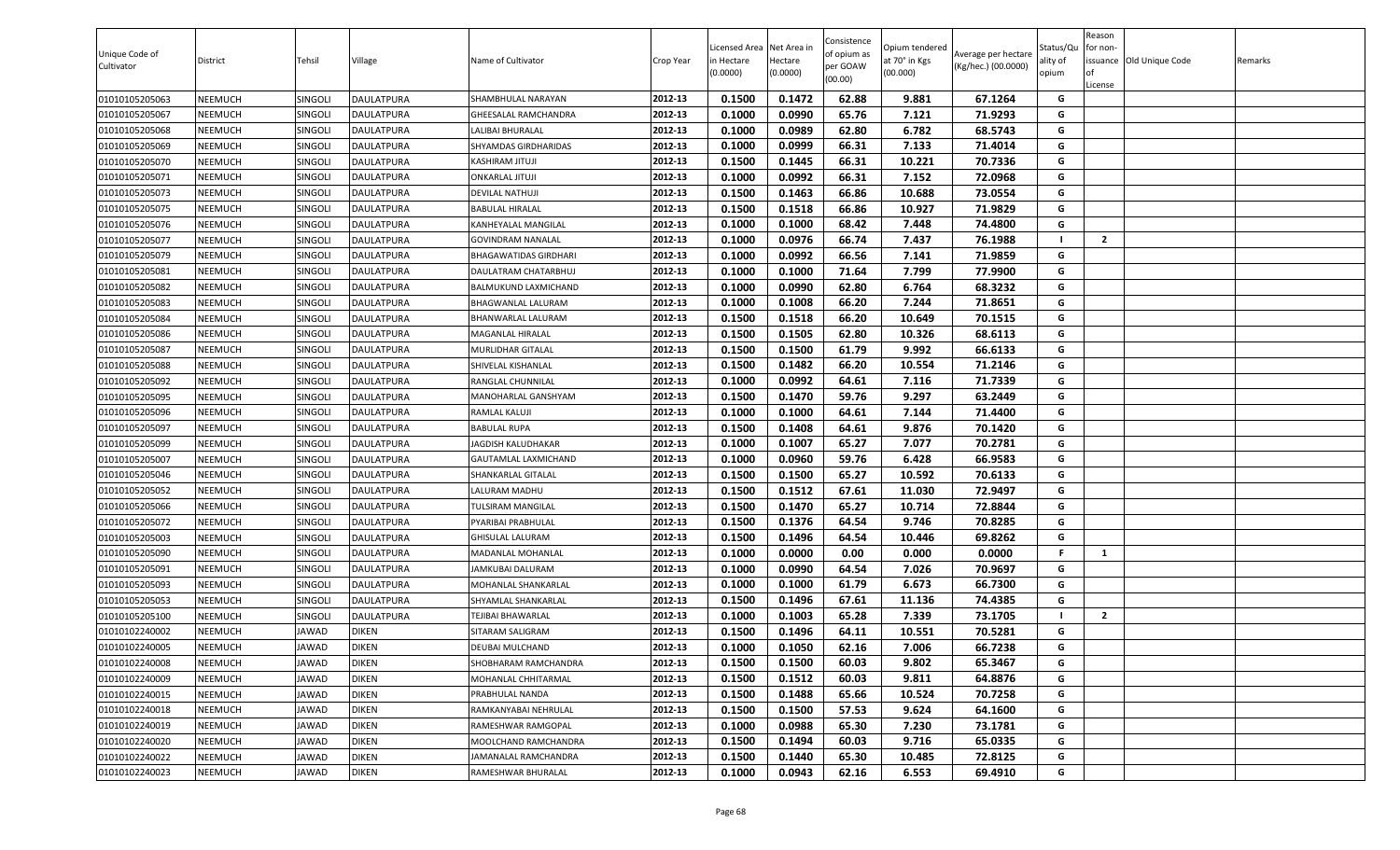| Unique Code of<br>Cultivator | District       | Tehsil       | Village      | Name of Cultivator            | Crop Year | Licensed Area Net Area in<br>n Hectare<br>(0.0000) | Hectare<br>(0.0000) | Consistence<br>of opium as<br>per GOAW<br>(00.00) | Opium tendered<br>at 70° in Kgs<br>(00.000) | Average per hectare<br>(Kg/hec.) (00.0000) | Status/Qu<br>ality of<br>opium | Reason<br>for non-<br>of<br>License | issuance Old Unique Code | Remarks |
|------------------------------|----------------|--------------|--------------|-------------------------------|-----------|----------------------------------------------------|---------------------|---------------------------------------------------|---------------------------------------------|--------------------------------------------|--------------------------------|-------------------------------------|--------------------------|---------|
| 01010102240027               | NEEMUCH        | JAWAD        | <b>DIKEN</b> | <b>GORDHAN DEVILAL</b>        | 2012-13   | 0.1500                                             | 0.1426              | 62.16                                             | 9.768                                       | 68.4993                                    | G                              |                                     |                          |         |
| 01010102240028               | NEEMUCH        | <b>JAWAD</b> | <b>DIKEN</b> | KARIBAI PYARCHAND             | 2012-13   | 0.1500                                             | 0.1513              | 66.21                                             | 10.726                                      | 70.8923                                    | G                              |                                     |                          |         |
| 01010102240029               | NEEMUCH        | <b>JAWAD</b> | <b>DIKEN</b> | PYARIBAI MOHANLAL             | 2012-13   | 0.1000                                             | 0.1026              | 66.21                                             | 7.472                                       | 72.8265                                    | G                              |                                     |                          |         |
| 01010102240030               | NEEMUCH        | <b>JAWAD</b> | <b>DIKEN</b> | DEVILAL PRABHULAL             | 2012-13   | 0.1500                                             | 0.1450              | 64.26                                             | 10.217                                      | 70.4621                                    | G                              |                                     |                          |         |
| 01010102240032               | NEEMUCH        | <b>JAWAD</b> | <b>DIKEN</b> | NANURAM KOJUKELWARA           | 2012-13   | 0.1500                                             | 0.1440              | 57.53                                             | 9.303                                       | 64.6042                                    | G                              |                                     |                          |         |
| 01010102240033               | NEEMUCH        | <b>JAWAD</b> | <b>DIKEN</b> | SURESHCHANDRA ONKARLAL        | 2012-13   | 0.1500                                             | 0.1426              | 64.01                                             | 9.976                                       | 69.9579                                    | G                              |                                     |                          |         |
| 01010102240034               | NEEMUCH        | <b>JAWAD</b> | <b>DIKEN</b> | KANWARLAL HIRALAL D.P. HIRA   | 2012-13   | 0.1500                                             | 0.1440              | 59.35                                             | 9.394                                       | 65.2361                                    | G                              |                                     |                          |         |
| 01010102240035               | NEEMUCH        | <b>JAWAD</b> | <b>DIKEN</b> | AMRITLAL BHANWARLAL           | 2012-13   | 0.1500                                             | 0.1428              | 64.01                                             | 10.004                                      | 70.0560                                    | G                              |                                     |                          |         |
| 01010102240036               | NEEMUCH        | <b>JAWAD</b> | <b>DIKEN</b> | SOMABAI HIRALAL               | 2012-13   | 0.1500                                             | 0.1500              | 64.72                                             | 10.411                                      | 69.4067                                    | G                              |                                     |                          |         |
| 01010102240038               | NEEMUCH        | <b>JAWAD</b> | <b>DIKEN</b> | MANGILAL DAULATRAM            | 2012-13   | 0.1500                                             | 0.1450              | 64.01                                             | 10.223                                      | 70.5034                                    | G                              |                                     |                          |         |
| 01010102240039               | NEEMUCH        | <b>JAWAD</b> | <b>DIKEN</b> | RAMPRASAD KANA                | 2012-13   | 0.1500                                             | 0.1539              | 61.31                                             | 9.862                                       | 64.0806                                    | G                              |                                     |                          |         |
| 01010102240040               | NEEMUCH        | <b>JAWAD</b> | <b>DIKEN</b> | DALLA DHULJI                  | 2012-13   | 0.1500                                             | 0.1480              | 61.31                                             | 9.748                                       | 65.8649                                    | G                              |                                     |                          |         |
| 01010102240041               | NEEMUCH        | <b>JAWAD</b> | <b>DIKEN</b> | LABHCHAND JANAKILAL           | 2012-13   | 0.1500                                             | 0.1495              | 65.80                                             | 10.810                                      | 72.3077                                    | G                              |                                     |                          |         |
| 01010102240042               | NEEMUCH        | <b>JAWAD</b> | <b>DIKEN</b> | KAILASH RAMCHANDRA KHOKHANWAT | 2012-13   | 0.1500                                             | 0.1513              | 63.83                                             | 10.322                                      | 68.2221                                    | G                              |                                     |                          |         |
| 01010102240046               | NEEMUCH        | <b>JAWAD</b> | <b>DIKEN</b> | <b>BHANWARIBAI GORDHAN</b>    | 2012-13   | 0.1500                                             | 0.1500              | 70.03                                             | 11.435                                      | 76.2333                                    | G                              |                                     |                          |         |
| 01010102240048               | NEEMUCH        | <b>JAWAD</b> | <b>DIKEN</b> | SHYAMLAL RAMSUKH              | 2012-13   | 0.1500                                             | 0.1500              | 65.98                                             | 10.689                                      | 71.2600                                    | G                              |                                     |                          |         |
| 01010102240052               | NEEMUCH        | <b>JAWAD</b> | <b>DIKEN</b> | SHANKARLAL BALURAM            | 2012-13   | 0.1500                                             | 0.1444              | 59.35                                             | 9.131                                       | 63.2341                                    | G                              |                                     |                          |         |
| 01010102240054               | NEEMUCH        | <b>JAWAD</b> | <b>DIKEN</b> | SUKHIBAI KESHURAM             | 2012-13   | 0.1500                                             | 0.1499              | 59.35                                             | 9.750                                       | 65.0434                                    | G                              |                                     |                          |         |
| 01010102240055               | NEEMUCH        | <b>JAWAD</b> | <b>DIKEN</b> | RAMCHANDRA ONKARLAL           | 2012-13   | 0.1000                                             | 0.1000              | 61.31                                             | 6.621                                       | 66.2100                                    | G                              |                                     |                          |         |
| 01010102240056               | NEEMUCH        | <b>JAWAD</b> | <b>DIKEN</b> | SATYANARAIN RAMNARAYAN        | 2012-13   | 0.1500                                             | 0.1519              | 69.49                                             | 11.565                                      | 76.1356                                    | G                              |                                     |                          |         |
| 01010102240057               | NEEMUCH        | <b>JAWAD</b> | <b>DIKEN</b> | KANHEYALAL JAGDISHCHAND       | 2012-13   | 0.1000                                             | 0.1008              | 60.18                                             | 6.431                                       | 63.7996                                    | G                              |                                     |                          |         |
| 01010102240060               | NEEMUCH        | <b>JAWAD</b> | <b>DIKEN</b> | PHOOLWANTIBAI KHYALI          | 2012-13   | 0.1500                                             | 0.1493              | 64.30                                             | 10.628                                      | 71.1855                                    | G                              |                                     |                          |         |
| 01010102240061               | NEEMUCH        | <b>JAWAD</b> | <b>DIKEN</b> | PARASRAM NANDA                | 2012-13   | 0.1500                                             | 0.1488              | 65.98                                             | 10.736                                      | 72.1505                                    | G                              |                                     |                          |         |
| 01010102240063               | NEEMUCH        | <b>JAWAD</b> | <b>DIKEN</b> | JANAKILAL KANHEYALAL          | 2012-13   | 0.1000                                             | 0.1000              | 60.18                                             | 6.663                                       | 66.6300                                    | G                              |                                     |                          |         |
| 01010102240066               | NEEMUCH        | <b>JAWAD</b> | <b>DIKEN</b> | <b>BHAGATRAM ONKARLAL</b>     | 2012-13   | 0.1500                                             | 0.1496              | 64.30                                             | 10.812                                      | 72.2727                                    | G                              |                                     |                          |         |
| 01010102240067               | NEEMUCH        | <b>JAWAD</b> | <b>DIKEN</b> | LALU DHURA                    | 2012-13   | 0.1500                                             | 0.1411              | 70.01                                             | 10.532                                      | 74.6421                                    | G                              |                                     |                          |         |
| 01010102240068               | NEEMUCH        | <b>JAWAD</b> | <b>DIKEN</b> | MANGILAL RADHAKISHAN          | 2012-13   | 0.1500                                             | 0.1380              | 60.18                                             | 8.975                                       | 65.0362                                    | G                              |                                     |                          |         |
| 01010102240071               | NEEMUCH        | <b>JAWAD</b> | <b>DIKEN</b> | RAJENDRA BADRILAL             | 2012-13   | 0.1500                                             | 0.1462              | 64.41                                             | 10.250                                      | 70.1094                                    | G                              |                                     |                          |         |
| 01010102240072               | NEEMUCH        | <b>JAWAD</b> | <b>DIKEN</b> | PREMSUKH KHYALILAL            | 2012-13   | 0.1500                                             | 0.1518              | 61.06                                             | 9.839                                       | 64.8155                                    | G                              |                                     |                          |         |
| 01010102240073               | <b>NEEMUCH</b> | <b>JAWAD</b> | <b>DIKEN</b> | JAMANALAL HAZARILAL           | 2012-13   | 0.1500                                             | 0.1457              | 65.09                                             | 10.405                                      | 71.4139                                    | G                              |                                     |                          |         |
| 01010102240075               | <b>NEEMUCH</b> | <b>JAWAD</b> | <b>DIKEN</b> | KANHEYALAL DALURAM            | 2012-13   | 0.1500                                             | 0.1500              | 61.06                                             | 9.726                                       | 64.8400                                    | G                              |                                     |                          |         |
| 01010102240076               | <b>NEEMUCH</b> | <b>JAWAD</b> | <b>DIKEN</b> | SHAMBHULAL BHURA              | 2012-13   | 0.1500                                             | 0.1500              | 57.53                                             | 9.345                                       | 62.3000                                    | G                              |                                     |                          |         |
| 01010102240079               | NEEMUCH        | <b>JAWAD</b> | <b>DIKEN</b> | DHAPUBAI NANURAM              | 2012-13   | 0.1500                                             | 0.1500              | 60.33                                             | 9.886                                       | 65.9067                                    | G                              |                                     |                          |         |
| 01010102240081               | NEEMUCH        | <b>JAWAD</b> | <b>DIKEN</b> | MATHURALAL KANWARLAL          | 2012-13   | 0.1500                                             | 0.1426              | 64.30                                             | 9.939                                       | 69.6985                                    | G                              |                                     |                          |         |
| 01010102240086               | NEEMUCH        | <b>JAWAD</b> | <b>DIKEN</b> | <b>CHETRAM RATANLAL</b>       | 2012-13   | 0.1000                                             | 0.1023              | 65.29                                             | 7.536                                       | 73.6657                                    | G                              |                                     |                          |         |
| 01010102240089               | NEEMUCH        | <b>JAWAD</b> | <b>DIKEN</b> | KANHEYALAL TULASIRAM          | 2012-13   | 0.1500                                             | 0.1490              | 64.19                                             | 10.582                                      | 71.0201                                    | G                              |                                     |                          |         |
| 01010102240092               | NEEMUCH        | <b>JAWAD</b> | <b>DIKEN</b> | JAMANALAL KANHEYALAL          | 2012-13   | 0.1500                                             | 0.1530              | 67.43                                             | 11.020                                      | 72.0261                                    | G                              |                                     |                          |         |
| 01010102240094               | NEEMUCH        | <b>JAWAD</b> | <b>DIKEN</b> | BALMUKUND RAMRATAN            | 2012-13   | 0.1500                                             | 0.1495              | 61.06                                             | 9.900                                       | 66.2207                                    | G                              |                                     |                          |         |
| 01010102240100               | NEEMUCH        | <b>JAWAD</b> | <b>DIKEN</b> | <b>NANURAM NAVLA</b>          | 2012-13   | 0.1500                                             | 0.1440              | 61.55                                             | 9.452                                       | 65.6389                                    | G                              |                                     |                          |         |
| 01010102240101               | <b>NEEMUCH</b> | <b>JAWAD</b> | <b>DIKEN</b> | JANIBAI LAKHMA                | 2012-13   | 0.1500                                             | 0.1484              | 61.55                                             | 9.734                                       | 65.5930                                    | G                              |                                     |                          |         |
| 01010102240107               | <b>NEEMUCH</b> | <b>JAWAD</b> | <b>DIKEN</b> | <b>BANSHILAL MOHANLAL</b>     | 2012-13   | 0.1500                                             | 0.1470              | 61.55                                             | 9.901                                       | 67.3537                                    | G                              |                                     |                          |         |
| 01010102240112               | NEEMUCH        | <b>JAWAD</b> | <b>DIKEN</b> | TULASIBAI JAMANALAL           | 2012-13   | 0.1500                                             | 0.1462              | 64.19                                             | 9.702                                       | 66.3611                                    | G                              |                                     |                          |         |
| 01010102240113               | NEEMUCH        | <b>JAWAD</b> | <b>DIKEN</b> | PRAHLAD CHHAGANLAL            | 2012-13   | 0.1000                                             | 0.1007              | 65.23                                             | 7.082                                       | 70.3277                                    | G                              |                                     |                          |         |
| 01010102240115               | NEEMUCH        | <b>JAWAD</b> | <b>DIKEN</b> | ANOKHBAI DEVRAM               | 2012-13   | 0.1000                                             | 0.0944              | 69.74                                             | 7.671                                       | 81.2606                                    | G                              |                                     |                          |         |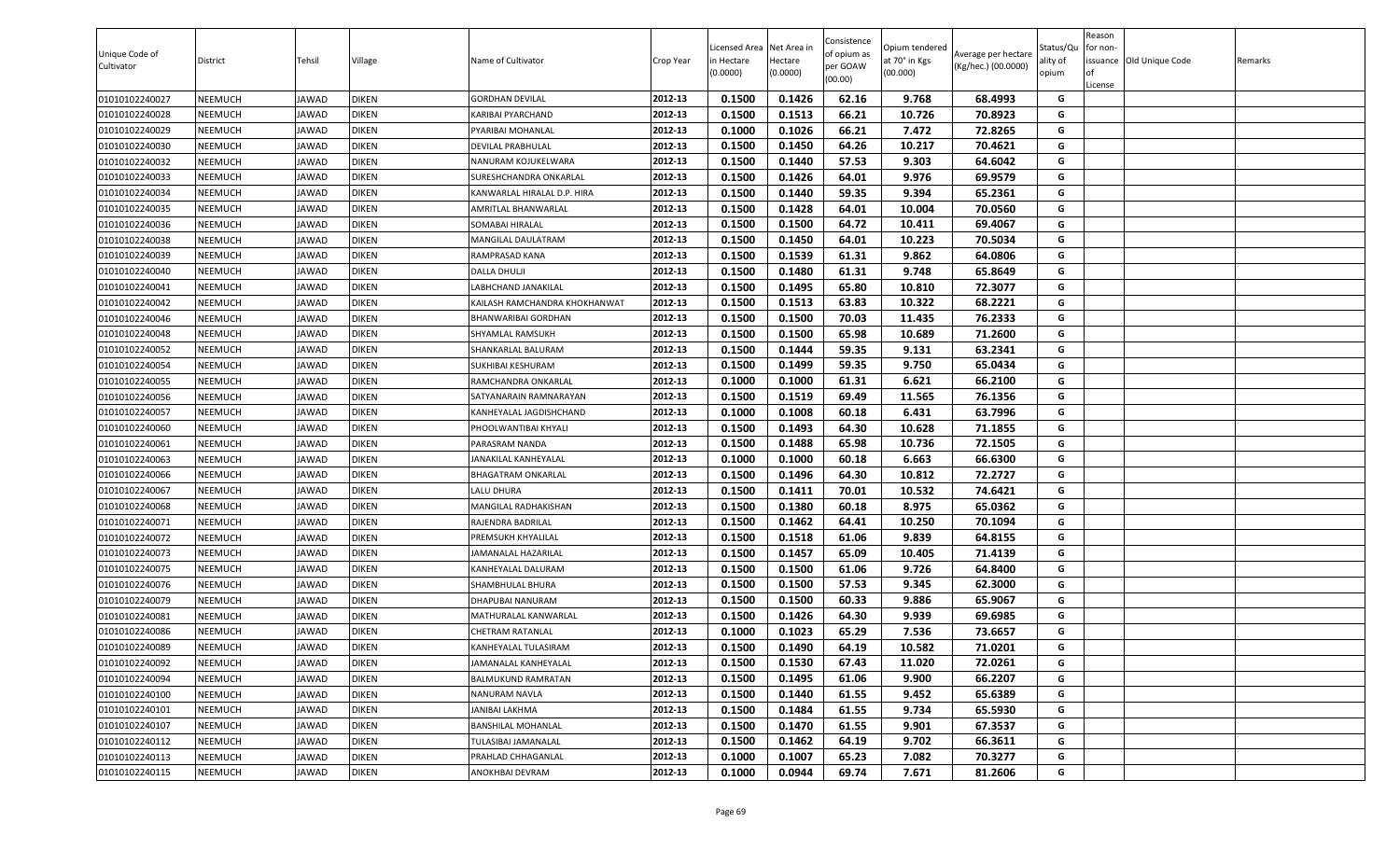| Unique Code of<br>Cultivator | District       | Tehsil       | Village      | Name of Cultivator         | Crop Year | Licensed Area<br>n Hectare<br>(0.0000) | Net Area in<br>Hectare<br>(0.0000) | Consistence<br>of opium as<br>per GOAW<br>(00.00) | Opium tendered<br>at 70° in Kgs<br>(00.000) | Average per hectare<br>(Kg/hec.) (00.0000) | Status/Qu<br>ality of<br>opium | Reason<br>or non-<br>of<br>License | issuance Old Unique Code | Remarks |
|------------------------------|----------------|--------------|--------------|----------------------------|-----------|----------------------------------------|------------------------------------|---------------------------------------------------|---------------------------------------------|--------------------------------------------|--------------------------------|------------------------------------|--------------------------|---------|
| 01010102240117               | NEEMUCH        | <b>JAWAD</b> | <b>DIKEN</b> | KANHEYALAL MODAJI          | 2012-13   | 0.1500                                 | 0.1500                             | 69.74                                             | 11.188                                      | 74.5867                                    | G                              |                                    |                          |         |
| 01010102240119               | NEEMUCH        | <b>JAWAD</b> | <b>DIKEN</b> | ASHOKKUMAR RAMDAYAL        | 2012-13   | 0.1500                                 | 0.1505                             | 64.19                                             | 10.289                                      | 68.3654                                    | G                              |                                    |                          |         |
| 01010102240120               | NEEMUCH        | <b>JAWAD</b> | <b>DIKEN</b> | JAGDISHCHANDRA RADHAKISHAN | 2012-13   | 0.1500                                 | 0.1530                             | 57.00                                             | 9.560                                       | 62.4837                                    | G                              |                                    |                          |         |
| 01010102240122               | NEEMUCH        | JAWAD        | <b>DIKEN</b> | YESHODABAI RAMESHWAR       | 2012-13   | 0.1500                                 | 0.1480                             | 64.98                                             | 10.388                                      | 70.1892                                    | G                              |                                    |                          |         |
| 01010102240123               | NEEMUCH        | <b>JAWAD</b> | <b>DIKEN</b> | PREMSUKH RAMDAYAL          | 2012-13   | 0.1500                                 | 0.1480                             | 59.95                                             | 9.549                                       | 64.5203                                    | G                              |                                    |                          |         |
| 01010102240125               | NEEMUCH        | <b>JAWAD</b> | <b>DIKEN</b> | SANJEEVKUMAR SATYANARAIN   | 2012-13   | 0.1000                                 | 0.1015                             | 57.00                                             | 6.465                                       | 63.6946                                    | G                              |                                    |                          |         |
| 01010102240133               | NEEMUCH        | <b>JAWAD</b> | <b>DIKEN</b> | ISHWARLAL RADHESHYAM       | 2012-13   | 0.1000                                 | 0.1026                             | 59.95                                             | 6.680                                       | 65.1072                                    | G                              |                                    |                          |         |
| 01010102240134               | NEEMUCH        | <b>JAWAD</b> | <b>DIKEN</b> | <b>OMPRAKASH RAJARAM</b>   | 2012-13   | 0.1500                                 | 0.1479                             | 57.00                                             | 9.682                                       | 65.4632                                    | G                              |                                    |                          |         |
| 01010102240137               | NEEMUCH        | <b>JAWAD</b> | <b>DIKEN</b> | MUKESHKUMAR BANSHILAL      | 2012-13   | 0.1500                                 | 0.1496                             | 68.17                                             | 10.703                                      | 71.5441                                    | G                              |                                    |                          |         |
| 01010102240138               | NEEMUCH        | <b>JAWAD</b> | <b>DIKEN</b> | JAGDISH VILAS              | 2012-13   | 0.1000                                 | 0.0960                             | 59.95                                             | 6.372                                       | 66.3750                                    | G                              |                                    |                          |         |
| 01010102240139               | NEEMUCH        | <b>JAWAD</b> | <b>DIKEN</b> | KALURAM RAMGOPAL           | 2012-13   | 0.1500                                 | 0.1480                             | 60.29                                             | 9.793                                       | 66.1689                                    | G                              |                                    |                          |         |
| 01010102240143               | NEEMUCH        | <b>JAWAD</b> | <b>DIKEN</b> | SUNILKUMAR KALURAM         | 2012-13   | 0.1500                                 | 0.1480                             | 64.98                                             | 10.629                                      | 71.8176                                    | G                              |                                    |                          |         |
| 01010102240144               | NEEMUCH        | <b>JAWAD</b> | <b>DIKEN</b> | SATYANARAIN BADRILAL       | 2012-13   | 0.1500                                 | 0.1521                             | 64.98                                             | 10.815                                      | 71.1045                                    | G                              |                                    |                          |         |
| 01010102240145               | NEEMUCH        | <b>JAWAD</b> | <b>DIKEN</b> | RMANARAYAN KALURAM         | 2012-13   | 0.1500                                 | 0.1500                             | 60.13                                             | 9.750                                       | 65.0000                                    | G                              |                                    |                          |         |
| 01010102240150               | <b>NEEMUCH</b> | <b>JAWAD</b> | <b>DIKEN</b> | SHANIBAI CHAMPALAL         | 2012-13   | 0.1500                                 | 0.1494                             | 66.45                                             | 10.708                                      | 71.6734                                    | G                              |                                    |                          |         |
| 01010102240158               | NEEMUCH        | <b>JAWAD</b> | <b>DIKEN</b> | INDRAMAL BHONIRAM          | 2012-13   | 0.1500                                 | 0.1502                             | 65.16                                             | 10.370                                      | 69.0413                                    | G                              |                                    |                          |         |
| 01010102240164               | NEEMUCH        | <b>JAWAD</b> | <b>DIKEN</b> | <b>DROPDIBAI BAPULAL</b>   | 2012-13   | 0.1500                                 | 0.1550                             | 66.45                                             | 11.021                                      | 71.1032                                    | G                              |                                    |                          |         |
| 01010102240168               | NEEMUCH        | <b>JAWAD</b> | <b>DIKEN</b> | <b>BHAGULAL MODIRAM</b>    | 2012-13   | 0.1500                                 | 0.1480                             | 59.98                                             | 9.897                                       | 66.8716                                    | -1                             | $\overline{2}$                     |                          |         |
| 01010102240169               | NEEMUCH        | <b>JAWAD</b> | <b>DIKEN</b> | KANHEYALAL PYARCHAND       | 2012-13   | 0.1500                                 | 0.1504                             | 66.45                                             | 10.784                                      | 71.7021                                    | G                              |                                    |                          |         |
| 01010102240172               | NEEMUCH        | <b>JAWAD</b> | <b>DIKEN</b> | AMRITRAM RAMNIWAS          | 2012-13   | 0.1500                                 | 0.1419                             | 69.26                                             | 10.082                                      | 71.0500                                    | G                              |                                    |                          |         |
| 01010102240173               | NEEMUCH        | <b>JAWAD</b> | <b>DIKEN</b> | SALIGRAM RAMNIWAS          | 2012-13   | 0.1000                                 | 0.0960                             | 64.84                                             | 6.762                                       | 70.4375                                    | G                              |                                    |                          |         |
| 01010102240177               | NEEMUCH        | <b>JAWAD</b> | <b>DIKEN</b> | <b>BANSHILAL MOOLCHAND</b> | 2012-13   | 0.1500                                 | 0.1507                             | 62.93                                             | 10.383                                      | 68.8985                                    | G                              |                                    |                          |         |
| 01010102240178               | NEEMUCH        | <b>JAWAD</b> | <b>DIKEN</b> | JAGDISH RAMCHANDRA         | 2012-13   | 0.1500                                 | 0.1480                             | 69.99                                             | 11.438                                      | 77.2838                                    | G                              |                                    |                          |         |
| 01010102240180               | NEEMUCH        | <b>JAWAD</b> | <b>DIKEN</b> | JAGRAM DEVRAM              | 2012-13   | 0.1500                                 | 0.1507                             | 59.40                                             | 10.378                                      | 68.8653                                    | G                              |                                    |                          |         |
| 01010102240188               | NEEMUCH        | <b>JAWAD</b> | <b>DIKEN</b> | JAGDISH PARASRAM           | 2012-13   | 0.1500                                 | 0.1520                             | 59.40                                             | 9.631                                       | 63.3618                                    | G                              |                                    |                          |         |
| 01010102240189               | NEEMUCH        | <b>JAWAD</b> | <b>DIKEN</b> | OMPRAKASH MOOLCHAND        | 2012-13   | 0.1500                                 | 0.1512                             | 64.84                                             | 10.402                                      | 68.7963                                    | G                              |                                    |                          |         |
| 01010102240198               | NEEMUCH        | <b>JAWAD</b> | <b>DIKEN</b> | <b>OMPRAKASH GIRDHARI</b>  | 2012-13   | 0.1500                                 | 0.1540                             | 59.40                                             | 9.852                                       | 63.9740                                    | G                              |                                    |                          |         |
| 01010102240213               | NEEMUCH        | <b>JAWAD</b> | <b>DIKEN</b> | OMPRAKASH NANURAM          | 2012-13   | 0.1500                                 | 0.1517                             | 61.16                                             | 10.144                                      | 66.8688                                    | G                              |                                    |                          |         |
| 01010102240215               | NEEMUCH        | <b>JAWAD</b> | <b>DIKEN</b> | RAMESHWAR CHAMPALAL        | 2012-13   | 0.1500                                 | 0.1500                             | 69.26                                             | 11.230                                      | 74.8667                                    | G                              |                                    |                          |         |
| 01010102240216               | NEEMUCH        | <b>JAWAD</b> | <b>DIKEN</b> | SURESHCHANDRA KANHEYALAL   | 2012-13   | 0.1500                                 | 0.1488                             | 64.84                                             | 10.439                                      | 70.1546                                    | G                              |                                    |                          |         |
| 01010102240218               | NEEMUCH        | <b>JAWAD</b> | <b>DIKEN</b> | <b>LALDAS KASHIRAM</b>     | 2012-13   | 0.1000                                 | 0.0936                             | 57.42                                             | 6.292                                       | 67.2222                                    | G                              |                                    |                          |         |
| 01010102240221               | NEEMUCH        | <b>JAWAD</b> | <b>DIKEN</b> | MANGIBAI KHYALIRAM         | 2012-13   | 0.1500                                 | 0.1505                             | 64.12                                             | 10.332                                      | 68.6512                                    | G                              |                                    |                          |         |
| 01010102240222               | NEEMUCH        | <b>JAWAD</b> | <b>DIKEN</b> | MOHANBAI RADHESHYAM        | 2012-13   | 0.1500                                 | 0.1530                             | 64.12                                             | 10.882                                      | 71.1242                                    | G                              |                                    |                          |         |
| 01010102240223               | NEEMUCH        | <b>JAWAD</b> | <b>DIKEN</b> | CHANDERBAI JAGDISHCHANDRA  | 2012-13   | 0.1000                                 | 0.1000                             | 64.12                                             | 6.833                                       | 68.3300                                    | G                              |                                    |                          |         |
| 01010102240228               | NEEMUCH        | <b>JAWAD</b> | <b>DIKEN</b> | <b>OMPRAKASH NEHRULAL</b>  | 2012-13   | 0.1500                                 | 0.1537                             | 55.81                                             | 9.368                                       | 60.9499                                    | G                              |                                    |                          |         |
| 01010102240229               | NEEMUCH        | <b>JAWAD</b> | <b>DIKEN</b> | KALURAM MODIRAM            | 2012-13   | 0.1500                                 | 0.1500                             | 57.42                                             | 9.392                                       | 62.6133                                    | G                              |                                    |                          |         |
| 01010102240231               | NEEMUCH        | <b>JAWAD</b> | <b>DIKEN</b> | AMBALAL DEVILAL            | 2012-13   | 0.1500                                 | 0.1512                             | 61.16                                             | 9.934                                       | 65.7011                                    | G                              |                                    |                          |         |
| 01010102240236               | NEEMUCH        | <b>JAWAD</b> | <b>DIKEN</b> | CHENRAM MOOLCHAND          | 2012-13   | 0.1500                                 | 0.1482                             | 69.26                                             | 11.279                                      | 76.1066                                    | G                              |                                    |                          |         |
| 01010102240240               | <b>NEEMUCH</b> | <b>JAWAD</b> | <b>DIKEN</b> | SHANKARLAL HARLAL          | 2012-13   | 0.1000                                 | 0.0950                             | 67.19                                             | 6.892                                       | 72.5474                                    | G                              |                                    |                          |         |
| 01010102240241               | <b>NEEMUCH</b> | <b>JAWAD</b> | <b>DIKEN</b> | ISHWARLAL JAMANALAL        | 2012-13   | 0.1000                                 | 0.1023                             | 56.24                                             | 6.347                                       | 62.0430                                    | G                              |                                    |                          |         |
| 01010102240243               | <b>NEEMUCH</b> | <b>JAWAD</b> | <b>DIKEN</b> | BANSHILAL MATHURALAL       | 2012-13   | 0.1500                                 | 0.1450                             | 61.16                                             | 9.751                                       | 67.2483                                    | G                              |                                    |                          |         |
| 01010102240245               | NEEMUCH        | <b>JAWAD</b> | <b>DIKEN</b> | KAILASHCHANDRA DALLA       | 2012-13   | 0.1500                                 | 0.1480                             | 60.53                                             | 9.659                                       | 65.2635                                    | G                              |                                    |                          |         |
| 01010102240249               | NEEMUCH        | <b>JAWAD</b> | <b>DIKEN</b> | SARDARBAI SHIVLAL          | 2012-13   | 0.1000                                 | 0.0956                             | 57.42                                             | 6.710                                       | 70.1883                                    | G                              |                                    |                          |         |
| 01010102240251               | NEEMUCH        | <b>JAWAD</b> | <b>DIKEN</b> | NANDLAL JEEVANRAM          | 2012-13   | 0.1500                                 | 0.1479                             | 67.19                                             | 10.894                                      | 73.6579                                    | G                              |                                    |                          |         |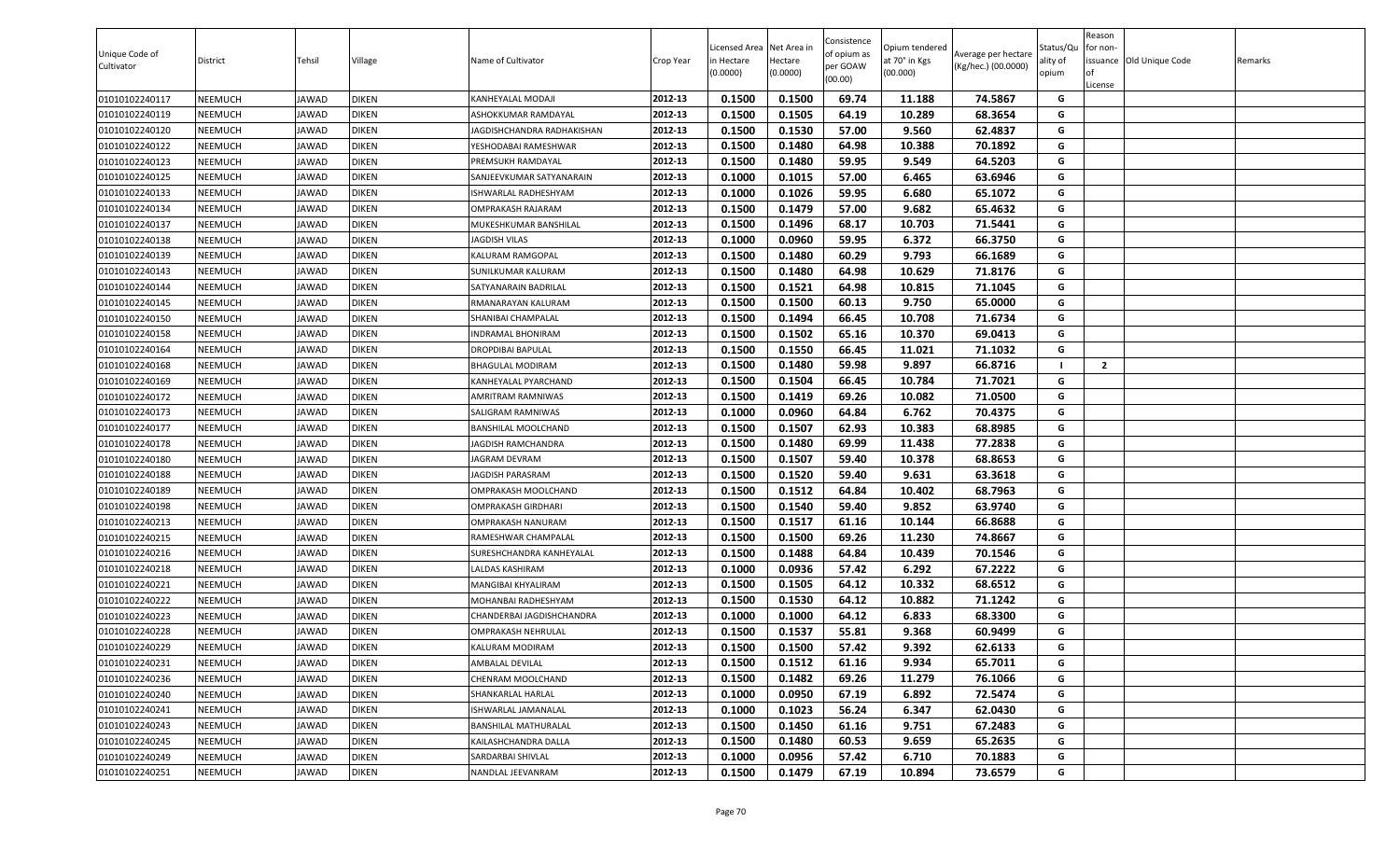| Unique Code of<br>Cultivator | District | Tehsil       | Village      | Name of Cultivator             | Crop Year | .icensed Area<br>in Hectare<br>(0.0000) | Net Area in<br>Hectare<br>(0.0000) | Consistence<br>of opium as<br>per GOAW<br>(00.00) | Opium tendered<br>at 70° in Kgs<br>(00.000) | Average per hectare<br>(Kg/hec.) (00.0000) | Status/Qu<br>ality of<br>opium | Reason<br>for non-<br><b>of</b><br>License | issuance Old Unique Code | Remarks            |
|------------------------------|----------|--------------|--------------|--------------------------------|-----------|-----------------------------------------|------------------------------------|---------------------------------------------------|---------------------------------------------|--------------------------------------------|--------------------------------|--------------------------------------------|--------------------------|--------------------|
| 01010102240252               | NEEMUCH  | JAWAD        | DIKEN        | <b>BHUPENDRA KUMAR SHRILAL</b> | 2012-13   | 0.1500                                  | 0.1476                             | 52.22                                             | 8.176                                       | 55.3930                                    | G                              | $\overline{\mathbf{4}}$                    |                          |                    |
| 01010102240253               | NEEMUCH  | JAWAD        | DIKEN        | SHIVLAL BHANWARLAL             | 2012-13   | 0.1500                                  | 0.1462                             | 55.92                                             | 9.427                                       | 64.4802                                    | G                              |                                            |                          |                    |
| 01010102240257               | NEEMUCH  | JAWAD        | DIKEN        | <b>AMBALAL NEHRULAL</b>        | 2012-13   | 0.1000                                  | 0.1029                             | 60.53                                             | 6.952                                       | 67.5607                                    | G                              |                                            |                          |                    |
| 01010102240259               | NEEMUCH  | JAWAD        | DIKEN        | JDAIRAM CHOGARAM               | 2012-13   | 0.1500                                  | 0.1475                             | 62.22                                             | 10.480                                      | 71.0508                                    | G                              |                                            |                          |                    |
| 01010102240264               | NEEMUCH  | JAWAD        | DIKEN        | AGDISHCHANDRA RAMNARAYAN       | 2012-13   | 0.1500                                  | 0.1520                             | 65.44                                             | 10.798                                      | 71.0395                                    | G                              |                                            |                          |                    |
| 01010102240265               | NEEMUCH  | <b>IAWAD</b> | <b>DIKEN</b> | SHYAMLAL CHOGALAL              | 2012-13   | 0.1500                                  | 0.1520                             | 65.44                                             | 11.256                                      | 74.0526                                    | G                              |                                            |                          |                    |
| 01010102240025               | NEEMUCH  | <b>IAWAD</b> | <b>DIKEN</b> | TULSIRAM SURATRAM              | 2012-13   | 0.1500                                  | 0.1485                             | 67.19                                             | 11.048                                      | 74.3973                                    | G                              |                                            |                          |                    |
| 01010102240043               | NEEMUCH  | JAWAD        | <b>DIKEN</b> | JAGDISH SOBHARAM               | 2012-13   | 0.1500                                  | 0.1506                             | 66.54                                             | 10.019                                      | 66.5272                                    | G                              |                                            |                          |                    |
| 01010102240051               | NEEMUCH  | JAWAD        | <b>DIKEN</b> | MATHURALAL PRABHULAL           | 2012-13   | 0.1500                                  | 0.1463                             | 61.51                                             | 10.386                                      | 70.9911                                    | G                              |                                            |                          |                    |
| 01010102240102               | NEEMUCH  | JAWAD        | <b>DIKEN</b> | SOBHARAM HAZARILAL             | 2012-13   | 0.1500                                  | 0.1488                             | 66.54                                             | 11.027                                      | 74.1062                                    | G                              |                                            |                          | <b>NAME CHANGE</b> |
| 01010102240152               | NEEMUCH  | JAWAD        | DIKEN        | RUKMANIBAI PARASRAM            | 2012-13   | 0.1500                                  | 0.1470                             | 61.51                                             | 9.763                                       | 66.4150                                    | G                              |                                            |                          |                    |
| 01010102240157               | NEEMUCH  | JAWAD        | DIKEN        | FARACHAND NANURAM              | 2012-13   | 0.1000                                  | 0.1008                             | 65.44                                             | 7.021                                       | 69.6528                                    | G                              |                                            |                          |                    |
| 01010102240267               | NEEMUCH  | JAWAD        | <b>DIKEN</b> | BHANWARIBAI BHAGATRAM          | 2012-13   | 0.1000                                  | 0.1000                             | 64.52                                             | 6.987                                       | 69.8700                                    | G                              |                                            |                          |                    |
| 01010102240026               | NEEMUCH  | <b>IAWAD</b> | <b>DIKEN</b> | MANGILAL RAMCHANDRA            | 2012-13   | 0.1500                                  | 0.1496                             | 64.52                                             | 10.941                                      | 73.1350                                    | G                              |                                            |                          |                    |
| 01010102240012               | NEEMUCH  | JAWAD        | <b>DIKEN</b> | SATYANARAYAN KANHAIYALAL       | 2012-13   | 0.1500                                  | 0.1448                             | 63.11                                             | 12.992                                      | 89.7238                                    | G                              |                                            |                          |                    |
| 01010102240108               | NEEMUCH  | JAWAD        | <b>DIKEN</b> | GOVINDRAM RAMNARAYAN           | 2012-13   | 0.1000                                  | 0.1020                             | 71.64                                             | 7.819                                       | 76.6569                                    | G                              |                                            |                          |                    |
| 01010102240179               | NEEMUCH  | JAWAD        | <b>DIKEN</b> | JAGDISHCHANDRA KHANYALIRAM     | 2012-13   | 0.1000                                  | 0.0959                             | 61.51                                             | 6.467                                       | 67.4348                                    | G                              |                                            |                          |                    |
| 01010102240192               | NEEMUCH  | JAWAD        | DIKEN        | CHANDRASHKEKHANR KANHAIYALAL   | 2012-13   | 0.1500                                  | 0.1517                             | 66.54                                             | 10.105                                      | 66.6117                                    | G                              |                                            |                          |                    |
| 01010102240217               | NEEMUCH  | JAWAD        | DIKEN        | KANHAIYALAL CHOGALALTEL        | 2012-13   | 0.1000                                  | 0.0999                             | 57.39                                             | 6.149                                       | 61.5516                                    | G                              |                                            |                          |                    |
| 01010102240220               | NEEMUCH  | JAWAD        | DIKEN        | BANSILAL CHAGANLAL             | 2012-13   | 0.1500                                  | 0.1488                             | 63.04                                             | 10.131                                      | 68.0847                                    | G                              |                                            |                          |                    |
| 01010102240226               | NEEMUCH  | JAWAD        | DIKEN        | ASRAJ MANGILAL                 | 2012-13   | 0.1500                                  | 0.1505                             | 65.79                                             | 10.583                                      | 70.3189                                    | G                              |                                            |                          |                    |
| 01010102240237               | NEEMUCH  | JAWAD        | DIKEN        | PUSHPABAI JAGDISH              | 2012-13   | 0.1500                                  | 0.1541                             | 65.79                                             | 10.978                                      | 71.2395                                    | G                              |                                            |                          |                    |
| 01010102240194               | NEEMUCH  | <b>IAWAD</b> | <b>DIKEN</b> | CHANDRAKALADEVI JAMNALAL       | 2012-13   | 0.1500                                  | 0.1440                             | 64.52                                             | 9.872                                       | 68.5556                                    | G                              |                                            |                          |                    |
| 01010102240271               | NEEMUCH  | JAWAD        | DIKEN        | DALURAM JAIRAM                 | 2012-13   | 0.1500                                  | 0.1456                             | 63.04                                             | 10.095                                      | 69.3338                                    | G                              |                                            |                          |                    |
| 01010102240272               | NEEMUCH  | JAWAD        | <b>DIKEN</b> | NATHULAL CHHAGANLAL            | 2012-13   | 0.1500                                  | 0.1505                             | 64.36                                             | 11.006                                      | 73.1296                                    | G                              |                                            |                          |                    |
| 01010102240273               | NEEMUCH  | JAWAD        | DIKEN        | RADHESHYAM CHHOGALAL           | 2012-13   | 0.1500                                  | 0.1500                             | 64.36                                             | 10.592                                      | 70.6133                                    | G                              |                                            |                          |                    |
| 01010102240274               | NEEMUCH  | <b>IAWAD</b> | DIKEN        | <b>SOBHARAM ONKAR</b>          | 2012-13   | 0.1500                                  | 0.1480                             | 63.04                                             | 10.005                                      | 67.6014                                    | G                              |                                            |                          |                    |
| 01010102240275               | NEEMUCH  | JAWAD        | DIKEN        | <b>GHEESULAL PREMCHANDRA</b>   | 2012-13   | 0.1500                                  | 0.1560                             | 62.18                                             | 10.793                                      | 69.1859                                    | G                              |                                            |                          |                    |
| 01010102240276               | NEEMUCH  | JAWAD        | DIKEN        | KALABAI PREMCHAND              | 2012-13   | 0.1000                                  | 0.1015                             | 64.36                                             | 7.024                                       | 69.2020                                    | G                              |                                            |                          |                    |
| 01010102240062               | NEEMUCH  | JAWAD        | <b>DIKEN</b> | KANHAIYALAL CHHOGALAL PATIDAR  | 2012-13   | 0.1500                                  | 0.1508                             | 63.52                                             | 10.372                                      | 68.7798                                    | G                              |                                            |                          |                    |
| 01010102240007               | NEEMUCH  | <b>IAWAD</b> | <b>DIKEN</b> | BHUPENDRAKUMAR RAMKISHAN       | 2012-13   | 0.1500                                  | 0.1482                             | 62.80                                             | 10.066                                      | 67.9217                                    | G                              |                                            |                          |                    |
| 01010102240280               | NEEMUCH  | JAWAD        | <b>DIKEN</b> | BADRILAL DAULATRAM             | 2012-13   | 0.1000                                  | 0.1000                             | 62.80                                             | 6.639                                       | 66.3900                                    | G                              |                                            |                          | <b>NAME CHANGE</b> |
| 01010102240281               | NEEMUCH  | JAWAD        | <b>DIKEN</b> | BAGDIRAM MODA                  | 2012-13   | 0.1000                                  | 0.1000                             | 65.78                                             | 6.973                                       | 69.7300                                    | G                              |                                            |                          |                    |
| 01010102240283               | NEEMUCH  | JAWAD        | DIKEN        | JANKILAL CHHOGALAL             | 2012-13   | 0.1500                                  | 0.1079                             | 62.80                                             | 7.249                                       | 67.1826                                    | G                              |                                            |                          |                    |
| 01010102240284               | NEEMUCH  | <b>IAWAD</b> | DIKEN        | JAGDISHCHANDRA JATASHANKER     | 2012-13   | 0.1000                                  | 0.1000                             | 61.88                                             | 6.895                                       | 68.9500                                    | G                              |                                            |                          |                    |
| 01010102240285               | NEEMUCH  | <b>JAWAD</b> | <b>DIKEN</b> | BASANTILAL CHHAGANLAL          | 2012-13   | 0.1500                                  | 0.1500                             | 63.52                                             | 10.535                                      | 70.2333                                    | G                              |                                            |                          |                    |
| 01010102240286               | NEEMUCH  | JAWAD        | DIKEN        | JANIBAI NANDA                  | 2012-13   | 0.1000                                  | 0.1000                             | 54.36                                             | 5.949                                       | 59.4900                                    | G                              | 5                                          |                          |                    |
| 01010102240287               | NEEMUCH  | JAWAD        | DIKEN        | <b>(ESHURAM BHUWANIRAM</b>     | 2012-13   | 0.1000                                  | 0.1020                             | 57.39                                             | 6.337                                       | 62.1275                                    | G                              |                                            |                          |                    |
| 01010102240290               | NEEMUCH  | JAWAD        | <b>DIKEN</b> | BHUWANIRAM NANDLAL             | 2012-13   | 0.1500                                  | 0.1480                             | 63.52                                             | 10.172                                      | 68.7297                                    | G                              |                                            |                          |                    |
| 01010102240292               | NEEMUCH  | JAWAD        | DIKEN        | <b>BANSILAL BHANWARLAL</b>     | 2012-13   | 0.1000                                  | 0.1000                             | 65.58                                             | 7.008                                       | 70.0800                                    | G                              |                                            |                          |                    |
| 01010102240293               | NEEMUCH  | JAWAD        | <b>DIKEN</b> | DEVA NARAYAN GURJAR            | 2012-13   | 0.1500                                  | 0.1500                             | 64.47                                             | 10.748                                      | 71.6533                                    | G                              |                                            |                          |                    |
| 01010102240296               | NEEMUCH  | JAWAD        | DIKEN        | MOHANBAI SOBHARAM              | 2012-13   | 0.1000                                  | 0.1014                             | 65.79                                             | 6.805                                       | 67.1105                                    | G                              |                                            |                          |                    |
| 01010102240298               | NEEMUCH  | JAWAD        | <b>DIKEN</b> | KAUSHALYABAI MOHANLAL          | 2012-13   | 0.1500                                  | 0.1500                             | 57.39                                             | 9.969                                       | 66.4600                                    | G                              |                                            |                          |                    |
| 01010102240299               | NEEMUCH  | JAWAD        | <b>DIKEN</b> | <b>BHULIBAI HARLAL</b>         | 2012-13   | 0.1500                                  | 0.1518                             | 61.88                                             | 10.104                                      | 66.5613                                    | G                              |                                            |                          |                    |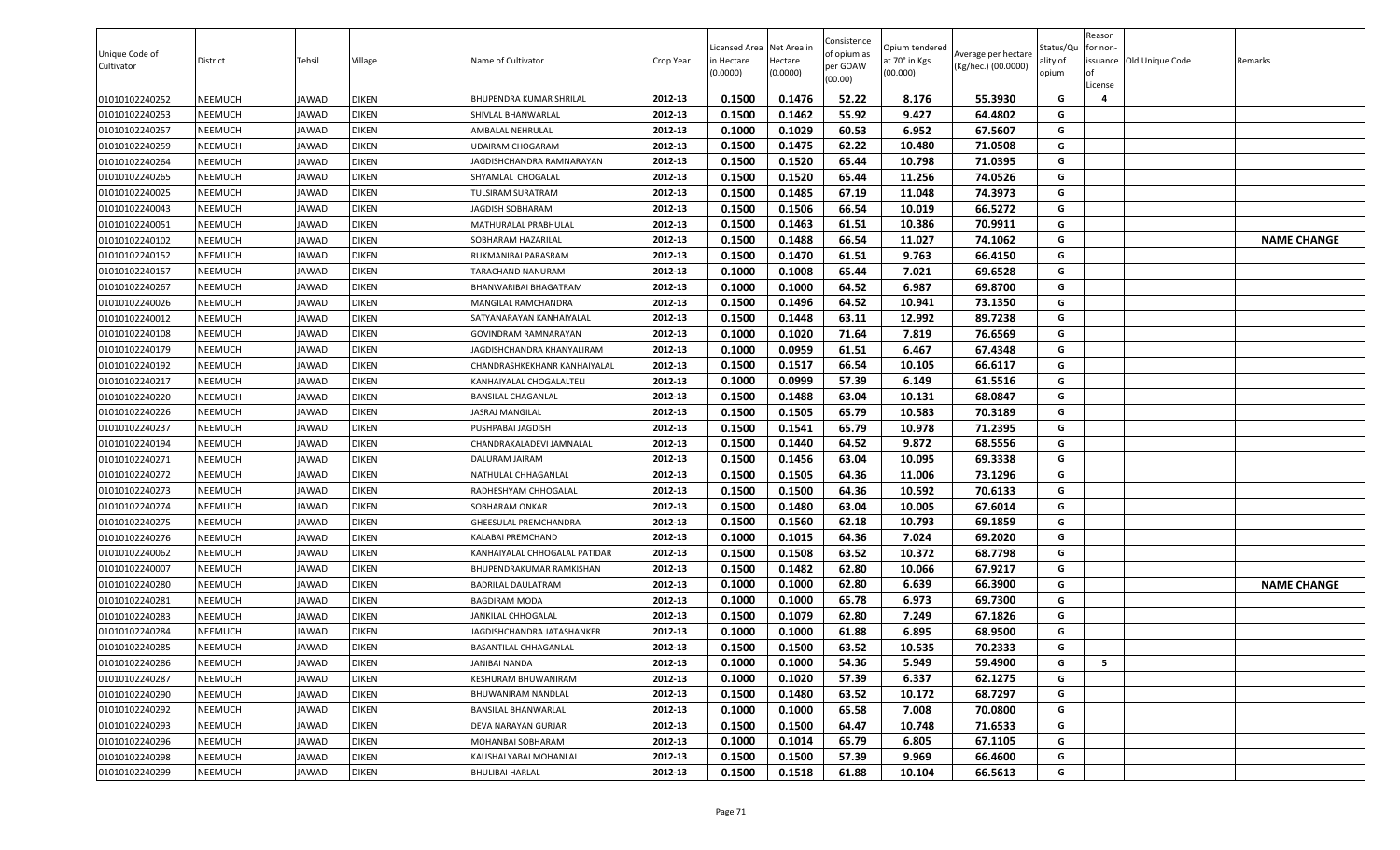| Unique Code of<br>Cultivator | District       | Tehsil       | Village      | Name of Cultivator         | Crop Year | Licensed Area<br>n Hectare<br>(0.0000) | Net Area in<br>Hectare<br>(0.0000) | Consistence<br>of opium as<br>per GOAW<br>(00.00) | Opium tendered<br>at 70° in Kgs<br>(00.000) | Average per hectare<br>(Kg/hec.) (00.0000) | Status/Qu<br>ality of<br>opium | Reason<br>for non-<br>of<br>License | issuance Old Unique Code | Remarks |
|------------------------------|----------------|--------------|--------------|----------------------------|-----------|----------------------------------------|------------------------------------|---------------------------------------------------|---------------------------------------------|--------------------------------------------|--------------------------------|-------------------------------------|--------------------------|---------|
| 01010102240306               | NEEMUCH        | <b>JAWAD</b> | <b>DIKEN</b> | HARIRAM RAMCHANDRA         | 2012-13   | 0.1500                                 | 0.1464                             | 67.86                                             | 10.984                                      | 75.0273                                    | G                              |                                     |                          |         |
| 01010102240185               | NEEMUCH        | <b>JAWAD</b> | <b>DIKEN</b> | DHAPUBAI BHURALAL          | 2012-13   | 0.1000                                 | 0.1015                             | 61.88                                             | 6.780                                       | 66.7980                                    | G                              | 9                                   |                          |         |
| 01010102240309               | NEEMUCH        | <b>JAWAD</b> | <b>DIKEN</b> | KESHARBAI JEETMAL          | 2012-13   | 0.1000                                 | 0.0990                             | 62.18                                             | 6.476                                       | 65.4141                                    | G                              |                                     |                          |         |
| 01010102240225               | NEEMUCH        | JAWAD        | <b>DIKEN</b> | DADAMCHAND KANHAIYALAL     | 2012-13   | 0.1000                                 | 0.0999                             | 58.81                                             | 6.620                                       | 66.2663                                    | G                              |                                     |                          |         |
| 01010102240312               | NEEMUCH        | <b>JAWAD</b> | <b>DIKEN</b> | TILURAM ONKARLAL           | 2012-13   | 0.1500                                 | 0.1517                             | 64.47                                             | 10.573                                      | 69.6968                                    | G                              |                                     |                          |         |
| 01010102240314               | NEEMUCH        | <b>JAWAD</b> | <b>DIKEN</b> | RAJARAM RAMNARAYAN         | 2012-13   | 0.1500                                 | 0.1516                             | 58.81                                             | 9.284                                       | 61.2401                                    | G                              |                                     |                          |         |
| 01010102240315               | NEEMUCH        | <b>JAWAD</b> | <b>DIKEN</b> | BOTLAL RAMCHANDRA          | 2012-13   | 0.1500                                 | 0.1448                             | 71.58                                             | 11.034                                      | 76.2017                                    | G                              |                                     |                          |         |
| 01010102240316               | NEEMUCH        | <b>JAWAD</b> | <b>DIKEN</b> | <b>HARKUBAI NANURAM</b>    | 2012-13   | 0.1500                                 | 0.1476                             | 62.18                                             | 10.277                                      | 69.6274                                    | G                              |                                     |                          |         |
| 01010102240317               | NEEMUCH        | <b>JAWAD</b> | <b>DIKEN</b> | MANGILAL RAJARAM           | 2012-13   | 0.1500                                 | 0.1501                             | 61.31                                             | 9.915                                       | 66.0560                                    | G                              |                                     |                          |         |
| 01010102240319               | NEEMUCH        | <b>JAWAD</b> | <b>DIKEN</b> | SHANTIBAI SALAGRAM         | 2012-13   | 0.1000                                 | 0.1008                             | 65.94                                             | 6.999                                       | 69.4345                                    | G                              |                                     |                          |         |
| 01010102240129               | NEEMUCH        | <b>JAWAD</b> | <b>DIKEN</b> | NIRMALADEVI MADANLAL       | 2012-13   | 0.1500                                 | 0.1507                             | 63.54                                             | 10.230                                      | 67.8832                                    | G                              |                                     |                          |         |
| 01010102240037               | NEEMUCH        | <b>JAWAD</b> | <b>DIKEN</b> | HARIRAM GULABCHAND         | 2012-13   | 0.1500                                 | 0.1519                             | 63.54                                             | 10.475                                      | 68.9598                                    | G                              |                                     |                          |         |
| 01010102240151               | NEEMUCH        | <b>JAWAD</b> | <b>DIKEN</b> | INDERBAI GULABCHAND        | 2012-13   | 0.1500                                 | 0.1519                             | 63.54                                             | 10.457                                      | 68.8413                                    | G                              |                                     |                          |         |
| 01010102240175               | NEEMUCH        | <b>JAWAD</b> | <b>DIKEN</b> | KALURAM MOTILAL            | 2012-13   | 0.1000                                 | 0.1000                             | 64.55                                             | 6.962                                       | 69.6200                                    | G                              |                                     |                          |         |
| 01010102240204               | <b>NEEMUCH</b> | <b>JAWAD</b> | <b>DIKEN</b> | <b>DEVILAL BHURAJI</b>     | 2012-13   | 0.1500                                 | 0.1452                             | 64.55                                             | 10.780                                      | 74.2424                                    | G                              |                                     |                          |         |
| 01010102240242               | NEEMUCH        | <b>JAWAD</b> | <b>DIKEN</b> | DEVILAL KALURAM            | 2012-13   | 0.1000                                 | 0.0990                             | 58.81                                             | 6.755                                       | 68.2323                                    | G                              |                                     |                          |         |
| 01010102240248               | NEEMUCH        | <b>JAWAD</b> | <b>DIKEN</b> | RAMPRASAD SALAGRAM         | 2012-13   | 0.1500                                 | 0.1496                             | 57.25                                             | 9.160                                       | 61.2299                                    | G                              |                                     |                          |         |
| 01010102240202               | NEEMUCH        | <b>JAWAD</b> | <b>DIKEN</b> | PRABHULAL RUPA             | 2012-13   | 0.1500                                 | 0.1521                             | 62.18                                             | 10.508                                      | 69.0861                                    | G                              |                                     |                          |         |
| 01010102240044               | NEEMUCH        | <b>JAWAD</b> | <b>DIKEN</b> | <b>BADRILAL RATANLAL</b>   | 2012-13   | 0.1500                                 | 0.1536                             | 60.73                                             | 10.836                                      | 70.5469                                    | G                              |                                     |                          |         |
| 01010102240087               | NEEMUCH        | <b>JAWAD</b> | <b>DIKEN</b> | OMPRAKASH GHEESALAL        | 2012-13   | 0.1500                                 | 0.1482                             | 64.34                                             | 9.798                                       | 66.1134                                    | G                              |                                     |                          |         |
| 01010102240091               | NEEMUCH        | <b>JAWAD</b> | <b>DIKEN</b> | MANGILAL BHANWARLAL        | 2012-13   | 0.1500                                 | 0.1500                             | 60.73                                             | 10.081                                      | 67.2067                                    | G                              |                                     |                          |         |
| 01010102240104               | NEEMUCH        | <b>JAWAD</b> | <b>DIKEN</b> | BHAGATRAM BHEEMA           | 2012-13   | 0.1000                                 | 0.0969                             | 67.86                                             | 6.951                                       | 71.7337                                    | G                              |                                     |                          |         |
| 01010102240127               | NEEMUCH        | <b>JAWAD</b> | <b>DIKEN</b> | <b>BHAGATRAM KISHANLAL</b> | 2012-13   | 0.1000                                 | 0.0990                             | 64.55                                             | 7.119                                       | 71.9091                                    | G                              |                                     |                          |         |
| 01010102240149               | NEEMUCH        | <b>JAWAD</b> | <b>DIKEN</b> | CHAMPALAL HEERALAL         | 2012-13   | 0.1500                                 | 0.1508                             | 67.86                                             | 10.819                                      | 71.7440                                    | G                              |                                     |                          |         |
| 01010102240156               | NEEMUCH        | <b>JAWAD</b> | <b>DIKEN</b> | HEERALAL MODIRAM           | 2012-13   | 0.1000                                 | 0.0990                             | 66.74                                             | 7.198                                       | 72.7071                                    | G                              |                                     |                          |         |
| 01010102240166               | NEEMUCH        | <b>JAWAD</b> | <b>DIKEN</b> | SATYANARAYAN NANURAM       | 2012-13   | 0.1500                                 | 0.1562                             | 57.25                                             | 9.610                                       | 61.5237                                    | G                              |                                     |                          |         |
| 01010102240238               | NEEMUCH        | <b>JAWAD</b> | <b>DIKEN</b> | <b>CHETRAM DEVILAL</b>     | 2012-13   | 0.1000                                 | 0.0925                             | 65.47                                             | 6.622                                       | 71.5892                                    | G                              |                                     |                          |         |
| 01010102240239               | NEEMUCH        | <b>JAWAD</b> | <b>DIKEN</b> | ONKARLAL BHAWARLAL         | 2012-13   | 0.1000                                 | 0.1036                             | 52.59                                             | 5.627                                       | 54.3147                                    | G                              | 4                                   |                          |         |
| 01010102240013               | NEEMUCH        | <b>JAWAD</b> | <b>DIKEN</b> | <b>BAGDIRAM NATHUJI</b>    | 2012-13   | 0.1500                                 | 0.1480                             | 65.47                                             | 11.102                                      | 75.0135                                    | G                              |                                     |                          |         |
| 01010102240147               | NEEMUCH        | <b>JAWAD</b> | <b>DIKEN</b> | RAMNARAYAN KACHARU         | 2012-13   | 0.1000                                 | 0.0980                             | 65.47                                             | 7.333                                       | 74.8265                                    | G                              |                                     |                          |         |
| 01010102240070               | NEEMUCH        | <b>JAWAD</b> | <b>DIKEN</b> | BHUWANIRAM KASHIRAM        | 2012-13   | 0.1500                                 | 0.1491                             | 60.73                                             | 9.899                                       | 66.3917                                    | G                              |                                     |                          |         |
| 01010102240279               | <b>NEEMUCH</b> | <b>JAWAD</b> | <b>DIKEN</b> | <b>KESHARBAI MANGILAL</b>  | 2012-13   | 0.1500                                 | 0.1444                             | 61.05                                             | 9.864                                       | 68.3102                                    | G                              |                                     |                          |         |
| 01010102240282               | NEEMUCH        | <b>JAWAD</b> | <b>DIKEN</b> | JAGDISHCHANDRA RAMCHANDRA  | 2012-13   | 0.1500                                 | 0.1500                             | 61.05                                             | 9.820                                       | 65.4667                                    | G                              |                                     |                          |         |
| 01010102240001               | NEEMUCH        | <b>JAWAD</b> | <b>DIKEN</b> | KANHAIYALAL BANSILAL       | 2012-13   | 0.1000                                 | 0.1008                             | 66.74                                             | 7.065                                       | 70.0893                                    | G                              |                                     |                          |         |
| 01010102240142               | NEEMUCH        | <b>JAWAD</b> | <b>DIKEN</b> | MOHANLAL BHERULAL          | 2012-13   | 0.1000                                 | 0.1020                             | 57.25                                             | 6.723                                       | 65.9118                                    | G                              |                                     |                          |         |
| 01010102240244               | NEEMUCH        | <b>JAWAD</b> | <b>DIKEN</b> | <b>BHERULAL NARAYAN</b>    | 2012-13   | 0.1000                                 | 0.1000                             | 41.95                                             | 4.507                                       | 45.0700                                    | G                              | Δ                                   |                          |         |
| 01010102240320               | NEEMUCH        | <b>JAWAD</b> | <b>DIKEN</b> | DEVILAL JODHRAJ            | 2012-13   | 0.1500                                 | 0.1520                             | 63.18                                             | 10.325                                      | 67.9276                                    | G                              |                                     |                          |         |
| 01010102240321               | NEEMUCH        | <b>JAWAD</b> | <b>DIKEN</b> | DINESHKUMAR JODHRAJ        | 2012-13   | 0.1500                                 | 0.1470                             | 63.18                                             | 10.298                                      | 70.0544                                    | G                              |                                     |                          |         |
| 01010102240322               | <b>NEEMUCH</b> | <b>JAWAD</b> | <b>DIKEN</b> | SITARAM RAMGOPAL           | 2012-13   | 0.1000                                 | 0.1000                             | 61.05                                             | 6.838                                       | 68.3800                                    | G                              |                                     |                          |         |
| 01010102240323               | <b>NEEMUCH</b> | <b>JAWAD</b> | <b>DIKEN</b> | ASHOKKUMAR MISHRILAL       | 2012-13   | 0.1000                                 | 0.1023                             | 63.18                                             | 7.193                                       | 70.3128                                    | G                              |                                     |                          |         |
| 01010102240324               | <b>NEEMUCH</b> | <b>JAWAD</b> | <b>DIKEN</b> | SHANTIBAI LAKHMICHAND      | 2012-13   | 0.1500                                 | 0.1505                             | 65.46                                             | 10.520                                      | 69.9003                                    | G                              |                                     |                          |         |
| 01010102240305               | NEEMUCH        | <b>JAWAD</b> | <b>DIKEN</b> | RADHAVALLABH SUNDARLAL     | 2012-13   | 0.1500                                 | 0.1155                             | 62.24                                             | 8.065                                       | 69.8268                                    | G                              |                                     |                          |         |
| 01010102240021               | <b>NEEMUCH</b> | <b>JAWAD</b> | <b>DIKEN</b> | MANKUNWAR BAPULAL          | 2012-13   | 0.1500                                 | 0.1506                             | 54.46                                             | 8.916                                       | 59.2032                                    | G                              | 5                                   | 01010102218032           |         |
| 01010105242001               | NEEMUCH        | SINGOLI      | <b>DORAI</b> | LABHCHAND NARAYAN          | 2012-13   | 0.1500                                 | 0.1496                             | 63.40                                             | 10.153                                      | 67.8676                                    | G                              |                                     |                          |         |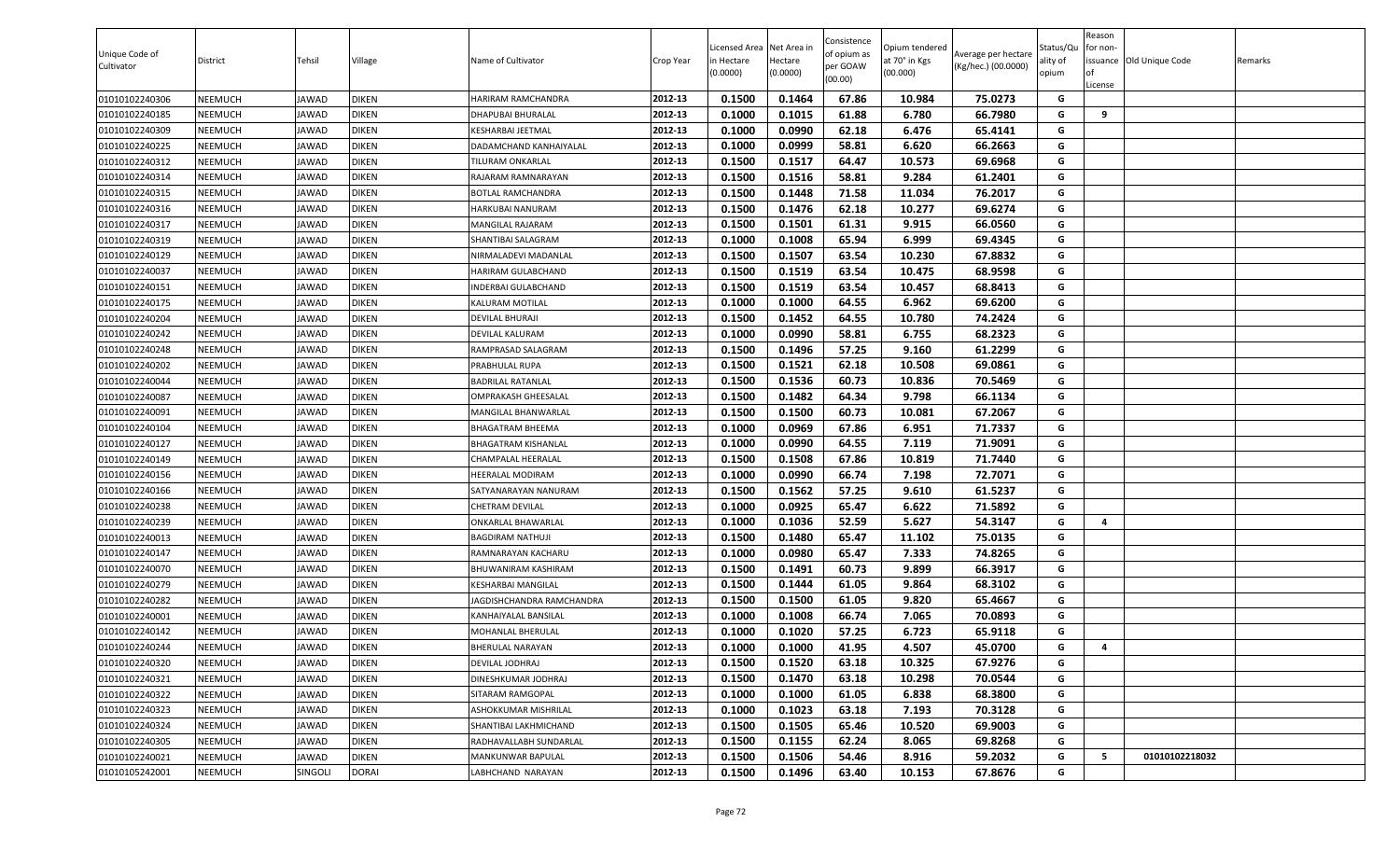| Unique Code of<br>Cultivator | District | Tehsil         | Village      | Name of Cultivator         | Crop Year | .icensed Area<br>in Hectare<br>(0.0000) | Net Area in<br>Hectare<br>(0.0000) | Consistence<br>of opium as<br>per GOAW<br>(00.00) | Opium tendered<br>at 70° in Kgs<br>(00.000) | Average per hectare<br>(Kg/hec.) (00.0000) | Status/Qu<br>ality of<br>opium | Reason<br>for non-<br><b>of</b><br>License | issuance Old Unique Code | Remarks            |
|------------------------------|----------|----------------|--------------|----------------------------|-----------|-----------------------------------------|------------------------------------|---------------------------------------------------|---------------------------------------------|--------------------------------------------|--------------------------------|--------------------------------------------|--------------------------|--------------------|
| 01010105242008               | NEEMUCH  | <b>SINGOLI</b> | <b>DORAI</b> | DEVILAL BHANWARLAL         | 2012-13   | 0.1500                                  | 0.1470                             | 67.07                                             | 10.971                                      | 74.6327                                    | G                              |                                            |                          |                    |
| 01010105242012               | NEEMUCH  | <b>SINGOLI</b> | DORAI        | BHUWANISINGH HARISINGH     | 2012-13   | 0.1500                                  | 0.1428                             | 63.62                                             | 10.625                                      | 74.4048                                    | G                              |                                            |                          |                    |
| 01010105242017               | NEEMUCH  | <b>SINGOLI</b> | DORAI        | BANSHILAL DEVA             | 2012-13   | 0.1500                                  | 0.1440                             | 67.07                                             | 10.645                                      | 73.9236                                    | G                              |                                            |                          |                    |
| 01010105242020               | NEEMUCH  | <b>SINGOLI</b> | DORAI        | IITU LAL PRABHULAL         | 2012-13   | 0.1500                                  | 0.1470                             | 69.35                                             | 11.730                                      | 79.7959                                    | G                              |                                            |                          |                    |
| 01010105242044               | NEEMUCH  | <b>SINGOLI</b> | DORAI        | GHISIBAI SHAMBHULAL        | 2012-13   | 0.1500                                  | 0.1480                             | 61.98                                             | 10.058                                      | 67.9595                                    | G                              |                                            |                          |                    |
| 01010105242031               | NEEMUCH  | SINGOLI        | DORAI        | KUKA CHAMPA                | 2012-13   | 0.1000                                  | 0.1015                             | 61.98                                             | 6.827                                       | 67.2611                                    | G                              |                                            |                          |                    |
| 01010105242039               | NEEMUCH  | <b>SINGOLI</b> | DORAI        | CHUNNILAL MAGNIRAM         | 2012-13   | 0.1500                                  | 0.1519                             | 61.98                                             | 10.696                                      | 70.4147                                    | G                              |                                            |                          |                    |
| 01010105242041               | NEEMUCH  | SINGOLI        | DORAI        | PREMBAI GOPALDAS           | 2012-13   | 0.1500                                  | 0.1449                             | 63.62                                             | 10.025                                      | 69.1856                                    | G                              |                                            |                          |                    |
| 01010105242043               | NEEMUCH  | SINGOLI        | DORAI        | JITMAL NARAYAN             | 2012-13   | 0.1500                                  | 0.1512                             | 62.53                                             | 10.210                                      | 67.5265                                    | G                              |                                            |                          |                    |
| 01010105242014               | NEEMUCH  | <b>SINGOLI</b> | DORAI        | HARLAL PRATHVIRAJ          | 2012-13   | 0.1500                                  | 0.1470                             | 66.34                                             | 10.889                                      | 74.0748                                    | G                              |                                            |                          |                    |
| 01010105242046               | NEEMUCH  | SINGOLI        | DORAI        | MANGILAL DEVA              | 2012-13   | 0.1500                                  | 0.1484                             | 64.41                                             | 10.333                                      | 69.6294                                    | G                              |                                            |                          |                    |
| 01010105242004               | NEEMUCH  | SINGOLI        | DORAI        | NARENDRA KHUMANSINGH       | 2012-13   | 0.1500                                  | 0.1440                             | 64.41                                             | 10.094                                      | 70.0972                                    | G                              |                                            |                          |                    |
| 01010105242002               | NEEMUCH  | <b>SINGOLI</b> | DORAI        | AGANNATH NARAYAN           | 2012-13   | 0.1500                                  | 0.1458                             | 68.33                                             | 10.640                                      | 72.9767                                    | G                              |                                            |                          |                    |
| 01010105242007               | NEEMUCH  | <b>SINGOLI</b> | <b>DORAI</b> | <b>PANNALAL BHANWARLAL</b> | 2012-13   | 0.1500                                  | 0.1470                             | 69.55                                             | 11.247                                      | 76.5102                                    | G                              |                                            |                          |                    |
| 01010105242013               | NEEMUCH  | <b>SINGOLI</b> | <b>DORAI</b> | ONKAR MODA                 | 2012-13   | 0.1500                                  | 0.1508                             | 63.99                                             | 8.767                                       | 58.1366                                    | G                              |                                            |                          |                    |
| 01010105242016               | NEEMUCH  | <b>SINGOLI</b> | <b>DORAI</b> | NANDLAL MODA               | 2012-13   | 0.1500                                  | 0.1118                             | 64.41                                             | 8.281                                       | 74.0698                                    | G                              |                                            |                          |                    |
| 01010105242018               | NEEMUCH  | SINGOLI        | DORAI        | <b>AKHMICHAND RATANA</b>   | 2012-13   | 0.1500                                  | 0.1440                             | 62.53                                             | 9.969                                       | 69.2292                                    | G                              |                                            |                          |                    |
| 01010105242019               | NEEMUCH  | SINGOLI        | DORAI        | KAMLIBAI PANNALAL          | 2012-13   | 0.1500                                  | 0.1488                             | 62.53                                             | 10.273                                      | 69.0390                                    | G                              |                                            |                          |                    |
| 01010105242045               | NEEMUCH  | <b>SINGOLI</b> | DORAI        | MANGILAL RAMLAL            | 2012-13   | 0.1500                                  | 0.1480                             | 61.96                                             | 10.153                                      | 68.6014                                    | G                              |                                            |                          |                    |
| 01010105242037               | NEEMUCH  | <b>SINGOLI</b> | DORAI        | CHHAGANLAL MAGNIRAM        | 2012-13   | 0.1500                                  | 0.1500                             | 60.83                                             | 10.263                                      | 68.4200                                    | G                              |                                            |                          |                    |
| 01010105200001               | NEEMUCH  | <b>SINGOLI</b> | <b>GHATI</b> | <b>CHEMDAS BHAGWANDAS</b>  | 2012-13   | 0.1500                                  | 0.1496                             | 62.17                                             | 10.613                                      | 70.9425                                    | G                              |                                            |                          |                    |
| 01010105200005               | NEEMUCH  | <b>SINGOLI</b> | <b>GHATI</b> | <b>IEMRAJ PYARCHAND</b>    | 2012-13   | 0.1500                                  | 0.1476                             | 59.60                                             | 9.689                                       | 65.6436                                    | G                              |                                            |                          |                    |
| 01010105200010               | NEEMUCH  | SINGOLI        | <b>GHATI</b> | <b>DEVILAL NANALAL</b>     | 2012-13   | 0.1000                                  | 0.1000                             | 64.44                                             | 7.061                                       | 70.6100                                    | G                              |                                            |                          |                    |
| 01010105200011               | NEEMUCH  | <b>SINGOLI</b> | <b>GHATI</b> | <b>BAGDIRAM NANALAL</b>    | 2012-13   | 0.1500                                  | 0.1209                             | 61.94                                             | 8.150                                       | 67.4111                                    | G                              |                                            |                          |                    |
| 01010105200012               | NEEMUCH  | <b>SINGOLI</b> | <b>GHATI</b> | RAMNIVAS JAGDISHCHANDRA    | 2012-13   | 0.1500                                  | 0.1507                             | 65.27                                             | 10.397                                      | 68.9914                                    | G                              |                                            |                          |                    |
| 01010105200013               | NEEMUCH  | SINGOLI        | <b>GHATI</b> | HIRALAL GOMA               | 2012-13   | 0.1500                                  | 0.1505                             | 65.27                                             | 10.825                                      | 71.9269                                    | G                              |                                            |                          |                    |
| 01010105200017               | NEEMUCH  | SINGOLI        | <b>GHATI</b> | ALURAM MEGRAJ              | 2012-13   | 0.1000                                  | 0.0945                             | 67.50                                             | 7.290                                       | 77.1429                                    | G                              |                                            |                          |                    |
| 01010105200018               | NEEMUCH  | <b>SINGOLI</b> | <b>GHATI</b> | BALURAM GOMA               | 2012-13   | 0.1000                                  | 0.0988                             | 67.50                                             | 7.637                                       | 77.2976                                    | G                              |                                            |                          |                    |
| 01010105200020               | NEEMUCH  | SINGOLI        | <b>GHATI</b> | ARACHAND SUKHLAL           | 2012-13   | 0.1000                                  | 0.0992                             | 65.27                                             | 7.105                                       | 71.6230                                    | G                              |                                            |                          |                    |
| 01010105200023               | NEEMUCH  | <b>SINGOLI</b> | <b>GHATI</b> | RAMLAL NANALAL             | 2012-13   | 0.1000                                  | 0.1000                             | 65.47                                             | 7.043                                       | 70.4300                                    | G                              |                                            |                          |                    |
| 01010105200031               | NEEMUCH  | <b>SINGOLI</b> | <b>GHATI</b> | DEVILAL BHAGWANDAS         | 2012-13   | 0.1000                                  | 0.1000                             | 67.73                                             | 7.431                                       | 74.3100                                    | G                              |                                            |                          |                    |
| 01010105200032               | NEEMUCH  | SINGOLI        | <b>GHATI</b> | JODHRAJ BHANA              | 2012-13   | 0.1000                                  | 0.0990                             | 61.94                                             | 6.548                                       | 66.1414                                    | G                              |                                            |                          |                    |
| 01010105200036               | NEEMUCH  | SINGOLI        | <b>GHATI</b> | MUKUNDDAS KUKADAS          | 2012-13   | 0.1500                                  | 0.1463                             | 67.73                                             | 10.382                                      | 70.9638                                    | G                              |                                            |                          |                    |
| 01010105200037               | NEEMUCH  | SINGOLI        | <b>GHATI</b> | SOHANLAL CHATARBHUJ        | 2012-13   | 0.1000                                  | 0.0972                             | 65.47                                             | 7.202                                       | 74.0947                                    | G                              |                                            |                          |                    |
| 01010105200038               | NEEMUCH  | SINGOLI        | <b>GHATI</b> | JANIBAI AMARCHAND          | 2012-13   | 0.1500                                  | 0.1490                             | 65.47                                             | 10.559                                      | 70.8658                                    | G                              |                                            |                          |                    |
| 01010105200003               | NEEMUCH  | SINGOLI        | <b>GHATI</b> | NARAYANLAL JITU            | 2012-13   | 0.1000                                  | 0.1008                             | 56.54                                             | 6.163                                       | 61.1409                                    | G                              |                                            |                          |                    |
| 01010105200040               | NEEMUCH  | SINGOLI        | <b>GHATI</b> | RAMLAL GHASILAL            | 2012-13   | 0.1000                                  | 0.0988                             | 66.78                                             | 7.184                                       | 72.7126                                    | G                              |                                            |                          |                    |
| 01010105200002               | NEEMUCH  | SINGOLI        | GHATI        | YARCHAND MANGILAL          | 2012-13   | 0.1000                                  | 0.0968                             | 66.78                                             | 7.145                                       | 73.8120                                    | G                              |                                            |                          |                    |
| 01010105200029               | NEEMUCH  | SINGOLI        | <b>GHATI</b> | <b>BANSHIDAS RAMDAS</b>    | 2012-13   | 0.1500                                  | 0.1488                             | 61.94                                             | 9.787                                       | 65.7728                                    | G                              |                                            |                          |                    |
| 01010105200014               | NEEMUCH  | SINGOLI        | <b>GHATI</b> | SATYANARAYAN GANESHRAM     | 2012-13   | 0.1000                                  | 0.1023                             | 63.00                                             | 6.768                                       | 66.1584                                    | G                              |                                            |                          |                    |
| 01010105200022               | NEEMUCH  | SINGOLI        | <b>GHATI</b> | GOPAL GHASI                | 2012-13   | 0.1000                                  | 0.0986                             | 69.53                                             | 7.450                                       | 75.5578                                    | G                              |                                            |                          |                    |
| 01010105200027               | NEEMUCH  | SINGOLI        | <b>GHATI</b> | KAMLIBAI NARAYAN           | 2012-13   | 0.1500                                  | 0.1530                             | 59.60                                             | 9.664                                       | 63.1634                                    | G                              |                                            |                          | <b>NAME CHANGE</b> |
| 01010105200035               | NEEMUCH  | SINGOLI        | <b>GHATI</b> | KUKIBAI NANDLAL            | 2012-13   | 0.1000                                  | 0.0966                             | 63.00                                             | 6.768                                       | 70.0621                                    | G                              |                                            |                          |                    |
| 01010105200041               | NEEMUCH  | SINGOLI        | <b>GHATI</b> | SHANTILAL BALURAM          | 2012-13   | 0.1000                                  | 0.0962                             | 66.78                                             | 7.012                                       | 72.8898                                    | G                              |                                            |                          |                    |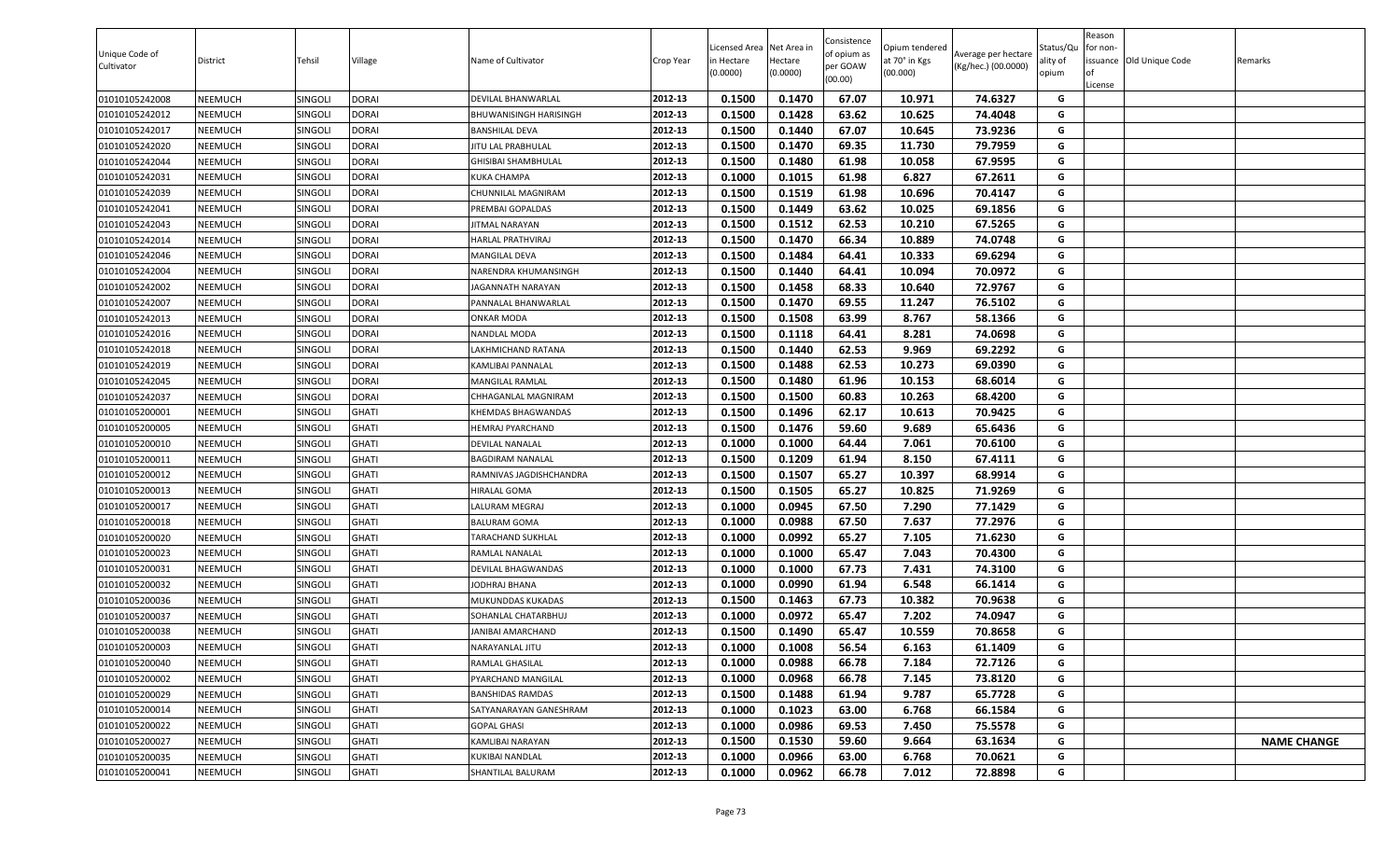| Unique Code of<br>Cultivator | District       | Tehsil         | Village            | Name of Cultivator         | Crop Year | Licensed Area<br>n Hectare<br>(0.0000) | Net Area ir<br>Hectare<br>(0.0000) | Consistence<br>of opium as<br>per GOAW<br>(00.00) | Opium tendered<br>at 70° in Kgs<br>(00.000) | Average per hectare<br>(Kg/hec.) (00.0000) | Status/Qu<br>ality of<br>opium | Reason<br>or non-<br>of<br>License | issuance Old Unique Code | Remarks                 |
|------------------------------|----------------|----------------|--------------------|----------------------------|-----------|----------------------------------------|------------------------------------|---------------------------------------------------|---------------------------------------------|--------------------------------------------|--------------------------------|------------------------------------|--------------------------|-------------------------|
| 01010105200042               | NEEMUCH        | SINGOLI        | <b>GHATI</b>       | GHISULAL BHANWARLAL        | 2012-13   | 0.1500                                 | 0.1466                             | 66.68                                             | 10.021                                      | 68.3561                                    | G                              |                                    |                          |                         |
| 01010105200043               | NEEMUCH        | SINGOLI        | <b>GHATI</b>       | KAILASH JIVRAM             | 2012-13   | 0.1000                                 | 0.0966                             | 66.68                                             | 6.973                                       | 72.1843                                    | G                              |                                    |                          |                         |
| 01010105200044               | NEEMUCH        | SINGOLI        | <b>GHATI</b>       | <b>BABULAL LALURAM</b>     | 2012-13   | 0.1500                                 | 0.1520                             | 66.68                                             | 10.878                                      | 71.5658                                    | G                              |                                    |                          |                         |
| 01010105200045               | NEEMUCH        | SINGOLI        | <b>GHATI</b>       | RATANLAL CHUNNILA          | 2012-13   | 0.1500                                 | 0.1482                             | 59.60                                             | 9.408                                       | 63.4818                                    | G                              |                                    |                          |                         |
| 01010105200046               | NEEMUCH        | SINGOLI        | <b>GHATI</b>       | <b>GHASILAL PRATHVIRAJ</b> | 2012-13   | 0.1500                                 | 0.1505                             | 63.00                                             | 10.215                                      | 67.8738                                    | G                              |                                    |                          |                         |
| 01010105200048               | NEEMUCH        | SINGOLI        | <b>GHATI</b>       | SHIVELAL NARAYAN           | 2012-13   | 0.1500                                 | 0.1500                             | 61.88                                             | 9.874                                       | 65.8267                                    | G                              |                                    |                          |                         |
| 01010105200049               | NEEMUCH        | SINGOLI        | <b>GHATI</b>       | BHAGWANDAS ONKARDAS        | 2012-13   | 0.1000                                 | 0.0995                             | 61.88                                             | 6.780                                       | 68.1407                                    | G                              |                                    |                          |                         |
| 01010105200050               | NEEMUCH        | <b>SINGOLI</b> | <b>GHATI</b>       | KALURAM RAMLAL             | 2012-13   | 0.1000                                 | 0.1014                             | 59.92                                             | 6.411                                       | 63.2249                                    | G                              |                                    |                          |                         |
| 01010105200026               | NEEMUCH        | SINGOLI        | <b>GHATI</b>       | <b>GANGABAI KASHIRAM</b>   | 2012-13   | 0.1000                                 | 0.1000                             | 61.88                                             | 6.798                                       | 67.9800                                    | G                              |                                    |                          |                         |
| 01010105200051               | NEEMUCH        | SINGOLI        | <b>GHATI</b>       | HIRALAL LOBHIRAM           | 2012-13   | 0.1500                                 | 0.1470                             | 59.92                                             | 9.330                                       | 63.4694                                    | G                              |                                    |                          |                         |
| 01010105200052               | NEEMUCH        | SINGOLI        | <b>GHATI</b>       | RAMESHCHANDRA RAMLAL       | 2012-13   | 0.1000                                 | 0.1000                             | 65.01                                             | 6.724                                       | 67.2400                                    | G                              |                                    |                          |                         |
| 01010105200053               | NEEMUCH        | <b>SINGOLI</b> | <b>GHATI</b>       | RATANLAL DHANNALAL         | 2012-13   | 0.1000                                 | 0.0990                             | 59.92                                             | 6.523                                       | 65.8889                                    | G                              |                                    |                          |                         |
| 01010102217003               | NEEMUCH        | <b>JAWAD</b>   | <b>GUDAHOLA</b>    | SHANKARLAL NATHULAL        | 2012-13   | 0.1500                                 | 0.1482                             | 67.51                                             | 11.274                                      | 76.0729                                    | G                              |                                    |                          |                         |
| 01010102217004               | NEEMUCH        | <b>JAWAD</b>   | <b>GUDAHOLA</b>    | LAXMINARAYAN NATHU         | 2012-13   | 0.1500                                 | 0.1560                             | 60.77                                             | 10.079                                      | 64.6090                                    | G                              |                                    |                          |                         |
| 01010102217005               | <b>NEEMUCH</b> | <b>JAWAD</b>   | <b>GUDAHOLA</b>    | OMPRAKASH BADRILAL         | 2012-13   | 0.1500                                 | 0.1440                             | 60.77                                             | 9.984                                       | 69.3333                                    | G                              |                                    |                          |                         |
| 01010102217006               | NEEMUCH        | <b>JAWAD</b>   | <b>GUDAHOLA</b>    | SHIVNARAYAN DEVILAL        | 2012-13   | 0.1500                                 | 0.1480                             | 67.51                                             | 10.850                                      | 73.3108                                    | G                              |                                    |                          |                         |
| 01010102217013               | NEEMUCH        | <b>JAWAD</b>   | <b>GUDAHOLA</b>    | RAMLAL GANGARAM            | 2012-13   | 0.1000                                 | 0.0992                             | 62.65                                             | 6.981                                       | 70.3730                                    | G                              |                                    |                          |                         |
| 01010102217015               | NEEMUCH        | <b>JAWAD</b>   | <b>GUDAHOLA</b>    | SHANTILAL DULICHAND        | 2012-13   | 0.1000                                 | 0.0975                             | 62.65                                             | 6.641                                       | 68.1128                                    | G                              |                                    |                          |                         |
| 01010102217022               | NEEMUCH        | <b>JAWAD</b>   | <b>GUDAHOLA</b>    | SATYANARAYAN LAXMINARAYAN  | 2012-13   | 0.1500                                 | 0.1462                             | 66.04                                             | 10.538                                      | 72.0793                                    | G                              |                                    |                          |                         |
| 01010102217023               | NEEMUCH        | <b>JAWAD</b>   | <b>GUDAHOLA</b>    | ISHWARLAL SUNDERLAL        | 2012-13   | 0.1500                                 | 0.1504                             | 65.40                                             | 10.670                                      | 70.9441                                    | G                              |                                    |                          |                         |
| 01010102217024               | NEEMUCH        | <b>JAWAD</b>   | GUDAHOLA           | SUNDERLAL SHANKARLAL       | 2012-13   | 0.1500                                 | 0.1440                             | 66.04                                             | 10.283                                      | 71.4097                                    | G                              |                                    |                          |                         |
| 01010102217026               | NEEMUCH        | <b>JAWAD</b>   | <b>GUDAHOLA</b>    | NANDKISHORE KALURAM        | 2012-13   | 0.1500                                 | 0.1495                             | 66.04                                             | 10.717                                      | 71.6856                                    | G                              |                                    |                          |                         |
| 01010102217027               | NEEMUCH        | <b>JAWAD</b>   | <b>GUDAHOLA</b>    | <b>DEVRAM HIRALAL</b>      | 2012-13   | 0.1500                                 | 0.1440                             | 65.40                                             | 10.613                                      | 73.7014                                    | G                              |                                    |                          |                         |
| 01010102217028               | NEEMUCH        | <b>JAWAD</b>   | <b>GUDAHOLA</b>    | <b>SUBHAN BADRUDHIN</b>    | 2012-13   | 0.1500                                 | 0.1512                             | 60.77                                             | 10.687                                      | 70.6812                                    | G                              |                                    |                          |                         |
| 01010102217038               | NEEMUCH        | <b>JAWAD</b>   | <b>GUDAHOLA</b>    | MOHANBAI KHYALIRAM         | 2012-13   | 0.1500                                 | 0.1456                             | 62.65                                             | 10.069                                      | 69.1552                                    | G                              |                                    |                          |                         |
| 01010102217039               | NEEMUCH        | <b>JAWAD</b>   | <b>GUDAHOLA</b>    | <b>GAFUR VAJIR</b>         | 2012-13   | 0.1500                                 | 0.1485                             | 64.31                                             | 10.712                                      | 72.1347                                    | G                              |                                    |                          |                         |
| 01010102217040               | NEEMUCH        | <b>JAWAD</b>   | <b>GUDAHOLA</b>    | SUNDERBAI BALAKDAS         | 2012-13   | 0.1500                                 | 0.1460                             | 59.70                                             | 10.123                                      | 69.3356                                    | G                              |                                    |                          |                         |
| 01010102217012               | NEEMUCH        | <b>JAWAD</b>   | <b>GUDAHOLA</b>    | GOPAL LAXMINARAYAN         | 2012-13   | 0.1500                                 | 0.1517                             | 64.31                                             | 10.639                                      | 70.1318                                    | G                              |                                    |                          |                         |
| 01010102217017               | NEEMUCH        | <b>JAWAD</b>   | <b>GUDAHOLA</b>    | <b>BHONIBAI MODIRAM</b>    | 2012-13   | 0.1000                                 | 0.1025                             | 59.70                                             | 6.584                                       | 64.2341                                    | G                              |                                    |                          |                         |
| 01010102217002               | NEEMUCH        | <b>JAWAD</b>   | <b>GUDAHOLA</b>    | <b>GOPAL LALAJI</b>        | 2012-13   | 0.1500                                 | 0.1506                             | 64.31                                             | 10.611                                      | 70.4582                                    | G                              |                                    |                          |                         |
| 01010102217041               | NEEMUCH        | <b>JAWAD</b>   | <b>GUDAHOLA</b>    | SUNDERLAL MODA             | 2012-13   | 0.1500                                 | 0.1445                             | 62.33                                             | 10.338                                      | 71.5433                                    | G                              |                                    |                          |                         |
| 01010102217042               | NEEMUCH        | <b>JAWAD</b>   | <b>GUDAHOLA</b>    | RAMSAGARBAI DEVILAL        | 2012-13   | 0.1500                                 | 0.1500                             | 69.27                                             | 11.113                                      | 74.0867                                    | G                              |                                    |                          |                         |
| 01010102217043               | NEEMUCH        | <b>JAWAD</b>   | <b>GUDAHOLA</b>    | DINESH KUMAR KALURAM       | 2012-13   | 0.1500                                 | 0.1470                             | 62.12                                             | 10.037                                      | 68.2789                                    | G                              |                                    |                          |                         |
| 01010102217044               | NEEMUCH        | <b>JAWAD</b>   | <b>GUDAHOLA</b>    | <b>GUNVANT BASANTILAL</b>  | 2012-13   | 0.1500                                 | 0.1476                             | 70.07                                             | 10.561                                      | 71.5515                                    | G                              |                                    |                          |                         |
| 01010102217045               | NEEMUCH        | <b>JAWAD</b>   | <b>GUDAHOLA</b>    | GOPIVALLABH JAMNALAL       | 2012-13   | 0.1000                                 | 0.1000                             | 52.49                                             | 5.474                                       | 54.7400                                    | G                              | 4                                  |                          |                         |
| 01010102217046               | NEEMUCH        | <b>JAWAD</b>   | <b>GUDAHOLA</b>    | <b>AVANTILAL JITMAL</b>    | 2012-13   | 0.1500                                 | 0.1496                             | 62.33                                             | 10.418                                      | 69.6390                                    | G                              |                                    |                          |                         |
| 01010102219001               | NEEMUCH        | <b>JAWAD</b>   | <b>GUDAPARIHAR</b> | MODIRAM DEVA               | 2012-13   | 0.1500                                 | 0.1450                             | 56.27                                             | 9.453                                       | 65.1931                                    | G                              |                                    |                          |                         |
| 01010102219002               | NEEMUCH        | <b>JAWAD</b>   | <b>GUDAPARIHAR</b> | MAHESHKUMAR MISHRILAL      | 2012-13   | 0.1000                                 | 0.1012                             | 63.47                                             | 6.945                                       | 68.6265                                    | G                              |                                    |                          |                         |
| 01010102219005               | <b>NEEMUCH</b> | <b>JAWAD</b>   | <b>GUDAPARIHAR</b> | <b>BAGDIRAM TILA</b>       | 2012-13   | 0.1500                                 | 0.1450                             | 64.85                                             | 10.515                                      | 72.5172                                    | G                              |                                    |                          |                         |
| 01010102219010               | <b>NEEMUCH</b> | <b>JAWAD</b>   | <b>GUDAPARIHAR</b> | <b>MOHAN DHANNA</b>        | 2012-13   | 0.1500                                 | 0.1440                             | 56.81                                             | 9.252                                       | 64.2500                                    | G                              |                                    |                          |                         |
| 01010102219012               | <b>NEEMUCH</b> | <b>JAWAD</b>   | <b>GUDAPARIHAR</b> | NARAYAN MOHANLAL           | 2012-13   | 0.1500                                 | 0.1480                             | 63.47                                             | 10.745                                      | 72.6014                                    | G                              |                                    |                          |                         |
| 01010102219021               | NEEMUCH        | <b>JAWAD</b>   | <b>GUDAPARIHAR</b> | <b>BABULAL DHANNA</b>      | 2012-13   | 0.1500                                 | 0.1482                             | 61.19                                             | 9.808                                       | 66.1808                                    | G                              |                                    |                          |                         |
| 01010102219022               | <b>NEEMUCH</b> | <b>JAWAD</b>   | <b>GUDAPARIHAR</b> | HARISINGH RAMSINGH         | 2012-13   | 0.1000                                 | 0.0960                             | 61.82                                             | 6.959                                       | 72.4896                                    | G                              |                                    |                          |                         |
| 01010102219024               | NEEMUCH        | <b>JAWAD</b>   | <b>GUDAPARIHAR</b> | DASHRATH KANHEYALAL        | 2012-13   | 0.1500                                 | 0.1480                             | 61.82                                             | 9.953                                       | 67.2500                                    | G                              |                                    |                          | <b>TRANSFER / DIKEN</b> |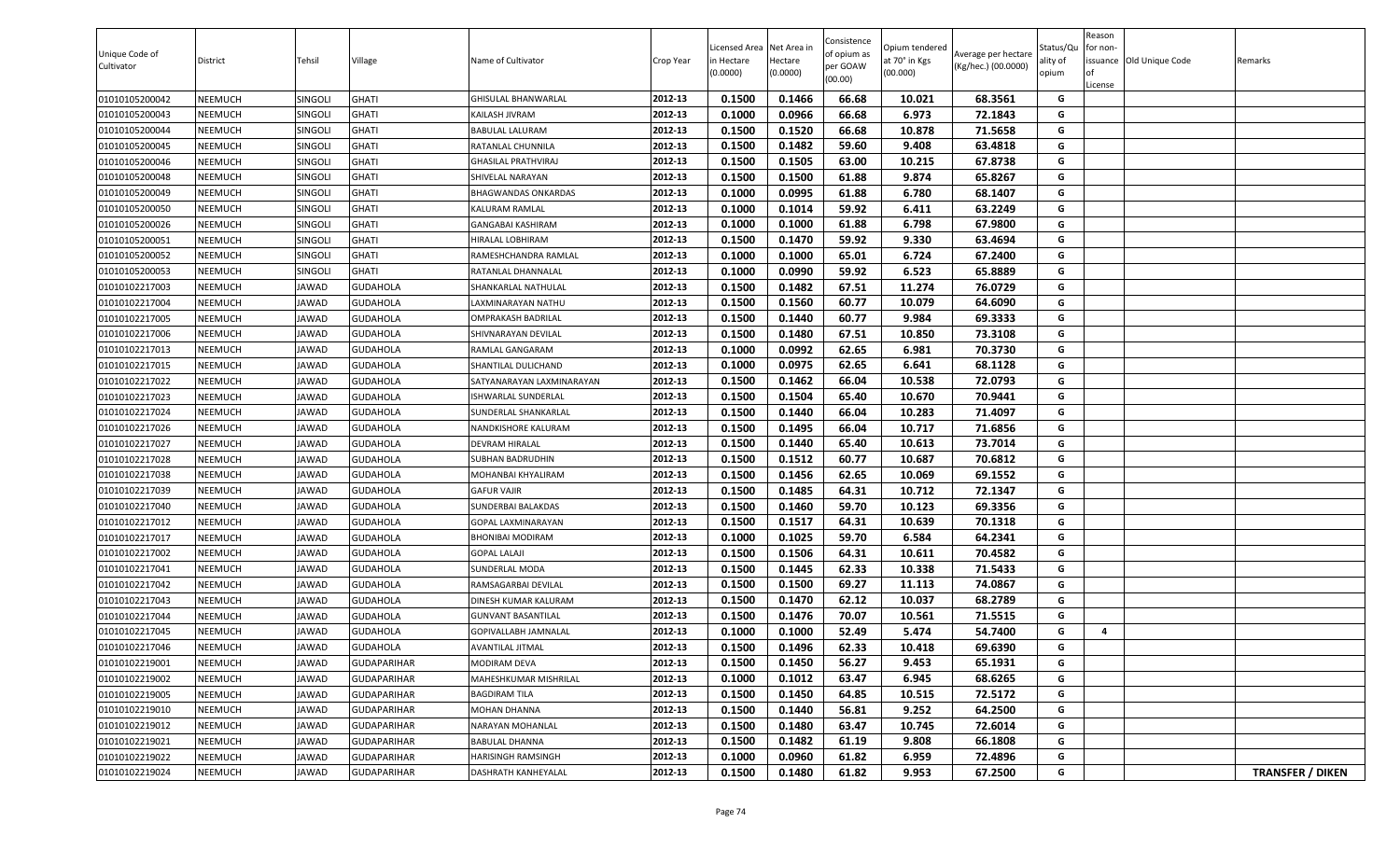| Unique Code of<br>Cultivator | District | Tehsil         | Village            | Name of Cultivator             | Crop Year | Licensed Area<br>in Hectare<br>(0.0000) | Net Area in<br>Hectare<br>(0.0000) | Consistence<br>of opium as<br>per GOAW<br>(00.00) | Opium tendered<br>at 70° in Kgs<br>(00.000) | Average per hectare<br>(Kg/hec.) (00.0000) | Status/Qu<br>ality of<br>opium | Reason<br>for non-<br><b>of</b><br>License | issuance Old Unique Code | Remarks                 |
|------------------------------|----------|----------------|--------------------|--------------------------------|-----------|-----------------------------------------|------------------------------------|---------------------------------------------------|---------------------------------------------|--------------------------------------------|--------------------------------|--------------------------------------------|--------------------------|-------------------------|
| 01010102219042               | NEEMUCH  | JAWAD          | GUDAPARIHAR        | RAMCHANDRA BHAGWAN             | 2012-13   | 0.1500                                  | 0.1320                             | 57.79                                             | 8.660                                       | 65.6061                                    | G                              |                                            |                          |                         |
| 01010102219043               | NEEMUCH  | JAWAD          | GUDAPARIHAR        | AZIZKHANN KASAMKHANN           | 2012-13   | 0.1500                                  | 0.1467                             | 61.82                                             | 10.227                                      | 69.7137                                    | G                              |                                            |                          | <b>TRANSFER / DIKEN</b> |
| 01010102219051               | NEEMUCH  | JAWAD          | <b>GUDAPARIHAR</b> | GHISEKHANN KASAMKHANN          | 2012-13   | 0.1000                                  | 0.1020                             | 65.37                                             | 7.555                                       | 74.0686                                    | G                              |                                            |                          |                         |
| 01010102219028               | NEEMUCH  | JAWAD          | GUDAPARIHAR        | NARAYAN RAMAJI                 | 2012-13   | 0.1000                                  | 0.0990                             | 58.13                                             | 6.054                                       | 61.1515                                    | G                              |                                            |                          |                         |
| 01010102219029               | NEEMUCH  | JAWAD          | GUDAPARIHAR        | ALARAM GOVINDJI                | 2012-13   | 0.1500                                  | 0.1512                             | 59.01                                             | 9.728                                       | 64.3386                                    | G                              |                                            |                          |                         |
| 01010102219015               | NEEMUCH  | JAWAD          | GUDAPARIHAR        | NANDA GOVIND                   | 2012-13   | 0.1500                                  | 0.1512                             | 65.37                                             | 10.655                                      | 70.4696                                    | G                              |                                            |                          |                         |
| 01010102219026               | NEEMUCH  | <b>IAWAD</b>   | GUDAPARIHAR        | PYARIBAI BANSHILAL             | 2012-13   | 0.1500                                  | 0.1432                             | 65.37                                             | 10.179                                      | 71.0824                                    | G                              |                                            |                          |                         |
| 01010102219053               | NEEMUCH  | JAWAD          | GUDAPARIHAR        | SARDARBAI CHAINRAM             | 2012-13   | 0.1500                                  | 0.1510                             | 66.19                                             | 10.581                                      | 70.0728                                    | G                              |                                            |                          |                         |
| 01010102213010               | NEEMUCH  | JAWAD          | HARIPURA           | <b>BHOPALSINGH NARVARSINGH</b> | 2012-13   | 0.1500                                  | 0.1406                             | 61.99                                             | 9.644                                       | 68.5917                                    | G                              |                                            |                          |                         |
| 01010102213016               | NEEMUCH  | JAWAD          | HARIPURA           | DALURAM BHAVARLAL              | 2012-13   | 0.1000                                  | 0.1025                             | 64.70                                             | 7.006                                       | 68.3512                                    | G                              |                                            |                          |                         |
| 01010102213025               | NEEMUCH  | JAWAD          | HARIPURA           | SARDARBABU SHAKURKHANN         | 2012-13   | 0.1500                                  | 0.1500                             | 59.89                                             | 9.411                                       | 62.7400                                    | G                              |                                            |                          |                         |
| 01010102213009               | NEEMUCH  | JAWAD          | HARIPURA           | HEMKUNWAR NARVARSINGH          | 2012-13   | 0.1500                                  | 0.1450                             | 61.99                                             | 9.901                                       | 68.2828                                    | G                              |                                            |                          |                         |
| 01010102213013               | NEEMUCH  | JAWAD          | HARIPURA           | SAMANSINGH ARJUNSINGH          | 2012-13   | 0.1000                                  | 0.1007                             | 58.68                                             | 6.329                                       | 62.8500                                    | G                              |                                            |                          |                         |
| 01010102213019               | NEEMUCH  | JAWAD          | HARIPURA           | BHIMSINGH NARVARSINGH          | 2012-13   | 0.1500                                  | 0.1425                             | 64.70                                             | 10.213                                      | 71.6702                                    | G                              |                                            |                          |                         |
| 01010102213046               | NEEMUCH  | JAWAD          | <b>HARIPURA</b>    | BHANWARSINGH ARJUNSINGH        | 2012-13   | 0.1000                                  | 0.1020                             | 58.68                                             | 6.354                                       | 62.2941                                    | G                              |                                            |                          |                         |
| 01010102213050               | NEEMUCH  | JAWAD          | HARIPURA           | CHATARBHUJ RAMA                | 2012-13   | 0.1500                                  | 0.1408                             | 66.21                                             | 10.404                                      | 73.8920                                    | G                              |                                            |                          |                         |
| 01010102213055               | NEEMUCH  | JAWAD          | HARIPURA           | <b>BHAGIRATH MOTI</b>          | 2012-13   | 0.1000                                  | 0.0990                             | 60.49                                             | 6.438                                       | 65.0303                                    | G                              |                                            |                          |                         |
| 01010105206001               | NEEMUCH  | SINGOLI        | JAT                | SHYAMDAS KANHEYADAS            | 2012-13   | 0.1500                                  | 0.1440                             | 68.13                                             | 10.599                                      | 73.6042                                    | G                              |                                            |                          |                         |
| 01010105206002               | NEEMUCH  | SINGOLI        | <b>TAL</b>         | BHAGWANIBAI SHAMBHULAL         | 2012-13   | 0.1500                                  | 0.1500                             | 65.39                                             | 9.986                                       | 66.5733                                    | G                              |                                            |                          |                         |
| 01010105206003               | NEEMUCH  | SINGOLI        | JAT                | <b>DEVILAL ONKARLAL</b>        | 2012-13   | 0.1500                                  | 0.1435                             | 63.67                                             | 9.687                                       | 67.5052                                    | G                              |                                            |                          |                         |
| 01010105206004               | NEEMUCH  | <b>SINGOLI</b> | JAT                | <b>IIRALAL RATANLAL</b>        | 2012-13   | 0.1500                                  | 0.1404                             | 61.79                                             | 9.286                                       | 66.1396                                    | G                              |                                            |                          |                         |
| 01010105206005               | NEEMUCH  | <b>SINGOLI</b> | JAT                | HAMBHULAL BHAGWANJI            | 2012-13   | 0.1500                                  | 0.1512                             | 64.00                                             | 10.158                                      | 67.1825                                    | G                              |                                            |                          |                         |
| 01010105206007               | NEEMUCH  | SINGOLI        | JAT                | SITARAM BALURAM                | 2012-13   | 0.1500                                  | 0.1431                             | 64.00                                             | 9.710                                       | 67.8546                                    | G                              |                                            |                          |                         |
| 01010105206008               | NEEMUCH  | SINGOLI        | <b>TAL</b>         | <b>GANGABAI HIRALAL</b>        | 2012-13   | 0.1500                                  | 0.1470                             | 68.13                                             | 10.288                                      | 69.9864                                    | G                              |                                            |                          |                         |
| 01010105206009               | NEEMUCH  | <b>SINGOLI</b> | JAT                | KANHEYALAL SURAJBHAN           | 2012-13   | 0.1500                                  | 0.1500                             | 64.70                                             | 10.204                                      | 68.0267                                    | G                              |                                            |                          |                         |
| 01010105206012               | NEEMUCH  | <b>SINGOLI</b> | JAT                | JDIBAI DEVILAL                 | 2012-13   | 0.1000                                  | 0.1000                             | 64.00                                             | 6.610                                       | 66.1000                                    | G                              |                                            |                          |                         |
| 01010105206013               | NEEMUCH  | SINGOLI        | JAT                | GORILAL RAMNARAYAN             | 2012-13   | 0.1500                                  | 0.1500                             | 60.15                                             | 9.444                                       | 62.9600                                    | G                              |                                            |                          |                         |
| 01010105206015               | NEEMUCH  | SINGOLI        | JAT                | ABDULSATTAR KARIM              | 2012-13   | 0.1000                                  | 0.0992                             | 71.16                                             | 7.462                                       | 75.2218                                    | G                              |                                            |                          |                         |
| 01010105206017               | NEEMUCH  | <b>SINGOLI</b> | JAT                | OMPRAKASH PANNALAL             | 2012-13   | 0.1500                                  | 0.1476                             | 64.70                                             | 9.964                                       | 67.5068                                    | G                              |                                            |                          |                         |
| 01010105206018               | NEEMUCH  | SINGOLI        | JAT                | CHHAGANLAL NANDA               | 2012-13   | 0.1500                                  | 0.1400                             | 64.70                                             | 9.742                                       | 69.5857                                    | G                              |                                            |                          |                         |
| 01010105206019               | NEEMUCH  | <b>SINGOLI</b> | JAT                | RADHESHYAM BALU                | 2012-13   | 0.1500                                  | 0.1480                             | 65.61                                             | 10.095                                      | 68.2095                                    | G                              |                                            |                          |                         |
| 01010105206020               | NEEMUCH  | SINGOLI        | JAT                | <b>DEVILAL NATHU</b>           | 2012-13   | 0.1000                                  | 0.1008                             | 68.13                                             | 7.232                                       | 71.7460                                    | G                              |                                            |                          |                         |
| 01010105206023               | NEEMUCH  | <b>SINGOLI</b> | JAT                | MOHANLAL BHURA                 | 2012-13   | 0.1000                                  | 0.1000                             | 65.61                                             | 6.852                                       | 68.5200                                    | G                              |                                            |                          |                         |
| 01010105206024               | NEEMUCH  | SINGOLI        | JAT                | <b>JAGDISH ANOPBAI</b>         | 2012-13   | 0.1500                                  | 0.1504                             | 60.15                                             | 9.134                                       | 60.7314                                    | G                              |                                            |                          |                         |
| 01010105206026               | NEEMUCH  | SINGOLI        | JAT                | KISHANLAL SOHANLAL             | 2012-13   | 0.1000                                  | 0.0990                             | 65.61                                             | 6.758                                       | 68.2626                                    | G                              |                                            |                          |                         |
| 01010105206027               | NEEMUCH  | SINGOLI        | <b>TAL</b>         | <b>GHISIBAI KISHANLAL</b>      | 2012-13   | 0.1500                                  | 0.1512                             | 60.15                                             | 9.289                                       | 61.4352                                    | G                              |                                            |                          | <b>NAME CHANGE</b>      |
| 01010105206028               | NEEMUCH  | <b>SINGOLI</b> | JAT                | KAILASH BOTHLAL                | 2012-13   | 0.1500                                  | 0.1470                             | 68.88                                             | 10.558                                      | 71.8231                                    | G                              |                                            |                          |                         |
| 01010105206030               | NEEMUCH  | SINGOLI        | JAT                | <b>BALURAM GITARAM</b>         | 2012-13   | 0.1500                                  | 0.1505                             | 65.52                                             | 10.174                                      | 67.6013                                    | G                              |                                            |                          |                         |
| 01010105206031               | NEEMUCH  | SINGOLI        | <b>TAL</b>         | SATYNARAYAN SOHANLAL           | 2012-13   | 0.1000                                  | 0.0980                             | 60.85                                             | 6.294                                       | 64.2245                                    | G                              |                                            |                          |                         |
| 01010105206034               | NEEMUCH  | SINGOLI        | <b>TAL</b>         | DEVILAL PRABHULAL              | 2012-13   | 0.1500                                  | 0.1440                             | 65.52                                             | 10.034                                      | 69.6806                                    | G                              |                                            |                          |                         |
| 01010105206035               | NEEMUCH  | SINGOLI        | <b>TAL</b>         | MANGILAL KALU                  | 2012-13   | 0.1500                                  | 0.1480                             | 71.00                                             | 10.670                                      | 72.0946                                    | G                              |                                            |                          | <b>NAME CHANGE</b>      |
| 01010105206036               | NEEMUCH  | SINGOLI        | JAT                | KANHEYALAL KASHIRAM            | 2012-13   | 0.1500                                  | 0.1520                             | 65.52                                             | 10.362                                      | 68.1711                                    | G                              |                                            |                          |                         |
| 01010105206037               | NEEMUCH  | SINGOLI        | <b>TAL</b>         | DHAPUBAI CHHAGANLAL            | 2012-13   | 0.1000                                  | 0.0990                             | 60.85                                             | 6.615                                       | 66.8182                                    | G                              |                                            |                          |                         |
| 01010105206038               | NEEMUCH  | SINGOLI        | JAT                | RADHABAI GIRDHARI              | 2012-13   | 0.1500                                  | 0.1517                             | 65.27                                             | 10.135                                      | 66.8095                                    | G                              |                                            |                          |                         |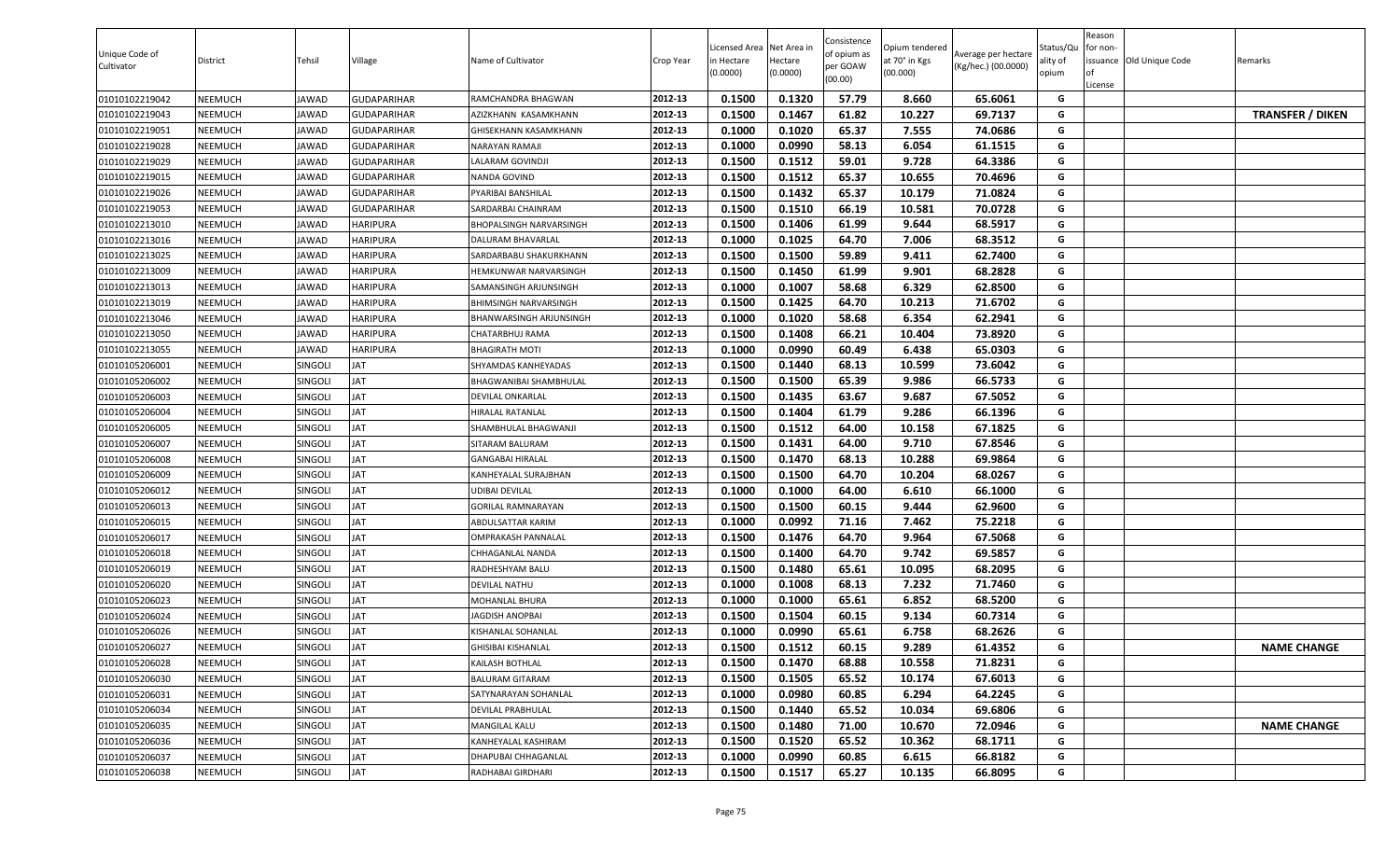| Unique Code of<br>Cultivator | District | Tehsil         | Village    | Name of Cultivator          | Crop Year | .icensed Area<br>in Hectare<br>(0.0000) | Net Area in<br>Hectare<br>(0.0000) | Consistence<br>of opium as<br>per GOAW<br>(00.00) | Opium tendered<br>at 70° in Kgs<br>(00.000) | Average per hectare<br>(Kg/hec.) (00.0000) | Status/Qu<br>ality of<br>opium | Reason<br>for non-<br><b>of</b><br>License | issuance Old Unique Code | Remarks            |
|------------------------------|----------|----------------|------------|-----------------------------|-----------|-----------------------------------------|------------------------------------|---------------------------------------------------|---------------------------------------------|--------------------------------------------|--------------------------------|--------------------------------------------|--------------------------|--------------------|
| 01010105206039               | NEEMUCH  | <b>SINGOLI</b> | JAT        | ONKARLAL MODIRAM            | 2012-13   | 0.1000                                  | 0.1008                             | 65.27                                             | 6.825                                       | 67.7083                                    | G                              |                                            |                          |                    |
| 01010105206041               | NEEMUCH  | <b>SINGOLI</b> | JAT        | MOHANLAL RATANLAL           | 2012-13   | 0.1500                                  | 0.1421                             | 65.27                                             | 9.800                                       | 68.9655                                    | G                              |                                            |                          |                    |
| 01010105206042               | NEEMUCH  | <b>SINGOLI</b> | JAT        | SUNDERBAI RAMNARAYAN        | 2012-13   | 0.1500                                  | 0.1484                             | 60.06                                             | 9.241                                       | 62.2709                                    | G                              |                                            |                          |                    |
| 01010105206045               | NEEMUCH  | <b>SINGOLI</b> | JAT        | KANHEYALAL NARAYAN          | 2012-13   | 0.1000                                  | 0.1000                             | 68.88                                             | 7.164                                       | 71.6400                                    | G                              |                                            |                          |                    |
| 01010105206046               | NEEMUCH  | <b>SINGOLI</b> | JAT        | HANGAMIBAI SHIVENATH        | 2012-13   | 0.1000                                  | 0.0990                             | 60.85                                             | 6.381                                       | 64.4545                                    | G                              |                                            |                          |                    |
| 01010105206047               | NEEMUCH  | SINGOLI        | JAT        | SHIVENARAYAN MANGILAL       | 2012-13   | 0.1500                                  | 0.1452                             | 66.07                                             | 9.844                                       | 67.7961                                    | G                              |                                            |                          |                    |
| 01010105206048               | NEEMUCH  | <b>SINGOLI</b> | JAT        | MANGILAL CHUNNILAL          | 2012-13   | 0.1000                                  | 0.0990                             | 68.88                                             | 7.193                                       | 72.6566                                    | G                              |                                            |                          |                    |
| 01010105206049               | NEEMUCH  | SINGOLI        | JAT        | BADAMBAI BABULAL            | 2012-13   | 0.1500                                  | 0.1494                             | 67.42                                             | 10.489                                      | 70.2075                                    | G                              |                                            |                          |                    |
| 01010105206051               | NEEMUCH  | SINGOLI        | JAT        | RAMCHANDRA AMARNATH         | 2012-13   | 0.1000                                  | 0.1015                             | 69.77                                             | 7.346                                       | 72.3744                                    | G                              |                                            |                          |                    |
| 01010105206052               | NEEMUCH  | <b>SINGOLI</b> | JAT        | KESHARBAI KANHEYALAL        | 2012-13   | 0.1000                                  | 0.0984                             | 55.82                                             | 5.789                                       | 58.8313                                    | G                              |                                            |                          |                    |
| 01010105206053               | NEEMUCH  | SINGOLI        | JAT        | JODHRAJ KALUJI              | 2012-13   | 0.1000                                  | 0.1007                             | 66.07                                             | 6.928                                       | 68.7984                                    | G                              |                                            |                          |                    |
| 01010105206054               | NEEMUCH  | SINGOLI        | JAT        | BAGDIRAM BAINAJI            | 2012-13   | 0.1000                                  | 0.1010                             | 62.75                                             | 6.750                                       | 66.8317                                    | G                              |                                            |                          |                    |
| 01010105206055               | NEEMUCH  | <b>SINGOLI</b> | JAT        | NANDRAM GANGAJI             | 2012-13   | 0.1500                                  | 0.1482                             | 62.75                                             | 9.771                                       | 65.9312                                    | G                              |                                            |                          | <b>NAME CHANGE</b> |
| 01010105206056               | NEEMUCH  | <b>SINGOLI</b> | JAT        | SHAMBHULAL KASHIRAM         | 2012-13   | 0.1000                                  | 0.1008                             | 66.07                                             | 7.069                                       | 70.1290                                    | G                              |                                            |                          |                    |
| 01010105206058               | NEEMUCH  | SINGOLI        | JAT        | INDRABAI LAXMICHAND         | 2012-13   | 0.1000                                  | 0.1000                             | 69.77                                             | 7.336                                       | 73.3600                                    | G                              |                                            |                          |                    |
| 01010105206059               | NEEMUCH  | <b>SINGOLI</b> | JAT        | JAMKUBAI NANALAL            | 2012-13   | 0.1000                                  | 0.1015                             | 66.67                                             | 6.972                                       | 68.6897                                    | G                              |                                            |                          |                    |
| 01010105206060               | NEEMUCH  | SINGOLI        | JAT        | DEVILAL LALU                | 2012-13   | 0.1500                                  | 0.1497                             | 69.23                                             | 10.731                                      | 71.6834                                    | G                              |                                            |                          |                    |
| 01010105206061               | NEEMUCH  | SINGOLI        | <b>TAL</b> | <b>DEVISINGH MADHOSINGH</b> | 2012-13   | 0.1500                                  | 0.1540                             | 59.71                                             | 9.664                                       | 62.7532                                    | G                              |                                            |                          |                    |
| 01010105206062               | NEEMUCH  | <b>SINGOLI</b> | JAT        | RAMCHANDRA KISHANLAL        | 2012-13   | 0.1500                                  | 0.1494                             | 69.77                                             | 10.914                                      | 73.0522                                    | G                              |                                            |                          |                    |
| 01010105206063               | NEEMUCH  | <b>SINGOLI</b> | JAT        | <b>URANSINGH MADHUSINGH</b> | 2012-13   | 0.1500                                  | 0.1120                             | 56.38                                             | 6.411                                       | 57.2411                                    | G                              |                                            |                          |                    |
| 01010105206064               | NEEMUCH  | <b>SINGOLI</b> | JAT        | AIBUNBAI ISMILE SHAH        | 2012-13   | 0.1000                                  | 0.1000                             | 62.75                                             | 6.831                                       | 68.3100                                    | G                              |                                            |                          |                    |
| 01010105206066               | NEEMUCH  | <b>SINGOLI</b> | JAT        | SAHNTIBAI SUJANMAL          | 2012-13   | 0.1000                                  | 0.1000                             | 62.37                                             | 6.620                                       | 66.2000                                    | G                              |                                            |                          |                    |
| 01010105206068               | NEEMUCH  | SINGOLI        | JAT        | MITTHUBAI RADHESHYAM        | 2012-13   | 0.1500                                  | 0.1470                             | 62.37                                             | 9.436                                       | 64.1905                                    | G                              |                                            |                          |                    |
| 01010105206071               | NEEMUCH  | <b>SINGOLI</b> | JAT        | BASANTILAL NANDLAL          | 2012-13   | 0.1000                                  | 0.1040                             | 67.57                                             | 7.259                                       | 69.7981                                    | G                              |                                            |                          |                    |
| 01010105206072               | NEEMUCH  | <b>SINGOLI</b> | JAT        | DEVILAL NANALAL             | 2012-13   | 0.1500                                  | 0.1488                             | 67.57                                             | 10.444                                      | 70.1882                                    | G                              |                                            |                          |                    |
| 01010105206074               | NEEMUCH  | SINGOLI        | JAT        | <b>SULEMAN ISSA</b>         | 2012-13   | 0.1000                                  | 0.0972                             | 66.67                                             | 7.248                                       | 74.5679                                    | G                              |                                            |                          |                    |
| 01010105206075               | NEEMUCH  | SINGOLI        | JAT        | <b>AMNALAL GOKUL</b>        | 2012-13   | 0.1000                                  | 0.1000                             | 59.71                                             | 6.184                                       | 61.8400                                    | G                              |                                            |                          | <b>NAME CHANGE</b> |
| 01010105206077               | NEEMUCH  | <b>SINGOLI</b> | JAT        | <b>IIRALAL SHORAM</b>       | 2012-13   | 0.1000                                  | 0.1000                             | 62.37                                             | 6.700                                       | 67.0000                                    | G                              |                                            |                          |                    |
| 01010105206080               | NEEMUCH  | SINGOLI        | JAT        | RATIBAI RAMLAL              | 2012-13   | 0.1000                                  | 0.1008                             | 62.35                                             | 6.600                                       | 65.4762                                    | G                              |                                            |                          |                    |
| 01010105206082               | NEEMUCH  | SINGOLI        | JAT        | RAJMAL MANGILAL             | 2012-13   | 0.1000                                  | 0.0980                             | 66.67                                             | 6.810                                       | 69.4898                                    | G                              |                                            |                          |                    |
| 01010105206083               | NEEMUCH  | <b>SINGOLI</b> | JAT        | ALLABAKSH HARUN             | 2012-13   | 0.1000                                  | 0.0990                             | 66.04                                             | 6.849                                       | 69.1818                                    | G                              |                                            |                          |                    |
| 01010105206084               | NEEMUCH  | SINGOLI        | JAT        | CHOTUPURI GOKULPURI         | 2012-13   | 0.1500                                  | 0.1500                             | 66.04                                             | 10.038                                      | 66.9200                                    | G                              |                                            |                          |                    |
| 01010105206085               | NEEMUCH  | SINGOLI        | JAT        | KANHEYALAL GOKULPURI        | 2012-13   | 0.1000                                  | 0.1012                             | 66.04                                             | 7.000                                       | 69.1700                                    | G                              |                                            |                          |                    |
| 01010105206089               | NEEMUCH  | SINGOLI        | <b>JAT</b> | SHAMBHULAL PRABHULAL        | 2012-13   | 0.1000                                  | 0.0990                             | 65.23                                             | 6.756                                       | 68.2424                                    | G                              |                                            |                          |                    |
| 01010105206091               | NEEMUCH  | SINGOLI        | JAT        | BHOJRAJ NAGAJIRAM           | 2012-13   | 0.1000                                  | 0.0992                             | 65.23                                             | 6.989                                       | 70.4536                                    | G                              |                                            |                          |                    |
| 01010105206092               | NEEMUCH  | SINGOLI        | <b>JAT</b> | RAMPAL BALUJI               | 2012-13   | 0.1500                                  | 0.1500                             | 71.85                                             | 11.075                                      | 73.8333                                    | G                              |                                            |                          |                    |
| 01010105206093               | NEEMUCH  | SINGOLI        | JAT        | RAMCHANDRA UDAYRAM          | 2012-13   | 0.1000                                  | 0.0992                             | 67.57                                             | 7.008                                       | 70.6452                                    | G                              |                                            |                          |                    |
| 01010105206094               | NEEMUCH  | SINGOLI        | JAT        | GHASI KALURAM               | 2012-13   | 0.1000                                  | 0.0988                             | 62.35                                             | 6.475                                       | 65.5364                                    | G                              |                                            |                          |                    |
| 01010105206095               | NEEMUCH  | SINGOLI        | <b>TAL</b> | SHIVELAL SHANTILAL          | 2012-13   | 0.1000                                  | 0.1020                             | 59.71                                             | 6.423                                       | 62.9706                                    | G                              |                                            |                          |                    |
| 01010105206096               | NEEMUCH  | SINGOLI        | JAT        | KACHARULAL RAMCHANDRA       | 2012-13   | 0.1000                                  | 0.1000                             | 62.35                                             | 6.386                                       | 63.8600                                    | G                              |                                            |                          |                    |
| 01010105206097               | NEEMUCH  | SINGOLI        | JAT        | KALUPRABHU GHISA            | 2012-13   | 0.1000                                  | 0.0989                             | 65.23                                             | 6.644                                       | 67.1790                                    | G                              |                                            |                          |                    |
| 01010105206099               | NEEMUCH  | SINGOLI        | JAT        | RAMPAL RAMSWRUP             | 2012-13   | 0.1500                                  | 0.1391                             | 69.09                                             | 10.206                                      | 73.3717                                    | G                              |                                            |                          |                    |
| 01010105206101               | NEEMUCH  | SINGOLI        | <b>JAT</b> | DEVILAL BHURALAL            | 2012-13   | 0.1000                                  | 0.0936                             | 65.49                                             | 6.446                                       | 68.8675                                    | G                              |                                            |                          |                    |
| 01010105206105               | NEEMUCH  | SINGOLI        | JAT        | MOHAMMAD MUNAVAR SATTAR     | 2012-13   | 0.1000                                  | 0.1000                             | 63.00                                             | 6.615                                       | 66.1500                                    | G                              |                                            |                          |                    |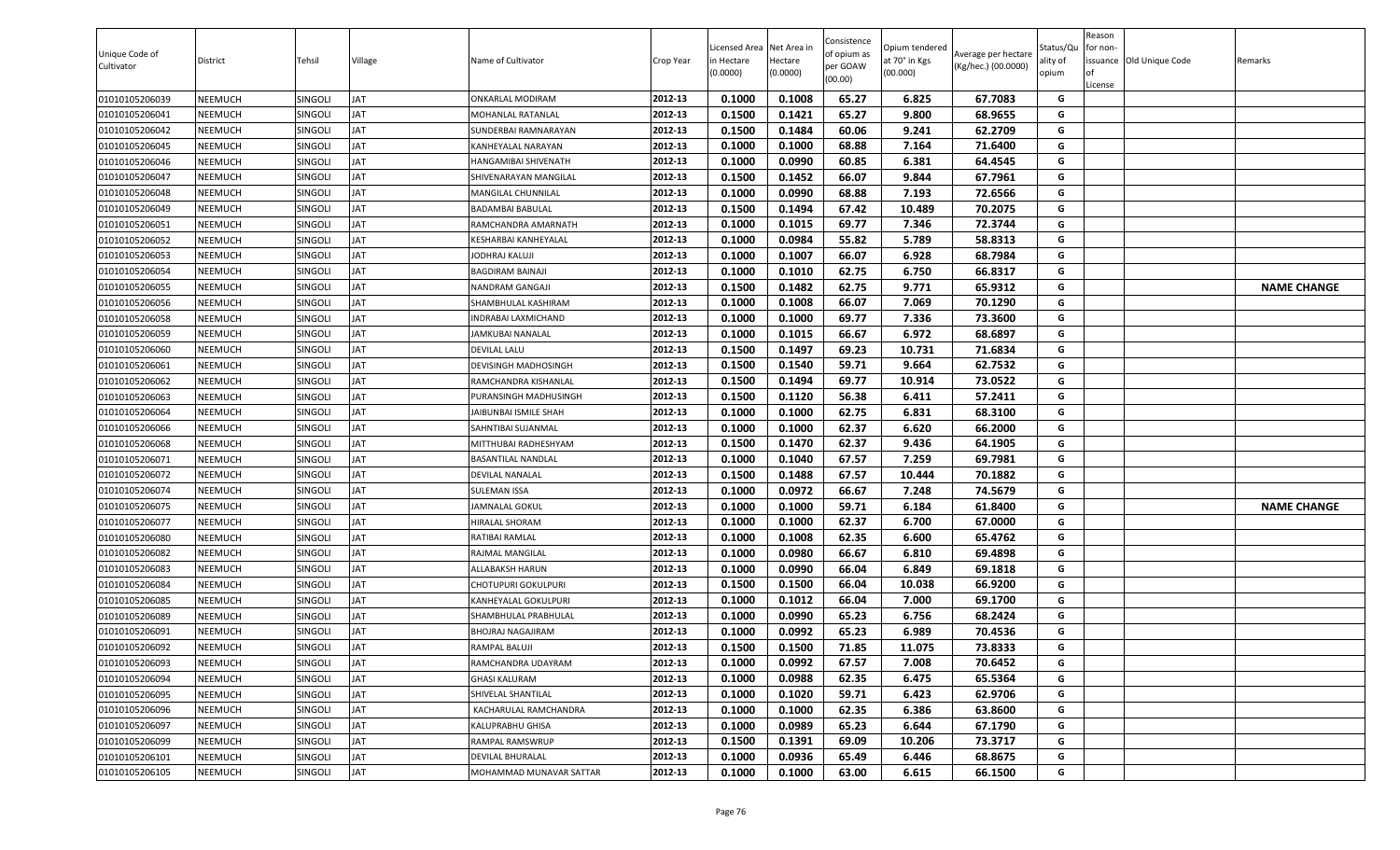| Unique Code of<br>Cultivator | District | Tehsil         | Village    | Name of Cultivator       | Crop Year | icensed Area.<br>n Hectare<br>(0.0000) | Net Area in<br>Hectare<br>(0.0000) | Consistence<br>of opium as<br>per GOAW<br>(00.00) | Opium tendered<br>at 70° in Kgs<br>(00.000) | Average per hectare<br>(Kg/hec.) (00.0000) | Status/Qu<br>ality of<br>opium | Reason<br>for non-<br><b>of</b><br>License | issuance Old Unique Code | Remarks                                |
|------------------------------|----------|----------------|------------|--------------------------|-----------|----------------------------------------|------------------------------------|---------------------------------------------------|---------------------------------------------|--------------------------------------------|--------------------------------|--------------------------------------------|--------------------------|----------------------------------------|
| 01010105206111               | NEEMUCH  | <b>SINGOLI</b> | JAT        | MANGILAL DEVA            | 2012-13   | 0.1000                                 | 0.0990                             | 71.10                                             | 7.445                                       | 75.2020                                    | G                              |                                            |                          |                                        |
| 01010105206116               | NEEMUCH  | <b>SINGOLI</b> | JAT        | NURMOHAMMAD MOHAMMAD     | 2012-13   | 0.1500                                 | 0.1485                             | 65.49                                             | 9.898                                       | 66.6532                                    | G                              |                                            |                          |                                        |
| 01010105206120               | NEEMUCH  | <b>SINGOLI</b> | JAT        | <b>GOPAL JAGANNATH</b>   | 2012-13   | 0.1000                                 | 0.0990                             | 63.00                                             | 6.399                                       | 64.6364                                    | G                              |                                            |                          |                                        |
| 01010105206122               | NEEMUCH  | <b>SINGOLI</b> | JAT        | ABDULGAFUR RAHIMBAKSH    | 2012-13   | 0.1000                                 | 0.0986                             | 65.49                                             | 6.774                                       | 68.7018                                    | G                              |                                            |                          |                                        |
| 01010105206123               | NEEMUCH  | <b>SINGOLI</b> | JAT        | SHAHAZADALI HUSAINALI    | 2012-13   | 0.1000                                 | 0.1015                             | 57.31                                             | 5.968                                       | 58.7980                                    | G                              |                                            |                          |                                        |
| 01010105206124               | NEEMUCH  | SINGOLI        | JAT        | MODIRAM CHHOGALAL        | 2012-13   | 0.1000                                 | 0.0960                             | 56.99                                             | 6.008                                       | 62.5833                                    | G                              |                                            |                          |                                        |
| 01010105206125               | NEEMUCH  | <b>SINGOLI</b> | JAT        | KAMLIBAI BHANWARLAL      | 2012-13   | 0.1000                                 | 0.1008                             | 59.28                                             | 6.326                                       | 62.7579                                    | G                              |                                            |                          |                                        |
| 01010105206127               | NEEMUCH  | <b>SINGOLI</b> | JAT        | ABDULSALAM RAHMAN        | 2012-13   | 0.1000                                 | 0.1015                             | 71.15                                             | 7.583                                       | 74.7094                                    | G                              |                                            |                          |                                        |
| 01010105206128               | NEEMUCH  | SINGOLI        | JAT        | MOHANLAL BALURAM         | 2012-13   | 0.1000                                 | 0.1000                             | 63.00                                             | 6.849                                       | 68.4900                                    | G                              |                                            |                          |                                        |
| 01010105206129               | NEEMUCH  | <b>SINGOLI</b> | JAT        | DEVILAL KHEMRAJ          | 2012-13   | 0.1500                                 | 0.1512                             | 63.17                                             | 9.818                                       | 64.9339                                    | G                              |                                            |                          |                                        |
| 01010105206130               | NEEMUCH  | SINGOLI        | JAT        | MO.HUSAIN NURMOHAMMAD    | 2012-13   | 0.1000                                 | 0.0957                             | 63.17                                             | 6.588                                       | 68.8401                                    | G                              |                                            |                          |                                        |
| 01010105206132               | NEEMUCH  | SINGOLI        | JAT        | SUKHDEVPURI GOKULPURI    | 2012-13   | 0.1000                                 | 0.0960                             | 63.17                                             | 6.497                                       | 67.6771                                    | G                              |                                            |                          | <b>NAME CHANGE</b>                     |
| 01010105206133               | NEEMUCH  | <b>SINGOLI</b> | JAT        | SHANTIBAI MADHULAL       | 2012-13   | 0.1000                                 | 0.0972                             | 61.49                                             | 6.351                                       | 65.3395                                    | G                              |                                            |                          |                                        |
| 01010105206135               | NEEMUCH  | <b>SINGOLI</b> | JAT        | SOHANLAL NOLAJI          | 2012-13   | 0.1000                                 | 0.0990                             | 61.49                                             | 6.386                                       | 64.5051                                    | G                              |                                            |                          |                                        |
| 01010105206140               | NEEMUCH  | SINGOLI        | <b>TAL</b> | ABDULJABBAR ABDULRAHMAN  | 2012-13   | 0.1000                                 | 0.1020                             | 65.71                                             | 6.890                                       | 67.5490                                    | G                              |                                            |                          |                                        |
| 01010105206143               | NEEMUCH  | <b>SINGOLI</b> | JAT        | MOHNIBAI SHIVEPRASAD     | 2012-13   | 0.1000                                 | 0.0960                             | 61.49                                             | 6.360                                       | 66.2500                                    | G                              |                                            |                          |                                        |
| 01010105206144               | NEEMUCH  | SINGOLI        | JAT        | DEVILAL NARAYAN          | 2012-13   | 0.1000                                 | 0.0960                             | 62.43                                             | 6.448                                       | 67.1667                                    | G                              |                                            |                          |                                        |
| 01010105206148               | NEEMUCH  | SINGOLI        | <b>TAL</b> | <b>ABDULJABBAR NUR</b>   | 2012-13   | 0.1000                                 | 0.1000                             | 62.43                                             | 6.448                                       | 64.4800                                    | G                              |                                            |                          |                                        |
| 01010105206150               | NEEMUCH  | SINGOLI        | JAT        | MANGIBAI LAXMINARAYAN    | 2012-13   | 0.1500                                 | 0.1454                             | 70.01                                             | 10.421                                      | 71.6713                                    | G                              |                                            |                          |                                        |
| 01010105206153               | NEEMUCH  | <b>SINGOLI</b> | JAT        | AXMINARAYAN SOHANLAL     | 2012-13   | 0.1500                                 | 0.1470                             | 69.09                                             | 10.373                                      | 70.5646                                    | G                              |                                            |                          |                                        |
| 01010105206155               | NEEMUCH  | <b>SINGOLI</b> | JAT        | MANGILAL RAMAREGAR       | 2012-13   | 0.1000                                 | 0.1000                             | 59.28                                             | 6.546                                       | 65.4600                                    | G                              |                                            |                          |                                        |
| 01010105206159               | NEEMUCH  | <b>SINGOLI</b> | JAT        | SHAMBHULAL NANDLAL       | 2012-13   | 0.1000                                 | 0.0986                             | 65.71                                             | 6.702                                       | 67.9716                                    | G                              |                                            |                          |                                        |
| 01010105206160               | NEEMUCH  | SINGOLI        | JAT        | MOHAMMADHARUN RAHIMBAKSH | 2012-13   | 0.1500                                 | 0.1517                             | 59.28                                             | 9.138                                       | 60.2373                                    | G                              |                                            |                          |                                        |
| 01010105206161               | NEEMUCH  | SINGOLI        | JAT        | SAJJANSINGH MADANSINGH   | 2012-13   | 0.1000                                 | 0.1000                             | 62.43                                             | 6.546                                       | 65.4600                                    | G                              |                                            |                          | <b>TRANSFER /</b><br><b>DAULATPURA</b> |
| 01010105206162               | NEEMUCH  | SINGOLI        | JAT        | PREMCHAND NANALAL        | 2012-13   | 0.1500                                 | 0.1512                             | 69.09                                             | 10.926                                      | 72.2619                                    | G                              |                                            |                          |                                        |
| 01010105206166               | NEEMUCH  | SINGOLI        | JAT        | <b>MANGILAL DEVAPURI</b> | 2012-13   | 0.1000                                 | 0.1000                             | 70.77                                             | 7.289                                       | 72.8900                                    | G                              |                                            |                          |                                        |
| 01010105206168               | NEEMUCH  | <b>SINGOLI</b> | JAT        | RAMCHANDRA LALU          | 2012-13   | 0.1500                                 | 0.1485                             | 65.71                                             | 10.148                                      | 68.3367                                    | G                              |                                            |                          |                                        |
| 01010105206169               | NEEMUCH  | <b>SINGOLI</b> | JAT        | SHEESALAL NATHU          | 2012-13   | 0.1000                                 | 0.1020                             | 62.29                                             | 6.736                                       | 66.0392                                    | G                              |                                            |                          |                                        |
| 01010105206171               | NEEMUCH  | <b>SINGOLI</b> | JAT        | SHAHIDABEGAM KADARKHAN   | 2012-13   | 0.1000                                 | 0.1000                             | 62.29                                             | 6.540                                       | 65.4000                                    | G                              |                                            |                          |                                        |
| 01010105206173               | NEEMUCH  | SINGOLI        | JAT        | DAULATRAM GOKUL          | 2012-13   | 0.1500                                 | 0.1458                             | 62.29                                             | 9.486                                       | 65.0617                                    | G                              |                                            |                          |                                        |
| 01010105206174               | NEEMUCH  | <b>SINGOLI</b> | JAT        | DEVILAL KUKA             | 2012-13   | 0.1500                                 | 0.1479                             | 62.95                                             | 9.712                                       | 65.6660                                    | G                              |                                            |                          |                                        |
| 01010105206178               | NEEMUCH  | SINGOLI        | JAT        | MO.ISHAK ABDULGANI       | 2012-13   | 0.1000                                 | 0.0992                             | 60.16                                             | 6.222                                       | 62.7218                                    | G                              |                                            |                          |                                        |
| 01010105206181               | NEEMUCH  | SINGOLI        | <b>JAT</b> | SHANTILAL BHAGWAN        | 2012-13   | 0.1500                                 | 0.1485                             | 65.16                                             | 10.137                                      | 68.2626                                    | G                              |                                            |                          |                                        |
| 01010105206182               | NEEMUCH  | SINGOLI        | JAT        | <b>HIRALAL PARSA</b>     | 2012-13   | 0.1000                                 | 0.0990                             | 62.95                                             | 6.610                                       | 66.7677                                    | G                              |                                            |                          |                                        |
| 01010105206183               | NEEMUCH  | SINGOLI        | <b>JAT</b> | MOHANLAL GHISA           | 2012-13   | 0.1500                                 | 0.1508                             | 62.95                                             | 10.099                                      | 66.9695                                    | G                              |                                            |                          |                                        |
| 01010105206184               | NEEMUCH  | SINGOLI        | <b>TAL</b> | KANIBAI DHANRAJ          | 2012-13   | 0.1500                                 | 0.1500                             | 65.16                                             | 10.063                                      | 67.0867                                    | G                              |                                            |                          |                                        |
| 01010105206110               | NEEMUCH  | SINGOLI        | JAT        | (AILASH BARDICHANDRA     | 2012-13   | 0.1500                                 | 0.1440                             | 68.05                                             | 10.577                                      | 73.4514                                    | G                              |                                            |                          |                                        |
| 01010105206119               | NEEMUCH  | SINGOLI        | <b>TAL</b> | MO.RAFIK HAFIJABAI       | 2012-13   | 0.1500                                 | 0.1436                             | 61.80                                             | 9.102                                       | 63.3844                                    | G                              |                                            |                          |                                        |
| 01010105206029               | NEEMUCH  | SINGOLI        | <b>TAL</b> | SOHANBAI MANGILAL        | 2012-13   | 0.1000                                 | 0.1020                             | 61.80                                             | 6.436                                       | 63.0980                                    | G                              |                                            |                          |                                        |
| 01010105206191               | NEEMUCH  | SINGOLI        | <b>TAL</b> | MO.MUSA MOHAMMAD         | 2012-13   | 0.1000                                 | 0.1000                             | 65.16                                             | 6.600                                       | 66.0000                                    | G                              |                                            |                          | <b>NAME CHANGE</b>                     |
| 01010105206192               | NEEMUCH  | SINGOLI        | <b>TAL</b> | JAMKUBAI BABULAL         | 2012-13   | 0.1000                                 | 0.0961                             | 60.16                                             | 6.291                                       | 65.4631                                    | G                              |                                            |                          |                                        |
| 01010105206050               | NEEMUCH  | SINGOLI        | <b>TAL</b> | PRAKASH CHUNNILAL        | 2012-13   | 0.1500                                 | 0.1500                             | 64.97                                             | 10.024                                      | 66.8267                                    | G                              |                                            |                          | <b>NAME CHANGE</b>                     |
| 01010105206137               | NEEMUCH  | SINGOLI        | JAT        | MO.MUSA NURMOHAMMAD      | 2012-13   | 0.1500                                 | 0.1480                             | 60.16                                             | 9.239                                       | 62.4257                                    | G                              |                                            |                          |                                        |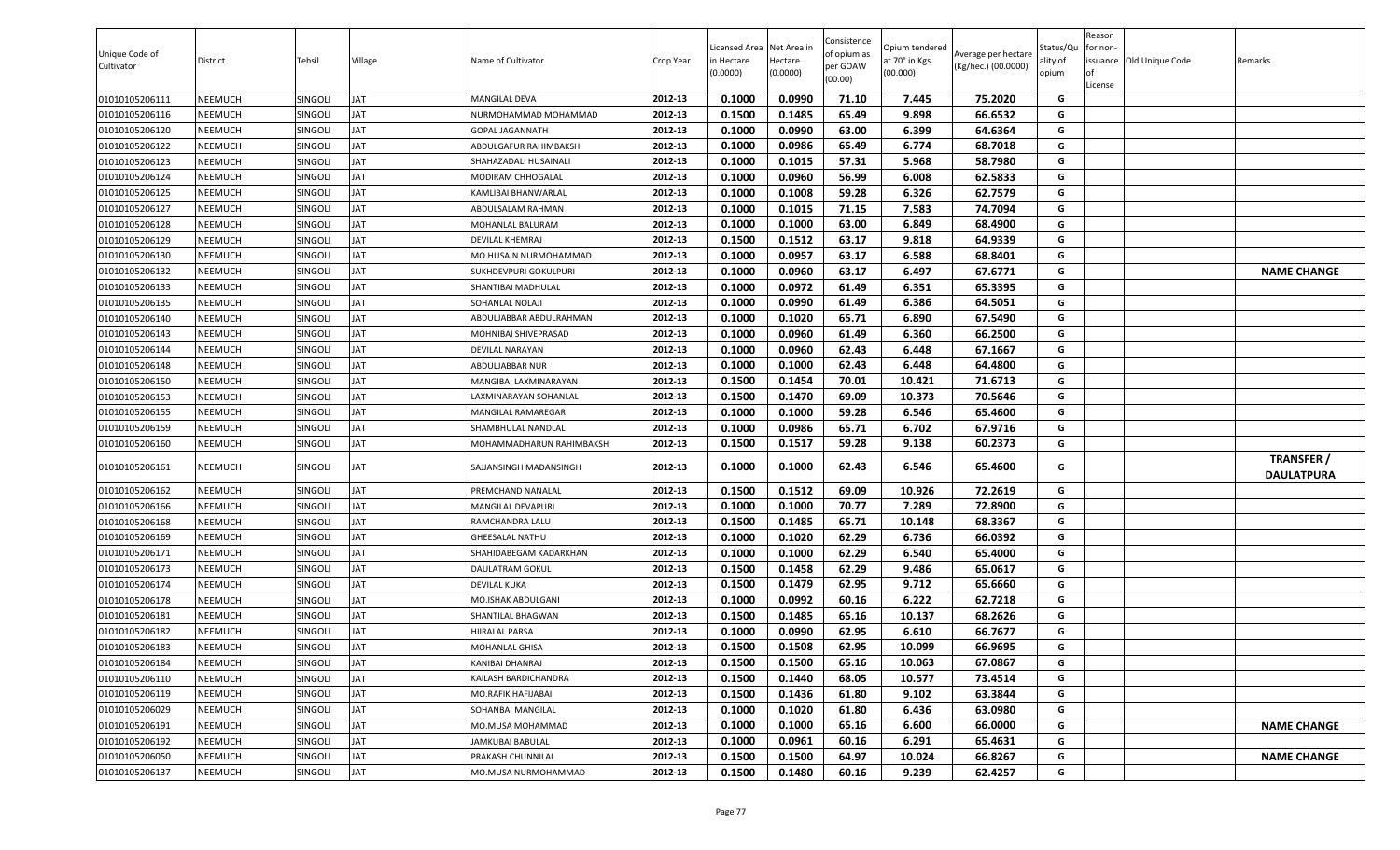| Unique Code of<br>Cultivator     | District | Tehsil         | Village       | Name of Cultivator                              | Crop Year          | icensed Area.<br>n Hectare<br>(0.0000) | Net Area in<br>Hectare<br>(0.0000) | Consistence<br>of opium as<br>per GOAW<br>(00.00) | Opium tendered<br>at 70° in Kgs<br>(00.000) | Average per hectare<br>(Kg/hec.) (00.0000) | Status/Qu<br>ality of<br>opium | Reason<br>for non-<br>∣∩f<br>License | issuance Old Unique Code | Remarks                                |
|----------------------------------|----------|----------------|---------------|-------------------------------------------------|--------------------|----------------------------------------|------------------------------------|---------------------------------------------------|---------------------------------------------|--------------------------------------------|--------------------------------|--------------------------------------|--------------------------|----------------------------------------|
| 01010105206177                   | NEEMUCH  | SINGOLI        | JAT           | JAMNIBAI NANDLAL                                | 2012-13            | 0.1000                                 | 0.0828                             | 59.06                                             | 5.282                                       | 63.7923                                    | G                              |                                      |                          |                                        |
| 01010105206100                   | NEEMUCH  | SINGOLI        | JAT           | SOHANBAI HAJARILAL                              | 2012-13            | 0.1500                                 | 0.1400                             | 61.80                                             | 9.482                                       | 67.7286                                    | G                              |                                      |                          |                                        |
| 01010105206131                   | NEEMUCH  | SINGOLI        | JAT           | GHISA DEVA                                      | 2012-13            | 0.1000                                 | 0.0950                             | 62.10                                             | 6.281                                       | 66.1158                                    | G                              |                                      |                          |                                        |
| 01010105206098                   | NEEMUCH  | SINGOLI        | JAT           | GOPAL RAMCHANDRADAS                             | 2012-13            | 0.1500                                 | 0.1518                             | 64.97                                             | 10.117                                      | 66.6469                                    | G                              |                                      |                          | <b>TRANSFER /</b><br><b>DAULATPURA</b> |
| 01010105206010                   | NEEMUCH  | SINGOLI        | JAT           | RAMCHANDRA HARLAL                               | 2012-13            | 0.1000                                 | 0.0928                             | 64.97                                             | 6.516                                       | 70.2155                                    | G                              |                                      |                          |                                        |
| 01010105206016                   | NEEMUCH  | SINGOLI        | JAT           | PAPPU DEVILAL                                   | 2012-13            | 0.1500                                 | 0.1500                             | 59.06                                             | 8.977                                       | 59.8467                                    | G                              |                                      |                          |                                        |
| 01010105206057                   | NEEMUCH  | SINGOLI        | JAT           | GHISIBAI BADRILAL                               | 2012-13            | 0.1000                                 | 0.0990                             | 62.10                                             | 6.263                                       | 63.2626                                    | G                              |                                      |                          |                                        |
| 01010105206067                   | NEEMUCH  | SINGOLI        | JAT           | DEVILAL JODHAJI                                 | 2012-13            | 0.1000                                 | 0.1008                             | 65.80                                             | 7.135                                       | 70.7837                                    | G                              |                                      |                          |                                        |
| 01010105206106                   | NEEMUCH  | SINGOLI        | JAT           | OBHIRAM KANHEYALAL                              | 2012-13            | 0.1000                                 | 0.0880                             | 62.10                                             | 6.059                                       | 68.8523                                    | G                              |                                      |                          |                                        |
| 01010105206126                   | NEEMUCH  | <b>SINGOLI</b> | JAT           | RAMESHWARLAL KESHRIMAL                          | 2012-13            | 0.1000                                 | 0.0990                             | 64.73                                             | 6.491                                       | 65.5657                                    | G                              |                                      |                          |                                        |
| 01010105206185                   | NEEMUCH  | <b>SINGOLI</b> | JAT           | AMNALAL NANDLAL                                 | 2012-13            | 0.1500                                 | 0.1485                             | 64.73                                             | 9.922                                       | 66.8148                                    | G                              |                                      |                          |                                        |
| 01010105206109                   | NEEMUCH  | SINGOLI        | JAT           | DHANNALAL PRATHVIRAJ                            | 2012-13            | 0.1000                                 | 0.0990                             | 64.73                                             | 6.880                                       | 69.4949                                    | G                              |                                      |                          |                                        |
| 01010105206141                   | NEEMUCH  | SINGOLI        | JAT           | AKHMICHANDRA MANGILAI                           | 2012-13            | 0.1500                                 | 0.1284                             | 65.13                                             | 8.783                                       | 68.4034                                    | G                              |                                      |                          |                                        |
| 01010105220005                   | NEEMUCH  | <b>SINGOLI</b> | KASHMARIYA    | <b>BHAGIRATH ONKAR</b>                          | 2012-13            | 0.1500                                 | 0.1457                             | 62.16                                             | 9.821                                       | 67.4056                                    | G                              |                                      |                          |                                        |
| 01010105220006                   | NEEMUCH  | <b>SINGOLI</b> | KASHMARIYA    | JAGDISH VARDICHAND                              | 2012-13            | 0.1000                                 | 0.0992                             | 62.16                                             | 6.056                                       | 61.0484                                    | G                              |                                      |                          |                                        |
| 01010105220009                   | NEEMUCH  | SINGOL         | KASHMARIYA    | AMBALAL NANDAMALU                               | 2012-13            | 0.1000                                 | 0.0986                             | 58.43                                             | 6.277                                       | 63.6613                                    | G                              |                                      |                          |                                        |
| 01010105220011                   | NEEMUCH  | <b>SINGOLI</b> | KASHMARIYA    | BABULAL BHAGWANLAL                              | 2012-13            | 0.1000                                 | 0.1023                             | 70.73                                             | 8.154                                       | 79.7067                                    | G                              |                                      |                          |                                        |
| 01010105220024                   | NEEMUCH  | <b>SINGOLI</b> | KASHMARIYA    | TULSIRAM ONKAR                                  | 2012-13            | 0.1500                                 | 0.1512                             | 64.44                                             | 10.504                                      | 69.4709                                    | G                              |                                      |                          |                                        |
| 01010105220033                   | NEEMUCH  | SINGOLI        | KASHMARIYA    | MANGILAL RAMLAL                                 | 2012-13            | 0.1000                                 | 0.0962                             | 57.02                                             | 5.507                                       | 57.2453                                    | G                              |                                      |                          |                                        |
| 01010105220059                   | NEEMUCH  | SINGOL         | KASHMARIYA    | RATANLAL PRABHULAL                              | 2012-13            | 0.1000                                 | 0.1000                             | 58.43                                             | 6.285                                       | 62.8500                                    | G                              |                                      |                          |                                        |
| 01010105220008                   | NEEMUCH  | SINGOLI        | KASHMARIYA    | BANVARILAL GULABCHAND                           | 2012-13            | 0.1000                                 | 0.1008                             | 66.53                                             | 7.204                                       | 71.4683                                    | G                              |                                      |                          |                                        |
| 01010105220036                   | NEEMUCH  | <b>SINGOLI</b> | KASHMARIYA    | RUKAMNIBAI HIRALAL                              | 2012-13            | 0.1000                                 | 0.1000                             | 62.17                                             | 6.421                                       | 64.2100                                    | G                              |                                      |                          |                                        |
| 01010105220034                   | NEEMUCH  | SINGOLI        | KASHMARIYA    | MOHANLAL RATANLAL                               | 2012-13            | 0.1500                                 | 0.1476                             | 58.43                                             | 9.224                                       | 62.4932                                    | G                              |                                      |                          |                                        |
| 01010105220041                   | NEEMUCH  | SINGOL         | KASHMARIYA    | HUKMICHAND PYARA                                | 2012-13            | 0.1000                                 | 0.1039                             | 62.17                                             | 6.963                                       | 67.0164                                    | G                              |                                      |                          |                                        |
| 01010105220061                   | NEEMUCH  | SINGOL         | KASHMARIYA    | RAMLAL SURAJMAL                                 | 2012-13            | 0.1000                                 | 0.1000                             | 54.96                                             | 5.653                                       | 56.5300                                    | G                              | 4                                    |                          |                                        |
| 01010105220062                   | NEEMUCH  | SINGOL         | KASHMARIYA    | <b>GIRDHARI GANGARAM</b>                        | 2012-13            | 0.1500                                 | 0.1504                             | 64.44                                             | 10.264                                      | 68.2447                                    | G                              |                                      |                          |                                        |
| 01010105220063                   | NEEMUCH  | <b>SINGOLI</b> | KASHMARIYA    | NAINSUKH DEVILAL                                | 2012-13            | 0.1000                                 | 0.1000                             | 54.41                                             | 5.596                                       | 55.9600                                    | G                              | 4                                    |                          |                                        |
| 01010105248001                   | NEEMUCH  | SINGOLI        | KIRTA         | NANDA MOTI                                      | 2012-13            | 0.1000                                 | 0.0990                             | 58.29                                             | 6.204                                       | 62.6667                                    | G                              |                                      |                          |                                        |
| 01010105248002                   | NEEMUCH  | <b>SINGOLI</b> | KIRTA         | MANGILAL BHAGGAJI                               | 2012-13            | 0.1500                                 | 0.1450                             | 60.49                                             | 9.627                                       | 66.3931                                    | G                              |                                      |                          |                                        |
| 01010105248003                   | NEEMUCH  | SINGOLI        | KIRTA         | MANGILAL BHOLAJI                                | 2012-13            | 0.1000                                 | 0.0962                             | 58.29                                             | 6.387                                       | 66.3929                                    | G                              |                                      |                          |                                        |
| 01010105248019                   | NEEMUCH  | <b>SINGOLI</b> | KIRTA         | MANGILAL JITU                                   | 2012-13            | 0.1500                                 | 0.1426                             | 60.49                                             | 8.978                                       | 62.9593                                    | G                              |                                      |                          |                                        |
| 01010105248024                   | NEEMUCH  | <b>SINGOLI</b> | KIRTA         | TEJSINGH NAHARSINGH                             | 2012-13            | 0.1500                                 | 0.1470                             | 62.38                                             | 10.159                                      | 69.1088                                    | G                              |                                      |                          |                                        |
| 01010105248027                   | NEEMUCH  | SINGOLI        | KIRTA         | BHANWARLAL NANDA                                | 2012-13            | 0.1000                                 | 0.0960                             | 62.38                                             | 6.701                                       | 69.8021                                    | G                              |                                      |                          | <b>NAME CHANGE</b>                     |
| 01010105248028                   | NEEMUCH  | SINGOLI        | <b>KIRTA</b>  | TEJA NANA                                       | 2012-13            | 0.1000                                 | 0.0986                             | 55.76                                             | 5.839                                       | 59.2191                                    | G                              |                                      |                          |                                        |
| 01010105248035                   | NEEMUCH  | SINGOLI        | KIRTA         | PANNALAL GANGARAM                               | 2012-13            | 0.1500                                 | 0.1450                             | 64.70                                             | 10.444                                      | 72.0276                                    | G                              |                                      |                          |                                        |
| 01010105248022                   | NEEMUCH  | SINGOLI        | KIRTA         | RAJKUNWAR UDAYSINGH                             | 2012-13            | 0.1000                                 | 0.1003                             | 58.29                                             | 6.220                                       | 62.0140                                    | G                              |                                      |                          |                                        |
| 01010105248025                   | NEEMUCH  | SINGOLI        | KIRTA         | JITU KISHANA                                    | 2012-13            | 0.1500                                 | 0.1485                             | 62.38                                             | 10.204                                      | 68.7138                                    | G                              |                                      |                          |                                        |
| 01010105248015                   | NEEMUCH  | SINGOLI        | KIRTA         |                                                 | 2012-13            | 0.1000                                 | 0.1000                             | 56.11                                             | 6.036                                       | 60.3600                                    | G                              |                                      |                          |                                        |
|                                  |          |                | <b>KUNTLI</b> | BHARATSINGH DAULATSINGH<br>KANA BHOJA           | 2012-13            |                                        |                                    | 58.86                                             |                                             |                                            | G                              |                                      |                          |                                        |
| 01010105202005<br>01010105202017 | NEEMUCH  | SINGOLI        |               |                                                 |                    | 0.1000                                 | 0.1000                             | 61.47                                             | 6.281<br>6.525                              | 62.8100<br>64.4763                         |                                |                                      |                          |                                        |
| 01010105202019                   | NEEMUCH  | SINGOLI        | KUNTLI        | JANKIDAS MOHANDAS<br><b>BAGDIRAM PRATHVIRAJ</b> | 2012-13<br>2012-13 | 0.1000                                 | 0.1012<br>0.1008                   | 58.18                                             | 6.209                                       | 61.5972                                    | G<br>G                         |                                      |                          |                                        |
| 01010105202026                   | NEEMUCH  | SINGOLI        | <b>KUNTLI</b> |                                                 | 2012-13            | 0.1000                                 |                                    |                                                   |                                             |                                            |                                |                                      |                          |                                        |
|                                  | NEEMUCH  | <b>SINGOLI</b> | KUNTLI        | HAJARI NANDA                                    |                    | 0.1000                                 | 0.0988                             | 58.18                                             | 6.217                                       | 62.9251                                    | G                              |                                      |                          |                                        |
| 01010105202036                   | NEEMUCH  | SINGOLI        | <b>KUNTLI</b> | MOHANDAS JAGANNATH                              | 2012-13            | 0.1000                                 | 0.0990                             | 61.47                                             | 6.525                                       | 65.9091                                    | G                              |                                      |                          |                                        |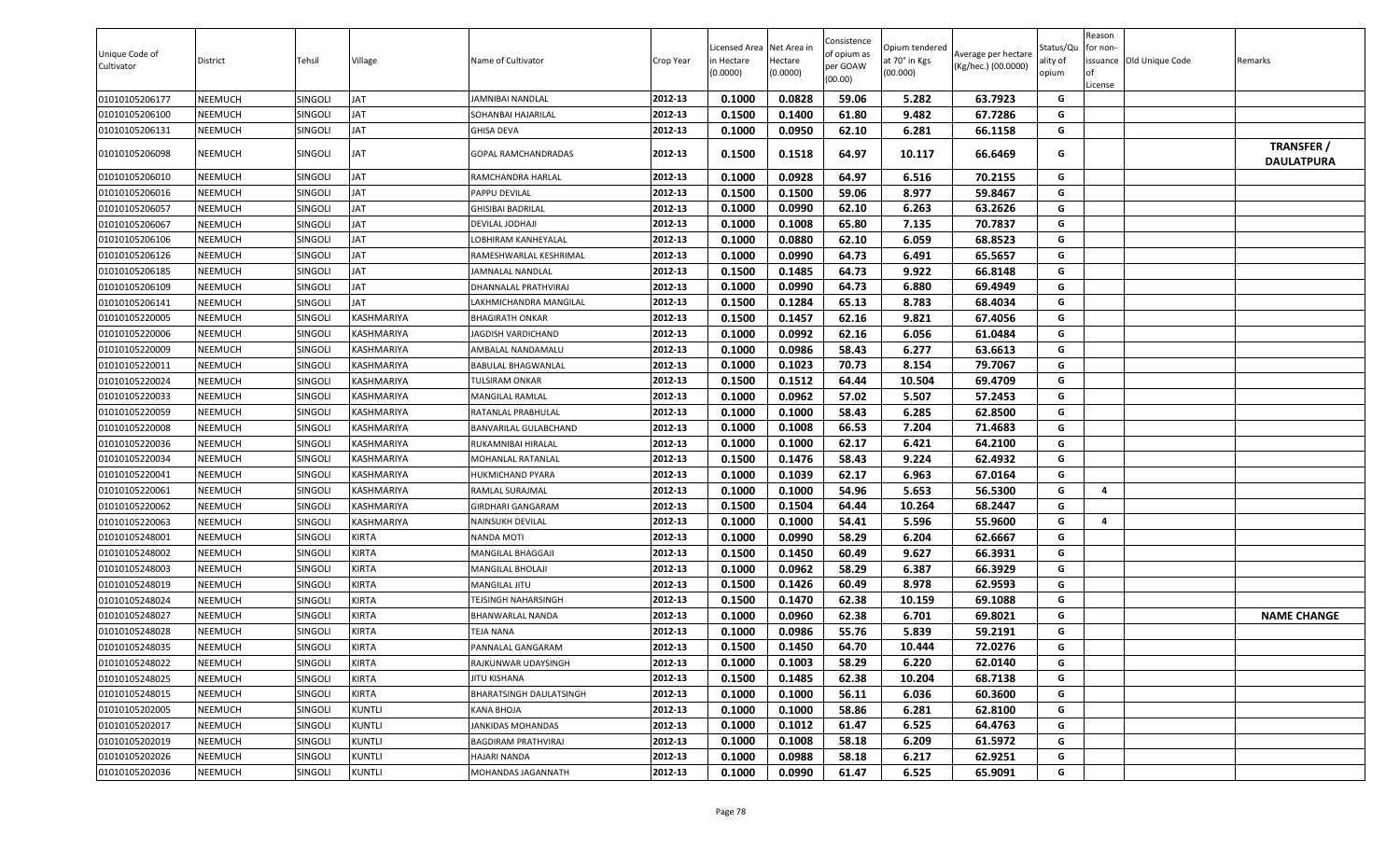| Unique Code of<br>Cultivator | District       | Tehsil         | Village      | Name of Cultivator          | Crop Year | Licensed Area Net Area in<br>in Hectare<br>(0.0000) | Hectare<br>(0.0000) | Consistence<br>of opium as<br>per GOAW<br>(00.00) | Opium tendered<br>at 70° in Kgs<br>(00.000) | Average per hectare<br>(Kg/hec.) (00.0000) | Status/Qu<br>ality of<br>opium | Reason<br>for non-<br>l of<br>License | issuance Old Unique Code | Remarks                                |
|------------------------------|----------------|----------------|--------------|-----------------------------|-----------|-----------------------------------------------------|---------------------|---------------------------------------------------|---------------------------------------------|--------------------------------------------|--------------------------------|---------------------------------------|--------------------------|----------------------------------------|
| 01010105202037               | <b>NEEMUCH</b> | SINGOLI        | KUNTLI       | DEVILAL BHANWARLAL          | 2012-13   | 0.1000                                              | 0.1012              | 58.18                                             | 6.200                                       | 61.2648                                    | G                              |                                       |                          |                                        |
| 01010105202041               | NEEMUCH        | SINGOLI        | KUNTLI       | DEVINATH LALUNATH           | 2012-13   | 0.1500                                              | 0.1504              | 59.15                                             | 9.540                                       | 63.4309                                    | G                              |                                       |                          |                                        |
| 01010105202042               | NEEMUCH        | <b>SINGOLI</b> | KUNTLI       | DHANNA BHAGGA               | 2012-13   | 0.1000                                              | 0.1008              | 61.47                                             | 6.665                                       | 66.1210                                    | G                              |                                       |                          |                                        |
| 01010105202003               | NEEMUCH        | SINGOLI        | KUNTLI       | LAXMAN BHOJA                | 2012-13   | 0.1000                                              | 0.1000              | 59.15                                             | 6.397                                       | 63.9700                                    | G                              |                                       |                          |                                        |
| 01010105202013               | <b>NEEMUCH</b> | SINGOLI        | KUNTLI       | <b>AMARCHAND BHAGGA</b>     | 2012-13   | 0.1000                                              | 0.1008              | 59.15                                             | 6.397                                       | 63.4623                                    | G                              |                                       |                          |                                        |
| 01010105202006               | <b>NEEMUCH</b> | SINGOLI        | KUNTLI       | SHAMBHU HIRA                | 2012-13   | 0.1500                                              | 0.1500              | 58.82                                             | 9.487                                       | 63.2467                                    | G                              |                                       |                          |                                        |
| 01010105202004               | <b>NEEMUCH</b> | SINGOLI        | KUNTLI       | <b>BHAGIRATH PYARCHAND</b>  | 2012-13   | 0.1000                                              | 0.0990              | 62.16                                             | 6.589                                       | 66.5556                                    | G                              |                                       |                          |                                        |
| 01010105202030               | <b>NEEMUCH</b> | SINGOLI        | KUNTLI       | HARCHAND DEVILAL            | 2012-13   | 0.1000                                              | 0.1023              | 54.53                                             | 5.827                                       | 56.9599                                    | G                              | 4                                     |                          |                                        |
| 01010105202035               | NEEMUCH        | SINGOLI        | KUNTLI       | RUKAMANIBAI HARIDAS         | 2012-13   | 0.1500                                              | 0.1508              | 58.82                                             | 9.478                                       | 62.8515                                    | G                              |                                       |                          |                                        |
| 01010105202009               | <b>NEEMUCH</b> | <b>SINGOLI</b> | KUNTLI       | KISHANA CHHOGA              | 2012-13   | 0.1000                                              | 0.0990              | 58.82                                             | 6.311                                       | 63.7475                                    | G                              |                                       |                          |                                        |
| 01010105204006               | NEEMUCH        | SINGOLI        | LALPURA JAT  | SAVARAM ANNA                | 2012-13   | 0.1000                                              | 0.0990              | 62.89                                             | 6.963                                       | 70.3333                                    | G                              |                                       |                          |                                        |
| 01010105204007               | NEEMUCH        | SINGOLI        | LALPURA JAT  | SHRILAL PABUDAN             | 2012-13   | 0.1500                                              | 0.1377              | 58.86                                             | 9.039                                       | 65.6427                                    | G                              |                                       |                          |                                        |
| 01010105204008               | NEEMUCH        | SINGOLI        | LALPURA JAT  | HAJARINATH HIRANATH         | 2012-13   | 0.1000                                              | 0.1008              | 64.72                                             | 7.295                                       | 72.3710                                    | G                              |                                       |                          |                                        |
| 01010105204011               | <b>NEEMUCH</b> | SINGOLI        | LALPURA JAT  | KISHAN BAGGA                | 2012-13   | 0.1500                                              | 0.1435              | 62.31                                             | 9.987                                       | 69.5958                                    | G                              |                                       |                          |                                        |
| 01010105204012               | <b>NEEMUCH</b> | SINGOLI        | LALPURA JAT  | SHANKARNATH HIRANATH        | 2012-13   | 0.1500                                              | 0.1560              | 62.31                                             | 10.566                                      | 67.7308                                    | G                              |                                       |                          |                                        |
| 01010105204013               | <b>NEEMUCH</b> | <b>SINGOLI</b> | LALPURA JAT  | SHAMBHUNATH HIRANATH        | 2012-13   | 0.1500                                              | 0.1488              | 63.92                                             | 10.592                                      | 71.1828                                    | G                              |                                       |                          |                                        |
| 01010105204021               | <b>NEEMUCH</b> | <b>SINGOLI</b> | LALPURA JAT  | <b>BHANWARLAL GIRVAR</b>    | 2012-13   | 0.1000                                              | 0.0990              | 57.18                                             | 6.470                                       | 65.3535                                    | G                              |                                       |                          |                                        |
| 01010105204022               | <b>NEEMUCH</b> | SINGOLI        | LALPURA JAT  | NARAYAN BHURA               | 2012-13   | 0.1500                                              | 0.1470              | 62.31                                             | 10.335                                      | 70.3061                                    | G                              |                                       |                          |                                        |
| 01010105204009               | NEEMUCH        | SINGOLI        | LALPURA JAT  | <b>BAGDIRAM BHURA</b>       | 2012-13   | 0.1500                                              | 0.1435              | 62.89                                             | 10.350                                      | 72.1254                                    | G                              |                                       |                          |                                        |
| 01010105204002               | NEEMUCH        | SINGOLI        | LALPURA JAT  | <b>DEVBAI BIJAL</b>         | 2012-13   | 0.1000                                              | 0.0984              | 60.38                                             | 6.642                                       | 67.5000                                    | G                              |                                       |                          |                                        |
| 01010105204020               | NEEMUCH        | <b>SINGOLI</b> | LALPURA JAT  | <b>URANNATH HIRANATH</b>    | 2012-13   | 0.1000                                              | 0.1012              | 62.89                                             | 7.178                                       | 70.9289                                    | G                              |                                       |                          |                                        |
| 01010105204023               | <b>NEEMUCH</b> | SINGOLI        | LALPURA JAT  | JIVANIBAI BADRILAL          | 2012-13   | 0.1500                                              | 0.1500              | 58.86                                             | 9.308                                       | 62.0533                                    | G                              |                                       |                          |                                        |
| 01010105245005               | <b>NEEMUCH</b> | SINGOLI        | LUHARIYA JAT | DEVALIBAI KANA              | 2012-13   | 0.1500                                              | 0.1495              | 56.60                                             | 9.226                                       | 61.7124                                    | G                              |                                       |                          | <b>TRANSFER / DABRIYA</b>              |
| 01010105245004               | <b>NEEMUCH</b> | SINGOLI        | LUHARIYA JAT | PYARCHANDRA BHURAJI         | 2012-13   | 0.1500                                              | 0.1428              | 54.45                                             | 8.401                                       | 58.8305                                    | G                              | 5                                     |                          |                                        |
| 01010105245009               | <b>NEEMUCH</b> | <b>SINGOLI</b> | LUHARIYA JAT | CHANDIBAI RAMSUKH           | 2012-13   | 0.1500                                              | 0.1500              | 60.51                                             | 9.535                                       | 63.5667                                    | G                              |                                       |                          | <b>TRANSFER / DABRIYA</b>              |
| 01010105245013               | <b>NEEMUCH</b> | SINGOLI        | LUHARIYA JAT | MANGILAL RAMAJI             | 2012-13   | 0.1000                                              | 0.0990              | 56.71                                             | 6.076                                       | 61.3737                                    | G                              |                                       |                          | <b>TRANSFER / DABRIYA</b>              |
| 01010105245015               | NEEMUCH        | SINGOLI        | LUHARIYA JAT | KOUSHALYABAI SHANKAR LAL    | 2012-13   | 0.1000                                              | 0.1000              | 63.62                                             | 6.698                                       | 66.9800                                    | G                              |                                       |                          | <b>TRANSFER /</b><br><b>DAULATPURA</b> |
| 01010105245003               | NEEMUCH        | <b>SINGOLI</b> | LUHARIYA JAT | DHAPUBAI KELURAM            | 2012-13   | 0.1000                                              | 0.0980              | 63.40                                             | 6.512                                       | 66.4490                                    | G                              |                                       |                          | <b>TRANSFER / DORAI</b>                |
| 01010102215001               | <b>NEEMUCH</b> | JAWAD          | MAHARAJPURA  | ONKAR NARAYAN               | 2012-13   | 0.1500                                              | 0.1500              | 65.01                                             | 10.550                                      | 70.3333                                    | G                              |                                       |                          |                                        |
| 01010102215002               | <b>NEEMUCH</b> | <b>JAWAD</b>   | MAHARAJPURA  | CHUNNILAL SHANKARLAL        | 2012-13   | 0.1500                                              | 0.1519              | 65.01                                             | 10.253                                      | 67.4984                                    | G                              |                                       |                          |                                        |
| 01010102215003               | <b>NEEMUCH</b> | JAWAD          | MAHARAJPURA  | DHAPUBAI MOTI               | 2012-13   | 0.1500                                              | 0.1470              | 69.53                                             | 11.294                                      | 76.8299                                    | G                              |                                       |                          |                                        |
| 01010102215004               | <b>NEEMUCH</b> | <b>JAWAD</b>   | MAHARAJPURA  | SUKHIBAI PRABHULAL          | 2012-13   | 0.1000                                              | 0.0990              | 61.94                                             | 6.778                                       | 68.4646                                    | G                              |                                       |                          |                                        |
| 01010102215006               | <b>NEEMUCH</b> | JAWAD          | MAHARAJPURA  | DALCHAND SEVA               | 2012-13   | 0.1500                                              | 0.1504              | 61.94                                             | 9.981                                       | 66.3630                                    | G                              |                                       |                          |                                        |
| 01010102215007               | <b>NEEMUCH</b> | JAWAD          | MAHARAJPURA  | CHHAGANLAL PYARJI           | 2012-13   | 0.1000                                              | 0.1020              | 61.94                                             | 6.672                                       | 65.4118                                    | G                              |                                       |                          |                                        |
| 01010102215008               | <b>NEEMUCH</b> | <b>JAWAD</b>   | MAHARAJPURA  | SHOBHARAM KANHEYALAL        | 2012-13   | 0.1000                                              | 0.1000              | 62.46                                             | 6.897                                       | 68.9700                                    | G                              |                                       |                          |                                        |
| 01010102215009               | <b>NEEMUCH</b> | <b>JAWAD</b>   | MAHARAJPURA  | GORDHANLAL SEVARAM          | 2012-13   | 0.1500                                              | 0.1472              | 62.46                                             | 9.860                                       | 66.9837                                    | G                              |                                       |                          |                                        |
| 01010102215011               | NEEMUCH        | JAWAD          | MAHARAJPURA  | SOHANBAI MANGILAL           | 2012-13   | 0.1500                                              | 0.1512              | 64.43                                             | 10.235                                      | 67.6918                                    | G                              |                                       |                          |                                        |
| 01010102215012               | <b>NEEMUCH</b> | <b>JAWAD</b>   | MAHARAJPURA  | PRABHUBAI BHERULAL          | 2012-13   | 0.1000                                              | 0.0000              | 0.00                                              | 0.000                                       | 0.0000                                     | N                              |                                       |                          |                                        |
| 01010102215013               | <b>NEEMUCH</b> | JAWAD          | MAHARAJPURA  | <b>GHEESALAL PYARJI</b>     | 2012-13   | 0.1500                                              | 0.1500              | 62.46                                             | 9.824                                       | 65.4933                                    | G                              |                                       |                          |                                        |
| 01010102215017               | <b>NEEMUCH</b> | <b>JAWAD</b>   | MAHARAJPURA  | GANSHYAM RADHESHYAM         | 2012-13   | 0.1500                                              | 0.1508              | 63.09                                             | 9.932                                       | 65.8621                                    | G                              |                                       |                          |                                        |
| 01010102215022               | <b>NEEMUCH</b> | JAWAD          | MAHARAJPURA  | <b>BADRILAL PRABHULAL</b>   | 2012-13   | 0.1500                                              | 0.1509              | 64.43                                             | 10.530                                      | 69.7813                                    | G                              |                                       |                          |                                        |
| 01010102215023               | <b>NEEMUCH</b> | <b>JAWAD</b>   | MAHARAJPURA  | <b>OMPRAKASH SHANKARLAL</b> | 2012-13   | 0.1000                                              | 0.0992              | 63.09                                             | 6.814                                       | 68.6895                                    | G                              |                                       |                          |                                        |
| 01010102215024               | <b>NEEMUCH</b> | <b>JAWAD</b>   | MAHARAJPURA  | <b>BABULAL SHANKARLAL</b>   | 2012-13   | 0.1000                                              | 0.0992              | 64.43                                             | 7.161                                       | 72.1875                                    | G                              |                                       |                          |                                        |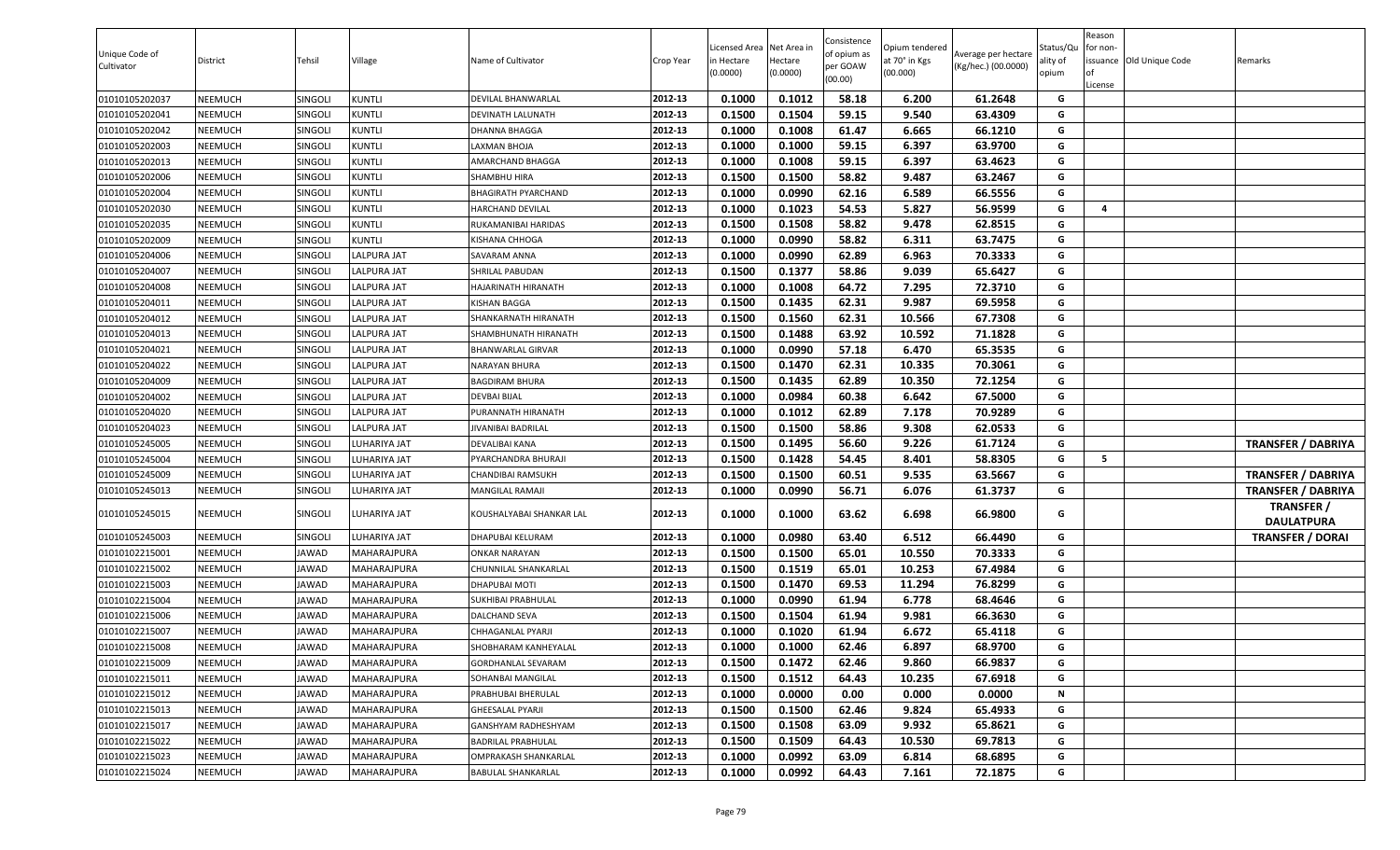| 0.1500<br>0.1488<br>63.09<br>01010102215027<br>NEEMUCH<br><b>JAWAD</b><br>MAHARAJPURA<br>2012-13<br>10.112<br>67.9570<br>G<br>RAMESHWAR HIRALAL<br>01010102215028<br>2012-13<br>0.1000<br>0.0990<br>61.58<br>6.563<br>66.2929<br>NEEMUCH<br><b>JAWAD</b><br>MAHARAJPURA<br>G<br>LAXMICHANDRA SHANKARLAL<br>01010102215029<br>NEEMUCH<br>2012-13<br>0.1500<br>0.1500<br>64.46<br>10.581<br>70.5400<br>G<br><b>JAWAD</b><br>MAHARAJPURA<br>PREMSUKH SHAMBHULAL<br>0.1000<br>0.0990<br>64.46<br>7.008<br>70.7879<br>01010102215030<br>2012-13<br>G<br>NEEMUCH<br>JAWAD<br>MAHARAJPURA<br>SITARAM SHAMHULAL<br>66.90<br>0.1500<br>0.1470<br>10.752<br>73.1429<br>G<br>01010102215032<br>NEEMUCH<br><b>JAWAD</b><br>MAHARAJPURA<br>2012-13<br>RAMESHWAR DADAMCHAND |  |
|---------------------------------------------------------------------------------------------------------------------------------------------------------------------------------------------------------------------------------------------------------------------------------------------------------------------------------------------------------------------------------------------------------------------------------------------------------------------------------------------------------------------------------------------------------------------------------------------------------------------------------------------------------------------------------------------------------------------------------------------------------------|--|
|                                                                                                                                                                                                                                                                                                                                                                                                                                                                                                                                                                                                                                                                                                                                                               |  |
|                                                                                                                                                                                                                                                                                                                                                                                                                                                                                                                                                                                                                                                                                                                                                               |  |
|                                                                                                                                                                                                                                                                                                                                                                                                                                                                                                                                                                                                                                                                                                                                                               |  |
|                                                                                                                                                                                                                                                                                                                                                                                                                                                                                                                                                                                                                                                                                                                                                               |  |
|                                                                                                                                                                                                                                                                                                                                                                                                                                                                                                                                                                                                                                                                                                                                                               |  |
| 2012-13<br>0.1500<br>0.1500<br>10.627<br>01010102215033<br>64.46<br>70.8467<br>G<br>NEEMUCH<br><b>JAWAD</b><br>MAHARAJPURA<br>RAMESHWAR SHAMBHULAL                                                                                                                                                                                                                                                                                                                                                                                                                                                                                                                                                                                                            |  |
| G<br>2012-13<br>0.1000<br>0.1024<br>68.25<br>7.371<br>71.9824<br>01010102215035<br>NEEMUCH<br><b>JAWAD</b><br>MAHARAJPURA<br>DWARKAPRASAD MANGILAL                                                                                                                                                                                                                                                                                                                                                                                                                                                                                                                                                                                                            |  |
| G<br>2012-13<br>0.0986<br>61.58<br>6.545<br>66.3793<br>01010102215037<br>NEEMUCH<br>SURESHCHANDRA MOHANLAL<br>0.1000<br><b>JAWAD</b><br>MAHARAJPURA                                                                                                                                                                                                                                                                                                                                                                                                                                                                                                                                                                                                           |  |
| 01010102215038<br>2012-13<br>0.1000<br>0.0990<br>64.72<br>7.017<br>70.8788<br>G<br>NEEMUCH<br><b>JAWAD</b><br>MAHARAJPURA<br>KANHEYALAL DADAMCHAND                                                                                                                                                                                                                                                                                                                                                                                                                                                                                                                                                                                                            |  |
| 01010102215039<br>2012-13<br>0.1000<br>0.1023<br>64.72<br>7.054<br>68.9541<br>G<br>NEEMUCH<br><b>JAWAD</b><br>MAHARAJPURA<br>FULKUNWARBAI SHAMBHULAL                                                                                                                                                                                                                                                                                                                                                                                                                                                                                                                                                                                                          |  |
| 0.1000<br>0.0990<br>61.58<br>6.501<br>65.6667<br>01010102215010<br>NEEMUCH<br><b>JAWAD</b><br>MAHARAJPURA<br>2012-13<br>G<br>MOHANLAL HIRALAL                                                                                                                                                                                                                                                                                                                                                                                                                                                                                                                                                                                                                 |  |
| 0.0990<br>63.10<br>G<br>2012-13<br>0.1000<br>6.707<br>67.7475<br>01010102215045<br>NEEMUCH<br><b>JAWAD</b><br>MAHARAJPURA<br><b>KALU NANURAM</b>                                                                                                                                                                                                                                                                                                                                                                                                                                                                                                                                                                                                              |  |
| 2012-13<br>0.1500<br>0.1462<br>55.68<br>8.869<br>60.6635<br>G<br>01010102215046<br>NEEMUCH<br><b>JAWAD</b><br>MAHARAJPURA<br>RADHESHYAM DHANNAJI                                                                                                                                                                                                                                                                                                                                                                                                                                                                                                                                                                                                              |  |
| 0.0990<br>63.10<br>6.761<br>01010102215048<br>2012-13<br>0.1000<br>68.2929<br>G<br>NEEMUCH<br><b>JAWAD</b><br>MAHARAJPURA<br>MADHULAL NANURAM                                                                                                                                                                                                                                                                                                                                                                                                                                                                                                                                                                                                                 |  |
| 2012-13<br>0.1000<br>0.1043<br>63.10<br>7.076<br>67.8428<br>01010102215005<br><b>NEEMUCH</b><br><b>JAWAD</b><br><b>MAHARAJPURA</b><br>G<br>DADAMCHAND RAMLAL                                                                                                                                                                                                                                                                                                                                                                                                                                                                                                                                                                                                  |  |
| 0.1500<br>0.1468<br>55.52<br>8.883<br>60.5109<br>G<br>01010102215018<br>NEEMUCH<br>2012-13<br><b>JAWAD</b><br>MAHARAJPURA<br>MADANLAL SHANKARLAL                                                                                                                                                                                                                                                                                                                                                                                                                                                                                                                                                                                                              |  |
| 0.1500<br>0.1500<br>49.36<br>8.159<br>54.3933<br>01010105244003<br>2012-13<br>G<br>NEEMUCH<br>SINGOLI<br><b>MUKERA</b><br>NANALAL KANAJI<br>4                                                                                                                                                                                                                                                                                                                                                                                                                                                                                                                                                                                                                 |  |
| G<br>2012-13<br>0.1000<br>0.1000<br>56.54<br>6.147<br>61.4700<br>01010105244007<br>NEEMUCH<br>SINGOLI<br>MUKERA<br><b>CHAINRAM NARU</b>                                                                                                                                                                                                                                                                                                                                                                                                                                                                                                                                                                                                                       |  |
| 01010105244012<br>2012-13<br>0.1000<br>0.0990<br>57.84<br>6.288<br>63.5152<br>G<br>NEEMUCH<br>SINGOLI<br>MUKERA<br><b>BHOJRAJ CHATARBHUJ</b>                                                                                                                                                                                                                                                                                                                                                                                                                                                                                                                                                                                                                  |  |
| 2012-13<br>G<br>01010105244018<br>NEEMUCH<br>SINGOLI<br>MUKERA<br>GOPALDAS SALIGRAM<br>0.1500<br>0.1500<br>58.98<br>9.555<br>63.7000                                                                                                                                                                                                                                                                                                                                                                                                                                                                                                                                                                                                                          |  |
| 0.1500<br>0.1416<br>58.98<br>9.706<br>68.5452<br>01010105244025<br>SINGOLI<br>MUKERA<br>2012-13<br>G<br>NEEMUCH<br><b>BHURA NARU</b>                                                                                                                                                                                                                                                                                                                                                                                                                                                                                                                                                                                                                          |  |
| 56.80<br>0.1000<br>0.1000<br>6.118<br>61.1800<br>01010105244017<br>NEEMUCH<br>SINGOLI<br><b>MUKERA</b><br>2012-13<br>G<br>RATANLAL RAMAJI                                                                                                                                                                                                                                                                                                                                                                                                                                                                                                                                                                                                                     |  |
| 01010105244027<br>NEEMUCH<br>SINGOLI<br><b>MUKERA</b><br>2012-13<br>0.1500<br>0.1517<br>58.63<br>9.825<br>64.7660<br><b>BADRILAL CHATARBHUJ</b><br>G                                                                                                                                                                                                                                                                                                                                                                                                                                                                                                                                                                                                          |  |
| 01010105244028<br>NEEMUCH<br><b>SINGOLI</b><br><b>MUKERA</b><br>2012-13<br>0.1000<br>0.1000<br>56.10<br>6.075<br>60.7500<br>G<br><b>HARJUBAI DEVA</b>                                                                                                                                                                                                                                                                                                                                                                                                                                                                                                                                                                                                         |  |
| 0.1000<br>0.0968<br>56.30<br>6.129<br>01010105244013<br>NEEMUCH<br>SINGOLI<br><b>MUKERA</b><br>2012-13<br>63.3161<br>G<br>MANGILAL UDA                                                                                                                                                                                                                                                                                                                                                                                                                                                                                                                                                                                                                        |  |
| 0.1500<br>0.1450<br>62.12<br>9.904<br>68.3034<br>01010105207001<br>NEEMUCH<br>SINGOLI<br>PALCHA<br>2012-13<br>G<br>KHEMRAJ GANGRAM                                                                                                                                                                                                                                                                                                                                                                                                                                                                                                                                                                                                                            |  |
| 01010105207006<br>SINGOLI<br>2012-13<br>0.1000<br>0.0986<br>59.70<br>6.593<br>66.8661<br>NEEMUCH<br>PALCHA<br>G<br><b>BAGDIRAM MANGILAL</b>                                                                                                                                                                                                                                                                                                                                                                                                                                                                                                                                                                                                                   |  |
| 9.572<br>66.4722<br>01010105207023<br>NEEMUCH<br>SINGOLI<br>PALCHA<br>2012-13<br>0.1500<br>0.1440<br>59.61<br>G<br><b>RUPA PRATAP</b>                                                                                                                                                                                                                                                                                                                                                                                                                                                                                                                                                                                                                         |  |
| 2012-13<br>0.1000<br>0.0952<br>62.12<br>6.736<br>70.7563<br>G<br>01010105207013<br>SINGOLI<br>PALCHA<br>NEEMUCH<br>NANDLAL GANGARAM                                                                                                                                                                                                                                                                                                                                                                                                                                                                                                                                                                                                                           |  |
| 63.89<br>G<br>2012-13<br>0.1500<br>0.1480<br>10.350<br>69.9324<br>01010105207017<br>NEEMUCH<br>SINGOLI<br>PALCHA<br><b>GHEESALAL MAGNA</b>                                                                                                                                                                                                                                                                                                                                                                                                                                                                                                                                                                                                                    |  |
| 2012-13<br>0.1500<br>62.33<br>68.8781<br>G<br>01010105207005<br>PALCHA<br>MANGILAL LAXMAN<br>0.1444<br>9.946<br>NEEMUCH<br>SINGOLI                                                                                                                                                                                                                                                                                                                                                                                                                                                                                                                                                                                                                            |  |
| <b>LAXMAN HIRA</b><br>2012-13<br>0.1000<br>0.0969<br>63.89<br>7.247<br>74.7884<br>G<br>01010105207021<br><b>NEEMUCH</b><br>SINGOLI<br>PALCHA                                                                                                                                                                                                                                                                                                                                                                                                                                                                                                                                                                                                                  |  |
| 0.0990<br>59.29<br>6.378<br>G<br>NEEMUCH<br><b>SINGOLI</b><br>RANAWATKHEDA<br>2012-13<br>0.1000<br>64.4242<br>01010105199003<br>BHERULAL NARAYAN                                                                                                                                                                                                                                                                                                                                                                                                                                                                                                                                                                                                              |  |
| 0.1500<br>0.1495<br>64.49<br>9.867<br>01010105199005<br>NEEMUCH<br>SINGOLI<br>RANAWATKHEDA<br>2012-13<br>66.0000<br>G<br>DEVILAL MANGILAL                                                                                                                                                                                                                                                                                                                                                                                                                                                                                                                                                                                                                     |  |
| 0.1352<br>01010105199006<br>SINGOLI<br>2012-13<br>0.1500<br>61.38<br>8.988<br>66.4793<br>G<br>NEEMUCH<br>RANAWATKHEDA<br><b>BALMUKUND GHASI</b>                                                                                                                                                                                                                                                                                                                                                                                                                                                                                                                                                                                                               |  |
| SINGOLI<br>2012-13<br>0.1500<br>0.1435<br>61.38<br>9.531<br>66.4181<br>01010105199009<br>NEEMUCH<br>RANAWATKHEDA<br>G<br>MANGILAL LAXMICHAND                                                                                                                                                                                                                                                                                                                                                                                                                                                                                                                                                                                                                  |  |
| 0.1500<br>0.1464<br>68.20<br>G<br>01010105199010<br>NEEMUCH<br>2012-13<br>10.600<br>72.4044<br><b>SINGOLI</b><br>RANAWATKHEDA<br>SURESHCHAND MANGILAL                                                                                                                                                                                                                                                                                                                                                                                                                                                                                                                                                                                                         |  |
| 2012-13<br>0.1500<br>0.1482<br>68.00<br>10.647<br>71.8421<br>01010105199012<br>NEEMUCH<br><b>SINGOLI</b><br>RANAWATKHEDA<br>G<br>KACHARULAL PANNALAL                                                                                                                                                                                                                                                                                                                                                                                                                                                                                                                                                                                                          |  |
| 0.1500<br>70.97<br>01010105199013<br>SINGOLI<br>2012-13<br>0.1500<br>11.315<br>75.4333<br>G<br><b>NEEMUCH</b><br>RANAWATKHEDA<br>SHIVELAL HIRALAL                                                                                                                                                                                                                                                                                                                                                                                                                                                                                                                                                                                                             |  |
| 2012-13<br>0.1500<br>0.1500<br>61.90<br>10.037<br>66.9133<br>01010105199014<br><b>NEEMUCH</b><br><b>SINGOLI</b><br>RANAWATKHEDA<br>CHHAGANLAL NANALAL<br>G                                                                                                                                                                                                                                                                                                                                                                                                                                                                                                                                                                                                    |  |
| G<br>2012-13<br>0.1470<br>61.90<br>10.258<br>01010105199015<br><b>NEEMUCH</b><br>SINGOLI<br>RANAWATKHEDA<br><b>MANGILAL KISHANLAL</b><br>0.1500<br>69.7823                                                                                                                                                                                                                                                                                                                                                                                                                                                                                                                                                                                                    |  |
| 01010105199016<br>2012-13<br>0.1470<br>64.39<br>10.036<br>68.2721<br>G<br>NEEMUCH<br>SINGOLI<br>MOHANLAL MANGILAL<br>0.1500<br>RANAWATKHEDA                                                                                                                                                                                                                                                                                                                                                                                                                                                                                                                                                                                                                   |  |
| G<br>01010105199017<br>2012-13<br>0.1000<br>0.0968<br>68.00<br>7.140<br>73.7603<br><b>NEEMUCH</b><br><b>SINGOLI</b><br>RANAWATKHEDA<br>MULCHAND KHEMRAJ                                                                                                                                                                                                                                                                                                                                                                                                                                                                                                                                                                                                       |  |
| 01010105199019<br>SINGOLI<br><b>JASRAJ MANGILAL</b><br>2012-13<br>0.1500<br>0.1450<br>64.39<br>9.842<br>67.8759<br>G<br><b>NEEMUCH</b><br>RANAWATKHEDA                                                                                                                                                                                                                                                                                                                                                                                                                                                                                                                                                                                                        |  |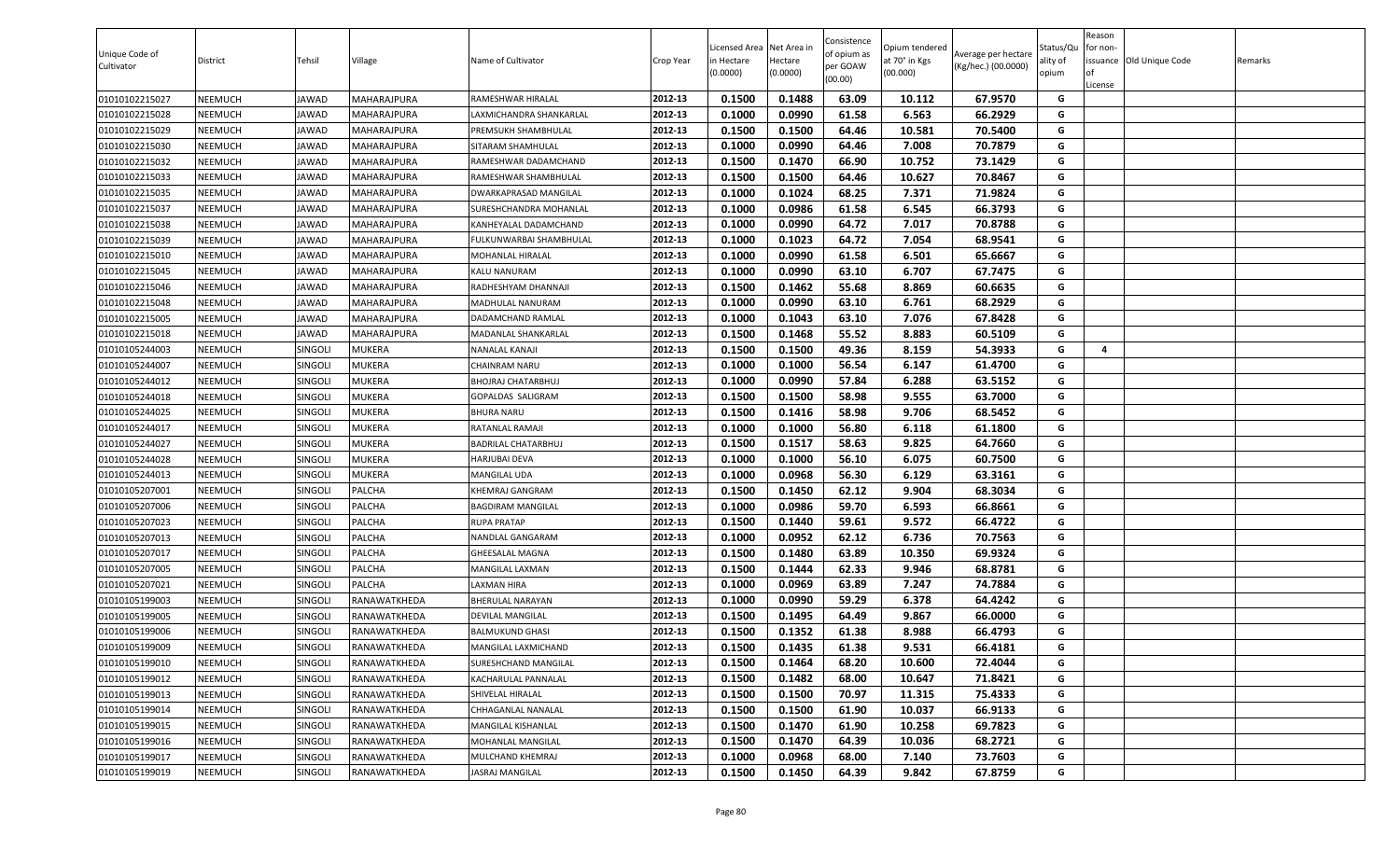| Unique Code of<br>Cultivator | District | Tehsil         | Village      | Name of Cultivator        | Crop Year | Licensed Area Net Area in<br>in Hectare<br>(0.0000) | Hectare<br>(0.0000) | Consistence<br>of opium as<br>per GOAW<br>(00.00) | Opium tendered<br>at 70° in Kgs<br>(00.000) | Average per hectare<br>(Kg/hec.) (00.0000) | Status/Qu<br>ality of<br>opium | Reason<br>for non-<br><b>of</b><br>License | issuance Old Unique Code | Remarks                                |
|------------------------------|----------|----------------|--------------|---------------------------|-----------|-----------------------------------------------------|---------------------|---------------------------------------------------|---------------------------------------------|--------------------------------------------|--------------------------------|--------------------------------------------|--------------------------|----------------------------------------|
| 01010105199020               | NEEMUCH  | SINGOLI        | RANAWATKHEDA | RADHESHYAM SHANKARLAL     | 2012-13   | 0.1500                                              | 0.0722              | 64.39                                             | 5.427                                       | 75.1662                                    | G                              |                                            |                          |                                        |
| 01010105199021               | NEEMUCH  | SINGOL         | RANAWATKHEDA | HIRALAL MANGILAL          | 2012-13   | 0.1500                                              | 0.1464              | 68.49                                             | 10.489                                      | 71.6462                                    | G                              |                                            |                          |                                        |
| 01010105199023               | NEEMUCH  | SINGOL         | RANAWATKHEDA | NANDLAL MANGILAL          | 2012-13   | 0.1500                                              | 0.1485              | 64.81                                             | 10.203                                      | 68.7071                                    | G                              |                                            |                          |                                        |
| 01010105199024               | NEEMUCH  | SINGOLI        | RANAWATKHEDA | KAILASHCHANDRA LAXMICHAND | 2012-13   | 0.1500                                              | 0.1440              | 64.81                                             | 9.981                                       | 69.3125                                    | G                              |                                            |                          |                                        |
| 01010105199027               | NEEMUCH  | SINGOLI        | RANAWATKHEDA | CHUNNILAL KAJOD           | 2012-13   | 0.1000                                              | 0.1007              | 64.81                                             | 6.999                                       | 69.5035                                    | G                              |                                            |                          |                                        |
| 01010105199028               | NEEMUCH  | SINGOLI        | RANAWATKHEDA | <b>HIRALAL NARAYAN</b>    | 2012-13   | 0.1000                                              | 0.1000              | 68.00                                             | 7.227                                       | 72.2700                                    | G                              |                                            |                          |                                        |
| 01010105199030               | NEEMUCH  | SINGOLI        | RANAWATKHEDA | CHANDRIBAI LALU           | 2012-13   | 0.1500                                              | 0.1500              | 61.90                                             | 10.019                                      | 66.7933                                    | G                              |                                            |                          |                                        |
| 01010105199031               | NEEMUCH  | <b>SINGOLI</b> | RANAWATKHEDA | SOSARBAI KHEMRAJ          | 2012-13   | 0.1500                                              | 0.1496              | 68.90                                             | 11.191                                      | 74.8061                                    | G                              |                                            |                          |                                        |
| 01010105199034               | NEEMUCH  | SINGOLI        | RANAWATKHEDA | SHANTIBAI MOTILAL         | 2012-13   | 0.1500                                              | 0.1440              | 68.28                                             | 10.632                                      | 73.8333                                    | G                              |                                            |                          |                                        |
| 01010105199039               | NEEMUCH  | SINGOLI        | RANAWATKHEDA | SURESHCHAND RATANLAL      | 2012-13   | 0.1000                                              | 0.1000              | 62.79                                             | 6.656                                       | 66.5600                                    | G                              |                                            |                          |                                        |
| 01010105199040               | NEEMUCH  | <b>SINGOLI</b> | RANAWATKHEDA | AMBALAL RATANLAL          | 2012-13   | 0.1000                                              | 0.0990              | 61.40                                             | 6.579                                       | 66.4545                                    | G                              |                                            |                          |                                        |
| 01010105199044               | NEEMUCH  | SINGOLI        | RANAWATKHEDA | KAILASHCHANDRA SHANKARLAL | 2012-13   | 0.1500                                              | 0.1504              | 63.74                                             | 10.107                                      | 67.2008                                    | G                              |                                            |                          |                                        |
| 01010105199045               | NEEMUCH  | SINGOLI        | RANAWATKHEDA | RAMCHANDRA BHERULAL       | 2012-13   | 0.1500                                              | 0.1500              | 59.29                                             | 9.715                                       | 64.7667                                    | G                              |                                            |                          |                                        |
| 01010105199046               | NEEMUCH  | SINGOLI        | RANAWATKHEDA | HAJARILAL KAJOD           | 2012-13   | 0.1500                                              | 0.1512              | 61.40                                             | 9.842                                       | 65.0926                                    | G                              |                                            |                          |                                        |
| 01010105199047               | NEEMUCH  | <b>SINGOLI</b> | RANAWATKHEDA | SHOBHALAL KASHIRAM        | 2012-13   | 0.1500                                              | 0.1510              | 63.44                                             | 10.123                                      | 67.0397                                    | G                              |                                            |                          |                                        |
| 01010105199049               | NEEMUCH  | SINGOLI        | RANAWATKHEDA | MANGILAL JITMAL           | 2012-13   | 0.1000                                              | 0.1000              | 71.80                                             | 7.693                                       | 76.9300                                    | G                              |                                            |                          |                                        |
| 01010105199050               | NEEMUCH  | SINGOLI        | RANAWATKHEDA | MANGIBAI MANGILAL         | 2012-13   | 0.1500                                              | 0.1456              | 64.87                                             | 10.240                                      | 70.3297                                    | G                              |                                            |                          |                                        |
| 01010105199054               | NEEMUCH  | SINGOL         | RANAWATKHEDA | DHANRAJ CHHAGANLAL        | 2012-13   | 0.1500                                              | 0.1500              | 61.40                                             | 9.991                                       | 66.6067                                    | G                              |                                            |                          |                                        |
| 01010105199056               | NEEMUCH  | SINGOL         | RANAWATKHEDA | PRABHULAL CHHAGANLAL      | 2012-13   | 0.1500                                              | 0.1500              | 64.82                                             | 10.668                                      | 71.1200                                    | G                              |                                            |                          |                                        |
| 01010105199061               | NEEMUCH  | SINGOL         | RANAWATKHEDA | SHANKARLAL GIRDHARI       | 2012-13   | 0.1500                                              | 0.1421              | 68.20                                             | 10.308                                      | 72.5405                                    | G                              |                                            |                          |                                        |
| 01010105199067               | NEEMUCH  | SINGOLI        | RANAWATKHEDA | MADANLAL GHISA            | 2012-13   | 0.1000                                              | 0.1000              | 60.05                                             | 6.443                                       | 64.4300                                    | G                              |                                            |                          |                                        |
| 01010105199069               | NEEMUCH  | SINGOL         | RANAWATKHEDA | HIRALAL GHEESALAL         | 2012-13   | 0.1000                                              | 0.1007              | 60.05                                             | 6.614                                       | 65.6802                                    | G                              |                                            |                          |                                        |
| 01010105199073               | NEEMUCH  | <b>SINGOLI</b> | RANAWATKHEDA | <b>DHAPUBAI MOHANLAL</b>  | 2012-13   | 0.1000                                              | 0.1000              | 58.98                                             | 6.387                                       | 63.8700                                    | G                              |                                            |                          |                                        |
| 01010105199076               | NEEMUCH  | <b>SINGOLI</b> | RANAWATKHEDA | MOTYABAI MOHANLAL         | 2012-13   | 0.1500                                              | 0.1496              | 60.05                                             | 9.762                                       | 65.2540                                    | G                              |                                            |                          |                                        |
| 01010105199032               | NEEMUCH  | SINGOLI        | RANAWATKHEDA | KAMLESH KHEMRAJ           | 2012-13   | 0.1500                                              | 0.1508              | 64.82                                             | 10.353                                      | 68.6538                                    | G                              |                                            |                          |                                        |
| 01010105199081               | NEEMUCH  | SINGOL         | RANAWATKHEDA | PANNA GHASI               | 2012-13   | 0.1500                                              | 0.1440              | 64.82                                             | 9.871                                       | 68.5486                                    | G                              |                                            |                          |                                        |
| 01010105199007               | NEEMUCH  | <b>SINGOLI</b> | RANAWATKHEDA | NANDLAL SHANKAR           | 2012-13   | 0.1500                                              | 0.0720              | 58.96                                             | 4.582                                       | 63.6389                                    | G                              |                                            |                          |                                        |
| 01010105199025               | NEEMUCH  | SINGOLI        | RANAWATKHEDA | KANCHANBAI BABULAL        | 2012-13   | 0.1500                                              | 0.1464              | 61.59                                             | 9.766                                       | 66.7077                                    | G                              |                                            |                          |                                        |
| 01010105199035               | NEEMUCH  | <b>SINGOLI</b> | RANAWATKHEDA | <b>GORILAL GHEESALAL</b>  | 2012-13   | 0.1500                                              | 0.1482              | 58.23                                             | 9.442                                       | 63.7112                                    | G                              |                                            |                          |                                        |
| 01010105199036               | NEEMUCH  | SINGOLI        | RANAWATKHEDA | SHANTILAL GHEESALAL       | 2012-13   | 0.1000                                              | 0.0996              | 61.59                                             | 6.740                                       | 67.6707                                    | G                              |                                            |                          |                                        |
| 01010105199041               | NEEMUCH  | SINGOLI        | RANAWATKHEDA | DHAPUBAI LAXMICHAND       | 2012-13   | 0.1500                                              | 0.1462              | 61.59                                             | 9.960                                       | 68.1259                                    | G                              |                                            |                          |                                        |
| 01010105199043               | NEEMUCH  | <b>SINGOLI</b> | RANAWATKHEDA | ASHARAM KISHANLAL         | 2012-13   | 0.1500                                              | 0.1472              | 59.06                                             | 9.416                                       | 63.9674                                    | G                              |                                            |                          |                                        |
| 01010105199066               | NEEMUCH  | SINGOLI        | RANAWATKHEDA | TALAKUBAI KISHANLAL       | 2012-13   | 0.1500                                              | 0.1485              | 62.07                                             | 9.958                                       | 67.0572                                    | G                              |                                            |                          |                                        |
| 01010105199068               | NEEMUCH  | SINGOLI        | RANAWATKHEDA | KISHANLAL GOPAL           | 2012-13   | 0.1000                                              | 0.0987              | 62.07                                             | 6.633                                       | 67.2036                                    | G                              |                                            |                          |                                        |
| 01010105199008               | NEEMUCH  | <b>SINGOLI</b> | RANAWATKHEDA | MADANLAL CHUNNILAL        | 2012-13   | 0.1500                                              | 0.1380              | 64.49                                             | 9.987                                       | 72.3696                                    | G                              |                                            |                          |                                        |
| 01010105199026               | NEEMUCH  | SINGOLI        | RANAWATKHEDA | SUSHILABAI SHANKARLAL     | 2012-13   | 0.1500                                              | 0.1470              | 59.06                                             | 9.897                                       | 67.3265                                    | G                              |                                            |                          |                                        |
| 01010105199002               | NEEMUCH  | SINGOLI        | RANAWATKHEDA | <b>BABULAL CHUNNILAL</b>  | 2012-13   | 0.1500                                              | 0.1440              | 62.07                                             | 9.763                                       | 67.7986                                    | G                              |                                            |                          |                                        |
| 01010105199092               | NEEMUCH  | SINGOLI        | RANAWATKHEDA | RAMKANWARIBAI SHOUKINLAL  | 2012-13   | 0.1000                                              | 0.1020              | 62.32                                             | 6.633                                       | 65.0294                                    | G                              |                                            |                          | <b>TRANSFER /</b><br><b>DAULATPURA</b> |
| 01010105199093               | NEEMUCH  | SINGOLI        | RANAWATKHEDA | ABHCHAND RATANLAL         | 2012-13   | 0.1500                                              | 0.1500              | 64.49                                             | 10.401                                      | 69.3400                                    | G                              |                                            |                          |                                        |
| 01010105199094               | NEEMUCH  | SINGOLI        | RANAWATKHEDA | <b>BIHARILAL KUKAJI</b>   | 2012-13   | 0.1000                                              | 0.1014              | 59.06                                             | 6.294                                       | 62.0710                                    | G                              |                                            |                          |                                        |
| 01010105199095               | NEEMUCH  | SINGOLI        | RANAWATKHEDA | <b>BADRILAL JITMAL</b>    | 2012-13   | 0.1000                                              | 0.0990              | 62.32                                             | 6.606                                       | 66.7273                                    | G                              |                                            | 01010105198013           |                                        |
| 01010105199096               | NEEMUCH  | SINGOLI        | RANAWATKHEDA | NANDUBAI MANGYA           | 2012-13   | 0.1000                                              | 0.0966              | 56.21                                             | 6.279                                       | 65.0000                                    | G                              |                                            | 01010105198006           |                                        |
| 01010105199097               | NEEMUCH  | SINGOLI        | RANAWATKHEDA | DHANNIBAI BHERULAL        | 2012-13   | 0.1000                                              | 0.0988              | 62.32                                             | 6.579                                       | 66.5891                                    | G                              |                                            | 01010105198012           |                                        |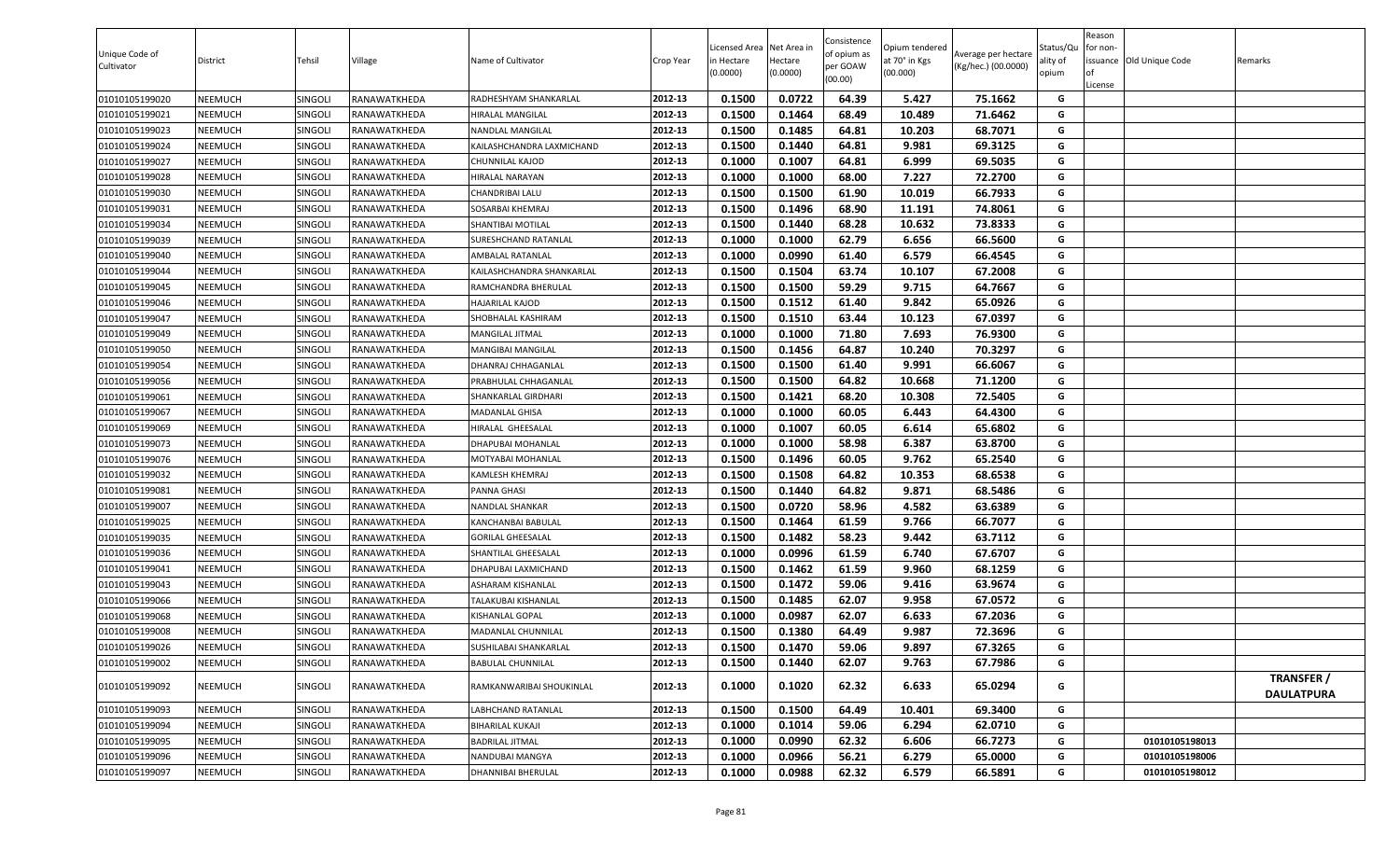| Unique Code of<br>Cultivator | District | Tehsil         | Village         | Name of Cultivator              | Crop Year | Licensed Area Net Area in<br>n Hectare<br>(0.0000) | Hectare<br>(0.0000) | Consistence<br>of opium as<br>per GOAW<br>(00.00) | Opium tendered<br>at 70° in Kgs<br>(00.000) | Average per hectare<br>(Kg/hec.) (00.0000) | Status/Qu<br>ality of<br>opium | Reason<br>for non-<br>of<br>License | issuance Old Unique Code | Remarks |
|------------------------------|----------|----------------|-----------------|---------------------------------|-----------|----------------------------------------------------|---------------------|---------------------------------------------------|---------------------------------------------|--------------------------------------------|--------------------------------|-------------------------------------|--------------------------|---------|
| 01010105199098               | NEEMUCH  | SINGOLI        | RANAWATKHEDA    | NANALAL GANGARAM                | 2012-13   | 0.1500                                             | 0.1496              | 61.38                                             | 9.663                                       | 64.5922                                    | G                              |                                     | 01010105198019           |         |
| 01010105199055               | NEEMUCH  | SINGOL         | RANAWATKHEDA    | <b>BANSHILAL KASHIRAM</b>       | 2012-13   | 0.1500                                             | 0.1403              | 68.20                                             | 10.308                                      | 73.4711                                    | G                              |                                     | 01010105198031           |         |
| 01010105225010               | NEEMUCH  | SINGOLI        | RATANGARH       | MOHANLAL BALURAM                | 2012-13   | 0.1500                                             | 0.1476              | 66.38                                             | 10.829                                      | 73.3672                                    | G                              |                                     |                          |         |
| 01010105225051               | NEEMUCH  | SINGOLI        | RATANGARH       | CHANDABAI SHANTILAL             | 2012-13   | 0.1000                                             | 0.1000              | 60.67                                             | 5.980                                       | 59.8000                                    | G                              |                                     |                          |         |
| 01010105225052               | NEEMUCH  | SINGOL         | RATANGARH       | KAMALIBAI GHEESALAL             | 2012-13   | 0.1000                                             | 0.1044              | 53.51                                             | 5.756                                       | 55.1341                                    | G                              | 4                                   |                          |         |
| 01010105225009               | NEEMUCH  | SINGOLI        | RATANGARH       | ASHOKEKUMAR BHANWARLAL          | 2012-13   | 0.1000                                             | 0.1000              | 59.01                                             | 6.272                                       | 62.7200                                    | G                              |                                     |                          |         |
| 01010105225020               | NEEMUCH  | SINGOLI        | RATANGARH       | LAXMINARAYAN JAGANNATH          | 2012-13   | 0.1000                                             | 0.1020              | 59.01                                             | 6.112                                       | 59.9216                                    | G                              |                                     |                          |         |
| 01010105225021               | NEEMUCH  | <b>SINGOLI</b> | RATANGARH       | SATYANARAYAN BADRILA            | 2012-13   | 0.1000                                             | 0.1025              | 59.37                                             | 5.793                                       | 56.5171                                    | G                              | 4                                   |                          |         |
| 01010105225030               | NEEMUCH  | SINGOL         | RATANGARH       | <b>JAGDISH BALURAM</b>          | 2012-13   | 0.1000                                             | 0.0952              | 60.67                                             | 6.353                                       | 66.7332                                    | G                              |                                     |                          |         |
| 01010105225054               | NEEMUCH  | SINGOL         | RATANGARH       | MOTILAL BHURA                   | 2012-13   | 0.1500                                             | 0.1496              | 66.19                                             | 9.758                                       | 65.2273                                    | G                              |                                     |                          |         |
| 01010105225055               | NEEMUCH  | SINGOL         | RATANGARH       | PREMSINGH LAXMAN                | 2012-13   | 0.1000                                             | 0.0968              | 68.29                                             | 6.283                                       | 64.9070                                    | G                              |                                     |                          |         |
| 01010105225056               | NEEMUCH  | <b>SINGOLI</b> | RATANGARH       | DHANNA BHUWANA                  | 2012-13   | 0.1000                                             | 0.1000              | 65.28                                             | 5.922                                       | 59.2200                                    | G                              |                                     |                          |         |
| 01010105241006               | NEEMUCH  | SINGOLI        | SANDA           | SOHANKUNWAR HAMIR SINGH         | 2012-13   | 0.1500                                             | 0.1500              | 58.70                                             | 9.526                                       | 63.5067                                    | G                              |                                     |                          |         |
| 01010105241001               | NEEMUCH  | SINGOLI        | SANDA           | KAILASHCHANDRA JAGANNATH        | 2012-13   | 0.1500                                             | 0.1470              | 57.75                                             | 9.050                                       | 61.5646                                    | G                              |                                     |                          |         |
| 01010105241018               | NEEMUCH  | SINGOLI        | SANDA           | MOHANLAL SHOLA                  | 2012-13   | 0.1500                                             | 0.1450              | 61.96                                             | 9.462                                       | 65.2552                                    | G                              |                                     |                          |         |
| 01010105241012               | NEEMUCH  | SINGOLI        | SANDA           | NANIBAI BARDICHAND              | 2012-13   | 0.1500                                             | 0.1480              | 58.70                                             | 9.266                                       | 62.6081                                    | G                              |                                     |                          |         |
| 01010105241005               | NEEMUCH  | SINGOLI        | SANDA           | KHUMAN SINGH CHAINSINGH         | 2012-13   | 0.1500                                             | 0.1480              | 64.40                                             | 10.230                                      | 69.1216                                    | G                              |                                     |                          |         |
| 01010105241002               | NEEMUCH  | SINGOLI        | SANDA           | <b>BHARAT SINGH KUMAN SINGH</b> | 2012-13   | 0.1500                                             | 0.1500              | 64.40                                             | 10.129                                      | 67.5267                                    | G                              |                                     |                          |         |
| 01010105241013               | NEEMUCH  | SINGOLI        | SANDA           | UMRAV SINGH DEVISINGH           | 2012-13   | 0.1500                                             | 0.1345              | 64.40                                             | 9.715                                       | 72.2305                                    | G                              |                                     |                          |         |
| 01010105132001               | NEEMUCH  | SINGOL         | SHRIPURA        | JAGDISHCHANDRA GHISULAL         | 2012-13   | 0.1500                                             | 0.1459              | 64.87                                             | 10.129                                      | 69.4243                                    | G                              |                                     |                          |         |
| 01010105132002               | NEEMUCH  | SINGOL         | SHRIPURA        | IIRALAL BHAGIRATH               | 2012-13   | 0.1500                                             | 0.1496              | 62.86                                             | 10.282                                      | 68.7299                                    | G                              |                                     |                          |         |
| 01010105132008               | NEEMUCH  | SINGOLI        | SHRIPURA        | KANHEYALAL KALURAM              | 2012-13   | 0.1500                                             | 0.1462              | 62.86                                             | 10.013                                      | 68.4884                                    | G                              |                                     |                          |         |
| 01010105132009               | NEEMUCH  | SINGOLI        | <b>SHRIPURA</b> | NAGJIRAM LOBHIRAM               | 2012-13   | 0.1000                                             | 0.0960              | 64.87                                             | 6.793                                       | 70.7604                                    | G                              |                                     |                          |         |
| 01010105132010               | NEEMUCH  | SINGOLI        | SHRIPURA        | RUPLAL BHERULAL                 | 2012-13   | 0.1500                                             | 0.1452              | 62.86                                             | 9.725                                       | 66.9766                                    | G                              |                                     |                          |         |
| 01010105132016               | NEEMUCH  | SINGOLI        | SHRIPURA        | BHAGWANLAL BHERULAL             | 2012-13   | 0.1500                                             | 0.1512              | 62.00                                             | 9.831                                       | 65.0198                                    | G                              |                                     |                          |         |
| 01010105132019               | NEEMUCH  | SINGOL         | SHRIPURA        | RAMLAL LOBHIRAM                 | 2012-13   | 0.1500                                             | 0.1494              | 68.28                                             | 11.286                                      | 75.5422                                    | G                              |                                     |                          |         |
| 01010105132021               | NEEMUCH  | SINGOL         | SHRIPURA        | LABHCHAND KALURAM               | 2012-13   | 0.1500                                             | 0.1530              | 66.27                                             | 10.537                                      | 68.8693                                    | G                              |                                     |                          |         |
| 01010105132022               | NEEMUCH  | SINGOL         | SHRIPURA        | SHIVELAL GHASILAL               | 2012-13   | 0.1500                                             | 0.1470              | 66.27                                             | 10.442                                      | 71.0340                                    | G                              |                                     |                          |         |
| 01010105132024               | NEEMUCH  | <b>SINGOLI</b> | SHRIPURA        | SUKHLAL DHOKAL                  | 2012-13   | 0.1500                                             | 0.1474              | 59.29                                             | 9.402                                       | 63.7856                                    | G                              |                                     |                          |         |
| 01010105132026               | NEEMUCH  | SINGOL         | SHRIPURA        | SHAMBHULAL HIRA                 | 2012-13   | 0.1500                                             | 0.1512              | 62.00                                             | 10.035                                      | 66.3690                                    | G                              |                                     |                          |         |
| 01010105132027               | NEEMUCH  | SINGOLI        | <b>SHRIPURA</b> | RUKMANBAI HIRALAL               | 2012-13   | 0.1000                                             | 0.0990              | 62.00                                             | 6.855                                       | 69.2424                                    | G                              |                                     |                          |         |
| 01010105132028               | NEEMUCH  | SINGOLI        | <b>SHRIPURA</b> | NANALAL KHEMRAJ                 | 2012-13   | 0.1500                                             | 0.1518              | 61.36                                             | 9.888                                       | 65.1383                                    | G                              |                                     |                          |         |
| 01010105132029               | NEEMUCH  | SINGOLI        | SHRIPURA        | KANHEYALAL VARDICHAND           | 2012-13   | 0.1000                                             | 0.1000              | 59.23                                             | 6.346                                       | 63.4600                                    | G                              |                                     |                          |         |
| 01010105132031               | NEEMUCH  | SINGOL         | SHRIPURA        | ANACHHIBAI GHASILAL             | 2012-13   | 0.1500                                             | 0.1470              | 68.28                                             | 10.661                                      | 72.5238                                    | G                              |                                     |                          |         |
| 01010105132032               | NEEMUCH  | SINGOL         | SHRIPURA        | ONKARLAL DULICHAND              | 2012-13   | 0.1000                                             | 0.0957              | 61.36                                             | 6.285                                       | 65.6740                                    | G                              |                                     |                          |         |
| 01010105132033               | NEEMUCH  | SINGOLI        | SHRIPURA        | HIRALAL DEVA                    | 2012-13   | 0.1500                                             | 0.1514              | 66.27                                             | 10.622                                      | 70.1585                                    | G                              |                                     |                          |         |
| 01010105132034               | NEEMUCH  | SINGOLI        | SHRIPURA        | SHYAMLAL HARLAL                 | 2012-13   | 0.1500                                             | 0.1506              | 61.36                                             | 9.783                                       | 64.9602                                    | G                              |                                     |                          |         |
| 01010105132037               | NEEMUCH  | SINGOLI        | SHRIPURA        | SHANKARLAL NANALAL              | 2012-13   | 0.1500                                             | 0.1518              | 62.31                                             | 9.889                                       | 65.1449                                    | G                              |                                     |                          |         |
| 01010105132038               | NEEMUCH  | <b>SINGOLI</b> | <b>SHRIPURA</b> | SHANKARLAL BHAGWAN              | 2012-13   | 0.1500                                             | 0.1512              | 62.31                                             | 10.370                                      | 68.5847                                    | G                              |                                     |                          |         |
| 01010105132039               | NEEMUCH  | SINGOLI        | SHRIPURA        | SHANKARLAL GHASILAL             | 2012-13   | 0.1500                                             | 0.1500              | 65.56                                             | 10.527                                      | 70.1800                                    | G                              |                                     |                          |         |
| 01010105132040               | NEEMUCH  | SINGOLI        | SHRIPURA        | <b>GHEESALAL CHUNNILAL</b>      | 2012-13   | 0.1000                                             | 0.0960              | 62.31                                             | 6.329                                       | 65.9271                                    | G                              |                                     |                          |         |
| 01010105132042               | NEEMUCH  | SINGOLI        | SHRIPURA        | MULCHAND DHOKAL                 | 2012-13   | 0.1500                                             | 0.1496              | 62.53                                             | 10.166                                      | 67.9545                                    | G                              |                                     |                          |         |
| 01010105132044               | NEEMUCH  | <b>SINGOLI</b> | SHRIPURA        | DHAPUBAI VARDICHAND             | 2012-13   | 0.1500                                             | 0.1500              | 59.23                                             | 9.291                                       | 61.9400                                    | G                              |                                     |                          |         |
| 01010105132045               | NEEMUCH  | SINGOLI        | SHRIPURA        | <b>NANALAL ONKAR</b>            | 2012-13   | 0.1000                                             | 0.1000              | 62.53                                             | 6.798                                       | 67.9800                                    | G                              |                                     |                          |         |
|                              |          |                |                 |                                 |           |                                                    |                     |                                                   |                                             |                                            |                                |                                     |                          |         |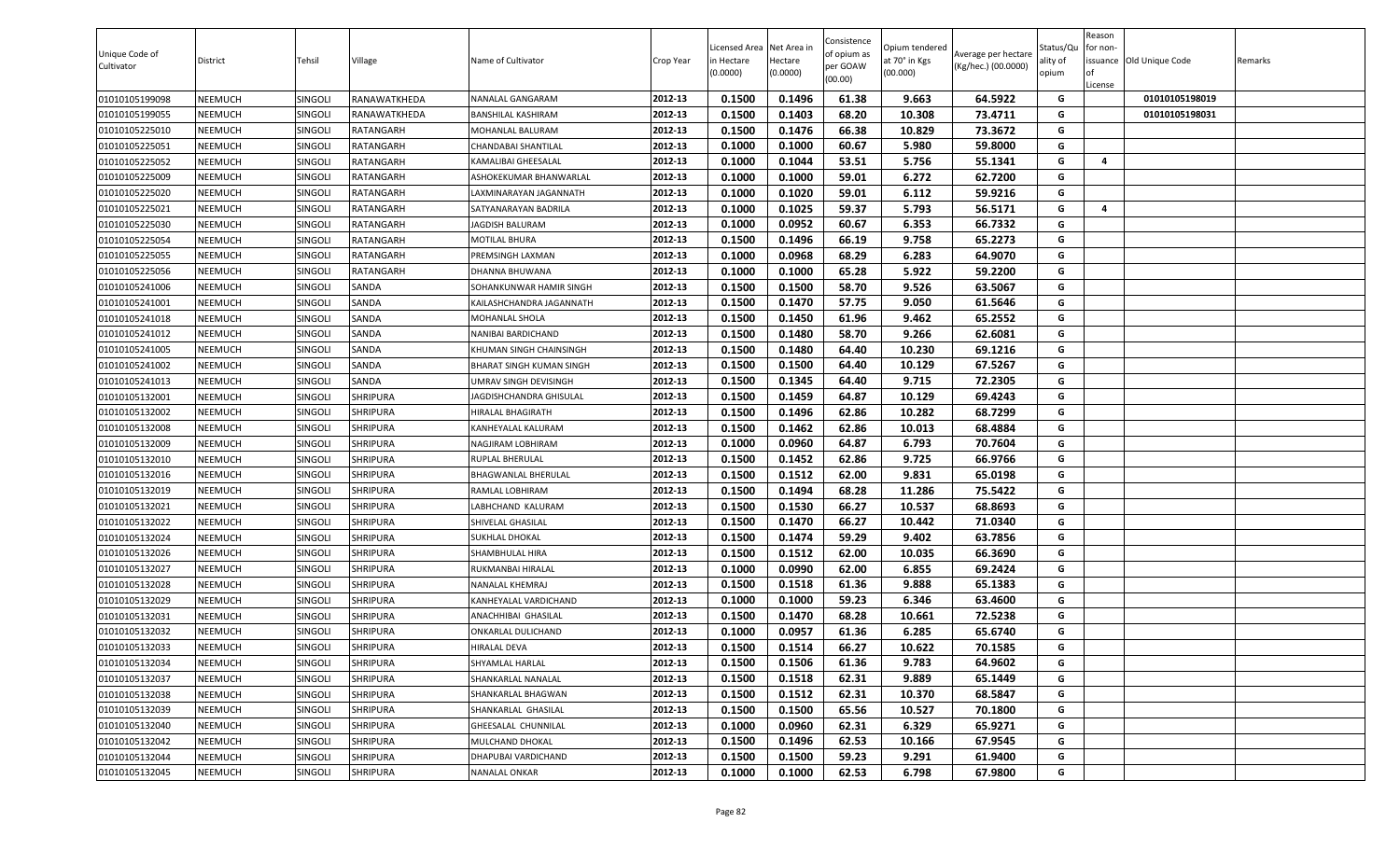| Unique Code of<br>Cultivator | District | Tehsil         | Village        | Name of Cultivator       | Crop Year | icensed Area.<br>in Hectare<br>(0.0000) | Net Area in<br>Hectare<br>(0.0000) | Consistence<br>of opium as<br>per GOAW<br>(00.00) | Opium tendered<br>at 70° in Kgs<br>(00.000) | Average per hectare<br>(Kg/hec.) (00.0000) | Status/Qu<br>ality of<br>opium | Reason<br>for non-<br>lof<br>License | issuance Old Unique Code | Remarks            |
|------------------------------|----------|----------------|----------------|--------------------------|-----------|-----------------------------------------|------------------------------------|---------------------------------------------------|---------------------------------------------|--------------------------------------------|--------------------------------|--------------------------------------|--------------------------|--------------------|
| 01010105132049               | NEEMUCH  | <b>SINGOLI</b> | SHRIPURA       | PRABHULAL DHOKAL         | 2012-13   | 0.1500                                  | 0.1500                             | 59.23                                             | 9.248                                       | 61.6533                                    | G                              |                                      |                          |                    |
| 01010105132046               | NEEMUCH  | <b>SINGOLI</b> | SHRIPURA       | RAMESHWAR MANGILAL       | 2012-13   | 0.1500                                  | 0.1460                             | 65.56                                             | 10.340                                      | 70.8219                                    | G                              |                                      |                          |                    |
| 01010105132006               | NEEMUCH  | <b>SINGOLI</b> | SHRIPURA       | SHIVELAL ONKARLAL        | 2012-13   | 0.1500                                  | 0.1500                             | 65.56                                             | 10.677                                      | 71.1800                                    | G                              |                                      |                          |                    |
| 01010105132030               | NEEMUCH  | <b>SINGOLI</b> | SHRIPURA       | RUKMANIBAI NANDLAL       | 2012-13   | 0.1000                                  | 0.1040                             | 66.74                                             | 7.370                                       | 70.8654                                    | G                              |                                      |                          |                    |
| 01010105132014               | NEEMUCH  | <b>SINGOLI</b> | SHRIPURA       | NANDLAL SURAJMAL         | 2012-13   | 0.1500                                  | 0.1443                             | 62.53                                             | 9.701                                       | 67.2280                                    | G                              |                                      |                          |                    |
| 01010105132023               | NEEMUCH  | SINGOLI        | SHRIPURA       | NANDLAL CHHAGANLAL       | 2012-13   | 0.1000                                  | 0.1000                             | 66.74                                             | 7.313                                       | 73.1300                                    | G                              |                                      |                          |                    |
| 01010105132025               | NEEMUCH  | <b>SINGOLI</b> | SHRIPURA       | BADRILAL DULLICHAND      | 2012-13   | 0.1000                                  | 0.0990                             | 58.66                                             | 5.866                                       | 59.2525                                    | G                              |                                      |                          | <b>NAME CHANGE</b> |
| 01010102216047               | NEEMUCH  | JAWAD          | <b>SUTHOLI</b> | BAPULAL JAGANNATH        | 2012-13   | 0.1500                                  | 0.1470                             | 62.03                                             | 9.898                                       | 67.3333                                    | G                              |                                      |                          |                    |
| 01010102216049               | NEEMUCH  | JAWAD          | SUTHOLI        | CHHAGANLAL LAXMINARAYAN  | 2012-13   | 0.1500                                  | 0.1505                             | 67.61                                             | 10.943                                      | 72.7110                                    | G                              |                                      |                          |                    |
| 01010102216050               | NEEMUCH  | JAWAD          | SUTHOLI        | GANGABAI RADHESHYAM      | 2012-13   | 0.1500                                  | 0.1508                             | 58.66                                             | 9.545                                       | 63.2958                                    | G                              |                                      |                          |                    |
| 01010102216053               | NEEMUCH  | JAWAD          | SUTHOLI        | OMPRAKSH BHANWARLAL      | 2012-13   | 0.1500                                  | 0.1470                             | 62.03                                             | 10.031                                      | 68.2381                                    | G                              |                                      |                          |                    |
| 01010102216054               | NEEMUCH  | JAWAD          | SUTHOLI        | JAMNALAL PRABHULAL       | 2012-13   | 0.1500                                  | 0.1518                             | 66.07                                             | 10.911                                      | 71.8775                                    | G                              |                                      |                          |                    |
| 01010102216055               | NEEMUCH  | JAWAD          | SUTHOLI        | BHANWARLAL RAMNIVAS      | 2012-13   | 0.1000                                  | 0.0990                             | 62.03                                             | 6.495                                       | 65.6061                                    | G                              |                                      |                          |                    |
| 01010102216056               | NEEMUCH  | <b>IAWAD</b>   | <b>SUTHOLI</b> | MAHENDRAKUMAR SHRIRAM    | 2012-13   | 0.1500                                  | 0.1520                             | 62.53                                             | 10.032                                      | 66.0000                                    | G                              |                                      |                          |                    |
| 01010102216057               | NEEMUCH  | JAWAD          | <b>SUTHOLI</b> | GANESHRAM PRABHULAL      | 2012-13   | 0.1500                                  | 0.1444                             | 62.53                                             | 9.951                                       | 68.9127                                    | G                              |                                      |                          |                    |
| 01010102216058               | NEEMUCH  | JAWAD          | <b>SUTHOLI</b> | KISHANLAL HIRALAL        | 2012-13   | 0.1000                                  | 0.1000                             | 62.53                                             | 6.584                                       | 65.8400                                    | G                              |                                      |                          |                    |
| 01010102216059               | NEEMUCH  | JAWAD          | <b>SUTHOLI</b> | AMRITLAL MANGILAL        | 2012-13   | 0.1500                                  | 0.1508                             | 66.07                                             | 10.684                                      | 70.8488                                    | G                              |                                      |                          |                    |
| 01010102216060               | NEEMUCH  | JAWAD          | SUTHOLI        | AXMAN VARDA              | 2012-13   | 0.1500                                  | 0.1520                             | 66.07                                             | 10.911                                      | 71.7829                                    | G                              |                                      |                          |                    |
| 01010102216062               | NEEMUCH  | JAWAD          | SUTHOLI        | ONKARLAL PRABHULAL       | 2012-13   | 0.1500                                  | 0.1554                             | 60.88                                             | 10.028                                      | 64.5302                                    | G                              |                                      |                          |                    |
| 01010102216066               | NEEMUCH  | JAWAD          | SUTHOLI        | <b>PANNALAL RAMNIVAS</b> | 2012-13   | 0.1500                                  | 0.1500                             | 60.88                                             | 9.854                                       | 65.6933                                    | G                              |                                      |                          |                    |
| 01010102216067               | NEEMUCH  | JAWAD          | SUTHOLI        | CHHOGALAL MANGILAL       | 2012-13   | 0.1500                                  | 0.1500                             | 60.88                                             | 9.802                                       | 65.3467                                    | G                              |                                      |                          |                    |
| 01010102216068               | NEEMUCH  | JAWAD          | <b>SUTHOLI</b> | RAJARAM BALARAM          | 2012-13   | 0.1500                                  | 0.1512                             | 62.02                                             | 10.286                                      | 68.0291                                    | G                              |                                      |                          |                    |
| 01010102216069               | NEEMUCH  | <b>IAWAD</b>   | <b>SUTHOLI</b> | MOHANLAL KISHANLAL       | 2012-13   | 0.1500                                  | 0.1525                             | 62.02                                             | 10.331                                      | 67.7443                                    | G                              |                                      |                          |                    |
| 01010102216070               | NEEMUCH  | JAWAD          | <b>SUTHOLI</b> | NARAYAN BHUWANA          | 2012-13   | 0.1500                                  | 0.1470                             | 62.38                                             | 10.266                                      | 69.8367                                    | G                              |                                      |                          |                    |
| 01010102216072               | NEEMUCH  | JAWAD          | SUTHOLI        | NANDLAL ONKARLAL         | 2012-13   | 0.1500                                  | 0.1485                             | 67.61                                             | 10.847                                      | 73.0438                                    | G                              |                                      |                          |                    |
| 01010102216073               | NEEMUCH  | JAWAD          | <b>SUTHOLI</b> | RAMLAL SALIGRAM          | 2012-13   | 0.1500                                  | 0.1485                             | 64.71                                             | 10.363                                      | 69.7845                                    | G                              |                                      |                          |                    |
| 01010102216075               | NEEMUCH  | <b>IAWAD</b>   | SUTHOLI        | MADANLAL ONKAR           | 2012-13   | 0.1500                                  | 0.1525                             | 62.38                                             | 10.177                                      | 66.7344                                    | G                              |                                      |                          |                    |
| 01010102216077               | NEEMUCH  | JAWAD          | SUTHOLI        | MANGU BALA               | 2012-13   | 0.1000                                  | 0.1050                             | 58.01                                             | 6.563                                       | 62.5048                                    | G                              |                                      |                          |                    |
| 01010102216080               | NEEMUCH  | JAWAD          | SUTHOLI        | RAMRATAN GANGARAM        | 2012-13   | 0.1500                                  | 0.1470                             | 62.38                                             | 10.195                                      | 69.3537                                    | G                              |                                      |                          |                    |
| 01010102216081               | NEEMUCH  | JAWAD          | SUTHOLI        | HIRALAL BHANWARLAL       | 2012-13   | 0.1500                                  | 0.1500                             | 66.40                                             | 10.738                                      | 71.5867                                    | G                              |                                      |                          |                    |
| 01010102216082               | NEEMUCH  | JAWAD          | <b>SUTHOLI</b> | RAMCHANDRA KISHANLAL     | 2012-13   | 0.1000                                  | 0.1015                             | 63.06                                             | 6.856                                       | 67.5468                                    | G                              |                                      |                          |                    |
| 01010102216083               | NEEMUCH  | JAWAD          | <b>SUTHOLI</b> | KANHEYALAL NANDLAL       | 2012-13   | 0.1000                                  | 0.1020                             | 69.57                                             | 7.514                                       | 73.6667                                    | G                              |                                      |                          |                    |
| 01010102216084               | NEEMUCH  | JAWAD          | <b>SUTHOLI</b> | SITARAM BHUWANIRAM       | 2012-13   | 0.1500                                  | 0.1505                             | 63.06                                             | 10.477                                      | 69.6146                                    | G                              |                                      |                          |                    |
| 01010102216085               | NEEMUCH  | JAWAD          | SUTHOLI        | RAMSUKH BHUWANA          | 2012-13   | 0.1500                                  | 0.1511                             | 63.06                                             | 10.369                                      | 68.6234                                    | G                              |                                      |                          |                    |
| 01010102216086               | NEEMUCH  | <b>IAWAD</b>   | SUTHOLI        | SHRIRAM KANHEYALAL       | 2012-13   | 0.1500                                  | 0.1531                             | 68.62                                             | 10.960                                      | 71.5872                                    | G                              |                                      |                          |                    |
| 01010102216087               | NEEMUCH  | JAWAD          | <b>SUTHOLI</b> | CHAINRAM NARAYAN         | 2012-13   | 0.1500                                  | 0.1520                             | 72.27                                             | 11.925                                      | 78.4539                                    | G                              |                                      |                          |                    |
| 01010102216090               | NEEMUCH  | JAWAD          | SUTHOLI        | GOMRAJ MUNSHIJI          | 2012-13   | 0.1000                                  | 0.1008                             | 66.40                                             | 7.105                                       | 70.4861                                    | G                              |                                      |                          |                    |
| 01010102216091               | NEEMUCH  | JAWAD          | SUTHOLI        | <b>IEMRAJ MINSHIJI</b>   | 2012-13   | 0.1000                                  | 0.0990                             | 66.40                                             | 7.162                                       | 72.3434                                    | G                              |                                      |                          |                    |
| 01010102216093               | NEEMUCH  | JAWAD          | <b>SUTHOLI</b> | SHANTILAL KALUJI         | 2012-13   | 0.1500                                  | 0.1550                             | 59.77                                             | 9.871                                       | 63.6839                                    | G                              |                                      |                          |                    |
| 01010102216096               | NEEMUCH  | JAWAD          | <b>SUTHOLI</b> | SHIVENARAYAN GULABCHAND  | 2012-13   | 0.1500                                  | 0.1520                             | 58.66                                             | 9.495                                       | 62.4671                                    | G                              |                                      |                          |                    |
| 01010102216098               | NEEMUCH  | JAWAD          | <b>SUTHOLI</b> | <b>DEVILAL BANSHILAL</b> | 2012-13   | 0.1500                                  | 0.1519                             | 68.62                                             | 11.136                                      | 73.3114                                    | G                              |                                      |                          |                    |
| 01010102216102               | NEEMUCH  | JAWAD          | SUTHOLI        | KANHEYALAL MANGILAL      | 2012-13   | 0.1000                                  | 0.1010                             | 65.04                                             | 6.969                                       | 69.0000                                    | G                              |                                      |                          |                    |
| 01010102216103               | NEEMUCH  | JAWAD          | <b>SUTHOLI</b> | NOJIBAI BHERULAL         | 2012-13   | 0.1500                                  | 0.1520                             | 61.67                                             | 10.043                                      | 66.0724                                    | G                              |                                      |                          |                    |
| 01010102216105               | NEEMUCH  | JAWAD          | <b>SUTHOLI</b> | <b>BALIBAI RATANLAL</b>  | 2012-13   | 0.1500                                  | 0.1520                             | 61.67                                             | 9.991                                       | 65.7303                                    | G                              |                                      |                          |                    |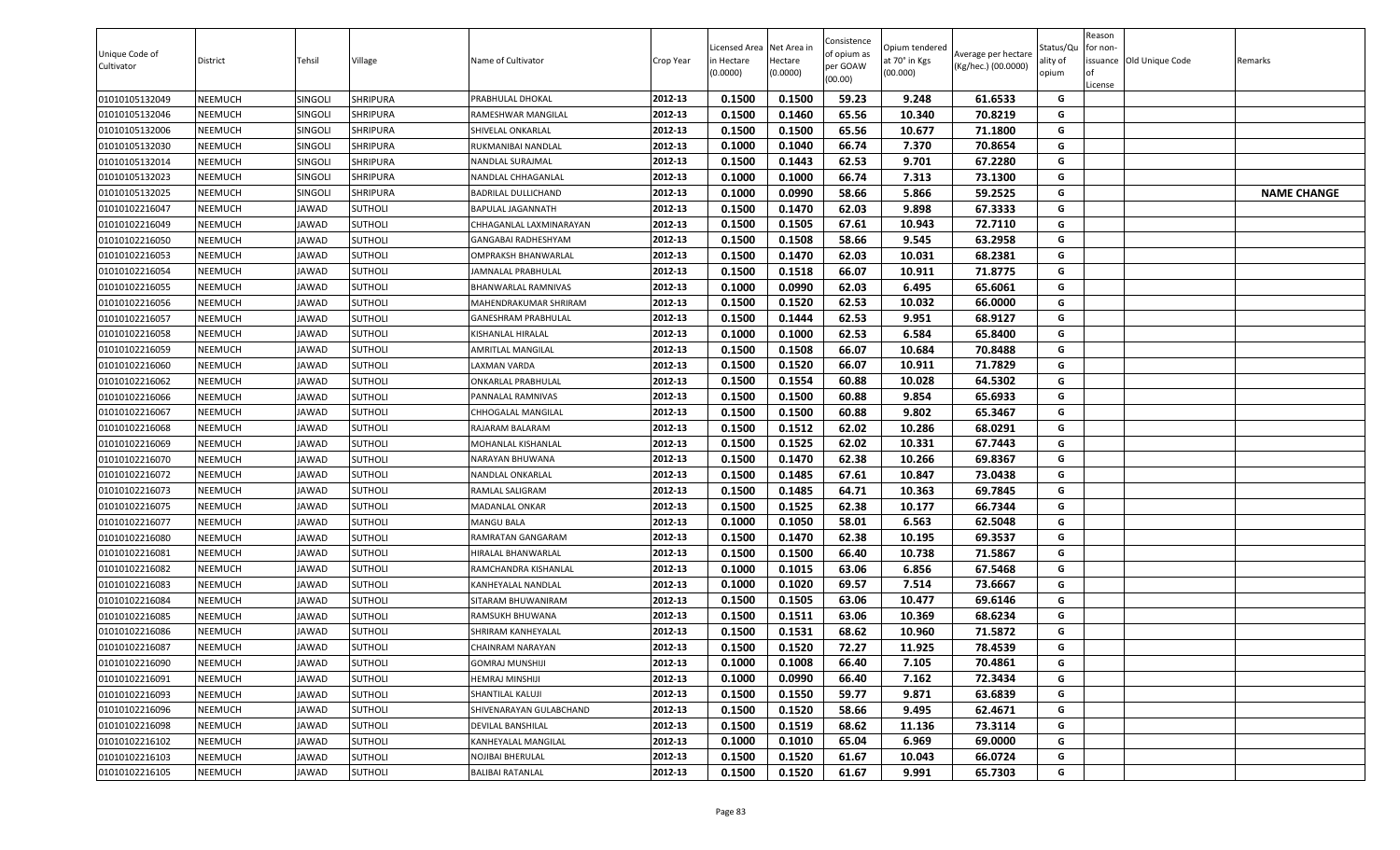| Unique Code of<br>Cultivator | District       | Tehsil       | Village        | Name of Cultivator           | Crop Year | Licensed Area<br>n Hectare<br>(0.0000) | Net Area ir<br>Hectare<br>(0.0000) | Consistence<br>of opium as<br>per GOAW<br>(00.00) | Opium tendered<br>at 70° in Kgs<br>(00.000) | Average per hectare<br>(Kg/hec.) (00.0000) | Status/Qu<br>ality of<br>opium | Reason<br>or non-<br>of<br>License | issuance Old Unique Code | Remarks |
|------------------------------|----------------|--------------|----------------|------------------------------|-----------|----------------------------------------|------------------------------------|---------------------------------------------------|---------------------------------------------|--------------------------------------------|--------------------------------|------------------------------------|--------------------------|---------|
| 01010102216106               | NEEMUCH        | <b>JAWAD</b> | <b>SUTHOLI</b> | DEVRAM RAMNIVAS              | 2012-13   | 0.1000                                 | 0.1000                             | 65.04                                             | 6.904                                       | 69.0400                                    | G                              |                                    |                          |         |
| 01010102216107               | NEEMUCH        | <b>JAWAD</b> | SUTHOLI        | <b>HIRALAL MALAJI</b>        | 2012-13   | 0.1500                                 | 0.1470                             | 61.67                                             | 9.779                                       | 66.5238                                    | G                              |                                    |                          |         |
| 01010102216108               | NEEMUCH        | <b>JAWAD</b> | <b>SUTHOLI</b> | SOHANBAI ONKARLAL            | 2012-13   | 0.1500                                 | 0.1550                             | 62.96                                             | 10.748                                      | 69.3419                                    | G                              |                                    |                          |         |
| 01010102216109               | NEEMUCH        | JAWAD        | <b>SUTHOLI</b> | PARMANAND MOTILAL            | 2012-13   | 0.1500                                 | 0.1518                             | 65.04                                             | 10.481                                      | 69.0448                                    | G                              |                                    |                          |         |
| 01010102216110               | NEEMUCH        | <b>JAWAD</b> | <b>SUTHOLI</b> | PRABHULAL NANDRAM            | 2012-13   | 0.1000                                 | 0.1020                             | 62.96                                             | 7.402                                       | 72.5686                                    | G                              |                                    |                          |         |
| 01010102216111               | NEEMUCH        | <b>JAWAD</b> | <b>SUTHOLI</b> | <b>HAJARILAL NARAYAN</b>     | 2012-13   | 0.1500                                 | 0.1482                             | 59.23                                             | 9.426                                       | 63.6032                                    | G                              |                                    |                          |         |
| 01010102216112               | NEEMUCH        | <b>JAWAD</b> | <b>SUTHOLI</b> | SABUBAI SEVA                 | 2012-13   | 0.1000                                 | 0.1036                             | 59.23                                             | 6.718                                       | 64.8456                                    | G                              |                                    |                          |         |
| 01010102216113               | NEEMUCH        | <b>JAWAD</b> | <b>SUTHOLI</b> | PRATHVIRAJ HABU              | 2012-13   | 0.1500                                 | 0.1530                             | 62.96                                             | 10.622                                      | 69.4248                                    | G                              |                                    |                          |         |
| 01010102216115               | NEEMUCH        | <b>JAWAD</b> | <b>SUTHOLI</b> | JAGDISHCHAND PARASRAM        | 2012-13   | 0.1500                                 | 0.1470                             | 59.23                                             | 9.502                                       | 64.6395                                    | G                              |                                    |                          |         |
| 01010102216117               | NEEMUCH        | <b>JAWAD</b> | <b>SUTHOLI</b> | MOHANLAL MANGILAL            | 2012-13   | 0.1500                                 | 0.1521                             | 63.53                                             | 10.337                                      | 67.9619                                    | G                              |                                    |                          |         |
| 01010102216120               | NEEMUCH        | <b>JAWAD</b> | <b>SUTHOLI</b> | RAMLAL KESHURAM              | 2012-13   | 0.1500                                 | 0.1500                             | 58.93                                             | 9.488                                       | 63.2533                                    | G                              |                                    |                          |         |
| 01010102216121               | NEEMUCH        | <b>JAWAD</b> | <b>SUTHOLI</b> | <b>BADRILAL BAPULAL</b>      | 2012-13   | 0.1500                                 | 0.1470                             | 63.53                                             | 11.190                                      | 76.1224                                    | G                              |                                    |                          |         |
| 01010102216123               | NEEMUCH        | <b>JAWAD</b> | <b>SUTHOLI</b> | KANHEYALAL JAMNALAL          | 2012-13   | 0.1500                                 | 0.1462                             | 65.40                                             | 10.520                                      | 71.9562                                    | G                              |                                    |                          |         |
| 01010102216126               | NEEMUCH        | <b>JAWAD</b> | <b>SUTHOLI</b> | SAMARATHMAL TILARAM          | 2012-13   | 0.1500                                 | 0.1496                             | 63.53                                             | 10.228                                      | 68.3690                                    | G                              |                                    |                          |         |
| 01010102216127               | <b>NEEMUCH</b> | <b>JAWAD</b> | <b>SUTHOLI</b> | <b>GOPALKRISHNA ONKARLAL</b> | 2012-13   | 0.1500                                 | 0.1517                             | 62.20                                             | 10.103                                      | 66.5985                                    | G                              |                                    |                          |         |
| 01010102216128               | NEEMUCH        | <b>JAWAD</b> | <b>SUTHOLI</b> | SHIVELAL KESHURAM            | 2012-13   | 0.1500                                 | 0.1500                             | 58.93                                             | 9.547                                       | 63.6467                                    | G                              |                                    |                          |         |
| 01010102216129               | NEEMUCH        | <b>JAWAD</b> | <b>SUTHOLI</b> | <b>KAMLESH SHRIRAM</b>       | 2012-13   | 0.1500                                 | 0.1517                             | 62.20                                             | 9.925                                       | 65.4252                                    | G                              |                                    |                          |         |
| 01010102216130               | NEEMUCH        | <b>JAWAD</b> | <b>SUTHOLI</b> | CHHAGANLAL NARAYAN           | 2012-13   | 0.1500                                 | 0.1550                             | 62.20                                             | 10.236                                      | 66.0387                                    | G                              |                                    |                          |         |
| 01010102216134               | NEEMUCH        | <b>JAWAD</b> | <b>SUTHOLI</b> | MANOHARLAL BAPULAL           | 2012-13   | 0.1500                                 | 0.1476                             | 58.93                                             | 9.707                                       | 65.7656                                    | G                              |                                    |                          |         |
| 01010102216135               | NEEMUCH        | <b>JAWAD</b> | <b>SUTHOLI</b> | SHYAMSUNDER KANWARLAL        | 2012-13   | 0.1500                                 | 0.1533                             | 63.44                                             | 10.413                                      | 67.9256                                    | G                              |                                    |                          |         |
| 01010102216137               | NEEMUCH        | <b>JAWAD</b> | <b>SUTHOLI</b> | PURANMAL KANWARLAL           | 2012-13   | 0.1000                                 | 0.0975                             | 63.44                                             | 6.716                                       | 68.8821                                    | G                              |                                    |                          |         |
| 01010102216138               | NEEMUCH        | <b>JAWAD</b> | <b>SUTHOLI</b> | BHAIYYALAL MODIRAM           | 2012-13   | 0.1500                                 | 0.1452                             | 55.60                                             | 8.817                                       | 60.7231                                    | G                              |                                    |                          |         |
| 01010102216139               | NEEMUCH        | <b>JAWAD</b> | <b>SUTHOLI</b> | LAXMINARAYAN JADAVCHAND      | 2012-13   | 0.1000                                 | 0.1000                             | 68.62                                             | 7.578                                       | 75.7800                                    | G                              |                                    |                          |         |
| 01010102216140               | NEEMUCH        | <b>JAWAD</b> | <b>SUTHOLI</b> | JAGDISH RAMPRASAD            | 2012-13   | 0.1000                                 | 0.1020                             | 63.44                                             | 7.051                                       | 69.1275                                    | G                              |                                    |                          |         |
| 01010102216141               | NEEMUCH        | <b>JAWAD</b> | <b>SUTHOLI</b> | MANOHARLAL AMRITRAM          | 2012-13   | 0.1500                                 | 0.1504                             | 65.40                                             | 10.875                                      | 72.3072                                    | G                              |                                    |                          |         |
| 01010102216142               | NEEMUCH        | <b>JAWAD</b> | <b>SUTHOLI</b> | <b>BADRILAL LAXMAN</b>       | 2012-13   | 0.1500                                 | 0.1564                             | 65.40                                             | 11.099                                      | 70.9655                                    | G                              |                                    |                          |         |
| 01010102216143               | NEEMUCH        | <b>JAWAD</b> | <b>SUTHOLI</b> | JANKILAL JAMNALAL            | 2012-13   | 0.1500                                 | 0.1518                             | 65.90                                             | 10.892                                      | 71.7523                                    | G                              |                                    |                          |         |
| 01010102216144               | NEEMUCH        | <b>JAWAD</b> | <b>SUTHOLI</b> | GANSHYAM RAMSUKH             | 2012-13   | 0.1500                                 | 0.1483                             | 62.96                                             | 10.244                                      | 69.0762                                    | G                              |                                    |                          |         |
| 01010102216145               | NEEMUCH        | <b>JAWAD</b> | <b>SUTHOLI</b> | NANDKISHORE KANHEYALAL       | 2012-13   | 0.1000                                 | 0.0990                             | 65.90                                             | 7.108                                       | 71.7980                                    | G                              |                                    |                          |         |
| 01010102216146               | NEEMUCH        | <b>JAWAD</b> | <b>SUTHOLI</b> | RADHESHYAM SITARAM           | 2012-13   | 0.1500                                 | 0.1494                             | 62.96                                             | 10.298                                      | 68.9290                                    | G                              |                                    |                          |         |
| 01010102216147               | NEEMUCH        | <b>JAWAD</b> | <b>SUTHOLI</b> | VISHNUKUMAR BHARATLAL3       | 2012-13   | 0.1500                                 | 0.1512                             | 60.80                                             | 9.754                                       | 64.5106                                    | G                              |                                    |                          |         |
| 01010102216148               | <b>NEEMUCH</b> | <b>JAWAD</b> | <b>SUTHOLI</b> | RAMKISHAN CHHAGANLAL         | 2012-13   | 0.1000                                 | 0.1020                             | 62.96                                             | 6.674                                       | 65.4314                                    | G                              |                                    |                          |         |
| 01010102216149               | NEEMUCH        | <b>JAWAD</b> | <b>SUTHOLI</b> | GANSHYAM NANDLAL             | 2012-13   | 0.1500                                 | 0.1485                             | 69.95                                             | 11.172                                      | 75.2323                                    | G                              |                                    |                          |         |
| 01010102216153               | NEEMUCH        | <b>JAWAD</b> | <b>SUTHOLI</b> | PURANMAL NARAYAN             | 2012-13   | 0.1500                                 | 0.1518                             | 60.80                                             | 9.902                                       | 65.2306                                    | G                              |                                    |                          |         |
| 01010102216154               | NEEMUCH        | <b>JAWAD</b> | <b>SUTHOLI</b> | BHANWARLAL CHHOGALAL         | 2012-13   | 0.1000                                 | 0.1000                             | 54.28                                             | 5.901                                       | 59.0100                                    | G                              | 5                                  |                          |         |
| 01010102216156               | NEEMUCH        | <b>JAWAD</b> | <b>SUTHOLI</b> | <b>OMPRAKASH SHRIRAM</b>     | 2012-13   | 0.1500                                 | 0.1480                             | 63.37                                             | 10.076                                      | 68.0811                                    | G                              |                                    |                          |         |
| 01010102216158               | NEEMUCH        | <b>JAWAD</b> | <b>SUTHOLI</b> | RATANLAL SITARAM             | 2012-13   | 0.1500                                 | 0.1494                             | 63.37                                             | 10.456                                      | 69.9866                                    | G                              |                                    |                          |         |
| 01010102216159               | NEEMUCH        | <b>JAWAD</b> | <b>SUTHOLI</b> | KANHEYALAL SITARAM           | 2012-13   | 0.1500                                 | 0.1485                             | 63.37                                             | 10.411                                      | 70.1077                                    | G                              |                                    |                          |         |
| 01010102216003               | <b>NEEMUCH</b> | <b>JAWAD</b> | <b>SUTHOLI</b> | RADHESHYAM GULABCHAND        | 2012-13   | 0.1000                                 | 0.1040                             | 62.72                                             | 6.962                                       | 66.9423                                    | G                              |                                    |                          |         |
| 01010102216004               | <b>NEEMUCH</b> | <b>JAWAD</b> | <b>SUTHOLI</b> | PRATHVIRAJ PREMA             | 2012-13   | 0.1000                                 | 0.0988                             | 62.72                                             | 6.684                                       | 67.6518                                    | G                              |                                    |                          |         |
| 01010102216007               | <b>NEEMUCH</b> | <b>JAWAD</b> | <b>SUTHOLI</b> | PRABHULAL VARDA              | 2012-13   | 0.1500                                 | 0.1528                             | 62.72                                             | 10.456                                      | 68.4293                                    | G                              |                                    |                          |         |
| 01010102216009               | NEEMUCH        | JAWAD        | <b>SUTHOLI</b> | <b>BALCHAND GHEESALAL</b>    | 2012-13   | 0.1500                                 | 0.1508                             | 63.03                                             | 10.310                                      | 68.3687                                    | G                              |                                    |                          |         |
| 01010102216010               | <b>NEEMUCH</b> | <b>JAWAD</b> | <b>SUTHOLI</b> | PRABHULAL MEVA               | 2012-13   | 0.1000                                 | 0.1050                             | 63.03                                             | 7.104                                       | 67.6571                                    | G                              |                                    |                          |         |
| 01010102216014               | NEEMUCH        | <b>JAWAD</b> | <b>SUTHOLI</b> | <b>KANA RATNA</b>            | 2012-13   | 0.1500                                 | 0.1426                             | 65.84                                             | 10.440                                      | 73.2118                                    | G                              |                                    |                          |         |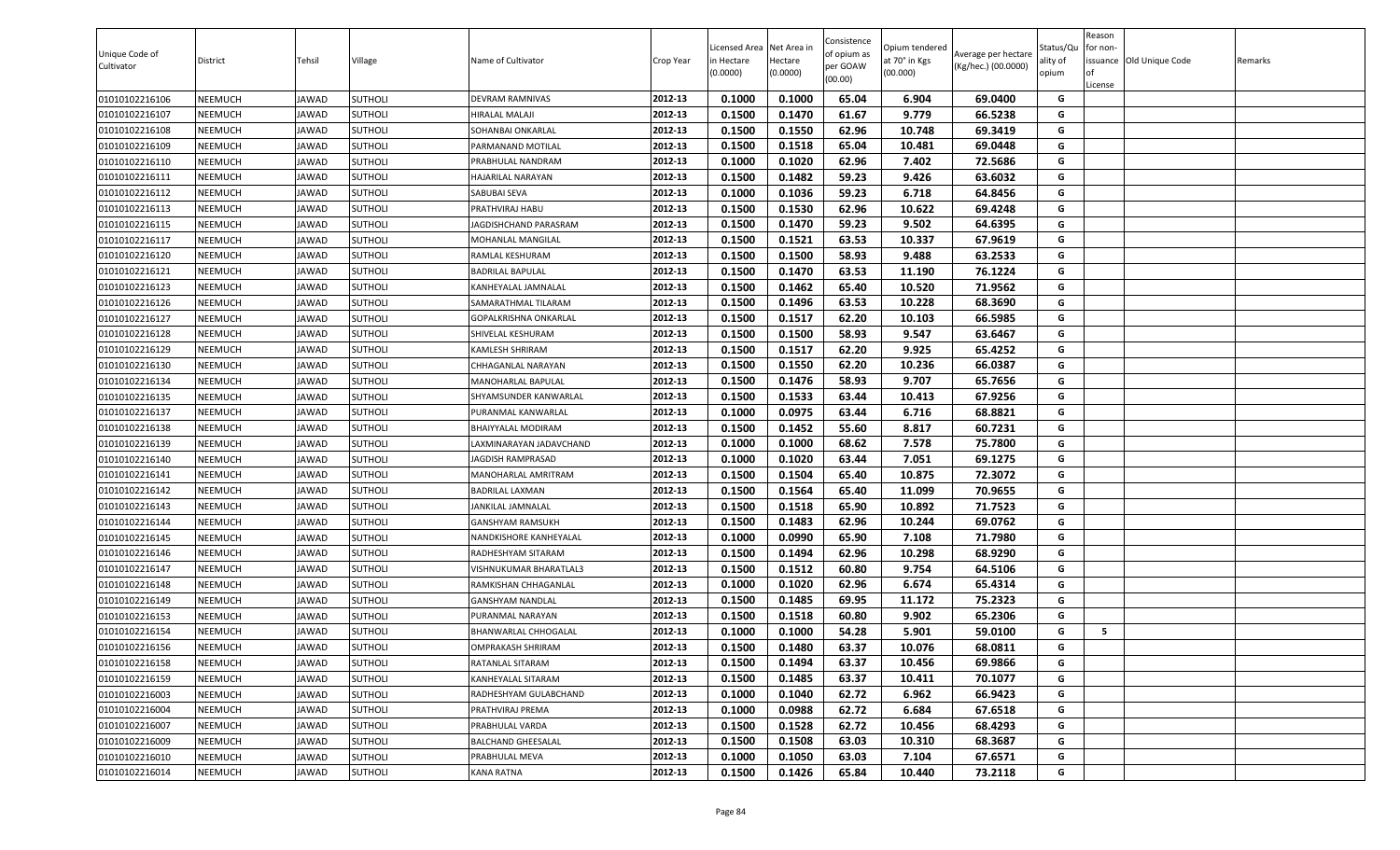| 0.1500<br>0.1470<br>60.08<br>9.707<br>66.0340<br>01010102216016<br>NEEMUCH<br><b>JAWAD</b><br><b>SUTHOLI</b><br>2012-13<br>G<br><b>DHANNA RATNA</b><br>01010102216021<br>2012-13<br>0.1500<br>0.1496<br>62.18<br>10.277<br>68.6965<br>NEEMUCH<br><b>JAWAD</b><br><b>SUTHOLI</b><br>G<br><b>MOTILAL NARAYAN</b><br>01010102216027<br>NEEMUCH<br><b>JAWAD</b><br><b>SUTHOLI</b><br>2012-13<br>0.1000<br>0.1000<br>62.18<br>6.751<br>67.5100<br>G<br>LAXMAN JIVAN<br>0.1000<br>0.1008<br>62.18<br>6.627<br>65.7440<br>01010102216028<br><b>SUTHOLI</b><br>2012-13<br>G<br>NEEMUCH<br>JAWAD<br>LALSINGH JIVAN<br>0.1500<br>0.1517<br>61.13<br>66.3151<br>G<br>01010102216029<br>NEEMUCH<br><b>JAWAD</b><br><b>SUTHOLI</b><br>2012-13<br>10.060<br>JAGANNATH BHANWARLAL<br>2012-13<br>0.1036<br>65.6660<br>01010102216030<br><b>SUTHOLI</b><br><b>DEVILAL SEVARAM</b><br>0.1000<br>61.13<br>6.803<br>G<br>NEEMUCH<br><b>JAWAD</b><br>G<br>2012-13<br>0.1000<br>0.0972<br>60.08<br>6.188<br>63.6626<br>01010102216032<br>NEEMUCH<br><b>JAWAD</b><br><b>SUTHOLI</b><br>TOTHARAM CHUNNILAL<br>G<br>2012-13<br>0.1045<br>60.08<br>6.789<br>64.9665<br>01010102216033<br>NEEMUCH<br><b>SUTHOLI</b><br>LAXMAN HIRALAL<br>0.1000<br><b>JAWAD</b><br>01010102216040<br>AMARLAL KISHANJI<br>2012-13<br>0.1000<br>0.0957<br>58.40<br>6.082<br>63.5528<br>G<br>NEEMUCH<br><b>JAWAD</b><br><b>SUTHOLI</b><br>0.0986<br>61.7343<br>01010102216041<br>2012-13<br>0.1000<br>57.58<br>6.087<br>G<br>NEEMUCH<br><b>JAWAD</b><br><b>SUTHOLI</b><br>KISHANA CHITTAR<br>0.1500<br>0.1534<br>57.83<br>9.955<br>64.8957<br>01010102216045<br>NEEMUCH<br><b>JAWAD</b><br><b>SUTHOLI</b><br>2012-13<br>G<br>AMARSINGH HAJARI<br>0.1505<br>61.13<br>G<br><b>JAWAD</b><br><b>SUTHOLI</b><br>2012-13<br>0.1500<br>10.095<br>67.0764<br>01010102216046<br>NEEMUCH<br>PRATHVISINGH HAJARISINGH<br>62.01<br>2012-13<br>0.1000<br>0.1036<br>6.803<br>65.6660<br>G<br>01010102216167<br>NEEMUCH<br><b>JAWAD</b><br><b>SUTHOLI</b><br>RAMKARAN CHHITTAR<br>66.21<br>7.151<br>71.5100<br>01010102216168<br><b>SUTHOLI</b><br>2012-13<br>0.1000<br>0.1000<br>G<br>NEEMUCH<br><b>JAWAD</b><br><b>BHAGIRATH CHAINRAM</b><br><b>SUTHOLI</b><br>2012-13<br>0.1500<br>0.1541<br>57.54<br>9.601<br>62.3037<br>G<br>01010102216169<br><b>NEEMUCH</b><br><b>JAWAD</b><br><b>BHAGATRAM AMBALAL</b><br>0.1505<br>0.1500<br>65.84<br>10.666<br>70.8704<br>G<br>01010102216170<br>NEEMUCH<br><b>SUTHOLI</b><br><b>JAWAD</b><br>NARENDRAKUMAR CHHAGANLAL<br>2012-13<br>0.1500<br>0.1500<br>65.84<br>70.7933<br><b>SUTHOLI</b><br>2012-13<br>10.619<br>G<br>01010102216171<br>NEEMUCH<br>LAXMINARAYAN SALIGRAM<br><b>JAWAD</b><br>2012-13<br>0.1500<br>G<br>0.1500<br>65.42<br>10.570<br>70.4667<br>01010102216172<br>NEEMUCH<br><b>JAWAD</b><br><b>SUTHOLI</b><br><b>OMPRAKASH HIRALAL</b><br>67.5888<br>01010102216173<br>2012-13<br>0.1500<br>0.1464<br>62.01<br>9.895<br>G<br>NEEMUCH<br><b>JAWAD</b><br><b>SUTHOLI</b><br><b>GOPAL JIVAN</b><br>G<br>2012-13<br>01010102216174<br>NEEMUCH<br><b>JAWAD</b><br><b>SUTHOLI</b><br><b>MANOHARLAL AMBALAL</b><br>0.1500<br>0.1530<br>58.60<br>9.569<br>62.5425<br>0.1500<br>0.1508<br>65.42<br>10.691<br>70.8952<br>01010102216175<br><b>SUTHOLI</b><br>2012-13<br>G<br>NEEMUCH<br><b>JAWAD</b><br>RAMESHWAR AMRITRAM<br>62.01<br>0.1500<br>0.1520<br>10.001<br>65.7961<br>01010102216178<br>NEEMUCH<br><b>JAWAD</b><br><b>SUTHOLI</b><br>2012-13<br>G<br>SAMPATBAI AMBALAL<br>01010102216182<br>NEEMUCH<br><b>SUTHOLI</b><br>2012-13<br>0.1500<br>0.1508<br>63.13<br>10.245<br>67.9377<br><b>JAWAD</b><br>G<br>SHYAMLAL GHEESALAL<br>63.13<br>01010102216184<br>NEEMUCH<br><b>JAWAD</b><br><b>SUTHOLI</b><br>2012-13<br>0.1000<br>0.1008<br>6.836<br>67.8175<br>G<br>MALARAM DEVRAJ<br>0.1500<br>0.1512<br>58.60<br>9.795<br>64.7817<br>01010102216187<br>NEEMUCH<br><b>SUTHOLI</b><br>2012-13<br>G<br><b>JAWAD</b><br>MEHATAB CHUNA<br>0.1000<br>0.0989<br>58.60<br>6.253<br>63.2255<br>01010102216188<br>NEEMUCH<br><b>JAWAD</b><br><b>SUTHOLI</b><br>2012-13<br>G<br>HARIBAI VISHNU<br>01010102216192<br><b>SUTHOLI</b><br>2012-13<br>0.1500<br>0.1485<br>63.92<br>10.300<br>69.3603<br>NEEMUCH<br><b>JAWAD</b><br>G<br>SHANKARLAL GOVINDRAM<br>0.1512<br>63.13<br>01010102216195<br>NEEMUCH<br><b>JAWAD</b><br><b>SUTHOLI</b><br>2012-13<br>0.1500<br>10.182<br>67.3413<br>G<br>NANDUBAI RATANLAL<br>2012-13<br>0.1000<br>0.1000<br>63.92<br>6.712<br>G<br><b>JAWAD</b><br><b>SUTHOLI</b><br>67.1200<br>01010102216196<br>NEEMUCH<br>KAMALSINGH NARAYAN<br>62.91<br>G<br>2012-13<br>0.1500<br>0.1505<br>9.985<br>66.3455<br>01010102216197<br>NEEMUCH<br><b>JAWAD</b><br><b>SUTHOLI</b><br>SANJAYKUMAR RAMKISHAN<br>2012-13<br>0.1500<br>0.1519<br>65.42<br>10.477<br>68.9730<br>G<br>01010102216198<br><b>SUTHOLI</b><br>NEEMUCH<br><b>JAWAD</b><br>MANGILAL KANHEYALAL<br><b>SUTHOLI</b><br><b>HIRALAL NARAYAN</b><br>2012-13<br>0.1500<br>0.1530<br>63.92<br>10.373<br>67.7974<br>G<br>01010102216199<br><b>NEEMUCH</b><br><b>JAWAD</b><br>0.1044<br>58.83<br>6.631<br>63.5153<br>G<br>NEEMUCH<br><b>JAWAD</b><br><b>SUTHOLI</b><br>2012-13<br>0.1000<br>01010102216201<br>MOHANLAL HIRAJI<br>0.1500<br>0.1537<br>58.83<br>9.808<br>63.8126<br>01010102216203<br>NEEMUCH<br><b>SUTHOLI</b><br>2012-13<br>G<br><b>JAWAD</b><br><b>ONKAR BALU</b><br>0.1518<br>62.91<br>01010102216204<br>2012-13<br>0.1500<br>10.030<br>66.0738<br>G<br>NEEMUCH<br><b>JAWAD</b><br><b>SUTHOLI</b><br>PARASRAM ONKARLAL<br>01010102216052<br><b>JAWAD</b><br><b>SUTHOLI</b><br>2012-13<br>0.1500<br>0.1520<br>58.83<br>9.690<br>63.7500<br>NEEMUCH<br>G<br>RAMLAL JAGANNATH<br>0.1000<br>0.1000<br>58.68<br>6.287<br>62.8700<br>G<br>01010102216042<br>NEEMUCH<br><b>JAWAD</b><br>2012-13<br><b>SUTHOLI</b><br>NERUBAI MOHANLAL<br>0.1500<br>0.1512<br>62.91<br>10.200<br>67.4603<br>01010102216063<br>NEEMUCH<br><b>JAWAD</b><br><b>SUTHOLI</b><br>2012-13<br>G<br>DHAPUBAI KANWARLAL<br>0.1508<br>01010102216155<br>2012-13<br>0.1500<br>61.99<br>9.830<br>65.1857<br>G<br><b>NEEMUCH</b><br><b>JAWAD</b><br><b>SUTHOLI</b><br>BALMUKUND CHHOGALAL<br>01010102216100<br>2012-13<br>0.1500<br>0.1500<br>63.03<br>9.995<br>66.6333<br><b>NEEMUCH</b><br><b>JAWAD</b><br><b>SUTHOLI</b><br>G<br>RAMKISHAN BHANWARLAL<br>G<br>2012-13<br>0.1014<br>69.95<br>01010102216119<br><b>NEEMUCH</b><br><b>JAWAD</b><br><b>SUTHOLI</b><br>SHIVENARAYAN PARMANAND<br>0.1000<br>7.405<br>73.0276<br>01010102216205<br>2012-13<br>0.1050<br>69.95<br>7.944<br>G<br>NEEMUCH<br><b>SUTHOLI</b><br>FUMABAI PRABHULAL<br>0.1000<br>75.6571<br>JAWAD<br>G<br>2012-13<br>0.1500<br>0.1520<br>60.80<br>9.841<br>64.7434<br>01010102216161<br><b>NEEMUCH</b><br><b>JAWAD</b><br><b>SUTHOLI</b><br>KANWARLAL RATANLAL<br>01010102216162<br>2012-13<br>0.1500<br>0.1508<br>63.10<br>9.925<br>65.8156<br>G<br>NEEMUCH<br><b>JAWAD</b><br><b>SUTHOLI</b><br><b>GANSHYAM RAMKISHAN</b> | Unique Code of<br>Cultivator | District | Tehsil | Village | Name of Cultivator | Crop Year | Licensed Area<br>n Hectare<br>(0.0000) | Net Area in<br>Hectare<br>(0.0000) | Consistence<br>of opium as<br>per GOAW<br>(00.00) | Opium tendered<br>at 70° in Kgs<br>(00.000) | Average per hectare<br>(Kg/hec.) (00.0000) | Status/Qu<br>ality of<br>opium | Reason<br>or non-<br>of<br>License | issuance Old Unique Code | Remarks |
|----------------------------------------------------------------------------------------------------------------------------------------------------------------------------------------------------------------------------------------------------------------------------------------------------------------------------------------------------------------------------------------------------------------------------------------------------------------------------------------------------------------------------------------------------------------------------------------------------------------------------------------------------------------------------------------------------------------------------------------------------------------------------------------------------------------------------------------------------------------------------------------------------------------------------------------------------------------------------------------------------------------------------------------------------------------------------------------------------------------------------------------------------------------------------------------------------------------------------------------------------------------------------------------------------------------------------------------------------------------------------------------------------------------------------------------------------------------------------------------------------------------------------------------------------------------------------------------------------------------------------------------------------------------------------------------------------------------------------------------------------------------------------------------------------------------------------------------------------------------------------------------------------------------------------------------------------------------------------------------------------------------------------------------------------------------------------------------------------------------------------------------------------------------------------------------------------------------------------------------------------------------------------------------------------------------------------------------------------------------------------------------------------------------------------------------------------------------------------------------------------------------------------------------------------------------------------------------------------------------------------------------------------------------------------------------------------------------------------------------------------------------------------------------------------------------------------------------------------------------------------------------------------------------------------------------------------------------------------------------------------------------------------------------------------------------------------------------------------------------------------------------------------------------------------------------------------------------------------------------------------------------------------------------------------------------------------------------------------------------------------------------------------------------------------------------------------------------------------------------------------------------------------------------------------------------------------------------------------------------------------------------------------------------------------------------------------------------------------------------------------------------------------------------------------------------------------------------------------------------------------------------------------------------------------------------------------------------------------------------------------------------------------------------------------------------------------------------------------------------------------------------------------------------------------------------------------------------------------------------------------------------------------------------------------------------------------------------------------------------------------------------------------------------------------------------------------------------------------------------------------------------------------------------------------------------------------------------------------------------------------------------------------------------------------------------------------------------------------------------------------------------------------------------------------------------------------------------------------------------------------------------------------------------------------------------------------------------------------------------------------------------------------------------------------------------------------------------------------------------------------------------------------------------------------------------------------------------------------------------------------------------------------------------------------------------------------------------------------------------------------------------------------------------------------------------------------------------------------------------------------------------------------------------------------------------------------------------------------------------------------------------------------------------------------------------------------------------------------------------------------------------------------------------------------------------------------------------------------------------------------------------------------------------------------------------------------------------------------------------------------------------------------------------------------------------------------------------------------------------------------------------------------------------------------------------------------------------------------------------------------------------------------------------------------------------------------------------------------------------------------------------------------------------------------------------------------------------------------------------------------------------------------------------------------------------------------------------------------------------------------------------------------------------------------------------------------------------------------------------------------------------------------------------------------------------------------------------------------------------------------------------------------------------------------------------------|------------------------------|----------|--------|---------|--------------------|-----------|----------------------------------------|------------------------------------|---------------------------------------------------|---------------------------------------------|--------------------------------------------|--------------------------------|------------------------------------|--------------------------|---------|
|                                                                                                                                                                                                                                                                                                                                                                                                                                                                                                                                                                                                                                                                                                                                                                                                                                                                                                                                                                                                                                                                                                                                                                                                                                                                                                                                                                                                                                                                                                                                                                                                                                                                                                                                                                                                                                                                                                                                                                                                                                                                                                                                                                                                                                                                                                                                                                                                                                                                                                                                                                                                                                                                                                                                                                                                                                                                                                                                                                                                                                                                                                                                                                                                                                                                                                                                                                                                                                                                                                                                                                                                                                                                                                                                                                                                                                                                                                                                                                                                                                                                                                                                                                                                                                                                                                                                                                                                                                                                                                                                                                                                                                                                                                                                                                                                                                                                                                                                                                                                                                                                                                                                                                                                                                                                                                                                                                                                                                                                                                                                                                                                                                                                                                                                                                                                                                                                                                                                                                                                                                                                                                                                                                                                                                                                                                                                                                                                                                                                                                                                                                                                                                                                                                                                                                                                                                                                                                                                              |                              |          |        |         |                    |           |                                        |                                    |                                                   |                                             |                                            |                                |                                    |                          |         |
|                                                                                                                                                                                                                                                                                                                                                                                                                                                                                                                                                                                                                                                                                                                                                                                                                                                                                                                                                                                                                                                                                                                                                                                                                                                                                                                                                                                                                                                                                                                                                                                                                                                                                                                                                                                                                                                                                                                                                                                                                                                                                                                                                                                                                                                                                                                                                                                                                                                                                                                                                                                                                                                                                                                                                                                                                                                                                                                                                                                                                                                                                                                                                                                                                                                                                                                                                                                                                                                                                                                                                                                                                                                                                                                                                                                                                                                                                                                                                                                                                                                                                                                                                                                                                                                                                                                                                                                                                                                                                                                                                                                                                                                                                                                                                                                                                                                                                                                                                                                                                                                                                                                                                                                                                                                                                                                                                                                                                                                                                                                                                                                                                                                                                                                                                                                                                                                                                                                                                                                                                                                                                                                                                                                                                                                                                                                                                                                                                                                                                                                                                                                                                                                                                                                                                                                                                                                                                                                                              |                              |          |        |         |                    |           |                                        |                                    |                                                   |                                             |                                            |                                |                                    |                          |         |
|                                                                                                                                                                                                                                                                                                                                                                                                                                                                                                                                                                                                                                                                                                                                                                                                                                                                                                                                                                                                                                                                                                                                                                                                                                                                                                                                                                                                                                                                                                                                                                                                                                                                                                                                                                                                                                                                                                                                                                                                                                                                                                                                                                                                                                                                                                                                                                                                                                                                                                                                                                                                                                                                                                                                                                                                                                                                                                                                                                                                                                                                                                                                                                                                                                                                                                                                                                                                                                                                                                                                                                                                                                                                                                                                                                                                                                                                                                                                                                                                                                                                                                                                                                                                                                                                                                                                                                                                                                                                                                                                                                                                                                                                                                                                                                                                                                                                                                                                                                                                                                                                                                                                                                                                                                                                                                                                                                                                                                                                                                                                                                                                                                                                                                                                                                                                                                                                                                                                                                                                                                                                                                                                                                                                                                                                                                                                                                                                                                                                                                                                                                                                                                                                                                                                                                                                                                                                                                                                              |                              |          |        |         |                    |           |                                        |                                    |                                                   |                                             |                                            |                                |                                    |                          |         |
|                                                                                                                                                                                                                                                                                                                                                                                                                                                                                                                                                                                                                                                                                                                                                                                                                                                                                                                                                                                                                                                                                                                                                                                                                                                                                                                                                                                                                                                                                                                                                                                                                                                                                                                                                                                                                                                                                                                                                                                                                                                                                                                                                                                                                                                                                                                                                                                                                                                                                                                                                                                                                                                                                                                                                                                                                                                                                                                                                                                                                                                                                                                                                                                                                                                                                                                                                                                                                                                                                                                                                                                                                                                                                                                                                                                                                                                                                                                                                                                                                                                                                                                                                                                                                                                                                                                                                                                                                                                                                                                                                                                                                                                                                                                                                                                                                                                                                                                                                                                                                                                                                                                                                                                                                                                                                                                                                                                                                                                                                                                                                                                                                                                                                                                                                                                                                                                                                                                                                                                                                                                                                                                                                                                                                                                                                                                                                                                                                                                                                                                                                                                                                                                                                                                                                                                                                                                                                                                                              |                              |          |        |         |                    |           |                                        |                                    |                                                   |                                             |                                            |                                |                                    |                          |         |
|                                                                                                                                                                                                                                                                                                                                                                                                                                                                                                                                                                                                                                                                                                                                                                                                                                                                                                                                                                                                                                                                                                                                                                                                                                                                                                                                                                                                                                                                                                                                                                                                                                                                                                                                                                                                                                                                                                                                                                                                                                                                                                                                                                                                                                                                                                                                                                                                                                                                                                                                                                                                                                                                                                                                                                                                                                                                                                                                                                                                                                                                                                                                                                                                                                                                                                                                                                                                                                                                                                                                                                                                                                                                                                                                                                                                                                                                                                                                                                                                                                                                                                                                                                                                                                                                                                                                                                                                                                                                                                                                                                                                                                                                                                                                                                                                                                                                                                                                                                                                                                                                                                                                                                                                                                                                                                                                                                                                                                                                                                                                                                                                                                                                                                                                                                                                                                                                                                                                                                                                                                                                                                                                                                                                                                                                                                                                                                                                                                                                                                                                                                                                                                                                                                                                                                                                                                                                                                                                              |                              |          |        |         |                    |           |                                        |                                    |                                                   |                                             |                                            |                                |                                    |                          |         |
|                                                                                                                                                                                                                                                                                                                                                                                                                                                                                                                                                                                                                                                                                                                                                                                                                                                                                                                                                                                                                                                                                                                                                                                                                                                                                                                                                                                                                                                                                                                                                                                                                                                                                                                                                                                                                                                                                                                                                                                                                                                                                                                                                                                                                                                                                                                                                                                                                                                                                                                                                                                                                                                                                                                                                                                                                                                                                                                                                                                                                                                                                                                                                                                                                                                                                                                                                                                                                                                                                                                                                                                                                                                                                                                                                                                                                                                                                                                                                                                                                                                                                                                                                                                                                                                                                                                                                                                                                                                                                                                                                                                                                                                                                                                                                                                                                                                                                                                                                                                                                                                                                                                                                                                                                                                                                                                                                                                                                                                                                                                                                                                                                                                                                                                                                                                                                                                                                                                                                                                                                                                                                                                                                                                                                                                                                                                                                                                                                                                                                                                                                                                                                                                                                                                                                                                                                                                                                                                                              |                              |          |        |         |                    |           |                                        |                                    |                                                   |                                             |                                            |                                |                                    |                          |         |
|                                                                                                                                                                                                                                                                                                                                                                                                                                                                                                                                                                                                                                                                                                                                                                                                                                                                                                                                                                                                                                                                                                                                                                                                                                                                                                                                                                                                                                                                                                                                                                                                                                                                                                                                                                                                                                                                                                                                                                                                                                                                                                                                                                                                                                                                                                                                                                                                                                                                                                                                                                                                                                                                                                                                                                                                                                                                                                                                                                                                                                                                                                                                                                                                                                                                                                                                                                                                                                                                                                                                                                                                                                                                                                                                                                                                                                                                                                                                                                                                                                                                                                                                                                                                                                                                                                                                                                                                                                                                                                                                                                                                                                                                                                                                                                                                                                                                                                                                                                                                                                                                                                                                                                                                                                                                                                                                                                                                                                                                                                                                                                                                                                                                                                                                                                                                                                                                                                                                                                                                                                                                                                                                                                                                                                                                                                                                                                                                                                                                                                                                                                                                                                                                                                                                                                                                                                                                                                                                              |                              |          |        |         |                    |           |                                        |                                    |                                                   |                                             |                                            |                                |                                    |                          |         |
|                                                                                                                                                                                                                                                                                                                                                                                                                                                                                                                                                                                                                                                                                                                                                                                                                                                                                                                                                                                                                                                                                                                                                                                                                                                                                                                                                                                                                                                                                                                                                                                                                                                                                                                                                                                                                                                                                                                                                                                                                                                                                                                                                                                                                                                                                                                                                                                                                                                                                                                                                                                                                                                                                                                                                                                                                                                                                                                                                                                                                                                                                                                                                                                                                                                                                                                                                                                                                                                                                                                                                                                                                                                                                                                                                                                                                                                                                                                                                                                                                                                                                                                                                                                                                                                                                                                                                                                                                                                                                                                                                                                                                                                                                                                                                                                                                                                                                                                                                                                                                                                                                                                                                                                                                                                                                                                                                                                                                                                                                                                                                                                                                                                                                                                                                                                                                                                                                                                                                                                                                                                                                                                                                                                                                                                                                                                                                                                                                                                                                                                                                                                                                                                                                                                                                                                                                                                                                                                                              |                              |          |        |         |                    |           |                                        |                                    |                                                   |                                             |                                            |                                |                                    |                          |         |
|                                                                                                                                                                                                                                                                                                                                                                                                                                                                                                                                                                                                                                                                                                                                                                                                                                                                                                                                                                                                                                                                                                                                                                                                                                                                                                                                                                                                                                                                                                                                                                                                                                                                                                                                                                                                                                                                                                                                                                                                                                                                                                                                                                                                                                                                                                                                                                                                                                                                                                                                                                                                                                                                                                                                                                                                                                                                                                                                                                                                                                                                                                                                                                                                                                                                                                                                                                                                                                                                                                                                                                                                                                                                                                                                                                                                                                                                                                                                                                                                                                                                                                                                                                                                                                                                                                                                                                                                                                                                                                                                                                                                                                                                                                                                                                                                                                                                                                                                                                                                                                                                                                                                                                                                                                                                                                                                                                                                                                                                                                                                                                                                                                                                                                                                                                                                                                                                                                                                                                                                                                                                                                                                                                                                                                                                                                                                                                                                                                                                                                                                                                                                                                                                                                                                                                                                                                                                                                                                              |                              |          |        |         |                    |           |                                        |                                    |                                                   |                                             |                                            |                                |                                    |                          |         |
|                                                                                                                                                                                                                                                                                                                                                                                                                                                                                                                                                                                                                                                                                                                                                                                                                                                                                                                                                                                                                                                                                                                                                                                                                                                                                                                                                                                                                                                                                                                                                                                                                                                                                                                                                                                                                                                                                                                                                                                                                                                                                                                                                                                                                                                                                                                                                                                                                                                                                                                                                                                                                                                                                                                                                                                                                                                                                                                                                                                                                                                                                                                                                                                                                                                                                                                                                                                                                                                                                                                                                                                                                                                                                                                                                                                                                                                                                                                                                                                                                                                                                                                                                                                                                                                                                                                                                                                                                                                                                                                                                                                                                                                                                                                                                                                                                                                                                                                                                                                                                                                                                                                                                                                                                                                                                                                                                                                                                                                                                                                                                                                                                                                                                                                                                                                                                                                                                                                                                                                                                                                                                                                                                                                                                                                                                                                                                                                                                                                                                                                                                                                                                                                                                                                                                                                                                                                                                                                                              |                              |          |        |         |                    |           |                                        |                                    |                                                   |                                             |                                            |                                |                                    |                          |         |
|                                                                                                                                                                                                                                                                                                                                                                                                                                                                                                                                                                                                                                                                                                                                                                                                                                                                                                                                                                                                                                                                                                                                                                                                                                                                                                                                                                                                                                                                                                                                                                                                                                                                                                                                                                                                                                                                                                                                                                                                                                                                                                                                                                                                                                                                                                                                                                                                                                                                                                                                                                                                                                                                                                                                                                                                                                                                                                                                                                                                                                                                                                                                                                                                                                                                                                                                                                                                                                                                                                                                                                                                                                                                                                                                                                                                                                                                                                                                                                                                                                                                                                                                                                                                                                                                                                                                                                                                                                                                                                                                                                                                                                                                                                                                                                                                                                                                                                                                                                                                                                                                                                                                                                                                                                                                                                                                                                                                                                                                                                                                                                                                                                                                                                                                                                                                                                                                                                                                                                                                                                                                                                                                                                                                                                                                                                                                                                                                                                                                                                                                                                                                                                                                                                                                                                                                                                                                                                                                              |                              |          |        |         |                    |           |                                        |                                    |                                                   |                                             |                                            |                                |                                    |                          |         |
|                                                                                                                                                                                                                                                                                                                                                                                                                                                                                                                                                                                                                                                                                                                                                                                                                                                                                                                                                                                                                                                                                                                                                                                                                                                                                                                                                                                                                                                                                                                                                                                                                                                                                                                                                                                                                                                                                                                                                                                                                                                                                                                                                                                                                                                                                                                                                                                                                                                                                                                                                                                                                                                                                                                                                                                                                                                                                                                                                                                                                                                                                                                                                                                                                                                                                                                                                                                                                                                                                                                                                                                                                                                                                                                                                                                                                                                                                                                                                                                                                                                                                                                                                                                                                                                                                                                                                                                                                                                                                                                                                                                                                                                                                                                                                                                                                                                                                                                                                                                                                                                                                                                                                                                                                                                                                                                                                                                                                                                                                                                                                                                                                                                                                                                                                                                                                                                                                                                                                                                                                                                                                                                                                                                                                                                                                                                                                                                                                                                                                                                                                                                                                                                                                                                                                                                                                                                                                                                                              |                              |          |        |         |                    |           |                                        |                                    |                                                   |                                             |                                            |                                |                                    |                          |         |
|                                                                                                                                                                                                                                                                                                                                                                                                                                                                                                                                                                                                                                                                                                                                                                                                                                                                                                                                                                                                                                                                                                                                                                                                                                                                                                                                                                                                                                                                                                                                                                                                                                                                                                                                                                                                                                                                                                                                                                                                                                                                                                                                                                                                                                                                                                                                                                                                                                                                                                                                                                                                                                                                                                                                                                                                                                                                                                                                                                                                                                                                                                                                                                                                                                                                                                                                                                                                                                                                                                                                                                                                                                                                                                                                                                                                                                                                                                                                                                                                                                                                                                                                                                                                                                                                                                                                                                                                                                                                                                                                                                                                                                                                                                                                                                                                                                                                                                                                                                                                                                                                                                                                                                                                                                                                                                                                                                                                                                                                                                                                                                                                                                                                                                                                                                                                                                                                                                                                                                                                                                                                                                                                                                                                                                                                                                                                                                                                                                                                                                                                                                                                                                                                                                                                                                                                                                                                                                                                              |                              |          |        |         |                    |           |                                        |                                    |                                                   |                                             |                                            |                                |                                    |                          |         |
|                                                                                                                                                                                                                                                                                                                                                                                                                                                                                                                                                                                                                                                                                                                                                                                                                                                                                                                                                                                                                                                                                                                                                                                                                                                                                                                                                                                                                                                                                                                                                                                                                                                                                                                                                                                                                                                                                                                                                                                                                                                                                                                                                                                                                                                                                                                                                                                                                                                                                                                                                                                                                                                                                                                                                                                                                                                                                                                                                                                                                                                                                                                                                                                                                                                                                                                                                                                                                                                                                                                                                                                                                                                                                                                                                                                                                                                                                                                                                                                                                                                                                                                                                                                                                                                                                                                                                                                                                                                                                                                                                                                                                                                                                                                                                                                                                                                                                                                                                                                                                                                                                                                                                                                                                                                                                                                                                                                                                                                                                                                                                                                                                                                                                                                                                                                                                                                                                                                                                                                                                                                                                                                                                                                                                                                                                                                                                                                                                                                                                                                                                                                                                                                                                                                                                                                                                                                                                                                                              |                              |          |        |         |                    |           |                                        |                                    |                                                   |                                             |                                            |                                |                                    |                          |         |
|                                                                                                                                                                                                                                                                                                                                                                                                                                                                                                                                                                                                                                                                                                                                                                                                                                                                                                                                                                                                                                                                                                                                                                                                                                                                                                                                                                                                                                                                                                                                                                                                                                                                                                                                                                                                                                                                                                                                                                                                                                                                                                                                                                                                                                                                                                                                                                                                                                                                                                                                                                                                                                                                                                                                                                                                                                                                                                                                                                                                                                                                                                                                                                                                                                                                                                                                                                                                                                                                                                                                                                                                                                                                                                                                                                                                                                                                                                                                                                                                                                                                                                                                                                                                                                                                                                                                                                                                                                                                                                                                                                                                                                                                                                                                                                                                                                                                                                                                                                                                                                                                                                                                                                                                                                                                                                                                                                                                                                                                                                                                                                                                                                                                                                                                                                                                                                                                                                                                                                                                                                                                                                                                                                                                                                                                                                                                                                                                                                                                                                                                                                                                                                                                                                                                                                                                                                                                                                                                              |                              |          |        |         |                    |           |                                        |                                    |                                                   |                                             |                                            |                                |                                    |                          |         |
|                                                                                                                                                                                                                                                                                                                                                                                                                                                                                                                                                                                                                                                                                                                                                                                                                                                                                                                                                                                                                                                                                                                                                                                                                                                                                                                                                                                                                                                                                                                                                                                                                                                                                                                                                                                                                                                                                                                                                                                                                                                                                                                                                                                                                                                                                                                                                                                                                                                                                                                                                                                                                                                                                                                                                                                                                                                                                                                                                                                                                                                                                                                                                                                                                                                                                                                                                                                                                                                                                                                                                                                                                                                                                                                                                                                                                                                                                                                                                                                                                                                                                                                                                                                                                                                                                                                                                                                                                                                                                                                                                                                                                                                                                                                                                                                                                                                                                                                                                                                                                                                                                                                                                                                                                                                                                                                                                                                                                                                                                                                                                                                                                                                                                                                                                                                                                                                                                                                                                                                                                                                                                                                                                                                                                                                                                                                                                                                                                                                                                                                                                                                                                                                                                                                                                                                                                                                                                                                                              |                              |          |        |         |                    |           |                                        |                                    |                                                   |                                             |                                            |                                |                                    |                          |         |
|                                                                                                                                                                                                                                                                                                                                                                                                                                                                                                                                                                                                                                                                                                                                                                                                                                                                                                                                                                                                                                                                                                                                                                                                                                                                                                                                                                                                                                                                                                                                                                                                                                                                                                                                                                                                                                                                                                                                                                                                                                                                                                                                                                                                                                                                                                                                                                                                                                                                                                                                                                                                                                                                                                                                                                                                                                                                                                                                                                                                                                                                                                                                                                                                                                                                                                                                                                                                                                                                                                                                                                                                                                                                                                                                                                                                                                                                                                                                                                                                                                                                                                                                                                                                                                                                                                                                                                                                                                                                                                                                                                                                                                                                                                                                                                                                                                                                                                                                                                                                                                                                                                                                                                                                                                                                                                                                                                                                                                                                                                                                                                                                                                                                                                                                                                                                                                                                                                                                                                                                                                                                                                                                                                                                                                                                                                                                                                                                                                                                                                                                                                                                                                                                                                                                                                                                                                                                                                                                              |                              |          |        |         |                    |           |                                        |                                    |                                                   |                                             |                                            |                                |                                    |                          |         |
|                                                                                                                                                                                                                                                                                                                                                                                                                                                                                                                                                                                                                                                                                                                                                                                                                                                                                                                                                                                                                                                                                                                                                                                                                                                                                                                                                                                                                                                                                                                                                                                                                                                                                                                                                                                                                                                                                                                                                                                                                                                                                                                                                                                                                                                                                                                                                                                                                                                                                                                                                                                                                                                                                                                                                                                                                                                                                                                                                                                                                                                                                                                                                                                                                                                                                                                                                                                                                                                                                                                                                                                                                                                                                                                                                                                                                                                                                                                                                                                                                                                                                                                                                                                                                                                                                                                                                                                                                                                                                                                                                                                                                                                                                                                                                                                                                                                                                                                                                                                                                                                                                                                                                                                                                                                                                                                                                                                                                                                                                                                                                                                                                                                                                                                                                                                                                                                                                                                                                                                                                                                                                                                                                                                                                                                                                                                                                                                                                                                                                                                                                                                                                                                                                                                                                                                                                                                                                                                                              |                              |          |        |         |                    |           |                                        |                                    |                                                   |                                             |                                            |                                |                                    |                          |         |
|                                                                                                                                                                                                                                                                                                                                                                                                                                                                                                                                                                                                                                                                                                                                                                                                                                                                                                                                                                                                                                                                                                                                                                                                                                                                                                                                                                                                                                                                                                                                                                                                                                                                                                                                                                                                                                                                                                                                                                                                                                                                                                                                                                                                                                                                                                                                                                                                                                                                                                                                                                                                                                                                                                                                                                                                                                                                                                                                                                                                                                                                                                                                                                                                                                                                                                                                                                                                                                                                                                                                                                                                                                                                                                                                                                                                                                                                                                                                                                                                                                                                                                                                                                                                                                                                                                                                                                                                                                                                                                                                                                                                                                                                                                                                                                                                                                                                                                                                                                                                                                                                                                                                                                                                                                                                                                                                                                                                                                                                                                                                                                                                                                                                                                                                                                                                                                                                                                                                                                                                                                                                                                                                                                                                                                                                                                                                                                                                                                                                                                                                                                                                                                                                                                                                                                                                                                                                                                                                              |                              |          |        |         |                    |           |                                        |                                    |                                                   |                                             |                                            |                                |                                    |                          |         |
|                                                                                                                                                                                                                                                                                                                                                                                                                                                                                                                                                                                                                                                                                                                                                                                                                                                                                                                                                                                                                                                                                                                                                                                                                                                                                                                                                                                                                                                                                                                                                                                                                                                                                                                                                                                                                                                                                                                                                                                                                                                                                                                                                                                                                                                                                                                                                                                                                                                                                                                                                                                                                                                                                                                                                                                                                                                                                                                                                                                                                                                                                                                                                                                                                                                                                                                                                                                                                                                                                                                                                                                                                                                                                                                                                                                                                                                                                                                                                                                                                                                                                                                                                                                                                                                                                                                                                                                                                                                                                                                                                                                                                                                                                                                                                                                                                                                                                                                                                                                                                                                                                                                                                                                                                                                                                                                                                                                                                                                                                                                                                                                                                                                                                                                                                                                                                                                                                                                                                                                                                                                                                                                                                                                                                                                                                                                                                                                                                                                                                                                                                                                                                                                                                                                                                                                                                                                                                                                                              |                              |          |        |         |                    |           |                                        |                                    |                                                   |                                             |                                            |                                |                                    |                          |         |
|                                                                                                                                                                                                                                                                                                                                                                                                                                                                                                                                                                                                                                                                                                                                                                                                                                                                                                                                                                                                                                                                                                                                                                                                                                                                                                                                                                                                                                                                                                                                                                                                                                                                                                                                                                                                                                                                                                                                                                                                                                                                                                                                                                                                                                                                                                                                                                                                                                                                                                                                                                                                                                                                                                                                                                                                                                                                                                                                                                                                                                                                                                                                                                                                                                                                                                                                                                                                                                                                                                                                                                                                                                                                                                                                                                                                                                                                                                                                                                                                                                                                                                                                                                                                                                                                                                                                                                                                                                                                                                                                                                                                                                                                                                                                                                                                                                                                                                                                                                                                                                                                                                                                                                                                                                                                                                                                                                                                                                                                                                                                                                                                                                                                                                                                                                                                                                                                                                                                                                                                                                                                                                                                                                                                                                                                                                                                                                                                                                                                                                                                                                                                                                                                                                                                                                                                                                                                                                                                              |                              |          |        |         |                    |           |                                        |                                    |                                                   |                                             |                                            |                                |                                    |                          |         |
|                                                                                                                                                                                                                                                                                                                                                                                                                                                                                                                                                                                                                                                                                                                                                                                                                                                                                                                                                                                                                                                                                                                                                                                                                                                                                                                                                                                                                                                                                                                                                                                                                                                                                                                                                                                                                                                                                                                                                                                                                                                                                                                                                                                                                                                                                                                                                                                                                                                                                                                                                                                                                                                                                                                                                                                                                                                                                                                                                                                                                                                                                                                                                                                                                                                                                                                                                                                                                                                                                                                                                                                                                                                                                                                                                                                                                                                                                                                                                                                                                                                                                                                                                                                                                                                                                                                                                                                                                                                                                                                                                                                                                                                                                                                                                                                                                                                                                                                                                                                                                                                                                                                                                                                                                                                                                                                                                                                                                                                                                                                                                                                                                                                                                                                                                                                                                                                                                                                                                                                                                                                                                                                                                                                                                                                                                                                                                                                                                                                                                                                                                                                                                                                                                                                                                                                                                                                                                                                                              |                              |          |        |         |                    |           |                                        |                                    |                                                   |                                             |                                            |                                |                                    |                          |         |
|                                                                                                                                                                                                                                                                                                                                                                                                                                                                                                                                                                                                                                                                                                                                                                                                                                                                                                                                                                                                                                                                                                                                                                                                                                                                                                                                                                                                                                                                                                                                                                                                                                                                                                                                                                                                                                                                                                                                                                                                                                                                                                                                                                                                                                                                                                                                                                                                                                                                                                                                                                                                                                                                                                                                                                                                                                                                                                                                                                                                                                                                                                                                                                                                                                                                                                                                                                                                                                                                                                                                                                                                                                                                                                                                                                                                                                                                                                                                                                                                                                                                                                                                                                                                                                                                                                                                                                                                                                                                                                                                                                                                                                                                                                                                                                                                                                                                                                                                                                                                                                                                                                                                                                                                                                                                                                                                                                                                                                                                                                                                                                                                                                                                                                                                                                                                                                                                                                                                                                                                                                                                                                                                                                                                                                                                                                                                                                                                                                                                                                                                                                                                                                                                                                                                                                                                                                                                                                                                              |                              |          |        |         |                    |           |                                        |                                    |                                                   |                                             |                                            |                                |                                    |                          |         |
|                                                                                                                                                                                                                                                                                                                                                                                                                                                                                                                                                                                                                                                                                                                                                                                                                                                                                                                                                                                                                                                                                                                                                                                                                                                                                                                                                                                                                                                                                                                                                                                                                                                                                                                                                                                                                                                                                                                                                                                                                                                                                                                                                                                                                                                                                                                                                                                                                                                                                                                                                                                                                                                                                                                                                                                                                                                                                                                                                                                                                                                                                                                                                                                                                                                                                                                                                                                                                                                                                                                                                                                                                                                                                                                                                                                                                                                                                                                                                                                                                                                                                                                                                                                                                                                                                                                                                                                                                                                                                                                                                                                                                                                                                                                                                                                                                                                                                                                                                                                                                                                                                                                                                                                                                                                                                                                                                                                                                                                                                                                                                                                                                                                                                                                                                                                                                                                                                                                                                                                                                                                                                                                                                                                                                                                                                                                                                                                                                                                                                                                                                                                                                                                                                                                                                                                                                                                                                                                                              |                              |          |        |         |                    |           |                                        |                                    |                                                   |                                             |                                            |                                |                                    |                          |         |
|                                                                                                                                                                                                                                                                                                                                                                                                                                                                                                                                                                                                                                                                                                                                                                                                                                                                                                                                                                                                                                                                                                                                                                                                                                                                                                                                                                                                                                                                                                                                                                                                                                                                                                                                                                                                                                                                                                                                                                                                                                                                                                                                                                                                                                                                                                                                                                                                                                                                                                                                                                                                                                                                                                                                                                                                                                                                                                                                                                                                                                                                                                                                                                                                                                                                                                                                                                                                                                                                                                                                                                                                                                                                                                                                                                                                                                                                                                                                                                                                                                                                                                                                                                                                                                                                                                                                                                                                                                                                                                                                                                                                                                                                                                                                                                                                                                                                                                                                                                                                                                                                                                                                                                                                                                                                                                                                                                                                                                                                                                                                                                                                                                                                                                                                                                                                                                                                                                                                                                                                                                                                                                                                                                                                                                                                                                                                                                                                                                                                                                                                                                                                                                                                                                                                                                                                                                                                                                                                              |                              |          |        |         |                    |           |                                        |                                    |                                                   |                                             |                                            |                                |                                    |                          |         |
|                                                                                                                                                                                                                                                                                                                                                                                                                                                                                                                                                                                                                                                                                                                                                                                                                                                                                                                                                                                                                                                                                                                                                                                                                                                                                                                                                                                                                                                                                                                                                                                                                                                                                                                                                                                                                                                                                                                                                                                                                                                                                                                                                                                                                                                                                                                                                                                                                                                                                                                                                                                                                                                                                                                                                                                                                                                                                                                                                                                                                                                                                                                                                                                                                                                                                                                                                                                                                                                                                                                                                                                                                                                                                                                                                                                                                                                                                                                                                                                                                                                                                                                                                                                                                                                                                                                                                                                                                                                                                                                                                                                                                                                                                                                                                                                                                                                                                                                                                                                                                                                                                                                                                                                                                                                                                                                                                                                                                                                                                                                                                                                                                                                                                                                                                                                                                                                                                                                                                                                                                                                                                                                                                                                                                                                                                                                                                                                                                                                                                                                                                                                                                                                                                                                                                                                                                                                                                                                                              |                              |          |        |         |                    |           |                                        |                                    |                                                   |                                             |                                            |                                |                                    |                          |         |
|                                                                                                                                                                                                                                                                                                                                                                                                                                                                                                                                                                                                                                                                                                                                                                                                                                                                                                                                                                                                                                                                                                                                                                                                                                                                                                                                                                                                                                                                                                                                                                                                                                                                                                                                                                                                                                                                                                                                                                                                                                                                                                                                                                                                                                                                                                                                                                                                                                                                                                                                                                                                                                                                                                                                                                                                                                                                                                                                                                                                                                                                                                                                                                                                                                                                                                                                                                                                                                                                                                                                                                                                                                                                                                                                                                                                                                                                                                                                                                                                                                                                                                                                                                                                                                                                                                                                                                                                                                                                                                                                                                                                                                                                                                                                                                                                                                                                                                                                                                                                                                                                                                                                                                                                                                                                                                                                                                                                                                                                                                                                                                                                                                                                                                                                                                                                                                                                                                                                                                                                                                                                                                                                                                                                                                                                                                                                                                                                                                                                                                                                                                                                                                                                                                                                                                                                                                                                                                                                              |                              |          |        |         |                    |           |                                        |                                    |                                                   |                                             |                                            |                                |                                    |                          |         |
|                                                                                                                                                                                                                                                                                                                                                                                                                                                                                                                                                                                                                                                                                                                                                                                                                                                                                                                                                                                                                                                                                                                                                                                                                                                                                                                                                                                                                                                                                                                                                                                                                                                                                                                                                                                                                                                                                                                                                                                                                                                                                                                                                                                                                                                                                                                                                                                                                                                                                                                                                                                                                                                                                                                                                                                                                                                                                                                                                                                                                                                                                                                                                                                                                                                                                                                                                                                                                                                                                                                                                                                                                                                                                                                                                                                                                                                                                                                                                                                                                                                                                                                                                                                                                                                                                                                                                                                                                                                                                                                                                                                                                                                                                                                                                                                                                                                                                                                                                                                                                                                                                                                                                                                                                                                                                                                                                                                                                                                                                                                                                                                                                                                                                                                                                                                                                                                                                                                                                                                                                                                                                                                                                                                                                                                                                                                                                                                                                                                                                                                                                                                                                                                                                                                                                                                                                                                                                                                                              |                              |          |        |         |                    |           |                                        |                                    |                                                   |                                             |                                            |                                |                                    |                          |         |
|                                                                                                                                                                                                                                                                                                                                                                                                                                                                                                                                                                                                                                                                                                                                                                                                                                                                                                                                                                                                                                                                                                                                                                                                                                                                                                                                                                                                                                                                                                                                                                                                                                                                                                                                                                                                                                                                                                                                                                                                                                                                                                                                                                                                                                                                                                                                                                                                                                                                                                                                                                                                                                                                                                                                                                                                                                                                                                                                                                                                                                                                                                                                                                                                                                                                                                                                                                                                                                                                                                                                                                                                                                                                                                                                                                                                                                                                                                                                                                                                                                                                                                                                                                                                                                                                                                                                                                                                                                                                                                                                                                                                                                                                                                                                                                                                                                                                                                                                                                                                                                                                                                                                                                                                                                                                                                                                                                                                                                                                                                                                                                                                                                                                                                                                                                                                                                                                                                                                                                                                                                                                                                                                                                                                                                                                                                                                                                                                                                                                                                                                                                                                                                                                                                                                                                                                                                                                                                                                              |                              |          |        |         |                    |           |                                        |                                    |                                                   |                                             |                                            |                                |                                    |                          |         |
|                                                                                                                                                                                                                                                                                                                                                                                                                                                                                                                                                                                                                                                                                                                                                                                                                                                                                                                                                                                                                                                                                                                                                                                                                                                                                                                                                                                                                                                                                                                                                                                                                                                                                                                                                                                                                                                                                                                                                                                                                                                                                                                                                                                                                                                                                                                                                                                                                                                                                                                                                                                                                                                                                                                                                                                                                                                                                                                                                                                                                                                                                                                                                                                                                                                                                                                                                                                                                                                                                                                                                                                                                                                                                                                                                                                                                                                                                                                                                                                                                                                                                                                                                                                                                                                                                                                                                                                                                                                                                                                                                                                                                                                                                                                                                                                                                                                                                                                                                                                                                                                                                                                                                                                                                                                                                                                                                                                                                                                                                                                                                                                                                                                                                                                                                                                                                                                                                                                                                                                                                                                                                                                                                                                                                                                                                                                                                                                                                                                                                                                                                                                                                                                                                                                                                                                                                                                                                                                                              |                              |          |        |         |                    |           |                                        |                                    |                                                   |                                             |                                            |                                |                                    |                          |         |
|                                                                                                                                                                                                                                                                                                                                                                                                                                                                                                                                                                                                                                                                                                                                                                                                                                                                                                                                                                                                                                                                                                                                                                                                                                                                                                                                                                                                                                                                                                                                                                                                                                                                                                                                                                                                                                                                                                                                                                                                                                                                                                                                                                                                                                                                                                                                                                                                                                                                                                                                                                                                                                                                                                                                                                                                                                                                                                                                                                                                                                                                                                                                                                                                                                                                                                                                                                                                                                                                                                                                                                                                                                                                                                                                                                                                                                                                                                                                                                                                                                                                                                                                                                                                                                                                                                                                                                                                                                                                                                                                                                                                                                                                                                                                                                                                                                                                                                                                                                                                                                                                                                                                                                                                                                                                                                                                                                                                                                                                                                                                                                                                                                                                                                                                                                                                                                                                                                                                                                                                                                                                                                                                                                                                                                                                                                                                                                                                                                                                                                                                                                                                                                                                                                                                                                                                                                                                                                                                              |                              |          |        |         |                    |           |                                        |                                    |                                                   |                                             |                                            |                                |                                    |                          |         |
|                                                                                                                                                                                                                                                                                                                                                                                                                                                                                                                                                                                                                                                                                                                                                                                                                                                                                                                                                                                                                                                                                                                                                                                                                                                                                                                                                                                                                                                                                                                                                                                                                                                                                                                                                                                                                                                                                                                                                                                                                                                                                                                                                                                                                                                                                                                                                                                                                                                                                                                                                                                                                                                                                                                                                                                                                                                                                                                                                                                                                                                                                                                                                                                                                                                                                                                                                                                                                                                                                                                                                                                                                                                                                                                                                                                                                                                                                                                                                                                                                                                                                                                                                                                                                                                                                                                                                                                                                                                                                                                                                                                                                                                                                                                                                                                                                                                                                                                                                                                                                                                                                                                                                                                                                                                                                                                                                                                                                                                                                                                                                                                                                                                                                                                                                                                                                                                                                                                                                                                                                                                                                                                                                                                                                                                                                                                                                                                                                                                                                                                                                                                                                                                                                                                                                                                                                                                                                                                                              |                              |          |        |         |                    |           |                                        |                                    |                                                   |                                             |                                            |                                |                                    |                          |         |
|                                                                                                                                                                                                                                                                                                                                                                                                                                                                                                                                                                                                                                                                                                                                                                                                                                                                                                                                                                                                                                                                                                                                                                                                                                                                                                                                                                                                                                                                                                                                                                                                                                                                                                                                                                                                                                                                                                                                                                                                                                                                                                                                                                                                                                                                                                                                                                                                                                                                                                                                                                                                                                                                                                                                                                                                                                                                                                                                                                                                                                                                                                                                                                                                                                                                                                                                                                                                                                                                                                                                                                                                                                                                                                                                                                                                                                                                                                                                                                                                                                                                                                                                                                                                                                                                                                                                                                                                                                                                                                                                                                                                                                                                                                                                                                                                                                                                                                                                                                                                                                                                                                                                                                                                                                                                                                                                                                                                                                                                                                                                                                                                                                                                                                                                                                                                                                                                                                                                                                                                                                                                                                                                                                                                                                                                                                                                                                                                                                                                                                                                                                                                                                                                                                                                                                                                                                                                                                                                              |                              |          |        |         |                    |           |                                        |                                    |                                                   |                                             |                                            |                                |                                    |                          |         |
|                                                                                                                                                                                                                                                                                                                                                                                                                                                                                                                                                                                                                                                                                                                                                                                                                                                                                                                                                                                                                                                                                                                                                                                                                                                                                                                                                                                                                                                                                                                                                                                                                                                                                                                                                                                                                                                                                                                                                                                                                                                                                                                                                                                                                                                                                                                                                                                                                                                                                                                                                                                                                                                                                                                                                                                                                                                                                                                                                                                                                                                                                                                                                                                                                                                                                                                                                                                                                                                                                                                                                                                                                                                                                                                                                                                                                                                                                                                                                                                                                                                                                                                                                                                                                                                                                                                                                                                                                                                                                                                                                                                                                                                                                                                                                                                                                                                                                                                                                                                                                                                                                                                                                                                                                                                                                                                                                                                                                                                                                                                                                                                                                                                                                                                                                                                                                                                                                                                                                                                                                                                                                                                                                                                                                                                                                                                                                                                                                                                                                                                                                                                                                                                                                                                                                                                                                                                                                                                                              |                              |          |        |         |                    |           |                                        |                                    |                                                   |                                             |                                            |                                |                                    |                          |         |
|                                                                                                                                                                                                                                                                                                                                                                                                                                                                                                                                                                                                                                                                                                                                                                                                                                                                                                                                                                                                                                                                                                                                                                                                                                                                                                                                                                                                                                                                                                                                                                                                                                                                                                                                                                                                                                                                                                                                                                                                                                                                                                                                                                                                                                                                                                                                                                                                                                                                                                                                                                                                                                                                                                                                                                                                                                                                                                                                                                                                                                                                                                                                                                                                                                                                                                                                                                                                                                                                                                                                                                                                                                                                                                                                                                                                                                                                                                                                                                                                                                                                                                                                                                                                                                                                                                                                                                                                                                                                                                                                                                                                                                                                                                                                                                                                                                                                                                                                                                                                                                                                                                                                                                                                                                                                                                                                                                                                                                                                                                                                                                                                                                                                                                                                                                                                                                                                                                                                                                                                                                                                                                                                                                                                                                                                                                                                                                                                                                                                                                                                                                                                                                                                                                                                                                                                                                                                                                                                              |                              |          |        |         |                    |           |                                        |                                    |                                                   |                                             |                                            |                                |                                    |                          |         |
|                                                                                                                                                                                                                                                                                                                                                                                                                                                                                                                                                                                                                                                                                                                                                                                                                                                                                                                                                                                                                                                                                                                                                                                                                                                                                                                                                                                                                                                                                                                                                                                                                                                                                                                                                                                                                                                                                                                                                                                                                                                                                                                                                                                                                                                                                                                                                                                                                                                                                                                                                                                                                                                                                                                                                                                                                                                                                                                                                                                                                                                                                                                                                                                                                                                                                                                                                                                                                                                                                                                                                                                                                                                                                                                                                                                                                                                                                                                                                                                                                                                                                                                                                                                                                                                                                                                                                                                                                                                                                                                                                                                                                                                                                                                                                                                                                                                                                                                                                                                                                                                                                                                                                                                                                                                                                                                                                                                                                                                                                                                                                                                                                                                                                                                                                                                                                                                                                                                                                                                                                                                                                                                                                                                                                                                                                                                                                                                                                                                                                                                                                                                                                                                                                                                                                                                                                                                                                                                                              |                              |          |        |         |                    |           |                                        |                                    |                                                   |                                             |                                            |                                |                                    |                          |         |
|                                                                                                                                                                                                                                                                                                                                                                                                                                                                                                                                                                                                                                                                                                                                                                                                                                                                                                                                                                                                                                                                                                                                                                                                                                                                                                                                                                                                                                                                                                                                                                                                                                                                                                                                                                                                                                                                                                                                                                                                                                                                                                                                                                                                                                                                                                                                                                                                                                                                                                                                                                                                                                                                                                                                                                                                                                                                                                                                                                                                                                                                                                                                                                                                                                                                                                                                                                                                                                                                                                                                                                                                                                                                                                                                                                                                                                                                                                                                                                                                                                                                                                                                                                                                                                                                                                                                                                                                                                                                                                                                                                                                                                                                                                                                                                                                                                                                                                                                                                                                                                                                                                                                                                                                                                                                                                                                                                                                                                                                                                                                                                                                                                                                                                                                                                                                                                                                                                                                                                                                                                                                                                                                                                                                                                                                                                                                                                                                                                                                                                                                                                                                                                                                                                                                                                                                                                                                                                                                              |                              |          |        |         |                    |           |                                        |                                    |                                                   |                                             |                                            |                                |                                    |                          |         |
|                                                                                                                                                                                                                                                                                                                                                                                                                                                                                                                                                                                                                                                                                                                                                                                                                                                                                                                                                                                                                                                                                                                                                                                                                                                                                                                                                                                                                                                                                                                                                                                                                                                                                                                                                                                                                                                                                                                                                                                                                                                                                                                                                                                                                                                                                                                                                                                                                                                                                                                                                                                                                                                                                                                                                                                                                                                                                                                                                                                                                                                                                                                                                                                                                                                                                                                                                                                                                                                                                                                                                                                                                                                                                                                                                                                                                                                                                                                                                                                                                                                                                                                                                                                                                                                                                                                                                                                                                                                                                                                                                                                                                                                                                                                                                                                                                                                                                                                                                                                                                                                                                                                                                                                                                                                                                                                                                                                                                                                                                                                                                                                                                                                                                                                                                                                                                                                                                                                                                                                                                                                                                                                                                                                                                                                                                                                                                                                                                                                                                                                                                                                                                                                                                                                                                                                                                                                                                                                                              |                              |          |        |         |                    |           |                                        |                                    |                                                   |                                             |                                            |                                |                                    |                          |         |
|                                                                                                                                                                                                                                                                                                                                                                                                                                                                                                                                                                                                                                                                                                                                                                                                                                                                                                                                                                                                                                                                                                                                                                                                                                                                                                                                                                                                                                                                                                                                                                                                                                                                                                                                                                                                                                                                                                                                                                                                                                                                                                                                                                                                                                                                                                                                                                                                                                                                                                                                                                                                                                                                                                                                                                                                                                                                                                                                                                                                                                                                                                                                                                                                                                                                                                                                                                                                                                                                                                                                                                                                                                                                                                                                                                                                                                                                                                                                                                                                                                                                                                                                                                                                                                                                                                                                                                                                                                                                                                                                                                                                                                                                                                                                                                                                                                                                                                                                                                                                                                                                                                                                                                                                                                                                                                                                                                                                                                                                                                                                                                                                                                                                                                                                                                                                                                                                                                                                                                                                                                                                                                                                                                                                                                                                                                                                                                                                                                                                                                                                                                                                                                                                                                                                                                                                                                                                                                                                              |                              |          |        |         |                    |           |                                        |                                    |                                                   |                                             |                                            |                                |                                    |                          |         |
|                                                                                                                                                                                                                                                                                                                                                                                                                                                                                                                                                                                                                                                                                                                                                                                                                                                                                                                                                                                                                                                                                                                                                                                                                                                                                                                                                                                                                                                                                                                                                                                                                                                                                                                                                                                                                                                                                                                                                                                                                                                                                                                                                                                                                                                                                                                                                                                                                                                                                                                                                                                                                                                                                                                                                                                                                                                                                                                                                                                                                                                                                                                                                                                                                                                                                                                                                                                                                                                                                                                                                                                                                                                                                                                                                                                                                                                                                                                                                                                                                                                                                                                                                                                                                                                                                                                                                                                                                                                                                                                                                                                                                                                                                                                                                                                                                                                                                                                                                                                                                                                                                                                                                                                                                                                                                                                                                                                                                                                                                                                                                                                                                                                                                                                                                                                                                                                                                                                                                                                                                                                                                                                                                                                                                                                                                                                                                                                                                                                                                                                                                                                                                                                                                                                                                                                                                                                                                                                                              |                              |          |        |         |                    |           |                                        |                                    |                                                   |                                             |                                            |                                |                                    |                          |         |
|                                                                                                                                                                                                                                                                                                                                                                                                                                                                                                                                                                                                                                                                                                                                                                                                                                                                                                                                                                                                                                                                                                                                                                                                                                                                                                                                                                                                                                                                                                                                                                                                                                                                                                                                                                                                                                                                                                                                                                                                                                                                                                                                                                                                                                                                                                                                                                                                                                                                                                                                                                                                                                                                                                                                                                                                                                                                                                                                                                                                                                                                                                                                                                                                                                                                                                                                                                                                                                                                                                                                                                                                                                                                                                                                                                                                                                                                                                                                                                                                                                                                                                                                                                                                                                                                                                                                                                                                                                                                                                                                                                                                                                                                                                                                                                                                                                                                                                                                                                                                                                                                                                                                                                                                                                                                                                                                                                                                                                                                                                                                                                                                                                                                                                                                                                                                                                                                                                                                                                                                                                                                                                                                                                                                                                                                                                                                                                                                                                                                                                                                                                                                                                                                                                                                                                                                                                                                                                                                              |                              |          |        |         |                    |           |                                        |                                    |                                                   |                                             |                                            |                                |                                    |                          |         |
|                                                                                                                                                                                                                                                                                                                                                                                                                                                                                                                                                                                                                                                                                                                                                                                                                                                                                                                                                                                                                                                                                                                                                                                                                                                                                                                                                                                                                                                                                                                                                                                                                                                                                                                                                                                                                                                                                                                                                                                                                                                                                                                                                                                                                                                                                                                                                                                                                                                                                                                                                                                                                                                                                                                                                                                                                                                                                                                                                                                                                                                                                                                                                                                                                                                                                                                                                                                                                                                                                                                                                                                                                                                                                                                                                                                                                                                                                                                                                                                                                                                                                                                                                                                                                                                                                                                                                                                                                                                                                                                                                                                                                                                                                                                                                                                                                                                                                                                                                                                                                                                                                                                                                                                                                                                                                                                                                                                                                                                                                                                                                                                                                                                                                                                                                                                                                                                                                                                                                                                                                                                                                                                                                                                                                                                                                                                                                                                                                                                                                                                                                                                                                                                                                                                                                                                                                                                                                                                                              |                              |          |        |         |                    |           |                                        |                                    |                                                   |                                             |                                            |                                |                                    |                          |         |
|                                                                                                                                                                                                                                                                                                                                                                                                                                                                                                                                                                                                                                                                                                                                                                                                                                                                                                                                                                                                                                                                                                                                                                                                                                                                                                                                                                                                                                                                                                                                                                                                                                                                                                                                                                                                                                                                                                                                                                                                                                                                                                                                                                                                                                                                                                                                                                                                                                                                                                                                                                                                                                                                                                                                                                                                                                                                                                                                                                                                                                                                                                                                                                                                                                                                                                                                                                                                                                                                                                                                                                                                                                                                                                                                                                                                                                                                                                                                                                                                                                                                                                                                                                                                                                                                                                                                                                                                                                                                                                                                                                                                                                                                                                                                                                                                                                                                                                                                                                                                                                                                                                                                                                                                                                                                                                                                                                                                                                                                                                                                                                                                                                                                                                                                                                                                                                                                                                                                                                                                                                                                                                                                                                                                                                                                                                                                                                                                                                                                                                                                                                                                                                                                                                                                                                                                                                                                                                                                              |                              |          |        |         |                    |           |                                        |                                    |                                                   |                                             |                                            |                                |                                    |                          |         |
|                                                                                                                                                                                                                                                                                                                                                                                                                                                                                                                                                                                                                                                                                                                                                                                                                                                                                                                                                                                                                                                                                                                                                                                                                                                                                                                                                                                                                                                                                                                                                                                                                                                                                                                                                                                                                                                                                                                                                                                                                                                                                                                                                                                                                                                                                                                                                                                                                                                                                                                                                                                                                                                                                                                                                                                                                                                                                                                                                                                                                                                                                                                                                                                                                                                                                                                                                                                                                                                                                                                                                                                                                                                                                                                                                                                                                                                                                                                                                                                                                                                                                                                                                                                                                                                                                                                                                                                                                                                                                                                                                                                                                                                                                                                                                                                                                                                                                                                                                                                                                                                                                                                                                                                                                                                                                                                                                                                                                                                                                                                                                                                                                                                                                                                                                                                                                                                                                                                                                                                                                                                                                                                                                                                                                                                                                                                                                                                                                                                                                                                                                                                                                                                                                                                                                                                                                                                                                                                                              |                              |          |        |         |                    |           |                                        |                                    |                                                   |                                             |                                            |                                |                                    |                          |         |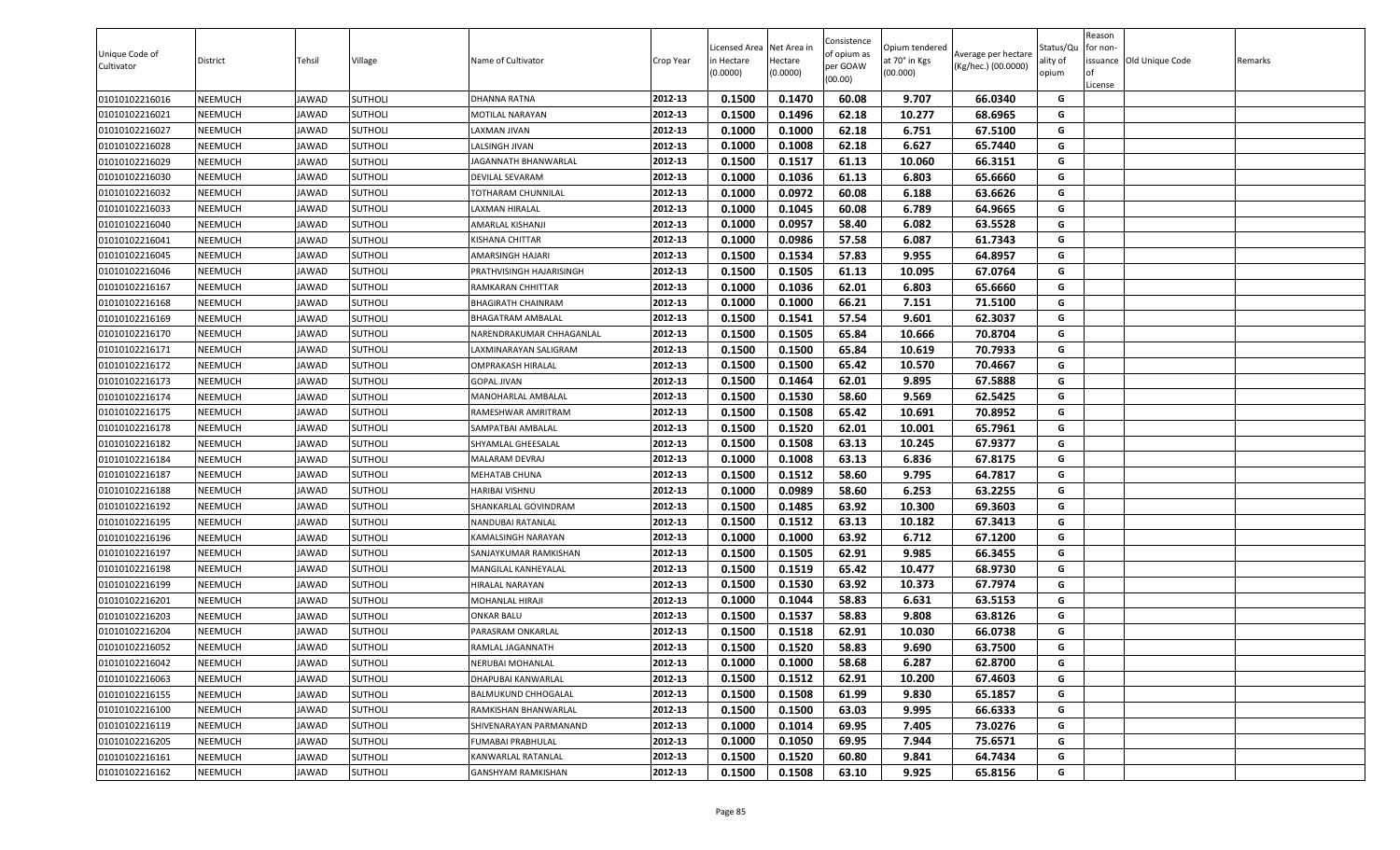| Unique Code of<br>Cultivator | District | Tehsil        | Village        | Name of Cultivator      | Crop Year | Licensed Area Net Area in<br>in Hectare<br>(0.0000) | Hectare<br>(0.0000) | Consistence<br>of opium as<br>per GOAW<br>(00.00) | Opium tendered<br>at 70° in Kgs<br>(00.000) | Average per hectare<br>(Kg/hec.) (00.0000) | Status/Qu<br>ality of<br>opium | Reason<br>for non-<br><b>of</b><br>License | issuance Old Unique Code | Remarks |
|------------------------------|----------|---------------|----------------|-------------------------|-----------|-----------------------------------------------------|---------------------|---------------------------------------------------|---------------------------------------------|--------------------------------------------|--------------------------------|--------------------------------------------|--------------------------|---------|
| 01010102216212               | NEEMUCH  | JAWAD         | SUTHOLI        | BABULAL KACHARULAL      | 2012-13   | 0.1500                                              | 0.1517              | 63.10                                             | 10.628                                      | 70.0593                                    | G                              |                                            |                          |         |
| 01010102216183               | NEEMUCH  | JAWAD         | SUTHOLI        | NOJIBAI NARU            | 2012-13   | 0.1500                                              | 0.1512              | 65.90                                             | 10.798                                      | 71.4153                                    | G                              |                                            |                          |         |
| 01010102216221               | NEEMUCH  | <b>IAWAD</b>  | SUTHOLI        | RAMESHWAR RAMSUKH       | 2012-13   | 0.1500                                              | 0.1506              | 64.76                                             | 10.667                                      | 70.8300                                    | G                              |                                            |                          |         |
| 01010102216222               | NEEMUCH  | JAWAD         | SUTHOLI        | AGDISH RAMSUKH          | 2012-13   | 0.1500                                              | 0.1512              | 63.10                                             | 10.258                                      | 67.8439                                    | G                              |                                            |                          |         |
| 01010102216031               | NEEMUCH  | JAWAD         | SUTHOLI        | GOPAL MOHANLAL          | 2012-13   | 0.1500                                              | 0.1496              | 60.08                                             | 9.784                                       | 65.4011                                    | G                              |                                            |                          |         |
| 01010102216151               | NEEMUCH  | JAWAD         | <b>SUTHOLI</b> | GOPAL LAXMAN            | 2012-13   | 0.1500                                              | 0.1496              | 64.76                                             | 10.473                                      | 70.0067                                    | G                              |                                            |                          |         |
| 01010102216224               | NEEMUCH  | JAWAD         | <b>SUTHOLI</b> | AMBALAL HABU            | 2012-13   | 0.1500                                              | 0.1512              | 63.55                                             | 10.459                                      | 69.1733                                    | G                              |                                            |                          |         |
| 01010102216225               | NEEMUCH  | JAWAD         | <b>SUTHOLI</b> | <b>BAGDIRAM KALUJI</b>  | 2012-13   | 0.1000                                              | 0.1020              | 60.08                                             | 6.386                                       | 62.6078                                    | G                              |                                            |                          |         |
| 01010102216018               | NEEMUCH  | JAWAD         | SUTHOLI        | OMPRAKSH BHAGGAJI       | 2012-13   | 0.1000                                              | 0.1026              | 53.43                                             | 6.129                                       | 59.7368                                    | G                              | -5                                         |                          |         |
| 01010102216044               | NEEMUCH  | JAWAD         | SUTHOLI        | AMRA HARIRAM            | 2012-13   | 0.1000                                              | 0.0990              | 57.08                                             | 5.920                                       | 59.7980                                    | G                              |                                            |                          |         |
| 01010102216210               | NEEMUCH  | JAWAD         | SUTHOLI        | RAGUDAS BALAKDAS        | 2012-13   | 0.1500                                              | 0.1500              | 63.55                                             | 10.386                                      | 69.2400                                    | G                              |                                            |                          |         |
| 01010102216213               | NEEMUCH  | JAWAD         | SUTHOLI        | SHIVELAL NANURAM        | 2012-13   | 0.1500                                              | 0.1560              | 63.55                                             | 10.649                                      | 68.2628                                    | G                              |                                            |                          |         |
| 01010102216092               | NEEMUCH  | JAWAD         | SUTHOLI        | (AMLABAI UDAYRAM        | 2012-13   | 0.1500                                              | 0.1500              | 60.08                                             | 9.759                                       | 65.0600                                    | G                              |                                            |                          |         |
| 01010102216034               | NEEMUCH  | JAWAD         | SUTHOLI        | <b>GOPAL CHUNNILAL</b>  | 2012-13   | 0.1500                                              | 0.1482              | 55.58                                             | 8.718                                       | 58.8259                                    | G                              |                                            |                          |         |
| 01010102216101               | NEEMUCH  | JAWAD         | SUTHOLI        | AXMAN BHUWANIRAM        | 2012-13   | 0.1500                                              | 0.1508              | 60.40                                             | 9.629                                       | 63.8528                                    | G                              |                                            |                          |         |
| 01010102216036               | NEEMUCH  | JAWAD         | <b>SUTHOLI</b> | KAMLESHKUMAR LAXMAN     | 2012-13   | 0.1000                                              | 0.0968              | 53.54                                             | 5.453                                       | 56.3326                                    | G                              | 4                                          |                          |         |
| 01010102216131               | NEEMUCH  | JAWAD         | <b>SUTHOLI</b> | CHARANSINGH BHAVSINGH   | 2012-13   | 0.1000                                              | 0.0980              | 62.36                                             | 6.646                                       | 67.8163                                    | G                              |                                            |                          |         |
| 01010102216023               | NEEMUCH  | JAWAD         | SUTHOLI        | SHANTILAL JAGDISH       | 2012-13   | 0.1500                                              | 0.1558              | 60.40                                             | 9.957                                       | 63.9089                                    | G                              |                                            |                          |         |
| 01010102216094               | NEEMUCH  | JAWAD         | SUTHOLI        | SHAMBHULAL GULAB        | 2012-13   | 0.1000                                              | 0.1015              | 60.40                                             | 6.454                                       | 63.5862                                    | G                              |                                            |                          |         |
| 01010102216051               | NEEMUCH  | <b>IAWAD</b>  | SUTHOLI        | RAJESHKUMAR BHANWARLAL  | 2012-13   | 0.1500                                              | 0.1520              | 62.36                                             | 10.236                                      | 67.3421                                    | G                              |                                            |                          |         |
| 01010102216228               | NEEMUCH  | JAWAD         | SUTHOLI        | DINESHCHAND GULABCHAND  | 2012-13   | 0.1000                                              | 0.1040              | 57.75                                             | 6.353                                       | 61.0865                                    | G                              |                                            |                          |         |
| 01010102216078               | NEEMUCH  | JAWAD         | SUTHOLI        | RADHABAI MANGILAL       | 2012-13   | 0.1500                                              | 0.1476              | 64.76                                             | 9.779                                       | 66.2534                                    | G                              |                                            | 01020105025213           |         |
| 01010102216229               | NEEMUCH  | JAWAD         | SUTHOLI        | BHERUSINGH MADANSINGH   | 2012-13   | 0.1000                                              | 0.1020              | 57.38                                             | 6.115                                       | 59.9510                                    | G                              |                                            | 01010102213014           |         |
| 01010103294002               | NEEMUCH  | <b>IEERAN</b> | AMBA           | DEVILAL BHUWANIRAM      | 2012-13   | 0.1000                                              | 0.0990              | 69.68                                             | 5.953                                       | 60.1313                                    | G                              |                                            |                          |         |
| 01010103294005               | NEEMUCH  | JEERAN        | AMBA           | PADAMSINGH KALUSINGH    | 2012-13   | 0.1500                                              | 0.1508              | 60.42                                             | 10.366                                      | 68.7401                                    | G                              |                                            |                          |         |
| 01010103294006               | NEEMUCH  | JEERAN        | AMBA           | UMRAVSINGH MEHATABSINGH | 2012-13   | 0.1500                                              | 0.1464              | 60.42                                             | 9.805                                       | 66.9740                                    | G                              |                                            |                          |         |
| 01010103294011               | NEEMUCH  | <b>IEERAN</b> | AMBA           | MEHATABSINGH DEVISINGH  | 2012-13   | 0.1500                                              | 0.1470              | 59.50                                             | 9.818                                       | 66.7891                                    | G                              |                                            |                          |         |
| 01010103294012               | NEEMUCH  | <b>IEERAN</b> | AMBA           | NARAYANIBAI RAJARAM     | 2012-13   | 0.1000                                              | 0.0980              | 69.68                                             | 7.446                                       | 75.9796                                    | G                              |                                            |                          |         |
| 01010103294015               | NEEMUCH  | <b>IEERAN</b> | AMBA           | DAULATRAM RAJARAM       | 2012-13   | 0.1000                                              | 0.1008              | 65.64                                             | 7.080                                       | 70.2381                                    | G                              |                                            |                          |         |
| 01010103294027               | NEEMUCH  | <b>IEERAN</b> | AMBA           | DULLUCHAND PHOOLCHAND   | 2012-13   | 0.1500                                              | 0.1485              | 60.20                                             | 9.107                                       | 61.3266                                    | G                              |                                            | 01010103267025           |         |
| 01010103294028               | NEEMUCH  | <b>IEERAN</b> | AMBA           | CHAMPALAL MODIRAM       | 2012-13   | 0.1000                                              | 0.0990              | 61.41                                             | 6.755                                       | 68.2323                                    | $\mathbf{I}$                   | $\overline{2}$                             | 01010103267038           |         |
| 01010103286003               | NEEMUCH  | <b>IEERAN</b> | ASPURA         | RAMESHCHAND BHERULAL    | 2012-13   | 0.1500                                              | 0.1500              | 59.48                                             | 10.027                                      | 66.8467                                    | G                              |                                            |                          |         |
| 01010103286005               | NEEMUCH  | <b>IEERAN</b> | ASPURA         | CHANDMAL RATANLAL       | 2012-13   | 0.1000                                              | 0.1014              | 58.88                                             | 6.208                                       | 61.2229                                    | G                              |                                            |                          |         |
| 01010103286009               | NEEMUCH  | JEERAN        | ASPURA         | SHOKIN MOHANLAL         | 2012-13   | 0.1000                                              | 0.0990              | 65.12                                             | 6.828                                       | 68.9697                                    | G                              |                                            |                          |         |
| 01010103286013               | NEEMUCH  | EERAN         | ASPURA         | GULABCHANDRA SHANKARLAL | 2012-13   | 0.1500                                              | 0.1484              | 67.77                                             | 10.388                                      | 70.0000                                    | G                              |                                            |                          |         |
| 01010103286018               | NEEMUCH  | JEERAN        | ASPURA         | <b>GITABAI HIRALAL</b>  | 2012-13   | 0.1000                                              | 0.1020              | 62.01                                             | 6.600                                       | 64.7059                                    | G                              |                                            |                          |         |
| 01010103286019               | NEEMUCH  | <b>IEERAN</b> | ASPURA         | VARDIBAI HARLAL         | 2012-13   | 0.1000                                              | 0.1000              | 59.77                                             | 6.148                                       | 61.4800                                    | G                              |                                            |                          |         |
| 01010103286025               | NEEMUCH  | <b>IEERAN</b> | ASPURA         | AXMICHAND KISHANLAL     | 2012-13   | 0.1000                                              | 0.0999              | 62.01                                             | 6.422                                       | 64.2843                                    | G                              |                                            |                          |         |
| 01010103286038               | NEEMUCH  | <b>IEERAN</b> | ASPURA         | RAMLAL MODIRAM          | 2012-13   | 0.1500                                              | 0.1456              | 64.64                                             | 9.844                                       | 67.6099                                    |                                | $\overline{2}$                             |                          |         |
| 01010103286039               | NEEMUCH  | JEERAN        | ASPURA         | SHAMBHULAL CHATARBHUJ   | 2012-13   | 0.1500                                              | 0.1508              | 62.01                                             | 9.612                                       | 63.7401                                    | G                              |                                            |                          |         |
| 01010103286044               | NEEMUCH  | JEERAN        | ASPURA         | JAGDISH RAMCHANDRADAS   | 2012-13   | 0.1500                                              | 0.1480              | 68.72                                             | 10.416                                      | 70.3784                                    | G                              |                                            |                          |         |
| 01010103286004               | NEEMUCH  | JEERAN        | ASPURA         | KANWARLAL HARLAL        | 2012-13   | 0.1500                                              | 0.1500              | 68.72                                             | 10.740                                      | 71.6000                                    | G                              |                                            |                          |         |
| 01010103286023               | NEEMUCH  | JEERAN        | ASPURA         | MOHANLAL KISHANLAL      | 2012-13   | 0.1500                                              | 0.1488              | 59.77                                             | 9.307                                       | 62.5470                                    | G                              |                                            |                          |         |
| 01010103286050               | NEEMUCH  | JEERAN        | ASPURA         | PUSHPABAI BHARATSINGH   | 2012-13   | 0.1000                                              | 0.1020              | 63.02                                             | 6.653                                       | 65.2255                                    | G                              |                                            |                          |         |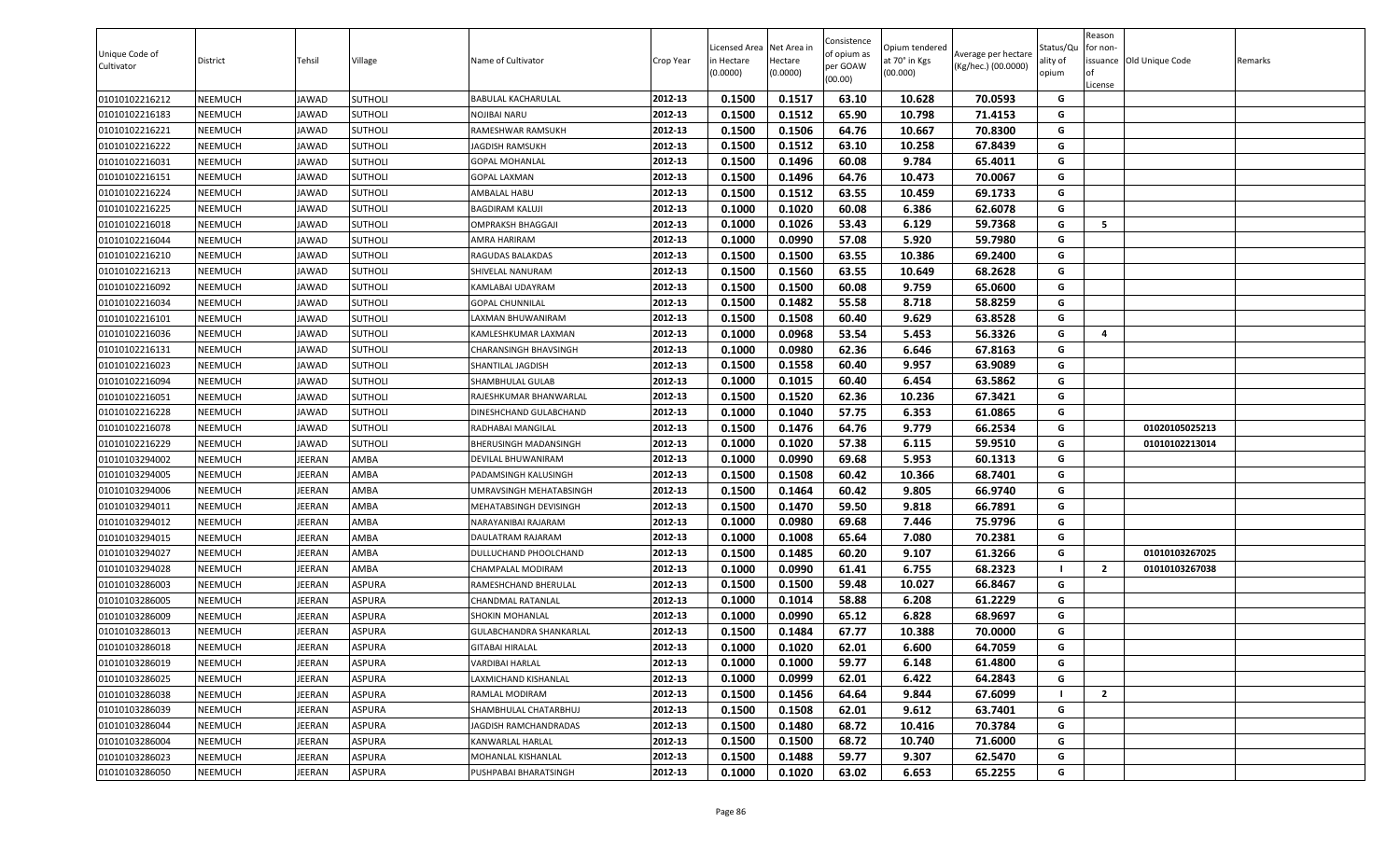| ASPURA<br>0.1500<br>0.1440<br>57.95<br>01010103286052<br><b>NEEMUCH</b><br>JEERAN<br>2012-13<br>8.933<br>62.0347<br>G<br>RAMKUNWARBAI MOHANDAS<br>01010103286054<br>ASPURA<br>0.1000<br>0.1000<br>60.21<br>6.348<br>63.4800<br>NEEMUCH<br>JEERAN<br>2012-13<br>G<br>CHATARBHUJ HARLAL<br>01010103286024<br><b>NEEMUCH</b><br>JEERAN<br>ASPURA<br>2012-13<br>0.1000<br>0.1000<br>60.31<br>6.264<br>62.6400<br>G<br>MANGILAL SUKHLAL<br>ASPURA<br>0.1000<br>0.1000<br>60.54<br>5.968<br>59.6800<br>01010103286011<br>NEEMUCH<br>JEERAN<br>2012-13<br>G<br>KASHIRAM BHERURAM<br>63.02<br>6.644<br>ASPURA<br>0.1000<br>0.1000<br>66.4400<br>G<br>01010103286030<br><b>NEEMUCH</b><br>JEERAN<br>2012-13<br>MOHAN MANGU<br>2012-13<br>0.0966<br>58.17<br>6.066<br>62.7950<br>G<br>01010103286001<br><b>NEEMUCH</b><br><b>JEERAN</b><br>ASPURA<br>0.1000<br>AVANTILAL RAMNARAYAN<br>G<br>ASPURA<br>2012-13<br>0.1000<br>0.0960<br>63.02<br>6.527<br>67.9896<br>01010103286051<br><b>NEEMUCH</b><br>JEERAN<br>ISHWARDAS FAKIRDAS<br>65.75<br>G<br>2012-13<br>0.1000<br>0.1012<br>7.157<br>70.7213<br>01010103286042<br><b>NEEMUCH</b><br>JEERAN<br>ASPURA<br>SHOBHARAM RAJARAM<br>01010103307003<br>2012-13<br>0.1000<br>0.1000<br>65.62<br>7.528<br>75.2800<br>G<br><b>NEEMUCH</b><br>JEERAN<br><b>BAMBORA</b><br>NANALAL NARAYAN<br>7.123<br>70.1773<br>01010103307007<br>JEERAN<br>2012-13<br>0.1000<br>0.1015<br>64.17<br>G<br>NEEMUCH<br>BAMBORA<br>SAJJANBAI CHANDMAL<br>0.1500<br>0.1440<br>65.62<br>72.9097<br>01010103307012<br><b>NEEMUCH</b><br>JEERAN<br><b>BAMBORA</b><br>2012-13<br>10.499<br>G<br>RAMPRASAD VARDICHANDRA<br>0.1500<br>64.17<br>70.4521<br>G<br>01010103307013<br>JEERAN<br>2012-13<br>0.1460<br>10.286<br>NEEMUCH<br>BAMBORA<br>BALDEV SHAKARLAL<br>56.59<br>0.1000<br>0.1000<br>6.047<br>60.4700<br>G<br>01010103307014<br><b>NEEMUCH</b><br>JEERAN<br><b>BAMBORA</b><br>2012-13<br>MANGILAL BALMUKAND<br>0.1505<br>65.62<br>10.827<br>01010103307016<br><b>NEEMUCH</b><br>JEERAN<br><b>BAMBORA</b><br>2012-13<br>0.1500<br>71.9402<br>G<br>NARAYAN JAGANNATH<br>01010103307017<br><b>NEEMUCH</b><br>JEERAN<br>0.1000<br>0.1020<br>66.41<br>7.476<br>73.2941<br>G<br><b>BAMBORA</b><br>2012-13<br>BASANTILAL HEMRAJ<br>0.1000<br>0.1000<br>63.50<br>7.049<br>G<br>01010103307005<br><b>NEEMUCH</b><br>JEERAN<br><b>BAMBORA</b><br>2012-13<br>70.4900<br>DEUBAI NARAYAN<br>0.1000<br>0.0980<br>63.50<br>6.404<br>65.3469<br>01010103307026<br>2012-13<br>G<br><b>NEEMUCH</b><br>JEERAN<br><b>BAMBORA</b><br>AMRITRAM BHANWARLAL<br>0.0992<br>01010103307015<br>2012-13<br>0.1000<br>60.40<br>6.713<br>67.6714<br>G<br><b>NEEMUCH</b><br>JEERAN<br>BAMBORA<br>DEVKANYABAI KAMALRAM<br>01010103307018<br>JEERAN<br>2012-13<br>0.1500<br>0.1512<br>63.50<br>10.623<br>70.2579<br>G<br><b>NEEMUCH</b><br>BAMBORA<br>HIRALAL RATANLAL<br>G<br>2012-13<br>01010103307022<br><b>NEEMUCH</b><br>JEERAN<br>BAMBORA<br>0.1000<br>0.1000<br>57.27<br>6.382<br>63.8200<br>KANWARLAL UDA<br>0.1000<br>57.87<br>6.159<br>60.6798<br>01010103307027<br>NEEMUCH<br>JEERAN<br>BAMBORA<br>2012-13<br>0.1015<br>G<br>KAMLABAI NANALAL<br>66.41<br>72.5626<br>0.1500<br>0.1518<br>11.015<br>G<br>01010103307010<br><b>NEEMUCH</b><br>JEERAN<br><b>BAMBORA</b><br>2012-13<br>BHAGIRATH DULICHANDRA<br>01010103307011<br><b>NEEMUCH</b><br>JEERAN<br><b>BAMBORA</b><br>2012-13<br>0.1000<br>0.1007<br>61.13<br>6.820<br>67.7259<br>G<br>AXMINARAYAN GHASI<br>0.0986<br>61.13<br>6.515<br>66.0751<br>01010103307023<br><b>NEEMUCH</b><br>JEERAN<br><b>BAMBORA</b><br>2012-13<br>0.1000<br>G<br>MOTILAL BHERA<br>0.1000<br>0.1000<br>62.18<br>7.009<br>70.0900<br>01010103307001<br><b>NEEMUCH</b><br>JEERAN<br><b>BAMBORA</b><br>2012-13<br>G<br><b>GOPAL HARLAL</b><br>0.1000<br>0.0990<br>59.23<br>5.931<br>01010103313001<br><b>NEEMUCH</b><br>JEERAN<br>BANSKHEDA<br>2012-13<br>59.9091<br>G<br>VARDA JAYCHAND<br>01010103313002<br>JEERAN<br>2012-13<br>0.1500<br>0.1435<br>62.56<br>9.893<br>68.9408<br>G<br><b>NEEMUCH</b><br>BANSKHEDA<br>ARJUNLAL JAYCHAND<br>0.0990<br>59.85<br>6.036<br>60.9697<br>01010103313003<br><b>NEEMUCH</b><br>JEERAN<br>BANSKHEDA<br>2012-13<br>0.1000<br>G<br>MANGILAL KARUJI<br>68.57<br>G<br>2012-13<br>0.1000<br>7.699<br>75.4804<br>01010103313014<br>NEEMUCH<br>JEERAN<br>BANSKHEDA<br>0.1020<br>NANDRAM JIVRAJ<br>62.42<br>G<br>2012-13<br>0.1000<br>0.0975<br>6.768<br>69.4154<br>01010103313009<br><b>NEEMUCH</b><br>JEERAN<br>BANSKHEDA<br>SUKHLAL RAMALAL<br>2012-13<br>0.1000<br>62.31<br>6.204<br>G<br>01010103313024<br><b>NEEMUCH</b><br>JEERAN<br><b>BADRILAL LALJI</b><br>0.1000<br>62.0400<br>BANSKHEDA<br>01010103310001<br><b>NEEMUCH</b><br>JEERAN<br>2012-13<br>0.1000<br>0.1020<br>60.00<br>6.437<br>63.1078<br>G<br><b>BARKHEDA SONDHIYA</b><br>ARJUNSINGH RAMSINGH<br>0.1000<br>0.1000<br>59.69<br>6.250<br>G<br>01010103310002<br><b>NEEMUCH</b><br>JEERAN<br>2012-13<br>62.5000<br><b>BARKHEDA SONDHIYA</b><br>MOHANBAI NATHUSINGH<br>0.0999<br>53.66<br>5.427<br>54.3243<br>01010103310017<br><b>NEEMUCH</b><br>JEERAN<br>2012-13<br>0.1000<br>G<br><b>BARKHEDA SONDHIYA</b><br>BHOPALSINGH LALSINGH<br>4<br>0.0936<br>59.5940<br>01010103310020<br><b>JEERAN</b><br>0.1000<br>55.86<br>5.578<br>G<br><b>NEEMUCH</b><br>BARKHEDA SONDHIYA<br>2012-13<br><b>BALMUKUND SAHNKARLAL</b><br>01010103310022<br><b>NEEMUCH</b><br>JEERAN<br><b>BARKHEDA SONDHIYA</b><br>2012-13<br>0.1500<br>0.1470<br>64.81<br>10.157<br>69.0952<br>G<br><b>BHANWARSINGH MEHATABSINGH</b><br>0.1428<br>JEERAN<br>2012-13<br>0.1500<br>57.76<br>60.7913<br>G<br>01010103310024<br><b>NEEMUCH</b><br><b>BARKHEDA SONDHIYA</b><br>8.681<br>SAJJANSINGH NAHARSINGH<br>59.69<br>63.2222<br>2012-13<br>0.1000<br>0.0990<br>6.259<br>01010103310007<br><b>NEEMUCH</b><br>JEERAN<br><b>BARKHEDA SONDHIYA</b><br>G<br>SUNDERBAI NAHARSINGH<br>0.0990<br>63.02<br>68.2020<br>01010103310003<br><b>NEEMUCH</b><br>JEERAN<br>2012-13<br>0.1000<br>6.752<br>G<br><b>BARKHEDA SONDHIYA</b><br>KISHORESINGH MADHUSINGH<br>71.58<br>01010103310026<br><b>NEEMUCH</b><br>2012-13<br>0.1000<br>0.0990<br>7.291<br>73.6465<br>G<br>JEERAN<br><b>BARKHEDA SONDHIYA</b><br>RAMIBAI SHIVESINGH<br>G<br>2012-13<br>59.69<br>01010103310029<br><b>NEEMUCH</b><br>JEERAN<br><b>BARKHEDA SONDHIYA</b><br>MUKESH HIMMATSINGH<br>0.1500<br>0.1456<br>9.286<br>63.7775<br>TRANSFER /<br>2012-13<br>0.1000<br>0.0990<br>63.02<br>6.536<br>66.0202<br>G<br>01010103310031<br><b>NEEMUCH</b><br>JEERAN<br><b>BARKHEDA SONDHIYA</b><br>VINODSINGH HARISINGH<br><b>BHANWRASA</b><br>01010103284001<br>JEERAN<br><b>BHIMPURA</b><br>2012-13<br>0.1000<br>0.0972<br>63.63<br>6.681<br>68.7346<br><b>NEEMUCH</b><br>NARAYAN RAMLAL<br>G | Unique Code of<br>Cultivator | District | Tehsil | Village | Name of Cultivator | Crop Year | icensed Area Net Area in<br>in Hectare<br>(0.0000) | Hectare<br>(0.0000) | Consistence<br>of opium as<br>per GOAW<br>(00.00) | Opium tendered<br>at 70° in Kgs<br>(00.000) | Average per hectare<br>(Kg/hec.) (00.0000) | Status/Qu<br>ality of<br>opium | Reason<br>for non-<br>lof<br>License | issuance Old Unique Code | Remarks |
|----------------------------------------------------------------------------------------------------------------------------------------------------------------------------------------------------------------------------------------------------------------------------------------------------------------------------------------------------------------------------------------------------------------------------------------------------------------------------------------------------------------------------------------------------------------------------------------------------------------------------------------------------------------------------------------------------------------------------------------------------------------------------------------------------------------------------------------------------------------------------------------------------------------------------------------------------------------------------------------------------------------------------------------------------------------------------------------------------------------------------------------------------------------------------------------------------------------------------------------------------------------------------------------------------------------------------------------------------------------------------------------------------------------------------------------------------------------------------------------------------------------------------------------------------------------------------------------------------------------------------------------------------------------------------------------------------------------------------------------------------------------------------------------------------------------------------------------------------------------------------------------------------------------------------------------------------------------------------------------------------------------------------------------------------------------------------------------------------------------------------------------------------------------------------------------------------------------------------------------------------------------------------------------------------------------------------------------------------------------------------------------------------------------------------------------------------------------------------------------------------------------------------------------------------------------------------------------------------------------------------------------------------------------------------------------------------------------------------------------------------------------------------------------------------------------------------------------------------------------------------------------------------------------------------------------------------------------------------------------------------------------------------------------------------------------------------------------------------------------------------------------------------------------------------------------------------------------------------------------------------------------------------------------------------------------------------------------------------------------------------------------------------------------------------------------------------------------------------------------------------------------------------------------------------------------------------------------------------------------------------------------------------------------------------------------------------------------------------------------------------------------------------------------------------------------------------------------------------------------------------------------------------------------------------------------------------------------------------------------------------------------------------------------------------------------------------------------------------------------------------------------------------------------------------------------------------------------------------------------------------------------------------------------------------------------------------------------------------------------------------------------------------------------------------------------------------------------------------------------------------------------------------------------------------------------------------------------------------------------------------------------------------------------------------------------------------------------------------------------------------------------------------------------------------------------------------------------------------------------------------------------------------------------------------------------------------------------------------------------------------------------------------------------------------------------------------------------------------------------------------------------------------------------------------------------------------------------------------------------------------------------------------------------------------------------------------------------------------------------------------------------------------------------------------------------------------------------------------------------------------------------------------------------------------------------------------------------------------------------------------------------------------------------------------------------------------------------------------------------------------------------------------------------------------------------------------------------------------------------------------------------------------------------------------------------------------------------------------------------------------------------------------------------------------------------------------------------------------------------------------------------------------------------------------------------------------------------------------------------------------------------------------------------------------------------------------------------------------------------------------------------------------------------------------------------------------------------------------------------------------------------------------------------------------------------------------------------------------------------------------------------------------------------------------------------------------------------------------------------------|------------------------------|----------|--------|---------|--------------------|-----------|----------------------------------------------------|---------------------|---------------------------------------------------|---------------------------------------------|--------------------------------------------|--------------------------------|--------------------------------------|--------------------------|---------|
|                                                                                                                                                                                                                                                                                                                                                                                                                                                                                                                                                                                                                                                                                                                                                                                                                                                                                                                                                                                                                                                                                                                                                                                                                                                                                                                                                                                                                                                                                                                                                                                                                                                                                                                                                                                                                                                                                                                                                                                                                                                                                                                                                                                                                                                                                                                                                                                                                                                                                                                                                                                                                                                                                                                                                                                                                                                                                                                                                                                                                                                                                                                                                                                                                                                                                                                                                                                                                                                                                                                                                                                                                                                                                                                                                                                                                                                                                                                                                                                                                                                                                                                                                                                                                                                                                                                                                                                                                                                                                                                                                                                                                                                                                                                                                                                                                                                                                                                                                                                                                                                                                                                                                                                                                                                                                                                                                                                                                                                                                                                                                                                                                                                                                                                                                                                                                                                                                                                                                                                                                                                                                                                                                                                                                                                                                                                                                                                                                                                                                                                                                                                                                                                                                                                                              |                              |          |        |         |                    |           |                                                    |                     |                                                   |                                             |                                            |                                |                                      |                          |         |
|                                                                                                                                                                                                                                                                                                                                                                                                                                                                                                                                                                                                                                                                                                                                                                                                                                                                                                                                                                                                                                                                                                                                                                                                                                                                                                                                                                                                                                                                                                                                                                                                                                                                                                                                                                                                                                                                                                                                                                                                                                                                                                                                                                                                                                                                                                                                                                                                                                                                                                                                                                                                                                                                                                                                                                                                                                                                                                                                                                                                                                                                                                                                                                                                                                                                                                                                                                                                                                                                                                                                                                                                                                                                                                                                                                                                                                                                                                                                                                                                                                                                                                                                                                                                                                                                                                                                                                                                                                                                                                                                                                                                                                                                                                                                                                                                                                                                                                                                                                                                                                                                                                                                                                                                                                                                                                                                                                                                                                                                                                                                                                                                                                                                                                                                                                                                                                                                                                                                                                                                                                                                                                                                                                                                                                                                                                                                                                                                                                                                                                                                                                                                                                                                                                                                              |                              |          |        |         |                    |           |                                                    |                     |                                                   |                                             |                                            |                                |                                      |                          |         |
|                                                                                                                                                                                                                                                                                                                                                                                                                                                                                                                                                                                                                                                                                                                                                                                                                                                                                                                                                                                                                                                                                                                                                                                                                                                                                                                                                                                                                                                                                                                                                                                                                                                                                                                                                                                                                                                                                                                                                                                                                                                                                                                                                                                                                                                                                                                                                                                                                                                                                                                                                                                                                                                                                                                                                                                                                                                                                                                                                                                                                                                                                                                                                                                                                                                                                                                                                                                                                                                                                                                                                                                                                                                                                                                                                                                                                                                                                                                                                                                                                                                                                                                                                                                                                                                                                                                                                                                                                                                                                                                                                                                                                                                                                                                                                                                                                                                                                                                                                                                                                                                                                                                                                                                                                                                                                                                                                                                                                                                                                                                                                                                                                                                                                                                                                                                                                                                                                                                                                                                                                                                                                                                                                                                                                                                                                                                                                                                                                                                                                                                                                                                                                                                                                                                                              |                              |          |        |         |                    |           |                                                    |                     |                                                   |                                             |                                            |                                |                                      |                          |         |
|                                                                                                                                                                                                                                                                                                                                                                                                                                                                                                                                                                                                                                                                                                                                                                                                                                                                                                                                                                                                                                                                                                                                                                                                                                                                                                                                                                                                                                                                                                                                                                                                                                                                                                                                                                                                                                                                                                                                                                                                                                                                                                                                                                                                                                                                                                                                                                                                                                                                                                                                                                                                                                                                                                                                                                                                                                                                                                                                                                                                                                                                                                                                                                                                                                                                                                                                                                                                                                                                                                                                                                                                                                                                                                                                                                                                                                                                                                                                                                                                                                                                                                                                                                                                                                                                                                                                                                                                                                                                                                                                                                                                                                                                                                                                                                                                                                                                                                                                                                                                                                                                                                                                                                                                                                                                                                                                                                                                                                                                                                                                                                                                                                                                                                                                                                                                                                                                                                                                                                                                                                                                                                                                                                                                                                                                                                                                                                                                                                                                                                                                                                                                                                                                                                                                              |                              |          |        |         |                    |           |                                                    |                     |                                                   |                                             |                                            |                                |                                      |                          |         |
|                                                                                                                                                                                                                                                                                                                                                                                                                                                                                                                                                                                                                                                                                                                                                                                                                                                                                                                                                                                                                                                                                                                                                                                                                                                                                                                                                                                                                                                                                                                                                                                                                                                                                                                                                                                                                                                                                                                                                                                                                                                                                                                                                                                                                                                                                                                                                                                                                                                                                                                                                                                                                                                                                                                                                                                                                                                                                                                                                                                                                                                                                                                                                                                                                                                                                                                                                                                                                                                                                                                                                                                                                                                                                                                                                                                                                                                                                                                                                                                                                                                                                                                                                                                                                                                                                                                                                                                                                                                                                                                                                                                                                                                                                                                                                                                                                                                                                                                                                                                                                                                                                                                                                                                                                                                                                                                                                                                                                                                                                                                                                                                                                                                                                                                                                                                                                                                                                                                                                                                                                                                                                                                                                                                                                                                                                                                                                                                                                                                                                                                                                                                                                                                                                                                                              |                              |          |        |         |                    |           |                                                    |                     |                                                   |                                             |                                            |                                |                                      |                          |         |
|                                                                                                                                                                                                                                                                                                                                                                                                                                                                                                                                                                                                                                                                                                                                                                                                                                                                                                                                                                                                                                                                                                                                                                                                                                                                                                                                                                                                                                                                                                                                                                                                                                                                                                                                                                                                                                                                                                                                                                                                                                                                                                                                                                                                                                                                                                                                                                                                                                                                                                                                                                                                                                                                                                                                                                                                                                                                                                                                                                                                                                                                                                                                                                                                                                                                                                                                                                                                                                                                                                                                                                                                                                                                                                                                                                                                                                                                                                                                                                                                                                                                                                                                                                                                                                                                                                                                                                                                                                                                                                                                                                                                                                                                                                                                                                                                                                                                                                                                                                                                                                                                                                                                                                                                                                                                                                                                                                                                                                                                                                                                                                                                                                                                                                                                                                                                                                                                                                                                                                                                                                                                                                                                                                                                                                                                                                                                                                                                                                                                                                                                                                                                                                                                                                                                              |                              |          |        |         |                    |           |                                                    |                     |                                                   |                                             |                                            |                                |                                      |                          |         |
|                                                                                                                                                                                                                                                                                                                                                                                                                                                                                                                                                                                                                                                                                                                                                                                                                                                                                                                                                                                                                                                                                                                                                                                                                                                                                                                                                                                                                                                                                                                                                                                                                                                                                                                                                                                                                                                                                                                                                                                                                                                                                                                                                                                                                                                                                                                                                                                                                                                                                                                                                                                                                                                                                                                                                                                                                                                                                                                                                                                                                                                                                                                                                                                                                                                                                                                                                                                                                                                                                                                                                                                                                                                                                                                                                                                                                                                                                                                                                                                                                                                                                                                                                                                                                                                                                                                                                                                                                                                                                                                                                                                                                                                                                                                                                                                                                                                                                                                                                                                                                                                                                                                                                                                                                                                                                                                                                                                                                                                                                                                                                                                                                                                                                                                                                                                                                                                                                                                                                                                                                                                                                                                                                                                                                                                                                                                                                                                                                                                                                                                                                                                                                                                                                                                                              |                              |          |        |         |                    |           |                                                    |                     |                                                   |                                             |                                            |                                |                                      |                          |         |
|                                                                                                                                                                                                                                                                                                                                                                                                                                                                                                                                                                                                                                                                                                                                                                                                                                                                                                                                                                                                                                                                                                                                                                                                                                                                                                                                                                                                                                                                                                                                                                                                                                                                                                                                                                                                                                                                                                                                                                                                                                                                                                                                                                                                                                                                                                                                                                                                                                                                                                                                                                                                                                                                                                                                                                                                                                                                                                                                                                                                                                                                                                                                                                                                                                                                                                                                                                                                                                                                                                                                                                                                                                                                                                                                                                                                                                                                                                                                                                                                                                                                                                                                                                                                                                                                                                                                                                                                                                                                                                                                                                                                                                                                                                                                                                                                                                                                                                                                                                                                                                                                                                                                                                                                                                                                                                                                                                                                                                                                                                                                                                                                                                                                                                                                                                                                                                                                                                                                                                                                                                                                                                                                                                                                                                                                                                                                                                                                                                                                                                                                                                                                                                                                                                                                              |                              |          |        |         |                    |           |                                                    |                     |                                                   |                                             |                                            |                                |                                      |                          |         |
|                                                                                                                                                                                                                                                                                                                                                                                                                                                                                                                                                                                                                                                                                                                                                                                                                                                                                                                                                                                                                                                                                                                                                                                                                                                                                                                                                                                                                                                                                                                                                                                                                                                                                                                                                                                                                                                                                                                                                                                                                                                                                                                                                                                                                                                                                                                                                                                                                                                                                                                                                                                                                                                                                                                                                                                                                                                                                                                                                                                                                                                                                                                                                                                                                                                                                                                                                                                                                                                                                                                                                                                                                                                                                                                                                                                                                                                                                                                                                                                                                                                                                                                                                                                                                                                                                                                                                                                                                                                                                                                                                                                                                                                                                                                                                                                                                                                                                                                                                                                                                                                                                                                                                                                                                                                                                                                                                                                                                                                                                                                                                                                                                                                                                                                                                                                                                                                                                                                                                                                                                                                                                                                                                                                                                                                                                                                                                                                                                                                                                                                                                                                                                                                                                                                                              |                              |          |        |         |                    |           |                                                    |                     |                                                   |                                             |                                            |                                |                                      |                          |         |
|                                                                                                                                                                                                                                                                                                                                                                                                                                                                                                                                                                                                                                                                                                                                                                                                                                                                                                                                                                                                                                                                                                                                                                                                                                                                                                                                                                                                                                                                                                                                                                                                                                                                                                                                                                                                                                                                                                                                                                                                                                                                                                                                                                                                                                                                                                                                                                                                                                                                                                                                                                                                                                                                                                                                                                                                                                                                                                                                                                                                                                                                                                                                                                                                                                                                                                                                                                                                                                                                                                                                                                                                                                                                                                                                                                                                                                                                                                                                                                                                                                                                                                                                                                                                                                                                                                                                                                                                                                                                                                                                                                                                                                                                                                                                                                                                                                                                                                                                                                                                                                                                                                                                                                                                                                                                                                                                                                                                                                                                                                                                                                                                                                                                                                                                                                                                                                                                                                                                                                                                                                                                                                                                                                                                                                                                                                                                                                                                                                                                                                                                                                                                                                                                                                                                              |                              |          |        |         |                    |           |                                                    |                     |                                                   |                                             |                                            |                                |                                      |                          |         |
|                                                                                                                                                                                                                                                                                                                                                                                                                                                                                                                                                                                                                                                                                                                                                                                                                                                                                                                                                                                                                                                                                                                                                                                                                                                                                                                                                                                                                                                                                                                                                                                                                                                                                                                                                                                                                                                                                                                                                                                                                                                                                                                                                                                                                                                                                                                                                                                                                                                                                                                                                                                                                                                                                                                                                                                                                                                                                                                                                                                                                                                                                                                                                                                                                                                                                                                                                                                                                                                                                                                                                                                                                                                                                                                                                                                                                                                                                                                                                                                                                                                                                                                                                                                                                                                                                                                                                                                                                                                                                                                                                                                                                                                                                                                                                                                                                                                                                                                                                                                                                                                                                                                                                                                                                                                                                                                                                                                                                                                                                                                                                                                                                                                                                                                                                                                                                                                                                                                                                                                                                                                                                                                                                                                                                                                                                                                                                                                                                                                                                                                                                                                                                                                                                                                                              |                              |          |        |         |                    |           |                                                    |                     |                                                   |                                             |                                            |                                |                                      |                          |         |
|                                                                                                                                                                                                                                                                                                                                                                                                                                                                                                                                                                                                                                                                                                                                                                                                                                                                                                                                                                                                                                                                                                                                                                                                                                                                                                                                                                                                                                                                                                                                                                                                                                                                                                                                                                                                                                                                                                                                                                                                                                                                                                                                                                                                                                                                                                                                                                                                                                                                                                                                                                                                                                                                                                                                                                                                                                                                                                                                                                                                                                                                                                                                                                                                                                                                                                                                                                                                                                                                                                                                                                                                                                                                                                                                                                                                                                                                                                                                                                                                                                                                                                                                                                                                                                                                                                                                                                                                                                                                                                                                                                                                                                                                                                                                                                                                                                                                                                                                                                                                                                                                                                                                                                                                                                                                                                                                                                                                                                                                                                                                                                                                                                                                                                                                                                                                                                                                                                                                                                                                                                                                                                                                                                                                                                                                                                                                                                                                                                                                                                                                                                                                                                                                                                                                              |                              |          |        |         |                    |           |                                                    |                     |                                                   |                                             |                                            |                                |                                      |                          |         |
|                                                                                                                                                                                                                                                                                                                                                                                                                                                                                                                                                                                                                                                                                                                                                                                                                                                                                                                                                                                                                                                                                                                                                                                                                                                                                                                                                                                                                                                                                                                                                                                                                                                                                                                                                                                                                                                                                                                                                                                                                                                                                                                                                                                                                                                                                                                                                                                                                                                                                                                                                                                                                                                                                                                                                                                                                                                                                                                                                                                                                                                                                                                                                                                                                                                                                                                                                                                                                                                                                                                                                                                                                                                                                                                                                                                                                                                                                                                                                                                                                                                                                                                                                                                                                                                                                                                                                                                                                                                                                                                                                                                                                                                                                                                                                                                                                                                                                                                                                                                                                                                                                                                                                                                                                                                                                                                                                                                                                                                                                                                                                                                                                                                                                                                                                                                                                                                                                                                                                                                                                                                                                                                                                                                                                                                                                                                                                                                                                                                                                                                                                                                                                                                                                                                                              |                              |          |        |         |                    |           |                                                    |                     |                                                   |                                             |                                            |                                |                                      |                          |         |
|                                                                                                                                                                                                                                                                                                                                                                                                                                                                                                                                                                                                                                                                                                                                                                                                                                                                                                                                                                                                                                                                                                                                                                                                                                                                                                                                                                                                                                                                                                                                                                                                                                                                                                                                                                                                                                                                                                                                                                                                                                                                                                                                                                                                                                                                                                                                                                                                                                                                                                                                                                                                                                                                                                                                                                                                                                                                                                                                                                                                                                                                                                                                                                                                                                                                                                                                                                                                                                                                                                                                                                                                                                                                                                                                                                                                                                                                                                                                                                                                                                                                                                                                                                                                                                                                                                                                                                                                                                                                                                                                                                                                                                                                                                                                                                                                                                                                                                                                                                                                                                                                                                                                                                                                                                                                                                                                                                                                                                                                                                                                                                                                                                                                                                                                                                                                                                                                                                                                                                                                                                                                                                                                                                                                                                                                                                                                                                                                                                                                                                                                                                                                                                                                                                                                              |                              |          |        |         |                    |           |                                                    |                     |                                                   |                                             |                                            |                                |                                      |                          |         |
|                                                                                                                                                                                                                                                                                                                                                                                                                                                                                                                                                                                                                                                                                                                                                                                                                                                                                                                                                                                                                                                                                                                                                                                                                                                                                                                                                                                                                                                                                                                                                                                                                                                                                                                                                                                                                                                                                                                                                                                                                                                                                                                                                                                                                                                                                                                                                                                                                                                                                                                                                                                                                                                                                                                                                                                                                                                                                                                                                                                                                                                                                                                                                                                                                                                                                                                                                                                                                                                                                                                                                                                                                                                                                                                                                                                                                                                                                                                                                                                                                                                                                                                                                                                                                                                                                                                                                                                                                                                                                                                                                                                                                                                                                                                                                                                                                                                                                                                                                                                                                                                                                                                                                                                                                                                                                                                                                                                                                                                                                                                                                                                                                                                                                                                                                                                                                                                                                                                                                                                                                                                                                                                                                                                                                                                                                                                                                                                                                                                                                                                                                                                                                                                                                                                                              |                              |          |        |         |                    |           |                                                    |                     |                                                   |                                             |                                            |                                |                                      |                          |         |
|                                                                                                                                                                                                                                                                                                                                                                                                                                                                                                                                                                                                                                                                                                                                                                                                                                                                                                                                                                                                                                                                                                                                                                                                                                                                                                                                                                                                                                                                                                                                                                                                                                                                                                                                                                                                                                                                                                                                                                                                                                                                                                                                                                                                                                                                                                                                                                                                                                                                                                                                                                                                                                                                                                                                                                                                                                                                                                                                                                                                                                                                                                                                                                                                                                                                                                                                                                                                                                                                                                                                                                                                                                                                                                                                                                                                                                                                                                                                                                                                                                                                                                                                                                                                                                                                                                                                                                                                                                                                                                                                                                                                                                                                                                                                                                                                                                                                                                                                                                                                                                                                                                                                                                                                                                                                                                                                                                                                                                                                                                                                                                                                                                                                                                                                                                                                                                                                                                                                                                                                                                                                                                                                                                                                                                                                                                                                                                                                                                                                                                                                                                                                                                                                                                                                              |                              |          |        |         |                    |           |                                                    |                     |                                                   |                                             |                                            |                                |                                      |                          |         |
|                                                                                                                                                                                                                                                                                                                                                                                                                                                                                                                                                                                                                                                                                                                                                                                                                                                                                                                                                                                                                                                                                                                                                                                                                                                                                                                                                                                                                                                                                                                                                                                                                                                                                                                                                                                                                                                                                                                                                                                                                                                                                                                                                                                                                                                                                                                                                                                                                                                                                                                                                                                                                                                                                                                                                                                                                                                                                                                                                                                                                                                                                                                                                                                                                                                                                                                                                                                                                                                                                                                                                                                                                                                                                                                                                                                                                                                                                                                                                                                                                                                                                                                                                                                                                                                                                                                                                                                                                                                                                                                                                                                                                                                                                                                                                                                                                                                                                                                                                                                                                                                                                                                                                                                                                                                                                                                                                                                                                                                                                                                                                                                                                                                                                                                                                                                                                                                                                                                                                                                                                                                                                                                                                                                                                                                                                                                                                                                                                                                                                                                                                                                                                                                                                                                                              |                              |          |        |         |                    |           |                                                    |                     |                                                   |                                             |                                            |                                |                                      |                          |         |
|                                                                                                                                                                                                                                                                                                                                                                                                                                                                                                                                                                                                                                                                                                                                                                                                                                                                                                                                                                                                                                                                                                                                                                                                                                                                                                                                                                                                                                                                                                                                                                                                                                                                                                                                                                                                                                                                                                                                                                                                                                                                                                                                                                                                                                                                                                                                                                                                                                                                                                                                                                                                                                                                                                                                                                                                                                                                                                                                                                                                                                                                                                                                                                                                                                                                                                                                                                                                                                                                                                                                                                                                                                                                                                                                                                                                                                                                                                                                                                                                                                                                                                                                                                                                                                                                                                                                                                                                                                                                                                                                                                                                                                                                                                                                                                                                                                                                                                                                                                                                                                                                                                                                                                                                                                                                                                                                                                                                                                                                                                                                                                                                                                                                                                                                                                                                                                                                                                                                                                                                                                                                                                                                                                                                                                                                                                                                                                                                                                                                                                                                                                                                                                                                                                                                              |                              |          |        |         |                    |           |                                                    |                     |                                                   |                                             |                                            |                                |                                      |                          |         |
|                                                                                                                                                                                                                                                                                                                                                                                                                                                                                                                                                                                                                                                                                                                                                                                                                                                                                                                                                                                                                                                                                                                                                                                                                                                                                                                                                                                                                                                                                                                                                                                                                                                                                                                                                                                                                                                                                                                                                                                                                                                                                                                                                                                                                                                                                                                                                                                                                                                                                                                                                                                                                                                                                                                                                                                                                                                                                                                                                                                                                                                                                                                                                                                                                                                                                                                                                                                                                                                                                                                                                                                                                                                                                                                                                                                                                                                                                                                                                                                                                                                                                                                                                                                                                                                                                                                                                                                                                                                                                                                                                                                                                                                                                                                                                                                                                                                                                                                                                                                                                                                                                                                                                                                                                                                                                                                                                                                                                                                                                                                                                                                                                                                                                                                                                                                                                                                                                                                                                                                                                                                                                                                                                                                                                                                                                                                                                                                                                                                                                                                                                                                                                                                                                                                                              |                              |          |        |         |                    |           |                                                    |                     |                                                   |                                             |                                            |                                |                                      |                          |         |
|                                                                                                                                                                                                                                                                                                                                                                                                                                                                                                                                                                                                                                                                                                                                                                                                                                                                                                                                                                                                                                                                                                                                                                                                                                                                                                                                                                                                                                                                                                                                                                                                                                                                                                                                                                                                                                                                                                                                                                                                                                                                                                                                                                                                                                                                                                                                                                                                                                                                                                                                                                                                                                                                                                                                                                                                                                                                                                                                                                                                                                                                                                                                                                                                                                                                                                                                                                                                                                                                                                                                                                                                                                                                                                                                                                                                                                                                                                                                                                                                                                                                                                                                                                                                                                                                                                                                                                                                                                                                                                                                                                                                                                                                                                                                                                                                                                                                                                                                                                                                                                                                                                                                                                                                                                                                                                                                                                                                                                                                                                                                                                                                                                                                                                                                                                                                                                                                                                                                                                                                                                                                                                                                                                                                                                                                                                                                                                                                                                                                                                                                                                                                                                                                                                                                              |                              |          |        |         |                    |           |                                                    |                     |                                                   |                                             |                                            |                                |                                      |                          |         |
|                                                                                                                                                                                                                                                                                                                                                                                                                                                                                                                                                                                                                                                                                                                                                                                                                                                                                                                                                                                                                                                                                                                                                                                                                                                                                                                                                                                                                                                                                                                                                                                                                                                                                                                                                                                                                                                                                                                                                                                                                                                                                                                                                                                                                                                                                                                                                                                                                                                                                                                                                                                                                                                                                                                                                                                                                                                                                                                                                                                                                                                                                                                                                                                                                                                                                                                                                                                                                                                                                                                                                                                                                                                                                                                                                                                                                                                                                                                                                                                                                                                                                                                                                                                                                                                                                                                                                                                                                                                                                                                                                                                                                                                                                                                                                                                                                                                                                                                                                                                                                                                                                                                                                                                                                                                                                                                                                                                                                                                                                                                                                                                                                                                                                                                                                                                                                                                                                                                                                                                                                                                                                                                                                                                                                                                                                                                                                                                                                                                                                                                                                                                                                                                                                                                                              |                              |          |        |         |                    |           |                                                    |                     |                                                   |                                             |                                            |                                |                                      |                          |         |
|                                                                                                                                                                                                                                                                                                                                                                                                                                                                                                                                                                                                                                                                                                                                                                                                                                                                                                                                                                                                                                                                                                                                                                                                                                                                                                                                                                                                                                                                                                                                                                                                                                                                                                                                                                                                                                                                                                                                                                                                                                                                                                                                                                                                                                                                                                                                                                                                                                                                                                                                                                                                                                                                                                                                                                                                                                                                                                                                                                                                                                                                                                                                                                                                                                                                                                                                                                                                                                                                                                                                                                                                                                                                                                                                                                                                                                                                                                                                                                                                                                                                                                                                                                                                                                                                                                                                                                                                                                                                                                                                                                                                                                                                                                                                                                                                                                                                                                                                                                                                                                                                                                                                                                                                                                                                                                                                                                                                                                                                                                                                                                                                                                                                                                                                                                                                                                                                                                                                                                                                                                                                                                                                                                                                                                                                                                                                                                                                                                                                                                                                                                                                                                                                                                                                              |                              |          |        |         |                    |           |                                                    |                     |                                                   |                                             |                                            |                                |                                      |                          |         |
|                                                                                                                                                                                                                                                                                                                                                                                                                                                                                                                                                                                                                                                                                                                                                                                                                                                                                                                                                                                                                                                                                                                                                                                                                                                                                                                                                                                                                                                                                                                                                                                                                                                                                                                                                                                                                                                                                                                                                                                                                                                                                                                                                                                                                                                                                                                                                                                                                                                                                                                                                                                                                                                                                                                                                                                                                                                                                                                                                                                                                                                                                                                                                                                                                                                                                                                                                                                                                                                                                                                                                                                                                                                                                                                                                                                                                                                                                                                                                                                                                                                                                                                                                                                                                                                                                                                                                                                                                                                                                                                                                                                                                                                                                                                                                                                                                                                                                                                                                                                                                                                                                                                                                                                                                                                                                                                                                                                                                                                                                                                                                                                                                                                                                                                                                                                                                                                                                                                                                                                                                                                                                                                                                                                                                                                                                                                                                                                                                                                                                                                                                                                                                                                                                                                                              |                              |          |        |         |                    |           |                                                    |                     |                                                   |                                             |                                            |                                |                                      |                          |         |
|                                                                                                                                                                                                                                                                                                                                                                                                                                                                                                                                                                                                                                                                                                                                                                                                                                                                                                                                                                                                                                                                                                                                                                                                                                                                                                                                                                                                                                                                                                                                                                                                                                                                                                                                                                                                                                                                                                                                                                                                                                                                                                                                                                                                                                                                                                                                                                                                                                                                                                                                                                                                                                                                                                                                                                                                                                                                                                                                                                                                                                                                                                                                                                                                                                                                                                                                                                                                                                                                                                                                                                                                                                                                                                                                                                                                                                                                                                                                                                                                                                                                                                                                                                                                                                                                                                                                                                                                                                                                                                                                                                                                                                                                                                                                                                                                                                                                                                                                                                                                                                                                                                                                                                                                                                                                                                                                                                                                                                                                                                                                                                                                                                                                                                                                                                                                                                                                                                                                                                                                                                                                                                                                                                                                                                                                                                                                                                                                                                                                                                                                                                                                                                                                                                                                              |                              |          |        |         |                    |           |                                                    |                     |                                                   |                                             |                                            |                                |                                      |                          |         |
|                                                                                                                                                                                                                                                                                                                                                                                                                                                                                                                                                                                                                                                                                                                                                                                                                                                                                                                                                                                                                                                                                                                                                                                                                                                                                                                                                                                                                                                                                                                                                                                                                                                                                                                                                                                                                                                                                                                                                                                                                                                                                                                                                                                                                                                                                                                                                                                                                                                                                                                                                                                                                                                                                                                                                                                                                                                                                                                                                                                                                                                                                                                                                                                                                                                                                                                                                                                                                                                                                                                                                                                                                                                                                                                                                                                                                                                                                                                                                                                                                                                                                                                                                                                                                                                                                                                                                                                                                                                                                                                                                                                                                                                                                                                                                                                                                                                                                                                                                                                                                                                                                                                                                                                                                                                                                                                                                                                                                                                                                                                                                                                                                                                                                                                                                                                                                                                                                                                                                                                                                                                                                                                                                                                                                                                                                                                                                                                                                                                                                                                                                                                                                                                                                                                                              |                              |          |        |         |                    |           |                                                    |                     |                                                   |                                             |                                            |                                |                                      |                          |         |
|                                                                                                                                                                                                                                                                                                                                                                                                                                                                                                                                                                                                                                                                                                                                                                                                                                                                                                                                                                                                                                                                                                                                                                                                                                                                                                                                                                                                                                                                                                                                                                                                                                                                                                                                                                                                                                                                                                                                                                                                                                                                                                                                                                                                                                                                                                                                                                                                                                                                                                                                                                                                                                                                                                                                                                                                                                                                                                                                                                                                                                                                                                                                                                                                                                                                                                                                                                                                                                                                                                                                                                                                                                                                                                                                                                                                                                                                                                                                                                                                                                                                                                                                                                                                                                                                                                                                                                                                                                                                                                                                                                                                                                                                                                                                                                                                                                                                                                                                                                                                                                                                                                                                                                                                                                                                                                                                                                                                                                                                                                                                                                                                                                                                                                                                                                                                                                                                                                                                                                                                                                                                                                                                                                                                                                                                                                                                                                                                                                                                                                                                                                                                                                                                                                                                              |                              |          |        |         |                    |           |                                                    |                     |                                                   |                                             |                                            |                                |                                      |                          |         |
|                                                                                                                                                                                                                                                                                                                                                                                                                                                                                                                                                                                                                                                                                                                                                                                                                                                                                                                                                                                                                                                                                                                                                                                                                                                                                                                                                                                                                                                                                                                                                                                                                                                                                                                                                                                                                                                                                                                                                                                                                                                                                                                                                                                                                                                                                                                                                                                                                                                                                                                                                                                                                                                                                                                                                                                                                                                                                                                                                                                                                                                                                                                                                                                                                                                                                                                                                                                                                                                                                                                                                                                                                                                                                                                                                                                                                                                                                                                                                                                                                                                                                                                                                                                                                                                                                                                                                                                                                                                                                                                                                                                                                                                                                                                                                                                                                                                                                                                                                                                                                                                                                                                                                                                                                                                                                                                                                                                                                                                                                                                                                                                                                                                                                                                                                                                                                                                                                                                                                                                                                                                                                                                                                                                                                                                                                                                                                                                                                                                                                                                                                                                                                                                                                                                                              |                              |          |        |         |                    |           |                                                    |                     |                                                   |                                             |                                            |                                |                                      |                          |         |
|                                                                                                                                                                                                                                                                                                                                                                                                                                                                                                                                                                                                                                                                                                                                                                                                                                                                                                                                                                                                                                                                                                                                                                                                                                                                                                                                                                                                                                                                                                                                                                                                                                                                                                                                                                                                                                                                                                                                                                                                                                                                                                                                                                                                                                                                                                                                                                                                                                                                                                                                                                                                                                                                                                                                                                                                                                                                                                                                                                                                                                                                                                                                                                                                                                                                                                                                                                                                                                                                                                                                                                                                                                                                                                                                                                                                                                                                                                                                                                                                                                                                                                                                                                                                                                                                                                                                                                                                                                                                                                                                                                                                                                                                                                                                                                                                                                                                                                                                                                                                                                                                                                                                                                                                                                                                                                                                                                                                                                                                                                                                                                                                                                                                                                                                                                                                                                                                                                                                                                                                                                                                                                                                                                                                                                                                                                                                                                                                                                                                                                                                                                                                                                                                                                                                              |                              |          |        |         |                    |           |                                                    |                     |                                                   |                                             |                                            |                                |                                      |                          |         |
|                                                                                                                                                                                                                                                                                                                                                                                                                                                                                                                                                                                                                                                                                                                                                                                                                                                                                                                                                                                                                                                                                                                                                                                                                                                                                                                                                                                                                                                                                                                                                                                                                                                                                                                                                                                                                                                                                                                                                                                                                                                                                                                                                                                                                                                                                                                                                                                                                                                                                                                                                                                                                                                                                                                                                                                                                                                                                                                                                                                                                                                                                                                                                                                                                                                                                                                                                                                                                                                                                                                                                                                                                                                                                                                                                                                                                                                                                                                                                                                                                                                                                                                                                                                                                                                                                                                                                                                                                                                                                                                                                                                                                                                                                                                                                                                                                                                                                                                                                                                                                                                                                                                                                                                                                                                                                                                                                                                                                                                                                                                                                                                                                                                                                                                                                                                                                                                                                                                                                                                                                                                                                                                                                                                                                                                                                                                                                                                                                                                                                                                                                                                                                                                                                                                                              |                              |          |        |         |                    |           |                                                    |                     |                                                   |                                             |                                            |                                |                                      |                          |         |
|                                                                                                                                                                                                                                                                                                                                                                                                                                                                                                                                                                                                                                                                                                                                                                                                                                                                                                                                                                                                                                                                                                                                                                                                                                                                                                                                                                                                                                                                                                                                                                                                                                                                                                                                                                                                                                                                                                                                                                                                                                                                                                                                                                                                                                                                                                                                                                                                                                                                                                                                                                                                                                                                                                                                                                                                                                                                                                                                                                                                                                                                                                                                                                                                                                                                                                                                                                                                                                                                                                                                                                                                                                                                                                                                                                                                                                                                                                                                                                                                                                                                                                                                                                                                                                                                                                                                                                                                                                                                                                                                                                                                                                                                                                                                                                                                                                                                                                                                                                                                                                                                                                                                                                                                                                                                                                                                                                                                                                                                                                                                                                                                                                                                                                                                                                                                                                                                                                                                                                                                                                                                                                                                                                                                                                                                                                                                                                                                                                                                                                                                                                                                                                                                                                                                              |                              |          |        |         |                    |           |                                                    |                     |                                                   |                                             |                                            |                                |                                      |                          |         |
|                                                                                                                                                                                                                                                                                                                                                                                                                                                                                                                                                                                                                                                                                                                                                                                                                                                                                                                                                                                                                                                                                                                                                                                                                                                                                                                                                                                                                                                                                                                                                                                                                                                                                                                                                                                                                                                                                                                                                                                                                                                                                                                                                                                                                                                                                                                                                                                                                                                                                                                                                                                                                                                                                                                                                                                                                                                                                                                                                                                                                                                                                                                                                                                                                                                                                                                                                                                                                                                                                                                                                                                                                                                                                                                                                                                                                                                                                                                                                                                                                                                                                                                                                                                                                                                                                                                                                                                                                                                                                                                                                                                                                                                                                                                                                                                                                                                                                                                                                                                                                                                                                                                                                                                                                                                                                                                                                                                                                                                                                                                                                                                                                                                                                                                                                                                                                                                                                                                                                                                                                                                                                                                                                                                                                                                                                                                                                                                                                                                                                                                                                                                                                                                                                                                                              |                              |          |        |         |                    |           |                                                    |                     |                                                   |                                             |                                            |                                |                                      |                          |         |
|                                                                                                                                                                                                                                                                                                                                                                                                                                                                                                                                                                                                                                                                                                                                                                                                                                                                                                                                                                                                                                                                                                                                                                                                                                                                                                                                                                                                                                                                                                                                                                                                                                                                                                                                                                                                                                                                                                                                                                                                                                                                                                                                                                                                                                                                                                                                                                                                                                                                                                                                                                                                                                                                                                                                                                                                                                                                                                                                                                                                                                                                                                                                                                                                                                                                                                                                                                                                                                                                                                                                                                                                                                                                                                                                                                                                                                                                                                                                                                                                                                                                                                                                                                                                                                                                                                                                                                                                                                                                                                                                                                                                                                                                                                                                                                                                                                                                                                                                                                                                                                                                                                                                                                                                                                                                                                                                                                                                                                                                                                                                                                                                                                                                                                                                                                                                                                                                                                                                                                                                                                                                                                                                                                                                                                                                                                                                                                                                                                                                                                                                                                                                                                                                                                                                              |                              |          |        |         |                    |           |                                                    |                     |                                                   |                                             |                                            |                                |                                      |                          |         |
|                                                                                                                                                                                                                                                                                                                                                                                                                                                                                                                                                                                                                                                                                                                                                                                                                                                                                                                                                                                                                                                                                                                                                                                                                                                                                                                                                                                                                                                                                                                                                                                                                                                                                                                                                                                                                                                                                                                                                                                                                                                                                                                                                                                                                                                                                                                                                                                                                                                                                                                                                                                                                                                                                                                                                                                                                                                                                                                                                                                                                                                                                                                                                                                                                                                                                                                                                                                                                                                                                                                                                                                                                                                                                                                                                                                                                                                                                                                                                                                                                                                                                                                                                                                                                                                                                                                                                                                                                                                                                                                                                                                                                                                                                                                                                                                                                                                                                                                                                                                                                                                                                                                                                                                                                                                                                                                                                                                                                                                                                                                                                                                                                                                                                                                                                                                                                                                                                                                                                                                                                                                                                                                                                                                                                                                                                                                                                                                                                                                                                                                                                                                                                                                                                                                                              |                              |          |        |         |                    |           |                                                    |                     |                                                   |                                             |                                            |                                |                                      |                          |         |
|                                                                                                                                                                                                                                                                                                                                                                                                                                                                                                                                                                                                                                                                                                                                                                                                                                                                                                                                                                                                                                                                                                                                                                                                                                                                                                                                                                                                                                                                                                                                                                                                                                                                                                                                                                                                                                                                                                                                                                                                                                                                                                                                                                                                                                                                                                                                                                                                                                                                                                                                                                                                                                                                                                                                                                                                                                                                                                                                                                                                                                                                                                                                                                                                                                                                                                                                                                                                                                                                                                                                                                                                                                                                                                                                                                                                                                                                                                                                                                                                                                                                                                                                                                                                                                                                                                                                                                                                                                                                                                                                                                                                                                                                                                                                                                                                                                                                                                                                                                                                                                                                                                                                                                                                                                                                                                                                                                                                                                                                                                                                                                                                                                                                                                                                                                                                                                                                                                                                                                                                                                                                                                                                                                                                                                                                                                                                                                                                                                                                                                                                                                                                                                                                                                                                              |                              |          |        |         |                    |           |                                                    |                     |                                                   |                                             |                                            |                                |                                      |                          |         |
|                                                                                                                                                                                                                                                                                                                                                                                                                                                                                                                                                                                                                                                                                                                                                                                                                                                                                                                                                                                                                                                                                                                                                                                                                                                                                                                                                                                                                                                                                                                                                                                                                                                                                                                                                                                                                                                                                                                                                                                                                                                                                                                                                                                                                                                                                                                                                                                                                                                                                                                                                                                                                                                                                                                                                                                                                                                                                                                                                                                                                                                                                                                                                                                                                                                                                                                                                                                                                                                                                                                                                                                                                                                                                                                                                                                                                                                                                                                                                                                                                                                                                                                                                                                                                                                                                                                                                                                                                                                                                                                                                                                                                                                                                                                                                                                                                                                                                                                                                                                                                                                                                                                                                                                                                                                                                                                                                                                                                                                                                                                                                                                                                                                                                                                                                                                                                                                                                                                                                                                                                                                                                                                                                                                                                                                                                                                                                                                                                                                                                                                                                                                                                                                                                                                                              |                              |          |        |         |                    |           |                                                    |                     |                                                   |                                             |                                            |                                |                                      |                          |         |
|                                                                                                                                                                                                                                                                                                                                                                                                                                                                                                                                                                                                                                                                                                                                                                                                                                                                                                                                                                                                                                                                                                                                                                                                                                                                                                                                                                                                                                                                                                                                                                                                                                                                                                                                                                                                                                                                                                                                                                                                                                                                                                                                                                                                                                                                                                                                                                                                                                                                                                                                                                                                                                                                                                                                                                                                                                                                                                                                                                                                                                                                                                                                                                                                                                                                                                                                                                                                                                                                                                                                                                                                                                                                                                                                                                                                                                                                                                                                                                                                                                                                                                                                                                                                                                                                                                                                                                                                                                                                                                                                                                                                                                                                                                                                                                                                                                                                                                                                                                                                                                                                                                                                                                                                                                                                                                                                                                                                                                                                                                                                                                                                                                                                                                                                                                                                                                                                                                                                                                                                                                                                                                                                                                                                                                                                                                                                                                                                                                                                                                                                                                                                                                                                                                                                              |                              |          |        |         |                    |           |                                                    |                     |                                                   |                                             |                                            |                                |                                      |                          |         |
|                                                                                                                                                                                                                                                                                                                                                                                                                                                                                                                                                                                                                                                                                                                                                                                                                                                                                                                                                                                                                                                                                                                                                                                                                                                                                                                                                                                                                                                                                                                                                                                                                                                                                                                                                                                                                                                                                                                                                                                                                                                                                                                                                                                                                                                                                                                                                                                                                                                                                                                                                                                                                                                                                                                                                                                                                                                                                                                                                                                                                                                                                                                                                                                                                                                                                                                                                                                                                                                                                                                                                                                                                                                                                                                                                                                                                                                                                                                                                                                                                                                                                                                                                                                                                                                                                                                                                                                                                                                                                                                                                                                                                                                                                                                                                                                                                                                                                                                                                                                                                                                                                                                                                                                                                                                                                                                                                                                                                                                                                                                                                                                                                                                                                                                                                                                                                                                                                                                                                                                                                                                                                                                                                                                                                                                                                                                                                                                                                                                                                                                                                                                                                                                                                                                                              |                              |          |        |         |                    |           |                                                    |                     |                                                   |                                             |                                            |                                |                                      |                          |         |
|                                                                                                                                                                                                                                                                                                                                                                                                                                                                                                                                                                                                                                                                                                                                                                                                                                                                                                                                                                                                                                                                                                                                                                                                                                                                                                                                                                                                                                                                                                                                                                                                                                                                                                                                                                                                                                                                                                                                                                                                                                                                                                                                                                                                                                                                                                                                                                                                                                                                                                                                                                                                                                                                                                                                                                                                                                                                                                                                                                                                                                                                                                                                                                                                                                                                                                                                                                                                                                                                                                                                                                                                                                                                                                                                                                                                                                                                                                                                                                                                                                                                                                                                                                                                                                                                                                                                                                                                                                                                                                                                                                                                                                                                                                                                                                                                                                                                                                                                                                                                                                                                                                                                                                                                                                                                                                                                                                                                                                                                                                                                                                                                                                                                                                                                                                                                                                                                                                                                                                                                                                                                                                                                                                                                                                                                                                                                                                                                                                                                                                                                                                                                                                                                                                                                              |                              |          |        |         |                    |           |                                                    |                     |                                                   |                                             |                                            |                                |                                      |                          |         |
|                                                                                                                                                                                                                                                                                                                                                                                                                                                                                                                                                                                                                                                                                                                                                                                                                                                                                                                                                                                                                                                                                                                                                                                                                                                                                                                                                                                                                                                                                                                                                                                                                                                                                                                                                                                                                                                                                                                                                                                                                                                                                                                                                                                                                                                                                                                                                                                                                                                                                                                                                                                                                                                                                                                                                                                                                                                                                                                                                                                                                                                                                                                                                                                                                                                                                                                                                                                                                                                                                                                                                                                                                                                                                                                                                                                                                                                                                                                                                                                                                                                                                                                                                                                                                                                                                                                                                                                                                                                                                                                                                                                                                                                                                                                                                                                                                                                                                                                                                                                                                                                                                                                                                                                                                                                                                                                                                                                                                                                                                                                                                                                                                                                                                                                                                                                                                                                                                                                                                                                                                                                                                                                                                                                                                                                                                                                                                                                                                                                                                                                                                                                                                                                                                                                                              |                              |          |        |         |                    |           |                                                    |                     |                                                   |                                             |                                            |                                |                                      |                          |         |
|                                                                                                                                                                                                                                                                                                                                                                                                                                                                                                                                                                                                                                                                                                                                                                                                                                                                                                                                                                                                                                                                                                                                                                                                                                                                                                                                                                                                                                                                                                                                                                                                                                                                                                                                                                                                                                                                                                                                                                                                                                                                                                                                                                                                                                                                                                                                                                                                                                                                                                                                                                                                                                                                                                                                                                                                                                                                                                                                                                                                                                                                                                                                                                                                                                                                                                                                                                                                                                                                                                                                                                                                                                                                                                                                                                                                                                                                                                                                                                                                                                                                                                                                                                                                                                                                                                                                                                                                                                                                                                                                                                                                                                                                                                                                                                                                                                                                                                                                                                                                                                                                                                                                                                                                                                                                                                                                                                                                                                                                                                                                                                                                                                                                                                                                                                                                                                                                                                                                                                                                                                                                                                                                                                                                                                                                                                                                                                                                                                                                                                                                                                                                                                                                                                                                              |                              |          |        |         |                    |           |                                                    |                     |                                                   |                                             |                                            |                                |                                      |                          |         |
|                                                                                                                                                                                                                                                                                                                                                                                                                                                                                                                                                                                                                                                                                                                                                                                                                                                                                                                                                                                                                                                                                                                                                                                                                                                                                                                                                                                                                                                                                                                                                                                                                                                                                                                                                                                                                                                                                                                                                                                                                                                                                                                                                                                                                                                                                                                                                                                                                                                                                                                                                                                                                                                                                                                                                                                                                                                                                                                                                                                                                                                                                                                                                                                                                                                                                                                                                                                                                                                                                                                                                                                                                                                                                                                                                                                                                                                                                                                                                                                                                                                                                                                                                                                                                                                                                                                                                                                                                                                                                                                                                                                                                                                                                                                                                                                                                                                                                                                                                                                                                                                                                                                                                                                                                                                                                                                                                                                                                                                                                                                                                                                                                                                                                                                                                                                                                                                                                                                                                                                                                                                                                                                                                                                                                                                                                                                                                                                                                                                                                                                                                                                                                                                                                                                                              |                              |          |        |         |                    |           |                                                    |                     |                                                   |                                             |                                            |                                |                                      |                          |         |
|                                                                                                                                                                                                                                                                                                                                                                                                                                                                                                                                                                                                                                                                                                                                                                                                                                                                                                                                                                                                                                                                                                                                                                                                                                                                                                                                                                                                                                                                                                                                                                                                                                                                                                                                                                                                                                                                                                                                                                                                                                                                                                                                                                                                                                                                                                                                                                                                                                                                                                                                                                                                                                                                                                                                                                                                                                                                                                                                                                                                                                                                                                                                                                                                                                                                                                                                                                                                                                                                                                                                                                                                                                                                                                                                                                                                                                                                                                                                                                                                                                                                                                                                                                                                                                                                                                                                                                                                                                                                                                                                                                                                                                                                                                                                                                                                                                                                                                                                                                                                                                                                                                                                                                                                                                                                                                                                                                                                                                                                                                                                                                                                                                                                                                                                                                                                                                                                                                                                                                                                                                                                                                                                                                                                                                                                                                                                                                                                                                                                                                                                                                                                                                                                                                                                              |                              |          |        |         |                    |           |                                                    |                     |                                                   |                                             |                                            |                                |                                      |                          |         |
|                                                                                                                                                                                                                                                                                                                                                                                                                                                                                                                                                                                                                                                                                                                                                                                                                                                                                                                                                                                                                                                                                                                                                                                                                                                                                                                                                                                                                                                                                                                                                                                                                                                                                                                                                                                                                                                                                                                                                                                                                                                                                                                                                                                                                                                                                                                                                                                                                                                                                                                                                                                                                                                                                                                                                                                                                                                                                                                                                                                                                                                                                                                                                                                                                                                                                                                                                                                                                                                                                                                                                                                                                                                                                                                                                                                                                                                                                                                                                                                                                                                                                                                                                                                                                                                                                                                                                                                                                                                                                                                                                                                                                                                                                                                                                                                                                                                                                                                                                                                                                                                                                                                                                                                                                                                                                                                                                                                                                                                                                                                                                                                                                                                                                                                                                                                                                                                                                                                                                                                                                                                                                                                                                                                                                                                                                                                                                                                                                                                                                                                                                                                                                                                                                                                                              |                              |          |        |         |                    |           |                                                    |                     |                                                   |                                             |                                            |                                |                                      |                          |         |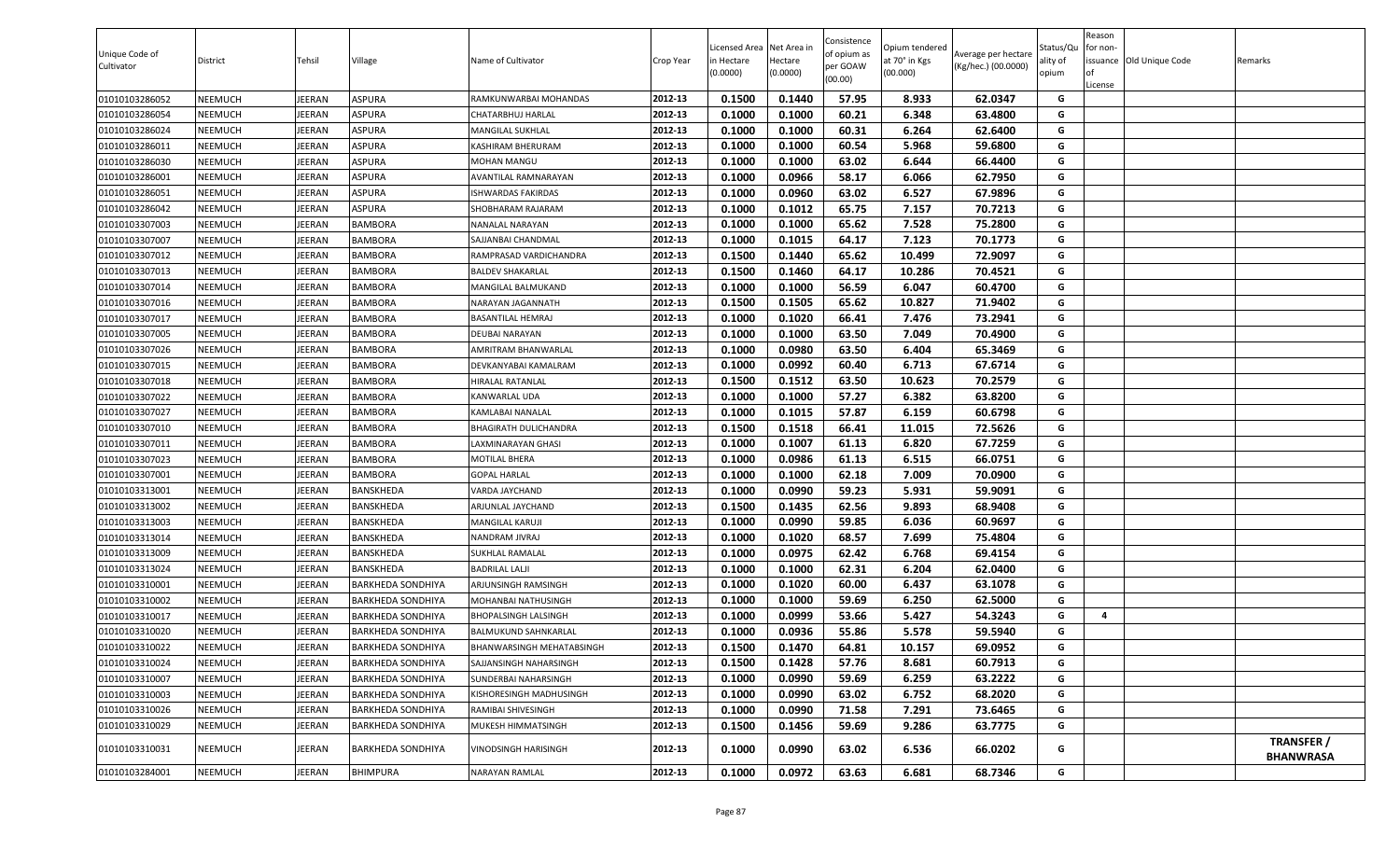| Unique Code of<br>Cultivator | District | Tehsil        | Village         | Name of Cultivator          | Crop Year | .icensed Area<br>in Hectare<br>(0.0000) | Net Area in<br>Hectare<br>(0.0000) | Consistence<br>of opium as<br>per GOAW<br>(00.00) | Opium tendered<br>at 70° in Kgs<br>(00.000) | Average per hectare<br>(Kg/hec.) (00.0000) | Status/Qu<br>ality of<br>opium | Reason<br>for non-<br><b>of</b><br>License | issuance Old Unique Code | Remarks            |
|------------------------------|----------|---------------|-----------------|-----------------------------|-----------|-----------------------------------------|------------------------------------|---------------------------------------------------|---------------------------------------------|--------------------------------------------|--------------------------------|--------------------------------------------|--------------------------|--------------------|
| 01010103284004               | NEEMUCH  | <b>IEERAN</b> | BHIMPURA        | SHANTILAL DHARAMCHAND       | 2012-13   | 0.1000                                  | 0.0952                             | 63.63                                             | 6.654                                       | 69.8950                                    | G                              |                                            |                          |                    |
| 01010103284009               | NEEMUCH  | EERAN         | BHIMPURA        | BOTHLAL CHHAGANLAL          | 2012-13   | 0.1000                                  | 0.0969                             | 68.57                                             | 7.406                                       | 76.4293                                    | G                              |                                            |                          |                    |
| 01010103284010               | NEEMUCH  | EERAN         | BHIMPURA        | FULIBAI BHERULAL            | 2012-13   | 0.1500                                  | 0.1485                             | 60.00                                             | 9.729                                       | 65.5152                                    | G                              |                                            |                          |                    |
| 01010103284011               | NEEMUCH  | EERAN         | BHIMPURA        | DEVILAL BHERULAL            | 2012-13   | 0.1500                                  | 0.1480                             | 63.67                                             | 10.142                                      | 68.5270                                    | G                              |                                            |                          |                    |
| 01010103284013               | NEEMUCH  | EERAN         | BHIMPURA        | KANKUBAI RAMCHANDRA         | 2012-13   | 0.1000                                  | 0.0988                             | 63.67                                             | 6.940                                       | 70.2429                                    | G                              |                                            |                          |                    |
| 01010103284017               | NEEMUCH  | EERAN         | BHIMPURA        | BHERULAL VAJERAM            | 2012-13   | 0.1000                                  | 0.1008                             | 63.67                                             | 6.931                                       | 68.7599                                    | G                              |                                            |                          |                    |
| 01010103284006               | NEEMUCH  | <b>IEERAN</b> | <b>BHIMPURA</b> | KESHRIMAL SITARAM           | 2012-13   | 0.1000                                  | 0.0936                             | 56.57                                             | 5.625                                       | 60.0962                                    | G                              |                                            |                          |                    |
| 01010103284022               | NEEMUCH  | JEERAN        | <b>BHIMPURA</b> | CHOUTHMAL SHANKARLAL        | 2012-13   | 0.1000                                  | 0.0960                             | 60.00                                             | 6.189                                       | 64.4688                                    | G                              |                                            |                          |                    |
| 01010103284021               | NEEMUCH  | JEERAN        | BHIMPURA        | HARLAL KHIMA                | 2012-13   | 0.1000                                  | 0.0980                             | 63.02                                             | 7.022                                       | 71.6531                                    | G                              |                                            |                          |                    |
| 01010103284023               | NEEMUCH  | <b>IEERAN</b> | BHIMPURA        | BHANWARLAL MAGNA            | 2012-13   | 0.1000                                  | 0.0960                             | 64.81                                             | 6.694                                       | 69.7292                                    | G                              |                                            |                          |                    |
| 01010103258107               | NEEMUCH  | <b>IEERAN</b> | CHALDU          | KAMLABAI KANHEYALAL         | 2012-13   | 0.1000                                  | 0.1020                             | 60.23                                             | 6.556                                       | 64.2745                                    | G                              |                                            |                          |                    |
| 01010103258077               | NEEMUCH  | <b>IEERAN</b> | CHALDU          | VISHNUSINGH MOTISINGH       | 2012-13   | 0.1000                                  | 0.1014                             | 56.73                                             | 6.086                                       | 60.0197                                    | G                              |                                            |                          |                    |
| 01010103258090               | NEEMUCH  | <b>IEERAN</b> | CHALDU          | SOSARBAI LAXMIRAM           | 2012-13   | 0.1000                                  | 0.0912                             | 58.81                                             | 6.083                                       | 66.6996                                    | G                              |                                            |                          |                    |
| 01010103258126               | NEEMUCH  | <b>IEERAN</b> | CHALDU          | KAMALGIR KESHARSINGH        | 2012-13   | 0.1000                                  | 0.1020                             | 60.03                                             | 6.569                                       | 64.4020                                    | G                              |                                            |                          |                    |
| 01010103258092               | NEEMUCH  | <b>IEERAN</b> | CHALDU          | DALELSINGH MOHANLAL         | 2012-13   | 0.1000                                  | 0.0990                             | 62.64                                             | 6.774                                       | 68.4242                                    | G                              |                                            |                          |                    |
| 01010103258056               | NEEMUCH  | JEERAN        | CHALDU          | BAGDIRAM CHHAGANLAL         | 2012-13   | 0.1000                                  | 0.0115                             | 59.94                                             | 0.779                                       | 67.7391                                    | G                              |                                            |                          |                    |
| 01010103258024               | NEEMUCH  | JEERAN        | CHALDU          | SHYAMBAI VAR                | 2012-13   | 0.1500                                  | 0.0000                             | 0.00                                              | 0.000                                       | 0.0000                                     | N                              |                                            |                          |                    |
| 01010103258103               | NEEMUCH  | <b>IEERAN</b> | CHALDU          | RATANLAL UDA                | 2012-13   | 0.1000                                  | 0.1008                             | 58.53                                             | 6.221                                       | 61.7163                                    | G                              |                                            |                          |                    |
| 01010103258136               | NEEMUCH  | <b>IEERAN</b> | CHALDU          | RAJENDRASINGH DASHRATHSINGH | 2012-13   | 0.1500                                  | 0.1458                             | 66.60                                             | 10.827                                      | 74.2593                                    | G                              |                                            |                          |                    |
| 01010103258105               | NEEMUCH  | <b>IEERAN</b> | CHALDU          | DEVRAM UDA                  | 2012-13   | 0.1000                                  | 0.0989                             | 53.42                                             | 5.693                                       | 57.5632                                    | G                              | 5                                          |                          |                    |
| 01010103258170               | NEEMUCH  | <b>IEERAN</b> | CHALDU          | KUSHALKUNWAR RAMSINGH       | 2012-13   | 0.1000                                  | 0.1050                             | 56.98                                             | 6.015                                       | 57.2857                                    | G                              |                                            |                          |                    |
| 01010103258172               | NEEMUCH  | <b>IEERAN</b> | CHALDU          | BANSHILAL MOHANLAL          | 2012-13   | 0.1000                                  | 0.1020                             | 56.00                                             | 5.960                                       | 58.4314                                    | G                              |                                            | 01010103312007           |                    |
| 01010103315228               | NEEMUCH  | <b>IEERAN</b> | CHEETAKHEDA     | DADAMCHAND HUKMICHAND       | 2012-13   | 0.1000                                  | 0.1000                             | 59.15                                             | 6.177                                       | 61.7700                                    | G                              |                                            |                          |                    |
| 01010103315229               | NEEMUCH  | <b>IEERAN</b> | CHEETAKHEDA     | SUKHLAL HUKMICHAND          | 2012-13   | 0.1000                                  | 0.1035                             | 61.77                                             | 6.089                                       | 58.8309                                    | G                              |                                            |                          |                    |
| 01010103315122               | NEEMUCH  | JEERAN        | CHEETAKHEDA     | SESHMAL RUGANNATH           | 2012-13   | 0.1000                                  | 0.1026                             | 66.05                                             | 6.567                                       | 64.0058                                    | G                              |                                            |                          |                    |
| 01010103315125               | NEEMUCH  | <b>IEERAN</b> | CHEETAKHEDA     | BABULAL TULSIRAM            | 2012-13   | 0.1000                                  | 0.0986                             | 68.72                                             | 6.479                                       | 65.7099                                    | G                              |                                            |                          | <b>NAME CHANGE</b> |
| 01010103315075               | NEEMUCH  | <b>IEERAN</b> | СНЕЕТАКНЕDА     | CHAMPALAL UDA MEGWAL        | 2012-13   | 0.1000                                  | 0.1012                             | 66.05                                             | 6.558                                       | 64.8024                                    | G                              |                                            |                          |                    |
| 01010103315237               | NEEMUCH  | EERAN         | CHEETAKHEDA     | MODIRAM RATANLAL            | 2012-13   | 0.1000                                  | 0.0990                             | 73.35                                             | 7.524                                       | 76.0000                                    | G                              |                                            |                          |                    |
| 01010103315239               | NEEMUCH  | <b>IEERAN</b> | CHEETAKHEDA     | AMBALAL RATANLAL            | 2012-13   | 0.1000                                  | 0.0992                             | 61.77                                             | 6.618                                       | 66.7137                                    | G                              |                                            |                          |                    |
| 01010103315241               | NEEMUCH  | <b>IEERAN</b> | CHEETAKHEDA     | NAINALAL MODIRAM            | 2012-13   | 0.1000                                  | 0.0992                             | 59.15                                             | 5.543                                       | 55.8770                                    | G                              | $\overline{\mathbf{4}}$                    |                          |                    |
| 01010103315243               | NEEMUCH  | <b>IEERAN</b> | CHEETAKHEDA     | SHANTILAL NANDA             | 2012-13   | 0.1000                                  | 0.1050                             | 59.15                                             | 6.557                                       | 62.4476                                    | G                              |                                            |                          |                    |
| 01010103315244               | NEEMUCH  | <b>IEERAN</b> | CHEETAKHEDA     | SHOBHAGMAL CHANDMAL         | 2012-13   | 0.1500                                  | 0.1421                             | 67.22                                             | 9.497                                       | 66.8332                                    | G                              |                                            |                          |                    |
| 01010103315161               | NEEMUCH  | JEERAN        | CHEETAKHEDA     | SOHANBAI SITARAM            | 2012-13   | 0.1500                                  | 0.1505                             | 61.77                                             | 9.610                                       | 63.8538                                    | G                              |                                            |                          |                    |
| 01010103315240               | NEEMUCH  | <b>IEERAN</b> | CHEETAKHEDA     | MOTILAL MODA                | 2012-13   | 0.1000                                  | 0.1000                             | 67.22                                             | 6.261                                       | 62.6100                                    | G                              |                                            |                          |                    |
| 01010103315005               | NEEMUCH  | <b>IEERAN</b> | CHEETAKHEDA     | ANANDILAL BHANWARLAL        | 2012-13   | 0.1000                                  | 0.1015                             | 66.05                                             | 7.275                                       | 71.6749                                    | G                              |                                            |                          |                    |
| 01010103315013               | NEEMUCH  | JEERAN        | CHEETAKHEDA     | KOUSHLYABAI MAHESH          | 2012-13   | 0.1500                                  | 0.1485                             | 62.40                                             | 9.164                                       | 61.7104                                    | G                              |                                            |                          |                    |
| 01010103315015               | NEEMUCH  | JEERAN        | CHEETAKHEDA     | VARDICHAND GOPAL            | 2012-13   | 0.1500                                  | 0.1500                             | 67.22                                             | 10.064                                      | 67.0933                                    | G                              |                                            |                          |                    |
| 01010103315016               | NEEMUCH  | <b>IEERAN</b> | CHEETAKHEDA     | JANIBAI DADAMCHAND          | 2012-13   | 0.1500                                  | 0.1479                             | 64.51                                             | 9.723                                       | 65.7404                                    | G                              |                                            |                          |                    |
| 01010103315032               | NEEMUCH  | JEERAN        | CHEETAKHEDA     | <b>GOPAL MOTILAL</b>        | 2012-13   | 0.1000                                  | 0.0999                             | 60.59                                             | 6.189                                       | 61.9520                                    | G                              |                                            |                          |                    |
| 01010103315036               | NEEMUCH  | JEERAN        | CHEETAKHEDA     | MUKESH PREMCHAND            | 2012-13   | 0.1500                                  | 0.1452                             | 62.40                                             | 8.451                                       | 58.2025                                    | G                              |                                            |                          |                    |
| 01010103315071               | NEEMUCH  | JEERAN        | CHEETAKHEDA     | GHEESALAL DHANNA            | 2012-13   | 0.1000                                  | 0.0990                             | 62.40                                             | 6.169                                       | 62.3131                                    | G                              |                                            |                          |                    |
| 01010103315042               | NEEMUCH  | JEERAN        | CHEETAKHEDA     | RAMESHCHAND PUNAMCHAND      | 2012-13   | 0.1000                                  | 0.0900                             | 68.41                                             | 6.391                                       | 71.0111                                    | G                              |                                            |                          |                    |
| 01010103315044               | NEEMUCH  | JEERAN        | CHEETAKHEDA     | MADANLAL MOTILAL            | 2012-13   | 0.1500                                  | 0.1500                             | 68.41                                             | 10.271                                      | 68.4733                                    | G                              |                                            |                          |                    |
| 01010103315045               | NEEMUCH  | JEERAN        | CHEETAKHEDA     | MADHOLAL BHUWANI            | 2012-13   | 0.1500                                  | 0.1500                             | 70.39                                             | 10.186                                      | 67.9067                                    | G                              |                                            |                          |                    |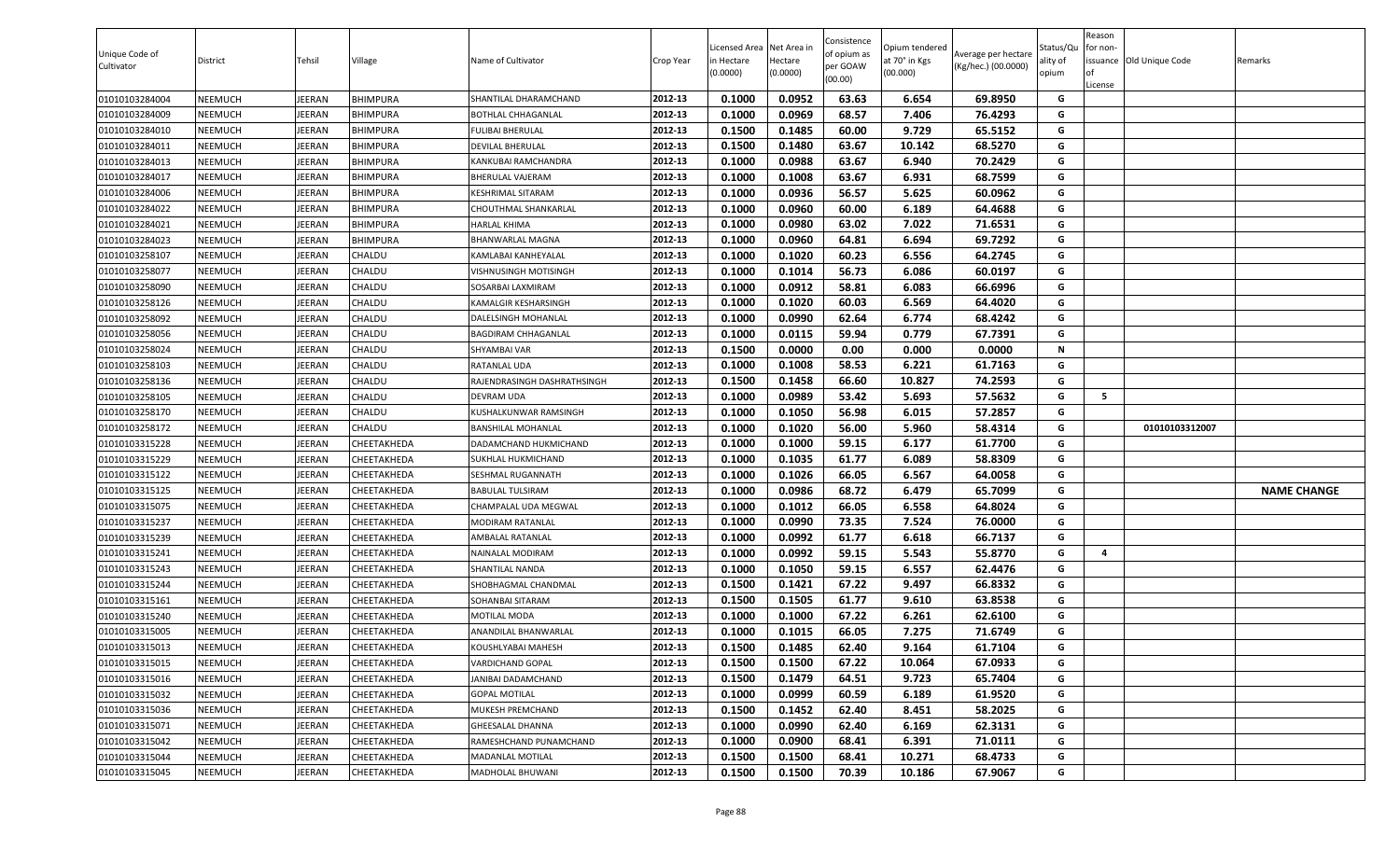| Unique Code of<br>Cultivator | District       | Tehsil        | Village     | Name of Cultivator           | Crop Year | Licensed Area Net Area in<br>in Hectare<br>0.0000) | Hectare<br>(0.0000) | Consistence<br>of opium as<br>per GOAW<br>(00.00) | Opium tendered<br>at 70° in Kgs<br>(00.000) | Average per hectare<br>(Kg/hec.) (00.0000) | Status/Qu<br>ality of<br>opium | Reason<br>for non-<br>l of<br>License | issuance <b>Old Unique Code</b> | Remarks            |
|------------------------------|----------------|---------------|-------------|------------------------------|-----------|----------------------------------------------------|---------------------|---------------------------------------------------|---------------------------------------------|--------------------------------------------|--------------------------------|---------------------------------------|---------------------------------|--------------------|
| 01010103315046               | <b>NEEMUCH</b> | JEERAN        | CHEETAKHEDA | RAKESHKUMAR PUNAMCHAND       | 2012-13   | 0.1000                                             | 0.0980              | 62.23                                             | 6.472                                       | 66.0408                                    | G                              |                                       |                                 |                    |
| 01010103315052               | <b>NEEMUCH</b> | JEERAN        | CHEETAKHEDA | <b>BAGDIRAM DHULA</b>        | 2012-13   | 0.1000                                             | 0.0972              | 68.13                                             | 6.725                                       | 69.1872                                    | G                              |                                       |                                 |                    |
| 01010103315055               | NEEMUCH        | JEERAN        | CHEETAKHEDA | KARULAL KESHARBAI            | 2012-13   | 0.1500                                             | 0.1450              | 64.51                                             | 9.907                                       | 68.3241                                    | G                              |                                       |                                 |                    |
| 01010103315060               | NEEMUCH        | JEERAN        | CHEETAKHEDA | LAXMICHAND CHAMPALAL         | 2012-13   | 0.1500                                             | 0.1480              | 68.11                                             | 9.312                                       | 62.9189                                    | G                              |                                       |                                 |                    |
| 01010103315062               | <b>NEEMUCH</b> | JEERAN        | CHEETAKHEDA | AXMINARAYAN CHAMPALAL        | 2012-13   | 0.1500                                             | 0.1500              | 68.13                                             | 9.850                                       | 65.6667                                    | G                              |                                       |                                 |                    |
| 01010103315066               | <b>NEEMUCH</b> | JEERAN        | CHEETAKHEDA | KESHRIBAI HIRALAL            | 2012-13   | 0.1000                                             | 0.0990              | 57.33                                             | 5.979                                       | 60.3939                                    | G                              |                                       |                                 |                    |
| 01010103315067               | <b>NEEMUCH</b> | JEERAN        | CHEETAKHEDA | <b>BAGDIRAM MOTILAL</b>      | 2012-13   | 0.1000                                             | 0.0968              | 64.51                                             | 6.663                                       | 68.8326                                    | G                              |                                       |                                 |                    |
| 01010103315069               | <b>NEEMUCH</b> | JEERAN        | CHEETAKHEDA | GHEESALAL DEVA               | 2012-13   | 0.1500                                             | 0.1500              | 68.07                                             | 10.454                                      | 69.6933                                    | G                              |                                       |                                 |                    |
| 01010103315072               | <b>NEEMUCH</b> | JEERAN        | CHEETAKHEDA | <b>NANALAL MODA</b>          | 2012-13   | 0.1000                                             | 0.0992              | 62.23                                             | 6.410                                       | 64.6169                                    | G                              |                                       |                                 |                    |
| 01010103315082               | <b>NEEMUCH</b> | JEERAN        | CHEETAKHEDA | PANNALAL NANDA               | 2012-13   | 0.1500                                             | 0.1472              | 60.00                                             | 9.197                                       | 62.4796                                    | G                              |                                       |                                 |                    |
| 01010103315086               | <b>NEEMUCH</b> | JEERAN        | CHEETAKHEDA | RAMCHAND CHAMPALAL           | 2012-13   | 0.1000                                             | 0.1000              | 65.20                                             | 6.427                                       | 64.2700                                    | G                              |                                       |                                 |                    |
| 01010103315087               | <b>NEEMUCH</b> | JEERAN        | CHEETAKHEDA | CHANDIBAI VARDICHAND         | 2012-13   | 0.1000                                             | 0.0992              | 65.20                                             | 6.967                                       | 70.2319                                    | G                              |                                       |                                 | <b>NAME CHANGE</b> |
| 01010103315088               | <b>NEEMUCH</b> | JEERAN        | CHEETAKHEDA | RADHESHYAM DOLA              | 2012-13   | 0.1000                                             | 0.1025              | 60.30                                             | 6.263                                       | 61.1024                                    | G                              |                                       |                                 |                    |
| 01010103315089               | <b>NEEMUCH</b> | JEERAN        | CHEETAKHEDA | VISHNULAL SHIVELAL           | 2012-13   | 0.1000                                             | 0.1000              | 65.20                                             | 6.548                                       | 65.4800                                    | G                              |                                       |                                 |                    |
| 01010103315102               | <b>NEEMUCH</b> | JEERAN        | CHEETAKHEDA | BHAGCHAND MATHURALAL         | 2012-13   | 0.1000                                             | 0.0980              | 61.77                                             | 6.177                                       | 63.0306                                    | G                              |                                       |                                 |                    |
| 01010103315108               | <b>NEEMUCH</b> | JEERAN        | CHEETAKHEDA | RADHESHYAM RUPCHAND          | 2012-13   | 0.1000                                             | 0.1026              | 60.30                                             | 6.306                                       | 61.4620                                    | G                              |                                       |                                 |                    |
| 01010103315112               | <b>NEEMUCH</b> | JEERAN        | CHEETAKHEDA | <b>KESHRILAL PYARJI</b>      | 2012-13   | 0.1000                                             | 0.1000              | 60.19                                             | 6.036                                       | 60.3600                                    | G                              |                                       |                                 |                    |
| 01010103315120               | <b>NEEMUCH</b> | JEERAN        | CHEETAKHEDA | MOTYABAI PHOOLCHAND          | 2012-13   | 0.1000                                             | 0.0990              | 63.38                                             | 6.012                                       | 60.7273                                    | G                              | 9                                     |                                 |                    |
| 01010103315143               | <b>NEEMUCH</b> | JEERAN        | CHEETAKHEDA | PANCHAMLAL DADAMCHAND        | 2012-13   | 0.1000                                             | 0.0000              | 0.00                                              | 0.000                                       | 0.0000                                     | N                              |                                       |                                 |                    |
| 01010103315148               | NEEMUCH        | JEERAN        | CHEETAKHEDA | PREMCHAND RATANLAL           | 2012-13   | 0.1500                                             | 0.1500              | 65.02                                             | 10.171                                      | 67.8067                                    | G                              |                                       |                                 |                    |
| 01010103315169               | <b>NEEMUCH</b> | JEERAN        | CHEETAKHEDA | KAILASHIBAI BABULAL          | 2012-13   | 0.1000                                             | 0.0990              | 63.38                                             | 6.646                                       | 67.1313                                    | G                              |                                       |                                 |                    |
| 01010103315176               | <b>NEEMUCH</b> | JEERAN        | CHEETAKHEDA | OMPRAKASH SHIVELAL           | 2012-13   | 0.1500                                             | 0.1500              | 63.38                                             | 9.625                                       | 64.1667                                    | G                              |                                       |                                 |                    |
| 01010103315184               | <b>NEEMUCH</b> | <b>JEERAN</b> | CHEETAKHEDA | SHANTIBAI RADHAKISHAN        | 2012-13   | 0.1000                                             | 0.1008              | 58.67                                             | 6.362                                       | 63.1151                                    | G                              |                                       |                                 |                    |
| 01010103315205               | <b>NEEMUCH</b> | JEERAN        | CHEETAKHEDA | RAMCHANDRA DHURA             | 2012-13   | 0.1000                                             | 0.1000              | 57.90                                             | 5.848                                       | 58.4800                                    | G                              |                                       |                                 |                    |
| 01010103315206               | <b>NEEMUCH</b> | JEERAN        | CHEETAKHEDA | PUKHRAJ MANGILAL             | 2012-13   | 0.1500                                             | 0.1485              | 63.04                                             | 9.528                                       | 64.1616                                    | G                              |                                       |                                 |                    |
| 01010103315211               | <b>NEEMUCH</b> | JEERAN        | CHEETAKHEDA | UDIBAI VIRAMLAL              | 2012-13   | 0.1000                                             | 0.0960              | 63.04                                             | 6.232                                       | 64.9167                                    | G                              |                                       |                                 |                    |
| 01010103315214               | <b>NEEMUCH</b> | JEERAN        | CHEETAKHEDA | RAMESHCHAND GHEESALAL        | 2012-13   | 0.1000                                             | 0.1000              | 63.04                                             | 6.826                                       | 68.2600                                    | G                              |                                       |                                 |                    |
| 01010103315217               | <b>NEEMUCH</b> | JEERAN        | CHEETAKHEDA | RAJESHKUMAR RAMESHCHAND      | 2012-13   | 0.1000                                             | 0.0992              | 64.34                                             | 6.379                                       | 64.3044                                    | G                              |                                       |                                 |                    |
| 01010103315220               | <b>NEEMUCH</b> | JEERAN        | CHEETAKHEDA | <b>GOPAL HITRIYA</b>         | 2012-13   | 0.1000                                             | 0.1012              | 59.64                                             | 6.049                                       | 59.7727                                    | G                              |                                       |                                 |                    |
| 01010103315222               | NEEMUCH        | JEERAN        | CHEETAKHEDA | GEHARILAL KHYALILAL          | 2012-13   | 0.1000                                             | 0.0984              | 63.05                                             | 6.629                                       | 67.3679                                    | G                              |                                       |                                 |                    |
| 01010103315040               | <b>NEEMUCH</b> | JEERAN        | CHEETAKHEDA | JAGDISH MODIRAM              | 2012-13   | 0.1000                                             | 0.0966              | 60.84                                             | 5.841                                       | 60.4658                                    | -1                             | $\overline{2}$                        |                                 |                    |
| 01010103315154               | <b>NEEMUCH</b> | JEERAN        | CHEETAKHEDA | BHANWARLAL CHAMPALAL         | 2012-13   | 0.1000                                             | 0.1000              | 59.85                                             | 6.062                                       | 60.6200                                    | G                              |                                       |                                 |                    |
| 01010103315008               | <b>NEEMUCH</b> | JEERAN        | CHEETAKHEDA | BANSHILAL LALURAM            | 2012-13   | 0.1000                                             | 0.0999              | 68.13                                             | 7.017                                       | 70.2402                                    | G                              |                                       |                                 |                    |
| 01010103315104               | <b>NEEMUCH</b> | JEERAN        | CHEETAKHEDA | RATANLAL TAKECHAND           | 2012-13   | 0.1000                                             | 0.1014              | 67.30                                             | 7.163                                       | 70.6410                                    | G                              |                                       |                                 | <b>NAME CHANGE</b> |
| 01010103315076               | <b>NEEMUCH</b> | JEERAN        | CHEETAKHEDA | SOHANBAI KESHURAM            | 2012-13   | 0.1000                                             | 0.0960              | 59.85                                             | 6.156                                       | 64.1250                                    | G                              |                                       |                                 |                    |
| 01010103315074               | <b>NEEMUCH</b> | <b>JEERAN</b> | CHEETAKHEDA | <b>BAGDIRAM UDAJI</b>        | 2012-13   | 0.1000                                             | 0.0990              | 58.11                                             | 5.936                                       | 59.9596                                    | G                              |                                       |                                 |                    |
| 01010103315054               | <b>NEEMUCH</b> | JEERAN        | CHEETAKHEDA | ASRAJ DEVILAL                | 2012-13   | 0.1000                                             | 0.1012              | 65.02                                             | 6.632                                       | 65.5336                                    | G                              |                                       |                                 |                    |
| 01010103315208               | <b>NEEMUCH</b> | JEERAN        | CHEETAKHEDA | MANGILAL VARDA               | 2012-13   | 0.1500                                             | 0.1440              | 59.85                                             | 8.721                                       | 60.5625                                    | G                              |                                       |                                 |                    |
| 01010103315012               | <b>NEEMUCH</b> | JEERAN        | CHEETAKHEDA | SHIKHANRCHANDRA VARDICHANDRA | 2012-13   | 0.1000                                             | 0.1024              | 67.82                                             | 7.402                                       | 72.2852                                    | G                              |                                       |                                 |                    |
| 01010103315022               | <b>NEEMUCH</b> | JEERAN        | CHEETAKHEDA | KISHORESINGH CHHAGANLAL      | 2012-13   | 0.1500                                             | 0.1500              | 65.94                                             | 10.861                                      | 72.4067                                    | G                              |                                       |                                 |                    |
| 01010103315224               | <b>NEEMUCH</b> | JEERAN        | CHEETAKHEDA | OMPRAKASH CHOUTHMAL          | 2012-13   | 0.1000                                             | 0.0900              | 65.94                                             | 7.018                                       | 77.9778                                    | G                              |                                       |                                 |                    |
| 01010103315196               | <b>NEEMUCH</b> | JEERAN        | CHEETAKHEDA | IBRAHIM AJIJBAKSH            | 2012-13   | 0.1000                                             | 0.1024              | 65.94                                             | 6.453                                       | 63.0176                                    | G                              |                                       |                                 |                    |
| 01010103315006               | <b>NEEMUCH</b> | JEERAN        | CHEETAKHEDA | PRATHVIRAJ GANGARAM          | 2012-13   | 0.1000                                             | 0.0990              | 57.97                                             | 6.252                                       | 63.1515                                    | G                              |                                       |                                 |                    |
| 01010103315223               | <b>NEEMUCH</b> | JEERAN        | CHEETAKHEDA | LAXMICHAND PHOOLCHAND        | 2012-13   | 0.1000                                             | 0.1025              | 65.93                                             | 6.781                                       | 66.1561                                    | G                              |                                       |                                 |                    |
|                              |                |               |             |                              |           |                                                    |                     |                                                   |                                             |                                            |                                |                                       |                                 |                    |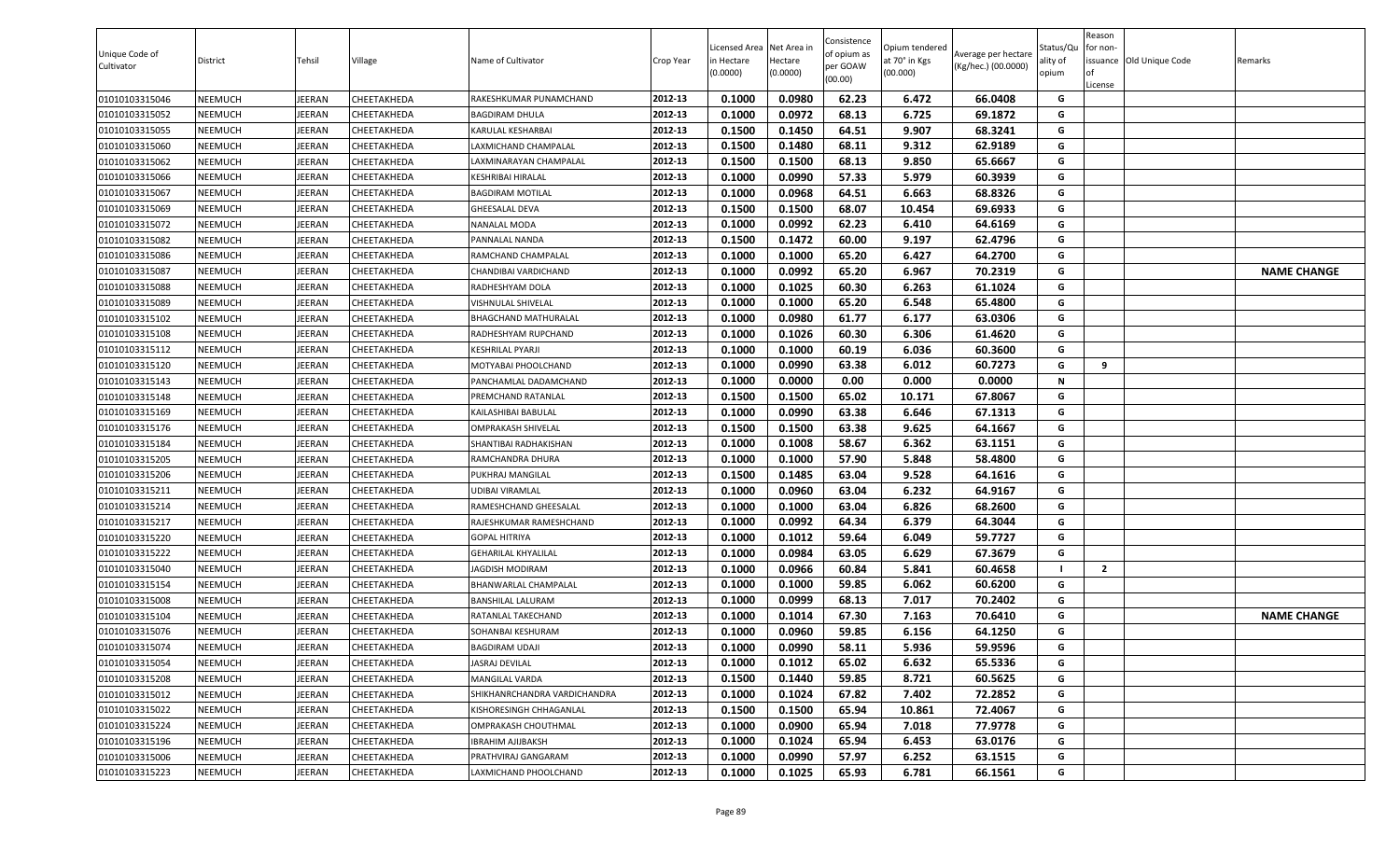| Unique Code of<br>Cultivator | District | Tehsil        | Village        | Name of Cultivator          | Crop Year | Licensed Area<br>in Hectare<br>(0.0000) | Net Area in<br>Hectare<br>(0.0000) | Consistence<br>of opium as<br>per GOAW<br>(00.00) | Opium tendered<br>at 70° in Kgs<br>(00.000) | Average per hectare<br>(Kg/hec.) (00.0000) | Status/Qu<br>ality of<br>opium | Reason<br>for non-<br>lof<br>License | issuance Old Unique Code | Remarks |
|------------------------------|----------|---------------|----------------|-----------------------------|-----------|-----------------------------------------|------------------------------------|---------------------------------------------------|---------------------------------------------|--------------------------------------------|--------------------------------|--------------------------------------|--------------------------|---------|
| 01010103315246               | NEEMUCH  | <b>IEERAN</b> | CHEETAKHEDA    | GANGARAM DIPA               | 2012-13   | 0.1500                                  | 0.1444                             | 57.56                                             | 9.769                                       | 67.6524                                    | G                              |                                      |                          |         |
| 01010103315182               | NEEMUCH  | <b>IEERAN</b> | CHEETAKHEDA    | MATHURALAL GHASI            | 2012-13   | 0.1500                                  | 0.1500                             | 63.05                                             | 9.521                                       | 63.4733                                    | G                              |                                      |                          |         |
| 01010103315212               | NEEMUCH  | <b>IEERAN</b> | СНЕЕТАКНЕDА    | KESHARBAI GORDHANLAL        | 2012-13   | 0.1000                                  | 0.0984                             | 65.93                                             | 6.584                                       | 66.9106                                    | G                              |                                      |                          |         |
| 01010103315226               | NEEMUCH  | EERAN         | CHEETAKHEDA    | KACHARULAL KISHANLAL        | 2012-13   | 0.1000                                  | 0.0962                             | 63.05                                             | 6.999                                       | 72.7547                                    | G                              |                                      |                          |         |
| 01010103315247               | NEEMUCH  | <b>IEERAN</b> | CHEETAKHEDA    | <b>HIRALAL CHAMPALAL</b>    | 2012-13   | 0.1000                                  | 0.0986                             | 57.97                                             | 6.195                                       | 62.8296                                    | G                              |                                      |                          |         |
| 01010103315248               | NEEMUCH  | <b>IEERAN</b> | CHEETAKHEDA    | RADHESHYAM ONKAR            | 2012-13   | 0.1000                                  | 0.1025                             | 57.97                                             | 6.526                                       | 63.6683                                    | G                              |                                      |                          |         |
| 01010103305001               | NEEMUCH  | <b>IEERAN</b> | CHHACHKHEDI    | MANGALSINGH DUNGARSINGH     | 2012-13   | 0.1500                                  | 0.1500                             | 59.39                                             | 9.842                                       | 65.6133                                    | G                              |                                      |                          |         |
| 01010103305009               | NEEMUCH  | JEERAN        | CHHACHKHEDI    | <b>BHUWANISHANKAR NATHU</b> | 2012-13   | 0.1000                                  | 0.0990                             | 50.50                                             | 5.310                                       | 53.6364                                    | G                              | 4                                    |                          |         |
| 01010103305018               | NEEMUCH  | JEERAN        | СННАСНКНЕDІ    | RAMESHWAR BAGWAN            | 2012-13   | 0.1000                                  | 0.1022                             | 65.06                                             | 6.850                                       | 67.0254                                    | G                              |                                      |                          |         |
| 01010103305033               | NEEMUCH  | <b>IEERAN</b> | СННАСНКНЕDІ    | BHERULAL CHAMPALAL          | 2012-13   | 0.1500                                  | 0.1450                             | 62.39                                             | 10.018                                      | 69.0897                                    | G                              |                                      |                          |         |
| 01010103305034               | NEEMUCH  | <b>IEERAN</b> | СННАСНКНЕDІ    | JAGDISH BHAGWAN             | 2012-13   | 0.1500                                  | 0.1520                             | 67.76                                             | 11.238                                      | 73.9342                                    | G                              |                                      |                          |         |
| 01010103305035               | NEEMUCH  | <b>IEERAN</b> | CHHACHKHEDI    | AXMAN CHAMPA                | 2012-13   | 0.1000                                  | 0.1008                             | 57.26                                             | 6.143                                       | 60.9425                                    | G                              |                                      |                          |         |
| 01010103305040               | NEEMUCH  | <b>IEERAN</b> | CHHACHKHEDI    | BHARATDAS SHYAMDAS          | 2012-13   | 0.1000                                  | 0.0922                             | 59.39                                             | 5.676                                       | 61.5618                                    | G                              |                                      |                          |         |
| 01010103305041               | NEEMUCH  | <b>IEERAN</b> | CHHACHKHEDI    | TEJKUNWAR LALSINGH          | 2012-13   | 0.1000                                  | 0.1008                             | 61.17                                             | 6.493                                       | 64.4147                                    | G                              |                                      |                          |         |
| 01010103305044               | NEEMUCH  | <b>IEERAN</b> | CHHACHKHEDI    | MUKANDLAL GULABCHAND        | 2012-13   | 0.1500                                  | 0.1485                             | 61.17                                             | 9.307                                       | 62.6734                                    | G                              |                                      |                          |         |
| 01010103305046               | NEEMUCH  | JEERAN        | CHHACHKHEDI    | VAJEKUNWAR GUMANSINGH       | 2012-13   | 0.1000                                  | 0.1020                             | 61.85                                             | 6.662                                       | 65.3137                                    | G                              |                                      |                          |         |
| 01010103305048               | NEEMUCH  | JEERAN        | CHHACHKHEDI    | BADAMBAI BHAGWAN            | 2012-13   | 0.1500                                  | 0.1454                             | 60.50                                             | 9.680                                       | 66.5750                                    | G                              |                                      |                          |         |
| 01010103305050               | NEEMUCH  | <b>IEERAN</b> | CHHACHKHEDI    | MUKUNANDLAL NANDA           | 2012-13   | 0.1000                                  | 0.1012                             | 57.61                                             | 6.312                                       | 62.3715                                    | G                              |                                      |                          |         |
| 01010103305053               | NEEMUCH  | <b>IEERAN</b> | СННАСНКНЕDІ    | KANHEYALAL HAJARILAL        | 2012-13   | 0.1500                                  | 0.1450                             | 60.50                                             | 9.187                                       | 63.3586                                    | G                              |                                      |                          |         |
| 01010103305056               | NEEMUCH  | <b>IEERAN</b> | СННАСНКНЕDІ    | SHRIRAM NANDA               | 2012-13   | 0.1500                                  | 0.1458                             | 65.94                                             | 10.541                                      | 72.2977                                    | G                              |                                      |                          |         |
| 01010103305065               | NEEMUCH  | <b>IEERAN</b> | СННАСНКНЕDІ    | AMBALAL MOHANLAL            | 2012-13   | 0.1500                                  | 0.0600                             | 60.26                                             | 3.805                                       | 63.4167                                    | G                              |                                      |                          |         |
| 01010103305072               | NEEMUCH  | <b>IEERAN</b> | CHHACHKHEDI    | DIPLAL NANURAM              | 2012-13   | 0.1500                                  | 0.1500                             | 61.85                                             | 9.419                                       | 62.7933                                    | G                              |                                      |                          |         |
| 01010103305042               | NEEMUCH  | <b>IEERAN</b> | СННАСНКНЕDІ    | SWRUPSINGH LAXMANSINGH      | 2012-13   | 0.1000                                  | 0.0992                             | 60.50                                             | 6.404                                       | 64.5565                                    | G                              |                                      |                          |         |
| 01010103305026               | NEEMUCH  | <b>IEERAN</b> | CHHACHKHEDI    | CHAINRAM MANGILAL           | 2012-13   | 0.1500                                  | 0.1522                             | 61.85                                             | 9.737                                       | 63.9750                                    | G                              |                                      |                          |         |
| 01010103305028               | NEEMUCH  | JEERAN        | CHHACHKHEDI    | JAGDISHCHANDRA MADANLAL     | 2012-13   | 0.1000                                  | 0.0638                             | 60.19                                             | 3.973                                       | 62.2727                                    | G                              |                                      |                          |         |
| 01010103305037               | NEEMUCH  | <b>IEERAN</b> | CHHACHKHEDI    | <b>BHAGIRATH KISHAN</b>     | 2012-13   | 0.1000                                  | 0.0988                             | 60.19                                             | 6.458                                       | 65.3644                                    | G                              |                                      |                          |         |
| 01010103305043               | NEEMUCH  | <b>IEERAN</b> | СННАСНКНЕDІ    | RAGUVIRSINGH DUNGERSINGH    | 2012-13   | 0.1000                                  | 0.0990                             | 60.19                                             | 6.595                                       | 66.6162                                    | G                              |                                      |                          |         |
| 01010103305045               | NEEMUCH  | EERAN         | СННАСНКНЕDІ    | <b>GITABAI GOPALDAS</b>     | 2012-13   | 0.1500                                  | 0.1258                             | 62.85                                             | 8.440                                       | 67.0906                                    | G                              |                                      |                          |         |
| 01010103305019               | NEEMUCH  | <b>IEERAN</b> | CHHACHKHEDI    | BHANWARSINGH DIPSINGH       | 2012-13   | 0.1000                                  | 0.1008                             | 56.31                                             | 6.073                                       | 60.2480                                    | G                              |                                      |                          |         |
| 01010103305055               | NEEMUCH  | <b>IEERAN</b> | CHHACHKHEDI    | MANGILAL DOLA               | 2012-13   | 0.1500                                  | 0.1295                             | 53.32                                             | 4.022                                       | 31.0579                                    | G                              | $\overline{\mathbf{4}}$              |                          |         |
| 01010103305020               | NEEMUCH  | <b>IEERAN</b> | CHHACHKHEDI    | RAMESHCHAND MANGILAL        | 2012-13   | 0.1000                                  | 0.0930                             | 60.35                                             | 6.087                                       | 65.4516                                    | G                              |                                      |                          |         |
| 01010103305075               | NEEMUCH  | <b>IEERAN</b> | СННАСНКНЕDІ    | JANIBAI DULICHAND           | 2012-13   | 0.1000                                  | 0.0990                             | 62.85                                             | 6.393                                       | 64.5758                                    | G                              |                                      |                          |         |
| 01010103305025               | NEEMUCH  | JEERAN        | CHHACHKHEDI    | KESHARIMAL BHAGWAN          | 2012-13   | 0.1500                                  | 0.1500                             | 60.35                                             | 10.044                                      | 66.9600                                    | G                              |                                      |                          |         |
| 01010103305049               | NEEMUCH  | <b>IEERAN</b> | CHHACHKHEDI    | GITAKUNWAR DALPATSINGH      | 2012-13   | 0.1000                                  | 0.0990                             | 54.95                                             | 6.217                                       | 62.7980                                    | G                              | -5                                   |                          |         |
| 01010103305012               | NEEMUCH  | <b>IEERAN</b> | СННАСНКНЕDІ    | SAMARATHMAL RAMCHANDRA      | 2012-13   | 0.1000                                  | 0.0950                             | 60.35                                             | 6.251                                       | 65.8000                                    | G                              |                                      |                          |         |
| 01010103305002               | NEEMUCH  | JEERAN        | СННАСНКНЕDІ    | CHHITARSINGH GOKULSINGH     | 2012-13   | 0.1500                                  | 0.1500                             | 57.00                                             | 8.868                                       | 59.1200                                    | G                              |                                      |                          |         |
| 01010103305022               | NEEMUCH  | JEERAN        | CHHACHKHEDI    | SHYAMLAL MADANLAL           | 2012-13   | 0.1000                                  | 0.0990                             | 57.56                                             | 6.151                                       | 62.1313                                    | G                              |                                      |                          |         |
| 01010103305038               | NEEMUCH  | <b>IEERAN</b> | СННАСНКНЕDІ    | ANTARKUNWAR SHAMBHUSINGH    | 2012-13   | 0.1000                                  | 0.0980                             | 65.59                                             | 7.131                                       | 72.7653                                    | G                              |                                      |                          |         |
| 01010103305036               | NEEMUCH  | JEERAN        | CHHACHKHEDI    | SHIVELAL BHUWAN             | 2012-13   | 0.1500                                  | 0.1490                             | 58.81                                             | 8.838                                       | 59.3154                                    | G                              |                                      |                          |         |
| 01010103305057               | NEEMUCH  | JEERAN        | CHHACHKHEDI    | <b>BHERU SAVA</b>           | 2012-13   | 0.1500                                  | 0.1480                             | 57.62                                             | 9.310                                       | 62.9054                                    | G                              |                                      |                          |         |
| 01010103305074               | NEEMUCH  | JEERAN        | CHHACHKHEDI    | GANSHYAM BHAWANISINGH       | 2012-13   | 0.1000                                  | 0.1026                             | 60.96                                             | 6.009                                       | 58.5673                                    | G                              |                                      |                          |         |
| 01010103305010               | NEEMUCH  | JEERAN        | CHHACHKHEDI    | SOHANSINGH BHOPATSINGH      | 2012-13   | 0.1000                                  | 0.0990                             | 58.81                                             | 6.175                                       | 62.3737                                    | G                              |                                      |                          |         |
| 01010103266005               | NEEMUCH  | JEERAN        | <b>FOFLIYA</b> | SAJJANSINGH JORAVARSINGH    | 2012-13   | 0.1000                                  | 0.1020                             | 60.40                                             | 6.825                                       | 66.9118                                    | G                              |                                      |                          |         |
| 01010103266007               | NEEMUCH  | JEERAN        | <b>FOFLIYA</b> | KAMLABAI MOHANLAL           | 2012-13   | 0.1500                                  | 0.1440                             | 64.43                                             | 9.315                                       | 64.6875                                    | G                              |                                      |                          |         |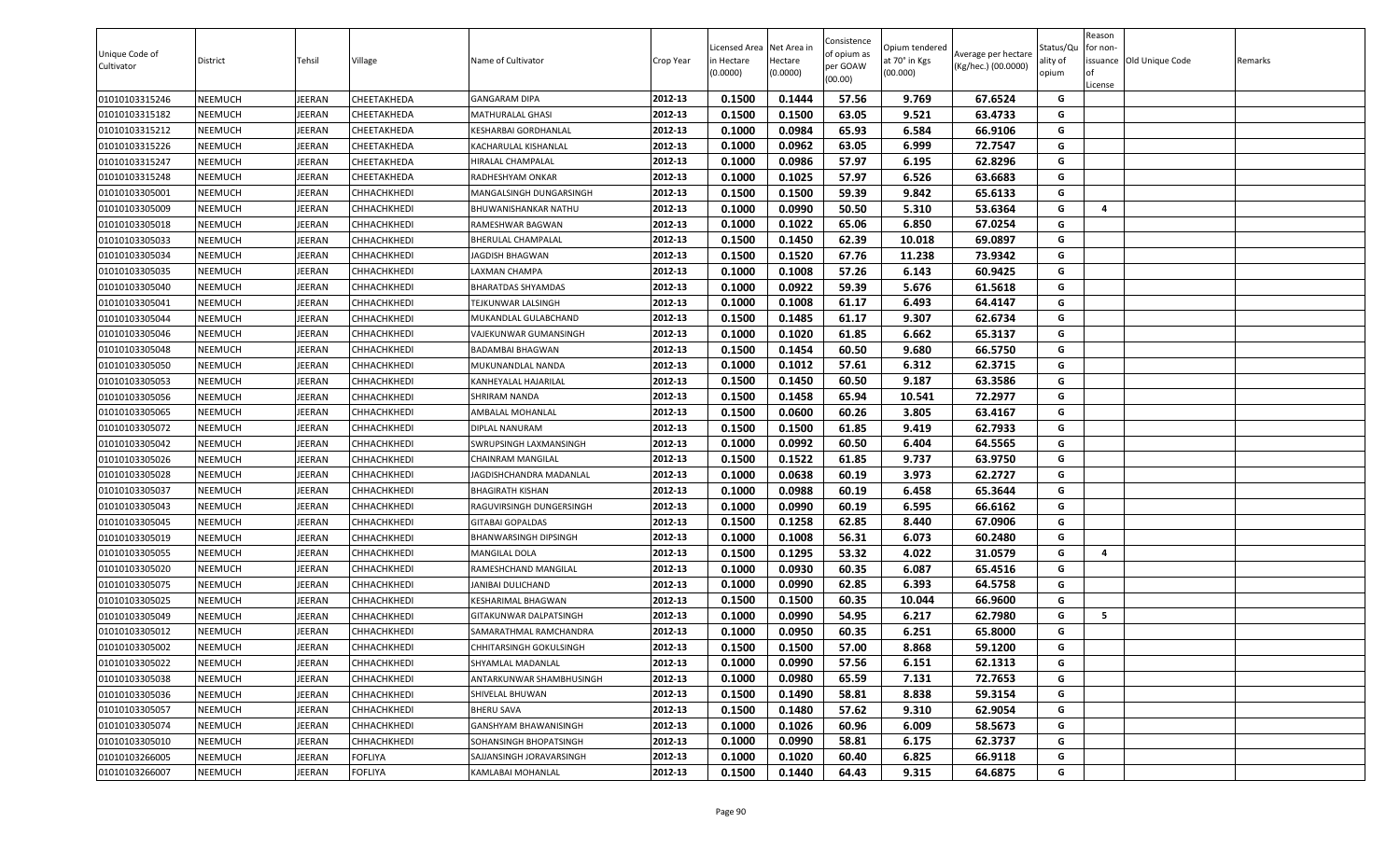| Unique Code of<br>Cultivator | District       | Tehsil        | Village            | Name of Cultivator           | Crop Year | Licensed Area Net Area in<br>in Hectare<br>(0.0000) | Hectare<br>(0.0000) | Consistence<br>of opium as<br>per GOAW<br>(00.00) | Opium tendered<br>at 70° in Kgs<br>(00.000) | Average per hectare<br>(Kg/hec.) (00.0000) | Status/Qu<br>ality of<br>opium | Reason<br>for non-<br>lof<br>License | issuance Old Unique Code | Remarks            |
|------------------------------|----------------|---------------|--------------------|------------------------------|-----------|-----------------------------------------------------|---------------------|---------------------------------------------------|---------------------------------------------|--------------------------------------------|--------------------------------|--------------------------------------|--------------------------|--------------------|
| 01010103266020               | NEEMUCH        | JEERAN        | FOFLIYA            | RUKMANIBAI NANDA             | 2012-13   | 0.1000                                              | 0.0960              | 65.50                                             | 6.644                                       | 69.2083                                    | G                              |                                      |                          |                    |
| 01010103266021               | NEEMUCH        | JEERAN        | FOFLIYA            | DEUBAI KANIRAM               | 2012-13   | 0.1500                                              | 0.1408              | 64.68                                             | 9.804                                       | 69.6307                                    | G                              |                                      |                          |                    |
| 01010103266034               | NEEMUCH        | JEERAN        | FOFLIYA            | FAKIRDAS TULSIRAM            | 2012-13   | 0.1500                                              | 0.1500              | 60.40                                             | 9.362                                       | 62.4133                                    | G                              |                                      |                          |                    |
| 01010103266043               | NEEMUCH        | JEERAN        | FOFLIYA            | KACHARIBAI BAGDIRAM          | 2012-13   | 0.1000                                              | 0.1026              | 63.24                                             | 7.110                                       | 69.2982                                    | $\mathsf{G}$                   |                                      |                          |                    |
| 01010103266044               | NEEMUCH        | JEERAN        | FOFLIYA            | RAMSINGH JORAVARSINGH        | 2012-13   | 0.1000                                              | 0.0980              | 63.24                                             | 6.658                                       | 67.9388                                    | G                              |                                      |                          |                    |
| 01010103266046               | NEEMUCH        | JEERAN        | <b>FOFLIYA</b>     | <b>CHAMPALAL ONKARLAL</b>    | 2012-13   | 0.1000                                              | 0.0990              | 63.24                                             | 6.803                                       | 68.7172                                    | G                              |                                      |                          |                    |
| 01010103266048               | NEEMUCH        | JEERAN        | <b>FOFLIYA</b>     | RAMPRASAD HAJARILAL          | 2012-13   | 0.1000                                              | 0.0960              | 72.65                                             | 7.670                                       | 79.8958                                    | G                              |                                      |                          |                    |
| 01010103266049               | NEEMUCH        | JEERAN        | <b>FOFLIYA</b>     | <b>GAUTAMLAL NANALAL</b>     | 2012-13   | 0.1000                                              | 0.0940              | 56.04                                             | 5.836                                       | 62.0851                                    | G                              |                                      |                          | <b>NAME CHANGE</b> |
| 01010103266050               | NEEMUCH        | JEERAN        | FOFLIYA            | <b>HAJARILAL DOLA</b>        | 2012-13   | 0.1000                                              | 0.1020              | 71.32                                             | 7.509                                       | 73.6176                                    | G                              |                                      |                          |                    |
| 01010103266052               | NEEMUCH        | JEERAN        | <b>FOFLIYA</b>     | DEVILAL RAKBA                | 2012-13   | 0.1000                                              | 0.0992              | 68.68                                             | 7.143                                       | 72.0060                                    | G                              |                                      |                          |                    |
| 01010103266041               | NEEMUCH        | JEERAN        | FOFLIYA            | BHAGAVANTIBAI RAMNARAYAN     | 2012-13   | 0.1000                                              | 0.0975              | 56.76                                             | 6.138                                       | 62.9538                                    | G                              |                                      |                          |                    |
| 01010103266035               | NEEMUCH        | JEERAN        | FOFLIYA            | KANHEYADAS BHURADAS          | 2012-13   | 0.1000                                              | 0.0990              | 58.28                                             | 6.236                                       | 62.9899                                    | G                              |                                      |                          |                    |
| 01010103266047               | NEEMUCH        | JEERAN        | <b>FOFLIYA</b>     | NANIBAI KHEMA                | 2012-13   | 0.1500                                              | 0.1485              | 64.17                                             | 10.267                                      | 69.1380                                    | G                              |                                      |                          |                    |
| 01010103289016               | NEEMUCH        | JEERAN        | GAWALDEVIYA        | KARULAL GHEESALAL            | 2012-13   | 0.1500                                              | 0.1480              | 65.59                                             | 10.654                                      | 71.9865                                    | G                              |                                      |                          |                    |
| 01010103289022               | NEEMUCH        | JEERAN        | GAWALDEVIYA        | <b>BALLABHSINGH MANGILAL</b> | 2012-13   | 0.1000                                              | 0.1000              | 65.59                                             | 7.196                                       | 71.9600                                    | G                              |                                      |                          |                    |
| 01010103289023               | NEEMUCH        | JEERAN        | GAWALDEVIYA        | NANDLAL KACHARU              | 2012-13   | 0.1000                                              | 0.0989              | 62.85                                             | 6.779                                       | 68.5440                                    | G                              |                                      |                          |                    |
| 01010103289009               | NEEMUCH        | JEERAN        | <b>GAWALDEVIYA</b> | KISHANLAL GHEESALAL          | 2012-13   | 0.1000                                              | 0.1008              | 62.47                                             | 6.774                                       | 67.2024                                    | G                              |                                      |                          |                    |
| 01010103289035               | NEEMUCH        | JEERAN        | GAWALDEVIYA        | KESHURAM NONDRAM             | 2012-13   | 0.1500                                              | 0.1479              | 65.29                                             | 10.754                                      | 72.7113                                    | G                              |                                      |                          |                    |
| 01010103289036               | NEEMUCH        | JEERAN        | <b>GAWALDEVIYA</b> | NANALAL BHANWARLAL           | 2012-13   | 0.1000                                              | 0.1029              | 62.47                                             | 6.756                                       | 65.6560                                    | G                              |                                      |                          |                    |
| 01010103289050               | NEEMUCH        | JEERAN        | GAWALDEVIYA        | <b>GANGARAM KASHIRAM</b>     | 2012-13   | 0.1000                                              | 0.0966              | 65.29                                             | 7.061                                       | 73.0952                                    | G                              |                                      |                          |                    |
| 01010103289051               | NEEMUCH        | JEERAN        | GAWALDEVIYA        | BHAGAVANTIBAI NATHU          | 2012-13   | 0.1000                                              | 0.0962              | 62.47                                             | 6.800                                       | 70.6861                                    | G                              |                                      |                          |                    |
| 01010103289052               | NEEMUCH        | JEERAN        | GAWALDEVIYA        | RAMKANYABAI KANIRAM          | 2012-13   | 0.1000                                              | 0.0990              | 63.27                                             | 6.589                                       | 66.5556                                    | G                              |                                      |                          |                    |
| 01010103289054               | NEEMUCH        | JEERAN        | GAWALDEVIYA        | <b>ONKAR SHIVELAL</b>        | 2012-13   | 0.1500                                              | 0.1430              | 68.18                                             | 10.646                                      | 74.4476                                    | G                              |                                      |                          |                    |
| 01010103289055               | NEEMUCH        | JEERAN        | GAWALDEVIYA        | LALIBAI RANGLAL              | 2012-13   | 0.1000                                              | 0.0980              | 70.18                                             | 7.569                                       | 77.2347                                    | G                              |                                      |                          |                    |
| 01010103289059               | NEEMUCH        | JEERAN        | GAWALDEVIYA        | NANDLAL JETRAM               | 2012-13   | 0.1000                                              | 0.0999              | 62.53                                             | 7.298                                       | 73.0531                                    | G                              |                                      |                          |                    |
| 01010103289069               | NEEMUCH        | JEERAN        | GAWALDEVIYA        | RATANLAL SHIVELAL            | 2012-13   | 0.1500                                              | 0.1485              | 62.53                                             | 10.014                                      | 67.4343                                    | G                              |                                      |                          |                    |
| 01010103289070               | NEEMUCH        | JEERAN        | GAWALDEVIYA        | RAMESHWAR NONDRAM            | 2012-13   | 0.1500                                              | 0.1485              | 65.29                                             | 10.306                                      | 69.4007                                    | G                              |                                      |                          |                    |
| 01010103289075               | NEEMUCH        | JEERAN        | GAWALDEVIYA        | JANIBAI DEVILAL              | 2012-13   | 0.1500                                              | 0.1395              | 68.18                                             | 10.393                                      | 74.5018                                    | G                              |                                      |                          |                    |
| 01010103289077               | NEEMUCH        | JEERAN        | GAWALDEVIYA        | MOHANBAI NONDRAM             | 2012-13   | 0.1500                                              | 0.1406              | 64.36                                             | 9.728                                       | 69.1892                                    | G                              |                                      |                          |                    |
| 01010103289078               | NEEMUCH        | JEERAN        | GAWALDEVIYA        | NAKSHTRAMAL CHIMANLAL        | 2012-13   | 0.1500                                              | 0.1518              | 62.53                                             | 10.255                                      | 67.5560                                    | G                              |                                      |                          |                    |
| 01010103289082               | NEEMUCH        | JEERAN        | GAWALDEVIYA        | KANIRAM NATHU                | 2012-13   | 0.1000                                              | 0.0950              | 62.76                                             | 6.778                                       | 71.3474                                    | G                              |                                      |                          |                    |
| 01010103289087               | NEEMUCH        | JEERAN        | GAWALDEVIYA        | DEVKARAN NARMDASHANKAR       | 2012-13   | 0.1000                                              | 0.0899              | 62.76                                             | 6.303                                       | 70.1112                                    | G                              |                                      |                          |                    |
| 01010103289090               | NEEMUCH        | JEERAN        | GAWALDEVIYA        | RAGUNATH ONKAR               | 2012-13   | 0.1000                                              | 0.0960              | 58.81                                             | 6.015                                       | 62.6563                                    | G                              |                                      |                          |                    |
| 01010103289013               | NEEMUCH        | JEERAN        | GAWALDEVIYA        | CHATARBHUJ SUKHLAL           | 2012-13   | 0.1000                                              | 0.0986              | 57.15                                             | 6.115                                       | 62.0183                                    | G                              |                                      |                          |                    |
| 01010103289031               | NEEMUCH        | JEERAN        | GAWALDEVIYA        | SHYAMLAL KISHORE             | 2012-13   | 0.1500                                              | 0.1350              | 64.31                                             | 9.353                                       | 69.2815                                    | G                              |                                      |                          |                    |
| 01010103289032               | NEEMUCH        | <b>JEERAN</b> | GAWALDEVIYA        | <b>DHANRAJ NANDLAL</b>       | 2012-13   | 0.1500                                              | 0.1435              | 62.76                                             | 9.575                                       | 66.7247                                    | G                              |                                      |                          |                    |
| 01010103289044               | NEEMUCH        | JEERAN        | GAWALDEVIYA        | <b>BHAGATRAM SHIVERAM</b>    | 2012-13   | 0.1500                                              | 0.1452              | 64.31                                             | 9.867                                       | 67.9545                                    | G                              |                                      |                          |                    |
| 01010103289034               | NEEMUCH        | JEERAN        | GAWALDEVIYA        | KESHURAM ONKAR               | 2012-13   | 0.1000                                              | 0.0952              | 62.15                                             | 6.357                                       | 66.7752                                    | G                              |                                      |                          |                    |
| 01010103289003               | <b>NEEMUCH</b> | JEERAN        | GAWALDEVIYA        | RAMLAL CHAMPALAL             | 2012-13   | 0.1500                                              | 0.1508              | 62.15                                             | 10.086                                      | 66.8833                                    | G                              |                                      |                          |                    |
| 01010103289008               | <b>NEEMUCH</b> | JEERAN        | GAWALDEVIYA        | KESHURAM BHERULAL            | 2012-13   | 0.1000                                              | 0.1008              | 62.15                                             | 6.615                                       | 65.6250                                    | G                              |                                      |                          |                    |
| 01010103289030               | <b>NEEMUCH</b> | <b>JEERAN</b> | GAWALDEVIYA        | <b>VINOD RAMESHWAR</b>       | 2012-13   | 0.1000                                              | 0.0975              | 64.31                                             | 6.716                                       | 68.8821                                    | G                              |                                      |                          |                    |
| 01010103289037               | NEEMUCH        | JEERAN        | GAWALDEVIYA        | CHAMPALAL KESHURAM           | 2012-13   | 0.1500                                              | 0.1215              | 67.32                                             | 9.059                                       | 74.5597                                    | G                              |                                      |                          |                    |
| 01010103289065               | <b>NEEMUCH</b> | <b>JEERAN</b> | GAWALDEVIYA        | BAPULAL MOHANLAL             | 2012-13   | 0.1500                                              | 0.1457              | 67.32                                             | 10.694                                      | 73.3974                                    | G                              |                                      |                          |                    |
| 01010103289048               | NEEMUCH        | <b>JEERAN</b> | GAWALDEVIYA        | <b>UDAYLAL LALJI</b>         | 2012-13   | 0.1500                                              | 0.1408              | 61.13                                             | 9.606                                       | 68.2244                                    | G                              |                                      |                          |                    |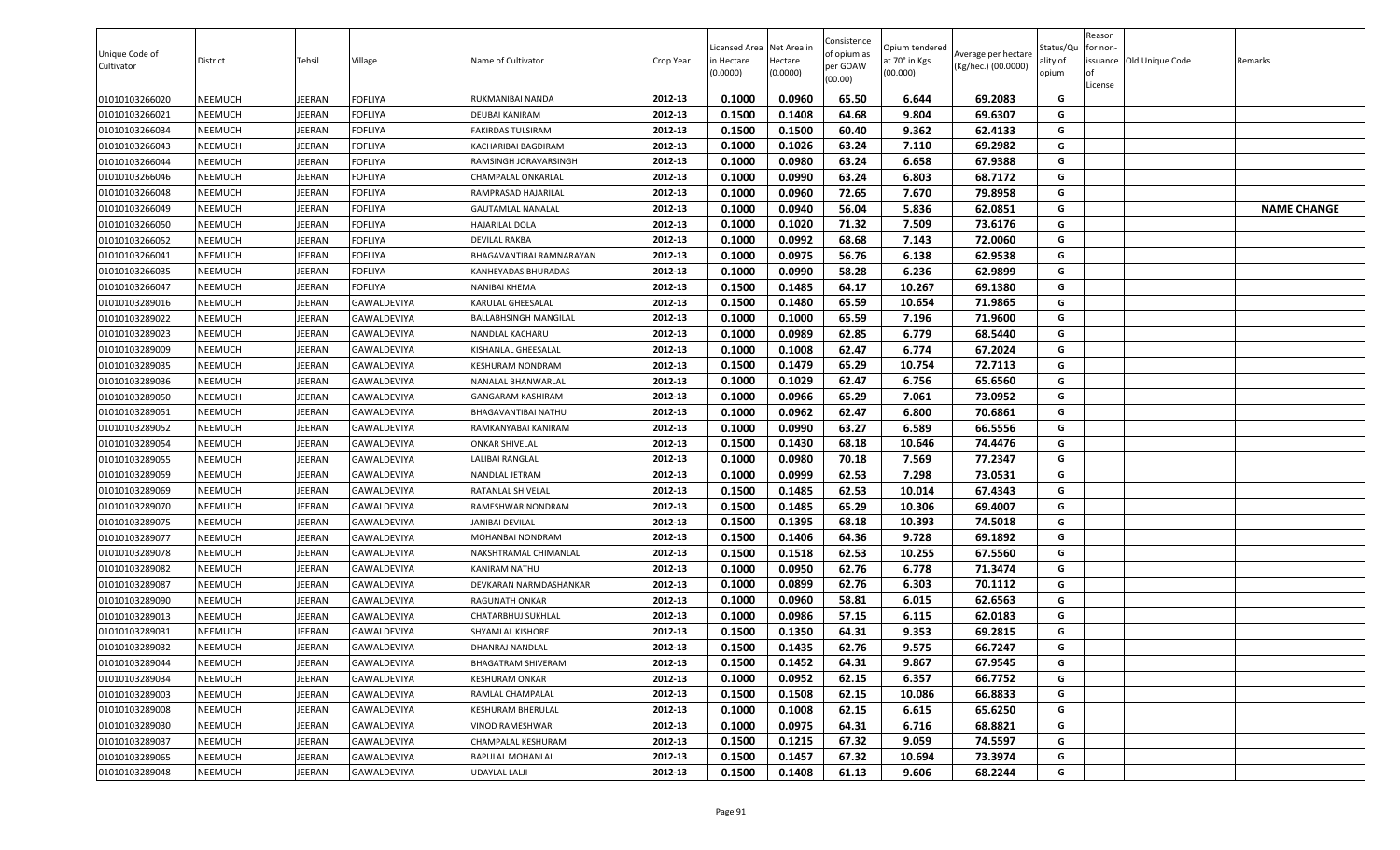| Unique Code of<br>Cultivator | District | Tehsil        | Village                | Name of Cultivator        | Crop Year | Licensed Area Net Area in<br>in Hectare<br>(0.0000) | Hectare<br>(0.0000) | Consistence<br>of opium as<br>per GOAW<br>(00.00) | Opium tendered<br>at 70° in Kgs<br>(00.000) | Average per hectare<br>(Kg/hec.) (00.0000) | Status/Qu<br>ality of<br>opium | Reason<br>or non-<br>License | issuance Old Unique Code | Remarks                   |
|------------------------------|----------|---------------|------------------------|---------------------------|-----------|-----------------------------------------------------|---------------------|---------------------------------------------------|---------------------------------------------|--------------------------------------------|--------------------------------|------------------------------|--------------------------|---------------------------|
| 01010103289049               | NEEMUCH  | <b>IEERAN</b> | GAWALDEVIYA            | KASHIBAI RAMSINGH         | 2012-13   | 0.1500                                              | 0.1450              | 61.13                                             | 9.894                                       | 68.2345                                    | G                              |                              |                          |                           |
| 01010103289053               | NEEMUCH  | <b>IEERAN</b> | GAWALDEVIYA            | RAJIBAI BAPULAL           | 2012-13   | 0.1500                                              | 0.1457              | 61.13                                             | 9.370                                       | 64.3102                                    | G                              |                              |                          |                           |
| 01010103289056               | NEEMUCH  | <b>IEERAN</b> | GAWALDEVIYA            | BHUWANIBAI NANALAL        | 2012-13   | 0.1000                                              | 0.1014              | 68.18                                             | 7.636                                       | 75.3057                                    | G                              |                              |                          |                           |
| 01010103289067               | NEEMUCH  | IEERAN        | GAWALDEVIYA            | <b>DEVILAL BHANWARLAL</b> | 2012-13   | 0.1500                                              | 0.1440              | 62.45                                             | 9.448                                       | 65.6111                                    | G                              |                              |                          |                           |
| 01010103289068               | NEEMUCH  | <b>IEERAN</b> | GAWALDEVIYA            | BAPULAL GIRVARLAL         | 2012-13   | 0.1500                                              | 0.1450              | 62.45                                             | 9.680                                       | 66.7586                                    | G                              |                              |                          |                           |
| 01010103289058               | NEEMUCH  | <b>IEERAN</b> | GAWALDEVIYA            | BASANTILAL ONKAR          | 2012-13   | 0.1000                                              | 0.0960              | 67.32                                             | 7.088                                       | 73.8333                                    | G                              |                              |                          | <b>NAME CHANGE</b>        |
| 01010103289080               | NEEMUCH  | <b>IEERAN</b> | GAWALDEVIYA            | RADHESHYAM MANGILAL       | 2012-13   | 0.1000                                              | 0.0960              | 55.54                                             | 6.419                                       | 66.8646                                    | G                              |                              | 01010103267014           |                           |
| 01010103282004               | NEEMUCH  | <b>IEERAN</b> | <b>GHASUNDI NANKAR</b> | ONKARLAL GAUTAMLAL        | 2012-13   | 0.1500                                              | 0.1472              | 62.18                                             | 10.384                                      | 70.5435                                    | G                              |                              |                          |                           |
| 01010103282008               | NEEMUCH  | <b>IEERAN</b> | GHASUNDI NANKAR        | CHHAGANLAL KACHARULAL     | 2012-13   | 0.1000                                              | 0.0990              | 61.13                                             | 6.716                                       | 67.8384                                    | G                              |                              |                          |                           |
| 01010103282012               | NEEMUCH  | <b>IEERAN</b> | GHASUNDI NANKAR        | RAMLAL LACHHIRAM          | 2012-13   | 0.1500                                              | 0.1450              | 59.35                                             | 9.081                                       | 62.6276                                    | G                              |                              |                          |                           |
| 01010103282013               | NEEMUCH  | <b>IEERAN</b> | GHASUNDI NANKAR        | NARAYAN RAMLAL            | 2012-13   | 0.1500                                              | 0.1404              | 59.35                                             | 9.242                                       | 65.8262                                    | G                              |                              |                          |                           |
| 01010103282073               | NEEMUCH  | EERAN         | GHASUNDI NANKAR        | DULICHAND LACHHIRAM       | 2012-13   | 0.1500                                              | 0.1456              | 62.18                                             | 9.593                                       | 65.8860                                    | G                              |                              |                          |                           |
| 01010103282016               | NEEMUCH  | <b>IEERAN</b> | <b>GHASUNDI NANKAR</b> | AKHMICHAND VARDA.         | 2012-13   | 0.1000                                              | 0.0930              | 63.18                                             | 6.697                                       | 72.0108                                    | G                              |                              |                          |                           |
| 01010103282055               | NEEMUCH  | EERAN         | <b>GHASUNDI NANKAR</b> | GAMERCHAND NANURAM        | 2012-13   | 0.1000                                              | 0.1008              | 57.34                                             | 6.062                                       | 60.1389                                    | G                              |                              |                          |                           |
| 01010103282059               | NEEMUCH  | <b>IEERAN</b> | <b>GHASUNDI NANKAR</b> | PRITHVIRAJ PANNALAL       | 2012-13   | 0.1500                                              | 0.0000              | 0.00                                              | 0.000                                       | 0.0000                                     | F.                             |                              |                          |                           |
| 01010103282066               | NEEMUCH  | <b>IEERAN</b> | <b>GHASUNDI NANKAR</b> | VAKTUBAI KESHURAM         | 2012-13   | 0.1000                                              | 0.0950              | 66.41                                             | 6.983                                       | 73.5053                                    | G                              |                              |                          |                           |
| 01010103282074               | NEEMUCH  | JEERAN        | GHASUNDI NANKAR        | MODIRAM KISHAN            | 2012-13   | 0.1000                                              | 0.1015              | 65.18                                             | 7.319                                       | 72.1084                                    | G                              |                              |                          |                           |
| 01010103282026               | NEEMUCH  | JEERAN        | GHASUNDI NANKAR        | CHHAGANBAI NATHU          | 2012-13   | 0.1500                                              | 0.1435              | 63.18                                             | 9.639                                       | 67.1707                                    | G                              |                              |                          |                           |
| 01010103282036               | NEEMUCH  | <b>IEERAN</b> | GHASUNDI NANKAR        | KALURAM AMRA              | 2012-13   | 0.1000                                              | 0.0961              | 63.18                                             | 6.823                                       | 70.9990                                    | G                              |                              |                          |                           |
| 01010103282078               | NEEMUCH  | <b>IEERAN</b> | GHASUNDI NANKAR        | DAKHIBAI DHARAMCHAND      | 2012-13   | 0.1000                                              | 0.0924              | 59.35                                             | 6.181                                       | 66.8939                                    | G                              |                              |                          |                           |
| 01010103282052               | NEEMUCH  | <b>IEERAN</b> | GHASUNDI NANKAR        | RAMCHANDRA KHUBCHAND      | 2012-13   | 0.1500                                              | 0.1440              | 63.02                                             | 10.101                                      | 70.1458                                    | G                              |                              |                          |                           |
| 01010103282076               | NEEMUCH  | <b>IEERAN</b> | GHASUNDI NANKAR        | HIRALAL PANNALAL          | 2012-13   | 0.1500                                              | 0.1440              | 60.04                                             | 8.766                                       | 60.8750                                    | G                              |                              |                          |                           |
| 01010103282019               | NEEMUCH  | EERAN         | <b>GHASUNDI NANKAR</b> | KAMLIBAI MODIRAM          | 2012-13   | 0.1000                                              | 0.0954              | 64.35                                             | 6.518                                       | 68.3229                                    | G                              |                              |                          |                           |
| 01010103282077               | NEEMUCH  | <b>IEERAN</b> | <b>GHASUNDI NANKAR</b> | HANGAMIBAI GANGARAM       | 2012-13   | 0.1500                                              | 0.1484              | 60.04                                             | 9.015                                       | 60.7480                                    | G                              |                              |                          |                           |
| 01010103282056               | NEEMUCH  | JEERAN        | <b>GHASUNDI NANKAR</b> | KALAVATIBAI HARIRAM       | 2012-13   | 0.1500                                              | 0.1440              | 62.72                                             | 9.695                                       | 67.3264                                    | G                              |                              |                          |                           |
| 01010103282068               | NEEMUCH  | <b>IEERAN</b> | GHASUNDI NANKAR        | RATANLAL DEVA             | 2012-13   | 0.1500                                              | 0.1452              | 57.61                                             | 8.913                                       | 61.3843                                    | G                              |                              |                          |                           |
| 01010103291001               | NEEMUCH  | <b>IEERAN</b> | HARNAVDA               | RADHESHYAM PRATHVIRAJ     | 2012-13   | 0.1500                                              | 0.1470              | 63.14                                             | 10.003                                      | 68.0476                                    | G                              |                              |                          |                           |
| 01010103291008               | NEEMUCH  | <b>IEERAN</b> | HARNAVDA               | RAMESHWAR CHAINRAM        | 2012-13   | 0.1500                                              | 0.1420              | 59.29                                             | 8.970                                       | 63.1690                                    | G                              |                              |                          |                           |
| 01010103291025               | NEEMUCH  | <b>IEERAN</b> | HARNAVDA               | MOTILAL JAMAKLAL          | 2012-13   | 0.1000                                              | 0.1020              | 64.66                                             | 6.909                                       | 67.7353                                    | G                              |                              |                          |                           |
| 01010103291028               | NEEMUCH  | <b>IEERAN</b> | <b>HARNAVDA</b>        | ABHCHAND NANDLAL          | 2012-13   | 0.1000                                              | 0.0984              | 67.45                                             | 7.718                                       | 78.4350                                    | G                              |                              |                          |                           |
| 01010103291030               | NEEMUCH  | EERAN         | HARNAVDA               | RAMNARAYAN BHAGIRATH      | 2012-13   | 0.1500                                              | 0.1488              | 64.66                                             | 10.115                                      | 67.9772                                    | G                              |                              |                          |                           |
| 01010103291031               | NEEMUCH  | <b>IEERAN</b> | HARNAVDA               | ASHOKE KUMAR KESARIMAL    | 2012-13   | 0.1500                                              | 0.1475              | 63.14                                             | 9.967                                       | 67.5729                                    | G                              |                              |                          |                           |
| 01010103291033               | NEEMUCH  | <b>IEERAN</b> | HARNAVDA               | DAKHIBAI RAMA             | 2012-13   | 0.1500                                              | 0.1505              | 63.14                                             | 10.030                                      | 66.6445                                    | G                              |                              |                          |                           |
| 01010103291040               | NEEMUCH  | JEERAN        | HARNAVDA               | NARAYANLAL GIRADHARI      | 2012-13   | 0.1500                                              | 0.1476              | 62.75                                             | 9.915                                       | 67.1748                                    | G                              |                              |                          |                           |
| 01010103291041               | NEEMUCH  | EERAN         | HARNAVDA               | HIRALAL ONKARLAL          | 2012-13   | 0.1500                                              | 0.1460              | 55.38                                             | 8.655                                       | 59.2808                                    | G                              |                              |                          |                           |
| 01010103291043               | NEEMUCH  | JEERAN        | HARNAVDA               | HARLAL HEMRAJ             | 2012-13   | 0.1500                                              | 0.1480              | 62.75                                             | 9.923                                       | 67.0473                                    | G                              |                              |                          |                           |
| 01010103291044               | NEEMUCH  | JEERAN        | HARNAVDA               | SHOBHARAM BHANWARLAL      | 2012-13   | 0.1500                                              | 0.1496              | 64.66                                             | 10.235                                      | 68.4158                                    | G                              |                              |                          |                           |
| 01010103291047               | NEEMUCH  | <b>IEERAN</b> | <b>HARNAVDA</b>        | SOHANBAI BHERULAL         | 2012-13   | 0.1500                                              | 0.1470              | 59.29                                             | 9.419                                       | 64.0748                                    | G                              |                              |                          |                           |
| 01010103291048               | NEEMUCH  | <b>IEERAN</b> | HARNAVDA               | NANDLAL ONKARLAL          | 2012-13   | 0.1000                                              | 0.1000              | 67.76                                             | 7.686                                       | 76.8600                                    | G                              |                              |                          |                           |
| 01010103291053               | NEEMUCH  | JEERAN        | HARNAVDA               | AMARSINGH KISHORE         | 2012-13   | 0.1000                                              | 0.0988              | 57.25                                             | 5.856                                       | 59.2713                                    | G                              |                              |                          |                           |
| 01010103291054               | NEEMUCH  | JEERAN        | HARNAVDA               | CHAMPALAL PRATHVIRAJ      | 2012-13   | 0.1000                                              | 0.1016              | 65.06                                             | 6.729                                       | 66.2303                                    | G                              |                              |                          | <b>TRANSFER / RABDIYA</b> |
| 01010103291059               | NEEMUCH  | JEERAN        | HARNAVDA               | SHANTILAL NANDLAL         | 2012-13   | 0.1500                                              | 0.1518              | 62.75                                             | 10.327                                      | 68.0303                                    | G                              |                              |                          |                           |
| 01010103291042               | NEEMUCH  | JEERAN        | HARNAVDA               | <b>BHAGATRAM BHERULAL</b> | 2012-13   | 0.1000                                              | 0.1040              | 59.29                                             | 6.412                                       | 61.6538                                    | G                              |                              |                          |                           |
| 01010103291068               | NEEMUCH  | <b>JEERAN</b> | <b>HARNAVDA</b>        | BHERULAL BHAGWANLAL       | 2012-13   | 0.1500                                              | 0.1484              | 59.39                                             | 9.061                                       | 61.0580                                    | G                              |                              |                          |                           |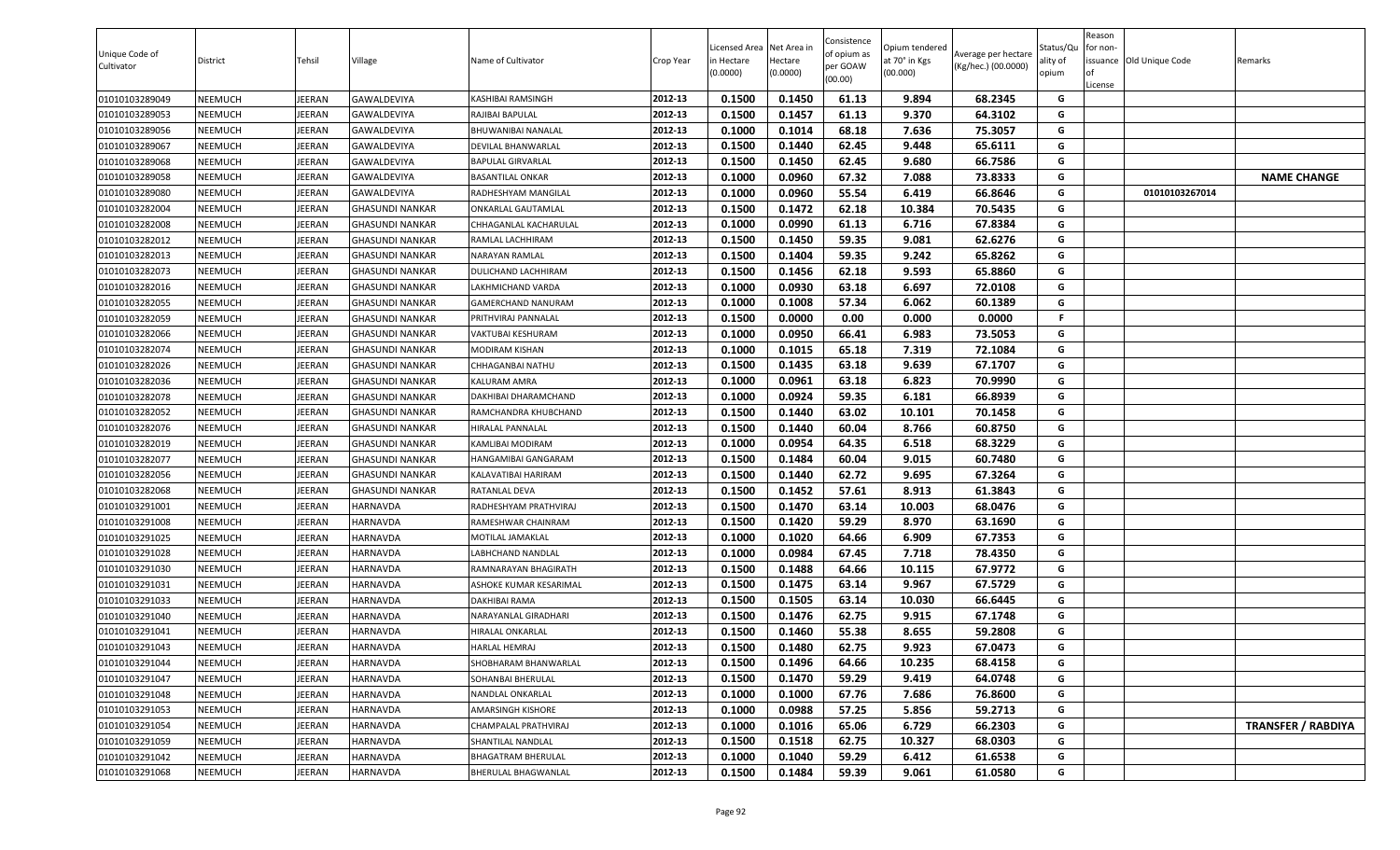| Unique Code of<br>Cultivator | District       | Tehsil        | Village         | Name of Cultivator          | Crop Year | Licensed Area<br>n Hectare<br>(0.0000) | Net Area in<br>Hectare<br>(0.0000) | Consistence<br>of opium as<br>per GOAW<br>(00.00) | Opium tendered<br>at 70° in Kgs<br>(00.000) | Average per hectare<br>(Kg/hec.) (00.0000) | Status/Qu<br>ality of<br>opium | Reason<br>or non-<br>of<br>License | issuance Old Unique Code | Remarks |
|------------------------------|----------------|---------------|-----------------|-----------------------------|-----------|----------------------------------------|------------------------------------|---------------------------------------------------|---------------------------------------------|--------------------------------------------|--------------------------------|------------------------------------|--------------------------|---------|
| 01010103291069               | NEEMUCH        | JEERAN        | HARNAVDA        | <b>BALVIR SHRIRAM</b>       | 2012-13   | 0.1000                                 | 0.0990                             | 63.03                                             | 6.744                                       | 68.1212                                    | G                              |                                    |                          |         |
| 01010103291052               | NEEMUCH        | JEERAN        | HARNAVDA        | <b>GANGABAI BHERULAL</b>    | 2012-13   | 0.1000                                 | 0.1000                             | 63.03                                             | 6.960                                       | 69.6000                                    | G                              |                                    |                          |         |
| 01010103291009               | NEEMUCH        | <b>JEERAN</b> | <b>HARNAVDA</b> | <b>GANPATLAL PRATHVIRAJ</b> | 2012-13   | 0.1000                                 | 0.0989                             | 59.49                                             | 6.110                                       | 61.7796                                    | G                              |                                    |                          |         |
| 01010103291024               | NEEMUCH        | JEERAN        | HARNAVDA        | KANHEYALAL BHUWAN           | 2012-13   | 0.1000                                 | 0.1008                             | 65.06                                             | 6.850                                       | 67.9563                                    | G                              |                                    |                          |         |
| 01010103291057               | NEEMUCH        | JEERAN        | HARNAVDA        | KESHIBAI MEGA               | 2012-13   | 0.1000                                 | 0.0968                             | 63.03                                             | 7.239                                       | 74.7831                                    | G                              |                                    |                          |         |
| 01010103291078               | NEEMUCH        | JEERAN        | HARNAVDA        | VAJERAM GANGARAM            | 2012-13   | 0.1000                                 | 0.1025                             | 57.35                                             | 7.054                                       | 68.8195                                    | G                              |                                    |                          |         |
| 01010103291017               | NEEMUCH        | <b>JEERAN</b> | HARNAVDA        | MANGU HAJARI                | 2012-13   | 0.1500                                 | 0.1495                             | 59.39                                             | 9.502                                       | 63.5585                                    | G                              |                                    |                          |         |
| 01010103291035               | NEEMUCH        | <b>JEERAN</b> | HARNAVDA        | MANGILAL KISHANLAL          | 2012-13   | 0.1000                                 | 0.0990                             | 51.75                                             | 5.582                                       | 56.3838                                    | G                              | 4                                  |                          |         |
| 01010103291002               | NEEMUCH        | JEERAN        | <b>HARNAVDA</b> | MOTILAL CHAINRAM            | 2012-13   | 0.1000                                 | 0.0990                             | 59.39                                             | 6.457                                       | 65.2222                                    | G                              |                                    |                          |         |
| 01010103291060               | NEEMUCH        | JEERAN        | HARNAVDA        | <b>BAGDIBAI MANGILAL</b>    | 2012-13   | 0.1500                                 | 0.0736                             | 56.56                                             | 4.517                                       | 61.3723                                    | G                              |                                    |                          |         |
| 01010103291032               | NEEMUCH        | JEERAN        | <b>HARNAVDA</b> | VARDIBAI NANURAM            | 2012-13   | 0.1000                                 | 0.0952                             | 57.50                                             | 6.079                                       | 63.8550                                    | G                              |                                    |                          |         |
| 01010103291011               | NEEMUCH        | <b>JEERAN</b> | HARNAVDA        | NEMICHAND SAVRAM            | 2012-13   | 0.1000                                 | 0.0960                             | 57.13                                             | 6.382                                       | 66.4792                                    | G                              |                                    |                          |         |
| 01010103291086               | NEEMUCH        | JEERAN        | HARNAVDA        | KASTURIBAI KANIRAM          | 2012-13   | 0.1500                                 | 0.1508                             | 61.17                                             | 9.831                                       | 65.1923                                    | G                              |                                    |                          |         |
| 01010103291087               | NEEMUCH        | JEERAN        | <b>HARNAVDA</b> | TARABAI DHANNALAL           | 2012-13   | 0.1000                                 | 0.0952                             | 59.39                                             | 6.363                                       | 66.8382                                    | G                              |                                    |                          |         |
| 01010103298009               | <b>NEEMUCH</b> | <b>JEERAN</b> | <b>HARVAR</b>   | ASHARAM MAGNIRAM            | 2012-13   | 0.1500                                 | 0.1500                             | 67.24                                             | 10.614                                      | 70.7600                                    | G                              |                                    |                          |         |
| 01010103298011               | NEEMUCH        | <b>JEERAN</b> | <b>HARVAR</b>   | VASRAJ AMRITRAM             | 2012-13   | 0.1500                                 | 0.1400                             | 56.22                                             | 9.043                                       | 64.5929                                    | G                              |                                    |                          |         |
| 01010103298012               | NEEMUCH        | JEERAN        | <b>HARVAR</b>   | RAMBILAS RAMGOPAL           | 2012-13   | 0.1000                                 | 0.1000                             | 57.31                                             | 6.157                                       | 61.5700                                    | G                              |                                    |                          |         |
| 01010103298031               | NEEMUCH        | JEERAN        | <b>HARVAR</b>   | SHYAMLAL KISHANLAL          | 2012-13   | 0.1500                                 | 0.1508                             | 62.81                                             | 9.762                                       | 64.7347                                    | G                              |                                    |                          |         |
| 01010103298040               | NEEMUCH        | JEERAN        | <b>HARVAR</b>   | MOHANLAL HEMRAJ             | 2012-13   | 0.1000                                 | 0.0990                             | 62.81                                             | 6.586                                       | 66.5253                                    | G                              |                                    |                          |         |
| 01010103298041               | NEEMUCH        | <b>JEERAN</b> | <b>HARVAR</b>   | CHANDIBAI GOVINDRAM         | 2012-13   | 0.1000                                 | 0.1020                             | 62.81                                             | 6.990                                       | 68.5294                                    | G                              |                                    |                          |         |
| 01010103298043               | NEEMUCH        | JEERAN        | HARVAR          | NETRAM JITMAL               | 2012-13   | 0.1500                                 | 0.1428                             | 59.81                                             | 8.954                                       | 62.7031                                    | G                              |                                    |                          |         |
| 01010103298049               | NEEMUCH        | JEERAN        | <b>HARVAR</b>   | LAHARIBAI HAJARILAL         | 2012-13   | 0.1000                                 | 0.0990                             | 59.81                                             | 6.323                                       | 63.8687                                    | G                              |                                    |                          |         |
| 01010103298055               | NEEMUCH        | JEERAN        | <b>HARVAR</b>   | HANGAMIBAI MANGILAL         | 2012-13   | 0.1000                                 | 0.0918                             | 67.52                                             | 6.646                                       | 72.3965                                    | G                              |                                    |                          |         |
| 01010103298082               | NEEMUCH        | <b>JEERAN</b> | <b>HARVAR</b>   | CHAINRAM BHAGCHAND          | 2012-13   | 0.1000                                 | 0.0975                             | 63.12                                             | 6.691                                       | 68.6256                                    | G                              |                                    |                          |         |
| 01010103298063               | NEEMUCH        | JEERAN        | <b>HARVAR</b>   | BADAMBAI BHANWARLAL         | 2012-13   | 0.1000                                 | 0.1040                             | 63.12                                             | 7.051                                       | 67.7981                                    | G                              |                                    |                          |         |
| 01010103298065               | NEEMUCH        | JEERAN        | <b>HARVAR</b>   | <b>KESARBAI SUKHLAL</b>     | 2012-13   | 0.1000                                 | 0.1026                             | 63.12                                             | 7.106                                       | 69.2593                                    | G                              |                                    |                          |         |
| 01010103298066               | NEEMUCH        | JEERAN        | <b>HARVAR</b>   | <b>GULAB DALLA</b>          | 2012-13   | 0.1500                                 | 0.1482                             | 57.34                                             | 9.281                                       | 62.6248                                    | G                              |                                    |                          |         |
| 01010103298070               | NEEMUCH        | JEERAN        | <b>HARVAR</b>   | NOJIBAI KISHANA             | 2012-13   | 0.1500                                 | 0.1400                             | 55.69                                             | 8.250                                       | 58.9286                                    | G                              |                                    |                          |         |
| 01010103298078               | NEEMUCH        | JEERAN        | HARVAR          | BHERULAL CHAMPALAL          | 2012-13   | 0.1500                                 | 0.1484                             | 59.81                                             | 9.450                                       | 63.6792                                    | G                              |                                    |                          |         |
| 01010103298081               | NEEMUCH        | JEERAN        | <b>HARVAR</b>   | RADHESHYAM VARDA            | 2012-13   | 0.1000                                 | 0.1008                             | 52.73                                             | 5.687                                       | 56.4187                                    | G                              | 4                                  |                          |         |
| 01010103298076               | NEEMUCH        | JEERAN        | <b>HARVAR</b>   | <b>GAMANDIRAM JITMAL</b>    | 2012-13   | 0.1500                                 | 0.1496                             | 59.95                                             | 9.712                                       | 64.9198                                    | G                              |                                    |                          |         |
| 01010103298088               | <b>NEEMUCH</b> | <b>JEERAN</b> | <b>HARVAR</b>   | LALSINGH GAMANDIRAM         | 2012-13   | 0.1000                                 | 0.1024                             | 63.09                                             | 6.633                                       | 64.7754                                    | G                              |                                    |                          |         |
| 01010103298056               | NEEMUCH        | <b>JEERAN</b> | <b>HARVAR</b>   | KAMLABAI HAJARILAL          | 2012-13   | 0.1000                                 | 0.0990                             | 67.52                                             | 7.167                                       | 72.3939                                    | G                              |                                    |                          |         |
| 01010103298087               | NEEMUCH        | JEERAN        | <b>HARVAR</b>   | DAKHIBAI HARLAL             | 2012-13   | 0.1500                                 | 0.1520                             | 67.24                                             | 10.701                                      | 70.4013                                    | G                              |                                    |                          |         |
| 01010103298051               | NEEMUCH        | JEERAN        | <b>HARVAR</b>   | SOHANLAL HIRALAL            | 2012-13   | 0.1500                                 | 0.1500                             | 63.09                                             | 10.121                                      | 67.4733                                    | G                              |                                    |                          |         |
| 01010103298092               | NEEMUCH        | <b>JEERAN</b> | <b>HARVAR</b>   | BHUMIPAL DHULCHANDRA        | 2012-13   | 0.1500                                 | 0.1474                             | 67.52                                             | 10.832                                      | 73.4871                                    | G                              |                                    |                          |         |
| 01010103298029               | NEEMUCH        | <b>JEERAN</b> | <b>HARVAR</b>   | RAMPRASAD TRILOKCHANDRA     | 2012-13   | 0.1000                                 | 0.1012                             | 67.24                                             | 7.223                                       | 71.3735                                    | G                              |                                    |                          |         |
| 01010103298015               | NEEMUCH        | JEERAN        | <b>HARVAR</b>   | <b>DEVILAL HARLAL</b>       | 2012-13   | 0.1000                                 | 0.1023                             | 59.95                                             | 6.466                                       | 63.2063                                    | G                              |                                    |                          |         |
| 01010103298094               | <b>NEEMUCH</b> | <b>JEERAN</b> | <b>HARVAR</b>   | <b>HARLAL KALU</b>          | 2012-13   | 0.1000                                 | 0.1023                             | 59.95                                             | 6.449                                       | 63.0401                                    | G                              |                                    |                          |         |
| 01010103298050               | <b>NEEMUCH</b> | <b>JEERAN</b> | <b>HARVAR</b>   | <b>GENDIBAI RAMGOPAL</b>    | 2012-13   | 0.1000                                 | 0.1000                             | 66.48                                             | 7.018                                       | 70.1800                                    | G                              |                                    |                          |         |
| 01010103298103               | <b>NEEMUCH</b> | <b>JEERAN</b> | <b>HARVAR</b>   | DADAMCHANDRA GAUTAMJI       | 2012-13   | 0.1000                                 | 0.0972                             | 63.09                                             | 6.751                                       | 69.4547                                    | G                              |                                    |                          |         |
| 01010103298106               | NEEMUCH        | <b>JEERAN</b> | <b>HARVAR</b>   | RAMNARAYAN CHATARBHUJ       | 2012-13   | 0.1000                                 | 0.1020                             | 57.43                                             | 6.260                                       | 61.3725                                    | G                              |                                    |                          |         |
| 01010103298107               | <b>NEEMUCH</b> | <b>JEERAN</b> | <b>HARVAR</b>   | MUKESHKUMAR GOVINDRAM       | 2012-13   | 0.1000                                 | 0.1000                             | 66.48                                             | 7.075                                       | 70.7500                                    | G                              |                                    |                          |         |
| 01010103298095               | <b>NEEMUCH</b> | <b>JEERAN</b> | <b>HARVAR</b>   | SHIVENARAYAN SHRIRAM        | 2012-13   | 0.1500                                 | 0.1457                             | 62.56                                             | 9.473                                       | 65.0172                                    | G                              |                                    |                          |         |
|                              |                |               |                 |                             |           |                                        |                                    |                                                   |                                             |                                            |                                |                                    |                          |         |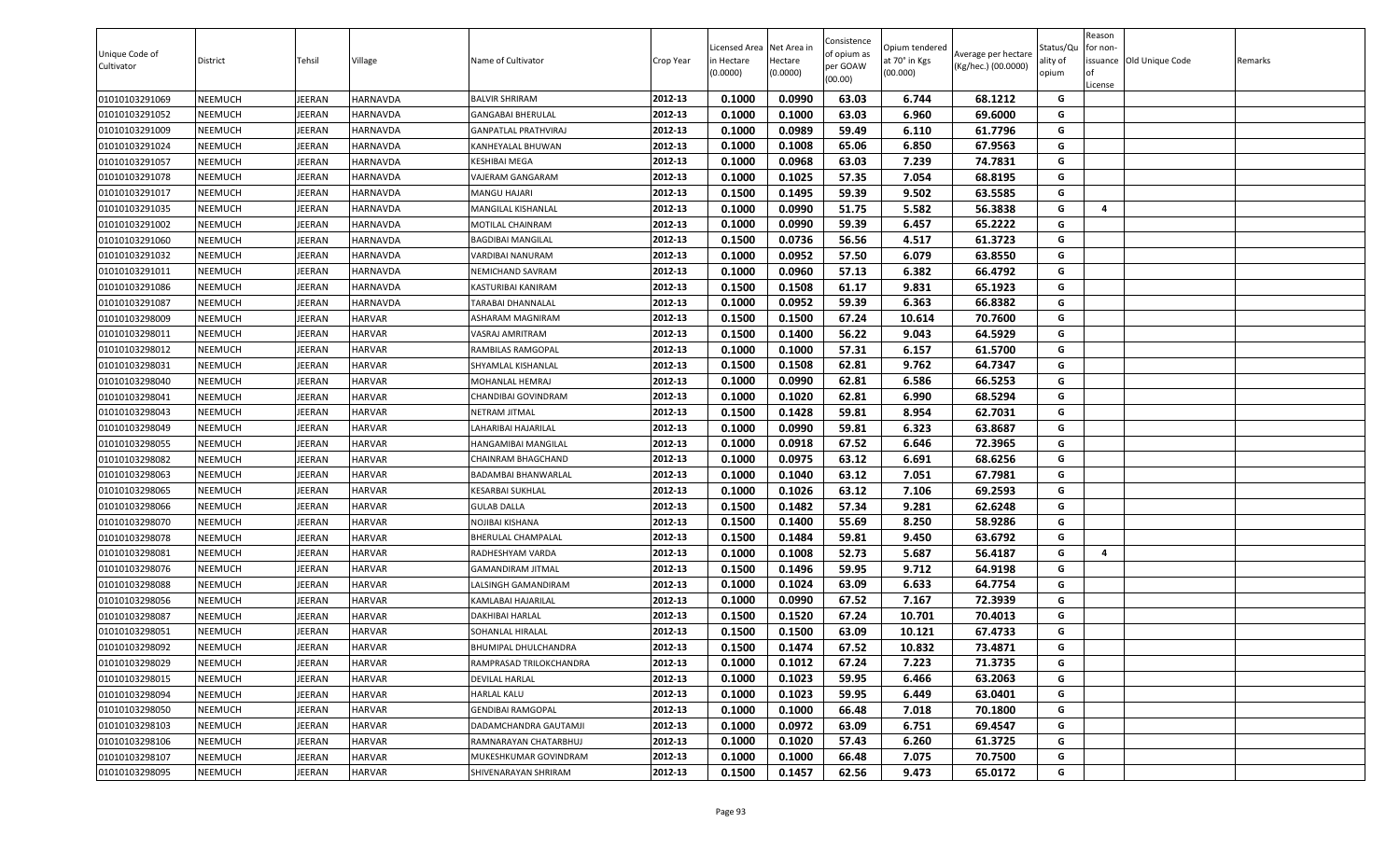| Unique Code of<br>Cultivator | District       | Tehsil | Village         | Name of Cultivator         | Crop Year | Licensed Area<br>in Hectare | Net Area in<br>Hectare | Consistence<br>of opium as<br>per GOAW | Opium tendered<br>at 70° in Kgs | Average per hectare<br>(Kg/hec.) (00.0000) | Status/Qu<br>ality of | Reason<br>for non- | issuance Old Unique Code | Remarks |                                           |
|------------------------------|----------------|--------|-----------------|----------------------------|-----------|-----------------------------|------------------------|----------------------------------------|---------------------------------|--------------------------------------------|-----------------------|--------------------|--------------------------|---------|-------------------------------------------|
|                              |                |        |                 |                            |           | (0.0000)                    | (0.0000)               | (00.00)                                | (00.000)                        |                                            | opium                 |                    |                          |         |                                           |
| 01010103298097               | <b>NEEMUCH</b> | JEERAN | HARVAR          | AMBALAL CHATURBHUJ         | 2012-13   | 0.1000                      | 0.1023                 | 66.48                                  | 7.550                           | 73.8025                                    | G                     | License            |                          |         |                                           |
| 01010103298047               | NEEMUCH        | JEERAN | HARVAR          | RAMNIVAS MOHANLAL          | 2012-13   | 0.1000                      | 0.1024                 | 59.78                                  | 6.593                           | 64.3848                                    | G                     |                    |                          |         |                                           |
| 01010103298105               | <b>NEEMUCH</b> | JEERAN | HARVAR          | PRAHALAD BHERULAL          | 2012-13   | 0.1000                      | 0.1000                 | 59.78                                  | 6.388                           | 63.8800                                    | G                     |                    |                          |         |                                           |
| 01010103298016               | NEEMUCH        | JEERAN | HARVAR          | MOHANLAL GANGARAM          | 2012-13   | 0.1500                      | 0.1440                 | 59.78                                  | 9.104                           | 63.2222                                    | G                     |                    |                          |         |                                           |
| 01010103298108               | <b>NEEMUCH</b> | JEERAN | HARVAR          | SHANKARLAL GAMANDIRAM      | 2012-13   | 0.1500                      | 0.1500                 | 62.56                                  | 10.233                          | 68.2200                                    | G                     |                    |                          |         |                                           |
| 01010103298109               | <b>NEEMUCH</b> | JEERAN | HARVAR          | <b>GANGARAM KANIRAM</b>    | 2012-13   | 0.1000                      | 0.0999                 | 56.57                                  | 6.069                           | 60.7508                                    | G                     |                    |                          |         |                                           |
| 01010103298010               | <b>NEEMUCH</b> | JEERAN | <b>HARVAR</b>   | KAMLABAI DAULATRAM         | 2012-13   | 0.1000                      | 0.0988                 | 65.35                                  | 7.170                           | 72.5709                                    | G                     |                    |                          |         |                                           |
| 01010103298019               | <b>NEEMUCH</b> | JEERAN | HARVAR          | KANCHANBAI FATEHSINGH      | 2012-13   | 0.1500                      | 0.1470                 | 56.76                                  | 9.414                           | 64.0408                                    | G                     |                    |                          |         |                                           |
| 01010103275005               | <b>NEEMUCH</b> | JEERAN | KACHOLI         | AMBALAL BAGDIRAM           | 2012-13   | 0.1500                      | 0.1485                 | 59.80                                  | 9.534                           | 64.2020                                    | G                     |                    |                          |         | <b>TRANSFER / KELUKHEDA</b><br><b>R-2</b> |
| 01010103275010               | <b>NEEMUCH</b> | JEERAN | KACHOLI         | NARAYANSINGH BADANSINGH    | 2012-13   | 0.1000                      | 0.0990                 | 63.12                                  | 6.438                           | 65.0303                                    | G                     |                    |                          |         |                                           |
| 01010103275023               | NEEMUCH        | JEERAN | <b>(ACHOLI</b>  | SHYAMLAL DALURAM           | 2012-13   | 0.1000                      | 0.0989                 | 59.80                                  | 6.373                           | 64.4388                                    | G                     |                    |                          |         | <b>TRANSFER / KELUKHEDA</b><br>$R-2$      |
| 01010103275033               | <b>NEEMUCH</b> | JEERAN | KACHOLI         | KARULAL BHANWARLAL         | 2012-13   | 0.1000                      | 0.0990                 | 63.12                                  | 6.294                           | 63.5758                                    | G                     |                    |                          |         | <b>TRANSFER / KELUKHEDA</b><br>R-2        |
| 01010103275034               | <b>NEEMUCH</b> | JEERAN | KACHOLI         | SALIGRAM BAGDIRAM          | 2012-13   | 0.1500                      | 0.1365                 | 69.80                                  | 9.772                           | 71.5897                                    | G                     |                    |                          |         | <b>TRANSFER / KELUKHEDA</b><br>$R-2$      |
| 01010103275002               | NEEMUCH        | JEERAN | KACHOLI         | RADHESHYAM GAMER           | 2012-13   | 0.1000                      | 0.0960                 | 57.24                                  | 5.675                           | 59.1146                                    | G                     |                    |                          |         |                                           |
| 01010103275022               | <b>NEEMUCH</b> | JEERAN | KACHOLI         | UNKARLAL CHUNNILAL         | 2012-13   | 0.1500                      | 0.1363                 | 62.20                                  | 8.806                           | 64.6075                                    | G                     |                    |                          |         |                                           |
| 01010103275032               | NEEMUCH        | JEERAN | KACHOLI         | OMPRAKASH BAGDIRAM         | 2012-13   | 0.1000                      | 0.1008                 | 62.20                                  | 6.682                           | 66.2897                                    | G                     |                    |                          |         | <b>TRANSFER / KELUKHEDA</b><br>$R-2$      |
| 01010103275038               | <b>NEEMUCH</b> | JEERAN | KACHOLI         | BHULIBAI MOTILAL           | 2012-13   | 0.1000                      | 0.1000                 | 65.80                                  | 6.824                           | 68.2400                                    | G                     |                    |                          |         | <b>TRANSFER / KELUKHEDA</b><br><b>R-2</b> |
| 01010103275006               | <b>NEEMUCH</b> | JEERAN | KACHOLI         | RAMESHCHANDRA BHANWARSINGH | 2012-13   | 0.1500                      | 0.1480                 | 65.80                                  | 9.992                           | 67.5135                                    | G                     |                    |                          |         |                                           |
| 01010103275040               | <b>NEEMUCH</b> | JEERAN | KACHOLI         | MANGILAL BHAGGA            | 2012-13   | 0.1500                      | 0.1512                 | 62.20                                  | 9.739                           | 64.4114                                    | G                     |                    |                          |         | <b>TRANSFER / KELUKHEDA</b><br>$R-2$      |
| 01010103275016               | <b>NEEMUCH</b> | JEERAN | <b>ACHOLI</b>   | GITABAI JAGDISHCHAND       | 2012-13   | 0.1500                      | 0.1485                 | 69.80                                  | 10.470                          | 70.5051                                    | G                     |                    |                          |         | <b>TRANSFER / KELUKHEDA</b><br>$R-2$      |
| 01010103275044               | <b>NEEMUCH</b> | JEERAN | KACHOLI         | RANSINGH DHANNALAL         | 2012-13   | 0.1000                      | 0.0899                 | 65.80                                  | 6.655                           | 74.0267                                    | G                     |                    |                          |         |                                           |
| 01010103275004               | <b>NEEMUCH</b> | JEERAN | KACHOLI         | NAVAL KARU                 | 2012-13   | 0.1000                      | 0.0930                 | 60.23                                  | 5.653                           | 60.7849                                    | G                     |                    |                          |         |                                           |
| 01010103275020               | <b>NEEMUCH</b> | JEERAN | KACHOLI         | VARDIBAI GHEESALAL         | 2012-13   | 0.1000                      | 0.0960                 | 62.80                                  | 6.047                           | 62.9896                                    | G                     |                    |                          |         |                                           |
| 01010103275009               | <b>NEEMUCH</b> | JEERAN | KACHOLI         | FAKIRCHANDRA BABRU         | 2012-13   | 0.1000                      | 0.1000                 | 59.05                                  | 6.150                           | 61.5000                                    | G                     |                    |                          |         |                                           |
| 01010103275035               | <b>NEEMUCH</b> | JEERAN | KACHOLI         | RAMLAL BHERULAL            | 2012-13   | 0.1500                      | 0.1102                 | 66.25                                  | 6.937                           | 62.9492                                    | G                     |                    |                          |         | <b>TRANSFER / KELUKHEDA</b><br>$R-2$      |
| 01010103275012               | <b>NEEMUCH</b> | JEERAN | KACHOLI         | KAILASHCHANDRA AMBALAL     | 2012-13   | 0.1500                      | 0.1496                 | 71.70                                  | 11.492                          | 76.8182                                    | G                     |                    |                          |         | <b>TRANSFER / KELUKHEDA</b><br><b>R-2</b> |
| 01010103293001               | <b>NEEMUCH</b> | JEERAN | KRADIYA MAHARAJ | UDAYLAL MOTILAL            | 2012-13   | 0.1500                      | 0.1520                 | 63.65                                  | 10.420                          | 68.5526                                    | G                     |                    |                          |         |                                           |
| 01010103293004               | <b>NEEMUCH</b> | JEERAN | KRADIYA MAHARAJ | VIKRAMSINGH CHAINSINGH     | 2012-13   | 0.1000                      | 0.1023                 | 57.31                                  | 6.378                           | 62.3460                                    | G                     |                    |                          |         |                                           |
| 01010103293006               | <b>NEEMUCH</b> | JEERAN | KRADIYA MAHARAJ | <b>JAMNALAL MANGILAL</b>   | 2012-13   | 0.1500                      | 0.1512                 | 65.34                                  | 10.762                          | 71.1772                                    | G                     |                    |                          |         |                                           |
| 01010103293007               | <b>NEEMUCH</b> | JEERAN | KRADIYA MAHARAJ | BABULAL NARULAL            | 2012-13   | 0.1500                      | 0.1485                 | 59.95                                  | 9.986                           | 67.2458                                    | G                     |                    |                          |         |                                           |
| 01010103293015               | <b>NEEMUCH</b> | JEERAN | KRADIYA MAHARAJ | PRABHULAL MODIRAM          | 2012-13   | 0.1000                      | 0.1026                 | 59.95                                  | 6.637                           | 64.6881                                    | G                     |                    |                          |         |                                           |
| 01010103293016               | <b>NEEMUCH</b> | JEERAN | KRADIYA MAHARAJ | DEVILAL SHANKARLAL         | 2012-13   | 0.1500                      | 0.1520                 | 65.46                                  | 10.726                          | 70.5658                                    | G                     |                    |                          |         |                                           |
| 01010103293036               | <b>NEEMUCH</b> | JEERAN | KRADIYA MAHARAJ | RAMCHANDRIBAI LAXMINARAYAN | 2012-13   | 0.1000                      | 0.1020                 | 54.92                                  | 5.955                           | 58.3824                                    | G                     | 5                  |                          |         |                                           |
| 01010103293040               | <b>NEEMUCH</b> | JEERAN | KRADIYA MAHARAJ | MOHANLAL CHUNNILAL         | 2012-13   | 0.1500                      | 0.1520                 | 59.95                                  | 9.686                           | 63.7237                                    | G                     |                    |                          |         |                                           |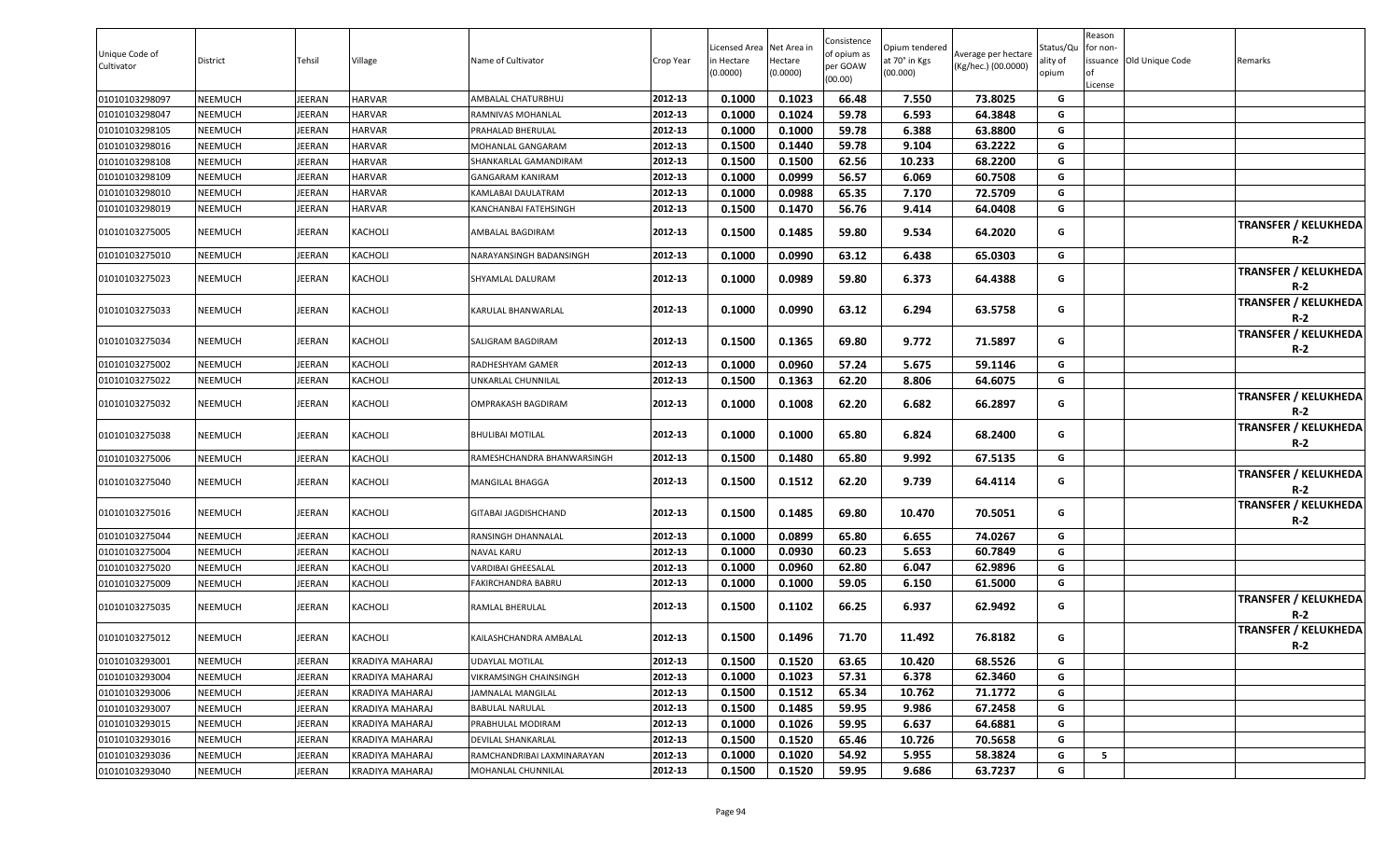| Unique Code of<br>Cultivator | District | Tehsil        | Village         | Name of Cultivator          | Crop Year | Licensed Area Net Area in<br>in Hectare<br>(0.0000) | Hectare<br>(0.0000) | Consistence<br>of opium as<br>per GOAW<br>(00.00) | Opium tendered<br>at 70° in Kgs<br>(00.000) | Average per hectare<br>(Kg/hec.) (00.0000) | Status/Qu<br>ality of<br>opium | Reason<br>for non-<br>License | issuance Old Unique Code | Remarks            |
|------------------------------|----------|---------------|-----------------|-----------------------------|-----------|-----------------------------------------------------|---------------------|---------------------------------------------------|---------------------------------------------|--------------------------------------------|--------------------------------|-------------------------------|--------------------------|--------------------|
| 01010103293042               | NEEMUCH  | <b>IEERAN</b> | KRADIYA MAHARAJ | KANWARLAL CHUNNILAL         | 2012-13   | 0.1000                                              | 0.1008              | 59.88                                             | 6.749                                       | 66.9544                                    | G                              |                               |                          |                    |
| 01010103293044               | NEEMUCH  | <b>IEERAN</b> | KRADIYA MAHARAJ | RAMKUNWARBAI HIRALAL        | 2012-13   | 0.1000                                              | 0.0992              | 59.88                                             | 6.604                                       | 66.5726                                    | G                              |                               |                          |                    |
| 01010103293045               | NEEMUCH  | <b>IEERAN</b> | KRADIYA MAHARAJ | BAGDIBAI SALAGRAM           | 2012-13   | 0.1000                                              | 0.1020              | 65.46                                             | 7.126                                       | 69.8627                                    | G                              |                               |                          |                    |
| 01010103293104               | NEEMUCH  | IEERAN        | KRADIYA MAHARAJ | LAXMINARAYAN DHANRAJ        | 2012-13   | 0.1000                                              | 0.1014              | 63.65                                             | 7.083                                       | 69.8521                                    | G                              |                               |                          |                    |
| 01010103293105               | NEEMUCH  | <b>IEERAN</b> | KRADIYA MAHARAJ | DEVILAL BHANWARLAL          | 2012-13   | 0.1000                                              | 0.1000              | 65.46                                             | 7.088                                       | 70.8800                                    | G                              |                               |                          |                    |
| 01010103293112               | NEEMUCH  | <b>IEERAN</b> | KRADIYA MAHARAJ | KANHEYALAL DHANRAJ          | 2012-13   | 0.1500                                              | 0.1054              | 59.88                                             | 6.920                                       | 65.6546                                    | G                              |                               |                          |                    |
| 01010103293113               | NEEMUCH  | <b>IEERAN</b> | KRADIYA MAHARAJ | MOHANGIR KAILASHGIR         | 2012-13   | 0.1000                                              | 0.0990              | 59.81                                             | 6.357                                       | 64.2121                                    | G                              |                               |                          |                    |
| 01010103293116               | NEEMUCH  | <b>IEERAN</b> | KRADIYA MAHARAJ | LABHCHAND MOHANLAL          | 2012-13   | 0.1500                                              | 0.1501              | 63.65                                             | 10.266                                      | 68.3944                                    | G                              |                               |                          |                    |
| 01010103293123               | NEEMUCH  | <b>IEERAN</b> | KRADIYA MAHARAJ | JAGDISH BHERULAL            | 2012-13   | 0.1000                                              | 0.1008              | 59.81                                             | 6.588                                       | 65.3571                                    | G                              |                               |                          |                    |
| 01010103293124               | NEEMUCH  | <b>IEERAN</b> | KRADIYA MAHARAJ | MOHANDAS RANCHHOD DAS       | 2012-13   | 0.1000                                              | 0.1040              | 64.86                                             | 7.477                                       | 71.8942                                    | G                              |                               |                          |                    |
| 01010103293128               | NEEMUCH  | <b>IEERAN</b> | KRADIYA MAHARAJ | PREMBAI RAMESHCHANDRA       | 2012-13   | 0.1500                                              | 0.1400              | 64.86                                             | 9.497                                       | 67.8357                                    | G                              |                               |                          |                    |
| 01010103293131               | NEEMUCH  | EERAN         | KRADIYA MAHARAJ | SHANKARLAL KESHURAM         | 2012-13   | 0.1500                                              | 0.1521              | 59.81                                             | 9.817                                       | 64.5431                                    | G                              |                               |                          |                    |
| 01010103293136               | NEEMUCH  | <b>IEERAN</b> | KRADIYA MAHARAJ | RAMESHCHAND LAXMINARAYAN    | 2012-13   | 0.1500                                              | 0.1505              | 64.86                                             | 10.859                                      | 72.1528                                    | G                              |                               |                          |                    |
| 01010103293050               | NEEMUCH  | <b>IEERAN</b> | KRADIYA MAHARAJ | RAMESHCHAND RAMLAL          | 2012-13   | 0.1500                                              | 0.1480              | 57.53                                             | 9.558                                       | 64.5811                                    | G                              |                               |                          |                    |
| 01010103293053               | NEEMUCH  | <b>IEERAN</b> | KRADIYA MAHARAJ | RADHAKISHAN RATNA           | 2012-13   | 0.1000                                              | 0.0992              | 59.13                                             | 6.276                                       | 63.2661                                    | G                              |                               |                          |                    |
| 01010103293054               | NEEMUCH  | <b>IEERAN</b> | KRADIYA MAHARAJ | AMBALAL SHANKARLAL          | 2012-13   | 0.1000                                              | 0.1000              | 62.34                                             | 6.590                                       | 65.9000                                    | G                              |                               |                          |                    |
| 01010103293057               | NEEMUCH  | JEERAN        | KRADIYA MAHARAJ | SHANKARSINGH CHANDSINGH     | 2012-13   | 0.1500                                              | 0.1496              | 59.13                                             | 9.638                                       | 64.4251                                    | G                              |                               |                          |                    |
| 01010103293059               | NEEMUCH  | JEERAN        | KRADIYA MAHARAJ | RAMPRASAD GOBRU             | 2012-13   | 0.1500                                              | 0.1525              | 65.75                                             | 10.783                                      | 70.7082                                    | G                              |                               |                          |                    |
| 01010103293064               | NEEMUCH  | <b>IEERAN</b> | KRADIYA MAHARAJ | SOHANBAI MOHANLAL           | 2012-13   | 0.1000                                              | 0.1022              | 55.52                                             | 6.139                                       | 60.0685                                    | G                              |                               |                          |                    |
| 01010103293065               | NEEMUCH  | <b>IEERAN</b> | KRADIYA MAHARAJ | <b>BHANWARIBAI BHERULAL</b> | 2012-13   | 0.1000                                              | 0.1007              | 56.27                                             | 6.109                                       | 60.6653                                    | G                              |                               |                          |                    |
| 01010103293066               | NEEMUCH  | <b>IEERAN</b> | KRADIYA MAHARAJ | MANGILAL HIRALAL            | 2012-13   | 0.1000                                              | 0.1020              | 65.75                                             | 7.214                                       | 70.7255                                    | G                              |                               |                          |                    |
| 01010103293067               | NEEMUCH  | <b>IEERAN</b> | KRADIYA MAHARAJ | BHANWARKUNWAR FATEHSINGH    | 2012-13   | 0.1000                                              | 0.1045              | 59.50                                             | 6.783                                       | 64.9091                                    | G                              |                               |                          |                    |
| 01010103293072               | NEEMUCH  | EERAN         | KRADIYA MAHARAJ | BADRILAL KANWARLAL          | 2012-13   | 0.1000                                              | 0.1008              | 59.50                                             | 6.690                                       | 66.3690                                    | G                              |                               |                          |                    |
| 01010103293073               | NEEMUCH  | <b>IEERAN</b> | KRADIYA MAHARAJ | RAGUNATH GOKULSINGH         | 2012-13   | 0.1500                                              | 0.1505              | 49.64                                             | 7.928                                       | 52.6777                                    | G                              | 4                             |                          |                    |
| 01010103293084               | NEEMUCH  | JEERAN        | KRADIYA MAHARAJ | MANGUSINGH LAXMANSINGH      | 2012-13   | 0.1500                                              | 0.1440              | 62.27                                             | 9.118                                       | 63.3194                                    | G                              |                               |                          |                    |
| 01010103293089               | NEEMUCH  | JEERAN        | KRADIYA MAHARAJ | PRABHULAL DAULATRAM         | 2012-13   | 0.1500                                              | 0.1525              | 59.50                                             | 9.699                                       | 63.6000                                    | G                              |                               |                          |                    |
| 01010103293151               | NEEMUCH  | <b>IEERAN</b> | KRADIYA MAHARAJ | JAWANSINGH NAHARSINGH       | 2012-13   | 0.1500                                              | 0.1500              | 57.33                                             | 9.476                                       | 63.1733                                    | G                              |                               |                          |                    |
| 01010103293037               | NEEMUCH  | <b>IEERAN</b> | KRADIYA MAHARAJ | DEVILAL HIRALAL             | 2012-13   | 0.1500                                              | 0.1560              | 65.75                                             | 11.487                                      | 73.6346                                    | G                              |                               |                          |                    |
| 01010103293010               | NEEMUCH  | <b>IEERAN</b> | KRADIYA MAHARAJ | SHANKARLAL SAVRAM           | 2012-13   | 0.1500                                              | 0.1520              | 65.45                                             | 10.724                                      | 70.5526                                    | G                              |                               |                          |                    |
| 01010103293110               | NEEMUCH  | <b>IEERAN</b> | KRADIYA MAHARAJ | BADRILAL DHANNALAL          | 2012-13   | 0.1000                                              | 0.1020              | 65.45                                             | 7.312                                       | 71.6863                                    | G                              |                               |                          |                    |
| 01010103293056               | NEEMUCH  | <b>IEERAN</b> | KRADIYA MAHARAJ | DHAPUBAI GULABGIR           | 2012-13   | 0.1500                                              | 0.1440              | 57.14                                             | 9.118                                       | 63.3194                                    | G                              |                               |                          |                    |
| 01010103293152               | NEEMUCH  | <b>IEERAN</b> | KRADIYA MAHARAJ | DAULATRAM ONKARLAL          | 2012-13   | 0.1500                                              | 0.1500              | 59.35                                             | 9.699                                       | 64.6600                                    | G                              |                               |                          |                    |
| 01010103293060               | NEEMUCH  | <b>IEERAN</b> | KRADIYA MAHARAJ | ASHOKEKUMAR LAXMICHAND      | 2012-13   | 0.1500                                              | 0.1496              | 59.35                                             | 8.784                                       | 58.7166                                    | G                              |                               |                          |                    |
| 01010103293014               | NEEMUCH  | JEERAN        | KRADIYA MAHARAJ | GENDKUNWAR SHAMBHUSINGH     | 2012-13   | 0.1000                                              | 0.1014              | 57.15                                             | 6.148                                       | 60.6312                                    | G                              |                               |                          |                    |
| 01010103293039               | NEEMUCH  | EERAN         | KRADIYA MAHARAJ | SATYANARAYAN BAGDIRAM       | 2012-13   | 0.1500                                              | 0.1512              | 65.45                                             | 11.370                                      | 75.1984                                    | G                              |                               |                          |                    |
| 01010103293041               | NEEMUCH  | JEERAN        | KRADIYA MAHARAJ | <b>HIRALAL KANA</b>         | 2012-13   | 0.1000                                              | 0.0990              | 59.35                                             | 6.605                                       | 66.7172                                    | G                              |                               |                          |                    |
| 01010103293106               | NEEMUCH  | JEERAN        | KRADIYA MAHARAJ | NARAYANSINGH VAKTAVARSINGH  | 2012-13   | 0.1000                                              | 0.0989              | 50.20                                             | 5.852                                       | 59.1709                                    | G                              | 5                             |                          |                    |
| 01010103293008               | NEEMUCH  | <b>IEERAN</b> | KRADIYA MAHARAJ | GOVARDHANLAL PRATHVIRAJ     | 2012-13   | 0.1500                                              | 0.1512              | 59.71                                             | 9.647                                       | 63.8029                                    | G                              |                               |                          |                    |
| 01010103293034               | NEEMUCH  | JEERAN        | KRADIYA MAHARAJ | MANJUBAI RAMCHANDRA         | 2012-13   | 0.1500                                              | 0.1520              | 65.34                                             | 10.968                                      | 72.1579                                    | G                              |                               |                          |                    |
| 01010103293038               | NEEMUCH  | JEERAN        | KRADIYA MAHARAJ | RAMIBAI GOBAR               | 2012-13   | 0.1500                                              | 0.1525              | 62.27                                             | 10.257                                      | 67.2590                                    | G                              |                               |                          |                    |
| 01010103293126               | NEEMUCH  | JEERAN        | KRADIYA MAHARAJ | RUKMANIBAI ONKARLAL         | 2012-13   | 0.1500                                              | 0.1518              | 59.71                                             | 9.707                                       | 63.9460                                    | G                              |                               |                          |                    |
| 01010103293135               | NEEMUCH  | JEERAN        | KRADIYA MAHARAJ | CHAINSINGH RAMSINGH         | 2012-13   | 0.1000                                              | 0.1025              | 41.97                                             | 1.517                                       | 14.8000                                    | G                              | 4                             |                          |                    |
| 01010103293074               | NEEMUCH  | JEERAN        | KRADIYA MAHARAJ | PRATHVIRAJ MODIRAM          | 2012-13   | 0.1500                                              | 0.1498              | 56.37                                             | 9.116                                       | 60.8545                                    | G                              |                               |                          | <b>NAME CHANGE</b> |
| 01010103293052               | NEEMUCH  | JEERAN        | KRADIYA MAHARAJ | <b>BHERU BHAGWAN</b>        | 2012-13   | 0.1500                                              | 0.1520              | 57.35                                             | 9.512                                       | 62.5789                                    | G                              |                               |                          |                    |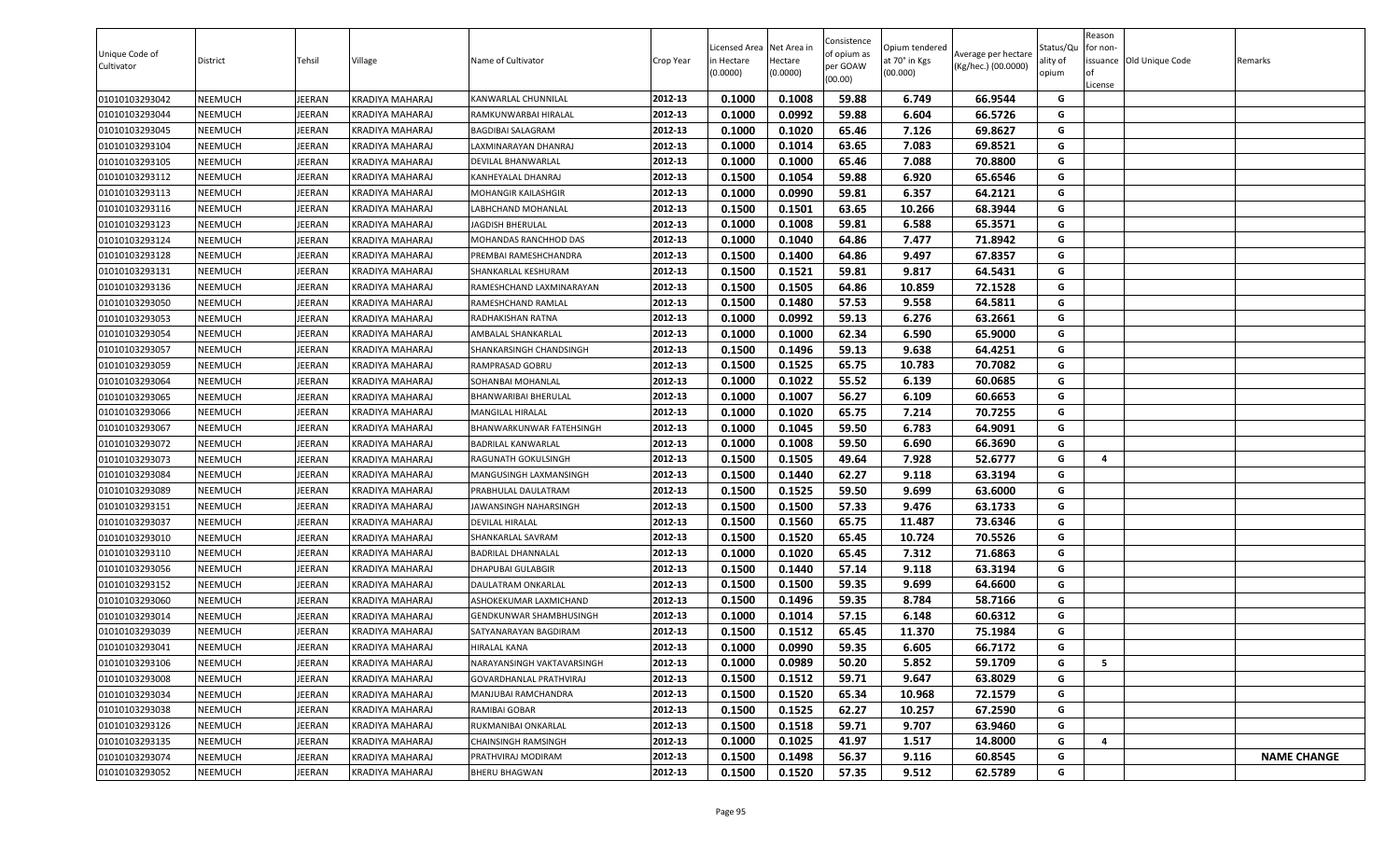| Unique Code of<br>Cultivator | District | Tehsil        | Village         | Name of Cultivator           | Crop Year | .icensed Area<br>in Hectare<br>(0.0000) | Net Area in<br>Hectare<br>(0.0000) | Consistence<br>of opium as<br>per GOAW<br>(00.00) | Opium tendered<br>at 70° in Kgs<br>(00.000) | Average per hectare<br>(Kg/hec.) (00.0000) | Status/Qu<br>ality of<br>opium | Reason<br>for non-<br><b>of</b><br>License | issuance Old Unique Code | Remarks            |
|------------------------------|----------|---------------|-----------------|------------------------------|-----------|-----------------------------------------|------------------------------------|---------------------------------------------------|---------------------------------------------|--------------------------------------------|--------------------------------|--------------------------------------------|--------------------------|--------------------|
| 01010103293157               | NEEMUCH  | <b>IEERAN</b> | KRADIYA MAHARAJ | RAMLAL KALU                  | 2012-13   | 0.1000                                  | 0.1040                             | 62.27                                             | 6.787                                       | 65.2596                                    | G                              |                                            |                          |                    |
| 01010103293076               | NEEMUCH  | <b>IEERAN</b> | KRADIYA MAHARAJ | <b>BHULIBAI NARAYAN</b>      | 2012-13   | 0.1500                                  | 0.1566                             | 65.34                                             | 11.126                                      | 71.0473                                    | G                              |                                            |                          |                    |
| 01010103293158               | NEEMUCH  | <b>IEERAN</b> | KRADIYA MAHARAJ | DAULATRAM GULABCHAND         | 2012-13   | 0.1000                                  | 0.0987                             | 59.71                                             | 6.227                                       | 63.0902                                    | G                              |                                            |                          |                    |
| 01010103261002               | NEEMUCH  | EERAN         | KUCHROD         | HALIMAN BI ABDUL SAMAD       | 2012-13   | 0.1000                                  | 0.1044                             | 62.34                                             | 7.258                                       | 69.5211                                    | G                              |                                            |                          |                    |
| 01010103261004               | NEEMUCH  | EERAN         | KUCHROD         | CHANDRAPALSINGH KARANSINGH   | 2012-13   | 0.1000                                  | 0.0957                             | 65.22                                             | 7.211                                       | 75.3501                                    | G                              |                                            |                          |                    |
| 01010103261005               | NEEMUCH  | <b>IEERAN</b> | KUCHROD         | MULCHAND BIHARILAL           | 2012-13   | 0.1500                                  | 0.1470                             | 56.64                                             | 8.682                                       | 59.0612                                    | G                              |                                            |                          |                    |
| 01010103261008               | NEEMUCH  | <b>IEERAN</b> | KUCHROD         | KANIRAM RAMNARAYAN           | 2012-13   | 0.1500                                  | 0.1443                             | 65.22                                             | 10.920                                      | 75.6757                                    | G                              |                                            |                          |                    |
| 01010103261010               | NEEMUCH  | JEERAN        | KUCHROD         | FAJUL RAHMAN ABDULA          | 2012-13   | 0.1000                                  | 0.0990                             | 57.83                                             | 5.667                                       | 57.2424                                    | G                              |                                            |                          |                    |
| 01010103261011               | NEEMUCH  | JEERAN        | KUCHROD         | BHERULAL KACHARU             | 2012-13   | 0.1500                                  | 0.1448                             | 56.10                                             | 9.064                                       | 62.5967                                    | G                              |                                            |                          |                    |
| 01010103261015               | NEEMUCH  | <b>IEERAN</b> | KUCHROD         | RATANGIR BHUWANGIR           | 2012-13   | 0.1500                                  | 0.1550                             | 74.47                                             | 11.968                                      | 77.2129                                    | G                              |                                            |                          |                    |
| 01010103261020               | NEEMUCH  | <b>IEERAN</b> | KUCHROD         | JMESHKUMAR VIJJA             | 2012-13   | 0.1000                                  | 0.1000                             | 54.91                                             | 6.103                                       | 61.0300                                    | G                              | 5                                          |                          |                    |
| 01010103261021               | NEEMUCH  | <b>IEERAN</b> | KUCHROD         | RAMNARAYAN HARLAL            | 2012-13   | 0.1000                                  | 0.0975                             | 57.91                                             | 6.345                                       | 65.0769                                    | G                              |                                            |                          |                    |
| 01010103261029               | NEEMUCH  | <b>IEERAN</b> | KUCHROD         | ABDUL HAKIM CHHOTE KHAN      | 2012-13   | 0.1500                                  | 0.1329                             | 59.13                                             | 7.999                                       | 60.1881                                    | G                              |                                            |                          | <b>NAME CHANGE</b> |
| 01010103261031               | NEEMUCH  | <b>IEERAN</b> | KUCHROD         | <b>GOVARDHANLAL NARAYAN</b>  | 2012-13   | 0.1000                                  | 0.1023                             | 58.17                                             | 6.507                                       | 63.6070                                    | G                              |                                            |                          |                    |
| 01010103261033               | NEEMUCH  | <b>IEERAN</b> | <b>KUCHROD</b>  | SAIDA BI MAMMU KHAN          | 2012-13   | 0.1000                                  | 0.0936                             | 63.91                                             | 6.199                                       | 66.2286                                    | G                              |                                            |                          |                    |
| 01010103261034               | NEEMUCH  | JEERAN        | <b>KUCHROD</b>  | BHANWARLAL KALURAM           | 2012-13   | 0.1000                                  | 0.0988                             | 62.34                                             | 6.599                                       | 66.7915                                    | G                              |                                            |                          |                    |
| 01010103261041               | NEEMUCH  | JEERAN        | KUCHROD         | BABULAL NANDRAM              | 2012-13   | 0.1500                                  | 0.1485                             | 62.32                                             | 10.167                                      | 68.4646                                    | G                              |                                            |                          |                    |
| 01010103261043               | NEEMUCH  | <b>IEERAN</b> | KUCHROD         | MANGILAL UDAYRAM             | 2012-13   | 0.1000                                  | 0.1004                             | 63.91                                             | 6.911                                       | 68.8347                                    | G                              |                                            |                          |                    |
| 01010103261046               | NEEMUCH  | <b>IEERAN</b> | KUCHROD         | BHANWARIBAI CHAMPALAL        | 2012-13   | 0.1500                                  | 0.1363                             | 63.91                                             | 9.943                                       | 72.9494                                    | G                              |                                            |                          |                    |
| 01010103261050               | NEEMUCH  | EERAN         | KUCHROD         | VAJERAM CHHOGALAL            | 2012-13   | 0.1000                                  | 0.1008                             | 57.37                                             | 6.524                                       | 64.7222                                    | G                              |                                            |                          |                    |
| 01010103261060               | NEEMUCH  | <b>IEERAN</b> | KUCHROD         | <b><i>CAUJI BHERULAL</i></b> | 2012-13   | 0.1000                                  | 0.1000                             | 68.83                                             | 7.325                                       | 73.2500                                    | G                              |                                            |                          |                    |
| 01010103261066               | NEEMUCH  | EERAN         | KUCHROD         | RADHIBAI PRABHULAL           | 2012-13   | 0.1000                                  | 0.1000                             | 60.13                                             | 6.460                                       | 64.6000                                    | G                              |                                            |                          |                    |
| 01010103261069               | NEEMUCH  | <b>IEERAN</b> | KUCHROD         | KUTUBUDDIN MOHAMMAD KHAN     | 2012-13   | 0.1500                                  | 0.1554                             | 56.53                                             | 9.222                                       | 59.3436                                    | G                              |                                            |                          |                    |
| 01010103261074               | NEEMUCH  | <b>IEERAN</b> | KUCHROD         | MAHESHRAV LAXMANRAV          | 2012-13   | 0.1500                                  | 0.1480                             | 60.13                                             | 10.325                                      | 69.7635                                    | G                              |                                            |                          |                    |
| 01010103261081               | NEEMUCH  | JEERAN        | KUCHROD         | VARDICHANDRA PRABHULAL       | 2012-13   | 0.1000                                  | 0.1050                             | 62.32                                             | 7.238                                       | 68.9333                                    | G                              |                                            |                          |                    |
| 01010103261091               | NEEMUCH  | <b>IEERAN</b> | KUCHROD         | RADHESHYAM KALURAM           | 2012-13   | 0.1000                                  | 0.0999                             | 60.18                                             | 6.353                                       | 63.5936                                    | G                              |                                            |                          |                    |
| 01010103261095               | NEEMUCH  | <b>IEERAN</b> | KUCHROD         | BAGDIRAM NARAYAN             | 2012-13   | 0.1000                                  | 0.1014                             | 53.14                                             | 5.147                                       | 50.7594                                    | G                              | 4                                          |                          |                    |
| 01010103261084               | NEEMUCH  | EERAN         | KUCHROD         | SHAMBHUSINGH BHIMSINGH       | 2012-13   | 0.1000                                  | 0.1014                             | 60.13                                             | 6.185                                       | 60.9961                                    | G                              |                                            |                          |                    |
| 01010103261017               | NEEMUCH  | <b>IEERAN</b> | KUCHROD         | PRASADIBAI KANWARLAL         | 2012-13   | 0.1000                                  | 0.0988                             | 59.30                                             | 6.269                                       | 63.4514                                    | G                              |                                            |                          |                    |
| 01010103261026               | NEEMUCH  | <b>IEERAN</b> | KUCHROD         | ABDUL RAHMAN GHASI           | 2012-13   | 0.1000                                  | 0.0990                             | 59.30                                             | 6.633                                       | 67.0000                                    | G                              |                                            |                          |                    |
| 01010103261107               | NEEMUCH  | <b>IEERAN</b> | KUCHROD         | SUKHPALSINGH BHIMSINGH       | 2012-13   | 0.1000                                  | 0.0980                             | 62.32                                             | 5.929                                       | 60.5000                                    | G                              |                                            |                          | <b>NAME CHANGE</b> |
| 01010103261109               | NEEMUCH  | <b>IEERAN</b> | KUCHROD         | DHAPUBAI BHANWARDAS          | 2012-13   | 0.1500                                  | 0.1460                             | 57.49                                             | 8.960                                       | 61.3699                                    | G                              |                                            |                          | <b>NAME CHANGE</b> |
| 01010103261006               | NEEMUCH  | <b>IEERAN</b> | KUCHROD         | <b>BADRILAL KAILASH</b>      | 2012-13   | 0.1000                                  | 0.0972                             | 56.07                                             | 5.863                                       | 60.3189                                    | G                              |                                            |                          |                    |
| 01010103261027               | NEEMUCH  | <b>IEERAN</b> | KUCHROD         | NAHARSINGH BHIMSINGH         | 2012-13   | 0.1500                                  | 0.1482                             | 57.08                                             | 8.807                                       | 59.4265                                    | G                              |                                            |                          |                    |
| 01010103261114               | NEEMUCH  | <b>IEERAN</b> | KUCHROD         | MANGILAL SHANKARLAL          | 2012-13   | 0.1000                                  | 0.0994                             | 54.65                                             | 5.387                                       | 54.1952                                    | G                              | 4                                          |                          |                    |
| 01010103261070               | NEEMUCH  | JEERAN        | KUCHROD         | RUKMANIBAI MOHANLAL          | 2012-13   | 0.1000                                  | 0.1020                             | 57.77                                             | 6.190                                       | 60.6863                                    | G                              |                                            |                          |                    |
| 01010103261116               | NEEMUCH  | JEERAN        | KUCHROD         | MANGIBAI HAJARI              | 2012-13   | 0.1500                                  | 0.1444                             | 59.30                                             | 8.412                                       | 58.2548                                    | G                              |                                            |                          |                    |
| 01010103261117               | NEEMUCH  | <b>IEERAN</b> | KUCHROD         | MADANKUNWAR SHAMBHUSINGH     | 2012-13   | 0.1000                                  | 0.1050                             | 59.62                                             | 6.703                                       | 63.8381                                    | G                              |                                            |                          |                    |
| 01010103261118               | NEEMUCH  | JEERAN        | <b>KUCHROD</b>  | PURANSINGH KALUSINGH         | 2012-13   | 0.1000                                  | 0.1001                             | 59.62                                             | 6.396                                       | 63.8961                                    | G                              |                                            | 01040209066046           |                    |
| 01010103261119               | NEEMUCH  | JEERAN        | <b>KUCHROD</b>  | KANSINGH RANSINGH            | 2012-13   | 0.1000                                  | 0.0990                             | 59.62                                             | 6.354                                       | 64.1818                                    | G                              |                                            | 01010103305076           |                    |
| 01010103261120               | NEEMUCH  | <b>IEERAN</b> | <b>KUCHROD</b>  | <b>BHARATSINGH DIP SINGH</b> | 2012-13   | 0.1500                                  | 0.1116                             | 63.33                                             | 7.572                                       | 67.8495                                    | G                              |                                            | 01040209120172           |                    |
| 01010103261121               | NEEMUCH  | JEERAN        | KUCHROD         | BANSHILAL RATANLAL           | 2012-13   | 0.1000                                  | 0.1035                             | 63.33                                             | 6.722                                       | 64.9469                                    | G                              |                                            |                          |                    |
| 01010103261122               | NEEMUCH  | JEERAN        | <b>KUCHROD</b>  | GOPAL LAXMAN                 | 2012-13   | 0.1500                                  | 0.1498                             | 65.22                                             | 10.743                                      | 71.7156                                    | G                              |                                            |                          |                    |
| 01010103261123               | NEEMUCH  | JEERAN        | KUCHROD         | AMBALAL BHERA                | 2012-13   | 0.1500                                  | 0.1462                             | 66.12                                             | 10.910                                      | 74.6238                                    | G                              |                                            |                          |                    |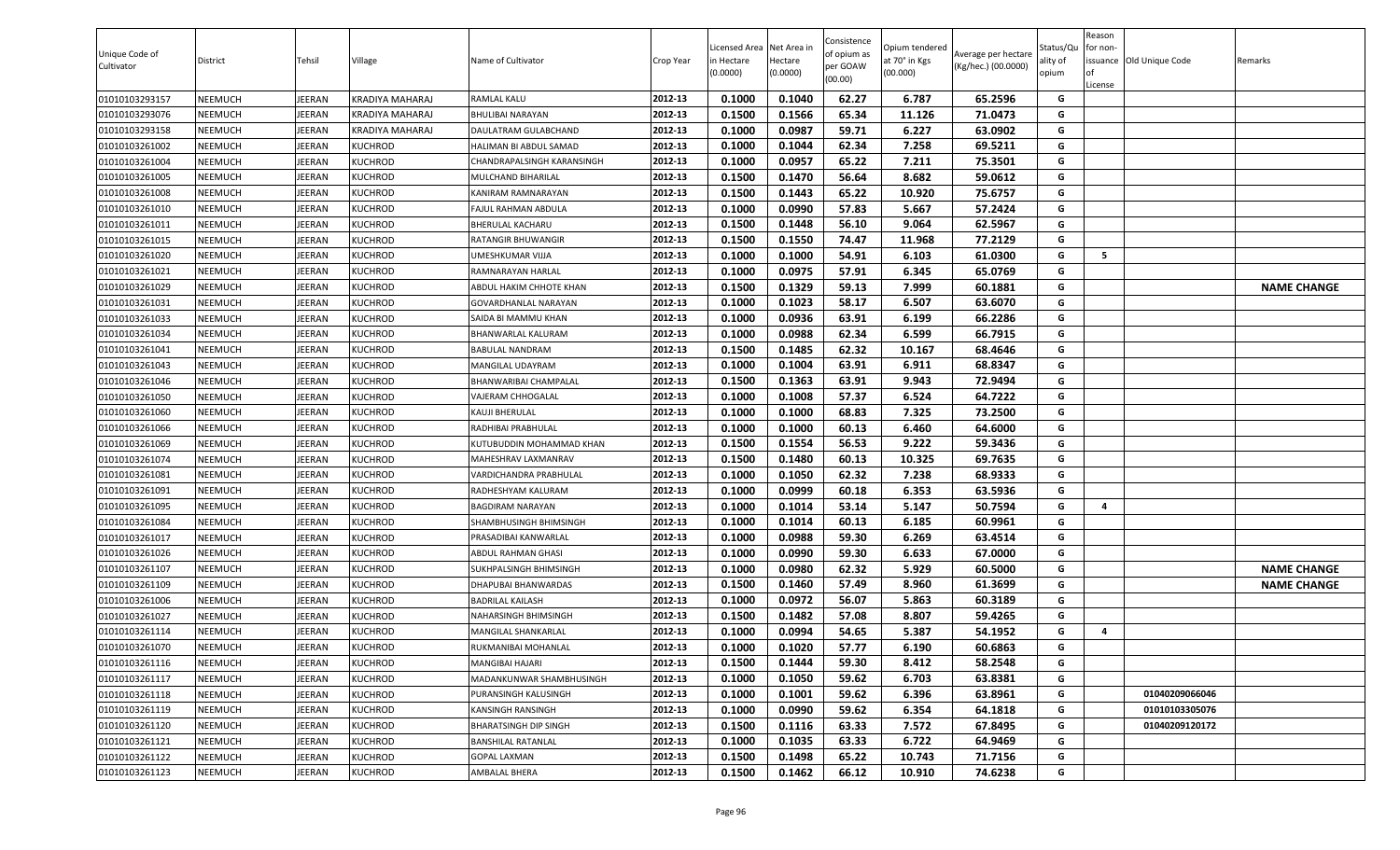| Unique Code of<br>Cultivator | District | Tehsil        | Village       | Name of Cultivator         | Crop Year | .icensed Area<br>n Hectare<br>(0.0000) | Net Area in<br>Hectare<br>(0.0000) | Consistence<br>of opium as<br>per GOAW<br>(00.00) | Opium tendered<br>at 70° in Kgs<br>(00.000) | Average per hectare<br>(Kg/hec.) (00.0000) | Status/Qu<br>ality of<br>opium | Reason<br>for non-<br>0f<br>License | issuance Old Unique Code | Remarks            |
|------------------------------|----------|---------------|---------------|----------------------------|-----------|----------------------------------------|------------------------------------|---------------------------------------------------|---------------------------------------------|--------------------------------------------|--------------------------------|-------------------------------------|--------------------------|--------------------|
| 01010103261124               | NEEMUCH  | <b>IEERAN</b> | KUCHROD       | BHAGVANTIBAI RAJARAM       | 2012-13   | 0.1500                                 | 0.1496                             | 60.03                                             | 9.768                                       | 65.2941                                    | G                              |                                     |                          |                    |
| 01010103261125               | NEEMUCH  | EERAN         | KUCHROD       | <b>GOPILAL BHERA</b>       | 2012-13   | 0.1500                                 | 0.1517                             | 66.12                                             | 11.070                                      | 72.9730                                    | G                              |                                     |                          | <b>NAME CHANGE</b> |
| 01010103261126               | NEEMUCH  | EERAN         | KUCHROD       | KANHEYALAL BHANWARLAL      | 2012-13   | 0.1500                                 | 0.1519                             | 68.83                                             | 11.308                                      | 74.4437                                    | G                              |                                     |                          |                    |
| 01010103261127               | NEEMUCH  | EERAN         | KUCHROD       | )INESHKUMAR CHHAGANLAL     | 2012-13   | 0.1000                                 | 0.1000                             | 56.57                                             | 6.247                                       | 62.4700                                    | G                              |                                     |                          |                    |
| 01010103261128               | NEEMUCH  | EERAN         | KUCHROD       | GAMERBAI NANDRAM           | 2012-13   | 0.1000                                 | 0.1024                             | 69.23                                             | 7.576                                       | 73.9844                                    | G                              |                                     |                          |                    |
| 01010103261129               | NEEMUCH  | <b>IEERAN</b> | KUCHROD       | AXMICHAND BHANWARLAL       | 2012-13   | 0.1500                                 | 0.1482                             | 69.23                                             | 11.660                                      | 78.6775                                    | G                              |                                     |                          |                    |
| 01010103261130               | NEEMUCH  | <b>IEERAN</b> | KUCHROD       | RAMESHWAR MAGNIRAM         | 2012-13   | 0.1500                                 | 0.1495                             | 68.86                                             | 11.421                                      | 76.3946                                    | G                              |                                     |                          |                    |
| 01010103261131               | NEEMUCH  | JEERAN        | KUCHROD       | BANSHILAL KISHANLAL        | 2012-13   | 0.1000                                 | 0.0990                             | 68.86                                             | 7.073                                       | 71.4444                                    | G                              |                                     |                          |                    |
| 01010103261132               | NEEMUCH  | JEERAN        | KUCHROD       | <b>GANPATLAL VENIRAM</b>   | 2012-13   | 0.1500                                 | 0.1440                             | 60.03                                             | 9.365                                       | 65.0347                                    | G                              |                                     |                          |                    |
| 01010103261133               | NEEMUCH  | <b>IEERAN</b> | KUCHROD       | TULSIRAM BANSHILAL         | 2012-13   | 0.1000                                 | 0.1020                             | 66.12                                             | 7.169                                       | 70.2843                                    | G                              |                                     |                          |                    |
| 01010103261134               | NEEMUCH  | <b>IEERAN</b> | KUCHROD       | <b>IEMRAJ LAXMAN</b>       | 2012-13   | 0.1500                                 | 0.1488                             | 68.86                                             | 11.411                                      | 76.6868                                    | G                              |                                     |                          |                    |
| 01010103261135               | NEEMUCH  | <b>IEERAN</b> | KUCHROD       | <b>DASHRATH VARDICHAND</b> | 2012-13   | 0.1500                                 | 0.1419                             | 60.03                                             | 9.708                                       | 68.4144                                    | G                              |                                     |                          |                    |
| 01010103261136               | NEEMUCH  | <b>IEERAN</b> | KUCHROD       | BHERULAL PYARCHAND         | 2012-13   | 0.1500                                 | 0.1472                             | 72.64                                             | 12.006                                      | 81.5625                                    | G                              |                                     |                          |                    |
| 01010103261137               | NEEMUCH  | <b>IEERAN</b> | KUCHROD       | NATHULAL MAGNIRAM          | 2012-13   | 0.1500                                 | 0.1482                             | 70.99                                             | 11.693                                      | 78.9001                                    | G                              |                                     |                          |                    |
| 01010103261138               | NEEMUCH  | <b>IEERAN</b> | KUCHROD       | HUKMICHAND HIRALAL         | 2012-13   | 0.1500                                 | 0.1476                             | 63.33                                             | 10.911                                      | 73.9228                                    | G                              |                                     |                          |                    |
| 01010103261139               | NEEMUCH  | JEERAN        | KUCHROD       | <b>BABY MADANLAL</b>       | 2012-13   | 0.1500                                 | 0.1550                             | 68.07                                             | 11.212                                      | 72.3355                                    |                                | $\overline{2}$                      |                          |                    |
| 01010103261140               | NEEMUCH  | JEERAN        | KUCHROD       | RAMESHWAR MANNALAL         | 2012-13   | 0.1500                                 | 0.1550                             | 63.88                                             | 10.787                                      | 69.5935                                    | G                              |                                     |                          |                    |
| 01010103261142               | NEEMUCH  | <b>IEERAN</b> | KUCHROD       | DAULATRAM BHANWARLAL       | 2012-13   | 0.1500                                 | 0.1450                             | 66.56                                             | 10.193                                      | 70.2966                                    | G                              |                                     |                          |                    |
| 01010103261143               | NEEMUCH  | <b>IEERAN</b> | KUCHROD       | RAMKISHANA AMBALAL         | 2012-13   | 0.1500                                 | 0.1496                             | 60.03                                             | 10.171                                      | 67.9880                                    | G                              |                                     |                          |                    |
| 01010103261144               | NEEMUCH  | EERAN         | KUCHROD       | SHIVEKANYA RAMCHANDRA      | 2012-13   | 0.1500                                 | 0.1500                             | 66.56                                             | 10.935                                      | 72.9000                                    | G                              |                                     |                          |                    |
| 01010103261145               | NEEMUCH  | <b>IEERAN</b> | KUCHROD       | )HANRAJ KESHURAM           | 2012-13   | 0.1500                                 | 0.1500                             | 66.56                                             | 11.543                                      | 76.9533                                    | G                              |                                     |                          |                    |
| 01010103261146               | NEEMUCH  | EERAN         | KUCHROD       | MADANLAL GANGARAM          | 2012-13   | 0.1000                                 | 0.0990                             | 60.03                                             | 6.809                                       | 68.7778                                    | G                              |                                     |                          |                    |
| 01010103261147               | NEEMUCH  | EERAN         | KUCHROD       | RAMESH D.P. KACHARULAL     | 2012-13   | 0.1500                                 | 0.1500                             | 64.60                                             | 11.268                                      | 75.1200                                    | G                              |                                     |                          |                    |
| 01010103277011               | NEEMUCH  | <b>IEERAN</b> | LAKHAMI       | SHAMBHULAL ONKARLAL        | 2012-13   | 0.1000                                 | 0.0936                             | 57.65                                             | 5.938                                       | 63.4402                                    | G                              |                                     |                          |                    |
| 01010103277026               | NEEMUCH  | JEERAN        | <b>AKHAMI</b> | KHEMRAJ VARDA              | 2012-13   | 0.1000                                 | 0.0962                             | 65.59                                             | 6.803                                       | 70.7173                                    | G                              |                                     |                          |                    |
| 01010103277038               | NEEMUCH  | <b>IEERAN</b> | LAKHAMI       | BHERULAL HAJARILAL         | 2012-13   | 0.1000                                 | 0.0980                             | 61.90                                             | 6.553                                       | 66.8673                                    | G                              |                                     |                          | <b>NAME CHANGE</b> |
| 01010103277040               | NEEMUCH  | <b>IEERAN</b> | <b>AKHAMI</b> | <b>AGDISH MANGILAL</b>     | 2012-13   | 0.1000                                 | 0.0999                             | 55.51                                             | 5.852                                       | 58.5786                                    | G                              |                                     |                          |                    |
| 01010103277017               | NEEMUCH  | EERAN         | <b>AKHAMI</b> | JMRAV FULSINGH             | 2012-13   | 0.1000                                 | 0.0960                             | 53.58                                             | 5.335                                       | 55.5729                                    | G                              | 4                                   |                          |                    |
| 01010103277006               | NEEMUCH  | <b>IEERAN</b> | <b>AKHAMI</b> | RATANIBAI SAGRAM           | 2012-13   | 0.1000                                 | 0.0990                             | 61.90                                             | 6.614                                       | 66.8081                                    | G                              |                                     |                          |                    |
| 01010103277013               | NEEMUCH  | <b>IEERAN</b> | <b>AKHAMI</b> | RAMESHWARLAL CHHAGANLAL    | 2012-13   | 0.1000                                 | 0.0972                             | 61.90                                             | 6.500                                       | 66.8724                                    | G                              |                                     |                          |                    |
| 01010103277014               | NEEMUCH  | <b>IEERAN</b> | <b>AKHAMI</b> | JAGDISH DULICHANDRA        | 2012-13   | 0.1500                                 | 0.1476                             | 61.40                                             | 10.035                                      | 67.9878                                    | G                              |                                     |                          |                    |
| 01010103277050               | NEEMUCH  | <b>IEERAN</b> | <b>AKHAMI</b> | DINESHKUMAR MUKESHKUMAR    | 2012-13   | 0.1000                                 | 0.0984                             | 54.37                                             | 5.841                                       | 59.3598                                    | G                              | 5                                   |                          |                    |
| 01010103277043               | NEEMUCH  | <b>IEERAN</b> | <b>AKHAMI</b> | NANDKISHORE BIHARILAL      | 2012-13   | 0.1000                                 | 0.1023                             | 61.40                                             | 6.473                                       | 63.2747                                    | G                              |                                     |                          |                    |
| 01010103277016               | NEEMUCH  | <b>IEERAN</b> | <b>AKHAMI</b> | HULASIBAI GAUTAMLAL        | 2012-13   | 0.1000                                 | 0.1000                             | 59.86                                             | 6.627                                       | 66.2700                                    | G                              |                                     |                          |                    |
| 01010103277007               | NEEMUCH  | EERAN         | <b>AKHAMI</b> | SHANTIBAI SHANKARLAL       | 2012-13   | 0.1000                                 | 0.1000                             | 65.71                                             | 7.191                                       | 71.9100                                    | G                              |                                     |                          |                    |
| 01010103277028               | NEEMUCH  | JEERAN        | <b>AKHAMI</b> | AMBALAL VARDA              | 2012-13   | 0.1500                                 | 0.1488                             | 65.71                                             | 10.683                                      | 71.7944                                    | G                              |                                     |                          |                    |
| 01010103277015               | NEEMUCH  | JEERAN        | LAKHAMI       | MOHANLAL BHERULAL          | 2012-13   | 0.1000                                 | 0.0950                             | 59.86                                             | 6.243                                       | 65.7158                                    | G                              |                                     |                          | <b>NAME CHANGE</b> |
| 01010103277058               | NEEMUCH  | <b>IEERAN</b> | AKHAMI        | RANSINGH DULESINGH         | 2012-13   | 0.1000                                 | 0.1023                             | 65.71                                             | 7.050                                       | 68.9150                                    | G                              |                                     |                          |                    |
| 01010103277009               | NEEMUCH  | JEERAN        | LAKHAMI       | SARYANARAYAN LAXMAN        | 2012-13   | 0.1500                                 | 0.1363                             | 56.82                                             | 8.783                                       | 64.4387                                    | G                              |                                     |                          |                    |
| 01010103270001               | NEEMUCH  | JEERAN        | NAVANKHEDI    | DAYARAM RAMPRATAP          | 2012-13   | 0.1000                                 | 0.0992                             | 55.66                                             | 6.123                                       | 61.7238                                    | G                              |                                     |                          |                    |
| 01010103270003               | NEEMUCH  | JEERAN        | NAVANKHEDI    | PRAKASHCHAND RAMRATAN      | 2012-13   | 0.1500                                 | 0.1482                             | 57.38                                             | 9.082                                       | 61.2821                                    | G                              |                                     |                          |                    |
| 01010103270009               | NEEMUCH  | JEERAN        | NAVANKHEDI    | RAMPRATAP GOPAL            | 2012-13   | 0.1500                                 | 0.1408                             | 60.38                                             | 9.066                                       | 64.3892                                    | G                              |                                     |                          |                    |
| 01010103270010               | NEEMUCH  | JEERAN        | NAVANKHEDI    | MOHANBAI RAMRATAN          | 2012-13   | 0.1000                                 | 0.0984                             | 65.35                                             | 6.684                                       | 67.9268                                    | G                              |                                     |                          |                    |
| 01010103270012               | NEEMUCH  | JEERAN        | NAVANKHEDI    | RAMLAL RAMRATAN            | 2012-13   | 0.1000                                 | 0.1023                             | 62.42                                             | 6.804                                       | 66.5103                                    | G                              |                                     |                          |                    |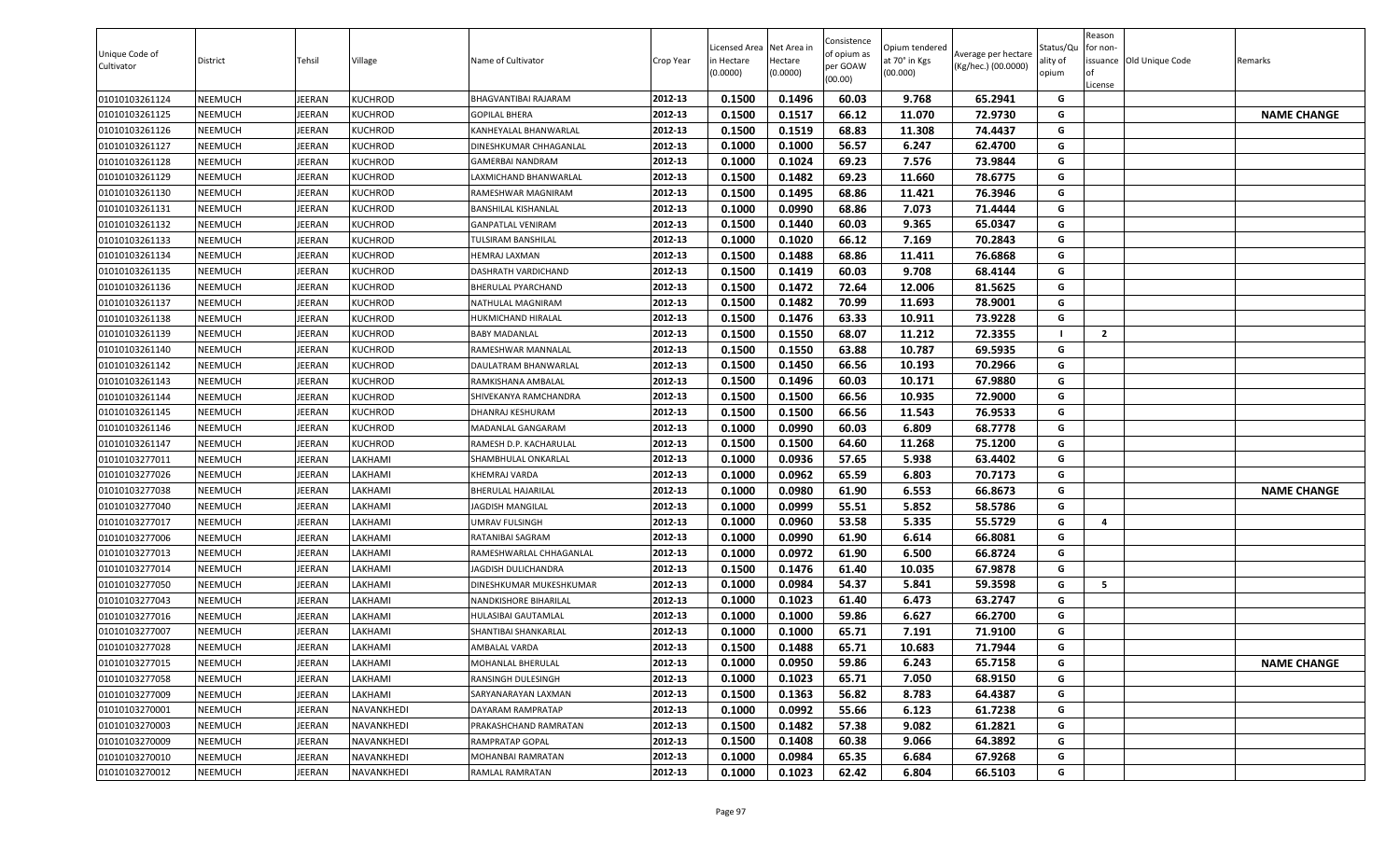| 0.1500<br>0.1485<br>65.35<br>01010103270013<br><b>NEEMUCH</b><br>JEERAN<br>NAVANKHEDI<br>2012-13<br>9.859<br>66.3906<br>G<br>JAGDISH RAMRATAN<br>01010103270006<br>0.1000<br>0.1008<br>60.38<br>6.443<br>63.9187<br>NEEMUCH<br>JEERAN<br>NAVANKHEDI<br>2012-13<br>G<br>RAMCHANDRA RADHAKISHAN<br>66.68<br>01010103270015<br><b>NEEMUCH</b><br>JEERAN<br>NAVANKHEDI<br>2012-13<br>0.1000<br>0.1023<br>7.259<br>70.9580<br>G<br>DAULATRAM GAUTAM<br>0.1500<br>0.1525<br>58.93<br>9.900<br>64.9180<br>01010103290001<br>NEEMUCH<br>JEERAN<br>RABDIA<br>2012-13<br>G<br>PREMSUKH MOTILAL<br>62.94<br>RABDIA<br>0.1500<br>0.1497<br>9.783<br>65.3507<br>G<br>01010103290002<br><b>NEEMUCH</b><br>JEERAN<br>2012-13<br>CHATARKUNWAR BHAWANISINGH<br>2012-13<br>66.60<br>7.393<br>72.8374<br>G<br>01010103290003<br><b>NEEMUCH</b><br><b>JEERAN</b><br>RABDIA<br>0.1000<br>0.1015<br>KAMLABAI ONKARLAL<br>G<br>RABDIA<br>2012-13<br>0.1500<br>0.1485<br>66.60<br>10.028<br>67.5286<br>01010103290013<br><b>NEEMUCH</b><br>JEERAN<br><b>BANSHILAL DHURILAL</b><br>G<br>2012-13<br>0.1500<br>0.1456<br>67.45<br>9.992<br>68.6264<br>01010103290016<br><b>NEEMUCH</b><br>JEERAN<br><b>RABDIA</b><br>HARISHANKAR MOHANLAL<br>01010103290018<br>2012-13<br>0.1500<br>0.1506<br>65.13<br>10.356<br>68.7649<br>G<br><b>NEEMUCH</b><br>JEERAN<br><b>RABDIA</b><br>MADANLAL BAPULAL<br>01010103290020<br><b>JEERAN</b><br>RABDIA<br>2012-13<br>0.1500<br>0.1519<br>62.94<br>9.603<br>63.2192<br>G<br>NEEMUCH<br>SHOBHARAM HAJARILAL<br>0.1472<br>65.13<br>10.551<br>71.6780<br>01010103290021<br><b>NEEMUCH</b><br>JEERAN<br><b>RABDIA</b><br>2012-13<br>0.1500<br>G<br>RUPLAL HIRALAL<br>0.1482<br>62.58<br>G<br>01010103290023<br>JEERAN<br>RABDIA<br>2012-13<br>0.1500<br>9.459<br>63.8259<br>NEEMUCH<br>GOPAL SALAGRAM<br>62.58<br><b>JEERAN</b><br>RABDIA<br>0.1000<br>0.1012<br>6.499<br>64.2194<br>G<br>01010103290025<br><b>NEEMUCH</b><br>2012-13<br>HARKULAL GAUTAMLAL<br>0.1512<br>70.47<br>11.064<br>73.1746<br>01010103290026<br><b>NEEMUCH</b><br>JEERAN<br>RABDIA<br>2012-13<br>0.1500<br>G<br>RAMPRASAD HAJARILAL<br>01010103290027<br><b>NEEMUCH</b><br>JEERAN<br>RABDIA<br>0.1500<br>0.1518<br>70.52<br>10.860<br>71.5415<br>G<br>2012-13<br><b>BHAGATRAM MNGILAL</b><br>01010103290014<br>0.1500<br>0.1485<br>65.13<br>68.3569<br>G<br><b>NEEMUCH</b><br>JEERAN<br>RABDIA<br>2012-13<br>10.151<br>SUNDERLAL BHAGATRAM<br>0.1000<br>0.1000<br>66.91<br>6.615<br>66.1500<br>01010103290030<br>RABDIA<br>2012-13<br>G<br><b>NEEMUCH</b><br>JEERAN<br>GANSHYAM PHOOLCHAND<br>6.732<br>66.5217<br>01010103290031<br>2012-13<br>0.1000<br>0.1012<br>62.58<br>G<br><b>NEEMUCH</b><br>JEERAN<br>RABDIA<br>DIPKUNWAR JARESINGH<br>01010103290019<br>JEERAN<br>RABDIA<br>2012-13<br>0.1000<br>0.1008<br>62.81<br>6.317<br>62.6687<br>G<br><b>NEEMUCH</b><br>GANGARAM HAJARILAL<br>G<br>2012-13<br>01010103290035<br><b>NEEMUCH</b><br>JEERAN<br>RABDIA<br>MULCHAND HIRALAL<br>0.1000<br>0.1023<br>67.45<br>7.429<br>72.6197<br>0.1000<br>0.0884<br>62.81<br>6.075<br>68.7217<br>01010103290036<br>NEEMUCH<br>JEERAN<br>RABDIA<br>2012-13<br>G<br>MANGILAL KANIRAM<br>62.81<br>6.451<br>0.1000<br>0.1000<br>64.5100<br>01010103290024<br><b>NEEMUCH</b><br>JEERAN<br>RABDIA<br>2012-13<br>G<br>GHEESALAL HARIRAM<br>01010103290015<br><b>NEEMUCH</b><br>JEERAN<br>RABDIA<br>2012-13<br>0.1500<br>0.1500<br>66.91<br>10.610<br>70.7333<br>G<br>CHAINRAM HAJARILAL<br>66.91<br>7.006<br>69.2292<br>01010103290029<br><b>NEEMUCH</b><br>JEERAN<br>RABDIA<br>2012-13<br>0.1000<br>0.1012<br>G<br>HIMMATSINGH BAHADURSINGH<br>0.1000<br>0.1000<br>63.21<br>6.881<br>01010103290037<br><b>NEEMUCH</b><br>JEERAN<br>RABDIA<br>2012-13<br>68.8100<br>G<br><b>KESHURAM MOTI</b><br>0.1500<br>0.1534<br>63.21<br>10.764<br>70.1695<br>01010103290038<br><b>NEEMUCH</b><br>JEERAN<br>RABDIA<br>2012-13<br>G<br>NANALAL MOTILAL<br>01010103290039<br>JEERAN<br>RABDIA<br>2012-13<br>0.1500<br>0.1504<br>63.21<br>9.843<br>65.4455<br>G<br><b>NEEMUCH</b><br>SUNDERBAI SHAMBHULAL<br>66.77<br>10.655<br>71.0333<br>01010103290040<br><b>NEEMUCH</b><br>JEERAN<br>RABDIA<br>2012-13<br>0.1500<br>0.1500<br>G<br>BHANWARIBAI RAMCHANDRA<br>G<br>2012-13<br>0.1500<br>0.1502<br>65.19<br>67.2703<br>01010103279001<br>JEERAN<br>10.104<br>NEEMUCH<br>SAKRANI JAGIR<br>GHEESALAL SHOBHARAM<br>62.23<br>G<br>2012-13<br>0.1000<br>0.0990<br>6.339<br>64.0303<br>01010103279002<br><b>NEEMUCH</b><br>JEERAN<br>SITARAM SHAMBHULAL<br><b>NAME CHANGE</b><br>SAKRANI JAGIR<br>2012-13<br>0.0990<br>65.19<br>6.938<br>G<br>01010103279003<br><b>NEEMUCH</b><br>JEERAN<br>0.1000<br>70.0808<br>SAKRANI JAGIR<br>BULAKBAI RAMNARAYAN<br>01010103279006<br><b>NEEMUCH</b><br>JEERAN<br>2012-13<br>0.1000<br>0.0980<br>62.31<br>6.614<br>67.4898<br>G<br>SAKRANI JAGIR<br>RAMDAYAL CHHAGANLAL<br>0.1500<br>0.1443<br>62.31<br>9.836<br>68.1635<br>G<br>01010103279008<br><b>NEEMUCH</b><br>JEERAN<br>2012-13<br>SAKRANI JAGIR<br><b>BADRIBAI CHAMPALAL</b><br>0.1500<br>0.1457<br>65.19<br>10.114<br>01010103279011<br><b>NEEMUCH</b><br>JEERAN<br>2012-13<br>69.4166<br>G<br>SAKRANI JAGIR<br>MOHANBAI KISHANLAL<br>01010103279013<br>0.1500<br>9.921<br><b>JEERAN</b><br>0.1500<br>65.21<br>66.1400<br>G<br><b>NEEMUCH</b><br>SAKRANI JAGIR<br>2012-13<br>JAYSHANKAR SHANKARLAL<br>01010103279015<br><b>NEEMUCH</b><br>JEERAN<br>2012-13<br>0.1500<br>0.1470<br>65.21<br>9.875<br>67.1769<br>G<br>SAKRANI JAGIR<br><b>BALURAM RAMPRATAP</b><br>JEERAN<br>2012-13<br>0.1500<br>0.1471<br>60.59<br>63.9633<br>G<br>01010103279018<br><b>NEEMUCH</b><br>9.409<br>SAKRANI JAGIR<br>CHANDARBAI LAXMINARAYAN<br>0.1000<br>0.0960<br>62.31<br>6.551<br>68.2396<br>01010103279023<br><b>NEEMUCH</b><br>JEERAN<br>SAKRANI JAGIR<br>2012-13<br>G<br>KACHARMAL LAKHMICHAND<br>0.0975<br>62.31<br>66.1026<br>01010103279025<br>JEERAN<br>2012-13<br>0.1000<br>6.445<br>G<br><b>NEEMUCH</b><br>SAKRANI JAGIR<br>OMPRAKASH SITABAI<br>01010103279027<br>2012-13<br>0.1000<br>0.0990<br>65.21<br>6.977<br>70.4747<br><b>NEEMUCH</b><br>JEERAN<br><b>SAKRANI JAGIR</b><br>RAMSINGH FATEHSINGH<br>G<br>G<br>2012-13<br>62.31<br>6.792<br>01010103279004<br><b>NEEMUCH</b><br>JEERAN<br>SAKRANI JAGIR<br>BHANWARBAI JAGDISH<br>0.1000<br>0.1000<br>67.9200<br>01010103279010<br>2012-13<br>0.0984<br>60.59<br>6.596<br>67.0325<br>G<br><b>NEEMUCH</b><br>JEERAN<br>MATHRABAI BHANWARLAL<br>0.1000<br>SAKRANI JAGIR<br>01010103279022<br>2012-13<br>0.1000<br>0.0952<br>62.31<br>5.919<br>62.1744<br>G<br><b>NEEMUCH</b><br>JEERAN<br>SAKRANI JAGIR<br><b>BALURAM RUGNATH</b><br>01010103279019<br>JEERAN<br>2012-13<br>0.1500<br>0.1452<br>65.06<br>10.623<br>73.1612<br>G<br><b>NEEMUCH</b><br>SAKRANI JAGIR<br>SATYANARAYAN GHISA | Unique Code of<br>Cultivator | <b>District</b> | Tehsil | Village | Name of Cultivator | Crop Year | icensed Area<br>in Hectare<br>(0.0000) | Net Area in<br>Hectare<br>(0.0000) | Consistence<br>of opium as<br>per GOAW<br>(00.00) | Opium tendered<br>at 70° in Kgs<br>(00.000) | Average per hectare<br>(Kg/hec.) (00.0000) | Status/Qu<br>ality of<br>opium | Reason<br>for non-<br>lof<br>License | issuance Old Unique Code | Remarks |
|-----------------------------------------------------------------------------------------------------------------------------------------------------------------------------------------------------------------------------------------------------------------------------------------------------------------------------------------------------------------------------------------------------------------------------------------------------------------------------------------------------------------------------------------------------------------------------------------------------------------------------------------------------------------------------------------------------------------------------------------------------------------------------------------------------------------------------------------------------------------------------------------------------------------------------------------------------------------------------------------------------------------------------------------------------------------------------------------------------------------------------------------------------------------------------------------------------------------------------------------------------------------------------------------------------------------------------------------------------------------------------------------------------------------------------------------------------------------------------------------------------------------------------------------------------------------------------------------------------------------------------------------------------------------------------------------------------------------------------------------------------------------------------------------------------------------------------------------------------------------------------------------------------------------------------------------------------------------------------------------------------------------------------------------------------------------------------------------------------------------------------------------------------------------------------------------------------------------------------------------------------------------------------------------------------------------------------------------------------------------------------------------------------------------------------------------------------------------------------------------------------------------------------------------------------------------------------------------------------------------------------------------------------------------------------------------------------------------------------------------------------------------------------------------------------------------------------------------------------------------------------------------------------------------------------------------------------------------------------------------------------------------------------------------------------------------------------------------------------------------------------------------------------------------------------------------------------------------------------------------------------------------------------------------------------------------------------------------------------------------------------------------------------------------------------------------------------------------------------------------------------------------------------------------------------------------------------------------------------------------------------------------------------------------------------------------------------------------------------------------------------------------------------------------------------------------------------------------------------------------------------------------------------------------------------------------------------------------------------------------------------------------------------------------------------------------------------------------------------------------------------------------------------------------------------------------------------------------------------------------------------------------------------------------------------------------------------------------------------------------------------------------------------------------------------------------------------------------------------------------------------------------------------------------------------------------------------------------------------------------------------------------------------------------------------------------------------------------------------------------------------------------------------------------------------------------------------------------------------------------------------------------------------------------------------------------------------------------------------------------------------------------------------------------------------------------------------------------------------------------------------------------------------------------------------------------------------------------------------------------------------------------------------------------------------------------------------------------------------------------------------------------------------------------------------------------------------------------------------------------------------------------------------------------------------------------------------------------------------------------------------------------------------------------------------------------------------------------------------------------------------------------------------------------------------------------------------------------------------------------------------------------------------------------------------------------------------------------------------------------------------------------------------------------------------------------------------------------------------------------------------------------------------------------------------------------------------------------------------------------------------------------------------------------------------------------------------------------------------------------------------------------------------------------------------------------------------------------------------------------------------------------------------------------------------------------------------------------------------------------------------------------------------------------------------------------------------------------------------------------------------------------------------------|------------------------------|-----------------|--------|---------|--------------------|-----------|----------------------------------------|------------------------------------|---------------------------------------------------|---------------------------------------------|--------------------------------------------|--------------------------------|--------------------------------------|--------------------------|---------|
|                                                                                                                                                                                                                                                                                                                                                                                                                                                                                                                                                                                                                                                                                                                                                                                                                                                                                                                                                                                                                                                                                                                                                                                                                                                                                                                                                                                                                                                                                                                                                                                                                                                                                                                                                                                                                                                                                                                                                                                                                                                                                                                                                                                                                                                                                                                                                                                                                                                                                                                                                                                                                                                                                                                                                                                                                                                                                                                                                                                                                                                                                                                                                                                                                                                                                                                                                                                                                                                                                                                                                                                                                                                                                                                                                                                                                                                                                                                                                                                                                                                                                                                                                                                                                                                                                                                                                                                                                                                                                                                                                                                                                                                                                                                                                                                                                                                                                                                                                                                                                                                                                                                                                                                                                                                                                                                                                                                                                                                                                                                                                                                                                                                                                                                                                                                                                                                                                                                                                                                                                                                                                                                                                                                                                                                                                                                                                                                                                                                                                                                                                                                                                                                                                                                                                                                   |                              |                 |        |         |                    |           |                                        |                                    |                                                   |                                             |                                            |                                |                                      |                          |         |
|                                                                                                                                                                                                                                                                                                                                                                                                                                                                                                                                                                                                                                                                                                                                                                                                                                                                                                                                                                                                                                                                                                                                                                                                                                                                                                                                                                                                                                                                                                                                                                                                                                                                                                                                                                                                                                                                                                                                                                                                                                                                                                                                                                                                                                                                                                                                                                                                                                                                                                                                                                                                                                                                                                                                                                                                                                                                                                                                                                                                                                                                                                                                                                                                                                                                                                                                                                                                                                                                                                                                                                                                                                                                                                                                                                                                                                                                                                                                                                                                                                                                                                                                                                                                                                                                                                                                                                                                                                                                                                                                                                                                                                                                                                                                                                                                                                                                                                                                                                                                                                                                                                                                                                                                                                                                                                                                                                                                                                                                                                                                                                                                                                                                                                                                                                                                                                                                                                                                                                                                                                                                                                                                                                                                                                                                                                                                                                                                                                                                                                                                                                                                                                                                                                                                                                                   |                              |                 |        |         |                    |           |                                        |                                    |                                                   |                                             |                                            |                                |                                      |                          |         |
|                                                                                                                                                                                                                                                                                                                                                                                                                                                                                                                                                                                                                                                                                                                                                                                                                                                                                                                                                                                                                                                                                                                                                                                                                                                                                                                                                                                                                                                                                                                                                                                                                                                                                                                                                                                                                                                                                                                                                                                                                                                                                                                                                                                                                                                                                                                                                                                                                                                                                                                                                                                                                                                                                                                                                                                                                                                                                                                                                                                                                                                                                                                                                                                                                                                                                                                                                                                                                                                                                                                                                                                                                                                                                                                                                                                                                                                                                                                                                                                                                                                                                                                                                                                                                                                                                                                                                                                                                                                                                                                                                                                                                                                                                                                                                                                                                                                                                                                                                                                                                                                                                                                                                                                                                                                                                                                                                                                                                                                                                                                                                                                                                                                                                                                                                                                                                                                                                                                                                                                                                                                                                                                                                                                                                                                                                                                                                                                                                                                                                                                                                                                                                                                                                                                                                                                   |                              |                 |        |         |                    |           |                                        |                                    |                                                   |                                             |                                            |                                |                                      |                          |         |
|                                                                                                                                                                                                                                                                                                                                                                                                                                                                                                                                                                                                                                                                                                                                                                                                                                                                                                                                                                                                                                                                                                                                                                                                                                                                                                                                                                                                                                                                                                                                                                                                                                                                                                                                                                                                                                                                                                                                                                                                                                                                                                                                                                                                                                                                                                                                                                                                                                                                                                                                                                                                                                                                                                                                                                                                                                                                                                                                                                                                                                                                                                                                                                                                                                                                                                                                                                                                                                                                                                                                                                                                                                                                                                                                                                                                                                                                                                                                                                                                                                                                                                                                                                                                                                                                                                                                                                                                                                                                                                                                                                                                                                                                                                                                                                                                                                                                                                                                                                                                                                                                                                                                                                                                                                                                                                                                                                                                                                                                                                                                                                                                                                                                                                                                                                                                                                                                                                                                                                                                                                                                                                                                                                                                                                                                                                                                                                                                                                                                                                                                                                                                                                                                                                                                                                                   |                              |                 |        |         |                    |           |                                        |                                    |                                                   |                                             |                                            |                                |                                      |                          |         |
|                                                                                                                                                                                                                                                                                                                                                                                                                                                                                                                                                                                                                                                                                                                                                                                                                                                                                                                                                                                                                                                                                                                                                                                                                                                                                                                                                                                                                                                                                                                                                                                                                                                                                                                                                                                                                                                                                                                                                                                                                                                                                                                                                                                                                                                                                                                                                                                                                                                                                                                                                                                                                                                                                                                                                                                                                                                                                                                                                                                                                                                                                                                                                                                                                                                                                                                                                                                                                                                                                                                                                                                                                                                                                                                                                                                                                                                                                                                                                                                                                                                                                                                                                                                                                                                                                                                                                                                                                                                                                                                                                                                                                                                                                                                                                                                                                                                                                                                                                                                                                                                                                                                                                                                                                                                                                                                                                                                                                                                                                                                                                                                                                                                                                                                                                                                                                                                                                                                                                                                                                                                                                                                                                                                                                                                                                                                                                                                                                                                                                                                                                                                                                                                                                                                                                                                   |                              |                 |        |         |                    |           |                                        |                                    |                                                   |                                             |                                            |                                |                                      |                          |         |
|                                                                                                                                                                                                                                                                                                                                                                                                                                                                                                                                                                                                                                                                                                                                                                                                                                                                                                                                                                                                                                                                                                                                                                                                                                                                                                                                                                                                                                                                                                                                                                                                                                                                                                                                                                                                                                                                                                                                                                                                                                                                                                                                                                                                                                                                                                                                                                                                                                                                                                                                                                                                                                                                                                                                                                                                                                                                                                                                                                                                                                                                                                                                                                                                                                                                                                                                                                                                                                                                                                                                                                                                                                                                                                                                                                                                                                                                                                                                                                                                                                                                                                                                                                                                                                                                                                                                                                                                                                                                                                                                                                                                                                                                                                                                                                                                                                                                                                                                                                                                                                                                                                                                                                                                                                                                                                                                                                                                                                                                                                                                                                                                                                                                                                                                                                                                                                                                                                                                                                                                                                                                                                                                                                                                                                                                                                                                                                                                                                                                                                                                                                                                                                                                                                                                                                                   |                              |                 |        |         |                    |           |                                        |                                    |                                                   |                                             |                                            |                                |                                      |                          |         |
|                                                                                                                                                                                                                                                                                                                                                                                                                                                                                                                                                                                                                                                                                                                                                                                                                                                                                                                                                                                                                                                                                                                                                                                                                                                                                                                                                                                                                                                                                                                                                                                                                                                                                                                                                                                                                                                                                                                                                                                                                                                                                                                                                                                                                                                                                                                                                                                                                                                                                                                                                                                                                                                                                                                                                                                                                                                                                                                                                                                                                                                                                                                                                                                                                                                                                                                                                                                                                                                                                                                                                                                                                                                                                                                                                                                                                                                                                                                                                                                                                                                                                                                                                                                                                                                                                                                                                                                                                                                                                                                                                                                                                                                                                                                                                                                                                                                                                                                                                                                                                                                                                                                                                                                                                                                                                                                                                                                                                                                                                                                                                                                                                                                                                                                                                                                                                                                                                                                                                                                                                                                                                                                                                                                                                                                                                                                                                                                                                                                                                                                                                                                                                                                                                                                                                                                   |                              |                 |        |         |                    |           |                                        |                                    |                                                   |                                             |                                            |                                |                                      |                          |         |
|                                                                                                                                                                                                                                                                                                                                                                                                                                                                                                                                                                                                                                                                                                                                                                                                                                                                                                                                                                                                                                                                                                                                                                                                                                                                                                                                                                                                                                                                                                                                                                                                                                                                                                                                                                                                                                                                                                                                                                                                                                                                                                                                                                                                                                                                                                                                                                                                                                                                                                                                                                                                                                                                                                                                                                                                                                                                                                                                                                                                                                                                                                                                                                                                                                                                                                                                                                                                                                                                                                                                                                                                                                                                                                                                                                                                                                                                                                                                                                                                                                                                                                                                                                                                                                                                                                                                                                                                                                                                                                                                                                                                                                                                                                                                                                                                                                                                                                                                                                                                                                                                                                                                                                                                                                                                                                                                                                                                                                                                                                                                                                                                                                                                                                                                                                                                                                                                                                                                                                                                                                                                                                                                                                                                                                                                                                                                                                                                                                                                                                                                                                                                                                                                                                                                                                                   |                              |                 |        |         |                    |           |                                        |                                    |                                                   |                                             |                                            |                                |                                      |                          |         |
|                                                                                                                                                                                                                                                                                                                                                                                                                                                                                                                                                                                                                                                                                                                                                                                                                                                                                                                                                                                                                                                                                                                                                                                                                                                                                                                                                                                                                                                                                                                                                                                                                                                                                                                                                                                                                                                                                                                                                                                                                                                                                                                                                                                                                                                                                                                                                                                                                                                                                                                                                                                                                                                                                                                                                                                                                                                                                                                                                                                                                                                                                                                                                                                                                                                                                                                                                                                                                                                                                                                                                                                                                                                                                                                                                                                                                                                                                                                                                                                                                                                                                                                                                                                                                                                                                                                                                                                                                                                                                                                                                                                                                                                                                                                                                                                                                                                                                                                                                                                                                                                                                                                                                                                                                                                                                                                                                                                                                                                                                                                                                                                                                                                                                                                                                                                                                                                                                                                                                                                                                                                                                                                                                                                                                                                                                                                                                                                                                                                                                                                                                                                                                                                                                                                                                                                   |                              |                 |        |         |                    |           |                                        |                                    |                                                   |                                             |                                            |                                |                                      |                          |         |
|                                                                                                                                                                                                                                                                                                                                                                                                                                                                                                                                                                                                                                                                                                                                                                                                                                                                                                                                                                                                                                                                                                                                                                                                                                                                                                                                                                                                                                                                                                                                                                                                                                                                                                                                                                                                                                                                                                                                                                                                                                                                                                                                                                                                                                                                                                                                                                                                                                                                                                                                                                                                                                                                                                                                                                                                                                                                                                                                                                                                                                                                                                                                                                                                                                                                                                                                                                                                                                                                                                                                                                                                                                                                                                                                                                                                                                                                                                                                                                                                                                                                                                                                                                                                                                                                                                                                                                                                                                                                                                                                                                                                                                                                                                                                                                                                                                                                                                                                                                                                                                                                                                                                                                                                                                                                                                                                                                                                                                                                                                                                                                                                                                                                                                                                                                                                                                                                                                                                                                                                                                                                                                                                                                                                                                                                                                                                                                                                                                                                                                                                                                                                                                                                                                                                                                                   |                              |                 |        |         |                    |           |                                        |                                    |                                                   |                                             |                                            |                                |                                      |                          |         |
|                                                                                                                                                                                                                                                                                                                                                                                                                                                                                                                                                                                                                                                                                                                                                                                                                                                                                                                                                                                                                                                                                                                                                                                                                                                                                                                                                                                                                                                                                                                                                                                                                                                                                                                                                                                                                                                                                                                                                                                                                                                                                                                                                                                                                                                                                                                                                                                                                                                                                                                                                                                                                                                                                                                                                                                                                                                                                                                                                                                                                                                                                                                                                                                                                                                                                                                                                                                                                                                                                                                                                                                                                                                                                                                                                                                                                                                                                                                                                                                                                                                                                                                                                                                                                                                                                                                                                                                                                                                                                                                                                                                                                                                                                                                                                                                                                                                                                                                                                                                                                                                                                                                                                                                                                                                                                                                                                                                                                                                                                                                                                                                                                                                                                                                                                                                                                                                                                                                                                                                                                                                                                                                                                                                                                                                                                                                                                                                                                                                                                                                                                                                                                                                                                                                                                                                   |                              |                 |        |         |                    |           |                                        |                                    |                                                   |                                             |                                            |                                |                                      |                          |         |
|                                                                                                                                                                                                                                                                                                                                                                                                                                                                                                                                                                                                                                                                                                                                                                                                                                                                                                                                                                                                                                                                                                                                                                                                                                                                                                                                                                                                                                                                                                                                                                                                                                                                                                                                                                                                                                                                                                                                                                                                                                                                                                                                                                                                                                                                                                                                                                                                                                                                                                                                                                                                                                                                                                                                                                                                                                                                                                                                                                                                                                                                                                                                                                                                                                                                                                                                                                                                                                                                                                                                                                                                                                                                                                                                                                                                                                                                                                                                                                                                                                                                                                                                                                                                                                                                                                                                                                                                                                                                                                                                                                                                                                                                                                                                                                                                                                                                                                                                                                                                                                                                                                                                                                                                                                                                                                                                                                                                                                                                                                                                                                                                                                                                                                                                                                                                                                                                                                                                                                                                                                                                                                                                                                                                                                                                                                                                                                                                                                                                                                                                                                                                                                                                                                                                                                                   |                              |                 |        |         |                    |           |                                        |                                    |                                                   |                                             |                                            |                                |                                      |                          |         |
|                                                                                                                                                                                                                                                                                                                                                                                                                                                                                                                                                                                                                                                                                                                                                                                                                                                                                                                                                                                                                                                                                                                                                                                                                                                                                                                                                                                                                                                                                                                                                                                                                                                                                                                                                                                                                                                                                                                                                                                                                                                                                                                                                                                                                                                                                                                                                                                                                                                                                                                                                                                                                                                                                                                                                                                                                                                                                                                                                                                                                                                                                                                                                                                                                                                                                                                                                                                                                                                                                                                                                                                                                                                                                                                                                                                                                                                                                                                                                                                                                                                                                                                                                                                                                                                                                                                                                                                                                                                                                                                                                                                                                                                                                                                                                                                                                                                                                                                                                                                                                                                                                                                                                                                                                                                                                                                                                                                                                                                                                                                                                                                                                                                                                                                                                                                                                                                                                                                                                                                                                                                                                                                                                                                                                                                                                                                                                                                                                                                                                                                                                                                                                                                                                                                                                                                   |                              |                 |        |         |                    |           |                                        |                                    |                                                   |                                             |                                            |                                |                                      |                          |         |
|                                                                                                                                                                                                                                                                                                                                                                                                                                                                                                                                                                                                                                                                                                                                                                                                                                                                                                                                                                                                                                                                                                                                                                                                                                                                                                                                                                                                                                                                                                                                                                                                                                                                                                                                                                                                                                                                                                                                                                                                                                                                                                                                                                                                                                                                                                                                                                                                                                                                                                                                                                                                                                                                                                                                                                                                                                                                                                                                                                                                                                                                                                                                                                                                                                                                                                                                                                                                                                                                                                                                                                                                                                                                                                                                                                                                                                                                                                                                                                                                                                                                                                                                                                                                                                                                                                                                                                                                                                                                                                                                                                                                                                                                                                                                                                                                                                                                                                                                                                                                                                                                                                                                                                                                                                                                                                                                                                                                                                                                                                                                                                                                                                                                                                                                                                                                                                                                                                                                                                                                                                                                                                                                                                                                                                                                                                                                                                                                                                                                                                                                                                                                                                                                                                                                                                                   |                              |                 |        |         |                    |           |                                        |                                    |                                                   |                                             |                                            |                                |                                      |                          |         |
|                                                                                                                                                                                                                                                                                                                                                                                                                                                                                                                                                                                                                                                                                                                                                                                                                                                                                                                                                                                                                                                                                                                                                                                                                                                                                                                                                                                                                                                                                                                                                                                                                                                                                                                                                                                                                                                                                                                                                                                                                                                                                                                                                                                                                                                                                                                                                                                                                                                                                                                                                                                                                                                                                                                                                                                                                                                                                                                                                                                                                                                                                                                                                                                                                                                                                                                                                                                                                                                                                                                                                                                                                                                                                                                                                                                                                                                                                                                                                                                                                                                                                                                                                                                                                                                                                                                                                                                                                                                                                                                                                                                                                                                                                                                                                                                                                                                                                                                                                                                                                                                                                                                                                                                                                                                                                                                                                                                                                                                                                                                                                                                                                                                                                                                                                                                                                                                                                                                                                                                                                                                                                                                                                                                                                                                                                                                                                                                                                                                                                                                                                                                                                                                                                                                                                                                   |                              |                 |        |         |                    |           |                                        |                                    |                                                   |                                             |                                            |                                |                                      |                          |         |
|                                                                                                                                                                                                                                                                                                                                                                                                                                                                                                                                                                                                                                                                                                                                                                                                                                                                                                                                                                                                                                                                                                                                                                                                                                                                                                                                                                                                                                                                                                                                                                                                                                                                                                                                                                                                                                                                                                                                                                                                                                                                                                                                                                                                                                                                                                                                                                                                                                                                                                                                                                                                                                                                                                                                                                                                                                                                                                                                                                                                                                                                                                                                                                                                                                                                                                                                                                                                                                                                                                                                                                                                                                                                                                                                                                                                                                                                                                                                                                                                                                                                                                                                                                                                                                                                                                                                                                                                                                                                                                                                                                                                                                                                                                                                                                                                                                                                                                                                                                                                                                                                                                                                                                                                                                                                                                                                                                                                                                                                                                                                                                                                                                                                                                                                                                                                                                                                                                                                                                                                                                                                                                                                                                                                                                                                                                                                                                                                                                                                                                                                                                                                                                                                                                                                                                                   |                              |                 |        |         |                    |           |                                        |                                    |                                                   |                                             |                                            |                                |                                      |                          |         |
|                                                                                                                                                                                                                                                                                                                                                                                                                                                                                                                                                                                                                                                                                                                                                                                                                                                                                                                                                                                                                                                                                                                                                                                                                                                                                                                                                                                                                                                                                                                                                                                                                                                                                                                                                                                                                                                                                                                                                                                                                                                                                                                                                                                                                                                                                                                                                                                                                                                                                                                                                                                                                                                                                                                                                                                                                                                                                                                                                                                                                                                                                                                                                                                                                                                                                                                                                                                                                                                                                                                                                                                                                                                                                                                                                                                                                                                                                                                                                                                                                                                                                                                                                                                                                                                                                                                                                                                                                                                                                                                                                                                                                                                                                                                                                                                                                                                                                                                                                                                                                                                                                                                                                                                                                                                                                                                                                                                                                                                                                                                                                                                                                                                                                                                                                                                                                                                                                                                                                                                                                                                                                                                                                                                                                                                                                                                                                                                                                                                                                                                                                                                                                                                                                                                                                                                   |                              |                 |        |         |                    |           |                                        |                                    |                                                   |                                             |                                            |                                |                                      |                          |         |
|                                                                                                                                                                                                                                                                                                                                                                                                                                                                                                                                                                                                                                                                                                                                                                                                                                                                                                                                                                                                                                                                                                                                                                                                                                                                                                                                                                                                                                                                                                                                                                                                                                                                                                                                                                                                                                                                                                                                                                                                                                                                                                                                                                                                                                                                                                                                                                                                                                                                                                                                                                                                                                                                                                                                                                                                                                                                                                                                                                                                                                                                                                                                                                                                                                                                                                                                                                                                                                                                                                                                                                                                                                                                                                                                                                                                                                                                                                                                                                                                                                                                                                                                                                                                                                                                                                                                                                                                                                                                                                                                                                                                                                                                                                                                                                                                                                                                                                                                                                                                                                                                                                                                                                                                                                                                                                                                                                                                                                                                                                                                                                                                                                                                                                                                                                                                                                                                                                                                                                                                                                                                                                                                                                                                                                                                                                                                                                                                                                                                                                                                                                                                                                                                                                                                                                                   |                              |                 |        |         |                    |           |                                        |                                    |                                                   |                                             |                                            |                                |                                      |                          |         |
|                                                                                                                                                                                                                                                                                                                                                                                                                                                                                                                                                                                                                                                                                                                                                                                                                                                                                                                                                                                                                                                                                                                                                                                                                                                                                                                                                                                                                                                                                                                                                                                                                                                                                                                                                                                                                                                                                                                                                                                                                                                                                                                                                                                                                                                                                                                                                                                                                                                                                                                                                                                                                                                                                                                                                                                                                                                                                                                                                                                                                                                                                                                                                                                                                                                                                                                                                                                                                                                                                                                                                                                                                                                                                                                                                                                                                                                                                                                                                                                                                                                                                                                                                                                                                                                                                                                                                                                                                                                                                                                                                                                                                                                                                                                                                                                                                                                                                                                                                                                                                                                                                                                                                                                                                                                                                                                                                                                                                                                                                                                                                                                                                                                                                                                                                                                                                                                                                                                                                                                                                                                                                                                                                                                                                                                                                                                                                                                                                                                                                                                                                                                                                                                                                                                                                                                   |                              |                 |        |         |                    |           |                                        |                                    |                                                   |                                             |                                            |                                |                                      |                          |         |
|                                                                                                                                                                                                                                                                                                                                                                                                                                                                                                                                                                                                                                                                                                                                                                                                                                                                                                                                                                                                                                                                                                                                                                                                                                                                                                                                                                                                                                                                                                                                                                                                                                                                                                                                                                                                                                                                                                                                                                                                                                                                                                                                                                                                                                                                                                                                                                                                                                                                                                                                                                                                                                                                                                                                                                                                                                                                                                                                                                                                                                                                                                                                                                                                                                                                                                                                                                                                                                                                                                                                                                                                                                                                                                                                                                                                                                                                                                                                                                                                                                                                                                                                                                                                                                                                                                                                                                                                                                                                                                                                                                                                                                                                                                                                                                                                                                                                                                                                                                                                                                                                                                                                                                                                                                                                                                                                                                                                                                                                                                                                                                                                                                                                                                                                                                                                                                                                                                                                                                                                                                                                                                                                                                                                                                                                                                                                                                                                                                                                                                                                                                                                                                                                                                                                                                                   |                              |                 |        |         |                    |           |                                        |                                    |                                                   |                                             |                                            |                                |                                      |                          |         |
|                                                                                                                                                                                                                                                                                                                                                                                                                                                                                                                                                                                                                                                                                                                                                                                                                                                                                                                                                                                                                                                                                                                                                                                                                                                                                                                                                                                                                                                                                                                                                                                                                                                                                                                                                                                                                                                                                                                                                                                                                                                                                                                                                                                                                                                                                                                                                                                                                                                                                                                                                                                                                                                                                                                                                                                                                                                                                                                                                                                                                                                                                                                                                                                                                                                                                                                                                                                                                                                                                                                                                                                                                                                                                                                                                                                                                                                                                                                                                                                                                                                                                                                                                                                                                                                                                                                                                                                                                                                                                                                                                                                                                                                                                                                                                                                                                                                                                                                                                                                                                                                                                                                                                                                                                                                                                                                                                                                                                                                                                                                                                                                                                                                                                                                                                                                                                                                                                                                                                                                                                                                                                                                                                                                                                                                                                                                                                                                                                                                                                                                                                                                                                                                                                                                                                                                   |                              |                 |        |         |                    |           |                                        |                                    |                                                   |                                             |                                            |                                |                                      |                          |         |
|                                                                                                                                                                                                                                                                                                                                                                                                                                                                                                                                                                                                                                                                                                                                                                                                                                                                                                                                                                                                                                                                                                                                                                                                                                                                                                                                                                                                                                                                                                                                                                                                                                                                                                                                                                                                                                                                                                                                                                                                                                                                                                                                                                                                                                                                                                                                                                                                                                                                                                                                                                                                                                                                                                                                                                                                                                                                                                                                                                                                                                                                                                                                                                                                                                                                                                                                                                                                                                                                                                                                                                                                                                                                                                                                                                                                                                                                                                                                                                                                                                                                                                                                                                                                                                                                                                                                                                                                                                                                                                                                                                                                                                                                                                                                                                                                                                                                                                                                                                                                                                                                                                                                                                                                                                                                                                                                                                                                                                                                                                                                                                                                                                                                                                                                                                                                                                                                                                                                                                                                                                                                                                                                                                                                                                                                                                                                                                                                                                                                                                                                                                                                                                                                                                                                                                                   |                              |                 |        |         |                    |           |                                        |                                    |                                                   |                                             |                                            |                                |                                      |                          |         |
|                                                                                                                                                                                                                                                                                                                                                                                                                                                                                                                                                                                                                                                                                                                                                                                                                                                                                                                                                                                                                                                                                                                                                                                                                                                                                                                                                                                                                                                                                                                                                                                                                                                                                                                                                                                                                                                                                                                                                                                                                                                                                                                                                                                                                                                                                                                                                                                                                                                                                                                                                                                                                                                                                                                                                                                                                                                                                                                                                                                                                                                                                                                                                                                                                                                                                                                                                                                                                                                                                                                                                                                                                                                                                                                                                                                                                                                                                                                                                                                                                                                                                                                                                                                                                                                                                                                                                                                                                                                                                                                                                                                                                                                                                                                                                                                                                                                                                                                                                                                                                                                                                                                                                                                                                                                                                                                                                                                                                                                                                                                                                                                                                                                                                                                                                                                                                                                                                                                                                                                                                                                                                                                                                                                                                                                                                                                                                                                                                                                                                                                                                                                                                                                                                                                                                                                   |                              |                 |        |         |                    |           |                                        |                                    |                                                   |                                             |                                            |                                |                                      |                          |         |
|                                                                                                                                                                                                                                                                                                                                                                                                                                                                                                                                                                                                                                                                                                                                                                                                                                                                                                                                                                                                                                                                                                                                                                                                                                                                                                                                                                                                                                                                                                                                                                                                                                                                                                                                                                                                                                                                                                                                                                                                                                                                                                                                                                                                                                                                                                                                                                                                                                                                                                                                                                                                                                                                                                                                                                                                                                                                                                                                                                                                                                                                                                                                                                                                                                                                                                                                                                                                                                                                                                                                                                                                                                                                                                                                                                                                                                                                                                                                                                                                                                                                                                                                                                                                                                                                                                                                                                                                                                                                                                                                                                                                                                                                                                                                                                                                                                                                                                                                                                                                                                                                                                                                                                                                                                                                                                                                                                                                                                                                                                                                                                                                                                                                                                                                                                                                                                                                                                                                                                                                                                                                                                                                                                                                                                                                                                                                                                                                                                                                                                                                                                                                                                                                                                                                                                                   |                              |                 |        |         |                    |           |                                        |                                    |                                                   |                                             |                                            |                                |                                      |                          |         |
|                                                                                                                                                                                                                                                                                                                                                                                                                                                                                                                                                                                                                                                                                                                                                                                                                                                                                                                                                                                                                                                                                                                                                                                                                                                                                                                                                                                                                                                                                                                                                                                                                                                                                                                                                                                                                                                                                                                                                                                                                                                                                                                                                                                                                                                                                                                                                                                                                                                                                                                                                                                                                                                                                                                                                                                                                                                                                                                                                                                                                                                                                                                                                                                                                                                                                                                                                                                                                                                                                                                                                                                                                                                                                                                                                                                                                                                                                                                                                                                                                                                                                                                                                                                                                                                                                                                                                                                                                                                                                                                                                                                                                                                                                                                                                                                                                                                                                                                                                                                                                                                                                                                                                                                                                                                                                                                                                                                                                                                                                                                                                                                                                                                                                                                                                                                                                                                                                                                                                                                                                                                                                                                                                                                                                                                                                                                                                                                                                                                                                                                                                                                                                                                                                                                                                                                   |                              |                 |        |         |                    |           |                                        |                                    |                                                   |                                             |                                            |                                |                                      |                          |         |
|                                                                                                                                                                                                                                                                                                                                                                                                                                                                                                                                                                                                                                                                                                                                                                                                                                                                                                                                                                                                                                                                                                                                                                                                                                                                                                                                                                                                                                                                                                                                                                                                                                                                                                                                                                                                                                                                                                                                                                                                                                                                                                                                                                                                                                                                                                                                                                                                                                                                                                                                                                                                                                                                                                                                                                                                                                                                                                                                                                                                                                                                                                                                                                                                                                                                                                                                                                                                                                                                                                                                                                                                                                                                                                                                                                                                                                                                                                                                                                                                                                                                                                                                                                                                                                                                                                                                                                                                                                                                                                                                                                                                                                                                                                                                                                                                                                                                                                                                                                                                                                                                                                                                                                                                                                                                                                                                                                                                                                                                                                                                                                                                                                                                                                                                                                                                                                                                                                                                                                                                                                                                                                                                                                                                                                                                                                                                                                                                                                                                                                                                                                                                                                                                                                                                                                                   |                              |                 |        |         |                    |           |                                        |                                    |                                                   |                                             |                                            |                                |                                      |                          |         |
|                                                                                                                                                                                                                                                                                                                                                                                                                                                                                                                                                                                                                                                                                                                                                                                                                                                                                                                                                                                                                                                                                                                                                                                                                                                                                                                                                                                                                                                                                                                                                                                                                                                                                                                                                                                                                                                                                                                                                                                                                                                                                                                                                                                                                                                                                                                                                                                                                                                                                                                                                                                                                                                                                                                                                                                                                                                                                                                                                                                                                                                                                                                                                                                                                                                                                                                                                                                                                                                                                                                                                                                                                                                                                                                                                                                                                                                                                                                                                                                                                                                                                                                                                                                                                                                                                                                                                                                                                                                                                                                                                                                                                                                                                                                                                                                                                                                                                                                                                                                                                                                                                                                                                                                                                                                                                                                                                                                                                                                                                                                                                                                                                                                                                                                                                                                                                                                                                                                                                                                                                                                                                                                                                                                                                                                                                                                                                                                                                                                                                                                                                                                                                                                                                                                                                                                   |                              |                 |        |         |                    |           |                                        |                                    |                                                   |                                             |                                            |                                |                                      |                          |         |
|                                                                                                                                                                                                                                                                                                                                                                                                                                                                                                                                                                                                                                                                                                                                                                                                                                                                                                                                                                                                                                                                                                                                                                                                                                                                                                                                                                                                                                                                                                                                                                                                                                                                                                                                                                                                                                                                                                                                                                                                                                                                                                                                                                                                                                                                                                                                                                                                                                                                                                                                                                                                                                                                                                                                                                                                                                                                                                                                                                                                                                                                                                                                                                                                                                                                                                                                                                                                                                                                                                                                                                                                                                                                                                                                                                                                                                                                                                                                                                                                                                                                                                                                                                                                                                                                                                                                                                                                                                                                                                                                                                                                                                                                                                                                                                                                                                                                                                                                                                                                                                                                                                                                                                                                                                                                                                                                                                                                                                                                                                                                                                                                                                                                                                                                                                                                                                                                                                                                                                                                                                                                                                                                                                                                                                                                                                                                                                                                                                                                                                                                                                                                                                                                                                                                                                                   |                              |                 |        |         |                    |           |                                        |                                    |                                                   |                                             |                                            |                                |                                      |                          |         |
|                                                                                                                                                                                                                                                                                                                                                                                                                                                                                                                                                                                                                                                                                                                                                                                                                                                                                                                                                                                                                                                                                                                                                                                                                                                                                                                                                                                                                                                                                                                                                                                                                                                                                                                                                                                                                                                                                                                                                                                                                                                                                                                                                                                                                                                                                                                                                                                                                                                                                                                                                                                                                                                                                                                                                                                                                                                                                                                                                                                                                                                                                                                                                                                                                                                                                                                                                                                                                                                                                                                                                                                                                                                                                                                                                                                                                                                                                                                                                                                                                                                                                                                                                                                                                                                                                                                                                                                                                                                                                                                                                                                                                                                                                                                                                                                                                                                                                                                                                                                                                                                                                                                                                                                                                                                                                                                                                                                                                                                                                                                                                                                                                                                                                                                                                                                                                                                                                                                                                                                                                                                                                                                                                                                                                                                                                                                                                                                                                                                                                                                                                                                                                                                                                                                                                                                   |                              |                 |        |         |                    |           |                                        |                                    |                                                   |                                             |                                            |                                |                                      |                          |         |
|                                                                                                                                                                                                                                                                                                                                                                                                                                                                                                                                                                                                                                                                                                                                                                                                                                                                                                                                                                                                                                                                                                                                                                                                                                                                                                                                                                                                                                                                                                                                                                                                                                                                                                                                                                                                                                                                                                                                                                                                                                                                                                                                                                                                                                                                                                                                                                                                                                                                                                                                                                                                                                                                                                                                                                                                                                                                                                                                                                                                                                                                                                                                                                                                                                                                                                                                                                                                                                                                                                                                                                                                                                                                                                                                                                                                                                                                                                                                                                                                                                                                                                                                                                                                                                                                                                                                                                                                                                                                                                                                                                                                                                                                                                                                                                                                                                                                                                                                                                                                                                                                                                                                                                                                                                                                                                                                                                                                                                                                                                                                                                                                                                                                                                                                                                                                                                                                                                                                                                                                                                                                                                                                                                                                                                                                                                                                                                                                                                                                                                                                                                                                                                                                                                                                                                                   |                              |                 |        |         |                    |           |                                        |                                    |                                                   |                                             |                                            |                                |                                      |                          |         |
|                                                                                                                                                                                                                                                                                                                                                                                                                                                                                                                                                                                                                                                                                                                                                                                                                                                                                                                                                                                                                                                                                                                                                                                                                                                                                                                                                                                                                                                                                                                                                                                                                                                                                                                                                                                                                                                                                                                                                                                                                                                                                                                                                                                                                                                                                                                                                                                                                                                                                                                                                                                                                                                                                                                                                                                                                                                                                                                                                                                                                                                                                                                                                                                                                                                                                                                                                                                                                                                                                                                                                                                                                                                                                                                                                                                                                                                                                                                                                                                                                                                                                                                                                                                                                                                                                                                                                                                                                                                                                                                                                                                                                                                                                                                                                                                                                                                                                                                                                                                                                                                                                                                                                                                                                                                                                                                                                                                                                                                                                                                                                                                                                                                                                                                                                                                                                                                                                                                                                                                                                                                                                                                                                                                                                                                                                                                                                                                                                                                                                                                                                                                                                                                                                                                                                                                   |                              |                 |        |         |                    |           |                                        |                                    |                                                   |                                             |                                            |                                |                                      |                          |         |
|                                                                                                                                                                                                                                                                                                                                                                                                                                                                                                                                                                                                                                                                                                                                                                                                                                                                                                                                                                                                                                                                                                                                                                                                                                                                                                                                                                                                                                                                                                                                                                                                                                                                                                                                                                                                                                                                                                                                                                                                                                                                                                                                                                                                                                                                                                                                                                                                                                                                                                                                                                                                                                                                                                                                                                                                                                                                                                                                                                                                                                                                                                                                                                                                                                                                                                                                                                                                                                                                                                                                                                                                                                                                                                                                                                                                                                                                                                                                                                                                                                                                                                                                                                                                                                                                                                                                                                                                                                                                                                                                                                                                                                                                                                                                                                                                                                                                                                                                                                                                                                                                                                                                                                                                                                                                                                                                                                                                                                                                                                                                                                                                                                                                                                                                                                                                                                                                                                                                                                                                                                                                                                                                                                                                                                                                                                                                                                                                                                                                                                                                                                                                                                                                                                                                                                                   |                              |                 |        |         |                    |           |                                        |                                    |                                                   |                                             |                                            |                                |                                      |                          |         |
|                                                                                                                                                                                                                                                                                                                                                                                                                                                                                                                                                                                                                                                                                                                                                                                                                                                                                                                                                                                                                                                                                                                                                                                                                                                                                                                                                                                                                                                                                                                                                                                                                                                                                                                                                                                                                                                                                                                                                                                                                                                                                                                                                                                                                                                                                                                                                                                                                                                                                                                                                                                                                                                                                                                                                                                                                                                                                                                                                                                                                                                                                                                                                                                                                                                                                                                                                                                                                                                                                                                                                                                                                                                                                                                                                                                                                                                                                                                                                                                                                                                                                                                                                                                                                                                                                                                                                                                                                                                                                                                                                                                                                                                                                                                                                                                                                                                                                                                                                                                                                                                                                                                                                                                                                                                                                                                                                                                                                                                                                                                                                                                                                                                                                                                                                                                                                                                                                                                                                                                                                                                                                                                                                                                                                                                                                                                                                                                                                                                                                                                                                                                                                                                                                                                                                                                   |                              |                 |        |         |                    |           |                                        |                                    |                                                   |                                             |                                            |                                |                                      |                          |         |
|                                                                                                                                                                                                                                                                                                                                                                                                                                                                                                                                                                                                                                                                                                                                                                                                                                                                                                                                                                                                                                                                                                                                                                                                                                                                                                                                                                                                                                                                                                                                                                                                                                                                                                                                                                                                                                                                                                                                                                                                                                                                                                                                                                                                                                                                                                                                                                                                                                                                                                                                                                                                                                                                                                                                                                                                                                                                                                                                                                                                                                                                                                                                                                                                                                                                                                                                                                                                                                                                                                                                                                                                                                                                                                                                                                                                                                                                                                                                                                                                                                                                                                                                                                                                                                                                                                                                                                                                                                                                                                                                                                                                                                                                                                                                                                                                                                                                                                                                                                                                                                                                                                                                                                                                                                                                                                                                                                                                                                                                                                                                                                                                                                                                                                                                                                                                                                                                                                                                                                                                                                                                                                                                                                                                                                                                                                                                                                                                                                                                                                                                                                                                                                                                                                                                                                                   |                              |                 |        |         |                    |           |                                        |                                    |                                                   |                                             |                                            |                                |                                      |                          |         |
|                                                                                                                                                                                                                                                                                                                                                                                                                                                                                                                                                                                                                                                                                                                                                                                                                                                                                                                                                                                                                                                                                                                                                                                                                                                                                                                                                                                                                                                                                                                                                                                                                                                                                                                                                                                                                                                                                                                                                                                                                                                                                                                                                                                                                                                                                                                                                                                                                                                                                                                                                                                                                                                                                                                                                                                                                                                                                                                                                                                                                                                                                                                                                                                                                                                                                                                                                                                                                                                                                                                                                                                                                                                                                                                                                                                                                                                                                                                                                                                                                                                                                                                                                                                                                                                                                                                                                                                                                                                                                                                                                                                                                                                                                                                                                                                                                                                                                                                                                                                                                                                                                                                                                                                                                                                                                                                                                                                                                                                                                                                                                                                                                                                                                                                                                                                                                                                                                                                                                                                                                                                                                                                                                                                                                                                                                                                                                                                                                                                                                                                                                                                                                                                                                                                                                                                   |                              |                 |        |         |                    |           |                                        |                                    |                                                   |                                             |                                            |                                |                                      |                          |         |
|                                                                                                                                                                                                                                                                                                                                                                                                                                                                                                                                                                                                                                                                                                                                                                                                                                                                                                                                                                                                                                                                                                                                                                                                                                                                                                                                                                                                                                                                                                                                                                                                                                                                                                                                                                                                                                                                                                                                                                                                                                                                                                                                                                                                                                                                                                                                                                                                                                                                                                                                                                                                                                                                                                                                                                                                                                                                                                                                                                                                                                                                                                                                                                                                                                                                                                                                                                                                                                                                                                                                                                                                                                                                                                                                                                                                                                                                                                                                                                                                                                                                                                                                                                                                                                                                                                                                                                                                                                                                                                                                                                                                                                                                                                                                                                                                                                                                                                                                                                                                                                                                                                                                                                                                                                                                                                                                                                                                                                                                                                                                                                                                                                                                                                                                                                                                                                                                                                                                                                                                                                                                                                                                                                                                                                                                                                                                                                                                                                                                                                                                                                                                                                                                                                                                                                                   |                              |                 |        |         |                    |           |                                        |                                    |                                                   |                                             |                                            |                                |                                      |                          |         |
|                                                                                                                                                                                                                                                                                                                                                                                                                                                                                                                                                                                                                                                                                                                                                                                                                                                                                                                                                                                                                                                                                                                                                                                                                                                                                                                                                                                                                                                                                                                                                                                                                                                                                                                                                                                                                                                                                                                                                                                                                                                                                                                                                                                                                                                                                                                                                                                                                                                                                                                                                                                                                                                                                                                                                                                                                                                                                                                                                                                                                                                                                                                                                                                                                                                                                                                                                                                                                                                                                                                                                                                                                                                                                                                                                                                                                                                                                                                                                                                                                                                                                                                                                                                                                                                                                                                                                                                                                                                                                                                                                                                                                                                                                                                                                                                                                                                                                                                                                                                                                                                                                                                                                                                                                                                                                                                                                                                                                                                                                                                                                                                                                                                                                                                                                                                                                                                                                                                                                                                                                                                                                                                                                                                                                                                                                                                                                                                                                                                                                                                                                                                                                                                                                                                                                                                   |                              |                 |        |         |                    |           |                                        |                                    |                                                   |                                             |                                            |                                |                                      |                          |         |
|                                                                                                                                                                                                                                                                                                                                                                                                                                                                                                                                                                                                                                                                                                                                                                                                                                                                                                                                                                                                                                                                                                                                                                                                                                                                                                                                                                                                                                                                                                                                                                                                                                                                                                                                                                                                                                                                                                                                                                                                                                                                                                                                                                                                                                                                                                                                                                                                                                                                                                                                                                                                                                                                                                                                                                                                                                                                                                                                                                                                                                                                                                                                                                                                                                                                                                                                                                                                                                                                                                                                                                                                                                                                                                                                                                                                                                                                                                                                                                                                                                                                                                                                                                                                                                                                                                                                                                                                                                                                                                                                                                                                                                                                                                                                                                                                                                                                                                                                                                                                                                                                                                                                                                                                                                                                                                                                                                                                                                                                                                                                                                                                                                                                                                                                                                                                                                                                                                                                                                                                                                                                                                                                                                                                                                                                                                                                                                                                                                                                                                                                                                                                                                                                                                                                                                                   |                              |                 |        |         |                    |           |                                        |                                    |                                                   |                                             |                                            |                                |                                      |                          |         |
|                                                                                                                                                                                                                                                                                                                                                                                                                                                                                                                                                                                                                                                                                                                                                                                                                                                                                                                                                                                                                                                                                                                                                                                                                                                                                                                                                                                                                                                                                                                                                                                                                                                                                                                                                                                                                                                                                                                                                                                                                                                                                                                                                                                                                                                                                                                                                                                                                                                                                                                                                                                                                                                                                                                                                                                                                                                                                                                                                                                                                                                                                                                                                                                                                                                                                                                                                                                                                                                                                                                                                                                                                                                                                                                                                                                                                                                                                                                                                                                                                                                                                                                                                                                                                                                                                                                                                                                                                                                                                                                                                                                                                                                                                                                                                                                                                                                                                                                                                                                                                                                                                                                                                                                                                                                                                                                                                                                                                                                                                                                                                                                                                                                                                                                                                                                                                                                                                                                                                                                                                                                                                                                                                                                                                                                                                                                                                                                                                                                                                                                                                                                                                                                                                                                                                                                   |                              |                 |        |         |                    |           |                                        |                                    |                                                   |                                             |                                            |                                |                                      |                          |         |
|                                                                                                                                                                                                                                                                                                                                                                                                                                                                                                                                                                                                                                                                                                                                                                                                                                                                                                                                                                                                                                                                                                                                                                                                                                                                                                                                                                                                                                                                                                                                                                                                                                                                                                                                                                                                                                                                                                                                                                                                                                                                                                                                                                                                                                                                                                                                                                                                                                                                                                                                                                                                                                                                                                                                                                                                                                                                                                                                                                                                                                                                                                                                                                                                                                                                                                                                                                                                                                                                                                                                                                                                                                                                                                                                                                                                                                                                                                                                                                                                                                                                                                                                                                                                                                                                                                                                                                                                                                                                                                                                                                                                                                                                                                                                                                                                                                                                                                                                                                                                                                                                                                                                                                                                                                                                                                                                                                                                                                                                                                                                                                                                                                                                                                                                                                                                                                                                                                                                                                                                                                                                                                                                                                                                                                                                                                                                                                                                                                                                                                                                                                                                                                                                                                                                                                                   |                              |                 |        |         |                    |           |                                        |                                    |                                                   |                                             |                                            |                                |                                      |                          |         |
|                                                                                                                                                                                                                                                                                                                                                                                                                                                                                                                                                                                                                                                                                                                                                                                                                                                                                                                                                                                                                                                                                                                                                                                                                                                                                                                                                                                                                                                                                                                                                                                                                                                                                                                                                                                                                                                                                                                                                                                                                                                                                                                                                                                                                                                                                                                                                                                                                                                                                                                                                                                                                                                                                                                                                                                                                                                                                                                                                                                                                                                                                                                                                                                                                                                                                                                                                                                                                                                                                                                                                                                                                                                                                                                                                                                                                                                                                                                                                                                                                                                                                                                                                                                                                                                                                                                                                                                                                                                                                                                                                                                                                                                                                                                                                                                                                                                                                                                                                                                                                                                                                                                                                                                                                                                                                                                                                                                                                                                                                                                                                                                                                                                                                                                                                                                                                                                                                                                                                                                                                                                                                                                                                                                                                                                                                                                                                                                                                                                                                                                                                                                                                                                                                                                                                                                   |                              |                 |        |         |                    |           |                                        |                                    |                                                   |                                             |                                            |                                |                                      |                          |         |
|                                                                                                                                                                                                                                                                                                                                                                                                                                                                                                                                                                                                                                                                                                                                                                                                                                                                                                                                                                                                                                                                                                                                                                                                                                                                                                                                                                                                                                                                                                                                                                                                                                                                                                                                                                                                                                                                                                                                                                                                                                                                                                                                                                                                                                                                                                                                                                                                                                                                                                                                                                                                                                                                                                                                                                                                                                                                                                                                                                                                                                                                                                                                                                                                                                                                                                                                                                                                                                                                                                                                                                                                                                                                                                                                                                                                                                                                                                                                                                                                                                                                                                                                                                                                                                                                                                                                                                                                                                                                                                                                                                                                                                                                                                                                                                                                                                                                                                                                                                                                                                                                                                                                                                                                                                                                                                                                                                                                                                                                                                                                                                                                                                                                                                                                                                                                                                                                                                                                                                                                                                                                                                                                                                                                                                                                                                                                                                                                                                                                                                                                                                                                                                                                                                                                                                                   |                              |                 |        |         |                    |           |                                        |                                    |                                                   |                                             |                                            |                                |                                      |                          |         |
|                                                                                                                                                                                                                                                                                                                                                                                                                                                                                                                                                                                                                                                                                                                                                                                                                                                                                                                                                                                                                                                                                                                                                                                                                                                                                                                                                                                                                                                                                                                                                                                                                                                                                                                                                                                                                                                                                                                                                                                                                                                                                                                                                                                                                                                                                                                                                                                                                                                                                                                                                                                                                                                                                                                                                                                                                                                                                                                                                                                                                                                                                                                                                                                                                                                                                                                                                                                                                                                                                                                                                                                                                                                                                                                                                                                                                                                                                                                                                                                                                                                                                                                                                                                                                                                                                                                                                                                                                                                                                                                                                                                                                                                                                                                                                                                                                                                                                                                                                                                                                                                                                                                                                                                                                                                                                                                                                                                                                                                                                                                                                                                                                                                                                                                                                                                                                                                                                                                                                                                                                                                                                                                                                                                                                                                                                                                                                                                                                                                                                                                                                                                                                                                                                                                                                                                   |                              |                 |        |         |                    |           |                                        |                                    |                                                   |                                             |                                            |                                |                                      |                          |         |
|                                                                                                                                                                                                                                                                                                                                                                                                                                                                                                                                                                                                                                                                                                                                                                                                                                                                                                                                                                                                                                                                                                                                                                                                                                                                                                                                                                                                                                                                                                                                                                                                                                                                                                                                                                                                                                                                                                                                                                                                                                                                                                                                                                                                                                                                                                                                                                                                                                                                                                                                                                                                                                                                                                                                                                                                                                                                                                                                                                                                                                                                                                                                                                                                                                                                                                                                                                                                                                                                                                                                                                                                                                                                                                                                                                                                                                                                                                                                                                                                                                                                                                                                                                                                                                                                                                                                                                                                                                                                                                                                                                                                                                                                                                                                                                                                                                                                                                                                                                                                                                                                                                                                                                                                                                                                                                                                                                                                                                                                                                                                                                                                                                                                                                                                                                                                                                                                                                                                                                                                                                                                                                                                                                                                                                                                                                                                                                                                                                                                                                                                                                                                                                                                                                                                                                                   |                              |                 |        |         |                    |           |                                        |                                    |                                                   |                                             |                                            |                                |                                      |                          |         |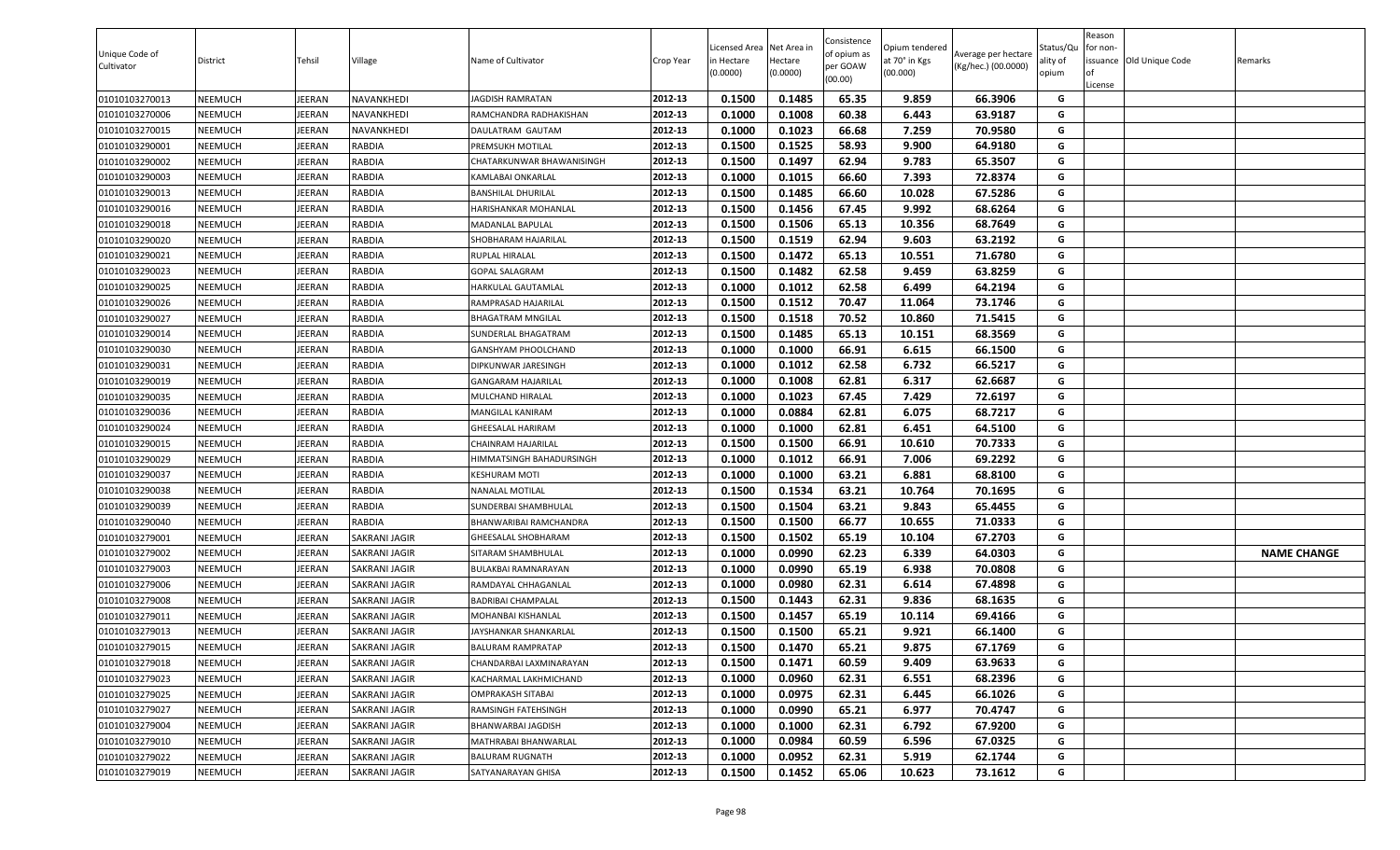| Unique Code of<br>Cultivator | District       | Tehsil        | Village              | Name of Cultivator        | Crop Year | icensed Area<br>n Hectare<br>(0.0000) | Net Area in<br>Hectare<br>(0.0000) | Consistence<br>of opium as<br>per GOAW<br>(00.00) | Opium tendered<br>at 70° in Kgs<br>(00.000) | Average per hectare<br>(Kg/hec.) (00.0000) | Status/Qu<br>ality of<br>opium | Reason<br>or non-<br>of<br>License | issuance Old Unique Code | Remarks |
|------------------------------|----------------|---------------|----------------------|---------------------------|-----------|---------------------------------------|------------------------------------|---------------------------------------------------|---------------------------------------------|--------------------------------------------|--------------------------------|------------------------------------|--------------------------|---------|
| 01010103279028               | NEEMUCH        | JEERAN        | SAKRANI JAGIR        | BAHADURSINGH GORDHANSINGH | 2012-13   | 0.1000                                | 0.0984                             | 65.06                                             | 6.543                                       | 66.4939                                    | G                              |                                    |                          |         |
| 01010103279029               | NEEMUCH        | JEERAN        | <b>SAKRANI JAGIR</b> | AJAYSINGH VISHANSINGH     | 2012-13   | 0.1000                                | 0.1050                             | 61.77                                             | 7.289                                       | 69.4190                                    | G                              |                                    |                          |         |
| 01010103279030               | NEEMUCH        | <b>JEERAN</b> | SAKRANI JAGIR        | <b>KISHAN RATAN</b>       | 2012-13   | 0.1000                                | 0.0960                             | 61.77                                             | 6.186                                       | 64.4375                                    | G                              |                                    |                          |         |
| 01010103279031               | NEEMUCH        | JEERAN        | SAKRANI JAGIR        | BHAGATRAM BALKISHAN       | 2012-13   | 0.1000                                | 0.0980                             | 65.06                                             | 6.729                                       | 68.6633                                    | G                              |                                    |                          |         |
| 01010103279026               | NEEMUCH        | JEERAN        | SAKRANI JAGIR        | NANURAM SITARAM           | 2012-13   | 0.1500                                | 0.1485                             | 60.00                                             | 9.017                                       | 60.7205                                    | G                              |                                    |                          |         |
| 01010103279032               | NEEMUCH        | JEERAN        | SAKRANI JAGIR        | KISHANLAL LAXMAN          | 2012-13   | 0.1000                                | 0.0986                             | 60.00                                             | 6.274                                       | 63.6308                                    | G                              |                                    |                          |         |
| 01010103288006               | NEEMUCH        | <b>JEERAN</b> | SONIYANA             | RANGLAL RODMAL            | 2012-13   | 0.1500                                | 0.1521                             | 68.80                                             | 10.713                                      | 70.4339                                    | G                              |                                    |                          |         |
| 01010103288004               | NEEMUCH        | <b>JEERAN</b> | SONIYANA             | <b>JAGDISH MANSHARAM</b>  | 2012-13   | 0.1500                                | 0.1443                             | 65.18                                             | 10.764                                      | 74.5946                                    | G                              |                                    |                          |         |
| 01010103288016               | NEEMUCH        | JEERAN        | SONIYANA             | <b>KARUDAS JANKIDAS</b>   | 2012-13   | 0.1500                                | 0.1510                             | 68.51                                             | 10.208                                      | 67.6026                                    | G                              |                                    |                          |         |
| 01010103288020               | NEEMUCH        | JEERAN        | SONIYANA             | ISHWARDAS SALAGRAMDAS     | 2012-13   | 0.1000                                | 0.0986                             | 60.04                                             | 6.278                                       | 63.6714                                    | G                              |                                    |                          |         |
| 01010103288021               | NEEMUCH        | JEERAN        | SONIYANA             | PRABHULAL BHERULAL        | 2012-13   | 0.1000                                | 0.0960                             | 68.51                                             | 7.027                                       | 73.1979                                    | G                              |                                    |                          |         |
| 01010103288022               | NEEMUCH        | <b>JEERAN</b> | SONIYANA             | MANGILAL KISHANLAL        | 2012-13   | 0.1000                                | 0.1020                             | 62.72                                             | 6.792                                       | 66.5882                                    | G                              |                                    |                          |         |
| 01010103288026               | NEEMUCH        | JEERAN        | SONIYANA             | LAXMINARAYAN DEVRAM       | 2012-13   | 0.1000                                | 0.1008                             | 68.51                                             | 6.871                                       | 68.1647                                    | G                              |                                    |                          |         |
| 01010103288032               | NEEMUCH        | JEERAN        | SONIYANA             | CHANDANMAL MANGILAL       | 2012-13   | 0.1000                                | 0.1000                             | 62.72                                             | 6.810                                       | 68.1000                                    | G                              |                                    |                          |         |
| 01010103288034               | <b>NEEMUCH</b> | <b>JEERAN</b> | SONIYANA             | MANGIBAI NARSINGH         | 2012-13   | 0.1500                                | 0.1500                             | 63.12                                             | 10.180                                      | 67.8667                                    | G                              |                                    |                          |         |
| 01010103288035               | NEEMUCH        | <b>JEERAN</b> | SONIYANA             | KANWARLAL BHANWARLAL      | 2012-13   | 0.1500                                | 0.1539                             | 63.12                                             | 9.639                                       | 62.6316                                    | G                              |                                    |                          |         |
| 01010103288037               | NEEMUCH        | <b>JEERAN</b> | SONIYANA             | SHOBHARAM PREMCHANDRA     | 2012-13   | 0.1500                                | 0.1495                             | 63.12                                             | 10.920                                      | 73.0435                                    | G                              |                                    |                          |         |
| 01010103288040               | NEEMUCH        | JEERAN        | SONIYANA             | <b>GHEESALAL MODAJI</b>   | 2012-13   | 0.1500                                | 0.1458                             | 62.53                                             | 9.174                                       | 62.9218                                    | G                              |                                    |                          |         |
| 01010103288046               | NEEMUCH        | JEERAN        | SONIYANA             | SUSHILABAI BABULAL        | 2012-13   | 0.1500                                | 0.1517                             | 57.91                                             | 9.439                                       | 62.2215                                    | G                              |                                    |                          |         |
| 01010103288047               | NEEMUCH        | <b>JEERAN</b> | SONIYANA             | SHANTIBAI AMRITRAM        | 2012-13   | 0.1500                                | 0.1400                             | 69.25                                             | 10.457                                      | 74.6929                                    | G                              |                                    |                          |         |
| 01010103288019               | NEEMUCH        | JEERAN        | SONIYANA             | ASHOKE KUMAR VARDICHAND   | 2012-13   | 0.1500                                | 0.1500                             | 69.25                                             | 10.615                                      | 70.7667                                    | G                              |                                    |                          |         |
| 01010103288076               | NEEMUCH        | JEERAN        | SONIYANA             | TULSIRAM BHANWARLAL       | 2012-13   | 0.1500                                | 0.1530                             | 69.25                                             | 10.160                                      | 66.4052                                    | G                              |                                    |                          |         |
| 01010103288079               | NEEMUCH        | JEERAN        | SONIYANA             | RAMESHWARIBAI NONDRAM     | 2012-13   | 0.1000                                | 0.1020                             | 62.53                                             | 6.271                                       | 61.4804                                    | G                              |                                    |                          |         |
| 01010103288008               | NEEMUCH        | <b>JEERAN</b> | SONIYANA             | SATYANARAYAN RODMAL       | 2012-13   | 0.1000                                | 0.1020                             | 65.18                                             | 6.779                                       | 66.4608                                    | G                              |                                    |                          |         |
| 01010103288039               | NEEMUCH        | JEERAN        | SONIYANA             | DAULATRAM RODMAL          | 2012-13   | 0.1500                                | 0.1521                             | 61.23                                             | 9.736                                       | 64.0105                                    | G                              |                                    |                          |         |
| 01010103288043               | NEEMUCH        | JEERAN        | SONIYANA             | KANWARLAL KISHANLAL       | 2012-13   | 0.1000                                | 0.1000                             | 61.23                                             | 6.560                                       | 65.6000                                    | G                              |                                    |                          |         |
| 01010103288056               | NEEMUCH        | JEERAN        | SONIYANA             | RADHIBAI KALURAM          | 2012-13   | 0.1000                                | 0.0931                             | 62.53                                             | 6.074                                       | 65.2417                                    | G                              |                                    |                          |         |
| 01010103288061               | NEEMUCH        | JEERAN        | SONIYANA             | OMPRAKASH SALAGRAM        | 2012-13   | 0.1000                                | 0.1020                             | 62.94                                             | 6.411                                       | 62.8529                                    | G                              |                                    |                          |         |
| 01010103288078               | NEEMUCH        | JEERAN        | SONIYANA             | CHANDANMAL RODAJI         | 2012-13   | 0.1500                                | 0.1496                             | 61.23                                             | 9.237                                       | 61.7447                                    | G                              |                                    |                          |         |
| 01010103288080               | NEEMUCH        | JEERAN        | SONIYANA             | KANWARLAL MANGILAL        | 2012-13   | 0.1000                                | 0.1026                             | 66.60                                             | 7.012                                       | 68.3431                                    | G                              |                                    | 01010102182002           |         |
| 01010103272002               | NEEMUCH        | JEERAN        | <b>TALKHEDA</b>      | NARAYANBAI BHANWARLAL     | 2012-13   | 0.1500                                | 0.1457                             | 62.78                                             | 9.964                                       | 68.3871                                    | G                              |                                    |                          |         |
| 01010103272003               | NEEMUCH        | <b>JEERAN</b> | <b>TALKHEDA</b>      | <b>BADRILAL HIRALAL</b>   | 2012-13   | 0.1500                                | 0.1500                             | 62.78                                             | 9.668                                       | 64.4533                                    | G                              |                                    |                          |         |
| 01010103272006               | NEEMUCH        | <b>JEERAN</b> | <b>TALKHEDA</b>      | NANDRAM SHANKARLAL        | 2012-13   | 0.1500                                | 0.1428                             | 62.13                                             | 9.497                                       | 66.5056                                    | G                              |                                    |                          |         |
| 01010103272005               | NEEMUCH        | JEERAN        | <b>TALKHEDA</b>      | NARAYAN AMARCHAND         | 2012-13   | 0.1500                                | 0.1500                             | 53.98                                             | 8.321                                       | 55.4733                                    | G                              | 4                                  |                          |         |
| 01010103272001               | NEEMUCH        | JEERAN        | TALKHEDA             | SALAGRAM KANWARLA         | 2012-13   | 0.1500                                | 0.1470                             | 55.67                                             | 8.780                                       | 59.7279                                    | G                              |                                    |                          |         |
| 01010103272012               | NEEMUCH        | <b>JEERAN</b> | <b>TALKHEDA</b>      | RADHESHYAM HIRALAL        | 2012-13   | 0.1000                                | 0.0957                             | 60.06                                             | 6.160                                       | 64.3678                                    | G                              |                                    |                          |         |
| 01010103272021               | NEEMUCH        | <b>JEERAN</b> | <b>TALKHEDA</b>      | KANHEYALAL GIRDHARI       | 2012-13   | 0.1000                                | 0.0960                             | 60.42                                             | 5.835                                       | 60.7813                                    | G                              |                                    |                          |         |
| 01010103295006               | NEEMUCH        | <b>JEERAN</b> | UGRAN                | RAMSINGH KESHARSINGH      | 2012-13   | 0.1500                                | 0.1442                             | 59.86                                             | 9.005                                       | 62.4480                                    | G                              |                                    |                          |         |
| 01010103295013               | <b>NEEMUCH</b> | <b>JEERAN</b> | UGRAN                | MANGILAL BHERA            | 2012-13   | 0.1000                                | 0.1036                             | 64.38                                             | 6.971                                       | 67.2876                                    | G                              |                                    |                          |         |
| 01010103295023               | <b>NEEMUCH</b> | <b>JEERAN</b> | UGRAN                | DHAPUBAI UDAJI            | 2012-13   | 0.1000                                | 0.0943                             | 50.97                                             | 5.148                                       | 54.5917                                    | G                              | 4                                  |                          |         |
| 01010103295026               | <b>NEEMUCH</b> | <b>JEERAN</b> | UGRAN                | <b>MANGUDAS MOHANDAS</b>  | 2012-13   | 0.1000                                | 0.1036                             | 60.40                                             | 6.463                                       | 62.3842                                    | G                              |                                    |                          |         |
| 01010103295032               | NEEMUCH        | <b>JEERAN</b> | UGRAN                | BHANWARIBAI RAMESAHWAR    | 2012-13   | 0.1000                                | 0.1008                             | 51.98                                             | 5.398                                       | 53.5516                                    | G                              | 4                                  |                          |         |
| 01010103295037               | <b>NEEMUCH</b> | <b>JEERAN</b> | <b>UGRAN</b>         | NEPALSINGH KESHARSINGH    | 2012-13   | 0.1000                                | 0.1000                             | 57.07                                             | 6.294                                       | 62.9400                                    | G                              |                                    |                          |         |
| 01010103295042               | NEEMUCH        | <b>JEERAN</b> | UGRAN                | <b>GOPAL RUGNATH</b>      | 2012-13   | 0.1000                                | 0.0961                             | 60.40                                             | 6.463                                       | 67.2529                                    | G                              |                                    |                          |         |